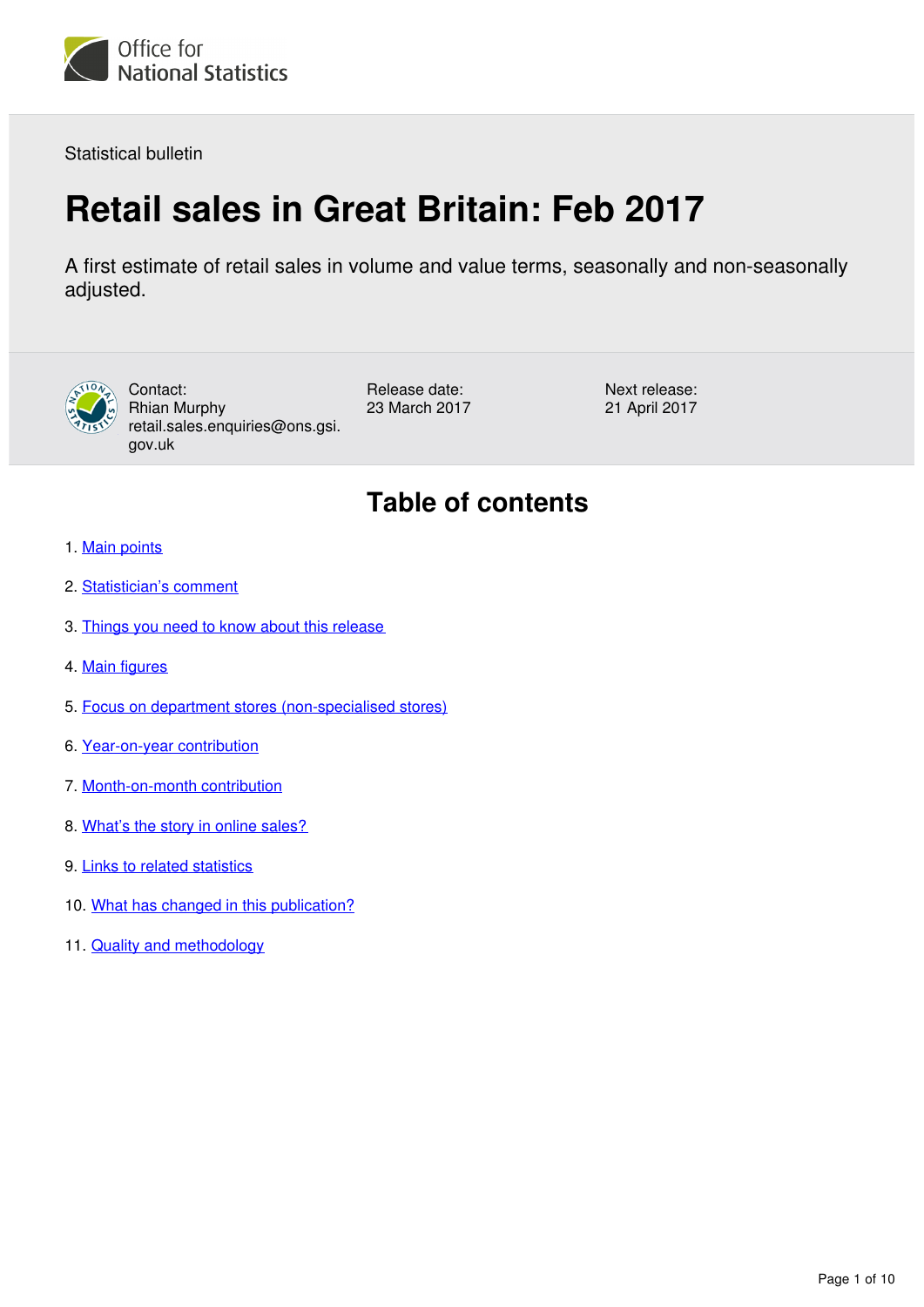### <span id="page-1-0"></span>**1 . Main points**

- Estimates of the quantity bought in retail sales increased by 3.7% compared with February 2016 and increased by 1.4% compared with January 2017; this monthly growth is seen across all store types.
- The underlying pattern as suggested by the 3 month on 3 month movement decreased by 1.4% for the second month in a row; the largest decrease since March 2010 and only the second fall since December 2013.
- Average store prices (including fuel) increased by 2.8% on the year, the largest growth since March 2012; the largest contribution came from petrol stations, where year-on-year average prices rose by 18.7%.
- Online sales (excluding automotive fuel) increased year-on-year by 20.7% and by 3.3% on the month, accounting for approximately 15.3% of all retail spending.

### <span id="page-1-1"></span>**2 . Statistician's comment**

Commenting on today's official retail figures, Kate Davies, ONS Senior Statistician said:

"February's retail sales figures show fairly strong growth, though the underlying three-month picture shows falling sales as February's figures follow two consecutive months of decline in December and January. The monthly growth in February is seen across all store types. The underlying trend suggests that rising petrol prices in particular have had a negative effect on the overall quantity of goods bought over the last three months."

### <span id="page-1-2"></span>**3 . Things you need to know about this release**

This bulletin presents estimates of the quantity bought (volume) and amount spent (value) in the retail industry for the period 29 January 2017 to 25 February 2017. Unless otherwise stated, the estimates in this release are seasonally adjusted.

The Retail Sales Index (RSI) measures the value and volume of retail sales in Great Britain on a monthly basis. Data are collected from businesses in the retail industry and the survey's results are used to produce seasonally adjusted monthly, quarterly and annual estimates of output in the retail industry at current price and at chained volume measures (removing the effect of inflation). Unless otherwise stated all estimates included in this release are based on seasonally adjusted data.

The RSI is a key economic indicator and one of the earliest short-term measures of economic activity. It is used in the compilation of the national accounts and widely used by private and public sector institutions, particularly by the Bank of England and Her Majesty's Treasury to assist in informed decision and policy making.

Summary information can be found in the **[Summary Quality and Methodology Information](https://www.ons.gov.uk/businessindustryandtrade/retailindustry/qmis/retailsalesindexqmi)** document.

### <span id="page-1-3"></span>**4 . Main figures**

Table 1 shows percentage changes for both the value and volume of sales in February 2017.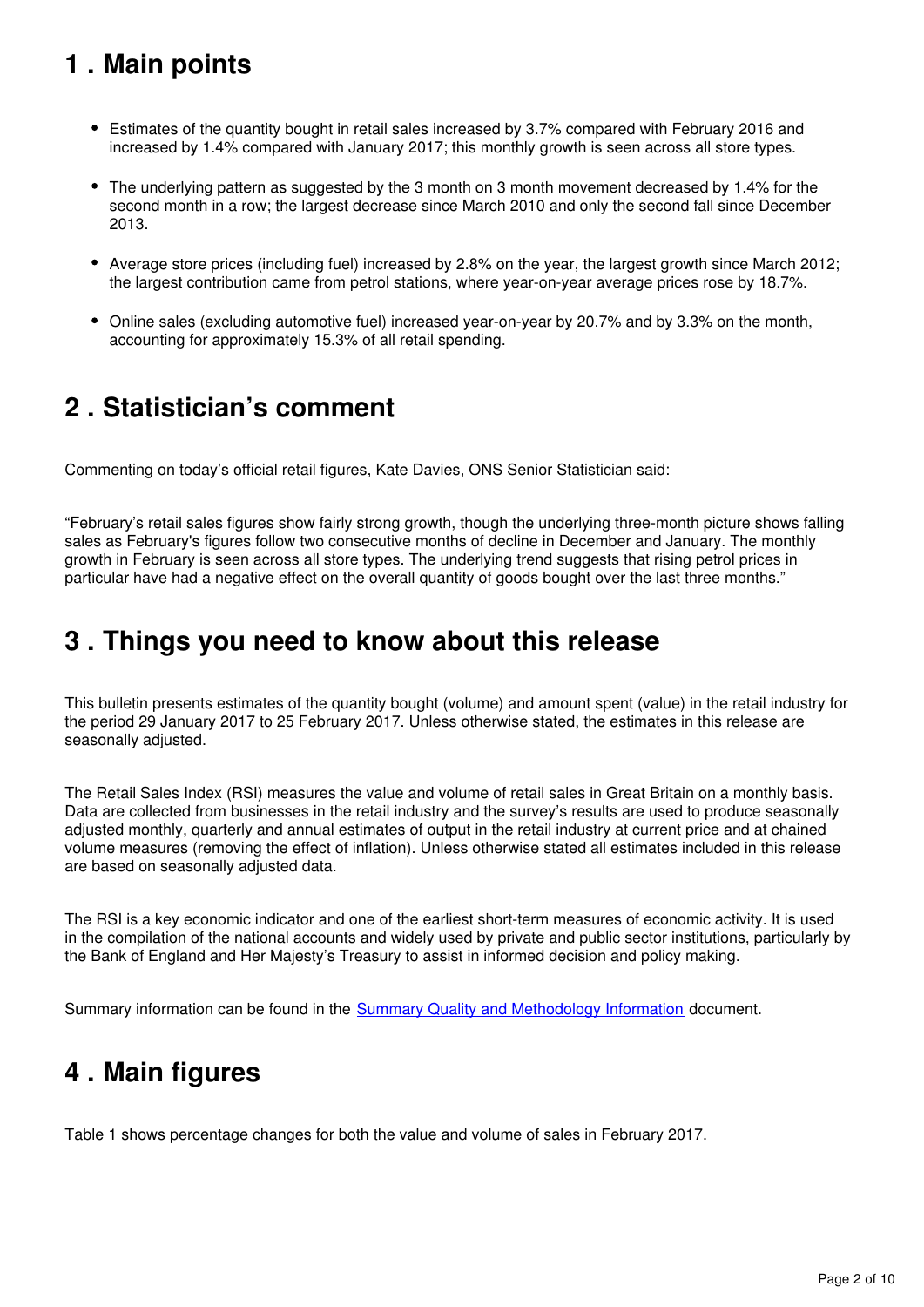#### **Table 1: Main figures, February 2017**

Seasonally adjusted, percentage change

#### Great Britain

|                                       | Most recent month<br>on a year earlier | Most recent 3<br>months on a year<br>earlier | Most recent month<br>on previous month | Most recent 3 months<br>on previous 3 months |
|---------------------------------------|----------------------------------------|----------------------------------------------|----------------------------------------|----------------------------------------------|
| Value (amount<br>spent)               | 6.4                                    | 4.9                                          | 2.0                                    | 0.1                                          |
| Volume (quantity<br>bought)           | 3.7                                    | 3.1                                          | 1.4                                    | $-1.4$                                       |
| Value (excluding<br>automotive fuel)  | 5.2                                    | 4.3                                          | 1.7                                    | $-0.2$                                       |
| Volume (excluding<br>automotive fuel) | 4.1                                    | 3.8                                          | 1.3                                    | $-1.1$                                       |

Source: Monthly Business Survey – Retail Sales Inquiry, Office for National Statistics

When compared with February 2016, the amount spent (value) and quantity bought (volume) in the retail industry showed strong increases. There were also strong increases when compared with January. However, the underlying trend as described by the 3 month on 3 month growth rate has fallen for the second month, following a sustained period of growth in this measure (Figure 1).

#### **Figure 1: Rolling 3 month-on-month and monthly all retailing, seasonally adjusted sales volumes and implied deflator, non-seasonally adjusted**

#### **Great Britain, January 2010 to February 2017**



**Source: Monthly Business Survey - Retail Sales Inquiry - Office for National Statistics**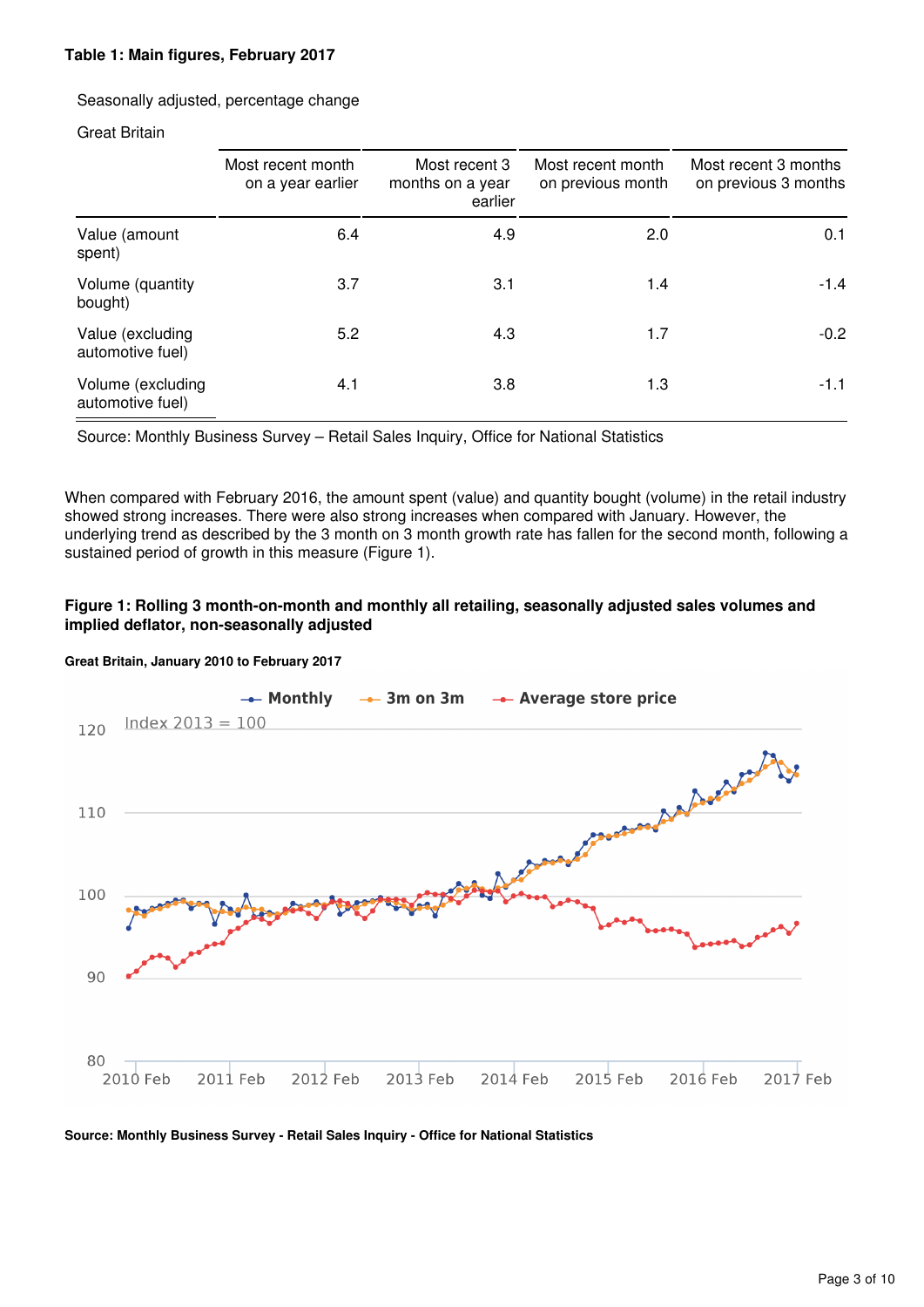### <span id="page-3-0"></span>**5 . Focus on department stores (non-specialised stores)**

In contrast to the strong year-on-year increases seen in overall retail sales, department stores have shown a decline in sales in February 2017.

When compared with February 2016:

- the quantity bought decreased by 1.9%
- $\bullet$  the amount spent decreased by 0.7%
- average store price increased by 1.2%

When compared with January 2017:

- the quantity bought increased by 0.3%
- the amount spent increased by 0.3%
- average store price increased by 0.9%

#### **Figure 2: Quantity bought, amount spent and implied deflator, non-seasonally adjusted in department stores**

#### **Great Britain, January 2010 to February 2017**



#### **Source: Monthly Business Survey - Retail Sales Inquiry - Office for National Statistics**

Figure 2 shows the longer-term picture for quantity bought, amount spent and average store price in department stores. Average store prices within department stores are clearly seasonal with regular dips seen around Christmas and summer coinciding with sales.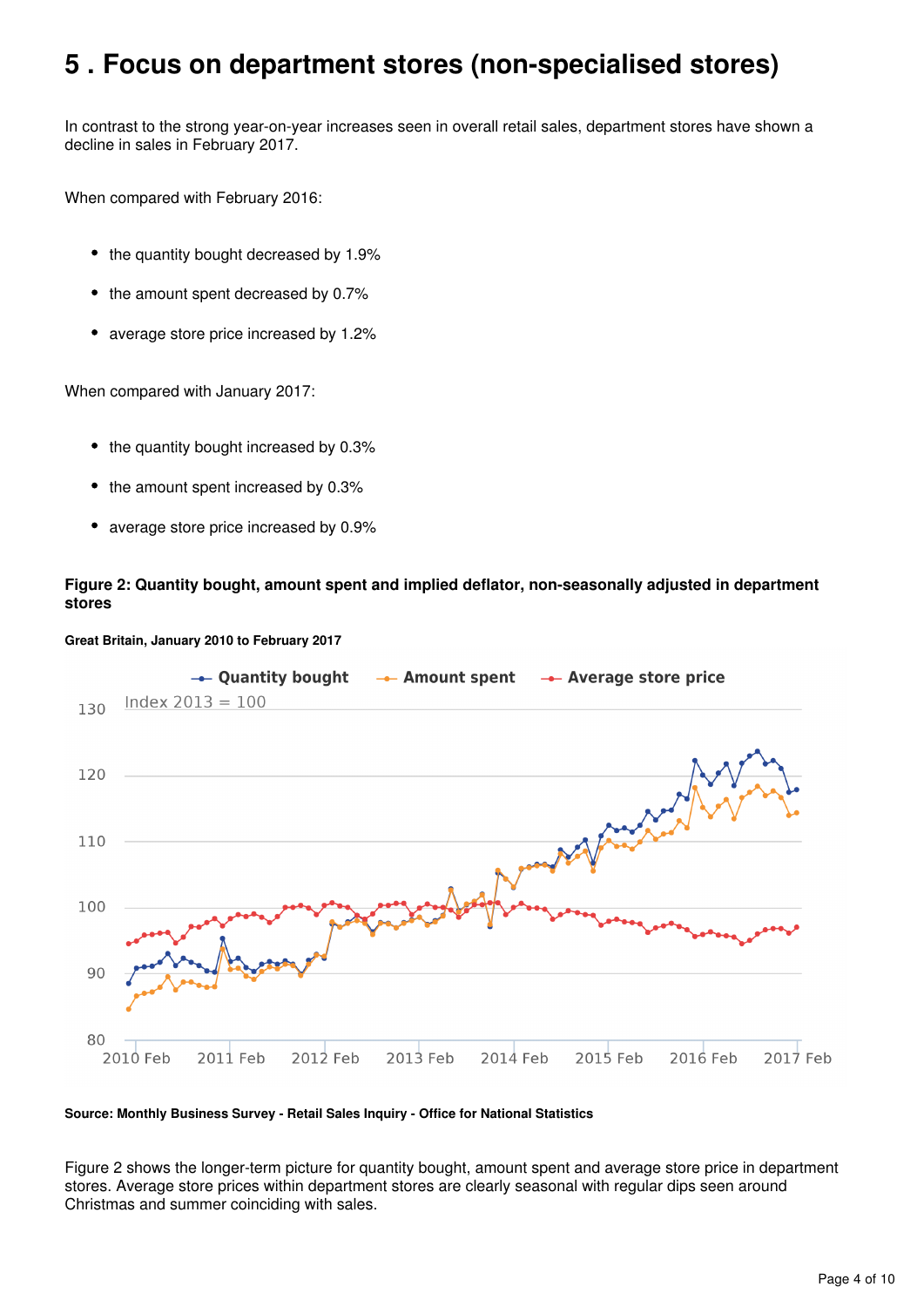Looking at the early part of the time series, the amount spent increases at a faster rate than the quantity bought. As the quantity bought is relatively flat, the amount spent increases as a result of an increase in the average price.

From July 2014 to November 2016, the divergence in the amount spent and volume bought suggests that consumers began to buy more products during a period of 29 consecutive year-on-year price falls. January 2017 saw the first fall in year-on-year growth in the quantity bought since April 2013 and the first fall in the amount spent since January 2015, which coincided with a rise in average store price, suggesting that consumers are buying less in department stores as prices increase.

### <span id="page-4-0"></span>**6 . Year-on-year contribution**

In 2016, for every pound spent in the retail industry:

- 40 pence was spent in food stores
- 42 pence in non-food stores
- 9 pence in non-store retailing
- 9 pence in petrol stations

Using these as weights, along with the year-on-year growth rates, we can calculate how each sector contributed to the total year-on-year growth in the quantity bought.

#### **Figure 3: Contributions to year-on-year volume and value growth from the 4 main retail sectors (February 2017 compared with February 2016)**



**Great Britain**

**Source: Monthly Business Survey - Retail Sales Inquiry - Office for National Statistics**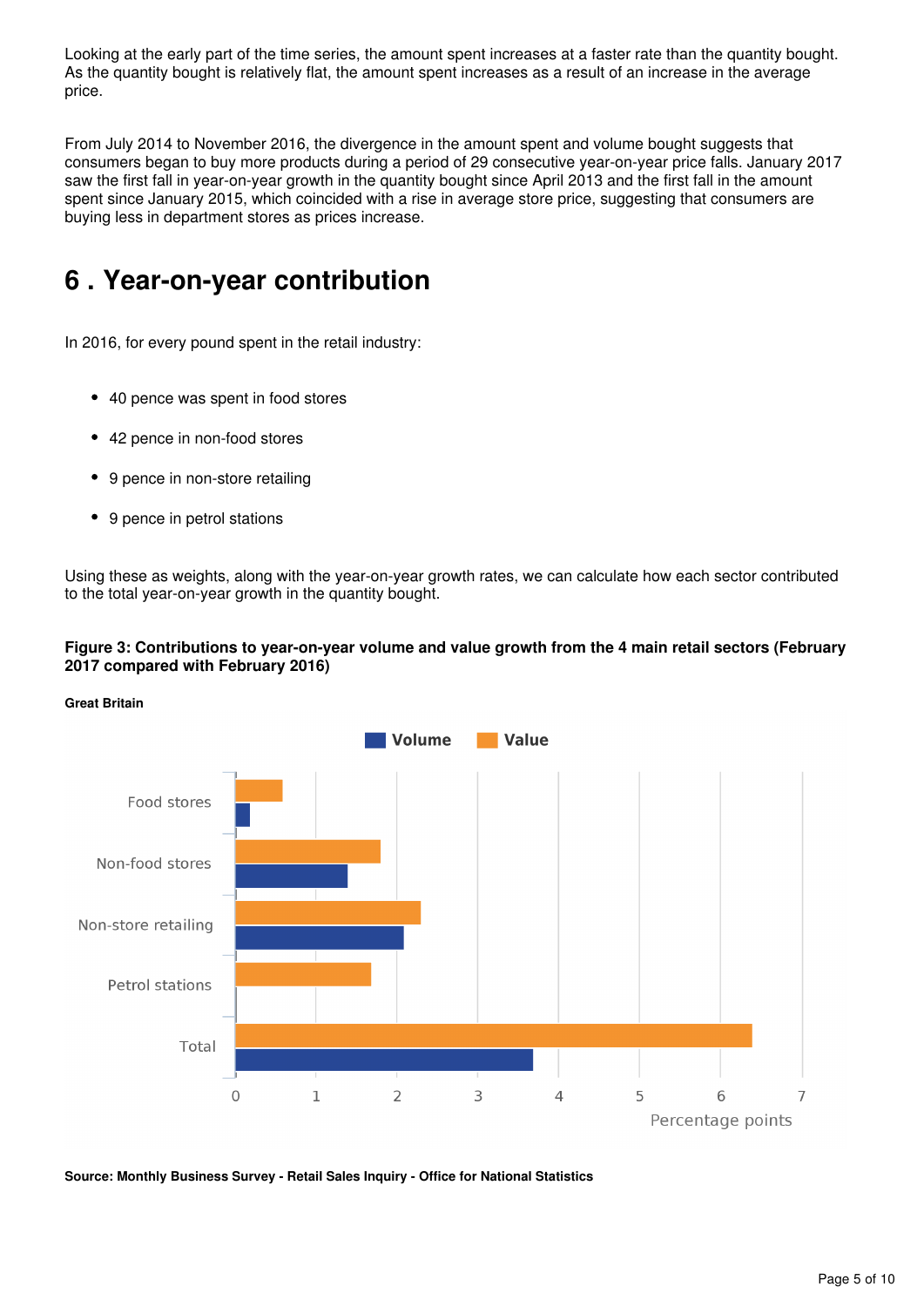In February 2017 compared with February 2016, all main retail sectors, except petrol stations saw an increase in the quantity bought (volume) while all sectors saw an increase in the amount spent (value). The largest contribution in both the quantity bought and amount spent came from non-store retailing.

#### **Table 2: Sector summary, February 2017**

#### Seasonally adjusted

#### Great Britain

|                                               |                             | Percentage change over 12 months |                        | Average weekly sales |
|-----------------------------------------------|-----------------------------|----------------------------------|------------------------|----------------------|
|                                               | Quantity bought<br>(volume) | Amount spent<br>(value)          | Average store<br>price | $(E\text{ billion})$ |
| Predominantly food stores <sup>1</sup>        | 0.6                         | 1.6                              | 0.9                    | 2.9                  |
| Predominantly non-food<br>stores <sup>2</sup> | 3.5                         | 4.6                              | 1.2                    | 2.8                  |
| Non-specialised stores <sup>3</sup>           | $-1.9$                      | $-0.7$                           | 1.2                    | 0.5                  |
| Textile, clothing and<br>footwear stores      | 4.5                         | 4.6                              | 0.4                    | 0.7                  |
| Household goods stores                        | $-1.9$                      | $-0.3$                           | 1.3                    | 0.6                  |
| Other stores                                  | 10.0                        | 11.7                             | 1.8                    | 0.9                  |
| Non-store retailing                           | 26.0                        | 27.4                             | 1.8                    | 0.7                  |
| Fuel stores                                   | $-0.1$                      | 18.2                             | 18.7                   | 0.7                  |
| Total                                         | 3.7                         | 6.4                              | 2.8                    | 7.1                  |

Source: Monthly Business Survey – Retail Sales Inquiry, Office for National Statistics

Notes:

1. Supermarkets, specialist food stores and sales of alcoholic drinks and tobacco.

2. Non-specialised stores, textiles, clothing and footwear, household goods and other stores.

3. Department stores.

There is general growth seen for most retail sectors, with the exception of department stores and household goods stores. Fuel stores show a slight decrease in the quantity bought, however, the amount spent on fuel remains strong as prices in this sector continue to rise as a main contributor to the upward pressure seen in value sales. This is supported by the latest Consumer Prices Index release.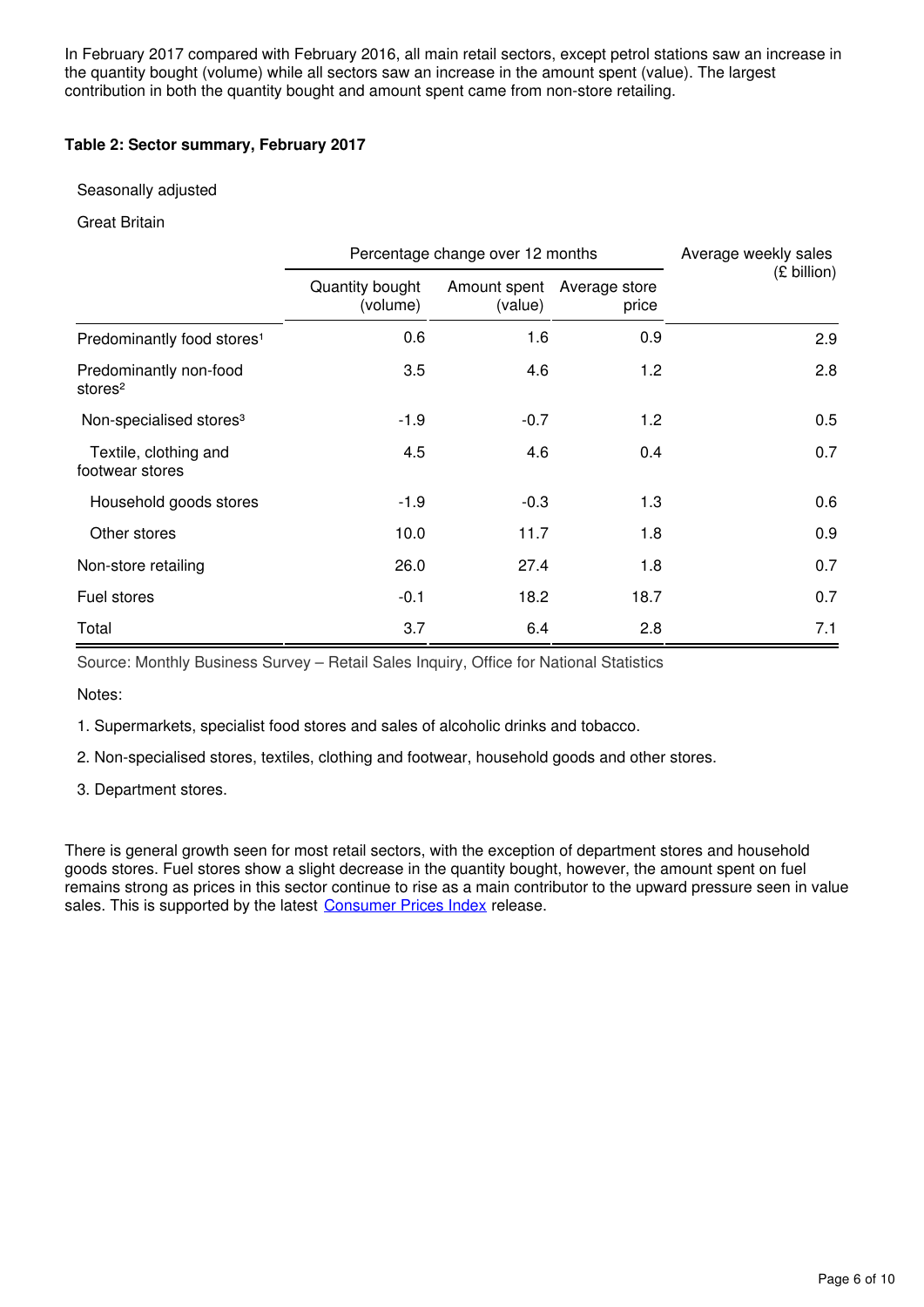### <span id="page-6-0"></span>**7 . Month-on-month contribution**

**Figure 4: Contributions to month-on-month volume and value growth from the 4 main retail sectors (February 2017 compared with January 2017)**



**Source: Monthly Business Survey - Retail Sales Inquiry - Office for National Statistics**

The monthly picture, as shown in Figure 4, shows all main retail sectors except food stores saw an increase in the quantity bought (volume), while all main sectors showed an increase in the amount spent. The largest contribution for both quantity bought and amount spent came from non-food stores.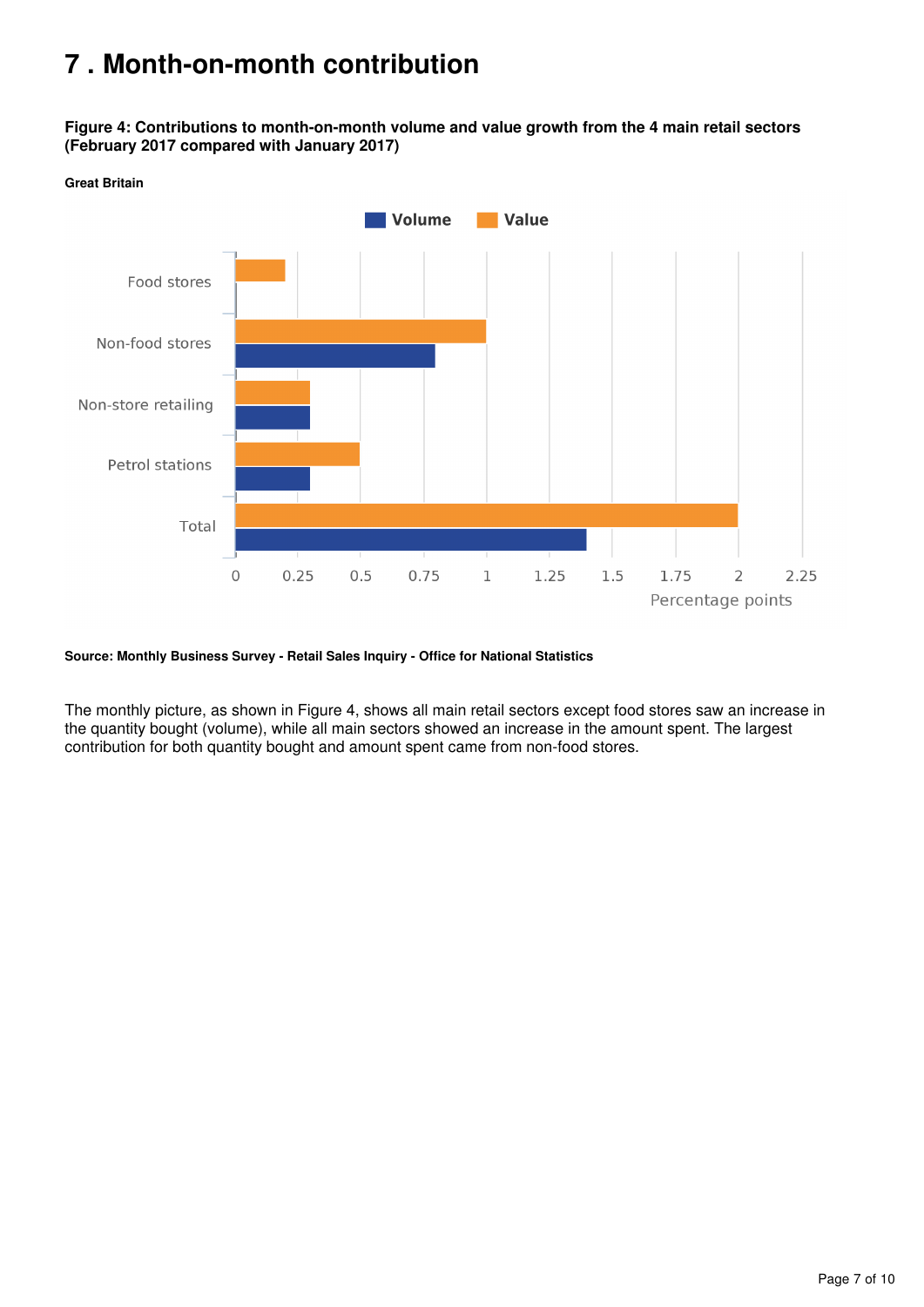#### **Table 3: Monthly sector summary, February 2017**

#### Seasonally adjusted

Great Britain

|                                            |                             | Percentage change over 1 month |                        |
|--------------------------------------------|-----------------------------|--------------------------------|------------------------|
|                                            | Quantity bought<br>(volume) | Amount spent<br>(value)        | Average store<br>price |
| Predominantly food stores <sup>1</sup>     | 0.1                         | 0.6                            | 0.7                    |
| Predominantly non-food stores <sup>2</sup> | 1.8                         | 2.3                            | 1.6                    |
| Non-specialised stores <sup>3</sup>        | 0.3                         | 0.3                            | 0.9                    |
| Textile, clothing and footwear<br>stores   | 1.0                         | 0.5                            | 1.3                    |
| Household goods stores                     | 3.7                         | 4.5                            | 2.6                    |
| Other stores                               | 2.2                         | 3.8                            | 1.8                    |
| Non-store retailing                        | 4.0                         | 4.0                            | 1.4                    |
| Fuel stores                                | 2.9                         | 4.8                            | 1.2                    |
| Total                                      | 1.4                         | 2.0                            | 1.2                    |

Source: Monthly Business Survey – Retail Sales Inquiry, Office for National Statistics

Notes:

1. Supermarkets, specialist food stores and sales of alcoholic drinks and tobacco.

- 2. Non-specialised stores, textiles, clothing and footwear, household goods and other stores.
- 3. Department stores.

February 2017 shows steady growth on the month across all stores, along with rising average store prices. There are notable increases for household goods stores, non-store retailing and fuel stores, contributing to the overall strength for all store types.

### <span id="page-7-0"></span>**8 . What's the story in online sales?**

Internet sales are estimates of how much was spent online through retailers across all store types in Great Britain.

Table 4 shows the year-on-year growth rates for total internet sales by sector and the proportion of sales made online in each retail sector.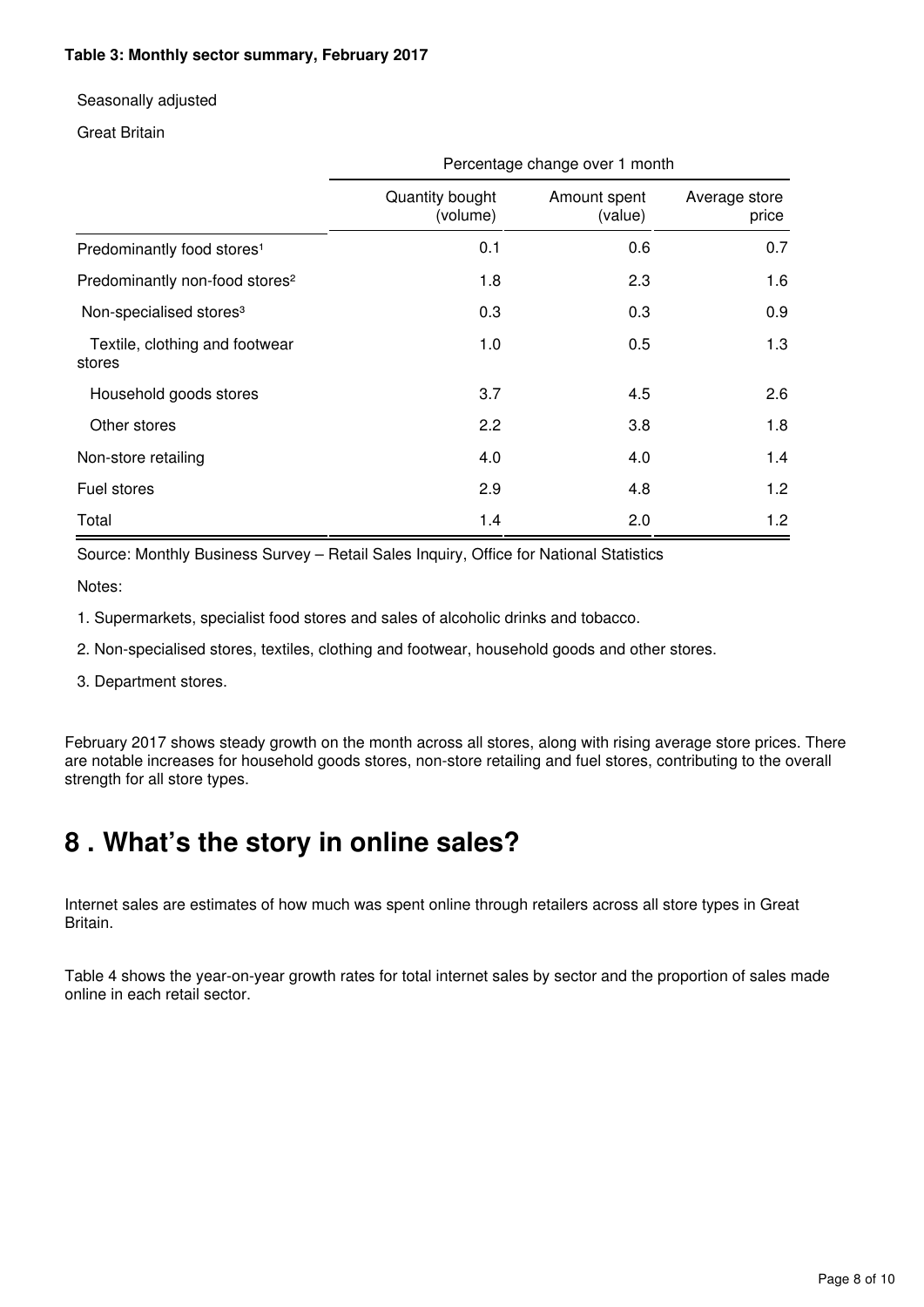#### **Table 4: Summary of internet statistics, February 2017**

Value seasonally adjusted, percentage rates

Great Britain

| Category                                 | Year-on-year<br>growth | Sales as a proportion of<br>all retailing | Index categories and their<br>percentage weights |
|------------------------------------------|------------------------|-------------------------------------------|--------------------------------------------------|
| All retailing                            | 20.7                   | 15.3                                      | 100                                              |
| All food                                 | 14.0                   | 4.9                                       | 14.3                                             |
| All non-food                             | 15.5                   | 11.4                                      | 35.0                                             |
| Department stores                        | 10.4                   | 13.7                                      | 8.5                                              |
| Textile, clothing and<br>footwear stores | 12.5                   | 14.5                                      | 12.1                                             |
| Household goods stores                   | 23.1                   | 10.5                                      | 6.3                                              |
| Other stores                             | 20.2                   | 8.0                                       | 8.1                                              |
| Non-store retailing                      | 26.6                   | 75.3                                      | 50.7                                             |

Source: Monthly Business Survey – Retail Sales Inquiry, Office for National Statistics

In February 2017:

- average weekly spending online was £1.0 billion; an increase of 20.7% compared with February 2016
- the amount spent online accounted for 15.3% of all retail spending, excluding automotive fuel, compared with 13.3% in February 2016

### <span id="page-8-0"></span>**9 . Links to related statistics**

The only international estimate of retail sales available for February 2017 was published by the US Census Bureau on 15 March 2017. In its advanced [retail trade estimates for February 2017,](https://www.census.gov/retail/marts/www/marts_current.pdf) they include the amount spent in the US retail industry, including motor vehicles and parts and food services.

Eurostat also published their latest estimates of the [volume of retail trade](http://ec.europa.eu/eurostat/documents/2995521/7888946/4-03032017-AP-EN.pdf/b6d4b8cc-0a56-4cf6-aec3-a2d02ecbd21d) across the European Union on 3 March 2017 for January 2016. This shows the seasonally adjusted volume of retail trade in both the euro area (EA19) and EU28 when compared with December 2016.

Data for Northern Ireland are published by the Northern Ireland Statistics and Research Agency (NISRA).

It should be noted that accurate comparisons cannot be made against these or other international statistics due to a variety of reasons, including, differences in methodology.

### <span id="page-8-1"></span>**10 . What has changed in this publication?**

We have updated the retail sales and internet sales index categories and their percentage weights.

Economic commentary will be published as part of the short-term indicators theme day on 7 April 2017.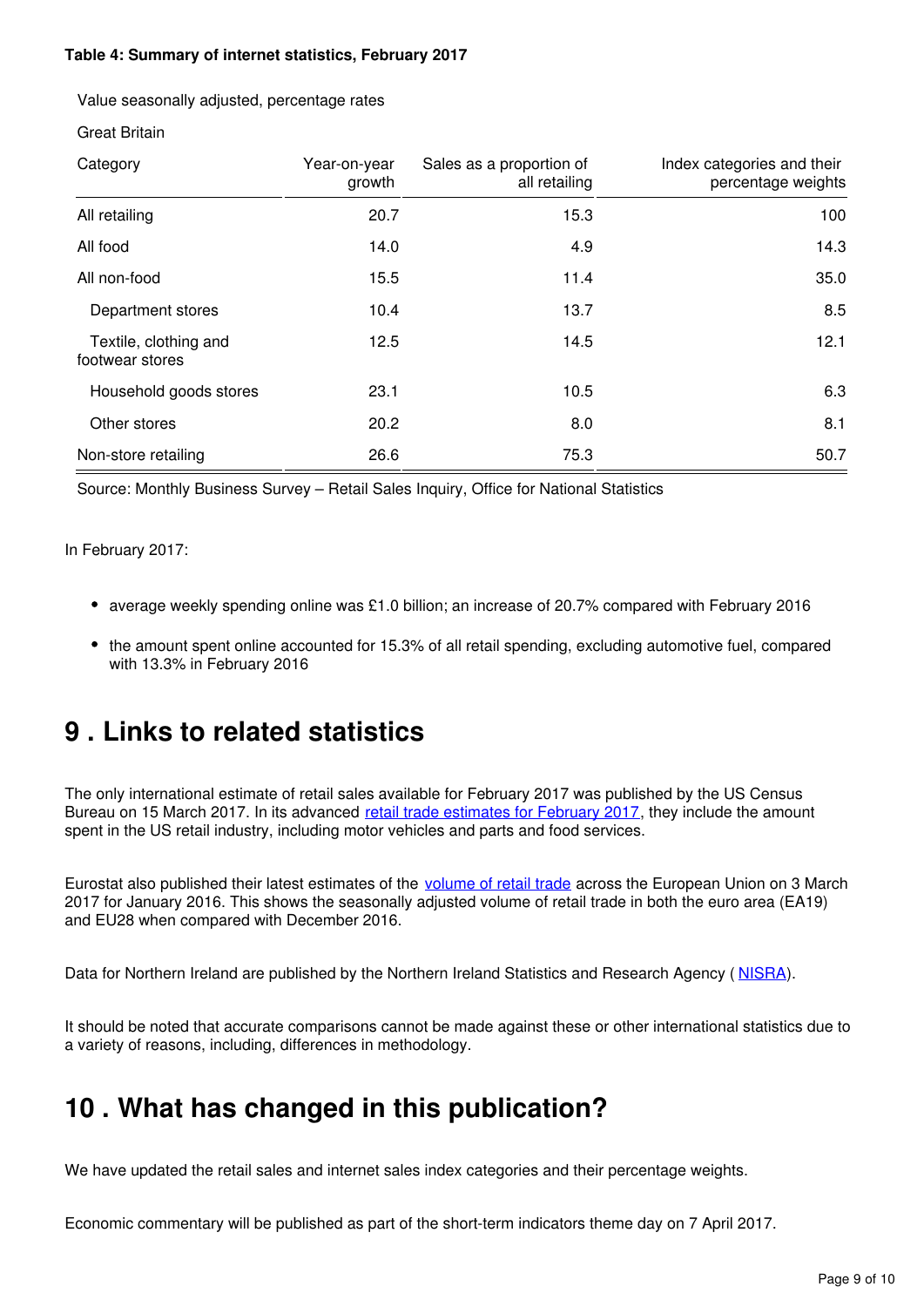## <span id="page-9-0"></span>**11 . Quality and methodology**

Our Monthly Business Survey (MBS) for retail sales measures output from the retail industry in Great Britain. It samples 5,000 businesses, with all businesses employing over 100 people or with an annual turnover of more than £60 million receiving an online questionnaire every month.

Further qualitative data or information and summary tables can be found in the attached datasets[.](https://www.ons.gov.uk/businessindustryandtrade/retailindustry/datasets/retailsalessummarytables) This includes data on:

- response rates
- standard errors
- revision triangle
- distribution analysis

The Retail sales **Quality and Methodology Information** document contains important information on:

- the strengths and limitations of the data and how it compares with related data
- uses and users of the data
- how the output was created
- the quality of the output including the accuracy of the data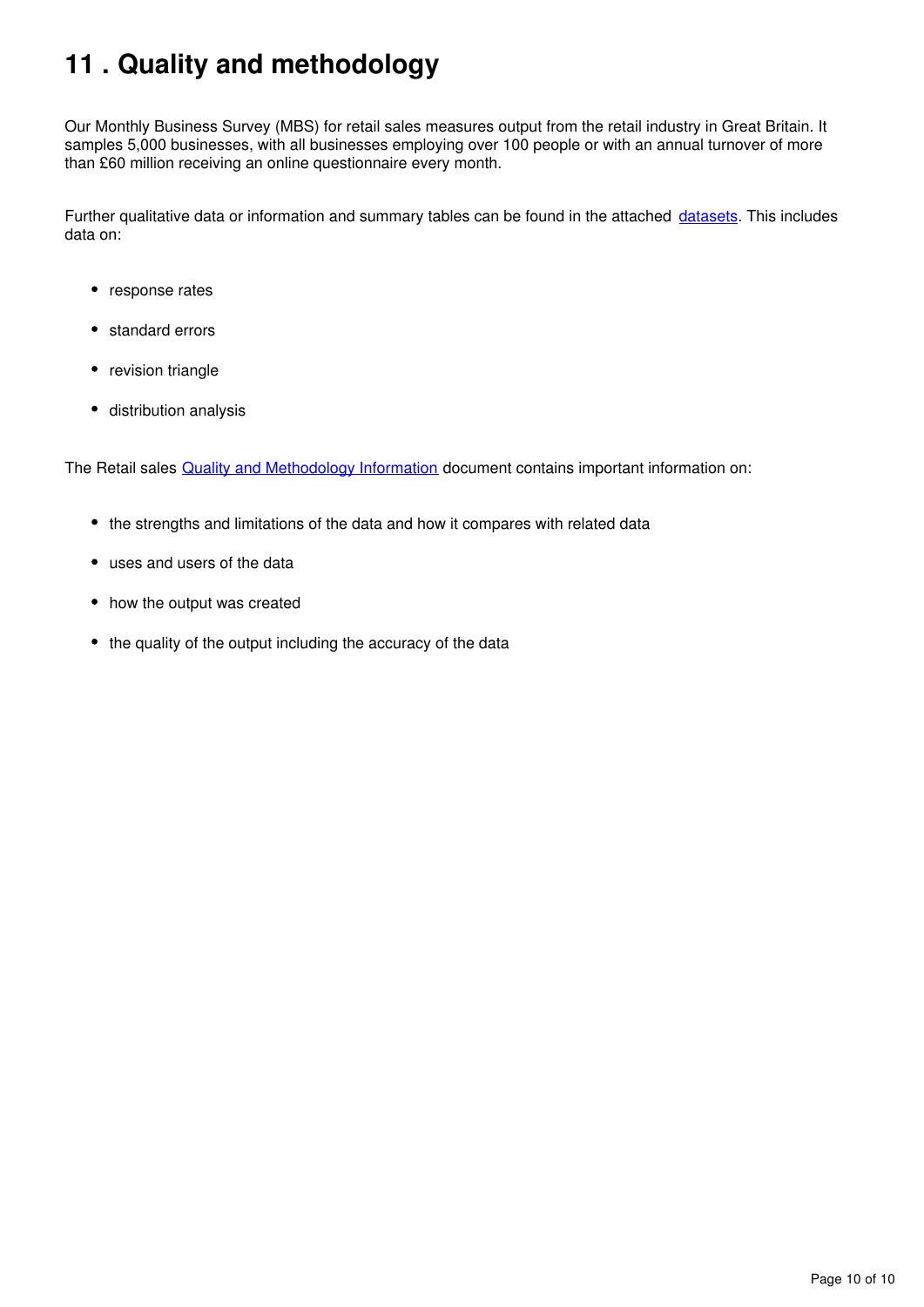**1**

|                                      |                                                                      |                                                        | Index numbers of sales per week and percentage increase on a year earlier |                                           |                                               |                                           |                                          |                                                                  |                                                     |                                          |                                          |                                              |                                           |                                                          |                                                                          | Index 2013=100                              |                                                          |
|--------------------------------------|----------------------------------------------------------------------|--------------------------------------------------------|---------------------------------------------------------------------------|-------------------------------------------|-----------------------------------------------|-------------------------------------------|------------------------------------------|------------------------------------------------------------------|-----------------------------------------------------|------------------------------------------|------------------------------------------|----------------------------------------------|-------------------------------------------|----------------------------------------------------------|--------------------------------------------------------------------------|---------------------------------------------|----------------------------------------------------------|
|                                      | Year                                                                 | 1st Qtr                                                | 2nd Qtr                                                                   | 3rd Qtr                                   | 4th Qtr                                       | Jan                                       | Feb                                      | Mar                                                              | Apr                                                 | May                                      | June                                     | July                                         | Aug                                       | Sept                                                     | Oct                                                                      | Nov                                         | Dec                                                      |
|                                      | SIC 2007 (SALES IN 2013)                                             |                                                        |                                                                           |                                           |                                               |                                           |                                          |                                                                  |                                                     |                                          |                                          |                                              |                                           |                                                          |                                                                          |                                             |                                                          |
|                                      | All Retailing, Including Automotive Fuel, All Businesses (£360,107m) |                                                        |                                                                           |                                           |                                               |                                           |                                          |                                                                  |                                                     |                                          |                                          |                                              |                                           |                                                          |                                                                          |                                             |                                                          |
| 2008<br>2009<br>2010<br>2011<br>2012 | 98.9<br>99.2<br>98.3<br>98.3<br>98.9                                 | 99.8<br>98.2<br>97.5<br>98.2<br>99.2                   | 99.4<br>99.2<br>98.7<br>98.3<br>98.5                                      | 98.2<br>99.8<br>99.0<br>97.9<br>99.4      | 98.1<br>99.5<br>98.0<br>98.8<br>98.7          | 99.4<br>99.5<br>96.0<br>99.0<br>99.2      | 100.6<br>97.0<br>98.4<br>98.3<br>98.5    | 99.5<br>98.0<br>98.0<br>97.6<br>99.7                             | 98.9<br>99.2<br>98.4<br>100.0<br>97.7               | 101.6<br>98.6<br>98.7<br>97.4<br>98.4    | 98.1<br>99.7<br>99.0<br>97.7<br>99.1     | 98.0<br>99.6<br>99.4<br>97.9<br>99.2         | 98.3<br>99.9<br>99.4<br>97.7<br>99.3      | 98.3<br>99.8<br>98.4<br>98.0<br>99.7                     | 97.8<br>100.2<br>99.0<br>99.0<br>99.0                                    | 98.0<br>99.6<br>99.0<br>98.6<br>98.4        | 98.4<br>98.9<br>96.5<br>98.8<br>98.7                     |
| 2013<br>2014<br>2015<br>2016<br>2017 | 100.0<br>104.0<br>108.5<br>113.8                                     | 98.5<br>101.9<br>107.2<br>111.7                        | 99.4<br>103.9<br>108.1<br>112.8                                           | 101.2<br>104.0<br>108.9<br>114.7          | 100.9<br>106.3<br>109.9<br>116.1              | 97.8<br>101.0<br>107.3<br>112.6<br>113.8  | 98.7<br>101.8<br>106.9<br>111.4<br>115.5 | 98.9<br>102.8<br>107.4<br>111.2                                  | 97.5<br>104.0<br>108.1<br>112.4                     | 100.0<br>103.5<br>107.8<br>113.7         | 100.5<br>104.2<br>108.4<br>112.5         | 101.4<br>104.0<br>108.4<br>114.6             | 100.6<br>104.5<br>107.9<br>114.9          | 101.5<br>103.7<br>110.2<br>114.7                         | 100.0<br>105.0<br>109.2<br>117.2                                         | 99.6<br>106.3<br>110.6<br>116.9             | 102.6<br>107.3<br>109.8<br>114.4                         |
|                                      | Percentage increase on a year earlier                                |                                                        |                                                                           |                                           |                                               |                                           |                                          |                                                                  |                                                     |                                          |                                          |                                              |                                           |                                                          |                                                                          |                                             |                                                          |
| 2008<br>2009<br>2010<br>2011<br>2012 | 0.1<br>0.3<br>$-0.8$<br>0.7                                          | 1.8<br>$-1.6$<br>$-0.7$<br>0.8<br>1.0                  | 0.5<br>$-0.2$<br>$-0.5$<br>-0.4<br>0.2                                    | $-1.3$<br>1.6<br>$-0.7$<br>$-1.2$<br>1.6  | $-0.8$<br>1.4<br>$-1.5$<br>0.8<br>$-0.1$      | 2.6<br>0.2<br>$-3.5$<br>3.2<br>0.2        | 2.3<br>$-3.6$<br>1.4<br>$-0.1$<br>0.2    | 0.8<br>$-1.5$<br>$-0.4$<br>2.1                                   | $-0.6$<br>0.3<br>$-0.8$<br>1.6<br>$-2.2$            | 3.0<br>$-2.9$<br>0.1<br>$-1.3$<br>1.1    | $-0.7$<br>1.6<br>$-0.7$<br>$-1.3$<br>1.5 | $-1.2$<br>1.6<br>$-0.2$<br>$-1.6$<br>1.4     | $-1.2$<br>1.6<br>$-0.4$<br>$-1.8$<br>1.7  | $-1.5$<br>1.6<br>$-1.4$<br>$-0.4$<br>1.6                 | $-1.1$<br>2.4<br>$-1.2$<br>$\qquad \qquad -$<br>$\overline{\phantom{0}}$ | $-1.1$<br>1.7<br>$-0.7$<br>$-0.4$<br>$-0.1$ | $-0.1$<br>0.4<br>-2.4<br>2.4<br>$-0.1$                   |
| 2013<br>2014<br>2015<br>2016<br>2017 | 1.1<br>4.0<br>4.4<br>4.9<br>$\ddot{\phantom{a}}$                     | $-0.7$<br>3.4<br>5.2<br>4.2<br>ä.                      | 0.9<br>4.5<br>4.1<br>4.4<br>$\ddotsc$                                     | 1.8<br>2.8<br>4.7<br>5.3<br>ä.            | 2.2<br>5.3<br>3.4<br>5.6<br>$\ddotsc$         | $-1.4$<br>3.2<br>6.2<br>5.0<br>1.0        | 0.2<br>3.1<br>5.0<br>4.2<br>3.7          | $-0.7$<br>3.9<br>4.5<br>3.6<br>ä.                                | $-0.3$<br>6.7<br>4.0<br>4.0<br>$\ddot{\phantom{a}}$ | 1.6<br>3.5<br>4.2<br>5.4<br>$\ddotsc$    | 1.4<br>3.6<br>4.1<br>3.8<br>Ω.           | 2.2<br>2.6<br>$\frac{4.2}{5.7}$<br>$\ddotsc$ | 1.3<br>3.8<br>3.3<br>6.6<br>ä.            | 1.8<br>2.2<br>6.3<br>4.1<br>$\ddotsc$                    | 1.0<br>5.0<br>4.0<br>7.3<br>$\ddot{\phantom{a}}$                         | 1.2<br>6.7<br>4.0<br>5.8<br>$\ddotsc$       | 4.0<br>4.6<br>2.4<br>4.2<br>$\ddot{\phantom{0}}$         |
|                                      | All Retailing, Excluding Automotive Fuel, All Businesses (£321,055m) |                                                        |                                                                           |                                           |                                               |                                           |                                          |                                                                  |                                                     |                                          |                                          |                                              |                                           |                                                          |                                                                          |                                             |                                                          |
| 2008<br>2009<br>2010<br>2011<br>2012 | 97.3<br>97.8<br>98.0<br>97.5<br>98.6                                 | 98.2<br>96.6<br>97.3<br>97.7<br>98.2                   | 97.9<br>97.7<br>98.4<br>97.5<br>98.3                                      | 96.6<br>98.5<br>98.7<br>97.1<br>99.0      | 96.6<br>98.6<br>97.8<br>97.9<br>98.8          | 97.7<br>97.5<br>95.8<br>98.4<br>98.3      | 99.1<br>95.5<br>98.2<br>97.6<br>97.7     | 97.9<br>96.6<br>97.7<br>97.1<br>98.6                             | 97.1<br>97.9<br>98.2<br>99.2<br>97.5                | 100.3<br>97.2<br>98.4<br>96.7<br>98.1    | 96.6<br>98.0<br>98.6<br>96.8<br>99.1     | 96.4<br>98.4<br>99.0<br>97.1<br>98.9         | 96.8<br>98.5<br>99.1<br>97.0<br>99.0      | 96.6<br>98.6<br>98.0<br>97.2<br>99.1                     | 96.2<br>98.7<br>98.5<br>98.2<br>98.8                                     | 96.4<br>98.9<br>98.5<br>97.5<br>98.7        | 97.2<br>98.3<br>96.6<br>97.9<br>98.8                     |
| 2013<br>2014<br>2015<br>2016<br>2017 | 100.0<br>104.3<br>108.5<br>113.7                                     | 98.5<br>102.1<br>107.2<br>111.3<br>ä.                  | 99.3<br>104.2<br>108.3<br>112.6                                           | 101.1<br>104.4<br>109.1<br>114.6          | 101.1<br>106.7<br>109.4<br>116.2              | 97.8<br>101.4<br>106.8<br>111.9<br>114.3  | 98.7<br>102.2<br>107.1<br>111.1<br>115.7 | 98.7<br>102.7<br>107.7<br>110.9                                  | 97.4<br>104.2<br>108.4<br>112.1                     | 99.7<br>103.9<br>108.1<br>113.4          | 100.6<br>104.3<br>108.5<br>112.4         | 101.1<br>104.3<br>108.7<br>114.4             | 100.5<br>104.8<br>108.0<br>114.7          | 101.6<br>104.2<br>110.1<br>114.6                         | 100.3<br>105.5<br>108.8<br>117.2                                         | 99.7<br>106.8<br>110.1<br>117.2             | 102.9<br>107.5<br>109.3<br>114.7                         |
|                                      | Percentage increase on a year earlier                                |                                                        |                                                                           |                                           |                                               |                                           |                                          |                                                                  |                                                     |                                          |                                          |                                              |                                           |                                                          |                                                                          |                                             |                                                          |
| 2008<br>2009<br>2010<br>2011<br>2012 | 0.5<br>0.5<br>0.2<br>$-0.5$<br>1.1                                   | $2.2 - 1.7$<br>0.7<br>0.4<br>0.6                       | 1.1<br>$-0.2$<br>0.7<br>$-0.9$<br>0.9                                     | $-1.0$<br>2.0<br>0.2<br>$-1.6$<br>2.0     | $-0.4$<br>2.0<br>$-0.8$<br>0.1<br>0.9         | 2.8<br>$-0.2$<br>$-1.7$<br>2.7<br>$-0.1$  | 2.8<br>$-3.7$<br>2.8<br>$-0.7$<br>0.1    | 1.3<br>$-1.3$<br>1.1<br>$-0.6$<br>1.5                            | 0.8<br>0.3<br>1.0<br>$-1.7$                         | 3.6<br>$-3.1$<br>1.2<br>$-1.7$<br>1.5    | $-0.2$<br>1.5<br>0.6<br>$-1.8$<br>2.4    | $-1.0$<br>2.1<br>0.6<br>$-1.9$<br>1.9        | $-0.8$<br>1.7<br>0.6<br>$-2.1$<br>2.0     | $-1.2$<br>2.0<br>$-0.5$<br>$-0.8$<br>2.0                 | $-0.9$<br>2.6<br>$-0.2$<br>$-0.3$<br>0.6                                 | $-1.0$<br>2.6<br>$-0.4$<br>$-1.0$<br>1.3    | 0.5<br>1.1<br>$-1.7$<br>1.3<br>0.9                       |
| 2013<br>2014<br>2015<br>2016<br>2017 | 1.4<br>4.3<br>4.0<br>4.7<br>$\ddotsc$                                | 0.2<br>3.7<br>5.1<br>3.8<br>                           | 1.0<br>4.9<br>4.0<br>3.9<br>$\cdot$                                       | 2.1<br>3.3<br>4.4<br>5.0<br>$\ddotsc$     | 2.3<br>5.5<br>2.6<br>6.2<br>$\ddotsc$         | $-0.5$<br>3.6<br>5.3<br>4.8<br>2.1        | 1.0<br>3.5<br>4.8<br>3.8<br>4.1          | 0.1<br>4.0<br>5.0<br>2.9<br>$\ddotsc$                            | $-0.2$<br>7.1<br>3.9<br>3.5                         | 1.6<br>4.2<br>4.0<br>4.9                 | 1.5<br>3.7<br>4.0<br>3.5                 | 2.2<br>3.2<br>4.2<br>5.2                     | 1.5<br>4.3<br>3.1<br>6.2<br>$\ddotsc$     | 2.5<br>2.5<br>5.7<br>4.0<br>$\ldots$                     | 1.4<br>5.3<br>3.1<br>7.6<br>$\ddotsc$                                    | 1.0<br>7.1<br>3.1<br>6.4<br>$\ddotsc$       | 4.1<br>4.5<br>1.7<br>4.9                                 |
|                                      | Predominantly Food Stores, All Businesses (£150,014m)                |                                                        |                                                                           |                                           |                                               |                                           |                                          |                                                                  |                                                     |                                          |                                          |                                              |                                           |                                                          |                                                                          |                                             |                                                          |
| 2008<br>2009<br>2010<br>2011<br>2012 | 102.8<br>103.7<br>101.9<br>100.6<br>100.6                            | 104.5<br>102.8<br>102.1<br>100.3<br>100.6              | 103.0<br>104.1<br>103.3<br>100.7<br>100.4                                 | 101.4<br>104.1<br>101.2<br>100.3<br>101.1 | 102.0<br>103.6<br>100.8<br>101.0<br>100.2     | 104.4<br>102.5<br>103.0<br>100.4<br>101.1 | 105.7<br>103.0<br>102.4<br>99.8<br>100.8 | 103.7<br>103.0<br>101.3<br>100.4<br>99.9                         | 103.0<br>104.1<br>102.6<br>103.6<br>100.1           | 105.0<br>103.5<br>103.1<br>99.4<br>100.3 | 101.5<br>104.6<br>103.9<br>99.3<br>100.8 | 101.5<br>103.6<br>101.7<br>100.1<br>100.9    | 101.1<br>104.4<br>101.2<br>100.4<br>101.3 | 101.6<br>104.2<br>100.9<br>100.4<br>101.0                | 102.4<br>103.4<br>101.1<br>101.4<br>100.4                                | 102.4<br>103.6<br>102.0<br>100.8<br>100.1   | 101.3<br>103.7<br>99.6<br>100.9<br>100.1                 |
| 2013<br>2014<br>2015<br>2016<br>2017 | 100.0<br>101.0<br>103.2<br>107.0<br>$\ddot{\phantom{a}}$             | 99.7<br>99.6<br>102.3<br>106.1<br>$\ddot{\phantom{1}}$ | 99.0<br>101.5<br>102.9<br>106.3<br>$\ddotsc$                              | 101.0<br>100.9<br>103.2<br>107.8<br>à.    | 100.2<br>102.2<br>104.3<br>108.0<br>$\ddotsc$ | 99.3<br>99.6<br>102.6<br>106.2<br>106.5   | 98.8<br>100.4<br>102.0<br>106.0<br>106.7 | 100.7<br>99.0<br>102.4<br>106.1<br>$\ddot{\phantom{a}}$          | 96.7<br>102.6<br>102.5<br>105.7                     | 100.0<br>100.8<br>103.2<br>106.8         | 100.2<br>101.1<br>103.0<br>106.5         | 102.6<br>101.2<br>102.7<br>107.4             | 100.6<br>100.7<br>102.0<br>108.2<br>ä,    | 100.2<br>100.8<br>104.6<br>107.8<br>$\ddot{\phantom{a}}$ | 99.6<br>101.7<br>103.4<br>109.0<br>$\ddotsc$                             | 99.5<br>102.7<br>104.2<br>108.4             | 101.3<br>102.3<br>105.3<br>106.8<br>$\ddot{\phantom{a}}$ |
|                                      | Percentage increase on a year earlier                                |                                                        |                                                                           |                                           |                                               |                                           |                                          |                                                                  |                                                     |                                          |                                          |                                              |                                           |                                                          |                                                                          |                                             |                                                          |
| 2008<br>2009<br>2010<br>2011<br>2012 | $-0.9$<br>0.9<br>$-1.7$<br>$-1.3$<br>$\overline{\phantom{a}}$        | 0.8<br>$-1.6$<br>$-0.7$<br>$-1.9$<br>0.3               | $-0.2$<br>1.0<br>$-0.8$<br>$-2.5$<br>$-0.2$                               | $-2.8$<br>2.6<br>$-2.7$<br>$-0.9$<br>0.8  | $-1.6$<br>1.6<br>$-2.7$<br>0.2<br>$-0.8$      | 0.9<br>$-1.9$<br>0.5<br>$-2.5$<br>0.7     | 1.8<br>$-2.5$<br>$-0.6$<br>$-2.5$<br>1.0 | $\overline{\phantom{a}}$<br>$-0.7$<br>$-1.7$<br>$-0.8$<br>$-0.5$ | $-0.7$<br>1.1<br>$-1.4$<br>1.0<br>$-3.4$            | 1.3<br>$-1.4$<br>$-0.4$<br>$-3.6$<br>0.9 | $-0.9$<br>3.1<br>$-0.7$<br>$-4.4$<br>1.5 | $-2.4$<br>2.1<br>$-1.8$<br>$-1.6$<br>0.8     | $-3.6$<br>3.3<br>$-3.1$<br>$-0.8$<br>0.9  | $-2.5$<br>2.5<br>$-3.1$<br>$-0.5$<br>0.6                 | $-1.0$<br>0.9<br>$-2.2$<br>0.3<br>$-1.0$                                 | $-1.1$<br>1.2<br>$-1.6$<br>$-1.2$<br>$-0.7$ | $-2.5$<br>2.3<br>$-3.9$<br>1.2<br>$-0.7$                 |
| 2013<br>2014<br>2015<br>2016<br>2017 | $-0.6$<br>1.0<br>$\frac{2.2}{3.7}$                                   | $-0.9$<br>$-0.1$<br>2.7<br>3.7                         | $-1.4$<br>2.5<br>1.4<br>3.3                                               | $-0.1$<br>2.3<br>4.4                      | 2.0<br>2.1<br>3.5                             | $-1.9$<br>0.3<br>3.0<br>3.6<br>0.3        | $-2.0$<br>1.6<br>1.6<br>4.0<br>0.6       | 0.8<br>$-1.7$<br>3.4<br>3.5                                      | $-3.4$<br>6.2<br>$-0.1$<br>3.1                      | $-0.3$<br>0.8<br>2.4<br>3.5              | $-0.6$<br>1.0<br>1.8<br>3.4              | 1.6<br>$-1.4$<br>1.5<br>4.6                  | $-0.7$<br>0.2<br>1.2<br>6.1               | $-0.8$<br>0.6<br>3.8<br>3.0                              | $-0.8$<br>2.1<br>1.7<br>5.4                                              | $-0.6$<br>3.2<br>1.5<br>4.0                 | 1.2<br>0.9<br>2.9<br>1.5                                 |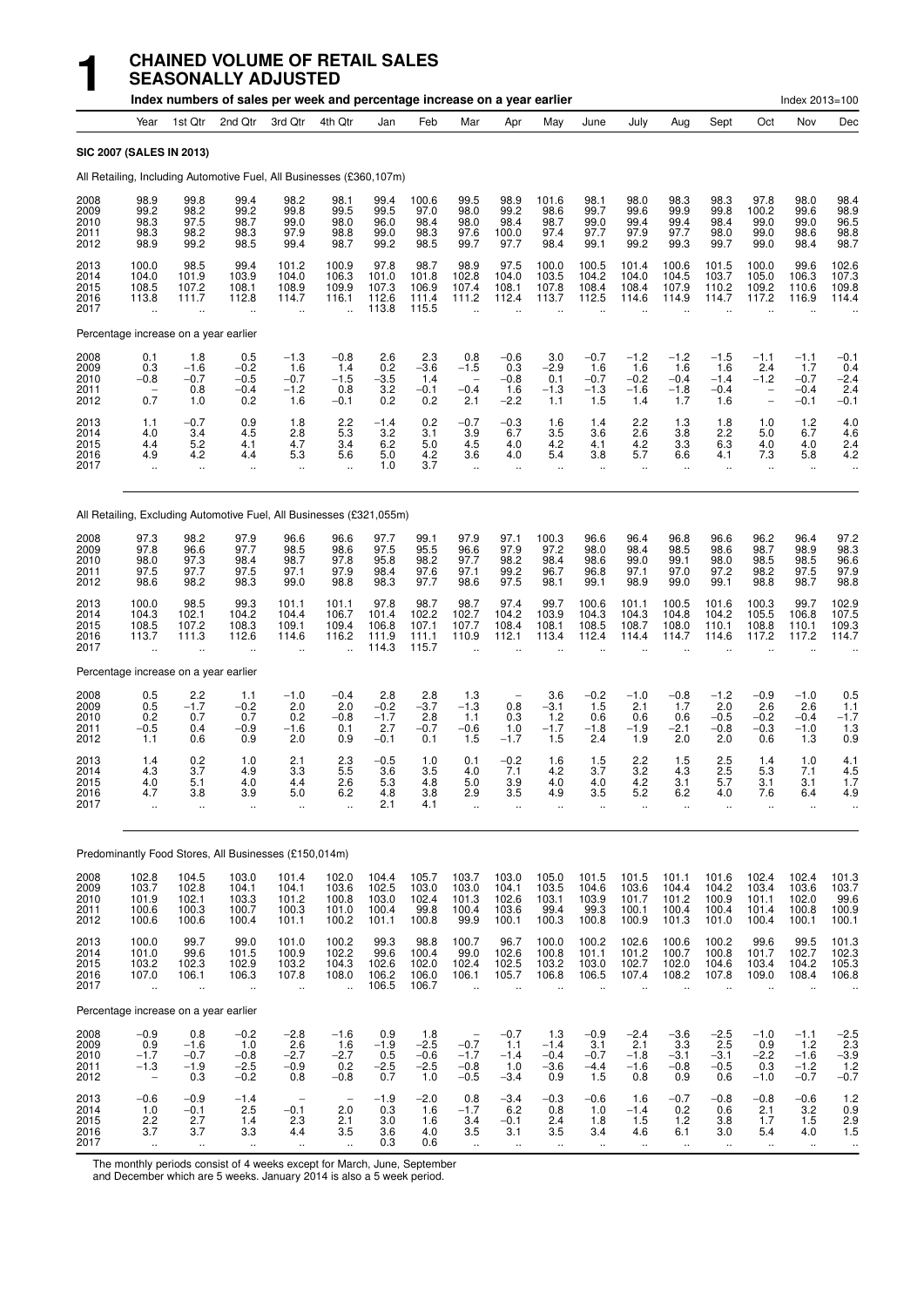|                                      |                                                          |                                                         | <b>CHAINED VOLUME OF RETAIL SALES</b><br><b>SEASONALLY ADJUSTED</b>                 |                                                           |                                                               |                                               |                                                   |                                                                          |                                                        |                                                         |                                                           |                                                        |                                                     |                                                        |                                                     |                                                         |                                                         |
|--------------------------------------|----------------------------------------------------------|---------------------------------------------------------|-------------------------------------------------------------------------------------|-----------------------------------------------------------|---------------------------------------------------------------|-----------------------------------------------|---------------------------------------------------|--------------------------------------------------------------------------|--------------------------------------------------------|---------------------------------------------------------|-----------------------------------------------------------|--------------------------------------------------------|-----------------------------------------------------|--------------------------------------------------------|-----------------------------------------------------|---------------------------------------------------------|---------------------------------------------------------|
|                                      |                                                          |                                                         | continued Index numbers of sales per week and percentage increase on a year earlier |                                                           |                                                               |                                               |                                                   |                                                                          |                                                        |                                                         |                                                           |                                                        |                                                     |                                                        |                                                     | Index 2013=100                                          |                                                         |
|                                      | Year                                                     | 1st Qtr                                                 | 2nd Qtr                                                                             | 3rd Qtr                                                   | 4th Qtr                                                       | Jan                                           | Feb                                               | Mar                                                                      | Apr                                                    | May                                                     | June                                                      | July                                                   | Aug                                                 | Sept                                                   | Oct                                                 | Nov                                                     | Dec                                                     |
| SIC 2007 (SALES IN 2013)             |                                                          |                                                         |                                                                                     |                                                           |                                                               |                                               |                                                   |                                                                          |                                                        |                                                         |                                                           |                                                        |                                                     |                                                        |                                                     |                                                         |                                                         |
| 2008                                 | 100.4                                                    | 102.2                                                   | Non-specialised Food Stores, All Businesses (£139,137m)<br>100.5                    | 98.9                                                      | 99.7                                                          | 102.1                                         | 103.2                                             | 101.4                                                                    | 100.4                                                  | 102.6                                                   | 98.9                                                      | 99.0                                                   | 98.5                                                | 99.1                                                   | 100.0                                               | 100.1                                                   | 99.2                                                    |
| 2009<br>2010<br>2011<br>2012         | 101.9<br>101.2<br>100.0<br>100.4                         | 100.9<br>101.1<br>99.6<br>100.2                         | 102.3<br>102.4<br>100.2<br>100.3                                                    | 102.3<br>100.7<br>99.7<br>100.9                           | 102.3<br>100.4<br>100.4<br>100.3                              | 100.6<br>102.1<br>99.7<br>100.5               | 100.9<br>101.4<br>99.1<br>100.5                   | 101.1<br>100.1<br>99.9<br>99.7                                           | 102.1<br>101.7<br>103.4<br>100.0                       | 101.7<br>102.3<br>98.9<br>100.1                         | 102.9<br>103.2<br>98.7<br>100.7                           | 101.6<br>100.9<br>99.6<br>100.7                        | 102.6<br>100.6<br>99.9<br>101.1                     | 102.5<br>100.5<br>99.7<br>100.9                        | 102.0<br>100.3<br>100.7<br>100.4                    | 102.4<br>101.3<br>100.3<br>100.2                        | 102.5<br>99.9<br>100.2<br>100.4                         |
| 2013<br>2014<br>2015<br>2016<br>2017 | 100.0<br>101.1<br>103.0<br>106.4                         | 99.4<br>99.5<br>102.3<br>105.6                          | 99.0<br>101.6<br>102.6<br>105.7                                                     | 101.2<br>101.0<br>103.0<br>107.1                          | 100.3<br>102.4<br>103.9<br>107.1                              | 99.0<br>99.5<br>102.5<br>106.0<br>106.4       | 98.6<br>100.4<br>102.0<br>105.4<br>107.1          | 100.5<br>98.9<br>102.4<br>105.4                                          | 96.5<br>102.4<br>102.3<br>105.0                        | 100.0<br>100.9<br>102.9<br>106.3                        | 100.2<br>101.4<br>102.7<br>105.7                          | 102.9<br>101.3<br>102.4<br>106.7                       | 100.5<br>100.8<br>101.8<br>107.5                    | 100.3<br>101.0<br>104.4<br>107.2                       | 99.5<br>101.8<br>103.3<br>108.5                     | 99.5<br>103.0<br>103.7<br>106.6                         | 101.7<br>102.3<br>104.6<br>106.4                        |
|                                      |                                                          | Percentage increase on a year earlier                   |                                                                                     |                                                           |                                                               |                                               |                                                   |                                                                          |                                                        |                                                         |                                                           |                                                        |                                                     |                                                        |                                                     |                                                         |                                                         |
| 2008<br>2009<br>2010<br>2011<br>2012 | $-0.7$<br>1.6<br>$-0.8$<br>$-1.2$<br>0.5                 | 1.4<br>$-1.3$<br>0.2<br>$-1.5$<br>0.6                   | 0.1<br>1.7<br>0.2<br>$-2.2$<br>0.1                                                  | $-2.9$<br>3.4<br>$-1.6$<br>$-0.9$<br>1.2                  | $-1.6$<br>2.6<br>$-1.8$<br>$\overline{\phantom{a}}$<br>$-0.1$ | 1.7<br>$-1.5$<br>1.5<br>$-2.4$<br>0.8         | 2.2<br>$-2.2$<br>0.5<br>$-2.3$<br>1.4             | 0.6<br>$-0.3$<br>$-1.0$<br>$-0.2$<br>$-0.1$                              | $-0.6$<br>1.7<br>$-0.4$<br>1.7<br>$-3.3$               | 1.7<br>$-0.9$<br>0.6<br>$-3.3$<br>1.2                   | $-0.7$<br>4.0<br>0.2<br>$-4.3$<br>2.0                     | $-2.4$<br>2.7<br>$-0.7$<br>$-1.3$<br>1.1               | $-3.8$<br>4.2<br>$-2.0$<br>$-0.8$<br>1.3            | $-2.6$<br>3.4<br>$-2.0$<br>$-0.7$<br>1.2               | $-1.2$<br>2.1<br>$-1.7$<br>0.4<br>$-0.3$            | $-1.0$<br>2.2<br>$-1.0$<br>$-1.0$<br>$-0.1$             | $-2.4$<br>3.4<br>$-2.6$<br>0.4<br>0.2                   |
| 2013<br>2014<br>2015<br>2016<br>2017 | $-0.4$<br>1.1<br>1.9<br>3.3<br>$\ddot{\phantom{1}}$      | $-0.8$<br>0.1<br>2.8<br>3.2<br>$\ddot{\phantom{a}}$     | -1.3<br>2.6<br>1.0<br>3.0<br>ä,                                                     | 0.3<br>$-0.1$<br>1.9<br>4.0<br>$\ddot{\phantom{1}}$       | 2.0<br>1.5<br>3.1<br>$\ddot{\phantom{1}}$                     | $-1.5$<br>0.6<br>3.0<br>3.4<br>0.3            | $-2.0$<br>1.8<br>1.6<br>3.4<br>1.6                | 0.8<br>$-1.6$<br>3.6<br>2.8<br>$\ddot{\phantom{1}}$                      | $-3.5$<br>6.1<br>$-0.1$<br>2.6<br>$\ddot{\phantom{a}}$ | $-0.1$<br>0.9<br>2.0<br>3.3<br>$\ddot{\phantom{1}}$     | $-0.5$<br>1.1<br>1.3<br>3.0<br>$\ddot{\phantom{a}}$       | 2.2<br>$-1.6$<br>1.0<br>4.3<br>ä,                      | $-0.6$<br>0.3<br>1.0<br>5.6<br>$\ddot{\phantom{1}}$ | $-0.6$<br>0.7<br>3.4<br>2.6<br>$\ddot{\phantom{a}}$    | $-0.9$<br>2.3<br>1.4<br>5.1<br>$\ddot{\phantom{1}}$ | $-0.6$<br>3.5<br>0.7<br>2.8<br>$\ddotsc$                | 1.2<br>0.7<br>2.3<br>1.7<br>ä.                          |
|                                      |                                                          |                                                         | Specialist Food Stores, All Businesses (£8,105m)                                    |                                                           |                                                               |                                               |                                                   |                                                                          |                                                        |                                                         |                                                           |                                                        |                                                     |                                                        |                                                     |                                                         |                                                         |
| 2008<br>2009<br>2010<br>2011<br>2012 | 108.7<br>107.7<br>102.1<br>99.0<br>98.7                  | 107.7<br>109.5<br>100.7<br>100.9<br>99.1                | 109.5<br>109.2<br>103.6<br>98.4<br>97.6                                             | 108.6<br>109.6<br>102.7<br>99.0<br>98.7                   | 109.1<br>102.4<br>101.4<br>97.8<br>99.4                       | 105.6<br>111.7<br>97.3<br>104.4<br>100.9      | 111.1<br>109.0<br>100.1<br>100.3<br>98.2          | 107.0<br>108.2<br>103.7<br>98.5<br>98.2                                  | 110.3<br>111.4<br>102.7<br>98.3<br>96.9                | 108.8<br>109.2<br>103.1<br>98.7<br>97.7                 | 109.4<br>107.3<br>104.6<br>98.3<br>98.1                   | 107.6<br>111.9<br>103.4<br>99.2<br>99.0                | 109.0<br>109.8<br>102.0<br>99.1<br>98.0             | 109.2<br>107.6<br>102.7<br>98.6<br>99.0                | 109.7<br>102.0<br>108.9<br>96.4<br>101.4            | 107.3<br>103.8<br>106.2<br>97.1<br>98.6                 | 110.0<br>101.5<br>91.4<br>99.3<br>98.5                  |
| 2013<br>2014<br>2015<br>2016<br>2017 | 100.0<br>99.8<br>102.9<br>107.8<br>$\ddot{\phantom{a}}$  | 101.1<br>101.0<br>100.5<br>107.2                        | 99.0<br>100.8<br>103.5<br>106.6<br>$\ddot{\phantom{a}}$                             | 99.2<br>99.2<br>101.9<br>109.6                            | 100.7<br>98.0<br>105.7<br>107.7                               | 99.6<br>100.9<br>100.8<br>105.8<br>101.0      | 101.5<br>101.6<br>100.3<br>107.3<br>96.7          | 101.9<br>100.5<br>100.5<br>108.2                                         | 97.6<br>102.7<br>102.1<br>107.5                        | 100.2<br>100.7<br>103.8<br>105.2                        | 99.1<br>99.5<br>104.4<br>107.1                            | 97.5<br>99.6<br>103.1<br>108.1                         | 101.0<br>99.7<br>100.6<br>109.3                     | 99.0<br>98.6<br>102.1<br>111.0                         | 101.1<br>98.2<br>99.8<br>107.2                      | 100.7<br>96.5<br>107.1<br>116.3                         | 100.5<br>98.9<br>109.3<br>101.2                         |
|                                      |                                                          | Percentage increase on a year earlier                   |                                                                                     |                                                           |                                                               |                                               |                                                   |                                                                          |                                                        |                                                         |                                                           |                                                        |                                                     |                                                        |                                                     |                                                         |                                                         |
| 2008<br>2009<br>2010<br>2011<br>2012 | $-2.5$<br>$-1.0$<br>$-5.2$<br>$-3.0$<br>$-0.3$           | $-4.7$<br>1.7<br>$-8.1$<br>0.2<br>$-1.8$                | $-1.7$<br>$-0.3$<br>$-5.1$<br>$-5.0$<br>$-0.8$                                      | $-3.5$<br>0.9<br>$-6.3$<br>$-3.7$<br>$-0.3$               | 0.3<br>$-6.2$<br>$-1.0$<br>$-3.6$<br>1.7                      | $-7.2$<br>5.7<br>$-12.8$<br>7.2<br>$-3.3$     | $-1.3$<br>$-1.8$<br>$-8.2$<br>0.2<br>$-2.1$       | $-5.1$<br>1.1<br>$-4.2$<br>$-5.1$<br>$-0.3$                              | 0.8<br>1.0<br>$-7.8$<br>$-4.3$<br>$-1.4$               | $-2.6$<br>0.3<br>$-5.6$<br>$-4.2$<br>$-1.0$             | $-3.1$<br>$-1.8$<br>$-2.5$<br>$-6.1$<br>$-0.1$            | $-5.9$<br>4.0<br>$-7.5$<br>$-4.1$<br>$-0.2$            | $-2.7$<br>0.8<br>$-7.2$<br>$-2.8$<br>$-1.1$         | $-2.2$<br>$-1.4$<br>$-4.5$<br>$-4.0$<br>0.4            | $-0.7$<br>$-7.1$<br>6.8<br>$-11.4$<br>5.1           | $-2.0$<br>$-3.3$<br>2.4<br>$-8.6$<br>1.5                | 3.1<br>$-7.7$<br>$-9.9$<br>8.6<br>$-0.8$                |
| 2013<br>2014<br>2015<br>2016<br>2017 | 1.3<br>$-0.2$<br>3.2<br>4.7<br>$\ddotsc$                 | 2.1<br>$-0.1$<br>$-0.4$<br>6.7<br>$\ddot{\phantom{1}}$  | 1.4<br>1.8<br>2.6<br>3.1<br>$\ddotsc$                                               | 0.5<br>0.1<br>2.7<br>7.5<br>$\ddotsc$                     | 1.4<br>$-2.8$<br>7.9<br>1.9<br>$\ddotsc$                      | $-1.3$<br>1.3<br>$-0.1$<br>5.0<br>$-4.6$      | 3.4<br>0.1<br>$-1.3$<br>7.0<br>$-9.9$             | 3.8<br>$-1.4$<br>$\overline{\phantom{a}}$<br>7.7<br>$\ddot{\phantom{a}}$ | 0.7<br>5.1<br>$-0.5$<br>5.3<br>$\ddotsc$               | 2.6<br>0.4<br>3.1<br>1.4<br>$\ddotsc$                   | 1.0<br>0.4<br>4.9<br>2.6<br>$\ddotsc$                     | $-1.5$<br>2.1<br>3.6<br>4.8<br>$\ddotsc$               | 3.1<br>$-1.3$<br>0.9<br>8.7<br>$\ddotsc$            | $-0.1$<br>$-0.4$<br>3.6<br>8.7<br>$\ddotsc$            | $-0.3$<br>$-2.9$<br>1.7<br>7.4<br>$\ddotsc$         | 2.2<br>$-4.2$<br>10.9<br>8.6<br>$\ddotsc$               | 2.0<br>$-1.6$<br>10.5<br>$-7.4$                         |
|                                      |                                                          |                                                         | Alcoholic Drinks, Other Beverages and Tobacco, All Businesses (£2,772m)             |                                                           |                                                               |                                               |                                                   |                                                                          |                                                        |                                                         |                                                           |                                                        |                                                     |                                                        |                                                     |                                                         |                                                         |
| 2008<br>2009<br>2010<br>2011<br>2012 | 210.3<br>180.5<br>136.7<br>134.1<br>112.2                | 215.6<br>184.0<br>158.9<br>132.4<br>123.4               | 215.1<br>184.5<br>144.2<br>129.5<br>115.0                                           | 211.2<br>181.3<br>126.1<br>133.2<br>114.6                 | 198.8<br>172.0<br>117.8<br>141.2<br>95.9                      | 219.1<br>170.6<br>166.1<br>127.2<br>133.1     | 216.2<br>194.4<br>157.1<br>134.7<br>123.4         | 211.6<br>186.5<br>154.6<br>134.8<br>115.6                                | 215.5<br>185.4<br>148.3<br>131.1<br>114.1              | 220.0<br>181.3<br>145.7<br>122.9<br>118.9               | 210.8<br>186.3<br>139.7<br>133.6<br>112.6                 | 215.4<br>180.9<br>135.2<br>130.5<br>117.2              | 209.2<br>182.1<br>128.0<br>129.0<br>117.5           | 209.5<br>180.9<br>117.3<br>138.8<br>110.1              | 209.1<br>175.8<br>116.9<br>150.5<br>96.3            | 202.8<br>169.0<br>124.8<br>137.7<br>102.0               | 187.2<br>171.3<br>112.8<br>136.5<br>90.7                |
| 2013<br>2014<br>2015<br>2016<br>2017 | 100.0<br>101.0<br>115.6<br>137.9<br>à.                   | 107.2<br>99.2<br>108.2<br>128.9<br>$\ddot{\phantom{1}}$ | 100.6<br>100.4<br>115.2<br>138.7<br>.,                                              | 98.7<br>98.3<br>118.0<br>133.8<br>à.                      | 93.5<br>106.0<br>120.9<br>150.4<br>$\ddotsc$                  | 112.3<br>98.2<br>110.5<br>117.2<br>129.7      | 103.9<br>96.9<br>108.0<br>133.3<br>115.2          | 105.6<br>102.0<br>106.4<br>134.7<br>$\ddotsc$                            | 102.8<br>114.1<br>114.1<br>134.4<br>ä,                 | 100.5<br>95.3<br>115.6<br>137.8<br>$\ddot{\phantom{a}}$ | 98.8<br>93.6<br>115.6<br>142.8<br>$\ddot{\phantom{1}}$    | 98.3<br>96.8<br>116.0<br>137.7<br>$\ddot{\phantom{a}}$ | 100.2<br>99.5<br>114.0<br>137.7<br>$\ddotsc$        | 97.9<br>98.6<br>122.9<br>127.6<br>$\ddot{\phantom{a}}$ | 98.6<br>105.0<br>120.0<br>137.0<br>$\ddotsc$        | 96.1<br>103.2<br>118.3<br>173.2<br>$\ddot{\phantom{a}}$ | 87.4<br>109.1<br>123.8<br>142.8<br>$\ddot{\phantom{1}}$ |
|                                      |                                                          | Percentage increase on a year earlier                   |                                                                                     |                                                           |                                                               |                                               |                                                   |                                                                          |                                                        |                                                         |                                                           |                                                        |                                                     |                                                        |                                                     |                                                         |                                                         |
| 2008<br>2009<br>2010<br>2011<br>2012 | $-3.1$<br>$-14.2$<br>$-24.2$<br>$-1.9$<br>$-16.3$        | $-4.7$<br>$-14.6$<br>$-13.7$<br>$-16.7$<br>$-6.8$       | $-2.8$<br>$-14.2$<br>$-21.9$<br>$-10.2$<br>$-11.2$                                  | 0.6<br>$-14.2$<br>$-30.5$<br>5.7<br>$-14.0$               | $-5.6$<br>$-13.5$<br>$-31.5$<br>19.9<br>$-32.1$               | $-4.2$<br>$-22.1$<br>$-2.6$<br>$-23.4$<br>4.6 | $-2.6$<br>$-10.1$<br>$-19.2$<br>$-14.2$<br>$-8.4$ | $-7.0$<br>$-11.9$<br>$-17.1$<br>$-12.8$<br>$-14.2$                       | $-5.1$<br>$-14.0$<br>$-20.0$<br>$-11.6$<br>$-13.0$     | $-1.7$<br>-17.6<br>$-19.6$<br>$-15.7$<br>$-3.3$         | $-1.9$<br>$-11.6$<br>$-25.0$<br>$-4.4$<br>$-15.7$         | 2.3<br>$-16.0$<br>$-25.3$<br>$-3.5$<br>$-10.2$         | $-1.0$<br>$-13.0$<br>$-29.7$<br>0.8<br>$-8.9$       | 0.6<br>$-13.6$<br>$-35.2$<br>18.4<br>$-20.6$           | 1.5<br>$-15.9$<br>$-33.5$<br>28.8<br>$-36.0$        | $-3.4$<br>$-16.6$<br>$-26.2$<br>10.3<br>$-25.9$         | $-12.8$<br>$-8.5$<br>$-34.1$<br>21.0<br>$-33.6$         |
| 2013<br>2014<br>2015<br>2016<br>2017 | $-10.9$<br>$1.0$<br>14.5<br>19.4<br>$\ddot{\phantom{a}}$ | $-13.2$<br>$-7.4$<br>9.1<br>19.2<br>$\ddotsc$           | $-12.6$<br>$-0.1$<br>14.7<br>20.4<br>$\ddotsc$                                      | $-13.8$<br>$-0.4$<br>20.0<br>13.4<br>$\ddot{\phantom{a}}$ | $-2.5$<br>13.4<br>14.1<br>24.3<br>$\ddotsc$                   | $-15.6$<br>$-12.6$<br>12.6<br>6.0<br>10.6     | $-15.8$<br>$-6.8$<br>11.4<br>23.5<br>$-13.6$      | $-8.7$<br>$-3.4$<br>4.3<br>26.6<br>$\ddot{\phantom{1}}$                  | $-9.9$<br>11.0<br>17.8<br>$\ddot{\phantom{1}}$         | $-15.4$<br>$-5.2$<br>21.3<br>19.2<br>$\ddotsc$          | $-12.3$<br>$-5.\overline{2}$<br>23.5<br>23.5<br>$\ddotsc$ | $-16.1$<br>$-1.5$<br>19.7<br>18.7<br>$\ddotsc$         | $-14.7$<br>$-0.7$<br>14.6<br>20.7<br>$\ddotsc$      | $-11.1$<br>0.7<br>24.7<br>3.9<br>$\ddotsc$             | 2.4<br>6.5<br>14.3<br>14.2<br>$\ddotsc$             | $-5.8$<br>7.4<br>14.7<br>46.4<br>$\ddotsc$              | $-3.6$<br>24.9<br>13.4<br>15.4                          |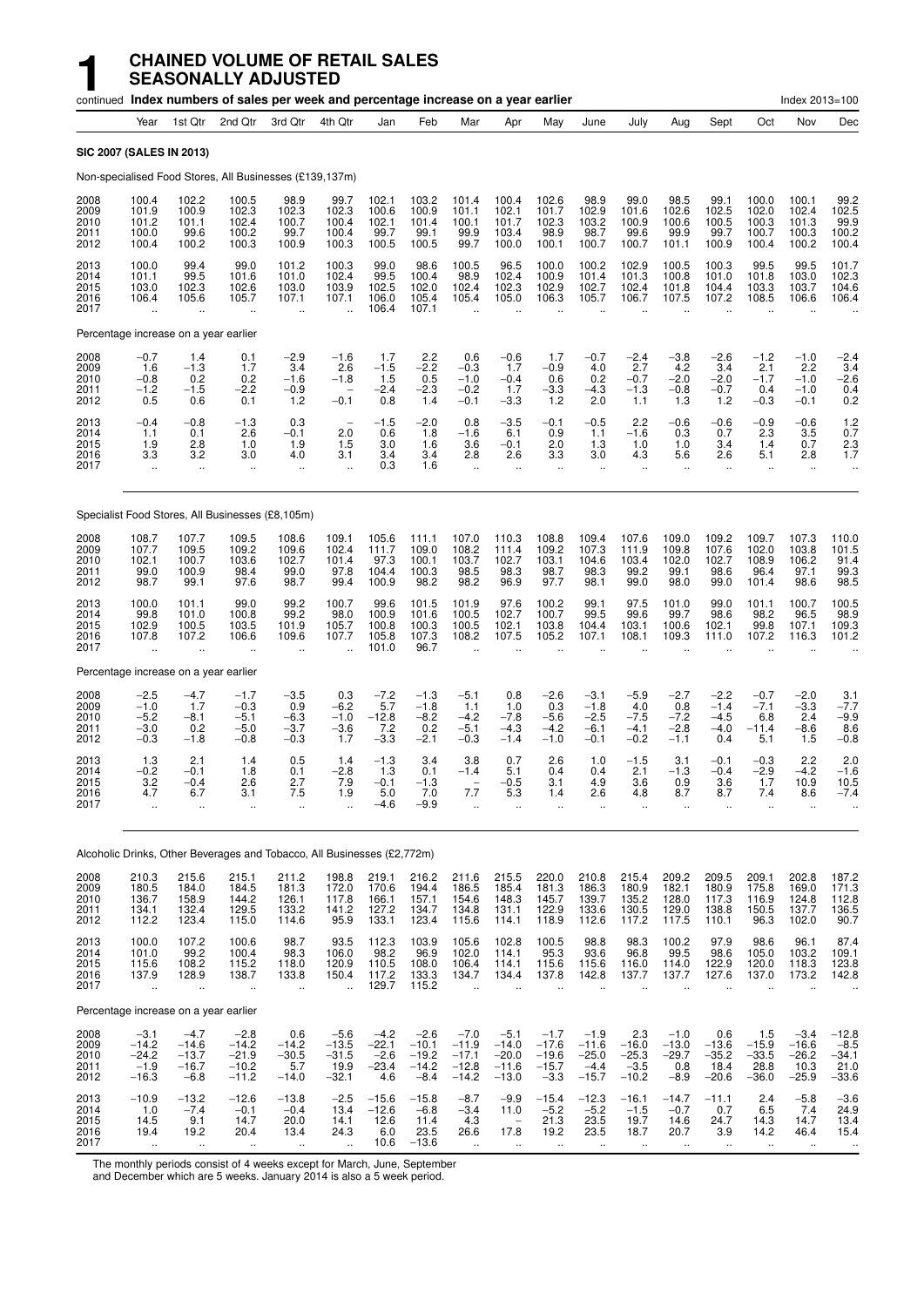**1**

|                                      |                                                          |                                                                 | continued Index numbers of sales per week and percentage increase on a year earlier |                                                          |                                                          |                                          |                                                           |                                                         |                                                     |                                                  |                                                  |                                                  |                                             |                                                               |                                                  | Index 2013=100                                             |                                                 |
|--------------------------------------|----------------------------------------------------------|-----------------------------------------------------------------|-------------------------------------------------------------------------------------|----------------------------------------------------------|----------------------------------------------------------|------------------------------------------|-----------------------------------------------------------|---------------------------------------------------------|-----------------------------------------------------|--------------------------------------------------|--------------------------------------------------|--------------------------------------------------|---------------------------------------------|---------------------------------------------------------------|--------------------------------------------------|------------------------------------------------------------|-------------------------------------------------|
|                                      | Year                                                     | 1st Qtr                                                         | 2nd Qtr                                                                             | 3rd Qtr                                                  | 4th Qtr                                                  | Jan                                      | Feb                                                       | Mar                                                     | Apr                                                 | May                                              | June                                             | July                                             | Aug                                         | Sept                                                          | Oct                                              | Nov                                                        | Dec                                             |
|                                      | <b>SIC 2007 (SALES IN 2013)</b>                          |                                                                 |                                                                                     |                                                          |                                                          |                                          |                                                           |                                                         |                                                     |                                                  |                                                  |                                                  |                                             |                                                               |                                                  |                                                            |                                                 |
|                                      |                                                          |                                                                 | Predominantly Non-food Stores, All Businesses (£147,632m)                           |                                                          |                                                          |                                          |                                                           |                                                         |                                                     |                                                  |                                                  |                                                  |                                             |                                                               |                                                  |                                                            |                                                 |
| 2008<br>2009<br>2010<br>2011<br>2012 | 98.0<br>97.5<br>98.7<br>97.5<br>98.6                     | 98.3<br>96.3<br>97.3<br>98.5<br>98.3                            | 99.0<br>97.2<br>98.6<br>97.6<br>98.4                                                | 97.9<br>98.1<br>100.2<br>96.7<br>99.1                    | 96.9<br>98.5<br>98.6<br>97.3<br>98.7                     | 97.3<br>98.1<br>93.6<br>99.8<br>98.0     | 99.3<br>94.6<br>99.1<br>98.7<br>97.0                      | 98.6<br>96.1<br>98.7<br>97.4<br>99.6                    | 97.5<br>97.5<br>98.7<br>98.7<br>97.3                | 102.1<br>96.6<br>98.6<br>97.2<br>98.0            | 97.8<br>97.4<br>98.5<br>96.9<br>99.7             | 97.6<br>98.6<br>100.8<br>97.3<br>98.9            | 98.7<br>97.7<br>100.8<br>96.0<br>99.0       | 97.4<br>97.9<br>99.2<br>96.8<br>99.3                          | 96.0<br>99.0<br>99.9<br>97.9<br>98.9             | 96.1<br>98.8<br>99.3<br>96.5<br>98.9                       | 98.4<br>97.7<br>97.0<br>97.4<br>98.4            |
| 2013<br>2014<br>2015<br>2016<br>2017 | 100.0<br>106.4<br>111.0<br>115.0<br>$\ddotsc$            | 97.6<br>103.9<br>109.9<br>113.0<br>$\mathbf{r}$                 | 99.9<br>105.4<br>111.2<br>114.3<br>$\ddot{\phantom{a}}$                             | 100.8<br>106.8<br>111.7<br>115.5<br>$\ddot{\phantom{a}}$ | 101.7<br>109.8<br>111.3<br>117.0                         | 97.2<br>103.6<br>108.8<br>114.2<br>114.9 | 99.3<br>102.5<br>110.1<br>113.0<br>116.9                  | 96.5<br>105.4<br>110.6<br>112.0                         | 98.7<br>104.5<br>111.7<br>114.7                     | 99.5<br>105.2<br>110.9<br>115.3                  | 101.1<br>106.3<br>111.0<br>113.3                 | 99.5<br>106.4<br>111.3<br>116.9                  | 99.3<br>108.0<br>111.1<br>115.2             | 103.0<br>106.1<br>112.6<br>114.8                              | 100.7<br>108.2<br>111.2<br>118.3                 | 99.9<br>109.6<br>112.8<br>118.0                            | 103.9<br>111.1<br>110.3<br>115.2                |
|                                      |                                                          | Percentage increase on a year earlier                           |                                                                                     |                                                          |                                                          |                                          |                                                           |                                                         |                                                     |                                                  |                                                  |                                                  |                                             |                                                               |                                                  |                                                            |                                                 |
| 2008<br>2009<br>2010<br>2011<br>2012 | 1.2<br>$-0.6$<br>$1.2 - 1.2$<br>1.1                      | 2.9<br>$-2.1$<br>1.0<br>1.3<br>$-0.3$                           | 1.9<br>$-1.8$<br>1.4<br>$-1.0$<br>0.9                                               | 0.2<br>0.2<br>$^{2.2}_{-3.5}$<br>2.5                     | 1.6<br>0.1<br>$-1.3$<br>1.5                              | 3.9<br>0.9<br>$-4.6$<br>6.6<br>$-1.8$    | 3.4<br>$-4.7$<br>4.8<br>$-0.4$<br>$-1.7$                  | 2.0<br>$-2.5$<br>2.7<br>$-1.3$<br>2.2                   | 0.1<br>0.1<br>1.2<br>0.1<br>$-1.5$                  | 5.6<br>$-5.3$<br>2.1<br>$-1.5$<br>0.8            | 0.3<br>$-0.4$<br>1.1<br>$-1.6$<br>2.9            | 0.2<br>1.0<br>$\frac{2.2}{-3.5}$<br>1.7          | 1.4<br>$-0.9$<br>3.2<br>$-4.8$<br>3.1       | $-0.9$<br>0.4<br>1.4<br>$-2.5$<br>2.6                         | $-1.3$<br>3.1<br>0.9<br>$-2.0$<br>1.0            | $-1.4$<br>2.9<br>0.5<br>$-2.9$<br>2.5                      | 2.1<br>$-0.7$<br>$-0.8$<br>0.5<br>1.0           |
| 2013<br>2014<br>2015<br>2016<br>2017 | 1.4<br>6.4<br>4.3<br>$3.\overline{5}$<br>                | $-0.7$<br>6.5<br>5.7<br>2.8<br>$\ddot{\phantom{a}}$             | 1.5<br>5.5<br>5.5<br>2.8<br>$\ddot{\phantom{a}}$                                    | 1.8<br>5.9<br>4.7<br>3.4<br>$\ddotsc$                    | 3.0<br>7.9<br>1.4<br>5.1<br>$\ddotsc$                    | $-0.8$<br>6.5<br>5.0<br>5.0<br>0.6       | 2.5<br>3.2<br>7.4<br>2.6<br>3.5                           | $-3.1$<br>9.2<br>4.9<br>$1.\overline{3}$<br>$\ddotsc$   | 1.5<br>5.8<br>6.9<br>2.7<br>$\ddot{\phantom{a}}$    | 1.6<br>5.8<br>5.3<br>4.0<br>$\ddot{\phantom{0}}$ | 1.4<br>5.1<br>4.5<br>2.0<br>$\ddot{\phantom{a}}$ | 0.7<br>6.9<br>4.6<br>5.0<br>$\ddot{\phantom{a}}$ | 0.3<br>8.7<br>2.9<br>3.7<br>$\ddotsc$       | 3.8<br>2.9<br>6.1<br>1.9<br>$\ddot{\phantom{a}}$              | 1.8<br>7.4<br>2.8<br>6.4<br>$\ddot{\phantom{0}}$ | 1.0<br>9.7<br>2.9<br>4.6<br>                               | 5.6<br>7.0<br>$-0.8$<br>4.5                     |
|                                      |                                                          |                                                                 | Non Specialised Predominantly Non-food stores, All Businesses (£29,593m)            |                                                          |                                                          |                                          |                                                           |                                                         |                                                     |                                                  |                                                  |                                                  |                                             |                                                               |                                                  |                                                            |                                                 |
| 2008<br>2009<br>2010<br>2011<br>2012 | 86.0<br>86.7<br>91.1<br>91.7<br>96.8                     | 87.4<br>84.8<br>90.2<br>93.1<br>94.5                            | 85.9<br>86.7<br>92.0<br>90.9<br>98.0                                                | 85.0<br>87.3<br>91.7<br>91.7<br>97.4                     | 85.5<br>88.1<br>90.6<br>91.1<br>97.4                     | 87.8<br>85.4<br>88.5<br>95.3<br>92.9     | 88.3<br>82.7<br>90.8<br>91.8<br>92.3                      | 86.3<br>85.9<br>91.0<br>92.3<br>97.5                    | 86.5<br>86.9<br>91.1<br>90.9<br>97.0                | 86.4<br>87.3<br>91.7<br>90.3<br>97.8             | 85.2<br>86.2<br>93.0<br>91.4<br>98.8             | 85.1<br>87.0<br>91.2<br>91.8<br>98.0             | 85.2<br>87.1<br>92.3<br>91.4<br>96.3        | 84.7<br>87.7<br>91.7<br>91.9<br>97.7                          | 84.1<br>89.0<br>91.2<br>91.4<br>97.6             | 85.5<br>89.0<br>90.4<br>89.9<br>96.9                       | 86.6<br>86.7<br>90.2<br>92.0<br>97.7            |
| 2013<br>2014<br>2015<br>2016<br>2017 | 100.0<br>106.7<br>113.4<br>121.1<br>$\ddot{\phantom{a}}$ | 97.9<br>104.5<br>111.6<br>120.1<br>ä,                           | 100.1<br>106.4<br>112.0<br>120.0<br>$\ddot{\phantom{a}}$                            | 100.3<br>107.5<br>114.1<br>122.8<br>$\ddot{\phantom{a}}$ | 101.7<br>108.5<br>116.1<br>121.6<br>$\ddot{\phantom{a}}$ | 98.1<br>104.3<br>110.8<br>122.2<br>117.4 | 98.5<br>103.0<br>112.4<br>120.0<br>117.8                  | 97.4<br>105.8<br>111.6<br>118.6<br>$\ddot{\phantom{a}}$ | 98.0<br>106.1<br>112.0<br>120.3                     | 98.8<br>106.5<br>111.4<br>121.7                  | 102.8<br>106.5<br>112.4<br>118.4                 | 99.5<br>106.1<br>114.5<br>121.8                  | 100.4<br>108.7<br>113.2<br>122.9            | 100.9<br>107.6<br>114.6<br>123.6                              | 102.0<br>109.1<br>114.7<br>121.7                 | 97.1<br>110.2<br>117.1<br>122.2                            | 105.2<br>106.7<br>116.4<br>121.0                |
|                                      |                                                          | Percentage increase on a year earlier                           |                                                                                     |                                                          |                                                          |                                          |                                                           |                                                         |                                                     |                                                  |                                                  |                                                  |                                             |                                                               |                                                  |                                                            |                                                 |
| 2008<br>2009<br>2010<br>2011<br>2012 | $-3.8$<br>0.9<br>5.1<br>0.7<br>5.5                       | $-0.6$<br>$-3.0$<br>6.4<br>3.2<br>1.5                           | $-2.7$<br>0.9<br>6.1<br>$-1.2$<br>7.8                                               | $-6.6$<br>2.7<br>5.0<br>6.1                              | $-5.5$<br>3.0<br>2.8<br>0.6<br>6.9                       | $-0.4$<br>$-2.7$<br>3.6<br>7.7<br>$-2.5$ | $0.9 - 6.3$<br>9.8<br>1.1<br>0.5                          | $-2.0$<br>$-0.5$<br>6.0<br>1.4<br>5.6                   | $^{-1.5}_{0.5}$<br>4.8<br>$-0.2$<br>6.7             | $-0.5$<br>1.0<br>5.0<br>$-1.6$<br>8.4            | $-5.4$<br>1.2<br>7.9<br>$-1.7$<br>8.1            | $-6.7$<br>2.3<br>4.8<br>0.7<br>6.7               | $-5.9$<br>2.2<br>5.9<br>$-1.0$<br>5.4       | $-7.0$<br>3.5<br>4.5<br>0.3<br>6.3                            | $-8.7$<br>5.7<br>2.5<br>0.2<br>6.8               | $-6.2$<br>4.2<br>1.6<br>$-0.6$<br>7.8                      | $^{-2.2}_{0.1}$<br>4.1<br>1.9<br>6.2            |
| 2013<br>2014<br>2015<br>2016<br>2017 | 3.3<br>6.7<br>6.3<br>6.8<br>.,                           | 3.6<br>6.7<br>6.8<br>$7.6\,$<br>$\ldots$                        | 2.2<br>6.3<br>5.3<br>7.2<br>$\ddotsc$                                               | 3.0<br>7.1<br>6.2<br>7.6<br>$\ddot{\phantom{a}}$         | 4.4<br>6.7<br>7.0<br>4.7                                 | 5.5<br>6.3<br>6.2<br>10.3<br>$-3.9$      | 6.7<br>4.7<br>9.1<br>6.8<br>$-1.9$                        | $-0.2$<br>8.7<br>5.4<br>6.2                             | 1.0<br>8.3<br>5.5<br>7.4<br>ä.                      | 0.9<br>7.9<br>4.5<br>9.3                         | 4.1<br>3.6<br>5.6<br>5.3                         | 1.5<br>6.6<br>8.0<br>6.3                         | 4.3<br>8.2<br>4.1<br>8.6                    | 3.3<br>6.7<br>6.5<br>7.9                                      | 4.5<br>7.0<br>5.1<br>6.1                         | 0.2<br>13.6<br>6.2<br>4.4                                  | 7.7<br>1.4<br>9.1<br>3.9                        |
|                                      |                                                          |                                                                 | Textile, Clothing, Footwear and Leather, All Businesses (£43,758m)                  |                                                          |                                                          |                                          |                                                           |                                                         |                                                     |                                                  |                                                  |                                                  |                                             |                                                               |                                                  |                                                            |                                                 |
| 2008<br>2009<br>2010<br>2011<br>2012 | 87.1<br>92.7<br>97.8<br>98.3<br>98.8                     | 84.7<br>91.4<br>98.0<br>98.0<br>98.9                            | 87.2<br>93.0<br>97.7<br>99.8<br>97.9                                                | 87.9<br>93.1<br>98.7<br>97.1<br>99.9                     | 88.7<br>93.5<br>96.8<br>98.4<br>98.3                     | 83.1<br>92.3<br>96.7<br>98.9<br>98.7     | 86.5<br>89.9<br>98.4<br>98.2<br>98.2                      | 84.9<br>91.9<br>98.6<br>97.0<br>99.7                    | 83.1<br>93.2<br>98.7<br>103.1<br>96.5               | 93.6<br>91.6<br>97.5<br>98.7<br>97.4             | 85.3<br>93.9<br>97.2<br>98.1<br>99.5             | 86.0<br>93.3<br>99.3<br>98.7<br>98.7             | 88.6<br>92.6<br>98.8<br>96.1<br>99.1        | 88.8<br>93.2<br>98.2<br>96.6<br>101.4                         | 87.5<br>95.0<br>99.3<br>97.3<br>100.1            | 88.8<br>93.6<br>98.3<br>97.5<br>96.5                       | 89.6<br>$\frac{92.4}{93.5}$<br>100.1<br>98.3    |
| 2013<br>2014<br>2015<br>2016<br>2017 | 100.0<br>103.7<br>107.5<br>105.0<br>$\ddot{\phantom{a}}$ | 98.7<br>101.6<br>106.9<br>103.1<br>$\ddotsc$                    | 99.2<br>103.6<br>109.7<br>104.1<br>.,                                               | 100.9<br>104.2<br>108.3<br>106.3<br>$\ddot{\phantom{a}}$ | 101.3<br>105.5<br>105.3<br>106.7<br>÷.                   | 99.9<br>101.5<br>105.0<br>104.7<br>106.4 | 100.0<br>98.6<br>106.3<br>102.9<br>107.5                  | 96.6<br>104.2<br>108.8<br>101.9<br>$\ddotsc$            | 98.0<br>103.6<br>110.1<br>103.1                     | 99.2<br>104.3<br>108.3<br>105.3                  | 100.1<br>103.1<br>110.4<br>103.8                 | 98.8<br>104.0<br>106.0<br>108.8                  | 97.8<br>106.1<br>109.2<br>106.5             | 105.0<br>102.8<br>109.5<br>104.2                              | 100.4<br>103.7<br>105.7<br>109.8                 | 100.2<br>105.4<br>107.6<br>107.5                           | 102.9<br>106.9<br>103.2<br>103.6                |
|                                      |                                                          | Percentage increase on a year earlier                           |                                                                                     |                                                          |                                                          |                                          |                                                           |                                                         |                                                     |                                                  |                                                  |                                                  |                                             |                                                               |                                                  |                                                            |                                                 |
| 2008<br>2009<br>2010<br>2011<br>2012 | 3.4<br>6.5<br>5.4<br>0.6<br>0.4                          | $\frac{2.8}{7.9}$<br>$7.2\,$<br>$\overline{\phantom{a}}$<br>1.0 | 2.7<br>6.6<br>5.1<br>2.1<br>$-1.9$                                                  | 3.3<br>5.9<br>$6.0\,$<br>$-1.6$<br>2.8                   | 5.0<br>5.5<br>$\frac{3.5}{1.7}$<br>$-0.2$                | 6.0<br>11.1<br>4.8<br>2.3<br>$-0.3$      | 3.1<br>3.9<br>$^{9.5}_{-0.2}$<br>$\overline{\phantom{a}}$ | 0.7<br>8.2<br>7.3<br>$-1.6$<br>2.8                      | $-5.1$<br>12.1<br>$6.0\,$<br>4.5<br>$-6.4$          | 11.6<br>$-2.2$<br>6.4<br>1.2<br>$-1.3$           | 2.2<br>10.1<br>3.5<br>0.9<br>1.4                 | 3.4<br>8.5<br>6.3<br>$-0.5$                      | 4.7<br>4.6<br>6.7<br>$-2.7$<br>3.1          | 2.1<br>5.0<br>5.3<br>$-1.6$<br>5.0                            | 3.9<br>8.6<br>4.5<br>$-2.0$<br>2.8               | 5.4<br>5.4<br>5.1<br>$-0.9$<br>$-1.0$                      | 5.6<br>3.1<br>$\overline{1.2}$<br>7.1<br>$-1.8$ |
| 2013<br>2014<br>2015<br>2016<br>2017 | 1.3<br>3.7<br>3.7<br>$-\bar{2}.3$<br>$\ldots$            | $-0.3$<br>3.0<br>5.1<br>$-3.6$<br>$\ddot{\phantom{1}}$          | 1.3<br>4.5<br>5.8<br>-5.1<br>$\ddot{\phantom{1}}$                                   | 1.0<br>3.3<br>4.0<br>$-1.8$<br>$\ddotsc$                 | 3.1<br>4.1<br>$-0.1$<br>1.4<br>$\ddotsc$                 | 1.3<br>1.6<br>3.5<br>$-0.3$<br>1.6       | 1.8<br>$-1.3$<br>7.8<br>$-3.2$<br>4.5                     | -3.1<br>7.8<br>4.4<br>$-6.4$<br>$\ddotsc$               | 1.5<br>5.7<br>6.3<br>$-6.3$<br>$\ddot{\phantom{1}}$ | 1.8<br>5.2<br>$3.8\,$<br>$-2.8$<br>$\ddotsc$     | 0.6<br>3.0<br>7.1<br>$-6.0$<br>$\ddotsc$         | 5.3<br>2.0<br>2.6<br>$\ddot{\phantom{1}}$        | $-1.3$<br>8.5<br>2.9<br>$-2.4$<br>$\ddotsc$ | 3.5<br>$-2.1$<br>6.5<br>$-4.8$<br>$\mathcal{L}_{\mathcal{A}}$ | 0.3<br>3.4<br>1.9<br>3.9<br>$\ddot{\phantom{1}}$ | 3.9<br>5.1<br>2.1<br>$\qquad \qquad -$<br>$\bullet\bullet$ | 4.7<br>$3.9 - 3.5$<br>0.4<br>$\cdot$            |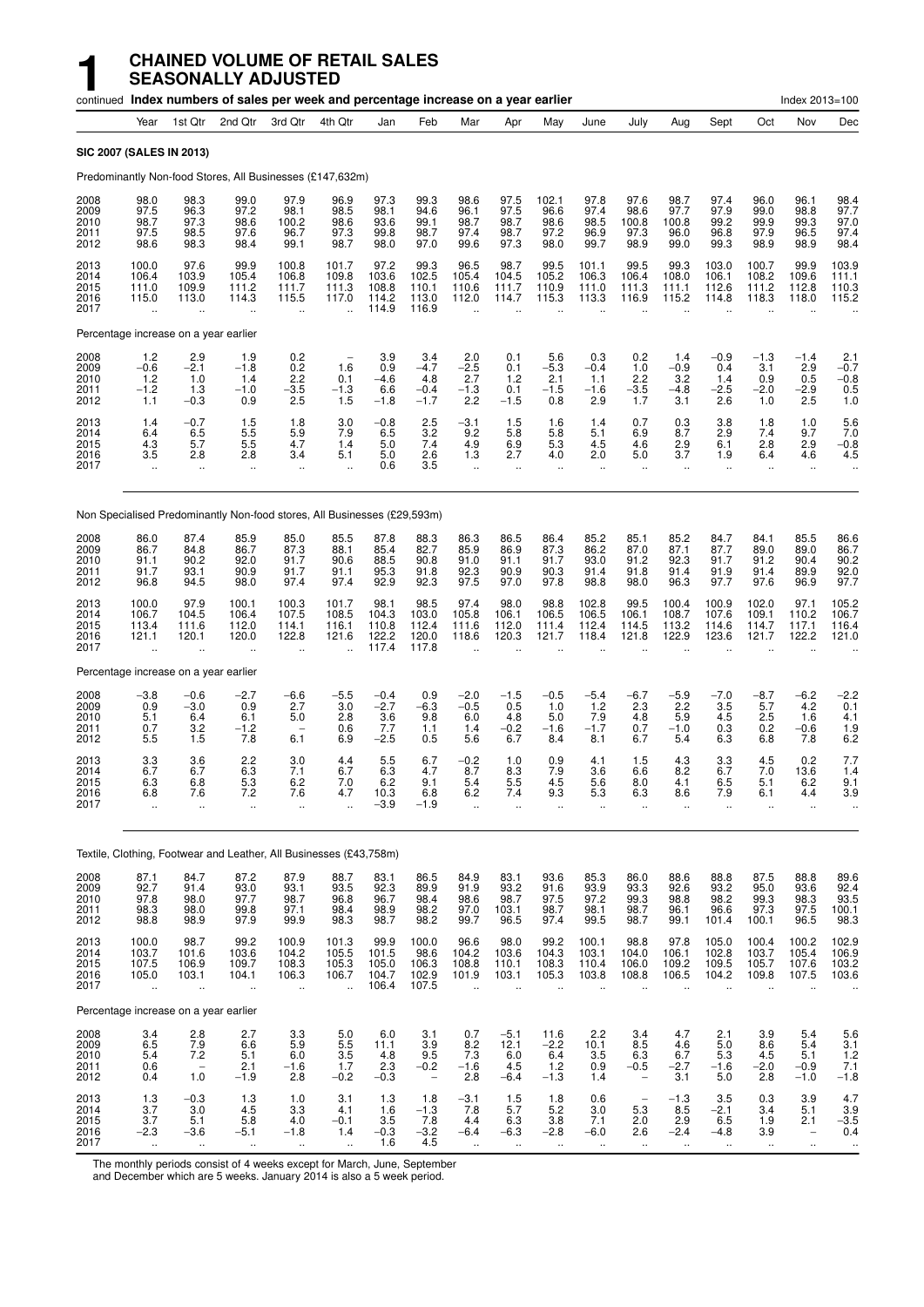**1**

| continued Index numbers of sales per week and percentage increase on a year earlier |                                                                |                                                             |                                                          |                                                         |                                                        |                                                 |                                                 |                                                           |                                                         |                                                                 |                                                        |                                                      |                                                      |                                                         |                                             | Index 2013=100                            |                                              |
|-------------------------------------------------------------------------------------|----------------------------------------------------------------|-------------------------------------------------------------|----------------------------------------------------------|---------------------------------------------------------|--------------------------------------------------------|-------------------------------------------------|-------------------------------------------------|-----------------------------------------------------------|---------------------------------------------------------|-----------------------------------------------------------------|--------------------------------------------------------|------------------------------------------------------|------------------------------------------------------|---------------------------------------------------------|---------------------------------------------|-------------------------------------------|----------------------------------------------|
|                                                                                     | Year                                                           | 1st Qtr                                                     | 2nd Qtr                                                  | 3rd Qtr                                                 | 4th Qtr                                                | Jan                                             | Feb                                             | Mar                                                       | Apr                                                     | May                                                             | June                                                   | July                                                 | Aug                                                  | Sept                                                    | Oct                                         | Nov                                       | Dec                                          |
| <b>SIC 2007 (SALES IN 2013)</b>                                                     |                                                                |                                                             |                                                          |                                                         |                                                        |                                                 |                                                 |                                                           |                                                         |                                                                 |                                                        |                                                      |                                                      |                                                         |                                             |                                           |                                              |
| Textiles, All Businesses (£706m)                                                    |                                                                |                                                             |                                                          |                                                         |                                                        |                                                 |                                                 |                                                           |                                                         |                                                                 |                                                        |                                                      |                                                      |                                                         |                                             |                                           |                                              |
| 2008<br>2009<br>2010<br>2011<br>2012                                                | 113.1<br>116.2<br>116.3<br>94.0<br>94.9                        | 115.2<br>127.3<br>110.9<br>96.6<br>93.5                     | 115.9<br>117.9<br>115.7<br>92.9<br>94.0                  | 119.2<br>114.2<br>119.9<br>95.1<br>99.8                 | 102.0<br>105.4<br>118.7<br>91.5<br>92.2                | 113.3<br>145.5<br>110.4<br>98.7<br>93.1         | 112.7<br>139.0<br>112.3<br>95.7<br>94.3         | 119.1<br>103.3<br>110.4<br>95.6<br>93.0                   | 122.8<br>112.4<br>116.9<br>91.5<br>92.3                 | 106.4<br>125.2<br>116.0<br>93.9<br>92.6                         | 117.9<br>116.5<br>114.4<br>93.2<br>96.4                | 113.6<br>115.7<br>120.0<br>93.2<br>95.2              | 113.4<br>112.5<br>122.5<br>87.4<br>101.4             | 128.2<br>114.4<br>117.8<br>102.7<br>102.1               | 114.1<br>117.2<br>117.2<br>87.3<br>100.0    | 96.5<br>104.7<br>120.9<br>90.4<br>88.4    | 96.9<br>96.6<br>118.1<br>95.7<br>88.9        |
| 2013<br>2014<br>2015<br>2016<br>2017                                                | 100.0<br>108.0<br>106.5<br>113.0<br>$\ddotsc$                  | 101.2<br>106.2<br>96.1<br>108.1<br>ä,                       | 102.3<br>106.8<br>108.5<br>107.6<br>$\ddot{\phantom{a}}$ | 97.7<br>110.8<br>106.3<br>112.9<br>$\ddot{\phantom{a}}$ | 98.8<br>108.3<br>115.2<br>123.5                        | 103.3<br>102.2<br>87.7<br>111.1<br>114.0        | 103.6<br>106.9<br>93.0<br>104.9<br>116.0        | 97.5<br>109.7<br>105.3<br>108.2                           | 98.7<br>114.0<br>108.6<br>102.9                         | 102.2<br>105.7<br>111.2<br>105.3                                | 105.2<br>101.8<br>106.1<br>113.3                       | 97.7<br>111.1<br>109.0<br>113.3                      | 103.6<br>107.5<br>102.2<br>117.0                     | 93.0<br>113.2<br>107.4<br>109.3                         | 97.5<br>111.4<br>109.2<br>115.0             | 98.3<br>106.7<br>123.8<br>134.4           | 100.3<br>107.1<br>113.0<br>121.6             |
|                                                                                     |                                                                | Percentage increase on a year earlier                       |                                                          |                                                         |                                                        |                                                 |                                                 |                                                           |                                                         |                                                                 |                                                        |                                                      |                                                      |                                                         |                                             |                                           |                                              |
| 2008<br>2009<br>2010<br>2011<br>2012                                                | $-18.6$<br>2.7<br>0.1<br>$-19.2$<br>0.9                        | $-23.7$<br>10.5<br>$-12.8$<br>$-12.9$<br>$-3.2$             | $-23.4$<br>1.7<br>$-1.9$<br>$-19.7$<br>1.2               | 0.5<br>$-4.1$<br>5.0<br>–20.7<br>5.0                    | $-24.5$<br>3.3<br>12.6<br>$-22.9$<br>0.7               | $-10.3$<br>28.4<br>$-24.1$<br>$-10.5$<br>$-5.7$ | $-31.6$<br>23.4<br>$-19.2$<br>$-14.8$<br>$-1.4$ | $-25.3$<br>$-13.3$<br>6.8<br>$-13.3$<br>$-2.7$            | $-20.1$<br>$-8.5$<br>4.1<br>$-21.7$<br>0.9              | $-29.6$<br>17.6<br>$-7.4$<br>$-19.0$<br>$-1.3$                  | $-21.1$<br>$-1.3$<br>$-1.8$<br>$-18.5$<br>3.4          | $-6.0$<br>1.8<br>3.7<br>-22.3<br>2.2                 | $-3.9$<br>$-0.8$<br>8.9<br>$-28.7$<br>16.1           | 9.3<br>$-10.7$<br>3.0<br>–12.9<br>$-0.5$                | $-10.1$<br>2.8<br>$-25.5$<br>14.6           | $-30.3$<br>8.5<br>15.5<br>-25.2<br>$-2.2$ | -30.5<br>$-0.3$<br>22.3<br>$-19.0$<br>$-7.1$ |
| 2013<br>2014<br>2015<br>2016<br>2017                                                | 5.4<br>8.0<br>$-1.4$<br>6.1<br>$\ddot{\phantom{a}}$            | 8.2<br>5.0<br>$-9.5$<br>12.5<br>$\ddot{\phantom{1}}$        | 8.8<br>4.4<br>1.6<br>$-0.8$<br>ä.                        | $-2.1$<br>13.4<br>$-4.0$<br>6.2<br>$\ddot{\phantom{a}}$ | 7.2<br>9.6<br>6.3<br>7.3<br>$\ddot{\phantom{a}}$       | 11.0<br>$-1.1$<br>$-14.2$<br>26.6<br>2.6        | 9.8<br>3.3<br>$-13.1$<br>12.9<br>10.5           | 4.8<br>12.5<br>$-4.0$<br>2.7<br>÷.                        | 6.9<br>15.5<br>$-4.7$<br>$-5.3$<br>$\ddot{\phantom{a}}$ | 10.4<br>3.5<br>5.2<br>$-5.3$<br>$\ddot{\phantom{a}}$            | 9.1<br>$-3.3$<br>4.3<br>6.7<br>$\ddot{\phantom{a}}$    | 2.6<br>13.7<br>$-1.9$<br>3.9<br>$\ddot{\phantom{a}}$ | 2.1<br>3.8<br>$-4.9$<br>14.5<br>$\ddot{\phantom{a}}$ | $-8.9$<br>21.7<br>$-5.1$<br>1.8<br>ä.                   | $-2.5$<br>14.3<br>$-2.0$<br>5.3<br>÷.       | 11.1<br>8.6<br>16.0<br>8.6<br>ä,          | 12.9<br>6.8<br>5.5<br>7.6<br>ä.              |
| Clothing, All Businesses (£38,631m)                                                 |                                                                |                                                             |                                                          |                                                         |                                                        |                                                 |                                                 |                                                           |                                                         |                                                                 |                                                        |                                                      |                                                      |                                                         |                                             |                                           |                                              |
| 2008<br>2009<br>2010<br>2011<br>2012                                                | 87.0<br>92.9<br>97.8<br>98.4<br>98.4                           | 84.7<br>91.0<br>98.5<br>98.5<br>98.6                        | 87.1<br>92.7<br>98.0<br>100.0<br>97.7                    | 87.6<br>93.6<br>98.4<br>97.0<br>99.5                    | 89.0<br>94.3<br>96.2<br>98.1<br>98.0                   | 82.9<br>91.8<br>97.4<br>99.3<br>98.5            | 86.7<br>89.1<br>99.0<br>98.6<br>97.9            | 84.8<br>91.9<br>99.0<br>97.7<br>99.3                      | 82.9<br>92.6<br>99.4<br>103.7<br>96.5                   | 94.0<br>91.0<br>97.7<br>99.1<br>97.1                            | 85.0<br>94.1<br>97.1<br>97.8<br>99.2                   | 85.9<br>93.7<br>99.0<br>98.3<br>98.6                 | 88.3<br>92.9<br>98.6<br>96.5<br>98.7                 | 88.5<br>94.0<br>97.7<br>96.3<br>100.9                   | 87.7<br>95.5<br>99.1<br>97.3<br>99.4        | 89.1<br>94.3<br>97.7<br>96.8<br>96.3      | 89.9<br>93.4<br>92.8<br>99.8<br>98.2         |
| 2013<br>2014<br>2015<br>2016<br>2017                                                | 100.0<br>104.0<br>107.9<br>104.4<br>$\ddotsc$                  | 98.4<br>101.7<br>107.8<br>102.7<br>$\mathbf{r}$             | 99.3<br>104.2<br>110.0<br>103.4<br>$\ddot{\phantom{a}}$  | 100.9<br>104.7<br>108.4<br>105.4                        | 101.3<br>105.9<br>105.2<br>105.9                       | 99.0<br>101.8<br>105.5<br>104.4<br>106.1        | 99.2<br>98.5<br>107.0<br>103.0<br>106.7         | 97.3<br>104.1<br>110.4<br>101.0                           | 97.7<br>104.0<br>110.8<br>102.5                         | 99.2<br>105.2<br>108.5<br>104.6                                 | 100.7<br>103.5<br>110.6<br>103.1                       | 99.1<br>104.5<br>106.0<br>107.4                      | 98.0<br>106.7<br>109.2<br>105.7                      | 104.8<br>103.2<br>109.7<br>103.7                        | 100.3<br>103.9<br>105.9<br>109.7            | 100.5<br>105.8<br>107.4<br>106.4          | 102.8<br>107.4<br>102.9<br>102.5             |
| Percentage increase on a year earlier                                               |                                                                |                                                             |                                                          |                                                         |                                                        |                                                 |                                                 |                                                           |                                                         |                                                                 |                                                        |                                                      |                                                      |                                                         |                                             |                                           |                                              |
| 2008<br>2009<br>2010<br>2011<br>2012                                                | $\begin{array}{c} 3.8 \\ 6.7 \end{array}$<br>5.3<br>0.6<br>0.1 | $\frac{3.3}{7.5}$<br>8.2<br>$\overline{\phantom{m}}$<br>0.2 | 3.4<br>6.4<br>5.7<br>2.1<br>$-2.3$                       | 3.1<br>6.8<br>5.2<br>$-1.4$<br>2.6                      | 5.5<br>6.0<br>2.0<br>2.0<br>$-0.2$                     | 5.9<br>10.8<br>6.1<br>1.9<br>$-0.7$             | 4.0<br>2.8<br>11.1<br>$-0.4$<br>$-0.7$          | 1.2<br>8.3<br>7.8<br>$-1.3$<br>1.6                        | $-4.3$<br>11.7<br>7.3<br>4.3<br>$-7.0$                  | 12.6<br>$-3.2$<br>7.4<br>1.5<br>$-2.1$                          | 2.6<br>10.7<br>3.2<br>0.7<br>1.4                       | 3.5<br>9.1<br>5.7<br>$-0.7$<br>0.3                   | 4.9<br>5.2<br>6.1<br>$-2.1$<br>2.3                   | 1.4<br>6.2<br>4.0<br>$-1.5$<br>4.8                      | 4.1<br>8.9<br>3.7<br>$-1.8$<br>2.2          | 6.2<br>5.8<br>3.6<br>$-0.8$<br>$-0.5$     | 6.2<br>3.9<br>$-0.6$<br>7.6<br>$-1.7$        |
| 2013<br>2014<br>2015<br>2016<br>2017                                                | 1.6<br>4.1<br>3.7<br>$-3.3$<br>$\ddotsc$                       | $-0.2$<br>3.3<br>6.1<br>$-4.8$<br>$\mathbf{r}$              | 1.7<br>4.9<br>5.6<br>$-6.1$<br>$\ddot{\phantom{a}}$      | 1.4<br>3.7<br>3.6<br>$-2.7$                             | 3.4<br>4.5<br>$-0.6$<br>0.7                            | 0.5<br>2.8<br>3.7<br>$-1.1$<br>1.7              | 1.3<br>$-0.7$<br>8.7<br>$-3.7$<br>3.6           | $-2.0$<br>7.0<br>6.0<br>$-8.5$                            | 1.3<br>6.4<br>6.6<br>$-7.5$                             | 2.2<br>6.0<br>3.2<br>$-3.6$<br>$\ddotsc$                        | 1.5<br>2.8<br>6.9<br>-6.9                              | 0.5<br>5.5<br>1.5<br>1.3<br>ä.                       | $-0.7$<br>8.9<br>2.3<br>$-3.2$<br>ä.                 | 3.9<br>$-1.5$<br>6.3<br>-5.4<br>$\ddot{\phantom{a}}$    | 0.9<br>3.7<br>1.8<br>3.7<br>ä.              | 4.3<br>5.3<br>1.5<br>$-0.9$<br>ä.         | 4.7<br>4.5<br>$-4.2$<br>$-0.3$               |
| Footwear and Leather Goods, All Businesses (£4,421m)                                |                                                                |                                                             |                                                          |                                                         |                                                        |                                                 |                                                 |                                                           |                                                         |                                                                 |                                                        |                                                      |                                                      |                                                         |                                             |                                           |                                              |
| 2008<br>2009<br>2010<br>2011<br>2012                                                | 83.6<br>88.2<br>95.3<br>98.6<br>102.0                          | 80.8<br>89.4<br>91.8<br>94.5<br>102.3                       | 83.7<br>91.6<br>93.4<br>99.2<br>100.6                    | 85.6<br>86.1<br>98.1<br>98.6<br>103.2                   | 84.6<br>85.7<br>98.1<br>102.1<br>101.8                 | 80.2<br>88.6<br>89.4<br>96.5<br>100.7           | 81.4<br>89.3<br>91.9<br>95.3<br>101.1           | 80.8<br>90.2<br>93.6<br>92.2<br>104.6                     | 79.5<br>95.1<br>91.2<br>100.6<br>97.9                   | 88.8<br>91.6<br>93.3<br>95.9<br>101.1                           | 83.1<br>88.9<br>95.2<br>100.7<br>102.3                 | 83.4<br>87.2<br>98.2<br>102.8<br>100.6               | 86.8<br>87.1<br>96.9<br>94.4<br>102.2                | 86.5<br>84.5<br>99.0<br>98.7<br>106.0                   | 82.5<br>88.2<br>99.0<br>98.9<br>105.7       | 84.9<br>86.3<br>100.4<br>103.8<br>99.1    | 86.1<br>$83.3$<br>95.5<br>103.2<br>101.0     |
| 2013<br>2014<br>2015<br>2016<br>2017                                                | 100.0<br>99.8<br>104.8<br>109.8<br>$\ddotsc$                   | 100.3<br>100.6<br>100.0<br>105.7<br>$\ddotsc$               | 97.2<br>98.3<br>106.7<br>109.5<br>                       | 100.7<br>98.9<br>108.0<br>112.9<br>$\ddotsc$            | 101.8<br>101.5<br>104.7<br>111.1<br>ä,                 | 107.2<br>98.9<br>103.5<br>106.9<br>107.9        | 105.7<br>98.7<br>102.0<br>101.5<br>113.6        | 90.5<br>103.8<br>95.5<br>108.2<br>$\ddot{\phantom{a}}$    | 100.2<br>98.4<br>104.2<br>108.3                         | 98.5<br>96.6<br>106.0<br>111.4                                  | 93.8<br>99.5<br>109.2<br>109.0                         | 96.3<br>98.5<br>105.7<br>120.8                       | 95.3<br>100.4<br>110.3<br>112.5                      | 108.5<br>98.0<br>108.0<br>107.0                         | 101.6<br>100.7<br>103.3<br>109.7            | 98.7<br>101.2<br>106.7<br>113.7           | 104.6<br>102.4<br>104.3<br>110.1             |
| Percentage increase on a year earlier                                               |                                                                |                                                             |                                                          |                                                         |                                                        |                                                 |                                                 |                                                           |                                                         |                                                                 |                                                        |                                                      |                                                      |                                                         |                                             |                                           |                                              |
| 2008<br>2009<br>2010<br>2011<br>2012                                                | $\begin{array}{c} 5.6 \\ 5.5 \end{array}$<br>8.0<br>3.4<br>3.4 | 6.4<br>10.8<br>2.6<br>3.0<br>8.3                            | 3.5<br>9.4<br>1.9<br>6.2<br>1.4                          | 5.7<br>0.6<br>$\substack{13.9 \\ 0.5}$<br>4.6           | 7.3<br>1.2<br>14.4<br>4.1<br>$-0.2$                    | 10.8<br>10.6<br>0.8<br>8.0<br>4.3               | 5.5<br>9.6<br>$\frac{2.9}{3.7}$<br>6.0          | 4.1<br>11.7<br>3.7<br>$-1.4$<br>13.4                      | $-7.9$<br>19.7<br>$-4.2$<br>10.3<br>$-2.7$              | $\begin{array}{c} 13.5 \\ 3.2 \end{array}$<br>1.8<br>2.8<br>5.5 | $\frac{5.6}{7.0}$<br>7.1<br>5.8<br>1.6                 | 5.0<br>4.6<br>12.6<br>4.7<br>$-2.2$                  | 4.8<br>0.3<br>11.3<br>$-2.6$<br>8.3                  | 6.8<br>$-2.3$<br>17.2<br>$-0.3$<br>7.4                  | 5.0<br>6.9<br>12.2<br>6.8                   | 7.2<br>1.6<br>16.3<br>3.5<br>$-4.6$       | $\frac{9.3}{-3.3}$<br>14.7<br>8.1<br>$-2.1$  |
| 2013<br>2014<br>2015<br>2016<br>2017                                                | $-1.9$<br>$-0.2$<br>5.0<br>4.7<br>$\ddot{\phantom{a}}$         | $-2.0$<br>0.3<br>$-0.6$<br>5.8<br>$\ddot{\phantom{1}}$      | $-3.4$<br>1.1<br>8.5<br>2.7<br>$\bar{\Omega}$            | $-2.4$<br>$-1.8$<br>9.2<br>4.6<br>$\ddot{\phantom{a}}$  | $\overline{\phantom{0}}$<br>$-0.3$<br>3.2<br>6.1<br>à. | 6.5<br>$-7.8$<br>4.7<br>$3.3\,$<br>0.9          | 4.5<br>$-6.6$<br>3.4<br>$-0.5$<br>12.0          | $-13.5$<br>14.7<br>$-8.0$<br>13.3<br>$\ddot{\phantom{1}}$ | 2.3<br>$-1.8$<br>5.8<br>4.0<br>$\ddotsc$                | $-2.6$<br>$-1.9$<br>9.7<br>5.1<br>$\ddotsc$                     | $-8.3$<br>6.0<br>9.8<br>$-0.2$<br>$\ddot{\phantom{1}}$ | $-4.3$<br>2.3<br>7.3<br>14.3<br>ä,                   | $-6.7$<br>5.3<br>9.9<br>2.0<br>$\ddot{\phantom{1}}$  | 2.4<br>$-9.7$<br>10.2<br>$-0.9$<br>$\ddot{\phantom{a}}$ | $-3.9$<br>$-0.9$<br>2.7<br>6.2<br>$\ddotsc$ | $-0.4$<br>2.6<br>5.4<br>6.5<br>$\ddotsc$  | $3.5 - 2.0$<br>1.8<br>5.6<br>$\cdot$         |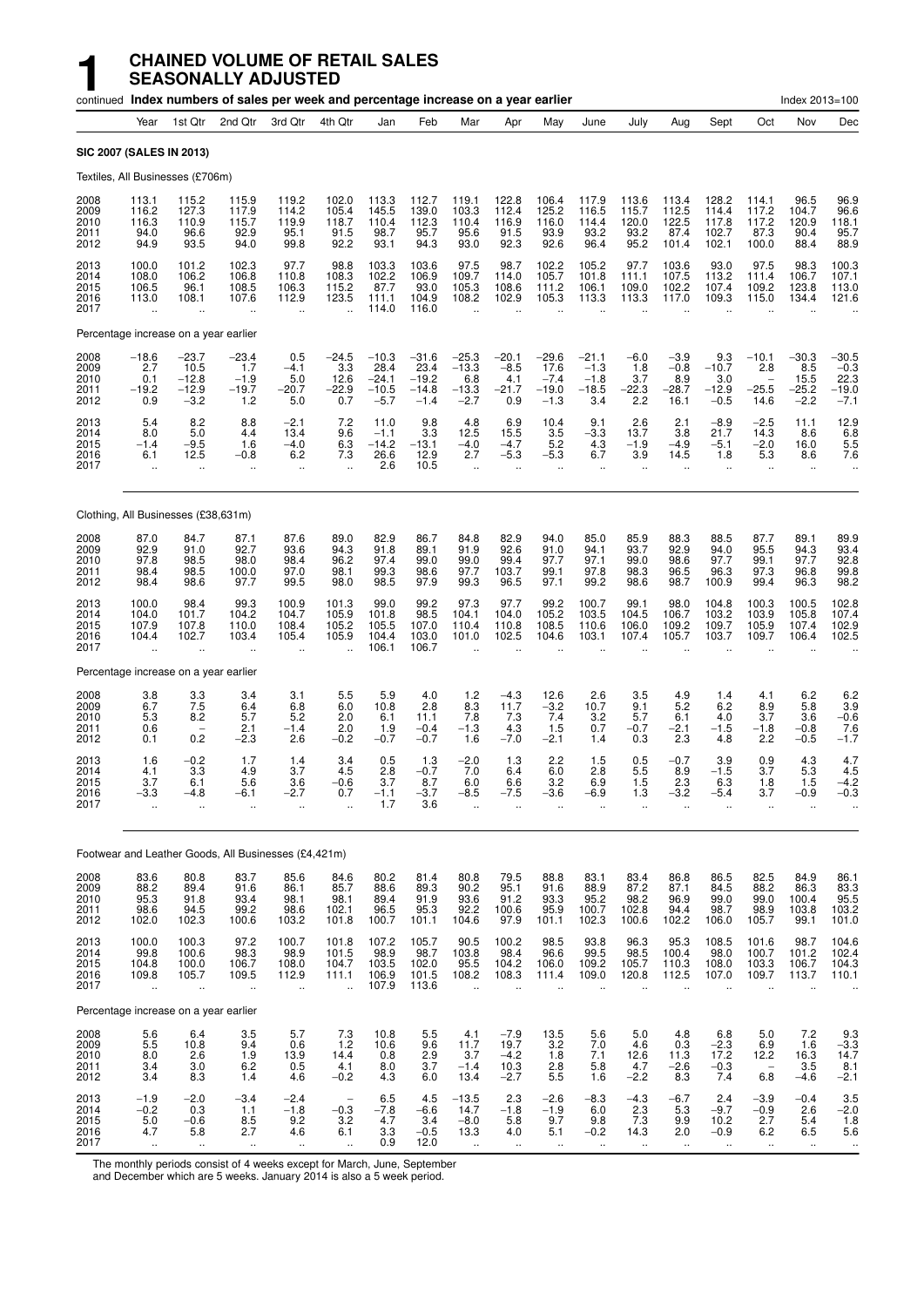**1**

|                                      |                                                          |                                                  | continued Index numbers of sales per week and percentage increase on a year earlier |                                                          |                                                                   |                                             |                                                |                                                      |                                            |                                                                |                                                     |                                                |                                                |                                                     |                                                                    | Index 2013=100                                         |                                                  |
|--------------------------------------|----------------------------------------------------------|--------------------------------------------------|-------------------------------------------------------------------------------------|----------------------------------------------------------|-------------------------------------------------------------------|---------------------------------------------|------------------------------------------------|------------------------------------------------------|--------------------------------------------|----------------------------------------------------------------|-----------------------------------------------------|------------------------------------------------|------------------------------------------------|-----------------------------------------------------|--------------------------------------------------------------------|--------------------------------------------------------|--------------------------------------------------|
|                                      | Year                                                     | 1st Qtr                                          | 2nd Qtr                                                                             | 3rd Qtr                                                  | 4th Qtr                                                           | Jan                                         | Feb                                            | Mar                                                  | Apr                                        | May                                                            | June                                                | July                                           | Aug                                            | Sept                                                | Oct                                                                | Nov                                                    | Dec                                              |
|                                      | SIC 2007 (SALES IN 2013)                                 |                                                  |                                                                                     |                                                          |                                                                   |                                             |                                                |                                                      |                                            |                                                                |                                                     |                                                |                                                |                                                     |                                                                    |                                                        |                                                  |
|                                      |                                                          |                                                  | Household Goods Stores, All Businesses (£29,100m)                                   |                                                          |                                                                   |                                             |                                                |                                                      |                                            |                                                                |                                                     |                                                |                                                |                                                     |                                                                    |                                                        |                                                  |
| 2008<br>2009<br>2010<br>2011<br>2012 | 122.2<br>115.6<br>108.9<br>103.7<br>102.6                | 125.6<br>114.8<br>109.0<br>105.1<br>102.7        | 124.4<br>113.2<br>111.4<br>103.5<br>104.6                                           | 120.3<br>116.0<br>109.8<br>103.6<br>101.3                | 118.2<br>118.2<br>105.5<br>102.5<br>101.8                         | 126.1<br>118.1<br>100.2<br>105.1<br>101.0   | 124.8<br>113.8<br>112.9<br>105.0<br>101.9      | 125.8<br>113.0<br>113.0<br>105.1<br>104.8            | 124.4<br>113.9<br>111.9<br>103.2<br>104.1  | 126.6<br>113.3<br>112.1<br>103.3<br>105.0                      | 122.6<br>112.7<br>110.4<br>103.8<br>104.8           | 121.0<br>115.8<br>111.0<br>103.7<br>102.5      | 122.0<br>116.1<br>110.6<br>103.0<br>100.9      | 118.5<br>116.0<br>108.2<br>104.1<br>100.7           | 116.3<br>117.7<br>107.0<br>105.0<br>100.2                          | 117.7<br>117.8<br>105.3<br>102.3<br>103.6              | 120.1<br>119.0<br>104.5<br>100.7<br>101.6        |
| 2013<br>2014<br>2015<br>2016<br>2017 | 100.0<br>106.7<br>115.8<br>118.6<br>$\ddot{\phantom{1}}$ | 98.7<br>104.4<br>113.0<br>118.7<br>$\mathbf{r}$  | 101.3<br>104.4<br>114.8<br>117.5<br>$\ddot{\phantom{a}}$                            | 99.7<br>107.2<br>117.7<br>117.0<br>$\ddot{\phantom{a}}$  | 100.3<br>110.8<br>117.8<br>121.2<br>$\ddot{\phantom{a}}$          | 98.6<br>105.8<br>111.3<br>119.4<br>114.0    | 102.5<br>103.1<br>112.2<br>120.5<br>118.2      | 95.8<br>104.2<br>114.9<br>116.7                      | 99.5<br>103.1<br>115.6<br>117.2            | 102.6<br>102.6<br>114.3<br>119.8                               | 101.9<br>106.8<br>114.5<br>116.0                    | 101.2<br>105.2<br>119.3<br>119.9               | 97.0<br>109.3<br>114.2<br>115.3                | 100.6<br>107.1<br>119.2<br>116.1                    | 98.5<br>110.8<br>117.1<br>121.2                                    | 98.1<br>111.3<br>120.1<br>126.5                        | 103.4<br>110.4<br>116.6<br>116.8                 |
|                                      |                                                          | Percentage increase on a year earlier            |                                                                                     |                                                          |                                                                   |                                             |                                                |                                                      |                                            |                                                                |                                                     |                                                |                                                |                                                     |                                                                    |                                                        |                                                  |
| 2008<br>2009<br>2010<br>2011<br>2012 | $-2.1$<br>$-5.4$<br>$-5.7$<br>$-4.8$<br>$-1.0$           | 0.4<br>$-8.6$<br>$-5.0$<br>$-3.6$<br>$-2.2$      | $-0.5$<br>$-9.0$<br>$-1.6$<br>$-7.1$<br>1.1                                         | $-4.1$<br>$-3.6$<br>$-5.3$<br>$-5.6$<br>$-2.2$           | $-4.4$<br>$\overline{\phantom{a}}$<br>$-10.7$<br>$-2.8$<br>$-0.7$ | 1.8<br>$-6.4$<br>$-15.1$<br>4.9<br>$-3.9$   | $-0.7$<br>$-8.8$<br>$-0.8$<br>$-7.0$<br>$-3.0$ | 0.2<br>$-10.1$<br>$-7.0$<br>$-0.3$                   | 0.9<br>$-8.5$<br>$-1.7$<br>$-7.8$<br>0.9   | 1.3<br>$-10.5$<br>$-1.1$<br>$-7.9$<br>1.6                      | $-3.0$<br>$-8.1$<br>$-2.0$<br>$-6.0$<br>0.9         | $-5.2$<br>$-4.3$<br>$-4.2$<br>$-6.6$<br>$-1.1$ | $-2.4$<br>$-4.8$<br>$-4.8$<br>$-6.9$<br>$-2.0$ | $-4.6$<br>$-2.1$<br>$-6.7$<br>$-3.8$<br>$-3.3$      | $-6.1$<br>1.2<br>$-9.1$<br>$-1.9$<br>$-4.6$                        | $-4.9$<br>0.1<br>$-10.6$<br>$-2.8$<br>1.3              | $-2.6$<br>$-0.9$<br>$-12.2$<br>$-3.6$<br>0.9     |
| 2013<br>2014<br>2015<br>2016<br>2017 | $-2.5$<br>6.6<br>8.6<br>2.4<br>$\ddot{\phantom{1}}$      | $-3.9$<br>5.8<br>8.2<br>5.1<br>$\ddotsc$         | $-3.1$<br>3.0<br>10.0<br>2.4<br>$\ddot{\phantom{a}}$                                | $-1.6$<br>7.5<br>9.8<br>$-0.6$<br>$\ddot{\phantom{a}}$   | $-1.5$<br>10.5<br>6.4<br>2.8<br>$\ddot{\phantom{a}}$              | $-2.4$<br>7.3<br>5.2<br>7.2<br>-4.5         | 0.6<br>0.6<br>8.9<br>7.4<br>$-1.9$             | $-8.5$<br>8.7<br>10.3<br>1.6<br>$\ddot{\phantom{a}}$ | $-4.4$<br>3.7<br>12.1<br>1.4<br>$\ddotsc$  | $-2.3$<br>$\overline{\phantom{a}}$<br>11.4<br>4.8<br>$\ddotsc$ | $-2.8$<br>4.8<br>7.2<br>1.3<br>$\ddot{\phantom{a}}$ | $-1.2$<br>3.9<br>13.4<br>0.5<br>$\ddotsc$      | $-3.9$<br>12.7<br>4.5<br>1.0<br>$\ddotsc$      | $-0.1$<br>6.5<br>11.2<br>-2.6<br>$\ddotsc$          | $-1.7$<br>12.4<br>5.7<br>3.6<br>$\ddotsc$                          | $-5.4$<br>13.5<br>7.9<br>5.3<br>$\ddotsc$              | 1.7<br>6.7<br>5.6<br>0.2<br>$\cdot$ .            |
|                                      |                                                          |                                                  | Furniture, Lighting etc. All Businesses (£11,054m)                                  |                                                          |                                                                   |                                             |                                                |                                                      |                                            |                                                                |                                                     |                                                |                                                |                                                     |                                                                    |                                                        |                                                  |
| 2008<br>2009<br>2010<br>2011<br>2012 | 114.9<br>105.1<br>98.0<br>97.8<br>100.5                  | 121.0<br>101.1<br>98.8<br>100.2<br>96.6          | 119.6<br>102.3<br>98.0<br>94.4<br>104.7                                             | 112.6<br>108.6<br>97.2<br>99.1<br>99.6                   | 105.8<br>108.4<br>98.1<br>97.6<br>100.9                           | 118.5<br>106.5<br>90.6<br>100.2<br>94.8     | 122.1<br>98.6<br>103.8<br>104.2<br>96.1        | 122.5<br>98.7<br>101.5<br>97.1<br>98.5               | 121.0<br>101.1<br>98.8<br>90.5<br>103.3    | 119.6<br>101.9<br>100.5<br>95.0<br>102.5                       | 118.6<br>103.6<br>95.4<br>97.0<br>107.5             | 113.3<br>108.8<br>97.1<br>98.2<br>101.0        | 114.9<br>108.9<br>98.3<br>97.6<br>98.5         | 110.1<br>108.2<br>96.5<br>101.1<br>99.4             | 108.2<br>109.2<br>98.5<br>98.6<br>101.9                            | 105.0<br>109.8<br>97.5<br>97.5<br>100.0                | 104.5<br>106.6<br>98.2<br>96.8<br>100.7          |
| 2013<br>2014<br>2015<br>2016<br>2017 | 100.0<br>108.6<br>121.7<br>125.9<br>$\ddot{\phantom{1}}$ | 101.1<br>104.5<br>117.9<br>128.4<br>$\mathbf{r}$ | 100.4<br>104.8<br>122.4<br>124.2<br>$\ddot{\phantom{a}}$                            | 98.0<br>110.9<br>122.9<br>124.3<br>$\ddotsc$             | 100.5<br>114.4<br>123.6<br>126.7<br>$\ddot{\phantom{a}}$          | 100.2<br>105.2<br>115.5<br>130.5<br>120.1   | 102.0<br>104.0<br>115.9<br>129.6<br>123.9      | 101.1<br>104.2<br>121.3<br>125.9<br>÷.               | 94.7<br>103.5<br>121.1<br>127.7            | 104.8<br>102.2<br>122.6<br>127.4                               | 101.4<br>108.0<br>123.4<br>118.9                    | 101.2<br>109.0<br>129.7<br>121.5               | 92.2<br>112.7<br>115.3<br>124.5                | 100.0<br>110.8<br>123.5<br>126.3                    | 95.9<br>116.1<br>121.2<br>126.3                                    | 99.6<br>115.2<br>123.0<br>128.4                        | 105.0<br>112.5<br>125.9<br>125.8                 |
|                                      |                                                          | Percentage increase on a year earlier            |                                                                                     |                                                          |                                                                   |                                             |                                                |                                                      |                                            |                                                                |                                                     |                                                |                                                |                                                     |                                                                    |                                                        |                                                  |
| 2008<br>2009<br>2010<br>2011<br>2012 | $-4.1$<br>$-8.5$<br>$-6.7$<br>$-0.2$<br>2.7              | 0.4<br>$-16.4$<br>$-2.2$<br>1.4<br>$-3.6$        | $-1.2$<br>$-14.5$<br>$-4.2$<br>$-3.7$<br>10.9                                       | $-6.7$<br>$-3.5$<br>$-10.5$<br>1.9<br>0.5                | $-9.4$<br>2.4<br>$-9.5$<br>$-0.5$<br>3.4                          | 0.8<br>$-10.1$<br>$-14.9$<br>10.6<br>$-5.4$ | 1.3<br>$-19.2$<br>5.2<br>0.4<br>$-7.7$         | $-0.3$<br>$-19.4$<br>2.7<br>$-4.3$<br>1.5            | 3.1<br>$-16.4$<br>$-2.2$<br>$-8.5$<br>14.2 | $-3.6$<br>$-14.7$<br>$-1.4$<br>$-5.5$<br>7.9                   | $-2.6$<br>$-12.6$<br>$-7.9$<br>1.7<br>10.8          | $-10.9$<br>$-3.9$<br>$-10.8$<br>1.2<br>2.8     | $-3.2$<br>$-5.2$<br>$-9.7$<br>$-0.8$<br>1.0    | $-5.9$<br>$-1.7$<br>$-10.8$<br>4.8<br>$-1.7$        | $-6.1$<br>0.9<br>$-9.8$<br>0.1<br>3.4                              | $-11.4$<br>4.6<br>$-11.3$<br>2.6                       | $-10.5$<br>2.0<br>$-7.9$<br>$-1.4$<br>4.1        |
| 2013<br>2014<br>2015<br>2016<br>2017 | $-0.5$<br>8.6<br>12.1<br>3.5<br>÷.                       | 4.6<br>3.4<br>12.8<br>9.0                        | $-4.1$<br>4.5<br>16.8<br>1.5<br>.,                                                  | $-1.6$<br>13.1<br>10.9<br>1.1<br>$\ddotsc$               | $-0.4$<br>13.9<br>8.0<br>2.6                                      | 5.7<br>5.0<br>9.8<br>13.0<br>$-8.0$         | 6.2<br>2.0<br>11.4<br>11.8<br>$-4.4$           | 2.6<br>3.1<br>16.4<br>3.8                            | $-8.3$<br>9.3<br>17.0<br>5.5               | 2.2<br>$-2.4$<br>19.9<br>3.9                                   | $-5.7$<br>6.5<br>14.2<br>$-3.6$                     | 0.3<br>7.7<br>19.0<br>$-6.3$                   | $-6.5$<br>22.3<br>2.3<br>8.0                   | 0.7<br>10.8<br>11.4<br>2.3                          | $-5.9$<br>21.1<br>4.3<br>4.2<br>ä.                                 | $-0.4$<br>15.6<br>6.8<br>4.4                           | 4.2<br>7.2<br>11.9<br>$-0.1$                     |
|                                      |                                                          |                                                  | Electrical Household Appliances, All Businesses (£6,126m)                           |                                                          |                                                                   |                                             |                                                |                                                      |                                            |                                                                |                                                     |                                                |                                                |                                                     |                                                                    |                                                        |                                                  |
| 2008<br>2009<br>2010<br>2011<br>2012 | 115.5<br>114.3<br>114.1<br>109.4<br>115.0                | 117.3<br>111.8<br>108.2<br>110.1<br>118.3        | 116.4<br>110.7<br>118.2<br>106.4<br>119.4                                           | 114.1<br>116.0<br>117.1<br>110.9<br>112.4                | 114.2<br>118.7<br>112.8<br>110.1<br>109.9                         | 118.1<br>114.4<br>96.3<br>112.9<br>118.1    | 112.0<br>114.3<br>114.3<br>106.4<br>117.3      | 120.6<br>107.8<br>112.9<br>110.8<br>119.3            | 118.6<br>113.6<br>113.3<br>103.6<br>120.7  | 117.5<br>111.2<br>117.9<br>108.5<br>121.5                      | 113.9<br>107.9<br>122.3<br>107.1<br>116.8           | 113.2<br>117.4<br>119.4<br>104.6<br>117.6      | 117.7<br>115.0<br>116.5<br>111.2<br>112.2      | 112.0<br>115.5<br>115.6<br>115.7<br>108.4           | 105.8<br>118.3<br>114.8<br>116.5<br>106.1                          | 111.8<br>119.6<br>115.0<br>110.0<br>118.0              | 122.9<br>118.2<br>105.1<br>106.4                 |
| 2013<br>2014<br>2015<br>2016<br>2017 | 100.0<br>107.6<br>120.2<br>121.0<br>$\ddotsc$            | 98.8<br>105.7<br>116.6<br>119.8<br>$\ddotsc$     | 99.9<br>106.2<br>117.4<br>122.0<br>.,                                               | 101.3<br>107.1<br>121.6<br>117.9<br>$\ddot{\phantom{a}}$ | 100.0<br>111.6<br>125.3<br>124.3<br>÷.                            | 94.6<br>108.5<br>113.8<br>119.2<br>121.6    | 104.6<br>102.7<br>118.5<br>117.8<br>122.1      | 97.4<br>105.2<br>117.2<br>121.9                      | 102.3<br>106.1<br>118.9<br>118.8           | 96.3<br>104.7<br>117.9<br>124.1                                | 100.9<br>107.4<br>115.7<br>122.8                    | 99.9<br>104.0<br>122.4<br>121.0                | 100.0<br>109.1<br>120.9<br>118.9               | 103.4<br>107.9<br>121.6<br>114.6                    | 99.3<br>112.4<br>120.5<br>120.5                                    | 96.6<br>111.7<br>136.4<br>137.4                        | 103.4<br>111.0<br>120.3<br>116.7                 |
|                                      |                                                          | Percentage increase on a year earlier            |                                                                                     |                                                          |                                                                   |                                             |                                                |                                                      |                                            |                                                                |                                                     |                                                |                                                |                                                     |                                                                    |                                                        |                                                  |
| 2008<br>2009<br>2010<br>2011<br>2012 | 1.7<br>$-1.1$<br>$-0.2$<br>$-4.1$<br>5.1                 | 4.3<br>$-4.6$<br>$-3.2$<br>1.7<br>7.5            | 3.6<br>$-5.0$<br>6.8<br>$-9.9$<br>12.2                                              | $-0.5$<br>1.6<br>1.0<br>$-5.3$<br>1.3                    | $-0.6$<br>3.9<br>$-4.9$<br>$-2.4$<br>$-0.2$                       | 9.2<br>$-3.2$<br>$-15.8$<br>17.3<br>4.6     | $-1.9$<br>2.1<br>$-6.9$<br>10.2                | 5.5<br>$-10.6$<br>4.8<br>$-1.9$<br>7.7               | 9.2<br>$-4.2$<br>$-0.3$<br>$-8.6$<br>16.5  | 6.5<br>$-5.4$<br>6.1<br>$-8.0$<br>12.0                         | $-2.9$<br>$-5.3$<br>13.3<br>$-12.4$<br>9.1          | $-1.5$<br>3.7<br>1.7<br>$-12.4$<br>12.4        | 4.1<br>$-2.2$<br>$1.3$<br>$-4.5$<br>0.8        | $-3.4$<br>3.2<br>0.1<br>$\qquad \qquad -$<br>$-6.3$ | $-8.0$<br>11.8<br>$-2.9$<br>1.5<br>$-8.9$                          | $-1.0$<br>7.0<br>$-3.9$<br>$-4.3$<br>7.3               | 5.5<br>$-3.9$<br>$-7.3$<br>$-4.0$<br>1.2         |
| 2013<br>2014<br>2015<br>2016<br>2017 | $-13.0$<br>7.6<br>11.7<br>0.6                            | $-16.5$<br>7.0<br>10.3<br>2.8                    | $-16.3$<br>6.2<br>10.5<br>3.9<br>$\ddot{\phantom{a}}$                               | $-9.9$<br>5.7<br>13.6<br>$-3.1$                          | $-9.0$<br>11.6<br>12.3<br>$-0.8$                                  | $-19.9$<br>14.7<br>4.9<br>4.7<br>2.1        | $-10.8$<br>$-1.8$<br>15.5<br>$-0.6$<br>3.6     | $-18.3$<br>8.0<br>11.4<br>4.0<br>$\mathbf{u}$        | $-15.2$<br>3.7<br>12.1<br>$-0.1$           | $-20.7$<br>8.7<br>12.6<br>5.2                                  | $-13.6$<br>6.4<br>7.7<br>6.2                        | $-15.0$<br>4.1<br>17.7<br>$-1.2$               | $-10.9$<br>9.1<br>10.8<br>$-1.6$               | $-4.5$<br>4.3<br>12.7<br>$-5.8$                     | $-6.5$<br>13.2<br>7.2<br>$\qquad \qquad -$<br>$\ddot{\phantom{a}}$ | $-18.1$<br>15.6<br>22.1<br>0.7<br>$\ddot{\phantom{1}}$ | $-2.9$<br>7.4<br>$8.4 - 3.0$<br>$\bullet\bullet$ |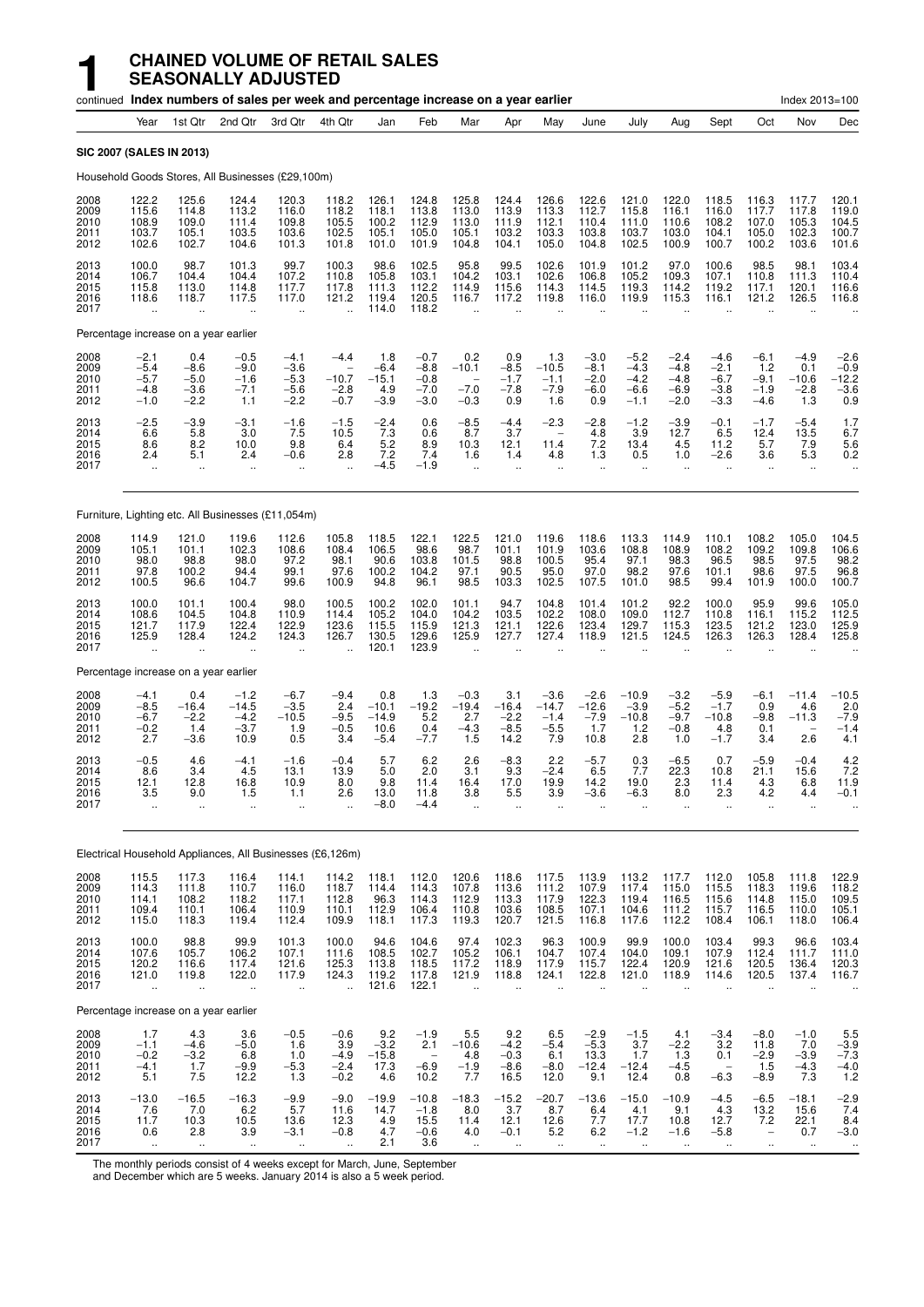**1**

|                                       |                                                |                                                      | continued Index numbers of sales per week and percentage increase on a year earlier |                                                       |                                                 |                                                 |                                                  |                                                          |                                                         |                                                      |                                                   |                                                 |                                                 |                                                 |                                                 | Index 2013=100                                                 |                                             |
|---------------------------------------|------------------------------------------------|------------------------------------------------------|-------------------------------------------------------------------------------------|-------------------------------------------------------|-------------------------------------------------|-------------------------------------------------|--------------------------------------------------|----------------------------------------------------------|---------------------------------------------------------|------------------------------------------------------|---------------------------------------------------|-------------------------------------------------|-------------------------------------------------|-------------------------------------------------|-------------------------------------------------|----------------------------------------------------------------|---------------------------------------------|
|                                       | Year                                           | 1st Qtr                                              | 2nd Qtr                                                                             | 3rd Qtr                                               | 4th Qtr                                         | Jan                                             | Feb                                              | Mar                                                      | Apr                                                     | May                                                  | June                                              | July                                            | Aug                                             | Sept                                            | Oct                                             | Nov                                                            | Dec                                         |
| SIC 2007 (SALES IN 2013)              |                                                |                                                      |                                                                                     |                                                       |                                                 |                                                 |                                                  |                                                          |                                                         |                                                      |                                                   |                                                 |                                                 |                                                 |                                                 |                                                                |                                             |
|                                       |                                                |                                                      | Hardware, Paints and Glass, All Businesses (£10,766m)                               |                                                       |                                                 |                                                 |                                                  |                                                          |                                                         |                                                      |                                                   |                                                 |                                                 |                                                 |                                                 |                                                                |                                             |
| 2008<br>2009<br>2010<br>2011<br>2012  | 131.7<br>123.8<br>112.5<br>102.7<br>94.3       | 135.6<br>125.9<br>116.8<br>103.0<br>96.3             | 132.7<br>123.0<br>116.2<br>107.9<br>92.2                                            | 128.8<br>121.0<br>114.0<br>100.3<br>93.5              | 129.3<br>125.4<br>102.9<br>99.5<br>95.2         | 138.9<br>126.7<br>110.4<br>101.3<br>94.9        | 138.2<br>123.2<br>117.4<br>101.4<br>94.8         | 130.4<br>127.5<br>121.5<br>105.8<br>98.6                 | 128.9<br>124.0<br>120.6<br>113.6<br>90.6                | 138.1<br>123.5<br>115.3<br>105.6<br>93.6             | 131.4<br>121.8<br>113.3<br>105.2<br>92.3          | 131.1<br>119.3<br>114.9<br>106.0<br>91.8        | 127.7<br>122.0<br>115.2<br>100.0<br>93.4        | 127.9<br>121.7<br>112.3<br>96.0<br>94.8         | 128.7<br>123.6<br>105.3<br>101.0<br>92.2        | 131.3<br>121.5<br>100.9<br>99.1<br>96.3                        | 128.3<br>129.8<br>102.4<br>98.7<br>96.8     |
| 2013<br>2014<br>2015<br>2016<br>2017  | 100.0<br>105.2<br>108.9<br>112.0               | 94.6<br>104.4<br>107.4<br>109.7                      | 103.7<br>103.8<br>106.8<br>109.7                                                    | 101.0<br>104.4<br>111.7<br>111.7                      | 100.7<br>108.1<br>109.9<br>116.8                | 96.9<br>105.4<br>107.8<br>110.0<br>105.8        | 100.2<br>103.0<br>106.9<br>114.2<br>113.3        | 88.5<br>104.4<br>107.6<br>105.8                          | 103.5<br>102.3<br>109.1<br>106.6                        | 104.4<br>102.7<br>105.0<br>111.3                     | 103.3<br>105.9<br>106.5<br>111.0                  | 103.0<br>102.2<br>108.5<br>120.6                | 100.3<br>107.1<br>110.6<br>106.2                | 99.8<br>104.1<br>115.0<br>109.0                 | 101.0<br>105.4<br>112.9<br>119.6                | 98.6<br>108.8<br>110.3<br>121.4                                | 102.1<br>109.7<br>107.1<br>110.8            |
| Percentage increase on a year earlier |                                                |                                                      |                                                                                     |                                                       |                                                 |                                                 |                                                  |                                                          |                                                         |                                                      |                                                   |                                                 |                                                 |                                                 |                                                 |                                                                |                                             |
| 2008<br>2009<br>2010<br>2011<br>2012  | $-4.3$<br>$-6.0$<br>$-9.2$<br>$-8.7$<br>$-8.2$ | $-2.8$<br>$-7.2$<br>$-7.2$<br>$-11.8$<br>$-6.5$      | -4.1<br>$-7.3$<br>$-5.5$<br>$-7.1$<br>$-14.6$                                       | -5.7<br>$-6.0$<br>$-5.8$<br>$-12.0$<br>$-6.9$         | $-4.8$<br>$-3.1$<br>$-18.0$<br>$-3.2$<br>$-4.3$ | $-3.7$<br>$-8.8$<br>$-12.8$<br>$-8.3$<br>$-6.2$ | $-0.9$<br>$-10.9$<br>$-4.7$<br>$-13.7$<br>$-6.5$ | $-4.0$<br>$-2.2$<br>$-4.7$<br>$-12.9$<br>$-6.8$          | $-9.4$<br>$-3.8$<br>$-2.8$<br>$-5.8$<br>$-20.2$         | 0.4<br>$-10.6$<br>$-6.6$<br>$-8.4$<br>$-11.4$        | $-3.2$<br>$-7.3$<br>$-6.9$<br>$-7.1$<br>$-12.3$   | $-3.3$<br>$-9.0$<br>$-3.7$<br>$-7.7$<br>$-13.4$ | $-8.2$<br>$-4.5$<br>$-5.6$<br>$-13.2$<br>$-6.6$ | $-5.6$<br>$-4.9$<br>$-7.7$<br>$-14.5$<br>$-1.3$ | $-5.9$<br>$-3.9$<br>$-14.8$<br>$-4.1$<br>$-8.7$ | $-4.1$<br>$-7.4$<br>$-16.9$<br>$-1.8$<br>$-2.9$                | -4.4<br>1.2<br>$-21.1$<br>$-3.7$<br>$-1.9$  |
| 2013<br>2014<br>2015<br>2016<br>2017  | 6.0<br>5.2<br>3.6<br>2.8<br>$\ddotsc$          | $-1.7$<br>10.3<br>2.9<br>2.1<br>$\ddot{\phantom{a}}$ | 12.5<br>0.1<br>2.9<br>2.7                                                           | 8.0<br>3.4<br>6.9<br>ä,                               | 5.7<br>7.4<br>1.6<br>6.3                        | 2.0<br>8.8<br>2.3<br>2.1<br>$-3.8$              | 5.6<br>2.9<br>3.7<br>6.9<br>$-0.8$               | $-10.3$<br>18.0<br>3.0<br>$-1.7$<br>$\ddot{\phantom{a}}$ | 14.2<br>$-1.1$<br>6.6<br>$-2.3$<br>$\ddot{\phantom{a}}$ | 11.6<br>$-1.7$<br>2.2<br>6.0<br>$\ddot{\phantom{a}}$ | 11.9<br>2.5<br>0.5<br>4.2<br>$\ddot{\phantom{a}}$ | 12.2<br>$-0.8$<br>6.2<br>11.2                   | 7.4<br>6.7<br>3.4<br>$-4.1$                     | 5.3<br>4.3<br>10.4<br>$-5.2$                    | 9.5<br>4.4<br>7.0<br>6.0<br>$\ddotsc$           | 2.4<br>10.4<br>1.4<br>10.0<br>$\ddotsc$                        | 5.5<br>7.4<br>$-2.4$<br>3.5                 |
|                                       |                                                |                                                      | Music and video recordings and equipment, All Businesses (£1,154m)                  |                                                       |                                                 |                                                 |                                                  |                                                          |                                                         |                                                      |                                                   |                                                 |                                                 |                                                 |                                                 |                                                                |                                             |
| 2008<br>2009<br>2010<br>2011<br>2012  | 170.7<br>164.2<br>157.5<br>140.7<br>132.5      | 162.7<br>177.6<br>155.2<br>144.8<br>133.6            | 169.7<br>162.7<br>161.8<br>140.5<br>136.9                                           | 175.1<br>156.0<br>154.7<br>139.0<br>130.9             | 175.8<br>160.4<br>158.4<br>138.4<br>128.7       | 165.6<br>185.3<br>140.8<br>143.1<br>121.7       | 154.2<br>178.3<br>161.5<br>145.0<br>136.9        | 166.7<br>171.0<br>161.7<br>146.0<br>140.5                | 170.8<br>161.3<br>163.7<br>139.6<br>143.3               | 174.8<br>161.0<br>164.4<br>137.1<br>141.4            | 164.6<br>165.2<br>158.1<br>144.0<br>128.0         | 175.9<br>155.6<br>163.0<br>138.9<br>132.3       | 176.5<br>155.4<br>158.1<br>137.9<br>132.5       | 173.3<br>156.9<br>145.5<br>140.0<br>128.5       | 174.0<br>157.6<br>157.4<br>137.1<br>127.8       | 174.4<br>160.3<br>160.4<br>138.7<br>126.6                      | 178.4<br>162.7<br>157.5<br>139.2<br>131.1   |
| 2013<br>2014<br>2015<br>2016<br>2017  | 100.0<br>96.8<br>100.1<br>97.6<br>$\sim$       | 115.0<br>97.6<br>98.8<br>103.7<br>ä.                 | 96.1<br>95.0<br>101.7<br>102.3                                                      | 94.4<br>98.5<br>102.9<br>92.4<br>$\ddot{\phantom{a}}$ | 94.6<br>95.9<br>97.1<br>92.1                    | 122.6<br>100.9<br>91.3<br>101.1<br>91.4         | 118.2<br>96.3<br>93.0<br>107.0<br>88.4           | 106.4<br>95.5<br>109.4<br>103.2                          | 92.2<br>91.6<br>106.1<br>106.3                          | 98.3<br>93.3<br>102.5<br>104.4                       | 97.4<br>99.1<br>97.6<br>97.5                      | 91.5<br>102.6<br>103.0<br>92.1                  | 95.1<br>98.2<br>101.9<br>93.9                   | 96.0<br>95.4<br>103.6<br>91.4                   | 95.8<br>99.9<br>98.3<br>90.7                    | 86.8<br>96.2<br>97.3<br>98.9                                   | 99.8<br>92.5<br>96.2<br>87.7                |
| Percentage increase on a year earlier |                                                |                                                      |                                                                                     |                                                       |                                                 |                                                 |                                                  |                                                          |                                                         |                                                      |                                                   |                                                 |                                                 |                                                 |                                                 |                                                                |                                             |
| 2008<br>2009<br>2010<br>2011<br>2012  | 3.3<br>$-3.8$<br>$-4.1$<br>$-10.7$<br>$-5.8$   | $-0.2$<br>9.2<br>$-12.6$<br>$-6.7$<br>$-7.7$         | 3.4<br>$-4.1$<br>$-0.6$<br>$-13.1$<br>$-2.6$                                        | 2.3<br>$-10.9$<br>$-0.8$<br>$-10.2$<br>$-5.9$         | 8.2<br>$-8.8$<br>$-1.3$<br>$-12.6$<br>$-7.0$    | 3.7<br>11.9<br>$-24.0$<br>1.7<br>$-15.0$        | $-5.9$<br>15.7<br>$-9.4$<br>$-10.2$<br>$-5.6$    | 1.1<br>2.6<br>$-5.4$<br>$-9.7$<br>$-3.8$                 | 7.8<br>$-5.6$<br>1.5<br>$-14.7$<br>2.6                  | 8.8<br>$-7.9$<br>2.1<br>$-16.6$<br>3.1               | $-3.9$<br>0.4<br>$-4.3$<br>$-8.9$<br>$-11.1$      | 1.0<br>$-11.5$<br>4.7<br>$-14.8$<br>$-4.8$      | 3.6<br>$-11.9$<br>1.7<br>$-12.8$<br>$-3.9$      | 2.3<br>$-9.5$<br>$-7.3$<br>$-3.8$<br>$-8.2$     | 1.6<br>$-9.4$<br>$-0.1$<br>$-12.9$<br>$-6.8$    | 7.6<br>$-8.1$<br>$\overline{\phantom{0}}$<br>$-13.5$<br>$-8.8$ | 14.4<br>$-8.8$<br>$-3.2$<br>-11.6<br>$-5.8$ |
| 2013<br>2014<br>2015<br>2016<br>2017  | $-24.5$<br>$-3.2$<br>3.5<br>-2.5               | $-13.9$<br>$-15.1$<br>1.2<br>5.0                     | $-29.8$<br>$-1.1$<br>7.0<br>0.6                                                     | $-27.9$<br>4.4<br>4.5<br>$-10.2$                      | $-26.5$<br>1.4<br>1.3<br>$-5.2$                 | 0.7<br>$-17.7$<br>$-9.5$<br>10.7<br>$-9.5$      | $-13.7$<br>$-18.6$<br>$-3.4$<br>15.1<br>$-17.4$  | $-24.3$<br>$-10.3$<br>14.6<br>$-5.7$                     | $-35.7$<br>$-0.6$<br>15.7<br>0.2                        | $-30.5$<br>$-5.1$<br>9.9<br>1.9                      | $-24.0$<br>1.8<br>$-1.5$<br>$-0.1$                | $-30.8$<br>12.1<br>0.3<br>$-10.5$               | $-28.2$<br>3.3<br>3.8<br>$-7.9$                 | $-25.3$<br>$-0.6$<br>8.6<br>$-11.8$             | $-25.0$<br>4.2<br>$-1.6$<br>$-7.7$              | $-31.4$<br>10.8<br>1.1<br>1.7                                  | -23.9<br>$-7.3$<br>4.0<br>$-8.8$            |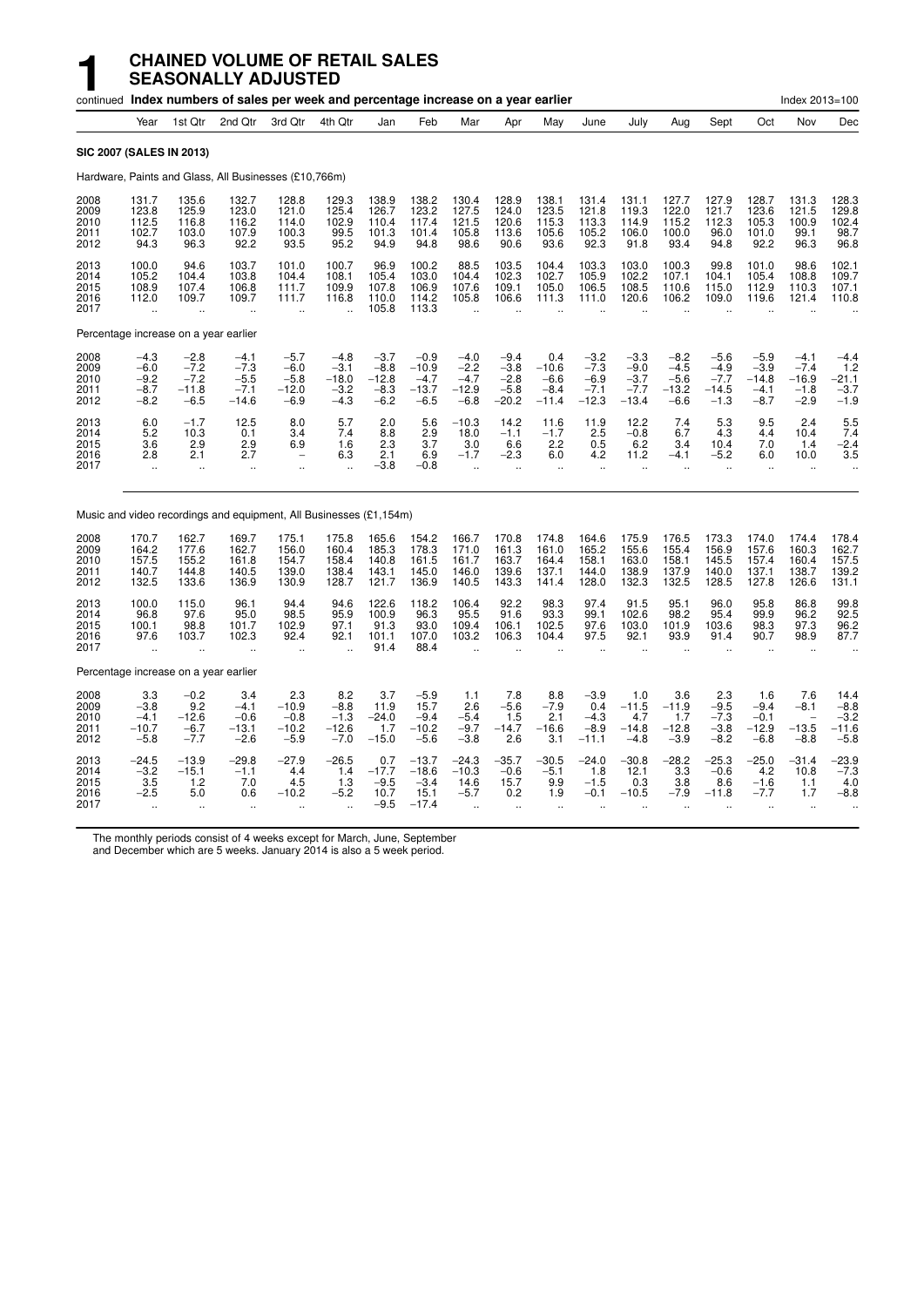**1**

|                                       |                                                          |                                               | continued Index numbers of sales per week and percentage increase on a year earlier |                                                          |                                                         |                                               |                                             |                                                       |                                                       |                                            |                                                       |                                             |                                            |                                                  |                                                   | Index 2013=100                            |                                          |
|---------------------------------------|----------------------------------------------------------|-----------------------------------------------|-------------------------------------------------------------------------------------|----------------------------------------------------------|---------------------------------------------------------|-----------------------------------------------|---------------------------------------------|-------------------------------------------------------|-------------------------------------------------------|--------------------------------------------|-------------------------------------------------------|---------------------------------------------|--------------------------------------------|--------------------------------------------------|---------------------------------------------------|-------------------------------------------|------------------------------------------|
|                                       | Year                                                     | 1st Qtr                                       | 2nd Qtr                                                                             | 3rd Qtr                                                  | 4th Qtr                                                 | Jan                                           | Feb                                         | Mar                                                   | Apr                                                   | May                                        | June                                                  | July                                        | Aug                                        | Sept                                             | Oct                                               | Nov                                       | Dec                                      |
| SIC 2007 (SALES IN 2013)              |                                                          |                                               |                                                                                     |                                                          |                                                         |                                               |                                             |                                                       |                                                       |                                            |                                                       |                                             |                                            |                                                  |                                                   |                                           |                                          |
|                                       |                                                          |                                               | Other Specialised Non-Food Stores, All Businesses (£45,181m)                        |                                                          |                                                         |                                               |                                             |                                                       |                                                       |                                            |                                                       |                                             |                                            |                                                  |                                                   |                                           |                                          |
| 2008<br>2009<br>2010<br>2011<br>2012  | 101.1<br>97.3<br>97.7<br>96.5<br>97.1                    | 101.3<br>96.3<br>93.6<br>98.4<br>97.3         | 102.8<br>97.7<br>95.4<br>96.0<br>95.3                                               | 101.5<br>98.2<br>100.9<br>95.0<br>97.9                   | 98.7<br>97.1<br>101.0<br>96.8<br>97.9                   | 99.1<br>99.0<br>89.7<br>100.1<br>98.8         | 102.6<br>94.3<br>96.3<br>99.4<br>95.7       | 102.5<br>95.8<br>94.6<br>96.2<br>97.4                 | 101.5<br>98.0<br>94.9<br>96.8<br>93.8                 | 104.5<br>96.7<br>95.4<br>96.3<br>94.1      | 102.4<br>98.2<br>95.7<br>95.0<br>97.3                 | 102.1<br>100.2<br>101.9<br>95.3<br>97.2     | 102.2<br>97.6<br>102.0<br>94.4<br>99.3     | 100.4<br>97.2<br>99.3<br>95.3<br>97.4            | 99.0<br>97.2<br>101.4<br>98.2<br>97.8             | 96.0<br>97.9<br>102.1<br>96.0<br>99.4     | 100.6<br>96.4<br>99.8<br>96.3<br>96.9    |
| 2013<br>2014<br>2015<br>2016<br>2017  | 100.0<br>108.7<br>109.8<br>118.2<br>ă,                   | 95.7<br>105.4<br>109.6<br>114.2<br>ä.         | 99.5<br>107.2<br>109.9<br>118.5                                                     | 101.8<br>108.5<br>109.7<br>118.7                         | 103.0<br>114.1<br>109.9<br>121.3                        | 93.3<br>103.7<br>109.4<br>114.9<br>122.0      | 97.3<br>105.6<br>110.8<br>113.2<br>124.6    | 96.3<br>107.1<br>108.8<br>114.5                       | 99.4<br>105.2<br>110.6<br>120.7                       | 98.4<br>107.0<br>110.8<br>117.8            | 100.4<br>108.9<br>108.5<br>117.4                      | 99.2<br>109.7<br>109.3<br>119.5             | 101.5<br>108.5<br>109.5<br>118.3           | 104.2<br>107.5<br>110.1<br>118.4                 | 101.7<br>110.3<br>110.5<br>122.4                  | 102.6<br>112.2<br>110.4<br>120.0          | 104.4<br>118.7<br>109.1<br>121.6         |
| Percentage increase on a year earlier |                                                          |                                               |                                                                                     |                                                          |                                                         |                                               |                                             |                                                       |                                                       |                                            |                                                       |                                             |                                            |                                                  |                                                   |                                           |                                          |
| 2008<br>2009<br>2010<br>2011<br>2012  | 5.0<br>$-3.7$<br>0.4<br>$-1.2$<br>0.6                    | 7.1<br>$-4.9$<br>$-2.8$<br>5.1<br>$-1.1$      | 5.7<br>-4.9<br>$-2.3$<br>0.6<br>$-0.7$                                              | 4.8<br>$-3.2$<br>2.8<br>$-5.9$<br>3.1                    | 2.2<br>$-1.6$<br>4.0<br>$-4.2$<br>1.2                   | 6.4<br>$-0.1$<br>$-9.4$<br>11.5<br>$-1.3$     | 8.7<br>$-8.1$<br>2.1<br>3.3<br>$-3.8$       | 6.9<br>$-6.5$<br>$-1.3$<br>1.8<br>1.3                 | 5.4<br>$-3.4$<br>$-3.2$<br>2.0<br>$-3.1$              | 7.4<br>$-7.5$<br>$-1.3$<br>0.9<br>-2.3     | 4.6<br>$-4.1$<br>$-2.5$<br>$-0.7$<br>2.5              | 6.0<br>$-1.9$<br>1.8<br>$-6.5$<br>2.0       | 5.9<br>$-4.4$<br>4.4<br>$-7.4$<br>5.2      | 3.1<br>$-3.2$<br>2.2<br>$-4.0$<br>2.2            | 2.5<br>$-1.8$<br>4.3<br>$-3.2$<br>-0.4            | $-1.7$<br>2.0<br>4.2<br>$-6.0$<br>3.5     | 5.2<br>$-4.1$<br>3.5<br>$-3.5$<br>0.6    |
| 2013<br>2014<br>2015<br>2016<br>2017  | 3.0<br>8.7<br>0.9<br>7.7<br>ä.                           | $-1.6$<br>10.2<br>3.9<br>4.2<br>ä.            | 4.4<br>7.7<br>2.5<br>7.9<br>ä.                                                      | 3.9<br>6.6<br>1.1<br>8.3<br>$\ddotsc$                    | 5.2<br>10.8<br>$-3.6$<br>10.4<br>$\ddotsc$              | $-5.6$<br>11.2<br>5.6<br>5.0<br>6.2           | 1.7<br>8.5<br>4.9<br>2.2<br>10.0            | $-1.1$<br>11.2<br>1.6<br>5.2<br>$\ddotsc$             | 6.0<br>5.8<br>5.1<br>9.1<br>$\ddot{\phantom{a}}$      | 4.6<br>8.8<br>3.5<br>6.4<br>$\ddotsc$      | 3.2<br>8.4<br>$-0.4$<br>8.2<br>$\ddotsc$              | 2.0<br>10.7<br>$-0.4$<br>9.3                | 2.2<br>6.9<br>0.9<br>8.1<br>$\ddotsc$      | 7.0<br>3.2<br>2.4<br>7.6<br>$\ddot{\phantom{a}}$ | 4.0<br>8.5<br>0.2<br>10.7<br>$\ddot{\phantom{a}}$ | 3.2<br>9.3<br>$-1.5$<br>8.6<br>           | 7.7<br>13.7<br>$-8.1$<br>11.5            |
|                                       |                                                          |                                               | Dispensing Chemists, All Businesses (£1,124m)                                       |                                                          |                                                         |                                               |                                             |                                                       |                                                       |                                            |                                                       |                                             |                                            |                                                  |                                                   |                                           |                                          |
| 2008<br>2009<br>2010<br>2011<br>2012  | 132.8<br>110.5<br>102.5<br>103.5<br>96.8                 | 148.8<br>109.7<br>102.9<br>111.0<br>102.6     | 137.6<br>109.3<br>99.5<br>107.4<br>100.5                                            | 126.1<br>113.9<br>100.9<br>96.9<br>90.8                  | 117.3<br>109.1<br>106.6<br>98.9<br>93.1                 | 150.3<br>114.4<br>103.8<br>112.4<br>100.6     | 152.7<br>108.2<br>103.3<br>110.0<br>103.3   | 144.1<br>107.2<br>101.8<br>110.7<br>103.7             | 143.2<br>111.8<br>100.8<br>109.8<br>94.6              | 140.3<br>106.8<br>99.9<br>105.9<br>104.7   | 130.9<br>109.4<br>98.0<br>106.7<br>101.9              | 125.7<br>119.1<br>104.5<br>98.3<br>94.9     | 130.5<br>111.2<br>101.8<br>94.6<br>99.6    | 122.9<br>111.9<br>97.2<br>97.6<br>80.4           | 124.0<br>110.7<br>102.9<br>103.3<br>95.0          | 110.2<br>112.7<br>105.6<br>98.5<br>91.8   | 117.6<br>104.9<br>110.3<br>95.7<br>92.5  |
| 2013<br>2014<br>2015<br>2016<br>2017  | 100.0<br>102.7<br>93.2<br>98.8<br>$\ddot{\phantom{a}}$   | 96.6<br>99.9<br>95.9<br>97.3<br>$\ddotsc$     | 97.2<br>108.0<br>90.9<br>94.0                                                       | 102.3<br>102.0<br>92.7<br>102.1<br>$\ddot{\phantom{a}}$  | 103.9<br>101.2<br>93.2<br>101.9<br>$\ddot{\phantom{a}}$ | 95.0<br>100.1<br>97.0<br>97.0<br>101.7        | 97.5<br>98.8<br>95.3<br>98.2<br>101.1       | 97.3<br>100.6<br>95.4<br>96.7<br>$\ddot{\phantom{a}}$ | 95.1<br>106.1<br>92.3<br>96.4<br>$\ddot{\phantom{a}}$ | 99.6<br>107.6<br>89.2<br>95.3              | 96.9<br>109.8<br>91.3<br>91.2<br>$\ddot{\phantom{a}}$ | 103.8<br>104.9<br>93.0<br>95.5              | 104.4<br>99.4<br>90.8<br>101.6             | 99.5<br>101.8<br>94.0<br>107.8                   | 102.7<br>97.2<br>96.2<br>102.4                    | 105.5<br>100.0<br>92.9<br>102.2           | 103.5<br>105.4<br>90.9<br>101.2          |
| Percentage increase on a year earlier |                                                          |                                               |                                                                                     |                                                          |                                                         |                                               |                                             |                                                       |                                                       |                                            |                                                       |                                             |                                            |                                                  |                                                   |                                           |                                          |
| 2008<br>2009<br>2010<br>2011<br>2012  | $16.2 - 16.7$<br>$-7.3$<br>1.1<br>$-6.6$                 | 34.1<br>$-26.2$<br>$-6.3$<br>7.9<br>$-7.6$    | 24.6<br>$-20.5$<br>$-9.0$<br>8.0<br>$-6.4$                                          | 3.6<br>$-9.7$<br>$-11.4$<br>$-4.0$<br>$-6.3$             | 3.1<br>$-7.0$<br>$-2.3$<br>$-7.2$<br>$-5.9$             | 38.3<br>$-23.9$<br>$-9.3$<br>8.3<br>$-10.5$   | 36.4<br>$-29.1$<br>$-4.5$<br>6.5<br>$-6.1$  | 28.8<br>$-25.6$<br>$-5.1$<br>8.8<br>$-6.3$            | 28.2<br>$-21.9$<br>$-9.9$<br>8.9<br>$-13.9$           | 28.7<br>$-23.9$<br>$-6.4$<br>5.9<br>$-1.1$ | 18.4<br>$-16.4$<br>$-10.4$<br>8.8<br>$-4.4$           | $17.2 - 5.3$<br>$-12.2$<br>$-6.0$<br>$-3.4$ | 17.9<br>$-14.8$<br>$-8.5$<br>$-7.0$<br>5.3 | $-13.5$<br>$-8.9$<br>$-13.1$<br>0.4<br>$-17.6$   | 8.8<br>$-10.8$<br>$-7.0$<br>0.4<br>$-8.0$         | $-2.1$<br>2.2<br>$-6.3$<br>$-6.7$<br>-6.7 | $-10.8$<br>5.1<br>–13.2<br>$-3.4$        |
| 2013<br>2014<br>2015<br>2016<br>2017  | 3.4<br>2.7<br>$-9.3$<br>6.1<br>$\ddotsc$                 | $-5.8$<br>3.4<br>$-4.0$<br>1.4                | $-3.3$<br>11.1<br>$-15.8$<br>3.4                                                    | 12.7<br>$-0.3$<br>$-9.1$<br>10.1                         | 11.6<br>$-2.5$<br>$-8.0$<br>9.4                         | $-5.7$<br>5.4<br>$-3.1$<br>$-0.1$<br>4.9      | $-5.6$<br>1.4<br>$-3.6$<br>3.0<br>2.9       | $-6.2$<br>3.4<br>-5.1<br>1.4                          | 0.6<br>11.6<br>$-13.0$<br>4.3                         | $-4.9$<br>8.0<br>$-17.1$<br>6.9            | $-5.0$<br>13.4<br>$-16.9$<br>$-0.1$                   | 9.4<br>1.1<br>$-11.3$<br>2.6                | 4.8<br>$-4.8$<br>-8.7<br>12.0              | 23.8<br>2.3<br>$-7.6$<br>14.6                    | 8.0<br>$-5.3$<br>$-1.0$<br>6.5                    | 14.9<br>$-5.2$<br>$-7.1$<br>10.0          | 11.8<br>1.9<br>$-13.8$<br>11.4           |
|                                       |                                                          |                                               | Medical Goods, All Businesses (£485m)                                               |                                                          |                                                         |                                               |                                             |                                                       |                                                       |                                            |                                                       |                                             |                                            |                                                  |                                                   |                                           |                                          |
| 2008<br>2009<br>2010<br>2011<br>2012  | 97.5<br>98.3<br>84.2<br>92.3<br>100.8                    | 104.9<br>90.2<br>78.9<br>91.8<br>100.3        | 94.2<br>99.1<br>90.7<br>87.9<br>97.8                                                | 90.2<br>102.3<br>85.9<br>94.1<br>102.2                   | 100.3<br>101.5<br>81.1<br>95.5<br>102.7                 | 103.8<br>88.9<br>69.5<br>86.5<br>106.0        | 108.8<br>88.5<br>82.6<br>91.4<br>95.7       | 102.9<br>92.6<br>83.5<br>96.5<br>99.4                 | 93.7<br>101.1<br>86.7<br>78.1<br>103.5                | 97.2<br>92.3<br>92.6<br>92.8<br>94.7       | 92.1<br>102.9<br>92.5<br>91.7<br>95.9                 | 86.4<br>99.3<br>94.8<br>95.1<br>115.1       | 94.2<br>99.3<br>82.7<br>94.0<br>99.0       | 90.1<br>107.2<br>81.3<br>93.4<br>94.4            | 104.3<br>104.6<br>77.5<br>92.0<br>106.0           | 90.0<br>107.0<br>87.7<br>90.4<br>98.8     | 105.3<br>94.7<br>78.7<br>102.5<br>103.2  |
| 2013<br>2014<br>2015<br>2016<br>2017  | 100.0<br>114.3<br>130.7<br>132.4<br>$\ddot{\phantom{1}}$ | 100.9<br>111.6<br>120.1<br>129.9<br>$\ddotsc$ | 92.7<br>116.3<br>125.6<br>133.5<br>ä,                                               | 102.1<br>112.8<br>133.1<br>134.7<br>$\ddot{\phantom{a}}$ | 104.3<br>116.7<br>144.0<br>131.6<br>ä,                  | 104.9<br>107.2<br>117.1<br>131.5<br>148.7     | 104.0<br>114.6<br>119.1<br>131.9<br>139.0   | 95.2<br>113.7<br>123.4<br>126.9                       | 89.0<br>117.4<br>119.9<br>136.7                       | 100.9<br>112.1<br>124.4<br>133.3           | 89.0<br>118.8<br>131.1<br>131.0                       | 94.4<br>115.9<br>127.1<br>137.8             | 103.2<br>109.5<br>121.0<br>139.1           | 107.5<br>112.8<br>147.7<br>128.7                 | 103.8<br>115.6<br>133.1<br>130.7                  | 105.8<br>117.2<br>166.0<br>129.7          | 103.6<br>117.3<br>135.1<br>133.9         |
| Percentage increase on a year earlier |                                                          |                                               |                                                                                     |                                                          |                                                         |                                               |                                             |                                                       |                                                       |                                            |                                                       |                                             |                                            |                                                  |                                                   |                                           |                                          |
| 2008<br>2009<br>2010<br>2011<br>2012  | $-12.4$<br>0.8<br>$-14.4$<br>9.7<br>9.1                  | $-14.4$<br>$-14.0$<br>$-12.5$<br>16.4<br>9.2  | $-9.2$<br>5.2<br>$-8.5$<br>$-3.2$<br>11.4                                           | $-24.8$<br>13.4<br>$-16.1$<br>9.6<br>8.6                 | 1.2<br>1.2<br>$-20.1$<br>17.8<br>7.5                    | $-13.7$<br>$-14.3$<br>$-21.8$<br>24.4<br>22.5 | $-11.6$<br>$-18.7$<br>$-6.6$<br>10.6<br>4.8 | $-16.9$<br>$-10.0$<br>$-9.9$<br>15.6<br>3.0           | $-3.5$<br>7.8<br>$-14.3$<br>$-9.9$<br>32.5            | 3.4<br>$-5.0$<br>0.3<br>0.2<br>2.0         | $-21.2$<br>11.7<br>$-10.2$<br>$-0.8$<br>4.5           | $-35.3$<br>14.9<br>$-4.5$<br>0.3<br>21.1    | $-21.0$<br>5.4<br>$-16.7$<br>13.7<br>5.3   | $-17.8$<br>19.0<br>$-24.1$<br>14.8<br>1.0        | 10.0<br>0.3<br>$-25.9$<br>18.7<br>15.2            | $-13.1$<br>18.8<br>$-18.1$<br>3.1<br>9.3  | 6.5<br>$-10.1$<br>$-16.8$<br>30.2<br>0.7 |
| 2013<br>2014<br>2015<br>2016<br>2017  | $-0.8$<br>14.3<br>14.4<br>1.3                            | 0.6<br>10.6<br>7.7<br>8.1                     | $-5.3$<br>25.5<br>8.0<br>6.3                                                        | $-0.1$<br>10.4<br>18.1<br>1.2                            | 1.6<br>11.9<br>23.3<br>$-8.6$                           | $-1.1$<br>2.2<br>9.3<br>12.4<br>13.1          | 8.6<br>10.2<br>4.0<br>10.8<br>5.4           | $-4.2$<br>19.4<br>8.6<br>2.8                          | $-14.0$<br>31.9<br>2.1<br>14.0                        | 6.5<br>11.1<br>11.0<br>7.2                 | $-7.2$<br>33.5<br>10.4<br>$\overline{\phantom{0}}$    | $-18.0$<br>22.8<br>9.6<br>8.5               | 4.2<br>6.2<br>10.5<br>14.9                 | 13.9<br>5.0<br>30.9<br>$-12.9$                   | $-2.1$<br>11.4<br>15.1<br>$-1.8$                  | 7.1<br>10.7<br>41.7<br>$-21.9$            | 0.3<br>13.2<br>15.1<br>$-0.9$            |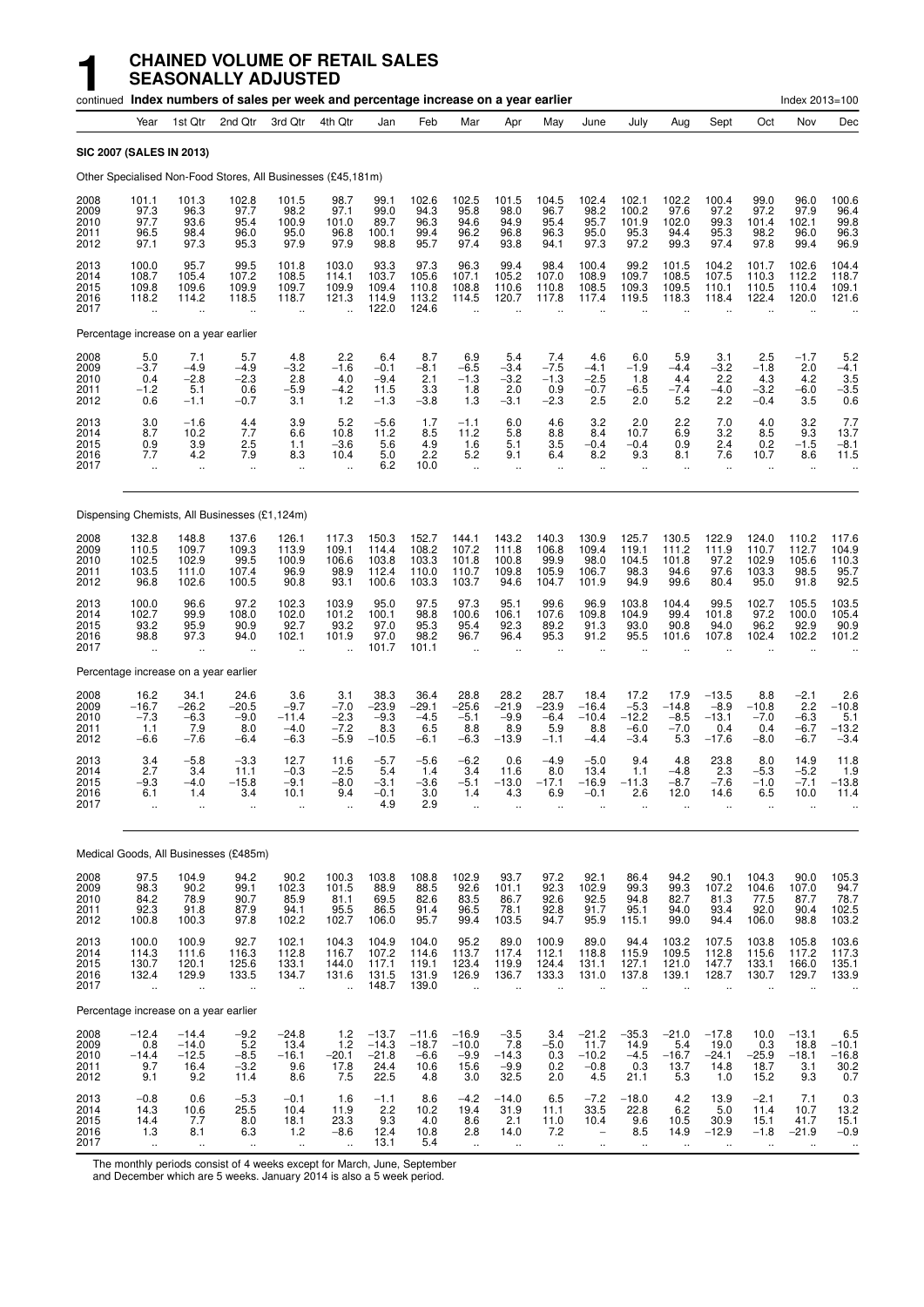**1**

|                                      |                                                       |                                                             | continued Index numbers of sales per week and percentage increase on a year earlier |                                                          |                                                          |                                            |                                              |                                                         |                                                       |                                                         |                                                       |                                                    |                                             |                                                    |                                               | Index 2013=100                                        |                                                 |
|--------------------------------------|-------------------------------------------------------|-------------------------------------------------------------|-------------------------------------------------------------------------------------|----------------------------------------------------------|----------------------------------------------------------|--------------------------------------------|----------------------------------------------|---------------------------------------------------------|-------------------------------------------------------|---------------------------------------------------------|-------------------------------------------------------|----------------------------------------------------|---------------------------------------------|----------------------------------------------------|-----------------------------------------------|-------------------------------------------------------|-------------------------------------------------|
|                                      | Year                                                  | 1st Qtr                                                     | 2nd Qtr                                                                             | 3rd Qtr                                                  | 4th Qtr                                                  | Jan                                        | Feb                                          | Mar                                                     | Apr                                                   | May                                                     | June                                                  | July                                               | Aug                                         | Sept                                               | Oct                                           | Nov                                                   | Dec                                             |
|                                      | <b>SIC 2007 (SALES IN 2013)</b>                       |                                                             |                                                                                     |                                                          |                                                          |                                            |                                              |                                                         |                                                       |                                                         |                                                       |                                                    |                                             |                                                    |                                               |                                                       |                                                 |
|                                      |                                                       |                                                             | Cosmetic and Toilet Articles, All Businesses (£3,342m)                              |                                                          |                                                          |                                            |                                              |                                                         |                                                       |                                                         |                                                       |                                                    |                                             |                                                    |                                               |                                                       |                                                 |
| 2008<br>2009<br>2010<br>2011<br>2012 | 83.2<br>77.2<br>85.5<br>86.9<br>89.0                  | 82.6<br>78.7<br>84.4<br>88.7<br>85.0                        | 84.6<br>77.1<br>83.3<br>86.7<br>89.2                                                | 82.1<br>77.1<br>85.5<br>86.3<br>89.4                     | 83.4<br>75.9<br>88.6<br>86.0<br>92.3                     | 82.7<br>78.4<br>80.5<br>91.1<br>83.7       | 81.9<br>82.0<br>88.7<br>87.1<br>85.4         | 83.0<br>76.4<br>84.0<br>88.0<br>85.9                    | 82.3<br>76.7<br>83.4<br>89.1<br>85.7                  | 88.0<br>76.0<br>83.1<br>85.7<br>88.6                    | 83.7<br>78.3<br>83.4<br>85.5<br>92.4                  | 84.5<br>76.6<br>84.9<br>87.0<br>88.5               | 83.1<br>77.1<br>86.7<br>84.0<br>89.5        | 79.3<br>77.4<br>85.1<br>87.5<br>90.0               | 81.0<br>77.8<br>88.2<br>83.1<br>93.2          | 82.1<br>72.6<br>88.6<br>89.8<br>91.9                  | 86.5<br>77.0<br>88.9<br>85.3<br>92.0            |
| 2013<br>2014<br>2015<br>2016<br>2017 | 100.0<br>103.0<br>105.5<br>117.7<br>$\ddotsc$         | 95.3<br>100.9<br>103.9<br>113.5<br>$\mathbf{r}$             | 104.8<br>99.2<br>105.2<br>116.0<br>ä.                                               | 100.7<br>103.8<br>105.6<br>122.1                         | 99.2<br>108.4<br>107.5<br>119.3                          | 92.1<br>101.1<br>105.6<br>113.8<br>121.6   | 94.9<br>101.0<br>102.4<br>113.2<br>126.1     | 98.3<br>100.6<br>103.8<br>113.6                         | 101.0<br>99.0<br>104.7<br>116.5                       | 103.9<br>98.6<br>108.5<br>116.7                         | 108.5<br>100.0<br>102.8<br>115.0                      | 99.4<br>100.6<br>105.3<br>122.8                    | 101.6<br>104.4<br>105.0<br>125.0            | 101.0<br>105.8<br>106.3<br>119.3                   | 100.9<br>106.0<br>105.3<br>124.2              | 97.3<br>109.6<br>107.7<br>119.8                       | 99.4<br>109.3<br>109.1<br>114.9                 |
|                                      |                                                       | Percentage increase on a year earlier                       |                                                                                     |                                                          |                                                          |                                            |                                              |                                                         |                                                       |                                                         |                                                       |                                                    |                                             |                                                    |                                               |                                                       |                                                 |
| 2008<br>2009<br>2010<br>2011<br>2012 | $-0.2$<br>$-7.2$<br>10.7<br>1.7<br>2.4                | 0.5<br>$-4.6$<br>7.2<br>5.1<br>$-4.1$                       | 2.9<br>-8.9<br>8.1<br>4.0<br>2.9                                                    | $-1.0$<br>$-6.1$<br>11.0<br>0.9<br>3.6                   | $-3.0$<br>$-9.1$<br>16.8<br>$-2.9$<br>7.3                | 0.1<br>$-5.2$<br>2.6<br>13.2<br>$-8.1$     | 0.2<br>0.1<br>8.2<br>$-1.8$<br>$-2.0$        | 1.1<br>$-8.0$<br>10.0<br>4.7<br>$-2.4$                  | $-1.2$<br>$-6.8$<br>8.8<br>6.8<br>$-3.8$              | 5.4<br>$-13.7$<br>9.4<br>3.1<br>3.4                     | 4.1<br>$-6.4$<br>6.5<br>2.5<br>8.1                    | 6.1<br>$-9.4$<br>10.9<br>2.4<br>1.8                | $-1.2$<br>$-7.2$<br>12.4<br>$-3.0$<br>6.5   | $-6.3$<br>$-2.4$<br>9.9<br>2.8<br>2.9              | $-4.2$<br>$-3.9$<br>13.4<br>$-5.7$<br>12.2    | $-4.8$<br>$-11.6$<br>22.0<br>1.4<br>2.3               | $-0.5$<br>$-11.0$<br>$15.5 - 4.1$<br>7.8        |
| 2013<br>2014<br>2015<br>2016<br>2017 | 12.4<br>3.0<br>2.4<br>11.6<br>$\ddot{\phantom{a}}$    | 12.1<br>5.9<br>3.0<br>9.3<br>$\mathbf{r}$                   | 17.5<br>$-5.3$<br>6.0<br>10.3<br>ä.                                                 | 12.6<br>3.1<br>1.8<br>15.6<br>$\ddot{\phantom{a}}$       | 7.5<br>9.3<br>$-0.8$<br>11.0<br>$\ddot{\phantom{a}}$     | 10.1<br>9.8<br>4.4<br>7.8<br>6.9           | 11.2<br>6.5<br>1.3<br>10.6<br>11.4           | 14.5<br>2.4<br>3.1<br>9.5<br>$\ddot{\phantom{a}}$       | 17.8<br>$-2.0$<br>5.8<br>11.2<br>$\ddot{\phantom{a}}$ | 17.2<br>$-5.1$<br>10.1<br>7.6<br>$\ddotsc$              | 17.4<br>$-7.9$<br>2.9<br>11.8<br>$\ddot{\phantom{a}}$ | 12.2<br>1.3<br>4.7<br>16.6<br>$\ddot{\phantom{a}}$ | 13.5<br>2.8<br>0.5<br>19.1<br>÷.            | 12.2<br>4.7<br>0.5<br>12.2<br>$\ddot{\phantom{a}}$ | 8.2<br>5.1<br>$-0.7$<br>17.9<br>$\ddotsc$     | 5.9<br>12.7<br>$-1.8$<br>11.2<br>$\ddot{\phantom{a}}$ | 8.1<br>10.0<br>$-0.2$<br>5.4                    |
|                                      |                                                       |                                                             | Computers and Telecommunications Equipment, All Businesses (£4,473m)                |                                                          |                                                          |                                            |                                              |                                                         |                                                       |                                                         |                                                       |                                                    |                                             |                                                    |                                               |                                                       |                                                 |
| 2008<br>2009<br>2010<br>2011<br>2012 | 84.5<br>80.6<br>80.1<br>85.3<br>87.2                  | 84.8<br>80.7<br>67.6<br>88.9<br>81.4                        | 87.6<br>79.8<br>75.2<br>84.0<br>84.1                                                | 86.0<br>84.5<br>87.9<br>81.1<br>92.0                     | 79.5<br>77.4<br>89.6<br>87.0<br>91.1                     | 81.4<br>82.9<br>60.9<br>88.9<br>85.2       | 88.0<br>76.6<br>69.3<br>93.0<br>80.3         | 85.5<br>82.1<br>71.6<br>85.7<br>79.4                    | 87.3<br>81.2<br>69.9<br>76.2<br>86.0                  | 89.2<br>77.3<br>75.8<br>86.9<br>81.5                    | 86.5<br>80.6<br>78.9<br>87.9<br>84.8                  | 86.3<br>95.1<br>83.9<br>80.5<br>96.2               | 86.5<br>81.5<br>94.1<br>82.4<br>87.8        | 85.5<br>78.3<br>86.0<br>80.7<br>91.9               | 83.8<br>79.4<br>82.7<br>85.9<br>90.7          | 76.1<br>79.5<br>86.6<br>88.1<br>89.7                  | 78.9<br>74.1<br>97.6<br>86.9<br>92.4            |
| 2013<br>2014<br>2015<br>2016<br>2017 | 100.0<br>122.8<br>148.2<br>178.3<br>ă,                | 94.5<br>113.4<br>132.8<br>171.1<br>ä,                       | 97.2<br>121.0<br>138.9<br>182.6<br>ä.                                               | 101.3<br>125.7<br>160.8<br>175.4<br>$\ddot{\phantom{a}}$ | 107.0<br>131.6<br>160.2<br>184.1<br>$\ddot{\phantom{a}}$ | 92.0<br>111.0<br>138.7<br>165.1<br>170.1   | 91.8<br>116.3<br>134.5<br>169.1<br>171.1     | 98.8<br>113.6<br>126.6<br>177.4<br>$\ddot{\phantom{a}}$ | 94.7<br>118.0<br>134.7<br>184.1                       | 99.6<br>120.9<br>140.2<br>180.2<br>$\ddot{\phantom{a}}$ | 97.2<br>123.6<br>141.1<br>183.2                       | 100.7<br>121.6<br>160.2<br>178.1                   | 102.7<br>122.4<br>159.5<br>177.1            | 100.8<br>131.7<br>162.3<br>172.1                   | 100.9<br>134.7<br>159.8<br>201.6              | 108.1<br>128.4<br>163.8<br>176.1                      | 110.9<br>131.6<br>157.6<br>176.4                |
|                                      |                                                       | Percentage increase on a year earlier                       |                                                                                     |                                                          |                                                          |                                            |                                              |                                                         |                                                       |                                                         |                                                       |                                                    |                                             |                                                    |                                               |                                                       |                                                 |
| 2008<br>2009<br>2010<br>2011<br>2012 | 7.9<br>$-4.6$<br>$-0.6$<br>6.5<br>2.2                 | 11.0<br>$-4.8$<br>$-16.2$<br>31.5<br>$-8.4$                 | 11.9<br>$-8.9$<br>$-5.7$<br>11.7<br>0.1                                             | 7.7<br>$-1.8$<br>4.0<br>$-7.7$<br>13.4                   | $1.2 - 2.7$<br>15.9<br>$-3.0$<br>4.7                     | 10.0<br>1.8<br>$-26.5$<br>45.9<br>$-4.2$   | 14.6<br>$-12.9$<br>$-9.5$<br>34.2<br>$-13.7$ | 9.8<br>$-3.9$<br>$-12.8$<br>19.6<br>$-7.3$              | 24.9<br>$-7.0$<br>$-13.9$<br>9.0<br>12.8              | 6.7<br>$-13.4$<br>$-1.9$<br>14.7<br>$-6.3$              | 7.1<br>$-6.8$<br>$-2.1$<br>11.4<br>$-3.6$             | 7.7<br>10.3<br>$-11.8$<br>$-4.1$<br>19.6           | 8.9<br>$-5.8$<br>15.5<br>$-12.4$<br>6.6     | 6.6<br>$-8.4$<br>9.8<br>$-6.2$<br>14.0             | $7.3 - 5.3$<br>4.2<br>3.9<br>5.6              | $-3.0$<br>4.5<br>9.0<br>1.7<br>1.8                    | $-0.2$<br>$-6.1$<br>31.8<br>-11.0<br>6.4        |
| 2013<br>2014<br>2015<br>2016<br>2017 | 14.7<br>22.8<br>20.7<br>20.3                          | 16.1<br>20.0<br>17.0<br>28.9                                | 15.5<br>24.6<br>14.7<br>31.5<br>ä.                                                  | 10.2<br>24.1<br>27.9<br>9.1<br>$\ddotsc$                 | 17.5<br>23.0<br>21.7<br>14.9                             | 8.0<br>20.7<br>24.9<br>19.1<br>3.0         | 14.3<br>26.8<br>15.7<br>25.7<br>1.2          | 24.4<br>14.9<br>11.5<br>40.1                            | 10.2<br>24.6<br>14.2<br>36.7                          | 22.3<br>21.3<br>16.0<br>28.5                            | 14.6<br>27.2<br>14.2<br>29.8                          | 4.6<br>20.7<br>31.8<br>11.2                        | 16.9<br>19.2<br>30.3<br>11.0                | 9.6<br>30.7<br>23.3<br>6.0                         | 11.2<br>33.6<br>18.6<br>26.2                  | 20.4<br>18.8<br>27.6<br>7.5                           | 20.1<br>18.6<br>19.8<br>11.9                    |
|                                      |                                                       |                                                             | Floor Coverings, All Businesses (£2,381m)                                           |                                                          |                                                          |                                            |                                              |                                                         |                                                       |                                                         |                                                       |                                                    |                                             |                                                    |                                               |                                                       |                                                 |
| 2008<br>2009<br>2010<br>2011<br>2012 | 121.4<br>121.6<br>97.2<br>72.6<br>89.6                | 140.3<br>109.1<br>106.1<br>80.3<br>91.8                     | 126.8<br>125.2<br>101.9<br>70.7<br>91.2                                             | 116.9<br>130.2<br>92.9<br>69.8<br>86.5                   | 100.1<br>121.9<br>87.9<br>69.7<br>88.8                   | 135.4<br>102.4<br>106.2<br>91.6<br>94.6    | 129.9<br>97.6<br>106.6<br>75.7<br>90.1       | 153.5<br>123.6<br>105.6<br>74.8<br>90.9                 | 143.5<br>127.4<br>102.7<br>71.5<br>92.5               | 122.2<br>131.1<br>103.0<br>67.7<br>94.0                 | 117.0<br>118.8<br>100.4<br>72.4<br>87.9               | 118.2<br>132.1<br>93.6<br>71.5<br>87.4             | 126.8<br>132.5<br>94.4<br>65.6<br>85.6      | 108.0<br>126.7<br>91.1<br>71.7<br>86.4             | 101.4<br>131.7<br>86.3<br>70.3<br>89.0        | 106.5<br>115.3<br>95.2<br>64.0<br>87.5                | 93.9<br>$\frac{119.4}{83.2}$<br>73.9<br>89.7    |
| 2013<br>2014<br>2015<br>2016<br>2017 | 100.0<br>94.6<br>69.6<br>64.1<br>$\ddot{\phantom{a}}$ | 101.5<br>95.7<br>71.0<br>66.1<br>$\ddotsc$                  | 102.2<br>94.5<br>73.9<br>62.4<br>.,                                                 | 96.6<br>94.9<br>69.7<br>63.5<br>$\ddot{\phantom{a}}$     | 99.8<br>92.9<br>63.7<br>64.3<br>$\ddot{\phantom{a}}$     | 96.1<br>95.6<br>75.1<br>67.0<br>70.8       | 102.7<br>96.0<br>66.7<br>69.0<br>65.2        | 104.8<br>95.6<br>71.2<br>63.1<br>$\ddotsc$              | 102.2<br>92.5<br>71.8<br>68.1                         | 102.6<br>93.8<br>78.6<br>62.7                           | 101.8<br>96.8<br>71.9<br>57.5                         | 96.9<br>94.4<br>69.1<br>66.5                       | 102.6<br>94.1<br>69.9<br>62.4<br>ä.         | 91.5<br>96.0<br>70.0<br>62.0                       | 93.6<br>93.4<br>66.8<br>64.5                  | 96.0<br>92.7<br>57.9<br>63.8                          | 107.7<br>$\frac{92.8}{66.0}$<br>64.5            |
|                                      |                                                       | Percentage increase on a year earlier                       |                                                                                     |                                                          |                                                          |                                            |                                              |                                                         |                                                       |                                                         |                                                       |                                                    |                                             |                                                    |                                               |                                                       |                                                 |
| 2008<br>2009<br>2010<br>2011<br>2012 | $-13.8$<br>0.2<br>$-20.1$<br>$-25.3$<br>23.3          | 0.7<br>$-22.3$<br>$-2.7$<br>$-24.3$<br>14.4                 | $-8.2$<br>$-1.2$<br>$-18.6$<br>$-30.6$<br>29.0                                      | $-17.2$<br>11.3<br>$-28.6$<br>$-24.9$<br>23.9            | $-31.0$<br>21.8<br>$-27.9$<br>$-20.7$<br>27.3            | $-2.4$<br>$-24.4$<br>3.7<br>$-13.7$<br>3.2 | $-5.7$<br>$-24.9$<br>9.3<br>$-29.0$<br>19.0  | 9.0<br>$-19.5$<br>$-14.6$<br>$-29.1$<br>21.5            | 10.6<br>$-11.2$<br>$-19.4$<br>$-30.3$<br>29.4         | $-10.0$<br>7.3<br>$-21.4$<br>$-34.3$<br>38.8            | $-20.2$<br>1.5<br>$-15.5$<br>$-27.9$<br>21.4          | $-17.3$<br>11.8<br>$-29.2$<br>$-23.6$<br>22.2      | $-7.7$<br>4.5<br>$-28.7$<br>$-30.5$<br>30.4 | $-24.5$<br>17.3<br>$-28.1$<br>$-21.3$<br>20.5      | $-25.8$<br>29.8<br>$-34.4$<br>$-18.5$<br>26.5 | $-30.6$<br>8.3<br>$-17.4$<br>$-32.8$<br>36.8          | $-35.2$<br>$27.2$<br>$-30.3$<br>$-11.3$<br>21.4 |
| 2013<br>2014<br>2015<br>2016<br>2017 | 11.7<br>$-5.4$<br>$-26.4$<br>$-8.0$                   | 10.6<br>$-5.7$<br>$-25.8$<br>$-6.9$<br>$\ddot{\phantom{a}}$ | 12.1<br>$-7.5$<br>$-21.8$<br>$-15.7$<br>$\ddot{\phantom{a}}$                        | 11.7<br>$-1.7$<br>$-26.6$<br>$-8.9$                      | 12.4<br>$-6.8$<br>$-31.4$<br>0.8                         | 1.6<br>$-0.5$<br>$-21.4$<br>$-10.9$<br>5.7 | 14.0<br>$-6.6$<br>$-30.5$<br>3.5<br>$-5.6$   | 15.3<br>$-8.8$<br>$-25.5$<br>$-11.4$                    | 10.5<br>$-9.5$<br>$-22.4$<br>$-5.2$                   | 9.2<br>$-8.6$<br>$-16.2$<br>$-20.2$                     | 15.9<br>$-4.9$<br>$-25.7$<br>$-20.1$                  | 10.8<br>$-2.6$<br>$-26.8$<br>$-3.7$                | 20.0<br>$-8.3$<br>$-25.7$<br>$-10.8$        | 5.8<br>5.0<br>$-27.1$<br>$-11.4$                   | 5.2<br>$-0.3$<br>$-28.4$<br>$-3.5$            | 9.7<br>$-3.4$<br>$-37.6$<br>10.2<br>$\ddotsc$         | $20.1 - 13.8 - 28.9 - 2.3$<br>$\sim$            |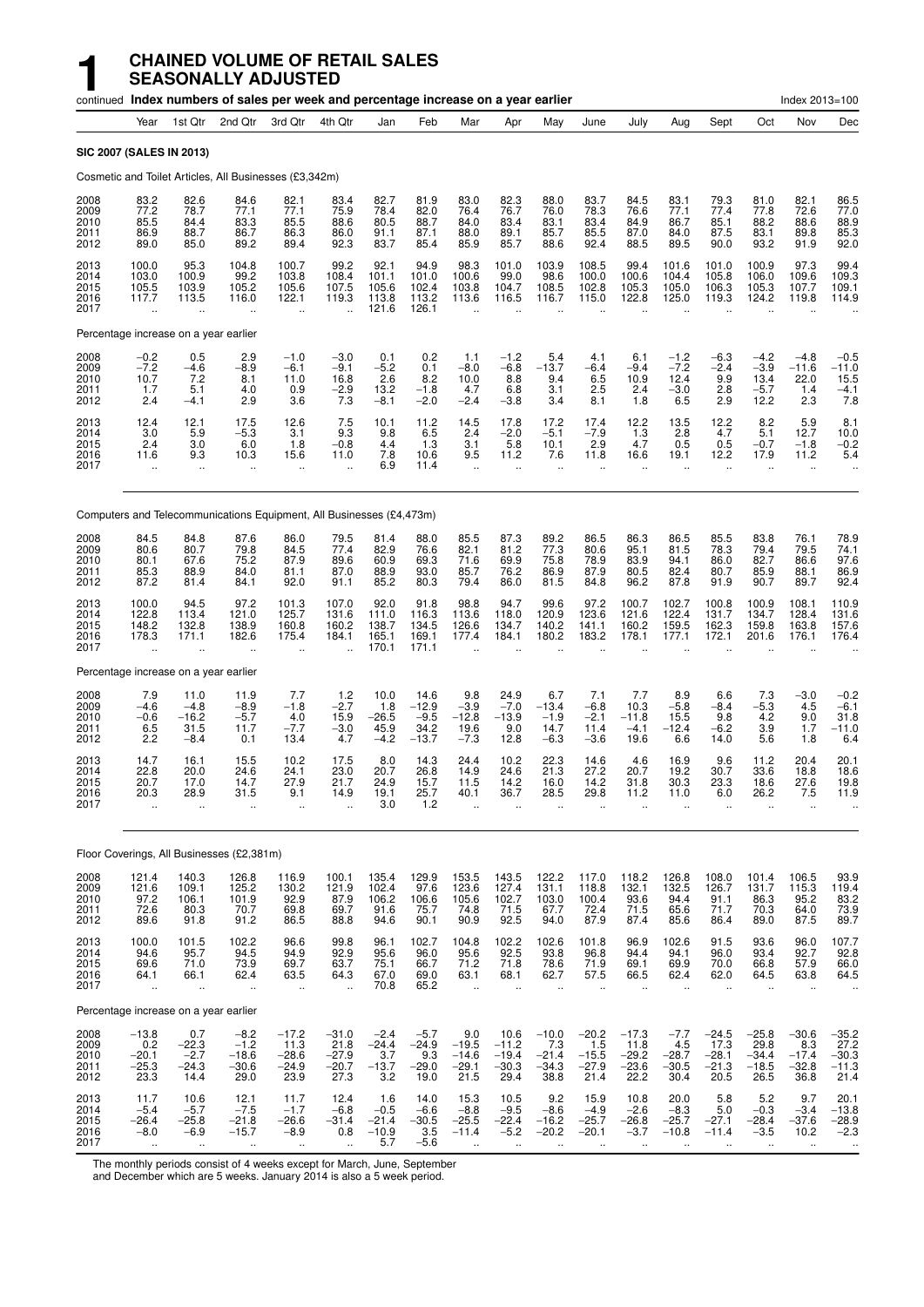|                                       |                                                           |                                                             | <b>CHAINED VOLUME OF RETAIL SALES</b><br><b>SEASONALLY ADJUSTED</b><br>continued Index numbers of sales per week and percentage increase on a year earlier |                                                            |                                              |                                                |                                                           |                                                            |                                                            |                                                          |                                                         |                                                          |                                                         |                                                          |                                                          | Index 2013=100                                             |                                                   |
|---------------------------------------|-----------------------------------------------------------|-------------------------------------------------------------|------------------------------------------------------------------------------------------------------------------------------------------------------------|------------------------------------------------------------|----------------------------------------------|------------------------------------------------|-----------------------------------------------------------|------------------------------------------------------------|------------------------------------------------------------|----------------------------------------------------------|---------------------------------------------------------|----------------------------------------------------------|---------------------------------------------------------|----------------------------------------------------------|----------------------------------------------------------|------------------------------------------------------------|---------------------------------------------------|
|                                       | Year                                                      | 1st Qtr                                                     | 2nd Qtr                                                                                                                                                    | 3rd Qtr                                                    | 4th Qtr                                      | Jan                                            | Feb                                                       | Mar                                                        | Apr                                                        | May                                                      | June                                                    | July                                                     | Aug                                                     | Sept                                                     | Oct                                                      | Nov                                                        | Dec                                               |
| SIC 2007 (SALES IN 2013)              |                                                           |                                                             |                                                                                                                                                            |                                                            |                                              |                                                |                                                           |                                                            |                                                            |                                                          |                                                         |                                                          |                                                         |                                                          |                                                          |                                                            |                                                   |
|                                       |                                                           |                                                             | Books, Newspapers and Periodicals, All Businesses (£3,993m)                                                                                                |                                                            |                                              |                                                |                                                           |                                                            |                                                            |                                                          |                                                         |                                                          |                                                         |                                                          |                                                          |                                                            |                                                   |
| 2008<br>2009<br>2010<br>2011<br>2012  | 126.2<br>132.5<br>115.8<br>113.3<br>110.3                 | 127.2<br>138.9<br>121.2<br>119.5<br>112.6                   | 124.3<br>135.8<br>115.4<br>112.7<br>115.3                                                                                                                  | 128.5<br>127.9<br>114.4<br>110.8<br>106.8                  | 124.8<br>127.1<br>112.2<br>110.3<br>106.3    | 127.6<br>143.8<br>121.7<br>121.9<br>114.3      | 130.2<br>135.2<br>123.3<br>118.8<br>109.5                 | 124.3<br>137.9<br>119.2<br>118.0<br>113.8                  | 122.9<br>139.6<br>118.3<br>107.9<br>115.7                  | 122.9<br>138.0<br>115.3<br>113.4<br>114.2                | 126.5<br>131.1<br>113.1<br>115.9<br>115.7               | 127.5<br>130.6<br>114.5<br>114.1<br>112.6                | 128.8<br>128.3<br>116.1<br>109.0<br>101.6               | 129.1<br>125.5<br>113.0<br>109.7<br>106.3                | 125.7<br>129.6<br>111.0<br>104.7<br>107.1                | 123.0<br>129.1<br>113.2<br>111.7<br>105.0                  | 125.6<br>123.6<br>112.4<br>113.7<br>106.7         |
| 2013<br>2014<br>2015<br>2016<br>2017  | 100.0<br>91.4<br>96.0<br>89.4<br>ă,                       | 103.6<br>89.3<br>98.4<br>93.2                               | 100.3<br>91.4<br>96.4<br>90.4                                                                                                                              | 98.8<br>92.7<br>98.1<br>85.3                               | 97.3<br>92.2<br>91.3<br>88.7                 | 103.1<br>88.7<br>99.1<br>94.4<br>83.6          | 103.6<br>88.6<br>98.8<br>94.7<br>83.3                     | 103.9<br>90.4<br>97.5<br>91.0                              | 98.4<br>91.7<br>95.0<br>93.8                               | 101.3<br>92.2<br>96.7<br>90.7                            | 101.1<br>90.4<br>97.2<br>87.4                           | 95.7<br>91.0<br>99.5<br>86.2                             | 100.4<br>92.8<br>98.2<br>83.2                           | 100.0<br>94.1<br>96.8<br>86.3                            | 97.8<br>89.3<br>95.2<br>88.3                             | 93.8<br>94.5<br>93.8<br>89.0                               | 99.7<br>92.7<br>86.2<br>88.7                      |
| Percentage increase on a year earlier |                                                           |                                                             |                                                                                                                                                            |                                                            |                                              |                                                |                                                           |                                                            |                                                            |                                                          |                                                         |                                                          |                                                         |                                                          |                                                          |                                                            |                                                   |
| 2008<br>2009<br>2010<br>2011<br>2012  | $-8.8$<br>4.9<br>$-12.6$<br>$-2.2$<br>$-2.7$              | $-10.9$<br>9.2<br>$-12.7$<br>$-1.4$<br>$-5.7$               | $-11.0$<br>9.3<br>$-15.0$<br>$-2.4$<br>2.3                                                                                                                 | $-6.2$<br>$-0.5$<br>$-10.6$<br>$-3.2$<br>$-3.6$            | $-7.1$<br>1.8<br>$-11.7$<br>$-1.7$<br>$-3.6$ | $-10.1$<br>12.7<br>$-15.4$<br>0.2<br>$-6.2$    | $-8.8$<br>3.8<br>$-8.8$<br>$-3.6$<br>$-7.8$               | $-13.3$<br>10.9<br>$-13.6$<br>$-1.0$<br>$-3.6$             | $-9.0$<br>13.6<br>$-15.2$<br>$-8.8$<br>7.2                 | $-12.5$<br>12.3<br>$-16.4$<br>$-1.7$<br>0.7              | $-11.3$<br>3.7<br>$-13.7$<br>2.5<br>$-0.2$              | $-6.9$<br>2.5<br>$-12.4$<br>$-0.4$<br>$-1.3$             | $-4.9$<br>$-0.4$<br>$-9.5$<br>$-6.1$<br>$-6.7$          | $-6.5$<br>$-2.8$<br>$-9.9$<br>$-3.0$<br>$-3.1$           | $-6.3$<br>3.1<br>$-14.4$<br>$-5.7$<br>2.4                | $-8.1$<br>5.0<br>$-12.3$<br>$-1.3$<br>$-6.0$               | $-6.8$<br>$-1.6$<br>$-9.0$<br>1.1<br>$-6.1$       |
| 2013<br>2014<br>2015<br>2016<br>2017  | $-9.3$<br>$-8.6$<br>5.1<br>$-6.9$<br>$\ddot{\phantom{0}}$ | $-8.0$<br>$-13.8$<br>10.2<br>$-5.3$<br>$\ddot{\phantom{a}}$ | $-13.0$<br>$-8.9$<br>5.5<br>$-6.2$<br>$\ddot{\phantom{a}}$                                                                                                 | $-7.5$<br>$-6.1$<br>5.7<br>$-13.0$<br>$\ddot{\phantom{a}}$ | $-8.4$<br>$-5.2$<br>$-1.0$<br>$-2.9$         | $-9.8$<br>$-14.0$<br>11.8<br>$-4.8$<br>$-11.4$ | $-5.3$<br>$-14.5$<br>11.5<br>$-4.1$<br>$-12.1$            | $-8.7$<br>$-13.0$<br>7.8<br>$-6.7$<br>$\ddot{\phantom{a}}$ | $-15.0$<br>$-6.8$<br>3.6<br>$-1.3$<br>$\ddot{\phantom{a}}$ | $-11.4$<br>$-8.9$<br>4.8<br>-6.1<br>$\ddot{\phantom{a}}$ | $-12.7$<br>$-10.6$<br>7.6<br>$-10.1$                    | $-15.0$<br>$-4.9$<br>9.3<br>$-13.4$                      | $-1.2$<br>$-7.6$<br>5.9<br>$-15.2$                      | $-5.9$<br>$-5.8$<br>2.8<br>$-10.9$                       | $-8.7$<br>$-8.7$<br>6.6<br>$-7.2$<br>ä,                  | $-10.6$<br>0.7<br>$-0.8$<br>$-5.1$<br>$\ddot{\phantom{a}}$ | $-6.5$<br>$-7.0$<br>$-7.0$<br>2.8<br>ä.           |
|                                       |                                                           |                                                             | Sports Equipment, Games and Toys, All Businesses (£7,966m)                                                                                                 |                                                            |                                              |                                                |                                                           |                                                            |                                                            |                                                          |                                                         |                                                          |                                                         |                                                          |                                                          |                                                            |                                                   |
| 2008<br>2009<br>2010<br>2011<br>2012  | 76.0<br>83.1<br>83.4<br>89.3<br>97.5                      | 72.1<br>82.8<br>76.4<br>86.7<br>93.0                        | 74.4<br>81.8<br>80.2<br>90.0<br>96.2                                                                                                                       | 76.0<br>86.7<br>85.8<br>88.5<br>102.2                      | 81.6<br>81.1<br>91.0<br>91.9<br>98.6         | 69.1<br>87.4<br>73.8<br>90.2<br>94.9           | 75.4<br>81.2<br>75.6<br>87.2<br>92.7                      | 72.4<br>80.3<br>79.1<br>83.6<br>91.8                       | 71.5<br>80.1<br>81.0<br>90.7<br>93.1                       | 76.5<br>79.5<br>79.7<br>91.9<br>92.8                     | 75.1<br>85.1<br>80.1<br>88.0<br>101.3                   | 73.6<br>85.8<br>83.5<br>90.0<br>100.9                    | 75.7<br>87.1<br>84.7<br>89.1<br>104.2                   | 78.1<br>87.2<br>88.7<br>86.8<br>101.8                    | 78.8<br>85.9<br>91.6<br>88.9<br>101.6                    | 79.2<br>87.0<br>93.8<br>91.7<br>99.8                       | 85.9<br>72.6<br>88.2<br>94.4<br>95.2              |
| 2013<br>2014<br>2015<br>2016<br>2017  | 100.0<br>115.8<br>121.3<br>124.9                          | 100.2<br>110.6<br>121.4<br>122.0                            | 95.3<br>117.6<br>122.0<br>126.9                                                                                                                            | 101.3<br>116.3<br>120.0<br>125.0                           | 103.1<br>119.0<br>121.9<br>125.8             | 100.8<br>106.5<br>115.1<br>123.4<br>122.4      | 101.1<br>111.4<br>124.0<br>121.4<br>121.4                 | 99.0<br>114.1<br>124.3<br>121.3                            | 95.1<br>115.9<br>126.6<br>126.4                            | 92.2<br>118.8<br>122.5<br>126.1                          | 98.0<br>117.9<br>117.9<br>128.0                         | 98.9<br>119.3<br>119.9<br>126.5                          | 101.5<br>118.0<br>119.6<br>121.5                        | 103.2<br>112.5<br>120.5<br>126.6                         | 104.3<br>118.8<br>119.5<br>124.8                         | 102.1<br>119.5<br>122.2<br>127.0                           | 102.9<br>118.8<br>123.5<br>125.5                  |
|                                       |                                                           |                                                             | Percentage increase on a year earlier                                                                                                                      |                                                            |                                              |                                                |                                                           |                                                            |                                                            |                                                          |                                                         |                                                          |                                                         |                                                          |                                                          |                                                            |                                                   |
| 2008<br>2009<br>2010<br>2011<br>2012  | 13.4<br>9.4<br>0.3<br>7.1<br>9.2                          | 9.0<br>14.8<br>$-7.7$<br>13.6<br>7.2                        | 9.6<br>10.0<br>$-1.9$<br>12.2<br>6.8                                                                                                                       | 15.1<br>14.2<br>$-1.0$<br>3.1<br>15.5                      | 20.4<br>$-0.6$<br>12.1<br>1.0<br>7.3         | 8.3<br>26.5<br>$-15.7$<br>22.3<br>5.1          | 13.4<br>7.7<br>$-6.9$<br>15.3<br>6.3                      | 6.9<br>10.9<br>$-1.5$<br>5.7<br>9.7                        | 3.8<br>12.0<br>1.2<br>12.0<br>2.7                          | 12.5<br>3.9<br>0.3<br>15.4<br>1.0                        | 12.1<br>13.3<br>$-5.9$<br>9.9<br>15.1                   | 11.1<br>16.6<br>$-2.7$<br>7.9<br>12.1                    | 14.3<br>15.1<br>$-2.8$<br>5.2<br>16.9                   | 18.9<br>11.7<br>1.7<br>$-2.1$<br>17.2                    | 19.6<br>9.1<br>6.6<br>$-3.0$<br>14.2                     | 16.5<br>9.8<br>7.8<br>$-2.2$<br>8.8                        | 24.1<br>$-15.4$<br>21.5<br>7.0<br>0.8             |
| 2013<br>2014<br>2015<br>2016<br>2017  | 2.6<br>15.8<br>4.8<br>3.0<br>$\ddot{\phantom{a}}$         | 7.8<br>10.4<br>9.7<br>0.5<br>$\ddotsc$                      | $-0.9$<br>23.3<br>3.8<br>4.0<br>$\ddotsc$                                                                                                                  | $-0.9$<br>14.8<br>3.2<br>4.1<br>$\ddot{\phantom{1}}$       | 4.6<br>15.4<br>2.4<br>3.2<br>$\ddotsc$       | 6.2<br>5.7<br>8.1<br>7.2<br>$-0.8$             | 9.1<br>10.1<br>11.3<br>$-2.1$<br>$\overline{\phantom{a}}$ | 7.9<br>15.2<br>8.9<br>$-2.4$<br>$\ddotsc$                  | 2.2<br>21.8<br>9.2<br>$-0.2$<br>$\ddotsc$                  | $-0.7$<br>28.9<br>3.1<br>2.9<br>$\ddotsc$                | $-3.3$<br>20.3<br>$\qquad \qquad -$<br>8.6<br>$\cdot$ . | $-2.0$<br>20.6<br>0.5<br>5.5<br>$\ddotsc$                | $-2.6$<br>16.3<br>1.3<br>1.6<br>$\ddotsc$               | 1.4<br>9.1<br>7.1<br>5.1<br>$\cdot$                      | 2.7<br>14.0<br>0.6<br>4.4<br>$\ldots$                    | 2.4<br>17.0<br>2.3<br>4.0<br>$\ddotsc$                     | 8.1<br>15.4<br>4.0<br>1.6<br>$\ddot{\phantom{0}}$ |
|                                       |                                                           |                                                             | Flowers, plants, seeds, fertilisers and pet foods, All Businesses (£4,092m)                                                                                |                                                            |                                              |                                                |                                                           |                                                            |                                                            |                                                          |                                                         |                                                          |                                                         |                                                          |                                                          |                                                            |                                                   |
| 2008<br>2009<br>2010<br>2011<br>2012  | 135.5<br>86.0<br>92.8<br>95.2<br>98.0                     | 131.2<br>90.5<br>90.4<br>93.3<br>103.8                      | 137.3<br>86.1<br>86.7<br>99.9<br>95.5                                                                                                                      | 140.0<br>81.7<br>98.9<br>90.9<br>96.7                      | 133.9<br>85.9<br>95.0<br>96.8<br>96.2        | 127.0<br>97.5<br>87.0<br>91.4<br>102.3         | 134.4<br>88.4<br>95.3<br>93.5<br>100.0                    | 132.8<br>86.5<br>89.2<br>94.6<br>107.9                     | 134.8<br>88.8<br>85.7<br>116.5<br>96.8                     | 140.2<br>83.2<br>83.0<br>94.6<br>89.9                    | 137.1<br>86.2<br>90.5<br>90.8<br>98.8                   | 139.2<br>82.7<br>99.5<br>91.6<br>95.0                    | 140.0<br>81.0<br>99.7<br>89.9<br>95.9                   | 140.8<br>81.3<br>97.8<br>91.1<br>98.7                    | 134.6<br>86.8<br>96.5<br>94.6<br>93.9                    | 133.1<br>87.0<br>94.1<br>96.4<br>97.9                      | 134.0<br>84.3<br>94.5<br>98.8<br>96.5             |
| 2013<br>2014<br>2015<br>2016<br>2017  | 100.0<br>104.9<br>119.6<br>118.9<br>÷.                    | 89.0<br>110.1<br>122.8<br>113.3<br>$\ddot{\phantom{a}}$     | 102.0<br>100.4<br>121.7<br>122.9<br>ă,                                                                                                                     | 109.1<br>98.9<br>115.5<br>121.7<br>à.                      | 99.8<br>109.9<br>118.5<br>117.7<br>÷.        | 95.1<br>103.1<br>130.9<br>114.3<br>112.7       | 93.3<br>112.6<br>120.1<br>116.0<br>108.4                  | 80.7<br>114.9<br>118.4<br>110.3<br>$\ddot{\phantom{a}}$    | 95.2<br>107.0<br>122.2<br>116.6<br>$\ddot{\phantom{a}}$    | 103.9<br>98.6<br>121.2<br>131.1<br>$\ddotsc$             | 106.0<br>96.4<br>121.7<br>121.4<br>$\ddot{\phantom{a}}$ | 108.2<br>100.7<br>114.0<br>121.0<br>$\ddot{\phantom{a}}$ | 112.2<br>95.3<br>116.0<br>123.6<br>$\ddot{\phantom{a}}$ | 107.4<br>100.3<br>116.2<br>120.8<br>$\ddot{\phantom{a}}$ | 105.8<br>106.4<br>115.9<br>119.8<br>$\ddot{\phantom{a}}$ | 100.3<br>110.3<br>116.6<br>119.6<br>$\ddot{\phantom{a}}$   | 94.7<br>112.4<br>122.1<br>114.4                   |
| Percentage increase on a year earlier |                                                           |                                                             |                                                                                                                                                            |                                                            |                                              |                                                |                                                           |                                                            |                                                            |                                                          |                                                         |                                                          |                                                         |                                                          |                                                          |                                                            |                                                   |
| 2008<br>2009<br>2010<br>2011<br>2012  | 17.6<br>$-36.5$<br>7.8<br>2.7<br>2.9                      | 21.1<br>$-31.0$<br>$\overline{\phantom{0}}$<br>3.2<br>11.2  | 18.2<br>$-37.3$<br>0.8<br>15.2<br>$-4.4$                                                                                                                   | 19.6<br>$-41.7$<br>21.1<br>$-8.1$<br>6.4                   | 12.0<br>$-35.8$<br>10.5<br>1.9<br>$-0.7$     | 19.8<br>$-23.2$<br>$-10.8$<br>5.0<br>11.9      | 25.4<br>$-34.2$<br>7.8<br>$-1.9$<br>6.9                   | 19.5<br>$-34.9$<br>3.2<br>6.1<br>14.0                      | 12.9<br>$-34.1$<br>$-3.4$<br>35.8<br>$-16.9$               | 22.8<br>$-40.7$<br>$-0.2$<br>14.1<br>$-5.0$              | 18.9<br>$-37.1$<br>$5.0$<br>0.4<br>8.7                  | 20.8<br>$-40.6$<br>20.2<br>$-7.9$<br>3.7                 | 19.0<br>$-42.1$<br>23.1<br>$-9.9$<br>6.7                | 19.1<br>$-42.2$<br>20.2<br>$-6.8$<br>8.3                 | 11.4<br>$-35.5$<br>11.1<br>$-1.9$<br>$-0.8$              | 8.8<br>$-34.6$<br>8.1<br>2.5<br>1.6                        | $15.3 - 37.1$<br>12.1<br>4.6<br>$-2.3$            |
| 2013<br>2014<br>2015                  | 2.0<br>4.9<br>14.0                                        | $-14.2$<br>23.6<br>11.5                                     | 6.9<br>$-1.7$<br>21.3                                                                                                                                      | 12.8<br>$-9.4$<br>16.8                                     | 3.8<br>10.1<br>7.8                           | $-7.0$<br>8.4<br>26.9                          | $-6.7$<br>20.6<br>6.6                                     | $-25.3$<br>42.5<br>3.0                                     | $-1.6$<br>12.4<br>14.1                                     | 15.5<br>$-5.1$<br>23.0                                   | 7.3<br>$-9.0$<br>26.2                                   | 13.8<br>$-6.9$<br>13.2                                   | 17.0<br>$-15.0$<br>21.7                                 | 8.8<br>$-6.6$<br>15.8                                    | 12.6<br>0.6<br>9.0                                       | 2.4<br>9.9<br>5.7                                          | $-1.9$<br>18.7<br>8.6                             |

2016 −0.6 −7.7 1.0 5.4 −0.7 −12.7 −3.4 −6.8 −4.6 8.1 −0.3 6.1 6.5 3.9 3.3 2.6 −6.3 2017 .. .. .. .. .. −1.4 −6.5 .. .. .. .. .. .. .. .. .. ..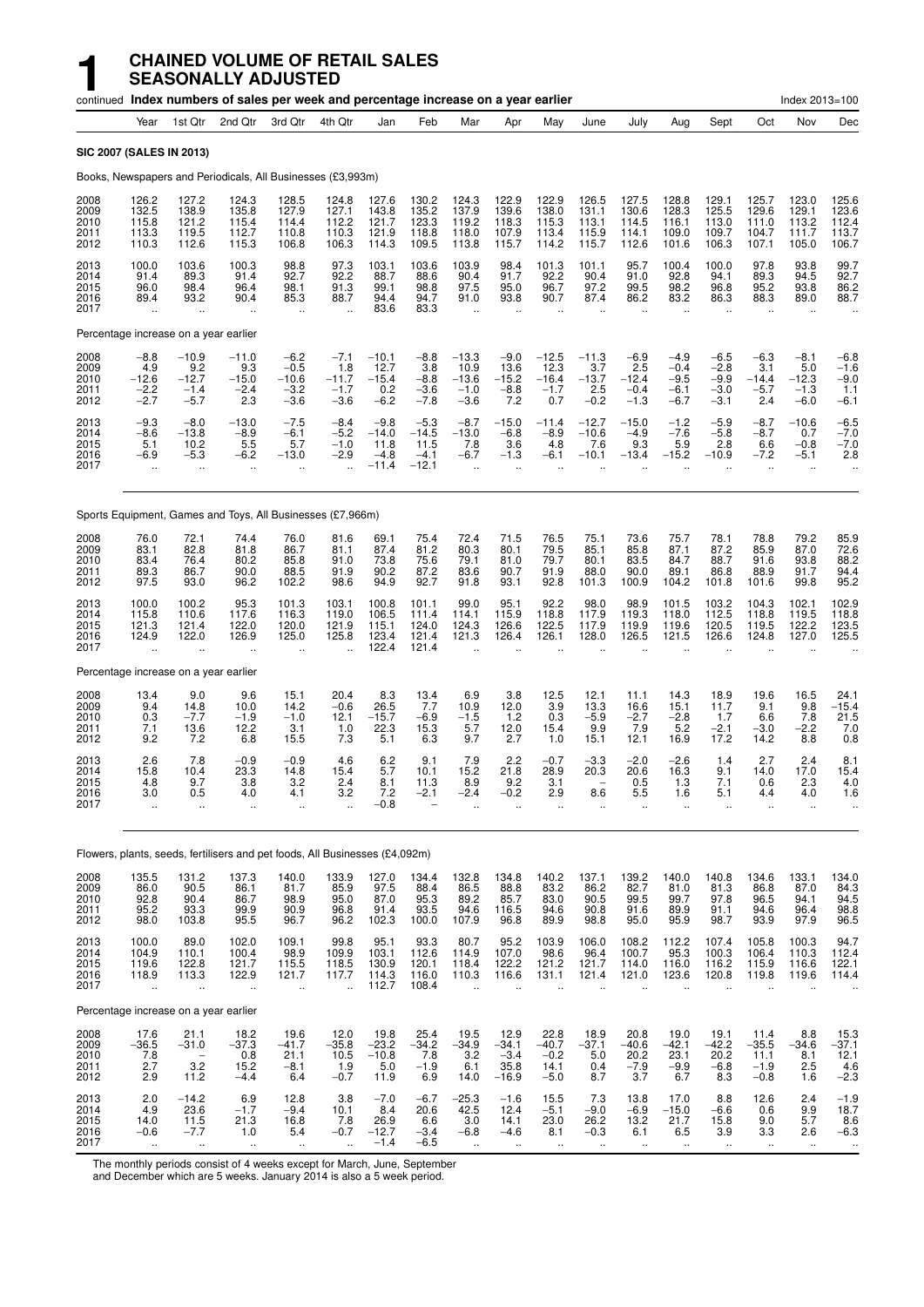**1**

|                                      |                                                            |                                                          | continued Index numbers of sales per week and percentage increase on a year earlier |                                                           |                                                          |                                            |                                               |                                                           |                                                          |                                                   |                                                           |                                                        |                                              |                                                       |                                            | Index 2013=100                                |                                                          |
|--------------------------------------|------------------------------------------------------------|----------------------------------------------------------|-------------------------------------------------------------------------------------|-----------------------------------------------------------|----------------------------------------------------------|--------------------------------------------|-----------------------------------------------|-----------------------------------------------------------|----------------------------------------------------------|---------------------------------------------------|-----------------------------------------------------------|--------------------------------------------------------|----------------------------------------------|-------------------------------------------------------|--------------------------------------------|-----------------------------------------------|----------------------------------------------------------|
|                                      | Year                                                       | 1st Qtr                                                  | 2nd Qtr                                                                             | 3rd Qtr                                                   | 4th Qtr                                                  | Jan                                        | Feb                                           | Mar                                                       | Apr                                                      | May                                               | June                                                      | July                                                   | Aug                                          | Sept                                                  | Oct                                        | Nov                                           | Dec                                                      |
|                                      | <b>SIC 2007 (SALES IN 2013)</b>                            |                                                          |                                                                                     |                                                           |                                                          |                                            |                                               |                                                           |                                                          |                                                   |                                                           |                                                        |                                              |                                                       |                                            |                                               |                                                          |
|                                      |                                                            |                                                          | Watches and Jewellery, All Businesses (£5,470m)                                     |                                                           |                                                          |                                            |                                               |                                                           |                                                          |                                                   |                                                           |                                                        |                                              |                                                       |                                            |                                               |                                                          |
| 2008<br>2009<br>2010<br>2011<br>2012 | 97.2<br>95.2<br>102.0<br>102.0<br>93.8                     | 101.3<br>94.1<br>98.8<br>99.6<br>97.4                    | 106.5<br>92.4<br>98.6<br>101.9<br>92.2                                              | 94.0<br>94.7<br>103.9<br>101.0<br>92.6                    | 86.5<br>99.6<br>106.5<br>105.5<br>93.1                   | 98.7<br>100.4<br>87.7<br>102.4<br>100.0    | 102.4<br>92.4<br>109.2<br>101.5<br>96.4       | 103.1<br>90.4<br>99.3<br>95.9<br>96.0                     | 102.6<br>93.4<br>98.2<br>102.0<br>91.2                   | 108.5<br>93.2<br>97.3<br>101.0<br>94.5            | 108.0<br>90.9<br>100.0<br>102.4<br>91.1                   | 110.9<br>90.0<br>103.5<br>101.0<br>92.4                | 87.2<br>101.0<br>104.1<br>101.1<br>88.6      | 85.9<br>93.5<br>104.1<br>101.1<br>95.9                | 87.5<br>92.8<br>113.1<br>119.5<br>91.8     | 80.8<br>95.6<br>106.0<br>99.8<br>92.3         | 90.3<br>108.4<br>101.6<br>98.9<br>94.8                   |
| 2013<br>2014<br>2015<br>2016<br>2017 | 100.0<br>105.0<br>102.8<br>110.5<br>$\ddot{\phantom{1}}$   | 96.1<br>98.4<br>104.4<br>104.0                           | 100.2<br>104.9<br>104.6<br>109.5<br>$\ddot{\phantom{a}}$                            | 104.3<br>104.9<br>101.4<br>113.1<br>$\ddot{\phantom{a}}$  | 99.3<br>112.5<br>100.7<br>115.6<br>$\ddot{\phantom{a}}$  | 94.1<br>93.0<br>101.9<br>103.0<br>119.0    | 96.9<br>98.6<br>103.0<br>105.3<br>120.7       | 97.2<br>103.5<br>107.4<br>103.8<br>$\ddot{\phantom{a}}$   | 110.6<br>98.9<br>111.9<br>106.6                          | 97.3<br>101.0<br>103.8<br>109.0                   | 94.2<br>112.8<br>99.5<br>112.1                            | 101.8<br>99.0<br>102.3<br>111.7                        | 101.0<br>106.9<br>102.3<br>113.5             | 108.9<br>108.0<br>99.8<br>113.8                       | 97.4<br>109.6<br>100.5<br>117.8            | 99.1<br>119.5<br>101.1<br>115.5               | 101.1<br>109.2<br>100.5<br>113.9                         |
|                                      |                                                            |                                                          | Percentage increase on a year earlier                                               |                                                           |                                                          |                                            |                                               |                                                           |                                                          |                                                   |                                                           |                                                        |                                              |                                                       |                                            |                                               |                                                          |
| 2008<br>2009<br>2010<br>2011<br>2012 | 3.1<br>$-2.0$<br>7.1<br>$\overline{\phantom{m}}$<br>$-8.0$ | 14.6<br>$-7.1$<br>5.0<br>0.9<br>$-2.3$                   | 10.7<br>$-13.2$<br>6.8<br>3.3<br>$-9.5$                                             | $-1.3$<br>0.8<br>9.7<br>$-2.8$<br>$-8.3$                  | $-10.9$<br>15.2<br>6.9<br>$-1.0$<br>$-11.7$              | 15.8<br>1.8<br>$-12.7$<br>16.8<br>$-2.4$   | 17.8<br>$-9.7$<br>18.1<br>$-7.1$<br>$-5.0$    | 11.8<br>$-12.3$<br>9.9<br>$-3.4$<br>0.1                   | 4.5<br>$-9.0$<br>5.1<br>3.9<br>$-10.6$                   | 14.9<br>$-14.1$<br>4.4<br>3.8<br>$-6.4$           | 12.5<br>$-15.8$<br>10.0<br>2.3<br>$-11.0$                 | 18.0<br>$-18.9$<br>15.0<br>$-2.4$<br>$-8.4$            | $-9.1$<br>15.7<br>3.1<br>$-3.0$<br>$-12.4$   | $-10.3$<br>8.9<br>11.3<br>$-2.9$<br>$-5.1$            | $-10.2$<br>6.0<br>21.9<br>5.6<br>$-23.1$   | $-18.1$<br>18.3<br>10.9<br>$-5.9$<br>$-7.4$   | $-5.4$<br>20.1<br>$-6.2$<br>$-2.7$<br>$-4.2$             |
| 2013<br>2014<br>2015<br>2016<br>2017 | 6.6<br>5.0<br>$-2.2$<br>7.6<br>$\mathbf{r}$                | $-1.3$<br>2.3<br>6.1<br>$-0.3$                           | 8.7<br>4.6<br>$-0.2$<br>4.6                                                         | 12.6<br>0.6<br>$-3.4$<br>11.6                             | 6.7<br>13.2<br>$-10.5$<br>14.8<br>$\ddotsc$              | $-5.9$<br>$-1.2$<br>9.6<br>1.1<br>15.5     | 0.4<br>1.8<br>4.5<br>$2.\overline{2}$<br>14.7 | $1.2$<br>6.6<br>3.8<br>$-3.3$<br>$\ddot{\phantom{a}}$     | 21.3<br>$-10.6$<br>13.1<br>$-4.7$                        | 3.0<br>3.7<br>2.8<br>5.0                          | 3.4<br>19.7<br>$-11.8$<br>12.7                            | 10.1<br>$-2.8$<br>3.4<br>9.2                           | 14.0<br>5.8<br>$-4.3$<br>10.9                | 13.5<br>$-0.8$<br>$-7.6$<br>14.0                      | 6.1<br>12.5<br>$-8.3$<br>17.2              | 7.3<br>20.6<br>$-15.4$<br>14.3                | 6.6<br>8.1<br>$-8.0$<br>13.4                             |
|                                      |                                                            |                                                          | Other Retail Sale of New Goods in Specialised Stores, All Businesses (£9,438m)      |                                                           |                                                          |                                            |                                               |                                                           |                                                          |                                                   |                                                           |                                                        |                                              |                                                       |                                            |                                               |                                                          |
| 2008<br>2009<br>2010<br>2011<br>2012 | 115.1<br>114.0<br>120.5<br>109.2<br>104.0                  | 112.1<br>110.3<br>114.9<br>115.2<br>104.9                | 115.7<br>117.5<br>119.4<br>105.0<br>97.7                                            | 117.6<br>111.5<br>126.8<br>109.3<br>106.1                 | 115.3<br>116.9<br>120.8<br>107.3<br>107.3                | 111.6<br>110.1<br>113.4<br>115.8<br>105.4  | 113.4<br>110.2<br>116.2<br>117.6<br>103.0     | 111.5<br>110.6<br>115.1<br>112.9<br>105.9                 | 112.1<br>116.9<br>118.9<br>108.7<br>93.3                 | 118.1<br>117.3<br>121.7<br>106.6<br>96.3          | 116.7<br>118.2<br>118.0<br>100.6<br>102.3                 | 114.6<br>115.3<br>134.4<br>107.2<br>97.7               | 121.1<br>106.7<br>127.2<br>108.8<br>117.3    | 117.2<br>112.2<br>120.3<br>111.4<br>103.7             | 115.2<br>111.8<br>121.1<br>115.8<br>103.8  | 111.2<br>118.3<br>125.7<br>103.6<br>115.4     | 118.7<br>119.8<br>116.5<br>103.5<br>103.5                |
| 2013<br>2014<br>2015<br>2016<br>2017 | 100.0<br>115.7<br>103.5<br>120.1<br>$\ddotsc$              | 91.5<br>112.9<br>107.2<br>111.6<br>$\ddotsc$             | 100.3<br>110.0<br>103.8<br>119.6<br>.,                                              | 100.6<br>113.3<br>101.1<br>121.2<br>$\ddotsc$             | 107.6<br>126.8<br>102.1<br>127.8<br>$\ddotsc$            | 82.2<br>115.6<br>105.1<br>115.5<br>138.9   | 97.9<br>106.0<br>112.0<br>105.9<br>151.8      | 93.9<br>115.6<br>105.0<br>113.0<br>$\ddotsc$              | 100.2<br>106.2<br>104.9<br>127.1                         | 98.2<br>109.1<br>106.2<br>117.2                   | 102.0<br>113.8<br>101.0<br>115.5                          | 95.9<br>120.8<br>100.8<br>123.0                        | 97.3<br>112.8<br>101.7<br>119.6              | 106.9<br>107.8<br>100.8<br>121.1                      | 103.3<br>114.8<br>106.3<br>121.9           | 108.0<br>113.2<br>102.4<br>123.7              | 110.7<br>147.1<br>98.5<br>135.9                          |
|                                      |                                                            |                                                          | Percentage increase on a year earlier                                               |                                                           |                                                          |                                            |                                               |                                                           |                                                          |                                                   |                                                           |                                                        |                                              |                                                       |                                            |                                               |                                                          |
| 2008<br>2009<br>2010<br>2011<br>2012 | $\frac{7.1}{-0.9}$<br>5.6<br>$-9.3$<br>$-4.8$              | 5.7<br>$-1.6$<br>4.2<br>0.3<br>$-9.0$                    | 3.7<br>1.6<br>1.6<br>$-12.1$<br>$-7.0$                                              | $\frac{9.1}{-5.2}$<br>13.7<br>$-13.8$<br>$-3.0$           | 10.4<br>1.3<br>3.3<br>$-11.1$<br>$-0.1$                  | $5.9 - 1.3$<br>3.0<br>2.1<br>$-8.9$        | 8.3<br>$-2.8$<br>5.4<br>1.2<br>$-12.4$        | 3.6<br>$-0.8$<br>4.1<br>$-1.9$<br>$-6.2$                  | -3.2<br>4.2<br>1.7<br>$-8.5$<br>$-14.2$                  | 8.4<br>$-0.7$<br>3.8<br>$-12.4$<br>$-9.7$         | $\frac{5.6}{1.3}$<br>$-0.2$<br>$-14.8$<br>1.6             | 5.2<br>0.6<br>16.6<br>$-20.2$<br>$-8.8$                | 13.1<br>$-11.9$<br>19.2<br>$-14.5$<br>7.8    | 9.2<br>$-4.3$<br>7.2<br>$-7.4$<br>$-7.0$              | 7.2<br>$-3.0$<br>8.4<br>$-4.4$<br>$-10.3$  | 5.2<br>6.4<br>6.2<br>$-17.5$<br>11.3          | $^{17.5}_{0.9}$<br>$-2.7$<br>$-11.1$                     |
| 2013<br>2014<br>2015<br>2016<br>2017 | $-3.8$<br>15.7<br>-10.5<br>16.0<br>$\ddot{\phantom{a}}$    | $-12.7$<br>23.3<br>$-5.1$<br>4.1<br>$\ddot{\phantom{a}}$ | 2.7<br>9.7<br>-5.6<br>15.2<br>ä.                                                    | $-5.2$<br>12.7<br>$-10.8$<br>20.0<br>$\ddot{\phantom{a}}$ | 0.3<br>17.8<br>$-19.4$<br>25.2                           | $-22.0$<br>40.6<br>$-9.1$<br>9.9<br>20.3   | $-5.0$<br>8.3<br>5.6<br>$-5.4$<br>43.3        | $-11.4$<br>23.2<br>$-9.2$<br>7.6                          | 7.4<br>6.0<br>$-1.3$<br>21.2<br>$\ddot{\phantom{a}}$     | 2.0<br>11.0<br>$-2.6$<br>10.4                     | $-0.2$<br>11.6<br>$-11.2$<br>14.3                         | $-1.9$<br>25.9<br>$-16.6$<br>22.0                      | $-17.0$<br>15.9<br>$-9.8$<br>17.6            | 3.1<br>0.8<br>$-6.5$<br>20.2                          | $-0.6$<br>11.2<br>$-7.4$<br>14.6           | $-6.4$<br>4.8<br>$-9.5$<br>20.7               | 6.9<br>32.9<br>-33.1<br>37.9                             |
|                                      |                                                            |                                                          | Second Hand Goods, All Businesses (£2,417m)                                         |                                                           |                                                          |                                            |                                               |                                                           |                                                          |                                                   |                                                           |                                                        |                                              |                                                       |                                            |                                               |                                                          |
| 2008<br>2009<br>2010<br>2011<br>2012 | 74.3<br>82.0<br>84.1<br>91.7<br>92.0                       | 78.8<br>74.5<br>81.8<br>86.1<br>100.3                    | 75.5<br>78.7<br>82.9<br>93.3<br>90.0                                                | 71.9<br>$\frac{90.2}{82.7}$<br>95.6<br>87.1               | 70.6<br>84.4<br>89.0<br>91.8<br>90.4                     | 73.6<br>77.7<br>74.3<br>83.9<br>104.4      | 70.3<br>71.8<br>87.6<br>88.3<br>95.4          | 90.7<br>74.2<br>$83.\overline{1}$<br>86.0<br>101.0        | 76.6<br>75.5<br>85.8<br>89.4<br>90.7                     | 78.7<br>74.9<br>82.1<br>91.3<br>93.1              | 72.0<br>84.3<br>81.1<br>97.8<br>87.0                      | 74.0<br>83.4<br>86.9<br>95.5<br>91.0                   | 69.7<br>94.1<br>79.8<br>93.0<br>86.9         | 71.8<br>92.7<br>81.6<br>97.7<br>84.1                  | 66.7<br>78.7<br>104.1<br>83.9<br>94.6      | 71.6<br>76.8<br>82.3<br>100.0<br>87.6         | 72.8<br>94.9<br>82.3<br>91.7<br>99.2                     |
| 2013<br>2014<br>2015<br>2016<br>2017 | 100.0<br>99.6<br>95.7<br>101.6<br>$\ddot{\phantom{1}}$     | 90.1<br>96.4<br>95.5<br>105.8<br>$\ddot{\phantom{a}}$    | 99.8<br>100.6<br>101.4<br>95.3<br>ä.                                                | 102.6<br>104.5<br>90.7<br>100.7<br>$\ddot{\phantom{a}}$   | 107.5<br>97.2<br>95.2<br>104.7                           | 89.0<br>96.2<br>94.3<br>106.1<br>105.9     | 87.8<br>113.4<br>100.7<br>102.0<br>111.8      | 92.9<br>83.1<br>92.4<br>108.7                             | 102.8<br>93.9<br>91.6<br>107.9<br>ä.                     | 91.7<br>110.3<br>99.2<br>83.1<br>$\ddotsc$        | 103.9<br>98.2<br>110.9<br>95.0<br>$\ddot{\phantom{a}}$    | 94.7<br>112.8<br>86.9<br>99.9                          | 96.9<br>110.3<br>89.9<br>103.9               | 113.4<br>93.2<br>94.4<br>98.8                         | 106.4<br>89.8<br>97.7<br>103.7             | 108.7<br>96.7<br>95.2<br>102.3                | 107.3<br>103.4<br>93.2<br>107.5                          |
|                                      |                                                            |                                                          | Percentage increase on a year earlier                                               |                                                           |                                                          |                                            |                                               |                                                           |                                                          |                                                   |                                                           |                                                        |                                              |                                                       |                                            |                                               |                                                          |
| 2008<br>2009<br>2010<br>2011<br>2012 | 1.8<br>10.4<br>2.6<br>9.1<br>0.3                           | 7.9<br>$-5.4$<br>9.7<br>5.3<br>16.6                      | 5.1<br>4.3<br>5.3<br>12.5<br>$-3.5$                                                 | 0.7<br>25.6<br>$-8.4$<br>15.6<br>$-8.9$                   | $-6.5$<br>19.5<br>$\frac{5.5}{3.2}$<br>$-1.6$            | $-4.0$<br>5.6<br>$-4.4$<br>12.9<br>24.5    | $-8.5$<br>2.0<br>22.0<br>0.9<br>8.0           | 35.2<br>$-18.2$<br>12.1<br>3.5<br>17.4                    | 7.5<br>$-1.4$<br>13.6<br>4.2<br>1.4                      | 11.0<br>$-4.8$<br>9.7<br>11.2<br>1.9              | $-1.4$<br>17.0<br>$-3.8$<br>20.6<br>$-11.1$               | 8.6<br>12.6<br>4.2<br>10.0<br>$-4.7$                   | $-8.9$<br>34.9<br>$-15.2$<br>16.5<br>$-6.6$  | 3.0<br>29.0<br>$-11.9$<br>19.7<br>$-13.9$             | $-17.7$<br>17.9<br>32.3<br>$-19.4$<br>12.8 | $-7.7$<br>7.2<br>7.1<br>21.6<br>$-12.4$       | 5.0<br>30.4<br>$-13.3$<br>11.4<br>$-2.7$                 |
| 2013<br>2014<br>2015<br>2016<br>2017 | 8.7<br>$-0.4$<br>$-3.9$<br>6.2<br>$\ddotsc$                | $-10.2$<br>7.0<br>$-0.9$<br>10.8<br>$\ddotsc$            | 10.9<br>0.8<br>0.8<br>-6.0<br>$\ldots$                                              | 17.8<br>1.9<br>$-13.2$<br>11.0<br>$\ddotsc$               | 18.9<br>$-9.6$<br>$-2.0$<br>10.0<br>$\ddot{\phantom{a}}$ | $-14.8$<br>8.1<br>$-2.0$<br>12.5<br>$-0.2$ | $-8.0$<br>29.2<br>$-11.2$<br>1.4<br>9.5       | $-8.1$<br>$-10.6$<br>11.2<br>17.6<br>$\ddot{\phantom{1}}$ | 13.3<br>$-8.7$<br>$-2.4$<br>17.8<br>$\ddot{\phantom{1}}$ | $-1.5$<br>20.3<br>$-10.1$<br>$-16.2$<br>$\ddotsc$ | 19.5<br>$-5.5$<br>13.0<br>$-14.3$<br>$\ddot{\phantom{a}}$ | 4.1<br>19.1<br>$-23.0$<br>14.9<br>$\ddot{\phantom{1}}$ | 11.5<br>13.9<br>$-18.5$<br>15.5<br>$\ddotsc$ | 34.8<br>$-17.8$<br>1.3<br>4.7<br>$\ddot{\phantom{1}}$ | 12.5<br>$-15.7$<br>8.8<br>6.1<br>$\ddotsc$ | 24.1<br>$-11.0$<br>$-1.6$<br>7.4<br>$\ddotsc$ | 20.3<br>$-3.7$<br>$-9.8$<br>15.3<br>$\ddot{\phantom{1}}$ |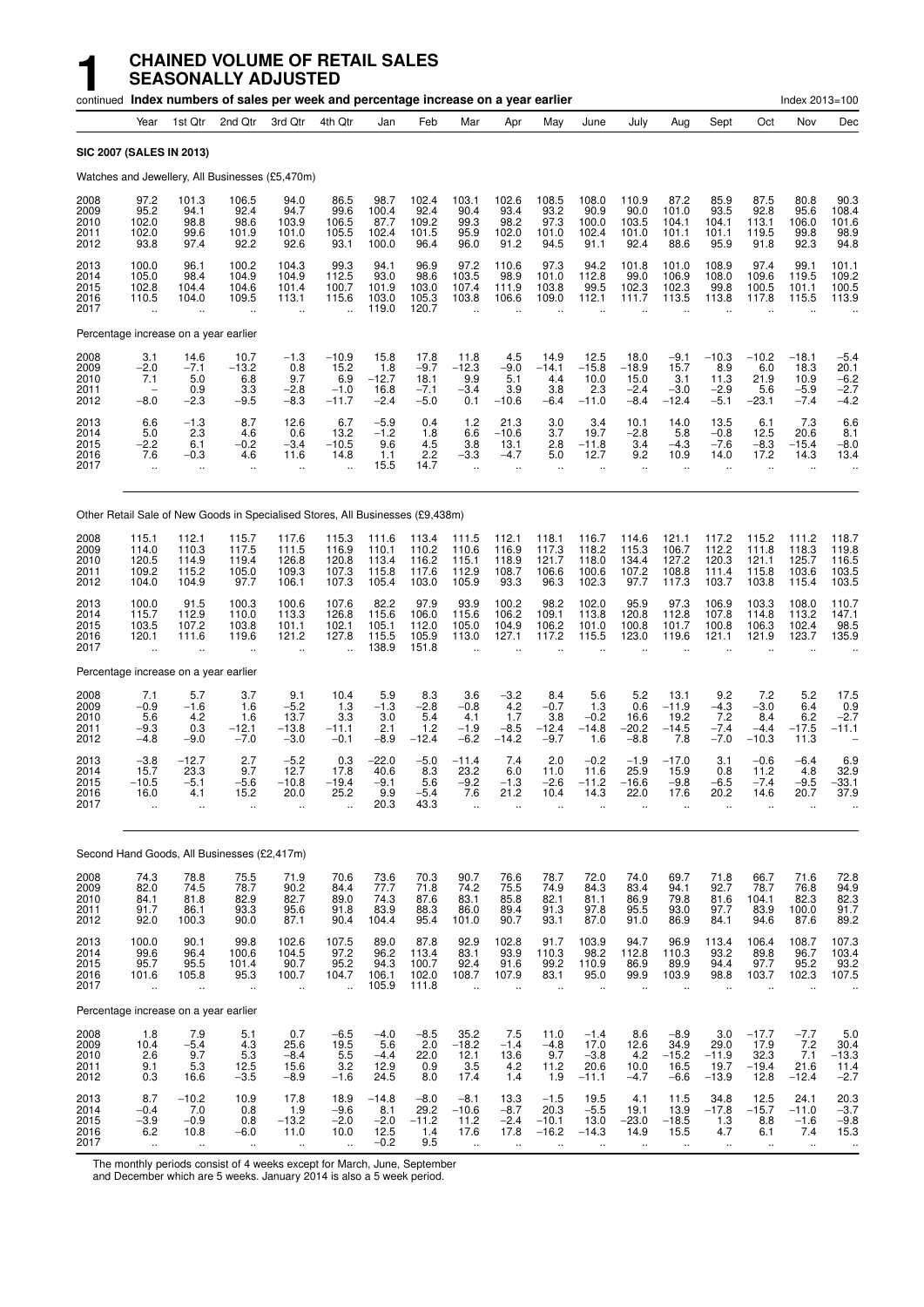**1**

|                                       |                                                       |                                                           | continued Index numbers of sales per week and percentage increase on a year earlier |                                                |                                                      |                                            |                                               |                                                          |                                              |                                                |                                                           |                                                          |                                                |                                                          |                                                         | Index 2013=100                                              |                                                                    |
|---------------------------------------|-------------------------------------------------------|-----------------------------------------------------------|-------------------------------------------------------------------------------------|------------------------------------------------|------------------------------------------------------|--------------------------------------------|-----------------------------------------------|----------------------------------------------------------|----------------------------------------------|------------------------------------------------|-----------------------------------------------------------|----------------------------------------------------------|------------------------------------------------|----------------------------------------------------------|---------------------------------------------------------|-------------------------------------------------------------|--------------------------------------------------------------------|
|                                       | Year                                                  | 1st Qtr                                                   | 2nd Qtr                                                                             | 3rd Qtr                                        | 4th Qtr                                              | Jan                                        | Feb                                           | Mar                                                      | Apr                                          | May                                            | June                                                      | July                                                     | Aug                                            | Sept                                                     | Oct                                                     | Nov                                                         | Dec                                                                |
| <b>SIC 2007 (SALES IN 2013)</b>       |                                                       |                                                           |                                                                                     |                                                |                                                      |                                            |                                               |                                                          |                                              |                                                |                                                           |                                                          |                                                |                                                          |                                                         |                                                             |                                                                    |
|                                       |                                                       |                                                           | Non-store Retail, All Businesses (£23,409m)                                         |                                                |                                                      |                                            |                                               |                                                          |                                              |                                                |                                                           |                                                          |                                                |                                                          |                                                         |                                                             |                                                                    |
| 2008<br>2009<br>2010<br>2011<br>2012  | 60.2<br>65.1<br>70.6<br>79.0<br>86.1                  | 60.0<br>61.0<br>67.8<br>76.0<br>83.4                      | 59.6<br>62.9<br>67.9<br>77.5<br>84.5                                                | 58.9<br>67.4<br>72.8<br>80.4<br>86.1           | 62.4<br>69.2<br>73.7<br>82.3<br>90.4                 | 60.5<br>63.3<br>66.6<br>76.9<br>83.1       | 60.0<br>57.4<br>67.4<br>76.6<br>82.9          | 59.6<br>62.1<br>69.1<br>74.8<br>83.9                     | 59.8<br>63.1<br>68.5<br>75.0<br>83.5         | 59.6<br>63.0<br>67.9<br>76.8<br>85.4           | 59.4<br>62.7<br>67.4<br>80.0<br>84.6                      | 57.3<br>65.2<br>71.1<br>77.8<br>87.1                     | 58.1<br>67.6<br>74.7<br>82.4<br>84.6           | 60.8<br>69.0<br>72.6<br>80.7<br>86.6                     | 60.6<br>68.1<br>73.7<br>80.6<br>88.7                    | 62.8<br>70.3<br>71.8<br>83.6<br>89.3                        | 63.5<br>69.2<br>75.4<br>82.5<br>92.6                               |
| 2013<br>2014<br>2015<br>2016<br>2017  | 100.0<br>112.0<br>126.6<br>147.8                      | 96.0<br>106.0<br>122.1<br>133.6                           | 97.8<br>113.8<br>125.1<br>141.7                                                     | 103.7<br>112.4<br>129.4<br>151.8               | 102.5<br>116.0<br>129.9<br>164.1                     | 92.8<br>98.9<br>121.1<br>133.8<br>160.1    | 93.9<br>111.9<br>120.4<br>132.1<br>166.4      | 100.2<br>108.5<br>124.1<br>134.6                         | 93.0<br>113.0<br>124.9<br>137.1              | 99.3<br>115.7<br>121.4<br>143.2                | 100.3<br>112.9<br>128.1<br>144.2                          | 102.4<br>111.5<br>131.3<br>144.0                         | 107.4<br>111.0<br>127.3<br>153.5               | 101.7<br>114.3<br>129.6<br>156.7                         | 101.4<br>113.5<br>128.9<br>162.3                        | 99.7<br>115.8<br>131.4<br>168.9                             | 105.7<br>118.2<br>129.4<br>161.5                                   |
|                                       |                                                       | Percentage increase on a year earlier                     |                                                                                     |                                                |                                                      |                                            |                                               |                                                          |                                              |                                                |                                                           |                                                          |                                                |                                                          |                                                         |                                                             |                                                                    |
| 2008<br>2009<br>2010<br>2011<br>2012  | 5.2<br>8.2<br>8.3<br>12.0<br>8.9                      | 6.8<br>1.6<br>11.1<br>12.1<br>9.7                         | 3.7<br>5.6<br>8.0<br>14.1<br>9.1                                                    | 3.0<br>14.5<br>8.0<br>10.4<br>7.2              | 7.5<br>10.9<br>6.5<br>11.6<br>9.9                    | 9.1<br>4.6<br>5.3<br>15.5<br>8.0           | 5.1<br>$-4.4$<br>17.4<br>13.7<br>8.2          | 6.2<br>4.3<br>11.2<br>8.3<br>12.2                        | 5.5<br>5.4<br>8.7<br>9.5<br>11.3             | 3.9<br>5.7<br>7.8<br>13.0<br>11.3              | 2.0<br>5.6<br>7.5<br>18.7<br>5.8                          | $-0.7$<br>13.9<br>9.0<br>9.5<br>11.8                     | 1.5<br>16.3<br>10.6<br>10.3<br>2.7             | 7.4<br>13.6<br>5.2<br>11.2<br>7.3                        | 5.4<br>12.5<br>8.1<br>9.4<br>10.1                       | 3.7<br>12.0<br>2.1<br>16.5<br>6.8                           | 12.5<br>8.9<br>$8.9$<br>$9.5$<br>12.2                              |
| 2013<br>2014<br>2015<br>2016<br>2017  | 16.1<br>12.0<br>13.1<br>16.7<br>$\ddot{\phantom{a}}$  | 15.1<br>10.4<br>15.1<br>9.4                               | 15.7<br>16.4<br>9.9<br>13.3<br>$\ddot{\phantom{a}}$                                 | 20.4<br>8.4<br>15.1<br>17.3<br>$\ddotsc$       | 13.4<br>13.2<br>11.9<br>26.3<br>$\ddot{\phantom{1}}$ | 11.7<br>6.5<br>22.5<br>10.4<br>19.7        | 13.2<br>19.2<br>7.6<br>9.8<br>26.0            | 19.4<br>8.2<br>14.5<br>8.4<br>$\ddot{\phantom{a}}$       | 11.4<br>21.5<br>10.5<br>9.8<br>$\mathbf{r}$  | 16.3<br>16.4<br>5.0<br>17.9                    | 18.5<br>12.5<br>13.5<br>12.6                              | 17.7<br>8.8<br>17.8<br>9.6                               | 26.9<br>3.3<br>14.8<br>20.6                    | 17.4<br>12.4<br>13.3<br>20.9                             | 14.3<br>11.9<br>13.5<br>26.0                            | 11.6<br>16.2<br>13.5<br>28.6                                | 14.2<br>11.9<br>9.5<br>24.8                                        |
| Mail Order, All Businesses (£20,276)  |                                                       |                                                           |                                                                                     |                                                |                                                      |                                            |                                               |                                                          |                                              |                                                |                                                           |                                                          |                                                |                                                          |                                                         |                                                             |                                                                    |
| 2008<br>2009<br>2010<br>2011<br>2012  | 54.8<br>59.1<br>65.7<br>75.8<br>85.0                  | 54.5<br>57.1<br>62.5<br>71.2<br>81.4                      | 54.1<br>57.5<br>62.5<br>73.5<br>83.6                                                | 54.9<br>59.5<br>67.8<br>78.4<br>85.6           | 55.6<br>62.1<br>70.0<br>80.2<br>89.6                 | 55.3<br>58.9<br>60.9<br>72.2<br>80.9       | 54.1<br>54.3<br>62.9<br>71.5<br>80.8          | 53.9<br>58.0<br>63.5<br>70.2<br>82.3                     | 53.9<br>57.6<br>62.9<br>70.8<br>82.7         | 53.9<br>58.0<br>62.3<br>72.8<br>83.1           | 54.4<br>56.9<br>62.4<br>76.3<br>84.7                      | 54.6<br>58.7<br>65.2<br>75.6<br>86.6                     | 54.1<br>59.5<br>69.9<br>80.7<br>83.7           | 55.8<br>60.2<br>68.4<br>78.7<br>86.4                     | 54.7<br>61.9<br>70.0<br>77.7<br>87.9                    | 55.0<br>61.8<br>67.3<br>82.4<br>88.1                        | 56.8<br>62.5<br>72.3<br>80.3<br>92.1                               |
| 2013<br>2014<br>2015<br>2016<br>2017  | 100.0<br>115.9<br>133.9<br>157.0<br>ă,                | 96.0<br>108.1<br>127.9<br>140.6                           | 96.9<br>117.5<br>132.3<br>149.8                                                     | 103.2<br>116.8<br>137.3<br>162.2<br>$\ddotsc$  | 103.9<br>121.7<br>138.1<br>175.3<br>$\ddotsc$        | 92.6<br>100.2<br>127.6<br>141.1<br>169.8   | 94.1<br>113.4<br>125.0<br>138.0<br>180.4      | 100.3<br>111.8<br>130.5<br>142.2<br>$\ddot{\phantom{a}}$ | 92.5<br>116.7<br>131.7<br>143.8              | 98.6<br>119.8<br>128.7<br>151.6                | 99.1<br>116.3<br>135.6<br>153.2                           | 101.7<br>115.4<br>139.3<br>153.2                         | 106.6<br>115.8<br>135.2<br>164.3               | 101.6<br>118.8<br>137.4<br>167.7                         | 103.1<br>118.5<br>136.2<br>174.1                        | 100.3<br>121.6<br>139.7<br>180.5                            | 107.4<br>124.4<br>138.2<br>172.0                                   |
| Percentage increase on a year earlier |                                                       |                                                           |                                                                                     |                                                |                                                      |                                            |                                               |                                                          |                                              |                                                |                                                           |                                                          |                                                |                                                          |                                                         |                                                             |                                                                    |
| 2008<br>2009<br>2010<br>2011<br>2012  | 6.3<br>7.9<br>11.3<br>15.4<br>12.2                    | 12.1<br>4.9<br>9.4<br>14.0<br>14.3                        | 5.3<br>6.2<br>8.8<br>17.6<br>13.7                                                   | 4.5<br>8.4<br>14.0<br>15.5<br>9.3              | 3.7<br>11.8<br>12.8<br>14.4<br>11.7                  | 16.7<br>6.4<br>3.4<br>18.6<br>11.9         | 9.8<br>0.3<br>15.8<br>13.8<br>12.9            | 10.0<br>7.6<br>9.4<br>10.6<br>17.3                       | 7.4<br>6.9<br>9.1<br>12.6<br>16.8            | 4.6<br>7.6<br>7.3<br>16.9<br>14.1              | 4.2<br>4.6<br>9.7<br>22.2<br>11.1                         | 3.8<br>7.6<br>10.9<br>16.0<br>14.6                       | 2.0<br>10.0<br>17.5<br>15.4<br>3.8             | 7.0<br>7.9<br>13.6<br>15.2<br>9.7                        | 3.3<br>13.1<br>13.2<br>11.0<br>13.1                     | $-2.5$<br>12.4<br>8.9<br>22.4<br>6.9                        | $\frac{9.5}{10.2}$<br>15.5<br>11.2<br>14.7                         |
| 2013<br>2014<br>2015<br>2016<br>2017  | 17.6<br>15.9<br>15.5<br>17.2<br>$\ddotsc$             | 18.0<br>12.6<br>18.3<br>9.9<br>$\ddot{\phantom{a}}$       | 16.0<br>21.3<br>12.6<br>13.3<br>$\mathbf{r}$                                        | 20.5<br>13.2<br>17.5<br>18.1<br>ä,             | 16.0<br>17.2<br>13.4<br>27.0                         | 14.6<br>8.1<br>27.4<br>10.6<br>20.3        | 16.4<br>20.5<br>10.3<br>10.4<br>30.8          | 21.9<br>11.5<br>16.7<br>8.9<br>$\ddot{\phantom{a}}$      | 12.0<br>26.1<br>12.9<br>9.2                  | 18.7<br>21.5<br>7.4<br>17.8                    | 17.0<br>17.4<br>16.5<br>13.0                              | 17.5<br>13.4<br>20.7<br>10.0                             | 27.3<br>8.6<br>16.8<br>21.6                    | 17.7<br>16.9<br>15.6<br>22.0                             | 17.3<br>15.0<br>14.9<br>27.9                            | 13.8<br>21.3<br>14.9<br>29.2                                | 16.6<br>15.8<br>11.1<br>24.4                                       |
|                                       |                                                       |                                                           | Other Non-store Retail, All Businesses (£3,134m)                                    |                                                |                                                      |                                            |                                               |                                                          |                                              |                                                |                                                           |                                                          |                                                |                                                          |                                                         |                                                             |                                                                    |
| 2008<br>2009<br>2010<br>2011<br>2012  | 98.5<br>107.8<br>103.8<br>100.6<br>93.2               | 99.2<br>87.9<br>104.4<br>108.6<br>96.5                    | 98.3<br>101.0<br>105.6<br>104.4<br>90.9                                             | 84.8<br>123.3<br>106.8<br>93.4<br>89.6         | 111.6<br>119.2<br>98.4<br>96.1<br>95.8               | 95.8<br>93.8<br>106.1<br>108.6<br>98.0     | 102.3<br>78.4<br>98.1<br>111.4<br>97.2        | 100.0<br>90.7<br>108.1<br>106.4<br>94.7                  | 102.1<br>101.1<br>108.0<br>104.0<br>89.1     | 100.3<br>98.0<br>107.6<br>103.6<br>101.1       | 93.6<br>103.4<br>102.0<br>105.3<br>84.2                   | 72.6<br>110.7<br>112.4<br>92.7<br>90.3                   | 84.6<br>125.0<br>108.0<br>93.7<br>90.5         | 94.7<br>132.0<br>101.4<br>93.6<br>88.3                   | 102.3<br>111.9<br>98.0<br>100.0<br>94.5                 | 120.3<br>130.7<br>102.2<br>90.9<br>97.4                     | 112.1<br>115.8<br>95.6<br>97.0<br>95.6                             |
| 2013<br>2014<br>2015<br>2016<br>2017  | 100.0<br>86.6<br>79.6<br>88.6<br>$\ddot{\phantom{a}}$ | 95.8<br>92.7<br>84.2<br>88.5<br>à.                        | 103.5<br>89.7<br>78.7<br>89.5<br>ä.                                                 | 107.0<br>84.0<br>78.7<br>84.9<br>Ġ.            | 93.7<br>79.5<br>77.0<br>91.5<br>÷.                   | 94.2<br>90.8<br>79.2<br>86.0<br>97.6       | 92.8<br>102.6<br>90.5<br>94.5<br>76.3         | 99.5<br>86.7<br>83.2<br>85.8<br>$\ddot{\phantom{a}}$     | 96.1<br>89.2<br>80.7<br>93.6<br>à.           | 104.4<br>89.4<br>74.8<br>89.0<br>$\ddotsc$     | 108.5<br>90.4<br>80.0<br>86.6<br>$\ddot{\phantom{a}}$     | 107.1<br>86.0<br>79.9<br>84.6<br>$\ddot{\phantom{a}}$    | 112.6<br>79.9<br>76.7<br>84.0<br>$\ddotsc$     | 102.4<br>85.5<br>79.4<br>86.0<br>$\ddot{\phantom{a}}$    | 90.4<br>81.3<br>81.5<br>85.8<br>$\ddot{\phantom{1}}$    | 95.9<br>78.6<br>77.9<br>94.2<br>÷.                          | 94.7<br>78.7<br>72.6<br>93.8<br>$\ddotsc$                          |
| Percentage increase on a year earlier |                                                       |                                                           |                                                                                     |                                                |                                                      |                                            |                                               |                                                          |                                              |                                                |                                                           |                                                          |                                                |                                                          |                                                         |                                                             |                                                                    |
| 2008<br>2009<br>2010<br>2011<br>2012  | 0.7<br>9.5<br>$-3.8$<br>$-3.1$<br>$-7.4$              | $-12.9$<br>$-11.4$<br>18.8<br>4.1<br>$-11.2$              | $-3.2$<br>2.8<br>4.5<br>$-1.1$<br>$-12.9$                                           | $-3.6$<br>45.5<br>$-13.4$<br>$-12.6$<br>$-4.0$ | 26.7<br>6.8<br>$-17.5$<br>$-2.4$<br>$-0.2$           | $-17.7$<br>$-2.2$<br>13.1<br>2.4<br>$-9.8$ | $-12.3$<br>$-23.4$<br>25.2<br>13.6<br>$-12.8$ | $-8.6$<br>$-9.3$<br>19.1<br>$-1.5$<br>$-11.1$            | $^{-2.5}_{-0.9}$<br>6.7<br>$-3.7$<br>$-14.3$ | 1.3<br>$-2.3$<br>9.7<br>$-3.7$<br>$-2.4$       | $-7.4$<br>10.4<br>$-1.3$<br>3.2<br>$-20.1$                | $-21.7$<br>52.6<br>1.5<br>$-17.5$<br>$-2.6$              | $-0.4$<br>47.7<br>$-13.6$<br>$-13.2$<br>$-3.4$ | 9.5<br>39.5<br>$-23.2$<br>$-7.7$<br>$-5.7$               | 16.4<br>9.5<br>$-12.4$<br>2.0<br>$-5.5$                 | 37.0<br>8.6<br>$-21.8$<br>$-11.1$<br>7.1                    | 26.7<br>$\begin{array}{r} 3.3 \\ -17.5 \\ 1.5 \\ -1.5 \end{array}$ |
| 2013<br>2014<br>2015<br>2016<br>2017  | 7.3<br>$-13.4$<br>$-8.0$<br>11.3<br>$\ddotsc$         | $-0.7$<br>$-3.2$<br>$-9.2$<br>5.1<br>$\ddot{\phantom{1}}$ | 13.8<br>$-13.3$<br>$-12.3$<br>13.8<br>$\ddotsc$                                     | 19.4<br>-21.5<br>$-6.2$<br>7.8<br>μ,           | $-2.2$<br>$-15.2$<br>$-3.1$<br>18.9                  | $-3.8$<br>$-3.7$<br>$-12.7$<br>8.5<br>13.5 | $-4.6$<br>10.6<br>$-11.8$<br>4.4<br>$-19.3$   | 5.1<br>$-12.9$<br>$-4.1$<br>3.1<br>$\ddotsc$             | 7.9<br>$-7.3$<br>$-9.4$<br>15.9<br>$\ddotsc$ | 3.3<br>$-14.4$<br>$-16.3$<br>19.0<br>$\ddotsc$ | 28.9<br>$-16.8$<br>$-11.4$<br>8.2<br>$\ddot{\phantom{1}}$ | 18.6<br>$-19.6$<br>$-7.1$<br>5.8<br>$\ddot{\phantom{1}}$ | 24.4<br>$-29.1$<br>$-3.9$<br>9.5<br>$\ddotsc$  | 15.9<br>$-16.4$<br>$-7.1$<br>8.2<br>$\ddot{\phantom{1}}$ | $-4.3$<br>$-10.1$<br>0.3<br>5.2<br>$\ddot{\phantom{1}}$ | $-1.6$<br>$-18.0$<br>$-1.0$<br>21.0<br>$\ddot{\phantom{1}}$ | $-1.0$<br>$-16.9$<br>$-7.7$<br>29.2<br>$\cdot\cdot$                |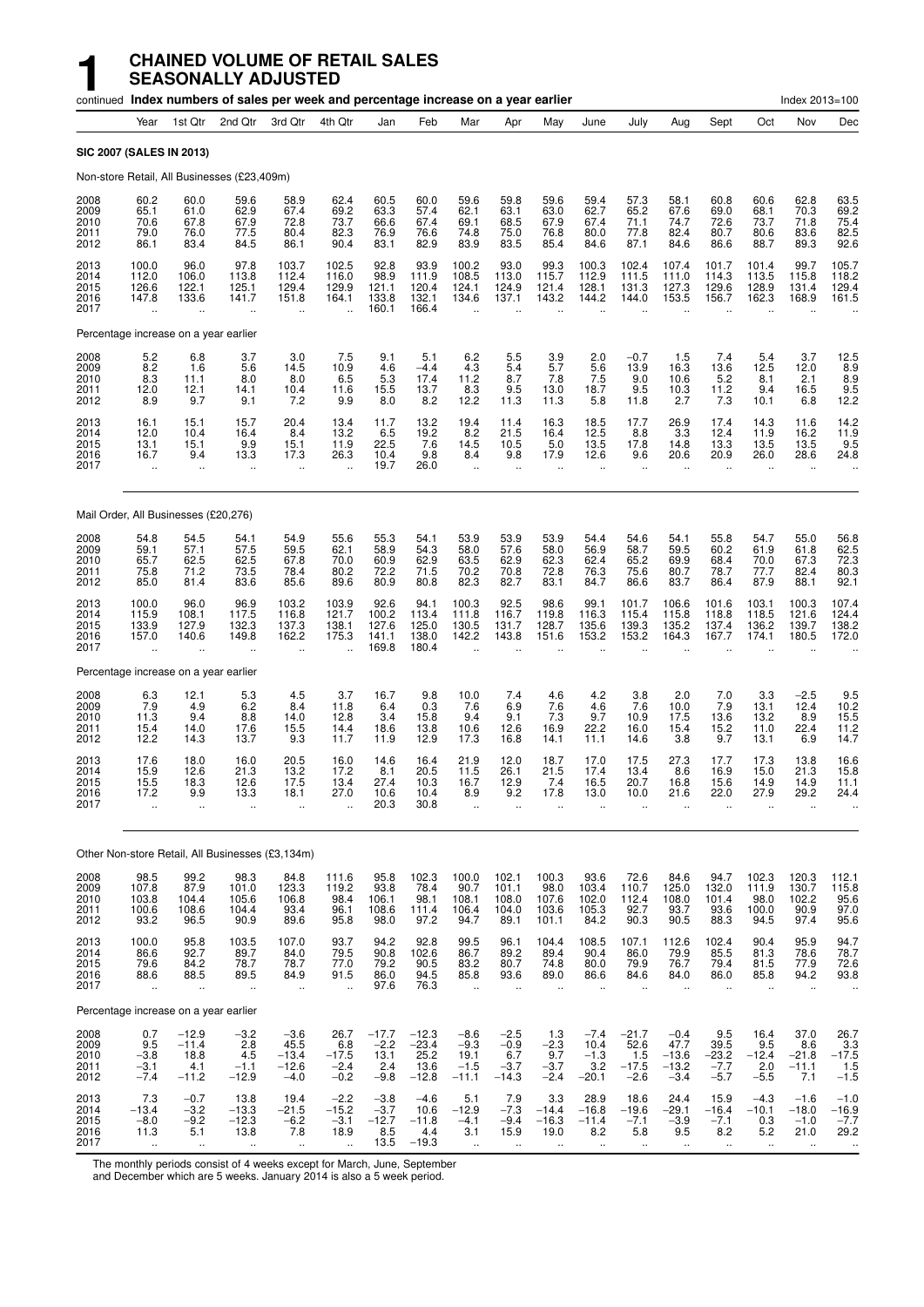|                                      |                                             |                                              | <b>SEASONALLY ADJUSTED</b><br>continued Index numbers of sales per week and percentage increase on a year earlier |                                             |                                             |                                          |                                           |                                           |                                              |                                             |                                           |                                             |                                                  |                                             |                                           | Index 2013=100                               |                                              |
|--------------------------------------|---------------------------------------------|----------------------------------------------|-------------------------------------------------------------------------------------------------------------------|---------------------------------------------|---------------------------------------------|------------------------------------------|-------------------------------------------|-------------------------------------------|----------------------------------------------|---------------------------------------------|-------------------------------------------|---------------------------------------------|--------------------------------------------------|---------------------------------------------|-------------------------------------------|----------------------------------------------|----------------------------------------------|
|                                      | Year                                        | 1st Qtr                                      | 2nd Qtr                                                                                                           | 3rd Qtr                                     | 4th Qtr                                     | Jan                                      | Feb                                       | Mar                                       | Apr                                          | May                                         | June                                      | July                                        | Aug                                              | Sept                                        | Oct                                       | Nov                                          | Dec                                          |
| SIC 2007 (SALES IN 2013)             |                                             |                                              |                                                                                                                   |                                             |                                             |                                          |                                           |                                           |                                              |                                             |                                           |                                             |                                                  |                                             |                                           |                                              |                                              |
|                                      |                                             |                                              | Automotive Fuel, All Businesses (£39,052m)                                                                        |                                             |                                             |                                          |                                           |                                           |                                              |                                             |                                           |                                             |                                                  |                                             |                                           |                                              |                                              |
| 2008<br>2009<br>2010<br>2011<br>2012 | 113.1<br>111.3<br>100.2<br>104.4<br>101.7   | 114.3<br>113.0<br>98.8<br>102.7<br>106.8     | 113.1<br>112.9<br>101.0<br>104.7<br>99.9                                                                          | 113.1<br>111.5<br>101.6<br>103.8<br>102.3   | 111.7<br>107.8<br>99.5<br>106.3<br>98.0     | 115.1<br>118.2<br>97.0<br>103.6<br>106.5 | 114.0<br>111.1<br>98.9<br>103.8<br>105.3  | 113.8<br>110.3<br>100.2<br>101.2<br>108.3 | 115.3<br>111.2<br>99.8<br>106.2<br>99.3      | 112.9<br>111.8<br>101.3<br>103.3<br>101.0   | 111.6<br>115.0<br>101.7<br>104.7<br>99.4  | 113.3<br>110.7<br>102.1<br>103.6<br>101.0   | 112.4<br>112.6<br>101.6<br>103.1<br>101.8        | 113.6<br>111.3<br>101.2<br>104.5<br>103.8   | 112.4<br>113.8<br>102.8<br>105.5<br>100.5 | 113.5<br>106.7<br>102.8<br>107.3<br>95.9     | 109.7<br>104.0<br>94.2<br>106.0<br>97.6      |
| 2013<br>2014<br>2015<br>2016<br>2017 | 100.0<br>101.2<br>108.6<br>115.3            | 99.1<br>100.2<br>106.9<br>115.3<br>$\ddotsc$ | 100.1<br>101.4<br>106.4<br>114.8                                                                                  | 101.6<br>100.7<br>107.8<br>116.2            | 99.0<br>102.6<br>113.3<br>114.7             | 97.5<br>97.7<br>111.3<br>118.6<br>110.0  | 98.9<br>98.5<br>105.5<br>113.4<br>113.2   | 100.7<br>104.1<br>104.4<br>114.3          | 98.2<br>101.5<br>105.6<br>115.0              | 102.2<br>99.9<br>105.7<br>115.9             | 100.0<br>102.5<br>107.6<br>113.8          | 103.1<br>101.3<br>105.2<br>116.0            | 101.8<br>101.5<br>106.5<br>116.9                 | 100.4<br>99.7<br>111.0<br>115.8             | 98.0<br>100.5<br>111.9<br>117.5           | 98.8<br>101.7<br>114.0<br>114.5              | 100.1<br>105.0<br>113.8<br>112.5             |
|                                      |                                             | Percentage increase on a year earlier        |                                                                                                                   |                                             |                                             |                                          |                                           |                                           |                                              |                                             |                                           |                                             |                                                  |                                             |                                           |                                              |                                              |
| 2008<br>2009<br>2010<br>2011<br>2012 | $-3.3$<br>$-1.6$<br>$-9.9$<br>4.1<br>$-2.5$ | $-1.3$<br>$-1.2$<br>$-12.5$<br>4.0<br>3.9    | $-4.6$<br>$-0.2$<br>$-10.5$<br>3.7<br>$-4.6$                                                                      | $-3.6$<br>$-1.4$<br>$-8.9$<br>2.2<br>$-1.4$ | $-3.9$<br>$-3.4$<br>$-7.7$<br>6.8<br>$-7.8$ | 1.0<br>2.6<br>$-17.9$<br>6.9<br>2.7      | $-1.5$<br>$-2.5$<br>$-11.0$<br>4.9<br>1.4 | $-3.0$<br>$-3.1$<br>$-9.1$<br>1.0<br>7.0  | $-5.5$<br>$-3.5$<br>$-10.3$<br>6.4<br>$-6.5$ | $-2.9$<br>$-1.0$<br>$-9.4$<br>2.0<br>$-2.2$ | $-5.2$<br>3.1<br>$-11.6$<br>2.9<br>$-5.1$ | $-2.9$<br>$-2.3$<br>$-7.8$<br>1.5<br>$-2.5$ | $-4.2$<br>0.2<br>$-9.8$<br>1.5<br>$-1.3$         | $-3.7$<br>$-2.1$<br>$-9.1$<br>3.3<br>$-0.7$ | $-3.3$<br>1.3<br>$-9.7$<br>2.6<br>$-4.7$  | $-2.1$<br>$-6.0$<br>$-3.6$<br>4.4<br>$-10.7$ | $-5.7$<br>$-5.1$<br>$-9.4$<br>12.5<br>$-7.9$ |
| 2013<br>2014<br>2015<br>2016<br>2017 | $-1.7$<br>1.2<br>7.3<br>6.1                 | $-7.2$<br>1.1<br>6.7<br>7.9                  | 0.3<br>1.2<br>5.0<br>7.9                                                                                          | $-0.6$<br>$-0.9$<br>7.1<br>7.8              | 1.1<br>3.6<br>10.4<br>1.2                   | $-8.4$<br>0.2<br>13.9<br>6.6<br>$-7.2$   | $-6.0$<br>$-0.4$<br>7.1<br>7.5<br>$-0.1$  | $-7.0$<br>3.4<br>0.4<br>9.4               | $-1.1$<br>3.4<br>4.0<br>8.9                  | 1.1<br>$-2.3$<br>5.9<br>9.6                 | 0.7<br>2.4<br>5.0<br>5.7                  | 2.0<br>$-1.7$<br>3.8<br>10.3                | $\overline{\phantom{m}}$<br>$-0.3$<br>5.0<br>9.8 | $-3.2$<br>$-0.7$<br>11.4<br>4.3             | $-2.5$<br>2.6<br>11.4<br>5.0              | 3.1<br>2.9<br>12.1<br>0.4                    | 2.5<br>4.9<br>8.4<br>$-1.2$                  |

The monthly periods consist of 4 weeks except for March, June, September

and December which are 5 weeks. January 2014 is also a 5 week period.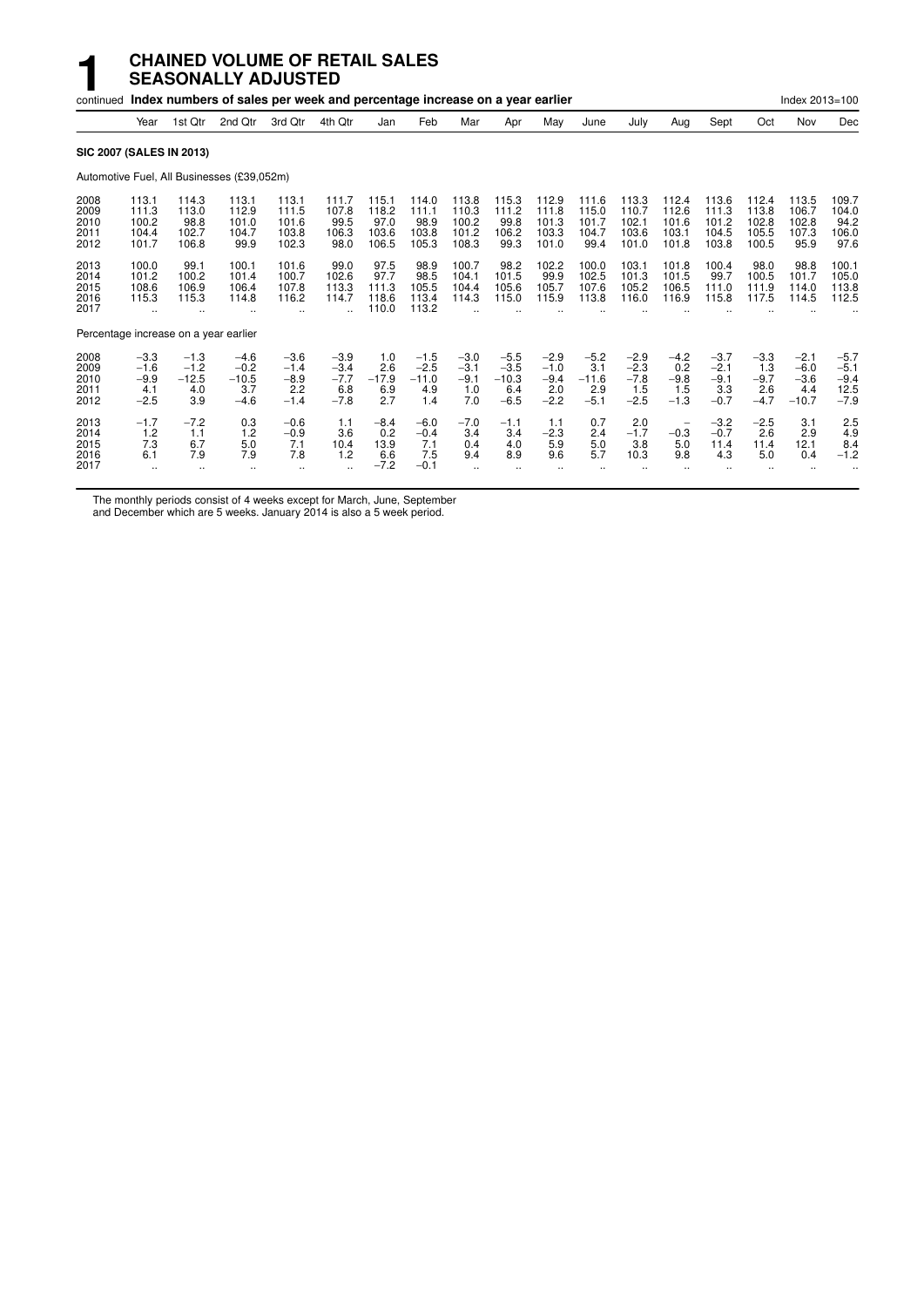**2**

|                                      |                                                      |                                                         | Index numbers of sales per week and percentage increase on a year earlier |                                                          |                                                          |                                          |                                          |                                                    |                                                  |                                                  |                                              |                                       |                                                                       |                                                  |                                       | Index 2013=100                           |                                           |
|--------------------------------------|------------------------------------------------------|---------------------------------------------------------|---------------------------------------------------------------------------|----------------------------------------------------------|----------------------------------------------------------|------------------------------------------|------------------------------------------|----------------------------------------------------|--------------------------------------------------|--------------------------------------------------|----------------------------------------------|---------------------------------------|-----------------------------------------------------------------------|--------------------------------------------------|---------------------------------------|------------------------------------------|-------------------------------------------|
|                                      | Year                                                 | 1st Qtr                                                 | 2nd Qtr                                                                   | 3rd Qtr                                                  | 4th Qtr                                                  | Jan                                      | Feb                                      | Mar                                                | Apr                                              | May                                              | June                                         | July                                  | Aug                                                                   | Sept                                             | Oct                                   | Nov                                      | Dec                                       |
|                                      | <b>SIC 2007 (SALES IN 2013)</b>                      |                                                         |                                                                           |                                                          |                                                          |                                          |                                          |                                                    |                                                  |                                                  |                                              |                                       |                                                                       |                                                  |                                       |                                          |                                           |
|                                      |                                                      |                                                         | All Retailing, Including Automotive Fuel, All Businesses (£360,107m)      |                                                          |                                                          |                                          |                                          |                                                    |                                                  |                                                  |                                              |                                       |                                                                       |                                                  |                                       |                                          |                                           |
| 2008<br>2009<br>2010<br>2011<br>2012 | 87.8<br>88.4<br>90.8<br>95.4<br>97.7                 | 87.5<br>86.6<br>89.1<br>94.1<br>97.9                    | 88.5<br>88.1<br>90.9<br>94.9<br>96.9                                      | 88.6<br>89.1<br>91.4<br>95.5<br>98.1                     | 86.8<br>89.9<br>92.0<br>96.9<br>98.1                     | 87.0<br>87.1<br>87.5<br>94.5<br>97.5     | 88.1<br>85.8<br>89.6<br>94.1<br>97.2     | 87.5<br>86.8<br>90.0<br>93.8<br>98.7               | 87.1<br>87.6<br>90.6<br>96.0<br>96.5             | 90.3<br>87.6<br>90.9<br>94.2<br>97.0             | 88.2<br>88.9<br>91.2<br>94.6<br>97.0         | 88.6<br>88.8<br>91.5<br>95.3<br>97.5  | 88.6<br>89.3<br>91.6<br>95.2<br>97.7                                  | 88.5<br>89.4<br>91.2<br>96.0<br>98.8             | 87.5<br>90.0<br>92.0<br>96.9<br>98.4  | 87.1<br>89.9<br>92.9<br>96.8<br>97.9     | 86.0<br>89.7<br>91.2<br>97.0<br>98.1      |
| 2013<br>2014<br>2015<br>2016<br>2017 | 100.0<br>103.3<br>104.4<br>107.8                     | 98.5<br>101.9<br>103.8<br>105.4                         | 99.1<br>103.4<br>104.6<br>106.3                                           | 101.3<br>103.3<br>104.7<br>108.6                         | 101.1<br>104.6<br>104.5<br>110.7                         | 97.4<br>101.0<br>104.0<br>106.5<br>109.7 | 98.8<br>102.0<br>103.5<br>105.2<br>111.9 | 99.1<br>102.8<br>103.9<br>104.7                    | 97.1<br>103.3<br>104.3<br>105.8                  | 99.9<br>103.1<br>104.5<br>107.0                  | 100.1<br>103.9<br>104.9<br>106.2             | 101.2<br>103.5<br>104.8<br>108.6      | 100.8<br>103.8<br>103.8<br>108.5                                      | 101.9<br>102.9<br>105.5<br>108.7                 | 100.0<br>103.7<br>104.2<br>111.2      | 99.8<br>104.6<br>105.3<br>111.6          | 103.1<br>105.2<br>104.2<br>109.7          |
|                                      | Percentage increase on a year earlier                |                                                         |                                                                           |                                                          |                                                          |                                          |                                          |                                                    |                                                  |                                                  |                                              |                                       |                                                                       |                                                  |                                       |                                          |                                           |
| 2008<br>2009<br>2010<br>2011<br>2012 | 3.9<br>0.6<br>2.7<br>5.0<br>2.5                      | 5.2<br>$-1.1$<br>2.9<br>5.6<br>4.0                      | 4.8<br>-0.5<br>3.2<br>4.4<br>2.0                                          | 4.6<br>0.6<br>$^{2.5}_{4.5}$<br>2.7                      | 1.1<br>3.5<br>2.4<br>5.4<br>1.3                          | 6.1<br>0.1<br>0.4<br>8.0<br>3.2          | 5.9<br>$-2.6$<br>4.4<br>5.0<br>3.3       | 4.1<br>$-0.9$<br>3.8<br>4.2<br>5.2                 | 2.7<br>0.5<br>3.4<br>6.0<br>0.6                  | 7.5<br>$-3.0$<br>3.8<br>3.6<br>3.0               | 4.4<br>0.7<br>2.6<br>3.8<br>2.5              | 4.9<br>0.2<br>3.0<br>4.2<br>2.3       | 4.9<br>0.7<br>2.6<br>4.0<br>2.6                                       | 4.1<br>0.9<br>2.0<br>5.3<br>3.0                  | 2.6<br>2.8<br>2.3<br>5.3<br>1.5       | 1.2<br>3.2<br>3.3<br>4.2<br>1.2          | $-0.2$<br>$\frac{4.3}{1.7}$<br>6.4<br>1.1 |
| 2013<br>2014<br>2015<br>2016<br>2017 | 2.3<br>3.3<br>1.1<br>3.2<br>÷.                       | 0.6<br>3.5<br>1.8<br>1.6<br>$\ddotsc$                   | 2.3<br>4.4<br>1.1<br>1.6<br>$\ddot{\phantom{a}}$                          | 3.3<br>2.0<br>1.4<br>3.7<br>$\ddotsc$                    | 3.0<br>3.4<br>5.9<br>$\ddotsc$                           | $-0.1$<br>3.7<br>3.0<br>2.5<br>3.0       | 1.7<br>3.2<br>1.5<br>1.6<br>6.4          | 0.4<br>3.8<br>1.0<br>0.8<br>$\ddot{\phantom{a}}$   | 0.6<br>6.4<br>1.0<br>1.4<br>$\ddot{\phantom{a}}$ | 2.9<br>3.2<br>1.4<br>2.4<br>$\ddot{\phantom{a}}$ | 3.2<br>3.8<br>1.0<br>1.2<br>$\ddotsc$        | 3.9<br>2.2<br>1.3<br>3.7<br>$\ddotsc$ | 3.1<br>3.0<br>$\overline{\phantom{a}}$<br>4.5<br>$\ddot{\phantom{a}}$ | 3.1<br>1.0<br>2.6<br>3.0<br>$\ddot{\phantom{a}}$ | 1.6<br>3.7<br>0.6<br>6.6<br>$\ddotsc$ | 1.9<br>4.9<br>0.6<br>6.0<br>Ω.           | 5.1<br>2.1<br>$-1.0$<br>5.4               |
|                                      |                                                      |                                                         | All Retailing, Excluding Automotive Fuel, All Businesses (£321,055m)      |                                                          |                                                          |                                          |                                          |                                                    |                                                  |                                                  |                                              |                                       |                                                                       |                                                  |                                       |                                          |                                           |
| 2008<br>2009<br>2010<br>2011<br>2012 | 87.5<br>89.1<br>91.4<br>94.4<br>97.1                 | 87.0<br>87.5<br>89.7<br>93.4<br>96.6                    | 88.0<br>88.9<br>91.4<br>93.9<br>96.5                                      | 87.8<br>89.7<br>92.0<br>94.6<br>97.6                     | 87.3<br>90.2<br>92.3<br>95.7<br>98.0                     | 86.5<br>87.9<br>88.3<br>93.9<br>96.3     | 87.6<br>86.7<br>90.3<br>93.3<br>96.0     | 86.9<br>87.9<br>90.5<br>93.2<br>97.3               | 86.5<br>88.6<br>91.0<br>95.0<br>95.8             | 90.0<br>88.5<br>91.3<br>93.3<br>96.5             | 87.5<br>89.5<br>91.7<br>93.6<br>97.0         | 87.5<br>89.6<br>92.0<br>94.4<br>97.3  | 88.0<br>89.8<br>92.3<br>94.4<br>97.4                                  | 87.9<br>89.7<br>91.8<br>95.0<br>97.9             | 87.3<br>90.1<br>92.4<br>96.0<br>97.9  | 87.5<br>90.3<br>92.9<br>95.4<br>97.9     | 87.0<br>90.1<br>91.7<br>95.8<br>98.1      |
| 2013<br>2014<br>2015<br>2016<br>2017 | 100.0<br>104.1<br>106.1<br>109.4                     | 98.1<br>102.4<br>105.5<br>107.3<br>$\ddot{\phantom{a}}$ | 99.1<br>104.2<br>106.2<br>108.1<br>Ω,                                     | 101.3<br>104.2<br>106.6<br>110.2<br>$\ddot{\phantom{a}}$ | 101.5<br>105.8<br>106.1<br>112.2<br>$\ddot{\phantom{a}}$ | 97.4<br>101.5<br>105.2<br>108.1<br>110.9 | 98.3<br>102.5<br>105.4<br>107.2<br>112.8 | 98.6<br>103.2<br>105.9<br>106.8                    | 96.9<br>103.9<br>106.1<br>107.6                  | 99.7<br>103.9<br>106.1<br>108.8                  | 100.3<br>104.6<br>106.5<br>107.8             | 101.1<br>104.2<br>106.6<br>110.3      | 100.6<br>104.6<br>105.6<br>110.1                                      | 102.0<br>103.9<br>107.3<br>110.2                 | 100.5<br>104.9<br>105.9<br>112.6      | 100.1<br>105.9<br>106.9<br>113.1         | 103.4<br>106.5<br>105.7<br>111.1          |
|                                      | Percentage increase on a year earlier                |                                                         |                                                                           |                                                          |                                                          |                                          |                                          |                                                    |                                                  |                                                  |                                              |                                       |                                                                       |                                                  |                                       |                                          |                                           |
| 2008<br>2009<br>2010<br>2011<br>2012 | 3.1<br>1.8<br>2.6<br>3.4<br>2.9                      | 3.7<br>0.6<br>2.5<br>4.1<br>3.4                         | 3.7<br>1.1<br>2.7<br>2.8<br>2.7                                           | 3.2<br>2.1<br>2.6<br>2.9<br>3.1                          | 2.0<br>3.3<br>2.4<br>3.7<br>2.4                          | 4.6<br>1.6<br>0.5<br>6.3<br>2.6          | 4.4<br>$-1.1$<br>4.1<br>3.3<br>2.9       | 2.7<br>1.1<br>2.9<br>3.0<br>4.4                    | 1.7<br>2.4<br>2.7<br>4.4<br>0.9                  | 6.5<br>$-1.6$<br>3.1<br>2.2<br>3.5               | 3.0<br>2.2<br>2.5<br>2.1<br>3.6              | 3.1<br>2.3<br>2.7<br>2.6<br>3.0       | 3.7<br>2.0<br>2.8<br>2.3<br>3.1                                       | 2.8<br>2.0<br>2.4<br>3.5<br>3.1                  | 2.3<br>3.2<br>2.6<br>3.9<br>2.0       | 2.0<br>3.1<br>3.0<br>2.6<br>2.7          | 1.7<br>3.6<br>1.7<br>4.5<br>2.4           |
| 2013<br>2014<br>2015<br>2016<br>2017 | 2.9<br>4.1<br>1.9<br>3.1<br>÷.                       | 1.6<br>4.4<br>3.0<br>1.7<br>$\ddot{\phantom{1}}$        | 2.7<br>5.1<br>2.0<br>1.7<br>ă,                                            | 3.8<br>2.9<br>2.3<br>3.4<br>à.                           | 3.6<br>4.2<br>0.3<br>5.7<br>$\ddotsc$                    | 1.1<br>4.3<br>3.6<br>2.8<br>2.5          | 2.4<br>4.3<br>2.8<br>1.8<br>5.2          | 1.4<br>4.7<br>2.6<br>0.9<br>$\ddotsc$              | 1.1<br>7.3<br>2.1<br>1.4<br>$\ddot{\phantom{1}}$ | 3.3<br>4.1<br>2.1<br>2.6<br>$\ddotsc$            | 3.4<br>4.3<br>1.8<br>1.2<br>$\ddotsc$        | 4.0<br>3.0<br>2.3<br>3.5<br>$\ddotsc$ | 3.3<br>4.0<br>0.9<br>4.2<br>                                          | 4.1<br>1.9<br>3.3<br>2.7<br>$\ddotsc$            | 2.7<br>4.3<br>1.0<br>6.3<br>$\ddotsc$ | 2.2<br>5.8<br>0.9<br>5.9<br>$\ddotsc$    | 5.5<br>3.0<br>0.7<br>5.1                  |
|                                      |                                                      |                                                         | Predominantly Food Stores, All Businesses (£150,014m)                     |                                                          |                                                          |                                          |                                          |                                                    |                                                  |                                                  |                                              |                                       |                                                                       |                                                  |                                       |                                          |                                           |
| 2008<br>2009<br>2010<br>2011<br>2012 | 84.8<br>89.2<br>90.7<br>94.5<br>97.4                 | 83.1<br>88.1<br>89.5<br>92.6<br>96.5                    | 84.5<br>89.7<br>91.2<br>94.0<br>96.7                                      | 85.4<br>89.5<br>90.4<br>95.3<br>98.0                     | 86.2<br>89.6<br>91.5<br>96.2<br>98.4                     | 82.8<br>87.2<br>90.0<br>92.6<br>96.5     | 83.6<br>88.3<br>89.2<br>91.9<br>96.7     | 83.0<br>88.8<br>89.4<br>93.1<br>96.4               | 83.2<br>89.0<br>90.5<br>95.3<br>96.0             | 85.8<br>89.2<br>91.0<br>93.0<br>96.8             | 84.5<br>90.6<br>92.0<br>93.7<br>97.1         | 84.9<br>89.3<br>90.4<br>94.9<br>97.6  | 85.1<br>89.9<br>90.2<br>95.2<br>98.2                                  | 85.9<br>89.5<br>90.4<br>95.7<br>98.3             | 86.4<br>89.3<br>91.1<br>96.2<br>98.1  | 86.8<br>89.5<br>92.4<br>95.8<br>98.2     | 85.5<br>89.9<br>91.1<br>96.4<br>98.7      |
| 2013<br>2014<br>2015<br>2016<br>2017 | 100.0<br>101.3<br>101.3<br>103.1<br>$\ddotsc$        | 98.9<br>100.6<br>101.1<br>102.5<br>$\ddotsc$            | 98.7<br>101.7<br>101.4<br>102.2<br>μ,                                     | 101.4<br>101.1<br>101.2<br>103.6<br>$\ddotsc$            | 101.0<br>101.8<br>101.5<br>104.1<br>$\ddotsc$            | 98.3<br>100.3<br>101.5<br>102.7<br>103.3 | 97.8<br>101.1<br>100.6<br>102.3<br>103.9 | 100.2<br>100.6<br>101.2<br>102.4<br>$\ddotsc$      | 96.0<br>102.4<br>100.8<br>101.5                  | 100.0<br>101.1<br>101.8<br>102.8                 | 99.9<br>101.6<br>101.6<br>102.2<br>$\ddotsc$ | 102.5<br>101.3<br>100.7<br>103.3      | 100.9<br>100.9<br>100.1<br>104.0                                      | 100.9<br>101.0<br>102.6<br>103.7                 | 100.2<br>101.7<br>100.8<br>104.7      | 100.2<br>102.2<br>101.4<br>104.4         | 102.2<br>101.6<br>102.1<br>103.5          |
|                                      | Percentage increase on a year earlier                |                                                         |                                                                           |                                                          |                                                          |                                          |                                          |                                                    |                                                  |                                                  |                                              |                                       |                                                                       |                                                  |                                       |                                          |                                           |
| 2008<br>2009<br>2010<br>2011<br>2012 | 5.7<br>$5.3\,$<br>1.6<br>4.2<br>3.1                  | 5.2<br>6.1<br>1.6<br>3.4<br>4.3                         | 6.2<br>6.1<br>1.7<br>3.0<br>2.9                                           | 6.1<br>4.9<br>0.9<br>5.4<br>2.9                          | 5.5<br>3.9<br>2.2<br>5.1<br>2.3                          | 5.5<br>5.2<br>3.3<br>2.8<br>4.3          | 5.9<br>5.7<br>1.0<br>3.0<br>5.2          | 4.4<br>7.0<br>0.7<br>4.2<br>3.5                    | 4.1<br>7.0<br>1.6<br>5.3<br>0.8                  | 7.8<br>4.0<br>2.0<br>2.1<br>4.1                  | 6.6<br>7.1<br>1.6<br>1.9<br>3.6              | 6.2<br>5.2<br>1.3<br>4.9<br>2.9       | 5.8<br>5.6<br>0.4<br>5.5<br>3.1                                       | 6.2<br>4.1<br>1.1<br>5.8<br>2.7                  | 6.4<br>3.3<br>2.0<br>5.6<br>1.9       | 6.4<br>3.1<br>3.3<br>3.6<br>2.5          | 4.0<br>5.1<br>1.4<br>$\frac{5.9}{2.4}$    |
| 2013<br>2014<br>2015<br>2016<br>2017 | 2.7<br>1.3<br>$\hspace{0.1mm}-\hspace{0.1mm}$<br>1.8 | 2.5<br>1.7<br>0.5<br>1.3<br>$\ddotsc$                   | 2.1<br>3.0<br>$-0.3$<br>0.8                                               | 3.4<br>$-0.3$<br>0.2<br>2.4                              | 2.6<br>0.9<br>$-0.3$<br>2.6                              | 1.9<br>2.0<br>1.2<br>1.2<br>0.6          | 1.2<br>3.3<br>$-0.4$<br>1.7<br>1.6       | 4.0<br>0.4<br>0.6<br>$1.2$<br>$\ddot{\phantom{a}}$ | 6.7<br>$-1.6$<br>0.6                             | 3.3<br>1.1<br>0.7<br>1.0                         | 2.8<br>1.7<br>$-0.1$<br>0.7                  | 5.0<br>$-1.2$<br>$-0.5$<br>2.5        | 2.8<br>$-0.8$<br>3.9                                                  | 2.7<br>0.1<br>1.6<br>1.1                         | 2.2<br>1.5<br>$-0.9$<br>3.9           | 2.0<br>2.0<br>$-0.8$<br>3.0<br>$\ddotsc$ | 3.5<br>$-0.6$<br>0.5<br>1.4<br>$\sim$     |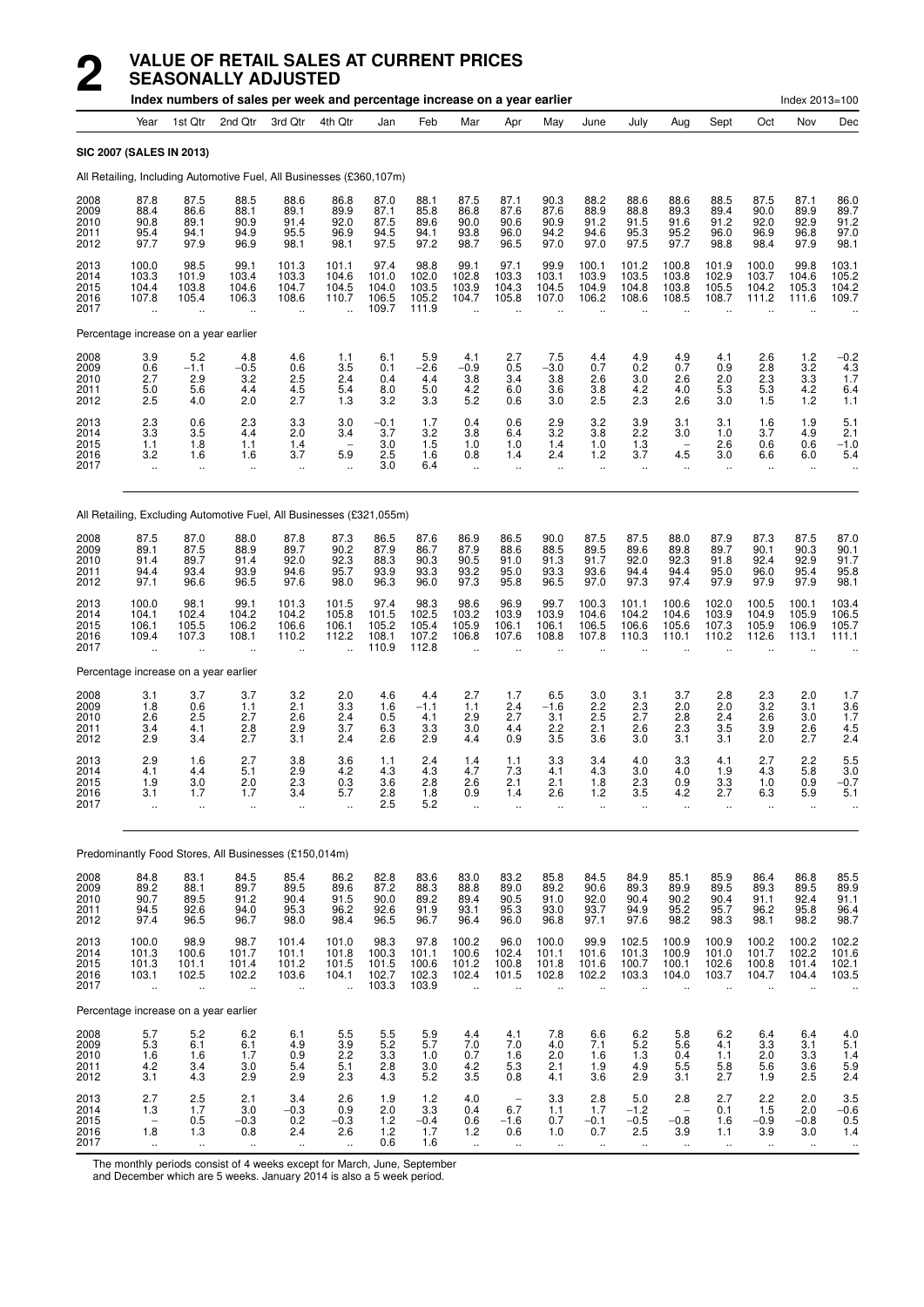**2**

|                                      |                                                       |                                                          | continued Index numbers of sales per week and percentage increase on a year earlier |                                              |                                                     |                                            |                                              |                                                          |                                                          |                                                        |                                                     |                                                           |                                                        |                                                         |                                                        | Index 2013=100                                          |                                                |
|--------------------------------------|-------------------------------------------------------|----------------------------------------------------------|-------------------------------------------------------------------------------------|----------------------------------------------|-----------------------------------------------------|--------------------------------------------|----------------------------------------------|----------------------------------------------------------|----------------------------------------------------------|--------------------------------------------------------|-----------------------------------------------------|-----------------------------------------------------------|--------------------------------------------------------|---------------------------------------------------------|--------------------------------------------------------|---------------------------------------------------------|------------------------------------------------|
|                                      | Year                                                  | 1st Qtr                                                  | 2nd Qtr                                                                             | 3rd Qtr                                      | 4th Qtr                                             | Jan                                        | Feb                                          | Mar                                                      | Apr                                                      | May                                                    | June                                                | July                                                      | Aug                                                    | Sept                                                    | Oct                                                    | Nov                                                     | Dec                                            |
|                                      | <b>SIC 2007 (SALES IN 2013)</b>                       |                                                          |                                                                                     |                                              |                                                     |                                            |                                              |                                                          |                                                          |                                                        |                                                     |                                                           |                                                        |                                                         |                                                        |                                                         |                                                |
|                                      |                                                       |                                                          | Non-Specialised Food Stores, All Businesses (£139,137m)                             |                                              |                                                     |                                            |                                              |                                                          |                                                          |                                                        |                                                     |                                                           |                                                        |                                                         |                                                        |                                                         |                                                |
| 2008<br>2009<br>2010<br>2011<br>2012 | 82.9<br>87.9<br>90.2<br>94.0<br>97.3                  | 81.5<br>86.6<br>88.8<br>92.1<br>96.3                     | 82.6<br>88.3<br>90.7<br>93.6<br>96.6                                                | 83.4<br>88.1<br>90.0<br>94.8<br>98.0         | 84.4<br>88.6<br>91.3<br>95.6<br>98.5                | 81.2<br>85.7<br>89.4<br>92.0<br>96.1       | 81.9<br>86.7<br>88.5<br>91.3<br>96.4         | 81.4<br>87.3<br>88.5<br>92.8<br>96.3                     | 81.2<br>87.5<br>89.8<br>95.1<br>96.0                     | 83.9<br>87.8<br>90.4<br>92.6<br>96.7                   | 82.6<br>89.2<br>91.5<br>93.2<br>97.1                | 82.9<br>87.7<br>89.9<br>94.4<br>97.5                      | 83.1<br>88.4<br>89.9<br>94.8<br>98.1                   | 83.9<br>88.1<br>90.2<br>95.2<br>98.2                    | 84.5<br>88.3<br>90.6<br>95.7<br>98.2                   | 85.1<br>88.5<br>91.9<br>95.4<br>98.3                    | 83.8<br>89.0<br>91.3<br>95.8<br>98.9           |
| 2013<br>2014<br>2015<br>2016<br>2017 | 100.0<br>101.4<br>101.1<br>102.5<br>÷.                | 98.7<br>100.6<br>101.1<br>102.0<br>$\mathbf{r}$          | 98.7<br>101.7<br>101.1<br>101.5<br>Ω.                                               | 101.5<br>101.2<br>101.0<br>103.1             | 101.0<br>101.9<br>101.1<br>103.3                    | 98.1<br>100.2<br>101.4<br>102.5<br>103.2   | 97.6<br>101.0<br>100.5<br>101.7<br>104.3     | 100.1<br>100.6<br>101.3<br>101.8                         | 95.8<br>102.1<br>100.6<br>100.8                          | 100.0<br>101.2<br>101.5<br>102.2                       | 100.0<br>101.9<br>101.2<br>101.5                    | 102.9<br>101.4<br>100.4<br>102.7                          | 100.9<br>101.0<br>100.0<br>103.4                       | 101.0<br>101.2<br>102.4<br>103.1                        | 100.1<br>101.8<br>100.7<br>104.3                       | 100.1<br>102.5<br>101.0<br>102.7                        | 102.4<br>101.6<br>101.5<br>103.0               |
|                                      | Percentage increase on a year earlier                 |                                                          |                                                                                     |                                              |                                                     |                                            |                                              |                                                          |                                                          |                                                        |                                                     |                                                           |                                                        |                                                         |                                                        |                                                         |                                                |
| 2008<br>2009<br>2010<br>2011<br>2012 | 5.8<br>6.0<br>2.6<br>4.3<br>3.5                       | 5.8<br>6.3<br>2.5<br>3.8<br>4.5                          | 6.4<br>6.9<br>2.7<br>3.3<br>3.2                                                     | 5.9<br>5.7<br>2.1<br>5.4<br>3.3              | 5.4<br>5.0<br>3.0<br>4.8<br>3.0                     | 6.3<br>5.5<br>4.3<br>3.0<br>4.4            | 6.4<br>5.9<br>2.1<br>3.2<br>5.6              | 5.0<br>7.3<br>1.4<br>4.8<br>3.8                          | 4.2<br>7.7<br>2.7<br>5.9<br>0.9                          | 8.1<br>4.6<br>3.0<br>2.5<br>4.3                        | 6.7<br>8.1<br>2.5<br>1.9<br>4.2                     | 6.1<br>5.9<br>2.5<br>5.0<br>3.3                           | 5.6<br>6.4<br>1.6<br>5.5<br>3.5                        | 5.9<br>5.0<br>2.3<br>5.5<br>3.2                         | 6.2<br>4.5<br>2.5<br>5.7<br>2.6                        | 6.5<br>4.0<br>3.9<br>3.7<br>3.1                         | 4.0<br>6.2<br>2.6<br>4.9<br>3.3                |
| 2013<br>2014<br>2015<br>2016<br>2017 | 2.7<br>1.3<br>$-0.3$<br>1.4                           | 2.6<br>1.9<br>0.5<br>0.9                                 | 2.2<br>3.1<br>$-0.6$<br>0.4                                                         | 3.7<br>$-0.3$<br>$-0.2$<br>2.0               | 2.5<br>0.9<br>$-0.8$<br>2.2<br>$\ddotsc$            | 2.1<br>2.2<br>1.2<br>1.1<br>0.7            | 1.2<br>3.5<br>$-0.5$<br>1.2<br>2.5           | 4.0<br>0.4<br>0.7<br>0.5<br>$\ddot{\phantom{a}}$         | $-0.2$<br>6.6<br>$-1.5$<br>0.2                           | 3.5<br>1.2<br>0.3<br>0.8                               | 3.0<br>1.9<br>$-0.6$<br>0.2                         | 5.5<br>$-1.4$<br>$-1.0$<br>2.2                            | 2.9<br>0.1<br>$-1.0$<br>3.4                            | 2.8<br>0.2<br>1.2<br>0.7<br>$\ddotsc$                   | 2.0<br>1.7<br>$-1.1$<br>3.5<br>$\ddotsc$               | 1.9<br>2.4<br>$-1.5$<br>1.7<br>$\ddotsc$                | 3.5<br>$-0.9$<br>1.5<br>$\ddot{\phantom{a}}$   |
|                                      |                                                       |                                                          | Specialist Food Stores, All Businesses (£8,105m)                                    |                                              |                                                     |                                            |                                              |                                                          |                                                          |                                                        |                                                     |                                                           |                                                        |                                                         |                                                        |                                                         |                                                |
| 2008<br>2009<br>2010<br>2011<br>2012 | 88.8<br>92.3<br>90.2<br>92.6<br>95.3                  | 83.5<br>93.6<br>87.6<br>92.5<br>94.6                     | 88.4<br>93.8<br>90.8<br>91.7<br>93.9                                                | 91.4<br>93.7<br>91.0<br>93.7<br>95.3         | 92.1<br>88.0<br>91.4<br>92.6<br>97.3                | 81.7<br>94.9<br>84.2<br>95.1<br>95.4       | 85.5<br>93.2<br>86.8<br>92.5<br>94.1         | 83.7<br>92.9<br>91.0<br>90.5<br>94.4                     | 87.5<br>95.3<br>90.3<br>90.8<br>93.2                     | 87.6<br>94.0<br>90.3<br>91.8<br>94.1                   | 89.8<br>92.3<br>91.5<br>92.4<br>94.3                | 89.8<br>95.9<br>91.2<br>93.7<br>95.3                      | 91.9<br>94.1<br>90.3<br>93.7<br>94.5                   | 92.4<br>91.7<br>91.3<br>93.8<br>95.9                    | 92.0<br>87.2<br>96.8<br>90.6<br>98.1                   | 91.3<br>89.4<br>95.9<br>92.1<br>96.4                    | 93.0<br>87.6<br>83.5<br>94.7<br>97.3           |
| 2013<br>2014<br>2015<br>2016<br>2017 | 100.0<br>99.9<br>100.3<br>102.7<br>$\ddotsc$          | 100.0<br>101.9<br>99.0<br>102.4<br>$\ddotsc$             | 98.8<br>101.3<br>101.4<br>101.4                                                     | 99.5<br>99.0<br>99.0<br>104.0                | 101.7<br>97.3<br>101.9<br>102.8                     | 98.1<br>101.7<br>99.4<br>101.4<br>96.6     | 100.4<br>102.6<br>98.9<br>102.9<br>94.0      | 101.2<br>101.5<br>98.8<br>103.0                          | 97.5<br>103.7<br>100.1<br>102.3                          | 100.1<br>100.7<br>101.9<br>100.1                       | 98.8<br>99.8<br>102.1<br>101.9                      | 97.2<br>99.3<br>100.6<br>102.5                            | 101.4<br>99.6<br>97.4<br>103.7                         | 99.8<br>98.3<br>99.1<br>105.4                           | 101.8<br>98.0<br>96.4<br>101.8                         | 101.8<br>96.0<br>103.2<br>110.6                         | 101.5<br>97.8<br>105.3<br>97.4                 |
|                                      | Percentage increase on a year earlier                 |                                                          |                                                                                     |                                              |                                                     |                                            |                                              |                                                          |                                                          |                                                        |                                                     |                                                           |                                                        |                                                         |                                                        |                                                         |                                                |
| 2008<br>2009<br>2010<br>2011<br>2012 | $\frac{6.3}{3.9}$<br>$-2.3$<br>2.7<br>2.8             | $-0.1$<br>12.1<br>$-6.4$<br>5.6<br>2.3                   | 6.3<br>6.0<br>$-3.2$<br>1.0<br>2.4                                                  | 9.0<br>2.5<br>$-2.9$<br>3.0<br>1.7           | 10.6<br>$-4.5$<br>3.8<br>1.3<br>5.0                 | $-2.0$<br>16.2<br>$-11.3$<br>13.0<br>0.3   | 2.5<br>9.0<br>$-6.8$<br>6.5<br>1.7           | $-0.4$<br>10.9<br>$-2.0$<br>$-0.5$<br>4.3                | 7.1<br>9.0<br>$-5.3$<br>0.6<br>2.6                       | 5.3<br>7.3<br>$-3.9$<br>1.6<br>2.5                     | 6.4<br>2.8<br>$-0.8$<br>0.9<br>2.1                  | 5.7<br>6.9<br>$-4.9$<br>2.8<br>1.7                        | 10.5<br>2.4<br>$-4.0$<br>3.7<br>0.9                    | 10.4<br>$-0.8$<br>$-0.4$<br>2.7<br>2.2                  | 9.8<br>$-5.2$<br>10.9<br>$-6.4$<br>8.3                 | 8.9<br>$-2.1$<br>7.3<br>$-4.0$<br>4.7                   | $12.6 - 5.8$<br>$-4.6$<br>13.3<br>2.8          |
| 2013<br>2014<br>2015<br>2016<br>2017 | 5.0<br>$-0.1$<br>0.4<br>2.3<br>$\ddot{\phantom{a}}$   | 5.7<br>1.9<br>-2.8<br>3.4<br>$\ddot{\phantom{a}}$        | 5.2<br>2.5<br>ሰ 1<br>$\ddot{\phantom{a}}$                                           | 4.4<br>$-0.5$<br>5.0<br>$\ddotsc$            | 4.5<br>$-4.3$<br>4.8<br>0.9<br>$\ddot{\phantom{a}}$ | 2.8<br>3.7<br>-2.3<br>2.0<br>$-4.7$        | 6.7<br>2.2<br>-3.5<br>4.0<br>$-8.7$          | 7.2<br>0.3<br>-2.6<br>4.2<br>ä,                          | 4.6<br>6.3<br>-3.5<br>2.2<br>$\mathbf{r}$ .              | 6.5<br>0.6<br>1.2<br>$-1.8$<br>$\ddot{\phantom{a}}$    | 4.8<br>1.0<br>2.3<br>$-0.2$<br>$\ddot{\phantom{a}}$ | 2.0<br>2.1<br>1.3<br>2.0<br>$\ddot{\phantom{1}}$          | 7.2<br>$-1.7$<br>-2.2<br>6.5<br>$\ddot{\phantom{1}}$   | 4.1<br>$-1.4$<br>0.8<br>6.4<br>$\mathbf{r}$             | 3.8<br>$-3.7$<br>$-1.7$<br>5.7<br>$\ddot{\phantom{1}}$ | 5.6<br>-5.7<br>7.6<br>7.2<br>$\ddotsc$                  | 4.3<br>-3.7<br>7.7<br>$-7.5$                   |
|                                      |                                                       |                                                          | Alcoholic Drinks, Other Beverages and Tobacco, All Businesses (£2,772m)             |                                              |                                                     |                                            |                                              |                                                          |                                                          |                                                        |                                                     |                                                           |                                                        |                                                         |                                                        |                                                         |                                                |
| 2008<br>2009<br>2010<br>2011<br>2012 | 165.4<br>147.6<br>117.0<br>123.4<br>107.1             | 165.0<br>149.3<br>134.0<br>117.5<br>115.6                | 170.1<br>150.1<br>122.5<br>119.0<br>109.1                                           | 168.2<br>148.8<br>107.8<br>123.6<br>110.1    | 158.5<br>142.1<br>103.8<br>133.6<br>93.8            | 167.1<br>137.8<br>140.3<br>112.8<br>122.3  | 166.2<br>158.8<br>132.3<br>119.5<br>116.9    | 162.0<br>150.8<br>130.4<br>119.6<br>109.3                | 169.0<br>149.7<br>126.0<br>119.4<br>108.2                | 174.3<br>148.2<br>123.8<br>113.0<br>112.6              | 167.5<br>151.8<br>118.8<br>123.4<br>106.9           | 171.3<br>148.0<br>115.3<br>121.3<br>112.1                 | 166.7<br>149.7<br>109.1<br>119.4<br>113.3              | 167.0<br>148.8<br>100.7<br>128.7<br>105.9               | 166.3<br>144.6<br>100.6<br>137.8<br>90.6               | 161.2<br>139.7<br>109.1<br>128.9<br>97.8                | 150.0<br>142.1<br>102.1<br>133.9<br>93.2       |
| 2013<br>2014<br>2015<br>2016<br>2017 | 100.0<br>103.0<br>116.0<br>137.1<br>$\ddotsc$         | 105.2<br>100.5<br>109.2<br>127.7<br>$\ddot{\phantom{a}}$ | 99.6<br>101.9<br>116.2<br>137.2<br>$\ddotsc$                                        | 99.1<br>99.9<br>118.5<br>132.6<br>ä,         | 96.1<br>110.1<br>120.1<br>150.9<br>÷.               | 110.0<br>100.6<br>111.8<br>115.8<br>127.4  | 102.1<br>97.2<br>108.7<br>132.1<br>116.1     | 103.8<br>102.9<br>107.7<br>133.6<br>$\ddot{\phantom{1}}$ | 101.3<br>115.0<br>114.4<br>133.2<br>$\ddot{\phantom{a}}$ | 99.6<br>96.6<br>116.7<br>136.4<br>$\ddot{\phantom{a}}$ | 98.3<br>95.6<br>117.3<br>141.1                      | 99.2<br>98.2<br>116.2<br>136.6<br>$\ddot{\phantom{1}}$    | 99.8<br>100.6<br>115.4<br>136.7<br>$\ddotsc$           | 98.4<br>100.8<br>122.9<br>126.0<br>$\ddot{\phantom{a}}$ | 98.3<br>106.8<br>119.1<br>135.3<br>$\ddotsc$           | 98.5<br>105.9<br>118.9<br>172.2<br>$\ddot{\phantom{a}}$ | 92.5<br>116.0<br>121.8<br>146.3                |
|                                      | Percentage increase on a year earlier                 |                                                          |                                                                                     |                                              |                                                     |                                            |                                              |                                                          |                                                          |                                                        |                                                     |                                                           |                                                        |                                                         |                                                        |                                                         |                                                |
| 2008<br>2009<br>2010<br>2011<br>2012 | 1.6<br>$-10.8$<br>$-20.7$<br>5.4<br>$-13.2$           | $-1.8$<br>$-9.5$<br>$-10.2$<br>$-12.3$<br>$-1.6$         | 3.0<br>$-11.8$<br>$-18.3$<br>$-2.9$<br>$-8.3$                                       | 6.9<br>$-11.5$<br>$-27.6$<br>14.6<br>$-10.9$ | $-1.4$<br>$-10.3$<br>$-27.0$<br>28.7<br>$-29.8$     | $-0.9$<br>$-17.5$<br>1.8<br>$-19.6$<br>8.5 | 0.1<br>$-4.4$<br>$-16.7$<br>$-9.6$<br>$-2.2$ | $-4.1$<br>$-6.9$<br>$-13.6$<br>$-8.2$<br>$-8.7$          | $-0.4$<br>$-11.4$<br>$-15.8$<br>$-5.2$<br>$-9.4$         | 4.6<br>$-15.0$<br>$-16.5$<br>$-8.7$<br>$-0.3$          | 4.6<br>$-9.3$<br>$-21.8$<br>3.9<br>$-13.4$          | 9.0<br>$-13.6$<br>$-22.1$<br>5.2<br>-7.6                  | 5.4<br>$-10.2$<br>$-27.1$<br>9.4<br>$-5.1$             | 6.4<br>$-10.9$<br>$-32.3$<br>27.8<br>$-17.7$            | 6.9<br>$-13.1$<br>$-30.4$<br>37.0<br>$-34.3$           | 1.1<br>$-13.3$<br>$-21.9$<br>18.2<br>$-24.1$            | $-9.6$<br>$-5.3$<br>$-28.1$<br>31.1<br>$-30.4$ |
| 2013<br>2014<br>2015<br>2016<br>2017 | $-6.7$<br>3.0<br>12.6<br>18.2<br>$\ddot{\phantom{1}}$ | $-9.0$<br>$-4.5$<br>8.7<br>16.9<br>$\ddot{\phantom{a}}$  | $-8.7$<br>2.3<br>14.0<br>18.1<br>$\ddotsc$                                          | $-10.0$<br>0.9<br>18.6<br>11.9<br>$\ddotsc$  | 2.5<br>14.5<br>9.1<br>25.7<br>$\ddotsc$             | $-10.1$<br>$-8.5$<br>11.1<br>3.6<br>10.0   | $-12.7$<br>$-4.8$<br>11.7<br>21.6<br>$-12.2$ | $-5.0$<br>$-0.9$<br>4.7<br>24.1<br>$\ddot{\phantom{1}}$  | $-6.4$<br>13.6<br>$-0.6$<br>16.5<br>$\ddot{\phantom{a}}$ | $-11.6$<br>$-3.0$<br>20.8<br>16.9<br>$\ddotsc$         | $-8.0$<br>$-2.7$<br>22.7<br>20.3<br>$\ddotsc$       | $-11.5$<br>$-1.0$<br>18.3<br>17.6<br>$\ddot{\phantom{a}}$ | $-11.9$<br>0.8<br>14.7<br>18.5<br>$\ddot{\phantom{1}}$ | $-7.1$<br>2.4<br>21.9<br>2.5<br>$\ddot{\phantom{a}}$    | 8.5<br>8.7<br>11.5<br>13.5<br>$\ddot{\phantom{1}}$     | 0.7<br>7.5<br>12.3<br>44.9<br>$\ddotsc$                 | $-0.7$<br>25.4<br>5.0<br>20.1<br>$\sim$        |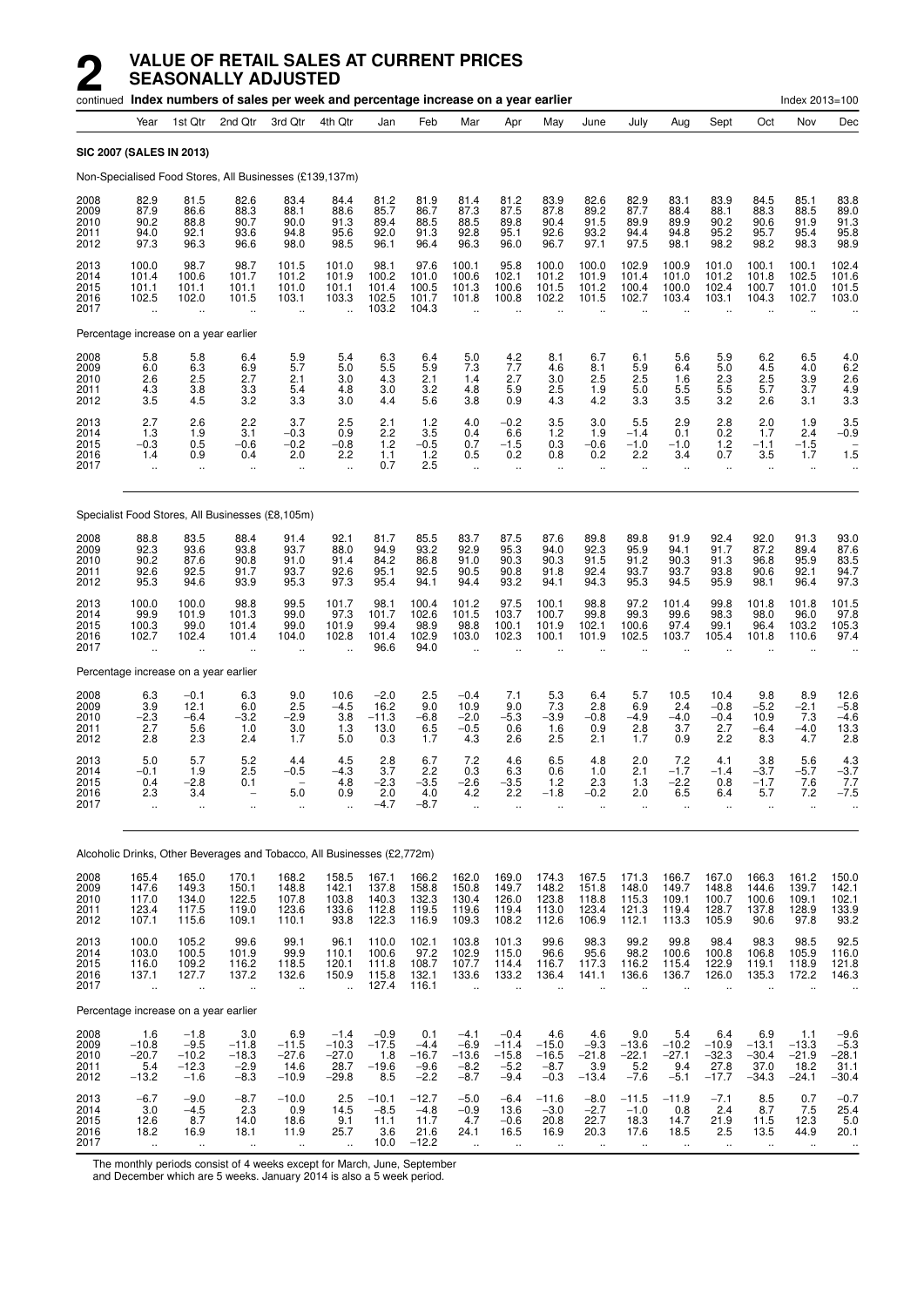**2**

|                                      |                                                          |                                                         | continued Index numbers of sales per week and percentage increase on a year earlier |                                                          |                                                          |                                          |                                          |                                                      |                                                   |                                          |                                          |                                                  |                                                  |                                                     |                                       | Index 2013=100                        |                                                                      |
|--------------------------------------|----------------------------------------------------------|---------------------------------------------------------|-------------------------------------------------------------------------------------|----------------------------------------------------------|----------------------------------------------------------|------------------------------------------|------------------------------------------|------------------------------------------------------|---------------------------------------------------|------------------------------------------|------------------------------------------|--------------------------------------------------|--------------------------------------------------|-----------------------------------------------------|---------------------------------------|---------------------------------------|----------------------------------------------------------------------|
|                                      | Year                                                     | 1st Qtr                                                 | 2nd Qtr                                                                             | 3rd Qtr                                                  | 4th Qtr                                                  | Jan                                      | Feb                                      | Mar                                                  | Apr                                               | May                                      | June                                     | July                                             | Aug                                              | Sept                                                | Oct                                   | Nov                                   | Dec                                                                  |
|                                      | SIC 2007 (SALES IN 2013)                                 |                                                         |                                                                                     |                                                          |                                                          |                                          |                                          |                                                      |                                                   |                                          |                                          |                                                  |                                                  |                                                     |                                       |                                       |                                                                      |
|                                      |                                                          |                                                         | Predominantly Non-food Stores, All Businesses (£147,632m)                           |                                                          |                                                          |                                          |                                          |                                                      |                                                   |                                          |                                          |                                                  |                                                  |                                                     |                                       |                                       |                                                                      |
| 2008<br>2009<br>2010<br>2011<br>2012 | 95.0<br>93.2<br>95.7<br>96.9<br>98.7                     | 95.6<br>91.7<br>93.8<br>97.2<br>98.7                    | 96.3<br>92.8<br>95.5<br>96.5<br>98.2                                                | 95.2<br>93.8<br>97.1<br>96.4<br>99.0                     | 92.8<br>94.6<br>96.3<br>97.4<br>98.8                     | 94.7<br>93.2<br>90.4<br>98.0<br>98.2     | 96.5<br>90.2<br>95.4<br>97.4<br>97.3     | 95.7<br>91.7<br>95.4<br>96.2<br>100.2                | 94.5<br>92.8<br>95.4<br>97.8<br>97.5              | 99.3<br>92.3<br>95.5<br>96.2<br>98.0     | 95.3<br>93.1<br>95.5<br>95.8<br>98.9     | 95.2<br>94.2<br>97.2<br>96.7<br>98.7             | 96.0<br>93.7<br>97.5<br>95.8<br>98.8             | 94.5<br>93.6<br>96.6<br>96.6<br>99.4                | 92.9<br>94.9<br>97.1<br>98.2<br>99.2  | 92.7<br>94.8<br>97.0<br>96.7<br>98.9  | 92.9<br>94.3<br>95.1<br>97.4<br>98.4                                 |
| 2013<br>2014<br>2015<br>2016<br>2017 | 100.0<br>105.8<br>108.3<br>110.8<br>$\ddot{\phantom{1}}$ | 97.7<br>103.7<br>107.8<br>109.0<br>$\ddot{\phantom{a}}$ | 99.7<br>105.2<br>108.7<br>109.7<br>$\ddot{\phantom{a}}$                             | 100.8<br>106.1<br>108.9<br>111.2                         | 101.8<br>108.4<br>107.8<br>113.2                         | 97.1<br>103.3<br>107.0<br>110.5<br>111.6 | 99.5<br>102.4<br>108.2<br>109.1<br>114.1 | 96.6<br>105.1<br>108.2<br>107.7                      | 98.5<br>104.2<br>109.0<br>110.1                   | 99.6<br>104.9<br>108.5<br>110.5          | 100.8<br>106.2<br>108.7<br>108.7         | 99.6<br>105.9<br>108.9<br>112.7                  | 99.3<br>107.4<br>108.4<br>110.5                  | 103.1<br>105.2<br>109.3<br>110.6                    | 100.7<br>106.8<br>108.1<br>113.9      | 99.8<br>108.1<br>109.2<br>114.3       | 104.4<br>109.8<br>106.4<br>111.6                                     |
|                                      |                                                          | Percentage increase on a year earlier                   |                                                                                     |                                                          |                                                          |                                          |                                          |                                                      |                                                   |                                          |                                          |                                                  |                                                  |                                                     |                                       |                                       |                                                                      |
| 2008<br>2009<br>2010<br>2011<br>2012 | 0.6<br>$-1.8$<br>2.6<br>1.3<br>1.9                       | 2.1<br>$-4.1$<br>2.4<br>3.5<br>1.6                      | 1.3<br>-3.7<br>2.9<br>1.1<br>1.7                                                    | 0.4<br>$-1.4$<br>$3.5 - 0.7$<br>2.7                      | $-1.6$<br>2.0<br>1.8<br>$1.2$<br>1.4                     | 3.4<br>$-1.7$<br>$-3.0$<br>8.5<br>0.1    | 2.8<br>$-6.6$<br>5.8<br>2.1<br>$-0.1$    | 0.9<br>$-4.2$<br>4.0<br>0.9<br>4.2                   | $-0.8$<br>$-1.8$<br>2.8<br>2.5<br>-0.3            | 5.2<br>$-7.1$<br>3.5<br>0.7<br>1.9       | $-0.2$<br>$-2.3$<br>2.6<br>0.3<br>3.3    | 0.5<br>$-1.1$<br>3.2<br>$-0.6$<br>2.1            | 1.7<br>$-2.4$<br>4.1<br>$-1.7$<br>3.1            | $-0.6$<br>$-0.9$<br>3.2<br>$\qquad \qquad -$<br>2.8 | $-1.7$<br>2.2<br>2.3<br>1.1<br>1.0    | $-2.1$<br>2.3<br>2.4<br>$-0.4$<br>2.3 | $-1.1$<br>1.5<br>$0.9$<br>2.4<br>1.1                                 |
| 2013<br>2014<br>2015<br>2016<br>2017 | 1.3<br>5.8<br>2.4<br>2.3<br>÷.                           | $-1.1$<br>6.1<br>4.0<br>1.1<br>$\ddotsc$                | 1.5<br>5.5<br>3.4<br>0.9<br>$\ddot{\phantom{a}}$                                    | 1.9<br>5.2<br>2.7<br>2.1<br>$\ddotsc$                    | 3.1<br>6.4<br>$-0.5$<br>5.0<br>$\ddotsc$                 | $-1.0$<br>6.3<br>3.6<br>3.3<br>1.0       | 2.2<br>2.9<br>5.7<br>0.8<br>4.6          | $-3.6$<br>8.7<br>3.0<br>-0.4<br>$\ddot{\phantom{a}}$ | 1.0<br>5.8<br>4.7<br>0.9<br>$\ddotsc$             | 1.6<br>5.3<br>3.5<br>1.8<br>$\ddotsc$    | 1.9<br>5.4<br>2.3<br>0.1<br>$\ddotsc$    | 0.9<br>6.3<br>2.8<br>3.5<br>$\ddotsc$            | 0.5<br>8.1<br>0.9<br>1.9<br>$\ddot{\phantom{0}}$ | 3.7<br>2.0<br>3.9<br>1.2<br>$\ddotsc$               | 1.5<br>6.1<br>1.2<br>5.4<br>$\ddotsc$ | 0.9<br>8.3<br>1.0<br>4.7<br>$\ldots$  | 6.0<br>5.3<br>-3.1<br>4.9                                            |
|                                      |                                                          |                                                         | Non-Specialised Predominantly Non-food Stores, All Businesses (£29,593m)            |                                                          |                                                          |                                          |                                          |                                                      |                                                   |                                          |                                          |                                                  |                                                  |                                                     |                                       |                                       |                                                                      |
| 2008<br>2009<br>2010<br>2011<br>2012 | 80.4<br>81.7<br>87.7<br>90.8<br>96.7                     | 81.3<br>79.2<br>86.1<br>91.6<br>94.7                    | 80.5<br>81.5<br>88.3<br>89.7<br>97.5                                                | 80.0<br>82.5<br>88.3<br>91.1<br>97.1                     | 79.8<br>83.7<br>88.0<br>90.8<br>97.3                     | 81.8<br>79.5<br>84.6<br>93.7<br>92.8     | 82.0<br>77.5<br>86.6<br>90.6<br>92.6     | 80.2<br>80.5<br>87.0<br>90.8<br>97.8                 | 80.7<br>81.3<br>87.2<br>89.6<br>97.0              | 80.9<br>81.9<br>87.9<br>89.1<br>97.6     | 80.0<br>81.4<br>89.5<br>90.3<br>98.0     | 80.1<br>82.1<br>87.5<br>91.0<br>97.6             | 80.3<br>82.4<br>88.7<br>90.7<br>95.9             | 79.7<br>82.9<br>88.7<br>91.4<br>97.6                | 79.1<br>84.4<br>88.2<br>91.2<br>97.5  | 80.3<br>84.5<br>87.9<br>89.7<br>96.9  | 80.1<br>82.4<br>88.0<br>91.4<br>97.6                                 |
| 2013<br>2014<br>2015<br>2016<br>2017 | 100.0<br>106.1<br>110.5<br>116.2<br>$\ddot{\phantom{a}}$ | 97.9<br>104.5<br>109.4<br>115.5<br>$\mathbf{r}$         | 99.9<br>106.2<br>109.4<br>114.9                                                     | 100.3<br>106.8<br>111.0<br>117.5<br>÷.                   | 101.9<br>107.1<br>112.1<br>117.0<br>$\ddot{\phantom{a}}$ | 98.0<br>104.3<br>109.0<br>118.1<br>113.9 | 98.5<br>103.1<br>110.1<br>115.1<br>114.3 | 97.3<br>105.9<br>109.2<br>113.7                      | 97.8<br>106.0<br>109.4<br>115.3                   | 98.7<br>106.3<br>108.8<br>116.3          | 102.6<br>106.4<br>109.9<br>113.4         | 99.3<br>105.5<br>111.6<br>116.6                  | 100.5<br>108.1<br>110.3<br>117.4                 | 100.9<br>106.7<br>111.1<br>118.3                    | 101.9<br>107.7<br>111.3<br>116.9      | 97.4<br>108.5<br>113.1<br>117.6       | 105.6<br>105.5<br>112.0<br>116.6                                     |
|                                      |                                                          | Percentage increase on a year earlier                   |                                                                                     |                                                          |                                                          |                                          |                                          |                                                      |                                                   |                                          |                                          |                                                  |                                                  |                                                     |                                       |                                       |                                                                      |
| 2008<br>2009<br>2010<br>2011<br>2012 | $^{-2.8}_{1.6}$<br>7.3<br>3.5<br>6.5                     | 0.1<br>$-2.6$<br>8.7<br>6.4<br>3.3                      | -1.6<br>1.2<br>8.3<br>1.6<br>8.7                                                    | $-4.6$<br>$3.\overline{1}$<br>7.1<br>3.1<br>6.6          | $-5.0$<br>4.8<br>5.2<br>3.2<br>7.2                       | 1.1<br>$-2.9$<br>6.5<br>10.7<br>$-0.9$   | $1.5 - 5.5$<br>11.7<br>4.6<br>2.3        | $-1.8$<br>0.3<br>8.1<br>4.4<br>7.7                   | -0.7<br>0.7<br>7.3<br>2.7<br>8.2                  | 0.8<br>1.2<br>7.3<br>1.4<br>9.6          | $-4.2$<br>1.7<br>10.0<br>0.9<br>8.5      | $-5.0$<br>2.4<br>6.6<br>4.0<br>7.3               | -3.7<br>2.7<br>7.6<br>2.2<br>5.8                 | -5.1<br>3.9<br>7.0<br>3.1<br>6.8                    | $-7.4$<br>6.7<br>4.5<br>3.4<br>7.0    | $-5.0$<br>5.2<br>4.0<br>2.0<br>8.0    | $\frac{-2.9}{3.0}$<br>6.8<br>$\frac{3.9}{6.7}$                       |
| 2013<br>2014<br>2015<br>2016<br>2017 | 3.5<br>6.1<br>4.1<br>$5.2\,$<br>$\ddot{\phantom{a}}$     | 3.4<br>6.7<br>4.7<br>5.5<br>÷.                          | 2.4<br>6.3<br>3.0<br>5.0<br>Ω,                                                      | 3.3<br>6.5<br>4.0<br>5.9<br>÷.                           | 4.7<br>5.1<br>4.7<br>4.4                                 | 5.6<br>6.4<br>4.6<br>8.3<br>$-3.5$       | 6.4<br>4.7<br>6.8<br>4.5<br>$-0.7$       | $-0.5$<br>8.8<br>3.2<br>4.1                          | 0.8<br>8.4<br>3.2<br>5.4                          | 1.1<br>7.7<br>2.4<br>6.9                 | 4.7<br>3.7<br>3.2<br>3.2                 | 1.7<br>6.3<br>5.8<br>4.5                         | 4.7<br>7.6<br>2.0<br>6.5                         | 3.4<br>5.7<br>4.1<br>6.5                            | 4.5<br>5.7<br>3.4<br>5.0              | 0.5<br>11.4<br>4.2<br>4.0             | 8.2<br>$-0.1$<br>6.1<br>4.2                                          |
|                                      |                                                          |                                                         | Textile, Clothing, Footwear and Leather, All Businesses (£43,758m)                  |                                                          |                                                          |                                          |                                          |                                                      |                                                   |                                          |                                          |                                                  |                                                  |                                                     |                                       |                                       |                                                                      |
| 2008<br>2009<br>2010<br>2011<br>2012 | 87.4<br>88.2<br>92.9<br>96.0<br>97.5                     | 86.5<br>87.8<br>92.4<br>94.7<br>98.3                    | 88.0<br>88.5<br>92.9<br>97.0<br>96.2                                                | 88.3<br>88.1<br>93.5<br>95.3<br>98.3                     | 87.0<br>88.2<br>93.0<br>97.1<br>97.4                     | 85.3<br>88.8<br>90.9<br>95.1<br>97.7     | 88.6<br>86.5<br>92.5<br>95.2<br>97.1     | 86.0<br>88.1<br>93.4<br>94.1<br>99.7                 | 84.1<br>88.7<br>93.8<br>100.1<br>95.7             | 94.6<br>87.3<br>92.7<br>95.7<br>96.1     | 85.8<br>89.2<br>92.3<br>95.5<br>96.5     | 87.1<br>88.9<br>93.1<br>96.3<br>97.1             | 89.4<br>87.7<br>93.1<br>94.6<br>97.5             | 88.5<br>87.8<br>94.0<br>95.1<br>100.0               | 87.0<br>89.5<br>94.7<br>96.1<br>99.3  | 87.4<br>87.9<br>94.6<br>96.4<br>95.6  | 86.6<br>87.5<br>90.4<br>98.5<br>97.5                                 |
| 2013<br>2014<br>2015<br>2016<br>2017 | 100.0<br>103.9<br>107.2<br>104.4<br>$\ddotsc$            | 98.2<br>101.5<br>106.8<br>102.6<br>$\ddotsc$            | 98.9<br>104.3<br>109.3<br>102.9<br>.,                                               | 101.1<br>104.5<br>108.4<br>105.8<br>$\ddot{\phantom{a}}$ | 101.9<br>105.4<br>104.6<br>106.3<br>÷.                   | 99.1<br>101.2<br>105.2<br>104.5<br>106.6 | 99.4<br>98.5<br>106.6<br>102.5<br>107.2  | 96.5<br>104.3<br>108.3<br>101.3<br>$\ddotsc$         | 97.4<br>104.0<br>109.1<br>102.4                   | 99.2<br>104.4<br>108.1<br>103.9          | 99.8<br>104.6<br>110.3<br>102.6          | 99.3<br>104.4<br>107.3<br>109.1                  | 97.9<br>106.4<br>109.2<br>105.2                  | 105.0<br>103.0<br>108.5<br>103.8                    | 100.5<br>103.4<br>105.3<br>108.8      | 100.4<br>105.1<br>106.8<br>107.5      | 104.0<br>107.1<br>102.2<br>103.4                                     |
|                                      |                                                          | Percentage increase on a year earlier                   |                                                                                     |                                                          |                                                          |                                          |                                          |                                                      |                                                   |                                          |                                          |                                                  |                                                  |                                                     |                                       |                                       |                                                                      |
| 2008<br>2009<br>2010<br>2011<br>2012 | 0.3<br>0.8<br>$5.4\,$<br>3.3<br>1.6                      | 0.6<br>1.6<br>5.1<br>2.6<br>3.7                         | $-0.4$<br>0.5<br>5.0<br>4.4<br>$-0.8$                                               | 0.7<br>$-0.2$<br>$6.0\,$<br>2.0<br>3.2                   | 0.4<br>1.4<br>5.5<br>4.4<br>0.3                          | 3.3<br>4.1<br>$^{2.3}_{4.7}$<br>2.7      | 1.7<br>$-2.3$<br>$6.9\,$<br>2.9<br>2.0   | $-2.0$<br>2.4<br>6.0<br>0.7<br>5.9                   | $-7.9$<br>5.4<br>5.8<br>6.8<br>$-4.4$             | 8.8<br>$-7.8$<br>$6.2$<br>$3.2$<br>$0.5$ | $-1.4$<br>3.9<br>3.4<br>3.4<br>1.1       | 0.6<br>2.1<br>4.7<br>3.4<br>0.9                  | 2.2<br>$-1.9$<br>6.1<br>1.6<br>3.1               | $-0.3$<br>$-0.7$<br>7.0<br>1.1<br>5.2               | 0.7<br>2.9<br>5.8<br>1.5<br>3.3       | 1.5<br>0.5<br>7.7<br>1.9<br>$-0.9$    | $-0.7$<br>$\begin{array}{c} 0.9 \\ 3.4 \\ 8.9 \end{array}$<br>$-1.0$ |
| 2013<br>2014<br>2015<br>2016<br>2017 | 2.5<br>3.9<br>3.2<br>$-2.6$<br>$\mathbf{u}$              | $-0.1$<br>3.4<br>5.2<br>$-3.9$<br>$\ddot{\phantom{1}}$  | 2.8<br>$\frac{5.5}{4.7}$<br>-5.8<br>$\ddotsc$                                       | 2.8<br>$\frac{3.3}{3.7}$<br>$-2.3$<br>$\ddotsc$          | 4.5<br>3.5<br>$-0.8$<br>1.7<br>$\ddotsc$                 | 1.4<br>2.2<br>3.9<br>$-0.7$<br>2.1       | 2.4<br>$-0.9$<br>8.2<br>$-3.8$<br>4.6    | $-3.1$<br>8.0<br>3.9<br>$-6.5$<br>$\mathbf{u}$       | 1.8<br>6.8<br>4.8<br>-6.1<br>$\ddot{\phantom{1}}$ | 3.2<br>5.2<br>3.6<br>$-3.9$<br>$\ddotsc$ | 3.3<br>4.8<br>5.5<br>$-7.0$<br>$\ddotsc$ | 2.2<br>5.1<br>2.8<br>1.7<br>$\ddot{\phantom{1}}$ | 0.4<br>8.6<br>2.7<br>$-3.7$<br>$\ddotsc$         | 5.1<br>$-1.9$<br>5.4<br>$-4.4$<br>$\ddotsc$         | 1.3<br>2.9<br>1.8<br>3.3<br>$\ddotsc$ | 5.0<br>4.7<br>1.5<br>0.7<br>$\sim$    | 6.7<br>$2.9 - 4.6 - 1.2$<br>$\mathcal{A}$                            |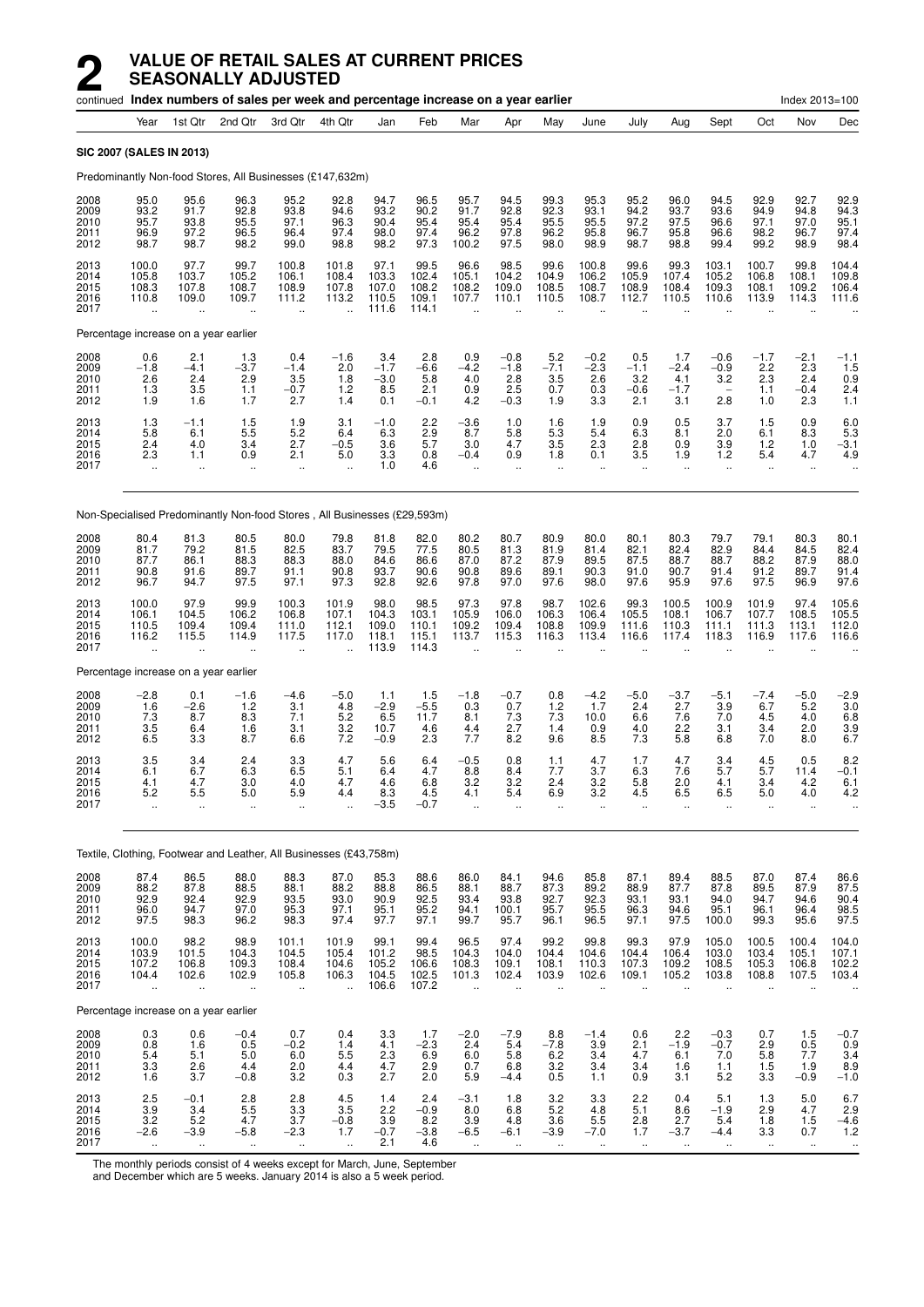**2**

|                                      |                                                     | continued Index numbers of sales per week and percentage increase on a year earlier |                                                             |                                                         |                                                          |                                                |                                              |                                                           |                                             |                                                                   |                                               |                                                  |                                            |                                                         |                                                  | Index 2013=100                           |                                           |
|--------------------------------------|-----------------------------------------------------|-------------------------------------------------------------------------------------|-------------------------------------------------------------|---------------------------------------------------------|----------------------------------------------------------|------------------------------------------------|----------------------------------------------|-----------------------------------------------------------|---------------------------------------------|-------------------------------------------------------------------|-----------------------------------------------|--------------------------------------------------|--------------------------------------------|---------------------------------------------------------|--------------------------------------------------|------------------------------------------|-------------------------------------------|
|                                      | Year                                                | 1st Qtr                                                                             | 2nd Qtr                                                     | 3rd Qtr                                                 | 4th Qtr                                                  | Jan                                            | Feb                                          | Mar                                                       | Apr                                         | May                                                               | June                                          | July                                             | Aug                                        | Sept                                                    | Oct                                              | Nov                                      | Dec                                       |
|                                      | <b>SIC 2007 (SALES IN 2013)</b>                     |                                                                                     |                                                             |                                                         |                                                          |                                                |                                              |                                                           |                                             |                                                                   |                                               |                                                  |                                            |                                                         |                                                  |                                          |                                           |
|                                      |                                                     | Textiles, All Businesses (£706m)                                                    |                                                             |                                                         |                                                          |                                                |                                              |                                                           |                                             |                                                                   |                                               |                                                  |                                            |                                                         |                                                  |                                          |                                           |
| 2008<br>2009<br>2010<br>2011<br>2012 | 107.4<br>108.5<br>109.5<br>92.4<br>94.8             | 112.0<br>120.0<br>105.1<br>94.8<br>94.8                                             | 108.4<br>109.0<br>108.1<br>90.5<br>93.0                     | 114.0<br>107.4<br>112.8<br>93.8<br>99.5                 | 95.0<br>97.4<br>112.0<br>90.3<br>91.9                    | 112.9<br>137.9<br>105.9<br>97.9<br>95.6        | 109.0<br>130.3<br>105.8<br>93.6<br>94.9      | 113.4<br>97.5<br>103.9<br>93.4<br>94.1                    | 115.5<br>103.4<br>109.6<br>89.1<br>91.6     | 99.9<br>116.0<br>108.4<br>91.1<br>92.1                            | 109.4<br>107.9<br>106.8<br>91.2<br>94.7       | 110.0<br>109.9<br>112.3<br>92.0<br>96.2          | 109.5<br>106.9<br>115.1<br>86.3<br>100.9   | 120.8<br>105.7<br>111.5<br>101.2<br>101.2               | 108.2<br>108.6<br>111.4<br>86.9<br>100.1         | 89.9<br>96.7<br>115.2<br>89.5<br>88.1    | 88.6<br>89.0<br>109.9<br>93.7<br>88.2     |
| 2013<br>2014<br>2015<br>2016<br>2017 | 100.0<br>107.1<br>105.5<br>111.0<br>$\ddotsc$       | 102.6<br>106.6<br>95.5<br>106.7<br>$\mathbf{r}$                                     | 102.9<br>106.7<br>107.6<br>105.3<br>$\ddot{\phantom{a}}$    | 97.1<br>108.9<br>105.1<br>109.7<br>$\ddot{\phantom{a}}$ | 97.4<br>106.2<br>113.7<br>122.4<br>$\ddot{\phantom{1}}$  | 104.4<br>101.1<br>86.6<br>109.4<br>113.4       | 106.3<br>109.7<br>93.6<br>104.0<br>113.6     | 98.2<br>109.7<br>104.1<br>106.7                           | 98.8<br>114.0<br>107.3<br>101.2             | 102.7<br>104.9<br>110.2<br>102.7                                  | 106.4<br>102.3<br>105.8<br>110.7              | 96.4<br>108.6<br>108.2<br>111.6                  | 103.5<br>105.8<br>102.1<br>114.3           | 92.7<br>111.5<br>105.1<br>104.7                         | 96.1<br>109.1<br>108.1<br>112.8                  | 96.7<br>104.6<br>122.6<br>133.3          | 98.8<br>105.1<br>110.9<br>121.4           |
|                                      |                                                     | Percentage increase on a year earlier                                               |                                                             |                                                         |                                                          |                                                |                                              |                                                           |                                             |                                                                   |                                               |                                                  |                                            |                                                         |                                                  |                                          |                                           |
| 2008<br>2009<br>2010<br>2011<br>2012 | $-20.3$<br>0.9<br>1.0<br>$-15.7$<br>2.6             | $-23.7$<br>7.2<br>$-12.4$<br>$-9.8$<br>$\overline{\phantom{0}}$                     | $-24.6$<br>0.6<br>$-0.8$<br>$-16.3$<br>2.7                  | $-2.1$<br>$-5.8$<br>5.1<br>$-16.9$<br>6.1               | $-28.1$<br>2.5<br>15.0<br>$-19.4$<br>1.7                 | $-12.6$<br>22.2<br>$-23.2$<br>$-7.6$<br>$-2.3$ | $-30.1$<br>19.5<br>$-18.7$<br>$-11.6$<br>1.4 | $-26.0$<br>$-14.0$<br>6.5<br>$-10.1$<br>0.8               | $-20.9$<br>$-10.5$<br>6.0<br>$-18.7$<br>2.8 | $-30.1$<br>16.1<br>$-6.5$<br>$-16.0$<br>1.1                       | $-23.2$<br>$-1.4$<br>$-1.1$<br>$-14.6$<br>3.9 | $-9.6$<br>$-0.1$<br>2.2<br>$-18.0$<br>4.5        | $-5.9$<br>$-2.3$<br>7.6<br>$-25.0$<br>16.9 | 7.6<br>$-12.5$<br>5.5<br>$-9.3$                         | $-13.1$<br>0.4<br>2.5<br>$-22.0$<br>15.3         | -33.4<br>7.5<br>19.1<br>–22.3<br>$-1.5$  | -34.8<br>0.5<br>23.5<br>$-14.7$<br>$-5.9$ |
| 2013<br>2014<br>2015<br>2016<br>2017 | 5.5<br>7.1<br>$-1.5$<br>5.3<br>$\ddotsc$            | 8.2<br>3.9<br>$-10.4$<br>11.7<br>$\mathbf{r}$                                       | 10.7<br>3.7<br>0.8<br>$-2.1$<br>$\ddot{\phantom{a}}$        | $-2.4$<br>12.1<br>$-3.4$<br>4.4<br>$\ddotsc$            | 6.0<br>9.1<br>7.0<br>7.7<br>$\ddot{\phantom{1}}$         | 9.1<br>$-3.1$<br>$-14.4$<br>26.3<br>3.6        | 12.0<br>3.1<br>$-14.6$<br>11.1<br>9.2        | 4.3<br>11.7<br>-5.1<br>2.4<br>$\ddotsc$                   | 7.8<br>15.5<br>$-5.9$<br>$-5.7$             | 11.5<br>2.2<br>5.1<br>$-6.9$                                      | 12.3<br>$-3.8$<br>3.4<br>4.7                  | 0.2<br>12.7<br>$-0.3$<br>3.1                     | 2.5<br>2.3<br>$-3.6$<br>12.0               | $-8.4$<br>20.3<br>$-5.7$<br>$-0.4$                      | $-4.0$<br>13.5<br>$-0.9$<br>4.4                  | 9.8<br>8.2<br>17.3<br>8.7<br>μ.          | 12.0<br>6.4<br>5.5<br>9.5                 |
|                                      |                                                     | Clothing, All Businesses (£38,631m)                                                 |                                                             |                                                         |                                                          |                                                |                                              |                                                           |                                             |                                                                   |                                               |                                                  |                                            |                                                         |                                                  |                                          |                                           |
| 2008<br>2009<br>2010<br>2011<br>2012 | 86.9<br>87.5<br>92.1<br>95.8<br>97.0                | 85.9<br>86.7<br>91.9<br>94.6<br>97.7                                                | 87.4<br>87.4<br>92.2<br>96.8<br>95.7                        | 87.5<br>87.7<br>92.3<br>94.9<br>97.7                    | 86.7<br>88.0<br>91.8<br>96.7<br>97.0                     | 84.6<br>87.7<br>90.5<br>94.8<br>97.2           | 88.2<br>85.0<br>92.0<br>95.0<br>96.5         | 85.4<br>87.4<br>92.9<br>94.2<br>99.1                      | 83.4<br>87.4<br>93.5<br>100.2<br>95.5       | 94.4<br>86.0<br>92.0<br>95.6<br>95.6                              | 85.0<br>88.6<br>91.3<br>95.0<br>96.0          | 86.4<br>88.4<br>92.1<br>95.7<br>96.6             | 88.5<br>87.1<br>92.0<br>94.6<br>96.8       | 87.5<br>87.5<br>92.8<br>94.5<br>99.3                    | 86.5<br>88.9<br>93.7<br>96.0<br>98.4             | 87.2<br>87.6<br>93.3<br>95.7<br>95.3     | 86.4<br>87.5<br>89.2<br>98.0<br>97.2      |
| 2013<br>2014<br>2015<br>2016<br>2017 | 100.0<br>104.3<br>107.6<br>103.8<br>ă,              | 97.8<br>101.6<br>107.7<br>102.2<br>ä,                                               | 99.0<br>104.9<br>109.6<br>102.3                             | 101.2<br>105.0<br>108.5<br>105.1                        | 101.9<br>105.8<br>104.5<br>105.5                         | 98.0<br>101.5<br>105.6<br>104.1<br>106.6       | 98.4<br>98.2<br>107.2<br>102.5<br>106.5      | 97.2<br>104.3<br>109.9<br>100.5                           | 97.2<br>104.4<br>109.7<br>101.8             | 99.3<br>105.3<br>108.3<br>103.2                                   | 100.4<br>105.1<br>110.5<br>101.9              | 99.7<br>104.9<br>107.5<br>107.9                  | 98.1<br>107.0<br>109.2<br>104.4            | 104.9<br>103.4<br>108.8<br>103.4                        | 100.5<br>103.7<br>105.6<br>108.7                 | 100.7<br>105.6<br>106.6<br>106.3         | 104.0<br>107.7<br>101.9<br>102.4          |
|                                      |                                                     | Percentage increase on a year earlier                                               |                                                             |                                                         |                                                          |                                                |                                              |                                                           |                                             |                                                                   |                                               |                                                  |                                            |                                                         |                                                  |                                          |                                           |
| 2008<br>2009<br>2010<br>2011<br>2012 | 0.7<br>0.7<br>5.3<br>4.0<br>1.3                     | 1.1<br>0.9<br>5.9<br>3.0<br>3.3                                                     | 0.3<br>$\qquad \qquad -$<br>5.5<br>5.0<br>$-1.1$            | 0.5<br>0.2<br>5.3<br>2.8<br>2.9                         | 0.9<br>1.5<br>4.4<br>5.3<br>0.4                          | 3.3<br>3.6<br>3.2<br>4.8<br>2.6                | 2.5<br>-3.6<br>8.2<br>3.3<br>1.5             | $-1.5$<br>2.3<br>6.4<br>1.4<br>5.2                        | $-7.2$<br>4.8<br>7.0<br>7.2<br>-4.8         | 9.8<br>$-9.0$<br>7.0<br>4.0<br>$-0.1$                             | $-1.1$<br>4.2<br>3.1<br>4.0<br>1.0            | 0.7<br>2.4<br>4.1<br>4.0<br>0.9                  | 2.4<br>$-1.6$<br>5.6<br>2.9<br>2.3         | $-1.0$<br>$\overline{\phantom{a}}$<br>6.0<br>1.9<br>5.0 | 0.9<br>2.7<br>5.4<br>2.4<br>2.5                  | 2.2<br>0.5<br>6.5<br>2.6<br>$-0.4$       | $-0.2$<br>1.3<br>1.9<br>9.8<br>$-0.7$     |
| 2013<br>2014<br>2015<br>2016<br>2017 | 3.0<br>4.3<br>3.2<br>$-3.5$<br>$\ddot{\phantom{0}}$ | 0.1<br>3.8<br>6.1<br>$-5.2$<br>$\ldots$                                             | 3.5<br>5.9<br>4.5<br>$-6.7$<br>$\ddot{\phantom{a}}$         | 3.6<br>3.7<br>3.4<br>$-3.2$<br>ä.                       | 5.1<br>3.8<br>$-1.3$<br>1.0<br>$\ddot{\phantom{a}}$      | 0.8<br>3.6<br>4.1<br>$-1.5$<br>2.4             | 1.9<br>-0.1<br>9.1<br>$-4.4$<br>4.0          | -1.9<br>7.3<br>$5.\overline{3}$<br>$-8.6$                 | 1.8<br>7.5<br>5.0<br>$-7.2$                 | 3.8<br>6.0<br>2.9<br>$-4.8$                                       | 4.6<br>4.7<br>5.2<br>$-7.8$                   | 3.2<br>5.1<br>2.6<br>0.3<br>$\ddot{\phantom{a}}$ | 1.3<br>9.1<br>2.1<br>$-4.5$                | 5.7<br>$-1.4$<br>5.2<br>$-4.9$                          | 2.1<br>3.1<br>1.8<br>3.0<br>$\ddot{\phantom{a}}$ | 5.6<br>4.9<br>0.9<br>$-0.3$<br>ä.        | 7.0<br>3.5<br>$-5.4$<br>0.5               |
|                                      |                                                     | Footwear and Leather Goods, All Businesses (£4,421m)                                |                                                             |                                                         |                                                          |                                                |                                              |                                                           |                                             |                                                                   |                                               |                                                  |                                            |                                                         |                                                  |                                          |                                           |
| 2008<br>2009<br>2010<br>2011<br>2012 | 89.3<br>$\frac{91.1}{97.8}$<br>99.0<br>102.4        | 87.3<br>92.3<br>94.4<br>95.6<br>103.4                                               | 89.9<br>94.2<br>96.2<br>99.3<br>100.6                       | 91.9<br>$89.2$<br>100.3<br>98.7<br>103.6                | 88.4<br>88.8<br>100.4<br>102.2<br>102.0                  | 86.9<br>91.0<br>92.1<br>97.6<br>102.0          | 88.3<br>92.3<br>94.5<br>97.1<br>102.4        | 86.9<br>93.2<br>96.2<br>92.9<br>105.2                     | 85.5<br>97.5<br>94.0<br>101.0<br>98.5       | 95.6<br>94.2<br>96.0<br>96.5<br>101.3                             | 89.0<br>91.5<br>98.2<br>100.1<br>101.8        | 90.1<br>90.0<br>99.3<br>101.9<br>101.6           | 93.8<br>90.4<br>99.4<br>95.4<br>102.8      | 91.8<br>87.6<br>101.8<br>98.8<br>106.0                  | 87.4<br>91.7<br>101.0<br>98.7<br>106.6           | 89.3<br>88.8<br>102.8<br>103.8<br>98.9   | 88.5<br>86.5<br>98.1<br>103.8<br>100.9    |
| 2013<br>2014<br>2015<br>2016<br>2017 | 100.0<br>100.0<br>104.5<br>109.1<br>$\ddotsc$       | 100.9<br>100.3<br>100.5<br>105.9<br>$\ddot{\phantom{a}}$                            | 96.7<br>98.9<br>106.5<br>108.4<br>.,                        | 100.5<br>99.3<br>107.5<br>111.6<br>ä,                   | 101.8<br>101.3<br>103.6<br>110.3<br>$\ddot{\phantom{a}}$ | 107.9<br>99.0<br>103.8<br>107.1<br>106.0       | 107.5<br>99.2<br>103.5<br>102.6<br>112.1     | 90.2<br>102.6<br>95.5<br>107.6<br>$\ddot{\phantom{a}}$    | 99.4<br>98.9<br>103.7<br>107.9              | 98.1<br>96.8<br>105.9<br>110.4                                    | 93.6<br>100.5<br>109.3<br>107.3               | 95.9<br>99.2<br>105.0<br>119.0                   | 95.5<br>100.8<br>110.3<br>110.6            | 108.2<br>98.1<br>107.2<br>106.4                         | 101.2<br>100.5<br>102.4<br>108.9                 | 98.5<br>100.6<br>105.3<br>113.2          | 104.9<br>102.6<br>103.3<br>109.1          |
|                                      |                                                     | Percentage increase on a year earlier                                               |                                                             |                                                         |                                                          |                                                |                                              |                                                           |                                             |                                                                   |                                               |                                                  |                                            |                                                         |                                                  |                                          |                                           |
| 2008<br>2009<br>2010<br>2011<br>2012 | 2.2<br>2.0<br>7.4<br>1.1<br>3.5                     | $\begin{array}{c} 3.5 \\ 5.6 \end{array}$<br>$2.3$<br>1.3<br>8.1                    | $\overline{\phantom{a}}$<br>4.7<br>$\frac{2.2}{3.2}$<br>1.4 | 3.0<br>$-2.9$<br>$12.4 - 1.6$<br>5.0                    | 2.7<br>0.5<br>13.1<br>1.8<br>$-0.2$                      | 7.4<br>4.7<br>1.1<br>6.0<br>4.5                | 3.1<br>4.4<br>$^{2.4}_{2.7}$<br>5.5          | 1.0<br>7.3<br>3.1<br>$-3.4$<br>13.3                       | $-10.7$<br>14.0<br>$-3.5$<br>7.4<br>$-2.5$  | 9.9<br>$-1.5$<br>$\begin{array}{c} 1.9 \\ 0.5 \end{array}$<br>5.0 | 1.3<br>2.9<br>7.3<br>1.9<br>1.7               | 2.2<br>$-0.1$<br>10.3<br>2.6<br>$-0.3$           | 2.5<br>$-3.6$<br>10.0<br>$-4.1$<br>7.8     | 4.0<br>$-4.5$<br>16.2<br>$-2.9$<br>7.2                  | 1.7<br>4.9<br>$10.2 - 2.3$<br>8.0                | 3.8<br>$-0.6$<br>15.8<br>0.9<br>$-4.7$   | 2.7<br>$-2.2$<br>13.4<br>5.9<br>$-2.8$    |
| 2013<br>2014<br>2015<br>2016<br>2017 | $-2.4$<br>$-0.1$<br>4.6<br>4.3                      | $-2.3$<br>$-0.6$<br>0.2<br>5.4<br>ä,                                                | $-3.9$<br>2.2<br>7.7<br>1.8                                 | $-3.0$<br>$-1.2$<br>8.2<br>3.9                          | $-0.2$<br>$-0.5$<br>2.3<br>6.4                           | 5.8<br>$-8.2$<br>$\frac{4.8}{3.2}$<br>$-1.0$   | 4.9<br>$-7.7$<br>4.4<br>$-0.9$<br>9.3        | $-14.3$<br>13.8<br>$-6.9$<br>12.7<br>$\ddot{\phantom{1}}$ | 0.9<br>$-0.5$<br>4.9<br>4.0                 | $-3.2$<br>$-1.2$<br>9.4<br>4.2                                    | $-8.1$<br>7.4<br>8.7<br>$-1.8$                | $-5.6$<br>3.5<br>5.8<br>13.4                     | $-7.1$<br>5.5<br>9.4<br>0.3                | 2.1<br>$-9.3$<br>9.2<br>$-0.7$                          | $-5.0$<br>$-0.7$<br>1.9<br>6.4                   | $-0.4$<br>2.2<br>4.7<br>7.5<br>$\ddotsc$ | 4.0<br>$-2.\overline{3}$<br>0.7 5.6       |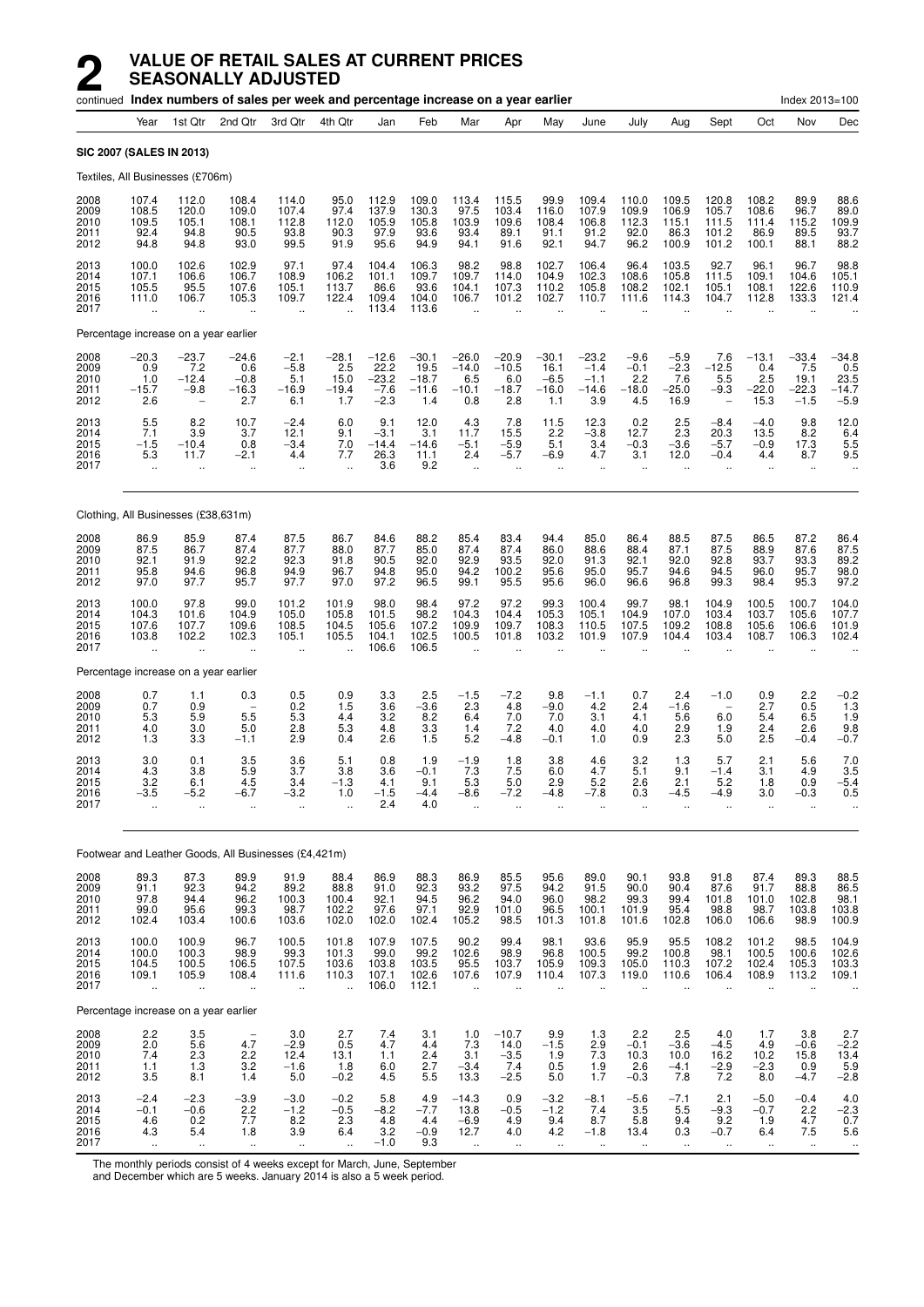**2**

|                                      |                                                          |                                                         | continued Index numbers of sales per week and percentage increase on a year earlier |                                                        |                                                          |                                             |                                             |                                                   |                                                          |                                              |                                                          |                                                         |                                                        |                                                           |                                                           | Index 2013=100                                          |                                                           |
|--------------------------------------|----------------------------------------------------------|---------------------------------------------------------|-------------------------------------------------------------------------------------|--------------------------------------------------------|----------------------------------------------------------|---------------------------------------------|---------------------------------------------|---------------------------------------------------|----------------------------------------------------------|----------------------------------------------|----------------------------------------------------------|---------------------------------------------------------|--------------------------------------------------------|-----------------------------------------------------------|-----------------------------------------------------------|---------------------------------------------------------|-----------------------------------------------------------|
|                                      | Year                                                     | 1st Qtr                                                 | 2nd Qtr                                                                             | 3rd Qtr                                                | 4th Qtr                                                  | Jan                                         | Feb                                         | Mar                                               | Apr                                                      | May                                          | June                                                     | July                                                    | Aug                                                    | Sept                                                      | Oct                                                       | Nov                                                     | Dec                                                       |
|                                      | <b>SIC 2007 (SALES IN 2013)</b>                          |                                                         |                                                                                     |                                                        |                                                          |                                             |                                             |                                                   |                                                          |                                              |                                                          |                                                         |                                                        |                                                           |                                                           |                                                         |                                                           |
|                                      |                                                          |                                                         | Household Goods Stores, All Businesses (£29,100m)                                   |                                                        |                                                          |                                             |                                             |                                                   |                                                          |                                              |                                                          |                                                         |                                                        |                                                           |                                                           |                                                         |                                                           |
| 2008<br>2009<br>2010<br>2011<br>2012 | 116.8<br>110.9<br>107.0<br>104.1<br>103.7                | 120.0<br>108.6<br>106.7<br>105.2<br>104.3               | 119.4<br>108.3<br>109.1<br>103.6<br>105.6                                           | 115.4<br>111.7<br>107.8<br>103.9<br>102.4              | 112.2<br>115.1<br>104.5<br>103.6<br>102.6                | 120.3<br>111.0<br>98.4<br>105.2<br>102.4    | 119.1<br>107.7<br>110.3<br>105.2<br>103.5   | 120.5<br>107.4<br>110.5<br>105.2<br>106.5         | 118.3<br>108.1<br>109.3<br>103.8<br>105.2                | 121.6<br>108.6<br>109.8<br>103.5<br>106.1    | 118.6<br>108.1<br>108.3<br>103.6<br>105.6                | 116.0<br>110.6<br>108.6<br>104.1<br>103.8               | 116.8<br>112.3<br>108.7<br>103.3<br>101.8              | 113.9<br>112.0<br>106.5<br>104.4<br>101.9                 | 111.5<br>114.0<br>105.2<br>106.2<br>101.8                 | 112.5<br>114.3<br>104.3<br>103.3<br>104.1               | 112.5<br>116.5<br>104.1<br>101.7<br>102.0                 |
| 2013<br>2014<br>2015<br>2016<br>2017 | 100.0<br>105.7<br>111.4<br>112.3<br>÷.                   | 99.2<br>104.2<br>109.4<br>112.8<br>$\mathbf{r}$         | 100.9<br>103.9<br>110.8<br>110.6<br>                                                | 99.5<br>106.1<br>113.0<br>110.5<br>÷.                  | 100.5<br>108.5<br>112.3<br>115.3<br>$\ddot{\phantom{a}}$ | 99.2<br>105.4<br>108.3<br>113.9<br>109.0    | 102.7<br>103.2<br>108.6<br>114.2<br>113.9   | 96.3<br>103.8<br>111.0<br>110.8                   | 99.0<br>102.5<br>111.6<br>110.5                          | 102.6<br>102.5<br>110.4<br>113.0             | 101.1<br>106.2<br>110.5<br>108.9                         | 100.5<br>104.3<br>114.3<br>113.4                        | 97.1<br>108.3<br>110.0<br>108.9                        | 100.5<br>105.8<br>114.3<br>109.5                          | 98.5<br>108.8<br>112.2<br>115.8                           | 97.8<br>108.7<br>114.6<br>120.1                         | 104.2<br>108.2<br>110.6<br>111.2                          |
|                                      |                                                          | Percentage increase on a year earlier                   |                                                                                     |                                                        |                                                          |                                             |                                             |                                                   |                                                          |                                              |                                                          |                                                         |                                                        |                                                           |                                                           |                                                         |                                                           |
| 2008<br>2009<br>2010<br>2011<br>2012 | $-2.3$<br>$-5.1$<br>$-3.5$<br>$-2.8$<br>$-0.3$           | $-0.5$<br>$-9.5$<br>$-1.7$<br>$-1.4$<br>$-0.8$          | $-0.6$<br>-9.3<br>0.7<br>$-5.0$<br>1.9                                              | $-3.2$<br>$-3.3$<br>$-3.4$<br>$-3.6$<br>$-1.5$         | $-5.1$<br>2.6<br>$-9.2$<br>$-0.9$<br>$-0.9$              | 1.3<br>$-7.8$<br>$-11.3$<br>6.9<br>$-2.7$   | $-1.7$<br>$-9.5$<br>2.4<br>$-4.6$<br>$-1.7$ | $-1.1$<br>$-10.9$<br>2.9<br>$-4.8$<br>1.3         | 0.2<br>-8.6<br>1.1<br>$-5.1$<br>1.3                      | 1.2<br>$-10.7$<br>1.1<br>$-5.8$<br>2.5       | $-2.7$<br>$-8.8$<br>0.2<br>$-4.4$<br>1.9                 | $-4.2$<br>$-4.6$<br>$-1.8$<br>$-4.2$<br>$-0.3$          | $-1.7$<br>$-3.8$<br>$-3.2$<br>$-5.0$<br>$-1.4$         | $-3.6$<br>$-1.7$<br>$-4.9$<br>$-2.0$<br>$-2.4$            | $-5.6$<br>2.2<br>$-7.8$<br>1.0<br>$-4.2$                  | $-5.0$<br>1.6<br>$-8.7$<br>$-1.0$<br>0.8                | $-4.8$<br>3.6<br>$-10.6$<br>$-2.3$<br>0.3                 |
| 2013<br>2014<br>2015<br>2016<br>2017 | $-3.6$<br>5.7<br>5.4<br>0.8<br>$\ldots$                  | $-4.9$<br>5.1<br>5.0<br>3.1                             | -4.5<br>3.0<br>6.6<br>$-0.1$                                                        | $-2.9$<br>6.7<br>6.5<br>$-2.2$<br>$\ddot{\phantom{a}}$ | $-2.0$<br>8.0<br>3.5<br>2.7                              | $-3.1$<br>6.3<br>2.7<br>5.2<br>$-4.3$       | $-0.7$<br>0.4<br>5.3<br>5.2<br>$-0.3$       | $-9.6$<br>7.8<br>6.9<br>$-0.2$                    | $-5.9$<br>3.6<br>8.9<br>$-1.0$                           | $-3.3$<br>$-0.1$<br>7.7<br>2.4               | $-4.3$<br>5.0<br>4.1<br>$-1.5$                           | $-3.1$<br>3.8<br>9.6<br>$-0.8$                          | $-4.7$<br>11.6<br>1.6<br>$-1.0$                        | $-1.3$<br>5.3<br>8.1<br>$-4.2$                            | $-3.2$<br>10.4<br>3.1<br>3.2<br>$\ddotsc$                 | $-6.1$<br>11.2<br>5.4<br>4.8<br>$\ddotsc$               | 2.2<br>3.8<br>2.2<br>0.5<br>$\cdot$ .                     |
|                                      |                                                          |                                                         | Furniture, Lighting etc. All Businesses (£11,054m)                                  |                                                        |                                                          |                                             |                                             |                                                   |                                                          |                                              |                                                          |                                                         |                                                        |                                                           |                                                           |                                                         |                                                           |
| 2008<br>2009<br>2010<br>2011<br>2012 | 103.6<br>96.7<br>92.6<br>95.6<br>100.1                   | 107.2<br>91.2<br>92.7<br>97.0<br>95.9                   | 108.6<br>93.8<br>92.1<br>91.6<br>104.1                                              | 102.0<br>100.4<br>92.0<br>97.0<br>99.6                 | 96.2<br>101.5<br>93.6<br>96.5<br>100.8                   | 104.2<br>95.3<br>84.7<br>96.4<br>93.7       | 108.0<br>89.4<br>97.6<br>101.1<br>95.4      | 109.5<br>89.5<br>95.1<br>94.2<br>98.1             | 108.2<br>92.6<br>92.4<br>88.1<br>102.7                   | 108.2<br>93.8<br>94.7<br>92.3<br>102.4       | 109.2<br>94.8<br>89.7<br>93.8<br>106.7                   | 101.8<br>99.2<br>91.0<br>95.6<br>101.2                  | 104.4<br>101.0<br>93.0<br>95.8<br>98.7                 | 100.3<br>100.8<br>91.9<br>99.2<br>99.0                    | 99.0<br>101.6<br>93.4<br>97.5<br>102.5                    | 95.9<br>102.7<br>93.6<br>96.7<br>99.6                   | 94.3<br>100.5<br>93.7<br>95.6<br>100.6                    |
| 2013<br>2014<br>2015<br>2016<br>2017 | 100.0<br>108.6<br>120.8<br>124.3                         | 100.9<br>104.8<br>116.9<br>127.2<br>$\ddotsc$           | 99.9<br>105.2<br>121.5<br>122.2                                                     | 97.9<br>110.6<br>122.6<br>121.7<br>$\ddotsc$           | 101.2<br>113.8<br>122.3<br>126.2<br>ä.                   | 100.3<br>105.1<br>114.9<br>129.9<br>120.0   | 101.6<br>105.1<br>114.7<br>128.1<br>124.5   | 100.9<br>104.5<br>120.1<br>124.3                  | 94.4<br>103.9<br>120.2<br>126.5                          | 105.1<br>102.9<br>121.8<br>125.6             | 100.2<br>108.2<br>122.4<br>115.9                         | 100.6<br>108.5<br>127.9<br>118.4                        | 93.0<br>112.6<br>116.0<br>122.5                        | 99.8<br>110.7<br>123.8<br>123.6                           | 96.0<br>115.0<br>120.5<br>125.3                           | 99.5<br>113.8<br>122.0<br>127.9                         | 106.7<br>112.8<br>123.9<br>125.5                          |
|                                      |                                                          | Percentage increase on a year earlier                   |                                                                                     |                                                        |                                                          |                                             |                                             |                                                   |                                                          |                                              |                                                          |                                                         |                                                        |                                                           |                                                           |                                                         |                                                           |
| 2008<br>2009<br>2010<br>2011<br>2012 | $-2.3$<br>$-6.6$<br>$-4.3$<br>3.2<br>4.8                 | 0.7<br>$-14.9$<br>1.6<br>4.7<br>$-1.2$                  | 0.7<br>$-13.6$<br>$-1.9$<br>$-0.5$<br>13.7                                          | $-3.7$<br>$-1.6$<br>$-8.4$<br>5.5<br>2.6               | $-7.1$<br>5.5<br>$-7.8$<br>3.2<br>4.5                    | 2.2<br>$-8.6$<br>$-11.1$<br>13.8<br>$-2.9$  | 1.4<br>$-17.2$<br>9.1<br>3.6<br>-5.7        | $-0.5$<br>$-18.3$<br>6.3<br>$-0.9$<br>4.1         | 5.1<br>$-14.5$<br>$-0.2$<br>$-4.6$<br>16.5               | $-1.5$<br>$-13.3$<br>0.9<br>$-2.5$<br>10.9   | $-0.8$<br>$-13.2$<br>$-5.3$<br>4.6<br>13.7               | $-7.8$<br>$-2.5$<br>$-8.3$<br>5.0<br>5.9                | $-3.3$<br>$-7.9$<br>3.0<br>3.0                         | $-3.1$<br>0.5<br>$-8.8$<br>8.0<br>$-0.2$                  | $-2.9$<br>2.6<br>$-8.0$<br>4.4<br>5.0                     | $-8.4$<br>7.1<br>$-8.9$<br>3.3<br>3.0                   | $-9.5$<br>6.6<br>$-6.7$<br>2.0<br>5.2                     |
| 2013<br>2014<br>2015<br>2016<br>2017 | $-0.1$<br>8.6<br>11.3<br>2.9<br>$\ddot{\phantom{a}}$     | 5.2<br>3.9<br>11.5<br>8.8<br>$\ddot{\phantom{a}}$       | $-4.1$<br>5.3<br>15.5<br>0.5<br>ă,                                                  | $-1.6$<br>12.9<br>10.9<br>$-0.8$<br>à.                 | 0.4<br>12.5<br>7.4<br>3.2<br>$\ddot{\phantom{a}}$        | 7.1<br>4.7<br>9.4<br>13.0<br>$-7.6$         | 6.5<br>3.4<br>9.2<br>11.6<br>$-2.8$         | 2.8<br>3.6<br>15.0<br>3.5<br>$\ddot{\phantom{1}}$ | $-8.1$<br>10.1<br>15.7<br>5.3<br>$\ddot{\phantom{a}}$    | 2.7<br>$-2.1$<br>18.4<br>3.2<br>ä,           | $-6.1$<br>8.0<br>13.2<br>$-5.3$<br>$\ddot{\phantom{a}}$  | $-0.6$<br>7.9<br>17.9<br>$-7.4$<br>$\ddot{\phantom{a}}$ | $-5.7$<br>21.1<br>2.9<br>5.6<br>$\ddot{\phantom{1}}$   | 0.8<br>10.9<br>11.8<br>$-0.1$<br>$\ddot{\phantom{a}}$     | $-6.3$<br>19.8<br>4.8<br>4.0<br>$\ddot{\phantom{1}}$      | $-0.1$<br>14.4<br>7.2<br>4.8<br>$\ddotsc$               | 6.1<br>5.7<br>9.8<br>1.3<br>$\ddotsc$                     |
|                                      |                                                          |                                                         | Electrical Household Appliances, All Businesses (£6,126m)                           |                                                        |                                                          |                                             |                                             |                                                   |                                                          |                                              |                                                          |                                                         |                                                        |                                                           |                                                           |                                                         |                                                           |
| 2008<br>2009<br>2010<br>2011<br>2012 | 141.2<br>135.2<br>133.1<br>120.4<br>119.9                | 148.3<br>131.7<br>128.1<br>124.9<br>126.2               | 143.5<br>131.4<br>138.5<br>118.6<br>125.0                                           | 138.1<br>137.5<br>136.0<br>120.1<br>116.2              | 134.5<br>140.3<br>129.8<br>117.8<br>112.3                | 151.3<br>133.5<br>114.9<br>129.9<br>126.8   | 141.4<br>134.3<br>134.7<br>120.4<br>124.9   | 150.8<br>128.1<br>133.6<br>124.5<br>126.9         | 146.6<br>134.6<br>133.2<br>116.3<br>127.6                | 144.9<br>132.0<br>137.9<br>121.4<br>127.0    | 140.0<br>128.3<br>143.3<br>118.3<br>121.4                | 138.3<br>138.5<br>139.3<br>114.9<br>122.0               | 142.3<br>137.3<br>135.5<br>120.4<br>115.5              | 134.5<br>136.8<br>133.7<br>124.0<br>112.1                 | 126.6<br>140.5<br>132.8<br>126.9<br>109.8                 | 132.6<br>141.1<br>131.8<br>117.0<br>120.1               | 142.3<br>$\frac{139.5}{125.8}$<br>111.2<br>108.0          |
| 2013<br>2014<br>2015<br>2016<br>2017 | 100.0<br>103.9<br>106.8<br>102.3<br>$\ddot{\phantom{1}}$ | 99.7<br>104.4<br>106.3<br>102.0<br>$\ddot{\phantom{1}}$ | 99.7<br>104.1<br>105.4<br>102.8<br>$\ddotsc$                                        | 100.6<br>102.8<br>107.0<br>99.3<br>à.                  | 100.0<br>104.1<br>108.5<br>105.2<br>÷.                   | 95.6<br>106.9<br>104.8<br>101.9<br>103.2    | 105.6<br>101.8<br>107.9<br>99.8<br>105.1    | 98.2<br>104.0<br>106.2<br>103.7<br>÷.             | 102.6<br>104.3<br>107.4<br>100.4<br>$\ddot{\phantom{a}}$ | 96.4<br>103.2<br>105.5<br>104.3              | 100.0<br>104.7<br>103.7<br>103.4<br>$\ddot{\phantom{a}}$ | 98.6<br>101.0<br>108.2<br>102.2<br>ä,                   | 99.2<br>105.1<br>106.5<br>99.9<br>$\ddot{\phantom{1}}$ | 103.2<br>102.4<br>106.3<br>96.5<br>$\ddot{\phantom{a}}$   | 99.4<br>106.2<br>105.3<br>101.9                           | 96.6<br>103.8<br>118.4<br>117.1<br>$\ddot{\phantom{a}}$ | 103.1<br>102.6<br>103.0<br>98.4<br>$\ldots$               |
|                                      |                                                          | Percentage increase on a year earlier                   |                                                                                     |                                                        |                                                          |                                             |                                             |                                                   |                                                          |                                              |                                                          |                                                         |                                                        |                                                           |                                                           |                                                         |                                                           |
| 2008<br>2009<br>2010<br>2011<br>2012 | $-6.5$<br>$-4.3$<br>$-1.6$<br>$-9.6$<br>$-0.3$           | $-4.0$<br>$-11.2$<br>$-2.7$<br>$-2.5$<br>1.1            | $-5.1$<br>$-8.5$<br>5.4<br>-14.4<br>5.4                                             | $-7.6$<br>$-0.4$<br>$-1.1$<br>$-11.7$<br>$-3.3$        | $-9.7$<br>4.3<br>$-7.5$<br>$-9.3$<br>$-4.7$              | 1.2<br>$-11.7$<br>$-14.0$<br>13.1<br>$-2.4$ | $-9.2$<br>$-5.0$<br>0.3<br>$-10.6$<br>3.7   | $-4.3$<br>$-15.0$<br>4.3<br>$-6.8$<br>1.9         | $-0.7$<br>$-8.2$<br>$-1.0$<br>$-12.6$<br>9.7             | $-2.6$<br>$-8.9$<br>4.5<br>$-12.0$<br>4.6    | $-10.4$<br>$-8.3$<br>11.7<br>$-17.5$<br>2.7              | $-8.3$<br>0.1<br>0.5<br>$-17.5$<br>6.1                  | $-3.4$<br>$-3.5$<br>$-1.3$<br>$-11.1$<br>$-4.1$        | $-10.3$<br>1.7<br>$-2.3$<br>$-7.2$<br>$-9.6$              | $-15.4$<br>11.0<br>$-5.5$<br>$-4.5$<br>$-13.4$            | $-9.6$<br>6.4<br>$-6.6$<br>$-11.2$<br>2.7               | $-5.3$<br>$-1.9$<br>$-9.8$<br>$-11.7$<br>$-2.9$           |
| 2013<br>2014<br>2015<br>2016<br>2017 | $-16.6$<br>3.9<br>2.8<br>$-4.2$<br>$\ddot{\phantom{1}}$  | $-21.0$<br>4.7<br>1.8<br>$-4.1$<br>$\ddot{\phantom{a}}$ | $-20.2$<br>4.4<br>1.2<br>$-2.5$<br>ă,                                               | $-13.5$<br>2.2<br>4.0<br>$-7.1$<br>$\ddotsc$           | $-10.9$<br>4.1<br>4.2<br>$-3.0$<br>$\ddot{\phantom{1}}$  | $-24.6$<br>11.8<br>$-2.0$<br>$-2.7$<br>1.2  | $-15.4$<br>$-3.6$<br>$-7.5$<br>5.3          | $-22.6$<br>5.9<br>2.1<br>$-2.4$<br>x.             | $-19.5$<br>1.6<br>3.0<br>$-6.5$<br>à.                    | $-24.1$<br>7.0<br>2.2<br>$-1.1$<br>$\ddotsc$ | $-17.6$<br>4.7<br>$-1.0$<br>$-0.3$<br>$\ddotsc$          | $-19.2$<br>2.4<br>7.1<br>$-5.6$<br>à.                   | $-14.1$<br>6.0<br>1.4<br>$-6.2$<br>$\ddotsc$           | $-7.9$<br>$-0.8$<br>3.8<br>$-9.2$<br>$\ddot{\phantom{1}}$ | $-9.5$<br>6.8<br>$-0.8$<br>$-3.3$<br>$\ddot{\phantom{1}}$ | $-19.6$<br>7.4<br>14.1<br>$-1.1$<br>$\ddotsc$           | $-4.5$<br>$-0.5$<br>0.4<br>$-4.5$<br>$\ddot{\phantom{1}}$ |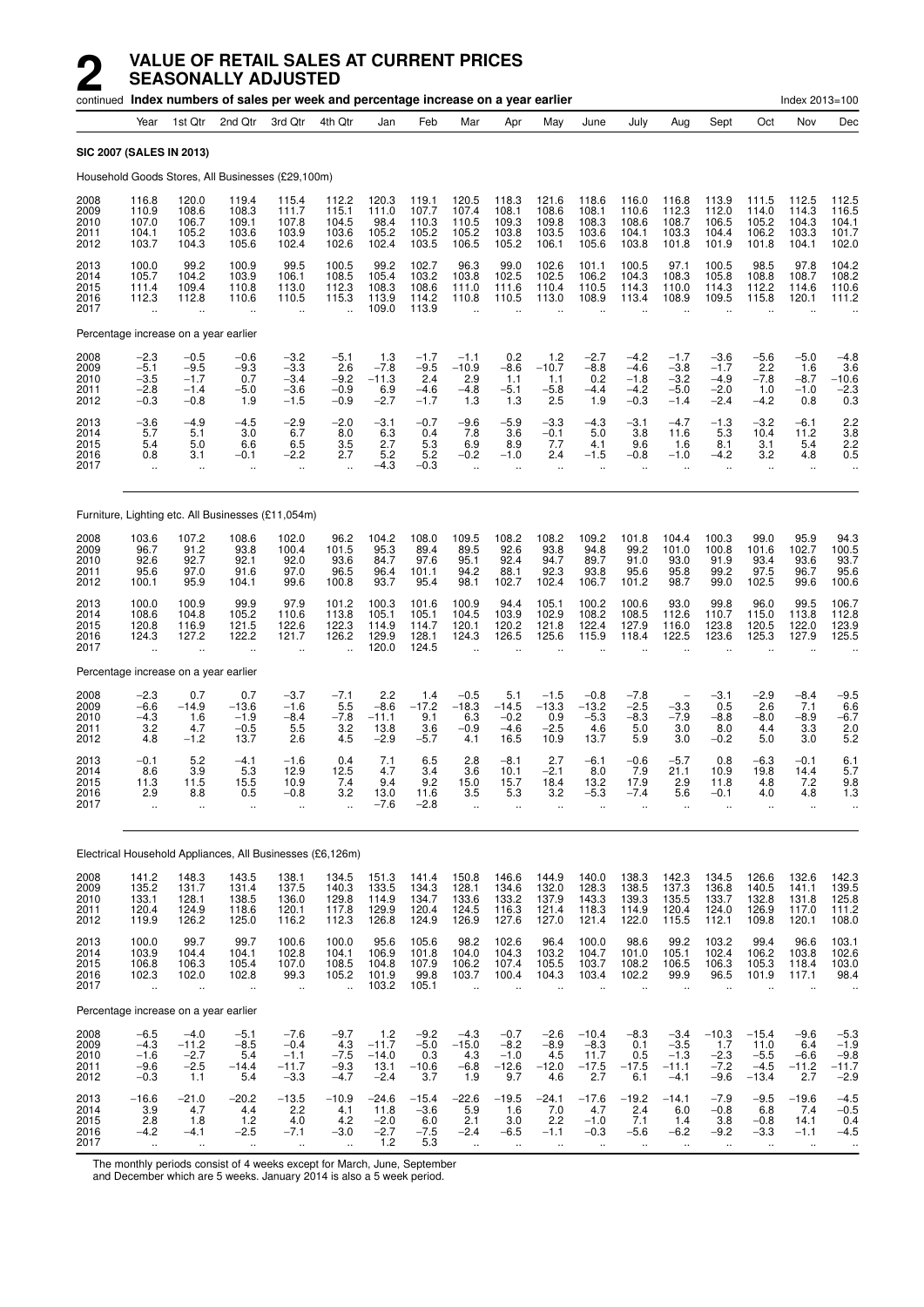**2**

|                                      |                                                       |                                                     | continued Index numbers of sales per week and percentage increase on a year earlier |                                                               |                                                     |                                               |                                                            |                                                          |                                                         |                                                            |                                                      |                                             |                                                  |                                                 |                                                  | Index 2013=100                                       |                                               |
|--------------------------------------|-------------------------------------------------------|-----------------------------------------------------|-------------------------------------------------------------------------------------|---------------------------------------------------------------|-----------------------------------------------------|-----------------------------------------------|------------------------------------------------------------|----------------------------------------------------------|---------------------------------------------------------|------------------------------------------------------------|------------------------------------------------------|---------------------------------------------|--------------------------------------------------|-------------------------------------------------|--------------------------------------------------|------------------------------------------------------|-----------------------------------------------|
|                                      | Year                                                  | 1st Qtr                                             | 2nd Qtr                                                                             | 3rd Qtr                                                       | 4th Otr                                             | Jan                                           | Feb                                                        | Mar                                                      | Apr                                                     | May                                                        | June                                                 | July                                        | Aug                                              | Sept                                            | Oct                                              | Nov                                                  | Dec                                           |
| <b>SIC 2007 (SALES IN 2013)</b>      |                                                       |                                                     |                                                                                     |                                                               |                                                     |                                               |                                                            |                                                          |                                                         |                                                            |                                                      |                                             |                                                  |                                                 |                                                  |                                                      |                                               |
|                                      |                                                       |                                                     | Hardware, Paints and Glass, All Businesses (£10,766m)                               |                                                               |                                                     |                                               |                                                            |                                                          |                                                         |                                                            |                                                      |                                             |                                                  |                                                 |                                                  |                                                      |                                               |
| 2008<br>2009<br>2010<br>2011<br>2012 | 107.3<br>104.4<br>100.8<br>99.4<br>95.0               | 108.4<br>104.0<br>102.5<br>97.7<br>97.1             | 107.7<br>102.7<br>103.3<br>103.5<br>92.6                                            | 106.4<br>102.5<br>102.5<br>98.0<br>94.4                       | 106.7<br>108.5<br>94.8<br>98.5<br>95.9              | 110.3<br>104.3<br>97.3<br>95.3<br>94.9        | 109.5<br>101.8<br>102.8<br>95.9<br>95.9                    | 105.6<br>105.6<br>106.5<br>100.9<br>99.9                 | 103.2<br>102.4<br>106.6<br>108.7<br>90.7                | 112.6<br>103.5<br>102.7<br>101.2<br>94.2                   | 107.4<br>102.5<br>101.0<br>101.1<br>92.9             | 107.8<br>100.2<br>102.8<br>102.8<br>92.9    | 105.1<br>103.6<br>103.5<br>97.6<br>94.0          | 106.4<br>103.6<br>101.5<br>94.5<br>95.8         | 106.6<br>105.8<br>95.4<br>99.6<br>93.6           | 109.1<br>104.8<br>93.1<br>98.0<br>97.0               | 104.9<br>113.6<br>95.5<br>98.0<br>96.8        |
| 2013<br>2014<br>2015<br>2016<br>2017 | 100.0<br>105.0<br>106.4<br>108.3                      | 95.0<br>104.3<br>105.4<br>106.2                     | 103.1<br>103.7<br>104.8<br>105.4                                                    | 101.1<br>104.5<br>108.5<br>108.3                              | 100.8<br>107.6<br>106.8<br>113.4                    | 97.1<br>105.7<br>105.9<br>106.6<br>103.6      | 99.8<br>102.7<br>104.9<br>110.0<br>111.4                   | 89.3<br>104.2<br>105.5<br>102.9                          | 102.3<br>101.6<br>106.7<br>101.4                        | 104.0<br>102.9<br>103.2<br>107.2                           | 103.1<br>106.0<br>104.5<br>107.1                     | 102.7<br>102.4<br>106.0<br>117.8            | 100.5<br>107.1<br>107.6<br>102.7                 | 100.3<br>104.1<br>111.2<br>105.2                | 101.0<br>105.2<br>109.8<br>117.6                 | 98.0<br>108.2<br>107.5<br>117.3                      | 102.9<br>109.0<br>103.7<br>107.0              |
|                                      |                                                       | Percentage increase on a year earlier               |                                                                                     |                                                               |                                                     |                                               |                                                            |                                                          |                                                         |                                                            |                                                      |                                             |                                                  |                                                 |                                                  |                                                      |                                               |
| 2008<br>2009<br>2010<br>2011<br>2012 | 1.6<br>$-2.7$<br>$-3.5$<br>$-1.3$<br>$-4.4$           | 2.6<br>$-4.0$<br>$-1.4$<br>$-4.8$<br>$-0.5$         | 2.3<br>-4.6<br>0.5<br>0.2<br>$-10.5$                                                | 1.2<br>$-3.6$<br>$\overline{\phantom{a}}$<br>$-4.4$<br>$-3.7$ | 0.3<br>1.7<br>$-12.7$<br>4.0<br>$-2.6$              | 2.0<br>$-5.5$<br>$-6.7$<br>$-2.1$<br>$-0.4$   | 3.1<br>$-7.1$<br>1.0<br>$-6.7$<br>$\overline{\phantom{a}}$ | 2.2<br>0.8<br>$-5.2$<br>$-1.0$                           | -4.1<br>$-0.8$<br>4.2<br>1.9<br>$-16.6$                 | 7.4<br>$-8.1$<br>$-0.8$<br>$-1.5$<br>$-6.9$                | 3.3<br>$-4.6$<br>$-1.4$<br>0.1<br>$-8.1$             | 3.5<br>$-7.1$<br>2.6<br>$-9.6$              | $-1.7$<br>$-1.4$<br>$-0.1$<br>$-5.7$<br>$-3.7$   | 1.7<br>$-2.7$<br>$-2.0$<br>$-6.8$<br>1.4        | 0.3<br>$-0.7$<br>$-9.8$<br>4.4<br>-6.1           | 1.8<br>$-3.9$<br>$-11.1$<br>5.2<br>$-1.0$            | $-0.8$<br>8.3<br>$-15.9$<br>2.6<br>$-1.2$     |
| 2013<br>2014<br>2015<br>2016<br>2017 | 5.3<br>5.0<br>1.3<br>1.8<br>ä,                        | $-2.2$<br>9.9<br>1.1<br>0.7<br>$\ddot{\phantom{a}}$ | 11.4<br>0.5<br>1.1<br>0.6<br>$\ddot{\phantom{a}}$                                   | 7.1<br>3.4<br>3.8<br>$-0.2$<br>à.                             | 5.1<br>6.7<br>$-0.8$<br>6.2<br>$\ddot{\phantom{a}}$ | 2.3<br>8.9<br>0.2<br>0.6<br>$-2.7$            | 4.1<br>2.8<br>2.2<br>4.8<br>1.3                            | $-10.6$<br>16.7<br>1.2<br>$-2.5$<br>$\ddot{\phantom{a}}$ | 12.7<br>$-0.7$<br>5.1<br>$-5.0$<br>$\ddot{\phantom{a}}$ | 10.4<br>$-1.1$<br>0.3<br>3.8<br>$\ddotsc$                  | 11.1<br>2.8<br>$-1.5$<br>2.5<br>$\ddot{\phantom{a}}$ | 10.5<br>$-0.2$<br>3.4<br>11.2               | 6.9<br>6.6<br>0.4<br>$-4.5$                      | 4.7<br>3.7<br>6.9<br>$-5.4$                     | 8.0<br>4.1<br>4.4<br>7.1<br>$\ddot{\phantom{a}}$ | 1.0<br>10.5<br>$-0.7$<br>9.1<br>$\ddot{\phantom{a}}$ | 6.3<br>5.9<br>$-4.8$<br>3.2                   |
|                                      |                                                       |                                                     | Music and video recordings and equipment, All Businesses (£1,154m)                  |                                                               |                                                     |                                               |                                                            |                                                          |                                                         |                                                            |                                                      |                                             |                                                  |                                                 |                                                  |                                                      |                                               |
| 2008<br>2009<br>2010<br>2011<br>2012 | 202.5<br>177.4<br>165.7<br>142.9<br>133.7             | 200.8<br>194.7<br>167.1<br>149.1<br>135.4           | 204.5<br>175.6<br>169.9<br>140.1<br>137.4                                           | 206.8<br>167.4<br>160.4<br>139.3<br>131.7                     | 198.2<br>172.1<br>165.5<br>143.0<br>130.4           | 202.8<br>203.5<br>152.1<br>150.5<br>126.4     | 195.4<br>198.1<br>173.8<br>150.1<br>138.3                  | 203.1<br>185.0<br>173.8<br>147.3<br>140.4                | 205.0<br>169.8<br>170.4<br>141.7<br>145.1               | 210.8<br>174.9<br>172.2<br>136.7<br>140.9                  | 198.9<br>180.8<br>167.8<br>141.6<br>128.5            | 209.2<br>168.3<br>168.9<br>139.3<br>132.9   | 208.0<br>168.9<br>165.4<br>137.1<br>132.1        | 203.8<br>165.5<br>149.6<br>141.1<br>130.4       | 197.7<br>168.7<br>161.5<br>141.0<br>129.4        | 196.6<br>170.8<br>165.1<br>142.5<br>127.8            | 199.9<br>175.8<br>169.1<br>144.9<br>133.3     |
| 2013<br>2014<br>2015<br>2016<br>2017 | 100.0<br>93.4<br>92.0<br>87.9<br>$\ddot{\phantom{a}}$ | 119.0<br>96.0<br>91.5<br>94.0<br>ä.                 | 95.2<br>91.8<br>92.6<br>90.9                                                        | 92.4<br>95.0<br>94.6<br>83.2<br>$\ddot{\phantom{a}}$          | 93.4<br>90.5<br>89.1<br>83.3                        | 126.9<br>98.8<br>85.0<br>92.0<br>84.1         | 124.8<br>97.1<br>87.8<br>98.1<br>81.8                      | 108.0<br>92.3<br>99.7<br>92.3                            | 93.0<br>88.5<br>96.5<br>94.9                            | 97.0<br>90.5<br>93.5<br>92.3                               | 95.5<br>95.6<br>88.8<br>86.5                         | 90.4<br>98.9<br>94.5<br>83.1                | 92.7<br>95.1<br>94.3<br>84.1                     | 93.8<br>91.8<br>95.0<br>82.6                    | 94.6<br>95.7<br>90.3<br>81.3                     | 85.4<br>90.4<br>89.4<br>87.9                         | 98.8<br>86.4<br>87.9<br>81.1                  |
|                                      |                                                       | Percentage increase on a year earlier               |                                                                                     |                                                               |                                                     |                                               |                                                            |                                                          |                                                         |                                                            |                                                      |                                             |                                                  |                                                 |                                                  |                                                      |                                               |
| 2008<br>2009<br>2010<br>2011<br>2012 | $-4.9$<br>-12.4<br>$-6.6$<br>$-13.8$<br>$-6.4$        | $-7.1$<br>$-3.0$<br>$-14.2$<br>$-10.8$<br>$-9.2$    | $-3.6$<br>$-14.1$<br>$-3.2$<br>$-17.6$<br>$-1.9$                                    | $-4.8$<br>$-19.0$<br>$-4.2$<br>$-13.1$<br>$-5.5$              | $-3.9$<br>$-13.2$<br>$-3.8$<br>$-13.6$<br>$-8.8$    | $-5.5$<br>0.4<br>$-25.3$<br>$-1.1$<br>$-16.0$ | $-9.5$<br>1.4<br>$-12.3$<br>$-13.6$<br>$-7.9$              | $-6.6$<br>$-8.9$<br>$-6.1$<br>$-15.3$<br>$-4.7$          | $-17.2$<br>0.3<br>$-16.8$<br>2.4                        | 0.6<br>$-17.0$<br>$-1.5$<br>$-20.7$<br>3.1                 | $-9.7 - 9.1$<br>$-7.2$<br>$-15.6$<br>$-9.3$          | $-5.6$<br>-19.6<br>0.4<br>$-17.5$<br>$-4.6$ | $-3.3$<br>$-18.8$<br>$-2.1$<br>$-17.1$<br>$-3.7$ | $-5.3$<br>$-18.8$<br>$-9.6$<br>$-5.7$<br>$-7.6$ | $-8.7$<br>$-14.7$<br>$-4.3$<br>$-12.7$<br>$-8.2$ | $-4.5$<br>$-13.1$<br>$-3.3$<br>$-13.7$<br>$-10.3$    | $0.6$<br>-12.1<br>$-3.8$<br>$-14.3$<br>$-8.0$ |
| 2013<br>2014<br>2015<br>2016<br>2017 | $-25.2$<br>$-6.6$<br>$-1.5$<br>$-4.4$<br>ä.           | $-12.1$<br>$-19.3$<br>$-4.7$<br>2.7                 | $-30.7$<br>$-3.5$<br>0.8<br>$-1.8$                                                  | $-29.8$<br>2.8<br>$-0.4$<br>$-12.0$                           | $-28.4$<br>$-3.2$<br>$-1.5$<br>$-6.5$               | 0.5<br>$-22.1$<br>$-14.0$<br>8.2<br>$-8.6$    | $-9.7$<br>$-22.2$<br>$-9.6$<br>11.8<br>$-16.6$             | $-23.1$<br>$-14.5$<br>8.0<br>$-7.3$                      | $-35.9$<br>$-4.8$<br>9.0<br>$-1.6$                      | $-31.2$<br>$-6.7$<br>3.3<br>$-1.2$<br>$\ddot{\phantom{a}}$ | $-25.7$<br>0.1<br>$-7.1$<br>$-2.6$                   | $-32.0$<br>9.4<br>$-4.5$<br>$-12.0$         | $-29.8$<br>2.6<br>$-0.8$<br>$-10.8$              | $-28.1$<br>$-2.1$<br>3.4<br>$-13.0$             | $-26.9$<br>1.2<br>$-5.7$<br>$-9.9$               | $-33.1$<br>5.7<br>$-1.1$<br>$-1.6$                   | $-25.9$<br>$-12.6$<br>1.8<br>$-7.7$           |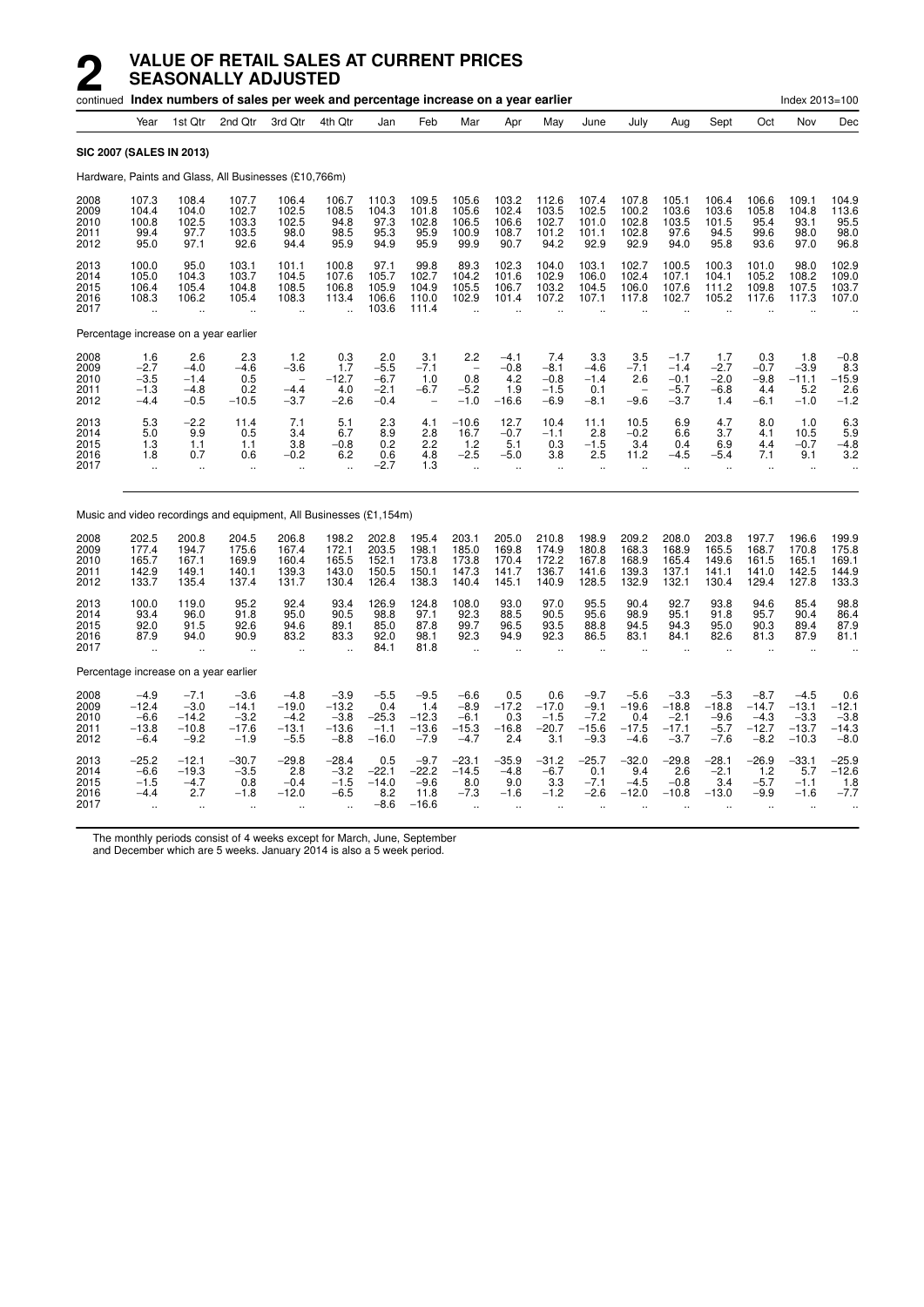**2**

|                                      |                                                         |                                                     | continued Index numbers of sales per week and percentage increase on a year earlier |                                                          |                                                          |                                              |                                            |                                                         |                                                   |                                                  |                                                              |                                                     |                                                     |                                                     |                                                       | Index 2013=100                                      |                                               |
|--------------------------------------|---------------------------------------------------------|-----------------------------------------------------|-------------------------------------------------------------------------------------|----------------------------------------------------------|----------------------------------------------------------|----------------------------------------------|--------------------------------------------|---------------------------------------------------------|---------------------------------------------------|--------------------------------------------------|--------------------------------------------------------------|-----------------------------------------------------|-----------------------------------------------------|-----------------------------------------------------|-------------------------------------------------------|-----------------------------------------------------|-----------------------------------------------|
|                                      | Year                                                    | 1st Qtr                                             | 2nd Qtr                                                                             | 3rd Qtr                                                  | 4th Qtr                                                  | Jan                                          | Feb                                        | Mar                                                     | Apr                                               | May                                              | June                                                         | July                                                | Aug                                                 | Sept                                                | Oct                                                   | Nov                                                 | Dec                                           |
|                                      |                                                         | <b>SIC 2007 (SALES IN 2013)</b>                     |                                                                                     |                                                          |                                                          |                                              |                                            |                                                         |                                                   |                                                  |                                                              |                                                     |                                                     |                                                     |                                                       |                                                     |                                               |
|                                      |                                                         |                                                     | Other Specialised Non-food Stores, All Businesses (£45,181m)                        |                                                          |                                                          |                                              |                                            |                                                         |                                                   |                                                  |                                                              |                                                     |                                                     |                                                     |                                                       |                                                     |                                               |
| 2008<br>2009<br>2010<br>2011<br>2012 | 97.7<br>94.3<br>96.2<br>97.0<br>97.8                    | 98.0<br>92.6<br>92.0<br>98.0<br>98.2                | 99.7<br>94.3<br>93.9<br>96.0<br>95.9                                                | 98.7<br>95.3<br>99.4<br>96.1<br>98.6                     | 94.5<br>94.9<br>99.6<br>98.1<br>98.6                     | 95.9<br>94.8<br>88.4<br>99.1<br>99.4         | 99.2<br>90.7<br>94.5<br>99.1<br>96.7       | 99.1<br>92.4<br>92.9<br>96.1<br>98.4                    | 98.1<br>94.5<br>93.2<br>96.9<br>94.7              | 101.6<br>93.4<br>94.0<br>96.7<br>95.0            | 99.5<br>94.9<br>94.4<br>94.7<br>97.5                         | 99.7<br>96.7<br>100.3<br>96.0<br>97.6               | 99.4<br>94.9<br>100.3<br>95.6<br>99.9               | 97.5<br>94.5<br>97.9<br>96.6<br>98.3                | 95.7<br>94.8<br>100.1<br>99.6<br>98.6                 | 93.0<br>95.7<br>100.7<br>97.3<br>100.0              | 94.7<br>94.3<br>98.4<br>97.4<br>97.6          |
| 2013<br>2014<br>2015<br>2016<br>2017 | 100.0<br>107.5<br>106.0<br>112.3<br>÷.                  | 96.0<br>104.8<br>106.8<br>108.5<br>÷.               | 99.6<br>106.1<br>106.5<br>112.2<br>Ω,                                               | 101.8<br>107.1<br>105.4<br>112.7<br>$\ddot{\phantom{a}}$ | 102.6<br>112.0<br>105.2<br>115.9                         | 93.4<br>103.2<br>106.7<br>109.3<br>116.5     | 98.0<br>105.2<br>108.3<br>108.2<br>120.8   | 96.4<br>106.1<br>105.6<br>108.0                         | 99.6<br>104.1<br>107.2<br>113.9                   | 98.7<br>106.0<br>107.5<br>111.6                  | 100.4<br>107.7<br>105.0<br>111.4                             | 99.4<br>108.6<br>105.1<br>113.2                     | 101.3<br>107.3<br>105.2<br>112.0                    | 104.2<br>105.9<br>105.7<br>112.8                    | 101.4<br>108.3<br>106.2<br>115.8                      | 102.0<br>110.3<br>105.6<br>115.0                    | 103.9<br>116.4<br>104.2<br>116.6              |
|                                      |                                                         | Percentage increase on a year earlier               |                                                                                     |                                                          |                                                          |                                              |                                            |                                                         |                                                   |                                                  |                                                              |                                                     |                                                     |                                                     |                                                       |                                                     |                                               |
| 2008<br>2009<br>2010<br>2011<br>2012 | 5.2<br>$-3.5$<br>2.1<br>0.8<br>0.8                      | 7.0<br>$-5.5$<br>$-0.6$<br>6.5<br>0.2               | 6.0<br>$-5.4$<br>$-0.4$<br>2.2<br>$-0.1$                                            | 6.2<br>$-3.5$<br>4.3<br>$-3.3$<br>2.6                    | 1.6<br>0.4<br>5.0<br>$-1.6$<br>0.6                       | 6.5<br>$-1.1$<br>$-6.8$<br>12.1<br>0.3       | 8.5<br>$-8.6$<br>4.2<br>4.9<br>$-2.4$      | 6.6<br>$-6.8$<br>0.6<br>3.4<br>2.3                      | 5.0<br>$-3.7$<br>$-1.3$<br>3.9<br>$-2.3$          | 7.9<br>$-8.0$<br>0.6<br>2.9<br>$-1.8$            | 5.4<br>$-4.6$<br>$-0.5$<br>0.3<br>3.0                        | 7.6<br>$-2.9$<br>3.6<br>$-4.3$<br>1.7               | 7.2<br>$-4.5$<br>5.7<br>$-4.7$<br>4.5               | 4.3<br>$-3.1$<br>3.6<br>$-1.3$<br>1.8               | 2.9<br>$-1.0$<br>5.6<br>$-0.4$<br>$-1.0$              | $-1.2$<br>2.9<br>5.2<br>-3.4<br>2.8                 | 2.8<br>$-0.5$<br>4.4<br>$-1.0$<br>0.1         |
| 2013<br>2014<br>2015<br>2016<br>2017 | 2.2<br>7.5<br>$-1.4$<br>6.0<br>$\ddot{\phantom{a}}$     | $-2.2$<br>9.2<br>1.9<br>1.6<br>$\ddot{\phantom{a}}$ | 3.9<br>6.5<br>0.3<br>5.4<br>$\ddot{\phantom{a}}$                                    | 3.3<br>5.2<br>$-1.7$<br>7.0<br>$\ddot{\phantom{a}}$      | 4.0<br>9.2<br>$-6.0$<br>10.1<br>$\ddot{\phantom{a}}$     | $-6.0$<br>10.5<br>3.4<br>2.4<br>6.6          | 1.4<br>7.3<br>2.9<br>$-0.1$<br>11.7        | $-2.0$<br>10.1<br>$-0.5$<br>2.3<br>$\ddot{\phantom{a}}$ | 5.2<br>4.6<br>2.9<br>6.2<br>$\ddot{\phantom{a}}$  | 3.9<br>7.4<br>1.4<br>3.8<br>$\ddot{\phantom{a}}$ | 3.0<br>7.3<br>$-2.5$<br>6.1<br>$\ddot{\phantom{a}}$          | 1.8<br>9.3<br>$-3.2$<br>7.6<br>$\ddot{\phantom{a}}$ | 1.5<br>5.9<br>$-1.9$<br>6.5<br>$\ddot{\phantom{a}}$ | 6.0<br>1.6<br>$-0.2$<br>6.8<br>$\ddot{\phantom{a}}$ | 2.9<br>6.7<br>$-1.9$<br>9.0<br>$\ddot{\phantom{a}}$   | 2.0<br>8.1<br>$-4.3$<br>8.9<br>$\ddot{\phantom{a}}$ | 6.5<br>12.0<br>$-10.5$<br>11.9                |
|                                      |                                                         |                                                     | Dispensing Chemists, All Businesses (£1,124m)                                       |                                                          |                                                          |                                              |                                            |                                                         |                                                   |                                                  |                                                              |                                                     |                                                     |                                                     |                                                       |                                                     |                                               |
| 2008<br>2009<br>2010<br>2011<br>2012 | 122.5<br>104.4<br>97.6<br>101.7<br>96.3                 | 136.3<br>102.4<br>97.1<br>107.8<br>102.1            | 126.4<br>103.0<br>94.4<br>104.3<br>100.3                                            | 116.8<br>108.8<br>96.9<br>97.6<br>91.6                   | 109.6<br>103.6<br>102.1<br>97.2<br>91.2                  | 137.3<br>106.5<br>98.3<br>109.5<br>99.7      | 139.8<br>100.9<br>97.5<br>105.7<br>103.4   | 132.5<br>100.2<br>95.7<br>108.3<br>102.9                | 131.7<br>104.9<br>95.1<br>107.0<br>93.8           | 128.7<br>100.4<br>94.8<br>103.0<br>104.2         | 120.3<br>103.7<br>93.5<br>103.1<br>102.5                     | 117.2<br>112.6<br>99.3<br>97.5<br>95.1              | 121.9<br>106.3<br>97.9<br>95.1<br>99.8              | 112.3<br>107.6<br>94.0<br>99.7<br>82.2              | 114.1<br>105.8<br>98.1<br>100.8<br>92.2               | 105.9<br>108.2<br>101.7<br>97.9<br>90.9             | 108.9<br>98.2<br>105.6<br>93.8<br>90.8        |
| 2013<br>2014<br>2015<br>2016<br>2017 | 100.0<br>104.1<br>95.2<br>101.4<br>$\ddot{\phantom{a}}$ | 96.2<br>100.5<br>98.0<br>99.0<br>$\ldots$           | 96.2<br>109.2<br>93.0<br>97.0<br>$\ddot{\phantom{a}}$                               | 102.6<br>103.7<br>95.3<br>105.3                          | 105.0<br>103.2<br>94.4<br>104.2<br>$\ddot{\phantom{a}}$  | 94.3<br>100.5<br>98.8<br>99.3<br>104.3       | 97.0<br>99.5<br>97.5<br>99.8<br>104.4      | 97.0<br>101.3<br>97.9<br>98.2<br>$\ddotsc$              | 94.0<br>107.0<br>94.4<br>98.6                     | 98.7<br>108.4<br>91.4<br>97.9                    | 96.0<br>111.5<br>93.1<br>94.9                                | 103.6<br>105.6<br>96.0<br>97.9                      | 104.6<br>102.1<br>92.3<br>104.3                     | 100.1<br>103.3<br>97.0<br>112.1                     | 103.5<br>99.3<br>97.6<br>104.4                        | 107.1<br>101.8<br>94.2<br>105.0                     | 104.6<br>107.3<br>92.0<br>103.5               |
|                                      |                                                         | Percentage increase on a year earlier               |                                                                                     |                                                          |                                                          |                                              |                                            |                                                         |                                                   |                                                  |                                                              |                                                     |                                                     |                                                     |                                                       |                                                     |                                               |
| 2008<br>2009<br>2010<br>2011<br>2012 | 18.0<br>-14.8<br>$-6.6$<br>4.2<br>$-5.3$                | 35.7<br>$-24.9$<br>$-5.2$<br>11.1<br>$-5.3$         | 25.6<br>$-18.5$<br>$-8.4$<br>10.5<br>$-3.7$                                         | 5.4<br>$-6.8$<br>$-10.9$<br>0.8<br>$-6.2$                | 5.8<br>$-5.5$<br>$-1.5$<br>$-4.8$<br>$-6.1$              | 40.5<br>$-22.4$<br>$-7.7$<br>11.3<br>$-8.9$  | 37.6<br>$-27.9$<br>$-3.3$<br>8.4<br>$-2.2$ | 30.3<br>$-24.4$<br>$-4.5$<br>13.1<br>$-4.9$             | 29.8<br>$-20.4$<br>$-9.3$<br>12.4<br>$-12.3$      | 29.0<br>$-22.0$<br>$-5.6$<br>8.7<br>1.1          | 19.6<br>$-13.8$<br>$-9.8$<br>10.2<br>$-0.5$                  | 20.2<br>$-3.9$<br>$-11.8$<br>$-1.9$<br>$-2.4$       | 21.3<br>$-12.8$<br>$-7.9$<br>$-2.8$<br>4.8          | $-13.4$<br>$-4.1$<br>$-12.7$<br>6.0<br>$-17.5$      | 10.6<br>$-7.3$<br>$-7.3$<br>2.8<br>$-8.6$             | 2.8<br>2.1<br>$-6.0$<br>$-3.7$<br>$-7.2$            | 4.4<br>$-9.8$<br>7.5<br>–11.2<br>$-3.2$       |
| 2013<br>2014<br>2015<br>2016<br>2017 | 3.8<br>4.0<br>-8.5<br>6.5<br>$\ddot{\phantom{a}}$       | $-5.8$<br>4.5<br>$-2.5$<br>1.0<br>$\ddotsc$         | $-4.1$<br>13.4<br>14.8<br>4.3<br>$\ddot{\phantom{a}}$                               | 12.0<br>1.0<br>-8.1<br>10.6<br>$\ddot{\phantom{a}}$      | 15.1<br>$-1.8$<br>$-8.5$<br>10.4<br>$\ddot{\phantom{a}}$ | $-5.5$<br>6.6<br>-1.7<br>0.6<br>5.0          | $-6.1$<br>2.5<br>-2.1<br>2.4<br>4.6        | $-5.8$<br>4.5<br>-3.4<br>0.3<br>$\ddot{\phantom{1}}$    | 0.2<br>13.9<br>11.8<br>4.4<br>ä,                  | $-5.2$<br>9.8<br>15.7<br>7.0<br>$\ddotsc$        | $-6.3$<br>16.1<br>16.5<br>2.0<br>$\ddot{\phantom{a}}$        | 8.9<br>2.0<br>-9.1<br>2.0<br>$\ddot{\phantom{a}}$   | 4.9<br>$-2.4$<br>-9.5<br>13.0<br>$\ddotsc$          | 21.8<br>3.2<br>-6.1<br>15.6<br>$\ddot{\phantom{a}}$ | 12.3<br>$-4.1$<br>-1.6<br>6.9<br>$\ddot{\phantom{1}}$ | 17.8<br>$-4.9$<br>$-7.5$<br>11.5<br>Ω,              | 15.3<br>2.6<br>-14.3<br>12.5<br>$\ddotsc$     |
|                                      |                                                         |                                                     | Medical Goods, All Businesses (£485m)                                               |                                                          |                                                          |                                              |                                            |                                                         |                                                   |                                                  |                                                              |                                                     |                                                     |                                                     |                                                       |                                                     |                                               |
| 2008<br>2009<br>2010<br>2011<br>2012 | 91.5<br>90.4<br>80.5<br>91.7<br>100.9                   | 96.1<br>82.3<br>75.2<br>90.5<br>101.4               | 90.0<br>90.5<br>86.6<br>87.5<br>97.9                                                | 87.2<br>94.0<br>81.8<br>93.1<br>101.8                    | 92.5<br>94.6<br>78.3<br>95.6<br>102.7                    | 94.7<br>81.6<br>66.3<br>84.0<br>105.5        | 98.3<br>81.0<br>78.4<br>90.2<br>97.4       | 95.7<br>83.9<br>79.7<br>95.8<br>101.2                   | 88.3<br>91.8<br>83.1<br>78.8<br>103.9             | 93.5<br>84.4<br>88.6<br>91.8<br>95.2             | 88.7<br>94.4<br>87.8<br>90.9<br>95.2                         | 85.2<br>90.2<br>89.6<br>93.0<br>111.8               | 90.2<br>91.7<br>78.9<br>93.0<br>99.8                | 86.5<br>98.8<br>77.8<br>93.2<br>95.3                | 96.4<br>96.1<br>73.7<br>91.6<br>105.9                 | 83.8<br>99.9<br>84.3<br>91.4<br>99.6                | 96.3<br>$\frac{89.2}{77.1}$<br>102.2<br>102.7 |
| 2013<br>2014<br>2015<br>2016<br>2017 | 100.0<br>114.8<br>127.0<br>127.3<br>$\ddotsc$           | 100.2<br>112.5<br>117.5<br>123.1<br>$\ldots$        | 92.1<br>116.8<br>122.7<br>127.9<br>$\ldots$                                         | 102.9<br>113.9<br>129.4<br>129.2<br>$\ddotsc$            | 104.9<br>116.0<br>138.3<br>129.2<br>$\ddotsc$            | 103.8<br>108.1<br>114.5<br>125.0<br>147.8    | 103.3<br>115.5<br>116.7<br>124.2<br>139.6  | 94.8<br>114.4<br>120.5<br>120.6                         | 89.0<br>118.6<br>117.3<br>130.4                   | 99.9<br>112.5<br>121.9<br>127.9                  | 88.2<br>118.9<br>127.6<br>125.9                              | 96.0<br>117.7<br>124.5<br>130.8                     | 103.2<br>110.5<br>117.4<br>133.6                    | 108.2<br>113.7<br>142.9<br>124.4                    | 104.6<br>115.2<br>128.3<br>127.5                      | 105.6<br>116.5<br>159.8<br>127.4                    | 104.5<br>116.1<br>129.2<br>132.0              |
|                                      |                                                         |                                                     | Percentage increase on a year earlier                                               |                                                          |                                                          |                                              |                                            |                                                         |                                                   |                                                  |                                                              |                                                     |                                                     |                                                     |                                                       |                                                     |                                               |
| 2008<br>2009<br>2010<br>2011<br>2012 | $-5.2$<br>$-1.3$<br>$-10.9$<br>13.9<br>10.1             | $-7.9$<br>$-14.3$<br>$-8.7$<br>20.3<br>12.1         | 0.3<br>0.6<br>$-4.3$<br>1.0<br>11.9                                                 | $-16.0$<br>7.7<br>$-13.0$<br>13.8<br>9.3                 | 4.9<br>2.3<br>$-17.2$<br>22.1<br>7.4                     | $-7.2$<br>$-13.8$<br>$-18.8$<br>26.8<br>25.6 | $-6.0$<br>$-17.6$<br>$-3.1$<br>15.0<br>7.9 | $-9.7$<br>$-12.3$<br>$-5.0$<br>20.2<br>5.7              | 5.9<br>3.9<br>$-9.4$<br>$-5.2$<br>31.8            | 14.1<br>$-9.7$<br>4.9<br>3.7<br>3.7              | $-12.4$<br>6.5<br>$-7.0$<br>3.5<br>4.8                       | $-25.7$<br>5.9<br>$-0.7$<br>3.8<br>20.2             | $-12.5$<br>1.7<br>$-14.0$<br>17.9<br>7.3            | $-9.7$<br>14.2<br>$-21.3$<br>19.8<br>2.3            | 18.8<br>$-0.3$<br>$-23.3$<br>24.3<br>15.5             | $-10.7$<br>19.1<br>$-15.5$<br>8.3<br>9.0            | 7.9<br>$-7.4$<br>$-13.5$<br>32.6<br>0.4       |
| 2013<br>2014<br>2015<br>2016<br>2017 | $-0.9$<br>14.7<br>10.6<br>0.3<br>$\sim$                 | $-1.1$<br>12.2<br>$\frac{4.5}{4.7}$<br>$\ddotsc$    | $-6.0$<br>26.9<br>5.0<br>4.3<br>$\ldots$                                            | 1.1<br>10.7<br>13.5<br>$-0.1$<br>$\ddotsc$               | 2.1<br>10.6<br>19.3<br>$-6.6$<br>$\ddot{\phantom{a}}$    | $-1.6$<br>4.2<br>$\frac{5.9}{9.2}$<br>18.2   | 6.1<br>11.8<br>1.0<br>6.4<br>12.4          | $-6.4$<br>20.6<br>5.4<br>0.1<br>$\mathbf{u}$            | $-14.4$<br>33.3<br>$-1.1$<br>11.2<br>$\mathbf{r}$ | 4.9<br>12.6<br>8.4<br>4.9<br>$\ddotsc$           | $-7.4$<br>34.8<br>$\frac{7.3}{-1.3}$<br>$\ddot{\phantom{1}}$ | $-14.2$<br>22.6<br>$\frac{5.8}{5.1}$                | 3.3<br>7.1<br>6.3<br>13.8                           | 13.5<br>5.1<br>25.6<br>$-13.0$                      | $-1.2$<br>10.2<br>11.3<br>$-0.6$                      | 6.1<br>10.3<br>37.1<br>$-20.3$                      | 1.8<br>11.1<br>11.3<br>2.2<br>$\ddotsc$       |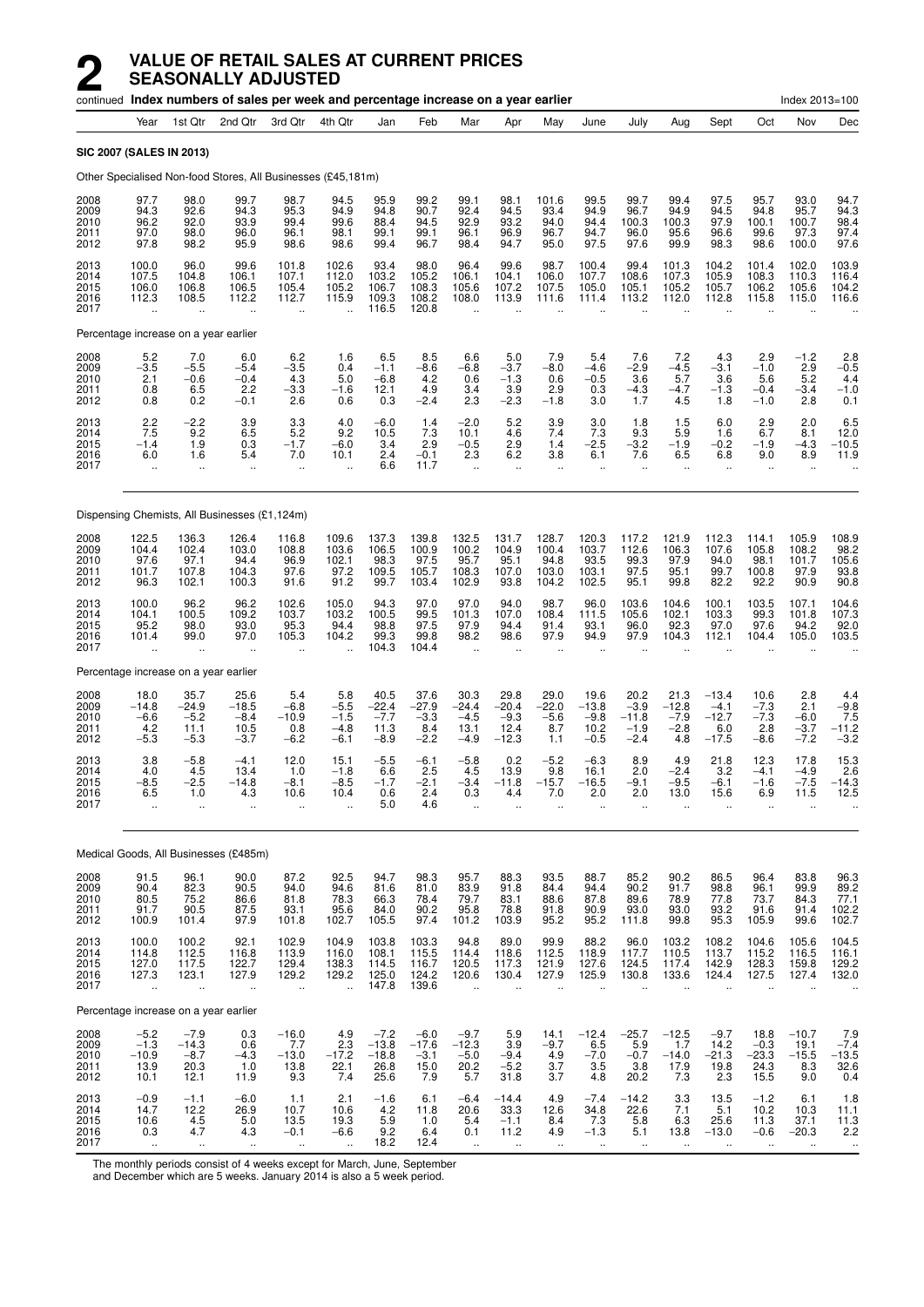**2**

|                                      |                                                          |                                                             | continued Index numbers of sales per week and percentage increase on a year earlier |                                                             |                                                          |                                               |                                                 |                                                          |                                                         |                                                       |                                                       |                                              |                                               |                                               |                                                         | Index 2013=100                                            |                                                           |
|--------------------------------------|----------------------------------------------------------|-------------------------------------------------------------|-------------------------------------------------------------------------------------|-------------------------------------------------------------|----------------------------------------------------------|-----------------------------------------------|-------------------------------------------------|----------------------------------------------------------|---------------------------------------------------------|-------------------------------------------------------|-------------------------------------------------------|----------------------------------------------|-----------------------------------------------|-----------------------------------------------|---------------------------------------------------------|-----------------------------------------------------------|-----------------------------------------------------------|
|                                      | Year                                                     | 1st Qtr                                                     | 2nd Qtr                                                                             | 3rd Qtr                                                     | 4th Qtr                                                  | Jan                                           | Feb                                             | Mar                                                      | Apr                                                     | May                                                   | June                                                  | July                                         | Aug                                           | Sept                                          | Oct                                                     | Nov                                                       | Dec                                                       |
|                                      | SIC 2007 (SALES IN 2013)                                 |                                                             |                                                                                     |                                                             |                                                          |                                               |                                                 |                                                          |                                                         |                                                       |                                                       |                                              |                                               |                                               |                                                         |                                                           |                                                           |
|                                      |                                                          |                                                             | Cosmetic and Toilet Articles, All Businesses (£3,342m)                              |                                                             |                                                          |                                               |                                                 |                                                          |                                                         |                                                       |                                                       |                                              |                                               |                                               |                                                         |                                                           |                                                           |
| 2008<br>2009<br>2010<br>2011<br>2012 | 76.6<br>72.4<br>81.8<br>85.8<br>88.8                     | 75.3<br>73.4<br>79.6<br>87.1<br>85.0                        | 77.7<br>72.3<br>79.8<br>85.0<br>88.4                                                | 76.3<br>72.5<br>82.4<br>85.8<br>89.4                        | 77.1<br>71.4<br>85.6<br>85.3<br>92.4                     | 75.8<br>73.5<br>76.7<br>90.2<br>84.0          | 74.2<br>75.5<br>82.7<br>85.1<br>85.4            | 75.7<br>71.6<br>79.4<br>86.2<br>85.4                     | 75.5<br>71.7<br>79.6<br>86.8<br>85.6                    | 81.1<br>71.3<br>80.0<br>84.5<br>88.1                  | 76.8<br>73.6<br>79.9<br>84.0<br>90.8                  | 78.0<br>72.1<br>81.2<br>86.3<br>88.5         | 77.0<br>72.3<br>83.2<br>84.0<br>89.3          | 74.5<br>72.9<br>82.6<br>86.8<br>90.2          | 75.1<br>73.1<br>84.5<br>82.1<br>92.3                    | 76.2<br>68.0<br>85.2<br>89.2<br>92.5                      | 79.3<br>72.7<br>86.7<br>84.7<br>92.5                      |
| 2013<br>2014<br>2015<br>2016<br>2017 | 100.0<br>102.7<br>104.0<br>114.6<br>$\ddot{\phantom{1}}$ | 95.2<br>101.1<br>102.8<br>110.4<br>$\ddot{\phantom{a}}$     | 104.1<br>99.1<br>104.2<br>113.3<br>$\ddot{\phantom{a}}$                             | 101.0<br>103.1<br>103.7<br>118.1<br>$\ddot{\phantom{a}}$    | 99.7<br>107.4<br>105.3<br>116.7                          | 92.9<br>101.5<br>104.5<br>110.8<br>118.5      | 94.7<br>100.7<br>100.9<br>109.5<br>121.9        | 97.6<br>101.0<br>103.0<br>110.8                          | 100.5<br>99.2<br>103.4<br>113.3                         | 103.1<br>98.2<br>107.2<br>113.4                       | 107.7<br>99.8<br>102.6<br>113.4                       | 100.5<br>100.6<br>103.9<br>118.7             | 101.6<br>103.3<br>102.9<br>119.8              | 100.9<br>105.0<br>104.3<br>116.2              | 100.4<br>105.1<br>104.0<br>121.4                        | 98.4<br>108.1<br>105.3<br>117.2                           | 100.3<br>108.7<br>106.5<br>112.5                          |
|                                      |                                                          | Percentage increase on a year earlier                       |                                                                                     |                                                             |                                                          |                                               |                                                 |                                                          |                                                         |                                                       |                                                       |                                              |                                               |                                               |                                                         |                                                           |                                                           |
| 2008<br>2009<br>2010<br>2011<br>2012 | $1.2$<br>$-5.5$<br>13.0<br>4.8<br>3.5                    | 1.4<br>$-2.5$<br>8.4<br>9.4<br>$-2.4$                       | 3.7<br>-6.9<br>10.4<br>6.4<br>4.0                                                   | $1.2$<br>$-5.0$<br>13.6<br>4.1<br>4.2                       | $-1.2$<br>$-7.4$<br>19.9<br>$-0.3$<br>8.4                | 2.7<br>$-3.0$<br>4.3<br>17.6<br>$-6.8$        | 0.3<br>1.8<br>9.5<br>2.9<br>0.3                 | 1.3<br>$-5.4$<br>11.0<br>8.5<br>$-0.9$                   | $-0.6$<br>$-5.0$<br>11.0<br>9.0<br>$-1.4$               | 6.5<br>$-12.0$<br>12.1<br>5.6<br>4.3                  | 4.9<br>$-4.2$<br>8.6<br>5.0<br>8.2                    | 7.4<br>$-7.5$<br>12.6<br>6.2<br>2.6          | 1.3<br>$-6.0$<br>15.0<br>1.0<br>6.3           | $-3.5$<br>$-2.1$<br>13.4<br>5.0<br>3.9        | $-2.6$<br>$-2.7$<br>15.6<br>$-2.9$<br>12.5              | $-2.5$<br>$-10.8$<br>25.3<br>4.7<br>3.6                   | 0.9<br>$-8.3$<br>$19.3 - 2.3$<br>9.2                      |
| 2013<br>2014<br>2015<br>2016<br>2017 | 12.6<br>2.7<br>1.3<br>10.2<br>$\ddot{\phantom{1}}$       | 12.1<br>6.1<br>1.7<br>7.4<br>$\ddotsc$                      | 17.8<br>-4.7<br>5.1<br>8.7<br>$\ddot{\phantom{a}}$                                  | 13.0<br>2.1<br>0.6<br>13.8<br>$\ddot{\phantom{a}}$          | 7.9<br>7.7<br>$-1.9$<br>10.8<br>$\ddot{\phantom{a}}$     | 10.5<br>9.2<br>3.0<br>6.1<br>7.0              | 10.9<br>6.4<br>0.1<br>8.5<br>11.4               | 14.3<br>3.5<br>2.0<br>7.5<br>$\ddot{\phantom{a}}$        | 17.5<br>$-1.4$<br>4.2<br>9.6<br>$\mathbf{r}$            | 17.0<br>$-4.7$<br>9.1<br>5.8<br>$\ddotsc$             | 18.5<br>$-7.3$<br>2.8<br>10.6<br>$\ddot{\phantom{a}}$ | 13.5<br>0.1<br>3.3<br>14.2<br>ä.             | 13.8<br>1.6<br>$-0.3$<br>16.4<br>$\ddotsc$    | 11.9<br>4.1<br>$-0.7$<br>11.4<br>$\ddotsc$    | 8.8<br>4.7<br>$-1.1$<br>16.7<br>$\ddotsc$               | 6.4<br>9.9<br>$-2.6$<br>11.3<br>$\ddotsc$                 | 8.4<br>8.4<br>$-2.1$<br>5.7                               |
|                                      |                                                          |                                                             | Computers & Telecommunications Equipment, All Businesses (£4,473m)                  |                                                             |                                                          |                                               |                                                 |                                                          |                                                         |                                                       |                                                       |                                              |                                               |                                               |                                                         |                                                           |                                                           |
| 2008<br>2009<br>2010<br>2011<br>2012 | 128.2<br>115.4<br>107.0<br>107.0<br>98.3                 | 133.9<br>115.9<br>95.1<br>113.2<br>97.9                     | 133.9<br>115.2<br>102.7<br>104.7<br>97.4                                            | 129.2<br>120.8<br>115.3<br>102.1<br>102.2                   | 115.5<br>109.7<br>114.8<br>108.0<br>95.8                 | 131.1<br>118.4<br>85.9<br>113.4<br>104.2      | 138.3<br>110.5<br>97.9<br>119.0<br>95.5         | 133.1<br>118.3<br>100.2<br>108.4<br>94.8                 | 134.3<br>117.6<br>96.5<br>96.1<br>100.6                 | 136.8<br>111.9<br>103.0<br>108.6<br>95.6              | 131.1<br>116.0<br>107.5<br>108.4<br>96.4              | 130.8<br>137.0<br>111.8<br>101.8<br>108.1    | 129.6<br>116.5<br>123.8<br>103.6<br>97.4      | 127.5<br>111.2<br>111.3<br>101.2<br>101.3     | 123.4<br>111.9<br>107.2<br>107.0<br>97.0                | 112.8<br>114.6<br>112.6<br>110.4<br>94.8                  | 111.3<br>104.0<br>122.6<br>106.9<br>95.5                  |
| 2013<br>2014<br>2015<br>2016<br>2017 | 100.0<br>105.0<br>117.0<br>129.9<br>$\ddot{\phantom{1}}$ | 99.3<br>102.3<br>108.8<br>128.0<br>$\mathbf{r}$             | 99.7<br>103.6<br>111.9<br>134.1                                                     | 99.1<br>105.3<br>125.8<br>126.6<br>$\ddotsc$                | 101.9<br>109.1<br>121.3<br>131.0<br>$\ddot{\phantom{a}}$ | 97.4<br>102.4<br>115.9<br>124.0<br>125.3      | 97.4<br>102.7<br>109.0<br>128.4<br>125.2        | 102.4<br>101.8<br>103.1<br>130.8<br>$\ddot{\phantom{a}}$ | 98.2<br>103.8<br>109.3<br>134.4<br>$\ddot{\phantom{a}}$ | 102.2<br>103.8<br>111.6<br>133.1                      | 98.9<br>103.3<br>114.4<br>134.7                       | 100.1<br>102.0<br>123.4<br>128.5             | 100.4<br>102.4<br>126.1<br>127.8              | 97.2<br>110.2<br>127.5<br>123.9               | 98.1<br>111.7<br>123.2<br>141.2                         | 102.5<br>108.7<br>124.1<br>126.8                          | 104.5<br>107.4<br>117.6<br>126.1                          |
|                                      |                                                          | Percentage increase on a year earlier                       |                                                                                     |                                                             |                                                          |                                               |                                                 |                                                          |                                                         |                                                       |                                                       |                                              |                                               |                                               |                                                         |                                                           |                                                           |
| 2008<br>2009<br>2010<br>2011<br>2012 | $-5.3$<br>$-10.0$<br>$-7.3$<br>$-8.1$                    | $-4.0$<br>$-13.4$<br>$-17.9$<br>19.0<br>$-13.5$             | $-3.0$<br>$-13.9$<br>$-10.9$<br>1.9<br>$-6.9$                                       | $-4.4$<br>$-6.5$<br>$-4.5$<br>$-11.4$<br>0.1                | $-10.4$<br>$-5.0$<br>4.7<br>$-5.9$<br>$-11.3$            | $-4.9$<br>$-9.7$<br>$-27.4$<br>31.9<br>$-8.1$ | $-1.0$<br>$-20.1$<br>$-11.4$<br>21.6<br>$-19.7$ | $-5.3$<br>$-11.1$<br>$-15.2$<br>8.1<br>$-12.6$           | 7.6<br>$-12.5$<br>$-18.0$<br>$-0.4$<br>4.7              | $-7.4$<br>$-18.2$<br>$-8.0$<br>5.5<br>$-12.0$         | $-6.8$<br>$-11.5$<br>$-7.3$<br>0.8<br>$-11.1$         | $-4.2$<br>4.7<br>$-18.4$<br>$-8.9$<br>6.3    | $-4.1$<br>$-10.1$<br>6.2<br>$-16.3$<br>$-6.0$ | $-4.8$<br>$-12.8$<br>$-9.0$<br>0.1            | $-4.8$<br>$-9.3$<br>$-4.2$<br>$-0.2$<br>$-9.3$          | $-12.8$<br>1.6<br>$-1.8$<br>$-1.9$<br>$-14.1$             | $-12.9$<br>-6.6<br>18.0<br>$-12.9$<br>$-10.6$             |
| 2013<br>2014<br>2015<br>2016<br>2017 | 1.7<br>5.0<br>11.4<br>11.0                               | 1.5<br>3.0<br>6.4<br>17.6                                   | 2.3<br>3.9<br>8.0<br>19.8                                                           | $-3.1$<br>6.3<br>19.5<br>0.6<br>$\ddotsc$                   | 6.4<br>7.1<br>11.2<br>7.9                                | $-6.5$<br>5.2<br>13.2<br>7.0<br>1.1           | 1.9<br>5.5<br>6.1<br>17.8<br>$-2.5$             | 8.1<br>$-0.6$<br>1.2<br>26.9                             | $-2.3$<br>5.7<br>5.3<br>23.0                            | 6.9<br>1.6<br>7.5<br>19.3                             | 2.6<br>4.5<br>10.7<br>17.7                            | $-7.4$<br>1.9<br>20.9<br>4.2                 | 3.1<br>2.0<br>23.1<br>1.4                     | $-4.1$<br>13.4<br>15.7<br>$-2.8$              | 1.1<br>13.9<br>10.3<br>14.7                             | 8.1<br>6.1<br>14.2<br>2.2<br>$\ddot{\phantom{a}}$         | 9.4<br>2.8<br>9.5<br>7.2                                  |
|                                      |                                                          |                                                             | Floor Coverings, All Businesses (£2,381m)                                           |                                                             |                                                          |                                               |                                                 |                                                          |                                                         |                                                       |                                                       |                                              |                                               |                                               |                                                         |                                                           |                                                           |
| 2008<br>2009<br>2010<br>2011<br>2012 | 102.8<br>106.1<br>87.6<br>68.4<br>88.3                   | 116.0<br>95.3<br>94.3<br>73.7<br>87.0                       | 106.8<br>108.8<br>91.0<br>65.1<br>89.9                                              | 101.5<br>112.1<br>84.3<br>66.4<br>86.1                      | 85.7<br>108.0<br>80.7<br>68.5<br>90.2                    | 111.2<br>$89.2$<br>95.3<br>84.3<br>88.9       | 109.2<br>84.8<br>94.3<br>68.4<br>85.6           | 126.3<br>108.5<br>93.5<br>69.4<br>86.6                   | 117.7<br>109.0<br>91.4<br>65.6<br>90.6                  | 103.4<br>113.7<br>91.7<br>62.4<br>91.7                | 100.8<br>104.9<br>90.2<br>66.8<br>87.9                | 102.8<br>112.8<br>84.8<br>67.0<br>86.7       | 109.2<br>114.9<br>85.2<br>63.6<br>84.6        | 94.4<br>109.2<br>83.1<br>68.1<br>86.9         | 88.4<br>117.1<br>79.9<br>68.9<br>91.4                   | 89.7<br>100.2<br>85.2<br>61.7<br>87.2                     | 80.5<br>107.0<br>77.9<br>73.6<br>91.6                     |
| 2013<br>2014<br>2015<br>2016<br>2017 | 100.0<br>95.4<br>68.8<br>64.7<br>$\ddot{\phantom{a}}$    | 98.8<br>95.7<br>70.6<br>66.0<br>$\ddotsc$                   | 102.2<br>94.4<br>71.5<br>61.9<br>                                                   | 98.9<br>96.4<br>69.2<br>64.4<br>$\ddot{\phantom{a}}$        | 100.1<br>95.2<br>64.0<br>66.7<br>$\ddot{\phantom{1}}$    | 94.4<br>96.2<br>76.0<br>66.0<br>70.8          | 100.3<br>94.9<br>66.0<br>67.9<br>65.8           | 101.1<br>95.8<br>70.0<br>64.4<br>$\ddot{\phantom{1}}$    | 101.8<br>92.2<br>69.9<br>68.2<br>$\ddot{\phantom{a}}$   | 103.3<br>93.1<br>75.4<br>62.2<br>$\ddot{\phantom{a}}$ | 101.6<br>97.2<br>69.7<br>56.5                         | 99.0<br>95.3<br>68.6<br>67.0                 | 103.3<br>95.6<br>69.4<br>63.3                 | 95.3<br>97.8<br>69.6<br>63.1<br>$\mathbf{r}$  | 94.5<br>94.8<br>66.7<br>66.0                            | 96.5<br>96.4<br>59.8<br>68.3                              | 107.5<br>94.7<br>65.2<br>66.0                             |
|                                      |                                                          | Percentage increase on a year earlier                       |                                                                                     |                                                             |                                                          |                                               |                                                 |                                                          |                                                         |                                                       |                                                       |                                              |                                               |                                               |                                                         |                                                           |                                                           |
| 2008<br>2009<br>2010<br>2011<br>2012 | $-9.8$<br>3.2<br>$-17.4$<br>$-21.9$<br>29.1              | 4.4<br>$-17.9$<br>$-1.0$<br>$-21.8$<br>18.0                 | $-3.9$<br>1.9<br>$-16.4$<br>$-28.5$<br>38.2                                         | $-11.8$<br>10.4<br>$-24.8$<br>$-21.2$<br>29.7               | $-27.6$<br>26.0<br>$-25.3$<br>$-15.2$<br>31.6            | 2.0<br>$-19.8$<br>6.8<br>$-11.5$<br>5.4       | $-1.8$<br>$-22.3$<br>11.1<br>$-27.4$<br>25.1    | 11.9<br>$-14.1$<br>$-13.8$<br>$-25.8$<br>24.7            | 14.0<br>$-7.5$<br>$-16.1$<br>$-28.2$<br>38.1            | $-6.3$<br>10.0<br>$-19.3$<br>$-31.9$<br>46.9          | $-14.7$<br>4.0<br>$-14.0$<br>$-26.0$<br>31.7          | $-10.9$<br>9.7<br>$-24.9$<br>$-20.9$<br>29.4 | $-2.0$<br>5.3<br>$-25.9$<br>$-25.3$<br>32.9   | $-19.8$<br>15.7<br>$-23.9$<br>$-18.1$<br>27.6 | $-21.4$<br>32.4<br>$-31.8$<br>$-13.8$<br>32.8           | $-26.7$<br>11.8<br>$-15.0$<br>$-27.5$<br>41.2             | $-33.0$<br>$33.0$<br>$-27.3$<br>$-5.5$<br>24.4            |
| 2013<br>2014<br>2015<br>2016<br>2017 | 13.3<br>$-4.6$<br>$-27.9$<br>$-6.0$                      | 13.6<br>$-3.1$<br>$-26.2$<br>$-6.5$<br>$\ddot{\phantom{a}}$ | 13.7<br>$-7.6$<br>$-24.2$<br>$-13.5$<br>$\mathbf{r}$                                | 14.9<br>$-2.5$<br>$-28.2$<br>$-7.0$<br>$\ddot{\phantom{a}}$ | 11.0<br>$-4.9$<br>$-32.8$<br>4.3                         | 6.2<br>1.9<br>$-21.0$<br>$-13.1$<br>7.2       | 17.2<br>$-5.3$<br>$-30.5$<br>3.0<br>$-3.2$      | 16.8<br>$-5.2$<br>$-27.0$<br>$-7.9$                      | 12.3<br>$-9.4$<br>$-24.1$<br>$-2.4$                     | 12.6<br>$-9.8$<br>$-19.0$<br>$-17.5$                  | 15.6<br>$-4.4$<br>$-28.3$<br>$-18.9$                  | 14.1<br>$-3.7$<br>$-28.1$<br>$-2.3$          | 22.1<br>$-7.4$<br>$-27.4$<br>$-8.8$           | 9.8<br>2.6<br>$-28.8$<br>$-9.4$               | 3.4<br>0.3<br>$-29.6$<br>$-1.0$<br>$\ddot{\phantom{a}}$ | 10.7<br>$-0.1$<br>$-37.9$<br>14.3<br>$\ddot{\phantom{1}}$ | 17.4<br>$-11.9$<br>$-31.2$<br>1.2<br>$\ddot{\phantom{1}}$ |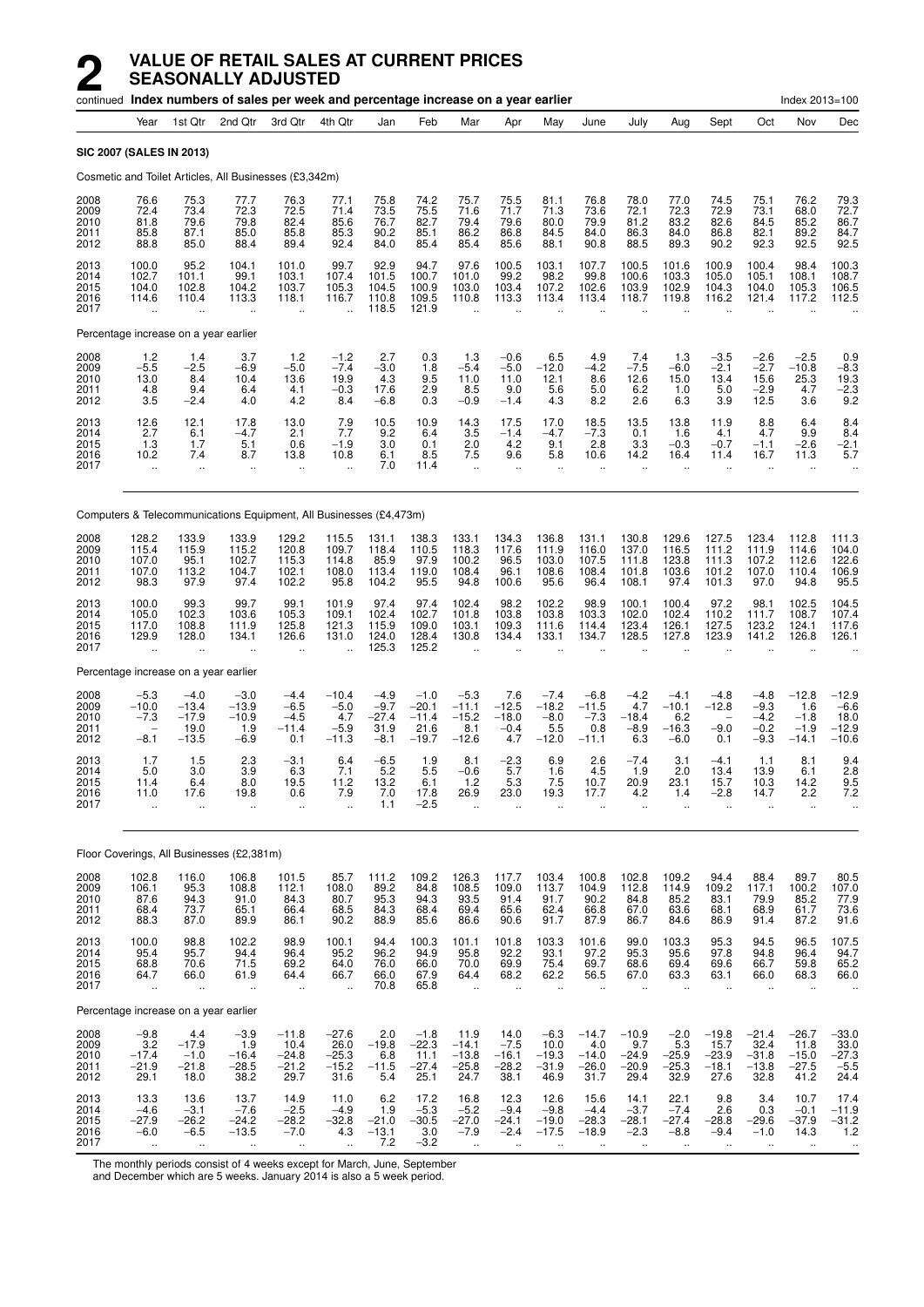**2**

| continued Index numbers of sales per week and percentage increase on a year earlier |                                                          |                                                |                                                                             |                                                          |                                                   |                                               |                                              |                                                         |                                                          |                                                |                                                         |                                                       | Index 2013=100                                         |                                           |                                                           |                                                       |                                           |
|-------------------------------------------------------------------------------------|----------------------------------------------------------|------------------------------------------------|-----------------------------------------------------------------------------|----------------------------------------------------------|---------------------------------------------------|-----------------------------------------------|----------------------------------------------|---------------------------------------------------------|----------------------------------------------------------|------------------------------------------------|---------------------------------------------------------|-------------------------------------------------------|--------------------------------------------------------|-------------------------------------------|-----------------------------------------------------------|-------------------------------------------------------|-------------------------------------------|
|                                                                                     | Year                                                     | 1st Qtr                                        | 2nd Qtr                                                                     | 3rd Qtr                                                  | 4th Qtr                                           | Jan                                           | Feb                                          | Mar                                                     | Apr                                                      | May                                            | June                                                    | July                                                  | Aug                                                    | Sept                                      | Oct                                                       | Nov                                                   | Dec                                       |
| SIC 2007 (SALES IN 2013)                                                            |                                                          |                                                |                                                                             |                                                          |                                                   |                                               |                                              |                                                         |                                                          |                                                |                                                         |                                                       |                                                        |                                           |                                                           |                                                       |                                           |
|                                                                                     |                                                          |                                                | Books, Newspapers & Periodicals, All Businesses (£3,993m)                   |                                                          |                                                   |                                               |                                              |                                                         |                                                          |                                                |                                                         |                                                       |                                                        |                                           |                                                           |                                                       |                                           |
| 2008<br>2009<br>2010<br>2011<br>2012                                                | 111.4<br>118.9<br>108.7<br>110.0<br>107.3                | 111.8<br>124.0<br>111.7<br>114.7<br>108.8      | 110.9<br>120.7<br>108.1<br>109.4<br>110.9                                   | 113.6<br>115.1<br>108.2<br>108.6<br>104.4                | 109.2<br>115.7<br>107.0<br>107.4<br>105.2         | 111.5<br>127.0<br>112.4<br>116.2<br>110.0     | 114.1<br>121.8<br>113.0<br>114.9<br>107.0    | 110.3<br>123.3<br>110.0<br>113.3<br>109.2               | 109.5<br>124.1<br>109.3<br>105.2<br>112.0                | 110.0<br>122.2<br>108.0<br>110.7<br>110.0      | 112.7<br>116.7<br>107.2<br>111.8<br>110.7               | 113.6<br>116.2<br>107.6<br>111.2<br>108.7             | 113.7<br>115.4<br>110.0<br>107.0<br>99.4               | 113.5<br>114.1<br>107.2<br>107.9<br>105.0 | 110.7<br>117.6<br>105.2<br>102.4<br>105.9                 | 108.7<br>116.6<br>107.3<br>109.0<br>104.1             | 108.4<br>113.4<br>108.1<br>110.0<br>105.5 |
| 2013<br>2014<br>2015<br>2016<br>2017                                                | 100.0<br>94.5<br>99.0<br>93.1<br>$\ddot{\phantom{a}}$    | 103.3<br>91.3<br>100.4<br>95.8<br>$\mathbf{r}$ | 100.3<br>94.6<br>99.5<br>93.1<br>$\ddot{\phantom{a}}$                       | 98.2<br>96.8<br>100.8<br>89.3<br>$\ddotsc$               | 98.2<br>95.6<br>95.1<br>94.2<br>$\ddotsc$         | 102.6<br>89.1<br>100.9<br>98.0<br>89.6        | 103.4<br>91.8<br>100.2<br>97.0<br>89.6       | 103.9<br>93.0<br>100.1<br>93.0<br>$\ddot{\phantom{1}}$  | 98.9<br>95.0<br>98.3<br>95.2<br>$\mathbf{a}$             | 101.0<br>94.9<br>99.8<br>93.1                  | 100.8<br>94.1<br>100.1<br>91.4                          | 95.7<br>95.1<br>102.5<br>90.2                         | 99.3<br>97.3<br>100.6<br>86.9                          | 99.3<br>97.9<br>99.7<br>90.3              | 97.8<br>92.7<br>98.5<br>92.5                              | 95.3<br>97.6<br>97.1<br>94.2<br>$\ddot{\phantom{a}}$  | 100.8<br>96.3<br>90.9<br>95.5             |
|                                                                                     |                                                          | Percentage increase on a year earlier          |                                                                             |                                                          |                                                   |                                               |                                              |                                                         |                                                          |                                                |                                                         |                                                       |                                                        |                                           |                                                           |                                                       |                                           |
| 2008<br>2009<br>2010<br>2011<br>2012                                                | $-4.6$<br>6.7<br>$-8.5$<br>1.2<br>$-2.5$                 | $-6.6$<br>10.9<br>$-9.9$<br>2.7<br>$-5.1$      | $-5.4$<br>8.8<br>$-10.4$<br>1.3<br>1.3                                      | $-1.6$<br>1.3<br>$-6.0$<br>0.4<br>$-3.9$                 | $-4.8$<br>5.9<br>$-7.5$<br>0.4<br>$-2.0$          | $-6.1$<br>13.9<br>$-11.5$<br>3.4<br>$-5.4$    | $-4.8$<br>6.7<br>$-7.2$<br>1.6<br>$-6.8$     | $-8.4$<br>11.8<br>$-10.8$<br>3.0<br>$-3.6$              | $-3.6$<br>13.3<br>$-11.9$<br>$-3.8$<br>6.5               | $-6.9$<br>11.0<br>$-11.6$<br>2.5<br>$-0.6$     | $-5.5$<br>3.6<br>$-8.2$<br>4.4<br>$-1.0$                | $-1.4$<br>2.3<br>$-7.4$<br>3.3<br>$-2.2$              | $-0.7$<br>1.4<br>$-4.6$<br>$-2.7$<br>$-7.1$            | $-2.4$<br>0.5<br>$-6.1$<br>0.7<br>$-2.7$  | $-3.0$<br>6.2<br>$-10.5$<br>$-2.7$<br>3.4                 | $-5.1$<br>7.2<br>$-7.9$<br>1.6<br>$-4.6$              | $-6.0$<br>4.6<br>$-4.7$<br>1.8<br>$-4.1$  |
| 2013<br>2014<br>2015<br>2016<br>2017                                                | $-6.8$<br>$-5.5$<br>4.7<br>$-5.9$<br>$\ddotsc$           | $-5.0$<br>$-11.7$<br>10.0<br>$-4.6$            | $-9.6$<br>-5.6<br>5.1<br>-6.4                                               | $-5.9$<br>$-1.4$<br>4.1<br>$-11.5$                       | $-6.7$<br>$-2.6$<br>$-0.5$<br>$-1.0$<br>$\ddotsc$ | $-6.7$<br>$-13.1$<br>13.2<br>$-2.9$<br>$-8.5$ | $-3.4$<br>$-11.3$<br>9.1<br>$-3.2$<br>$-7.6$ | $-4.9$<br>$-10.5$<br>7.7<br>$-7.1$<br>÷.                | $-11.7$<br>$-3.9$<br>3.5<br>$-3.2$<br>$\ddotsc$          | $-8.2$<br>$-6.1$<br>5.2<br>$-6.8$<br>$\ddotsc$ | $-9.0$<br>-6.6<br>6.4<br>-8.7                           | $-12.0$<br>$-0.7$<br>7.8<br>$-12.0$                   | $-0.1$<br>$-2.0$<br>3.4<br>$-13.6$                     | $-5.4$<br>$-1.4$<br>1.8<br>-9.4           | $-7.6$<br>$-5.2$<br>6.2<br>$-6.0$<br>$\ddot{\phantom{a}}$ | $-8.4$<br>2.4<br>$-0.5$<br>$-3.0$<br>$\ddotsc$        | $-4.5$<br>$-4.5$<br>$-5.6$<br>5.0         |
|                                                                                     |                                                          |                                                | Sports Equipment, Games & Toys, All Businesses (£7,966m)                    |                                                          |                                                   |                                               |                                              |                                                         |                                                          |                                                |                                                         |                                                       |                                                        |                                           |                                                           |                                                       |                                           |
| 2008<br>2009<br>2010<br>2011<br>2012                                                | 77.7<br>83.0<br>82.8<br>89.0<br>96.9                     | 74.5<br>82.3<br>76.1<br>86.5<br>92.9           | 76.5<br>81.6<br>80.1<br>89.7<br>95.8                                        | 78.0<br>87.2<br>85.0<br>87.9<br>100.9                    | 82.1<br>81.0<br>90.2<br>91.8<br>98.0              | 71.7<br>87.1<br>73.6<br>89.2<br>94.6          | 77.9<br>80.5<br>75.0<br>87.1<br>92.8         | 74.6<br>79.8<br>78.9<br>83.8<br>91.7                    | 73.3<br>79.7<br>80.6<br>90.0<br>93.5                     | 79.0<br>79.5<br>79.6<br>92.4<br>92.9           | 77.0<br>84.8<br>80.0<br>87.5<br>99.8                    | 75.9<br>86.5<br>82.3<br>89.2<br>99.6                  | 78.0<br>87.3<br>83.6<br>88.4<br>102.6                  | 79.7<br>87.6<br>88.4<br>86.4<br>100.6     | 80.3<br>85.9<br>91.0<br>88.8<br>101.5                     | 80.7<br>86.9<br>93.2<br>92.3<br>99.3                  | 84.7<br>72.5<br>87.2<br>93.8<br>94.3      |
| 2013<br>2014<br>2015<br>2016<br>2017                                                | 100.0<br>116.6<br>121.0<br>124.3<br>$\ddot{\phantom{a}}$ | 99.8<br>111.5<br>121.8<br>121.7<br>$\ddotsc$   | 94.9<br>118.6<br>121.3<br>126.2<br>                                         | 101.7<br>117.4<br>119.5<br>124.2<br>$\ddot{\phantom{a}}$ | 103.6<br>119.4<br>121.6<br>125.0<br>$\ddotsc$     | 99.9<br>108.0<br>116.1<br>123.5<br>121.0      | 100.8<br>111.8<br>124.1<br>121.0<br>120.5    | 98.8<br>114.8<br>124.5<br>120.9<br>$\ddot{\phantom{a}}$ | 94.4<br>115.9<br>125.4<br>126.2<br>$\ddotsc$             | 92.5<br>120.4<br>122.9<br>125.3                | 97.2<br>119.2<br>116.6<br>127.0                         | 99.3<br>120.6<br>120.0<br>126.0                       | 101.9<br>119.7<br>118.9<br>120.0                       | 103.4<br>113.0<br>119.6<br>126.2          | 104.3<br>119.3<br>119.4<br>124.2                          | 102.8<br>119.9<br>121.6<br>126.5                      | 103.9<br>119.2<br>123.3<br>124.6          |
|                                                                                     |                                                          | Percentage increase on a year earlier          |                                                                             |                                                          |                                                   |                                               |                                              |                                                         |                                                          |                                                |                                                         |                                                       |                                                        |                                           |                                                           |                                                       |                                           |
| 2008<br>2009<br>2010<br>2011<br>2012                                                | 10.4<br>6.8<br>$-0.2$<br>7.4<br>8.9                      | 6.5<br>10.4<br>$-7.5$<br>13.7<br>7.5           | $6.5$<br>$6.7$<br>$-1.9$<br>12.1<br>6.7                                     | 12.9<br>11.7<br>$-2.4$<br>3.4<br>14.8                    | 16.2<br>$-1.3$<br>11.3<br>1.8<br>6.8              | 6.0<br>21.4<br>$-15.4$<br>21.1<br>6.0         | 10.7<br>3.4<br>$-6.9$<br>16.2<br>6.5         | 4.4<br>6.9<br>$-1.1$<br>6.2<br>9.4                      | 0.4<br>8.7<br>1.2<br>11.6<br>4.0                         | 9.8<br>0.6<br>0.2<br>16.1<br>0.5               | 8.9<br>10.2<br>-5.7<br>9.4<br>14.2                      | 9.1<br>13.9<br>$-4.8$<br>8.4<br>11.6                  | 12.7<br>12.0<br>$-4.3$<br>5.8<br>16.0                  | 16.3<br>9.9<br>0.9<br>$-2.2$<br>16.5      | 16.5<br>6.9<br>6.0<br>$-2.4$<br>14.2                      | 13.7<br>7.7<br>7.2<br>$-1.0$<br>7.6                   | $18.0 - 14.4$<br>20.2<br>$7.6$<br>$0.5$   |
| 2013<br>2014<br>2015<br>2016<br>2017                                                | 3.2<br>16.6<br>3.8<br>2.7                                | 7.3<br>11.8<br>9.2                             | $-0.9$<br>24.9<br>2.3<br>4.1                                                | 0.8<br>15.4<br>1.8<br>4.0<br>$\ddot{\phantom{a}}$        | 5.7<br>15.2<br>1.8<br>2.9                         | 5.6<br>8.2<br>7.5<br>6.3<br>$-2.0$            | 8.5<br>11.0<br>11.0<br>$-2.5$<br>$-0.4$      | 7.8<br>16.1<br>8.5<br>$-2.9$                            | 0.9<br>22.8<br>8.2<br>0.6                                | $-0.4$<br>30.3<br>2.0<br>2.0                   | $-2.6$<br>22.6<br>-2.1<br>8.9                           | $-0.3$<br>21.5<br>$-0.5$<br>5.0                       | $-0.6$<br>17.4<br>$-0.7$<br>0.9                        | 2.8<br>9.3<br>5.8<br>5.5                  | 2.8<br>14.4<br>4.0                                        | 3.5<br>16.6<br>1.5<br>4.0                             | 10.2<br>14.7<br>3.4<br>1.1                |
|                                                                                     |                                                          |                                                | Flowers, Plants, Seeds, Fertilisers and Pet Foods, All Businesses (£4,092m) |                                                          |                                                   |                                               |                                              |                                                         |                                                          |                                                |                                                         |                                                       |                                                        |                                           |                                                           |                                                       |                                           |
| 2008<br>2009<br>2010<br>2011<br>2012                                                | 116.6<br>76.0<br>86.1<br>93.1<br>97.9                    | 110.7<br>78.5<br>82.8<br>89.6<br>102.1         | 118.2<br>75.5<br>79.5<br>97.1<br>95.3                                       | 122.0<br>72.4<br>92.2<br>90.0<br>97.5                    | 115.9<br>77.6<br>89.9<br>95.6<br>96.8             | 106.9<br>84.2<br>79.7<br>87.2<br>101.2        | 114.2<br>76.8<br>87.0<br>89.9<br>98.1        | 111.6<br>75.4<br>82.0<br>91.3<br>106.0                  | 115.0<br>78.0<br>78.2<br>112.2<br>95.9                   | 120.4<br>72.9<br>76.5<br>92.8<br>90.7          | 118.9<br>75.7<br>83.0<br>88.6<br>98.5                   | 121.1<br>73.2<br>92.9<br>90.4<br>95.6                 | 121.7<br>72.0<br>92.9<br>89.0<br>96.5                  | 122.9<br>72.2<br>91.0<br>90.4<br>99.7     | 117.4<br>78.4<br>90.6<br>94.0<br>94.2                     | 116.2<br>78.6<br>88.5<br>94.5<br>99.2                 | 114.5<br>76.2<br>90.4<br>97.6<br>96.8     |
| 2013<br>2014<br>2015<br>2016<br>2017                                                | 100.0<br>105.7<br>118.2<br>116.3<br>$\ddotsc$            | 88.4<br>110.5<br>120.3<br>108.6<br>$\ddotsc$   | 102.4<br>102.3<br>121.6<br>119.9<br>.,                                      | 109.4<br>99.2<br>113.7<br>119.4<br>$\ddot{\phantom{a}}$  | 99.8<br>110.6<br>117.1<br>117.4                   | 95.4<br>104.7<br>130.2<br>111.5<br>111.6      | 93.0<br>114.6<br>119.6<br>112.6<br>107.8     | 79.2<br>113.0<br>112.9<br>103.0                         | 95.0<br>109.7<br>122.7<br>113.6                          | 104.8<br>100.4<br>121.2<br>127.4               | 106.3<br>97.9<br>121.1<br>118.8                         | 108.4<br>101.7<br>112.6<br>118.1                      | 112.3<br>95.1<br>114.2<br>121.4                        | 107.8<br>100.5<br>114.2<br>118.9          | 105.1<br>106.7<br>114.8<br>119.1                          | 99.7<br>111.0<br>114.7<br>119.6                       | 95.6<br>113.5<br>120.9<br>114.3           |
|                                                                                     |                                                          | Percentage increase on a year earlier          |                                                                             |                                                          |                                                   |                                               |                                              |                                                         |                                                          |                                                |                                                         |                                                       |                                                        |                                           |                                                           |                                                       |                                           |
| 2008<br>2009<br>2010<br>2011<br>2012                                                | 23.5<br>$-34.8$<br>13.2<br>8.1<br>5.2                    | 26.4<br>$-29.0$<br>5.4<br>8.2<br>14.0          | 24.4<br>$-36.1$<br>5.3<br>22.1<br>$-1.9$                                    | 27.6<br>$-40.6$<br>27.2<br>$-2.\overline{4}$<br>8.3      | 16.5<br>$-33.0$<br>15.8<br>6.3<br>1.3             | 26.2<br>$-21.3$<br>$-5.3$<br>9.5<br>16.0      | 31.0<br>$-32.7$<br>13.1<br>3.3<br>9.1        | 23.9<br>$-32.4$<br>8.7<br>11.3<br>16.2                  | 17.5<br>$-32.2$<br>0.3<br>43.4<br>$-14.5$                | 29.0<br>$-39.5$<br>5.0<br>21.3<br>$-2.2$       | 26.4<br>$-36.4$<br>9.7<br>6.7<br>11.2                   | 28.7<br>$-39.6$<br>27.0<br>$-2.7$<br>5.7              | 27.4<br>$-40.8$<br>29.0<br>$-4.2$<br>8.5               | 27.0<br>$-41.3$<br>26.0<br>$-0.6$<br>10.2 | 17.5<br>$-33.2$<br>15.6<br>3.7<br>0.1                     | 14.3<br>$-32.3$<br>12.6<br>6.7<br>5.0                 | 17.6<br>$-33.5$<br>18.6<br>8.0<br>$-0.8$  |
| 2013<br>2014<br>2015<br>2016<br>2017                                                | 2.1<br>5.7<br>11.8<br>$-1.6$<br>$\ddot{\phantom{1}}$     | $-13.4$<br>24.9<br>8.9<br>$-9.8$<br>$\ddotsc$  | 7.4<br>$-0.1$<br>18.9<br>$-1.4$<br>$\ddotsc$                                | 12.3<br>$-9.3$<br>14.6<br>5.0<br>$\ddotsc$               | 3.2<br>10.9<br>5.9<br>0.2<br>$\ddot{\phantom{a}}$ | $-5.7$<br>9.7<br>24.4<br>$-14.4$<br>0.1       | $-5.2$<br>23.2<br>4.4<br>$-5.9$<br>$-4.3$    | $-25.3$<br>42.7<br>$-8.7$<br>$\ddot{\phantom{1}}$       | $-0.9$<br>15.5<br>11.9<br>$-7.4$<br>$\ddot{\phantom{1}}$ | 15.6<br>$-4.2$<br>20.6<br>5.1<br>$\ddotsc$     | 7.9<br>$-7.9$<br>23.7<br>$-1.9$<br>$\ddot{\phantom{1}}$ | 13.5<br>$-6.2$<br>10.7<br>4.9<br>$\ddot{\phantom{1}}$ | 16.4<br>$-15.3$<br>20.1<br>6.3<br>$\ddot{\phantom{1}}$ | 8.1<br>$-6.8$<br>13.7<br>4.1<br>$\ddotsc$ | 11.7<br>1.5<br>7.6<br>3.8<br>$\ddot{\phantom{1}}$         | 0.5<br>11.3<br>$3.3\,$<br>4.3<br>$\ddot{\phantom{1}}$ | $-1.3$<br>18.7<br>$6.5 - 5.5$<br>$\cdot$  |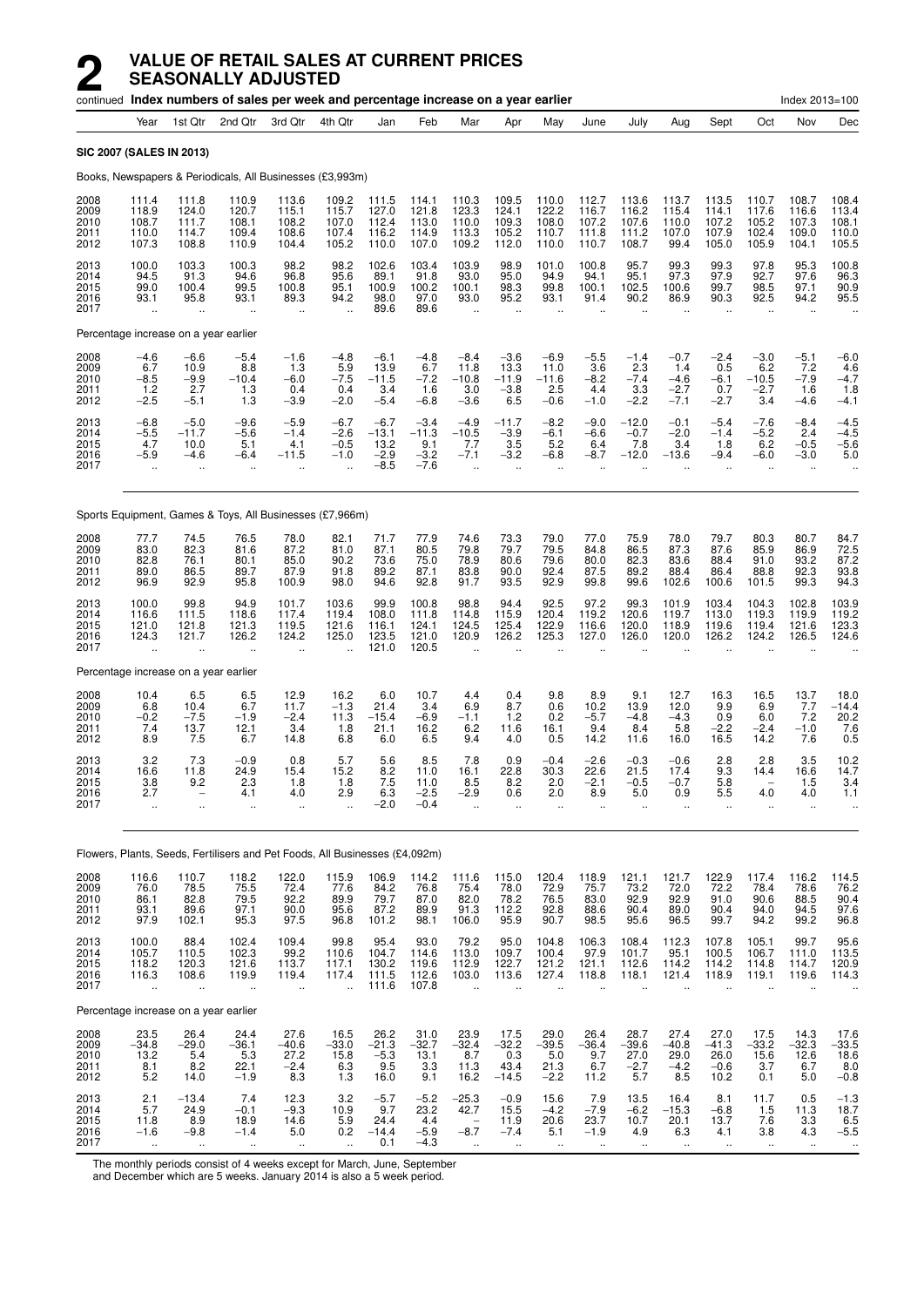**2**

| continued Index numbers of sales per week and percentage increase on a year earlier |                                                           |                                                          |                                                                                |                                                           |                                                         |                                           |                                               |                                              |                                                        |                                                       |                                           |                                                       | Index 2013=100                                        |                                                       |                                            |                                                       |                                                                       |
|-------------------------------------------------------------------------------------|-----------------------------------------------------------|----------------------------------------------------------|--------------------------------------------------------------------------------|-----------------------------------------------------------|---------------------------------------------------------|-------------------------------------------|-----------------------------------------------|----------------------------------------------|--------------------------------------------------------|-------------------------------------------------------|-------------------------------------------|-------------------------------------------------------|-------------------------------------------------------|-------------------------------------------------------|--------------------------------------------|-------------------------------------------------------|-----------------------------------------------------------------------|
|                                                                                     | Year                                                      | 1st Qtr                                                  | 2nd Qtr                                                                        | 3rd Qtr                                                   | 4th Qtr                                                 | Jan                                       | Feb                                           | Mar                                          | Apr                                                    | May                                                   | June                                      | July                                                  | Aug                                                   | Sept                                                  | Oct                                        | Nov                                                   | Dec                                                                   |
|                                                                                     | <b>SIC 2007 (SALES IN 2013)</b>                           |                                                          |                                                                                |                                                           |                                                         |                                           |                                               |                                              |                                                        |                                                       |                                           |                                                       |                                                       |                                                       |                                            |                                                       |                                                                       |
|                                                                                     |                                                           |                                                          | Watches and Jewellery, All Businesses (£5,470m)                                |                                                           |                                                         |                                           |                                               |                                              |                                                        |                                                       |                                           |                                                       |                                                       |                                                       |                                            |                                                       |                                                                       |
| 2008<br>2009<br>2010<br>2011<br>2012                                                | 74.1<br>76.5<br>86.9<br>93.0<br>91.4                      | 75.7<br>73.6<br>82.1<br>87.9<br>92.8                     | 81.3<br>73.7<br>83.5<br>91.6<br>89.0                                           | 72.3<br>76.4<br>89.5<br>93.4<br>91.4                      | 67.3<br>82.3<br>92.4<br>99.1<br>92.5                    | 73.0<br>77.5<br>72.6<br>89.7<br>94.3      | 76.3<br>72.1<br>91.2<br>89.8<br>92.2          | 77.9<br>71.6<br>82.4<br>85.0<br>92.1         | 77.9<br>74.3<br>82.3<br>91.1<br>87.6                   | 82.7<br>74.2<br>82.2<br>91.3<br>90.8                  | 82.8<br>72.8<br>85.5<br>92.4<br>88.6      | 85.1<br>71.8<br>88.8<br>92.6<br>90.7                  | 67.0<br>81.3<br>89.4<br>93.5<br>87.4                  | 66.2<br>76.1<br>90.1<br>93.9<br>95.3                  | 67.9<br>75.7<br>97.5<br>112.1<br>91.2      | 63.3<br>79.0<br>92.1<br>93.7<br>91.7                  | 69.9<br>90.3<br>88.6<br>93.1<br>94.3                                  |
| 2013<br>2014<br>2015<br>2016<br>2017                                                | 100.0<br>104.8<br>101.9<br>110.7<br>$\ddot{\phantom{a}}$  | 96.3<br>98.2<br>103.7<br>103.8                           | 100.5<br>104.7<br>103.4<br>109.2<br>$\ddot{\phantom{a}}$                       | 104.1<br>104.7<br>100.7<br>113.2<br>$\ddot{\phantom{1}}$  | 99.1<br>112.2<br>100.1<br>116.7<br>$\ddot{\phantom{1}}$ | 94.5<br>93.9<br>102.0<br>103.5<br>120.2   | 96.5<br>97.7<br>101.9<br>104.7<br>123.4       | 97.4<br>102.9<br>106.4<br>103.3<br>$\ddotsc$ | 111.0<br>98.4<br>110.3<br>106.2                        | 97.6<br>100.7<br>102.7<br>108.9                       | 94.5<br>112.8<br>98.3<br>111.8            | 101.9<br>99.1<br>101.9<br>111.1                       | 100.7<br>106.5<br>101.4<br>114.0                      | 108.6<br>107.8<br>99.1<br>114.3                       | 97.3<br>109.5<br>99.9<br>118.1             | 98.6<br>119.0<br>100.5<br>116.8                       | 100.9<br>109.0<br>99.9<br>115.4                                       |
|                                                                                     |                                                           | Percentage increase on a year earlier                    |                                                                                |                                                           |                                                         |                                           |                                               |                                              |                                                        |                                                       |                                           |                                                       |                                                       |                                                       |                                            |                                                       |                                                                       |
| 2008<br>2009<br>2010<br>2011<br>2012                                                | 8.5<br>3.2<br>13.6<br>7.1<br>$-1.7$                       | 19.3<br>$-2.8$<br>11.6<br>7.1<br>5.5                     | 16.8<br>$-9.3$<br>13.3<br>9.8<br>$-2.9$                                        | 4.5<br>5.7<br>17.2<br>4.3<br>$-2.1$                       | $-5.4$<br>22.4<br>12.2<br>7.2<br>$-6.6$                 | 20.2<br>6.2<br>$-6.3$<br>23.6<br>5.1      | 21.8<br>$-5.5$<br>26.5<br>$-1.6$<br>2.6       | 17.5<br>$-8.1$<br>15.2<br>3.1<br>8.4         | 9.6<br>$-4.7$<br>10.8<br>10.7<br>$-3.7$                | 20.9<br>$-10.3$<br>10.7<br>11.2<br>$-0.6$             | 19.3<br>$-12.1$<br>17.4<br>8.1<br>$-4.1$  | 24.8<br>$-15.6$<br>23.7<br>4.2<br>$-2.0$              | $-3.7$<br>21.4<br>9.9<br>4.6<br>$-6.5$                | $-4.7$<br>14.8<br>18.4<br>4.3<br>1.4                  | $-4.1$<br>11.4<br>28.8<br>14.9<br>$-18.7$  | $-12.2$<br>24.8<br>16.6<br>1.7<br>$-2.1$              | $-0.8$<br>29.2<br>$-1.9$<br>5.1<br>1.2                                |
| 2013<br>2014<br>2015<br>2016<br>2017                                                | 9.4<br>4.8<br>$-2.8$<br>8.6                               | 3.7<br>2.0<br>5.5<br>0.1                                 | 13.0<br>4.1<br>$-1.2$<br>5.6<br>Ϋ,                                             | 13.9<br>0.6<br>$-3.9$<br>12.5<br>÷.                       | 7.1<br>13.3<br>$-10.8$<br>16.6                          | 0.3<br>$-0.7$<br>8.7<br>1.5<br>16.1       | 4.7<br>1.3<br>4.3<br>2.7<br>17.9              | 5.8<br>5.6<br>3.3<br>$-2.9$<br>$\ddotsc$     | 26.6<br>$-11.4$<br>12.2<br>$-3.7$                      | 7.5<br>3.2<br>2.0<br>6.0<br>$\ddot{\phantom{a}}$      | 6.7<br>19.4<br>$-12.9$<br>13.7            | 12.4<br>$-2.8$<br>2.8<br>9.1<br>$\ddotsc$             | 15.1<br>5.8<br>$-4.8$<br>12.4                         | 14.0<br>$-0.8$<br>$-8.0$<br>15.4                      | 6.7<br>12.5<br>$-8.8$<br>18.2              | 7.5<br>20.6<br>$-15.5$<br>16.2                        | 7.0<br>8.1<br>$-8.4$<br>15.5                                          |
|                                                                                     |                                                           |                                                          | Other Retail Sale of New Goods in Specialised Stores, All Businesses (£9,438m) |                                                           |                                                         |                                           |                                               |                                              |                                                        |                                                       |                                           |                                                       |                                                       |                                                       |                                            |                                                       |                                                                       |
| 2008<br>2009<br>2010<br>2011<br>2012                                                | 111.3<br>110.5<br>119.4<br>110.6<br>105.2                 | 108.3<br>106.3<br>113.6<br>116.0<br>106.2                | 112.4<br>113.5<br>118.1<br>106.2<br>98.4                                       | 115.0<br>108.4<br>125.8<br>111.1<br>107.2                 | 109.9<br>113.8<br>120.2<br>109.3<br>109.2               | 107.5<br>106.0<br>112.0<br>115.4<br>105.8 | 109.9<br>106.4<br>114.8<br>118.6<br>104.8     | 107.8<br>106.5<br>114.0<br>114.4<br>107.8    | 108.5<br>112.8<br>117.6<br>110.3<br>94.1               | 114.8<br>113.4<br>120.7<br>108.3<br>97.3              | 113.5<br>114.2<br>116.4<br>101.3<br>102.6 | 112.0<br>111.4<br>132.9<br>108.6<br>98.8              | 118.4<br>104.1<br>126.5<br>110.8<br>118.6             | 114.6<br>109.4<br>119.4<br>113.4<br>104.8             | 111.8<br>109.2<br>120.6<br>118.0<br>105.6  | 107.4<br>115.7<br>124.8<br>105.2<br>116.6             | 110.3<br>116.1<br>116.1<br>105.5<br>106.2                             |
| 2013<br>2014<br>2015<br>2016<br>2017                                                | 100.0<br>115.6<br>101.7<br>116.7<br>$\ddot{\phantom{a}}$  | 91.9<br>113.4<br>106.3<br>108.4<br>$\ddotsc$             | 100.2<br>110.1<br>102.0<br>115.3<br>ä,                                         | 100.9<br>113.7<br>99.0<br>117.5<br>$\ddot{\phantom{1}}$   | 107.1<br>125.4<br>99.4<br>125.5<br>Ω.                   | 80.9<br>114.5<br>102.2<br>110.2<br>133.9  | 99.8<br>109.0<br>113.7<br>105.4<br>153.8      | 94.3<br>115.8<br>103.7<br>109.3              | 99.7<br>105.7<br>102.4<br>121.6                        | 98.4<br>109.5<br>105.0<br>113.2                       | 101.9<br>114.3<br>99.3<br>112.0           | 95.9<br>121.1<br>98.8<br>118.8                        | 97.7<br>113.2<br>99.6<br>115.8                        | 107.5<br>108.1<br>98.6<br>117.7                       | 103.4<br>114.1<br>103.8<br>119.0           | 107.3<br>111.8<br>99.7<br>121.3                       | 109.8<br>145.3<br>95.6<br>134.2                                       |
|                                                                                     |                                                           | Percentage increase on a year earlier                    |                                                                                |                                                           |                                                         |                                           |                                               |                                              |                                                        |                                                       |                                           |                                                       |                                                       |                                                       |                                            |                                                       |                                                                       |
| 2008<br>2009<br>2010<br>2011<br>2012                                                | 9.1<br>$-0.7$<br>8.0<br>$-7.3$<br>$-4.9$                  | 8.4<br>$-1.8$<br>6.9<br>2.1<br>$-8.4$                    | 6.2<br>1.0<br>4.0<br>$-10.0$<br>$-7.4$                                         | 12.6<br>$-5.7$<br>16.0<br>$-11.7$<br>$-3.5$               | 9.7<br>3.6<br>5.6<br>$-9.1$<br>$-0.1$                   | 8.7<br>$-1.4$<br>5.7<br>3.0<br>$-8.3$     | 11.7<br>$-3.2$<br>7.9<br>3.3<br>$-11.6$       | 5.7<br>$-1.2$<br>7.1<br>0.3<br>$-5.8$        | $-1.2$<br>3.9<br>4.3<br>$-6.2$<br>$-14.7$              | 11.4<br>$-1.2$<br>6.4<br>$-10.3$<br>$-10.2$           | 8.3<br>0.6<br>1.9<br>$-12.9$<br>1.2       | 8.4<br>$-0.5$<br>19.3<br>$-18.3$<br>$-9.0$            | 16.8<br>$-12.1$<br>21.5<br>$-12.4$<br>7.1             | 12.7<br>$-4.5$<br>9.2<br>$-5.1$<br>$-7.5$             | 8.9<br>$-2.3$<br>10.4<br>$-2.1$<br>$-10.5$ | 5.8<br>7.7<br>7.9<br>$-15.7$<br>10.9                  | 13.6<br>5.2<br>-9.1<br>0.6                                            |
| 2013<br>2014<br>2015<br>2016<br>2017                                                | $-5.0$<br>15.6<br>$-12.1$<br>14.8<br>$\ddot{\phantom{a}}$ | $-13.5$<br>23.4<br>$-6.3$<br>2.0<br>$\ddot{\phantom{a}}$ | 1.8<br>10.0<br>$-7.4$<br>13.0<br>ä,                                            | $-5.8$<br>12.6<br>$-12.9$<br>18.7<br>$\ddot{\phantom{a}}$ | $-2.0$<br>17.1<br>$-20.8$<br>26.3                       | $-23.5$<br>41.5<br>$-10.7$<br>7.8<br>21.5 | $-4.7$<br>9.2<br>4.3<br>$-7.3$<br>45.9        | $-12.5$<br>22.8<br>$-10.5$<br>5.5            | 5.9<br>6.0<br>$-3.1$<br>18.7                           | 1.1<br>11.2<br>$-4.0$<br>7.7                          | $-0.6$<br>12.1<br>$-13.1$<br>12.8         | $-2.9$<br>26.4<br>$-18.4$<br>20.3                     | $-17.6$<br>15.8<br>$-12.1$<br>16.3                    | 2.6<br>0.5<br>$-8.8$<br>19.4                          | $-2.0$<br>10.3<br>-9.0<br>14.6             | $-8.0$<br>4.3<br>$-10.9$<br>21.7                      | 3.4<br>32.4<br>$-34.2$<br>40.3                                        |
|                                                                                     |                                                           |                                                          | Second Hand Goods, All Businesses (£2,417m)                                    |                                                           |                                                         |                                           |                                               |                                              |                                                        |                                                       |                                           |                                                       |                                                       |                                                       |                                            |                                                       |                                                                       |
| 2008<br>2009<br>2010<br>2011<br>2012                                                | 67.3<br>$74.1$<br>$78.5$<br>88.9<br>91.3                  | 70.9<br>66.7<br>75.7<br>82.4<br>99.3                     | 68.9<br>70.7<br>77.1<br>89.8<br>89.0                                           | 65.6<br>$\frac{81.8}{77.3}$<br>92.9<br>86.8               | 63.5<br>77.4<br>84.1<br>90.5<br>90.3                    | 66.3<br>69.8<br>69.3<br>80.4<br>103.0     | 62.9<br>64.1<br>80.7<br>84.6<br>94.4          | 81.9<br>66.3<br>76.7<br>82.3<br>100.2        | 69.5<br>67.5<br>79.4<br>86.4<br>89.9                   | 71.8<br>67.2<br>76.3<br>88.1<br>92.0                  | 66.0<br>76.1<br>75.9<br>93.9<br>85.9      | 67.8<br>75.1<br>81.0<br>92.6<br>90.3                  | 63.6<br>85.3<br>74.6<br>90.2<br>86.5                  | 65.5<br>84.3<br>76.6<br>95.2<br>84.1                  | 60.6<br>71.8<br>97.6<br>82.5<br>94.8       | 64.9<br>70.4<br>77.5<br>98.7<br>87.4                  | 64.7<br>87.5<br>78.5<br>90.2<br>89.0                                  |
| 2013<br>2014<br>2015<br>2016<br>2017                                                | 100.0<br>98.7<br>92.5<br>97.5<br>$\ddot{\phantom{a}}$     | 90.7<br>95.8<br>92.6<br>101.1<br>ä,                      | 99.9<br>100.0<br>98.1<br>91.1<br>$\ddot{\phantom{a}}$                          | 102.2<br>103.6<br>87.7<br>96.6<br>$\ddot{\phantom{a}}$    | 107.2<br>95.4<br>91.5<br>101.2<br>$\ddotsc$             | 89.5<br>96.0<br>91.9<br>101.7<br>102.9    | 88.2<br>$\frac{112.5}{97.5}$<br>97.2<br>109.5 | 93.6<br>82.2<br>89.3<br>103.6<br>$\ddotsc$   | 103.2<br>93.3<br>88.6<br>103.0<br>$\ddot{\phantom{a}}$ | 91.8<br>109.5<br>96.0<br>79.3<br>$\ddot{\phantom{a}}$ | 103.8<br>$97.8$<br>107.3<br>91.0<br>à.    | 94.6<br>112.0<br>84.3<br>95.6<br>$\ddot{\phantom{a}}$ | 96.6<br>109.5<br>86.9<br>99.6<br>$\ddot{\phantom{a}}$ | 112.9<br>92.1<br>91.0<br>94.9<br>$\ddot{\phantom{a}}$ | 106.1<br>88.4<br>94.2<br>99.5<br>$\ddotsc$ | 108.2<br>95.0<br>91.7<br>98.9<br>$\ddot{\phantom{a}}$ | 107.2<br>101.3<br>89.2<br>104.4<br>$\mathbf{r}$                       |
|                                                                                     |                                                           | Percentage increase on a year earlier                    |                                                                                |                                                           |                                                         |                                           |                                               |                                              |                                                        |                                                       |                                           |                                                       |                                                       |                                                       |                                            |                                                       |                                                                       |
| 2008<br>2009<br>2010<br>2011<br>2012                                                | 4.9<br>10.2<br>$\frac{5.9}{13.2}$<br>2.7                  | 11.0<br>$-5.9$<br>13.4<br>8.9<br>20.5                    | 9.4<br>2.6<br>9.1<br>16.5<br>$-0.9$                                            | 4.9<br>24.6<br>$\frac{-5.5}{20.1}$<br>$-6.6$              | $-5.3$<br>22.0<br>$\frac{8.6}{7.6}$<br>$-0.2$           | $-1.1$<br>5.3<br>$-0.7$<br>16.0<br>28.1   | $-6.3$<br>1.8<br>25.9<br>4.9<br>11.5          | 39.3<br>$-19.0$<br>$^{15.8}_{7.2}$<br>21.8   | 11.4<br>$-2.9$<br>17.7<br>8.8<br>4.1                   | 15.6<br>$-6.5$<br>13.7<br>15.4<br>4.4                 | 2.9<br>15.2<br>$^{-0.3}_{23.8}$<br>$-8.6$ | 13.6<br>10.8<br>7.8<br>14.3<br>$-2.5$                 | $-5.3$<br>34.2<br>$-12.6$<br>21.0<br>$-4.1$           | 6.9<br>28.6<br>$-9.1$<br>24.3<br>$-11.6$              | $-15.3$<br>18.5<br>$36.0 - 15.5$<br>14.8   | $-5.8$<br>8.6<br>10.1<br>27.4<br>$-11.5$              | $\begin{array}{c} 4.5 \\ 35.3 \end{array}$<br>$-10.3$<br>15.0<br>-1.4 |
| 2013<br>2014<br>2015<br>2016<br>2017                                                | 9.5<br>$-1.3$<br>$-6.3$<br>5.4                            | $-8.7$<br>5.6<br>$-3.3$<br>9.1                           | 12.3<br>0.1<br>$-1.9$<br>$-7.1$                                                | 17.8<br>1.3<br>$-15.4$<br>10.1                            | 18.7<br>$-11.0$<br>$-4.1$<br>10.6                       | $-13.1$<br>7.2<br>$-4.2$<br>10.6<br>1.1   | $-6.5$<br>27.6<br>$-13.4$<br>$-0.3$<br>12.7   | $-6.6$<br>$-12.1$<br>8.6<br>16.0             | 14.8<br>$-9.6$<br>$-5.0$<br>16.2                       | $-0.2$<br>19.3<br>$-12.4$<br>$-17.4$                  | 20.9<br>$-5.8$<br>9.7<br>$-15.2$          | 4.9<br>18.4<br>$-24.8$<br>13.5                        | 11.6<br>13.4<br>$-20.6$<br>14.6                       | 34.1<br>$-18.4$<br>$-1.3$<br>4.3                      | 11.9<br>$-16.6$<br>$6.5$<br>5.7            | 23.8<br>$-12.2$<br>$-3.5$<br>7.9                      | $20.5 - 5.5$<br>$-12.0$<br>17.1                                       |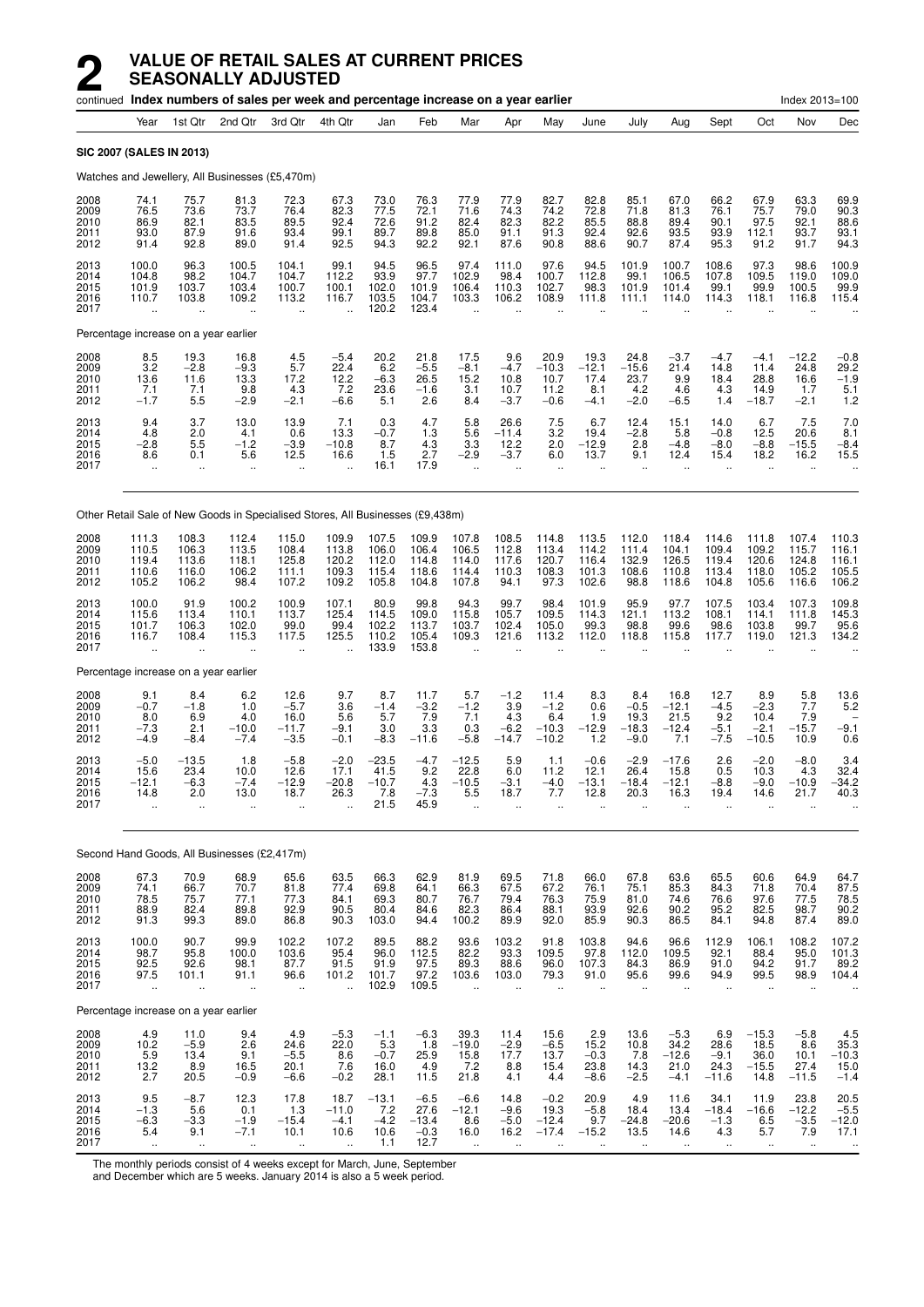**2**

| continued Index numbers of sales per week and percentage increase on a year earlier |                                                                   |                                                         |                                                                  |                                                          |                                                          |                                            |                                               |                                                          |                                                           |                                                           |                                                           |                                                           | Index 2013=100                                      |                                                                  |                                                            |                                                             |                                                                    |
|-------------------------------------------------------------------------------------|-------------------------------------------------------------------|---------------------------------------------------------|------------------------------------------------------------------|----------------------------------------------------------|----------------------------------------------------------|--------------------------------------------|-----------------------------------------------|----------------------------------------------------------|-----------------------------------------------------------|-----------------------------------------------------------|-----------------------------------------------------------|-----------------------------------------------------------|-----------------------------------------------------|------------------------------------------------------------------|------------------------------------------------------------|-------------------------------------------------------------|--------------------------------------------------------------------|
|                                                                                     | Year                                                              | 1st Qtr                                                 | 2nd Qtr                                                          | 3rd Qtr                                                  | 4th Qtr                                                  | Jan                                        | Feb                                           | Mar                                                      | Apr                                                       | May                                                       | June                                                      | July                                                      | Aug                                                 | Sept                                                             | Oct                                                        | Nov                                                         | Dec                                                                |
|                                                                                     | <b>SIC 2007 (SALES IN 2013)</b>                                   |                                                         |                                                                  |                                                          |                                                          |                                            |                                               |                                                          |                                                           |                                                           |                                                           |                                                           |                                                     |                                                                  |                                                            |                                                             |                                                                    |
|                                                                                     |                                                                   |                                                         | Non-store Retail, All Businesses (£23,409m)                      |                                                          |                                                          |                                            |                                               |                                                          |                                                           |                                                           |                                                           |                                                           |                                                     |                                                                  |                                                            |                                                             |                                                                    |
| 2008<br>2009<br>2010<br>2011<br>2012                                                | 58.0<br>61.9<br>68.6<br>78.5<br>85.8                              | 57.3<br>57.5<br>65.2<br>75.0<br>83.3                    | 57.9<br>59.9<br>66.3<br>77.2<br>84.2                             | 57.2<br>64.4<br>70.6<br>79.5<br>85.5                     | 59.5<br>65.9<br>72.1<br>82.1<br>90.3                     | 57.3<br>59.0<br>64.2<br>75.8<br>82.6       | 57.5<br>54.5<br>64.6<br>75.7<br>83.0          | 57.2<br>58.7<br>66.6<br>74.0<br>84.0                     | 57.8<br>59.7<br>66.6<br>75.1<br>83.6                      | 57.9<br>59.9<br>66.3<br>76.6<br>85.2                      | 58.0<br>60.1<br>66.1<br>79.4<br>84.0                      | 56.0<br>62.4<br>69.1<br>77.5<br>86.3                      | 56.5<br>64.7<br>72.4<br>80.8<br>83.5                | 58.7<br>65.9<br>70.5<br>80.2<br>86.5                             | 58.4<br>64.9<br>71.4<br>80.4<br>88.8                       | 60.0<br>66.9<br>70.5<br>84.3<br>90.2                        | 60.0<br>66.0<br>73.9<br>81.8<br>91.5                               |
| 2013<br>2014<br>2015<br>2016<br>2017                                                | 100.0<br>111.7<br>122.9<br>141.7<br>ä.                            | 96.1<br>106.0<br>118.9<br>128.1<br>$\mathbf{r}$         | 97.2<br>113.5<br>121.5<br>135.5<br>$\ddot{\phantom{a}}$          | 103.5<br>112.6<br>125.9<br>145.7<br>$\ddot{\phantom{a}}$ | 103.1<br>115.3<br>125.4<br>157.4                         | 92.6<br>98.6<br>117.7<br>128.3<br>155.4    | 94.1<br>112.4<br>118.0<br>126.8<br>161.6      | 100.6<br>108.2<br>120.6<br>128.9<br>$\ddot{\phantom{a}}$ | 92.5<br>112.2<br>121.1<br>131.3                           | 99.0<br>115.4<br>118.4<br>136.7                           | 99.6<br>113.2<br>124.3<br>137.9                           | 102.2<br>112.3<br>129.5<br>140.1                          | 106.6<br>111.0<br>123.3<br>146.5                    | 102.1<br>114.0<br>125.1<br>149.7                                 | 101.9<br>113.1<br>124.8<br>154.5                           | 101.3<br>115.4<br>127.0<br>161.6                            | 105.5<br>117.1<br>124.6<br>156.4                                   |
|                                                                                     |                                                                   | Percentage increase on a year earlier                   |                                                                  |                                                          |                                                          |                                            |                                               |                                                          |                                                           |                                                           |                                                           |                                                           |                                                     |                                                                  |                                                            |                                                             |                                                                    |
| 2008<br>2009<br>2010<br>2011<br>2012                                                | 6.6<br>6.9<br>10.7<br>14.5<br>9.3                                 | 7.8<br>0.3<br>13.5<br>15.0<br>10.9                      | 6.5<br>3.5<br>10.7<br>16.5<br>9.1                                | 5.3<br>12.6<br>9.6<br>12.6<br>7.5                        | 6.8<br>10.8<br>9.3<br>14.0<br>9.9                        | 9.4<br>2.9<br>8.9<br>18.0<br>9.0           | 7.0<br>$-5.2$<br>18.5<br>17.2<br>9.6          | 7.1<br>2.6<br>13.4<br>11.0<br>13.6                       | 7.8<br>3.3<br>11.5<br>12.7<br>11.3                        | 7.0<br>3.4<br>10.6<br>15.6<br>11.2                        | 5.0<br>3.6<br>10.1<br>20.2<br>5.7                         | 2.3<br>11.3<br>10.8<br>12.2<br>11.4                       | 4.3<br>14.5<br>11.8<br>11.7<br>3.3                  | 8.6<br>12.2<br>7.0<br>13.7<br>8.0                                | 6.3<br>11.3<br>9.9<br>12.7<br>10.4                         | 3.5<br>11.4<br>5.4<br>19.6<br>7.0                           | 10.0<br>10.0<br>11.9<br>10.7<br>11.9                               |
| 2013<br>2014<br>2015<br>2016<br>2017                                                | 16.5<br>11.7<br>10.0<br>15.3<br>$\ddotsc$                         | 15.5<br>10.2<br>$^{12.2}_{7.7}$<br>$\ldots$             | 15.5<br>16.8<br>7.0<br>11.5<br>$\ddot{\phantom{a}}$              | 21.0<br>8.7<br>11.8<br>15.8<br>$\ddotsc$                 | 14.2<br>11.9<br>8.7<br>25.5<br>$\ddotsc$                 | 12.1<br>6.4<br>19.4<br>9.0<br>21.2         | 13.3<br>19.6<br>4.9<br>7.5<br>27.4            | 19.8<br>7.5<br>11.5<br>6.9<br>$\ddotsc$                  | 10.6<br>21.3<br>8.0<br>8.4<br>$\ddot{\phantom{a}}$        | 16.3<br>16.5<br>2.6<br>15.4                               | 18.6<br>13.6<br>9.9<br>10.9                               | 18.4<br>9.9<br>15.3<br>8.2<br>$\ddot{\phantom{a}}$        | 27.7<br>4.1<br>11.1<br>18.8<br>$\ddot{\phantom{a}}$ | 17.9<br>11.7<br>9.7<br>19.7<br>$\ddot{\phantom{a}}$              | 14.7<br>11.0<br>10.4<br>23.8<br>$\ddot{\phantom{a}}$       | 12.3<br>13.9<br>10.0<br>27.3<br>$\ddot{\phantom{0}}$        | 15.3<br>10.9<br>6.5<br>25.5                                        |
|                                                                                     |                                                                   |                                                         | Mail Order, All Businesses (£20,276m)                            |                                                          |                                                          |                                            |                                               |                                                          |                                                           |                                                           |                                                           |                                                           |                                                     |                                                                  |                                                            |                                                             |                                                                    |
| 2008<br>2009<br>2010<br>2011<br>2012                                                | 54.0<br>57.4<br>64.7<br>75.7<br>85.0                              | 53.8<br>55.1<br>61.0<br>70.7<br>81.7                    | 53.8<br>56.1<br>62.1<br>73.7<br>83.5                             | 54.4<br>58.1<br>66.7<br>77.8<br>85.1                     | 54.2<br>60.5<br>69.2<br>80.4<br>89.7                     | 54.4<br>56.1<br>59.4<br>71.4<br>80.9       | 53.6<br>52.7<br>61.3<br>71.3<br>81.3          | 53.2<br>56.2<br>62.1<br>69.8<br>82.6                     | 53.5<br>56.0<br>62.0<br>71.3<br>83.1                      | 53.5<br>56.5<br>61.7<br>73.3<br>83.1                      | 54.4<br>55.9<br>62.3<br>76.1<br>84.2                      | 54.2<br>57.5<br>64.3<br>75.6<br>86.2                      | 53.7<br>58.1<br>68.5<br>79.2<br>82.4                | 55.0<br>58.6<br>67.3<br>78.5<br>86.4                             | 53.7<br>60.2<br>68.7<br>77.9<br>88.0                       | 53.9<br>60.6<br>67.1<br>83.6<br>89.4                        | 54.7<br>60.7<br>71.2<br>79.8<br>91.2                               |
| 2013<br>2014<br>2015<br>2016<br>2017                                                | 100.0<br>115.7<br>130.5<br>151.2<br>$\ddotsc$                     | 96.3<br>108.2<br>125.3<br>135.8<br>ä,                   | 96.5<br>117.3<br>128.8<br>144.0<br>Ω,                            | 102.7<br>117.0<br>134.0<br>156.2<br>$\ddot{\phantom{a}}$ | 104.5<br>121.0<br>133.7<br>168.7<br>$\ddot{\phantom{a}}$ | 92.5<br>99.6<br>124.7<br>136.3<br>165.0    | 94.5<br>114.5<br>123.6<br>134.1<br>176.0      | 100.7<br>111.7<br>127.2<br>136.9<br>$\ddot{\phantom{a}}$ | 92.0<br>115.8<br>128.1<br>138.6<br>$\ddot{\phantom{a}}$   | 98.2<br>119.5<br>125.7<br>145.4                           | 98.7<br>116.8<br>131.8<br>147.1                           | 101.5<br>116.3<br>137.8<br>149.9                          | 104.9<br>115.7<br>131.3<br>157.1                    | 101.9<br>118.6<br>133.1<br>160.6                                 | 103.7<br>118.2<br>132.5<br>166.1                           | 102.3<br>121.1<br>135.3<br>173.3                            | 107.1<br>123.2<br>133.5<br>167.2                                   |
|                                                                                     |                                                                   | Percentage increase on a year earlier                   |                                                                  |                                                          |                                                          |                                            |                                               |                                                          |                                                           |                                                           |                                                           |                                                           |                                                     |                                                                  |                                                            |                                                             |                                                                    |
| 2008<br>2009<br>2010<br>2011<br>2012                                                | $\begin{array}{c} 5.3 \\ 6.4 \end{array}$<br>12.7<br>16.9<br>12.3 | $^{11.2}_{2.5}$<br>10.7<br>15.9<br>15.5                 | 5.4<br>4.2<br>10.6<br>18.8<br>13.3                               | 3.9<br>6.9<br>14.8<br>16.7<br>9.3                        | $1.5$<br>11.7<br>14.4<br>16.2<br>11.5                    | 15.7<br>3.1<br>5.8<br>20.2<br>13.3         | $^{9.8}_{-1.7}$<br>16.4<br>16.3<br>14.1       | $8.5$<br>5.6<br>10.5<br>12.4<br>18.4                     | $7.3$<br>4.7<br>10.8<br>14.9<br>16.7                      | 4.6<br>5.6<br>9.3<br>18.7<br>13.5                         | 4.5<br>$2.\overline{8}$<br>11.5<br>22.1<br>10.7           | 3.5<br>6.1<br>11.8<br>17.6<br>14.0                        | 2.2<br>8.1<br>17.9<br>15.7<br>4.0                   | 5.6<br>6.5<br>14.8<br>16.7<br>10.1                               | 1.9<br>12.0<br>14.1<br>13.4<br>13.0                        | $-3.7$<br>12.4<br>10.8<br>24.5<br>7.0                       | $\begin{array}{c} 5.6 \\ 11.0 \end{array}$<br>17.4<br>12.0<br>14.2 |
| 2013<br>2014<br>2015<br>2016<br>2017                                                | 17.6<br>15.7<br>12.7<br>15.9<br>ă,                                | 17.8<br>12.4<br>15.9<br>8.4<br>$\ddotsc$                | 15.5<br>21.6<br>9.7<br>11.8<br>.,                                | 20.7<br>13.9<br>14.5<br>16.6<br>$\ddotsc$                | 16.6<br>15.7<br>10.5<br>26.1                             | 14.4<br>7.6<br>25.2<br>9.3<br>21.0         | 16.3<br>21.2<br>7.9<br>8.5<br>31.3            | 21.8<br>10.9<br>13.9<br>7.6                              | 10.7<br>25.8<br>10.6<br>8.2<br>ä.                         | 18.2<br>21.7<br>5.2<br>15.7                               | 17.2<br>18.4<br>12.8<br>11.7                              | 17.8<br>14.6<br>18.5<br>8.8                               | 27.3<br>10.3<br>13.5<br>19.6                        | 17.9<br>16.4<br>12.2<br>20.7                                     | 17.8<br>14.1<br>12.0<br>25.4                               | 14.4<br>18.4<br>11.8<br>28.0                                | 17.5<br>15.0<br>8.4<br>25.2                                        |
|                                                                                     |                                                                   |                                                         | Other Non-store Retail, All Businesses (£3,134m)                 |                                                          |                                                          |                                            |                                               |                                                          |                                                           |                                                           |                                                           |                                                           |                                                     |                                                                  |                                                            |                                                             |                                                                    |
| 2008<br>2009<br>2010<br>2011<br>2012                                                | 83.5<br>91.0<br>93.2<br>96.7<br>91.2                              | 80.3<br>$73.0$<br>92.5<br>102.9<br>93.4                 | 84.3<br>84.6<br>93.9<br>99.9<br>88.7                             | 75.6<br>105.4<br>95.9<br>90.6<br>88.4                    | 94.1<br>101.1<br>90.5<br>93.4<br>94.2                    | 75.9<br>77.5<br>95.3<br>104.0<br>93.7      | 82.7<br>66.2<br>85.7<br>104.3<br>93.9         | 82.8<br>74.8<br>95.7<br>100.8<br>92.9                    | 85.6<br>83.8<br>96.2<br>99.9<br>86.6                      | 86.6<br>82.2<br>95.6<br>98.5<br>98.5                      | 81.5<br>87.0<br>90.5<br>101.0<br>82.4                     | 68.0<br>93.9<br>100.3<br>89.8<br>87.3                     | 74.6<br>107.6<br>97.5<br>91.3<br>90.8               | 82.4<br>112.8<br>91.2<br>90.7<br>87.3                            | 88.3<br>95.7<br>88.7<br>96.5<br>93.9                       | 99.6<br>107.7<br>92.2<br>89.2<br>95.5                       | 94.3<br>100.1<br>90.7<br>94.3<br>93.4                              |
| 2013<br>2014<br>2015<br>2016<br>2017                                                | 100.0<br>85.9<br>74.3<br>80.3<br>÷.                               | 95.3<br>91.7<br>77.5<br>77.9<br>$\ddot{\phantom{1}}$    | 102.1<br>89.1<br>74.8<br>81.0<br>.,                              | 108.8<br>83.7<br>73.4<br>77.9<br>$\ddot{\phantom{a}}$    | 93.8<br>78.5<br>71.4<br>84.3<br>$\ddot{\phantom{1}}$     | 93.2<br>92.0<br>72.3<br>76.3<br>93.4       | 91.0<br>98.9<br>81.9<br>80.0<br>68.4          | 100.5<br>85.6<br>78.2<br>77.5<br>ä,                      | 95.4<br>88.7<br>76.1<br>84.2<br>ä,                        | 104.3<br>89.1<br>71.5<br>80.6<br>$\ddotsc$                | 105.8<br>89.5<br>76.4<br>78.7<br>$\ddotsc$                | 106.6<br>86.4<br>75.7<br>76.7<br>ă,                       | 117.8<br>80.4<br>71.1<br>77.8<br>$\ddotsc$          | 103.3<br>84.2<br>73.3<br>79.1<br>$\ddot{\phantom{a}}$            | 90.3<br>80.0<br>75.3<br>79.5<br>ä,                         | 95.4<br>78.6<br>73.0<br>86.0<br>$\ddot{\phantom{a}}$        | 95.3<br>77.4<br>67.1<br>86.8                                       |
|                                                                                     |                                                                   | Percentage increase on a year earlier                   |                                                                  |                                                          |                                                          |                                            |                                               |                                                          |                                                           |                                                           |                                                           |                                                           |                                                     |                                                                  |                                                            |                                                             |                                                                    |
| 2008<br>2009<br>2010<br>2011<br>2012                                                | 12.0<br>9.0<br>2.4<br>3.7<br>$-5.7$                               | $-4.7$<br>$-9.1$<br>26.8<br>11.2<br>$-9.2$              | 11.1<br>0.2<br>11.0<br>6.4<br>$-11.2$                            | 12.5<br>39.4<br>$-9.0$<br>$-5.5$<br>$-2.5$               | 32.9<br>7.5<br>$-10.4$<br>3.2<br>0.8                     | $-12.6$<br>2.2<br>23.0<br>9.1<br>$-10.0$   | $-3.2$<br>$-19.9$<br>29.5<br>21.7<br>$-10.0$  | 1.8<br>$-9.7$<br>28.0<br>5.3<br>$-7.9$                   | 9.8<br>$-2.1$<br>14.8<br>3.7<br>$-13.3$                   | 17.6<br>$-5.1$<br>16.3<br>3.0<br>0.1                      | 7.1<br>6.7<br>4.0<br>11.6<br>$-18.5$                      | $-3.6$<br>38.1<br>6.9<br>$-10.5$<br>$-2.8$                | 15.6<br>44.1<br>$-9.4$<br>$-6.3$<br>$-0.6$          | 23.8<br>36.9<br>$-19.1$<br>$-0.6$<br>$-3.8$                      | 28.2<br>8.5<br>$-7.3$<br>8.9<br>$-2.7$                     | 40.1<br>8.1<br>$-14.4$<br>$-3.2$<br>7.1                     | 30.7<br>6.2<br>$-9.4$<br>4.0<br>$-0.9$                             |
| 2013<br>2014<br>2015<br>2016<br>2017                                                | 9.7<br>$-14.1$<br>$-13.5$<br>8.1<br>$\ldots$                      | 2.0<br>$-3.8$<br>$-15.4$<br>0.5<br>$\ddot{\phantom{1}}$ | 15.2<br>$-12.7$<br>$-16.1$<br>8.3<br>$\mathcal{L}_{\mathcal{A}}$ | 23.1<br>$-23.1$<br>$-12.4$<br>6.3<br>$\ddotsc$           | $-0.5$<br>$-16.2$<br>$-9.1$<br>18.1<br>$\ddotsc$         | $-0.5$<br>$-1.2$<br>$-21.4$<br>5.5<br>22.4 | $-3.1$<br>8.7<br>$-17.2$<br>$-2.3$<br>$-14.5$ | 8.2<br>$-14.8$<br>$-8.6$<br>$-0.9$<br>$\alpha$           | 10.1<br>$-7.0$<br>$-14.2$<br>10.7<br>$\ddot{\phantom{1}}$ | 5.8<br>$-14.6$<br>$-19.8$<br>12.8<br>$\ddot{\phantom{1}}$ | 28.5<br>$-15.5$<br>$-14.6$<br>3.0<br>$\ddot{\phantom{1}}$ | 22.1<br>$-19.0$<br>$-12.3$<br>1.3<br>$\ddot{\phantom{1}}$ | 29.8<br>$-31.7$<br>$-11.6$<br>9.4<br>$\ddotsc$      | 18.3<br>$-18.5$<br>$-12.9$<br>7.9<br>$\mathcal{L}_{\mathcal{A}}$ | $-3.9$<br>$-11.4$<br>$-5.9$<br>5.6<br>$\ddot{\phantom{1}}$ | $-0.2$<br>$-17.6$<br>$-7.1$<br>17.9<br>$\ddot{\phantom{1}}$ | 2.0<br>$-18.8$<br>$-13.3$<br>29.4<br>$\cdot$                       |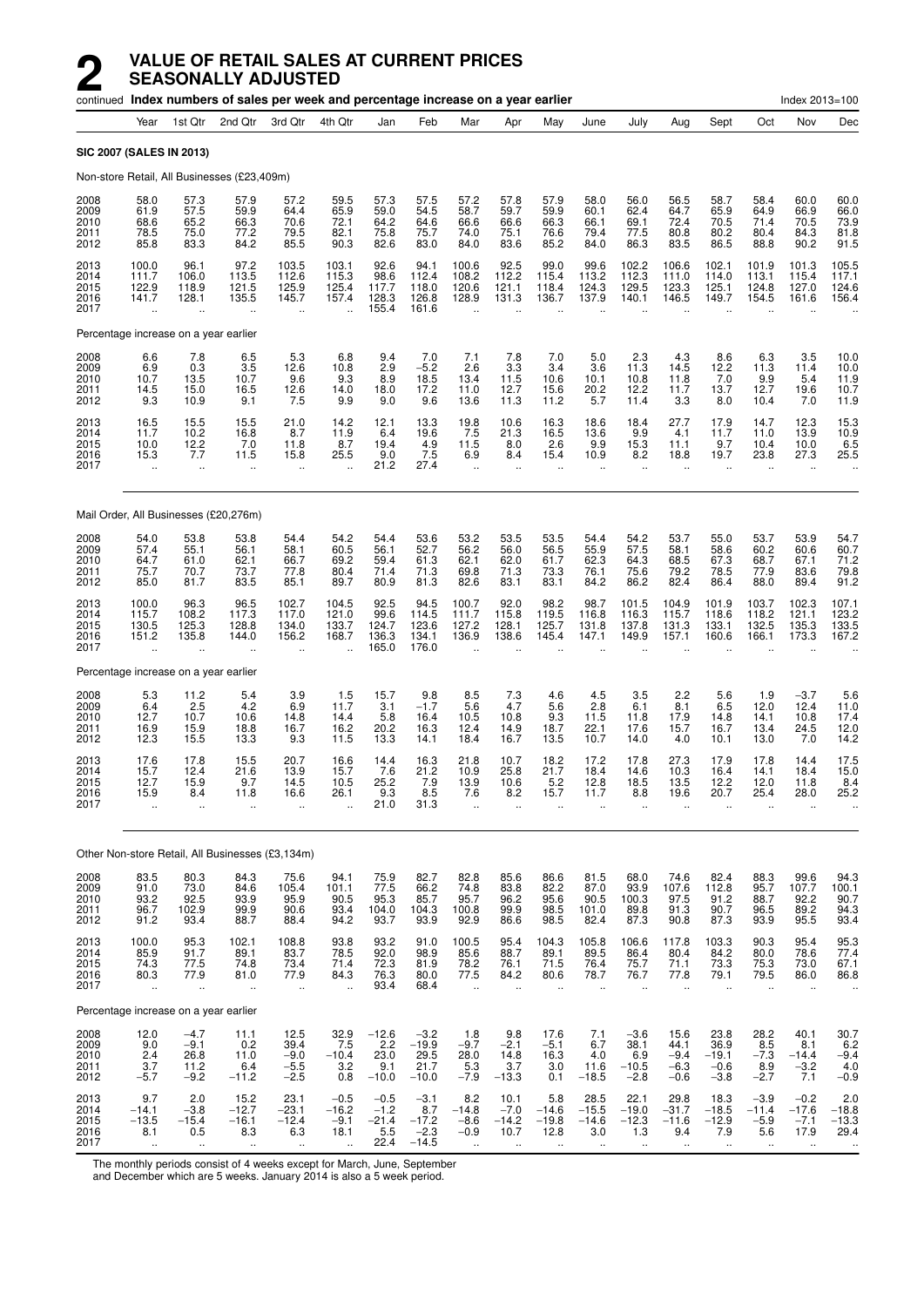|                                       | continued Index numbers of sales per week and percentage increase on a year earlier<br>Index 2013=100 |                                       |                                            |                                          |                                        |                                             |                                           |                                         |                                           |                                          |                                          |                                          |                                         |                                         |                                        |                                        |                                          |
|---------------------------------------|-------------------------------------------------------------------------------------------------------|---------------------------------------|--------------------------------------------|------------------------------------------|----------------------------------------|---------------------------------------------|-------------------------------------------|-----------------------------------------|-------------------------------------------|------------------------------------------|------------------------------------------|------------------------------------------|-----------------------------------------|-----------------------------------------|----------------------------------------|----------------------------------------|------------------------------------------|
|                                       | Year                                                                                                  | 1st Qtr                               | 2nd Qtr                                    | 3rd Qtr                                  | 4th Qtr                                | Jan                                         | Feb                                       | Mar                                     | Apr                                       | May                                      | June                                     | July                                     | Aug                                     | Sept                                    | Oct                                    | Nov                                    | Dec                                      |
| <b>SIC 2007 (SALES IN 2013)</b>       |                                                                                                       |                                       |                                            |                                          |                                        |                                             |                                           |                                         |                                           |                                          |                                          |                                          |                                         |                                         |                                        |                                        |                                          |
|                                       |                                                                                                       |                                       | Automotive Fuel, All Businesses (£39,052m) |                                          |                                        |                                             |                                           |                                         |                                           |                                          |                                          |                                          |                                         |                                         |                                        |                                        |                                          |
| 2008<br>2009<br>2010<br>2011<br>2012  | 90.6<br>82.9<br>86.6<br>103.1<br>102.6                                                                | 91.8<br>78.7<br>83.9<br>99.8<br>108.6 | 93.1<br>81.0<br>87.0<br>103.0<br>100.0     | 94.7<br>84.8<br>86.2<br>102.7<br>102.2   | 82.9<br>87.2<br>89.3<br>106.8<br>99.5  | 91.2<br>80.5<br>80.6<br>99.3<br>107.5       | 91.9<br>78.7<br>84.1<br>101.1<br>107.4    | 92.3<br>77.3<br>86.3<br>99.2<br>110.4   | 92.2<br>78.7<br>87.0<br>104.3<br>102.4    | 93.1<br>80.1<br>87.8<br>101.9<br>101.1   | 93.8<br>83.5<br>86.4<br>102.9<br>97.0    | 97.2<br>82.1<br>87.2<br>102.3<br>98.8    | 93.5<br>84.8<br>85.8<br>101.7<br>100.7  | 93.7<br>86.8<br>85.7<br>103.8<br>106.1  | 88.4<br>88.6<br>88.8<br>104.6<br>102.4 | 83.9<br>87.1<br>92.2<br>108.4<br>98.1  | 77.6<br>86.1<br>87.3<br>107.3<br>98.2    |
| 2013<br>2014<br>2015<br>2016<br>2017  | 100.0<br>96.5<br>90.5<br>94.0                                                                         | 101.3<br>98.0<br>89.7<br>89.5         | 99.3<br>97.5<br>91.3<br>92.2               | 101.8<br>96.2<br>89.8<br>95.4            | 97.7<br>94.1<br>91.2<br>98.9           | 97.5<br>96.3<br>93.7<br>93.2<br>99.8        | 103.2<br>97.9<br>88.4<br>88.5<br>104.6    | 102.8<br>99.6<br>87.4<br>87.3           | 98.8<br>98.0<br>90.0<br>91.1              | 100.8<br>96.4<br>91.3<br>92.4            | 98.4<br>97.9<br>92.2<br>92.8             | 101.9<br>97.4<br>89.7<br>94.7            | 102.6<br>96.9<br>88.9<br>95.2           | 101.0<br>94.7<br>90.7<br>96.0           | 95.4<br>93.5<br>90.3<br>99.4           | 97.2<br>94.3<br>92.2<br>98.8           | 99.9<br>94.3<br>91.2<br>98.5             |
| Percentage increase on a year earlier |                                                                                                       |                                       |                                            |                                          |                                        |                                             |                                           |                                         |                                           |                                          |                                          |                                          |                                         |                                         |                                        |                                        |                                          |
| 2008<br>2009<br>2010<br>2011<br>2012  | 10.4<br>$-8.5$<br>4.4<br>19.1<br>$-0.5$                                                               | 18.1<br>$-14.3$<br>6.6<br>19.0<br>8.8 | 14.2<br>$-13.0$<br>7.5<br>18.4<br>$-3.0$   | 16.7<br>$-10.5$<br>1.7<br>19.1<br>$-0.5$ | $-5.8$<br>5.2<br>2.4<br>19.6<br>$-6.9$ | 20.0<br>$-11.8$<br>0.1<br>23.2<br>8.3       | 19.1<br>$-14.4$<br>6.9<br>20.2<br>6.3     | 16.0<br>$-16.3$<br>11.7<br>15.0<br>11.3 | 10.6<br>$-14.7$<br>10.6<br>19.8<br>$-1.8$ | 16.2<br>$-14.0$<br>9.6<br>16.0<br>$-0.8$ | 15.7<br>$-10.9$<br>3.4<br>19.1<br>$-5.7$ | 20.7<br>$-15.5$<br>6.2<br>17.3<br>$-3.4$ | 15.6<br>$-9.3$<br>1.2<br>18.5<br>$-1.0$ | 14.5<br>$-7.4$<br>$-1.3$<br>21.1<br>2.2 | 5.0<br>0.3<br>0.2<br>17.9<br>$-2.1$    | $-4.5$<br>3.8<br>5.9<br>17.5<br>$-9.5$ | $-14.7$<br>10.9<br>1.4<br>22.9<br>$-8.5$ |
| 2013<br>2014<br>2015<br>2016<br>2017  | $-2.5$<br>$-3.5$<br>$-6.2$<br>3.8                                                                     | $-6.7$<br>$-3.3$<br>$-8.5$<br>$-0.2$  | $-0.7$<br>$-1.8$<br>$-6.4$<br>1.0          | $-0.4$<br>$-5.5$<br>$-6.6$<br>6.1        | $-1.8$<br>$-3.7$<br>$-3.0$<br>8.4      | $-9.3$<br>$-1.2$<br>$-2.7$<br>$-0.6$<br>7.1 | $-3.9$<br>$-5.1$<br>$-9.7$<br>0.1<br>18.2 | $-6.9$<br>$-3.2$<br>$-12.3$<br>$-0.1$   | $-3.6$<br>$-0.7$<br>$-8.2$<br>1.2         | $-0.3$<br>$-4.3$<br>$-5.3$<br>1.2        | 1.4<br>$-0.5$<br>$-5.8$<br>0.6           | 3.1<br>$-4.5$<br>$-7.8$<br>5.6           | 1.8<br>$-5.6$<br>$-8.2$<br>7.1          | $-4.7$<br>$-6.3$<br>$-4.2$<br>5.8       | $-6.9$<br>$-2.0$<br>$-3.4$<br>10.1     | $-0.8$<br>$-3.0$<br>$-2.3$<br>7.2      | 1.7<br>$-5.5$<br>$-3.3$<br>8.0           |

The monthly periods consist of 4 weeks except for March, June, September

and December which are 5 weeks. January 2014 is also a 5 week period.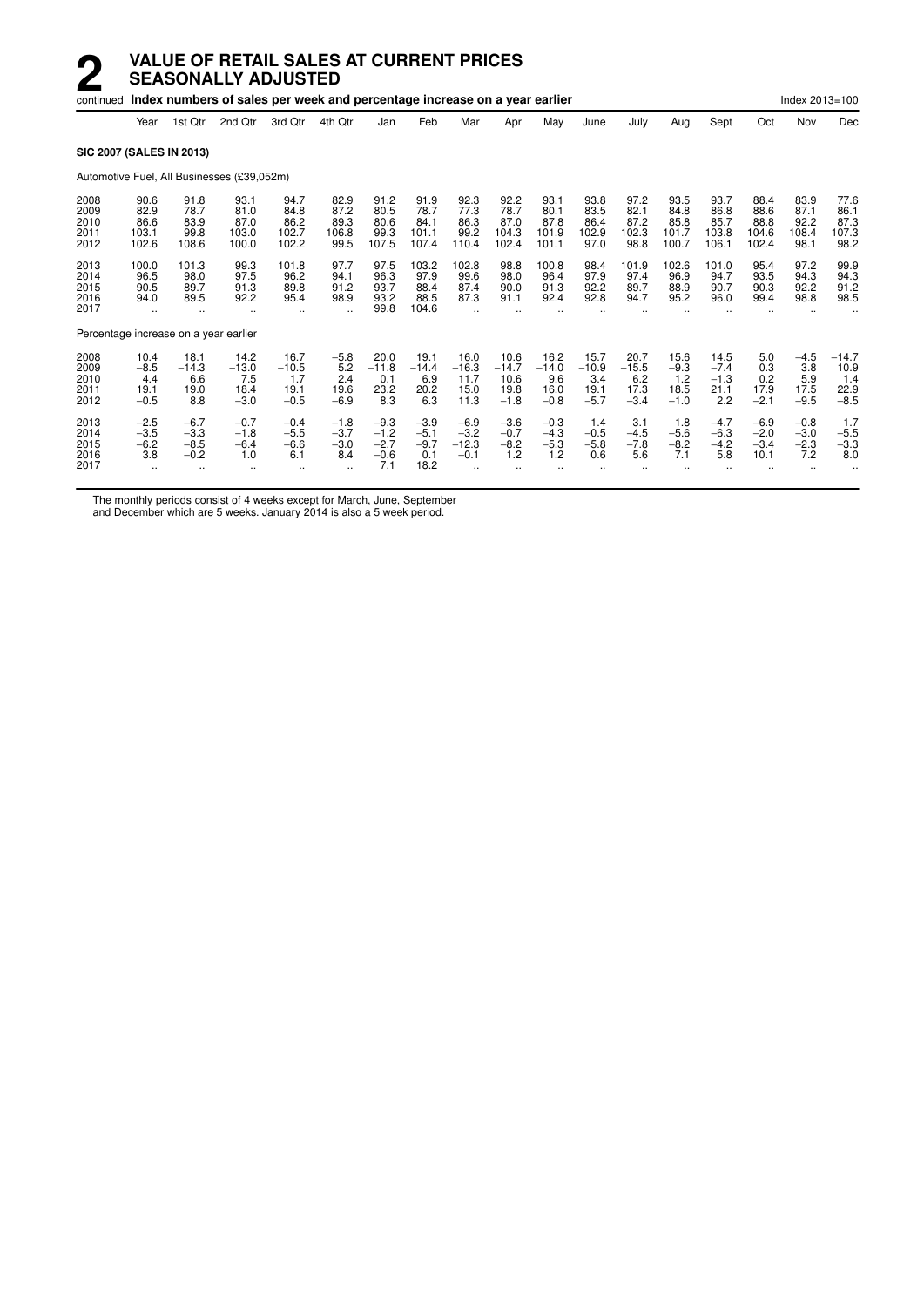**3**

|                                      | Index numbers of sales per week and percentage increase on a year earlier<br>Index 2013=100<br>Year<br>2nd Qtr<br>3rd Qtr<br>4th Qtr<br>Feb<br>Mar<br>June<br>Sept<br>Oct<br>Nov<br>1st Qtr<br>Jan<br>Apr<br>May<br>July<br>Aug |                                                         |                                                                        |                                                         |                                                         |                                           |                                              |                                                           |                                                     |                                             |                                             |                                                            |                                           |                                                      |                                                  |                                                   |                                                                   |
|--------------------------------------|---------------------------------------------------------------------------------------------------------------------------------------------------------------------------------------------------------------------------------|---------------------------------------------------------|------------------------------------------------------------------------|---------------------------------------------------------|---------------------------------------------------------|-------------------------------------------|----------------------------------------------|-----------------------------------------------------------|-----------------------------------------------------|---------------------------------------------|---------------------------------------------|------------------------------------------------------------|-------------------------------------------|------------------------------------------------------|--------------------------------------------------|---------------------------------------------------|-------------------------------------------------------------------|
|                                      |                                                                                                                                                                                                                                 |                                                         |                                                                        |                                                         |                                                         |                                           |                                              |                                                           |                                                     |                                             |                                             |                                                            |                                           |                                                      |                                                  |                                                   | Dec                                                               |
|                                      | SIC 2007 (SALES IN 2013)                                                                                                                                                                                                        |                                                         | All Retailing, Including Automotive Fuel, All Businesses (£360,107m)   |                                                         |                                                         |                                           |                                              |                                                           |                                                     |                                             |                                             |                                                            |                                           |                                                      |                                                  |                                                   |                                                                   |
| 2008<br>2009<br>2010<br>2011<br>2012 | 98.6<br>99.0<br>98.0<br>98.2<br>98.7                                                                                                                                                                                            | 93.2<br>91.7<br>90.9<br>91.1<br>92.0                    | 96.6<br>96.5<br>95.8<br>95.9<br>95.9                                   | 95.1<br>96.8<br>96.1<br>95.0<br>96.6                    | 109.7<br>110.8<br>109.3<br>110.9<br>110.5               | 91.2<br>91.6<br>87.7<br>90.4<br>90.2      | 93.8<br>90.0<br>90.5<br>90.2<br>90.1         | 94.7<br>93.2<br>93.8<br>92.5<br>95.0                      | 95.4<br>96.0<br>94.3<br>97.3<br>94.1                | 98.6<br>95.7<br>96.2<br>95.0<br>96.0        | 95.9<br>97.6<br>96.8<br>95.6<br>97.2        | 97.1<br>98.8<br>98.8<br>97.4<br>98.8                       | 94.6<br>96.2<br>95.7<br>94.0<br>95.6      | 94.0<br>95.6<br>94.2<br>93.9<br>95.5                 | 97.4<br>99.9<br>98.6<br>98.5<br>98.3             | 106.1<br>107.8<br>107.0<br>106.3<br>106.1         | 122.4<br>122.1<br>119.8<br>124.5<br>123.7                         |
| 2013<br>2014<br>2015<br>2016<br>2017 | 100.0<br>103.7<br>108.2<br>113.8<br>ä,                                                                                                                                                                                          | 91.8<br>94.5<br>99.8<br>103.6                           | 96.8<br>101.4<br>105.0<br>109.8                                        | 98.3<br>101.0<br>105.6<br>111.2<br>τ.                   | 113.1<br>118.6<br>122.5<br>130.5                        | 88.9<br>92.2<br>97.7<br>102.5<br>103.0    | 91.4<br>94.0<br>98.2<br>102.2<br>105.4       | 94.4<br>97.3<br>102.6<br>105.7                            | 93.5<br>100.8<br>103.2<br>108.1                     | 97.5<br>100.9<br>105.2<br>111.3             | 99.0<br>102.4<br>106.4<br>109.8             | 101.1<br>103.8<br>107.8<br>114.1                           | 96.7<br>100.3<br>103.5<br>110.0           | 97.3<br>99.4<br>105.6<br>109.7                       | 99.6<br>104.6<br>108.8<br>116.7                  | 108.4<br>116.1<br>121.3<br>128.6                  | 127.5<br>131.9<br>134.5<br>143.1                                  |
|                                      | Percentage increase on a year earlier                                                                                                                                                                                           |                                                         |                                                                        |                                                         |                                                         |                                           |                                              |                                                           |                                                     |                                             |                                             |                                                            |                                           |                                                      |                                                  |                                                   |                                                                   |
| 2008<br>2009<br>2010<br>2011<br>2012 | 0.4<br>$-0.9$<br>0.2<br>0.5                                                                                                                                                                                                     | 2.5<br>$-1.6$<br>$-0.9$<br>0.2<br>1.0                   | 0.4<br>$-0.1$<br>$-0.7$<br>0.1<br>$-0.1$                               | $-1.2$<br>1.7<br>$-0.7$<br>$-1.1$<br>1.6                | $-1.0$<br>1.0<br>$-1.4$<br>1.4<br>$-0.4$                | 3.2<br>0.4<br>$-4.3$<br>3.0<br>$-0.2$     | 4.0<br>$-4.1$<br>0.6<br>$-0.3$<br>$-0.1$     | 1.3<br>$-1.7$<br>0.7<br>$-1.5$<br>2.7                     | $-1.1$<br>0.6<br>$-1.8$<br>3.2<br>$-3.3$            | 2.9<br>$-3.0$<br>0.5<br>$-1.3$<br>1.0       | $-0.4$<br>1.8<br>$-0.8$<br>$-1.3$<br>1.7    | $-0.8$<br>1.7<br>$\overline{\phantom{a}}$<br>$-1.4$<br>1.4 | $-1.2$<br>1.8<br>$-0.5$<br>$-1.8$<br>1.7  | $-1.4$<br>1.7<br>$-1.4$<br>$-0.3$<br>1.8             | $-0.8$<br>2.5<br>$-1.3$<br>$-0.2$<br>$-0.2$      | $-0.8$<br>$1.6 - 0.7$<br>$-0.6$<br>$-0.2$         | $-1.3$<br>$-0.3$<br>$-1.9$<br>4.0<br>$-0.7$                       |
| 2013<br>2014<br>2015<br>2016<br>2017 | 1.3<br>3.7<br>4.4<br>5.1<br>$\ddot{\phantom{a}}$                                                                                                                                                                                | $-0.2$<br>$^{2.9}_{5.6}$<br>3.9<br>$\ddot{\phantom{a}}$ | 1.0<br>4.7<br>3.6<br>4.5<br>$\ddot{\phantom{a}}$                       | 1.8<br>2.8<br>4.6<br>5.2<br>$\ddot{\phantom{a}}$        | 2.4<br>$\frac{4.9}{3.3}$<br>6.5<br>$\ddot{\phantom{a}}$ | $-1.5$<br>3.6<br>6.0<br>4.9<br>0.5        | 1.4<br>2.8<br>$\overline{4.5}$<br>4.1<br>3.1 | $-0.6$<br>3.0<br>5.5<br>2.9<br>$\ddot{\phantom{a}}$       | $-0.6$<br>7.7<br>2.4<br>4.8                         | 1.6<br>$\frac{3.5}{4.3}$<br>5.8             | 1.8<br>3.4<br>3.9<br>3.3                    | 2.3<br>2.7<br>3.9<br>5.8                                   | 1.2<br>3.7<br>3.2<br>6.4                  | 1.8<br>$^{2.2}_{6.2}$<br>3.9<br>$\ddot{\phantom{a}}$ | 1.4<br>4.9<br>4.0<br>7.3<br>$\ddot{\phantom{a}}$ | 2.2<br>7.1<br>4.5<br>6.0<br>$\ddot{\phantom{a}}$  | 3.1<br>$\frac{3.4}{2.0}$<br>6.4                                   |
|                                      |                                                                                                                                                                                                                                 |                                                         | All Retailing, Including Automotive Fuel, Large Businesses (£285,730m) |                                                         |                                                         |                                           |                                              |                                                           |                                                     |                                             |                                             |                                                            |                                           |                                                      |                                                  |                                                   |                                                                   |
| 2008<br>2009<br>2010<br>2011<br>2012 | 95.2<br>96.5<br>97.5<br>97.7<br>98.5                                                                                                                                                                                            | 89.9<br>89.6<br>90.9<br>90.7<br>91.5                    | 92.2<br>93.3<br>94.4<br>95.0<br>94.8                                   | 91.2<br>93.2<br>94.2<br>93.5<br>95.6                    | 108.2<br>109.9<br>110.2<br>111.5<br>112.2               | 89.0<br>90.2<br>88.9<br>90.9<br>90.3      | 89.6<br>87.6<br>89.7<br>89.6<br>89.7         | 91.0<br>90.6<br>93.5<br>91.6<br>93.9                      | 90.6<br>93.2<br>92.6<br>96.9<br>93.4                | 94.7<br>92.2<br>94.7<br>93.6<br>94.4        | 91.4<br>94.2<br>95.7<br>94.7<br>96.2        | 92.9<br>94.6<br>96.3<br>95.9<br>97.5                       | 90.7<br>92.4<br>93.5<br>92.0<br>93.6      | 90.2<br>92.7<br>93.2<br>92.8<br>95.5                 | 93.9<br>97.1<br>97.5<br>96.7<br>97.5             | 103.8<br>105.9<br>106.6<br>105.9<br>106.6         | 123.1<br>123.3<br>123.4<br>127.7<br>128.4                         |
| 2013<br>2014<br>2015<br>2016<br>2017 | 100.0<br>103.2<br>108.5<br>113.3                                                                                                                                                                                                | 92.0<br>93.9<br>99.8<br>103.5<br>ä.                     | 96.1<br>100.1<br>104.6<br>108.9                                        | 97.8<br>100.3<br>105.1<br>110.4<br>$\ddot{\phantom{a}}$ | 114.1<br>119.4<br>124.4<br>130.4                        | 89.8<br>92.8<br>98.1<br>103.0<br>103.5    | 90.9<br>92.7<br>98.1<br>102.0<br>103.9       | 94.7<br>96.0<br>102.5<br>105.0                            | 92.7<br>99.6<br>102.5<br>107.1                      | 96.5<br>99.3<br>104.9<br>110.5              | 98.5<br>101.1<br>105.9<br>109.2             | 100.5<br>102.2<br>106.9<br>113.2                           | 96.1<br>99.2<br>102.6<br>109.2            | 97.0<br>99.6<br>105.8<br>109.1                       | 98.7<br>103.8<br>108.4<br>115.0                  | 108.6<br>116.4<br>122.5<br>126.8                  | 130.8<br>134.4<br>138.8<br>145.5                                  |
|                                      | Percentage increase on a year earlier                                                                                                                                                                                           |                                                         |                                                                        |                                                         |                                                         |                                           |                                              |                                                           |                                                     |                                             |                                             |                                                            |                                           |                                                      |                                                  |                                                   |                                                                   |
| 2008<br>2009<br>2010<br>2011<br>2012 | 1.0<br>1.3<br>1.0<br>0.2<br>0.8                                                                                                                                                                                                 | 4.4<br>$-0.3$<br>1.5<br>$-0.2$<br>0.8                   | 1.7<br>1.2<br>1.2<br>0.6<br>$-0.2$                                     | $-0.4$<br>2.2<br>1.1<br>$-0.8$<br>2.2                   | $-0.6$<br>1.6<br>0.3<br>1.1<br>0.7                      | 5.4<br>1.4<br>$-1.5$<br>2.2<br>$-0.6$     | 5.0<br>$-2.1$<br>2.3<br>$-0.1$<br>0.1        | 3.3<br>$-0.4$<br>3.2<br>$-2.1$<br>2.6                     | $-0.5$<br>2.9<br>$-0.6$<br>4.6<br>$-3.6$            | 4.8<br>$-2.6$<br>2.6<br>$-1.2$<br>0.9       | 1.0<br>3.0<br>1.6<br>$-1.0$<br>1.6          | 0.3<br>1.8<br>1.8<br>$-0.3$<br>1.7                         | 1.9<br>1.1<br>$-1.6$<br>1.8               | $-1.3$<br>2.8<br>0.6<br>$-0.5$<br>2.9                | $-0.4$<br>3.4<br>0.4<br>$-0.8$<br>0.9            | 0.1<br>2.0<br>0.6<br>$-0.6$<br>0.6                | $-1.2$<br>0.2<br>0.1<br>$\begin{array}{c} 3.5 \\ 0.5 \end{array}$ |
| 2013<br>2014<br>2015<br>2016<br>2017 | 1.5<br>3.2<br>5.1<br>4.4                                                                                                                                                                                                        | 0.5<br>2.1<br>6.3<br>3.7                                | 1.4<br>4.1<br>4.5<br>4.2                                               | 2.3<br>2.5<br>4.9<br>5.0                                | 1.7<br>4.7<br>4.2<br>4.8                                | $-0.6$<br>3.4<br>5.7<br>5.0<br>0.5        | 1.4<br>1.9<br>5.8<br>4.0<br>1.9              | 0.8<br>1.4<br>6.8<br>2.5                                  | $-0.7$<br>7.4<br>3.0<br>4.5                         | 2.2<br>2.9<br>5.6<br>5.3                    | 2.3<br>2.7<br>4.8<br>3.1                    | 3.0<br>1.7<br>4.6<br>5.9                                   | 2.6<br>3.2<br>3.4<br>6.5                  | 1.6<br>2.6<br>6.2<br>3.1                             | $1.2$<br>5.1<br>4.5<br>6.0                       | 1.8<br>7.2<br>5.2<br>3.6                          | 1.9<br>$2.\overline{8}$<br>3.3<br>4.8                             |
|                                      |                                                                                                                                                                                                                                 |                                                         | All Retailing, Including Automotive Fuel, Small Businesses (£74,377m)  |                                                         |                                                         |                                           |                                              |                                                           |                                                     |                                             |                                             |                                                            |                                           |                                                      |                                                  |                                                   |                                                                   |
| 2008<br>2009<br>2010<br>2011<br>2012 | 111.2<br>108.4<br>100.2<br>100.4<br>99.5                                                                                                                                                                                        | 106.1<br>99.8<br>90.9<br>92.6<br>94.1                   | 113.5<br>108.9<br>101.2<br>99.4<br>99.9                                | 110.2<br>110.3<br>103.0<br>100.6<br>100.4               | 115.6<br>114.5<br>105.8<br>108.8<br>103.8               | 99.8<br>97.0<br>83.2<br>88.6<br>89.9      | 110.1<br>98.7<br>93.5<br>92.6<br>91.9        | 109.2<br>102.9<br>95.1<br>95.9<br>99.1                    | 114.0<br>106.8<br>100.5<br>98.8<br>96.7             | 113.7<br>108.8<br>102.1<br>100.6<br>102.0   | 112.9<br>110.6<br>101.0<br>99.0<br>100.8    | 113.2<br>114.7<br>108.3<br>103.1<br>103.7                  | 109.3<br>110.6<br>104.2<br>101.5<br>103.0 | 108.5<br>106.5<br>97.9<br>97.9<br>95.6               | 111.0<br>110.7<br>103.0<br>105.2<br>101.2        | 114.8<br>114.9<br>108.6<br>108.0<br>104.3         | 119.8<br>117.3<br>$105.9$<br>$112.3$<br>$105.5$                   |
| 2013<br>2014<br>2015<br>2016<br>2017 | 100.0<br>105.6<br>107.3<br>115.6<br>$\ddotsc$                                                                                                                                                                                   | 91.1<br>96.9<br>99.7<br>104.2<br>$\ldots$               | 99.7<br>106.6<br>106.8<br>112.9<br>$\ddotsc$                           | 100.1<br>104.0<br>107.5<br>114.1<br>$\ddotsc$           | 109.1<br>115.6<br>115.3<br>131.1<br>$\ddotsc$           | 85.8<br>89.5<br>96.0<br>100.4<br>101.0    | 93.4<br>99.0<br>98.9<br>103.3<br>111.0       | $93.6$<br>102.5<br>103.2<br>108.0<br>$\ddot{\phantom{1}}$ | 96.6<br>105.3<br>105.8<br>112.0                     | 101.3<br>107.0<br>106.4<br>114.4            | 100.8<br>107.3<br>108.0<br>112.3            | 103.5<br>109.8<br>111.6<br>117.4                           | 99.0<br>104.6<br>106.9<br>113.2           | 98.3<br>98.9<br>104.8<br>112.3                       | 103.2<br>107.7<br>110.1<br>123.4                 | 107.8<br>115.1<br>117.0<br>135.5                  | 114.9<br>122.3<br>118.1<br>133.8                                  |
|                                      | Percentage increase on a year earlier                                                                                                                                                                                           |                                                         |                                                                        |                                                         |                                                         |                                           |                                              |                                                           |                                                     |                                             |                                             |                                                            |                                           |                                                      |                                                  |                                                   |                                                                   |
| 2008<br>2009<br>2010<br>2011<br>2012 | $-3.2$<br>$-2.6$<br>$-7.5$<br>0.1<br>$-0.8$                                                                                                                                                                                     | $-3.2$<br>$-5.9$<br>$-8.9$<br>1.9<br>1.6                | $-3.5$<br>$-4.1$<br>$-7.1$<br>$-1.8$<br>0.5                            | $-3.4$<br>0.1<br>$-6.6$<br>$-2.3$<br>$-0.3$             | $-2.5$<br>$-0.9$<br>$-7.6$<br>2.8<br>$-4.6$             | $-3.6$<br>$-2.8$<br>$-14.2$<br>6.5<br>1.6 | 0.7<br>$-10.3$<br>$-5.3$<br>$-1.0$<br>$-0.7$ | $-4.8$<br>$-5.7$<br>$-7.6$<br>0.9<br>3.4                  | $-2.8$<br>$-6.3$<br>$-5.9$<br>$-1.7$<br>$-2.1$      | $-2.7$<br>$-4.3$<br>$-6.2$<br>$-1.5$<br>1.4 | $-4.6$<br>$-2.1$<br>$-8.6$<br>$-2.0$<br>1.8 | $-4.3$<br>1.3<br>$-5.6$<br>$-4.8$<br>0.6                   | $-4.7$<br>1.2<br>$-5.8$<br>$-2.6$<br>1.5  | $-1.5$<br>$-1.8$<br>$-8.1$<br>0.1<br>$-2.4$          | $-1.9$<br>$-0.3$<br>$-7.0$<br>2.2<br>$-3.8$      | $-3.6$<br>$-5.4$<br>$-0.6$<br>$-3.4$              | $-2.0$<br>$-2.1$<br>$-9.7$<br>6.0<br>$-6.0$                       |
| 2013<br>2014<br>2015<br>2016<br>2017 | 0.5<br>5.6<br>1.7<br>7.7<br>$\ldots$                                                                                                                                                                                            | $-3.2$<br>6.3<br>2.9<br>4.6<br>$\ldots$                 | $-0.2$<br>6.9<br>0.2<br>5.7<br>$\cdot\cdot$                            | $-0.3$<br>3.9<br>3.4<br>6.2<br>$\sim$                   | 5.1<br>5.9<br>$-0.2$<br>13.7<br>$\ddot{\phantom{a}}$    | $-4.6$<br>4.3<br>7.3<br>4.6<br>0.6        | 1.6<br>6.0<br>$-0.1$<br>4.5<br>7.4           | $-5.6$<br>9.6<br>0.6<br>4.6<br>$\ddot{\phantom{1}}$       | $-0.1$<br>9.0<br>0.5<br>5.9<br>$\ddot{\phantom{1}}$ | $-0.7$<br>5.6<br>$-0.6$<br>7.6<br>$\cdot$ . | 6.4<br>0.7<br>4.0<br>$\ldots$               | $-0.2$<br>6.2<br>1.6<br>5.2<br>$\ldots$                    | $-3.9$<br>5.6<br>2.2<br>5.9<br>$\cdot$    | 2.8<br>0.6<br>6.0<br>7.2<br>$\cdot$                  | 2.0<br>4.3<br>2.3<br>12.1                        | 3.4<br>6.7<br>1.7<br>15.8<br>$\ddot{\phantom{1}}$ | 8.96.4<br>$-3.4$<br>13.3<br>$\bullet\bullet$                      |

The monthly periods consist of 4 weeks except for March, June, September

and December which are 5 weeks. January 2014 is also a 5 week period.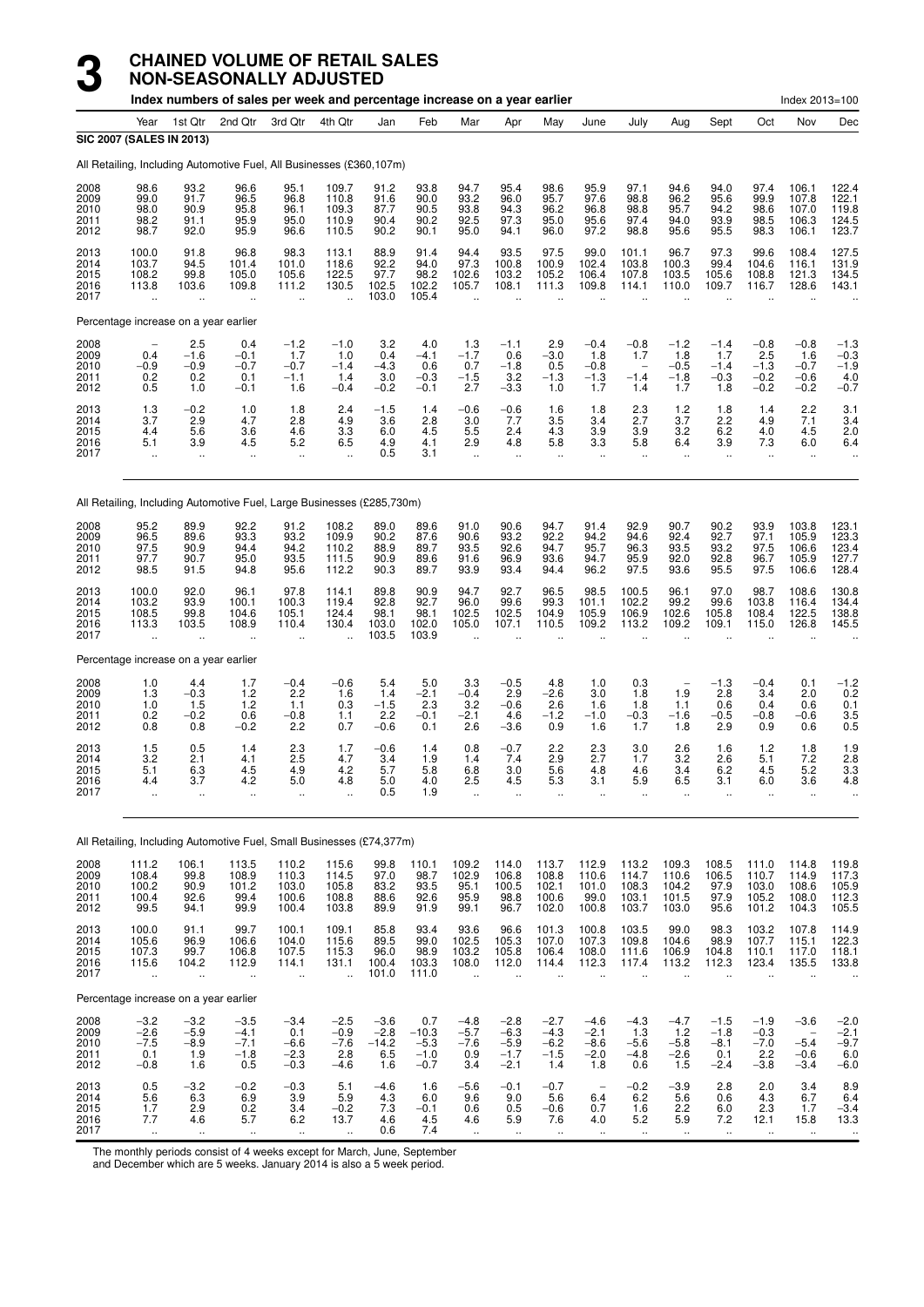**3**

|                                      |                                                  |                                                            | continued Index numbers of sales per week and percentage increase on a year earlier |                                                          |                                                          |                                           |                                           |                                                     |                                                     |                                                        |                                                         |                                                               |                                                     |                                                  |                                                   | Index 2013=100                                    |                                                  |
|--------------------------------------|--------------------------------------------------|------------------------------------------------------------|-------------------------------------------------------------------------------------|----------------------------------------------------------|----------------------------------------------------------|-------------------------------------------|-------------------------------------------|-----------------------------------------------------|-----------------------------------------------------|--------------------------------------------------------|---------------------------------------------------------|---------------------------------------------------------------|-----------------------------------------------------|--------------------------------------------------|---------------------------------------------------|---------------------------------------------------|--------------------------------------------------|
|                                      | Year                                             | 1st Qtr                                                    | 2nd Qtr                                                                             | 3rd Qtr                                                  | 4th Qtr                                                  | Jan                                       | Feb                                       | Mar                                                 | Apr                                                 | May                                                    | June                                                    | July                                                          | Aug                                                 | Sept                                             | Oct                                               | Nov                                               | Dec                                              |
|                                      | <b>SIC 2007 (SALES IN 2013)</b>                  |                                                            |                                                                                     |                                                          |                                                          |                                           |                                           |                                                     |                                                     |                                                        |                                                         |                                                               |                                                     |                                                  |                                                   |                                                   |                                                  |
|                                      |                                                  |                                                            | All Retailing, Excluding Automotive Fuel, All Businesses (£321,055m)                |                                                          |                                                          |                                           |                                           |                                                     |                                                     |                                                        |                                                         |                                                               |                                                     |                                                  |                                                   |                                                   |                                                  |
| 2008<br>2009<br>2010<br>2011<br>2012 | 97.0<br>97.6<br>97.7<br>97.4<br>98.3             | 91.2<br>89.5<br>90.3<br>89.8<br>90.3                       | 94.5<br>94.7<br>95.0<br>94.7<br>95.3                                                | 93.1<br>95.0<br>95.3<br>93.8<br>95.7                     | 109.6<br>111.2<br>110.2<br>111.4<br>111.8                | 89.4<br>89.5<br>87.5<br>89.5<br>89.0      | 91.6<br>87.7<br>89.6<br>88.6<br>88.4      | 92.6<br>90.9<br>93.0<br>91.0<br>92.9                | 92.9<br>94.4<br>93.3<br>96.2<br>93.6                | 97.0<br>93.9<br>95.3<br>93.6<br>95.0                   | 93.9<br>95.5<br>96.1<br>94.5<br>96.9                    | 95.1<br>97.2<br>97.9<br>96.2<br>98.0                          | 92.8<br>94.5<br>95.0<br>92.9<br>94.8                | 91.7<br>93.7<br>93.3<br>92.6<br>94.5             | 95.7<br>98.2<br>97.9<br>97.5<br>97.9              | 105.2<br>107.7<br>107.0<br>105.8<br>106.8         | 124.1<br>124.4<br>122.5<br>126.8<br>126.9        |
| 2013<br>2014<br>2015<br>2016<br>2017 | 100.0<br>104.0<br>108.2<br>113.5<br>$\ddotsc$    | 91.1<br>94.0<br>99.1<br>102.4                              | 96.2<br>101.3<br>104.7<br>108.9<br>$\ddot{\phantom{a}}$                             | 97.7<br>100.9<br>105.2<br>110.4<br>$\ddotsc$             | 114.9<br>120.7<br>123.7<br>132.4                         | 88.7<br>92.4<br>96.9<br>101.3<br>102.7    | 90.5<br>93.5<br>97.5<br>101.0<br>104.7    | 93.6<br>96.1<br>102.2<br>104.5                      | 92.7<br>100.8<br>102.7<br>107.0                     | 96.8<br>100.8<br>105.0<br>110.4                        | 98.6<br>102.1<br>106.0<br>109.3                         | 100.5<br>103.7<br>107.8<br>113.5                              | 96.1<br>100.1<br>103.0<br>109.2                     | 96.8<br>99.3<br>104.9<br>108.9                   | 99.8<br>105.0<br>108.3<br>116.5                   | 109.5<br>117.7<br>122.0<br>129.9                  | 131.4<br>135.6<br>137.4<br>147.0                 |
|                                      | Percentage increase on a year earlier            |                                                            |                                                                                     |                                                          |                                                          |                                           |                                           |                                                     |                                                     |                                                        |                                                         |                                                               |                                                     |                                                  |                                                   |                                                   |                                                  |
| 2008<br>2009<br>2010<br>2011<br>2012 | 0.5<br>0.6<br>0.1<br>$-0.3$<br>0.9               | 3.1<br>$-1.8$<br>0.9<br>$-0.5$<br>0.6                      | 0.8<br>0.1<br>0.4<br>$-0.3$<br>0.6                                                  | $-0.8$<br>2.1<br>0.2<br>$-1.5$<br>2.0                    | $-0.4$<br>1.5<br>$-0.9$<br>1.1<br>0.4                    | 3.6<br>0.2<br>$-2.3$<br>2.3<br>$-0.6$     | 4.3<br>$-4.3$<br>2.2<br>$-1.1$<br>$-0.2$  | 2.1<br>$-1.8$<br>2.4<br>$-2.2$<br>2.0               | $-1.0$<br>1.6<br>$-1.1$<br>3.0<br>$-2.6$            | 3.7<br>$-3.2$<br>1.5<br>$-1.8$<br>1.4                  | $\overline{\phantom{a}}$<br>1.7<br>0.7<br>$-1.7$<br>2.5 | $-0.6$<br>2.2<br>0.8<br>$-1.8$<br>1.9                         | $-0.7$<br>1.9<br>0.5<br>-2.2<br>2.0                 | $-1.1$<br>2.2<br>$-0.5$<br>-0.7<br>2.0           | $-0.5$<br>2.6<br>$-0.3$<br>$-0.4$<br>0.4          | $-0.3$<br>2.3<br>$-0.6$<br>$-1.1$<br>0.9          | $-0.5$<br>0.2<br>$-1.6$<br>3.5<br>0.1            |
| 2013<br>2014<br>2015<br>2016<br>2017 | 1.8<br>4.0<br>4.0<br>4.9<br>$\ddotsc$            | 0.9<br>3.2<br>5.4<br>3.3<br>$\ldots$                       | 1.0<br>5.3<br>3.3<br>4.0<br>$\ddot{\phantom{a}}$                                    | 2.1<br>3.3<br>4.3<br>4.9<br>$\ddotsc$                    | 2.8<br>5.0<br>2.5<br>7.0<br>$\ddot{\phantom{a}}$         | $-0.3$<br>4.2<br>4.8<br>4.5<br>1.4        | 2.3<br>3.3<br>4.3<br>3.7<br>3.6           | 0.8<br>2.7<br>6.4<br>2.2<br>$\ddotsc$               | $-1.0$<br>8.7<br>1.9<br>4.1<br>$\ddotsc$            | 1.9<br>4.2<br>4.1<br>5.1<br>$\ddotsc$                  | 1.8<br>3.6<br>3.8<br>3.1                                | 2.5<br>3.2<br>4.0<br>5.3                                      | 1.4<br>4.2<br>2.9<br>6.0                            | 2.4<br>2.6<br>5.6<br>3.9                         | 1.9<br>5.2<br>3.1<br>7.6                          | 2.5<br>7.5<br>3.6<br>6.5<br>$\ddotsc$             | 3.5<br>3.2<br>1.3<br>7.0<br>$\ddotsc$            |
|                                      |                                                  |                                                            | All Retailing, Excluding Automotive Fuel, Large Businesses (£254,021m)              |                                                          |                                                          |                                           |                                           |                                                     |                                                     |                                                        |                                                         |                                                               |                                                     |                                                  |                                                   |                                                   |                                                  |
| 2008<br>2009<br>2010<br>2011<br>2012 | 94.1<br>95.3<br>97.0<br>96.8<br>98.0             | 88.5<br>87.9<br>90.1<br>89.3<br>89.4                       | 90.4<br>91.7<br>93.4<br>93.6<br>94.2                                                | 89.4<br>91.5<br>93.3<br>92.1<br>94.6                     | 108.7<br>110.4<br>111.2<br>112.2<br>113.8                | 88.0<br>88.7<br>88.8<br>90.1<br>88.8      | 88.0<br>85.9<br>88.6<br>87.9<br>87.6      | 89.4<br>88.8<br>92.5<br>89.9<br>91.4                | 88.5<br>92.0<br>91.5<br>95.7<br>92.8                | 93.3<br>90.6<br>93.6<br>91.9<br>93.3                   | 89.7<br>92.4<br>94.9<br>93.4<br>96.0                    | 91.0<br>93.1<br>95.3<br>94.4<br>96.7                          | 89.2<br>90.6<br>92.7<br>90.7<br>92.8                | 88.2<br>90.9<br>92.2<br>91.3<br>94.4             | 92.5<br>95.3<br>96.7<br>95.6<br>97.1              | 103.4<br>105.8<br>106.5<br>105.5<br>107.2         | 125.8<br>126.1<br>126.6<br>130.8<br>132.3        |
| 2013<br>2014<br>2015<br>2016<br>2017 | 100.0<br>103.7<br>108.4<br>112.7<br>ă,           | 91.3<br>93.4<br>99.0<br>101.9<br>$\ddot{\phantom{a}}$      | 95.3<br>100.0<br>104.2<br>107.7                                                     | 97.2<br>100.3<br>104.6<br>109.2<br>$\ddot{\phantom{a}}$  | 116.3<br>121.8<br>125.8<br>131.8<br>ä,                   | 89.7<br>93.2<br>97.1<br>101.5<br>102.7    | 89.9<br>92.2<br>97.1<br>100.4<br>102.7    | 93.6<br>94.5<br>101.9<br>103.4<br>$\ddotsc$         | 91.7<br>99.6<br>101.9<br>105.5                      | 95.6<br>99.2<br>104.7<br>109.2                         | 98.0<br>101.0<br>105.6<br>108.3                         | 99.9<br>102.3<br>106.7<br>112.3                               | 95.3<br>99.2<br>102.1<br>108.0                      | 96.4<br>99.5<br>104.9<br>107.8                   | 98.8<br>104.2<br>107.9<br>114.2                   | 109.8<br>118.2<br>123.2<br>127.5                  | 135.4<br>138.7<br>142.1<br>149.3                 |
|                                      | Percentage increase on a year earlier            |                                                            |                                                                                     |                                                          |                                                          |                                           |                                           |                                                     |                                                     |                                                        |                                                         |                                                               |                                                     |                                                  |                                                   |                                                   |                                                  |
| 2008<br>2009<br>2010<br>2011<br>2012 | 0.4<br>1.3<br>1.7<br>$-0.2$<br>1.2               | $\frac{3.9}{-0.7}$<br>2.6<br>$-0.9$<br>0.1                 | 0.8<br>1.4<br>1.9<br>0.2<br>0.6                                                     | $-1.4$<br>2.3<br>2.0<br>$-1.3$<br>2.8                    | $-0.6$<br>1.6<br>0.7<br>0.9<br>1.4                       | $5.2$<br>$0.7$<br>0.1<br>1.5<br>$-1.4$    | 4.3<br>$-2.3$<br>3.2<br>$-0.8$<br>$-0.3$  | 2.7<br>$-0.7$<br>4.2<br>$-2.8$<br>1.7               | $-1.9$<br>3.9<br>$-0.5$<br>4.6<br>$-3.0$            | 4.3<br>$-2.9$<br>3.2<br>$-1.8$<br>1.5                  | 0.2<br>3.0<br>2.7<br>$-1.6$<br>2.8                      | $-0.7$<br>2.2<br>2.4<br>$-0.9$<br>2.4                         | $-0.7$<br>1.6<br>2.3<br>$-2.1$<br>2.3               | $-2.3$<br>3.0<br>1.5<br>$-1.0$<br>3.4            | $-1.1$<br>3.0<br>1.5<br>$-1.1$<br>1.6             | 2.3<br>0.7<br>$-1.0$<br>1.7                       | $-0.7$<br>0.3<br>0.3<br>3.3<br>1.2               |
| 2013<br>2014<br>2015<br>2016<br>2017 | 2.0<br>3.7<br>4.5<br>4.0<br>$\ddot{\phantom{a}}$ | 2.0<br>2.4<br>5.9<br>3.0<br>$\ddotsc$                      | 1.2<br>4.9<br>4.1<br>3.4<br>$\ddot{\phantom{a}}$                                    | 2.7<br>3.2<br>4.3<br>4.5<br>$\ddotsc$                    | 2.2<br>4.8<br>3.2<br>4.8<br>$\ddot{\phantom{a}}$         | 1.0<br>3.9<br>4.2<br>4.5<br>1.2           | 2.6<br>2.7<br>5.3<br>3.4<br>2.3           | 2.5<br>1.0<br>7.8<br>1.5<br>$\ddot{\phantom{a}}$    | $-1.2$<br>8.7<br>2.3<br>3.5<br>$\ddot{\phantom{a}}$ | 2.5<br>3.8<br>5.5<br>4.3<br>$\ddotsc$                  | 2.1<br>3.0<br>4.5<br>2.5<br>$\ddotsc$                   | 3.3<br>2.4<br>4.2<br>5.2<br>$\ddot{\phantom{1}}$              | 2.7<br>4.1<br>2.9<br>5.8<br>$\ddot{\phantom{a}}$    | 2.1<br>3.2<br>5.4<br>2.8<br>$\ddot{\phantom{a}}$ | 1.8<br>5.5<br>3.5<br>5.9<br>$\ddot{\phantom{1}}$  | 2.4<br>7.7<br>4.2<br>3.5<br>$\ddotsc$             | 2.3<br>2.5<br>2.4<br>5.0                         |
|                                      |                                                  |                                                            | All Retailing, Excluding Automotive Fuel, Small Businesses (£67,034m)               |                                                          |                                                          |                                           |                                           |                                                     |                                                     |                                                        |                                                         |                                                               |                                                     |                                                  |                                                   |                                                   |                                                  |
| 2008<br>2009<br>2010<br>2011<br>2012 | 107.7<br>106.1<br>100.2<br>99.8<br>99.2          | 101.2<br>95.6<br>90.8<br>91.5<br>93.5                      | 110.0<br>105.8<br>101.0<br>98.9<br>99.4                                             | 107.1<br>108.5<br>102.6<br>100.2<br>99.5                 | 113.0<br>114.4<br>106.4<br>108.4<br>104.6                | 94.3<br>92.7<br>82.5<br>87.1<br>89.5      | 105.5<br>94.4<br>93.5<br>91.3<br>91.4     | 104.6<br>98.9<br>95.2<br>95.3<br>98.5               | 109.5<br>103.5<br>100.3<br>98.1<br>96.7             | 110.9<br>106.2<br>101.9<br>100.1<br>101.2              | 109.8<br>107.2<br>100.8<br>98.5<br>100.0                | 110.6<br>112.7<br>108.0<br>102.9<br>102.9                     | 106.3<br>109.3<br>103.7<br>100.9<br>102.1           | 104.9<br>104.5<br>97.4<br>97.5<br>94.7           | 108.0<br>109.5<br>102.8<br>104.8<br>101.1         | 112.1<br>114.8<br>109.0<br>107.3<br>105.2         | 117.8<br>$\frac{118.1}{107.3}$<br>112.1<br>106.8 |
| 2013<br>2014<br>2015<br>2016<br>2017 | 100.0<br>105.4<br>107.5<br>116.8<br>$\ddotsc$    | 90.6<br>96.4<br>99.8<br>104.5<br>$\ddotsc$                 | 99.6<br>106.2<br>106.6<br>113.5<br>$\ddotsc$                                        | 99.8<br>103.2<br>107.6<br>114.8<br>$\ddotsc$             | 110.0<br>116.4<br>115.9<br>134.6<br>$\ddot{\phantom{1}}$ | 85.1<br>89.6<br>96.2<br>100.3<br>102.7    | 92.7<br>98.1<br>98.7<br>103.5<br>112.4    | 93.4<br>101.9<br>103.6<br>108.6<br>$\ddotsc$        | 96.5<br>105.2<br>105.8<br>112.5<br>$\mathbf{r}$     | 101.1<br>107.0<br>106.2<br>114.8<br>$\ddotsc$          | 100.9<br>106.4<br>107.6<br>113.2<br>$\ddotsc$           | 102.5<br>108.9<br>112.2<br>118.1<br>$\ddotsc$                 | 99.0<br>103.7<br>106.7<br>113.7<br>$\ddotsc$        | 98.3<br>98.4<br>104.6<br>113.1<br>$\ddotsc$      | 103.5<br>108.1<br>110.0<br>125.3<br>$\ddotsc$     | 108.3<br>115.6<br>117.2<br>139.1<br>$\ddotsc$     | 116.5<br>123.6<br>119.5<br>138.4                 |
|                                      | Percentage increase on a year earlier            |                                                            |                                                                                     |                                                          |                                                          |                                           |                                           |                                                     |                                                     |                                                        |                                                         |                                                               |                                                     |                                                  |                                                   |                                                   |                                                  |
| 2008<br>2009<br>2010<br>2011<br>2012 | 0.5<br>$-1.5$<br>$-5.5$<br>$-0.4$<br>$-0.5$      | 0.5<br>$-5.5$<br>$-5.1$<br>0.9<br>2.2                      | 1.0<br>$-3.9$<br>$-4.5$<br>$-2.1$<br>0.5                                            | 0.9<br>1.4<br>$-5.4$<br>$-2.4$<br>$-0.7$                 | 0.1<br>1.2<br>$-7.0$<br>1.8<br>$-3.5$                    | $-1.5$<br>$-1.7$<br>$-11.0$<br>5.6<br>2.7 | 4.6<br>$-10.5$<br>$-1.0$<br>$-2.4$<br>0.2 | 0.1<br>$-5.4$<br>$-3.8$<br>0.1<br>3.3               | 1.8<br>$-5.4$<br>$-3.2$<br>$-2.2$<br>$-1.4$         | 2.1<br>$-4.3$<br>$-4.0$<br>$-1.8$<br>1.1               | $-0.5$<br>$-2.3$<br>$-6.0$<br>$-2.3$<br>1.5             | $-0.2$<br>2.0<br>$-4.2$<br>$-4.8$<br>$\overline{\phantom{a}}$ | $-0.7$<br>2.8<br>$-5.1$<br>$-2.7$<br>1.1            | 3.1<br>$-0.3$<br>$-6.8$<br>0.1<br>$-2.9$         | 1.5<br>1.4<br>$-6.0$<br>1.9<br>$-3.5$             | $-1.4$<br>2.4<br>$-5.0$<br>$-1.6$<br>$-1.9$       | $0.3$<br>$0.2$<br>$-9.2$<br>4.5<br>$-4.8$        |
| 2013<br>2014<br>2015<br>2016<br>2017 | 0.8<br>$5.4\,$<br>$^{2.0}_{8.7}$<br>$\sim$       | $-3.1$<br>6.4<br>$\frac{3.5}{4.7}$<br>$\ddot{\phantom{1}}$ | 0.2<br>6.7<br>0.4<br>6.4<br>$\ddot{\phantom{1}}$                                    | 0.3<br>$3.5\,$<br>$^{4.2}_{6.7}$<br>$\ddot{\phantom{1}}$ | 5.2<br>5.8<br>$-0.4$<br>16.2<br>$\ddotsc$                | $-5.0$<br>5.3<br>$7.3$<br>4.3<br>2.3      | 1.4<br>5.8<br>0.6<br>4.8<br>8.6           | $-5.2$<br>9.2<br>1.7<br>4.8<br>$\ddot{\phantom{1}}$ | $-0.2$<br>9.0<br>0.6<br>6.3<br>$\ddot{\phantom{1}}$ | $-0.1$<br>5.8<br>$-0.8$<br>8.1<br>$\ddot{\phantom{1}}$ | 0.9<br>5.6<br>1.1<br>$5.2$<br>$\ddot{\phantom{1}}$      | $-0.3$<br>6.3<br>3.0<br>5.3<br>$\ddot{\phantom{1}}$           | $-3.0$<br>4.7<br>2.9<br>6.5<br>$\ddot{\phantom{1}}$ | 3.7<br>0.1<br>6.4<br>8.1<br>$\ddot{\phantom{1}}$ | 2.3<br>4.5<br>1.8<br>13.9<br>$\ddot{\phantom{1}}$ | 3.0<br>6.7<br>1.4<br>18.7<br>$\ddot{\phantom{a}}$ | 9.1<br>6.1<br>$-3.3$<br>15.8<br>$\sim$           |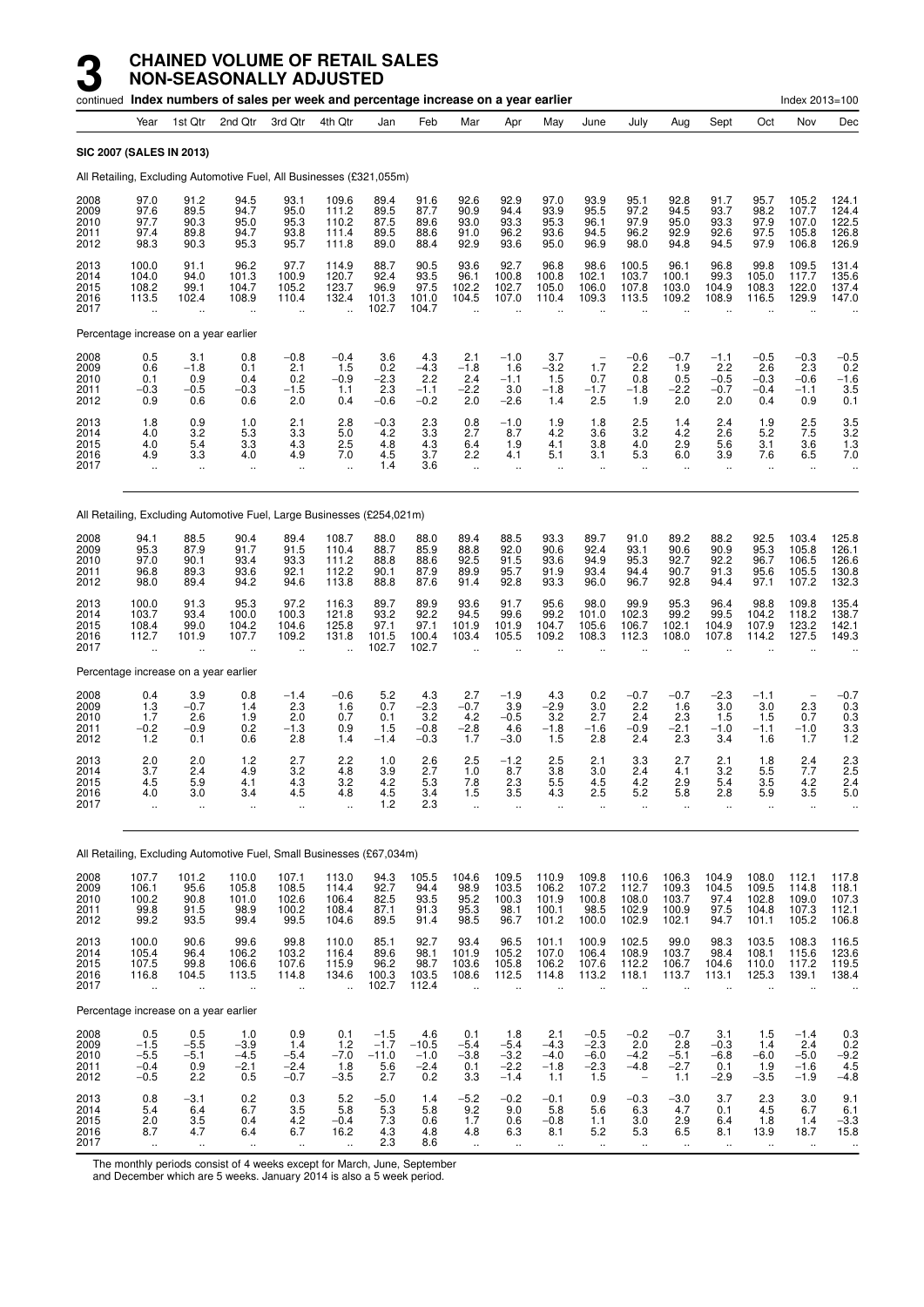**3**

|                                      |                                                         |                                                       | continued Index numbers of sales per week and percentage increase on a year earlier |                                                         |                                                          |                                             |                                           |                                              |                                                       |                                                            |                                                         |                                                 |                                                 |                                                     |                                                            | Index 2013=100                                           |                                                      |
|--------------------------------------|---------------------------------------------------------|-------------------------------------------------------|-------------------------------------------------------------------------------------|---------------------------------------------------------|----------------------------------------------------------|---------------------------------------------|-------------------------------------------|----------------------------------------------|-------------------------------------------------------|------------------------------------------------------------|---------------------------------------------------------|-------------------------------------------------|-------------------------------------------------|-----------------------------------------------------|------------------------------------------------------------|----------------------------------------------------------|------------------------------------------------------|
|                                      | Year                                                    | 1st Qtr                                               | 2nd Qtr                                                                             | 3rd Qtr                                                 | 4th Qtr                                                  | Jan                                         | Feb                                       | Mar                                          | Apr                                                   | May                                                        | June                                                    | July                                            | Aug                                             | Sept                                                | Oct                                                        | Nov                                                      | Dec                                                  |
|                                      | <b>SIC 2007 (SALES IN 2013)</b>                         |                                                       |                                                                                     |                                                         |                                                          |                                             |                                           |                                              |                                                       |                                                            |                                                         |                                                 |                                                 |                                                     |                                                            |                                                          |                                                      |
|                                      |                                                         |                                                       | Predominantly Food Stores, All Businesses (£150,014m)                               |                                                         |                                                          |                                             |                                           |                                              |                                                       |                                                            |                                                         |                                                 |                                                 |                                                     |                                                            |                                                          |                                                      |
| 2008<br>2009<br>2010<br>2011<br>2012 | 102.4<br>103.5<br>101.7<br>100.5<br>100.3               | 100.3<br>98.7<br>98.6<br>95.4<br>95.6                 | 102.4<br>103.8<br>102.1<br>100.5<br>100.1                                           | 99.4<br>102.0<br>99.3<br>98.4<br>99.1                   | 107.5<br>109.5<br>106.8<br>107.8<br>106.4                | 97.1<br>96.0<br>95.9<br>92.7<br>92.5        | 102.0<br>98.9<br>98.0<br>95.2<br>95.9     | 102.2<br>100.6<br>101.2<br>97.8<br>97.8      | 101.3<br>103.4<br>99.0<br>103.2<br>99.2               | 104.1<br>102.8<br>102.7<br>99.1<br>100.1                   | 101.9<br>105.0<br>104.0<br>99.4<br>100.9                | 100.8<br>102.8<br>100.9<br>99.4<br>100.3        | 98.9<br>102.2<br>99.1<br>98.3<br>99.1           | 98.6<br>101.2<br>98.1<br>97.5<br>98.1               | 100.9<br>101.7<br>99.5<br>99.6<br>98.4                     | 105.8<br>107.1<br>105.4<br>104.0<br>103.0                | 114.1<br>117.6<br>113.9<br>117.5<br>115.6            |
| 2013<br>2014<br>2015<br>2016<br>2017 | 100.0<br>100.8<br>103.1<br>107.0<br>$\ddotsc$           | 95.5<br>95.0<br>98.6<br>101.5<br>$\ddot{\phantom{a}}$ | 98.4<br>101.4<br>101.8<br>105.7<br>$\ddot{\phantom{a}}$                             | 99.2<br>99.0<br>101.3<br>105.6<br>$\ddotsc$             | 106.9<br>108.2<br>110.7<br>115.2<br>$\ddot{\phantom{1}}$ | 91.4<br>92.8<br>95.1<br>98.0<br>97.3        | 94.5<br>95.9<br>97.4<br>101.2<br>101.6    | 99.5<br>96.5<br>102.5<br>104.7               | 94.6<br>102.1<br>98.7<br>103.3                        | 99.7<br>100.7<br>103.2<br>107.2                            | 100.4<br>101.3<br>103.1<br>106.4                        | 102.6<br>101.2<br>102.6<br>107.2                | 98.3<br>98.3<br>99.4<br>105.3                   | 97.3<br>97.9<br>101.7<br>104.7                      | 98.2<br>100.1<br>101.7<br>107.0                            | 103.3<br>106.3<br>107.8<br>111.8                         | 116.8<br>116.1<br>120.1<br>124.6                     |
|                                      |                                                         | Percentage increase on a year earlier                 |                                                                                     |                                                         |                                                          |                                             |                                           |                                              |                                                       |                                                            |                                                         |                                                 |                                                 |                                                     |                                                            |                                                          |                                                      |
| 2008<br>2009<br>2010<br>2011<br>2012 | $-1.0$<br>1.1<br>$-1.8$<br>$-1.1$<br>$-0.2$             | 1.6<br>$-1.6$<br>$-0.1$<br>$-3.2$<br>0.2              | $-0.5$<br>1.4<br>$-1.7$<br>$-1.5$<br>$-0.4$                                         | $-2.7$<br>2.6<br>$-2.7$<br>$-0.9$<br>0.8                | $-1.9$<br>1.9<br>$-2.5$<br>1.0<br>$-1.3$                 | 2.4<br>$-1.2$<br>$-0.1$<br>$-3.4$<br>$-0.1$ | 2.4<br>$-3.0$<br>$-1.0$<br>$-2.8$<br>0.7  | 0.9<br>$-1.6$<br>0.6<br>$-3.4$<br>$-0.1$     | $-2.0$<br>2.1<br>$-4.3$<br>$4.\overline{3}$<br>$-3.9$ | 1.3<br>$-1.3$<br>$\overline{\phantom{m}}$<br>$-3.6$<br>1.0 | $-0.8$<br>3.0<br>$-0.9$<br>$-4.4$<br>1.4                | $-2.1$<br>1.9<br>$-1.8$<br>$-1.4$<br>0.9        | $-3.6$<br>3.3<br>$-3.0$<br>$-0.8$<br>0.8        | $-2.4$<br>2.6<br>$-3.1$<br>$-0.5$<br>0.6            | $-0.5$<br>0.9<br>$-2.2$<br>0.2<br>$-1.2$                   | $-0.4$<br>1.2<br>$-1.6$<br>$-1.3$<br>$-1.0$              | $-4.0$<br>3.1<br>$-3.2$<br>3.2<br>$-1.6$             |
| 2013<br>2014<br>2015<br>2016<br>2017 | $-0.3$<br>0.8<br>2.3<br>3.8                             | $-0.1$<br>$-0.5$<br>3.8<br>3.0                        | $-1.7$<br>3.0<br>0.4<br>3.9                                                         | 0.1<br>$-0.2$<br>2.2<br>4.3<br>$\cdot$ .                | 0.5<br>1.2<br>2.3<br>4.1<br>$\ddotsc$                    | $-1.3$<br>1.6<br>2.4<br>3.1<br>-0.7         | $-1.4$<br>1.5<br>1.6<br>3.9<br>0.4        | 1.8<br>$-3.0$<br>6.2<br>2.2<br>$\ddotsc$     | $-4.6$<br>8.0<br>-3.4<br>4.7                          | $-0.4$<br>1.0<br>2.5<br>3.9                                | $-0.5$<br>0.9<br>1.8<br>3.1                             | 2.3<br>$-1.4$<br>1.4<br>4.4                     | $-0.8$<br>1.0<br>5.9                            | $-0.9$<br>0.7<br>3.8<br>3.0<br>$\ddot{\phantom{a}}$ | $-0.2$<br>1.9<br>1.6<br>5.2                                | 0.3<br>3.0<br>$\frac{1.3}{3.7}$<br>$\ddotsc$             | 1.0<br>$-0.6$<br>$\frac{3.5}{3.8}$                   |
|                                      |                                                         |                                                       | Predominantly Food Stores, Large Businesses (£129,763m)                             |                                                         |                                                          |                                             |                                           |                                              |                                                       |                                                            |                                                         |                                                 |                                                 |                                                     |                                                            |                                                          |                                                      |
| 2008<br>2009<br>2010<br>2011<br>2012 | 99.5<br>101.1<br>100.9<br>99.4<br>99.8                  | 97.9<br>96.4<br>98.2<br>95.1<br>95.0                  | 98.9<br>100.6<br>100.5<br>99.3<br>99.3                                              | 96.0<br>98.8<br>98.0<br>96.2<br>98.0                    | 105.3<br>108.4<br>107.0<br>107.1<br>106.8                | 95.0<br>94.6<br>95.5<br>92.6<br>91.6        | 99.0<br>96.1<br>97.2<br>95.0<br>95.2      | 99.9<br>98.0<br>101.0<br>97.1<br>97.5        | 97.4<br>100.3<br>97.8<br>102.2<br>98.4                | 100.7<br>99.3<br>101.0<br>97.8<br>99.2                     | 98.7<br>101.9<br>102.4<br>98.1<br>100.1                 | 97.1<br>99.1<br>99.3<br>97.3<br>98.9            | 95.2<br>98.5<br>97.5<br>95.8<br>97.6            | 95.7<br>98.8<br>97.4<br>95.8<br>97.5                | 97.7<br>99.5<br>98.6<br>97.5<br>97.9                       | 103.6<br>105.8<br>104.7<br>103.6<br>103.1                | 112.7<br>117.6<br>115.6<br>117.6<br>117.0            |
| 2013<br>2014<br>2015<br>2016<br>2017 | 100.0<br>101.0<br>103.2<br>105.9                        | 96.4<br>95.2<br>99.0<br>101.0<br>$\ddotsc$            | 97.9<br>101.0<br>101.5<br>104.6<br>ä,                                               | 98.5<br>99.3<br>101.1<br>104.2<br>$\ddot{\phantom{a}}$  | 107.1<br>109.0<br>111.4<br>113.7<br>$\ddotsc$            | 92.2<br>93.2<br>95.2<br>97.7<br>97.5        | 95.2<br>96.0<br>97.6<br>100.4<br>102.0    | 100.8<br>96.5<br>103.2<br>104.2<br>$\ddotsc$ | 94.1<br>101.5<br>97.9<br>102.3                        | 99.2<br>100.0<br>103.0<br>106.0                            | 100.0<br>101.5<br>103.1<br>105.2                        | 101.9<br>101.1<br>102.4<br>105.5                | 97.2<br>98.2<br>99.0<br>103.6                   | 97.0<br>98.8<br>101.8<br>103.6                      | 97.7<br>100.4<br>102.5<br>105.3                            | 103.6<br>107.2<br>108.2<br>109.2                         | 117.4<br>117.2<br>121.1<br>124.2                     |
|                                      |                                                         | Percentage increase on a year earlier                 |                                                                                     |                                                         |                                                          |                                             |                                           |                                              |                                                       |                                                            |                                                         |                                                 |                                                 |                                                     |                                                            |                                                          |                                                      |
| 2008<br>2009<br>2010<br>2011<br>2012 | $-1.2$<br>1.6<br>$-0.1$<br>$-1.5$<br>0.3                | 2.1<br>$-1.5$<br>1.9<br>$-3.1$<br>$-0.1$              | $-0.9$<br>1.7<br>$-0.1$<br>$-1.3$                                                   | $-3.2$<br>3.0<br>$-0.8$<br>$-1.8$<br>1.8                | $^{-2.3}_{3.0}$<br>$-1.3$<br>0.1<br>$-0.3$               | 3.0<br>$-0.4$<br>1.0<br>$-3.0$<br>$-1.2$    | 2.6<br>$-2.9$<br>1.1<br>$-2.2$<br>0.2     | 1.5<br>$-1.9$<br>3.1<br>$-3.9$<br>0.4        | $^{-2.8}_{3.0}$<br>$-2.5$<br>4.6<br>$-3.8$            | 1.1<br>$-1.4$<br>1.7<br>$-3.2$<br>1.5                      | $-1.1$<br>3.2<br>0.5<br>$-4.1$<br>2.0                   | $-2.5$<br>2.1<br>0.1<br>$-2.0$<br>1.7           | $-4.1$<br>3.4<br>$-1.0$<br>$-1.8$<br>1.9        | $-3.1$<br>3.3<br>$-1.4$<br>$-1.6$<br>1.8            | $-1.0$<br>1.9<br>$-0.9$<br>$-1.1$<br>0.3                   | $-0.5$<br>2.2<br>$-1.0$<br>$-1.1$<br>$-0.5$              | $-4.5$<br>4.4<br>$-1.7$<br>1.7<br>$-0.5$             |
| 2013<br>2014<br>2015<br>2016<br>2017 | 0.2<br>1.0<br>2.2<br>2.6                                | 1.5<br>$-1.3$<br>4.0<br>2.0                           | $-1.4$<br>3.2<br>0.4<br>3.0<br>ă,                                                   | 0.6<br>0.8<br>1.8<br>3.0<br>$\ddot{\phantom{a}}$        | 0.3<br>1.7<br>2.2<br>2.1                                 | 0.7<br>1.1<br>2.1<br>2.7<br>$-0.2$          | $-0.1$<br>0.9<br>1.7<br>2.8<br>1.6        | 3.4<br>$-4.3$<br>6.9<br>1.0<br>$\ddotsc$     | -4.4<br>7.9<br>-3.6<br>4.5<br>$\ddotsc$               | 0.8<br>3.0<br>3.0<br>ä.                                    | $-0.1$<br>1.5<br>1.6<br>2.0<br>ä.                       | 3.0<br>$-0.8$<br>1.3<br>3.1<br>$\ddotsc$        | $-0.4$<br>1.0<br>0.8<br>4.6<br>ä.               | $-0.6$<br>1.9<br>3.1<br>1.7<br>ä.                   | $-0.1$<br>2.8<br>2.0<br>2.7<br>$\ddotsc$                   | 0.5<br>3.5<br>0.9<br>0.9<br>$\ddot{\phantom{a}}$         | 0.3<br>$-0.2$<br>3.3<br>2.6                          |
|                                      |                                                         |                                                       | Predominantly Food Stores, Small Businesses (£20,250m)                              |                                                         |                                                          |                                             |                                           |                                              |                                                       |                                                            |                                                         |                                                 |                                                 |                                                     |                                                            |                                                          |                                                      |
| 2008<br>2009<br>2010<br>2011<br>2012 | 120.8<br>$\frac{119.2}{106.4}$<br>107.6<br>103.7        | 116.0<br>113.4<br>101.1<br>97.6<br>99.4               | 124.5<br>124.3<br>111.8<br>108.2<br>105.4                                           | 121.4<br>122.5<br>107.2<br>111.9<br>106.3               | 121.8<br>116.5<br>105.3<br>112.5<br>103.8                | 111.1<br>105.1<br>97.9<br>92.6<br>98.5      | 121.0<br>117.1<br>102.8<br>96.3<br>100.3  | 116.8<br>117.1<br>102.5<br>102.5<br>99.3     | 126.0<br>$\frac{123.4}{106.9}$<br>109.7<br>104.5      | 125.9<br>124.7<br>113.5<br>107.4<br>106.0                  | 122.1<br>124.8<br>114.4<br>107.6<br>105.8               | 124.7<br>126.2<br>111.3<br>113.4<br>109.0       | 122.5<br>126.0<br>109.2<br>114.6<br>109.0       | 117.8<br>116.7<br>102.3<br>108.6<br>101.9           | 121.5<br>116.0<br>104.9<br>112.9<br>101.7                  | 120.3<br>115.4<br>109.4<br>106.2<br>102.3                | 123.2<br>117.7<br>102.4<br>117.2<br>106.6            |
| 2013<br>2014<br>2015<br>2016<br>2017 | 100.0<br>99.4<br>102.1<br>114.4<br>$\ddot{\phantom{a}}$ | 89.3<br>94.0<br>96.2<br>104.8<br>$\mathbf{r}$ .       | 101.5<br>103.6<br>103.8<br>113.1<br>$\ddot{\phantom{a}}$                            | 103.5<br>97.4<br>102.1<br>115.0<br>$\ddot{\phantom{a}}$ | 105.7<br>103.2<br>106.0<br>124.9<br>$\ddot{\phantom{1}}$ | 85.9<br>90.3<br>94.3<br>99.5<br>95.6        | 90.5<br>95.3<br>96.1<br>106.3<br>98.9     | 91.1<br>96.7<br>97.9<br>108.0                | 97.9<br>106.1<br>103.7<br>109.7                       | 102.9<br>105.1<br>104.7<br>115.1<br>ă,                     | 103.1<br>100.4<br>103.3<br>114.1<br>$\ddotsc$           | 106.9<br>101.6<br>104.2<br>117.6                | 105.3<br>99.5<br>101.8<br>116.2<br>$\ddotsc$    | 99.4<br>92.3<br>100.6<br>111.9                      | 101.5<br>98.0<br>96.8<br>118.1                             | 101.4<br>101.1<br>105.3<br>128.4<br>$\ddot{\phantom{a}}$ | 112.6<br>108.9<br>114.0<br>127.5                     |
|                                      |                                                         | Percentage increase on a year earlier                 |                                                                                     |                                                         |                                                          |                                             |                                           |                                              |                                                       |                                                            |                                                         |                                                 |                                                 |                                                     |                                                            |                                                          |                                                      |
| 2008<br>2009<br>2010<br>2011<br>2012 | 0.2<br>$-1.3$<br>$-10.8$<br>1.1<br>$-3.6$               | $-0.9$<br>$-2.2$<br>$-10.8$<br>$-3.5$<br>1.9          | 1.6<br>$-0.1$<br>$-10.1$<br>$-3.2$<br>$-2.6$                                        | 0.9<br>$-12.5$<br>4.4<br>$-5.1$                         | 0.4<br>$-4.4$<br>$-9.6$<br>6.9<br>$-7.8$                 | $-0.8$<br>$-5.3$<br>$-6.9$<br>$-5.4$<br>6.4 | 1.4<br>$-3.3$<br>$-12.3$<br>$-6.2$<br>4.1 | $-2.1$<br>0.3<br>$-12.5$<br>$-3.1$           | 2.1<br>$-2.1$<br>$-13.4$<br>2.7<br>$-4.8$             | 2.1<br>$-0.9$<br>$-9.0$<br>$-5.3$<br>$-1.3$                | 0.7<br>2.2<br>$-8.4$<br>$-5.9$<br>$-1.7$                | $-0.2$<br>1.2<br>$-11.8$<br>1.9<br>$-3.9$       | $-1.0$<br>2.9<br>$-13.3$<br>4.9<br>$-4.9$       | 1.0<br>$-1.0$<br>$-12.3$<br>6.2<br>$-6.2$           | 2.3<br>$-4.5$<br>$-9.6$<br>7.6<br>$-9.9$                   | 0.5<br>$-4.1$<br>$-5.2$<br>$-2.9$<br>$-3.7$              | $-1.2$<br>$-4.5$<br>$-13.0$<br>14.5<br>$-9.1$        |
| 2013<br>2014<br>2015<br>2016<br>2017 | $-3.6$<br>$-0.6$<br>2.6<br>12.1<br>$\bar{\mathbf{a}}$   | $-10.1$<br>5.3<br>2.4<br>8.9<br>$\ddot{\phantom{a}}$  | $-3.8$<br>2.1<br>0.2<br>8.9<br>$\bar{\Omega}$                                       | $-2.6$<br>$-5.9$<br>4.8<br>12.6<br>$\ddotsc$            | 1.9<br>$-2.4$<br>2.8<br>17.8<br>$\ddotsc$                | $-12.8$<br>5.2<br>4.4<br>5.5<br>$-3.9$      | $-9.8$<br>5.3<br>0.9<br>10.6<br>$-6.9$    | $-8.3$<br>6.2<br>1.3<br>10.3<br>x.           | $-6.3$<br>8.4<br>$-2.3$<br>5.8<br>$\ddotsc$           | $-2.9$<br>2.1<br>$-0.4$<br>9.9<br>$\ddotsc$                | $-2.6$<br>$-2.6$<br>2.8<br>10.5<br>$\ddot{\phantom{1}}$ | $-1.9$<br>$-5.0$<br>2.6<br>12.9<br>$\mathbf{r}$ | $-3.4$<br>$-5.5$<br>2.4<br>14.1<br>$\mathbf{u}$ | $-2.5$<br>$-7.1$<br>8.9<br>11.3<br>$\mathbf{u}$     | $-0.3$<br>$-3.4$<br>$-1.3$<br>22.0<br>$\ddot{\phantom{a}}$ | $-0.9$<br>$-0.3$<br>4.2<br>21.9<br>$\ddotsc$             | 5.7<br>$-3.2$<br>4.7<br>11.8<br>$\ddot{\phantom{1}}$ |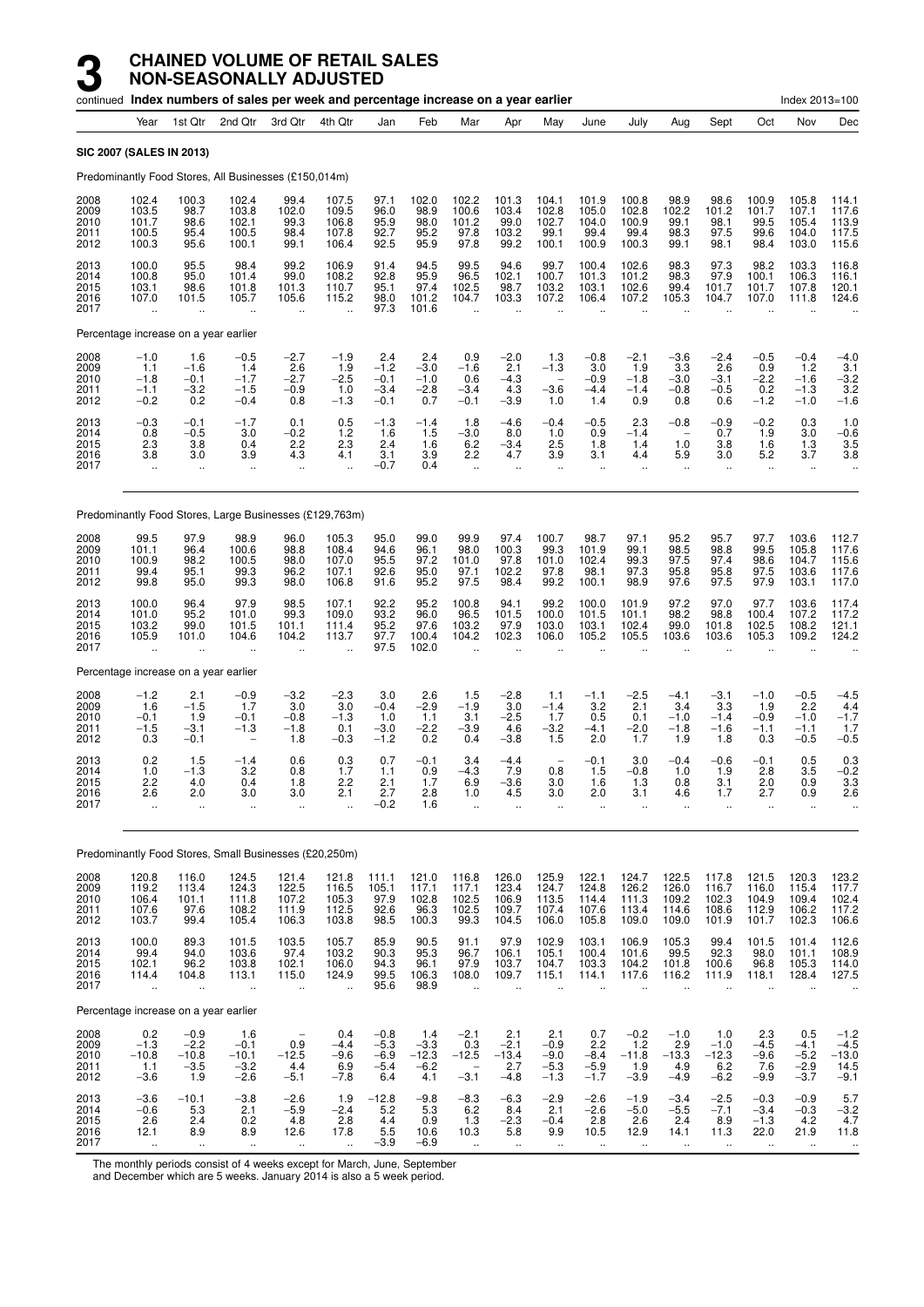**3**

|                                      |                                                                  |                                                                     | continued Index numbers of sales per week and percentage increase on a year earlier |                                                         |                                                          |                                                            |                                            |                                                         |                                                |                                                        |                                                            |                                             |                                                     |                                             |                                             | Index 2013=100                              |                                                |
|--------------------------------------|------------------------------------------------------------------|---------------------------------------------------------------------|-------------------------------------------------------------------------------------|---------------------------------------------------------|----------------------------------------------------------|------------------------------------------------------------|--------------------------------------------|---------------------------------------------------------|------------------------------------------------|--------------------------------------------------------|------------------------------------------------------------|---------------------------------------------|-----------------------------------------------------|---------------------------------------------|---------------------------------------------|---------------------------------------------|------------------------------------------------|
|                                      | Year                                                             | 1st Qtr                                                             | 2nd Qtr                                                                             | 3rd Qtr                                                 | 4th Qtr                                                  | Jan                                                        | Feb                                        | Mar                                                     | Apr                                            | May                                                    | June                                                       | July                                        | Aug                                                 | Sept                                        | Oct                                         | Nov                                         | Dec                                            |
|                                      |                                                                  | <b>SIC 2007 (SALES IN 2013)</b>                                     |                                                                                     |                                                         |                                                          |                                                            |                                            |                                                         |                                                |                                                        |                                                            |                                             |                                                     |                                             |                                             |                                             |                                                |
|                                      |                                                                  |                                                                     | Non Specialised Food Stores, All Businesses (£139,137m)                             |                                                         |                                                          |                                                            |                                            |                                                         |                                                |                                                        |                                                            |                                             |                                                     |                                             |                                             |                                             |                                                |
| 2008<br>2009<br>2010<br>2011<br>2012 | 100.0<br>101.9<br>101.1<br>100.0<br>100.2                        | 98.6<br>97.3<br>98.1<br>95.2<br>95.6                                | 99.9<br>102.0<br>101.2<br>100.1<br>100.0                                            | 96.8<br>100.1<br>98.6<br>97.7<br>98.9                   | 105.0<br>108.1<br>106.4<br>107.1<br>106.4                | 95.7<br>94.8<br>95.6<br>92.5<br>92.6                       | 100.0<br>97.3<br>97.4<br>94.8<br>95.9      | 100.4<br>99.2<br>100.6<br>97.7<br>97.9                  | 98.7<br>101.5<br>98.0<br>103.0<br>99.2         | 101.6<br>100.8<br>101.9<br>98.6<br>99.9                | 99.4<br>103.3<br>103.2<br>98.8<br>100.8                    | 98.0<br>100.5<br>99.8<br>98.6<br>99.8       | 96.2<br>100.1<br>98.3<br>97.5<br>98.7               | 96.3<br>99.8<br>97.8<br>97.1<br>98.3        | 98.3<br>100.4<br>98.6<br>98.9<br>98.4       | 103.6<br>105.8<br>104.7<br>103.5<br>103.0   | 111.5<br>116.1<br>114.0<br>116.6<br>115.5      |
| 2013<br>2014<br>2015<br>2016<br>2017 | 100.0<br>100.9<br>102.9<br>106.4<br>$\ddotsc$                    | 95.6<br>95.3<br>99.0<br>101.5<br>$\ddotsc$                          | 98.4<br>101.4<br>101.5<br>105.1                                                     | 99.3<br>99.1<br>101.0<br>105.0                          | 106.7<br>108.1<br>110.0<br>114.2<br>$\ddot{\phantom{a}}$ | 91.6<br>93.2<br>95.6<br>98.5<br>98.0                       | 94.4<br>96.1<br>97.6<br>100.8<br>102.2     | 99.7<br>96.8<br>102.9<br>104.4                          | 94.5<br>101.9<br>98.3<br>102.6                 | 99.6<br>100.8<br>102.9<br>106.8                        | 100.5<br>101.6<br>102.9<br>105.6                           | 102.8<br>101.2<br>102.2<br>106.4            | 98.1<br>98.3<br>99.0<br>104.4                       | 97.5<br>98.1<br>101.6<br>104.2              | 98.1<br>100.2<br>101.5<br>106.5             | 103.2<br>106.5<br>107.1<br>109.7            | 116.5<br>115.7<br>119.1<br>123.9               |
|                                      |                                                                  | Percentage increase on a year earlier                               |                                                                                     |                                                         |                                                          |                                                            |                                            |                                                         |                                                |                                                        |                                                            |                                             |                                                     |                                             |                                             |                                             |                                                |
| 2008<br>2009<br>2010<br>2011<br>2012 | $-0.8$<br>1.8<br>$-0.8$<br>$-1.0$<br>0.2                         | 2.1<br>$-1.4$<br>0.8<br>$-2.9$<br>0.4                               | $-0.3$<br>2.1<br>$-0.8$<br>$-1.1$<br>$\overline{a}$                                 | $-2.8$<br>3.4<br>$-1.5$<br>$-0.9$<br>1.2                | $-1.9$<br>2.9<br>$-1.6$<br>0.7<br>$-0.7$                 | 3.0<br>$-0.9$<br>0.8<br>$-3.2$<br>$\overline{\phantom{0}}$ | 2.8<br>$-2.7$<br>0.1<br>$-2.6$<br>1.1      | 1.5<br>$-1.2$<br>1.5<br>$-2.9$<br>0.2                   | $-1.9$<br>2.8<br>$-3.4$<br>5.1<br>$-3.8$       | 1.6<br>$-0.8$<br>1.0<br>$-3.2$<br>1.3                  | $-0.6$<br>3.9<br>$\overline{\phantom{a}}$<br>$-4.3$<br>2.0 | $-2.0$<br>2.5<br>$-0.7$<br>$-1.2$<br>1.2    | $-3.7$<br>4.1<br>$-1.9$<br>$-0.8$<br>1.2            | $-2.6$<br>3.6<br>$-1.9$<br>$-0.7$<br>1.2    | $-0.6$<br>2.1<br>$-1.7$<br>0.3<br>$-0.5$    | $-0.3$<br>2.2<br>$-1.1$<br>$-1.1$<br>$-0.5$ | $-4.0$<br>4.1<br>$^{-1.8}_{2.3}$<br>$-1.0$     |
| 2013<br>2014<br>2015<br>2016<br>2017 | $-0.2$<br>0.9<br>2.0<br>$3.\overline{5}$<br>$\ddot{\phantom{0}}$ | $\overline{\phantom{a}}$<br>$-0.3$<br>$\frac{3.9}{2.5}$<br>$\ldots$ | $-1.6$<br>3.1<br>$\qquad \qquad -$<br>3.5<br>$\ldots$                               | 0.4<br>$-0.2$<br>1.9<br>3.9<br>$\ddotsc$                | 0.3<br>1.3<br>1.7<br>3.8<br>$\ddot{\phantom{1}}$         | $-1.0$<br>1.7<br>2.5<br>3.0<br>$-0.5$                      | $-1.5$<br>1.7<br>1.6<br>3.3<br>1.4         | 1.8<br>$-2.9$<br>6.4<br>1.4<br>$\ddotsc$                | $-4.7$<br>7.8<br>$-3.5$<br>4.4<br>$\mathbf{r}$ | $-0.2$<br>1.1<br>2.2<br>3.8<br>$\ddotsc$               | $-0.3$<br>1.1<br>1.2<br>2.7<br>$\ddotsc$                   | 3.0<br>$-1.5$<br>1.0<br>4.1                 | $-0.6$<br>0.2<br>0.7<br>5.5<br>                     | $-0.8$<br>0.7<br>3.5<br>2.6<br>             | $-0.3$<br>2.2<br>1.4<br>4.9                 | 0.1<br>3.3<br>0.5<br>2.5<br>$\ddotsc$       | 0.9<br>$-0.6$<br>2.9<br>4.1                    |
|                                      |                                                                  |                                                                     | Non Specialised Food Stores, Large Businesses (£127,285m)                           |                                                         |                                                          |                                                            |                                            |                                                         |                                                |                                                        |                                                            |                                             |                                                     |                                             |                                             |                                             |                                                |
| 2008<br>2009<br>2010<br>2011<br>2012 | 98.8<br>100.5<br>101.0<br>99.5<br>99.8                           | 97.2<br>95.9<br>98.3<br>95.1<br>95.1                                | 98.2<br>100.0<br>100.6<br>99.3<br>99.3                                              | 95.3<br>98.3<br>98.1<br>96.3<br>98.1                    | 104.5<br>107.9<br>107.0<br>107.1<br>106.8                | 94.3<br>94.1<br>95.7<br>92.7<br>91.7                       | 98.2<br>95.6<br>97.4<br>95.1<br>95.3       | 99.2<br>97.6<br>101.2<br>97.1<br>97.5                   | 96.7<br>99.7<br>97.9<br>102.3<br>98.4          | 100.0<br>98.8<br>101.2<br>97.8<br>99.2                 | 98.0<br>101.3<br>102.3<br>98.1<br>100.2                    | 96.4<br>98.5<br>99.2<br>97.2<br>99.0        | 94.6<br>97.9<br>97.7<br>95.8<br>97.6                | 95.0<br>98.4<br>97.5<br>95.9<br>97.7        | 97.0<br>99.1<br>98.7<br>97.6<br>97.9        | 102.8<br>105.3<br>104.7<br>103.7<br>103.1   | 111.9<br>116.9<br>115.6<br>117.5<br>116.9      |
| 2013<br>2014<br>2015<br>2016<br>2017 | 100.0<br>100.9<br>103.1<br>105.6<br>$\ddot{\phantom{a}}$         | 96.5<br>95.2<br>99.0<br>101.0<br>$\ddot{\phantom{a}}$               | 97.9<br>101.0<br>101.3<br>104.3<br>ä.                                               | 98.6<br>99.3<br>101.0<br>103.9<br>$\ddot{\phantom{a}}$  | 107.0<br>108.8<br>111.1<br>113.3<br>$\ddot{\phantom{a}}$ | 92.3<br>93.2<br>95.1<br>97.9<br>97.6                       | 95.1<br>96.0<br>97.6<br>100.2<br>101.9     | 100.9<br>96.4<br>103.1<br>104.0<br>$\ddot{\phantom{a}}$ | 94.1<br>101.5<br>97.7<br>102.0<br>÷.           | 99.2<br>99.9<br>102.8<br>105.8<br>$\ddot{\phantom{a}}$ | 100.0<br>101.4<br>103.0<br>104.9<br>$\ddotsc$              | 102.0<br>101.1<br>102.3<br>105.3            | 97.2<br>98.1<br>99.0<br>103.3<br>÷.                 | 97.0<br>98.8<br>101.7<br>103.3              | 97.7<br>100.4<br>102.3<br>105.1             | 103.6<br>107.1<br>107.9<br>108.6            | 117.3<br>116.9<br>120.8<br>123.7               |
|                                      |                                                                  | Percentage increase on a year earlier                               |                                                                                     |                                                         |                                                          |                                                            |                                            |                                                         |                                                |                                                        |                                                            |                                             |                                                     |                                             |                                             |                                             |                                                |
| 2008<br>2009<br>2010<br>2011<br>2012 | $-0.9$<br>1.7<br>0.5<br>$-1.5$<br>0.4                            | $^{2.3}_{-1.3}$<br>2.5<br>$-3.3$<br>$-0.1$                          | $-0.6$<br>1.8<br>0.6<br>$-1.3$                                                      | $-2.9$<br>3.1<br>$-0.2$<br>$-1.8$<br>1.9                | $-2.0$<br>3.2<br>$-0.8$<br>0.1<br>$-0.3$                 | $\frac{3.2}{-0.2}$<br>1.7<br>$-3.1$<br>$-1.1$              | $^{2.9}_{-2.7}$<br>1.8<br>$-2.4$<br>0.3    | $\frac{1.7}{-1.7}$<br>3.7<br>$-4.0$<br>0.4              | $-2.5$<br>3.1<br>$-1.8$<br>4.5<br>$-3.8$       | $\frac{1.3}{-1.2}$<br>2.4<br>$-3.3$<br>1.5             | $-0.7$<br>3.3<br>1.1<br>$-4.2$<br>2.1                      | $^{-2.2}_{2.1}$<br>0.7<br>$-2.0$<br>1.9     | $-3.8$<br>3.5<br>$-0.2$<br>$-2.0$<br>1.9            | $-2.9$<br>3.6<br>$-0.9$<br>$-1.6$<br>1.8    | $-0.8$<br>2.2<br>$-0.4$<br>$-1.0$<br>0.3    | $-0.3$<br>2.4<br>$-0.6$<br>$-1.0$<br>$-0.5$ | $-4.1$<br>4.5<br>$-1.1$<br>1.6<br>$-0.5$       |
| 2013<br>2014<br>2015<br>2016<br>2017 | 0.2<br>0.9<br>2.2<br>2.4<br>$\ddotsc$                            | 1.5<br>$-1.4$<br>4.0<br>2.0<br>ä.                                   | $-1.4$<br>3.1<br>0.4<br>2.9<br>$\ddot{\phantom{a}}$                                 | 0.5<br>0.7<br>1.8<br>2.8<br>$\ddotsc$                   | 0.2<br>1.6<br>2.1<br>2.0                                 | 0.7<br>1.0<br>2.0<br>2.9<br>$-0.3$                         | $-0.2$<br>0.9<br>1.6<br>2.7<br>1.7         | 3.4<br>$-4.4$<br>6.9<br>0.9                             | -4.4<br>7.8<br>-3.7<br>4.4<br>$\mathbf{r}$     | 0.7<br>2.9<br>2.9<br>$\ddot{\phantom{a}}$              | $-0.2$<br>1.5<br>1.6<br>1.8<br>$\ddotsc$                   | 3.0<br>$-0.9$<br>1.2<br>3.0<br>$\mathbf{r}$ | $-0.5$<br>0.9<br>0.9<br>4.3<br>$\ddot{\phantom{a}}$ | $-0.7$<br>1.8<br>3.0<br>1.6<br>$\mathbf{r}$ | $-0.2$<br>2.7<br>1.9<br>2.7<br>ä.           | 0.5<br>3.4<br>0.8<br>0.6<br>ä.              | 0.3<br>$-0.3$<br>3.3<br>2.4                    |
|                                      |                                                                  |                                                                     | Non Specialised Food Stores, Small Businesses (£11,852m)                            |                                                         |                                                          |                                                            |                                            |                                                         |                                                |                                                        |                                                            |                                             |                                                     |                                             |                                             |                                             |                                                |
| 2008<br>2009<br>2010<br>2011<br>2012 | 113.5<br>116.4<br>101.6<br>106.2<br>104.5                        | 113.6<br>111.8<br>95.3<br>96.4<br>101.9                             | 117.4<br>123.0<br>107.8<br>108.2<br>107.2                                           | 112.7<br>119.8<br>103.8<br>112.9<br>107.3               | 110.3<br>110.9<br>99.6<br>107.4<br>101.5                 | 110.2<br>102.6<br>94.1<br>90.9<br>102.0                    | 118.8<br>115.2<br>97.7<br>92.2<br>101.7    | 112.7<br>116.5<br>94.2<br>104.1<br>102.0                | 120.3<br>120.3<br>99.5<br>110.7<br>107.3       | 119.3<br>123.3<br>109.5<br>107.5<br>107.0              | 113.6<br>125.0<br>113.0<br>106.8<br>107.4                  | 115.2<br>122.1<br>106.5<br>113.7<br>108.7   | 113.7<br>124.2<br>104.3<br>116.3<br>110.0           | 109.8<br>114.6<br>101.2<br>109.5<br>104.1   | 112.7<br>114.4<br>98.3<br>112.5<br>103.1    | 111.7<br>111.4<br>104.0<br>101.8<br>102.4   | 107.3<br>107.9<br>97.1<br>107.7<br>99.6        |
| 2013<br>2014<br>2015<br>2016<br>2017 | 100.0<br>100.3<br>100.3<br>115.0<br>$\ddotsc$                    | 86.1<br>96.6<br>99.7<br>106.7<br>$\ddot{\phantom{1}}$               | 103.7<br>106.6<br>103.1<br>113.5<br>$\ddotsc$                                       | 107.0<br>97.6<br>100.4<br>116.1<br>$\ddot{\phantom{a}}$ | 103.3<br>100.9<br>98.0<br>123.9                          | 84.1<br>92.9<br>100.3<br>104.6<br>101.8                    | 87.0<br>96.6<br>97.5<br>106.8<br>105.3     | 86.9<br>100.4<br>101.1<br>108.3                         | 98.9<br>106.8<br>104.8<br>109.1                | 104.5<br>109.8<br>104.2<br>117.8                       | 106.8<br>103.8<br>100.9<br>113.5                           | 111.2<br>102.6<br>101.6<br>118.0            | 108.0<br>100.0<br>99.0<br>116.5                     | 102.8<br>91.6<br>100.5<br>114.3             | 101.9<br>98.1<br>93.7<br>122.4<br>$\ddotsc$ | 98.7<br>100.9<br>98.6<br>122.5              | 108.0<br>103.2<br>100.9<br>126.2               |
|                                      |                                                                  | Percentage increase on a year earlier                               |                                                                                     |                                                         |                                                          |                                                            |                                            |                                                         |                                                |                                                        |                                                            |                                             |                                                     |                                             |                                             |                                             |                                                |
| 2008<br>2009<br>2010<br>2011<br>2012 | 0.3<br>2.6<br>$-12.7$<br>4.5<br>$-1.6$                           | 0.7<br>$-1.5$<br>$-14.8$<br>1.1<br>5.7                              | 2.6<br>4.8<br>$-12.4$<br>0.4<br>$-0.9$                                              | $-1.0$<br>6.3<br>$-13.4$<br>8.8<br>$-4.9$               | $-1.0$<br>0.6<br>$-10.2$<br>7.8<br>$-5.4$                | 0.9<br>$-6.8$<br>$-8.3$<br>$-3.5$<br>12.2                  | 2.1<br>$-3.0$<br>$-15.2$<br>$-5.7$<br>10.3 | 0.1<br>3.3<br>$-19.1$<br>10.5<br>$-2.0$                 | 3.4<br>$-17.3$<br>11.3<br>$-3.2$               | 4.0<br>3.3<br>$-11.2$<br>$-1.8$<br>$-0.5$              | 0.7<br>10.0<br>$-9.6$<br>$-5.5$<br>0.6                     | $-0.9$<br>5.9<br>$-12.8$<br>6.8<br>$-4.4$   | $-2.7$<br>9.2<br>$-16.0$<br>11.5<br>$-5.4$          | 0.3<br>4.3<br>$-11.7$<br>8.2<br>$-4.9$      | 1.2<br>1.5<br>$-14.1$<br>14.5<br>$-8.4$     | $-0.4$<br>$-0.3$<br>$-6.6$<br>$-2.1$<br>0.6 | $-3.3$<br>0.5<br>$-10.0$<br>10.9<br>$-7.5$     |
| 2013<br>2014<br>2015<br>2016<br>2017 | $-4.3$<br>0.3<br>$\overline{\phantom{m}}$<br>14.7                | $-15.5$<br>12.3<br>3.2<br>7.0                                       | $-3.3$<br>$2.8$<br>$-3.2$<br>10.0<br>$\ddotsc$                                      | $-0.3$<br>$-8.8$<br>2.9<br>15.7                         | 1.7<br>$-2.3$<br>$-2.9$<br>26.5                          | $-17.5$<br>10.4<br>7.9<br>4.3<br>$-2.7$                    | $-14.4$<br>11.0<br>0.9<br>9.5<br>$-1.4$    | $-14.8$<br>15.6<br>0.7<br>7.1<br>$\ddot{\phantom{a}}$   | $-7.8$<br>8.0<br>$-1.9$<br>4.1                 | $-2.3$<br>5.0<br>$-5.1$<br>13.0                        | $-0.6$<br>$-2.8$<br>$-2.7$<br>12.4                         | 2.4<br>$-7.7$<br>$-1.0$<br>16.2             | $-1.8$<br>$-7.4$<br>$-1.1$<br>17.7                  | $-1.2$<br>$-11.0$<br>9.7<br>13.7            | $-1.1$<br>$-3.8$<br>$-4.5$<br>30.7          | $-3.6$<br>2.2<br>$-2.3$<br>24.3             | 8.4<br>$-4.5$<br>$\frac{-2.1}{25.0}$<br>$\sim$ |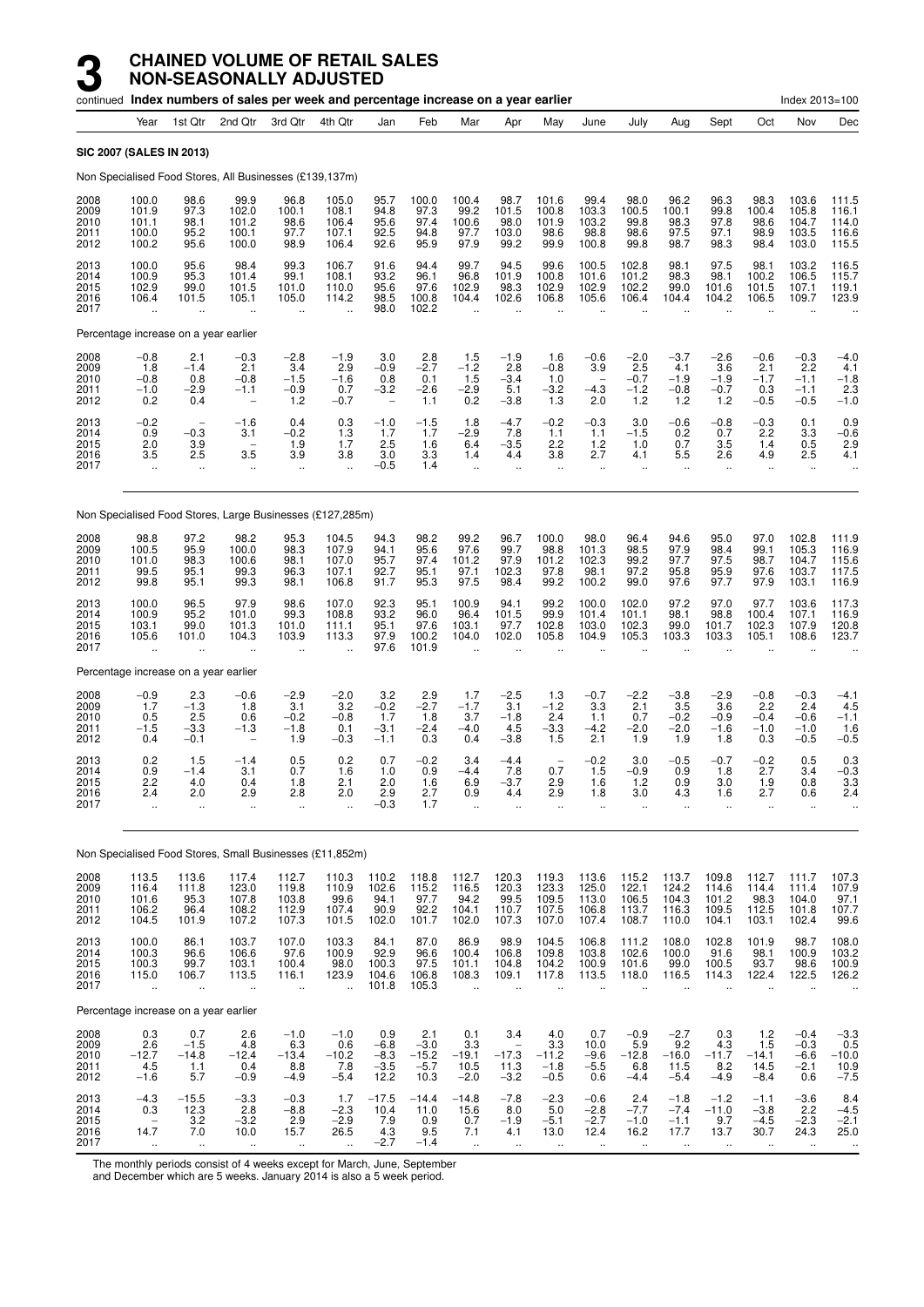**3**

|                                      |                                                          |                                                       | continued Index numbers of sales per week and percentage increase on a year earlier |                                                                       |                                                        |                                             |                                                  |                                                     |                                                   |                                                   |                                                   |                                              |                                               |                                                |                                              | Index 2013=100                                        |                                                 |
|--------------------------------------|----------------------------------------------------------|-------------------------------------------------------|-------------------------------------------------------------------------------------|-----------------------------------------------------------------------|--------------------------------------------------------|---------------------------------------------|--------------------------------------------------|-----------------------------------------------------|---------------------------------------------------|---------------------------------------------------|---------------------------------------------------|----------------------------------------------|-----------------------------------------------|------------------------------------------------|----------------------------------------------|-------------------------------------------------------|-------------------------------------------------|
|                                      | Year                                                     | 1st Qtr                                               | 2nd Qtr                                                                             | 3rd Qtr                                                               | 4th Qtr                                                | Jan                                         | Feb                                              | Mar                                                 | Apr                                               | May                                               | June                                              | July                                         | Aug                                           | Sept                                           | Oct                                          | Nov                                                   | Dec                                             |
| <b>SIC 2007 (SALES IN 2013)</b>      |                                                          |                                                       |                                                                                     |                                                                       |                                                        |                                             |                                                  |                                                     |                                                   |                                                   |                                                   |                                              |                                               |                                                |                                              |                                                       |                                                 |
| Specialist Food Stores (£8,105m)     |                                                          |                                                       |                                                                                     |                                                                       |                                                        |                                             |                                                  |                                                     |                                                   |                                                   |                                                   |                                              |                                               |                                                |                                              |                                                       |                                                 |
| 2008<br>2009<br>2010<br>2011<br>2012 | 108.0<br>107.4<br>101.7<br>98.9<br>99.0                  | 100.0<br>101.6<br>93.3<br>92.8<br>91.1                | 108.9<br>109.2<br>103.1<br>98.2<br>97.2                                             | 109.3<br>110.4<br>103.4<br>99.3<br>98.8                               | 114.1<br>108.5<br>106.9<br>105.4<br>108.8              | 92.8<br>99.7<br>86.4<br>91.8<br>88.0        | 105.4<br>102.6<br>93.8<br>93.9<br>92.0           | 103.0<br>102.3<br>98.4<br>92.8<br>92.9              | 109.1<br>111.9<br>102.0<br>98.3<br>96.2           | 109.1<br>109.5<br>103.2<br>98.9<br>98.0           | 108.7<br>106.7<br>103.9<br>97.5<br>97.3           | 110.9<br>116.0<br>107.5<br>102.7<br>102.1    | 111.6<br>112.4<br>104.6<br>101.6<br>100.4     | 106.3<br>104.4<br>99.2<br>94.8<br>94.9         | 110.8<br>103.4<br>110.8<br>98.5<br>104.0     | 109.2<br>105.8<br>108.7<br>99.8<br>102.3              | 120.7<br>114.8<br>102.3<br>115.3<br>117.9       |
| 2013<br>2014<br>2015<br>2016<br>2017 | 100.0<br>99.2<br>102.9<br>107.9                          | 94.5<br>94.2<br>93.9<br>99.8<br>à.                    | 98.1<br>100.4<br>102.7<br>105.7                                                     | 99.0<br>99.0<br>101.8<br>109.5<br>$\ddot{\phantom{a}}$                | 108.5<br>103.6<br>113.3<br>116.5                       | 88.1<br>91.3<br>89.8<br>93.1<br>86.8        | 96.7<br>96.9<br>95.5<br>101.7<br>90.9            | 97.8<br>95.0<br>95.8<br>103.7                       | 95.4<br>102.3<br>101.0<br>105.7                   | 100.6<br>100.8<br>103.6<br>104.8                  | 98.2<br>98.5<br>103.4<br>106.3                    | 99.8<br>101.5<br>105.0<br>110.2              | 103.5<br>102.1<br>102.7<br>111.4              | 94.8<br>94.7<br>98.4<br>107.3                  | 102.5<br>99.5<br>101.0<br>108.5              | 103.2<br>100.1<br>112.2<br>123.5                      | 117.4<br>109.6<br>124.1<br>117.4                |
|                                      |                                                          | Percentage increase on a year earlier                 |                                                                                     |                                                                       |                                                        |                                             |                                                  |                                                     |                                                   |                                                   |                                                   |                                              |                                               |                                                |                                              |                                                       |                                                 |
| 2008<br>2009<br>2010<br>2011<br>2012 | $-3.4$<br>$-0.5$<br>$-5.4$<br>$-2.7$<br>0.1              | $-3.9$<br>1.6<br>$-8.2$<br>$-0.5$<br>$-1.8$           | $-2.4$<br>0.2<br>$-5.6$<br>$-4.8$<br>$-1.0$                                         | $-3.6$<br>1.0<br>$-6.4$<br>$-3.9$<br>$-0.5$                           | $-3.2$<br>$-4.9$<br>$-1.5$<br>$-1.4$<br>3.3            | $-4.9$<br>7.5<br>$-13.4$<br>6.3<br>$-4.1$   | $-0.8$<br>$-2.6$<br>$-8.7$<br>0.1<br>$-2.0$      | $-4.2$<br>$-0.7$<br>$-3.7$<br>$-5.7$<br>0.1         | $-1.0$<br>2.6<br>$-8.9$<br>$-3.6$<br>$-2.1$       | $-2.6$<br>0.4<br>$-5.8$<br>$-4.2$<br>$-0.9$       | $-3.3$<br>$-1.8$<br>$-2.6$<br>$-6.2$<br>$-0.2$    | $-6.1$<br>4.6<br>$-7.4$<br>$-4.4$<br>$-0.6$  | $-2.2$<br>0.7<br>$-7.0$<br>$-2.8$<br>$-1.2$   | $-2.6$<br>$-1.8$<br>$-4.9$<br>$-4.4$<br>0.1    | $-1.7$<br>$-6.7$<br>7.1<br>$-11.0$<br>5.5    | $-3.5$<br>$-3.1$<br>2.7<br>$-8.2$<br>2.5              | $-4.1$<br>$-4.9$<br>$-10.8$<br>12.6<br>2.3      |
| 2013<br>2014<br>2015<br>2016<br>2017 | 1.0<br>$-0.8$<br>3.7<br>4.8<br>$\ddot{\phantom{a}}$      | 3.6<br>$-0.3$<br>$-0.4$<br>6.3                        | 0.9<br>2.4<br>2.3<br>2.9                                                            | 0.2<br>$\overline{\phantom{0}}$<br>2.8<br>7.5<br>$\ddot{\phantom{a}}$ | $-0.3$<br>$-4.5$<br>9.4<br>2.8<br>$\ddot{\phantom{a}}$ | 0.1<br>3.6<br>$-1.6$<br>3.6<br>$-6.7$       | 5.1<br>0.2<br>$-1.5$<br>6.5<br>$-10.6$           | 5.2<br>$-2.8$<br>0.9<br>8.2<br>$\ddot{\phantom{a}}$ | $-0.8$<br>7.2<br>$-1.3$<br>4.6                    | 2.7<br>0.2<br>2.8<br>1.1                          | 0.8<br>0.4<br>4.9<br>2.9                          | $-2.3$<br>1.8<br>3.5<br>4.9                  | 3.0<br>$-1.4$<br>0.6<br>8.5                   | $-0.1$<br>$-0.2$<br>4.0<br>9.0                 | $-1.4$<br>$-3.0$<br>1.5<br>7.4               | 1.0<br>$-3.0$<br>12.1<br>10.0<br>$\ddot{\phantom{a}}$ | $-0.4$<br>$-6.6$<br>13.2<br>$-5.4$              |
|                                      |                                                          |                                                       | Alcoholic Drinks, Other Beverages and Tobacco (£2,772m)                             |                                                                       |                                                        |                                             |                                                  |                                                     |                                                   |                                                   |                                                   |                                              |                                               |                                                |                                              |                                                       |                                                 |
| 2008<br>2009<br>2010<br>2011<br>2012 | 206.7<br>177.2<br>133.3<br>131.0<br>108.1                | 191.2<br>163.7<br>140.7<br>113.7<br>106.1             | 213.9<br>183.4<br>142.7<br>129.2<br>113.5                                           | 205.6<br>176.3<br>122.4<br>129.6<br>111.3                             | 217.2<br>185.3<br>127.6<br>151.6<br>101.7              | 186.3<br>144.9<br>139.9<br>100.6<br>104.1   | 194.1<br>174.9<br>140.1<br>119.7<br>109.6        | 193.6<br>169.9<br>141.7<br>119.5<br>104.8           | 209.4<br>179.1<br>140.2<br>128.1<br>108.3         | 219.6<br>181.7<br>145.1<br>122.0<br>117.6         | 212.9<br>188.3<br>142.8<br>135.8<br>114.3         | 216.3<br>182.7<br>137.7<br>132.9<br>118.8    | 200.9<br>179.4<br>126.3<br>127.6<br>115.9     | 200.7<br>168.6<br>107.0<br>128.5<br>101.6      | 204.9<br>169.2<br>108.6<br>139.4<br>83.1     | 212.6<br>177.2<br>131.5<br>141.5<br>101.7             | 230.7<br>204.7<br>139.6<br>169.4<br>116.5       |
| 2013<br>2014<br>2015<br>2016<br>2017 | 100.0<br>100.8<br>114.2<br>135.4<br>$\ddot{\phantom{0}}$ | 91.9<br>83.5<br>92.8<br>110.9<br>$\ddot{\phantom{a}}$ | 99.2<br>100.6<br>113.9<br>138.0                                                     | 95.8<br>95.1<br>113.8<br>128.8                                        | 113.0<br>125.2<br>136.4<br>164.0                       | 86.4<br>76.2<br>83.9<br>86.4<br>92.9        | 92.8<br>86.0<br>96.1<br>120.3<br>101.5           | 95.5<br>88.9<br>97.3<br>123.0                       | 97.6<br>113.2<br>108.4<br>130.5                   | 100.8<br>95.9<br>116.1<br>137.0                   | 99.3<br>94.4<br>116.5<br>144.7                    | 99.9<br>97.3<br>115.3<br>136.1               | 93.1<br>91.4<br>110.0<br>132.1                | 94.8<br>96.2<br>115.7<br>120.3                 | 94.8<br>99.6<br>112.4<br>125.8               | 110.0<br>115.6<br>129.6<br>180.1                      | 130.1<br>153.4<br>161.1<br>181.6                |
|                                      |                                                          | Percentage increase on a year earlier                 |                                                                                     |                                                                       |                                                        |                                             |                                                  |                                                     |                                                   |                                                   |                                                   |                                              |                                               |                                                |                                              |                                                       |                                                 |
| 2008<br>2009<br>2010<br>2011<br>2012 | $-1.7$<br>$-14.3$<br>$-24.8$<br>$-1.7$<br>-17.5          | $-3.8$<br>$-14.3$<br>$-14.1$<br>$-19.1$<br>$-6.7$     | $-2.9$<br>$-14.2$<br>$-22.2$<br>$-9.5$<br>$-12.2$                                   | $0.6$<br>-14.2<br>$-30.6$<br>5.9<br>$-14.1$                           | $-0.4$<br>-14.7<br>$-31.2$<br>18.8<br>$-32.9$          | $-1.0$<br>-22.2<br>$-3.5$<br>$-28.1$<br>3.5 | $-1.4$<br>$-9.9$<br>$-19.9$<br>$-14.6$<br>$-8.4$ | $-7.2$<br>-12.2<br>$-16.6$<br>$-15.7$<br>$-12.3$    | $-5.4$<br>$-14.5$<br>$-21.7$<br>$-8.6$<br>$-15.4$ | $-1.4$<br>$-17.2$<br>$-20.1$<br>$-15.9$<br>$-3.7$ | $-2.0$<br>$-11.6$<br>$-24.2$<br>$-4.9$<br>$-15.8$ | $2.6 - 15.5$<br>$-24.6$<br>$-3.5$<br>$-10.6$ | $-3.8$<br>$-10.7$<br>$-29.6$<br>1.1<br>$-9.1$ | $^{2.6}_{-16.0}$<br>$-36.6$<br>20.1<br>$-20.9$ | 4.9<br>$-17.4$<br>$-35.8$<br>28.3<br>$-40.4$ | 1.9<br>$-16.6$<br>$-25.8$<br>7.7<br>$-28.1$           | $-5.2$<br>$-11.3$<br>$-31.8$<br>21.3<br>$-31.2$ |
| 2013<br>2014<br>2015<br>2016<br>2017 | $-7.5$<br>0.8<br>13.4<br>18.5<br>$\ddot{\phantom{a}}$    | $-13.4$<br>$-9.1$<br>11.1<br>19.5                     | $-12.6$<br>1.4<br>13.2<br>21.1                                                      | $-13.9$<br>$-0.8$<br>19.7<br>13.1                                     | 11.2<br>10.7<br>9.0<br>20.2                            | $-17.0$<br>$-11.8$<br>10.2<br>2.9<br>7.6    | $-15.3$<br>$-7.4$<br>11.8<br>25.1<br>$-15.6$     | $-8.9$<br>$-6.9$<br>9.4<br>26.5                     | $-9.9$<br>16.0<br>$-4.2$<br>20.4                  | $-14.2$<br>$-4.9$<br>21.1<br>18.0                 | $-13.2$<br>$-4.9$<br>23.4<br>24.2                 | $-16.0$<br>$-2.6$<br>18.5<br>18.0            | $-19.7$<br>$-1.8$<br>20.3<br>20.1             | $-6.7$<br>1.5<br>20.3<br>3.9                   | 14.1<br>5.0<br>12.9<br>11.9                  | 8.1<br>5.1<br>12.1<br>39.0                            | 11.6<br>17.9<br>5.0<br>12.7                     |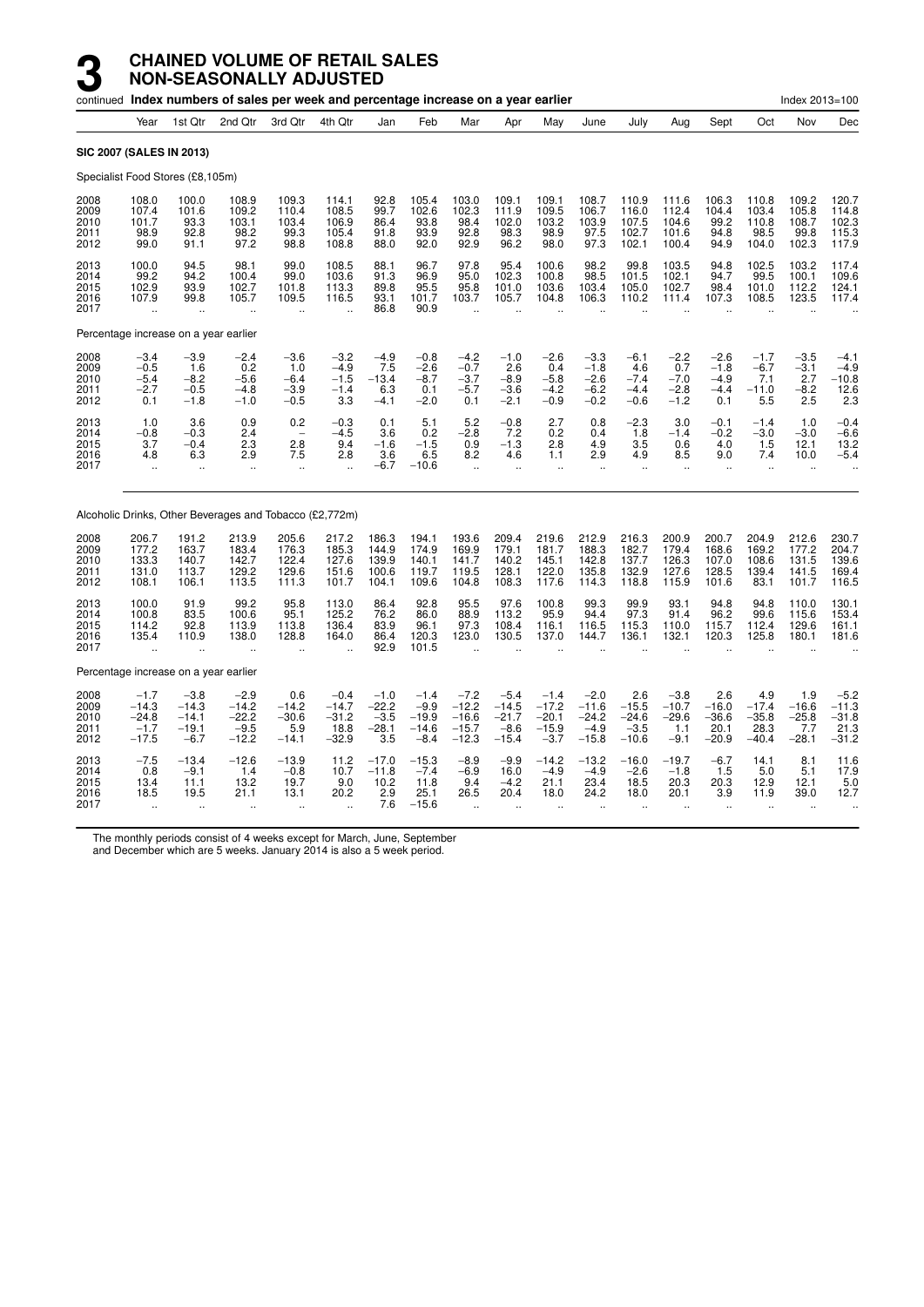**3**

|                                      |                                                                |                                                  | continued Index numbers of sales per week and percentage increase on a year earlier |                                                         |                                                          |                                              |                                               |                                              |                                                        |                                               |                                                  |                                           |                                          |                                             |                                           | Index 2013=100                            |                                                                      |
|--------------------------------------|----------------------------------------------------------------|--------------------------------------------------|-------------------------------------------------------------------------------------|---------------------------------------------------------|----------------------------------------------------------|----------------------------------------------|-----------------------------------------------|----------------------------------------------|--------------------------------------------------------|-----------------------------------------------|--------------------------------------------------|-------------------------------------------|------------------------------------------|---------------------------------------------|-------------------------------------------|-------------------------------------------|----------------------------------------------------------------------|
|                                      | Year                                                           | 1st Qtr                                          | 2nd Qtr                                                                             | 3rd Qtr                                                 | 4th Qtr                                                  | Jan                                          | Feb                                           | Mar                                          | Apr                                                    | May                                           | June                                             | July                                      | Aug                                      | Sept                                        | Oct                                       | Nov                                       | Dec                                                                  |
|                                      |                                                                | <b>SIC 2007 (SALES IN 2013)</b>                  |                                                                                     |                                                         |                                                          |                                              |                                               |                                              |                                                        |                                               |                                                  |                                           |                                          |                                             |                                           |                                           |                                                                      |
|                                      |                                                                |                                                  | Predominantly Non-food Stores, All Businesses (£147,632m)                           |                                                         |                                                          |                                              |                                               |                                              |                                                        |                                               |                                                  |                                           |                                          |                                             |                                           |                                           |                                                                      |
| 2008<br>2009<br>2010<br>2011<br>2012 | 97.7<br>97.2<br>98.2<br>97.4<br>98.2                           | 88.4<br>85.9<br>86.6<br>87.3<br>87.1             | 93.6<br>92.0<br>93.5<br>92.9<br>93.3                                                | 93.4<br>93.8<br>95.9<br>92.6<br>95.0                    | 116.2<br>117.2<br>116.8<br>116.6<br>117.5                | 87.7<br>88.2<br>83.6<br>89.3<br>87.5         | 87.5<br>82.4<br>85.7<br>84.9<br>82.9          | 89.9<br>87.0<br>89.7<br>87.7<br>90.2         | 90.9<br>91.6<br>92.6<br>93.7<br>90.9                   | 97.1<br>91.5<br>93.5<br>92.0<br>92.4          | 92.9<br>92.7<br>94.3<br>93.1<br>96.0             | 96.4<br>97.6<br>100.0<br>96.7<br>98.3     | 93.4<br>92.8<br>95.5<br>90.9<br>93.8     | 91.0<br>91.5<br>92.9<br>90.8<br>93.3        | 96.0<br>99.2<br>99.9<br>97.9<br>98.7      | 108.1<br>110.9<br>111.0<br>107.5<br>109.7 | 138.7<br>136.8<br>135.1<br>138.8<br>138.6                            |
| 2013<br>2014<br>2015<br>2016<br>2017 | 100.0<br>106.1<br>110.7<br>114.7                               | 87.0<br>92.1<br>97.3<br>100.1                    | 94.8<br>100.6<br>105.7<br>108.2<br>Ω.                                               | 96.8<br>102.7<br>107.4<br>111.0<br>$\ddot{\phantom{a}}$ | 121.5<br>130.2<br>132.3<br>139.4<br>$\ddot{\phantom{a}}$ | 86.5<br>92.1<br>96.3<br>101.0<br>101.0       | 86.4<br>89.0<br>95.1<br>97.6<br>100.6         | 87.9<br>94.6<br>99.8<br>101.4                | 91.4<br>98.9<br>104.6<br>106.7                         | 94.6<br>100.1<br>105.5<br>109.5               | 97.5<br>102.3<br>106.6<br>108.4                  | 99.2<br>106.3<br>111.0<br>116.8           | 94.1<br>102.5<br>105.8<br>109.6          | 97.0<br>99.9<br>105.8<br>107.5              | 100.9<br>108.5<br>111.7<br>118.8          | 112.7<br>124.0<br>128.5<br>134.0          | 144.9<br>152.6<br>151.8<br>160.1                                     |
|                                      |                                                                |                                                  | Percentage increase on a year earlier                                               |                                                         |                                                          |                                              |                                               |                                              |                                                        |                                               |                                                  |                                           |                                          |                                             |                                           |                                           |                                                                      |
| 2008<br>2009<br>2010<br>2011<br>2012 | $1.2$<br>$-0.5$<br>1.0<br>$-0.9$<br>0.9                        | 3.8<br>$-2.8$<br>0.8<br>0.8<br>$-0.2$            | 1.6<br>$-1.7$<br>1.6<br>$-0.6$<br>0.4                                               | 0.5<br>0.4<br>2.3<br>$-3.4$<br>2.5                      | 0.3<br>0.9<br>$-0.3$<br>$-0.2$<br>0.8                    | 3.9<br>0.7<br>$-5.2$<br>6.8<br>$-2.1$        | 5.2<br>$-5.9$<br>4.1<br>$-1.0$<br>$-2.3$      | 2.8<br>$-3.3$<br>3.2<br>$-2.3$<br>2.9        | $-1.1$<br>0.8<br>1.1<br>1.2<br>$-3.1$                  | 6.0<br>$-5.8$<br>2.2<br>$-1.6$<br>0.5         | 0.4<br>$-0.1$<br>1.7<br>$-1.3$<br>3.1            | 0.8<br>1.3<br>2.5<br>$-3.3$<br>1.6        | 1.4<br>$-0.7$<br>3.0<br>$-4.9$<br>3.2    | $-0.5$<br>0.5<br>1.6<br>$-2.3$<br>2.8       | $-0.8$<br>3.3<br>0.7<br>$-2.0$<br>0.9     | $-0.5$<br>2.5<br>0.1<br>$-3.1$<br>2.1     | 1.4<br>$-1.4$<br>$-1.2$<br>2.7<br>$-0.1$                             |
| 2013<br>2014<br>2015<br>2016<br>2017 | 1.8<br>6.1<br>4.3<br>3.6<br>÷.                                 | $-0.1$<br>5.9<br>5.6<br>2.9<br>ä.                | 1.6<br>6.1<br>5.1<br>2.4                                                            | 1.9<br>6.1<br>4.6<br>3.4<br>÷.                          | 3.4<br>7.2<br>1.6<br>5.3<br>$\ddotsc$                    | $-1.1$<br>6.4<br>4.5<br>4.9                  | 4.2<br>3.0<br>6.9<br>2.6<br>3.1               | $-2.6$<br>7.6<br>5.5<br>1.5<br>$\ddotsc$     | 0.6<br>8.1<br>5.8<br>2.0<br>$\ddotsc$                  | 2.4<br>5.7<br>5.5<br>3.7                      | 1.6<br>4.9<br>4.2<br>1.6                         | 0.9<br>7.2<br>4.4<br>5.2                  | 0.3<br>9.0<br>3.2<br>3.6                 | 3.9<br>3.0<br>5.9<br>1.7                    | 2.2<br>7.5<br>2.9<br>6.4                  | 2.7<br>10.0<br>3.6<br>4.3                 | 4.5<br>5.3<br>$-0.5$<br>5.5                                          |
|                                      |                                                                |                                                  | Predominantly Non-food Stores, Large Businesses (£109,715m)                         |                                                         |                                                          |                                              |                                               |                                              |                                                        |                                               |                                                  |                                           |                                          |                                             |                                           |                                           |                                                                      |
| 2008<br>2009<br>2010<br>2011<br>2012 | 92.9<br>93.2<br>96.6<br>96.6<br>97.5                           | 83.1<br>82.3<br>85.2<br>85.6<br>85.1             | 86.4<br>86.7<br>90.4<br>90.9<br>91.0                                                | 87.1<br>88.0<br>92.3<br>90.7<br>93.1                    | 115.7<br>115.8<br>118.5<br>119.3<br>120.9                | 84.7<br>85.7<br>84.9<br>89.9<br>87.5         | 80.7<br>78.6<br>82.8<br>82.4<br>80.6          | 83.2<br>82.5<br>87.2<br>84.8<br>86.7         | 83.5<br>87.3<br>89.0<br>92.3<br>89.0                   | 90.7<br>85.8<br>90.0<br>88.7<br>89.2          | 85.3<br>87.0<br>91.7<br>91.4<br>94.1             | 89.4<br>91.2<br>95.4<br>94.9<br>96.4      | 87.6<br>86.6<br>91.5<br>88.4<br>90.2     | 84.8<br>86.6<br>90.4<br>89.2<br>92.8        | 90.8<br>93.9<br>97.3<br>95.7<br>96.8      | 105.8<br>107.6<br>110.0<br>107.5<br>110.1 | 143.5<br>139.8<br>142.2<br>147.5<br>148.9                            |
| 2013<br>2014<br>2015<br>2016<br>2017 | 100.0<br>106.0<br>111.3<br>115.0<br>$\ddot{\phantom{1}}$       | 85.8<br>90.5<br>96.5<br>98.8<br>$\ddotsc$        | 93.2<br>99.1<br>105.0<br>106.7<br>Ω,                                                | 95.8<br>101.6<br>106.5<br>110.7<br>$\ddot{\phantom{1}}$ | 125.2<br>134.1<br>137.3<br>144.0<br>ä.                   | 87.4<br>92.6<br>96.7<br>101.2<br>102.7       | 83.9<br>86.4<br>93.7<br>96.3<br>97.9          | 86.1<br>91.5<br>98.7<br>98.8<br>÷.           | 89.7<br>97.7<br>104.0<br>104.5<br>$\ddot{\phantom{a}}$ | 92.4<br>98.6<br>104.8<br>108.1                | 96.6<br>100.7<br>105.9<br>107.4                  | 98.1<br>104.3<br>109.5<br>115.8           | 93.2<br>101.1<br>104.1<br>108.7          | 96.0<br>100.0<br>106.0<br>108.1             | 99.5<br>107.6<br>110.5<br>118.4           | 114.0<br>126.6<br>133.0<br>137.4          | 154.7<br>161.4<br>162.3<br>169.8                                     |
|                                      |                                                                |                                                  | Percentage increase on a year earlier                                               |                                                         |                                                          |                                              |                                               |                                              |                                                        |                                               |                                                  |                                           |                                          |                                             |                                           |                                           |                                                                      |
| 2008<br>2009<br>2010<br>2011<br>2012 | $\begin{array}{c} 1.9 \\ 0.3 \end{array}$<br>3.6<br>0.1<br>1.0 | 5.4<br>$-1.0$<br>3.5<br>0.5<br>$-0.7$            | 2.1<br>0.4<br>4.2<br>0.6<br>0.1                                                     | $0.3$<br>1.1<br>4.8<br>$-1.7$<br>2.7                    | 1.1<br>0.1<br>2.3<br>0.7<br>1.4                          | 6.6<br>1.1<br>$-0.9$<br>5.9<br>$-2.7$        | $\frac{5.6}{-2.7}$<br>5.5<br>$-0.6$<br>$-2.1$ | $\frac{3.8}{-0.9}$<br>5.8<br>$-2.8$<br>2.2   | $-2.1$<br>4.6<br>1.9<br>3.8<br>$-3.6$                  | 7.7<br>$-5.4$<br>5.0<br>$-1.4$<br>0.5         | 1.1<br>2.0<br>5.4<br>$-0.3$<br>2.9               | 0.9<br>2.0<br>4.7<br>-0.5<br>1.6          | 2.5<br>$-1.1$<br>5.6<br>-3.4<br>2.1      | $-2.0$<br>2.1<br>4.4<br>$-1.3$<br>4.1       | $-1.3$<br>3.4<br>3.7<br>$-1.7$<br>1.2     | 1.1<br>1.7<br>2.2<br>$-2.2$<br>2.4        | $^{2.4}_{-2.6}$<br>1.7<br>3.8<br>1.0                                 |
| 2013<br>2014<br>2015<br>2016<br>2017 | 2.5<br>6.0<br>5.0<br>3.3<br>$\ddot{\phantom{1}}$               | 0.9<br>5.4<br>6.7<br>2.3<br>$\ddot{\phantom{a}}$ | 2.4<br>6.4<br>5.9<br>1.7<br>$\ddotsc$                                               | 2.9<br>6.1<br>4.8<br>3.9<br>$\ddotsc$                   | 3.5<br>7.1<br>2.4<br>4.9<br>$\ddot{\phantom{a}}$         | $-0.2$<br>6.0<br>4.4<br>4.7<br>1.5           | 4.1<br>3.1<br>8.4<br>2.7<br>1.7               | $-0.7$<br>6.3<br>7.8<br>0.1<br>$\ddotsc$     | 0.8<br>9.0<br>6.4<br>0.4<br>ä.                         | 3.7<br>6.6<br>6.4<br>3.1<br>ä.                | 2.7<br>4.2<br>5.2<br>1.4<br>$\ddot{\phantom{a}}$ | 1.8<br>6.3<br>5.0<br>5.8<br>$\mathbf{r}$  | 3.3<br>8.4<br>3.0<br>4.4<br>ä.           | 3.4<br>4.2<br>6.0<br>2.0<br>ä.              | 2.8<br>8.2<br>2.7<br>7.1<br>÷.            | 3.6<br>11.0<br>5.0<br>3.3<br>ä,           | 3.9<br>4.3<br>0.6<br>4.7                                             |
|                                      |                                                                |                                                  | Predominantly Non-food Stores, Small Businesses (£37,917m)                          |                                                         |                                                          |                                              |                                               |                                              |                                                        |                                               |                                                  |                                           |                                          |                                             |                                           |                                           |                                                                      |
| 2008<br>2009<br>2010<br>2011<br>2012 | 111.9<br>109.1<br>103.0<br>99.5<br>100.2                       | 104.2<br>96.6<br>90.8<br>92.2<br>93.1            | 114.8<br>107.5<br>102.7<br>98.9<br>100.0                                            | 112.1<br>110.7<br>106.6<br>98.3<br>100.3                | 117.1<br>121.5<br>112.1<br>108.7<br>107.4                | 96.0<br>95.5<br>79.8<br>87.5<br>87.3         | 107.7<br>93.4<br>94.1<br>92.1<br>89.6         | 109.4<br>100.0<br>96.9<br>96.0<br>100.5      | 113.0<br>104.2<br>103.2<br>97.8<br>96.3                | 115.9<br>108.1<br>103.5<br>101.3<br>101.9     | 115.4<br>109.5<br>101.7<br>97.8<br>101.4         | 116.9<br>116.6<br>113.5<br>102.1<br>103.6 | 110.7<br>110.9<br>107.3<br>98.1<br>104.1 | 109.5<br>106.0<br>100.4<br>95.5<br>94.7     | 111.4<br>114.8<br>107.3<br>104.2<br>104.3 | 114.7<br>120.4<br>113.9<br>107.4<br>108.7 | 123.5<br>127.7<br>114.4<br>113.3<br>108.7                            |
| 2013<br>2014<br>2015<br>2016<br>2017 | 100.0<br>106.4<br>108.6<br>113.5<br>$\ddot{\phantom{1}}$       | 90.5<br>96.9<br>99.5<br>103.9<br>$\ddotsc$       | 99.3<br>104.7<br>107.6<br>112.4<br>$\ddotsc$                                        | 99.6<br>105.6<br>109.9<br>112.0<br>$\ddot{\phantom{1}}$ | 110.6<br>118.9<br>117.7<br>125.9<br>$\ddotsc$            | 84.1<br>90.7<br>95.1<br>100.4<br>96.3        | 93.6<br>96.4<br>99.2<br>101.3<br>108.5        | 93.2<br>103.6<br>103.1<br>108.7<br>$\ddotsc$ | 96.5<br>102.1<br>106.3<br>113.2<br>ä.                  | 101.1<br>104.4<br>107.6<br>113.5<br>$\ddotsc$ | 100.1<br>107.0<br>108.5<br>111.0                 | 102.2<br>112.2<br>115.2<br>119.4          | 96.4<br>106.5<br>110.5<br>112.0          | 100.0<br>99.7<br>105.1<br>106.0             | 105.1<br>111.1<br>114.9<br>120.1          | 108.8<br>116.6<br>115.6<br>124.1          | 116.5<br>127.0<br>121.6<br>131.9                                     |
|                                      |                                                                |                                                  | Percentage increase on a year earlier                                               |                                                         |                                                          |                                              |                                               |                                              |                                                        |                                               |                                                  |                                           |                                          |                                             |                                           |                                           |                                                                      |
| 2008<br>2009<br>2010<br>2011<br>2012 | $-0.3$<br>$-2.5$<br>$-5.5$<br>$-3.4$<br>0.7                    | 0.1<br>$-7.3$<br>$-6.0$<br>1.5<br>1.0            | 0.5<br>$-6.4$<br>$-4.4$<br>$-3.7$<br>1.1                                            | 0.9<br>$-1.2$<br>$-3.8$<br>$-7.7$<br>2.0                | $-2.0$<br>3.7<br>$-7.7$<br>$-3.0$<br>$-1.2$              | $-2.8$<br>$-0.5$<br>$-16.4$<br>9.6<br>$-0.2$ | 4.4<br>$-13.3$<br>0.8<br>$-2.1$<br>$-2.7$     | 0.5<br>$-8.7$<br>$-3.1$<br>$-0.9$<br>4.7     | 0.9<br>$-7.8$<br>$-1.0$<br>$-5.2$<br>$-1.6$            | 2.3<br>$-6.8$<br>$-4.3$<br>$-2.1$<br>0.6      | $-1.2$<br>$-5.1$<br>$-7.2$<br>$-3.8$<br>3.6      | 0.3<br>$-0.3$<br>$-2.6$<br>$-10.1$<br>1.6 | $-1.1$<br>0.1<br>$-3.2$<br>$-8.6$<br>6.1 | 3.2<br>$-3.2$<br>$-5.3$<br>$-4.9$<br>$-0.8$ | 0.4<br>3.0<br>$-6.5$<br>$-2.9$<br>0.1     | $-4.6$<br>5.0<br>$-5.4$<br>-5.7<br>1.2    | $-1.7$<br>3.4<br>$-10.4$<br>$-1.0$<br>$-4.0$                         |
| 2013<br>2014<br>2015<br>2016<br>2017 | $-0.2$<br>6.4<br>2.1<br>4.5                                    | $-2.7$<br>7.1<br>2.6<br>4.4                      | $-0.7$<br>$\frac{5.5}{2.7}$<br>4.5                                                  | $-0.8$<br>6.1<br>4.0<br>1.9                             | 3.1<br>7.5<br>$-1.0$<br>7.0                              | $-3.7$<br>7.8<br>4.9<br>5.5<br>$-4.1$        | 4.5<br>2.9<br>3.0<br>2.1<br>7.1               | $-7.3$<br>11.2<br>$-0.5$<br>5.4              | 0.3<br>5.8<br>4.1<br>6.4                               | $-0.8$<br>3.3<br>3.0<br>5.5                   | $-1.3$<br>6.9<br>1.5<br>2.2                      | $-1.4$<br>9.8<br>$\frac{2.6}{3.7}$        | $-7.3$<br>10.5<br>3.8<br>1.3             | 5.6<br>$-0.3$<br>5.4<br>0.8                 | 0.8<br>5.7<br>3.4<br>4.6                  | 0.1<br>7.1<br>$-0.8$<br>7.3<br>$\ddotsc$  | 7.2<br>$\begin{array}{c} 9.0 \\ -4.3 \\ 8.5 \end{array}$<br>$\cdots$ |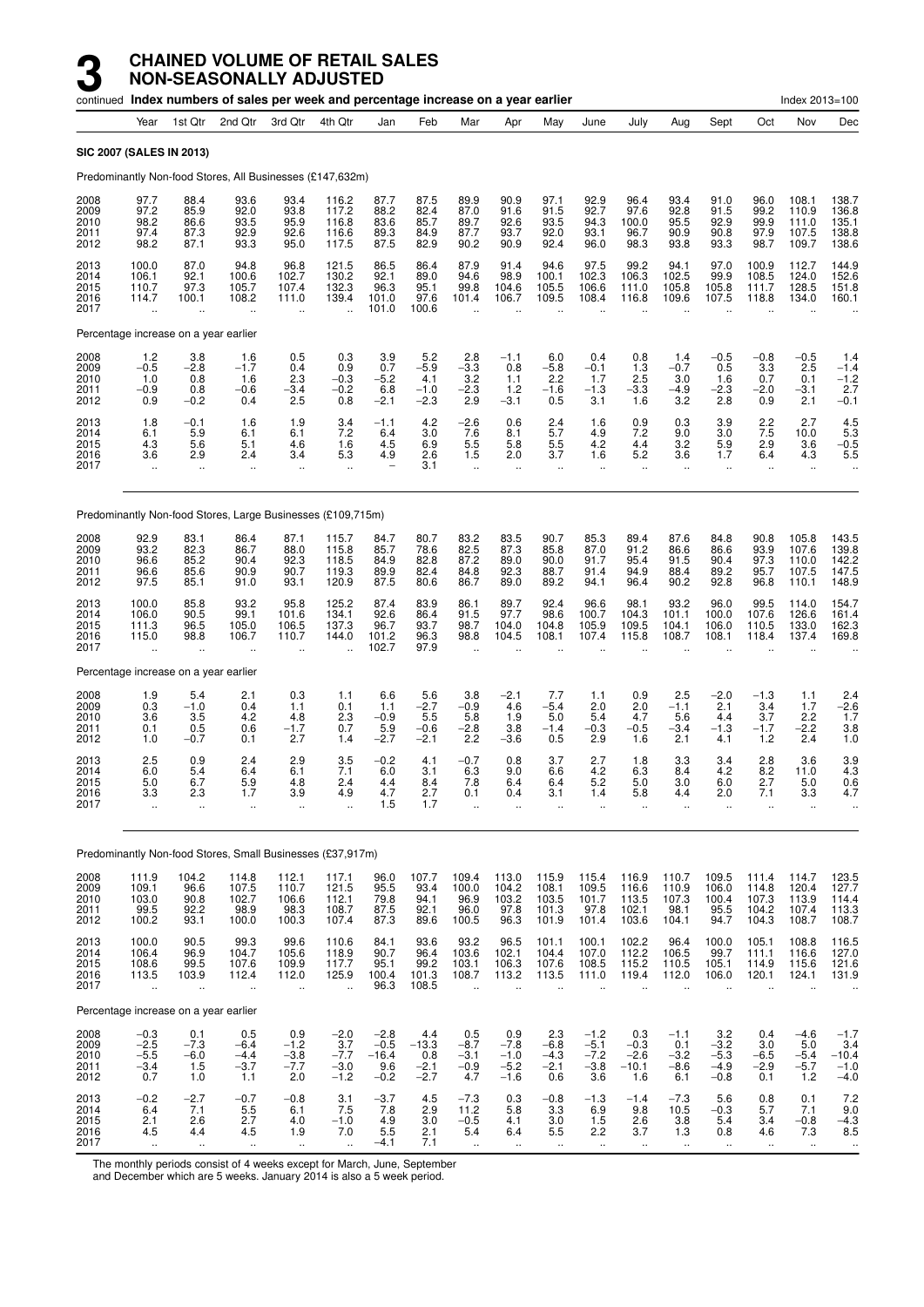**3**

|                                      |                                                  |                                                  | continued Index numbers of sales per week and percentage increase on a year earlier |                                              |                                                  |                                          |                                                |                                                  |                                                      |                                                   |                                                  |                                                    |                                                  |                                            |                                                  | Index 2013=100                                    |                                            |
|--------------------------------------|--------------------------------------------------|--------------------------------------------------|-------------------------------------------------------------------------------------|----------------------------------------------|--------------------------------------------------|------------------------------------------|------------------------------------------------|--------------------------------------------------|------------------------------------------------------|---------------------------------------------------|--------------------------------------------------|----------------------------------------------------|--------------------------------------------------|--------------------------------------------|--------------------------------------------------|---------------------------------------------------|--------------------------------------------|
|                                      | Year                                             | 1st Qtr                                          | 2nd Qtr                                                                             | 3rd Qtr                                      | 4th Qtr                                          | Jan                                      | Feb                                            | Mar                                              | Apr                                                  | May                                               | June                                             | July                                               | Aug                                              | Sept                                       | Oct                                              | Nov                                               | Dec                                        |
|                                      | <b>SIC 2007 (SALES IN 2013)</b>                  |                                                  |                                                                                     |                                              |                                                  |                                          |                                                |                                                  |                                                      |                                                   |                                                  |                                                    |                                                  |                                            |                                                  |                                                   |                                            |
|                                      |                                                  |                                                  | Non Specialised Predominantly Non-food Stores, All Businesses (£29,593m)            |                                              |                                                  |                                          |                                                |                                                  |                                                      |                                                   |                                                  |                                                    |                                                  |                                            |                                                  |                                                   |                                            |
| 2008<br>2009<br>2010<br>2011<br>2012 | 85.3<br>86.0<br>90.0<br>91.1<br>95.8             | 74.7<br>72.0<br>77.0<br>78.8<br>80.4             | 76.5<br>78.0<br>82.9<br>83.0<br>89.4                                                | 77.2<br>79.5<br>83.7<br>83.8<br>89.0         | 113.8<br>114.5<br>116.5<br>118.7<br>124.6        | 75.4<br>73.4<br>76.0<br>82.0<br>80.3     | 73.6<br>68.6<br>75.2<br>75.9<br>76.0           | 74.8<br>73.5<br>79.2<br>78.6<br>84.0             | 74.1<br>75.9<br>78.6<br>81.2<br>86.0                 | 77.0<br>78.0<br>82.9<br>81.9<br>89.0              | 78.0<br>79.7<br>86.3<br>85.4<br>92.4             | 79.8<br>81.7<br>85.7<br>86.2<br>91.9               | 77.3<br>79.1<br>83.8<br>83.0<br>87.4             | 75.1<br>78.1<br>82.1<br>82.5<br>87.9       | 83.7<br>88.0<br>89.6<br>89.2<br>94.3             | 108.6<br>111.4<br>111.6<br>109.7<br>116.8         | 142.1<br>138.2<br>141.9<br>149.6<br>155.0  |
| 2013<br>2014<br>2015<br>2016<br>2017 | 100.0<br>106.1<br>112.8<br>120.4                 | 84.2<br>89.3<br>95.8<br>102.9                    | 91.0<br>97.5<br>101.6<br>108.8                                                      | 91.8<br>98.5<br>104.7<br>112.7               | 132.9<br>140.4<br>148.9<br>157.4                 | 85.3<br>91.3<br>97.0<br>106.7<br>102.1   | 82.3<br>86.0<br>93.5<br>99.6<br>97.2           | 84.8<br>89.9<br>96.8<br>102.5                    | 85.8<br>95.9<br>98.4<br>105.9                        | 89.5<br>96.7<br>101.3<br>111.3                    | 96.4<br>99.4<br>104.5<br>109.1                   | 93.5<br>99.7<br>107.5<br>114.3                     | 91.1<br>98.7<br>103.1<br>112.1                   | 91.0<br>97.3<br>103.7<br>112.0             | 100.1<br>106.3<br>111.1<br>116.9                 | 122.1<br>138.7<br>147.2<br>152.2                  | 167.8<br>169.0<br>180.5<br>193.8           |
|                                      | Percentage increase on a year earlier            |                                                  |                                                                                     |                                              |                                                  |                                          |                                                |                                                  |                                                      |                                                   |                                                  |                                                    |                                                  |                                            |                                                  |                                                   |                                            |
| 2008<br>2009<br>2010<br>2011<br>2012 | $-3.5$<br>0.8<br>4.7<br>1.2<br>5.2               | 0.6<br>$-3.6$<br>7.0<br>2.4<br>2.0               | $-2.5$<br>2.0<br>6.2<br>0.2<br>7.7                                                  | $-6.2$<br>3.0<br>5.2<br>0.1<br>6.2           | $-4.1$<br>0.6<br>1.7<br>1.9<br>4.9               | $-2.7$<br>3.6<br>7.9<br>$-2.1$           | 2.7<br>$-6.8$<br>9.6<br>0.8<br>0.2             | $-0.7$<br>$-1.6$<br>7.6<br>$-0.7$<br>6.8         | $-2.8$<br>2.4<br>3.5<br>3.4<br>5.9                   | $-0.1$<br>1.4<br>6.2<br>$-1.1$<br>8.6             | $-4.2$<br>2.2<br>8.3<br>$-1.1$<br>8.3            | $-6.2$<br>2.4<br>4.9<br>0.6<br>6.6                 | $-5.9$<br>2.4<br>5.9<br>$-1.0$<br>5.4            | $-6.6$<br>3.9<br>5.1<br>0.6<br>6.5         | $-7.1$<br>5.2<br>1.9<br>$-0.5$<br>5.7            | $-3.9$<br>2.6<br>0.2<br>$-1.7$<br>6.5             | $-2.7$<br>$-2.7$<br>2.7<br>5.4<br>3.6      |
| 2013<br>2014<br>2015<br>2016<br>2017 | 4.3<br>6.1<br>6.3<br>6.8<br>$\ddot{\phantom{a}}$ | 4.7<br>6.1<br>7.3<br>7.4<br>$\ddot{\phantom{a}}$ | 1.9<br>7.1<br>4.2<br>7.1<br>$\ddot{\phantom{a}}$                                    | 3.2<br>7.2<br>6.3<br>7.7<br>$\ddotsc$        | 6.7<br>5.6<br>6.0<br>5.7                         | 6.3<br>7.1<br>6.2<br>10.0<br>-4.3        | 8.2<br>4.5<br>8.8<br>6.5<br>$-2.4$             | 1.0<br>6.0<br>7.7<br>5.9<br>$\ddotsc$            | $-0.2$<br>11.7<br>2.6<br>7.6<br>$\ddot{\phantom{a}}$ | 0.6<br>8.1<br>4.7<br>10.0<br>$\ddot{\phantom{a}}$ | 4.4<br>3.1<br>5.1<br>4.4                         | 1.8<br>6.6<br>7.8<br>6.3<br>ä.                     | 4.2<br>8.3<br>4.4<br>8.7<br>$\ddot{\phantom{a}}$ | 3.6<br>6.9<br>6.6<br>8.1<br>$\mathbf{r}$   | 6.1<br>6.2<br>4.5<br>5.2<br>$\ddot{\phantom{a}}$ | 4.6<br>13.6<br>6.1<br>3.4<br>$\ddot{\phantom{a}}$ | 8.3<br>0.7<br>6.8<br>7.4                   |
|                                      |                                                  |                                                  | Non Specialised Predominantly Non-food Stores, Large Businesses (£27,297m)          |                                              |                                                  |                                          |                                                |                                                  |                                                      |                                                   |                                                  |                                                    |                                                  |                                            |                                                  |                                                   |                                            |
| 2008<br>2009<br>2010<br>2011<br>2012 | 85.4<br>83.5<br>90.2<br>90.7<br>93.9             | 73.7<br>70.1<br>77.5<br>78.0<br>78.5             | 75.7<br>75.3<br>82.1<br>82.6<br>86.5                                                | 77.4<br>76.3<br>83.2<br>82.9<br>86.3         | 115.9<br>112.3<br>117.8<br>119.5<br>124.5        | 75.2<br>71.4<br>76.4<br>81.7<br>79.2     | 72.2<br>66.9<br>75.7<br>74.6<br>74.4           | 73.6<br>71.6<br>79.9<br>77.9<br>81.2             | 72.9<br>74.0<br>77.7<br>80.3<br>82.8                 | 76.2<br>74.7<br>82.1<br>80.6<br>85.0              | 77.4<br>76.8<br>85.6<br>86.0<br>90.7             | 79.3<br>78.5<br>85.6<br>85.3<br>89.5               | 77.5<br>75.3<br>82.4<br>81.9<br>83.6             | 75.7<br>75.4<br>81.9<br>81.7<br>86.0       | 84.5<br>85.0<br>89.8<br>88.5<br>92.3             | 109.8<br>107.7<br>112.2<br>109.6<br>116.2         | 145.8<br>137.8<br>144.7<br>152.1<br>156.9  |
| 2013<br>2014<br>2015<br>2016<br>2017 | 100.0<br>106.2<br>113.2<br>121.5                 | 83.1<br>89.4<br>95.2<br>103.8<br>ä.              | 90.8<br>96.7<br>101.7<br>109.0                                                      | 92.1<br>98.2<br>104.5<br>112.7               | 134.0<br>141.7<br>151.2<br>160.5                 | 83.7<br>92.4<br>96.7<br>108.0<br>104.0   | 81.3<br>85.5<br>92.1<br>100.8<br>97.5          | 84.0<br>89.6<br>96.5<br>102.8                    | 85.1<br>95.0<br>98.4<br>106.7                        | 88.7<br>95.7<br>100.5<br>112.0                    | 97.0<br>99.0<br>105.4<br>108.5                   | 93.9<br>99.5<br>106.5<br>114.3                     | 90.9<br>98.4<br>102.9<br>111.6                   | 91.6<br>96.9<br>104.2<br>112.3             | 100.6<br>106.1<br>111.7<br>118.3                 | 121.7<br>140.2<br>149.6<br>153.4                  | 170.6<br>171.4<br>184.0<br>200.0           |
|                                      | Percentage increase on a year earlier            |                                                  |                                                                                     |                                              |                                                  |                                          |                                                |                                                  |                                                      |                                                   |                                                  |                                                    |                                                  |                                            |                                                  |                                                   |                                            |
| 2008<br>2009<br>2010<br>2011<br>2012 | $-1.7$<br>$-2.3$<br>8.0<br>0.6<br>3.5            | 0.9<br>$-4.9$<br>10.5<br>0.7<br>0.6              | $-0.6$<br>$-0.5$<br>9.1<br>0.6<br>4.7                                               | $-3.5$<br>$-1.4$<br>9.0<br>$-0.4$<br>4.2     | $-2.1$<br>$-3.1$<br>4.9<br>1.4<br>4.2            | $-0.1$<br>$-5.0$<br>7.0<br>7.0<br>$-3.1$ | $\frac{2.9}{-7.3}$<br>13.1<br>$-1.5$<br>$-0.1$ | $-0.2$<br>$-2.6$<br>11.5<br>$-2.5$<br>4.2        | $-1.4$<br>1.4<br>5.0<br>3.4<br>3.0                   | 1.8<br>$-2.0$<br>10.0<br>$-1.8$<br>5.4            | $-1.8$<br>$-0.8$<br>11.5<br>0.4<br>5.5           | $-4.1$<br>$-1.1$<br>9.0<br>$-0.4$<br>5.0           | $-2.7$<br>$-3.0$<br>9.4<br>$-0.5$<br>2.0         | $-3.5$<br>$-0.4$<br>8.7<br>$-0.3$<br>5.3   | $-4.2$<br>0.7<br>5.6<br>$-1.4$<br>4.3            | $-2.3$<br>$-1.9$<br>4.2<br>$-2.3$<br>6.0          | $-0.9$<br>$-5.5$<br>5.0<br>5.1<br>3.1      |
| 2013<br>2014<br>2015<br>2016<br>2017 | 6.4<br>6.2<br>6.6<br>7.4<br>ä,                   | 5.8<br>7.6<br>6.5<br>9.0<br>$\ddot{\phantom{a}}$ | 5.0<br>6.5<br>5.2<br>7.2<br>ä,                                                      | 6.7<br>6.6<br>6.5<br>7.8<br>$\ddotsc$        | 7.7<br>5.7<br>6.7<br>6.2<br>$\ddot{\phantom{a}}$ | 5.7<br>10.4<br>4.6<br>$11.7 - 3.8$       | 9.3<br>5.1<br>7.7<br>9.5<br>$-3.3$             | 3.4<br>6.7<br>7.8<br>6.5<br>$\ddot{\phantom{1}}$ | 2.8<br>11.6<br>3.6<br>8.5<br>$\ddot{\phantom{a}}$    | 4.4<br>7.9<br>5.0<br>11.5<br>$\ddot{\phantom{a}}$ | 7.0<br>2.0<br>6.5<br>2.9<br>$\ddot{\phantom{a}}$ | 4.9<br>6.0<br>7.0<br>$7.3$<br>$\ddot{\phantom{a}}$ | 8.8<br>8.3<br>4.6<br>8.4<br>ä,                   | 6.5<br>5.8<br>7.5<br>7.8<br>$\ddotsc$      | 9.0<br>5.4<br>5.3<br>5.9<br>$\ddot{\phantom{1}}$ | 4.7<br>15.2<br>6.7<br>2.5<br>$\ddotsc$            | 8.8<br>0.5<br>7.4<br>8.7                   |
|                                      |                                                  |                                                  | Non Specialised Predominantly Non-food Stores, Small Businesses (£2,296m)           |                                              |                                                  |                                          |                                                |                                                  |                                                      |                                                   |                                                  |                                                    |                                                  |                                            |                                                  |                                                   |                                            |
| 2008<br>2009<br>2010<br>2011<br>2012 | 84.2<br>115.8<br>88.3<br>95.3<br>118.2           | 85.5<br>94.0<br>70.6<br>87.9<br>103.1            | 86.3<br>110.7<br>92.0<br>88.2<br>123.9                                              | 75.3<br>117.8<br>89.7<br>95.0<br>120.6       | 89.6<br>140.8<br>100.8<br>110.1<br>125.4         | 78.2<br>96.3<br>71.1<br>85.1<br>92.6     | 90.5<br>88.8<br>70.0<br>91.4<br>95.1           | 88.8<br>96.3<br>70.6<br>87.4<br>117.8            | 88.1<br>98.6<br>88.8<br>91.6<br>124.6                | 86.8<br>118.4<br>91.8<br>97.6<br>136.5            | 84.5<br>114.2<br>94.8<br>77.9<br>113.2           | 85.2<br>119.6<br>86.6<br>97.1<br>120.4             | 73.9<br>125.2<br>100.7<br>95.4<br>133.3          | 68.6<br>110.5<br>83.4<br>93.0<br>110.7     | 74.6<br>123.4<br>87.8<br>97.8<br>118.2           | 94.4<br>155.0<br>103.7<br>110.3<br>123.3          | 97.8<br>143.3<br>108.9<br>119.8<br>132.8   |
| 2013<br>2014<br>2015<br>2016<br>2017 | 100.0<br>104.9<br>108.0<br>108.0<br>$\ddotsc$    | 97.5<br>87.7<br>103.4<br>92.3<br>$\ddotsc$       | 94.0<br>106.7<br>100.6<br>106.5<br>                                                 | 88.9<br>102.0<br>106.5<br>113.4<br>$\ddotsc$ | 119.6<br>124.7<br>121.6<br>119.9                 | 104.5<br>78.6<br>100.6<br>91.2<br>80.5   | 93.6<br>91.9<br>111.0<br>86.2<br>94.1          | 95.1<br>93.6<br>99.7<br>98.1<br>$\ddotsc$        | 95.0<br>107.0<br>99.1<br>97.0                        | 98.6<br>108.7<br>110.6<br>103.1                   | 89.6<br>104.7<br>93.7<br>116.9                   | 89.6<br>101.8<br>119.2<br>113.4                    | 93.5<br>102.2<br>105.2<br>118.5                  | 84.7<br>101.9<br>97.5<br>109.2             | 93.4<br>109.3<br>103.3<br>100.0                  | 127.1<br>120.5<br>118.7<br>138.5                  | 134.6<br>140.3<br>138.6<br>120.9           |
|                                      | Percentage increase on a year earlier            |                                                  |                                                                                     |                                              |                                                  |                                          |                                                |                                                  |                                                      |                                                   |                                                  |                                                    |                                                  |                                            |                                                  |                                                   |                                            |
| 2008<br>2009<br>2010<br>2011<br>2012 | $-20.9$<br>37.5<br>-23.8<br>8.0<br>24.1          | $-2.5$<br>10.0<br>$-24.9$<br>24.6<br>17.2        | $-19.0$<br>28.2<br>$-16.8$<br>$-4.2$<br>40.4                                        | $-30.6$<br>56.3<br>$-23.9$<br>5.9<br>27.0    | $-27.1$<br>57.1<br>$-28.4$<br>9.2<br>13.9        | 1.1<br>23.1<br>$-26.2$<br>19.7<br>8.9    | 1.0<br>$-1.9$<br>$-21.2$<br>30.5<br>4.0        | $-5.8$<br>8.5<br>$-26.7$<br>23.9<br>34.7         | $-14.9$<br>12.0<br>$-9.9$<br>3.1<br>36.0             | $-16.3$<br>36.4<br>$-22.4$<br>6.3<br>39.8         | $-24.0$<br>35.1<br>$-17.0$<br>$-17.8$<br>45.2    | $-24.2$<br>40.3<br>$-27.6$<br>12.1<br>24.1         | $-33.2$<br>69.5<br>$-19.6$<br>$-5.2$<br>39.7     | $-34.0$<br>60.9<br>$-24.5$<br>11.5<br>19.0 | $-34.0$<br>65.4<br>$-28.8$<br>11.4<br>20.9       | $-22.0$<br>64.3<br>$-33.1$<br>6.3<br>11.8         | $-26.0$<br>46.6<br>$-24.1$<br>10.1<br>10.8 |
| 2013<br>2014<br>2015                 | $-15.4$<br>4.9<br>3.0                            | $-5.4$<br>$-10.0$<br>17.9                        | $-24.1$<br>13.5<br>$-5.7$                                                           | $-26.3$<br>14.7<br>4.5                       | $-4.6$<br>4.2<br>$-2.4$                          | 12.8<br>$-24.8$<br>28.0                  | $-1.6$<br>$-1.7$<br>20.8                       | $-19.3$<br>$-1.6$<br>6.5                         | $-23.8$<br>12.7<br>$-7.4$                            | $-27.8$<br>10.3<br>1.7                            | $-20.9$<br>16.9<br>$-10.5$                       | $-25.7$<br>13.7<br>17.1                            | $-29.9$<br>9.3<br>3.0                            | $-23.4$<br>20.3<br>$-4.4$                  | $-21.0$<br>17.1<br>$-5.5$                        | 3.1<br>$-5.2$<br>$-1.4$                           | 1.4<br>4.2<br>$-1.2$                       |

2016 − −10.8 5.9 6.4 −1.4 −9.3 −22.4 −1.6 −2.1 −6.8 24.7 −4.8 12.6 12.1 −3.2 16.6 −12.7 2017 .. .. .. .. .. −11.7 9.2 .. .. .. .. .. .. .. .. .. ..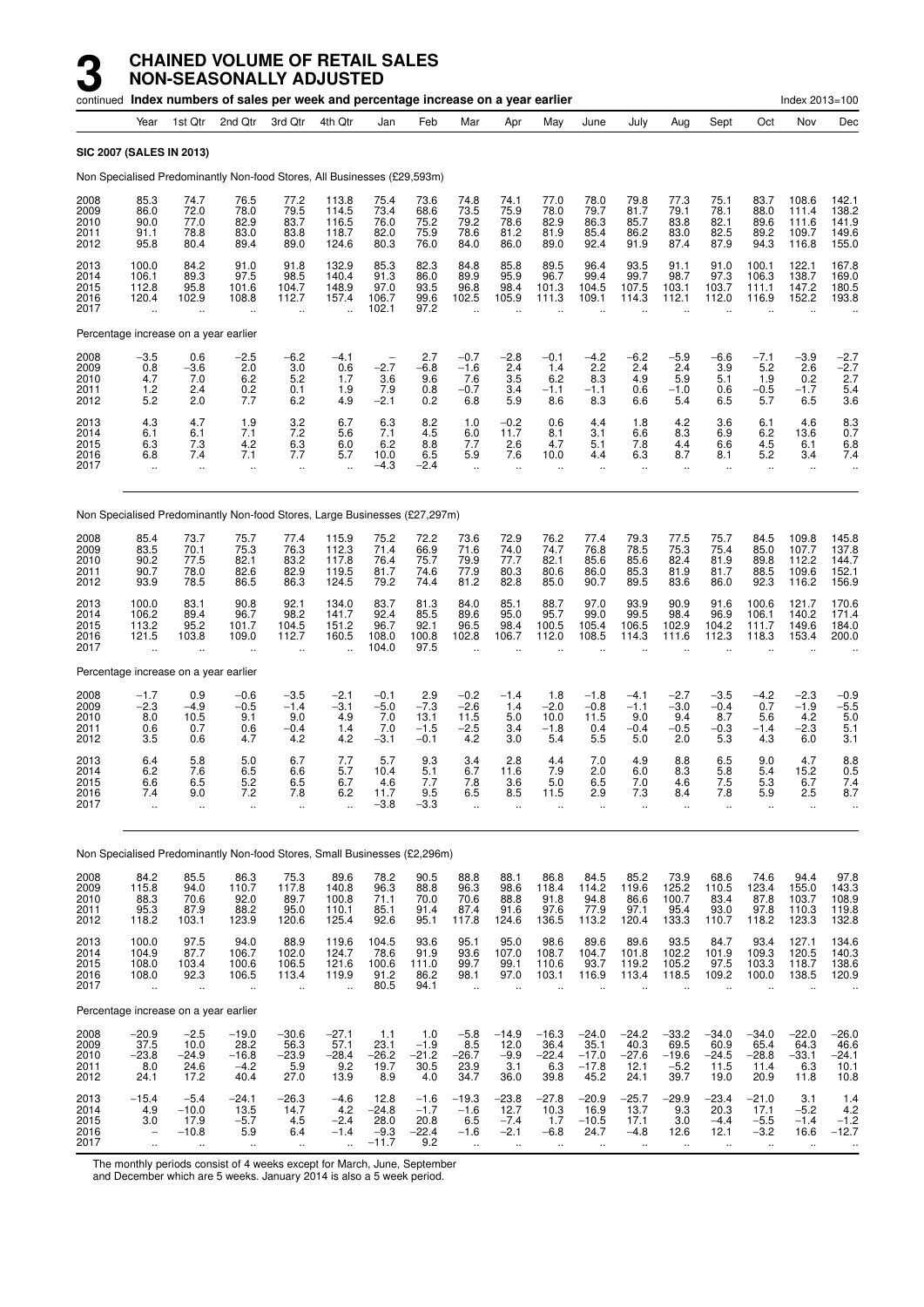**3**

|                                      |                                                   |                                                         | continued Index numbers of sales per week and percentage increase on a year earlier |                                              |                                                          |                                                       |                                                         |                                                        |                                                          |                                               |                                                |                                                           |                                                           |                                                          |                                                              | Index 2013=100                                           |                                              |
|--------------------------------------|---------------------------------------------------|---------------------------------------------------------|-------------------------------------------------------------------------------------|----------------------------------------------|----------------------------------------------------------|-------------------------------------------------------|---------------------------------------------------------|--------------------------------------------------------|----------------------------------------------------------|-----------------------------------------------|------------------------------------------------|-----------------------------------------------------------|-----------------------------------------------------------|----------------------------------------------------------|--------------------------------------------------------------|----------------------------------------------------------|----------------------------------------------|
|                                      | Year                                              | 1st Qtr                                                 | 2nd Qtr                                                                             | 3rd Qtr                                      | 4th Qtr                                                  | Jan                                                   | Feb                                                     | Mar                                                    | Apr                                                      | May                                           | June                                           | July                                                      | Aug                                                       | Sept                                                     | Oct                                                          | Nov                                                      | Dec                                          |
| <b>SIC 2007 (SALES IN 2013)</b>      |                                                   |                                                         |                                                                                     |                                              |                                                          |                                                       |                                                         |                                                        |                                                          |                                               |                                                |                                                           |                                                           |                                                          |                                                              |                                                          |                                              |
|                                      |                                                   |                                                         | Textile, Clothing, Footwear and Leather, All Businesses (£43,758m)                  |                                              |                                                          |                                                       |                                                         |                                                        |                                                          |                                               |                                                |                                                           |                                                           |                                                          |                                                              |                                                          |                                              |
| 2008<br>2009<br>2010<br>2011<br>2012 | 86.8<br>92.6<br>97.5<br>98.4<br>98.9              | 73.3<br>78.8<br>84.4<br>84.3<br>85.0                    | 82.2<br>88.0<br>92.7<br>94.8<br>93.0                                                | 85.7<br>90.9<br>96.6<br>95.3<br>98.2         | 107.2<br>112.6<br>116.1<br>119.2<br>119.2                | 72.0<br>80.2<br>84.7<br>86.9<br>86.7                  | 72.3<br>74.7<br>81.4<br>80.7<br>80.0                    | 75.4<br>81.0<br>86.7<br>85.0<br>87.6                   | 76.7<br>87.2<br>92.4<br>96.4<br>89.1                     | 88.2<br>85.8<br>90.9<br>92.0<br>91.0          | 81.9<br>90.4<br>94.3<br>95.8<br>97.7           | 88.8<br>96.7<br>103.1<br>102.8<br>102.9                   | 85.3<br>88.1<br>94.2<br>92.0<br>95.5                      | 83.4<br>88.6<br>93.4<br>92.0<br>96.7                     | 88.7<br>96.4<br>100.8<br>98.5<br>100.9                       | 96.9<br>101.5<br>106.1<br>105.2<br>104.5                 | 130.2<br>134.4<br>136.3<br>147.1<br>145.7    |
| 2013<br>2014<br>2015<br>2016<br>2017 | 100.0<br>103.5<br>107.1<br>105.0<br>$\ddotsc$     | 85.2<br>86.5<br>90.6<br>87.6                            | 93.8<br>98.9<br>104.6<br>98.8                                                       | 99.3<br>103.0<br>107.3<br>105.7              | 121.7<br>126.8<br>126.0<br>128.0                         | 86.9<br>87.1<br>89.9<br>89.5<br>91.4                  | 82.6<br>80.8<br>86.4<br>83.1<br>86.0                    | 85.8<br>90.5<br>94.7<br>89.6                           | 88.7<br>95.8<br>101.4<br>93.4                            | 93.0<br>98.2<br>102.3<br>99.6                 | 98.5<br>101.8<br>109.0<br>102.4                | 102.5<br>108.0<br>110.5<br>113.7                          | 96.4<br>105.4<br>108.0<br>105.9                           | 99.1<br>97.0<br>104.2<br>99.1                            | 100.2<br>103.2<br>104.9<br>109.1                             | 109.7<br>116.1<br>119.2<br>119.5                         | 148.6<br>154.2<br>148.4<br>149.8             |
|                                      |                                                   | Percentage increase on a year earlier                   |                                                                                     |                                              |                                                          |                                                       |                                                         |                                                        |                                                          |                                               |                                                |                                                           |                                                           |                                                          |                                                              |                                                          |                                              |
| 2008<br>2009<br>2010<br>2011<br>2012 | 3.1<br>6.6<br>5.3<br>1.0<br>0.5                   | 4.0<br>7.5<br>7.2<br>$-0.2$<br>0.9                      | 2.3<br>7.0<br>5.3<br>2.3<br>$-1.9$                                                  | 3.5<br>6.2<br>6.3<br>$-1.4$<br>3.0           | 3.8<br>5.0<br>3.1<br>2.7<br>$\overline{\phantom{a}}$     | 5.7<br>11.4<br>5.6<br>2.7<br>$-0.3$                   | 5.7<br>3.2<br>9.0<br>$-0.8$<br>$-0.9$                   | 1.9<br>7.3<br>7.1<br>$-2.0$<br>3.2                     | $-6.3$<br>13.7<br>5.9<br>4.4<br>$-7.6$                   | 11.2<br>$-2.7$<br>5.9<br>1.2<br>$-1.1$        | 2.3<br>10.4<br>4.3<br>1.5<br>2.0               | 3.9<br>8.9<br>6.7<br>$-0.3$<br>0.1                        | 6.5<br>3.3<br>6.9<br>$-2.3$<br>3.8                        | 1.0<br>6.2<br>5.5<br>$-1.5$<br>5.1                       | 3.6<br>8.7<br>4.5<br>$-2.3$<br>2.4                           | 4.7<br>4.7<br>4.6<br>$-0.9$<br>-0.6                      | 3.3<br>3.2<br>1.4<br>7.9<br>$-0.9$           |
| 2013<br>2014<br>2015<br>2016<br>2017 | 1.1<br>3.5<br>3.6<br>-2.0<br>٠.                   | 0.2<br>1.6<br>4.8<br>$-3.4$<br>$\ddot{\phantom{a}}$     | 0.9<br>5.4<br>5.8<br>$-5.5$<br>$\ddot{\phantom{a}}$                                 | 1.1<br>3.7<br>4.2<br>$-1.5$<br>τ.            | 2.1<br>4.2<br>$-0.6$<br>1.5<br>$\ddot{\phantom{a}}$      | 0.3<br>0.2<br>3.2<br>$-0.3$<br>2.0                    | 3.2<br>$-2.2$<br>6.9<br>$-3.8$<br>3.5                   | $-2.1$<br>5.5<br>4.7<br>$-5.3$<br>$\ddot{\phantom{a}}$ | $-0.4$<br>8.0<br>5.8<br>$-7.8$<br>$\ddot{\phantom{a}}$   | 2.2<br>5.6<br>4.1<br>$-2.7$<br>$\ddotsc$      | 0.9<br>3.3<br>7.0<br>$-6.0$<br>$\ddotsc$       | $-0.4$<br>5.4<br>2.2<br>2.9<br>$\ddot{\phantom{a}}$       | 1.0<br>9.3<br>2.4<br>$-1.9$<br>$\ddot{\phantom{a}}$       | 2.4<br>$-2.1$<br>7.5<br>$-4.9$<br>$\ddot{\phantom{a}}$   | $-0.7$<br>3.0<br>1.7<br>4.0<br>$\ddotsc$                     | 4.9<br>5.9<br>2.7<br>0.3<br>$\ddotsc$                    | 1.9<br>3.8<br>$-3.8$<br>0.9                  |
|                                      |                                                   |                                                         | Textile, Clothing, Footwear and Leather, Large Businesses (£38,688m)                |                                              |                                                          |                                                       |                                                         |                                                        |                                                          |                                               |                                                |                                                           |                                                           |                                                          |                                                              |                                                          |                                              |
| 2008<br>2009<br>2010<br>2011<br>2012 | 83.8<br>90.2<br>96.2<br>97.4<br>98.3              | 70.4<br>75.6<br>83.2<br>82.8<br>84.3                    | 79.1<br>85.1<br>91.4<br>93.4<br>92.4                                                | 81.8<br>87.6<br>94.5<br>94.0<br>96.5         | 105.0<br>112.4<br>115.6<br>119.6<br>120.2                | 69.2<br>76.7<br>83.6<br>85.6<br>85.4                  | 69.1<br>71.2<br>79.9<br>79.0<br>79.2                    | 72.7<br>78.3<br>85.5<br>83.6<br>87.3                   | 72.8<br>84.3<br>90.7<br>95.1<br>88.6                     | 85.6<br>82.9<br>89.8<br>90.4<br>90.1          | 78.9<br>87.4<br>93.3<br>94.3<br>97.4           | 85.6<br>92.6<br>100.6<br>102.0<br>102.0                   | 81.1<br>84.6<br>92.3<br>90.7<br>92.7                      | 79.2<br>86.1<br>91.5<br>90.3<br>95.1                     | 85.3<br>94.4<br>98.4<br>97.8<br>98.9                         | 95.0<br>100.6<br>105.5<br>104.7<br>105.4                 | 128.7<br>136.1<br>137.3<br>148.8<br>149.0    |
| 2013<br>2014<br>2015<br>2016<br>2017 | 100.0<br>103.6<br>105.1<br>105.3<br>ă,            | 83.9<br>86.5<br>89.6<br>87.3<br>ä,                      | 93.6<br>99.3<br>102.7<br>99.2<br>$\ddot{\phantom{a}}$                               | 98.5<br>101.3<br>102.5<br>104.3<br>τ.        | 123.9<br>128.8<br>125.6<br>130.6<br>$\ddot{\phantom{a}}$ | 85.0<br>87.3<br>88.9<br>88.9<br>89.3                  | 80.6<br>80.6<br>85.0<br>83.4<br>86.2                    | 85.7<br>90.4<br>93.9<br>89.2<br>$\ddot{\phantom{1}}$   | 87.9<br>95.9<br>99.4<br>94.7                             | 93.4<br>99.1<br>101.1<br>99.8                 | 98.4<br>102.0<br>106.5<br>102.2                | 102.8<br>106.6<br>106.2<br>112.6                          | 95.1<br>101.4<br>100.6<br>103.2<br>$\ddot{\phantom{a}}$   | 97.8<br>96.8<br>101.1<br>98.6                            | 99.7<br>104.1<br>103.2<br>110.3                              | 111.7<br>117.3<br>118.6<br>122.2<br>$\ddot{\phantom{a}}$ | 153.2<br>157.8<br>148.9<br>153.5             |
|                                      |                                                   | Percentage increase on a year earlier                   |                                                                                     |                                              |                                                          |                                                       |                                                         |                                                        |                                                          |                                               |                                                |                                                           |                                                           |                                                          |                                                              |                                                          |                                              |
| 2008<br>2009<br>2010<br>2011<br>2012 | 4.0<br>7.6<br>6.7<br>1.3<br>0.9                   | 5.4<br>7.4<br>10.0<br>$-0.5$<br>1.8                     | 3.6<br>7.6<br>7.5<br>2.1<br>$-1.0$                                                  | 4.1<br>7.2<br>7.9<br>$-0.5$<br>2.6           | 4.2<br>7.0<br>2.9<br>3.5<br>0.5                          | 6.8<br>10.8<br>9.0<br>2.4<br>$-0.2$                   | 7.0<br>3.0<br>12.3<br>$-1.1$<br>0.3                     | $\frac{3.5}{7.7}$<br>9.2<br>$-2.2$<br>4.5              | $-6.1$<br>15.9<br>7.6<br>4.8<br>$-6.9$                   | 13.6<br>$-3.2$<br>8.3<br>0.7<br>$-0.3$        | 3.7<br>10.8<br>6.9<br>1.1<br>3.2               | 5.6<br>8.2<br>8.7<br>1.3<br>0.1                           | 7.8<br>4.2<br>9.1<br>$-1.7$<br>2.2                        | $-0.1$<br>8.7<br>6.3<br>$-1.2$<br>5.3                    | 3.6<br>10.7<br>4.3<br>$-0.6$<br>1.0                          | 5.6<br>5.9<br>4.9<br>$-0.7$<br>0.7                       | $\frac{3.8}{5.8}$<br>0.9<br>8.4<br>0.1       |
| 2013<br>2014<br>2015<br>2016<br>2017 | 1.7<br>3.6<br>1.4<br>0.2<br>ă,                    | $-0.4$<br>3.0<br>3.6<br>$-2.5$                          | 1.3<br>6.0<br>3.5<br>$-3.4$                                                         | 2.1<br>2.8<br>1.2<br>1.8<br>                 | 3.1<br>3.9<br>$-2.5$<br>4.0                              | $-0.5$<br>2.7<br>1.8<br>0.5                           | 1.7<br>$\overline{\phantom{0}}$<br>5.4<br>$-1.9$<br>3.3 | $-1.8$<br>5.4<br>3.9<br>$-5.0$                         | $-0.8$<br>9.1<br>3.6<br>-4.8                             | 3.7<br>6.1<br>2.0<br>$-1.3$                   | 1.0<br>3.7<br>4.5<br>$-4.0$                    | 0.7<br>3.7<br>$-0.4$<br>6.1                               | 2.7<br>6.6<br>$-0.9$<br>2.6                               | 2.8<br>$-0.9$<br>4.4<br>$-2.5$                           | 0.8<br>4.5<br>-0.8<br>6.8                                    | 5.9<br>5.0<br>1.2<br>3.0                                 | 2.8<br>3.0<br>-5.6<br>3.0                    |
|                                      |                                                   |                                                         | Textile, Clothing, Footwear and Leather, Small Businesses (£5,070m)                 |                                              |                                                          |                                                       |                                                         |                                                        |                                                          |                                               |                                                |                                                           |                                                           |                                                          |                                                              |                                                          |                                              |
| 2008<br>2009<br>2010<br>2011<br>2012 | 109.9<br>110.9<br>107.2<br>105.7<br>102.9         | 95.3<br>103.0<br>94.0<br>95.4<br>90.7                   | 106.2<br>110.3<br>102.0<br>105.6<br>97.1                                            | 115.1<br>116.0<br>112.6<br>105.2<br>111.4    | 124.1<br>114.2<br>120.2<br>116.7<br>112.4                | 92.8<br>106.6<br>92.6<br>96.7<br>96.0                 | 97.1<br>101.3<br>92.6<br>94.1<br>86.0                   | 96.5<br>101.6<br>96.2<br>95.5<br>90.1                  | 106.5<br>108.8<br>104.8<br>106.1<br>93.2                 | 107.8<br>107.7<br>99.6<br>104.0<br>97.3       | 104.8<br>113.6<br>101.6<br>106.5<br>100.0      | 113.1<br>$\frac{127.7}{122.3}$<br>109.3<br>109.5          | 116.8<br>114.8<br>108.5<br>101.5<br>116.6                 | 115.4<br>107.6<br>108.2<br>104.9<br>108.7                | 115.0<br>111.8<br>118.8<br>103.6<br>116.3                    | 111.2<br>108.1<br>110.9<br>108.5<br>97.5                 | 141.6<br>121.1<br>128.7<br>133.8<br>121.1    |
| 2013<br>2014<br>2015<br>2016<br>2017 | 100.0<br>102.2<br>122.9<br>102.5<br>ă,            | 94.6<br>86.6<br>98.6<br>89.7<br>ä,                      | 95.2<br>95.8<br>119.0<br>95.8<br>ä.                                                 | 105.5<br>116.3<br>144.1<br>116.0<br>ä,       | 104.7<br>111.4<br>129.8<br>108.3<br>÷.                   | 101.2<br>85.3<br>97.2<br>94.5<br>107.0                | 98.0<br>82.2<br>97.0<br>80.6<br>84.8                    | 86.5<br>91.5<br>101.1<br>93.0<br>$\ddot{\phantom{1}}$  | 94.8<br>94.8<br>116.4<br>83.8<br>$\ddot{\phantom{1}}$    | 89.6<br>91.2<br>111.3<br>97.7                 | 100.0<br>100.3<br>127.3<br>103.9               | 100.2<br>118.9<br>143.1<br>121.6                          | 106.4<br>136.1<br>164.5<br>126.7                          | 109.0<br>98.4<br>128.5<br>103.1                          | 104.0<br>96.0<br>117.8<br>100.1                              | 94.4<br>107.2<br>123.4<br>99.4                           | 113.5<br>126.9<br>144.4<br>122.0             |
|                                      |                                                   | Percentage increase on a year earlier                   |                                                                                     |                                              |                                                          |                                                       |                                                         |                                                        |                                                          |                                               |                                                |                                                           |                                                           |                                                          |                                                              |                                                          |                                              |
| 2008<br>2009<br>2010<br>2011<br>2012 | $-1.5$<br>$0.9 - 3.3$<br>$-1.4$<br>$-2.7$         | $-2.9$<br>8.1<br>$-8.8$<br>1.5<br>$-5.0$                | $-4.4$<br>3.8<br>$-7.6$<br>3.6<br>$-8.1$                                            | 0.8<br>0.8<br>$-2.9$<br>$-6.6$<br>5.9        | 1.0<br>$-7.9$<br>5.2<br>$-2.9$<br>$-3.\bar{7}$           | $-0.2$<br>14.9<br>$-13.\overline{1}$<br>4.4<br>$-0.7$ | $-0.6$<br>4.4<br>$-8.6$<br>1.5<br>$-8.6$                | $-6.2$<br>5.2<br>$-5.\overline{3}$<br>$-0.8$<br>$-5.7$ | $-7.2$<br>2.1<br>$-3.6$<br>1.3<br>$-12.2$                | $-1.0$<br>$-0.1$<br>$-7.6$<br>4.4<br>$-6.4$   | $-4.8$<br>8.5<br>$-10.6$<br>4.8<br>$-6.1$      | $-5.1$<br>13.0<br>$-4.2$<br>$-10.7$<br>0.2                | $-0.2$<br>$-1.8$<br>$-5.4$<br>$-6.5$<br>14.8              | 7.0<br>$-6.7$<br>0.5<br>$-3.0$<br>3.6                    | 3.8<br>$-2.8$<br>$6.3\,$<br>$-12.8$<br>12.2                  | $-0.9$<br>$-2.8$<br>2.6<br>$-2.2$<br>$-10.1$             | $-14.5$<br>6.2<br>4.0<br>$-9.4$              |
| 2013<br>2014<br>2015<br>2016<br>2017 | $-2.8$<br>$^{2.2}_{20.2}$<br>$-16.6$<br>$\ddotsc$ | 4.3<br>$-8.4$<br>13.9<br>$-9.1$<br>$\ddot{\phantom{1}}$ | $-1.9$<br>0.6<br>24.2<br>$-19.5$<br>$\ddot{\phantom{1}}$                            | $-5.3$<br>10.2<br>23.9<br>-19.5<br>$\ddotsc$ | $-6.8$<br>6.3<br>16.6<br>$-16.6$<br>$\ddotsc$            | 5.4<br>$-15.7$<br>13.9<br>$-2.7$<br>13.2              | 14.0<br>$-16.2$<br>18.0<br>$-16.9$<br>5.1               | $-4.0$<br>5.8<br>10.5<br>$-8.1$<br>$\ddotsc$           | 1.8<br>$-0.1$<br>22.8<br>$-28.0$<br>$\ddot{\phantom{1}}$ | $-7.9$<br>1.8<br>22.0<br>$-12.2$<br>$\ddotsc$ | 0.3<br>26.9<br>$-18.4$<br>$\ddot{\phantom{1}}$ | $-8.5$<br>18.6<br>20.4<br>$-15.0$<br>$\ddot{\phantom{a}}$ | $-8.7$<br>27.9<br>20.9<br>$-23.0$<br>$\ddot{\phantom{a}}$ | 0.2<br>$-9.7$<br>30.6<br>$-19.8$<br>$\ddot{\phantom{a}}$ | $-10.5$<br>$-7.6$<br>22.7<br>$-15.0$<br>$\ddot{\phantom{1}}$ | $-3.2$<br>13.5<br>15.1<br>$-19.5$<br>$\ddotsc$           | $-6.3$<br>11.8<br>$13.8 - 15.6$<br>$\ddotsc$ |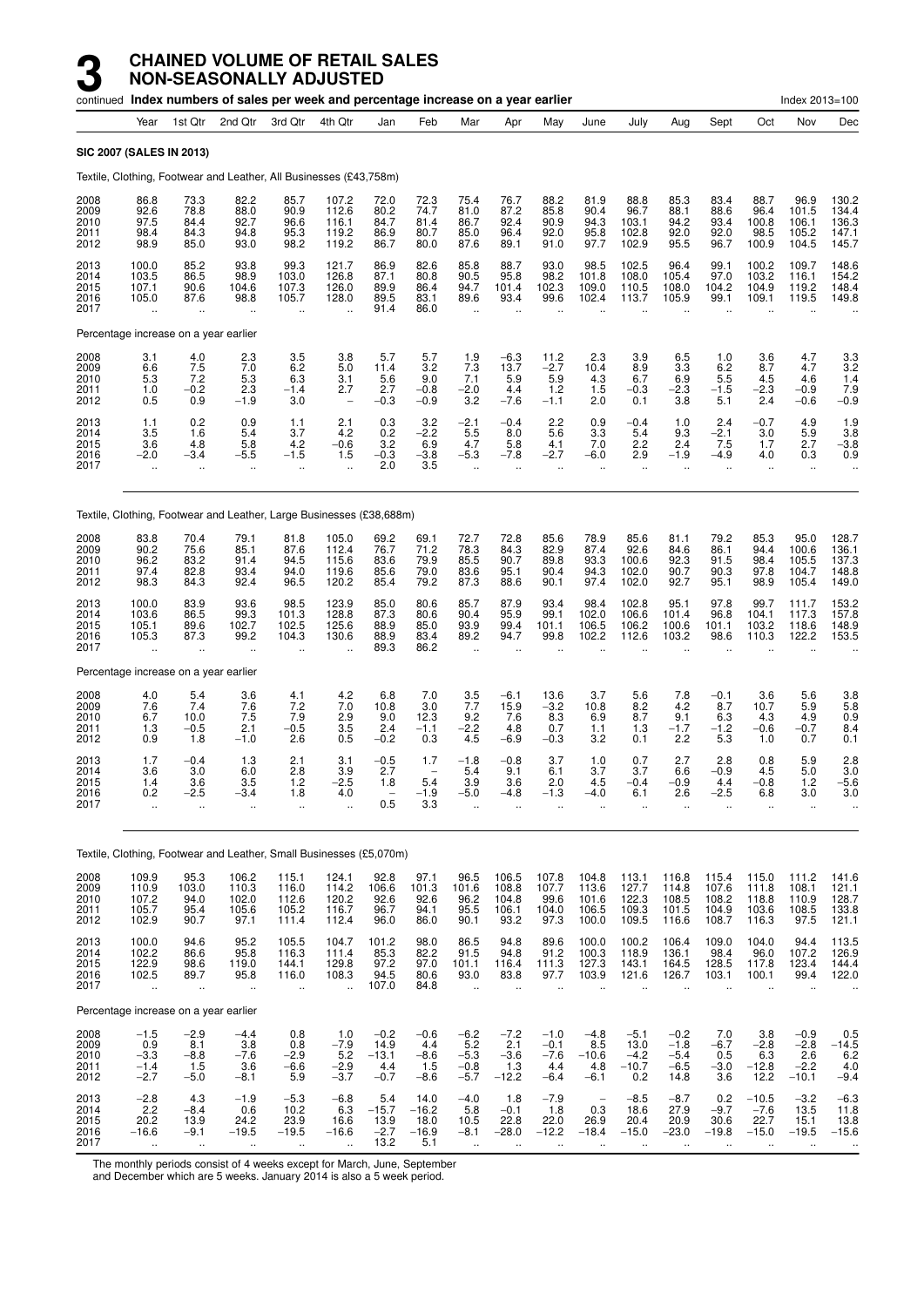**3**

|                                       |                                          |                                                 | continued Index numbers of sales per week and percentage increase on a year earlier |                                              |                                           |                                                |                                                 |                                                |                                             |                                                |                                            |                                           |                                            |                                            |                                          | Index 2013=100                            |                                               |
|---------------------------------------|------------------------------------------|-------------------------------------------------|-------------------------------------------------------------------------------------|----------------------------------------------|-------------------------------------------|------------------------------------------------|-------------------------------------------------|------------------------------------------------|---------------------------------------------|------------------------------------------------|--------------------------------------------|-------------------------------------------|--------------------------------------------|--------------------------------------------|------------------------------------------|-------------------------------------------|-----------------------------------------------|
|                                       | Year                                     | 1st Qtr                                         | 2nd Qtr                                                                             | 3rd Qtr                                      | 4th Qtr                                   | Jan                                            | Feb                                             | Mar                                            | Apr                                         | May                                            | June                                       | July                                      | Aug                                        | Sept                                       | Oct                                      | Nov                                       | Dec                                           |
| <b>SIC 2007 (SALES IN 2013)</b>       |                                          |                                                 |                                                                                     |                                              |                                           |                                                |                                                 |                                                |                                             |                                                |                                            |                                           |                                            |                                            |                                          |                                           |                                               |
| Textiles (£706m)                      |                                          |                                                 |                                                                                     |                                              |                                           |                                                |                                                 |                                                |                                             |                                                |                                            |                                           |                                            |                                            |                                          |                                           |                                               |
| 2008<br>2009<br>2010<br>2011<br>2012  | 112.3<br>114.8<br>116.5<br>95.4<br>96.9  | 110.2<br>122.2<br>107.6<br>94.3<br>90.7         | 108.5<br>109.6<br>107.0<br>85.8<br>87.3                                             | 115.7<br>111.3<br>117.1<br>92.9<br>97.1      | 115.2<br>116.2<br>134.1<br>108.8<br>112.5 | 112.6<br>141.1<br>109.2<br>99.2<br>94.4        | 105.1<br>132.5<br>108.2<br>93.0<br>91.7         | 111.8<br>98.7<br>105.8<br>91.4<br>87.0         | 119.2<br>106.2<br>107.7<br>83.5<br>85.7     | 99.2<br>116.6<br>105.5<br>85.2<br>83.9         | 107.3<br>106.6<br>107.7<br>88.2<br>91.4    | 116.6<br>118.9<br>122.6<br>94.6<br>95.5   | 108.4<br>108.2<br>118.8<br>85.7<br>99.7    | 120.7<br>107.9<br>111.4<br>97.2<br>96.3    | 124.6<br>128.8<br>129.3<br>96.4<br>112.1 | 111.1<br>122.0<br>142.3<br>107.8<br>109.8 | 110.8<br>101.4<br>131.5<br>119.6<br>115.1     |
| 2013<br>2014<br>2015<br>2016<br>2017  | 100.0<br>108.0<br>106.5<br>115.9         | 94.8<br>98.3<br>88.6<br>98.2                    | 95.4<br>98.2<br>99.7<br>99.9                                                        | 96.4<br>108.6<br>104.0<br>109.9              | 113.4<br>127.4<br>133.6<br>155.8          | 100.6<br>93.7<br>80.3<br>101.7<br>106.9        | 95.4<br>96.9<br>83.1<br>92.6<br>102.6           | 89.8<br>104.0<br>99.6<br>99.9                  | 93.9<br>104.3<br>100.2<br>97.9              | 93.7<br>96.6<br>100.9<br>93.3                  | 97.9<br>94.7<br>98.3<br>106.7              | 102.3<br>116.0<br>113.7<br>117.3          | 101.6<br>105.1<br>99.9<br>113.8            | 87.4<br>105.5<br>99.4<br>100.8             | 102.3<br>118.3<br>117.4<br>126.3         | 111.0<br>124.3<br>148.9<br>169.4          | 124.3<br>137.3<br>134.3<br>168.6              |
| Percentage increase on a year earlier |                                          |                                                 |                                                                                     |                                              |                                           |                                                |                                                 |                                                |                                             |                                                |                                            |                                           |                                            |                                            |                                          |                                           |                                               |
| 2008<br>2009<br>2010<br>2011<br>2012  | $-20.9$<br>2.2<br>1.5<br>$-18.1$<br>1.5  | $-25.7$<br>10.9<br>$-11.9$<br>$-12.4$<br>$-3.8$ | $-23.0$<br>1.0<br>$-2.3$<br>$-19.8$<br>1.8                                          | 0.9<br>$-3.7$<br>5.2<br>$-20.7$<br>4.6       | $-29.7$<br>0.9<br>15.5<br>$-18.9$<br>3.4  | $-14.2$<br>25.3<br>$-22.6$<br>$-9.2$<br>$-4.8$ | $-34.3$<br>26.1<br>$-18.3$<br>$-14.1$<br>$-1.3$ | $-26.9$<br>$-11.7$<br>7.2<br>$-13.6$<br>$-4.8$ | $-19.2$<br>$-10.9$<br>1.4<br>$-22.5$<br>2.7 | $-28.0$<br>17.5<br>$-9.5$<br>$-19.3$<br>$-1.5$ | $-22.3$<br>$-0.6$<br>1.0<br>$-18.1$<br>3.6 | $-3.3$<br>1.9<br>3.2<br>$-22.9$<br>1.0    | $-4.8$<br>$-0.2$<br>9.8<br>$-27.9$<br>16.4 | 9.4<br>$-10.7$<br>3.3<br>$-12.7$<br>$-1.0$ | $-14.6$<br>3.4<br>0.4<br>$-25.4$<br>16.3 | $-36.1$<br>9.8<br>16.6<br>$-24.2$<br>1.8  | $-34.8$<br>$-8.5$<br>29.7<br>$-9.1$<br>$-3.8$ |
| 2013<br>2014<br>2015<br>2016<br>2017  | 3.2<br>8.0<br>$-1.4$<br>8.9<br>$\ddotsc$ | 4.5<br>3.7<br>$-9.9$<br>10.9<br>$\ddotsc$       | 9.2<br>3.0<br>1.5<br>0.2                                                            | $-0.7$<br>12.7<br>$-4.3$<br>5.7<br>$\ddotsc$ | 0.8<br>12.4<br>4.9<br>16.6                | 6.6<br>$-6.8$<br>$-14.3$<br>26.7<br>5.0        | 4.0<br>1.6<br>$-14.3$<br>11.5<br>10.8           | 3.1<br>15.8<br>$-4.3$<br>0.3                   | 9.5<br>11.1<br>$-4.0$<br>$-2.3$             | 11.8<br>3.0<br>4.5<br>$-7.5$<br>$\ddotsc$      | 7.1<br>$-3.3$<br>3.9<br>8.5<br>$\ddotsc$   | 7.2<br>13.4<br>$-2.0$<br>3.1<br>$\ddotsc$ | 1.9<br>3.5<br>$-5.0$<br>13.8               | $-9.2$<br>20.7<br>$-5.8$<br>1.5            | $-8.8$<br>15.7<br>$-0.7$<br>7.5          | 1.1<br>12.1<br>19.8<br>13.7               | 8.0<br>10.4<br>$-2.1$<br>25.5                 |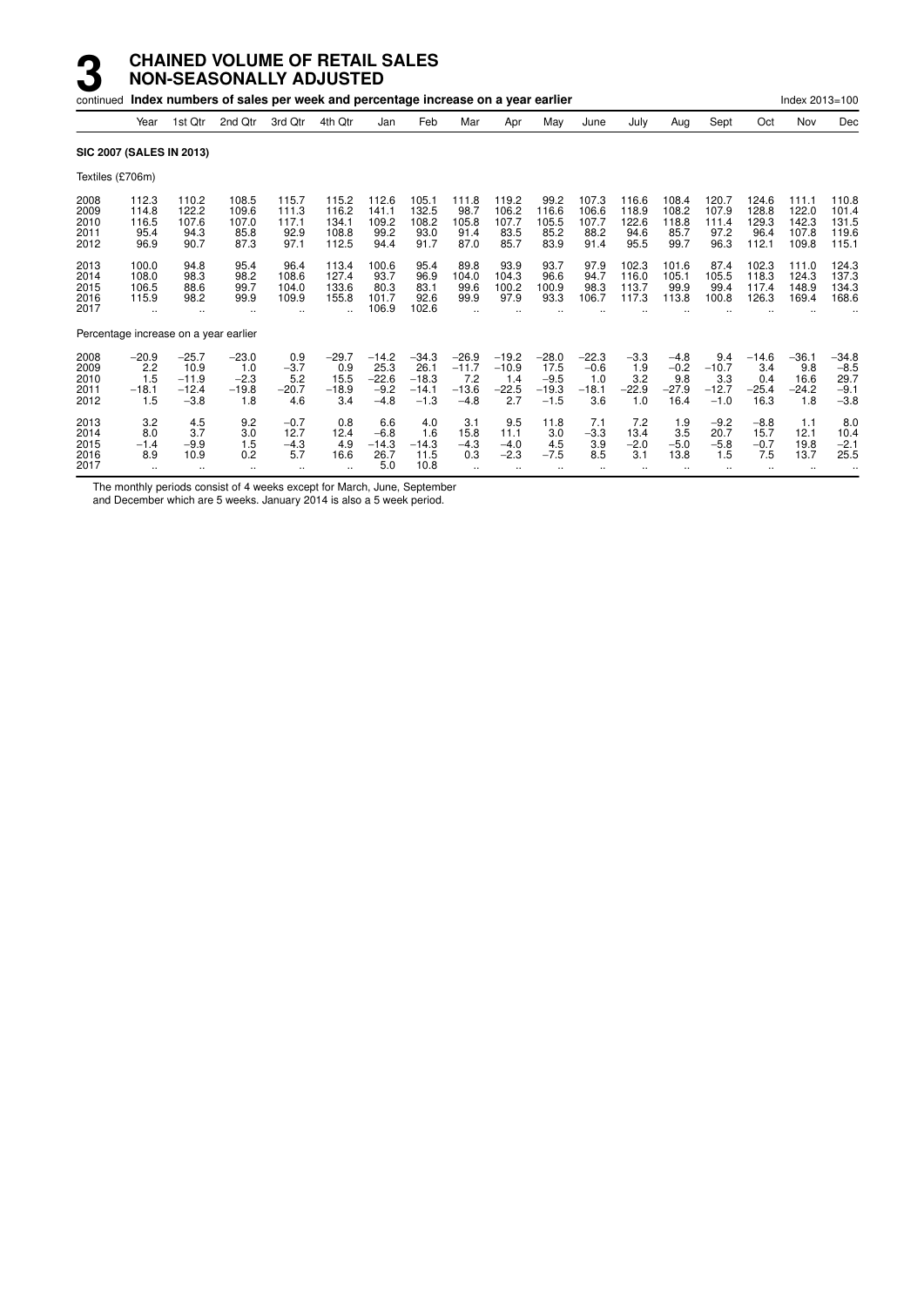**3**

|                                      |                                                     |                                            | continued Index numbers of sales per week and percentage increase on a year earlier |                                                  |                                                     |                                          |                                           |                                                        |                                                       |                                                         |                                             |                                                |                                           |                                           |                                                         | Index 2013=100                                         |                                               |
|--------------------------------------|-----------------------------------------------------|--------------------------------------------|-------------------------------------------------------------------------------------|--------------------------------------------------|-----------------------------------------------------|------------------------------------------|-------------------------------------------|--------------------------------------------------------|-------------------------------------------------------|---------------------------------------------------------|---------------------------------------------|------------------------------------------------|-------------------------------------------|-------------------------------------------|---------------------------------------------------------|--------------------------------------------------------|-----------------------------------------------|
|                                      | Year                                                | 1st Qtr                                    | 2nd Qtr                                                                             | 3rd Qtr                                          | 4th Qtr                                             | Jan                                      | Feb                                       | Mar                                                    | Apr                                                   | May                                                     | June                                        | July                                           | Aug                                       | Sept                                      | Oct                                                     | Nov                                                    | Dec                                           |
|                                      |                                                     | <b>SIC 2007 (SALES IN 2013)</b>            |                                                                                     |                                                  |                                                     |                                          |                                           |                                                        |                                                       |                                                         |                                             |                                                |                                           |                                           |                                                         |                                                        |                                               |
|                                      |                                                     | Clothing, All Businesses (£38,631m)        |                                                                                     |                                                  |                                                     |                                          |                                           |                                                        |                                                       |                                                         |                                             |                                                |                                           |                                           |                                                         |                                                        |                                               |
| 2008<br>2009<br>2010<br>2011<br>2012 | 86.8<br>92.8<br>97.4<br>98.4<br>98.6                | 73.3<br>78.6<br>85.0<br>84.7<br>84.8       | 81.8<br>87.4<br>92.6<br>94.9<br>92.7                                                | 84.8<br>90.8<br>95.7<br>94.6<br>97.3             | 108.4<br>114.4<br>116.3<br>119.5<br>119.4           | 71.3<br>79.3<br>84.7<br>86.5<br>85.7     | 72.6<br>74.1<br>82.0<br>81.3<br>80.1      | 75.8<br>81.6<br>87.8<br>85.9<br>87.9                   | 76.2<br>86.0<br>92.3<br>96.6<br>88.5                  | 88.3<br>85.1<br>90.9<br>92.4<br>90.8                    | 81.2<br>90.3<br>94.1<br>95.6<br>97.6        | 88.6<br>97.0<br>102.9<br>102.5<br>102.9        | 83.5<br>87.2<br>92.7<br>91.1<br>93.8      | 82.7<br>88.8<br>92.4<br>91.2<br>95.7      | 88.7<br>96.6<br>100.1<br>98.0<br>99.5                   | 98.2<br>103.0<br>106.1<br>105.1<br>104.9               | 132.4<br>137.8<br>137.3<br>148.3<br>147.1     |
| 2013<br>2014<br>2015<br>2016<br>2017 | 100.0<br>103.8<br>107.4<br>104.3                    | 85.0<br>86.6<br>91.7<br>87.4               | 94.1<br>99.6<br>105.1<br>98.4                                                       | 98.9<br>103.0<br>106.9<br>104.3                  | 122.0<br>127.5<br>126.2<br>127.2                    | 85.4<br>86.9<br>89.8<br>88.7<br>90.3     | 82.2<br>80.9<br>87.3<br>83.6<br>85.9      | 86.8<br>90.8<br>96.6<br>89.3                           | 88.3<br>96.1<br>101.7<br>92.9                         | 93.5<br>99.5<br>103.1<br>99.3                           | 99.3<br>102.4<br>109.3<br>102.0             | 103.1<br>108.9<br>110.8<br>112.4               | 95.0<br>104.3<br>106.4<br>103.4           | 98.7<br>97.3<br>104.1<br>98.4             | 99.6<br>102.8<br>104.6<br>108.4                         | 110.4<br>117.1<br>119.4<br>118.5                       | 149.1<br>155.6<br>148.9<br>149.1              |
|                                      |                                                     | Percentage increase on a year earlier      |                                                                                     |                                                  |                                                     |                                          |                                           |                                                        |                                                       |                                                         |                                             |                                                |                                           |                                           |                                                         |                                                        |                                               |
| 2008<br>2009<br>2010<br>2011<br>2012 | 3.5<br>6.9<br>5.0<br>1.1<br>0.1                     | 4.5<br>7.3<br>8.2<br>$-0.4$<br>0.2         | 3.2<br>6.8<br>6.0<br>2.5<br>$-2.3$                                                  | 3.4<br>7.1<br>5.4<br>$-1.2$<br>2.8               | $\frac{4.2}{5.5}$<br>1.6<br>2.8<br>$-0.1$           | 6.0<br>11.3<br>6.8<br>2.2<br>$-0.9$      | 6.7<br>2.1<br>10.6<br>$-0.9$<br>$-1.5$    | $2.3$<br>7.7<br>7.5<br>$-2.1$<br>2.3                   | $-5.2$<br>13.0<br>7.3<br>4.6<br>$-8.4$                | 12.5<br>$-3.6$<br>6.9<br>1.6<br>$-1.7$                  | 2.6<br>11.2<br>4.3<br>1.5<br>2.1            | 4.1<br>9.6<br>6.1<br>$-0.4$<br>0.4             | 6.3<br>4.4<br>6.3<br>$-1.7$<br>3.0        | 0.6<br>7.3<br>4.1<br>$-1.4$<br>5.0        | 4.2<br>8.9<br>3.6<br>-2.2<br>1.6                        | 5.5<br>4.9<br>3.0<br>$-0.9$<br>$-0.2$                  | 3.4<br>4.1<br>$-0.3$<br>8.0<br>$-0.8$         |
| 2013<br>2014<br>2015<br>2016<br>2017 | 1.4<br>3.9<br>3.5<br>$-2.9$<br>$\ddot{\phantom{a}}$ | 0.1<br>1.9<br>5.9<br>$-4.7$<br>ä.          | 1.5<br>5.8<br>5.5<br>$-6.4$<br>$\ddot{\phantom{a}}$                                 | 1.7<br>4.1<br>3.7<br>$-2.4$<br>$\ddotsc$         | 2.1<br>4.6<br>$-1.1$<br>0.8<br>$\ddot{\phantom{1}}$ | $-0.4$<br>1.8<br>3.3<br>$-1.3$<br>1.9    | 2.7<br>$-1.6$<br>7.9<br>$-4.3$<br>2.7     | $-1.3$<br>4.6<br>6.4<br>$-7.5$<br>$\ddot{\phantom{a}}$ | $-0.2$<br>8.8<br>5.8<br>$-8.7$                        | 2.9<br>6.5<br>3.6<br>$-3.6$                             | 1.7<br>3.1<br>6.8<br>$-6.7$                 | 0.3<br>5.6<br>1.7<br>1.5<br>$\mathbf{a}$       | 1.3<br>9.8<br>2.0<br>$-2.8$               | 3.1<br>$-1.5$<br>7.0<br>$-5.5$            | 0.1<br>3.3<br>1.7<br>3.7<br>÷.                          | 5.3<br>6.0<br>2.0<br>$-0.7$<br>$\ddot{\phantom{a}}$    | 1.4<br>4.4<br>-4.3<br>0.1                     |
|                                      |                                                     |                                            | Clothing, Large Businesses (£35,140m)                                               |                                                  |                                                     |                                          |                                           |                                                        |                                                       |                                                         |                                             |                                                |                                           |                                           |                                                         |                                                        |                                               |
| 2008<br>2009<br>2010<br>2011<br>2012 | 84.2<br>90.6<br>96.7<br>97.4<br>98.0                | 70.7<br>76.0<br>84.1<br>83.4<br>84.3       | 79.1<br>85.0<br>91.9<br>93.1<br>92.0                                                | 81.4<br>87.5<br>94.3<br>93.2<br>95.7             | 106.5<br>113.6<br>116.3<br>119.8<br>120.1           | 68.9<br>76.6<br>83.8<br>85.6<br>84.7     | 69.7<br>71.5<br>80.8<br>79.6<br>79.4      | 73.4<br>79.2<br>86.9<br>84.7<br>87.7                   | 72.9<br>84.3<br>91.2<br>94.9<br>87.9                  | 86.1<br>83.1<br>90.5<br>90.6<br>90.0                    | 78.4<br>87.3<br>93.6<br>93.6<br>96.9        | 85.6<br>92.9<br>101.1<br>101.3<br>101.8        | 79.9<br>83.7<br>91.6<br>89.6<br>91.3      | 79.2<br>86.2<br>91.2<br>89.7<br>94.3      | 85.8<br>94.7<br>98.4<br>97.3<br>98.6                    | 96.8<br>101.9<br>106.2<br>105.1<br>105.3               | 130.7<br>138.2<br>138.6<br>149.4<br>149.1     |
| 2013<br>2014<br>2015<br>2016<br>2017 | 100.0<br>103.5<br>104.7<br>104.0<br>ă,              | 84.3<br>86.5<br>90.2<br>87.0               | 94.1<br>99.1<br>102.5<br>98.2                                                       | 97.9<br>100.7<br>101.4<br>102.2<br>$\ddotsc$     | 123.8<br>128.9<br>124.6<br>128.8<br>$\ddotsc$       | 84.5<br>86.9<br>88.9<br>87.9<br>87.7     | 81.2<br>80.8<br>85.5<br>83.4<br>85.2      | 86.7<br>90.8<br>95.0<br>89.1                           | 87.7<br>95.9<br>99.2<br>93.9                          | 93.8<br>99.4<br>101.2<br>99.0                           | 99.3<br>101.5<br>106.1<br>101.0             | 102.9<br>106.8<br>105.5<br>110.5               | 93.6<br>99.6<br>98.7<br>100.6             | 97.3<br>96.6<br>100.3<br>96.9             | 99.2<br>103.6<br>102.4<br>109.2                         | 112.0<br>118.1<br>117.8<br>120.5                       | 152.9<br>157.7<br>147.6<br>151.2              |
|                                      |                                                     | Percentage increase on a year earlier      |                                                                                     |                                                  |                                                     |                                          |                                           |                                                        |                                                       |                                                         |                                             |                                                |                                           |                                           |                                                         |                                                        |                                               |
| 2008<br>2009<br>2010<br>2011<br>2012 | 4.8<br>7.6<br>6.7<br>0.7<br>0.6                     | $\frac{5.9}{7.5}$<br>10.6<br>$-0.8$<br>1.0 | 4.6<br>7.6<br>8.1<br>1.3<br>$-1.2$                                                  | $\frac{4.9}{7.5}$<br>7.8<br>$-1.2$<br>2.6        | 5.2<br>6.7<br>2.3<br>3.0<br>0.3                     | 7.5<br>11.1<br>9.5<br>2.2<br>$-1.1$      | 7.6<br>2.6<br>13.0<br>$-1.5$<br>$-0.2$    | 4.0<br>7.9<br>9.8<br>$-2.6$<br>3.6                     | $-4.9$<br>15.6<br>8.3<br>4.1<br>$-7.4$                | 15.0<br>$-3.5$<br>8.9<br>0.2<br>$-0.7$                  | 4.1<br>11.3<br>7.3<br>3.4                   | 6.4<br>8.6<br>8.8<br>0.2<br>0.5                | 8.7<br>4.8<br>9.4<br>$-2.2$<br>1.9        | 0.8<br>8.9<br>5.7<br>$-1.6$<br>5.1        | 4.8<br>10.3<br>4.0<br>$-1.1$<br>1.3                     | 7.0<br>5.2<br>4.2<br>$-1.0$<br>0.2                     | $4.4$<br>5.7<br>0.3<br>7.7<br>$-0.2$          |
| 2013<br>2014<br>2015<br>2016<br>2017 | 2.0<br>3.5<br>1.2<br>$-0.6$                         | 0.1<br>2.6<br>4.2<br>$-3.6$                | 2.2<br>5.4<br>3.4<br>$-4.2$                                                         | 2.3<br>2.9<br>0.8<br>0.8<br>$\ddot{\phantom{0}}$ | 3.1<br>4.1<br>$-3.4$<br>3.4                         | $-0.3$<br>2.8<br>2.4<br>$-1.2$<br>$-0.2$ | 2.2<br>$-0.5$<br>5.9<br>$-2.5$<br>2.2     | $-1.2$<br>4.7<br>4.6<br>$-6.2$                         | $-0.2$<br>9.3<br>3.5<br>$-5.3$                        | 4.3<br>6.0<br>1.8<br>$-2.2$                             | 2.5<br>2.2<br>4.6<br>$-4.8$                 | 1.0<br>3.8<br>$-1.2$<br>4.7                    | 2.6<br>6.3<br>$-0.9$<br>2.0               | 3.2<br>$-0.6$<br>3.8<br>$-3.4$            | 0.7<br>4.5<br>$-1.2$<br>6.6                             | 6.3<br>5.4<br>$-0.2$<br>2.3                            | 2.5<br>3.2<br>$-6.4$<br>2.4                   |
|                                      |                                                     | Clothing, Small Businesses (£3,491m)       |                                                                                     |                                                  |                                                     |                                          |                                           |                                                        |                                                       |                                                         |                                             |                                                |                                           |                                           |                                                         |                                                        |                                               |
| 2008<br>2009<br>2010<br>2011<br>2012 | 113.7<br>115.6<br>105.0<br>109.3<br>104.5           | 99.2<br>104.9<br>94.9<br>97.6<br>90.7      | 109.6<br>110.8<br>99.5<br>113.1<br>100.0                                            | 119.0<br>124.3<br>109.8<br>109.0<br>114.0        | 128.3<br>122.3<br>116.0<br>117.3<br>113.0           | 95.3<br>107.0<br>93.8<br>95.6<br>96.0    | 102.3<br>100.7<br>94.1<br>98.3<br>86.5    | 100.6<br>106.5<br>96.4<br>98.8<br>90.0                 | 109.1<br>103.7<br>103.3<br>113.4<br>94.6              | 110.5<br>105.4<br>95.7<br>110.7<br>99.3                 | 109.2<br>120.9<br>99.4<br>114.8<br>104.9    | 118.8<br>139.1<br>121.9<br>114.6<br>113.5      | 120.0<br>122.1<br>103.4<br>106.5<br>119.3 | 118.4<br>114.2<br>105.2<br>106.4<br>110.1 | 117.9<br>116.5<br>117.0<br>104.2<br>108.9               | 112.1<br>113.9<br>105.0<br>105.1<br>100.1              | 149.4<br>133.7<br>123.9<br>137.6<br>126.8     |
| 2013<br>2014<br>2015<br>2016<br>2017 | 100.0<br>107.7<br>135.5<br>106.8<br>÷.              | 91.5<br>87.3<br>106.4<br>91.3<br>ä,        | 94.8<br>104.3<br>131.1<br>100.1<br>$\ddot{\phantom{a}}$                             | 109.8<br>126.8<br>161.7<br>124.9<br>ä,           | 103.9<br>113.9<br>142.7<br>110.8<br>$\ddotsc$       | 94.8<br>87.9<br>98.7<br>96.6<br>117.1    | 92.8<br>82.4<br>105.4<br>85.3<br>92.3     | 87.8<br>90.7<br>113.4<br>91.8<br>ä.                    | 94.2<br>98.8<br>127.2<br>82.8<br>$\ddot{\phantom{a}}$ | 89.9<br>100.5<br>122.0<br>102.8<br>$\ddot{\phantom{a}}$ | 99.1<br>111.6<br>141.5<br>111.7             | 106.1<br>130.3<br>163.8<br>132.4               | 109.1<br>152.2<br>184.1<br>131.4          | 113.3<br>103.6<br>142.2<br>113.7          | 103.2<br>94.8<br>126.4<br>100.7<br>$\ddot{\phantom{1}}$ | 95.0<br>107.1<br>135.3<br>99.0<br>$\ddot{\phantom{a}}$ | 111.6<br>134.5<br>161.6<br>128.2              |
|                                      |                                                     | Percentage increase on a year earlier      |                                                                                     |                                                  |                                                     |                                          |                                           |                                                        |                                                       |                                                         |                                             |                                                |                                           |                                           |                                                         |                                                        |                                               |
| 2008<br>2009<br>2010<br>2011<br>2012 | $-5.2$<br>1.6<br>$-9.1$<br>4.0<br>$-4.4$            | $-4.5$<br>5.7<br>$-9.5$<br>2.9<br>$-7.1$   | $-6.1$<br>1.1<br>$-10.2$<br>13.7<br>$-11.6$                                         | $-5.9$<br>4.4<br>$-11.6$<br>$-0.8$<br>4.6        | $-3.6$<br>$-4.6$<br>$-5.2$<br>1.2<br>$-3.7$         | $-3.5$<br>12.3<br>$-12.4$<br>2.0<br>0.4  | 0.8<br>$-1.5$<br>$-6.5$<br>4.4<br>$-12.0$ | $-8.4$<br>5.9<br>$-9.5$<br>2.5<br>$-8.9$               | $-7.2$<br>$-4.9$<br>$-0.4$<br>9.8<br>$-16.6$          | $-3.7$<br>$-4.7$<br>$-9.1$<br>15.6<br>$-10.3$           | $-7.0$<br>10.7<br>$-17.8$<br>15.5<br>$-8.6$ | $-10.3$<br>17.0<br>$-12.3$<br>$-6.0$<br>$-0.9$ | $-7.6$<br>1.7<br>$-15.3$<br>3.0<br>12.0   | $-0.4$<br>$-3.5$<br>$-7.9$<br>1.1<br>3.5  | $-0.3$<br>$-1.2$<br>0.4<br>$-10.9$<br>4.4               | $-5.8$<br>1.6<br>$-7.8$<br>0.1<br>$-4.8$               | $-4.2$<br>$-10.6$<br>$-7.3$<br>11.0<br>$-7.9$ |
| 2013<br>2014<br>2015<br>2016<br>2017 | $-4.3$<br>7.7<br>25.8<br>-21.2                      | 0.8<br>$-4.5$<br>21.9<br>-14.2             | $-5.3$<br>10.0<br>25.7<br>$-23.7$<br>$\mathbf{r}$                                   | $-3.7$<br>15.4<br>27.6<br>-22.8                  | $-8.1$<br>9.6<br>25.3<br>$-22.3$                    | $-1.2$<br>$-7.2$<br>$12.3 - 2.2$<br>21.3 | 7.3<br>$-11.2$<br>27.9<br>$-19.1$<br>8.3  | $-2.4$<br>3.3<br>25.0<br>$-19.0$                       | $-0.4$<br>4.9<br>28.7<br>$-34.9$                      | $-9.5$<br>11.9<br>21.4<br>$-15.8$                       | $-5.5$<br>12.6<br>26.8<br>$-21.1$           | $-6.5$<br>22.8<br>25.7<br>$-19.2$              | $-8.5$<br>39.5<br>21.0<br>$-28.6$         | 2.8<br>$-8.6$<br>37.2<br>$-20.0$          | $-5.2$<br>$-8.1$<br>33.3<br>$-20.3$                     | $-5.0$<br>12.6<br>26.3<br>$-26.8$                      | $-12.0$<br>20.6<br>20.1<br>$-20.6$            |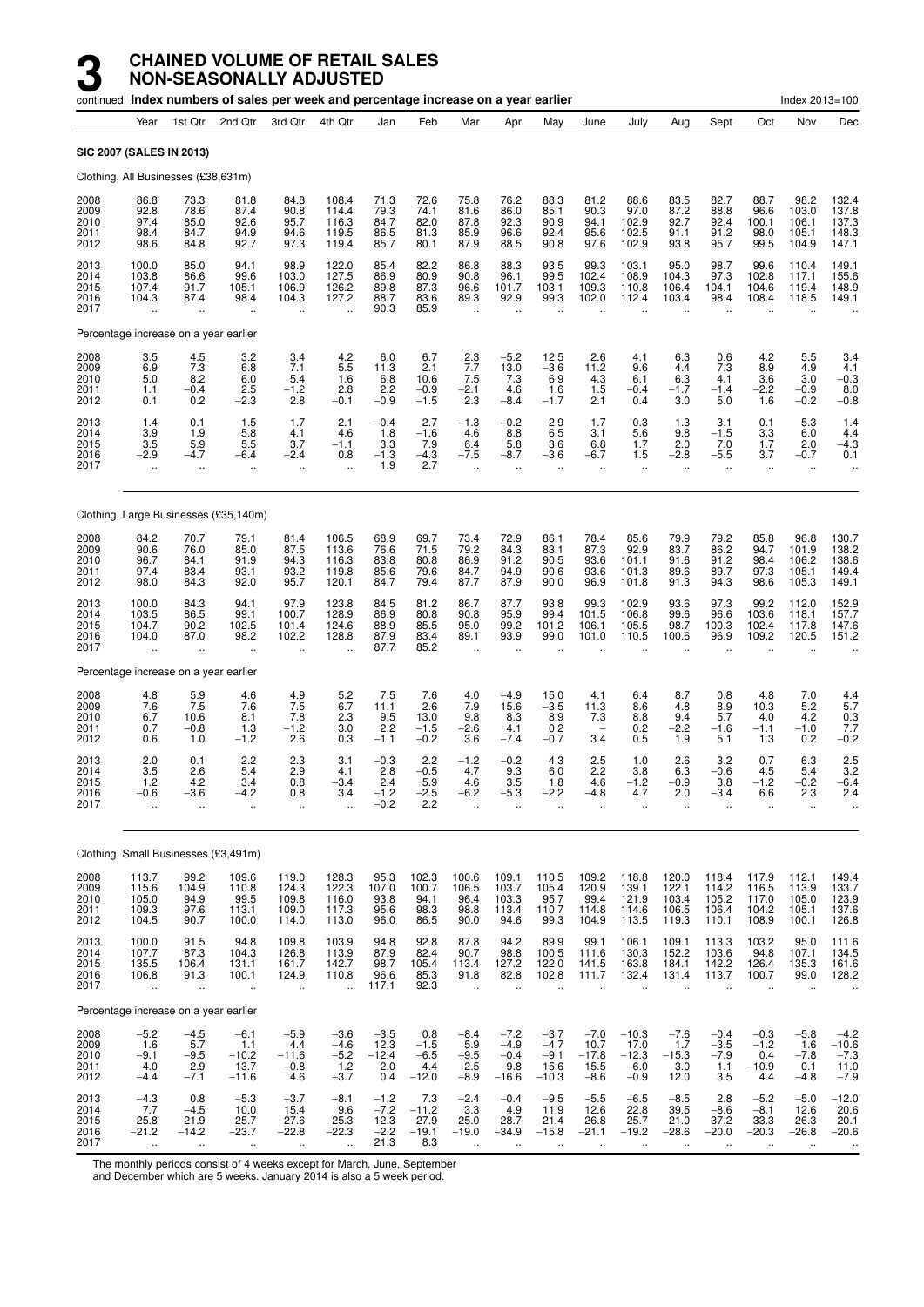**3**

|                                       |                                             |                                      | continued Index numbers of sales per week and percentage increase on a year earlier |                                         |                                               |                                      |                                       |                                       |                                            |                                      |                                      |                                         |                                        |                                       |                                         | Index 2013=100                          |                                           |
|---------------------------------------|---------------------------------------------|--------------------------------------|-------------------------------------------------------------------------------------|-----------------------------------------|-----------------------------------------------|--------------------------------------|---------------------------------------|---------------------------------------|--------------------------------------------|--------------------------------------|--------------------------------------|-----------------------------------------|----------------------------------------|---------------------------------------|-----------------------------------------|-----------------------------------------|-------------------------------------------|
|                                       | Year                                        | 1st Qtr                              | 2nd Qtr                                                                             | 3rd Qtr                                 | 4th Qtr                                       | Jan                                  | Feb                                   | Mar                                   | Apr                                        | May                                  | June                                 | July                                    | Aug                                    | Sept                                  | Oct                                     | Nov                                     | Dec                                       |
| <b>SIC 2007 (SALES IN 2013)</b>       |                                             |                                      |                                                                                     |                                         |                                               |                                      |                                       |                                       |                                            |                                      |                                      |                                         |                                        |                                       |                                         |                                         |                                           |
|                                       |                                             |                                      | Footwear and Leather Goods (£4,421m)                                                |                                         |                                               |                                      |                                       |                                       |                                            |                                      |                                      |                                         |                                        |                                       |                                         |                                         |                                           |
| 2008<br>2009<br>2010<br>2011<br>2012  | 83.4<br>87.5<br>95.1<br>98.6<br>101.6       | 68.4<br>74.1<br>76.2<br>79.4<br>85.5 | 81.9<br>90.1<br>91.2<br>95.3<br>96.2                                                | 88.5<br>88.8<br>100.9<br>101.3<br>106.1 | 96.0<br>97.1<br>112.1<br>118.3<br>118.6       | 72.0<br>78.7<br>80.7<br>88.3<br>93.2 | 65.4<br>70.8<br>72.5<br>74.4<br>77.8  | 67.3<br>73.0<br>75.6<br>76.3<br>85.4  | 75.1<br>93.9<br>90.5<br>96.7<br>94.7       | 86.2<br>87.3<br>88.8<br>89.8<br>93.4 | 83.8<br>89.2<br>93.7<br>98.5<br>99.7 | 86.7<br>90.6<br>101.9<br>106.6<br>104.4 | 96.3<br>92.4<br>102.5<br>99.7<br>108.9 | 83.8<br>84.5<br>98.7<br>98.2<br>105.3 | 83.8<br>90.1<br>102.1<br>103.2<br>110.9 | 84.2<br>86.2<br>101.0<br>105.1<br>100.7 | 115.1<br>111.5<br>129.1<br>141.0<br>139.1 |
| 2013<br>2014<br>2015<br>2016<br>2017  | 100.0<br>99.4<br>104.6<br>109.5             | 85.4<br>83.8<br>82.1<br>88.0         | 91.0<br>92.6<br>101.1<br>102.2                                                      | 103.0<br>102.0<br>111.7<br>117.4        | 120.6<br>120.1<br>123.6<br>130.5<br>$\ddotsc$ | 97.5<br>87.2<br>91.7<br>95.2<br>97.8 | 84.1<br>77.2<br>78.5<br>77.0<br>84.5  | 76.7<br>85.7<br>77.3<br>90.9          | 91.4<br>91.7<br>98.7<br>97.3               | 88.8<br>87.1<br>95.7<br>102.5        | 92.4<br>97.8<br>107.3<br>105.8       | 97.0<br>99.3<br>107.2<br>123.9          | 107.8<br>115.4<br>123.1<br>126.5       | 103.9<br>93.5<br>106.2<br>104.8       | 104.8<br>103.5<br>105.8<br>112.1        | 102.8<br>106.2<br>112.8<br>120.5        | 147.6<br>144.6<br>146.4<br>153.1          |
| Percentage increase on a year earlier |                                             |                                      |                                                                                     |                                         |                                               |                                      |                                       |                                       |                                            |                                      |                                      |                                         |                                        |                                       |                                         |                                         |                                           |
| 2008<br>2009<br>2010<br>2011<br>2012  | 5.8<br>4.9<br>8.7<br>3.6<br>3.1             | 9.6<br>8.2<br>2.8<br>4.2<br>7.6      | 1.8<br>10.0<br>1.2<br>4.5<br>1.0                                                    | 5.2<br>0.3<br>13.6<br>0.4<br>4.8        | 8.6<br>1.2<br>15.4<br>5.5<br>0.2              | 8.4<br>9.2<br>2.6<br>9.4<br>5.6      | 11.6<br>8.4<br>2.3<br>2.7<br>4.5      | 7.9<br>8.4<br>3.5<br>1.0<br>12.0      | $-11.0$<br>25.0<br>$-3.6$<br>6.8<br>$-2.0$ | 10.2<br>1.4<br>1.6<br>1.1<br>4.1     | 6.1<br>6.4<br>5.0<br>5.2<br>1.2      | 3.7<br>4.4<br>12.5<br>4.6<br>$-2.0$     | 9.8<br>$-4.1$<br>11.0<br>$-2.7$<br>9.1 | 2.5<br>0.9<br>16.9<br>$-0.5$<br>7.2   | 3.5<br>7.5<br>13.4<br>1.1<br>7.5        | 9.5<br>2.3<br>17.1<br>4.1<br>$-4.2$     | 11.3<br>$-3.1$<br>15.7<br>9.3<br>$-1.4$   |
| 2013<br>2014<br>2015<br>2016<br>2017  | $-1.6$<br>$-0.6$<br>5.3<br>4.7<br>$\ddotsc$ | $-0.1$<br>$-1.9$<br>$-2.0$<br>7.1    | $-5.4$<br>1.8<br>9.1<br>1.1                                                         | $-3.0$<br>$-0.9$<br>9.5<br>5.1          | 1.7<br>$-0.4$<br>2.9<br>5.6                   | 4.6<br>$-10.6$<br>5.2<br>3.9<br>2.7  | 8.1<br>$-8.2$<br>1.7<br>$-1.8$<br>9.7 | $-10.2$<br>11.7<br>$-9.8$<br>17.6<br> | $-3.5$<br>0.4<br>7.6<br>$-1.4$             | $-4.9$<br>$-1.9$<br>9.8<br>7.1       | $-7.3$<br>5.7<br>9.7<br>$-1.4$       | $-7.1$<br>2.5<br>7.9<br>15.6            | $-0.9$<br>7.0<br>6.6<br>2.8            | $-1.3$<br>$-10.0$<br>13.6<br>$-1.3$   | $-5.5$<br>$-1.2$<br>2.2<br>5.9          | 2.1<br>3.3<br>6.2<br>6.8                | 6.1<br>$-2.0$<br>1.2<br>4.6               |

The monthly periods consist of 4 weeks except for March, June, September

and December which are 5 weeks. January 2014 is also a 5 week period.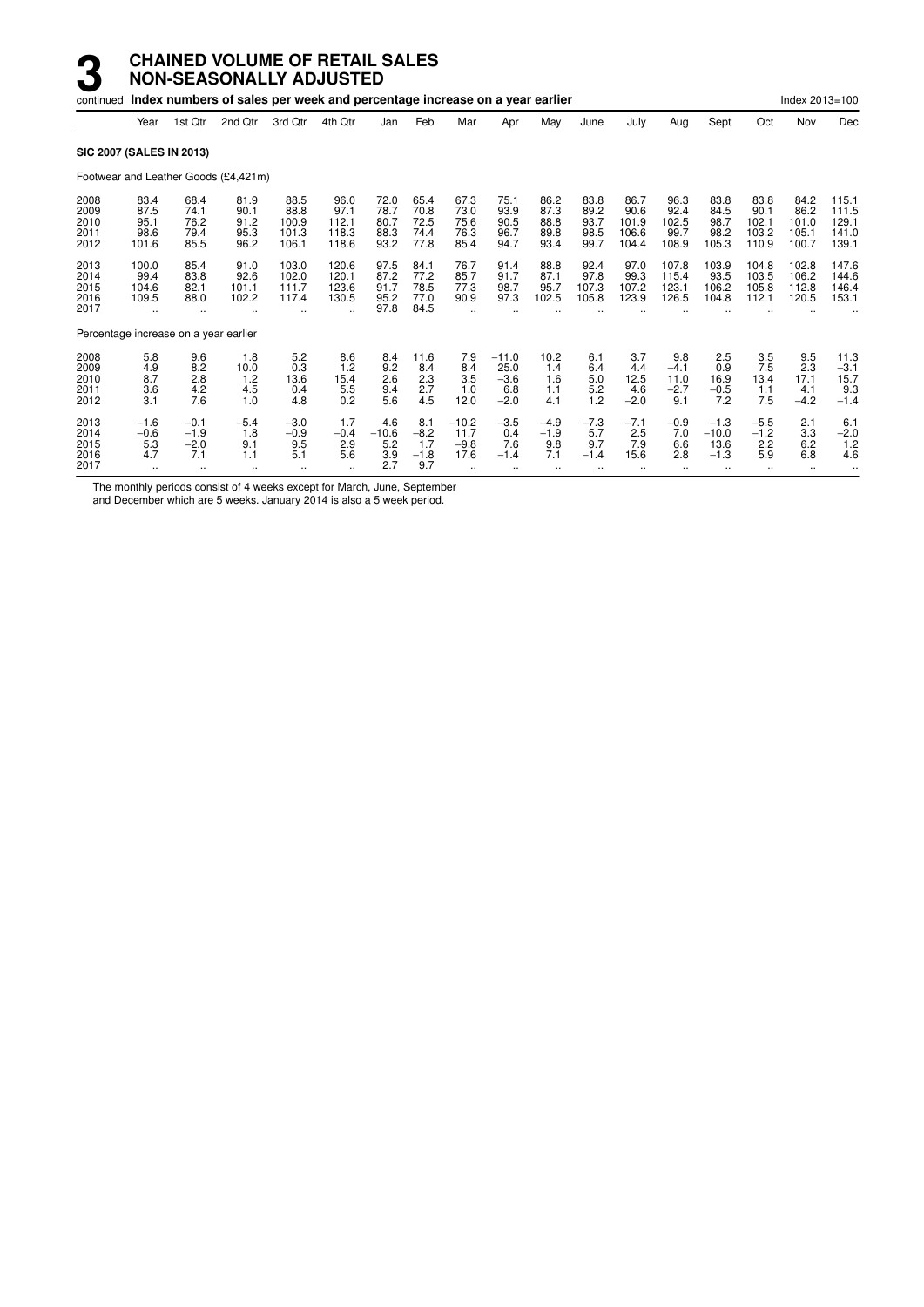**3**

|                                      |                                                          |                                                         | continued Index numbers of sales per week and percentage increase on a year earlier |                                                         |                                                          |                                               |                                                 |                                                      |                                                |                                              |                                                     |                                                |                                                |                                                         |                                             | Index 2013=100                                       |                                               |
|--------------------------------------|----------------------------------------------------------|---------------------------------------------------------|-------------------------------------------------------------------------------------|---------------------------------------------------------|----------------------------------------------------------|-----------------------------------------------|-------------------------------------------------|------------------------------------------------------|------------------------------------------------|----------------------------------------------|-----------------------------------------------------|------------------------------------------------|------------------------------------------------|---------------------------------------------------------|---------------------------------------------|------------------------------------------------------|-----------------------------------------------|
|                                      | Year                                                     | 1st Qtr                                                 | 2nd Qtr                                                                             | 3rd Qtr                                                 | 4th Qtr                                                  | Jan                                           | Feb                                             | Mar                                                  | Apr                                            | May                                          | June                                                | July                                           | Aug                                            | Sept                                                    | Oct                                         | Nov                                                  | Dec                                           |
|                                      | <b>SIC 2007 (SALES IN 2013)</b>                          |                                                         |                                                                                     |                                                         |                                                          |                                               |                                                 |                                                      |                                                |                                              |                                                     |                                                |                                                |                                                         |                                             |                                                      |                                               |
|                                      |                                                          |                                                         | Household Goods Stores, All Businesses (£29,100m)                                   |                                                         |                                                          |                                               |                                                 |                                                      |                                                |                                              |                                                     |                                                |                                                |                                                         |                                             |                                                      |                                               |
| 2008<br>2009<br>2010<br>2011<br>2012 | 122.4<br>115.7<br>108.5<br>103.8<br>102.2                | 122.4<br>110.4<br>104.7<br>100.4<br>98.6                | 118.2<br>109.0<br>106.6<br>100.9<br>101.0                                           | 115.3<br>111.7<br>106.1<br>100.4<br>98.2                | 134.0<br>131.7<br>116.7<br>113.7<br>110.9                | 129.7<br>120.7<br>102.0<br>107.8<br>103.9     | 116.4<br>104.8<br>103.5<br>96.5<br>93.7         | 119.8<br>106.5<br>107.8<br>97.5<br>98.3              | 120.4<br>113.4<br>109.6<br>105.4<br>103.4      | 123.6<br>111.4<br>108.8<br>100.9<br>101.8    | 112.0<br>103.5<br>102.4<br>97.3<br>98.5             | 117.2<br>112.9<br>108.6<br>102.3<br>101.3      | 117.0<br>111.9<br>106.4<br>98.8<br>96.5        | 112.4<br>110.6<br>104.0<br>100.2<br>97.1                | 118.6<br>120.5<br>109.8<br>107.7<br>102.8   | 126.7<br>126.4<br>113.1<br>109.1<br>110.1            | 152.1<br>144.9<br>125.1<br>122.1<br>118.2     |
| 2013<br>2014<br>2015<br>2016<br>2017 | 100.0<br>106.7<br>115.7<br>118.5<br>$\ddotsc$            | 95.4<br>100.5<br>109.5<br>115.4<br>$\ddot{\phantom{a}}$ | 99.0<br>103.0<br>111.6<br>114.0<br>$\ddot{\phantom{a}}$                             | 96.8<br>103.9<br>113.9<br>113.3<br>$\ddotsc$            | 108.8<br>119.8<br>127.7<br>131.4<br>$\ddot{\phantom{a}}$ | 100.1<br>107.0<br>113.0<br>121.3<br>116.1     | 95.1<br>96.5<br>105.8<br>114.5<br>112.5         | 91.9<br>97.2<br>109.5<br>111.5                       | 98.4<br>105.8<br>114.3<br>115.1                | 102.7<br>102.4<br>113.3<br>117.7             | 96.5<br>101.2<br>108.1<br>110.2                     | 100.3<br>104.3<br>118.2<br>119.4               | 93.1<br>104.5<br>109.2<br>109.9                | 97.0<br>103.1<br>114.2<br>111.1                         | 102.1<br>115.3<br>121.9<br>126.2            | 104.7<br>119.8<br>131.0<br>138.2                     | 117.4<br>123.5<br>129.6<br>130.0              |
|                                      |                                                          | Percentage increase on a year earlier                   |                                                                                     |                                                         |                                                          |                                               |                                                 |                                                      |                                                |                                              |                                                     |                                                |                                                |                                                         |                                             |                                                      |                                               |
| 2008<br>2009<br>2010<br>2011<br>2012 | $-1.8$<br>$-5.5$<br>$-6.2$<br>$-4.3$<br>$-1.6$           | 1.3<br>$-9.8$<br>$-5.1$<br>$-4.1$<br>$-1.8$             | $-1.1$<br>$-7.8$<br>$-2.2$<br>$-5.3$<br>0.1                                         | $-4.0$<br>$-3.1$<br>$-5.0$<br>$-5.4$<br>$-2.2$          | $-3.2$<br>$-1.7$<br>$-11.4$<br>$-2.6$<br>$-2.4$          | 1.4<br>$-6.9$<br>$-15.5$<br>5.7<br>$-3.7$     | $-1.1$<br>$-10.0$<br>$-1.3$<br>$-6.8$<br>$-2.9$ | 2.0<br>$-11.1$<br>1.2<br>$-9.5$<br>0.8               | $-2.4$<br>$-5.8$<br>$-3.3$<br>$-3.8$<br>$-1.9$ | 3.2<br>$-9.9$<br>$-2.3$<br>$-7.3$<br>0.8     | $-3.6$<br>$-7.6$<br>$-1.0$<br>$-5.0$<br>1.2         | $-5.3$<br>$-3.7$<br>$-3.7$<br>$-5.9$<br>$-1.0$ | $-2.2$<br>$-4.4$<br>$-4.9$<br>$-7.1$<br>$-2.3$ | $-4.4$<br>$-1.5$<br>$-6.0$<br>$-3.6$<br>$-3.2$          | $-5.5$<br>1.6<br>$-8.8$<br>$-1.9$<br>$-4.6$ | $-4.7$<br>$-0.2$<br>$-10.5$<br>$-3.6$<br>0.9         | $-0.6$<br>$-4.8$<br>-13.7<br>$-2.4$<br>$-3.2$ |
| 2013<br>2014<br>2015<br>2016<br>2017 | $-2.1$<br>6.7<br>8.4<br>2.5                              | $-3.2$<br>5.3<br>8.9<br>5.5                             | $-2.0$<br>4.0<br>8.4<br>2.1                                                         | $-1.4$<br>7.3<br>9.6<br>-0.5                            | $-2.0$<br>10.2<br>6.5<br>2.9<br>$\ddotsc$                | $-3.6$<br>6.9<br>5.6<br>7.4<br>$-4.3$         | 1.5<br>1.5<br>9.6<br>8.2<br>$-1.7$              | $-6.5$<br>5.7<br>12.7<br>1.8<br>$\ddotsc$            | $-4.8$<br>7.5<br>8.1<br>0.7<br>$\ddotsc$       | 0.8<br>$-0.3$<br>10.7<br>3.8                 | $-2.0$<br>4.8<br>6.9<br>1.9                         | $-0.9$<br>4.0<br>13.3<br>1.1                   | $-3.5$<br>12.2<br>4.5<br>0.6                   | $-0.1$<br>6.3<br>10.8<br>$-2.7$                         | $-0.7$<br>12.9<br>5.8<br>3.5                | $-4.9$<br>14.5<br>9.3<br>5.5                         | $-0.7$<br>5.2<br>$^{4.9}_{0.3}$               |
|                                      |                                                          |                                                         | Household Goods Stores, Large Businesses (£20,254m)                                 |                                                         |                                                          |                                               |                                                 |                                                      |                                                |                                              |                                                     |                                                |                                                |                                                         |                                             |                                                      |                                               |
| 2008<br>2009<br>2010<br>2011<br>2012 | 122.5<br>116.3<br>111.3<br>106.1<br>103.3                | 123.4<br>111.4<br>108.1<br>104.7<br>99.2                | 117.1<br>111.0<br>107.1<br>102.9<br>99.5                                            | 111.9<br>110.5<br>106.2<br>100.3<br>98.5                | 137.5<br>132.2<br>123.7<br>116.6<br>116.0                | 135.4<br>122.8<br>110.7<br>116.0<br>109.2     | 113.0<br>105.8<br>103.3<br>99.3<br>92.6         | 119.8<br>106.8<br>109.8<br>100.1<br>96.5             | 119.4<br>117.4<br>109.7<br>111.6<br>101.9      | 125.0<br>113.1<br>110.2<br>100.7<br>99.9     | 109.0<br>104.2<br>102.4<br>97.6<br>97.2             | 113.4<br>109.9<br>106.9<br>101.3<br>99.1       | 115.4<br>110.9<br>106.6<br>97.8<br>96.7        | 108.0<br>110.5<br>105.2<br>101.4<br>99.5                | 114.0<br>116.0<br>112.3<br>105.8<br>103.0   | 126.4<br>124.0<br>116.8<br>107.8<br>112.0            | 165.1<br>151.9<br>138.4<br>132.3<br>129.6     |
| 2013<br>2014<br>2015<br>2016<br>2017 | 100.0<br>105.0<br>113.1<br>116.7<br>$\ddot{\phantom{a}}$ | 94.9<br>98.6<br>107.7<br>111.1<br>$\ddotsc$             | 98.2<br>101.5<br>109.3<br>111.7<br>$\ddot{\phantom{a}}$                             | 96.8<br>102.4<br>109.3<br>113.7<br>$\ddotsc$            | 110.1<br>117.9<br>126.2<br>130.3<br>$\ddotsc$            | 101.9<br>107.3<br>112.2<br>116.9<br>117.5     | 93.1<br>92.8<br>104.3<br>109.8<br>109.6         | 90.8<br>94.5<br>106.8<br>107.5                       | 98.8<br>105.4<br>112.5<br>111.8                | 100.6<br>102.0<br>112.3<br>115.2             | 95.8<br>98.0<br>104.4<br>108.8                      | 98.8<br>102.2<br>112.9<br>121.4                | 94.0<br>103.6<br>105.9<br>108.6                | 97.4<br>101.5<br>109.1<br>111.6                         | 99.6<br>107.4<br>114.7<br>121.4             | 104.8<br>114.8<br>128.1<br>137.1                     | 122.7<br>128.8<br>133.8<br>132.0              |
|                                      |                                                          | Percentage increase on a year earlier                   |                                                                                     |                                                         |                                                          |                                               |                                                 |                                                      |                                                |                                              |                                                     |                                                |                                                |                                                         |                                             |                                                      |                                               |
| 2008<br>2009<br>2010<br>2011<br>2012 | $-1.2$<br>$-5.1$<br>$-4.3$<br>$-4.6$<br>$-2.7$           | $\frac{5.7}{-9.7}$<br>$-3.0$<br>$-3.1$<br>$-5.3$        | $-1.3$<br>$-5.2$<br>$-3.6$<br>$-3.9$<br>$-3.3$                                      | $-5.5$<br>$-1.3$<br>$-3.9$<br>$-5.6$<br>$-1.7$          | $-3.3$<br>$-3.8$<br>$-6.4$<br>$-5.7$<br>$-0.5$           | $\frac{7.3}{-9.3}$<br>$-9.8$<br>4.7<br>$-5.8$ | 0.9<br>$-6.4$<br>$-2.3$<br>$-3.9$<br>$-6.7$     | 6.0<br>$-10.8$<br>2.8<br>$-8.9$<br>$-3.6$            | $-4.3$<br>$-1.6$<br>$-6.6$<br>1.7<br>$-8.7$    | 5.4<br>$-9.5$<br>$-2.6$<br>$-8.6$<br>$-0.8$  | $-4.3$<br>$-4.3$<br>$-1.7$<br>$-4.7$<br>$-0.4$      | $-5.8$<br>$-3.1$<br>$-2.7$<br>$-5.3$<br>$-2.1$ | $-1.6$<br>$-3.9$<br>$-3.8$<br>$-8.3$<br>$-1.1$ | $-8.3$<br>2.4<br>$-4.8$<br>$-3.6$<br>$-1.9$             | $-9.7$<br>1.7<br>$-3.2$<br>$-5.8$<br>$-2.7$ | $-3.6$<br>$-1.9$<br>$-5.7$<br>$-7.7$<br>3.9          | 0.8<br>$-8.0$<br>$-8.9$<br>$-4.4$<br>$-2.1$   |
| 2013<br>2014<br>2015<br>2016<br>2017 | $-3.2$<br>5.0<br>7.8<br>3.2                              | $-4.3$<br>3.9<br>9.2<br>3.2<br>$\ddot{\phantom{a}}$     | $-1.3$<br>3.4<br>7.7<br>2.2<br>$\ddot{\phantom{a}}$                                 | $-1.8$<br>5.8<br>6.7<br>4.0<br>$\ddotsc$                | $-5.1$<br>7.1<br>7.0<br>3.3                              | $-6.8$<br>5.3<br>4.5<br>4.3<br>0.4            | 0.5<br>$-0.3$<br>12.4<br>$5.2\,$<br>$-0.2$      | $-5.9$<br>4.0<br>13.1<br>0.6<br>$\ddot{\phantom{a}}$ | $-3.1$<br>6.8<br>6.7<br>$-0.6$                 | 0.8<br>1.3<br>10.1<br>2.6<br>ä.              | $-1.5$<br>2.4<br>6.5<br>4.2<br>$\ddot{\phantom{a}}$ | $-0.3$<br>3.4<br>10.5<br>7.5<br>ä.             | $-2.8$<br>10.2<br>2.2<br>2.5<br>ä.             | $-2.2$<br>4.3<br>7.4<br>2.3<br>ä.                       | -3.3<br>7.8<br>6.8<br>5.8<br>$\ddotsc$      | $-6.4$<br>9.5<br>11.6<br>7.0<br>$\ddot{\phantom{a}}$ | -5.3<br>4.9<br>3.9<br>$-1.4$                  |
|                                      |                                                          |                                                         | Household Goods Stores, Small Businesses (£8,846m)                                  |                                                         |                                                          |                                               |                                                 |                                                      |                                                |                                              |                                                     |                                                |                                                |                                                         |                                             |                                                      |                                               |
| 2008<br>2009<br>2010<br>2011<br>2012 | 122.3<br>114.3<br>102.3<br>98.6<br>99.6                  | 119.9<br>107.9<br>96.9<br>90.3<br>97.2                  | 120.6<br>104.2<br>105.6<br>96.5<br>104.5                                            | 123.2<br>114.6<br>106.0<br>100.8<br>97.4                | 125.8<br>130.4<br>100.5<br>106.9<br>99.4                 | 116.4<br>116.1<br>82.1<br>89.0<br>91.5        | 124.3<br>102.5<br>103.9<br>90.0<br>96.2         | 119.8<br>105.8<br>103.1<br>91.6<br>102.5             | 122.7<br>104.1<br>109.5<br>91.2<br>106.7       | 120.3<br>107.3<br>105.7<br>101.5<br>106.3    | 119.2<br>101.8<br>102.5<br>96.7<br>101.4            | 126.1<br>119.7<br>112.6<br>104.6<br>106.2      | 120.9<br>114.2<br>105.7<br>101.0<br>96.0       | 122.8<br>110.9<br>101.0<br>97.5<br>91.4                 | 129.4<br>130.9<br>104.1<br>112.2<br>102.4   | 127.5<br>132.2<br>104.6<br>112.2<br>105.7            | 121.5<br>128.7<br>94.4<br>98.5<br>91.9        |
| 2013<br>2014<br>2015<br>2016<br>2017 | 100.0<br>110.6<br>121.5<br>122.7<br>$\ddot{\phantom{a}}$ | 96.5<br>104.8<br>113.5<br>125.4<br>$\mathbf{r}$ .       | 100.9<br>106.2<br>116.9<br>119.2<br>ä,                                              | 96.9<br>107.4<br>124.4<br>112.3<br>$\ddot{\phantom{a}}$ | 105.7<br>124.2<br>131.0<br>133.8<br>ä,                   | 96.1<br>106.3<br>115.0<br>131.4<br>113.1      | 99.7<br>105.0<br>109.2<br>125.2<br>119.2        | 94.4<br>103.3<br>115.8<br>120.6                      | 97.7<br>106.6<br>118.6<br>122.6                | 107.3<br>103.3<br>115.7<br>123.3             | 98.2<br>108.3<br>116.5<br>113.3                     | 103.7<br>109.2<br>130.3<br>115.1<br>ă,         | 91.2<br>106.4<br>116.7<br>112.7                | 96.1<br>106.7<br>125.9<br>109.8<br>$\ddot{\phantom{a}}$ | 107.8<br>133.3<br>138.5<br>137.3            | 104.3<br>131.3<br>137.5<br>140.7                     | 105.0<br>111.3<br>119.9<br>125.5              |
|                                      |                                                          | Percentage increase on a year earlier                   |                                                                                     |                                                         |                                                          |                                               |                                                 |                                                      |                                                |                                              |                                                     |                                                |                                                |                                                         |                                             |                                                      |                                               |
| 2008<br>2009<br>2010<br>2011<br>2012 | $-3.2$<br>$-6.6$<br>$-10.5$<br>$-3.6$<br>1.0             | $-8.0$<br>$-9.9$<br>$-10.2$<br>$-6.8$<br>7.6            | $-0.7$<br>$-13.6$<br>1.3<br>$-8.6$<br>8.3                                           | $-0.7$<br>$-7.0$<br>$-7.5$<br>$-4.9$<br>$-3.4$          | $-2.8$<br>3.7<br>$-23.0$<br>6.4<br>$-7.1$                | $-12.0$<br>$-0.3$<br>$-29.3$<br>8.4<br>2.8    | $-5.3$<br>$-17.6$<br>1.4<br>$-13.3$<br>6.8      | $-6.3$<br>$-11.7$<br>$-2.5$<br>$-11.2$<br>12.0       | 2.4<br>$-15.2$<br>5.2<br>$-16.7$<br>17.1       | $-1.8$<br>$-10.8$<br>$-1.6$<br>$-3.9$<br>4.7 | $-2.2$<br>$-14.5$<br>0.6<br>$-5.6$<br>4.8           | $-4.3$<br>$-5.1$<br>$-5.9$<br>$-7.1$<br>1.5    | $-3.6$<br>$-5.6$<br>$-7.4$<br>$-4.4$<br>$-4.9$ | 4.9<br>$-9.7$<br>$-8.9$<br>$-3.5$<br>$-6.3$             | 4.5<br>1.1<br>$-20.5$<br>7.9<br>$-8.8$      | $-6.9$<br>3.6<br>$-20.9$<br>7.3<br>$-5.8$            | $-5.0$<br>5.9<br>$-26.7$<br>4.3<br>$-6.7$     |
| 2013<br>2014<br>2015<br>2016<br>2017 | 0.4<br>10.6<br>9.9<br>1.0                                | $-0.7$<br>8.6<br>8.3<br>10.4                            | $-3.5$<br>5.3<br>10.0<br>2.0                                                        | $-0.4$<br>10.8<br>15.9<br>$-9.7$                        | 6.3<br>17.6<br>5.5<br>2.1                                | 5.0<br>10.6<br>8.2<br>14.3<br>$-14.0$         | 3.6<br>5.3<br>4.0<br>14.6<br>$-4.8$             | $-7.9$<br>9.5<br>12.1<br>4.2                         | $-8.5$<br>9.1<br>11.2<br>3.4                   | 1.0<br>$-3.8$<br>12.0<br>6.6                 | $-3.1$<br>10.2<br>7.6<br>$-2.7$                     | $-2.3$<br>5.3<br>19.3<br>$-11.7$               | $-5.0$<br>16.7<br>9.7<br>$-3.4$                | 5.1<br>11.0<br>18.0<br>$-12.8$                          | 5.3<br>23.6<br>3.9<br>$-0.9$                | $-1.3$<br>25.8<br>4.8<br>2.3                         | 14.3<br>6.0<br>$7.7$<br>4.7<br>$\cdot$ .      |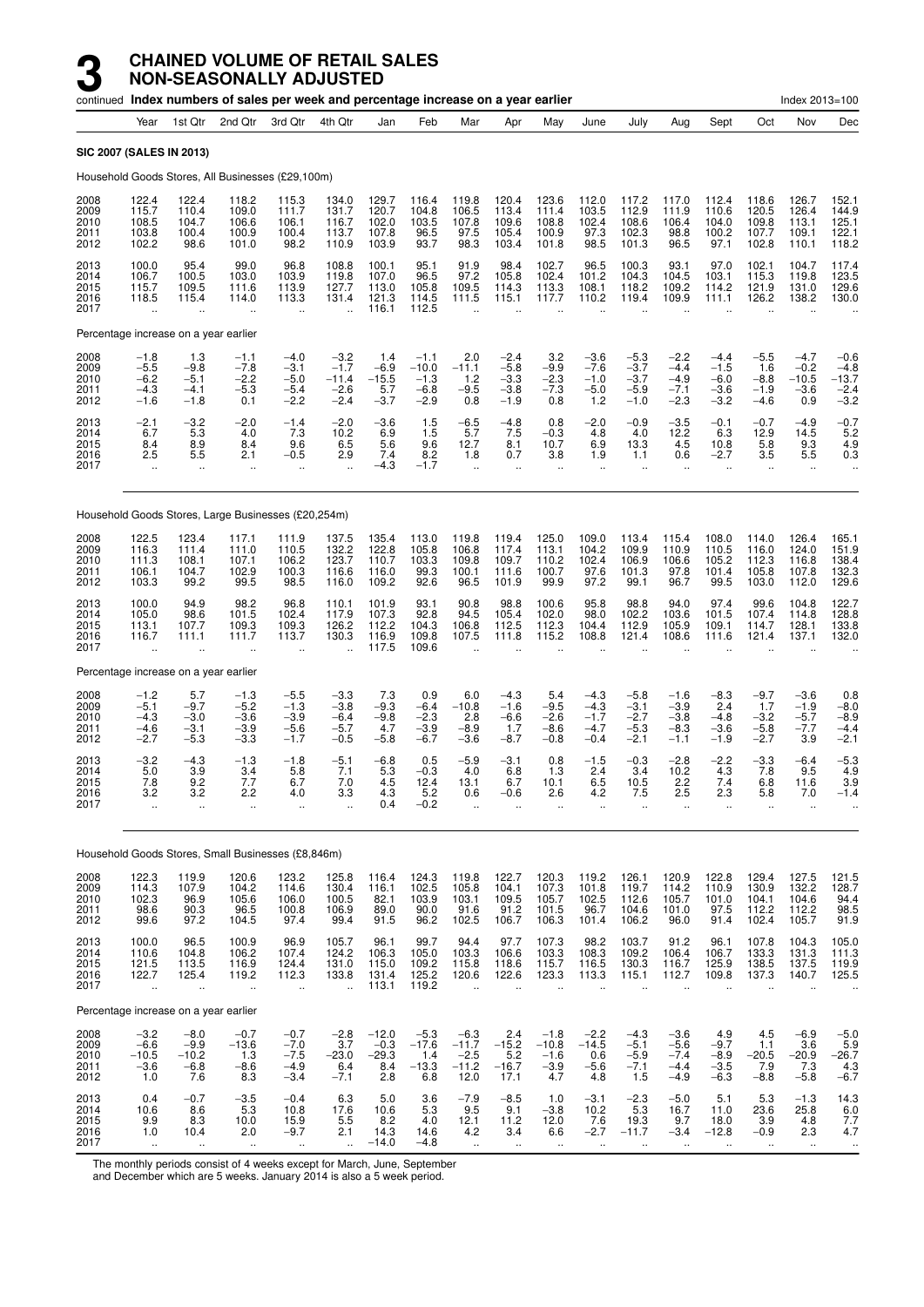**3**

|                                       |                                                |                                                         | continued Index numbers of sales per week and percentage increase on a year earlier |                                                      |                                                         |                                                 |                                                  |                                                                                                  |                                                          |                                               |                                                         |                                                       |                                                      |                                                     |                                                 | Index 2013=100                                          |                                              |
|---------------------------------------|------------------------------------------------|---------------------------------------------------------|-------------------------------------------------------------------------------------|------------------------------------------------------|---------------------------------------------------------|-------------------------------------------------|--------------------------------------------------|--------------------------------------------------------------------------------------------------|----------------------------------------------------------|-----------------------------------------------|---------------------------------------------------------|-------------------------------------------------------|------------------------------------------------------|-----------------------------------------------------|-------------------------------------------------|---------------------------------------------------------|----------------------------------------------|
|                                       | Year                                           | 1st Qtr                                                 | 2nd Qtr                                                                             | 3rd Qtr                                              | 4th Qtr                                                 | Jan                                             | Feb                                              | Mar                                                                                              | Apr                                                      | May                                           | June                                                    | July                                                  | Aug                                                  | Sept                                                | Oct                                             | Nov                                                     | Dec                                          |
| <b>SIC 2007 (SALES IN 2013)</b>       |                                                |                                                         |                                                                                     |                                                      |                                                         |                                                 |                                                  |                                                                                                  |                                                          |                                               |                                                         |                                                       |                                                      |                                                     |                                                 |                                                         |                                              |
| Furniture, Lighting, etc (£11,054m)   |                                                |                                                         |                                                                                     |                                                      |                                                         |                                                 |                                                  |                                                                                                  |                                                          |                                               |                                                         |                                                       |                                                      |                                                     |                                                 |                                                         |                                              |
| 2008<br>2009<br>2010<br>2011<br>2012  | 114.5<br>104.7<br>96.9<br>97.2<br>99.1         | 120.6<br>100.3<br>97.6<br>98.6<br>95.0                  | 112.0<br>96.0<br>92.2<br>89.5<br>99.9                                               | 110.1<br>106.3<br>95.1<br>96.6<br>96.7               | 114.8<br>116.3<br>102.7<br>104.2<br>104.9               | 121.4<br>109.5<br>92.8<br>102.5<br>97.0         | 121.7<br>97.4<br>102.0<br>102.1<br>94.2          | 118.8<br>95.2<br>97.9<br>92.8<br>94.1                                                            | 118.8<br>99.0<br>96.0<br>89.0<br>102.4                   | 113.4<br>96.8<br>95.1<br>90.1<br>97.3         | 105.5<br>93.0<br>86.9<br>89.3<br>99.9                   | 113.7<br>110.0<br>98.7<br>100.1<br>102.8              | 111.1<br>106.0<br>94.8<br>92.9<br>92.8               | 106.3<br>103.5<br>92.5<br>96.8<br>95.0              | 120.4<br>121.1<br>108.6<br>107.8<br>108.9       | 116.7<br>120.7<br>105.7<br>104.3<br>105.4               | 108.8<br>108.9<br>95.7<br>101.1<br>101.4     |
| 2013<br>2014<br>2015<br>2016<br>2017  | 100.0<br>108.6<br>121.1<br>125.4<br>ă,         | 99.9<br>104.6<br>118.2<br>128.5                         | 96.3<br>100.6<br>117.2<br>119.4                                                     | 95.1<br>106.9<br>118.4<br>119.2                      | 108.8<br>122.5<br>130.8<br>134.3<br>ä,                  | 103.5<br>110.0<br>120.8<br>136.2<br>124.5       | 100.3<br>102.8<br>115.2<br>129.3<br>124.0        | 96.7<br>100.7<br>118.4<br>121.7                                                                  | 94.7<br>103.0<br>119.7<br>128.1                          | 100.3<br>98.1<br>117.9<br>121.9               | 94.3<br>100.5<br>114.5<br>110.5                         | 103.7<br>111.2<br>131.4<br>122.4                      | 85.0<br>103.3<br>106.6<br>114.9                      | 96.2<br>106.4<br>117.3<br>120.0                     | 107.6<br>128.3<br>132.4<br>135.3                | 107.6<br>123.9<br>132.2<br>137.1                        | 110.6<br>116.8<br>128.4<br>131.1             |
| Percentage increase on a year earlier |                                                |                                                         |                                                                                     |                                                      |                                                         |                                                 |                                                  |                                                                                                  |                                                          |                                               |                                                         |                                                       |                                                      |                                                     |                                                 |                                                         |                                              |
| 2008<br>2009<br>2010<br>2011<br>2012  | $-3.2$<br>$-8.5$<br>$-7.4$<br>0.3<br>2.0       | 0.3<br>$-16.8$<br>$-2.7$<br>1.1<br>$-3.7$               | $-0.6$<br>$-14.3$<br>$-3.9$<br>$-3.0$<br>11.6                                       | $-6.4$<br>$-3.4$<br>$-10.5$<br>1.6<br>0.1            | $-6.4$<br>1.3<br>$-11.7$<br>1.4<br>0.8                  | 1.7<br>$-9.8$<br>$-15.2$<br>10.5<br>$-5.3$      | 0.6<br>$-20.0$<br>4.7<br>0.1<br>$-7.7$           | $-1.2$<br>$-19.9$<br>2.9<br>$-5.2$<br>1.4                                                        | 3.1<br>$-16.7$<br>$-3.0$<br>$-7.3$<br>15.0               | $-1.7$<br>$-14.7$<br>$-1.7$<br>$-5.3$<br>8.0  | $-2.7$<br>$-11.9$<br>$-6.5$<br>2.8<br>11.8              | $-9.7$<br>$-3.3$<br>$-10.2$<br>1.4<br>2.7             | $-4.1$<br>$-4.6$<br>$-10.6$<br>$-1.9$<br>$-0.2$      | $-5.3$<br>$-2.6$<br>$-10.6$<br>4.6<br>$-1.8$        | $-1.2$<br>0.6<br>$-10.4$<br>$-0.7$<br>1.0       | $-9.7$<br>3.4<br>$-12.4$<br>$-1.3$<br>1.0               | $-7.8$<br>0.1<br>$-12.2$<br>5.7<br>0.3       |
| 2013<br>2014<br>2015<br>2016<br>2017  | 0.9<br>8.6<br>11.5<br>3.5<br>$\ddotsc$         | 5.1<br>4.7<br>12.9<br>8.8<br>$\ddot{\phantom{a}}$       | $-3.6$<br>4.5<br>16.5<br>1.9<br>ä.                                                  | $-1.7$<br>12.4<br>10.7<br>0.7<br>$\cdot$ .           | 3.6<br>12.7<br>6.8<br>2.6<br>$\ddotsc$                  | 6.7<br>6.2<br>9.9<br>12.7<br>$-8.6$             | 6.5<br>2.5<br>12.1<br>12.2<br>$-4.1$             | 2.7<br>4.2<br>17.5<br>2.9<br>$\ddot{\phantom{a}}$                                                | $-7.5$<br>8.8<br>16.2<br>7.0<br>$\ddotsc$                | 3.1<br>$-2.2$<br>20.1<br>3.3<br>$\ddotsc$     | $-5.7$<br>6.6<br>13.9<br>$-3.4$<br>$\ddot{\phantom{a}}$ | 0.9<br>7.2<br>18.2<br>$-6.9$<br>$\ddot{\phantom{a}}$  | $-8.3$<br>21.5<br>3.2<br>7.8<br>$\ddot{\phantom{a}}$ | 1.3<br>10.6<br>10.2<br>2.4<br>$\ddotsc$             | $-1.2$<br>19.2<br>3.2<br>2.2<br>$\ddotsc$       | 2.1<br>15.2<br>6.7<br>3.7<br>Ω.                         | 9.1<br>5.6<br>9.9<br>2.1                     |
|                                       |                                                |                                                         | Electrical Household Appliances (£6,126m)                                           |                                                      |                                                         |                                                 |                                                  |                                                                                                  |                                                          |                                               |                                                         |                                                       |                                                      |                                                     |                                                 |                                                         |                                              |
| 2008<br>2009<br>2010<br>2011<br>2012  | 116.3<br>114.7<br>113.4<br>109.4<br>114.5      | 111.2<br>103.1<br>100.2<br>101.8<br>109.9               | 96.4<br>92.2<br>97.2<br>89.3<br>100.2                                               | 103.5<br>106.2<br>108.4<br>103.6<br>105.7            | 154.6<br>157.2<br>147.9<br>143.0<br>142.3               | 130.1<br>124.0<br>106.5<br>126.8<br>134.1       | 96.4<br>97.9<br>97.7<br>90.8<br>100.7            | 104.1<br>90.6<br>97.1<br>90.5<br>98.0                                                            | 96.9<br>94.6<br>90.4<br>87.7<br>102.2                    | 99.4<br>94.2<br>97.1<br>89.3<br>99.7          | 93.6<br>88.6<br>102.8<br>90.5<br>99.1                   | 99.1<br>103.6<br>106.3<br>93.7<br>106.9               | 107.8<br>104.5<br>106.2<br>101.6<br>102.6            | 103.6<br>109.7<br>111.7<br>113.1<br>107.1           | 104.0<br>118.0<br>115.9<br>118.5<br>109.5       | 129.5<br>138.2<br>132.5<br>127.0<br>136.1               | 215.3<br>203.7<br>185.8<br>175.3<br>173.5    |
| 2013<br>2014<br>2015<br>2016<br>2017  | 100.0<br>107.7<br>120.3<br>120.9<br>ă,         | 90.9<br>96.7<br>107.3<br>110.5                          | 83.5<br>89.9<br>98.1<br>102.6                                                       | 94.0<br>99.6<br>113.1<br>109.9<br>ä.                 | 131.5<br>145.5<br>162.7<br>160.4                        | 104.2<br>114.3<br>120.7<br>127.6<br>133.8       | 88.7<br>87.9<br>101.9<br>101.7<br>105.8          | 81.9<br>86.3<br>100.8<br>104.0                                                                   | 85.4<br>92.6<br>98.9<br>100.5                            | 81.3<br>88.4<br>99.8<br>102.5                 | 83.8<br>89.1<br>96.1<br>104.3                           | 86.2<br>90.7<br>107.8<br>108.5                        | 92.9<br>101.3<br>110.2<br>108.2                      | 101.2<br>105.4<br>119.7<br>112.4                    | 97.1<br>110.4<br>119.1<br>121.1                 | 115.2<br>134.8<br>166.8<br>168.7                        | 172.2<br>182.1<br>194.3<br>185.3             |
| Percentage increase on a year earlier |                                                |                                                         |                                                                                     |                                                      |                                                         |                                                 |                                                  |                                                                                                  |                                                          |                                               |                                                         |                                                       |                                                      |                                                     |                                                 |                                                         |                                              |
| 2008<br>2009<br>2010<br>2011<br>2012  | 1.6<br>$-1.4$<br>$-1.1$<br>$-3.5$<br>4.7       | 4.5<br>$-7.2$<br>$-2.9$<br>1.6<br>8.0                   | 2.4<br>$-4.4$<br>5.5<br>$-8.2$<br>12.3                                              | $-1.0$<br>2.6<br>2.0<br>$-4.4$<br>2.0                | $1.2$<br>1.6<br>$-5.9$<br>$-3.3$<br>$-0.5$              | 5.9<br>$-4.7$<br>$-14.1$<br>19.0<br>5.7         | $-4.5$<br>1.6<br>$-0.3$<br>$-7.0$<br>10.9        | 6.5<br>$-13.0$<br>7.2<br>$-6.7$<br>8.2                                                           | 5.3<br>$-2.3$<br>$-4.4$<br>$-3.0$<br>16.6                | 9.8<br>$-5.2$<br>3.1<br>$-8.1$<br>11.6        | $-5.2$<br>$-5.3$<br>16.0<br>$-12.0$<br>9.5              | $-5.1$<br>4.5<br>2.6<br>$-11.9$<br>14.0               | 6.3<br>$-3.1$<br>1.6<br>$-4.2$<br>1.0                | $-3.5$<br>5.9<br>1.9<br>1.2<br>$-5.3$               | $-11.1$<br>13.5<br>$-1.8$<br>2.2<br>$-7.6$      | 0.2<br>6.7<br>$-4.1$<br>$-4.2$<br>7.2                   | 7.6<br>$-5.4$<br>$-8.8$<br>$-5.6$<br>$-1.1$  |
| 2013<br>2014<br>2015<br>2016<br>2017  | $-12.7$<br>7.7<br>11.7<br>0.5<br>ă,            | $-17.3$<br>6.5<br>10.9<br>3.1                           | $-16.7$<br>7.7<br>9.1<br>4.6                                                        | $-11.0$<br>5.9<br>13.5<br>$-2.8$                     | $-7.6$<br>10.6<br>11.8<br>$-1.4$                        | $-22.3$<br>9.7<br>5.6<br>5.7<br>4.9             | $-11.9$<br>$-1.0$<br>16.0<br>$-0.2$<br>4.0       | $-16.4$<br>5.4<br>16.7<br>3.2<br>$\ddot{\phantom{a}}$                                            | $-16.5$<br>8.4<br>6.8<br>1.6                             | $-18.4$<br>8.7<br>12.9<br>2.7                 | $-15.4$<br>6.3<br>7.9<br>8.6                            | $-19.3$<br>5.1<br>18.9<br>0.6                         | $-9.5$<br>9.0<br>8.8<br>$-1.8$                       | $-5.5$<br>4.2<br>13.5<br>$-6.1$                     | $-11.3$<br>13.7<br>7.9<br>1.7                   | $-15.4$<br>17.0<br>23.7<br>1.2                          | $-0.7$<br>5.7<br>6.7<br>$-4.7$               |
|                                       |                                                |                                                         | Hardware, Paints and Glass (£10,766m)                                               |                                                      |                                                         |                                                 |                                                  |                                                                                                  |                                                          |                                               |                                                         |                                                       |                                                      |                                                     |                                                 |                                                         |                                              |
| 2008<br>2009<br>2010<br>2011<br>2012  | 131.8<br>124.1<br>112.8<br>103.7<br>94.8       | 132.0<br>121.4<br>113.1<br>98.3<br>92.8                 | 146.0<br>137.2<br>129.2<br>121.8<br>102.6                                           | 130.3<br>122.6<br>115.5<br>101.7<br>94.4             | 119.0<br>115.2<br>93.5<br>93.1<br>89.3                  | 133.3<br>121.5<br>105.0<br>95.7<br>89.5         | 128.4<br>112.7<br>106.5<br>91.7<br>86.1          | 133.5<br>128.3<br>124.9<br>105.6<br>100.9                                                        | 145.2<br>145.9<br>139.7<br>136.5<br>104.6                | 158.7<br>142.4<br>132.9<br>122.0<br>107.9     | 136.3<br>126.0<br>117.9<br>109.9<br>96.8                | 136.2<br>124.2<br>119.9<br>110.8<br>95.8              | 131.0<br>125.7<br>118.5<br>102.9<br>95.9             | 125.1<br>118.9<br>109.6<br>93.6<br>92.0             | 126.4<br>121.1<br>103.2<br>99.1<br>91.1         | 125.0<br>116.1<br>96.8<br>95.7<br>94.4                  | 108.2<br>109.7<br>83.2<br>$86.2$<br>$83.8$   |
| 2013<br>2014<br>2015<br>2016<br>2017  | 100.0<br>105.2<br>109.2<br>112.6<br>$\ddotsc$  | 92.6<br>100.0<br>104.2<br>107.3<br>$\ddot{\phantom{a}}$ | 113.4<br>115.8<br>116.9<br>118.4<br>$\ddot{\phantom{a}}$                            | 102.0<br>105.3<br>112.4<br>112.6<br>à.               | 91.9<br>100.4<br>103.2<br>112.0<br>$\ddot{\phantom{a}}$ | 92.0<br>100.9<br>103.3<br>105.1<br>100.4        | 92.7<br>96.5<br>101.2<br>109.0<br>108.4          | 93.1<br>101.8<br>107.4<br>107.7<br>$\ddot{\phantom{a}}$                                          | 112.7<br>119.4<br>120.6<br>113.2<br>$\ddot{\phantom{a}}$ | 120.5<br>117.9<br>119.8<br>125.8              | 108.4<br>111.2<br>111.7<br>116.7                        | 107.9<br>107.2<br>114.0<br>127.1                      | 102.8<br>109.5<br>113.5<br>108.6                     | 96.7<br>100.3<br>110.2<br>104.2                     | 100.7<br>106.8<br>115.7<br>123.9                | 95.1<br>106.8<br>110.2<br>123.4<br>$\ddot{\phantom{a}}$ | 82.2<br>90.1<br>87.5<br>93.3<br>$\mathbf{r}$ |
| Percentage increase on a year earlier |                                                |                                                         |                                                                                     |                                                      |                                                         |                                                 |                                                  |                                                                                                  |                                                          |                                               |                                                         |                                                       |                                                      |                                                     |                                                 |                                                         |                                              |
| 2008<br>2009<br>2010<br>2011<br>2012  | $-4.6$<br>$-5.8$<br>$-9.1$<br>$-8.1$<br>$-8.6$ | $-1.0$<br>$-8.0$<br>$-6.8$<br>-13.1<br>$-5.5$           | $-5.6$<br>$-6.0$<br>$-5.8$<br>$-5.7$<br>$-15.7$                                     | $-5.1$<br>$-5.9$<br>$-5.8$<br>$-11.9$<br>$-7.2$      | $-6.8$<br>$-3.2$<br>$-18.8$<br>$-0.5$<br>$-4.1$         | $-3.5$<br>$-8.8$<br>$-13.6$<br>$-8.8$<br>$-6.5$ | $-0.7$<br>$-12.2$<br>$-5.5$<br>$-13.9$<br>$-6.1$ | 0.7<br>$-3.9$<br>$-2.6$<br>$-15.5$<br>$-4.5$                                                     | $-13.7$<br>0.4<br>$-4.2$<br>$-2.3$<br>$-23.3$            | 1.1<br>$-10.3$<br>$-6.7$<br>$-8.3$<br>$-11.5$ | $-4.0$<br>$-7.6$<br>$-6.5$<br>$-6.8$<br>$-11.9$         | $-1.8$<br>$-8.8$<br>$-3.4$<br>$-7.6$<br>$-13.5$       | $-8.3$<br>$-4.0$<br>$-5.7$<br>$-13.2$<br>$-6.7$      | $-5.1$<br>$-4.9$<br>$-7.8$<br>$-14.6$<br>$-1.7$     | $-5.8$<br>$-4.2$<br>$-14.8$<br>$-4.0$<br>$-8.1$ | $-6.3$<br>$-7.1$<br>$-16.6$<br>$-1.1$<br>$-1.3$         | $-8.1$<br>1.4<br>$-24.2$<br>3.7<br>$-2.9$    |
| 2013<br>2014<br>2015<br>2016<br>2017  | 5.5<br>$5.2\,$<br>3.7<br>3.1<br>$\ddotsc$      | $-0.2$<br>7.9<br>4.2<br>2.9<br>$\ddot{\phantom{1}}$     | 10.5<br>2.0<br>1.0<br>1.3<br>$\ddot{\phantom{1}}$                                   | 8.1<br>$3.2\,$<br>6.7<br>0.2<br>$\ddot{\phantom{1}}$ | 2.9<br>$\overline{9.2}$<br>2.8<br>8.5                   | 2.8<br>9.7<br>$^{2.3}_{1.7}$<br>$-4.5$          | 7.8<br>4.1<br>4.8<br>7.7<br>$-0.5$               | $-7.8$<br>9.4<br>$\!\!\!\begin{array}{c} 5.5 \\ 0.3 \end{array}\!\!\!\!$<br>$\ddot{\phantom{1}}$ | 7.7<br>5.9<br>1.0<br>$-6.1$<br>$\ddot{\phantom{1}}$      | 11.7<br>$-2.2$<br>1.6<br>5.0<br>$\ddotsc$     | 11.9<br>2.6<br>0.5<br>4.4<br>$\ldots$                   | 12.7<br>$-0.7$<br>6.4<br>11.5<br>$\ddot{\phantom{1}}$ | 7.2<br>6.5<br>3.7<br>$-4.3$<br>$\ldots$              | 5.1<br>3.8<br>9.8<br>$-5.4$<br>$\ddot{\phantom{1}}$ | 10.6<br>6.0<br>8.4<br>7.1<br>$\ddotsc$          | 0.7<br>12.3<br>3.1<br>12.0<br>$\ddot{\phantom{1}}$      | $-1.8$<br>9.5<br>$-2.8$<br>6.6<br>$\cdot$    |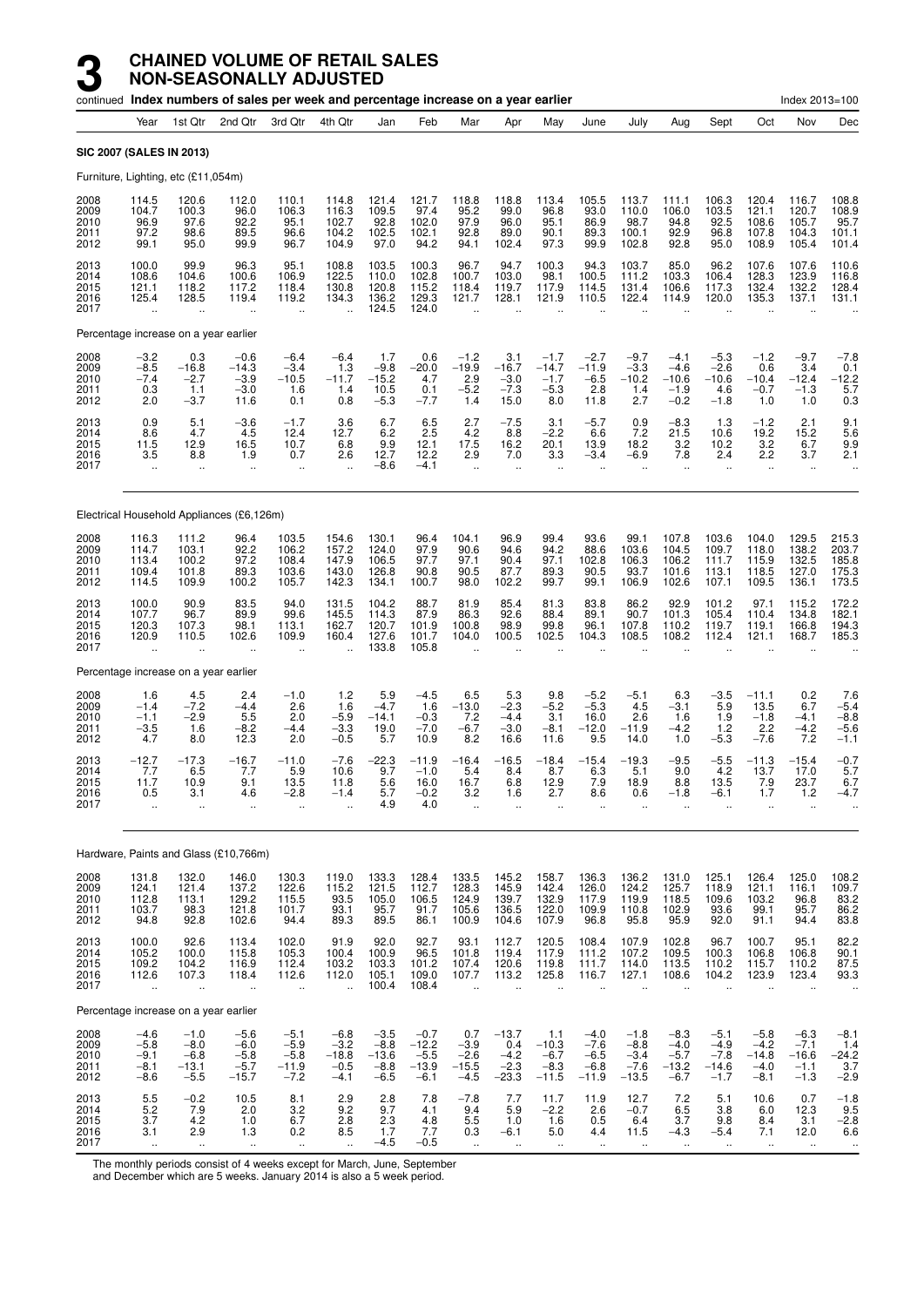**3**

|                                       |                                                       |                                           | continued Index numbers of sales per week and percentage increase on a year earlier |                                              |                                               |                                               |                                                 |                                           |                                           |                                           |                                                 |                                               |                                            |                                             |                                              | Index 2013=100                             |                                               |
|---------------------------------------|-------------------------------------------------------|-------------------------------------------|-------------------------------------------------------------------------------------|----------------------------------------------|-----------------------------------------------|-----------------------------------------------|-------------------------------------------------|-------------------------------------------|-------------------------------------------|-------------------------------------------|-------------------------------------------------|-----------------------------------------------|--------------------------------------------|---------------------------------------------|----------------------------------------------|--------------------------------------------|-----------------------------------------------|
|                                       | Year                                                  | 1st Qtr                                   | 2nd Qtr                                                                             | 3rd Qtr                                      | 4th Qtr                                       | Jan                                           | Feb                                             | Mar                                       | Apr                                       | May                                       | June                                            | July                                          | Aug                                        | Sept                                        | Oct                                          | Nov                                        | Dec                                           |
| <b>SIC 2007 (SALES IN 2013)</b>       |                                                       |                                           |                                                                                     |                                              |                                               |                                               |                                                 |                                           |                                           |                                           |                                                 |                                               |                                            |                                             |                                              |                                            |                                               |
|                                       |                                                       |                                           | Music and video recording and equipment (£1,154m)                                   |                                              |                                               |                                               |                                                 |                                           |                                           |                                           |                                                 |                                               |                                            |                                             |                                              |                                            |                                               |
| 2008<br>2009<br>2010<br>2011<br>2012  | 172.9<br>165.2<br>158.3<br>141.1<br>132.0             | 150.6<br>160.8<br>138.5<br>127.2<br>117.2 | 135.4<br>129.2<br>127.3<br>111.2<br>106.8                                           | 147.9<br>131.4<br>130.0<br>117.4<br>111.7    | 259.2<br>239.6<br>237.5<br>208.6<br>192.3     | 169.9<br>186.5<br>139.7<br>140.4<br>118.3     | 132.8<br>153.2<br>138.4<br>123.6<br>116.4       | 145.5<br>146.4<br>137.5<br>119.5<br>117.1 | 132.4<br>126.0<br>126.9<br>111.8<br>111.6 | 140.9<br>127.5<br>127.0<br>104.7<br>107.1 | 133.6<br>133.1<br>127.8<br>115.9<br>102.9       | 148.8<br>130.6<br>135.5<br>115.2<br>110.9     | 145.7<br>126.4<br>129.0<br>113.5<br>110.5  | 149.0<br>136.0<br>126.5<br>122.2<br>113.3   | 165.2<br>149.5<br>149.7<br>131.3<br>124.1    | 213.6<br>197.6<br>198.6<br>172.2<br>155.9  | 371.0<br>345.3<br>338.8<br>299.5<br>276.1     |
| 2013<br>2014<br>2015<br>2016<br>2017  | 100.0<br>96.2<br>99.4<br>96.3<br>$\ddot{\phantom{a}}$ | 101.5<br>85.6<br>86.9<br>92.3             | 75.0<br>75.8<br>81.0<br>81.8                                                        | 80.6<br>84.9<br>89.5<br>80.9                 | 142.9<br>139.4<br>140.2<br>130.4              | 118.1<br>96.6<br>87.8<br>97.3<br>88.3         | 100.0<br>81.9<br>79.5<br>91.8<br>76.2           | 89.5<br>77.6<br>92.1<br>88.6              | 71.7<br>76.0<br>86.4<br>86.6              | 75.4<br>72.4<br>80.7<br>82.5              | 77.3<br>78.4<br>77.0<br>77.4                    | 74.6<br>84.4<br>85.6<br>77.8                  | 81.7<br>85.6<br>88.4<br>81.9               | 84.5<br>84.7<br>93.4<br>82.7                | 91.6<br>96.1<br>95.2<br>88.5                 | 110.6<br>122.0<br>123.1<br>124.1           | 209.8<br>188.0<br>189.8<br>168.9              |
| Percentage increase on a year earlier |                                                       |                                           |                                                                                     |                                              |                                               |                                               |                                                 |                                           |                                           |                                           |                                                 |                                               |                                            |                                             |                                              |                                            |                                               |
| 2008<br>2009<br>2010<br>2011<br>2012  | 5.0<br>$-4.4$<br>$-4.2$<br>$-10.9$<br>$-6.4$          | 1.4<br>6.8<br>$-13.9$<br>$-8.2$<br>$-7.8$ | 1.9<br>$-4.6$<br>$-1.5$<br>$-12.6$<br>$-3.9$                                        | 0.5<br>$-11.2$<br>$-1.0$<br>$-9.7$<br>$-4.8$ | 12.8<br>$-7.6$<br>$-0.9$<br>$-12.2$<br>$-7.8$ | 2.6<br>9.8<br>$-25.1$<br>0.5<br>$-15.8$       | $-5.8$<br>15.4<br>$-9.6$<br>$-10.7$<br>$-5.9$   | 3.3<br>0.6<br>$-6.1$<br>$-13.1$<br>$-1.9$ | 4.4<br>$-4.8$<br>0.7<br>$-11.8$<br>$-0.2$ | 8.9<br>$-9.5$<br>$-0.4$<br>$-17.6$<br>2.3 | $-5.0$<br>$-0.3$<br>$-4.0$<br>$-9.3$<br>$-11.2$ | $-3.1$<br>$-12.2$<br>3.7<br>$-15.0$<br>$-3.7$ | 4.3<br>$-13.3$<br>2.0<br>$-12.0$<br>$-2.6$ | 0.7<br>$-8.8$<br>$-7.0$<br>$-3.4$<br>$-7.3$ | $-0.7$<br>$-9.5$<br>0.1<br>$-12.3$<br>$-5.5$ | 11.7<br>$-7.5$<br>0.5<br>$-13.3$<br>$-9.5$ | 19.2<br>$-6.9$<br>$-1.9$<br>$-11.6$<br>$-7.8$ |
| 2013<br>2014<br>2015<br>2016<br>2017  | $-24.3$<br>$-3.8$<br>3.3<br>$-3.1$                    | $-13.4$<br>$-15.7$<br>1.5<br>6.2          | $-29.8$<br>1.1<br>6.9<br>0.9                                                        | $-27.9$<br>5.4<br>5.4<br>$-9.5$              | $-25.7$<br>$-2.4$<br>0.5<br>$-7.0$            | $-0.1$<br>$-18.2$<br>$-9.1$<br>10.8<br>$-9.2$ | $-14.1$<br>$-18.2$<br>$-2.9$<br>15.5<br>$-17.0$ | $-23.6$<br>$-13.3$<br>18.6<br>$-3.7$      | $-35.7$<br>5.9<br>13.7<br>0.2             | $-29.6$<br>$-4.0$<br>11.5<br>2.2          | $-24.9$<br>1.5<br>$-1.8$<br>0.5                 | $-32.8$<br>13.2<br>1.4<br>$-9.2$              | $-26.1$<br>4.8<br>3.4<br>$-7.4$            | $-25.4$<br>0.3<br>10.2<br>$-11.4$           | $-26.2$<br>5.0<br>$-0.9$<br>$-7.0$           | $-29.0$<br>10.3<br>0.9<br>0.8              | $-24.0$<br>$-10.4$<br>0.9<br>$-11.0$          |

The monthly periods consist of 4 weeks except for March, June, September

and December which are 5 weeks. January 2014 is also a 5 week period.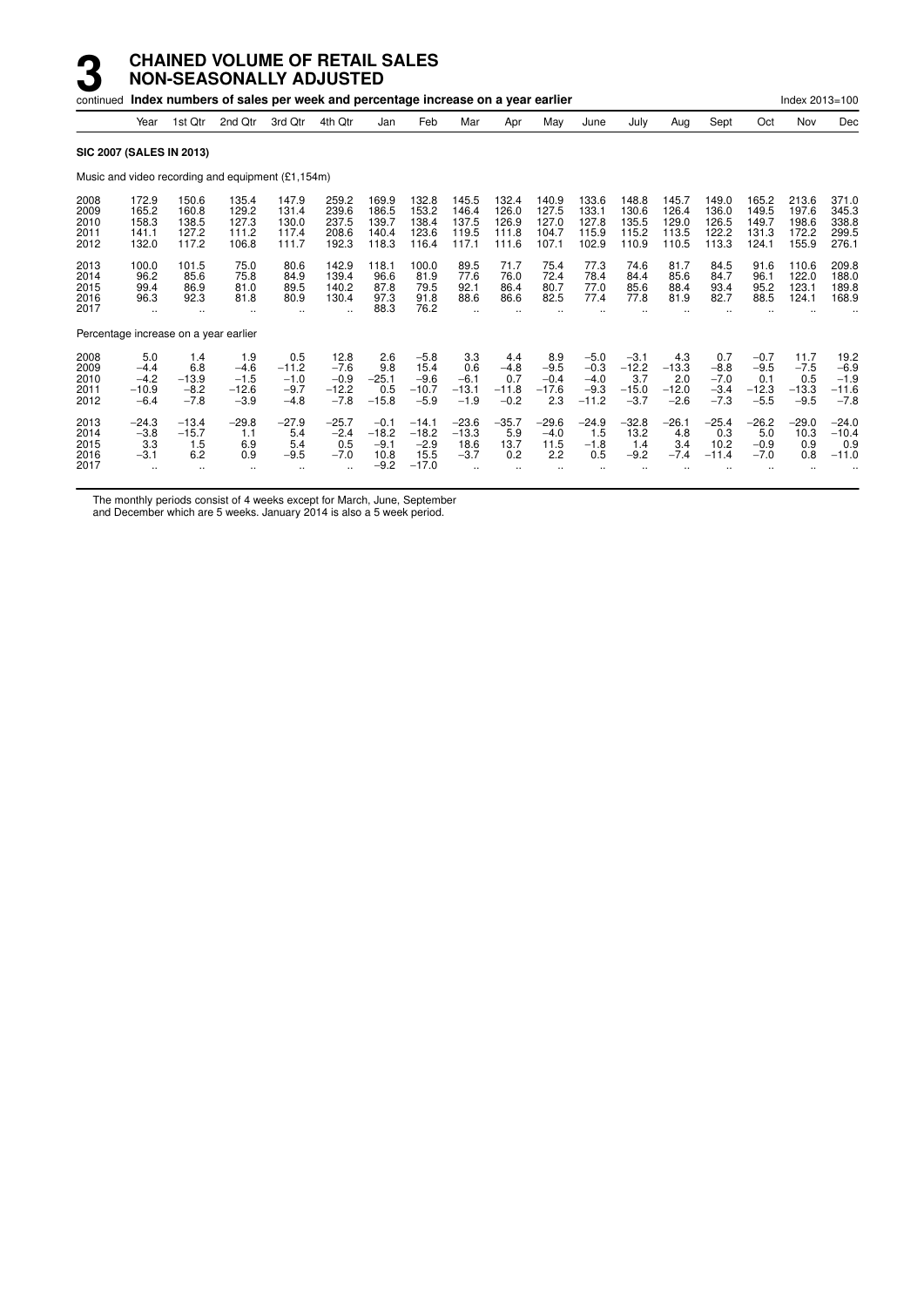**3**

|                                      |                                                      |                                                        | continued Index numbers of sales per week and percentage increase on a year earlier |                                                         |                                                          |                                              |                                            |                                                          |                                                      |                                              |                                          |                                              |                                                   |                                                          |                                                   | Index 2013=100                                      |                                                  |
|--------------------------------------|------------------------------------------------------|--------------------------------------------------------|-------------------------------------------------------------------------------------|---------------------------------------------------------|----------------------------------------------------------|----------------------------------------------|--------------------------------------------|----------------------------------------------------------|------------------------------------------------------|----------------------------------------------|------------------------------------------|----------------------------------------------|---------------------------------------------------|----------------------------------------------------------|---------------------------------------------------|-----------------------------------------------------|--------------------------------------------------|
|                                      | Year                                                 | 1st Qtr                                                | 2nd Qtr                                                                             | 3rd Qtr                                                 | 4th Qtr                                                  | Jan                                          | Feb                                        | Mar                                                      | Apr                                                  | May                                          | June                                     | July                                         | Aug                                               | Sept                                                     | Oct                                               | Nov                                                 | Dec                                              |
|                                      | <b>SIC 2007 (SALES IN 2013)</b>                      |                                                        |                                                                                     |                                                         |                                                          |                                              |                                            |                                                          |                                                      |                                              |                                          |                                              |                                                   |                                                          |                                                   |                                                     |                                                  |
|                                      |                                                      |                                                        | Other Specialised Non-food Stores, All Businesses (£45,181m)                        |                                                         |                                                          |                                              |                                            |                                                          |                                                      |                                              |                                          |                                              |                                                   |                                                          |                                                   |                                                     |                                                  |
| 2008<br>2009<br>2010<br>2011<br>2012 | 100.5<br>97.1<br>97.6<br>96.3<br>96.6                | 90.7<br>86.2<br>83.3<br>87.3<br>86.1                   | 99.9<br>93.8<br>92.7<br>92.4<br>91.2                                                | 97.2<br>94.0<br>96.5<br>90.8<br>93.7                    | 114.9<br>114.2<br>117.9<br>114.5<br>115.4                | 84.4<br>84.8<br>75.8<br>84.4<br>82.4         | 93.2<br>84.3<br>85.2<br>87.1<br>83.1       | 94.8<br>88.8<br>87.8<br>89.8<br>91.5                     | 97.0<br>92.0<br>90.9<br>91.8<br>87.6                 | 101.5<br>92.7<br>92.8<br>92.6<br>90.0        | 101.0<br>96.2<br>94.1<br>92.8<br>95.0    | 100.8<br>98.7<br>100.8<br>94.3<br>96.1       | 96.5<br>93.7<br>97.3<br>89.8<br>94.5              | 94.8<br>90.5<br>92.3<br>88.8<br>91.2                     | 96.4<br>95.2<br>99.2<br>96.5<br>97.0              | 107.1<br>109.9<br>113.9<br>107.3<br>109.9           | 136.0<br>132.8<br>136.0<br>134.8<br>134.5        |
| 2013<br>2014<br>2015<br>2016<br>2017 | 100.0<br>108.4<br>109.4<br>117.7<br>$\ddotsc$        | 85.2<br>94.0<br>96.8<br>100.4<br>$\ddotsc$             | 95.4<br>102.7<br>105.5<br>113.2<br>ä.                                               | 97.5<br>104.3<br>105.0<br>113.5<br>$\ddotsc$            | 121.9<br>133.6<br>130.4<br>143.8                         | 78.2<br>87.9<br>91.3<br>95.2<br>99.9         | 87.0<br>94.1<br>97.8<br>99.4<br>109.3      | 89.4<br>100.1<br>100.5<br>105.5                          | 93.1<br>99.3<br>105.5<br>114.7                       | 94.4<br>102.5<br>106.5<br>112.6              | 97.9<br>105.5<br>104.8<br>112.4          | 99.0<br>110.3<br>109.1<br>119.7              | 94.3<br>100.8<br>103.2<br>111.3                   | 98.9<br>102.4<br>103.2<br>110.5                          | 101.5<br>110.8<br>111.9<br>124.8                  | 114.6<br>124.7<br>123.7<br>133.3                    | 144.2<br>158.9<br>150.6<br>167.3                 |
|                                      | Percentage increase on a year earlier                |                                                        |                                                                                     |                                                         |                                                          |                                              |                                            |                                                          |                                                      |                                              |                                          |                                              |                                                   |                                                          |                                                   |                                                     |                                                  |
| 2008<br>2009<br>2010<br>2011<br>2012 | 4.8<br>$-3.4$<br>0.6<br>$-1.4$<br>0.4                | 7.6<br>$-4.9$<br>$-3.3$<br>4.8<br>$-1.3$               | 5.5<br>$-6.1$<br>$-1.2$<br>$-0.3$<br>$-1.3$                                         | 5.2<br>$-3.3$<br>2.6<br>$-5.9$<br>3.2                   | 2.6<br>$-0.6$<br>3.2<br>$-2.8$<br>0.7                    | 7.1<br>0.5<br>$-10.6$<br>11.3<br>$-2.4$      | 11.9<br>$-9.6$<br>1.1<br>2.2<br>$-4.5$     | 6.2<br>$-6.4$<br>$-1.1$<br>2.3<br>2.0                    | 5.6<br>$-5.2$<br>$-1.1$<br>0.9<br>$-4.6$             | 7.0<br>-8.7<br>0.2<br>$-0.2$<br>$-2.8$       | 4.2<br>$-4.7$<br>$-2.2$<br>$-1.4$<br>2.4 | 6.9<br>$-2.1$<br>2.1<br>$-6.5$<br>1.9        | 4.1<br>$-2.9$<br>3.9<br>$-7.7$<br>5.2             | 4.7<br>-4.5<br>2.0<br>$-3.8$<br>2.6                      | 2.8<br>$-1.2$<br>4.1<br>$-2.7$<br>0.5             | 0.3<br>2.5<br>3.7<br>$-5.8$<br>2.4                  | 3.9<br>$-2.3$<br>2.4<br>$-0.9$<br>$-0.2$         |
| 2013<br>2014<br>2015<br>2016<br>2017 | 3.5<br>8.4<br>1.0<br>7.6<br>ä.                       | $-1.1$<br>10.3<br>3.0<br>3.7<br>$\ldots$               | 4.5<br>7.7<br>2.8<br>7.3<br>$\ddotsc$                                               | 4.1<br>7.0<br>0.6<br>8.1<br>$\ddotsc$                   | 5.7<br>9.5<br>$-2.4$<br>10.2                             | $-5.1$<br>12.4<br>3.9<br>4.3<br>5.0          | 4.7<br>8.1<br>4.0<br>1.6<br>10.0           | $-2.3$<br>12.0<br>0.4<br>4.9<br>$\ddot{\phantom{a}}$     | 6.3<br>6.6<br>6.3<br>8.7<br>$\ddotsc$                | 4.9<br>8.6<br>3.8<br>5.8<br>$\ddotsc$        | 3.0<br>7.8<br>$-0.7$<br>7.3              | 3.0<br>11.4<br>$-1.1$<br>9.7                 | $-0.2$<br>6.9<br>2.4<br>7.9                       | 8.5<br>3.5<br>0.8<br>7.1                                 | 4.7<br>9.2<br>1.0<br>11.5                         | 4.3<br>8.9<br>$-0.8$<br>7.8<br>$\ddot{\phantom{a}}$ | 7.2<br>10.2<br>$-5.2$<br>11.1                    |
|                                      |                                                      |                                                        | Other Specialised Non-food Stores, Large Businesses (£23,476m)                      |                                                         |                                                          |                                              |                                            |                                                          |                                                      |                                              |                                          |                                              |                                                   |                                                          |                                                   |                                                     |                                                  |
| 2008<br>2009<br>2010<br>2011<br>2012 | 91.1<br>89.3<br>91.9<br>93.9<br>95.4                 | 80.6<br>82.2<br>77.6<br>82.4<br>81.8                   | 84.4<br>81.5<br>83.7<br>86.1<br>86.6                                                | 85.3<br>82.4<br>86.9<br>86.1<br>90.8                    | 114.8<br>111.1<br>119.3<br>120.9<br>122.4                | 79.0<br>85.2<br>74.8<br>83.8<br>81.7         | 82.4<br>80.7<br>78.2<br>82.1<br>79.5       | 80.9<br>80.9<br>79.3<br>81.6<br>83.6                     | 82.7<br>81.5<br>81.3<br>85.0<br>85.7                 | 85.9<br>79.6<br>82.2<br>85.2<br>83.3         | 84.4<br>83.0<br>87.0<br>87.8<br>90.1     | 86.2<br>86.8<br>88.4<br>89.2<br>93.0         | 85.6<br>81.9<br>87.5<br>83.9<br>88.2              | 84.3<br>79.4<br>85.4<br>85.3<br>91.2                     | 87.1<br>84.0<br>91.3<br>91.8<br>93.5              | 102.2<br>105.1<br>108.8<br>109.3<br>108.8           | 147.0<br>137.4<br>150.0<br>153.3<br>156.4        |
| 2013<br>2014<br>2015<br>2016<br>2017 | 100.0<br>110.8<br>118.0<br>122.1<br>ă,               | 84.1<br>91.2<br>99.9<br>101.1<br>$\ddot{\phantom{a}}$  | 91.0<br>99.6<br>108.9<br>112.3                                                      | 94.9<br>105.7<br>113.0<br>116.2<br>$\ddot{\phantom{a}}$ | 130.1<br>148.1<br>150.3<br>158.9<br>$\ddot{\phantom{a}}$ | 82.8<br>88.8<br>96.2<br>100.0<br>110.4       | 84.1<br>91.6<br>100.9<br>100.6<br>107.6    | 85.2<br>93.2<br>102.1<br>102.5<br>$\ddot{\phantom{a}}$   | 89.9<br>97.2<br>110.9<br>111.7                       | 88.0<br>97.9<br>109.6<br>111.1               | 94.2<br>103.0<br>106.8<br>113.7          | 95.0<br>107.8<br>115.6<br>118.1              | 92.2<br>101.4<br>109.8<br>114.7                   | 96.9<br>107.5<br>113.6<br>115.8                          | 97.9<br>115.5<br>117.6<br>129.3                   | 116.9<br>136.2<br>141.4<br>144.1                    | 166.3<br>183.7<br>183.5<br>194.4                 |
|                                      | Percentage increase on a year earlier                |                                                        |                                                                                     |                                                         |                                                          |                                              |                                            |                                                          |                                                      |                                              |                                          |                                              |                                                   |                                                          |                                                   |                                                     |                                                  |
| 2008<br>2009<br>2010<br>2011<br>2012 | 6.1<br>$-2.0$<br>2.9<br>2.2<br>1.7                   | 9.6<br>1.9<br>$-5.6$<br>6.2<br>$-0.8$                  | 6.8<br>$-3.4$<br>2.7<br>2.8<br>0.6                                                  | 5.1<br>$-3.4$<br>5.5<br>$-1.0$<br>5.6                   | 4.7<br>$-3.3$<br>7.4<br>1.3<br>1.3                       | $^{12.7}_{7.9}$<br>$-12.2$<br>12.0<br>$-2.5$ | 12.1<br>$-2.0$<br>$-3.1$<br>4.9<br>$-3.2$  | 5.9<br>0.1<br>$-2.0$<br>2.9<br>2.5                       | 7.3<br>$-1.4$<br>$-0.4$<br>4.7<br>0.7                | 7.2<br>$-7.4$<br>3.3<br>3.6<br>$-2.2$        | $6.2 - 1.7$<br>4.8<br>0.9<br>2.7         | 6.9<br>0.6<br>1.9<br>0.9<br>4.2              | 4.7<br>$-4.3$<br>6.8<br>$-4.1$<br>5.2             | 4.0<br>$-5.8$<br>7.6<br>$-0.1$<br>6.9                    | 4.3<br>$-3.6$<br>8.7<br>0.5<br>1.9                | 3.3<br>2.9<br>3.4<br>0.5<br>$-0.5$                  | 5.6<br>$-6.5$<br>9.1<br>2.2<br>2.0               |
| 2013<br>2014<br>2015<br>2016<br>2017 | 4.8<br>10.8<br>6.6<br>3.5<br>ä,                      | 2.9<br>8.4<br>9.6<br>1.2<br>$\ddot{\phantom{1}}$       | 5.0<br>9.5<br>9.3<br>3.1<br>$\ddot{\phantom{a}}$                                    | 4.4<br>11.4<br>7.0<br>2.7<br>$\ddot{\phantom{1}}$       | 6.2<br>13.8<br>1.5<br>5.7                                | 1.3<br>7.2<br>8.4<br>3.9<br>10.5             | 5.8<br>9.0<br>10.1<br>$-0.2$<br>6.9        | 1.8<br>9.4<br>9.6<br>0.4<br>$\ddot{\phantom{a}}$         | 5.0<br>8.1<br>14.1<br>0.8<br>$\ddot{\phantom{a}}$    | 5.7<br>11.3<br>11.9<br>1.4<br>$\ddotsc$      | 4.6<br>9.3<br>3.8<br>6.4<br>$\ddotsc$    | 2.1<br>13.5<br>7.2<br>2.2<br>$\ddotsc$       | 4.5<br>10.0<br>8.4<br>4.4<br>$\ddot{\phantom{a}}$ | 6.2<br>10.9<br>5.7<br>1.9<br>$\ldots$                    | 4.7<br>18.0<br>1.9<br>9.9<br>$\ddot{\phantom{1}}$ | 7.4<br>16.5<br>3.8<br>2.0<br>$\ddotsc$              | 6.3<br>10.4<br>-0.1<br>5.9                       |
|                                      |                                                      |                                                        | Other Specialised Non-food Stores, Small Businesses (£21,705m)                      |                                                         |                                                          |                                              |                                            |                                                          |                                                      |                                              |                                          |                                              |                                                   |                                                          |                                                   |                                                     |                                                  |
| 2008<br>2009<br>2010<br>2011<br>2012 | 111.1<br>105.8<br>103.9<br>98.9<br>97.9              | 101.9<br>90.5<br>89.7<br>92.6<br>90.9                  | 117.7<br>107.8<br>102.8<br>99.5<br>96.2                                             | 110.7<br>107.1<br>107.2<br>96.1<br>96.8                 | 114.6<br>117.6<br>116.1<br>107.4<br>107.6                | 90.3<br>84.1<br>76.8<br>85.0<br>83.0         | 105.5<br>88.1<br>93.0<br>92.6<br>87.1      | 110.7<br>97.6<br>97.3<br>98.8<br>100.2                   | 113.3<br>103.7<br>101.8<br>99.3<br>89.7              | 119.4<br>107.5<br>104.8<br>101.0<br>97.5     | 119.9<br>111.2<br>102.1<br>98.4<br>100.5 | 117.5<br>112.2<br>114.7<br>99.8<br>99.4      | 108.8<br>107.0<br>108.4<br>96.4<br>101.4          | 106.8<br>103.2<br>100.2<br>92.8<br>91.2                  | 107.0<br>108.0<br>108.0<br>101.7<br>100.8         | 112.6<br>115.1<br>119.6<br>104.9<br>111.0           | 122.4<br>$\frac{127.3}{119.9}$<br>119.9<br>110.2 |
| 2013<br>2014<br>2015<br>2016<br>2017 | 100.0<br>105.8<br>100.1<br>113.0<br>$\ddotsc$        | 86.4<br>97.1<br>93.5<br>99.6<br>$\ddotsc$              | 100.1<br>105.9<br>101.8<br>114.1<br>$\ddotsc$                                       | 100.4<br>102.8<br>96.3<br>110.7<br>$\ddotsc$            | 113.1<br>117.9<br>109.0<br>127.4<br>$\ddotsc$            | 73.1<br>86.9<br>86.0<br>90.0<br>88.6         | 90.1<br>96.7<br>94.4<br>98.0<br>111.1      | 94.0<br>107.6<br>98.7<br>108.7<br>$\ddot{\phantom{a}}$   | 96.5<br>101.5<br>99.7<br>117.8                       | 101.4<br>107.5<br>103.1<br>114.3             | 101.9<br>108.2<br>102.5<br>111.1         | 103.4<br>112.9<br>102.0<br>121.3             | 96.6<br>100.1<br>95.9<br>107.6                    | 101.1<br>96.9<br>91.9<br>104.7                           | 105.5<br>105.7<br>105.7<br>119.9                  | 112.1<br>112.4<br>104.5<br>121.6                    | 120.0<br>132.1<br>115.1<br>138.0                 |
|                                      | Percentage increase on a year earlier                |                                                        |                                                                                     |                                                         |                                                          |                                              |                                            |                                                          |                                                      |                                              |                                          |                                              |                                                   |                                                          |                                                   |                                                     |                                                  |
| 2008<br>2009<br>2010<br>2011<br>2012 | 3.6<br>$-4.8$<br>$-1.7$<br>$-4.9$<br>$-1.0$          | 5.7<br>$-11.2$<br>$-0.9$<br>$3.\overline{3}$<br>$-1.9$ | 4.2<br>$-8.5$<br>$-4.6$<br>$-3.3$<br>$-3.2$                                         | 5.3<br>$-3.2$<br>$\qquad \qquad -$<br>$-10.3$<br>0.8    | 0.4<br>2.6<br>$-1.3$<br>$-7.5$<br>0.2                    | 1.8<br>$-6.8$<br>$-8.7$<br>10.6<br>$-2.3$    | 11.7<br>$-16.5$<br>5.5<br>$-0.5$<br>$-5.9$ | 6.3<br>$-11.9$<br>$-0.3$<br>1.6<br>1.4                   | 4.1<br>$-8.5$<br>$-1.9$<br>$-2.5$<br>$-9.7$          | 6.8<br>$-10.0$<br>$-2.5$<br>$-3.6$<br>$-3.5$ | 2.4<br>$-7.2$<br>$-8.2$<br>$-3.6$<br>2.1 | 6.9<br>$-4.5$<br>2.2<br>$-12.9$<br>$-0.4$    | 3.4<br>$-1.6$<br>1.2<br>$-11.0$<br>5.1            | 5.4<br>$-3.4$<br>$-2.9 - 7.3$<br>$-1.8$                  | 1.4<br>0.9<br>$-5.8$<br>$-0.9$                    | $-2.5$<br>2.2<br>3.9<br>$-12.3$<br>5.8              | 2.0<br>4.0<br>$-5.9$<br>$-5.0$<br>$-3.3$         |
| 2013<br>2014<br>2015<br>2016<br>2017 | 2.2<br>5.8<br>$-5.3$<br>12.8<br>$\ddot{\phantom{a}}$ | $-5.0$<br>12.4<br>$-3.7$<br>6.6<br>$\ddotsc$           | 4.0<br>5.8<br>$-3.9$<br>12.1<br>$\ddotsc$                                           | 3.7<br>2.4<br>$-6.4$<br>15.0<br>$\ddotsc$               | 5.1<br>4.3<br>$-7.6$<br>16.9                             | $-12.0$<br>18.9<br>$-1.0$<br>4.7<br>$-1.6$   | 3.5<br>7.3<br>$-2.3$<br>3.8<br>13.4        | $-6.2$<br>14.5<br>$-8.3$<br>10.1<br>$\ddot{\phantom{a}}$ | 7.7<br>5.1<br>$-1.8$<br>18.2<br>$\ddot{\phantom{a}}$ | 4.0<br>6.0<br>$-4.1$<br>10.8<br>$\ddotsc$    | 1.4<br>6.2<br>$-5.3$<br>8.4<br>÷.        | 3.9<br>9.3<br>$-9.7$<br>18.9<br>$\mathbf{r}$ | $-4.7$<br>3.7<br>$-4.1$<br>12.1<br>$\ddotsc$      | 10.9<br>$-4.2$<br>$-5.1$<br>13.9<br>$\ddot{\phantom{a}}$ | 4.6<br>0.2<br>13.4                                | 1.0<br>0.3<br>$-7.0$<br>16.3<br>$\ddotsc$           | 8.9<br>10.1<br>$-12.9$<br>19.9<br>$\sim$         |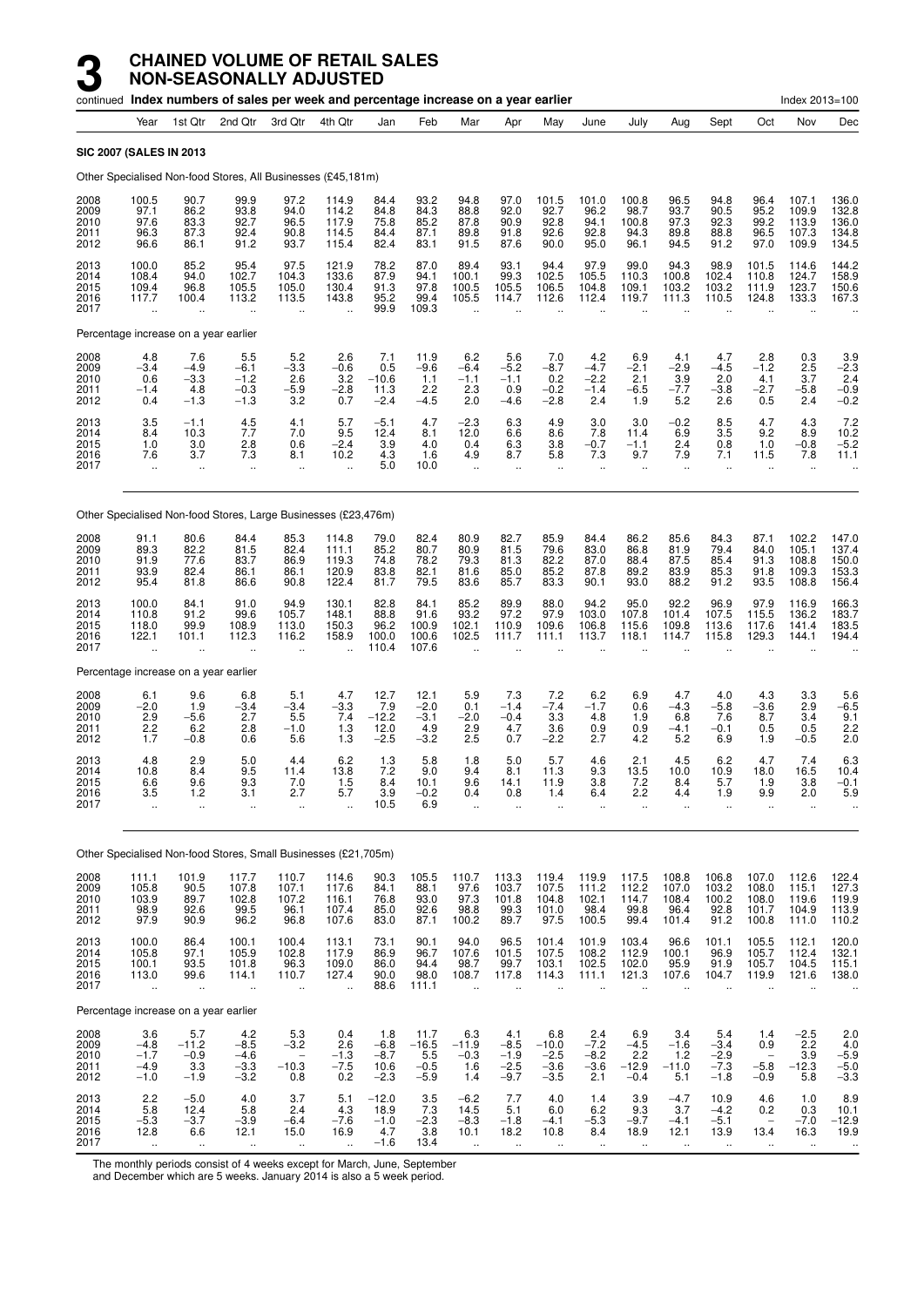**3**

|                                      |                                                           |                                                  | continued Index numbers of sales per week and percentage increase on a year earlier |                                                    |                                                           |                                                |                                                |                                                      |                                                         |                                                          |                                              |                                               |                                             |                                                 |                                               | Index 2013=100                                    |                                                 |
|--------------------------------------|-----------------------------------------------------------|--------------------------------------------------|-------------------------------------------------------------------------------------|----------------------------------------------------|-----------------------------------------------------------|------------------------------------------------|------------------------------------------------|------------------------------------------------------|---------------------------------------------------------|----------------------------------------------------------|----------------------------------------------|-----------------------------------------------|---------------------------------------------|-------------------------------------------------|-----------------------------------------------|---------------------------------------------------|-------------------------------------------------|
|                                      | Year                                                      | 1st Qtr                                          | 2nd Qtr                                                                             | 3rd Qtr                                            | 4th Qtr                                                   | Jan                                            | Feb                                            | Mar                                                  | Apr                                                     | May                                                      | June                                         | July                                          | Aug                                         | Sept                                            | Oct                                           | Nov                                               | Dec                                             |
| <b>SIC 2007 (SALES IN 2013)</b>      |                                                           |                                                  |                                                                                     |                                                    |                                                           |                                                |                                                |                                                      |                                                         |                                                          |                                              |                                               |                                             |                                                 |                                               |                                                   |                                                 |
|                                      |                                                           |                                                  | Pharmaceutical, Medical, Cosmetic and Toilet Goods (£4,951m)                        |                                                    |                                                           |                                                |                                                |                                                      |                                                         |                                                          |                                              |                                               |                                             |                                                 |                                               |                                                   |                                                 |
| 2008<br>2009<br>2010<br>2011<br>2012 | 95.5<br>86.5<br>89.2<br>90.7<br>91.6                      | 87.6<br>76.8<br>77.1<br>83.0<br>80.6             | 92.1<br>81.1<br>82.4<br>85.8<br>86.5                                                | 89.1<br>84.1<br>84.8<br>85.0<br>86.4               | 113.8<br>104.1<br>112.4<br>109.0<br>113.0                 | 85.2<br>74.0<br>71.2<br>80.6<br>76.2           | 89.4<br>78.1<br>80.5<br>82.2<br>80.5           | 88.7<br>77.9<br>79.1<br>85.4<br>84.1                 | 89.1<br>78.2<br>80.6<br>84.7<br>80.7                    | 92.7<br>77.4<br>82.0<br>85.2<br>87.1                     | 94.1<br>86.3<br>84.2<br>87.2<br>90.6         | 93.0<br>87.4<br>88.7<br>88.4<br>89.9          | 90.1<br>84.4<br>86.5<br>84.1<br>89.1        | 85.1<br>81.4<br>80.4<br>83.1<br>81.5            | 91.1<br>86.0<br>87.9<br>85.8<br>90.5          | 99.5<br>93.8<br>101.9<br>100.5<br>99.6            | 143.4<br>126.9<br>140.5<br>134.3<br>141.9       |
| 2013<br>2014<br>2015<br>2016<br>2017 | 100.0<br>104.1<br>105.1<br>114.3                          | 84.7<br>89.6<br>91.3<br>98.0                     | 95.1<br>96.0<br>96.5<br>104.4                                                       | 96.7<br>99.7<br>100.9<br>113.7                     | 123.5<br>132.2<br>131.7<br>141.0                          | 79.6<br>86.0<br>88.9<br>94.9<br>101.9          | 85.6<br>90.8<br>91.6<br>99.9<br>108.7          | 88.0<br>92.1<br>93.0<br>99.1                         | 90.3<br>93.6<br>94.7<br>104.4                           | 94.0<br>93.4<br>96.2<br>104.6                            | 99.8<br>100.0<br>98.3<br>104.3               | 99.0<br>101.9<br>103.2<br>115.9               | 96.4<br>98.0<br>100.1<br>117.3              | 95.2<br>99.4<br>99.8<br>108.9                   | 100.6<br>103.3<br>103.6<br>115.4              | 112.5<br>121.0<br>121.6<br>127.3                  | 150.6<br>164.2<br>162.2<br>172.5                |
|                                      |                                                           | Percentage increase on a year earlier            |                                                                                     |                                                    |                                                           |                                                |                                                |                                                      |                                                         |                                                          |                                              |                                               |                                             |                                                 |                                               |                                                   |                                                 |
| 2008<br>2009<br>2010<br>2011<br>2012 | 3.0<br>-9.4<br>3.1<br>1.7<br>1.0                          | 7.6<br>$-12.4$<br>0.4<br>7.6<br>$-2.9$           | 8.7<br>$-12.0$<br>1.6<br>4.1<br>0.8                                                 | $-2.1$<br>$-5.6$<br>0.8<br>0.2<br>1.7              | $-0.1$<br>$-8.5$<br>8.0<br>$-3.1$<br>3.7                  | 9.9<br>$-13.2$<br>$-3.8$<br>13.2<br>$-5.4$     | 9.7<br>$-12.6$<br>3.1<br>2.1<br>$-2.1$         | 4.9<br>$-12.1$<br>1.4<br>8.1<br>$-1.5$               | 10.7<br>$-12.2$<br>3.0<br>5.1<br>$-4.7$                 | 9.5<br>$-16.5$<br>5.9<br>3.9<br>2.2                      | 6.5<br>$-8.2$<br>$-2.4$<br>3.5<br>3.9        | 5.4<br>$-6.1$<br>1.5<br>$-0.3$<br>1.7         | $-0.5$<br>$-6.4$<br>2.5<br>$-2.7$<br>6.0    | $-8.9$<br>$-4.4$<br>$-1.2$<br>3.3<br>$-1.9$     | 4.2<br>$-5.5$<br>2.2<br>$-2.4$<br>5.5         | $-1.1$<br>$-5.8$<br>8.7<br>$-1.4$<br>$-0.9$       | $-1.5$<br>$-11.5$<br>10.7<br>$-4.4$<br>5.6      |
| 2013<br>2014<br>2015<br>2016<br>2017 | 9.1<br>4.1<br>1.0<br>8.7<br>$\ddot{\phantom{a}}$          | 5.1<br>5.8<br>2.0<br>7.4<br>$\ddot{\phantom{a}}$ | 10.0<br>0.9<br>0.6<br>8.2<br>$\ddot{\phantom{a}}$                                   | 11.9<br>3.1<br>1.2<br>12.6<br>$\ddot{\phantom{a}}$ | 9.3<br>7.0<br>$-0.4$<br>7.1<br>$\ddot{\phantom{a}}$       | 4.4<br>8.1<br>3.3<br>6.7<br>7.5                | 6.4<br>6.0<br>0.9<br>9.0<br>8.8                | 4.6<br>4.7<br>1.0<br>6.5<br>$\ddotsc$                | 12.0<br>3.6<br>1.2<br>10.2<br>$\ddot{\phantom{a}}$      | 7.9<br>-0.6<br>2.9<br>8.8<br>$\ddot{\phantom{a}}$        | 10.2<br>0.1<br>$-1.7$<br>6.1                 | 10.1<br>3.0<br>1.3<br>12.3                    | 8.1<br>1.7<br>2.1<br>17.2                   | 16.8<br>4.4<br>0.4<br>9.2                       | 11.2<br>2.6<br>0.3<br>11.3                    | 13.0<br>7.6<br>0.5<br>4.7<br>$\ddot{\phantom{a}}$ | 6.2<br>9.0<br>$-1.2$<br>6.3                     |
|                                      |                                                           |                                                  | Books, Newspapers and Periodicals (£3,993m)                                         |                                                    |                                                           |                                                |                                                |                                                      |                                                         |                                                          |                                              |                                               |                                             |                                                 |                                               |                                                   |                                                 |
| 2008<br>2009<br>2010<br>2011<br>2012 | 125.1<br>131.6<br>114.9<br>113.5<br>109.8                 | 114.3<br>124.5<br>110.0<br>107.4<br>101.4        | 105.2<br>114.9<br>96.9<br>96.0<br>98.5                                              | 117.8<br>117.6<br>105.5<br>102.6<br>99.7           | 163.9<br>169.2<br>147.0<br>147.8<br>139.7                 | 112.1<br>125.7<br>106.6<br>107.1<br>100.9      | 121.9<br>125.4<br>113.5<br>108.5<br>99.2       | 110.6<br>122.9<br>110.0<br>106.8<br>103.5            | 104.5<br>117.9<br>96.0<br>90.3<br>96.7                  | 99.5<br>111.5<br>95.9<br>95.0<br>96.5                    | 110.3<br>115.3<br>98.4<br>101.4<br>101.6     | 111.1<br>115.3<br>102.1<br>102.5<br>102.6     | 114.9<br>115.3<br>104.6<br>98.6<br>92.2     | 125.6<br>121.4<br>109.0<br>106.0<br>103.4       | 128.6<br>131.5<br>112.0<br>105.1<br>107.3     | 145.4<br>151.3<br>131.5<br>128.5<br>119.3         | 206.9<br>213.8<br>187.3<br>197.4<br>181.7       |
| 2013<br>2014<br>2015<br>2016<br>2017 | 100.0<br>90.7<br>95.4<br>89.5<br>$\ddotsc$                | 93.7<br>80.6<br>89.7<br>83.8<br>$\ddotsc$        | 86.0<br>78.0<br>81.5<br>77.3                                                        | 91.2<br>85.9<br>90.9<br>79.5<br>ä.                 | 129.1<br>119.3<br>119.4<br>117.6                          | 91.0<br>78.0<br>87.3<br>83.2<br>73.9           | 95.7<br>81.5<br>90.5<br>86.7<br>75.7           | 94.3<br>82.5<br>91.0<br>81.9<br>$\ddot{\phantom{a}}$ | 82.4<br>76.1<br>76.6<br>78.8                            | 84.0<br>77.0<br>81.1<br>78.1                             | 90.4<br>80.4<br>85.8<br>75.3                 | 82.6<br>78.9<br>86.6<br>76.3                  | 90.9<br>83.9<br>89.0<br>75.3                | 98.2<br>93.1<br>95.8<br>85.5                    | 97.2<br>89.0<br>95.0<br>88.3                  | 109.0<br>109.6<br>108.9<br>102.9                  | 170.8<br>151.2<br>147.4<br>152.8                |
|                                      |                                                           | Percentage increase on a year earlier            |                                                                                     |                                                    |                                                           |                                                |                                                |                                                      |                                                         |                                                          |                                              |                                               |                                             |                                                 |                                               |                                                   |                                                 |
| 2008<br>2009<br>2010<br>2011<br>2012 | $-9.4$<br>5.2<br>$-12.7$<br>$-1.2$<br>$-3.2$              | $-10.7$<br>8.9<br>$-11.6$<br>$-2.4$<br>$-5.6$    | $-10.7$<br>9.3<br>$-15.7$<br>$-0.9$<br>2.6                                          | $-7.2$<br>$-0.2$<br>$-10.3$<br>$-2.7$<br>$-2.9$    | $-8.7$<br>3.3<br>$-13.2$<br>0.6<br>$-5.5$                 | $-11.1$<br>12.2<br>$-15.2$<br>0.5<br>$-5.8$    | $-6.0$<br>2.9<br>$-9.5$<br>$-4.5$<br>$-8.5$    | $-13.8$<br>11.1<br>$-10.5$<br>$-2.9$<br>$-3.1$       | $-9.0$<br>12.9<br>$-18.6$<br>$-6.0$<br>7.1              | $-14.5$<br>12.1<br>$-14.0$<br>$-1.0$<br>1.5              | $-9.1$<br>4.6<br>$-14.6$<br>3.0<br>0.2       | $-10.7$<br>3.8<br>$-11.5$<br>0.4<br>0.1       | $-4.7$<br>0.4<br>$-9.3$<br>$-5.7$<br>$-6.5$ | $-6.5$<br>$-3.3$<br>$-10.2$<br>$-2.8$<br>$-2.5$ | $-7.2$<br>2.3<br>$-14.8$<br>$-6.2$<br>2.1     | $-6.5$<br>4.0<br>$-13.1$<br>$-2.2$<br>$-7.2$      | $-10.6$<br>3.3<br>$-12.4$<br>5.4<br>$-7.9$      |
| 2013<br>2014<br>2015<br>2016<br>2017 | $-8.9$<br>$-9.2$<br>5.1<br>$-6.1$<br>$\ddot{\phantom{a}}$ | $-7.6$<br>-14.0<br>11.3<br>$-6.6$<br>à.          | $-12.7$<br>$-9.2$<br>4.5<br>-5.3<br>$\ddot{\phantom{a}}$                            | $-8.5$<br>$-5.8$<br>5.9<br>$-12.5$<br>ä,           | $-7.5$<br>$-7.7$<br>0.1<br>$-1.5$<br>$\ddot{\phantom{a}}$ | $-9.8$<br>$-14.3$<br>11.9<br>$-4.7$<br>$-11.1$ | $-3.6$<br>$-14.9$<br>11.1<br>$-4.2$<br>$-12.7$ | $-8.9$<br>$-12.5$<br>10.3<br>$-9.9$<br>÷.            | $-14.8$<br>$-7.6$<br>0.5<br>2.9<br>$\ddot{\phantom{a}}$ | $-12.9$<br>$-8.3$<br>5.3<br>-3.7<br>$\ddot{\phantom{a}}$ | $-11.1$<br>$-11.1$<br>6.8<br>$-12.3$         | $-19.5$<br>$-4.5$<br>9.9<br>$-11.9$           | $-1.3$<br>$-7.7$<br>6.0<br>$-15.5$          | $-5.0$<br>$-5.3$<br>3.0<br>$-10.8$              | $-9.4$<br>$-8.5$<br>6.7<br>$-7.0$<br>ä,       | -8.7<br>0.6<br>-0.7<br>$-5.5$<br>ä,               | $-6.0$<br>$-11.5$<br>-2.5<br>3.7<br>.,          |
| Floor Coverings (£2,381m)            |                                                           |                                                  |                                                                                     |                                                    |                                                           |                                                |                                                |                                                      |                                                         |                                                          |                                              |                                               |                                             |                                                 |                                               |                                                   |                                                 |
| 2008<br>2009<br>2010<br>2011<br>2012 | 121.1<br>121.1<br>96.6<br>71.8<br>88.3                    | 138.6<br>107.9<br>103.0<br>76.6<br>88.5          | 121.0<br>118.5<br>96.7<br>66.1<br>86.3                                              | 119.5<br>132.6<br>94.9<br>71.2<br>87.0             | 104.1<br>125.7<br>91.7<br>73.3<br>91.7                    | 127.2<br>93.8<br>97.2<br>82.0<br>84.7          | 132.7<br>97.2<br>104.0<br>71.9<br>85.6         | 154.5<br>127.6<br>106.8<br>76.2<br>93.7              | 143.0<br>123.3<br>101.9<br>70.3<br>88.3                 | 111.8<br>121.4<br>97.2<br>63.1<br>89.6                   | 110.6<br>112.2<br>92.1<br>65.2<br>82.0       | 122.7<br>135.6<br>95.7<br>71.4<br>84.4        | 125.3<br>134.7<br>96.7<br>68.1<br>87.9      | 112.4<br>128.4<br>92.9<br>73.4<br>88.3          | 113.0<br>141.8<br>95.7<br>78.5<br>93.9        | 133.0<br>140.8<br>119.0<br>86.8<br>108.4          | 73.8<br>100.7<br>66.6<br>58.4<br>76.5           |
| 2013<br>2014<br>2015<br>2016<br>2017 | 100.0<br>94.3<br>69.3<br>63.3<br>$\ddot{\phantom{1}}$     | 98.0<br>$\frac{92.5}{67.7}$<br>61.9              | 98.8<br>90.3<br>69.7<br>58.3                                                        | 98.6<br>96.9<br>71.7<br>65.2<br>$\ddotsc$          | 104.6<br>97.4<br>68.1<br>67.9                             | 86.6<br>87.4<br>67.3<br>59.4<br>63.3           | 102.9<br>95.9<br>66.1<br>67.4<br>61.5          | 103.3<br>94.9<br>69.3<br>59.5<br>$\ddotsc$           | 102.4<br>90.8<br>70.8<br>68.6                           | 95.3<br>86.0<br>70.5<br>56.8                             | 98.6<br>93.4<br>68.2<br>51.3                 | 98.8<br>95.5<br>69.8<br>65.9                  | 101.2<br>93.1<br>72.9<br>65.3               | 96.4<br>101.0<br>72.2<br>64.4                   | 107.7<br>106.1<br>78.3<br>73.0                | 121.0<br>117.0<br>82.0<br>86.5                    | 88.9<br>74.9<br>48.8<br>49.1                    |
|                                      |                                                           |                                                  | Percentage increase on a year earlier                                               |                                                    |                                                           |                                                |                                                |                                                      |                                                         |                                                          |                                              |                                               |                                             |                                                 |                                               |                                                   |                                                 |
| 2008<br>2009<br>2010<br>2011<br>2012 | $-13.0$<br>$-20.3$<br>$-25.6$<br>23.0                     | 0.7<br>$-22.1$<br>$-4.5$<br>$-25.6$<br>15.4      | $-7.6$<br>$-2.1$<br>$-18.3$<br>$-31.6$<br>30.5                                      | $-15.8$<br>10.9<br>$-28.4$<br>$-25.0$<br>22.2      | $\frac{-29.1}{20.8}$<br>$-27.1$<br>$-20.0$<br>25.0        | $-2.4$<br>$-26.2$<br>$3.5 - 15.6$<br>3.4       | $-3.0$<br>$-26.8$<br>7.1<br>$-30.9$<br>19.1    | 7.4<br>$-17.4$<br>$-16.3$<br>$-28.7$<br>23.1         | 14.9<br>$-13.8$<br>$-17.3$<br>$-31.0$<br>25.6           | $-12.3$<br>8.6<br>$-19.9$<br>$-35.1$<br>41.9             | $-20.3$<br>1.4<br>$-17.9$<br>$-29.2$<br>25.8 | $-13.8$<br>10.5<br>$-29.4$<br>$-25.4$<br>18.2 | $-9.7$<br>7.5<br>$-28.2$<br>$-29.6$<br>29.1 | $-21.9$<br>14.2<br>$-27.7$<br>$-20.9$<br>20.2   | $-19.5$<br>25.5<br>$-32.5$<br>$-18.0$<br>19.7 | $-24.8$<br>5.8<br>$-15.5$<br>$-27.1$<br>24.9      | $-42.2$<br>$36.5$<br>$-33.9$<br>$-12.3$<br>31.0 |
| 2013<br>2014<br>2015<br>2016<br>2017 | 13.2<br>$-5.8$<br>$-26.5$<br>$-8.6$<br>$\ddotsc$          | 10.8<br>$-5.7$<br>$-26.8$<br>$-8.6$              | 14.5<br>$-8.5$<br>$-22.9$<br>$-16.3$                                                | 13.4<br>$-1.8$<br>$-26.0$<br>$-9.0$<br>$\ddotsc$   | 14.1<br>$-6.8$<br>$-30.1$<br>$-0.2$<br>$\ddotsc$          | 2.2<br>0.9<br>$-23.0$<br>$-11.6$<br>6.5        | 20.2<br>$-6.8$<br>$-31.0$<br>1.9<br>$-8.6$     | 10.3<br>$-8.2$<br>$-27.0$<br>$-14.2$<br>$\ddotsc$    | 16.0<br>$-11.3$<br>$-22.0$<br>$-3.1$                    | 6.4<br>$-9.7$<br>$-18.1$<br>$-19.3$                      | 20.3<br>$-5.3$<br>$-27.0$<br>$-24.7$         | 17.0<br>$-3.3$<br>$-26.9$<br>$-5.5$           | 15.2<br>$-8.0$<br>$-21.7$<br>$-10.4$        | 9.2<br>4.7<br>$-28.5$<br>$-10.7$                | 14.7<br>$-1.5$<br>$-26.2$<br>$-6.7$           | 11.7<br>$-3.3$<br>$-29.9$<br>5.5                  | 16.2<br>$-15.8$<br>$-34.9$<br>0.6               |

The monthly periods consist of 4 weeks except for March, June, September

and December which are 5 weeks. January 2014 is also a 5 week period.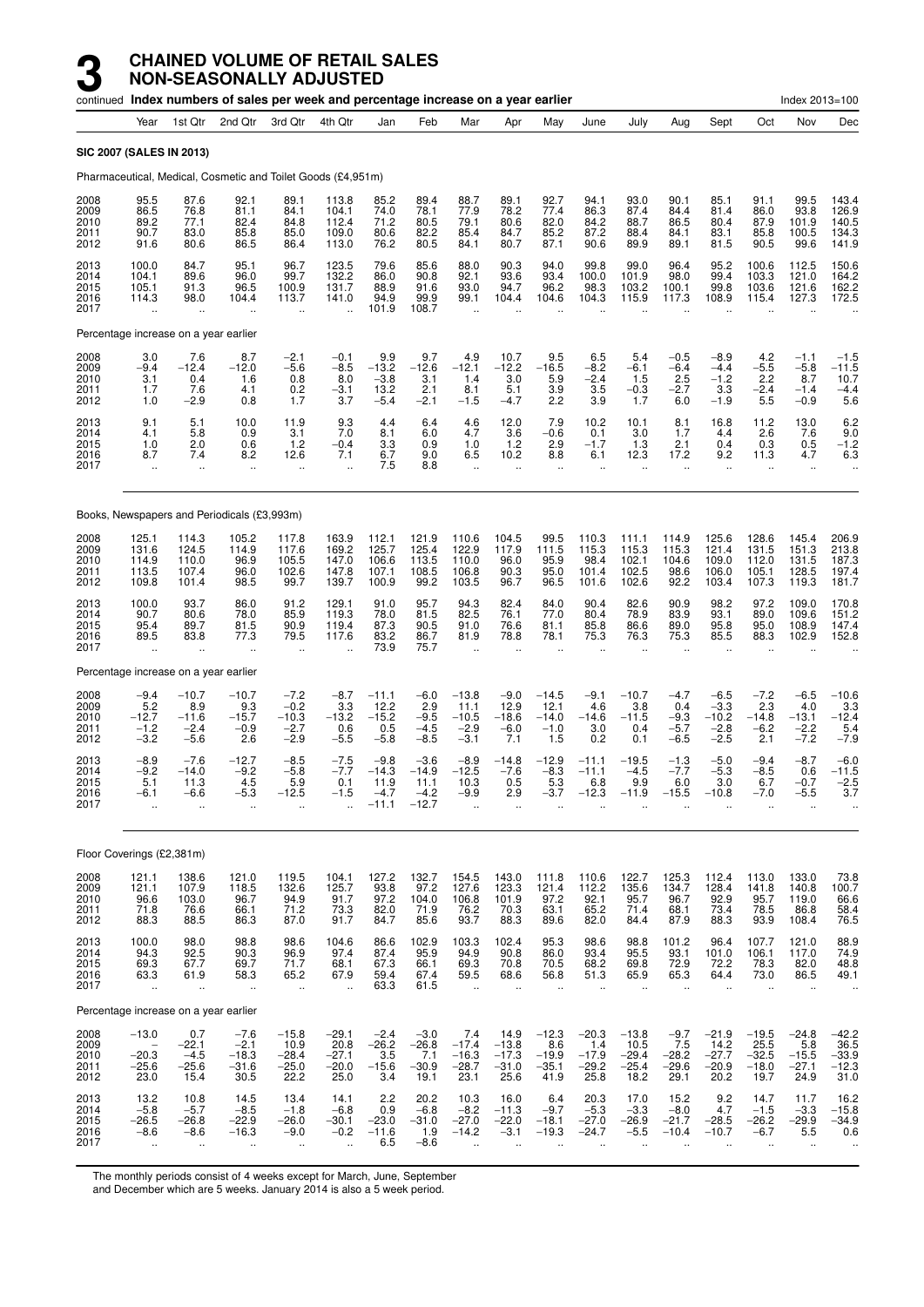**3**

|                                      |                                           |                                                          | continued Index numbers of sales per week and percentage increase on a year earlier |                                                         |                                                          |                                          |                                               |                                                         |                                                  |                                                   |                                                     |                                                       |                                                        |                                                     |                                                      | Index 2013=100                                       |                                           |
|--------------------------------------|-------------------------------------------|----------------------------------------------------------|-------------------------------------------------------------------------------------|---------------------------------------------------------|----------------------------------------------------------|------------------------------------------|-----------------------------------------------|---------------------------------------------------------|--------------------------------------------------|---------------------------------------------------|-----------------------------------------------------|-------------------------------------------------------|--------------------------------------------------------|-----------------------------------------------------|------------------------------------------------------|------------------------------------------------------|-------------------------------------------|
|                                      | Year                                      | 1st Qtr                                                  | 2nd Qtr                                                                             | 3rd Qtr                                                 | 4th Qtr                                                  | Jan                                      | Feb                                           | Mar                                                     | Apr                                              | May                                               | June                                                | July                                                  | Aug                                                    | Sept                                                | Oct                                                  | Nov                                                  | Dec                                       |
|                                      | <b>SIC 2007 (SALES IN 2013)</b>           |                                                          |                                                                                     |                                                         |                                                          |                                          |                                               |                                                         |                                                  |                                                   |                                                     |                                                       |                                                        |                                                     |                                                      |                                                      |                                           |
|                                      |                                           |                                                          | Computers and Telecommunications Equipment (£4,473m)                                |                                                         |                                                          |                                          |                                               |                                                         |                                                  |                                                   |                                                     |                                                       |                                                        |                                                     |                                                      |                                                      |                                           |
| 2008<br>2009<br>2010<br>2011<br>2012 | 82.0<br>78.9<br>79.1<br>84.2<br>85.4      | 79.5<br>75.7<br>61.5<br>79.3<br>71.6                     | 81.1<br>70.8<br>65.0<br>70.5<br>68.5                                                | 79.1<br>76.0<br>77.5<br>70.8<br>80.7                    | 88.6<br>93.2<br>112.4<br>116.1<br>120.7                  | 75.3<br>77.8<br>58.1<br>85.6<br>82.1     | 84.8<br>70.8<br>61.9<br>80.7<br>67.7          | 79.4<br>78.0<br>64.1<br>73.0<br>66.4                    | 84.7<br>73.7<br>63.4<br>68.5<br>75.0             | 82.2<br>68.8<br>64.9<br>71.7<br>65.3              | 77.4<br>70.0<br>66.4<br>71.1<br>65.8                | 82.2<br>87.6<br>75.0<br>69.5<br>81.1                  | 76.1<br>71.1<br>79.2<br>67.3<br>70.4                   | 79.0<br>70.6<br>78.2<br>74.6<br>88.5                | 81.5<br>77.4<br>81.3<br>86.3<br>93.7                 | 87.3<br>96.1<br>108.9<br>114.4<br>116.8              | 95.2<br>103.5<br>140.1<br>141.4<br>145.4  |
| 2013<br>2014<br>2015<br>2016<br>2017 | 100.0<br>120.0<br>146.6<br>174.8<br>Ξ.    | 81.6<br>97.6<br>112.3<br>140.2<br>ä.                     | 78.7<br>96.1<br>110.2<br>148.0<br>$\ddot{\phantom{a}}$                              | 91.0<br>115.3<br>147.9<br>160.9<br>ă.                   | 148.7<br>172.6<br>216.0<br>250.2<br>$\ddot{\phantom{a}}$ | 87.6<br>103.1<br>126.5<br>147.7<br>150.6 | 80.0<br>99.4<br>112.5<br>137.7<br>134.9       | 78.0<br>90.7<br>100.7<br>136.3                          | 86.1<br>103.7<br>118.5<br>170.2                  | 78.8<br>94.5<br>109.2<br>139.5                    | 72.8<br>91.4<br>104.3<br>137.2                      | 86.8<br>104.3<br>137.4<br>152.1                       | 80.2<br>96.1<br>130.2<br>145.1                         | 103.0<br>139.5<br>170.5<br>180.5                    | 110.2<br>152.9<br>186.0<br>238.0                     | 143.8<br>170.3<br>218.0<br>233.6                     | 183.4<br>190.2<br>238.2<br>273.2          |
|                                      | Percentage increase on a year earlier     |                                                          |                                                                                     |                                                         |                                                          |                                          |                                               |                                                         |                                                  |                                                   |                                                     |                                                       |                                                        |                                                     |                                                      |                                                      |                                           |
| 2008<br>2009<br>2010<br>2011<br>2012 | 7.7<br>$-3.8$<br>0.3<br>6.4<br>1.4        | 9.8<br>$-4.8$<br>$-18.7$<br>28.8<br>$-9.6$               | 11.8<br>$-12.7$<br>$-8.2$<br>8.4<br>$-2.9$                                          | 7.0<br>$-3.9$<br>2.0<br>$-8.7$<br>14.0                  | 3.2<br>5.3<br>20.6<br>3.3<br>4.0                         | 9.3<br>3.2<br>$-25.4$<br>47.5<br>$-4.0$  | 18.6<br>$-16.6$<br>$-12.6$<br>30.4<br>$-16.1$ | 4.7<br>$-1.8$<br>$-17.8$<br>14.0<br>$-9.1$              | 30.5<br>$-13.0$<br>$-13.9$<br>8.0<br>9.5         | 5.0<br>$-16.3$<br>$-5.8$<br>10.6<br>$-9.0$        | 4.4<br>$-9.5$<br>$-5.2$<br>7.1<br>$-7.4$            | 8.5<br>6.6<br>$-14.4$<br>$-7.2$<br>16.7               | 3.5<br>$-6.6$<br>11.3<br>$-15.0$<br>4.6                | 8.5<br>$-10.6$<br>10.8<br>$-4.7$<br>18.7            | 8.6<br>$-5.0$<br>5.1<br>6.1<br>8.6                   | 1.9<br>10.1<br>13.3<br>5.0<br>2.2                    | 0.8<br>8.7<br>35.3<br>0.9<br>2.8          |
| 2013<br>2014<br>2015<br>2016<br>2017 | 17.1<br>20.0<br>22.2<br>19.3<br>٠.        | 13.9<br>19.7<br>15.0<br>24.9                             | 15.0<br>22.1<br>14.6<br>34.4                                                        | 12.8<br>26.7<br>28.3<br>8.8                             | 23.2<br>16.1<br>25.1<br>15.8<br>$\ddot{\phantom{a}}$     | 6.7<br>17.7<br>22.7<br>16.7<br>2.0       | 18.1<br>24.2<br>13.2<br>22.4<br>$-2.0$        | 17.5<br>16.4<br>11.0<br>35.4<br>$\sim$                  | 14.8<br>20.4<br>14.2<br>43.7                     | 20.8<br>19.9<br>15.6<br>27.7                      | 10.5<br>25.6<br>14.1<br>31.5                        | 6.9<br>20.2<br>31.8<br>10.7<br>$\ddot{\phantom{a}}$   | 13.9<br>19.8<br>35.5<br>11.5<br>$\ddot{\phantom{a}}$   | 16.4<br>35.4<br>22.2<br>5.9<br>$\ddot{\phantom{a}}$ | 17.6<br>38.7<br>21.7<br>27.9<br>$\ddot{\phantom{a}}$ | 23.1<br>18.4<br>28.1<br>7.1<br>$\ddot{\phantom{a}}$  | 26.2<br>3.7<br>25.2<br>14.7               |
|                                      |                                           |                                                          | Other Retail Sale in Specialised Stores NEC (£29,383m)                              |                                                         |                                                          |                                          |                                               |                                                         |                                                  |                                                   |                                                     |                                                       |                                                        |                                                     |                                                      |                                                      |                                           |
| 2008<br>2009<br>2010<br>2011<br>2012 | 99.9<br>95.9<br>100.3<br>98.9<br>98.3     | 86.1<br>82.8<br>83.7<br>87.3<br>87.4                     | 102.4<br>96.0<br>99.3<br>99.3<br>95.6                                               | 97.5<br>93.0<br>101.0<br>95.6<br>97.0                   | 114.9<br>111.7<br>117.3<br>113.4<br>113.2                | 78.6<br>81.5<br>74.4<br>81.4<br>80.5     | 87.9<br>81.4<br>85.5<br>87.0<br>83.9          | 92.1<br>84.9<br>89.6<br>92.3<br>95.6                    | 95.6<br>92.0<br>96.8<br>99.3<br>89.7             | 106.0<br>95.5<br>99.6<br>99.9<br>94.3             | 105.0<br>99.6<br>101.0<br>98.9<br>101.4             | 102.5<br>97.2<br>108.2<br>100.8<br>99.8               | 97.0<br>93.9<br>101.6<br>95.7<br>100.7                 | 93.8<br>89.0<br>94.6<br>91.4<br>91.8                | 94.3<br>91.8<br>103.0<br>100.3<br>97.4               | 105.1<br>106.9<br>113.4<br>105.2<br>108.9            | 139.2<br>131.3<br>131.8<br>130.5<br>129.2 |
| 2013<br>2014<br>2015<br>2016<br>2017 | 100.0<br>110.9<br>109.7<br>117.9          | 83.6<br>96.2<br>98.7<br>100.2<br>$\ddot{\phantom{a}}$    | 99.1<br>109.1<br>112.5<br>118.7                                                     | 99.5<br>106.5<br>103.8<br>114.9<br>$\ddot{\phantom{a}}$ | 117.8<br>132.8<br>123.8<br>137.7                         | 73.7<br>87.2<br>88.9<br>91.8<br>98.4     | 85.8<br>95.4<br>100.1<br>97.8<br>114.0        | 89.7<br>105.7<br>105.6<br>108.8                         | 95.3<br>103.4<br>112.1<br>116.6                  | 98.4<br>110.1<br>114.1<br>119.1                   | 102.8<br>113.0<br>111.4<br>120.0                    | 103.3<br>118.1<br>111.9<br>125.6                      | 96.2<br>104.8<br>104.0<br>113.7                        | 99.2<br>98.6<br>97.0<br>107.2                       | 100.3<br>109.0<br>107.1<br>118.3                     | 110.3<br>121.1<br>115.1<br>127.0                     | 137.6<br>161.1<br>144.1<br>161.9          |
|                                      | Percentage increase on a year earlier     |                                                          |                                                                                     |                                                         |                                                          |                                          |                                               |                                                         |                                                  |                                                   |                                                     |                                                       |                                                        |                                                     |                                                      |                                                      |                                           |
| 2008<br>2009<br>2010<br>2011<br>2012 | 9.1<br>$-4.1$<br>4.6<br>$-1.4$<br>$-0.7$  | 12.1<br>$-3.8$<br>1.1<br>4.4<br>$\overline{\phantom{a}}$ | 7.3<br>$-6.3$<br>3.4<br>0.1<br>$-3.8$                                               | 10.8<br>$-4.5$<br>8.5<br>$-5.3$<br>1.4                  | 8.3<br>$-2.8$<br>5.0<br>$-3.3$<br>$-0.2$                 | 11.7<br>3.7<br>$-8.7$<br>9.4<br>$-1.1$   | 16.7<br>$-7.4$<br>5.0<br>1.8<br>$-3.6$        | 10.8<br>$-7.7$<br>5.5<br>3.0<br>3.5                     | 0.9<br>$-3.7$<br>5.1<br>2.7<br>$-9.7$            | 12.6<br>$-9.9$<br>4.4<br>0.2<br>$-5.6$            | 8.3<br>$-5.1$<br>1.4<br>$-2.0$<br>2.5               | $12.2 - 5.2$<br>11.2<br>$-6.8$<br>$-0.9$              | 8.0<br>$-3.2$<br>8.3<br>$-5.8$<br>5.2                  | 11.9<br>$-5.1$<br>6.3<br>$-3.4$<br>0.4              | 5.6<br>$-2.6$<br>12.2<br>$-2.6$<br>$-2.9$            | $^{4.8}_{1.7}$<br>6.1<br>$-7.2$<br>3.5               | $12.1 - 5.6$<br>0.3<br>$-0.9$<br>$-1.0$   |
| 2013<br>2014<br>2015<br>2016<br>2017 | 1.8<br>10.9<br>$-1.1$<br>7.4<br>$\ddotsc$ | $-4.3$<br>15.1<br>2.7<br>1.4<br>ä.                       | 3.7<br>10.1<br>3.1<br>5.5<br>$\ddot{\phantom{a}}$                                   | 2.6<br>7.0<br>$-2.6$<br>10.7<br>$\ddot{\phantom{a}}$    | 4.0<br>12.7<br>$-6.8$<br>11.3<br>$\ddot{\phantom{a}}$    | $-8.3$<br>18.3<br>1.8<br>3.3<br>7.2      | 2.2<br>11.1<br>5.0<br>$-2.4$<br>16.6          | $-6.2$<br>17.9<br>$-0.2$<br>3.0<br>$\ddot{\phantom{a}}$ | 6.3<br>8.5<br>8.4<br>4.0<br>$\ddot{\phantom{a}}$ | 4.3<br>11.9<br>3.7<br>4.3<br>$\ddot{\phantom{a}}$ | 1.4<br>9.9<br>$-1.4$<br>7.7<br>$\ddot{\phantom{a}}$ | 3.5<br>14.3<br>$-5.2$<br>12.2<br>$\ddot{\phantom{a}}$ | $-4.4$<br>8.9<br>$-0.8$<br>9.4<br>$\ddot{\phantom{a}}$ | 8.1<br>$-0.6$<br>$-1.6$<br>10.5                     | 3.0<br>8.6<br>$-1.8$<br>10.5                         | 1.3<br>9.8<br>$-5.0$<br>10.3<br>$\ddot{\phantom{a}}$ | 6.5<br>17.1<br>$-10.6$<br>12.4            |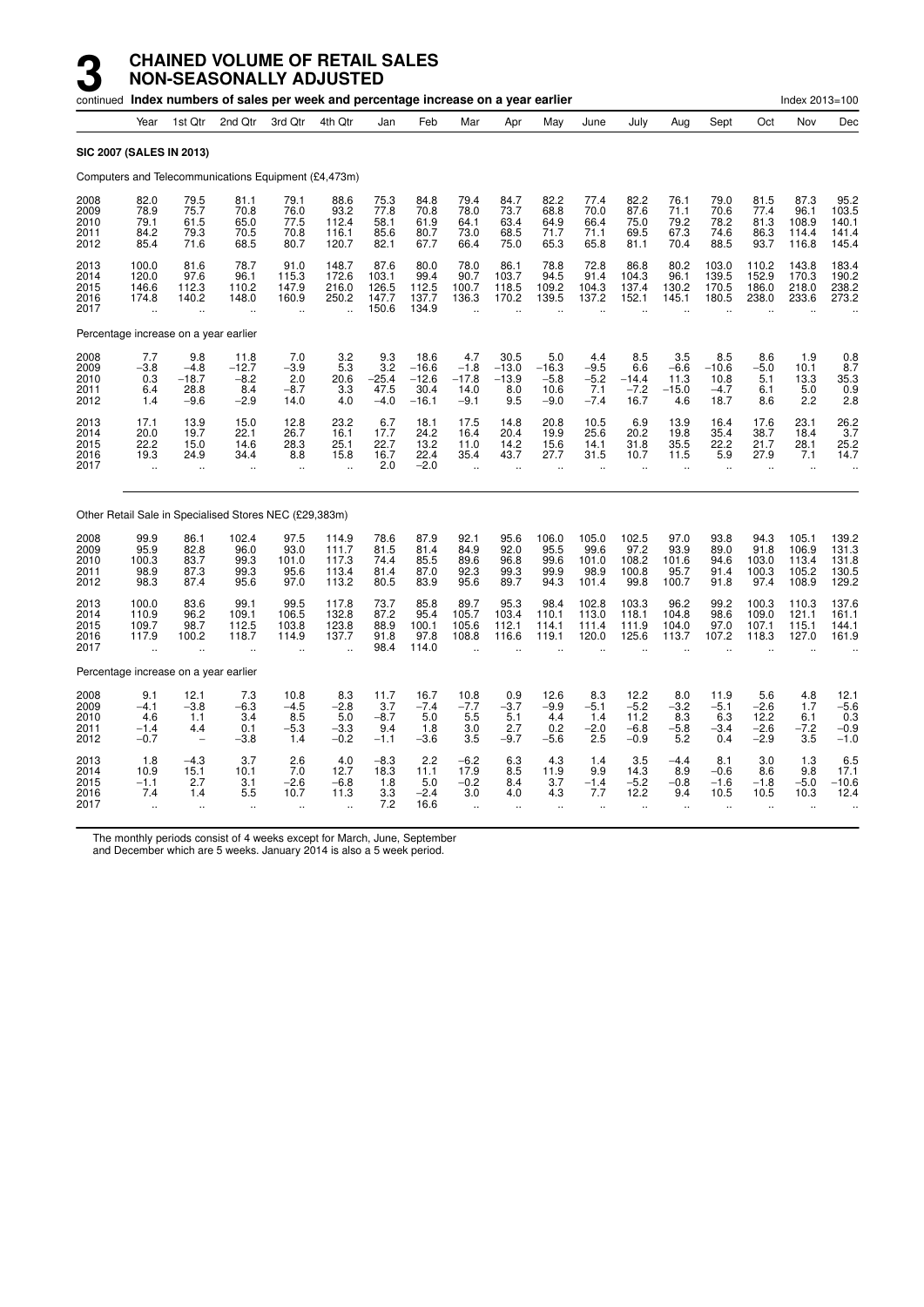**3**

|                                      |                                                                          | continued Index numbers of sales per week and percentage increase on a year earlier |                                                         |                                                         |                                                          |                                          |                                          |                                                         |                                                       |                                                         |                                                       |                                                    |                                                     |                                                            |                                                      | Index 2013=100                                       |                                                         |
|--------------------------------------|--------------------------------------------------------------------------|-------------------------------------------------------------------------------------|---------------------------------------------------------|---------------------------------------------------------|----------------------------------------------------------|------------------------------------------|------------------------------------------|---------------------------------------------------------|-------------------------------------------------------|---------------------------------------------------------|-------------------------------------------------------|----------------------------------------------------|-----------------------------------------------------|------------------------------------------------------------|------------------------------------------------------|------------------------------------------------------|---------------------------------------------------------|
|                                      | Year                                                                     | 1st Qtr                                                                             | 2nd Qtr                                                 | 3rd Qtr                                                 | 4th Qtr                                                  | Jan                                      | Feb                                      | Mar                                                     | Apr                                                   | May                                                     | June                                                  | July                                               | Aug                                                 | Sept                                                       | Oct                                                  | Nov                                                  | Dec                                                     |
|                                      | <b>SIC 2007 (SALES IN 2013)</b>                                          |                                                                                     |                                                         |                                                         |                                                          |                                          |                                          |                                                         |                                                       |                                                         |                                                       |                                                    |                                                     |                                                            |                                                      |                                                      |                                                         |
|                                      |                                                                          | Non-store Retail, All Businesses (£23,409m)                                         |                                                         |                                                         |                                                          |                                          |                                          |                                                         |                                                       |                                                         |                                                       |                                                    |                                                     |                                                            |                                                      |                                                      |                                                         |
| 2008<br>2009<br>2010<br>2011<br>2012 | 60.0<br>64.5<br>70.0<br>78.7<br>85.9                                     | 56.5<br>57.7<br>63.7<br>71.2<br>77.5                                                | 55.5<br>57.9<br>62.5<br>71.2<br>78.1                    | 54.2<br>62.3<br>67.0<br>73.7<br>79.0                    | 73.9<br>80.3<br>86.6<br>98.6<br>109.1                    | 55.1<br>58.1<br>61.1<br>70.6<br>76.0     | 59.5<br>55.7<br>64.5<br>72.4<br>77.0     | 55.5<br>59.0<br>65.2<br>70.9<br>79.0                    | 57.6<br>58.7<br>63.6<br>68.8<br>76.9                  | 54.4<br>57.4<br>62.9<br>71.2<br>79.5                    | 54.6<br>57.7<br>61.4<br>73.1<br>77.9                  | 53.2<br>61.0<br>66.6<br>73.1<br>82.4               | 52.7<br>60.9<br>66.9<br>73.2<br>74.6                | 56.1<br>64.5<br>67.3<br>74.6<br>79.8                       | 63.6<br>70.9<br>76.1<br>82.6<br>90.1                 | 79.4<br>88.3<br>90.8<br>105.7<br>111.8               | 77.8<br>81.3<br>91.7<br>105.9<br>122.1                  |
| 2013<br>2014<br>2015<br>2016<br>2017 | 100.0<br>111.8<br>125.3<br>148.1<br>$\ddotsc$                            | 89.6<br>99.8<br>114.0<br>123.2<br>$\mathbf{r}$                                      | 91.7<br>105.9<br>117.1<br>133.9<br>$\ddot{\phantom{a}}$ | 94.4<br>101.9<br>117.0<br>137.3<br>$\ddot{\phantom{a}}$ | 124.3<br>140.6<br>153.2<br>197.9                         | 85.7<br>92.4<br>112.9<br>124.2<br>148.0  | 90.4<br>106.0<br>112.4<br>122.0<br>150.5 | 92.0<br>102.3<br>116.1<br>123.3<br>$\ddot{\phantom{a}}$ | 88.6<br>104.3<br>116.8<br>131.9                       | 91.5<br>106.9<br>112.8<br>135.8                         | 94.4<br>106.4<br>120.7<br>133.8                       | 95.5<br>103.7<br>121.5<br>133.6                    | 95.1<br>97.1<br>109.3<br>131.8                      | 92.9<br>104.3<br>119.6<br>144.8                            | 102.6<br>114.5<br>129.9<br>163.2                     | 128.3<br>150.5<br>171.6<br>220.5                     | 138.5<br>153.5<br>157.0<br>207.7                        |
|                                      |                                                                          | Percentage increase on a year earlier                                               |                                                         |                                                         |                                                          |                                          |                                          |                                                         |                                                       |                                                         |                                                       |                                                    |                                                     |                                                            |                                                      |                                                      |                                                         |
| 2008<br>2009<br>2010<br>2011<br>2012 | 5.4<br>7.6<br>8.4<br>12.5<br>9.2                                         | 7.8<br>2.1<br>10.5<br>11.8<br>8.7                                                   | 3.9<br>4.4<br>7.9<br>13.9<br>9.7                        | 2.5<br>15.0<br>$7.5$<br>10.0<br>7.2                     | 7.3<br>8.6<br>7.9<br>13.9<br>10.6                        | 10.8<br>5.5<br>$5.2$<br>15.5<br>7.7      | 11.0<br>$-6.3$<br>15.8<br>12.1<br>6.4    | 3.6<br>6.2<br>10.5<br>8.8<br>11.4                       | 7.9<br>1.9<br>8.4<br>8.3<br>11.7                      | 1.6<br>5.5<br>9.5<br>13.2<br>11.7                       | 2.6<br>5.6<br>6.3<br>19.2<br>6.6                      | $-1.7$<br>14.6<br>9.2<br>9.8<br>12.6               | 2.7<br>15.4<br>9.9<br>9.4<br>2.0                    | 5.7<br>15.0<br>4.5<br>10.7<br>7.0                          | 4.3<br>11.5<br>7.4<br>8.5<br>9.1                     | 4.6<br>11.3<br>2.7<br>16.5<br>5.8                    | 11.8<br>4.4<br>12.8<br>15.5<br>15.3                     |
| 2013<br>2014<br>2015<br>2016<br>2017 | 16.4<br>11.8<br>12.1<br>18.2<br>$\ddotsc$                                | 15.7<br>11.4<br>14.2<br>8.1<br>$\ldots$                                             | 17.5<br>15.5<br>10.5<br>14.3                            | 19.5<br>8.0<br>14.9<br>17.4                             | 14.0<br>13.1<br>8.9<br>29.2<br>$\ldots$                  | 12.8<br>7.7<br>22.2<br>10.1<br>19.2      | 17.4<br>17.2<br>6.1<br>8.6<br>23.3       | 16.5<br>11.2<br>13.5<br>6.2<br>$\ddotsc$                | 15.3<br>17.7<br>12.0<br>12.9<br>$\ddot{\phantom{a}}$  | 15.0<br>16.9<br>5.5<br>20.4                             | 21.2<br>12.7<br>13.4<br>10.9                          | 15.9<br>8.6<br>17.3<br>9.9<br>$\ddot{\phantom{a}}$ | 27.5<br>2.1<br>12.6<br>20.6<br>$\ddot{\phantom{a}}$ | 16.4<br>12.3<br>14.7<br>21.1                               | 13.9<br>11.6<br>13.4<br>25.6<br>$\ddot{\phantom{a}}$ | 14.8<br>17.3<br>14.0<br>28.5<br>$\ddot{\phantom{0}}$ | 13.4<br>10.8<br>2.3<br>32.3                             |
|                                      |                                                                          | Non-store Retail, Large Businesses (£14,543m)                                       |                                                         |                                                         |                                                          |                                          |                                          |                                                         |                                                       |                                                         |                                                       |                                                    |                                                     |                                                            |                                                      |                                                      |                                                         |
| 2008<br>2009<br>2010<br>2011<br>2012 | 59.1<br>64.3<br>67.3<br>75.7<br>86.3                                     | 56.1<br>59.8<br>61.1<br>68.7<br>74.4                                                | 53.8<br>57.2<br>58.0<br>66.9<br>74.9                    | 54.0<br>58.4<br>62.0<br>68.2<br>77.8                    | 72.9<br>81.6<br>88.2<br>99.1<br>118.2                    | 56.5<br>60.4<br>61.1<br>68.8<br>74.1     | 57.4<br>58.2<br>61.0<br>70.0<br>75.3     | 54.6<br>60.7<br>61.3<br>67.5<br>73.8                    | 56.7<br>58.5<br>58.2<br>65.8<br>74.1                  | 52.8<br>56.7<br>58.5<br>66.7<br>74.5                    | 52.5<br>56.5<br>57.4<br>68.0<br>76.0                  | 53.6<br>57.4<br>60.6<br>67.0<br>80.2               | 52.5<br>57.3<br>61.4<br>66.9<br>72.3                | 55.6<br>60.1<br>63.7<br>70.2<br>80.3                       | 63.2<br>70.5<br>74.6<br>78.2<br>92.5                 | 77.7<br>89.0<br>93.3<br>104.2<br>121.2               | 76.7<br>84.6<br>94.9<br>111.9<br>136.3                  |
| 2013<br>2014<br>2015<br>2016<br>2017 | 100.0<br>109.9<br>131.6<br>155.1<br>$\ddot{\phantom{a}}$                 | 86.9<br>99.8<br>116.8<br>133.6<br>ä,                                                | 88.6<br>98.1<br>122.0<br>142.8<br>Ω,                    | 95.5<br>99.1<br>121.0<br>143.9<br>$\ddot{\phantom{a}}$  | 128.9<br>143.6<br>166.9<br>200.3<br>$\ddot{\phantom{a}}$ | 84.8<br>97.8<br>117.8<br>137.7<br>149.3  | 88.4<br>102.5<br>118.6<br>131.6<br>144.9 | 87.5<br>99.7<br>114.5<br>131.9<br>$\sim$                | 85.9<br>97.2<br>121.8<br>141.5                        | 87.9<br>97.3<br>118.3<br>145.4                          | 91.4<br>99.3<br>125.0<br>141.9                        | 96.3<br>98.6<br>123.8<br>145.6                     | 94.5<br>94.7<br>114.1<br>142.0                      | 95.6<br>102.9<br>124.3<br>143.9                            | 103.7<br>112.4<br>136.2<br>162.7                     | 132.4<br>154.0<br>184.1<br>216.0                     | 146.4<br>160.2<br>177.5<br>217.8                        |
|                                      |                                                                          | Percentage increase on a year earlier                                               |                                                         |                                                         |                                                          |                                          |                                          |                                                         |                                                       |                                                         |                                                       |                                                    |                                                     |                                                            |                                                      |                                                      |                                                         |
| 2008<br>2009<br>2010<br>2011<br>2012 | $\frac{3.5}{8.7}$<br>4.8<br>12.5<br>14.0                                 | $6.8$<br>$6.7$<br>2.2<br>12.3<br>8.3                                                | 4.3<br>6.2<br>1.4<br>15.4<br>12.0                       | 1.7<br>8.1<br>6.3<br>9.9<br>14.1                        | 2.0<br>12.1<br>8.0<br>12.5<br>19.2                       | 13.0<br>6.8<br>1.2<br>12.6<br>7.8        | $6.5$<br>$1.5$<br>4.7<br>14.8<br>7.6     | $^{2.3}_{11.2}$<br>1.0<br>10.2<br>9.3                   | 8.0<br>3.3<br>$-0.6$<br>13.1<br>12.6                  | $\frac{2.1}{7.5}$<br>3.2<br>13.9<br>11.7                | 2.9<br>7.6<br>1.7<br>18.5<br>11.7                     | $-0.1$<br>7.0<br>5.6<br>10.6<br>19.7               | 2.1<br>9.2<br>7.3<br>8.8<br>8.1                     | 2.9<br>8.0<br>6.0<br>10.2<br>14.4                          | $^{2.2}_{11.5}$<br>5.8<br>4.8<br>18.3                | $-2.0$<br>14.6<br>4.8<br>11.7<br>16.3                | $\frac{5.4}{10.3}$<br>12.1<br>17.9<br>21.8              |
| 2013<br>2014<br>2015<br>2016<br>2017 | 15.9<br>9.9<br>19.7<br>17.8                                              | 16.9<br>14.8<br>17.0<br>14.4<br>÷.                                                  | 18.3<br>10.6<br>24.4<br>17.1<br>                        | 22.8<br>3.8<br>22.1<br>18.9<br>$\ddotsc$                | 9.1<br>11.4<br>16.2<br>20.0                              | 14.3<br>15.4<br>20.4<br>16.9<br>8.4      | 17.4<br>15.9<br>15.7<br>11.0<br>10.1     | 18.6<br>13.9<br>14.9<br>15.2                            | 15.9<br>13.2<br>25.2<br>16.2                          | 18.0<br>10.7<br>21.6<br>22.9                            | 20.3<br>8.6<br>25.8<br>13.5                           | 20.1<br>2.4<br>25.5<br>17.6                        | 30.8<br>0.2<br>20.4<br>24.5                         | 19.1<br>7.7<br>20.8<br>15.8                                | 12.1<br>8.4<br>21.2<br>19.4                          | 9.2<br>16.3<br>19.6<br>17.3                          | 7.4<br>9.4<br>10.8<br>22.7                              |
|                                      |                                                                          | Non-store Retail, Small Businesses (£8,867m)                                        |                                                         |                                                         |                                                          |                                          |                                          |                                                         |                                                       |                                                         |                                                       |                                                    |                                                     |                                                            |                                                      |                                                      |                                                         |
| 2008<br>2009<br>2010<br>2011<br>2012 | 61.2<br>64.9<br>74.3<br>83.6<br>85.2                                     | 57.1<br>53.9<br>68.0<br>75.5<br>82.5                                                | 58.2<br>59.0<br>70.1<br>78.3<br>83.3                    | 54.2<br>68.9<br>75.3<br>82.9<br>81.0                    | 75.6<br>77.7<br>83.8<br>97.7<br>94.1                     | 52.2<br>54.0<br>61.0<br>73.4<br>79.1     | 63.1<br>51.4<br>70.5<br>76.2<br>79.8     | 57.1<br>55.8<br>71.7<br>76.4<br>87.5                    | 59.1<br>58.7<br>72.7<br>73.8<br>81.5                  | 57.2<br>$58.\overline{5}$<br>70.2<br>78.7<br>87.9       | 58.4<br>59.7<br>68.0<br>81.6<br>81.1                  | 52.3<br>67.0<br>76.8<br>83.4<br>86.0               | 53.1<br>66.9<br>76.1<br>83.7<br>78.5                | 56.7<br>71.9<br>73.5<br>81.9<br>79.1                       | 64.1<br>71.4<br>78.6<br>89.9<br>86.2                 | 82.2<br>86.9<br>86.2<br>108.1<br>96.2                | 79.6<br>75.3<br>86.0<br>95.8<br>98.7                    |
| 2013<br>2014<br>2015<br>2016<br>2017 | 100.0<br>114.9<br>114.9<br>136.5<br>$\ddot{\phantom{a}}$                 | 93.9<br>99.8<br>109.4<br>106.2<br>$\ddot{\phantom{a}}$                              | 96.8<br>118.8<br>109.0<br>119.1<br>.,                   | 92.5<br>106.5<br>110.5<br>126.7<br>$\ddot{\phantom{a}}$ | 116.7<br>135.7<br>130.7<br>194.1<br>÷.                   | 87.3<br>83.4<br>104.8<br>102.2<br>146.0  | 93.7<br>111.7<br>102.4<br>106.4<br>159.8 | 99.3<br>106.6<br>118.8<br>109.2<br>ä,                   | 93.1<br>115.9<br>108.7<br>116.2                       | 97.4<br>122.7<br>103.8<br>120.1                         | 99.3<br>117.9<br>113.5<br>120.6                       | 94.2<br>111.9<br>117.9<br>113.9                    | 96.1<br>101.0<br>101.5<br>115.1                     | 88.4<br>106.5<br>111.9<br>146.2                            | 100.9<br>118.1<br>119.5<br>164.1                     | 121.6<br>144.7<br>151.0<br>227.8                     | 125.5<br>142.5<br>123.4<br>191.2                        |
|                                      |                                                                          | Percentage increase on a year earlier                                               |                                                         |                                                         |                                                          |                                          |                                          |                                                         |                                                       |                                                         |                                                       |                                                    |                                                     |                                                            |                                                      |                                                      |                                                         |
| 2008<br>2009<br>2010<br>2011<br>2012 | 9.0<br>6.0<br>$14.5$<br>12.5<br>1.9                                      | 9.8<br>$-5.6$<br>26.2<br>10.9<br>9.4                                                | 3.3<br>1.4<br>18.7<br>11.7<br>6.4                       | 3.8<br>26.9<br>9.3<br>10.1<br>$-2.3$                    | 17.9<br>2.7<br>7.8<br>16.7<br>$-3.8$                     | 6.7<br>3.3<br>13.0<br>20.4<br>7.7        | 19.6<br>$-18.6$<br>37.3<br>8.1<br>4.7    | 6.1<br>$-2.2$<br>28.3<br>6.7<br>14.5                    | 7.8<br>$-0.6$<br>23.8<br>1.6<br>10.3                  | 0.6<br>2.3<br>19.9<br>12.2<br>11.7                      | 2.0<br>2.3<br>13.8<br>20.0<br>$-0.6$                  | $-4.5$<br>28.1<br>14.5<br>8.6<br>3.1               | 3.9<br>26.1<br>13.7<br>10.0<br>$-6.3$               | 10.9<br>26.7<br>2.2<br>11.5<br>$-3.5$                      | 8.1<br>11.4<br>10.0<br>14.4<br>$-4.2$                | 18.2<br>5.7<br>$-0.8$<br>25.4<br>$-11.0$             | 24.9<br>$-5.3$<br>14.2<br>11.3<br>3.1                   |
| 2013<br>2014<br>2015<br>2016<br>2017 | 17.3<br>14.9<br>$\overline{\phantom{a}}$<br>18.8<br>$\ddot{\phantom{1}}$ | 13.7<br>$6.3$<br>9.7<br>$-3.0$<br>$\ddot{\phantom{1}}$                              | 16.2<br>22.7<br>$-8.2$<br>9.2<br>$\ddot{\phantom{1}}$   | 14.2<br>15.1<br>3.8<br>14.6<br>$\ddotsc$                | 24.1<br>16.2<br>$-3.7$<br>48.5<br>$\ddotsc$              | 10.5<br>$-4.5$<br>25.7<br>$-2.5$<br>42.9 | 17.4<br>19.2<br>$-8.4$<br>4.0<br>50.2    | 13.5<br>7.4<br>11.4<br>$-8.0$<br>$\mathbb{Z}^2$         | 14.3<br>24.4<br>$-6.2$<br>6.9<br>$\ddot{\phantom{1}}$ | 10.8<br>25.9<br>$-15.4$<br>15.8<br>$\ddot{\phantom{1}}$ | 22.5<br>18.7<br>$-3.7$<br>6.3<br>$\ddot{\phantom{1}}$ | 9.5<br>18.8<br>5.3<br>$-3.4$<br>$\ddotsc$          | 22.4<br>5.2<br>0.5<br>13.4<br>$\ddotsc$             | 11.8<br>20.4<br>5.1<br>30.6<br>$\mathcal{L}_{\mathcal{A}}$ | 17.1<br>17.1<br>1.2<br>37.3<br>$\ddot{\phantom{1}}$  | 26.5<br>18.9<br>4.4<br>50.9<br>$\ddot{\phantom{1}}$  | 27.2<br>13.5<br>$-13.4$<br>54.9<br>$\ddot{\phantom{1}}$ |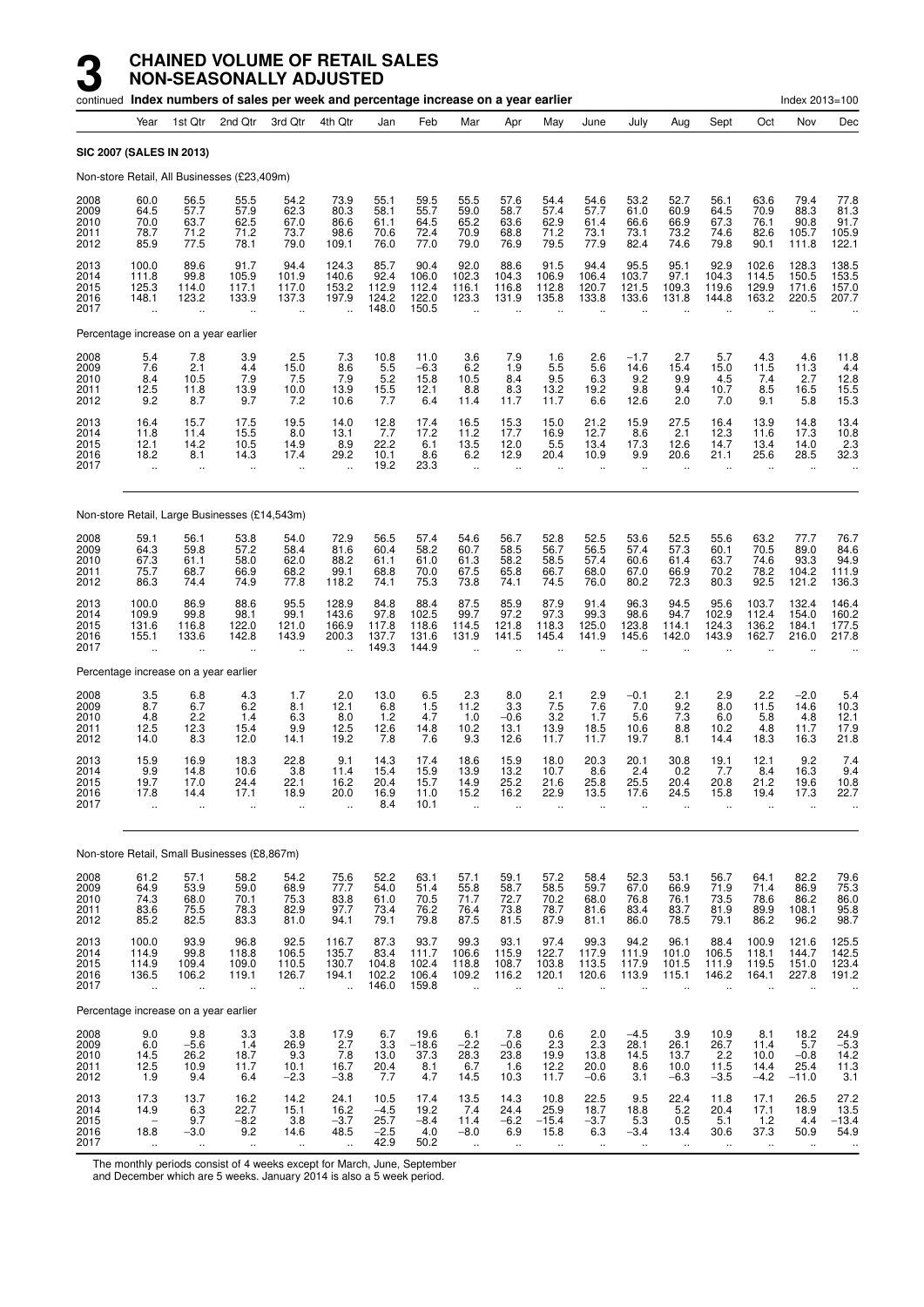**3**

|                                      |                                                             |                                                        | continued Index numbers of sales per week and percentage increase on a year earlier |                                                                  |                                                          |                                             |                                              |                                                      |                                           |                                           |                                         |                                                          |                                                          |                                                          |                                           | Index 2013=100                            |                                                            |
|--------------------------------------|-------------------------------------------------------------|--------------------------------------------------------|-------------------------------------------------------------------------------------|------------------------------------------------------------------|----------------------------------------------------------|---------------------------------------------|----------------------------------------------|------------------------------------------------------|-------------------------------------------|-------------------------------------------|-----------------------------------------|----------------------------------------------------------|----------------------------------------------------------|----------------------------------------------------------|-------------------------------------------|-------------------------------------------|------------------------------------------------------------|
|                                      | Year                                                        | 1st Qtr                                                | 2nd Qtr                                                                             | 3rd Qtr                                                          | 4th Qtr                                                  | Jan                                         | Feb                                          | Mar                                                  | Apr                                       | May                                       | June                                    | July                                                     | Aug                                                      | Sept                                                     | Oct                                       | Nov                                       | Dec                                                        |
|                                      | SIC 2007 (SALES IN 2013)                                    |                                                        |                                                                                     |                                                                  |                                                          |                                             |                                              |                                                      |                                           |                                           |                                         |                                                          |                                                          |                                                          |                                           |                                           |                                                            |
|                                      | Mail Order (£20,276m)                                       |                                                        |                                                                                     |                                                                  |                                                          |                                             |                                              |                                                      |                                           |                                           |                                         |                                                          |                                                          |                                                          |                                           |                                           |                                                            |
| 2008<br>2009<br>2010<br>2011<br>2012 | 54.5<br>58.5<br>65.3<br>75.8<br>85.3                        | 51.7<br>54.8<br>59.4<br>67.6<br>76.6                   | 50.0<br>52.1<br>56.7<br>66.5<br>76.1                                                | 49.7<br>53.9<br>61.5<br>71.1<br>77.9                             | 67.0<br>73.3<br>83.5<br>98.0<br>110.6                    | 52.1<br>55.9<br>58.0<br>68.7<br>76.8        | 53.3<br>52.5<br>60.0<br>67.3<br>74.8         | 50.1<br>55.6<br>60.2<br>67.0<br>78.0                 | 52.2<br>53.2<br>58.2<br>64.5<br>75.9      | 48.6<br>52.1<br>56.9<br>66.6<br>76.4      | 49.3<br>51.3<br>55.4<br>68.0<br>76.0    | 49.3<br>53.2<br>59.5<br>69.6<br>80.9                     | 48.5<br>52.4<br>61.5<br>70.7<br>73.1                     | 51.0<br>55.5<br>63.0<br>72.5<br>79.5                     | 57.8<br>64.4<br>71.8<br>78.8<br>87.9      | 71.1<br>79.8<br>86.6<br>105.7<br>112.7    | 71.1<br>75.2<br>90.3<br>107.1<br>127.2                     |
| 2013<br>2014<br>2015<br>2016<br>2017 | 100.0<br>115.8<br>132.5<br>157.6<br>$\ddotsc$               | 90.1<br>102.5<br>120.1<br>130.2<br>ă,                  | 89.8<br>108.0<br>122.5<br>140.2                                                     | 92.7<br>105.1<br>123.5<br>146.2<br>$\ddot{\phantom{a}}$          | 127.3<br>148.5<br>163.7<br>213.6                         | 88.3<br>95.9<br>121.5<br>133.7<br>159.8     | 89.6<br>106.2<br>115.7<br>126.4<br>162.5     | 92.0<br>106.1<br>122.5<br>130.4                      | 88.7<br>107.3<br>123.0<br>138.4           | 89.6<br>109.7<br>118.7<br>143.2           | 90.9<br>107.2<br>125.2<br>139.3         | 92.0<br>104.9<br>126.7<br>140.4                          | 93.8<br>101.4<br>116.2<br>141.2                          | 92.5<br>108.2<br>126.8<br>154.8                          | 103.5<br>118.7<br>136.5<br>174.2          | 130.8<br>159.3<br>184.0<br>238.3          | 143.6<br>163.8<br>169.2<br>225.4                           |
|                                      |                                                             | Percentage increase on a year earlier                  |                                                                                     |                                                                  |                                                          |                                             |                                              |                                                      |                                           |                                           |                                         |                                                          |                                                          |                                                          |                                           |                                           |                                                            |
| 2008<br>2009<br>2010<br>2011<br>2012 | $\frac{5.7}{7.3}$<br>11.6<br>16.1<br>12.6                   | $^{12.4}_{5.9}$<br>8.6<br>13.8<br>13.3                 | 5.9<br>4.3<br>8.8<br>17.2<br>14.4                                                   | $\begin{array}{c} 3.2 \\ 8.5 \end{array}$<br>14.1<br>15.6<br>9.7 | 3.2<br>9.4<br>13.9<br>17.3<br>12.9                       | 18.1<br>7.4<br>3.7<br>18.5<br>11.8          | 14.6<br>$-1.4$<br>14.3<br>12.1<br>11.1       | 6.3<br>11.1<br>8.2<br>11.4<br>16.4                   | 11.2<br>1.8<br>9.4<br>10.9<br>17.6        | 1.8<br>7.1<br>9.2<br>17.2<br>14.7         | 4.9<br>4.2<br>8.0<br>22.6<br>11.8       | 0.8<br>8.0<br>11.7<br>16.9<br>16.2                       | 3.4<br>8.2<br>17.3<br>14.9<br>3.4                        | 5.1<br>9.0<br>13.4<br>15.1<br>9.6                        | 2.5<br>11.3<br>11.6<br>9.7<br>11.6        | $-1.1$<br>12.3<br>8.5<br>22.0<br>6.6      | $7.3$<br>5.7<br>20.0<br>18.6<br>18.8                       |
| 2013<br>2014<br>2015<br>2016<br>2017 | 17.2<br>15.8<br>14.4<br>19.0<br>$\ddot{\phantom{a}}$        | 17.5<br>13.8<br>17.2<br>8.4                            | 18.0<br>20.2<br>13.5<br>14.4<br>ä.                                                  | 19.0<br>13.3<br>17.5<br>18.4<br>$\ddotsc$                        | 15.1<br>16.7<br>10.2<br>30.5<br>$\ddot{\phantom{a}}$     | 14.9<br>8.6<br>26.8<br>10.1<br>19.5         | 19.8<br>18.6<br>8.9<br>9.2<br>28.6           | 17.9<br>15.4<br>15.4<br>6.4<br>$\ddot{\phantom{a}}$  | 16.8<br>21.0<br>14.7<br>12.5              | 17.2<br>22.4<br>8.2<br>20.6               | 19.7<br>17.9<br>16.8<br>11.3            | 13.8<br>14.0<br>20.8<br>10.8                             | 28.3<br>8.1<br>14.7<br>21.5                              | 16.4<br>17.0<br>17.2<br>22.1                             | 17.7<br>14.7<br>15.0<br>27.6              | 16.1<br>21.8<br>15.5<br>29.6              | 12.9<br>14.1<br>$\begin{array}{c} 3.3 \\ 33.2 \end{array}$ |
|                                      |                                                             | Other Non-store Retail (£3,134m)                       |                                                                                     |                                                                  |                                                          |                                             |                                              |                                                      |                                           |                                           |                                         |                                                          |                                                          |                                                          |                                           |                                           |                                                            |
| 2008<br>2009<br>2010<br>2011<br>2012 | 97.8<br>106.8<br>102.0<br>98.1<br>89.7                      | 89.5<br>77.4<br>93.1<br>95.5<br>82.5                   | 94.6<br>98.6<br>103.0<br>103.2<br>91.4                                              | 85.1<br>122.3<br>105.4<br>91.4<br>86.1                           | 122.8<br>128.8<br>106.8<br>102.5<br>98.8                 | 73.0<br>72.1<br>82.1<br>82.4<br>70.3        | 104.1<br>77.7<br>95.8<br>107.0<br>91.7       | 94.2<br>81.4<br>99.6<br>96.7<br>85.0                 | 95.2<br>97.1<br>101.1<br>98.0<br>83.2     | 96.3<br>94.9<br>104.9<br>102.1<br>100.1   | 92.7<br>102.7<br>102.9<br>108.3<br>90.9 | 79.5<br>116.1<br>116.9<br>97.2<br>92.4                   | 82.1<br>121.1<br>104.2<br>89.5<br>84.6                   | 92.0<br>128.2<br>97.0<br>88.2<br>82.2                    | 104.4<br>116.6<br>105.1<br>108.3<br>104.7 | 139.2<br>148.0<br>118.2<br>104.4<br>106.1 | 124.4<br>123.2<br>99.1<br>96.3<br>88.2                     |
| 2013<br>2014<br>2015<br>2016<br>2017 | 100.0<br>86.2<br>79.1<br>86.8                               | 86.1<br>82.4<br>74.4<br>77.9<br>$\ddot{\phantom{a}}$   | 104.2<br>92.4<br>81.7<br>92.6                                                       | 105.0<br>81.2<br>75.1<br>80.0<br>$\ddotsc$                       | 104.7<br>89.1<br>85.1<br>96.5                            | 69.1<br>69.8<br>57.2<br>62.8<br>71.7        | 96.0<br>104.6<br>91.4<br>94.1<br>73.3        | 91.9<br>77.3<br>74.6<br>77.2<br>$\ddot{\phantom{a}}$ | 88.3<br>84.8<br>76.5<br>89.9              | 103.8<br>89.0<br>74.7<br>88.4             | 117.4<br>101.2<br>91.6<br>98.3          | 118.1<br>95.6<br>88.0<br>89.2                            | 103.9<br>69.6<br>64.6<br>70.9                            | 95.4<br>78.8<br>73.2<br>79.8                             | 96.8<br>87.5<br>87.1<br>91.9              | 112.0<br>93.4<br>91.6<br>105.1            | 105.1<br>86.8<br>78.2<br>93.3                              |
|                                      |                                                             |                                                        | Percentage increase on a year earlier                                               |                                                                  |                                                          |                                             |                                              |                                                      |                                           |                                           |                                         |                                                          |                                                          |                                                          |                                           |                                           |                                                            |
| 2008<br>2009<br>2010<br>2011<br>2012 | 3.7<br>9.1<br>$-4.4$<br>$-3.8$<br>$-8.6$                    | $-10.4$<br>$-13.5$<br>20.2<br>2.6<br>$-13.5$           | $-4.1$<br>4.2<br>4.4<br>0.3<br>$-11.5$                                              | $-0.8$<br>43.7<br>$-13.9$<br>$-13.3$<br>$-5.7$                   | 32.2<br>4.9<br>$-17.1$<br>$-4.1$<br>$-3.6$               | $-19.6$<br>$-1.3$<br>13.9<br>0.4<br>$-14.7$ | $-2.5$<br>$-25.4$<br>23.3<br>11.7<br>$-14.3$ | $-7.3$<br>$-13.6$<br>22.4<br>$-2.9$<br>$-12.1$       | $-5.2$<br>2.0<br>4.1<br>$-3.1$<br>$-15.1$ | 0.6<br>$-1.5$<br>10.6<br>$-2.7$<br>$-2.0$ | $-6.9$<br>10.7<br>0.2<br>5.3<br>$-16.1$ | $-12.6$<br>46.0<br>0.7<br>$-16.9$<br>$-4.9$              | 47.5<br>$-13.9$<br>$-14.2$<br>$-5.5$                     | 8.7<br>39.4<br>$-24.3$<br>$-9.1$<br>$-6.8$               | 13.6<br>11.8<br>$-9.9$<br>3.1<br>$-3.4$   | 39.5<br>6.3<br>$-20.2$<br>$-11.7$<br>1.6  | $40.9 - 0.9$<br>$-19.6$<br>$-2.8$<br>$-8.4$                |
| 2013<br>2014<br>2015<br>2016<br>2017 | 11.5<br>$-13.8$<br>$-8.\overline{2}$<br>9.7<br>$\mathbf{r}$ | 4.3<br>$-4.3$<br>$-9.7$<br>4.8<br>$\ddot{\phantom{a}}$ | 14.1<br>$-11.4$<br>$-11.5$<br>13.3                                                  | 21.9<br>$-22.7$<br>$-7.4$<br>6.4<br>$\ddot{\phantom{0}}$         | 5.9<br>$-14.9$<br>$-4.5$<br>13.4<br>$\ddot{\phantom{a}}$ | $-1.7$<br>1.0<br>$-18.1$<br>9.9<br>14.3     | 4.6<br>9.0<br>$-12.7$<br>3.0<br>$-22.1$      | 8.1<br>$-15.9$<br>$-3.5$<br>3.4                      | 6.0<br>$-4.0$<br>$-9.7$<br>17.5           | 3.8<br>$-14.3$<br>$-16.1$<br>18.3         | 29.1<br>$-13.8$<br>$-9.5$<br>7.3        | 27.7<br>$-19.0$<br>$-8.0$<br>1.4<br>$\ddot{\phantom{a}}$ | 22.8<br>$-33.0$<br>$-7.2$<br>9.7<br>$\ddot{\phantom{a}}$ | 16.0<br>$-17.4$<br>$-7.1$<br>8.9<br>$\ddot{\phantom{a}}$ | $-7.6$<br>$-9.5$<br>$-0.5$<br>5.4         | 5.6<br>$-16.7$<br>$-1.9$<br>14.7          | 19.1<br>$-17.4$<br>$-10.0$<br>19.3                         |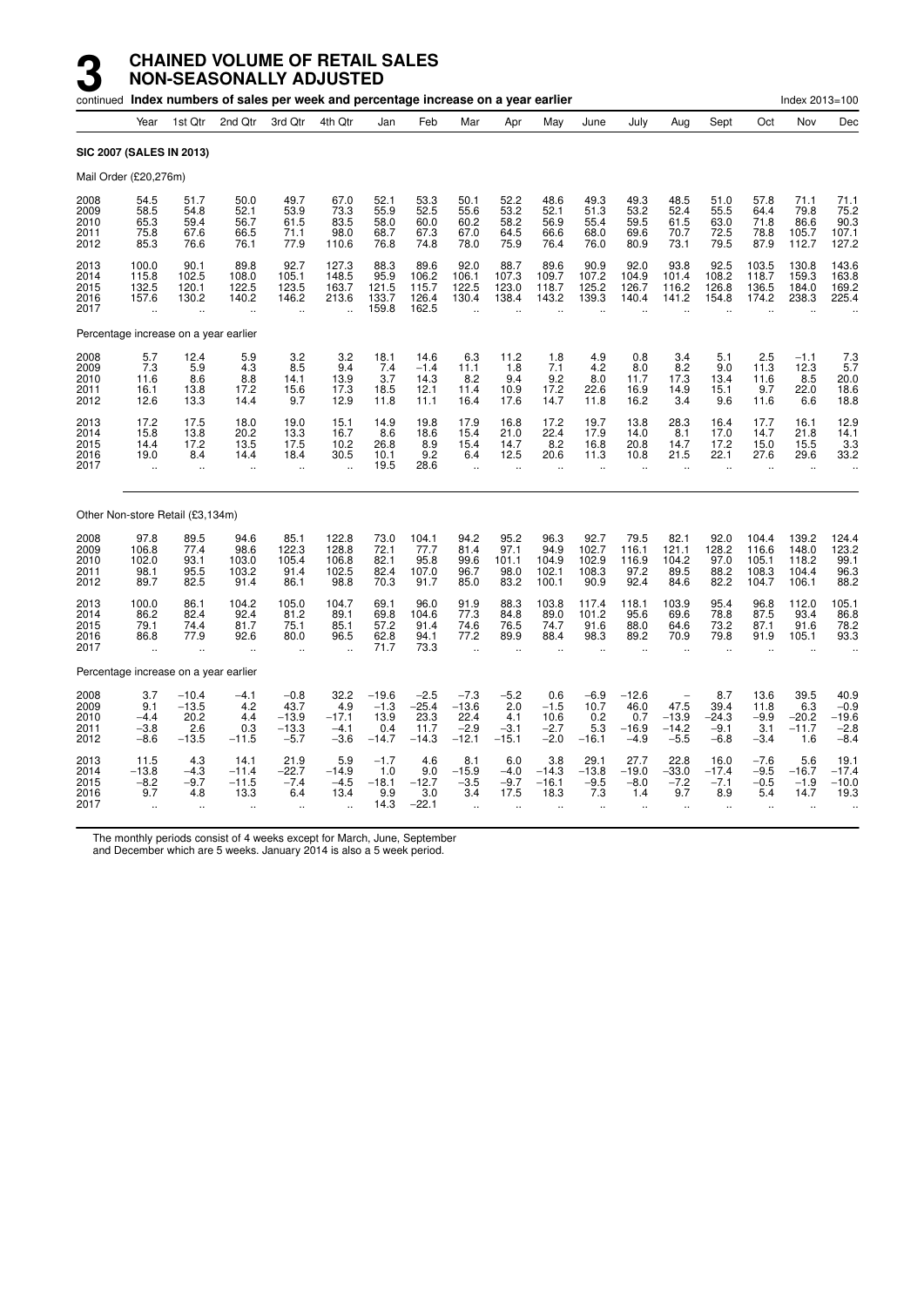**3**

|                                       |                                             |                                           | continued Index numbers of sales per week and percentage increase on a year earlier |                                             |                                                         |                                           |                                          |                                           |                                             |                                             |                                           |                                             |                                           |                                             |                                           | Index 2013=100                              |                                              |
|---------------------------------------|---------------------------------------------|-------------------------------------------|-------------------------------------------------------------------------------------|---------------------------------------------|---------------------------------------------------------|-------------------------------------------|------------------------------------------|-------------------------------------------|---------------------------------------------|---------------------------------------------|-------------------------------------------|---------------------------------------------|-------------------------------------------|---------------------------------------------|-------------------------------------------|---------------------------------------------|----------------------------------------------|
|                                       | Year                                        | 1st Qtr                                   | 2nd Qtr                                                                             | 3rd Qtr                                     | 4th Qtr                                                 | Jan                                       | Feb                                      | Mar                                       | Apr                                         | May                                         | June                                      | July                                        | Aug                                       | Sept                                        | Oct                                       | Nov                                         | Dec                                          |
| <b>SIC 2007 (SALES IN 2013)</b>       |                                             |                                           |                                                                                     |                                             |                                                         |                                           |                                          |                                           |                                             |                                             |                                           |                                             |                                           |                                             |                                           |                                             |                                              |
|                                       |                                             |                                           | Automotive Fuel, All Businesses (£39,052m)                                          |                                             |                                                         |                                           |                                          |                                           |                                             |                                             |                                           |                                             |                                           |                                             |                                           |                                             |                                              |
| 2008<br>2009<br>2010<br>2011<br>2012  | 113.2<br>111.5<br>100.5<br>104.8<br>102.4   | 112.3<br>112.0<br>96.8<br>101.6<br>106.0  | 115.6<br>114.0<br>102.9<br>105.7<br>100.4                                           | 114.6<br>112.8<br>102.9<br>105.2<br>103.8   | 110.2<br>107.1<br>99.4<br>106.8<br>99.5                 | 108.6<br>110.7<br>90.0<br>97.1<br>100.4   | 114.2<br>110.8<br>98.3<br>102.8<br>103.9 | 114.6<br>114.0<br>101.0<br>104.2<br>112.2 | 119.5<br>111.1<br>102.5<br>105.8<br>97.6    | 113.5<br>112.7<br>104.1<br>106.4<br>104.2   | 114.2<br>117.3<br>102.3<br>105.0<br>99.8  | 116.2<br>113.7<br>105.5<br>107.5<br>105.3   | 111.2<br>112.3<br>101.5<br>103.4<br>102.2 | 116.0<br>112.6<br>101.8<br>104.8<br>103.9   | 113.7<br>115.3<br>104.1<br>106.5<br>101.0 | 114.1<br>108.3<br>105.4<br>110.7<br>100.6   | 104.4<br>99.6<br>90.9<br>103.9<br>97.4       |
| 2013<br>2014<br>2015<br>2016<br>2017  | 100.0<br>101.1<br>108.8<br>115.7            | 97.5<br>98.5<br>104.9<br>113.3            | 101.9<br>102.2<br>108.0<br>116.7                                                    | 102.8<br>101.9<br>109.0<br>117.4            | 97.8<br>101.9<br>113.1<br>115.3<br>$\ddot{\phantom{a}}$ | 90.7<br>89.7<br>104.1<br>112.3<br>105.1   | 99.2<br>98.1<br>104.5<br>112.1<br>111.1  | 101.5<br>107.5<br>105.9<br>115.1          | 100.3<br>100.5<br>107.2<br>117.6            | 103.6<br>101.4<br>107.2<br>119.0            | 101.7<br>104.2<br>109.3<br>114.3          | 106.1<br>104.2<br>108.0<br>118.8            | 101.6<br>101.3<br>106.9<br>117.1          | 101.2<br>100.6<br>111.6<br>116.5            | 98.3<br>100.8<br>112.3<br>118.1           | 99.7<br>103.2<br>116.2<br>118.0             | 95.9<br>101.7<br>111.1<br>111.0              |
| Percentage increase on a year earlier |                                             |                                           |                                                                                     |                                             |                                                         |                                           |                                          |                                           |                                             |                                             |                                           |                                             |                                           |                                             |                                           |                                             |                                              |
| 2008<br>2009<br>2010<br>2011<br>2012  | $-3.9$<br>$-1.5$<br>$-9.8$<br>4.3<br>$-2.3$ | $-2.6$<br>$-0.3$<br>$-13.6$<br>5.0<br>4.3 | $-3.5$<br>$-1.4$<br>$-9.7$<br>2.7<br>$-5.0$                                         | $-3.8$<br>$-1.6$<br>$-8.8$<br>2.3<br>$-1.3$ | $-5.7$<br>$-2.8$<br>$-7.2$<br>7.4<br>$-6.8$             | $-0.6$<br>2.0<br>$-18.7$<br>7.9<br>3.4    | 0.3<br>$-3.0$<br>$-11.2$<br>4.6<br>1.0   | $-5.5$<br>$-0.5$<br>$-11.4$<br>3.1<br>7.7 | $-2.1$<br>$-7.0$<br>$-7.7$<br>3.2<br>$-7.8$ | $-4.1$<br>$-0.8$<br>$-7.6$<br>2.1<br>$-2.0$ | $-4.1$<br>2.7<br>$-12.8$<br>2.7<br>$-5.0$ | $-3.0$<br>$-2.1$<br>$-7.2$<br>1.9<br>$-2.0$ | $-4.8$<br>0.9<br>$-9.5$<br>1.8<br>$-1.2$  | $-3.7$<br>$-3.0$<br>$-9.5$<br>2.9<br>$-0.8$ | $-3.1$<br>1.4<br>$-9.7$<br>2.2<br>$-5.2$  | $-4.4$<br>$-5.0$<br>$-2.7$<br>5.0<br>$-9.1$ | $-8.8$<br>$-4.6$<br>$-8.7$<br>14.2<br>$-6.2$ |
| 2013<br>2014<br>2015<br>2016<br>2017  | $-2.4$<br>1.1<br>7.6<br>6.4                 | $-8.1$<br>1.1<br>6.5<br>8.0               | 1.4<br>0.3<br>5.7<br>8.1                                                            | $-0.9$<br>$-0.9$<br>7.0<br>7.7              | $-1.7$<br>4.2<br>11.0<br>2.0                            | $-9.7$<br>$-1.0$<br>16.0<br>7.9<br>$-6.4$ | $-4.5$<br>$-1.1$<br>6.5<br>7.2<br>$-0.8$ | $-9.5$<br>5.9<br>$-1.5$<br>8.7            | 2.9<br>0.1<br>6.7<br>9.6                    | $-0.5$<br>$-2.2$<br>5.7<br>11.1             | 2.0<br>2.4<br>5.0<br>4.5                  | 0.8<br>$-1.8$<br>3.6<br>10.1                | $-0.5$<br>$-0.4$<br>5.5<br>9.5            | $-2.7$<br>$-0.6$<br>10.9<br>4.4             | $-2.6$<br>2.5<br>11.5<br>5.1              | $-0.9$<br>3.6<br>12.5<br>1.6                | $-1.5$<br>6.0<br>9.3<br>$-0.1$               |

The monthly periods consist of 4 weeks except for March, June, September

and December which are 5 weeks. January 2014 is also a 5 week period.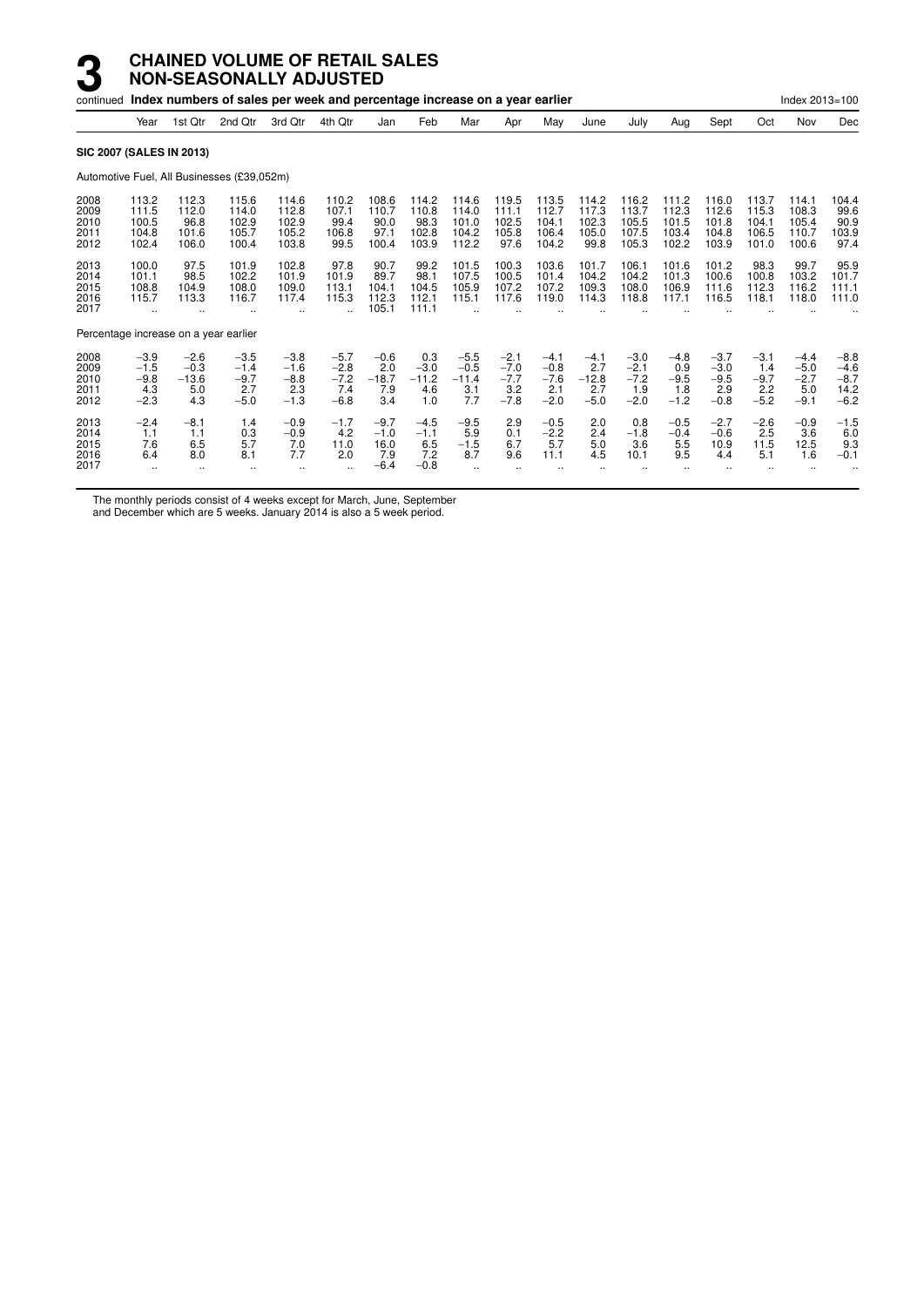**4**

|                                      |                                                          |                                                      | Index numbers of sales per week and percentage increase on a year earlier |                                                          |                                                          |                                                             |                                       |                                           |                                                   |                                                  |                                                          |                                                      |                                       |                                                        |                                          | Index 2013=100                            |                                                 |
|--------------------------------------|----------------------------------------------------------|------------------------------------------------------|---------------------------------------------------------------------------|----------------------------------------------------------|----------------------------------------------------------|-------------------------------------------------------------|---------------------------------------|-------------------------------------------|---------------------------------------------------|--------------------------------------------------|----------------------------------------------------------|------------------------------------------------------|---------------------------------------|--------------------------------------------------------|------------------------------------------|-------------------------------------------|-------------------------------------------------|
|                                      | Year                                                     | 1st Qtr                                              | 2nd Qtr                                                                   | 3rd Qtr                                                  | 4th Qtr                                                  | Jan                                                         | Feb                                   | Mar                                       | Apr                                               | May                                              | June                                                     | July                                                 | Aug                                   | Sept                                                   | Oct                                      | Nov                                       | Dec                                             |
|                                      | SIC 2007 (SALES IN 2013)                                 |                                                      |                                                                           |                                                          |                                                          |                                                             |                                       |                                           |                                                   |                                                  |                                                          |                                                      |                                       |                                                        |                                          |                                           |                                                 |
|                                      |                                                          |                                                      | All Retailing, Including Automotive Fuel, All Businesses (£360,107m)      |                                                          |                                                          |                                                             |                                       |                                           |                                                   |                                                  |                                                          |                                                      |                                       |                                                        |                                          |                                           |                                                 |
| 2008<br>2009<br>2010<br>2011<br>2012 | 87.5<br>88.2<br>90.6<br>95.3<br>97.5                     | 81.1<br>80.3<br>82.8<br>86.9<br>90.5                 | 86.6<br>86.1<br>88.7<br>93.1<br>94.6                                      | 86.0<br>86.4<br>88.5<br>92.6<br>95.0                     | 96.9<br>100.1<br>102.5<br>108.7<br>109.9                 | 78.8<br>79.1<br>79.1<br>85.2<br>87.7                        | 81.6<br>79.1<br>82.2<br>86.2<br>88.8  | 83.0<br>82.2<br>86.1<br>88.8<br>94.2      | 84.4<br>85.0<br>87.2<br>94.1<br>93.4              | 88.2<br>85.4<br>89.2<br>92.4<br>95.0             | 87.0<br>87.5<br>89.4<br>92.8<br>95.1                     | 87.6<br>87.6<br>90.2<br>94.1<br>96.0                 | 85.3<br>85.9<br>88.0<br>91.5<br>93.8  | 85.2<br>85.9<br>87.5<br>92.3<br>95.0                   | 87.3<br>89.8<br>91.8<br>96.6<br>97.8     | 94.4<br>97.4<br>100.4<br>104.5<br>105.6   | 106.6<br>110.5<br>112.7<br>121.7<br>123.0       |
| 2013<br>2014<br>2015<br>2016<br>2017 | 100.0<br>103.0<br>104.1<br>107.7<br>$\sim$               | 91.5<br>94.3<br>96.3<br>97.4<br>$\ddot{\phantom{a}}$ | 96.7<br>101.2<br>101.8<br>103.5<br>$\ddot{\phantom{a}}$                   | 98.2<br>100.0<br>101.2<br>104.8<br>ä.                    | 113.5<br>117.1<br>117.1<br>125.0<br>$\ddot{\phantom{a}}$ | 87.8<br>91.5<br>93.9<br>96.0<br>98.3                        | 91.3<br>93.9<br>94.7<br>96.1<br>101.8 | 94.7<br>97.5<br>99.5<br>99.5<br>$\ddotsc$ | 93.6<br>100.6<br>99.8<br>101.8<br>$\ddotsc$       | 97.6<br>100.6<br>102.1<br>105.0                  | 98.6<br>102.2<br>103.1<br>103.8<br>$\ddot{\phantom{a}}$  | 100.2<br>102.3<br>103.2<br>107.0                     | 96.6<br>99.3<br>99.1<br>103.4<br>÷.   | 97.9<br>98.8<br>101.2<br>104.1                         | 100.1<br>103.8<br>104.3<br>111.1         | 108.8<br>114.6<br>116.0<br>123.2          | 128.1<br>129.8<br>128.2<br>137.6                |
|                                      | Percentage increase on a year earlier                    |                                                      |                                                                           |                                                          |                                                          |                                                             |                                       |                                           |                                                   |                                                  |                                                          |                                                      |                                       |                                                        |                                          |                                           |                                                 |
| 2008<br>2009<br>2010<br>2011<br>2012 | 3.8<br>0.8<br>2.7<br>5.2<br>2.3                          | 5.7<br>$-1.0$<br>3.1<br>5.0<br>4.2                   | 4.9<br>$-0.6$<br>3.0<br>5.0<br>1.6                                        | 4.9<br>0.5<br>2.4<br>4.6<br>2.6                          | 0.8<br>3.3<br>2.4<br>6.0<br>1.1                          | 6.6<br>0.4<br>7.7<br>2.9                                    | 7.4<br>$-3.0$<br>4.0<br>4.8<br>3.0    | 4.4<br>$-1.0$<br>4.8<br>3.1<br>6.1        | 2.5<br>0.7<br>2.6<br>7.8<br>$-0.7$                | 7.4<br>$-3.1$<br>4.4<br>3.6<br>2.8               | 4.9<br>0.6<br>2.2<br>3.8<br>2.4                          | 5.6<br>$\overline{\phantom{0}}$<br>3.0<br>4.2<br>2.1 | 4.9<br>0.7<br>2.3<br>4.0<br>2.5       | 4.3<br>0.8<br>2.0<br>5.4<br>3.0                        | 3.3<br>2.9<br>2.2<br>5.2<br>1.3          | 1.7<br>3.2<br>3.1<br>4.1<br>1.1           | $-1.3$<br>$3.\overline{6}$<br>2.0<br>8.0<br>1.1 |
| 2013<br>2014<br>2015<br>2016<br>2017 | 2.6<br>3.0<br>1.1<br>3.5                                 | 1.1<br>3.0<br>2.1<br>1.1                             | 2.3<br>4.6<br>0.5<br>1.7<br>$\ddot{\phantom{a}}$                          | 3.4<br>1.9<br>1.2<br>3.5                                 | 3.3<br>3.2<br>6.8                                        | 0.1<br>4.2<br>2.7<br>2.2<br>2.4                             | 2.8<br>2.9<br>0.9<br>1.5<br>6.0       | 0.6<br>2.9<br>2.0<br>0.1                  | 0.2<br>7.5<br>$-0.8$<br>2.0                       | 2.7<br>3.2<br>1.4<br>2.9                         | 3.7<br>3.7<br>0.9<br>0.7                                 | 4.3<br>2.1<br>0.9<br>3.7<br>$\ddot{\phantom{a}}$     | 2.9<br>2.8<br>$-0.1$<br>4.3           | 3.1<br>0.9<br>2.4<br>2.8                               | 2.4<br>3.6<br>0.5<br>6.5                 | 3.0<br>5.4<br>1.2<br>6.2<br>ä.            | 4.1<br>1.4<br>$-1.3$<br>7.3                     |
|                                      |                                                          |                                                      | All Retailing, Including Automotive Fuel, Large Businesses (£285,730m)    |                                                          |                                                          |                                                             |                                       |                                           |                                                   |                                                  |                                                          |                                                      |                                       |                                                        |                                          |                                           |                                                 |
| 2008<br>2009<br>2010<br>2011<br>2012 | 84.4<br>85.8<br>89.9<br>94.6<br>97.2                     | 78.0<br>78.3<br>82.5<br>86.3<br>89.9                 | 82.4<br>83.0<br>87.2<br>92.1<br>93.4                                      | 82.2<br>83.1<br>86.6<br>91.0<br>93.9                     | 95.3<br>98.9<br>103.2<br>109.0<br>111.5                  | 76.6<br>77.8<br>79.9<br>85.5<br>87.6                        | 77.7<br>77.0<br>81.3<br>85.5<br>88.2  | 79.5<br>79.8<br>85.6<br>87.7<br>93.0      | 79.9<br>82.3<br>85.6<br>93.5<br>92.7              | 84.5<br>82.2<br>87.6<br>90.9<br>93.4             | 82.7<br>84.2<br>88.1<br>91.8<br>94.0                     | 83.6<br>83.7<br>87.7<br>92.5<br>94.6                 | 81.7<br>82.4<br>85.7<br>89.4<br>91.8  | 81.6<br>83.1<br>86.5<br>91.2<br>94.9                   | 84.0<br>87.1<br>90.6<br>94.8<br>97.0     | 92.2<br>95.5<br>99.9<br>104.0<br>106.1    | 106.9<br>111.2<br>115.8<br>124.5<br>127.6       |
| 2013<br>2014<br>2015<br>2016<br>2017 | 100.0<br>102.5<br>104.3<br>107.1                         | 91.7<br>93.7<br>96.2<br>97.1                         | 96.0<br>99.9<br>101.3<br>102.7                                            | 97.7<br>99.2<br>100.7<br>104.0                           | 114.6<br>117.9<br>118.9<br>124.8                         | 88.5<br>92.2<br>94.3<br>96.4<br>98.6                        | 90.7<br>92.6<br>94.5<br>95.7<br>100.2 | 94.9<br>96.1<br>99.2<br>98.8              | 92.8<br>99.4<br>99.1<br>100.7                     | 96.6<br>99.0<br>101.7<br>104.2                   | 98.1<br>100.9<br>102.7<br>103.1                          | 99.5<br>100.6<br>102.2<br>106.1                      | 95.9<br>98.1<br>98.3<br>102.6         | 97.7<br>98.9<br>101.4<br>103.4                         | 99.2<br>103.0<br>104.0<br>109.4          | 109.0<br>114.9<br>117.1<br>121.4          | 131.4<br>132.3<br>132.2<br>139.8                |
|                                      | Percentage increase on a year earlier                    |                                                      |                                                                           |                                                          |                                                          |                                                             |                                       |                                           |                                                   |                                                  |                                                          |                                                      |                                       |                                                        |                                          |                                           |                                                 |
| 2008<br>2009<br>2010<br>2011<br>2012 | 4.8<br>1.7<br>4.7<br>5.3<br>2.7                          | 7.5<br>0.4<br>5.4<br>4.6<br>4.1                      | 6.2<br>0.8<br>5.0<br>5.6<br>1.5                                           | 5.7<br>1.0<br>4.3<br>5.1<br>3.1                          | 1.2<br>3.8<br>4.3<br>5.7<br>2.3                          | 8.7<br>1.5<br>2.8<br>7.0<br>2.5                             | 8.4<br>$-0.9$<br>5.6<br>5.1<br>3.2    | 6.4<br>0.4<br>7.3<br>2.4<br>6.0           | 2.9<br>3.1<br>3.9<br>9.3<br>-0.9                  | 9.2<br>$-2.7$<br>6.5<br>3.8<br>2.8               | 6.4<br>1.8<br>4.6<br>4.2<br>2.4                          | 6.9<br>0.1<br>4.8<br>5.4<br>2.3                      | 6.2<br>0.8<br>4.0<br>4.4<br>2.6       | 4.4<br>1.8<br>4.1<br>5.4<br>4.1                        | 3.7<br>3.7<br>4.1<br>4.6<br>2.4          | 2.5<br>3.5<br>4.6<br>4.1<br>2.0           | $-1.0$<br>4.0<br>4.2<br>7.5<br>2.4              |
| 2013<br>2014<br>2015<br>2016<br>2017 | 2.9<br>2.5<br>$\mathbf{L}$<br>2.8<br>$\ddotsc$           | 2.0<br>2.2<br>2.7<br>0.9<br>$\ddotsc$                | 2.8<br>4.0<br>1.4<br>1.4<br>$\ddotsc$                                     | 4.1<br>1.5<br>$\mathsf{L}$<br>3.3<br>$\ddotsc$           | 2.7<br>2.9<br>0.8<br>5.0                                 | 1.1<br>4.1<br>2.3<br>2.3<br>2.3                             | 2.9<br>2.0<br>2.0<br>1.3<br>4.7       | 2.0<br>1.2<br>3.3<br>$-0.4$<br>$\ddotsc$  | 0.2<br>7.1<br>–∪.4<br>1.7<br>$\ddot{\phantom{1}}$ | 3.4<br>2.5<br>2.1<br>2.4<br>$\ddot{\phantom{1}}$ | 4.3<br>2.9<br>1.8<br>0.4<br>$\ddot{\phantom{1}}$         | 5.1<br>1.1<br>1.5<br>3.8<br>                         | 4.5<br>2.3<br>v.z<br>4.4<br>$\ddotsc$ | 2.9<br>1.3<br>2.5<br>2.0<br>.,                         | 2.3<br>3.7<br>1.U<br>5.2<br>$\ddotsc$    | 2.8<br>5.4<br>1.Y<br>3.7<br>$\ldots$      | 3.0<br>0.7<br>5.7<br>$\ldots$                   |
|                                      |                                                          |                                                      | All Retailing, Including Automotive Fuel, Small Businesses (£74,377m)     |                                                          |                                                          |                                                             |                                       |                                           |                                                   |                                                  |                                                          |                                                      |                                       |                                                        |                                          |                                           |                                                 |
| 2008<br>2009<br>2010<br>2011<br>2012 | 99.6<br>97.4<br>93.4<br>97.9<br>98.7                     | 93.1<br>87.8<br>83.6<br>88.9<br>93.0                 | 102.6<br>97.8<br>94.4<br>97.0<br>99.0                                     | 100.2<br>99.3<br>95.6<br>98.4<br>99.2                    | 102.9<br>104.5<br>99.8<br>107.2<br>103.6                 | 87.0<br>84.0<br>76.0<br>84.1<br>87.9                        | 96.4<br>87.2<br>85.8<br>88.9<br>91.0  | 96.7<br>91.4<br>88.1<br>92.8<br>98.7      | 101.7<br>95.2<br>93.6<br>96.2<br>96.4             | 102.6<br>97.8<br>95.4<br>98.3<br>101.3           | 103.4<br>99.8<br>94.1<br>96.6<br>99.2                    | 102.8<br>102.3<br>99.7<br>100.0<br>101.3             | 99.2<br>99.7<br>96.6<br>99.3<br>101.6 | 99.0<br>96.5<br>91.5<br>96.5<br>95.5                   | 100.1<br>100.5<br>96.3<br>103.6<br>101.0 | 102.9<br>104.8<br>102.4<br>106.4<br>103.9 | 105.2<br>107.6<br>100.6<br>110.7<br>105.3       |
| 2013<br>2014<br>2015<br>2016<br>2017 | 100.0<br>104.9<br>103.4<br>109.8<br>$\ddot{\phantom{a}}$ | 90.9<br>96.7<br>96.4<br>98.3<br>$\ddotsc$            | 99.6<br>106.4<br>103.6<br>106.8<br>$\ddot{\phantom{1}}$                   | 100.0<br>103.1<br>103.2<br>107.9<br>$\ddot{\phantom{1}}$ | 109.4<br>114.1<br>110.3<br>126.0<br>ä.                   | 84.8<br>88.7<br>92.5<br>94.3<br>97.1                        | 93.3<br>98.9<br>95.6<br>97.5<br>108.0 | 94.0<br>102.8<br>100.3<br>102.2<br>à.     | 96.7<br>105.1<br>102.5<br>105.7<br>$\ddotsc$      | 101.3<br>106.8<br>103.3<br>108.3<br>$\ddotsc$    | 100.5<br>107.2<br>104.8<br>106.5<br>$\ddot{\phantom{1}}$ | 102.6<br>108.5<br>107.1<br>110.4<br>$\mathbf{r}$     | 98.9<br>103.7<br>102.5<br>106.9<br>ä. | 98.8<br>98.4<br>100.7<br>106.8<br>$\ddot{\phantom{a}}$ | 103.6<br>106.9<br>105.8<br>117.9<br>÷.   | 107.9<br>113.6<br>112.0<br>130.2<br>ä.    | 115.3<br>120.4<br>112.7<br>129.0<br>$\ddotsc$   |
|                                      | Percentage increase on a year earlier                    |                                                      |                                                                           |                                                          |                                                          |                                                             |                                       |                                           |                                                   |                                                  |                                                          |                                                      |                                       |                                                        |                                          |                                           |                                                 |
| 2008<br>2009<br>2010<br>2011<br>2012 | 0.7<br>$-2.3$<br>$-4.1$<br>4.8<br>0.8                    | 0.4<br>-5.7<br>$-4.8$<br>6.3<br>4.6                  | 1.2<br>$-4.7$<br>$-3.5$<br>2.8<br>2.0                                     | 2.5<br>$-1.0$<br>$-3.7$<br>2.9<br>0.7                    | $-0.7$<br>1.6<br>$-4.5$<br>7.4<br>$-3.4$                 | $\overline{\phantom{a}}$<br>$-3.4$<br>$-9.6$<br>10.6<br>4.6 | 4.5<br>$-9.6$<br>$-1.6$<br>3.7<br>2.3 | $-1.3$<br>$-5.5$<br>$-3.6$<br>5.3<br>6.4  | 1.1<br>$-6.4$<br>$-1.6$<br>2.7<br>0.2             | 1.8<br>$-4.6$<br>$\frac{-2.5}{3.1}$<br>3.0       | 0.7<br>$-3.4$<br>$-5.7$<br>2.6<br>2.7                    | 2.0<br>$-0.5$<br>$^{-2.5}_{0.3}$<br>1.3              | 1.1<br>0.4<br>$-3.0$<br>2.7<br>2.3    | 4.1<br>$-2.4$<br>$-5.2$<br>5.5<br>$-1.1$               | 2.1<br>0.4<br>$-4.1$<br>7.5<br>$-2.5$    | $-1.2$<br>1.9<br>$-2.3$<br>4.0<br>$-2.4$  | $-2.3$<br>$-2.2$<br>$-6.5$<br>10.0<br>$-4.8$    |
| 2013                                 | 1.3                                                      | $-2.2$                                               | 0.6                                                                       | 0.9                                                      | 5.7                                                      | $-3.6$                                                      | 2.5                                   | $-4.8$                                    | 0.3                                               | $\overline{\phantom{a}}$                         | 1.3                                                      | 1.3                                                  | $-2.6$                                | 3.5                                                    | 2.5                                      | 3.9                                       | 9.5                                             |

2014 4.9 6.3 6.9 3.1 4.3 4.7 6.0 9.3 8.7 5.4 6.7 5.7 4.9 −0.4 3.1 5.2 4.4 2015 −1.5 −0.2 −2.6 0.1 −3.3 4.2 −3.4 −2.4 −2.4 −3.3 −2.2 −1.3 −1.2 2.3 −1.0 −1.4 −6.4 2016 6.1 1.9 3.1 4.6 14.2 2.0 2.0 1.8 3.1 4.8 1.6 3.1 4.2 6.1 11.5 16.3 14.5 2017 .. .. .. .. .. 2.9 10.8 .. .. .. .. .. .. .. .. .. ..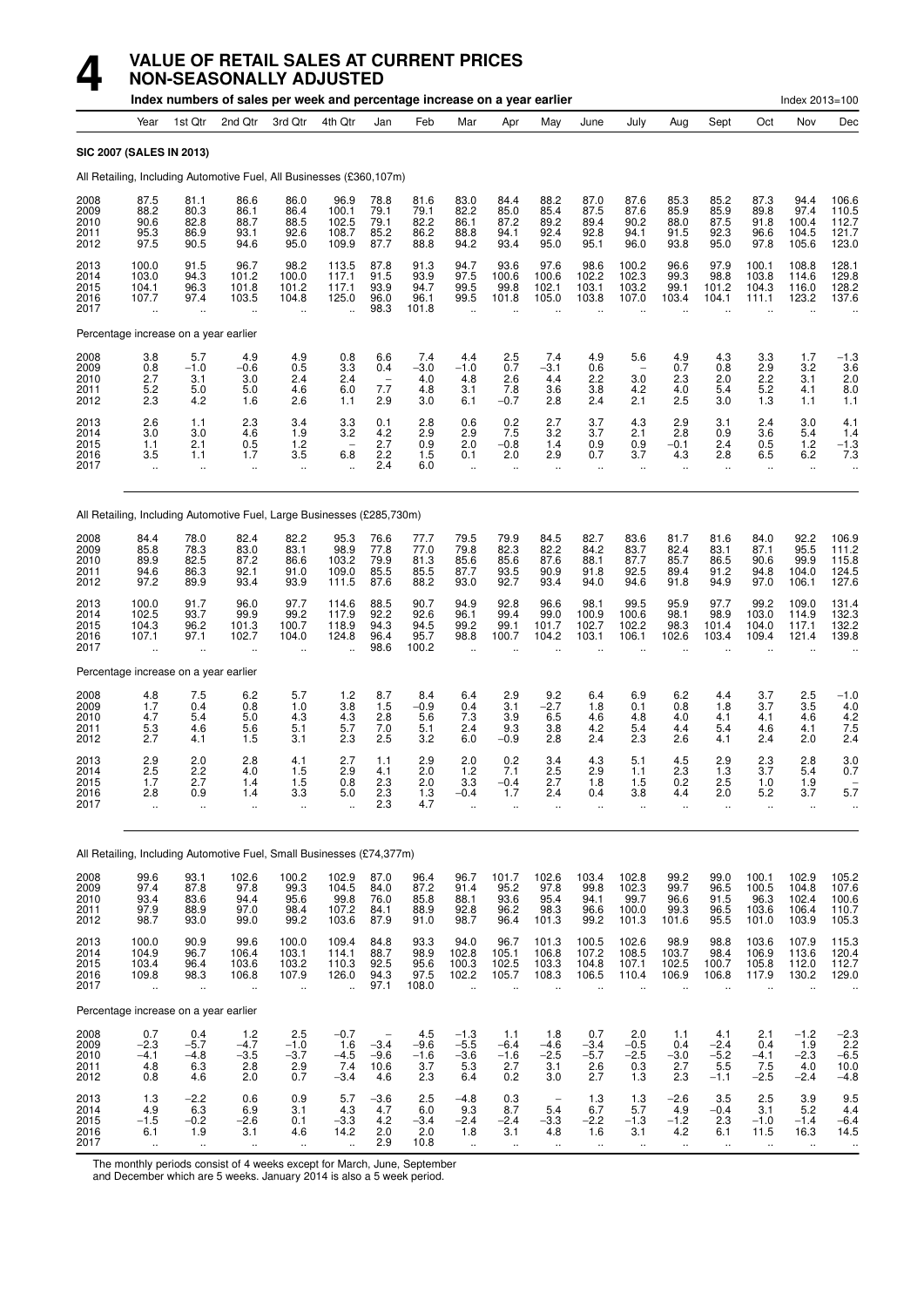**4**

|                                      |                                                     |                                                       | continued Index numbers of sales per week and percentage increase on a year earlier |                                                         |                                                      |                                       |                                       |                                                   |                                                         |                                                          |                                                  |                                          |                                        |                                                     |                                                  | Index 2013=100                                           |                                                 |
|--------------------------------------|-----------------------------------------------------|-------------------------------------------------------|-------------------------------------------------------------------------------------|---------------------------------------------------------|------------------------------------------------------|---------------------------------------|---------------------------------------|---------------------------------------------------|---------------------------------------------------------|----------------------------------------------------------|--------------------------------------------------|------------------------------------------|----------------------------------------|-----------------------------------------------------|--------------------------------------------------|----------------------------------------------------------|-------------------------------------------------|
|                                      | Year                                                | 1st Qtr                                               | 2nd Qtr                                                                             | 3rd Qtr                                                 | 4th Qtr                                              | Jan                                   | Feb                                   | Mar                                               | Apr                                                     | May                                                      | June                                             | July                                     | Aug                                    | Sept                                                | Oct                                              | Nov                                                      | Dec                                             |
|                                      | <b>SIC 2007 (SALES IN 2013)</b>                     |                                                       |                                                                                     |                                                         |                                                      |                                       |                                       |                                                   |                                                         |                                                          |                                                  |                                          |                                        |                                                     |                                                  |                                                          |                                                 |
|                                      |                                                     |                                                       | All Retailing, Excluding Automotive Fuel, All Businesses (£321,055m)                |                                                         |                                                      |                                       |                                       |                                                   |                                                         |                                                          |                                                  |                                          |                                        |                                                     |                                                  |                                                          |                                                 |
| 2008<br>2009<br>2010<br>2011<br>2012 | 87.1<br>88.9<br>91.1<br>94.3<br>96.8                | 80.3<br>80.8<br>83.0<br>85.6<br>88.5                  | 85.2<br>86.4<br>88.4<br>91.5<br>93.7                                                | 84.5<br>86.3<br>88.5<br>91.1<br>93.8                    | 98.9<br>101.9<br>104.3<br>109.0<br>111.1             | 78.2<br>79.8<br>79.7<br>84.4<br>86.2  | 80.7<br>79.5<br>82.3<br>84.7<br>86.9  | 82.1<br>82.7<br>86.2<br>87.2<br>91.7              | 83.0<br>85.7<br>86.8<br>92.7<br>92.4                    | 87.4<br>85.8<br>88.8<br>90.7<br>93.7                     | 85.4<br>87.3<br>89.4<br>91.3<br>94.7             | 85.7<br>87.7<br>90.1<br>92.5<br>95.2     | 84.2<br>85.9<br>88.1<br>90.0<br>92.8   | 83.7<br>85.6<br>87.6<br>90.8<br>93.6                | 87.1<br>89.8<br>92.0<br>95.4<br>97.2             | 95.8<br>98.7<br>101.3<br>103.8<br>106.2                  | 110.9<br>114.2<br>116.4<br>124.0<br>126.2       |
| 2013<br>2014<br>2015<br>2016<br>2017 | 100.0<br>103.8<br>105.7<br>109.3<br>$\ddotsc$       | 90.7<br>94.2<br>97.4<br>98.7                          | 96.1<br>101.5<br>102.8<br>104.6                                                     | 97.5<br>100.2<br>102.3<br>105.7<br>$\ddotsc$            | 115.7<br>120.1<br>120.3<br>128.2                     | 87.5<br>92.0<br>94.9<br>97.2<br>98.9  | 90.1<br>93.8<br>95.9<br>97.5<br>102.1 | 93.6<br>96.7<br>100.7<br>100.9                    | 92.6<br>101.0<br>100.8<br>102.8                         | 96.9<br>100.9<br>103.2<br>106.0                          | 98.2<br>102.3<br>104.0<br>104.9                  | 99.4<br>102.3<br>104.3<br>107.9          | 95.7<br>99.5<br>100.2<br>104.3         | 97.4<br>99.1<br>102.4<br>105.0                      | 100.6<br>104.9<br>105.9<br>112.4                 | 110.2<br>117.0<br>118.7<br>125.8                         | 132.2<br>134.7<br>133.2<br>142.7                |
|                                      | Percentage increase on a year earlier               |                                                       |                                                                                     |                                                         |                                                      |                                       |                                       |                                                   |                                                         |                                                          |                                                  |                                          |                                        |                                                     |                                                  |                                                          |                                                 |
| 2008<br>2009<br>2010<br>2011<br>2012 | 3.1<br>2.0<br>2.5<br>3.6<br>2.6                     | 4.5<br>0.6<br>2.7<br>3.1<br>3.4                       | 3.5<br>1.3<br>2.4<br>3.5<br>2.3                                                     | 3.5<br>2.2<br>2.6<br>2.9<br>3.0                         | 1.7<br>3.0<br>2.3<br>4.6<br>1.9                      | 5.3<br>2.0<br>5.9<br>2.1              | 5.9<br>$-1.5$<br>3.6<br>2.9<br>2.6    | 3.4<br>0.6<br>4.3<br>1.1<br>5.2                   | 0.9<br>3.3<br>1.3<br>6.8<br>$-0.3$                      | 6.6<br>$-1.8$<br>3.5<br>2.1<br>3.4                       | 3.3<br>2.3<br>2.4<br>2.2<br>3.7                  | 3.7<br>2.3<br>2.7<br>2.7<br>2.9          | 3.8<br>2.0<br>2.5<br>2.2<br>3.0        | 3.0<br>2.2<br>2.4<br>3.6<br>3.1                     | 3.0<br>3.2<br>2.4<br>3.7<br>1.8                  | 2.7<br>3.0<br>2.7<br>2.5<br>2.3                          | 0.3<br>3.0<br>$1.9$<br>6.5<br>1.8               |
| 2013<br>2014<br>2015<br>2016<br>2017 | 3.3<br>3.8<br>1.8<br>3.4                            | 2.4<br>3.9<br>3.5<br>1.3                              | 2.6<br>5.6<br>$1.2$<br>1.8<br>$\ddotsc$                                             | 3.9<br>2.8<br>2.1<br>3.3                                | 4.1<br>3.8<br>0.2<br>6.5<br>$\ddotsc$                | 1.5<br>5.1<br>3.2<br>2.4<br>1.8       | 3.7<br>4.0<br>2.2<br>1.7<br>4.7       | 2.0<br>3.4<br>4.2<br>0.2<br>$\ddot{\phantom{1}}$  | 0.3<br>9.1<br>$-0.2$<br>2.0                             | 3.4<br>4.1<br>2.2<br>2.8                                 | 3.8<br>4.2<br>1.7<br>0.8<br>$\ddot{\phantom{a}}$ | 4.4<br>2.9<br>2.0<br>3.4                 | 3.2<br>3.9<br>0.8<br>4.1               | 4.0<br>1.8<br>3.3<br>2.5                            | 3.5<br>4.3<br>1.0<br>6.2<br>$\ddot{\phantom{a}}$ | 3.8<br>6.2<br>1.5<br>6.0<br>$\ddot{\phantom{a}}$         | 4.8<br>1.9<br>$-1.1$<br>7.1                     |
|                                      |                                                     |                                                       | All Retailing, Excluding Automotive Fuel, Large Businesses (£254,021m)              |                                                         |                                                      |                                       |                                       |                                                   |                                                         |                                                          |                                                  |                                          |                                        |                                                     |                                                  |                                                          |                                                 |
| 2008<br>2009<br>2010<br>2011<br>2012 | 84.4<br>86.7<br>90.3<br>93.5<br>96.4                | 77.8<br>79.2<br>82.7<br>85.0<br>87.6                  | 81.3<br>83.6<br>86.7<br>90.3<br>92.5                                                | 81.0<br>82.9<br>86.5<br>89.3<br>92.7                    | 97.9<br>100.9<br>105.0<br>109.6<br>112.9             | 76.9<br>78.9<br>80.7<br>84.9<br>85.9  | 77.4<br>77.8<br>81.2<br>83.9<br>86.0  | 79.1<br>80.6<br>85.5<br>85.9<br>90.1              | 78.9<br>83.4<br>84.9<br>92.0<br>91.5                    | 83.8<br>82.7<br>87.0<br>88.8<br>92.0                     | 81.3<br>84.3<br>88.0<br>90.1<br>93.7             | 81.9<br>83.9<br>87.4<br>90.6<br>93.8     | 80.8<br>82.2<br>85.7<br>87.8<br>90.7   | 80.4<br>82.8<br>86.5<br>89.4<br>93.4                | 84.0<br>86.9<br>90.7<br>93.4<br>96.3             | 94.0<br>96.8<br>100.7<br>103.3<br>106.6                  | 112.1<br>115.3<br>120.0<br>127.5<br>131.4       |
| 2013<br>2014<br>2015<br>2016<br>2017 | 100.0<br>103.4<br>105.9<br>108.5                    | 90.8<br>93.6<br>97.3<br>98.2<br>$\ddotsc$             | 95.2<br>100.2<br>102.3<br>103.5                                                     | 96.9<br>99.6<br>101.7<br>104.6                          | 117.1<br>121.2<br>122.4<br>127.6                     | 88.5<br>92.8<br>95.2<br>97.5<br>98.8  | 89.5<br>92.5<br>95.5<br>96.9<br>100.0 | 93.6<br>95.1<br>100.4<br>99.9                     | 91.6<br>99.9<br>100.0<br>101.4                          | 95.8<br>99.3<br>102.8<br>104.9                           | 97.6<br>101.2<br>103.6<br>103.9                  | 98.8<br>100.9<br>103.2<br>106.8          | 95.0<br>98.5<br>99.3<br>103.1          | 97.0<br>99.4<br>102.5<br>103.9                      | 99.6<br>104.1<br>105.5<br>110.2                  | 110.6<br>117.6<br>120.0<br>123.5                         | 136.2<br>137.8<br>137.7<br>144.9                |
|                                      | Percentage increase on a year earlier               |                                                       |                                                                                     |                                                         |                                                      |                                       |                                       |                                                   |                                                         |                                                          |                                                  |                                          |                                        |                                                     |                                                  |                                                          |                                                 |
| 2008<br>2009<br>2010<br>2011<br>2012 | $\frac{3.0}{2.7}$<br>4.1<br>3.7<br>3.1              | 5.3<br>1.8<br>4.3<br>2.8<br>3.0                       | 3.4<br>2.7<br>3.8<br>4.1<br>2.4                                                     | 2.9<br>2.4<br>4.3<br>3.2<br>3.8                         | 1.5<br>3.1<br>4.1<br>4.3<br>3.0                      | 6.9<br>2.6<br>2.2<br>5.2<br>1.3       | 5.8<br>0.6<br>4.3<br>3.4<br>2.5       | 3.9<br>1.9<br>6.0<br>0.5<br>4.9                   | -0.1<br>5.7<br>1.8<br>8.4<br>-0.6                       | 7.0<br>$-1.3$<br>5.1<br>2.2<br>3.5                       | 3.3<br>3.7<br>4.4<br>2.4<br>3.9                  | $\frac{3.5}{2.5}$<br>4.2<br>3.7<br>3.5   | 3.8<br>1.7<br>4.3<br>2.5<br>3.3        | 1.7<br>2.9<br>4.5<br>3.4<br>4.5                     | $\frac{2.3}{3.5}$<br>4.3<br>3.0<br>3.0           | 3.0<br>2.9<br>4.1<br>2.6<br>3.1                          | $\frac{0.1}{2.9}$<br>4.0<br>6.3<br>3.0          |
| 2013<br>2014<br>2015<br>2016<br>2017 | 3.7<br>3.4<br>2.4<br>2.4<br>$\ddot{\phantom{a}}$    | 3.6<br>3.1<br>4.0<br>1.0<br>$\ddot{\phantom{a}}$      | 3.0<br>5.2<br>2.1<br>$1.2$<br>÷.                                                    | 4.6<br>2.7<br>2.2<br>2.8<br>$\mathbf{u}$                | 3.7<br>3.5<br>0.9<br>4.3<br>ä.                       | 2.9<br>4.9<br>2.6<br>2.5<br>1.4       | 4.1<br>3.4<br>3.2<br>1.4<br>3.2       | 3.9<br>1.7<br>5.5<br>-0.4<br>$\ddot{\phantom{a}}$ | 0.2<br>9.0<br>0.1<br>$1.5$<br>$\ddot{\phantom{a}}$      | 4.1<br>3.6<br>3.6<br>2.0<br>$\ddot{\phantom{a}}$         | 4.2<br>3.6<br>2.4<br>0.3<br>$\ddot{\phantom{a}}$ | 5.4<br>2.1<br>2.3<br>3.5<br>$\ddotsc$    | 4.7<br>3.7<br>0.8<br>3.9<br>ă,         | 3.8<br>2.4<br>3.1<br>1.4<br>$\ddotsc$               | 3.5<br>4.5<br>1.4<br>4.4<br>$\ddot{\phantom{a}}$ | 3.8<br>6.3<br>2.0<br>2.9<br>ä,                           | 3.7<br>1.2<br>-0.1<br>5.2                       |
|                                      |                                                     |                                                       | All Retailing, Excluding Automotive Fuel, Small Businesses (£67,034m)               |                                                         |                                                      |                                       |                                       |                                                   |                                                         |                                                          |                                                  |                                          |                                        |                                                     |                                                  |                                                          |                                                 |
| 2008<br>2009<br>2010<br>2011<br>2012 | 97.4<br>97.2<br>94.1<br>97.2<br>98.2                | 89.8<br>86.7<br>84.3<br>87.9<br>92.2                  | 100.0<br>97.0<br>94.8<br>96.2<br>98.2                                               | 97.8<br>99.1<br>96.1<br>97.8<br>98.1                    | 102.8<br>105.8<br>101.3<br>106.7<br>104.2            | 83.0<br>82.9<br>76.1<br>82.8<br>87.3  | 93.5<br>85.9<br>86.7<br>87.8<br>90.3  | 93.6<br>90.4<br>89.0<br>92.1<br>97.7              | 98.4<br>94.5<br>93.9<br>95.3<br>95.8                    | 100.7<br>97.5<br>95.8<br>97.6<br>100.3                   | 100.7<br>98.6<br>94.6<br>95.8<br>98.4            | 100.4<br>102.1<br>100.3<br>99.6<br>100.6 | 97.1<br>100.0<br>97.0<br>98.4<br>100.5 | 96.3<br>96.1<br>92.0<br>95.9<br>94.3                | 98.7<br>$\frac{100.8}{97.1}$<br>103.1<br>100.7   | 102.7<br>106.1<br>103.6<br>105.6<br>104.7                | 106.2<br>109.7<br>102.7<br>110.5<br>106.7       |
| 2013<br>2014<br>2015<br>2016<br>2017 | 100.0<br>105.2<br>105.1<br>112.5<br>÷.              | 90.3<br>96.5<br>98.1<br>100.6<br>$\ddot{\phantom{a}}$ | 99.5<br>106.5<br>104.7<br>109.0<br>u,                                               | 99.6<br>102.7<br>104.7<br>109.9<br>$\ddot{\phantom{1}}$ | 110.6<br>115.9<br>112.8<br>130.4<br>ä,               | 84.1<br>89.0<br>94.1<br>96.2<br>99.4  | 92.5<br>98.4<br>97.1<br>99.7<br>110.2 | 93.5<br>102.5<br>102.1<br>104.7                   | 96.4<br>105.3<br>103.9<br>108.0<br>$\ddot{\phantom{a}}$ | 101.3<br>107.2<br>104.4<br>110.3<br>$\ddot{\phantom{a}}$ | 100.5<br>106.7<br>105.6<br>108.7                 | 101.6<br>107.7<br>108.7<br>112.4         | 98.7<br>103.2<br>103.8<br>108.8        | 98.8<br>98.3<br>102.2<br>108.9                      | 104.1<br>107.8<br>107.4<br>121.0                 | 108.8<br>115.0<br>114.1<br>134.7<br>$\ddot{\phantom{a}}$ | 117.3<br>123.0<br>116.0<br>134.5                |
|                                      | Percentage increase on a year earlier               |                                                       |                                                                                     |                                                         |                                                      |                                       |                                       |                                                   |                                                         |                                                          |                                                  |                                          |                                        |                                                     |                                                  |                                                          |                                                 |
| 2008<br>2009<br>2010<br>2011<br>2012 | 3.3<br>$-0.3$<br>$-3.1$<br>3.2<br>1.1               | 2.0<br>$-3.4$<br>$-2.7$<br>4.2<br>4.9                 | 4.0<br>$-3.0$<br>$-2.3$<br>1.5<br>2.1                                               | 5.3<br>1.4<br>$-3.1$<br>1.8<br>0.3                      | 2.5<br>2.9<br>$-4.3$<br>5.4<br>$-2.3$                | 0.1<br>$-0.1$<br>$-8.3$<br>8.8<br>5.5 | 6.3<br>$-8.2$<br>1.0<br>1.2<br>2.9    | 1.6<br>$-3.4$<br>$-1.5$<br>3.5<br>6.1             | 4.0<br>$-4.0$<br>$-0.6$<br>1.4<br>0.6                   | 5.2<br>$-3.2$<br>$-1.8$<br>1.9<br>2.8                    | 3.2<br>$-2.0$<br>$-4.0$<br>1.3<br>2.7            | 4.5<br>1.7<br>$-1.8$<br>$-0.7$<br>1.0    | 3.8<br>3.0<br>$-3.0$<br>1.5<br>2.1     | 7.4<br>$-0.2$<br>$-4.2$<br>4.3<br>$-1.7$            | 5.1<br>2.1<br>$-3.7$<br>6.2<br>$-2.3$            | 1.8<br>3.3<br>$-2.3$<br>1.9<br>$-0.9$                    | 1.1<br>$3.\overline{3}$<br>-6.3<br>-6.3<br>-3.5 |
| 2013<br>2014<br>2015<br>2016<br>2017 | 1.8<br>5.2<br>$-0.2$<br>7.1<br>$\ddot{\phantom{1}}$ | $-2.1$<br>6.9<br>1.6<br>2.5<br>$\ddotsc$              | 1.3<br>7.0<br>$-1.7$<br>4.1<br>÷.                                                   | 1.5<br>3.1<br>1.9<br>5.0<br>$\ddot{\phantom{a}}$        | 6.1<br>4.8<br>$-2.7$<br>15.7<br>$\ddot{\phantom{1}}$ | -3.7<br>5.9<br>5.7<br>2.2<br>3.3      | 2.4<br>6.4<br>$-1.3$<br>2.7<br>10.5   | $-4.3$<br>9.7<br>$-0.4$<br>2.5<br>à.              | 0.6<br>9.2<br>$-1.4$<br>4.0<br>ä.                       | 1.0<br>5.9<br>-2.7<br>5.6<br>$\ddot{\phantom{a}}$        | 2.2<br>6.2<br>$-1.1$<br>3.0<br>$\ddotsc$         | 1.0<br>6.1<br>0.9<br>3.4<br>$\ddotsc$    | $-1.8$<br>4.5<br>0.6<br>4.8<br>        | 4.8<br>$-0.4$<br>3.9<br>6.6<br>$\ddot{\phantom{a}}$ | 3.3<br>3.6<br>$-0.4$<br>12.6<br>$\ddotsc$        | 3.9<br>5.7<br>$-0.8$<br>18.1<br>$\ddot{\phantom{1}}$     | $\frac{9.9}{4.9}$<br>$-5.7$<br>16.0<br>$\sim$   |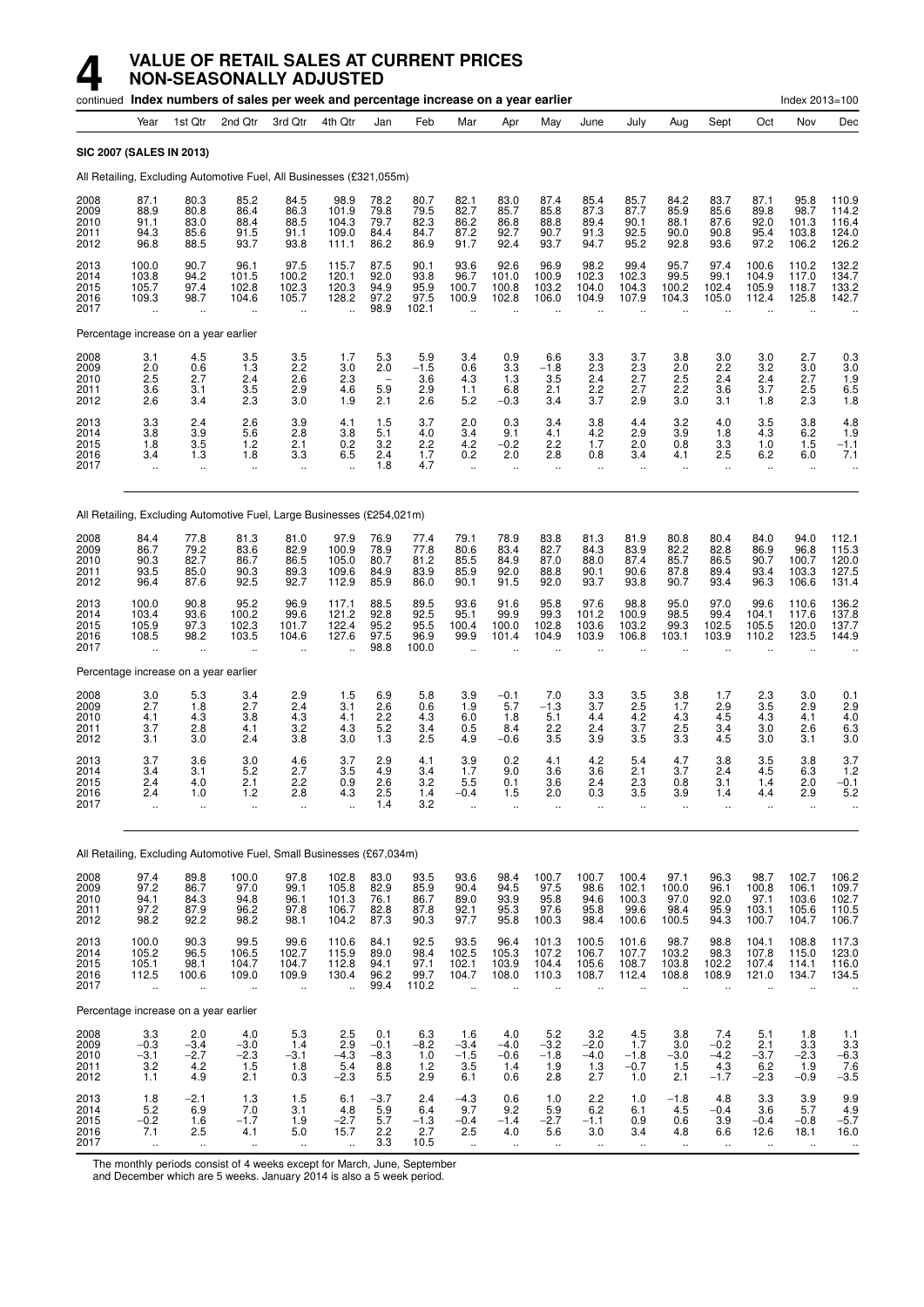**4**

|                                      |                                                          |                                                       | continued Index numbers of sales per week and percentage increase on a year earlier |                                                      |                                                      |                                                          |                                          |                                                         |                                                      |                                                     |                                                     |                                                        |                                                        |                                                     |                                              | Index 2013=100                           |                                                      |
|--------------------------------------|----------------------------------------------------------|-------------------------------------------------------|-------------------------------------------------------------------------------------|------------------------------------------------------|------------------------------------------------------|----------------------------------------------------------|------------------------------------------|---------------------------------------------------------|------------------------------------------------------|-----------------------------------------------------|-----------------------------------------------------|--------------------------------------------------------|--------------------------------------------------------|-----------------------------------------------------|----------------------------------------------|------------------------------------------|------------------------------------------------------|
|                                      | Year                                                     | 1st Qtr                                               | 2nd Qtr                                                                             | 3rd Qtr                                              | 4th Qtr                                              | Jan                                                      | Feb                                      | Mar                                                     | Apr                                                  | May                                                 | June                                                | July                                                   | Aug                                                    | Sept                                                | Oct                                          | Nov                                      | Dec                                                  |
|                                      | <b>SIC 2007 (SALES IN 2013)</b>                          |                                                       |                                                                                     |                                                      |                                                      |                                                          |                                          |                                                         |                                                      |                                                     |                                                     |                                                        |                                                        |                                                     |                                              |                                          |                                                      |
|                                      |                                                          |                                                       | Predominantly Food Stores, All Businesses (£150,014m)                               |                                                      |                                                      |                                                          |                                          |                                                         |                                                      |                                                     |                                                     |                                                        |                                                        |                                                     |                                              |                                          |                                                      |
| 2008<br>2009<br>2010<br>2011<br>2012 | 84.5<br>89.1<br>90.5<br>94.4<br>97.1                     | 79.7<br>84.6<br>86.4<br>88.0<br>91.8                  | 84.1<br>89.6<br>90.3<br>94.1<br>96.5                                                | 83.5<br>87.6<br>88.4<br>93.2<br>95.8                 | 90.9<br>94.6<br>96.8<br>102.4<br>104.2               | 76.7<br>81.4<br>83.6<br>85.3<br>88.2                     | 81.0<br>85.3<br>85.8<br>88.2<br>92.5     | 81.6<br>86.5<br>89.2<br>90.1<br>94.2                    | 82.0<br>88.8<br>87.7<br>96.0<br>95.7                 | 85.5<br>88.9<br>90.9<br>92.8<br>96.7                | 84.8<br>90.8<br>92.0<br>93.7<br>97.0                | 84.2<br>88.5<br>89.6<br>93.9<br>96.5                   | 83.4<br>87.9<br>88.2<br>93.0<br>95.8                   | 83.1<br>86.6<br>87.6<br>92.8<br>95.3                | 85.0<br>87.7<br>89.3<br>94.2<br>95.8         | 89.7<br>92.4<br>95.4<br>98.7<br>100.9    | 96.7<br>101.9<br>104.0<br>112.0<br>113.7             |
| 2013<br>2014<br>2015<br>2016<br>2017 | 100.0<br>101.1<br>101.2<br>103.0<br>$\ddotsc$            | 94.9<br>96.0<br>97.7<br>98.2                          | 98.2<br>101.8<br>100.3<br>101.6<br>$\ddot{\phantom{a}}$                             | 99.4<br>99.0<br>99.1<br>101.3                        | 107.5<br>107.9<br>107.5<br>111.0                     | 90.5<br>93.6<br>94.2<br>94.8<br>94.4                     | 94.2<br>97.1<br>96.5<br>98.0<br>99.3     | 98.8<br>97.6<br>101.3<br>101.0                          | 94.5<br>102.9<br>97.2<br>99.6                        | 99.8<br>101.0<br>101.8<br>103.1                     | 100.0<br>101.7<br>101.6<br>102.1                    | 102.3<br>101.0<br>100.3<br>102.5                       | 98.4<br>98.3<br>97.3<br>101.0                          | 97.8<br>98.0<br>99.6<br>100.7                       | 98.9<br>100.3<br>99.3<br>102.8               | 103.9<br>105.8<br>104.8<br>107.6         | 117.4<br>115.6<br>116.3<br>120.3                     |
|                                      |                                                          | Percentage increase on a year earlier                 |                                                                                     |                                                      |                                                      |                                                          |                                          |                                                         |                                                      |                                                     |                                                     |                                                        |                                                        |                                                     |                                              |                                          |                                                      |
| 2008<br>2009<br>2010<br>2011<br>2012 | 5.8<br>5.5<br>1.6<br>4.4<br>2.8                          | 5.9<br>6.1<br>2.2<br>1.8<br>4.3                       | 5.9<br>6.5<br>0.8<br>4.2<br>2.5                                                     | 6.3<br>4.9<br>0.9<br>5.4<br>2.8                      | 5.4<br>4.0<br>2.3<br>5.8<br>1.8                      | 7.1<br>6.1<br>2.6<br>2.0<br>3.5                          | 6.8<br>5.2<br>0.7<br>2.7<br>4.9          | 5.0<br>6.1<br>3.1<br>1.0<br>4.5                         | 3.1<br>8.2<br>$-1.2$<br>9.5<br>$-0.3$                | 7.8<br>4.1<br>2.2<br>2.1<br>4.1                     | 6.7<br>7.0<br>1.3<br>1.8<br>3.6                     | 7.0<br>5.1<br>1.2<br>4.9<br>2.8                        | 5.9<br>5.4<br>0.4<br>5.4<br>3.0                        | 6.1<br>4.3<br>1.2<br>5.9<br>2.7                     | 7.3<br>3.2<br>1.9<br>5.5<br>1.7              | 7.3<br>3.0<br>3.2<br>3.5<br>2.2          | 2.8<br>5.4<br>$2.0$<br>7.7<br>1.5                    |
| 2013<br>2014<br>2015<br>2016<br>2017 | 3.0<br>1.1<br>0.1<br>1.9<br>$\ddot{\phantom{a}}$         | 3.3<br>1.3<br>1.7<br>0.5<br>$\ddot{\phantom{a}}$      | 1.8<br>3.7<br>$-1.5$<br>1.3<br>ä.                                                   | 3.7<br>$-0.4$<br>0.1<br>2.3<br>ä.                    | 3.2<br>0.3<br>$-0.3$<br>3.2<br>$\ddot{\phantom{a}}$  | 2.6<br>3.4<br>0.6<br>0.6<br>-0.5                         | 1.9<br>3.1<br>-0.6<br>1.6<br>1.3         | 4.9<br>$-1.2$<br>3.8<br>$-0.3$<br>$\ddot{\phantom{a}}$  | $-1.2$<br>8.8<br>-5.5<br>2.4<br>$\ddot{\phantom{a}}$ | 3.2<br>1.2<br>0.8<br>1.3<br>$\ddot{\phantom{a}}$    | 3.0<br>1.7<br>$-0.1$<br>0.5<br>$\ddot{\phantom{a}}$ | 6.0<br>$-1.3$<br>$-0.7$<br>2.2<br>$\ddot{\phantom{a}}$ | 2.8<br>$-0.1$<br>$-1.1$<br>3.8<br>$\ddot{\phantom{a}}$ | 2.6<br>0.2<br>1.7<br>1.1<br>$\ddotsc$               | 3.2<br>1.4<br>$-1.0$<br>3.6<br>$\ddotsc$     | 3.0<br>1.9<br>$-0.9$<br>2.6<br>$\cdot$ . | 3.3<br>$-1.6$<br>0.6<br>3.5                          |
|                                      |                                                          |                                                       | Predominantly Food Stores, Large Businesses (£129,763m)                             |                                                      |                                                      |                                                          |                                          |                                                         |                                                      |                                                     |                                                     |                                                        |                                                        |                                                     |                                              |                                          |                                                      |
| 2008<br>2009<br>2010<br>2011<br>2012 | 82.2<br>87.1<br>89.9<br>93.5<br>96.6                     | 77.9<br>82.7<br>86.2<br>87.8<br>91.3                  | 81.4<br>86.9<br>89.1<br>93.0<br>95.7                                                | 80.7<br>84.9<br>87.4<br>91.2<br>94.8                 | 89.2<br>93.8<br>97.1<br>101.8<br>104.7               | 75.1<br>80.3<br>83.4<br>85.3<br>87.3                     | 78.8<br>82.9<br>85.3<br>88.1<br>91.8     | 79.9<br>84.4<br>89.1<br>89.5<br>94.0                    | 79.0<br>86.2<br>86.7<br>95.1<br>94.9                 | 82.8<br>86.1<br>89.5<br>91.7<br>95.8                | 82.3<br>88.2<br>90.6<br>92.5<br>96.3                | 81.2<br>85.5<br>88.2<br>91.9<br>95.2                   | 80.3<br>84.8<br>86.9<br>90.6<br>94.3                   | 80.7<br>84.6<br>87.1<br>91.2<br>94.8                | 82.4<br>85.8<br>88.6<br>92.3<br>95.3         | 87.9<br>91.4<br>94.9<br>98.4<br>101.0    | 95.7<br>102.0<br>105.7<br>112.1<br>115.1             |
| 2013<br>2014<br>2015<br>2016<br>2017 | 100.0<br>101.3<br>101.3<br>101.9<br>$\ddot{\phantom{a}}$ | 95.8<br>96.2<br>98.0<br>97.7<br>$\ddotsc$             | 97.8<br>101.5<br>100.0<br>100.5<br>ä.                                               | 98.7<br>99.2<br>98.9<br>99.9<br>$\ddot{\phantom{a}}$ | 107.7<br>108.6<br>108.2<br>109.5                     | 91.4<br>94.0<br>94.3<br>94.6<br>94.6                     | 94.8<br>97.2<br>96.7<br>97.3<br>99.6     | 100.1<br>97.6<br>102.0<br>100.5<br>$\ddot{\phantom{a}}$ | 94.0<br>102.3<br>96.4<br>98.6                        | 99.3<br>100.3<br>101.5<br>101.9                     | 99.5<br>101.8<br>101.5<br>100.9                     | 101.6<br>100.9<br>100.0<br>100.9                       | 97.3<br>98.1<br>96.9<br>99.3<br>$\ddot{\phantom{a}}$   | 97.5<br>98.8<br>99.8<br>99.6                        | 98.3<br>100.6<br>100.0<br>101.1              | 104.2<br>106.6<br>105.2<br>105.1         | 118.1<br>116.7<br>117.2<br>119.9                     |
|                                      |                                                          | Percentage increase on a year earlier                 |                                                                                     |                                                      |                                                      |                                                          |                                          |                                                         |                                                      |                                                     |                                                     |                                                        |                                                        |                                                     |                                              |                                          |                                                      |
| 2008<br>2009<br>2010<br>2011<br>2012 | $\frac{5.5}{5.9}$<br>3.3<br>3.9<br>3.4                   | 6.4<br>6.2<br>4.2<br>1.9<br>4.0                       | 5.4<br>6.8<br>2.5<br>4.5<br>2.9                                                     | 5.7<br>5.2<br>2.9<br>4.4<br>3.9                      | 4.9<br>5.2<br>3.6<br>4.8<br>2.8                      | 7.7<br>6.9<br>3.8<br>2.3<br>2.4                          | 7.0<br>5.2<br>2.8<br>3.3<br>4.3          | 5.6<br>5.7<br>5.6<br>0.4<br>5.0                         | 2.3<br>9.1<br>0.5<br>9.8<br>$-0.2$                   | 7.5<br>4.0<br>4.0<br>2.4<br>4.5                     | 6.3<br>7.2<br>2.8<br>2.0<br>4.1                     | 6.5<br>5.2<br>3.2<br>4.2<br>3.6                        | $\frac{5.3}{5.5}$<br>2.5<br>4.3<br>4.1                 | 5.4<br>4.9<br>2.9<br>4.7<br>3.9                     | 6.7<br>4.2<br>3.3<br>4.1<br>3.2              | 7.0<br>4.0<br>3.9<br>3.7<br>2.6          | $^{2.3}_{6.7}$<br>3.6<br>6.1<br>2.7                  |
| 2013<br>2014<br>2015<br>2016<br>2017 | 3.5<br>1.3<br>0.6                                        | 5.0<br>0.4<br>1.9<br>$-0.3$                           | 2.1<br>3.8<br>$-1.5$<br>0.5<br>ä.                                                   | 4.1<br>0.5<br>-0.3<br>1.0<br>$\ddotsc$               | 2.9<br>0.8<br>$-0.4$<br>1.2                          | 4.6<br>2.9<br>0.3<br>0.3                                 | 3.3<br>2.5<br>$-0.5$<br>0.6<br>2.5       | 6.6<br>-2.6<br>4.6<br>$-1.5$                            | $-1.0$<br>8.8<br>-5.7<br>2.2                         | 3.6<br>1.0<br>1.3<br>0.4                            | 3.3<br>2.3<br>$-0.2$<br>$-0.6$                      | 6.7<br>$-0.7$<br>$-0.9$<br>0.9                         | 3.2<br>0.8<br>$-1.2$<br>2.5                            | 2.8<br>1.4<br>0.9<br>$-0.2$                         | 3.2<br>2.2<br>$-0.5$<br>1.1                  | 3.1<br>2.3<br>$-1.3$<br>$-0.1$           | 2.6<br>$-1.2$<br>0.5<br>2.2                          |
|                                      |                                                          |                                                       | Predominantly Food Stores, Small Businesses (£20,250m)                              |                                                      |                                                      |                                                          |                                          |                                                         |                                                      |                                                     |                                                     |                                                        |                                                        |                                                     |                                              |                                          |                                                      |
| 2008<br>2009<br>2010<br>2011<br>2012 | 98.9<br>101.9<br>94.0<br>100.7<br>100.2                  | 91.2<br>96.5<br>88.1<br>89.5<br>95.2                  | 101.6<br>106.6<br>98.4<br>101.1<br>101.5                                            | 101.4<br>104.5<br>94.9<br>105.8<br>102.6             | 102.2<br>99.9<br>94.8<br>106.5<br>101.4              | 86.8<br>88.6<br>84.9<br>84.9<br>93.8                     | 95.2<br>100.2<br>89.5<br>88.8<br>96.5    | 92.3<br>99.9<br>89.7<br>93.9<br>95.5                    | 101.3<br>105.1<br>94.2<br>101.8<br>100.6             | 102.6<br>107.3<br>99.9<br>100.4<br>102.2            | 101.0<br>107.2<br>100.5<br>101.2<br>101.6           | 103.6<br>107.9<br>98.2<br>106.9<br>104.8               | 102.7<br>107.7<br>96.6<br>108.1<br>105.2               | 98.6<br>99.2<br>90.8<br>103.0<br>98.8               | 101.6<br>99.3<br>93.6<br>106.4<br>98.8       | 101.1<br>98.9<br>98.4<br>100.6<br>100.0  | 103.6<br>101.2<br>92.9<br>111.3<br>104.6             |
| 2013<br>2014<br>2015<br>2016<br>2017 | 100.0<br>99.8<br>100.3<br>110.3<br>$\ddot{\phantom{1}}$  | 88.7<br>95.1<br>95.4<br>101.4<br>$\ddot{\phantom{a}}$ | 101.2<br>104.2<br>102.5<br>108.8<br>u,                                              | 103.7<br>97.5<br>100.1<br>110.5<br>ä,                | 106.3<br>103.0<br>103.0<br>120.4                     | 85.1<br>91.2<br>93.6<br>96.4<br>93.0                     | 90.1<br>96.5<br>95.4<br>103.0<br>96.8    | 90.4<br>97.8<br>97.0<br>104.2                           | 97.8<br>107.0<br>102.3<br>105.8                      | 102.9<br>105.5<br>103.5<br>110.8                    | 102.6<br>100.9<br>101.8<br>109.7                    | 106.8<br>101.5<br>102.0<br>112.7                       | 105.5<br>99.7<br>99.8<br>111.7                         | 99.9<br>92.5<br>98.7<br>107.8                       | 102.1<br>98.3<br>94.5<br>113.6               | 102.0<br>100.7<br>102.5<br>123.7         | 113.1<br>$\frac{108.5}{110.3}$<br>123.3              |
|                                      |                                                          | Percentage increase on a year earlier                 |                                                                                     |                                                      |                                                      |                                                          |                                          |                                                         |                                                      |                                                     |                                                     |                                                        |                                                        |                                                     |                                              |                                          |                                                      |
| 2008<br>2009<br>2010<br>2011<br>2012 | 7.3<br>3.0<br>$-7.7$<br>7.1<br>$-0.5$                    | 3.2<br>5.9<br>$-8.7$<br>1.6<br>6.4                    | 8.5<br>4.9<br>$-7.7$<br>2.8<br>0.4                                                  | 9.8<br>3.1<br>$-9.2$<br>11.5<br>$-3.0$               | 8.2<br>$-2.2$<br>$-5.1$<br>12.3<br>$-4.8$            | 3.7<br>2.0<br>$-4.2$<br>$\overline{\phantom{0}}$<br>10.5 | 5.7<br>5.2<br>$-10.7$<br>$-0.8$<br>8.7   | 1.9<br>8.3<br>$-10.3$<br>4.7<br>1.7                     | 7.7<br>3.8<br>$-10.4$<br>8.1<br>$-1.1$               | 9.1<br>4.5<br>$-6.9$<br>0.5<br>1.8                  | 8.6<br>6.2<br>$-6.2$<br>0.6<br>0.4                  | 9.5<br>4.2<br>$-9.0$<br>8.9<br>$-2.0$                  | 9.2<br>4.9<br>$-10.3$<br>11.8<br>$-2.6$                | 10.5<br>0.6<br>$-8.5$<br>13.4<br>$-4.1$             | 10.7<br>$-2.2$<br>$-5.8$<br>13.7<br>$-7.2$   | 8.5<br>$-2.2$<br>$-0.5$<br>2.2<br>$-0.6$ | $6.3 - 2.3 - 8.2 - 19.7$<br>$-5.9$                   |
| 2013<br>2014<br>2015<br>2016<br>2017 | $-0.2$<br>$-0.2$<br>0.4<br>10.0<br>$\ddotsc$             | $-6.9$<br>7.2<br>0.4<br>6.3<br>$\ddot{\phantom{1}}$   | $-0.2$<br>2.9<br>$-1.6$<br>6.2<br>à.                                                | 1.1<br>$-6.0$<br>2.6<br>10.4<br>$\ddot{\phantom{a}}$ | 4.8<br>$-3.1$<br>0.1<br>16.9<br>$\ddot{\phantom{a}}$ | $-9.2$<br>7.1<br>2.6<br>3.0<br>$-3.5$                    | $-6.6$<br>7.1<br>$-1.2$<br>8.0<br>$-6.0$ | $-5.3$<br>8.2<br>$-0.9$<br>7.5<br>$\ddot{\phantom{a}}$  | $-2.8$<br>9.4<br>$-4.4$<br>3.4<br>ä.                 | 0.7<br>2.5<br>$-1.9$<br>7.1<br>$\ddot{\phantom{1}}$ | 1.0<br>$-1.7$<br>1.0<br>7.7<br>ä.                   | 1.9<br>$-5.0$<br>0.5<br>10.5<br>$\ddot{\phantom{1}}$   | 0.3<br>$-5.6$<br>0.2<br>11.9<br>$\ddot{\phantom{1}}$   | 1.1<br>$-7.4$<br>6.7<br>9.2<br>$\ddot{\phantom{1}}$ | 3.4<br>$-3.7$<br>$-3.9$<br>20.3<br>$\ddotsc$ | 2.0<br>$-1.3$<br>1.8<br>20.7<br>$\sim$   | 8.1<br>$-4.1$<br>1.7<br>11.7<br>$\ddot{\phantom{1}}$ |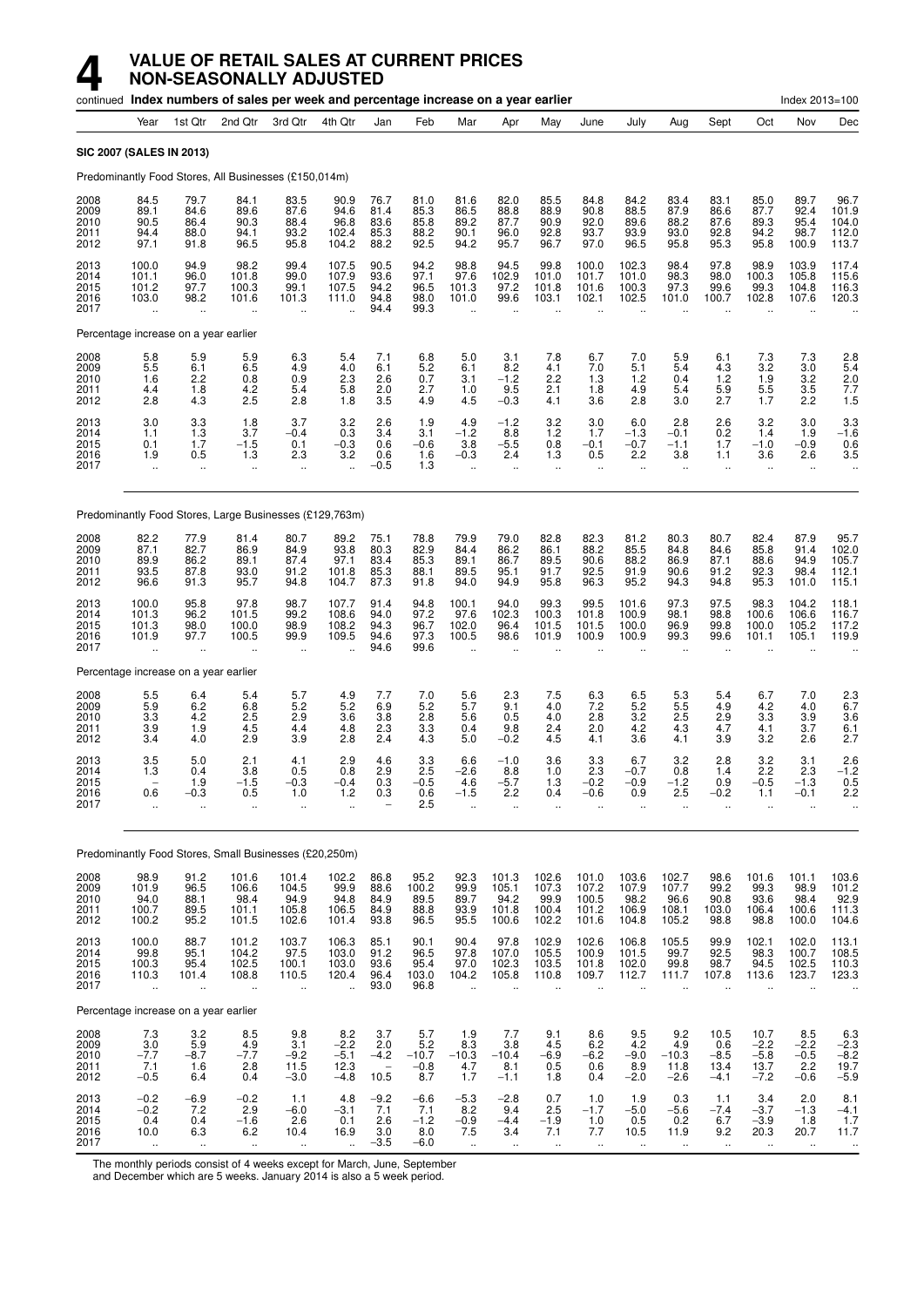**4**

|                                      |                                                                | continued Index numbers of sales per week and percentage increase on a year earlier |                                                            |                                                        |                                                         |                                         |                                            |                                                          |                                             |                                                                    |                                                        |                                                         |                                                         |                                                              |                                              | Index 2013=100                               |                                                           |
|--------------------------------------|----------------------------------------------------------------|-------------------------------------------------------------------------------------|------------------------------------------------------------|--------------------------------------------------------|---------------------------------------------------------|-----------------------------------------|--------------------------------------------|----------------------------------------------------------|---------------------------------------------|--------------------------------------------------------------------|--------------------------------------------------------|---------------------------------------------------------|---------------------------------------------------------|--------------------------------------------------------------|----------------------------------------------|----------------------------------------------|-----------------------------------------------------------|
|                                      | Year                                                           | 1st Qtr                                                                             | 2nd Qtr                                                    | 3rd Qtr                                                | 4th Qtr                                                 | Jan                                     | Feb                                        | Mar                                                      | Apr                                         | May                                                                | June                                                   | July                                                    | Aug                                                     | Sept                                                         | Oct                                          | Nov                                          | Dec                                                       |
|                                      | <b>SIC 2007 (SALES IN 2013)</b>                                |                                                                                     |                                                            |                                                        |                                                         |                                         |                                            |                                                          |                                             |                                                                    |                                                        |                                                         |                                                         |                                                              |                                              |                                              |                                                           |
|                                      |                                                                | Non Specialised Food Stores, All Businesses (£139,137m)                             |                                                            |                                                        |                                                         |                                         |                                            |                                                          |                                             |                                                                    |                                                        |                                                         |                                                         |                                                              |                                              |                                              |                                                           |
| 2008<br>2009<br>2010<br>2011<br>2012 | 82.7<br>87.8<br>90.1<br>94.0<br>97.1                           | 78.5<br>83.5<br>86.1<br>87.9<br>91.9                                                | 82.2<br>88.1<br>89.7<br>93.8<br>96.5                       | 81.4<br>86.0<br>87.9<br>92.6<br>95.6                   | 89.0<br>93.5<br>96.6<br>101.8<br>104.2                  | 75.7<br>80.5<br>83.4<br>85.2<br>88.3    | 79.7<br>84.0<br>85.4<br>87.9<br>92.5       | 80.3<br>85.4<br>88.8<br>90.0<br>94.3                     | 80.1<br>87.2<br>86.9<br>95.9<br>95.7        | 83.5<br>87.4<br>90.3<br>92.5<br>96.5                               | 82.8<br>89.4<br>91.4<br>93.1<br>97.0                   | 82.0<br>86.6<br>88.7<br>93.2<br>96.1                    | 81.2<br>86.2<br>87.6<br>92.3<br>95.4                    | 81.2<br>85.5<br>87.5<br>92.4<br>95.5                         | 82.9<br>86.6<br>88.7<br>93.6<br>95.8         | 87.9<br>91.4<br>94.8<br>98.3<br>101.0        | 94.7<br>100.8<br>104.3<br>111.2<br>113.6                  |
| 2013<br>2014<br>2015<br>2016<br>2017 | 100.0<br>101.2<br>100.9<br>102.4<br>$\ddotsc$                  | 95.0<br>96.3<br>98.0<br>98.1<br>$\ddotsc$                                           | 98.2<br>101.9<br>100.0<br>101.0                            | 99.4<br>99.1<br>98.8<br>100.7                          | 107.3<br>107.8<br>106.9<br>110.0                        | 90.8<br>94.0<br>94.7<br>95.3<br>95.0    | 94.1<br>97.2<br>96.6<br>97.6<br>99.9       | 99.0<br>97.8<br>101.8<br>100.7                           | 94.4<br>102.6<br>96.9<br>98.9               | 99.7<br>101.1<br>101.5<br>102.7                                    | 100.1<br>102.0<br>101.3<br>101.3                       | 102.5<br>101.0<br>99.8<br>101.7                         | 98.2<br>98.2<br>96.9<br>100.1                           | 98.0<br>98.2<br>99.5<br>100.2                                | 98.7<br>100.3<br>99.1<br>102.3               | 103.7<br>106.0<br>104.2<br>105.6             | 117.1<br>115.2<br>115.3<br>119.6                          |
|                                      |                                                                | Percentage increase on a year earlier                                               |                                                            |                                                        |                                                         |                                         |                                            |                                                          |                                             |                                                                    |                                                        |                                                         |                                                         |                                                              |                                              |                                              |                                                           |
| 2008<br>2009<br>2010<br>2011<br>2012 | 5.9<br>6.2<br>2.6<br>4.4<br>3.2                                | 6.4<br>6.4<br>3.1<br>2.1<br>4.6                                                     | 6.1<br>7.2<br>1.8<br>4.6<br>2.9                            | 6.2<br>5.7<br>2.2<br>5.4<br>3.3                        | 5.4<br>5.1<br>3.3<br>5.5<br>2.4                         | 7.7<br>6.4<br>3.5<br>2.2<br>3.6         | 7.2<br>5.4<br>1.8<br>2.9<br>5.2            | 5.7<br>6.4<br>3.9<br>1.4<br>4.8                          | 3.1<br>8.9<br>$-0.4$<br>10.4<br>$-0.2$      | 8.1<br>4.7<br>3.3<br>2.4<br>4.3                                    | 6.8<br>8.0<br>2.2<br>1.9<br>4.2                        | 7.0<br>5.7<br>2.4<br>5.0<br>3.1                         | 5.8<br>6.2<br>1.6<br>5.4<br>3.4                         | 5.8<br>5.3<br>2.4<br>5.6<br>3.3                              | 7.1<br>4.4<br>2.4<br>5.6<br>2.3              | 7.3<br>3.9<br>3.8<br>3.6<br>2.7              | 2.8<br>6.4<br>$\frac{3.5}{6.7}$<br>2.1                    |
| 2013<br>2014<br>2015<br>2016<br>2017 | 3.0<br>1.2<br>$-0.2$<br>1.5<br>$\ddotsc$                       | 3.4<br>1.4<br>1.8<br>0.1<br>$\mathbf{r}$                                            | 1.8<br>3.7<br>$-1.9$<br>1.0<br>ä.                          | 4.0<br>$-0.4$<br>$-0.3$<br>1.9<br>$\ddot{\phantom{a}}$ | 3.0<br>0.4<br>$-0.8$<br>2.9<br>$\ddot{\phantom{a}}$     | 2.9<br>3.5<br>0.7<br>0.6<br>$-0.3$      | 1.8<br>3.3<br>$-0.6$<br>1.0<br>2.3         | 5.0<br>$-1.2$<br>4.1<br>$-1.1$<br>$\ddot{\phantom{a}}$   | $-1.4$<br>8.7<br>$-5.6$<br>2.1<br>$\ddotsc$ | 3.3<br>1.3<br>0.4<br>1.2<br>$\ldots$                               | 3.2<br>1.8<br>$-0.6$<br>$\overline{a}$<br>$\ddotsc$    | 6.7<br>$-1.5$<br>$-1.1$<br>1.9<br>$\ddotsc$             | 3.0<br>$\overline{\phantom{0}}$<br>$-1.4$<br>3.4<br>Ω.  | 2.6<br>0.2<br>1.4<br>0.7<br>ä.                               | 3.0<br>1.6<br>$-1.2$<br>3.3<br>ä.            | 2.8<br>2.1<br>$-1.7$<br>1.4<br>$\ddotsc$     | 3.1<br>$-1.6$<br>0.1<br>3.7                               |
|                                      |                                                                | Non Specialised Food Stores, Large Businesses (£127,285m)                           |                                                            |                                                        |                                                         |                                         |                                            |                                                          |                                             |                                                                    |                                                        |                                                         |                                                         |                                                              |                                              |                                              |                                                           |
| 2008<br>2009<br>2010<br>2011<br>2012 | 81.7<br>86.6<br>90.0<br>93.5<br>96.7                           | 77.4<br>82.3<br>86.3<br>87.8<br>91.3                                                | 80.9<br>86.4<br>89.1<br>93.1<br>95.8                       | 80.2<br>84.5<br>87.5<br>91.3<br>94.9                   | 88.6<br>93.3<br>97.2<br>101.8<br>104.7                  | 74.7<br>79.9<br>83.5<br>85.4<br>87.4    | 78.3<br>82.5<br>85.4<br>88.1<br>92.0       | 79.4<br>84.0<br>89.3<br>89.5<br>94.0                     | 78.5<br>85.7<br>86.8<br>95.2<br>95.0        | 82.2<br>85.6<br>89.6<br>91.7<br>95.9                               | 81.7<br>87.7<br>90.6<br>92.4<br>96.4                   | 80.7<br>84.9<br>88.2<br>91.9<br>95.3                    | 79.8<br>84.3<br>87.1<br>90.7<br>94.4                    | 80.1<br>84.3<br>87.2<br>91.3<br>94.9                         | 81.8<br>85.5<br>88.7<br>92.4<br>95.4         | 87.3<br>91.0<br>94.9<br>98.5<br>101.0        | 95.0<br>101.4<br>105.7<br>112.0<br>115.0                  |
| 2013<br>2014<br>2015<br>2016<br>2017 | 100.0<br>101.2<br>101.2<br>101.7<br>$\ddot{\phantom{a}}$       | 95.9<br>96.2<br>98.0<br>97.6<br>$\ddotsc$                                           | 97.8<br>101.4<br>99.9<br>100.2<br>.,                       | 98.7<br>99.2<br>98.9<br>99.7<br>$\ddotsc$              | 107.6<br>108.4<br>108.0<br>109.1                        | 91.5<br>94.1<br>94.3<br>94.7<br>94.7    | 94.8<br>97.2<br>96.7<br>97.1<br>99.6       | 100.2<br>97.5<br>102.0<br>100.4<br>$\ddot{\phantom{a}}$  | 94.0<br>102.2<br>96.3<br>98.3               | 99.3<br>100.2<br>101.4<br>101.7                                    | 99.5<br>101.8<br>101.5<br>100.6                        | 101.7<br>100.9<br>99.9<br>100.7                         | 97.3<br>98.0<br>96.9<br>99.1                            | 97.5<br>98.8<br>99.6<br>99.3                                 | 98.3<br>100.5<br>99.8<br>100.9               | 104.2<br>106.5<br>105.0<br>104.5             | 117.9<br>116.3<br>116.9<br>119.4                          |
|                                      |                                                                | Percentage increase on a year earlier                                               |                                                            |                                                        |                                                         |                                         |                                            |                                                          |                                             |                                                                    |                                                        |                                                         |                                                         |                                                              |                                              |                                              |                                                           |
| 2008<br>2009<br>2010<br>2011<br>2012 | $\begin{array}{c} 5.8 \\ 6.1 \end{array}$<br>3.9<br>3.9<br>3.4 | 6.6<br>6.4<br>4.9<br>1.7<br>4.0                                                     | 5.7<br>6.9<br>3.1<br>4.4<br>2.9                            | $\frac{5.9}{5.3}$<br>3.6<br>4.4<br>4.0                 | $\frac{5.3}{5.3}$<br>4.1<br>4.8<br>2.8                  | 7.9<br>7.1<br>4.5<br>2.2<br>2.4         | $7.3$<br>$5.4$<br>3.5<br>3.2<br>4.4        | 5.8<br>5.9<br>6.2<br>0.2<br>5.0                          | 2.5<br>9.2<br>1.3<br>9.7<br>$-0.2$          | 7.8<br>4.2<br>4.7<br>2.3<br>4.5                                    | 6.6<br>7.3<br>3.4<br>2.0<br>4.3                        | $6.8$<br>5.3<br>3.8<br>4.2<br>3.8                       | 5.6<br>5.6<br>3.3<br>4.1<br>4.1                         | $\frac{5.5}{5.2}$<br>3.5<br>4.7<br>4.0                       | $6.9$<br>$4.5$<br>3.8<br>4.2<br>3.2          | $^{7.3}_{4.2}$<br>4.3<br>3.7<br>2.6          | $^{2.7}_{6.7}$<br>4.2<br>6.0<br>2.7                       |
| 2013<br>2014<br>2015<br>2016<br>2017 | 3.4<br>1.2<br>0.5                                              | 5.0<br>0.3<br>1.9<br>$-0.3$<br>$\ddotsc$                                            | 2.0<br>3.7<br>$-1.5$<br>0.4<br>                            | 4.1<br>0.5<br>$-0.3$<br>0.8<br>$\ddotsc$               | 2.8<br>0.7<br>$-0.4$<br>1.1                             | 4.7<br>2.8<br>0.2<br>0.5<br>$-0.1$      | 3.1<br>2.5<br>$-0.6$<br>0.5<br>2.6         | 6.6<br>$-2.7$<br>4.6<br>$-1.6$                           | $-1.1$<br>8.7<br>-5.8<br>2.1                | 3.5<br>1.0<br>1.2<br>0.3                                           | 3.2<br>2.2<br>$-0.3$<br>$-0.8$                         | 6.7<br>$-0.9$<br>$-1.0$<br>0.8                          | 3.1<br>0.8<br>$-1.2$<br>2.2                             | 2.7<br>1.4<br>0.8<br>$-0.3$                                  | 3.1<br>2.2<br>$-0.7$<br>1.1                  | 3.1<br>2.2<br>$-1.5$<br>$-0.5$               | 2.5<br>$-1.3$<br>0.5<br>2.1                               |
|                                      |                                                                | Non Specialised Food Stores, Small Businesses (£11,852m)                            |                                                            |                                                        |                                                         |                                         |                                            |                                                          |                                             |                                                                    |                                                        |                                                         |                                                         |                                                              |                                              |                                              |                                                           |
| 2008<br>2009<br>2010<br>2011<br>2012 | 93.7<br>100.3<br>90.5<br>99.8<br>101.1                         | 90.4<br>96.0<br>83.6<br>88.9<br>97.9                                                | 96.6<br>106.3<br>95.5<br>101.4<br>103.4                    | 94.8<br>103.0<br>92.5<br>107.0<br>103.8                | 93.5<br>95.9<br>90.3<br>102.0<br>99.4                   | 87.2<br>87.2<br>82.1<br>83.7<br>97.3    | 94.7<br>99.5<br>85.7<br>85.5<br>98.1       | 90.2<br>100.3<br>83.1<br>95.9<br>98.2                    | 97.5<br>103.4<br>88.2<br>103.1<br>103.5     | 98.0<br>106.8<br>97.0<br>100.8<br>103.3                            | 94.7<br>108.2<br>100.1<br>100.7<br>103.4               | 96.4<br>105.2<br>94.6<br>107.5<br>104.6                 | 96.0<br>106.9<br>92.9<br>110.0<br>106.3                 | 92.6<br>98.1<br>90.5<br>104.2<br>101.1                       | 95.1<br>98.6<br>88.3<br>106.5<br>100.3       | 94.8<br>96.2<br>94.3<br>96.7<br>100.3        | 91.1<br>$93.6$<br>$88.8$<br>$102.7$<br>$98.0$             |
| 2013<br>2014<br>2015<br>2016<br>2017 | 100.0<br>100.6<br>98.4<br>110.7<br>ă,                          | 85.5<br>97.7<br>98.7<br>103.1<br>$\ldots$                                           | 103.5<br>107.0<br>101.6<br>109.1<br>ä,                     | 107.2<br>97.5<br>98.2<br>111.4<br>$\ddot{\phantom{a}}$ | 103.9<br>100.5<br>95.2<br>119.3                         | 83.4<br>93.7<br>99.3<br>101.2<br>98.7   | 86.7<br>97.8<br>96.5<br>103.4<br>102.8     | 86.3<br>101.5<br>100.0<br>104.5<br>$\ddotsc$             | 98.9<br>107.6<br>103.2<br>105.1             | 104.5<br>110.1<br>102.7<br>113.2                                   | 106.3<br>104.1<br>99.4<br>108.9                        | 111.0<br>102.4<br>99.2<br>112.8                         | 108.1<br>100.0<br>96.9<br>111.7                         | 103.4<br>91.6<br>98.4<br>109.9                               | 102.5<br>98.1<br>91.4<br>117.6               | 99.3<br>100.3<br>95.9<br>117.8               | 108.6<br>$102.6\n97.7\n121.8$                             |
|                                      |                                                                | Percentage increase on a year earlier                                               |                                                            |                                                        |                                                         |                                         |                                            |                                                          |                                             |                                                                    |                                                        |                                                         |                                                         |                                                              |                                              |                                              |                                                           |
| 2008<br>2009<br>2010<br>2011<br>2012 | 7.1<br>7.0<br>$-9.8$<br>10.3<br>1.3                            | $\begin{array}{c} 5.0 \\ 6.2 \end{array}$<br>$-12.9$<br>6.3<br>10.1                 | 9.1<br>10.0<br>$-10.2$<br>6.3<br>1.9                       | 8.1<br>8.7<br>$-10.2$<br>15.6<br>$-3.0$                | 6.3<br>2.7<br>$-5.8$<br>12.9<br>$-2.5$                  | 5.5<br>$-5.8$<br>1.9<br>16.2            | 6.5<br>5.1<br>$-13.8$<br>$-0.3$<br>14.7    | 4.1<br>11.3<br>$-17.1$<br>15.4<br>2.4                    | 8.7<br>6.0<br>$-14.7$<br>16.9<br>0.5        | 10.6<br>9.0<br>$-9.2$<br>3.9<br>2.5                                | 8.1<br>14.2<br>$-7.5$<br>0.6<br>2.7                    | 8.2<br>9.2<br>$-10.1$<br>13.6<br>$-2.6$                 | 6.8<br>11.4<br>$-13.0$<br>18.4<br>$-3.4$                | 9.0<br>6.0<br>$-7.8$<br>15.1<br>$-2.9$                       | 9.0<br>3.8<br>$-10.4$<br>20.5<br>$-5.8$      | 7.1<br>1.5<br>$-2.0$<br>2.6<br>3.8           | $\frac{3.5}{2.7}$<br>$-\overline{5}$ .1<br>15.7<br>$-4.6$ |
| 2013<br>2014<br>2015<br>2016<br>2017 | $-1.1$<br>0.6<br>$-2.2$<br>12.5<br>$\ddot{\phantom{1}}$        | $-12.7$<br>14.2<br>1.1<br>4.5<br>$\ddot{\phantom{1}}$                               | 0.1<br>3.4<br>$-5.1$<br>7.3<br>$\mathcal{L}_{\mathcal{A}}$ | 3.2<br>$-9.0$<br>0.7<br>13.4<br>$\ddotsc$              | 4.5<br>$-3.2$<br>$-5.3$<br>25.3<br>$\ddot{\phantom{a}}$ | $-14.3$<br>12.4<br>6.0<br>1.8<br>$-2.5$ | $-11.6$<br>12.8<br>$-1.3$<br>7.1<br>$-0.6$ | $-12.2$<br>17.6<br>$-1.5$<br>4.5<br>$\ddot{\phantom{1}}$ | $-4.5$<br>8.8<br>$-4.0$<br>1.8<br>$\ddotsc$ | $1.2$<br>$\frac{5.3}{-6.7}$<br>10.2<br>$\mathcal{L}_{\mathcal{F}}$ | 2.9<br>$-2.1$<br>$-4.5$<br>9.5<br>$\ddot{\phantom{1}}$ | 6.0<br>$-7.7$<br>$-3.1$<br>13.7<br>$\ddot{\phantom{1}}$ | 1.7<br>$-7.5$<br>$-3.1$<br>15.3<br>$\ddot{\phantom{1}}$ | 2.2<br>$-11.4$<br>7.5<br>11.7<br>$\mathcal{L}_{\mathcal{A}}$ | 2.2<br>$-4.3$<br>$-6.9$<br>28.7<br>$\ddotsc$ | $-1.0$<br>1.0<br>$-4.4$<br>22.9<br>$\ddotsc$ | 10.8<br>$-5.5$<br>$-4.8$<br>24.6<br>$\cdot$               |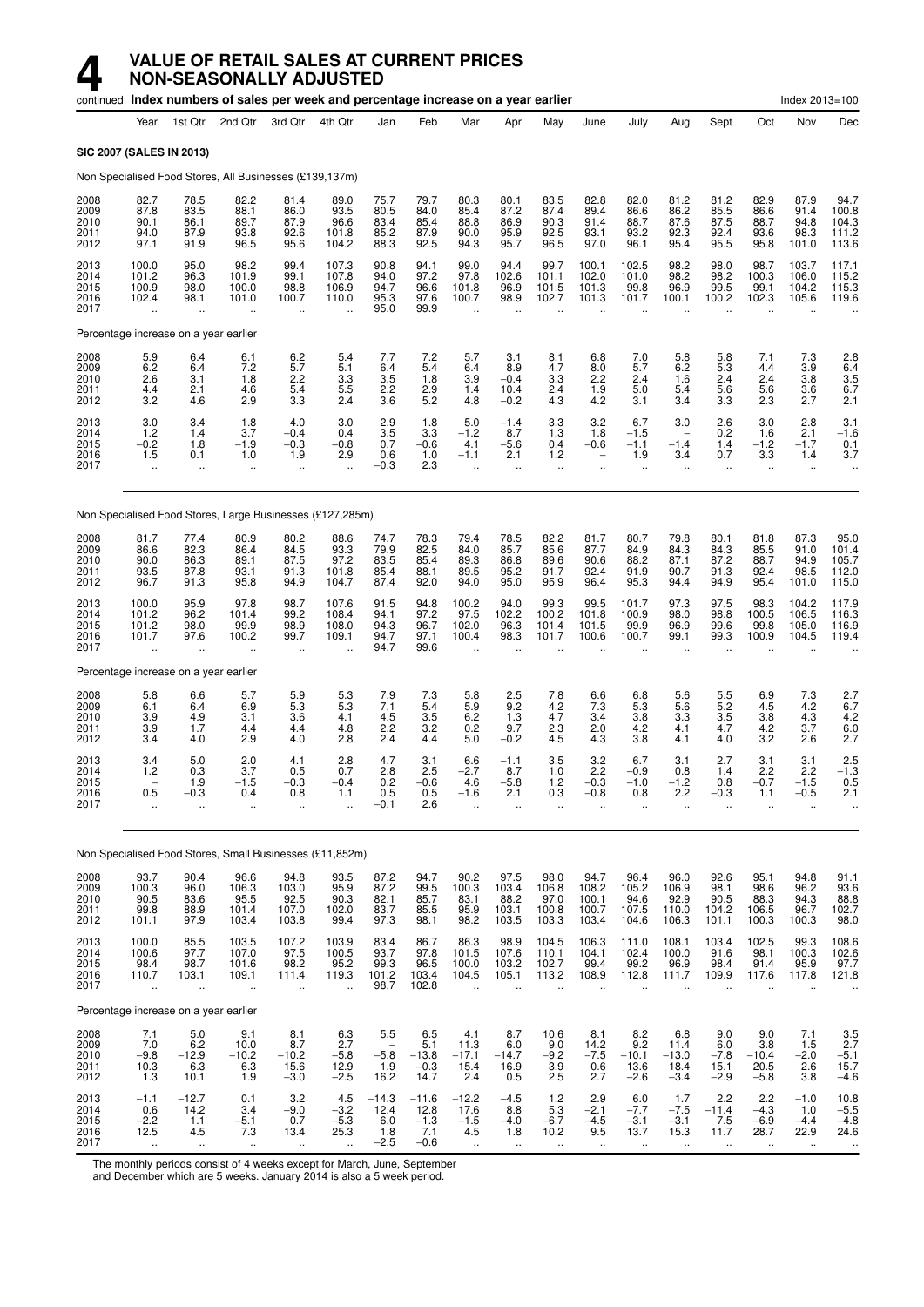**4**

|                                      |                                                     |                                                       | continued Index numbers of sales per week and percentage increase on a year earlier |                                                                 |                                                     |                                         |                                              |                                                  |                                                   |                                               |                                            |                                                  |                                             |                                              |                                                        | Index 2013=100                               |                                                |
|--------------------------------------|-----------------------------------------------------|-------------------------------------------------------|-------------------------------------------------------------------------------------|-----------------------------------------------------------------|-----------------------------------------------------|-----------------------------------------|----------------------------------------------|--------------------------------------------------|---------------------------------------------------|-----------------------------------------------|--------------------------------------------|--------------------------------------------------|---------------------------------------------|----------------------------------------------|--------------------------------------------------------|----------------------------------------------|------------------------------------------------|
|                                      | Year                                                | 1st Qtr                                               | 2nd Qtr                                                                             | 3rd Qtr                                                         | 4th Otr                                             | Jan                                     | Feb                                          | Mar                                              | Apr                                               | May                                           | June                                       | July                                             | Aug                                         | Sept                                         | Oct                                                    | Nov                                          | Dec                                            |
| <b>SIC 2007 (SALES IN 2013)</b>      |                                                     |                                                       |                                                                                     |                                                                 |                                                     |                                         |                                              |                                                  |                                                   |                                               |                                            |                                                  |                                             |                                              |                                                        |                                              |                                                |
|                                      |                                                     | Specialist Food Stores (£8,105m)                      |                                                                                     |                                                                 |                                                     |                                         |                                              |                                                  |                                                   |                                               |                                            |                                                  |                                             |                                              |                                                        |                                              |                                                |
| 2008<br>2009<br>2010<br>2011<br>2012 | 88.3<br>92.0<br>89.8<br>92.6<br>95.5                | 77.5<br>86.7<br>81.2<br>85.3<br>87.3                  | 88.1<br>93.8<br>90.3<br>91.3<br>93.2                                                | 91.8<br>94.2<br>91.3<br>93.8<br>95.1                            | 96.6<br>93.4<br>96.4<br>99.8<br>106.5               | 71.6<br>84.4<br>74.8<br>84.0<br>83.8    | 81.7<br>88.2<br>81.7<br>86.9<br>88.4         | 80.2<br>87.4<br>85.9<br>85.1<br>89.2             | 86.4<br>95.5<br>89.5<br>90.5<br>92.2              | 88.0<br>94.4<br>90.4<br>91.8<br>94.1          | 89.5<br>91.9<br>91.0<br>91.6<br>93.3       | 92.5<br>99.4<br>94.6<br>96.8<br>97.9             | 94.0<br>96.1<br>92.4<br>95.8<br>96.7        | 89.5<br>88.5<br>87.8<br>89.8<br>91.6         | 93.1<br>88.5<br>98.5<br>92.6<br>100.6                  | 92.6<br>90.9<br>97.9<br>94.4<br>99.9         | 102.7<br>99.2<br>93.6<br>109.9<br>116.5        |
| 2013<br>2014<br>2015<br>2016<br>2017 | 100.0<br>99.3<br>100.2<br>102.7                     | 93.8<br>95.2<br>92.6<br>95.4<br>$\mathbf{r}$          | 97.6<br>100.6<br>100.5<br>100.4<br>$\ddot{\phantom{a}}$                             | 99.2<br>98.8<br>98.8<br>103.8<br>$\ddot{\phantom{a}}$           | 109.3<br>103.0<br>109.2<br>111.1                    | 87.1<br>91.9<br>88.6<br>89.2<br>83.3    | 96.3<br>98.3<br>94.3<br>97.4<br>88.0         | 97.1<br>96.1<br>94.4<br>98.9                     | 95.1<br>103.1<br>99.0<br>100.6                    | 100.2<br>100.7<br>101.6<br>99.4               | 97.5<br>98.4<br>100.8<br>100.9             | 99.6<br>101.2<br>102.2<br>104.1                  | 103.8<br>102.0<br>99.4<br>105.8             | 95.3<br>94.3<br>95.5<br>101.8                | 103.3<br>99.2<br>97.4<br>102.9                         | 103.9<br>99.3<br>108.1<br>117.5              | 118.6<br>109.0<br>119.4<br>112.6               |
|                                      |                                                     | Percentage increase on a year earlier                 |                                                                                     |                                                                 |                                                     |                                         |                                              |                                                  |                                                   |                                               |                                            |                                                  |                                             |                                              |                                                        |                                              |                                                |
| 2008<br>2009<br>2010<br>2011<br>2012 | 5.4<br>4.2<br>$\frac{-2.4}{3.1}$<br>3.2             | 0.7<br>11.8<br>$-6.4$<br>5.1<br>2.3                   | 5.6<br>6.5<br>$-3.7$<br>1.1<br>2.1                                                  | 9.0<br>2.6<br>$-3.1$<br>2.7<br>1.4                              | 6.8<br>$-3.4$<br>3.3<br>3.5<br>6.7                  | 18.0<br>$-11.4$<br>12.4<br>$-0.3$       | 3.8<br>8.0<br>$-7.3$<br>6.3<br>1.7           | 0.3<br>8.9<br>$-1.7$<br>$-1.0$<br>4.8            | 5.3<br>10.6<br>$-6.3$<br>1.2<br>1.9               | 5.3<br>7.2<br>$-4.2$<br>1.6<br>2.5            | 6.1<br>2.7<br>$-1.0$<br>0.6<br>2.0         | 6.0<br>7.5<br>$-4.9$<br>2.3<br>1.1               | 11.1<br>2.2<br>$-3.8$<br>3.7<br>0.9         | 9.8<br>$-1.1$<br>$-0.9$<br>2.3<br>2.0        | 8.7<br>$-4.9$<br>11.3<br>$-6.0$<br>8.7                 | 6.8<br>$-1.8$<br>7.7<br>$-3.6$<br>5.9        | 5.5<br>$-3.4$<br>$-5.6$<br>17.4<br>6.1         |
| 2013<br>2014<br>2015<br>2016<br>2017 | 4.7<br>$-0.7$<br>0.9<br>2.4<br>$\ddot{\phantom{a}}$ | 7.4<br>1.5<br>$-2.8$<br>3.1                           | 4.7<br>3.0<br>$-0.1$<br>$-0.1$                                                      | 4.4<br>$-0.5$<br>$\hspace{1.0cm} - \hspace{1.0cm}$<br>5.0<br>à. | 2.6<br>$-5.8$<br>6.0<br>1.8<br>$\ddot{\phantom{a}}$ | 3.9<br>5.5<br>$-3.6$<br>0.7<br>$-6.6$   | 9.0<br>2.0<br>$-4.0$<br>3.3<br>$-9.6$        | 8.8<br>$-1.0$<br>$-1.8$<br>4.8<br>÷.             | 3.1<br>8.4<br>$-3.9$<br>1.6                       | 6.5<br>0.4<br>0.9<br>$-2.1$                   | 4.5<br>0.9<br>2.3<br>0.2                   | 1.8<br>1.6<br>1.0<br>1.8<br>$\ddot{\phantom{a}}$ | 7.3<br>$-1.7$<br>$-2.5$<br>6.4              | 4.1<br>$-1.1$<br>1.3<br>6.6                  | 2.6<br>$-4.0$<br>$-1.8$<br>5.6<br>$\ddot{\phantom{a}}$ | 4.0<br>$-4.5$<br>8.9<br>8.7                  | 1.7<br>$-8.1$<br>$\frac{9.6}{-5.7}$            |
|                                      |                                                     |                                                       | Alcoholic Drinks, Other Beverages and Tobacco (£2,772m)                             |                                                                 |                                                     |                                         |                                              |                                                  |                                                   |                                               |                                            |                                                  |                                             |                                              |                                                        |                                              |                                                |
| 2008<br>2009<br>2010<br>2011<br>2012 | 162.9<br>145.3<br>114.3<br>120.7<br>103.6           | 146.2<br>132.9<br>118.9<br>101.5<br>100.5             | 170.5<br>150.6<br>122.6<br>119.9<br>108.8                                           | 164.4<br>145.4<br>105.2<br>120.8<br>107.5                       | 171.8<br>152.3<br>110.5<br>140.4<br>97.8            | 141.4<br>116.2<br>118.2<br>90.3<br>97.8 | 148.8<br>142.5<br>117.7<br>106.2<br>104.2    | 148.8<br>138.5<br>120.3<br>106.7<br>99.8         | 165.7<br>145.9<br>120.8<br>118.6<br>104.3         | 175.4<br>150.1<br>124.9<br>113.8<br>113.0     | 170.5<br>154.6<br>122.3<br>125.9<br>108.9  | 172.7<br>150.2<br>118.2<br>124.0<br>114.1        | 160.9<br>148.2<br>108.3<br>118.4<br>111.9   | 160.5<br>139.2<br>92.4<br>120.1<br>98.7      | 163.3<br>139.8<br>94.7<br>129.6<br>80.8                | 168.1<br>145.6<br>114.1<br>132.1<br>98.3     | 181.6<br>167.6<br>120.3<br>155.8<br>111.0      |
| 2013<br>2014<br>2015<br>2016<br>2017 | 100.0<br>102.6<br>114.9<br>134.6<br>$\sim$          | 91.2<br>85.0<br>94.2<br>110.3<br>$\ddot{\phantom{a}}$ | 99.4<br>102.8<br>115.6<br>137.0<br>Ω.                                               | 96.6<br>97.2<br>115.0<br>128.4<br>$\sim$                        | 112.8<br>126.7<br>134.9<br>162.6                    | 86.3<br>78.0<br>85.6<br>86.6<br>94.4    | 92.3<br>87.2<br>97.4<br>119.6<br>102.7       | 94.3<br>90.4<br>98.4<br>121.8                    | 97.7<br>114.7<br>109.4<br>129.5                   | 101.3<br>98.4<br>118.0<br>136.4               | 99.2<br>96.8<br>118.6<br>143.4             | 100.6<br>98.6<br>115.6<br>135.2                  | 93.8<br>93.6<br>111.5<br>131.7              | 95.6<br>98.8<br>117.2<br>120.3               | 95.7<br>102.5<br>112.7<br>125.8                        | 110.3<br>116.8<br>129.0<br>178.8             | 128.5<br>154.1<br>157.4<br>179.1               |
|                                      |                                                     | Percentage increase on a year earlier                 |                                                                                     |                                                                 |                                                     |                                         |                                              |                                                  |                                                   |                                               |                                            |                                                  |                                             |                                              |                                                        |                                              |                                                |
| 2008<br>2009<br>2010<br>2011<br>2012 | $3.3 - 10.8$<br>$-21.3$<br>5.5<br>$-14.1$           | $-0.8$<br>$-9.1$<br>$-10.5$<br>$-14.6$<br>$-0.9$      | 3.0<br>$-11.7$<br>$-18.5$<br>$-2.2$<br>$-9.3$                                       | 6.8<br>$-11.6$<br>$-27.6$<br>14.7<br>$-11.0$                    | 4.6<br>$-11.4$<br>$-27.4$<br>27.1<br>$-30.4$        | $-17.8$<br>1.7<br>$-23.6$<br>8.3        | 2.0<br>$-4.2$<br>$-17.4$<br>$-9.8$<br>$-1.9$ | $-4.3$<br>$-7.0$<br>$-13.1$<br>$-11.4$<br>$-6.5$ | $-0.4$<br>$-11.9$<br>$-17.2$<br>$-1.8$<br>$-12.0$ | 5.0<br>$-14.4$<br>$-16.8$<br>$-8.8$<br>$-0.7$ | 4.1<br>$-9.3$<br>$-20.9$<br>2.9<br>$-13.5$ | 9.1<br>$-13.0$<br>$-21.3$<br>4.9<br>$-8.0$       | $^{2.4}_{-7.9}$<br>$-26.9$<br>9.3<br>$-5.5$ | 8.6<br>$-13.3$<br>$-33.6$<br>30.0<br>$-17.8$ | 10.7<br>$-14.4$<br>$-32.3$<br>36.8<br>$-37.7$          | 6.7<br>$-13.4$<br>$-21.6$<br>15.7<br>$-25.6$ | $-0.7$<br>$-7.7$<br>$-28.2$<br>29.5<br>$-28.8$ |
| 2013<br>2014<br>2015<br>2016<br>2017 | $-3.5$<br>2.6<br>12.0<br>17.1                       | $-9.3$<br>$-6.8$<br>10.8<br>17.1                      | $-8.6$<br>3.4<br>12.5<br>18.5<br>ă.                                                 | $-10.1$<br>0.6<br>18.3<br>11.7                                  | 15.3<br>12.4<br>6.5<br>20.5                         | $-11.8$<br>$-9.6$<br>9.8<br>1.2<br>9.0  | $-11.4$<br>$-5.6$<br>11.8<br>22.7<br>$-14.1$ | $-5.5$<br>$-4.1$<br>8.9<br>23.8                  | $-6.4$<br>17.4<br>$-4.6$<br>18.4                  | $-10.4$<br>$-2.9$<br>20.0<br>15.5             | $-8.9$<br>$-2.4$<br>22.5<br>20.9           | $-11.8$<br>$-2.0$<br>17.2<br>17.0                | $-16.2$<br>$-0.2$<br>19.1<br>18.1           | $-3.1$<br>3.3<br>18.6<br>2.7                 | 18.4<br>7.1<br>10.0<br>11.5                            | 12.2<br>5.9<br>10.5<br>38.6                  | 15.7<br>19.9<br>2.1<br>13.8                    |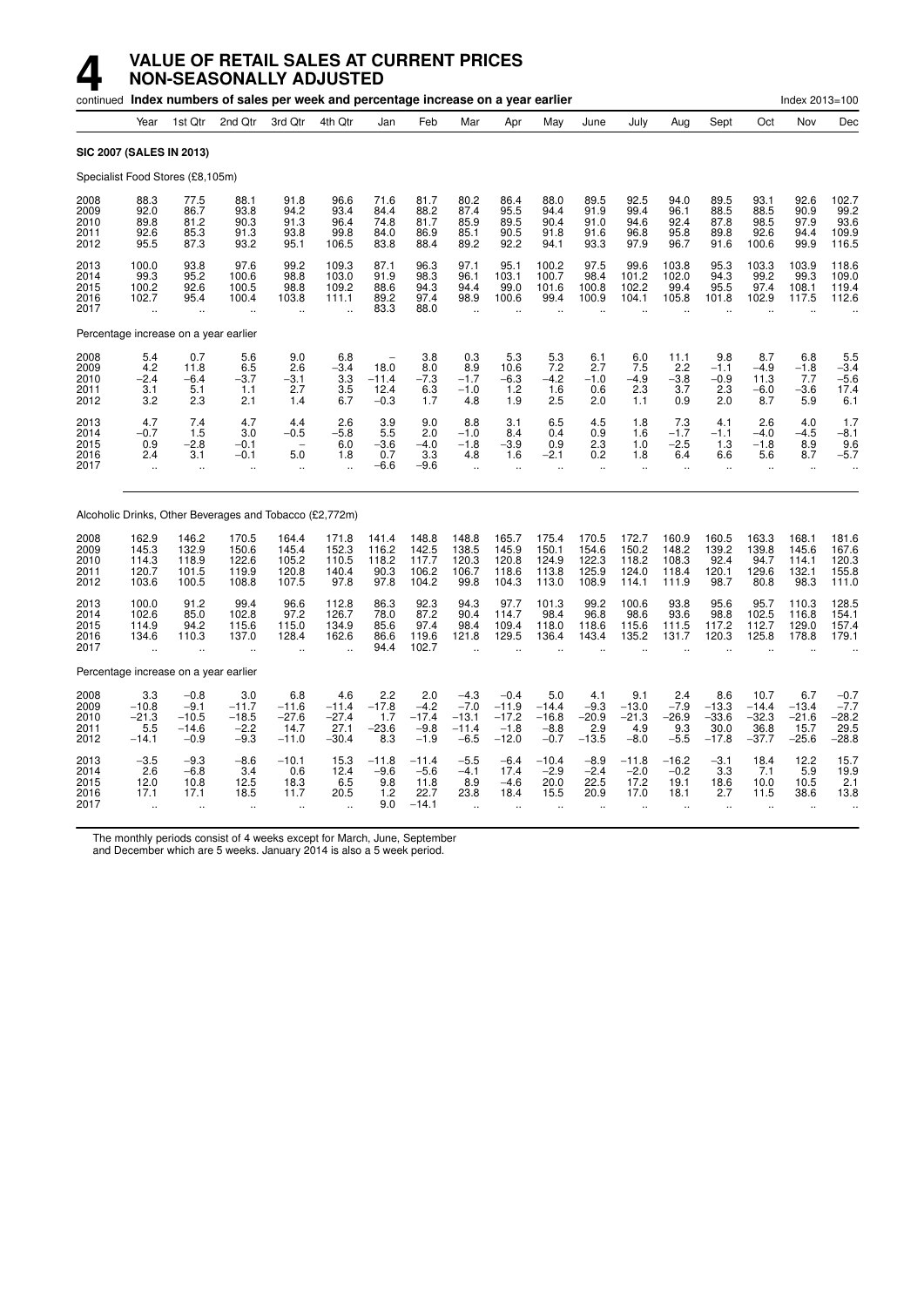**4**

|                                      |                                                          |                                                       | continued Index numbers of sales per week and percentage increase on a year earlier |                                                         |                                                     |                                            |                                        |                                                              |                                                        |                                           |                                             |                                                  |                                                        |                                             |                                           | Index 2013=100                                                    |                                                  |
|--------------------------------------|----------------------------------------------------------|-------------------------------------------------------|-------------------------------------------------------------------------------------|---------------------------------------------------------|-----------------------------------------------------|--------------------------------------------|----------------------------------------|--------------------------------------------------------------|--------------------------------------------------------|-------------------------------------------|---------------------------------------------|--------------------------------------------------|--------------------------------------------------------|---------------------------------------------|-------------------------------------------|-------------------------------------------------------------------|--------------------------------------------------|
|                                      | Year                                                     | 1st Qtr                                               | 2nd Qtr                                                                             | 3rd Qtr                                                 | 4th Qtr                                             | Jan                                        | Feb                                    | Mar                                                          | Apr                                                    | May                                       | June                                        | July                                             | Aug                                                    | Sept                                        | Oct                                       | Nov                                                               | Dec                                              |
|                                      | <b>SIC 2007 (SALES IN 2013)</b>                          |                                                       |                                                                                     |                                                         |                                                     |                                            |                                        |                                                              |                                                        |                                           |                                             |                                                  |                                                        |                                             |                                           |                                                                   |                                                  |
|                                      |                                                          |                                                       | Predominantly Non-food Stores, All Businesses (£147,632m)                           |                                                         |                                                     |                                            |                                        |                                                              |                                                        |                                           |                                             |                                                  |                                                        |                                             |                                           |                                                                   |                                                  |
| 2008<br>2009<br>2010<br>2011<br>2012 | 94.5<br>93.0<br>95.3<br>96.7<br>98.3                     | 85.2<br>81.2<br>83.0<br>85.6<br>87.0                  | 91.3<br>88.1<br>90.9<br>92.2<br>93.3                                                | 90.6<br>89.4<br>92.4<br>91.8<br>94.3                    | 111.5<br>113.3<br>114.9<br>117.3<br>118.4           | 83.8<br>82.2<br>79.3<br>86.1<br>86.0       | 84.2<br>77.9<br>82.0<br>83.4<br>82.8   | 87.3<br>83.0<br>86.8<br>86.9<br>91.1                         | 88.2<br>87.4<br>89.9<br>93.1<br>91.4                   | 94.7<br>87.6<br>91.0<br>91.6<br>93.0      | 91.0<br>88.9<br>91.5<br>92.0<br>95.1        | 92.7<br>91.7<br>94.8<br>94.3<br>96.1             | 90.4<br>88.3<br>91.6<br>89.9<br>92.8                   | 89.0<br>88.3<br>91.1<br>91.3<br>94.0        | 93.3<br>95.5<br>97.6<br>98.7<br>99.7      | 105.1<br>107.3<br>109.3<br>108.7<br>110.7                         | 131.2<br>132.3<br>133.1<br>139.1<br>139.6        |
| 2013<br>2014<br>2015<br>2016<br>2017 | 100.0<br>105.4<br>107.9<br>110.5                         | 86.6<br>91.4<br>95.1<br>96.3                          | 94.7<br>100.4<br>103.5<br>104.0<br>$\ddot{\phantom{a}}$                             | 96.2<br>101.3<br>104.0<br>106.1                         | 122.5<br>129.4<br>128.8<br>135.5<br>ä.              | 85.0<br>90.5<br>93.4<br>96.3<br>96.8       | 86.0<br>88.4<br>93.1<br>93.9<br>98.0   | 88.3<br>94.8<br>98.1<br>98.1<br>$\ddot{\phantom{a}}$         | 91.4<br>98.6<br>102.4<br>102.5                         | 94.9<br>99.9<br>103.5<br>105.4            | 97.2<br>102.3<br>104.4<br>104.2             | 97.3<br>103.8<br>106.5<br>110.5                  | 93.3<br>101.1<br>102.4<br>104.4                        | 97.6<br>99.6<br>103.1<br>103.9              | 101.8<br>108.0<br>109.4<br>115.1          | 113.7<br>123.3<br>125.2<br>130.4                                  | 146.2<br>151.4<br>147.3<br>156.0                 |
|                                      | Percentage increase on a year earlier                    |                                                       |                                                                                     |                                                         |                                                     |                                            |                                        |                                                              |                                                        |                                           |                                             |                                                  |                                                        |                                             |                                           |                                                                   |                                                  |
| 2008<br>2009<br>2010<br>2011<br>2012 | 0.4<br>$-1.6$<br>2.5<br>1.5<br>1.6                       | 2.8<br>$-4.7$<br>2.3<br>3.1<br>1.7                    | 1.2<br>$-3.6$<br>$3.2$<br>$1.5$<br>1.2                                              | 0.8<br>$-1.4$<br>3.4<br>$-0.7$<br>2.7                   | $-1.6$<br>1.6<br>1.4<br>2.2<br>0.9                  | 3.1<br>$-2.0$<br>$-3.6$<br>8.7<br>$-0.1$   | 4.4<br>$-7.5$<br>5.3<br>1.6<br>$-0.6$  | 1.8<br>$-4.9$<br>4.6<br>0.1<br>4.8                           | $-2.0$<br>$-1.0$<br>2.9<br>3.6<br>$-1.9$               | 5.7<br>$-7.5$<br>3.9<br>0.6<br>1.5        | 0.1<br>$-2.3$<br>2.9<br>0.5<br>3.4          | 1.2<br>$-1.1$<br>3.3<br>$-0.5$<br>1.9            | 1.7<br>$-2.3$<br>3.7<br>$-1.9$<br>3.2                  | $-0.2$<br>$-0.8$<br>3.3<br>0.2<br>3.0       | $-0.9$<br>2.4<br>2.2<br>1.1<br>1.0        | $-1.2$<br>2.1<br>1.9<br>$-0.6$<br>1.8                             | $-2.2$<br>0.9<br>$0.6$<br>4.5<br>0.3             |
| 2013<br>2014<br>2015<br>2016<br>2017 | 1.8<br>5.4<br>2.3<br>2.4<br>$\ddot{\phantom{a}}$         | $-0.5$<br>5.6<br>4.0<br>1.2<br>$\ddotsc$              | 1.5<br>6.1<br>3.1<br>0.5<br>ä.                                                      | 2.0<br>5.3<br>2.6<br>2.1<br>$\ddot{\phantom{a}}$        | 3.5<br>5.6<br>$-0.4$<br>5.2<br>$\ddot{\phantom{a}}$ | $-1.2$<br>6.5<br>$\frac{3.2}{3.2}$<br>0.5  | 3.8<br>2.9<br>5.3<br>0.9<br>4.3        | -3.1<br>7.3<br>3.5<br>$\overline{a}$<br>$\ddot{\phantom{a}}$ | 7.9<br>3.8<br>0.2<br>$\cdot$                           | 2.1<br>5.3<br>3.6<br>1.8<br>$\ddotsc$     | 2.2<br>5.3<br>2.1<br>$-0.2$<br>$\ddotsc$    | 1.3<br>6.6<br>2.7<br>3.8<br>$\ddot{\phantom{a}}$ | 0.6<br>8.4<br>1.3<br>1.9<br>$\ddotsc$                  | 3.8<br>2.0<br>3.6<br>0.8<br>$\ddotsc$       | 2.2<br>6.1<br>1.2<br>5.2<br>$\ldots$      | 2.7<br>8.5<br>1.5<br>4.2<br>$\ldots$                              | 4.7<br>3.6<br>$-2.7$<br>5.9                      |
|                                      |                                                          |                                                       | Predominantly Non-food Stores, Large Businesses (£109,715m)                         |                                                         |                                                     |                                            |                                        |                                                              |                                                        |                                           |                                             |                                                  |                                                        |                                             |                                           |                                                                   |                                                  |
| 2008<br>2009<br>2010<br>2011<br>2012 | 90.5<br>89.4<br>93.8<br>96.1<br>97.5                     | 80.8<br>78.1<br>81.6<br>83.9<br>84.9                  | 85.0<br>83.3<br>87.9<br>90.2<br>91.0                                                | 85.0<br>84.1<br>89.0<br>89.9<br>92.3                    | 111.8<br>112.1<br>116.7<br>120.2<br>122.0           | 81.9<br>80.3<br>80.5<br>86.7<br>86.0       | 78.5<br>74.7<br>79.3<br>81.0<br>80.5   | 81.6<br>79.0<br>84.5<br>84.1<br>87.6                         | 81.8<br>83.6<br>86.6<br>91.8<br>89.6                   | 89.3<br>82.5<br>87.8<br>88.4<br>89.8      | 84.1<br>83.7<br>89.1<br>90.4<br>93.0        | 86.5<br>85.9<br>90.3<br>92.4<br>94.0             | 85.3<br>82.7<br>87.7<br>87.4<br>89.1                   | 83.5<br>83.8<br>88.9<br>89.8<br>93.5        | 88.9<br>90.6<br>95.4<br>96.7<br>97.8      | 103.6<br>104.4<br>108.7<br>109.0<br>111.2                         | 136.6<br>135.4<br>140.3<br>147.9<br>150.0        |
| 2013<br>2014<br>2015<br>2016<br>2017 | 100.0<br>105.2<br>108.4<br>110.8<br>$\ddot{\phantom{a}}$ | 85.3<br>89.7<br>94.2<br>94.9<br>ä.                    | 93.1<br>98.9<br>102.8<br>102.6<br>$\ddot{\phantom{a}}$                              | 95.2<br>100.1<br>103.0<br>105.7<br>$\ddot{\phantom{a}}$ | 126.5<br>133.2<br>133.7<br>140.1<br>÷.              | 85.7<br>90.9<br>93.6<br>96.5<br>98.0       | 83.4<br>85.7<br>91.5<br>92.5<br>94.9   | 86.5<br>91.6<br>96.9<br>95.6<br>$\ddot{\phantom{a}}$         | 89.6<br>97.4<br>101.7<br>100.4<br>$\ddot{\phantom{a}}$ | 92.7<br>98.3<br>102.7<br>104.0            | 96.2<br>100.6<br>103.7<br>103.3             | 96.1<br>101.4<br>104.9<br>109.5                  | 92.4<br>99.5<br>100.7<br>103.4<br>$\ddot{\phantom{a}}$ | 96.6<br>99.5<br>103.3<br>104.5              | 100.5<br>107.1<br>108.3<br>114.7          | 115.2<br>125.9<br>129.5<br>133.8                                  | 156.2<br>160.0<br>157.4<br>165.5                 |
|                                      | Percentage increase on a year earlier                    |                                                       |                                                                                     |                                                         |                                                     |                                            |                                        |                                                              |                                                        |                                           |                                             |                                                  |                                                        |                                             |                                           |                                                                   |                                                  |
| 2008<br>2009<br>2010<br>2011<br>2012 | 0.5<br>$-1.2$<br>4.9<br>2.4<br>1.6                       | 4.0<br>$-3.4$<br>4.6<br>2.8<br>1.2                    | 1.1<br>$-2.0$<br>5.6<br>2.6<br>0.8                                                  | $-1.1$<br>5.8<br>1.0<br>2.7                             | -1.3<br>0.3<br>4.1<br>2.9<br>1.5                    | 5.5<br>$-2.1$<br>0.3<br>7.8<br>$-0.8$      | 4.4<br>$-4.8$<br>6.2<br>2.1<br>$-0.6$  | 2.3<br>$-3.1$<br>6.9<br>$-0.5$<br>4.1                        | $-3.4$<br>2.3<br>3.5<br>6.0<br>$-2.4$                  | 6.7<br>$-7.6$<br>6.5<br>0.7<br>1.5        | 0.1<br>$-0.5$<br>6.5<br>1.4<br>2.9          | 0.6<br>$-0.7$<br>5.1<br>2.4<br>1.8               | 2.2<br>$-\bar{3}\cdot\bar{1}$<br>6.1<br>$-0.4$<br>1.9  | $^{-2.2}_{0.3}$<br>6.1<br>1.1<br>4.1        | $^{-2.0}_{2.0}$<br>5.2<br>1.4<br>1.1      | $-0.2$<br>0.8<br>4.1<br>0.2<br>2.0                                | $-1.7$<br>$-0.9$<br>3.6<br>5.4<br>1.4            |
| 2013<br>2014<br>2015<br>2016<br>2017 | 2.5<br>5.2<br>3.1<br>2.2<br>$\ddot{\phantom{a}}$         | 0.4<br>5.1<br>5.1<br>0.8                              | 2.4<br>6.3<br>3.9<br>$-0.2$<br>ä,                                                   | 3.1<br>5.2<br>2.9<br>2.6<br>$\ddotsc$                   | 3.7<br>5.4<br>0.3<br>4.8                            | $-0.4$<br>6.1<br>3.0<br>3.0<br>1.6         | 3.6<br>2.8<br>6.8<br>1.1<br>2.6        | $-1.3$<br>5.9<br>5.7<br>$-1.2$                               | 8.8<br>4.3<br>$-1.3$                                   | 3.3<br>6.1<br>4.5<br>1.2<br>ä.            | 3.4<br>4.5<br>3.1<br>$-0.4$                 | 2.2<br>5.5<br>3.4<br>4.4                         | 3.7<br>7.7<br>1.2<br>2.7<br>$\ddotsc$                  | 3.3<br>3.0<br>3.7<br>1.2<br>$\mathbf{r}$    | 2.8<br>6.6<br>1.1<br>5.9<br>Ω.            | 3.6<br>9.3<br>2.9<br>3.3<br>ä.                                    | 4.1<br>2.5<br>$-1.7$<br>5.2                      |
|                                      |                                                          |                                                       | Predominantly Non-food Stores, Small Businesses (£37,917m)                          |                                                         |                                                     |                                            |                                        |                                                              |                                                        |                                           |                                             |                                                  |                                                        |                                             |                                           |                                                                   |                                                  |
| 2008<br>2009<br>2010<br>2011<br>2012 | 106.1<br>103.3<br>99.5<br>98.7<br>100.3                  | 97.8<br>90.1<br>87.0<br>90.3<br>93.0                  | 109.7<br>101.8<br>99.4<br>98.0<br>100.0                                             | 106.7<br>104.6<br>102.5<br>97.4<br>100.0                | 110.7<br>116.7<br>109.4<br>109.1<br>108.1           | 89.3<br>87.8<br>75.8<br>84.4<br>86.1       | 101.0<br>87.2<br>90.0<br>90.3<br>89.6  | 103.7<br>94.3<br>93.6<br>95.1<br>101.2                       | 107.0<br>$\frac{98.2}{99.5}$<br>96.9<br>96.6           | 110.6<br>102.5<br>100.3<br>100.7<br>102.2 | 111.0<br>104.1<br>98.5<br>96.6<br>101.0     | 110.7<br>108.6<br>107.9<br>99.9<br>102.2         | 105.1<br>104.7<br>103.0<br>97.2<br>103.4               | 104.9<br>101.2<br>97.7<br>95.6<br>95.5      | 106.1<br>109.5<br>104.0<br>104.4<br>105.1 | 109.5<br>115.7<br>111.2<br>107.9<br>109.3                         | 115.4<br>$\frac{123.3}{112.3}$<br>113.8<br>109.6 |
| 2013<br>2014<br>2015<br>2016<br>2017 | 100.0<br>106.0<br>106.2<br>109.5<br>$\ddot{\phantom{a}}$ | 90.3<br>96.6<br>97.7<br>100.1<br>$\ddot{\phantom{a}}$ | 99.3<br>104.8<br>105.7<br>108.2<br>ä.                                               | 99.2<br>104.9<br>106.8<br>107.3<br>$\ddot{\phantom{1}}$ | 111.2<br>118.4<br>114.8<br>122.3<br>ä,              | 83.0<br>89.4<br>92.7<br>96.0<br>93.4       | 93.5<br>96.3<br>97.5<br>97.8<br>106.8  | 93.6<br>104.0<br>101.7<br>105.2<br>$\ddotsc$                 | 96.5<br>102.0<br>104.3<br>108.8                        | 101.3<br>104.5<br>105.8<br>109.3          | 99.9<br>107.2<br>106.6<br>106.9             | 100.9<br>110.5<br>111.3<br>113.5                 | 95.9<br>105.8<br>107.4<br>107.3                        | 100.5<br>99.6<br>102.7<br>102.4             | 105.7<br>110.6<br>112.4<br>116.3          | 109.2<br>115.9<br>112.7<br>120.6                                  | 117.3<br>$\frac{126.5}{118.3}$<br>128.6          |
|                                      | Percentage increase on a year earlier                    |                                                       |                                                                                     |                                                         |                                                     |                                            |                                        |                                                              |                                                        |                                           |                                             |                                                  |                                                        |                                             |                                           |                                                                   |                                                  |
| 2008<br>2009<br>2010<br>2011<br>2012 | 0.3<br>$-2.6$<br>$-3.6$<br>$-0.9$<br>1.6                 | 0.1<br>$-7.8$<br>$-3.5$<br>$3.8\,$<br>3.0             | 1.4<br>$-7.2$<br>$-2.4$<br>$-1.4$<br>2.1                                            | 2.7<br>$-2.0$<br>$-2.0$<br>$-4.9$<br>2.6                | $-2.3$<br>5.4<br>$-6.3$<br>$-0.3$<br>$-0.9$         | $-2.7$<br>$-1.7$<br>$-13.7$<br>11.4<br>2.0 | 4.5<br>$-13.6$<br>3.2<br>0.3<br>$-0.8$ | 0.5<br>$-9.0$<br>$-0.8$<br>1.6<br>6.5                        | 1.2<br>$-8.2$<br>1.4<br>$-2.6$<br>$-0.3$               | 3.2<br>$-7.4$<br>$-2.1$<br>0.4<br>1.6     | 0.1<br>$-6.2$<br>$-5.4$<br>$-1.9$<br>4.6    | 2.4<br>$-1.9$<br>$-0.6$<br>$-7.4$<br>2.3         | 0.5<br>$-0.3$<br>$-1.7$<br>$-5.7$<br>6.4               | 4.8<br>$-3.5$<br>$-3.5$<br>$-2.1$<br>$-0.2$ | 1.6<br>3.3<br>$-5.0$<br>0.4<br>0.7        | $-3.8$<br>5.6<br>$-3.9$<br>$-3.0$<br>1.3                          | $-4.0$<br>$-8.9$<br>$-8.9$<br>1.3<br>$-3.6$      |
| 2013<br>2014<br>2015<br>2016<br>2017 | $-0.3$<br>6.0<br>0.2<br>3.1                              | $-2.9$<br>7.0<br>1.1<br>2.5                           | $-0.8$<br>5.6<br>0.8<br>2.4                                                         | $-0.8$<br>5.7<br>1.9<br>0.4                             | 2.9<br>6.4<br>$-3.0$<br>6.6                         | $-3.7$<br>7.8<br>3.6<br>3.6<br>$-2.7$      | 4.3<br>3.0<br>$1.3$<br>0.2<br>9.2      | $-7.6$<br>11.1<br>$-2.2$<br>3.4<br>$\ddot{\phantom{a}}$      | $-0.1$<br>5.7<br>2.3<br>4.3<br>$\cdot$                 | $-0.9$<br>3.2<br>1.2<br>3.3<br>$\ddotsc$  | $-1.2$<br>7.4<br>$-0.6$<br>0.3<br>$\cdot$ . | $-1.3$<br>9.6<br>0.8<br>2.0                      | $-7.2$<br>10.3<br>1.5<br>$-0.1$                        | 5.3<br>$-0.9$<br>3.1<br>$-0.4$              | 0.5<br>4.7<br>1.6<br>3.4                  | $\qquad \qquad -$<br>6.2<br>$-2.8$<br>7.0<br>$\ddot{\phantom{1}}$ | $7.0$<br>$7.8$<br>$-6.5$<br>8.7<br>$\ldots$      |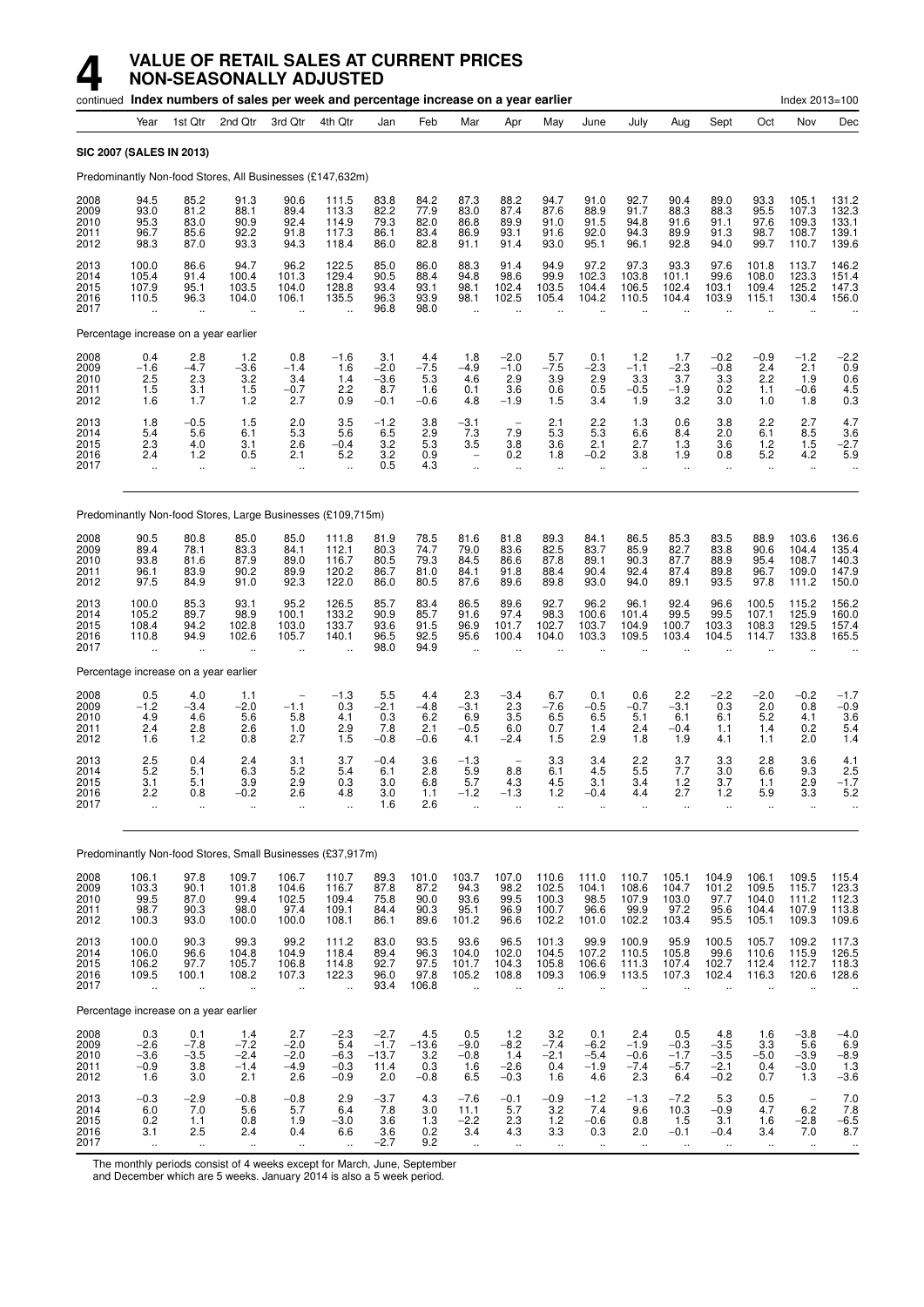**4**

|                                      |                                                          |                                                      | continued Index numbers of sales per week and percentage increase on a year earlier |                                                           |                                                           |                                               |                                             |                                                            |                                                   |                                                        |                                                            |                                                  |                                                  |                                                |                                                  | Index 2013=100                               |                                                |
|--------------------------------------|----------------------------------------------------------|------------------------------------------------------|-------------------------------------------------------------------------------------|-----------------------------------------------------------|-----------------------------------------------------------|-----------------------------------------------|---------------------------------------------|------------------------------------------------------------|---------------------------------------------------|--------------------------------------------------------|------------------------------------------------------------|--------------------------------------------------|--------------------------------------------------|------------------------------------------------|--------------------------------------------------|----------------------------------------------|------------------------------------------------|
|                                      | Year                                                     | 1st Qtr                                              | 2nd Qtr                                                                             | 3rd Qtr                                                   | 4th Qtr                                                   | Jan                                           | Feb                                         | Mar                                                        | Apr                                               | May                                                    | June                                                       | July                                             | Aug                                              | Sept                                           | Oct                                              | Nov                                          | Dec                                            |
|                                      |                                                          | <b>SIC 2007 (SALES IN 2013)</b>                      |                                                                                     |                                                           |                                                           |                                               |                                             |                                                            |                                                   |                                                        |                                                            |                                                  |                                                  |                                                |                                                  |                                              |                                                |
|                                      |                                                          |                                                      | Non Specialised Predominantly Non-food Stores, All Businesses (£29,593m)            |                                                           |                                                           |                                               |                                             |                                                            |                                                   |                                                        |                                                            |                                                  |                                                  |                                                |                                                  |                                              |                                                |
| 2008<br>2009<br>2010<br>2011<br>2012 | 79.7<br>81.1<br>86.8<br>90.2<br>95.7                     | 69.1<br>67.0<br>73.3<br>77.4<br>80.4                 | 71.8<br>73.5<br>79.7<br>82.0<br>89.0                                                | 72.4<br>74.8<br>80.2<br>82.8<br>88.3                      | 106.3<br>109.2<br>113.9<br>118.8<br>125.2                 | 69.3<br>67.3<br>71.8<br>79.7<br>79.4          | 68.0<br>64.0<br>71.4<br>74.6<br>76.2        | 69.8<br>69.1<br>75.9<br>77.7<br>84.6                       | 69.2<br>71.2<br>75.4<br>80.1<br>86.2              | 72.2<br>73.4<br>79.7<br>81.1<br>89.0                   | 73.5<br>75.4<br>83.0<br>84.1<br>91.3                       | 74.3<br>76.2<br>81.1<br>84.2<br>90.2             | 72.4<br>74.4<br>80.0<br>81.8<br>86.5             | 70.9<br>74.1<br>79.7<br>82.5<br>88.2           | 78.7<br>83.6<br>86.9<br>89.2<br>94.6             | 102.4<br>106.2<br>109.0<br>110.0<br>117.5    | 131.5<br>132.1<br>139.5<br>149.4<br>155.9      |
| 2013<br>2014<br>2015<br>2016<br>2017 | 100.0<br>105.4<br>109.7<br>115.6<br>$\ddot{\phantom{a}}$ | 84.0<br>89.1<br>93.8<br>98.8<br>$\ddot{\phantom{a}}$ | 90.9<br>97.3<br>99.2<br>104.1<br>$\ddot{\phantom{a}}$                               | 91.4<br>97.4<br>101.3<br>107.3<br>$\ddot{\phantom{a}}$    | 133.7<br>138.9<br>144.4<br>152.2<br>$\ddot{\phantom{a}}$  | 84.4<br>90.3<br>94.4<br>102.0<br>98.1         | 82.2<br>86.0<br>91.5<br>95.5<br>94.3        | 85.2<br>90.4<br>95.1<br>98.7<br>$\sim$                     | 85.8<br>95.8<br>96.2<br>101.5                     | 89.5<br>96.6<br>99.0<br>106.5                          | 96.0<br>99.1<br>101.9<br>104.2                             | 92.1<br>97.9<br>103.4<br>108.0                   | 90.6<br>97.6<br>99.9<br>106.5                    | 91.4<br>96.8<br>100.8<br>107.5                 | 100.5<br>105.5<br>108.4<br>112.9                 | 123.0<br>137.2<br>143.0<br>147.4             | 168.9<br>167.0<br>174.3<br>187.6               |
|                                      |                                                          | Percentage increase on a year earlier                |                                                                                     |                                                           |                                                           |                                               |                                             |                                                            |                                                   |                                                        |                                                            |                                                  |                                                  |                                                |                                                  |                                              |                                                |
| 2008<br>2009<br>2010<br>2011<br>2012 | $-2.7$<br>1.8<br>7.0<br>4.0<br>6.1                       | 1.3<br>$-3.1$<br>9.4<br>5.6<br>3.9                   | $-1.5$<br>2.4<br>8.4<br>2.9<br>8.6                                                  | $-4.3$<br>3.3<br>7.2<br>3.2<br>6.7                        | $-4.1$<br>2.7<br>4.3<br>4.3<br>5.4                        | 1.2<br>$-2.9$<br>6.6<br>11.1<br>$-0.4$        | 3.4<br>$-5.9$<br>11.7<br>4.4<br>2.1         | $-0.3$<br>$-0.9$<br>9.9<br>2.4<br>8.8                      | $-2.2$<br>2.8<br>6.0<br>6.3<br>7.5                | 1.1<br>1.6<br>8.6<br>1.8<br>9.8                        | $-2.9$<br>2.6<br>10.1<br>1.3<br>8.6                        | $-4.4$<br>2.4<br>6.5<br>3.8<br>7.1               | $-3.7$<br>2.8<br>7.5<br>2.2<br>5.8               | $-4.6$<br>4.5<br>7.6<br>3.5<br>7.0             | $-5.7$<br>6.2<br>4.0<br>2.7<br>6.0               | $-2.9$<br>3.7<br>2.6<br>0.9<br>6.8           | $-4.0$<br>0.5<br>5.6<br>7.1<br>4.4             |
| 2013<br>2014<br>2015<br>2016<br>2017 | 4.5<br>5.4<br>4.1<br>5.4<br>÷.                           | 4.5<br>6.0<br>5.3<br>5.3                             | 2.1<br>7.1<br>2.0<br>4.9                                                            | 3.5<br>6.5<br>4.0<br>5.9<br>$\ddotsc$                     | 6.8<br>3.9<br>3.9<br>5.4                                  | 6.3<br>7.0<br>4.5<br>8.1<br>$-3.8$            | 8.0<br>4.5<br>6.5<br>4.3<br>$-1.3$          | 0.7<br>6.1<br>5.2<br>3.8<br>$\ddot{\phantom{a}}$           | $-0.4$<br>11.6<br>0.5<br>5.5                      | 0.6<br>7.9<br>2.5<br>7.6                               | 5.1<br>3.2<br>2.8<br>2.3                                   | 2.2<br>6.3<br>5.7<br>4.4                         | 4.7<br>7.7<br>2.3<br>6.6                         | 3.6<br>5.9<br>4.2<br>6.7                       | 6.3<br>5.0<br>2.8<br>4.1                         | 4.7<br>11.5<br>4.2<br>3.1<br>$\ddotsc$       | 8.3<br>$-1.1$<br>4.4<br>7.6                    |
|                                      |                                                          |                                                      | Non Specialised Predominantly Non-food Stores, Large Businesses (£27,297m)          |                                                           |                                                           |                                               |                                             |                                                            |                                                   |                                                        |                                                            |                                                  |                                                  |                                                |                                                  |                                              |                                                |
| 2008<br>2009<br>2010<br>2011<br>2012 | 79.8<br>78.8<br>86.9<br>89.9<br>93.9                     | 68.3<br>65.2<br>73.8<br>76.6<br>78.5                 | 71.0<br>70.9<br>78.9<br>81.5<br>86.1                                                | 72.6<br>71.8<br>79.7<br>81.8<br>85.7                      | 108.2<br>107.1<br>115.2<br>119.5<br>125.2                 | 69.1<br>65.5<br>72.1<br>79.5<br>78.4          | 66.7<br>62.4<br>71.9<br>73.3<br>74.6        | 68.7<br>67.3<br>76.6<br>77.0<br>81.7                       | 68.1<br>69.4<br>74.6<br>79.3<br>82.9              | 71.5<br>70.2<br>79.0<br>79.8<br>85.0                   | 73.0<br>72.7<br>82.4<br>84.7<br>89.6                       | 73.9<br>73.2<br>81.1<br>83.3<br>87.8             | 72.6<br>70.7<br>78.6<br>80.7<br>82.7             | 71.4<br>71.5<br>79.6<br>81.6<br>86.3           | 79.4<br>80.7<br>87.0<br>88.5<br>92.5             | 103.6<br>102.7<br>109.6<br>110.0<br>116.9    | 134.9<br>131.7<br>142.2<br>151.9<br>157.8      |
| 2013<br>2014<br>2015<br>2016<br>2017 | 100.0<br>105.4<br>110.1<br>116.6<br>$\ddot{\phantom{a}}$ | 82.9<br>89.2<br>93.2<br>99.6<br>ä.                   | 90.6<br>96.5<br>99.3<br>104.3<br>Ω,                                                 | 91.6<br>97.1<br>101.2<br>107.3<br>$\ddotsc$               | 134.8<br>140.2<br>146.6<br>155.3                          | 82.8<br>91.4<br>94.1<br>103.3<br>99.9         | 81.3<br>85.4<br>90.1<br>96.6<br>94.5        | 84.3<br>90.1<br>94.9<br>99.1                               | 85.0<br>94.8<br>96.2<br>102.2                     | 88.7<br>95.5<br>98.2<br>107.2                          | 96.5<br>98.6<br>102.7<br>103.6                             | 92.5<br>97.7<br>102.5<br>108.1                   | 90.4<br>97.3<br>99.7<br>105.9                    | 91.9<br>96.4<br>101.3<br>107.8                 | 101.0<br>105.2<br>109.1<br>114.3                 | 122.6<br>138.7<br>145.3<br>148.5             | 171.7<br>169.4<br>177.7<br>193.5               |
|                                      |                                                          | Percentage increase on a year earlier                |                                                                                     |                                                           |                                                           |                                               |                                             |                                                            |                                                   |                                                        |                                                            |                                                  |                                                  |                                                |                                                  |                                              |                                                |
| 2008<br>2009<br>2010<br>2011<br>2012 | $-0.9$<br>$-1.3$<br>10.4<br>3.4<br>4.4                   | 1.6<br>$-4.4$<br>13.1<br>3.9<br>2.4                  | 0.5<br>$-0.2$<br>11.3<br>3.3<br>5.6                                                 | $-1.4$<br>$-1.1$<br>11.1<br>2.6<br>4.7                    | $-2.1$<br>$-1.0$<br>7.6<br>3.7<br>4.7                     | 1.1<br>$-5.2$<br>10.1<br>10.2<br>$-1.4$       | 3.6<br>$-6.5$<br>15.2<br>2.0<br>1.7         | 0.2<br>$-2.0$<br>13.8<br>0.5<br>6.1                        | $-0.7$<br>1.8<br>7.5<br>6.3<br>4.6                | 3.0<br>$-1.8$<br>12.5<br>1.0<br>6.5                    | $-0.5$<br>$-0.4$<br>13.3<br>2.9<br>5.7                     | $-2.3$<br>$-1.0$<br>10.8<br>2.8<br>5.4           | $-0.5$<br>$-2.6$<br>11.2<br>2.7<br>2.5           | $-1.5$<br>0.1<br>11.3<br>2.5<br>5.8            | $-2.7$<br>1.7<br>7.8<br>1.7<br>4.6               | $-1.2$<br>$-0.8$<br>6.7<br>0.3<br>6.3        | $-2.3$<br>$-2.4$<br>8.0<br>6.8<br>3.9          |
| 2013<br>2014<br>2015<br>2016<br>2017 | 6.5<br>5.4<br>4.4<br>5.9<br>$\ddot{\phantom{1}}$         | 5.7<br>7.6<br>4.4<br>6.9<br>$\ddotsc$                | 5.2<br>6.5<br>2.9<br>5.0<br>$\ddotsc$                                               | 7.0<br>5.9<br>4.2<br>6.0<br>$\ddot{\phantom{1}}$          | 7.7<br>4.0<br>4.6<br>5.9<br>$\ddot{\phantom{a}}$          | 5.7<br>10.3<br>3.0<br>9.7<br>$-3.3$           | 9.0<br>5.1<br>5.4<br>7.2<br>$-2.2$          | 3.2<br>6.9<br>5.3<br>4.5<br>à.                             | 2.5<br>11.5<br>1.4<br>6.3<br>$\ddot{\phantom{a}}$ | 4.4<br>7.7<br>2.8<br>9.1<br>$\ddot{\phantom{a}}$       | 7.7<br>2.2<br>4.2<br>0.8<br>$\ddot{\phantom{1}}$           | 5.3<br>5.7<br>4.9<br>5.4<br>$\ddot{\phantom{a}}$ | 9.3<br>7.6<br>2.4<br>6.3<br>$\ddot{\phantom{a}}$ | 6.6<br>4.8<br>5.1<br>6.3<br>$\bar{\Omega}$     | 9.2<br>4.1<br>3.6<br>4.8<br>$\ddot{\phantom{a}}$ | 4.8<br>13.1<br>4.8<br>2.2<br>$\ddotsc$       | 8.8<br>$-1.3$<br>4.9<br>8.9<br>$\ldots$        |
|                                      |                                                          |                                                      | Non Specialised Predominantly Non-food Stores, Small Businesses (£2,296m)           |                                                           |                                                           |                                               |                                             |                                                            |                                                   |                                                        |                                                            |                                                  |                                                  |                                                |                                                  |                                              |                                                |
| 2008<br>2009<br>2010<br>2011<br>2012 | 78.7<br>109.2<br>85.0<br>94.4<br>118.1                   | 79.2<br>87.5<br>67.2<br>86.4<br>103.1                | 81.0<br>104.3<br>88.5<br>87.1<br>123.5                                              | 70.6<br>110.8<br>86.0<br>93.9<br>119.7                    | 83.8<br>134.3<br>98.5<br>110.2<br>126.0                   | 72.0<br>88.4<br>67.2<br>82.8<br>91.7          | 83.7<br>82.8<br>66.5<br>89.9<br>95.2        | 82.8<br>90.5<br>67.7<br>86.5<br>118.6                      | 82.3<br>92.5<br>85.3<br>90.4<br>124.9             | 81.4<br>111.3<br>88.3<br>96.6<br>136.5                 | 79.7<br>108.1<br>91.2<br>76.8<br>111.9                     | 79.4<br>111.5<br>82.0<br>94.9<br>118.2           | 69.2<br>117.7<br>96.2<br>94.0<br>131.9           | 64.8<br>104.8<br>81.0<br>92.9<br>111.1         | 70.2<br>117.2<br>85.1<br>97.9<br>118.6           | 89.0<br>147.8<br>101.3<br>110.6<br>124.1     | $90.5$<br>$137.1$<br>$107.0$<br>119.8<br>133.6 |
| 2013<br>2014<br>2015<br>2016<br>2017 | 100.0<br>104.3<br>105.2<br>103.6<br>$\ddotsc$            | 97.3<br>87.6<br>101.3<br>88.6<br>$\ldots$            | 93.9<br>106.5<br>98.2<br>101.9<br>$\ddotsc$                                         | 88.5<br>100.9<br>103.1<br>108.0<br>$\ddotsc$              | 120.3<br>123.4<br>118.0<br>116.0<br>$\ddotsc$             | 103.4<br>77.7<br>97.9<br>87.2<br>77.3         | 93.5<br>91.9<br>108.7<br>82.6<br>91.3       | 95.5<br>94.1<br>98.0<br>94.5<br>$\ddot{\phantom{a}}$       | 94.9<br>106.9<br>96.9<br>93.0<br>$\ddotsc$        | 98.6<br>108.6<br>108.1<br>98.6<br>$\ddot{\phantom{a}}$ | 89.2<br>104.4<br>91.4<br>111.7                             | 88.2<br>99.9<br>114.7<br>107.2<br>$\mathbf{r}$   | 93.0<br>101.1<br>101.9<br>112.5<br>÷.            | 85.1<br>101.4<br>94.8<br>104.9<br>$\mathbf{r}$ | 93.8<br>108.5<br>100.9<br>96.7<br>$\ddotsc$      | 128.0<br>119.1<br>115.4<br>134.1             | 135.5<br>138.7<br>133.8<br>117.1               |
|                                      |                                                          | Percentage increase on a year earlier                |                                                                                     |                                                           |                                                           |                                               |                                             |                                                            |                                                   |                                                        |                                                            |                                                  |                                                  |                                                |                                                  |                                              |                                                |
| 2008<br>2009<br>2010<br>2011<br>2012 | $-20.1$<br>38.8<br>$-22.1$<br>11.0<br>25.1               | $-1.8$<br>10.5<br>$-23.2$<br>28.6<br>19.4            | $-18.1$<br>28.7<br>$-15.1$<br>$-1.6$<br>41.7                                        | $-29.2$<br>56.9<br>$-22.4$<br>$\overline{9.2}$<br>27.5    | $-26.9$<br>60.2<br>$-26.6$<br>11.9<br>14.4                | 2.2<br>22.9<br>$-24.1$<br>23.2<br>10.8        | 1.7<br>$-1.0$<br>$-19.7$<br>35.1<br>5.9     | $-5.5$<br>9.3<br>$-25.2$<br>27.7<br>37.1                   | $-14.3$<br>12.4<br>$-7.8$<br>6.0<br>38.1          | $-15.3$<br>36.7<br>$-20.7$<br>9.5<br>41.3              | $-23.0$<br>35.6<br>$-15.6$<br>$-15.8$<br>45.6              | $-22.8$<br>40.4<br>$-26.4$<br>15.7<br>24.6       | $-31.7$<br>70.1<br>$-18.3$<br>$-2.2$<br>40.3     | $-32.6$<br>61.7<br>$-22.7$<br>14.7<br>19.6     | $-33.0$<br>67.0<br>$-27.4$<br>15.0<br>21.2       | $-21.1$<br>66.1<br>$-31.5$<br>9.2<br>12.1    | $-27.0$<br>51.4<br>$-21.9$<br>11.9<br>11.6     |
| 2013<br>2014<br>2015<br>2016<br>2017 | $-15.3$<br>4.3<br>0.9<br>$-1.5$<br>$\ddotsc$             | $-5.6$<br>$-10.0$<br>15.6<br>$-12.5$<br>$\ddotsc$    | $-24.0$<br>13.4<br>$-7.7$<br>3.7<br>$\ddot{\phantom{1}}$                            | $-26.1$<br>14.0<br>$^{2.2}_{4.7}$<br>$\ddot{\phantom{1}}$ | $-4.5$<br>2.5<br>$-4.4$<br>$-1.7$<br>$\ddot{\phantom{a}}$ | 12.8<br>$-24.8$<br>26.1<br>$-11.0$<br>$-11.3$ | $-1.8$<br>$-1.7$<br>18.3<br>$-24.0$<br>10.4 | $-19.5$<br>$-1.4$<br>4.1<br>$-3.5$<br>$\ddot{\phantom{1}}$ | $-24.0$<br>12.6<br>$-9.3$<br>$-4.0$<br>$\ddotsc$  | $-27.7$<br>10.1<br>$-0.4$<br>$-8.8$<br>$\ddotsc$       | $-20.3$<br>17.1<br>$-12.5$<br>22.2<br>$\ddot{\phantom{1}}$ | $-25.4$<br>13.3<br>14.8<br>$-6.5$<br>$\ddotsc$   | $-29.5$<br>8.7<br>0.9<br>10.4<br>$\ddotsc$       | $-23.4$<br>19.2<br>$-6.5$<br>10.6<br>$\ddotsc$ | $-20.9$<br>15.7<br>$-7.0$<br>$-4.2$<br>$\ddotsc$ | 3.2<br>$-6.9$<br>$-3.2$<br>16.3<br>$\ddotsc$ | $1.4$<br>$2.4 -3.5 -12.5$                      |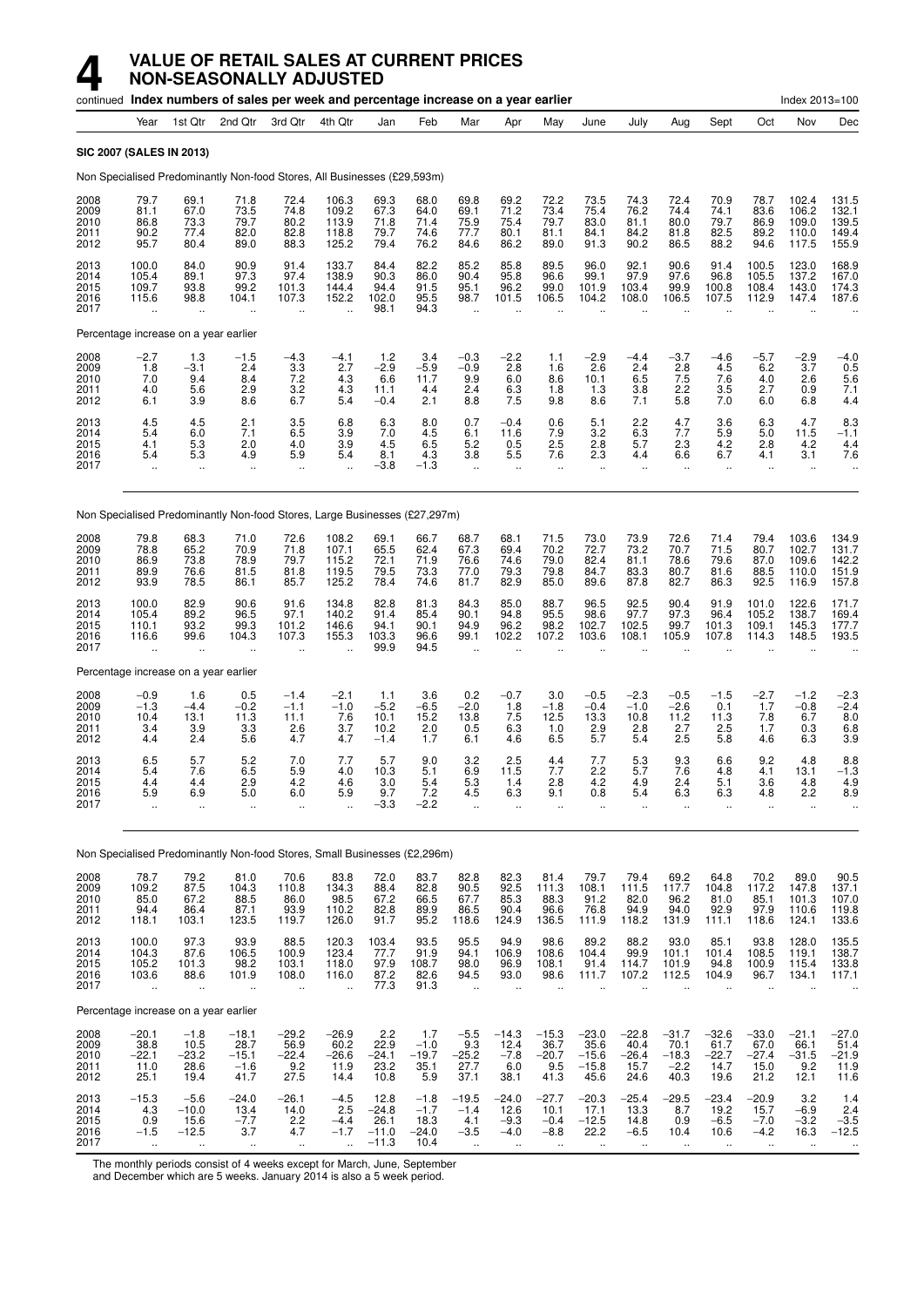**4**

|                                      |                                                                |                                                      | continued Index numbers of sales per week and percentage increase on a year earlier |                                                                |                                                          |                                          |                                              |                                                       |                                                       |                                             |                                           |                                              |                                              |                                           |                                           | Index 2013=100                              |                                                          |
|--------------------------------------|----------------------------------------------------------------|------------------------------------------------------|-------------------------------------------------------------------------------------|----------------------------------------------------------------|----------------------------------------------------------|------------------------------------------|----------------------------------------------|-------------------------------------------------------|-------------------------------------------------------|---------------------------------------------|-------------------------------------------|----------------------------------------------|----------------------------------------------|-------------------------------------------|-------------------------------------------|---------------------------------------------|----------------------------------------------------------|
|                                      | Year                                                           | 1st Qtr                                              | 2nd Qtr                                                                             | 3rd Qtr                                                        | 4th Qtr                                                  | Jan                                      | Feb                                          | Mar                                                   | Apr                                                   | May                                         | June                                      | July                                         | Aug                                          | Sept                                      | Oct                                       | Nov                                         | Dec                                                      |
|                                      | SIC 2007 (SALES IN 2013)                                       |                                                      |                                                                                     |                                                                |                                                          |                                          |                                              |                                                       |                                                       |                                             |                                           |                                              |                                              |                                           |                                           |                                             |                                                          |
|                                      |                                                                |                                                      | Textile, Clothing, Footwear and Leather, All Businesses (£43,758m)                  |                                                                |                                                          |                                          |                                              |                                                       |                                                       |                                             |                                           |                                              |                                              |                                           |                                           |                                             |                                                          |
| 2008<br>2009<br>2010<br>2011<br>2012 | 86.9<br>87.9<br>92.7<br>96.2<br>97.7                           | 73.6<br>74.5<br>78.3<br>80.2<br>83.2                 | 83.2<br>84.0<br>88.4<br>92.3<br>91.4                                                | 85.5<br>85.4<br>90.6<br>92.4<br>95.4                           | 106.4<br>107.8<br>113.6<br>119.7<br>120.5                | 72.0<br>75.1<br>77.1<br>80.8<br>82.8     | 72.5<br>70.7<br>75.4<br>77.4<br>78.4         | 76.2<br>77.2<br>81.6<br>82.1<br>87.4                  | 77.6<br>83.3<br>88.5<br>94.1<br>88.8                  | 89.6<br>82.4<br>87.4<br>90.2<br>90.7        | 82.6<br>85.9<br>89.1<br>92.5<br>94.1      | 87.4<br>89.2<br>93.4<br>96.5<br>97.0         | 84.9<br>82.2<br>87.3<br>88.8<br>92.2         | 84.5<br>85.0<br>91.1<br>92.1<br>96.8      | 89.3<br>92.2<br>97.8<br>99.1<br>102.0     | 97.7<br>97.7<br>104.9<br>106.9<br>106.3     | 126.9<br>128.3<br>133.2<br>146.5<br>146.8                |
| 2013<br>2014<br>2015<br>2016<br>2017 | 100.0<br>103.6<br>106.8<br>104.4<br>$\ddot{\phantom{a}}$       | 83.6<br>85.4<br>89.6<br>86.5<br>$\ddot{\phantom{a}}$ | 93.6<br>99.6<br>104.4<br>97.7<br>$\ddot{\phantom{a}}$                               | 98.2<br>101.7<br>105.7<br>103.4<br>$\ddot{\phantom{a}}$        | 124.6<br>129.0<br>127.4<br>130.0<br>$\ddot{\phantom{a}}$ | 83.6<br>84.9<br>88.1<br>87.5<br>89.5     | 81.0<br>79.7<br>85.7<br>82.0<br>85.3         | 85.7<br>90.6<br>94.0<br>89.3<br>$\ddotsc$             | 88.5<br>96.5<br>101.0<br>92.7                         | 93.6<br>98.8<br>102.4<br>98.7               | 97.7<br>102.8<br>108.7<br>101.0           | 99.0<br>104.0<br>107.0<br>108.9              | 94.7<br>103.7<br>105.9<br>102.4              | 100.5<br>98.4<br>104.5<br>99.7            | 102.3<br>104.9<br>106.6<br>110.2          | 112.8<br>118.7<br>121.1<br>122.2            | 151.8<br>156.4<br>149.1<br>152.1                         |
|                                      | Percentage increase on a year earlier                          |                                                      |                                                                                     |                                                                |                                                          |                                          |                                              |                                                       |                                                       |                                             |                                           |                                              |                                              |                                           |                                           |                                             |                                                          |
| 2008<br>2009<br>2010<br>2011<br>2012 | $-0.3$<br>1.2<br>$\frac{5.4}{3.7}$<br>1.6                      | 1.5<br>1.3<br>5.0<br>2.5<br>3.7                      | $-0.8$<br>0.9<br>5.2<br>4.4<br>$-0.9$                                               | 1.1<br>-0.1<br>6.1<br>2.0<br>3.3                               | $-1.1$<br>1.4<br>5.4<br>5.4<br>0.7                       | 3.2<br>4.3<br>2.7<br>4.8<br>2.6          | 3.3<br>$-2.6$<br>6.7<br>2.6<br>1.4           | $-0.7$<br>1.4<br>$\frac{5.6}{0.7}$<br>6.4             | $-9.1$<br>7.3<br>6.36.3<br>$-5.5$                     | 8.3<br>$-8.1$<br>6.1<br>3.2<br>0.6          | $-1.2$<br>4.0<br>3.7<br>3.8<br>1.7        | 1.3<br>2.0<br>4.7<br>3.3<br>0.6              | 3.8<br>$-3.2$<br>6.2<br>1.8<br>3.8           | $-1.2$<br>0.6<br>7.2<br>1.1<br>5.1        | 0.6<br>3.2<br>6.0<br>1.3<br>2.9           | 1.1<br>7.3<br>1.9<br>$-0.6$                 | $-3.4$<br>1.1<br>$\frac{3.8}{9.9}$<br>0.2                |
| 2013<br>2014<br>2015<br>2016<br>2017 | 2.4<br>3.6<br>3.1<br>$-2.2$                                    | 0.5<br>2.2<br>4.9<br>$-3.5$                          | 2.4<br>6.4<br>4.8<br>$-6.4$                                                         | 2.9<br>3.5<br>3.9<br>$-2.2$                                    | 3.3<br>3.6<br>$-1.2$<br>2.0<br>÷.                        | 0.9<br>1.6<br>3.7<br>$-0.7$<br>2.3       | 3.3<br>$-1.6$<br>7.5<br>$-4.3$<br>3.9        | $-1.9$<br>5.7<br>3.8<br>-5.0<br>$\ddotsc$             | $-0.4$<br>9.0<br>4.8<br>-8.2                          | 3.2<br>5.5<br>3.7<br>$-3.7$                 | 3.9<br>5.2<br>5.7<br>$-7.1$               | 2.0<br>5.0<br>2.9<br>1.8                     | 2.7<br>9.5<br>2.1<br>$-3.3$                  | 3.8<br>$-2.1$<br>6.2<br>-4.6              | 0.4<br>2.5<br>1.6<br>3.3                  | 6.1<br>5.3<br>2.0<br>0.9                    | 3.4<br>3.1<br>$-4.7$<br>2.0                              |
|                                      |                                                                |                                                      | Textile, Clothing, Footwear and Leather, Large Businesses (£38,688m)                |                                                                |                                                          |                                          |                                              |                                                       |                                                       |                                             |                                           |                                              |                                              |                                           |                                           |                                             |                                                          |
| 2008<br>2009<br>2010<br>2011<br>2012 | 83.8<br>85.5<br>91.4<br>95.1<br>97.1                           | 70.6<br>71.4<br>77.0<br>78.8<br>82.4                 | 80.0<br>81.0<br>87.0<br>90.8<br>90.8                                                | 81.6<br>82.2<br>88.5<br>91.1<br>93.7                           | 104.0<br>107.4<br>112.9<br>120.0<br>121.4                | 69.2<br>71.7<br>76.0<br>79.5<br>81.6     | 69.2<br>67.2<br>73.9<br>75.6<br>77.6         | 73.3<br>74.5<br>80.2<br>80.7<br>87.0                  | 73.6<br>80.4<br>86.8<br>92.7<br>88.3                  | 86.9<br>79.4<br>86.1<br>88.5<br>89.8        | 79.5<br>82.8<br>88.0<br>91.0<br>93.7      | 84.2<br>85.2<br>90.9<br>95.5<br>96.1         | 80.7<br>78.8<br>85.4<br>87.5<br>89.4         | 80.2<br>82.4<br>89.0<br>90.3<br>95.2      | 85.8<br>90.1<br>95.3<br>98.4<br>99.9      | 95.8<br>96.7<br>104.1<br>106.5<br>107.2     | 125.3<br>129.8<br>134.1<br>148.1<br>150.0                |
| 2013<br>2014<br>2015<br>2016<br>2017 | 100.0<br>103.8<br>104.7<br>104.7<br>÷.                         | 82.4<br>85.4<br>88.6<br>86.2<br>$\ddotsc$            | 93.4<br>100.0<br>102.5<br>98.1                                                      | 97.4<br>100.0<br>100.9<br>102.0<br>$\ddotsc$                   | 126.8<br>131.0<br>126.9<br>132.6<br>$\ddotsc$            | 81.8<br>85.1<br>87.1<br>86.8<br>87.5     | 79.0<br>79.5<br>84.3<br>82.3<br>85.4         | 85.6<br>90.4<br>93.1<br>88.9<br>$\ddotsc$             | 87.6<br>96.6<br>99.1<br>94.0                          | 94.0<br>99.7<br>101.2<br>98.9               | 97.5<br>103.0<br>106.2<br>100.8           | 99.2<br>102.5<br>102.8<br>107.9              | 93.4<br>99.7<br>98.6<br>99.7                 | 99.1<br>98.2<br>101.3<br>99.2             | 101.8<br>105.9<br>104.9<br>111.4          | 114.8<br>119.9<br>120.5<br>124.9            | 156.5<br>160.1<br>149.6<br>155.8                         |
|                                      | Percentage increase on a year earlier                          |                                                      |                                                                                     |                                                                |                                                          |                                          |                                              |                                                       |                                                       |                                             |                                           |                                              |                                              |                                           |                                           |                                             |                                                          |
| 2008<br>2009<br>2010<br>2011<br>2012 | $\begin{array}{c} 0.5 \\ 2.0 \end{array}$<br>6.8<br>4.2<br>2.0 | $^{2.8}_{1.1}$<br>7.8<br>2.3<br>4.7                  | 0.5<br>1.4<br>7.4<br>4.3                                                            | $\begin{array}{c} 1.5 \\ 0.8 \end{array}$<br>7.7<br>2.9<br>2.9 | $^{-0.8}_{3.2}$<br>5.2<br>6.2<br>1.2                     | $\frac{4.3}{3.7}$<br>5.9<br>4.6<br>2.7   | $4.6 - 2.9$<br>9.9<br>2.3<br>2.7             | $0.8$<br>1.7<br>7.7<br>0.6<br>7.8                     | $-8.9$<br>9.3<br>7.9<br>6.9<br>$-4.8$                 | 10.5<br>$-8.6$<br>8.4<br>2.8<br>1.4         | 0.1<br>4.2<br>6.2<br>3.5<br>2.9           | 3.0<br>$\overline{1.3}$<br>6.6<br>5.1<br>0.6 | 5.1<br>$-2.4$<br>8.4<br>2.5<br>2.1           | $^{-2.3}_{2.8}$<br>8.0<br>1.4<br>5.3      | $0.5$<br>5.1<br>5.8<br>3.2<br>1.6         | $\frac{1.9}{1.0}$<br>7.6<br>2.2<br>0.7      | $^{-3.0}_{3.6}$<br>3.3<br>10.5<br>1.2                    |
| 2013<br>2014<br>2015<br>2016<br>2017 | 3.0<br>3.8<br>0.9                                              | $-0.1$<br>3.7<br>3.7<br>$-2.7$<br>$\mathbf{r}$       | 2.8<br>7.1<br>2.5<br>-4.3<br>ă,                                                     | 4.0<br>2.7<br>0.9<br>1.1<br>$\ddot{\phantom{a}}$               | 4.5<br>3.3<br>-3.1<br>4.5                                | 0.2<br>4.1<br>2.3<br>-0.4<br>0.7         | 1.8<br>0.7<br>6.0<br>-2.4<br>3.7             | $-1.7$<br>5.7<br>3.0<br>-4.6                          | $-0.7$<br>10.2<br>2.6<br>-5.1                         | 4.7<br>6.0<br>1.6<br>-2.3                   | 4.1<br>5.7<br>3.1<br>$-5.1$               | 3.2<br>3.4<br>0.3<br>5.0                     | 4.4<br>6.8<br>$-1.2$<br>1.2<br>÷.            | 4.2<br>$-1.0$<br>3.2<br>$-2.0$            | 1.9<br>4.0<br>-0.9<br>6.2<br>ä,           | 7.1<br>4.4<br>0.5<br>3.6<br>ä.              | 4.3<br>2.3<br>-6.5<br>4.1                                |
|                                      |                                                                |                                                      | Textile, Clothing, Footwear an Leather, Small Businesses (£5,070m)                  |                                                                |                                                          |                                          |                                              |                                                       |                                                       |                                             |                                           |                                              |                                              |                                           |                                           |                                             |                                                          |
| 2008<br>2009<br>2010<br>2011<br>2012 | 110.7<br>106.5<br>103.0<br>103.8<br>102.0                      | 96.2<br>98.4<br>88.3<br>91.6<br>89.0                 | 108.1<br>106.4<br>98.4<br>103.5<br>95.9                                             | 115.8<br>110.3<br>106.9<br>102.7<br>109.0                      | 123.9<br>110.7<br>118.5<br>117.5<br>113.9                | 93.1<br>100.5<br>85.4<br>90.6<br>92.3    | 97.9<br>96.9<br>87.0<br>90.8<br>84.6         | 98.0<br>97.9<br>91.6<br>92.9<br>90.0                  | 108.4<br>105.0<br>101.5<br>104.2<br>93.2              | 110.2<br>104.6<br>96.8<br>102.7<br>97.5     | 106.3<br>109.1<br>97.2<br>103.6<br>97.0   | 112.2<br>119.3<br>112.4<br>103.4<br>104.3    | 117.1<br>108.5<br>102.0<br>98.8<br>113.3     | 117.5<br>104.4<br>106.5<br>105.4<br>109.3 | 116.5<br>108.2<br>116.3<br>104.4<br>117.8 | 112.9<br>105.4<br>110.5<br>110.3<br>99.4    | 138.8<br>116.9<br>126.6<br>133.6<br>122.3                |
| 2013<br>2014<br>2015<br>2016<br>2017 | 100.0<br>102.3<br>122.5<br>101.7<br>$\ddot{\phantom{1}}$       | 93.0<br>85.6<br>97.6<br>88.6<br>$\mathbf{r}$ .       | 95.2<br>96.7<br>119.0<br>94.9<br>$\ddot{\phantom{a}}$                               | 104.7<br>114.9<br>142.1<br>113.5<br>à.                         | 107.1<br>113.2<br>131.3<br>109.8<br>ä,                   | 97.8<br>83.3<br>95.3<br>92.4<br>104.6    | 96.3<br>81.1<br>96.3<br>79.7<br>83.9         | 86.6<br>91.5<br>100.6<br>92.8<br>$\ddot{\phantom{1}}$ | 94.6<br>95.5<br>116.1<br>83.3<br>$\ddot{\phantom{a}}$ | 90.4<br>91.8<br>111.7<br>97.1               | 99.5<br>101.5<br>127.2<br>102.5           | 97.2<br>114.8<br>138.8<br>116.7              | 104.8<br>134.0<br>161.7<br>122.7             | 110.6<br>99.8<br>128.9<br>103.6           | 106.1<br>97.6<br>119.7<br>101.0           | 97.1<br>109.5<br>125.4<br>101.4             | 115.8<br>128.7<br>145.2<br>123.7                         |
|                                      | Percentage increase on a year earlier                          |                                                      |                                                                                     |                                                                |                                                          |                                          |                                              |                                                       |                                                       |                                             |                                           |                                              |                                              |                                           |                                           |                                             |                                                          |
| 2008<br>2009<br>2010<br>2011<br>2012 | $-4.6$<br>$-3.9$<br>$-3.2$<br>0.8<br>$-1.8$                    | $-5.3$<br>2.2<br>$-10.3$<br>3.7<br>$-2.7$            | $-7.3$<br>$-1.6$<br>$-7.6$<br>5.2<br>$-7.3$                                         | $-1.4$<br>$-4.7$<br>$-3.1$<br>$-3.9$<br>6.1                    | $-3.6$<br>$-10.7$<br>7.0<br>$-0.9$<br>$-3.1$             | $-2.5$<br>8.0<br>$-15.0$<br>6.1<br>1.9   | $-2.9$<br>$-1.1$<br>$-10.2$<br>4.4<br>$-6.9$ | $-8.5$<br>$-0.1$<br>$-6.4$<br>1.4<br>$-3.1$           | $-9.9$<br>$-3.1$<br>$-3.3$<br>2.7<br>$-10.6$          | $-3.6$<br>$-5.1$<br>$-7.4$<br>6.1<br>$-5.1$ | $-8.1$<br>2.7<br>$-11.0$<br>6.6<br>$-6.4$ | $-7.3$<br>6.3<br>$-5.8$<br>$-8.0$<br>0.9     | $-2.6$<br>$-7.4$<br>$-6.0$<br>$-3.1$<br>14.8 | 4.6<br>$-11.1$<br>2.0<br>$-1.0$<br>3.6    | 0.9<br>$-7.1$<br>7.4<br>$-10.2$<br>12.8   | $-4.1$<br>$-6.6$<br>4.8<br>$-0.2$<br>$-9.9$ | $-6.0$<br>$^{-15.7}_{8.3}$<br>$\overline{5.5}$<br>$-8.5$ |
| 2013<br>2014<br>2015<br>2016<br>2017 | $-1.9$<br>2.3<br>19.8<br>$-17.0$                               | 4.5<br>$-7.9$<br>14.0<br>$-9.2$                      | $-0.8$<br>1.5<br>23.1<br>-20.3                                                      | $-3.9$<br>9.8<br>23.6<br>$-20.1$                               | $-6.0$<br>5.7<br>15.9<br>$-16.3$                         | 5.9<br>$-14.8$<br>14.4<br>$-3.1$<br>13.3 | 13.9<br>$-15.8$<br>18.7<br>$-17.3$<br>5.3    | $-3.8$<br>5.8<br>9.9<br>$-7.8$                        | 1.6<br>0.9<br>21.6<br>$-28.2$                         | $-7.2$<br>1.6<br>21.6<br>$-13.1$            | 2.7<br>1.9<br>25.4<br>$-19.5$             | $-6.8$<br>18.1<br>20.9<br>$-16.0$            | $-7.5$<br>27.8<br>20.7<br>$-24.1$            | 1.3<br>$-9.8$<br>29.2<br>$-19.6$          | $-9.9$<br>$-8.1$<br>22.7<br>$-15.6$       | $-2.3$<br>12.8<br>14.5<br>$-19.2$           | $-5.3$<br>11.1<br>12.8<br>$-14.8$                        |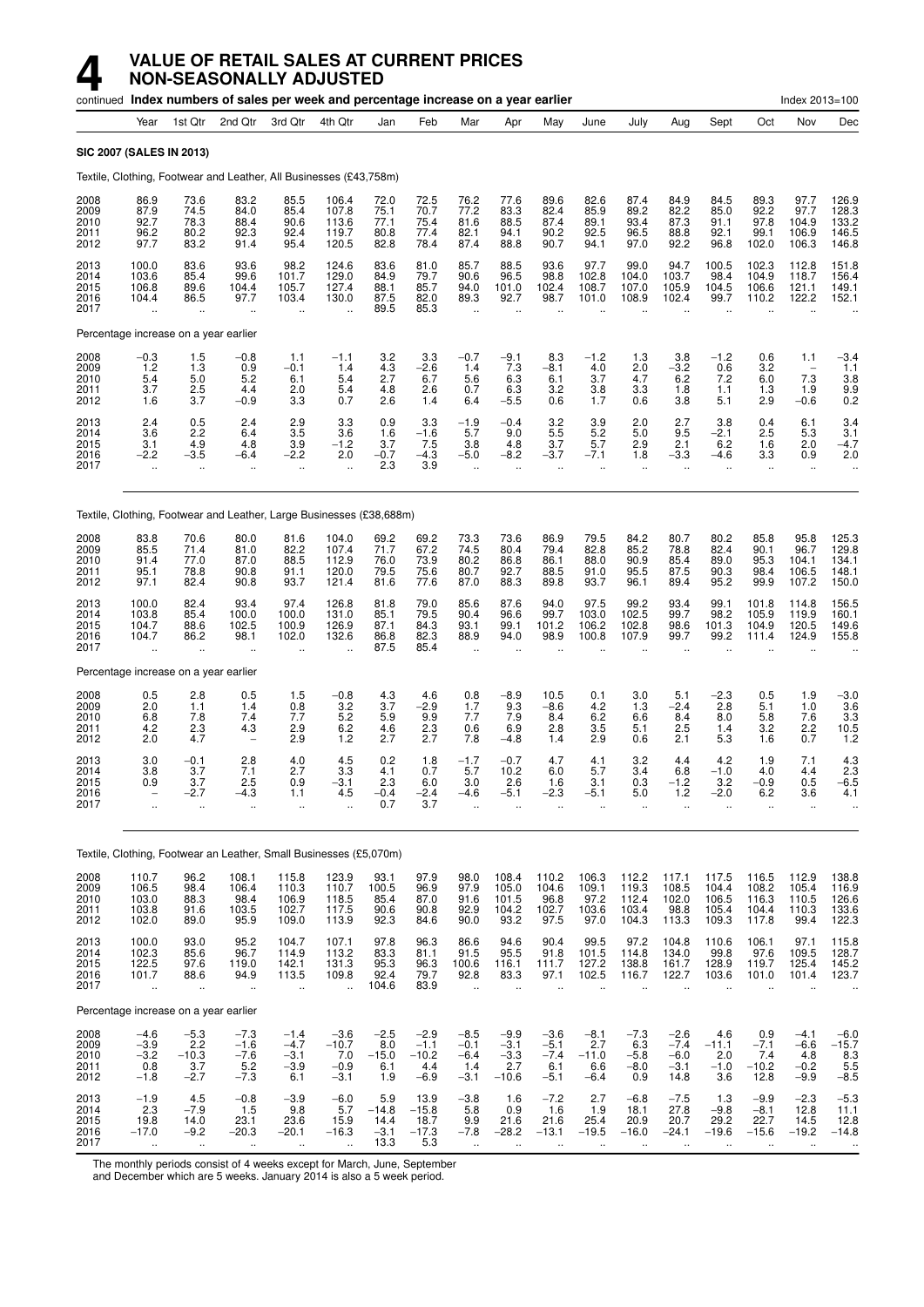**4**

|                                      | continued Index numbers of sales per week and percentage increase on a year earlier<br>Index 2013=100<br>1st Qtr<br>2nd Qtr<br>3rd Qtr<br>4th Qtr<br>Feb<br>July<br>Sept<br>Oct<br>Mar<br>May<br>Aug<br>Nov<br>Dec<br>Year<br>Apr<br>June<br>Jan<br><b>SIC 2007 (SALES IN 2013)</b><br>Textiles (£706m)<br>108.8<br>107.5<br>95.4<br>102.0<br>115.3<br>106.6<br>104.9<br>103.6<br>109.3<br>106.1<br>100.3<br>113.9<br>102.0<br>109.1<br>118.0<br>106.1<br>103.6<br>112.8<br>127.6<br>122.9<br>92.9<br>99.3<br>100.3<br>109.1<br>100.3<br>119.5<br>115.9<br>107.2<br>103.0<br>103.5<br>109.4<br>110.2<br>101.4<br>96.3<br>100.4<br>100.8<br>109.6<br>107.2<br>123.3<br>109.9<br>99.5<br>100.9<br>130.0<br>99.4<br>100.5<br>98.8<br>101.6<br>111.0<br>139.1<br>128.1<br>109.1<br>83.7<br>109.1<br>93.2<br>83.7<br>85.7<br>83.6<br>97.3<br>96.6<br>109.1<br>119.1<br>93.5<br>90.2<br>91.0<br>89.4<br>88.5<br>81.1<br>90.4<br>96.3<br>89.6<br>86.3<br>95.8<br>113.3<br>91.4<br>90.8<br>87.2<br>85.1<br>84.2<br>89.0<br>92.4<br>98.3<br>96.6<br>112.8<br>110.5<br>115.9<br>100.0<br>93.6<br>95.6<br>95.7<br>115.1<br>97.4<br>98.2<br>126.6<br>94.0<br>90.3<br>93.3<br>94.7<br>99.9<br>100.9<br>88.2<br>103.0<br>112.8<br>97.2<br>97.9<br>96.2<br>103.9<br>96.3<br>94.5<br>111.4<br>102.8<br>105.4<br>117.7<br>124.8<br>107.0<br>106.5<br>127.4<br>90.9<br>104.1<br>137.2<br>87.0<br>133.9<br>81.8<br>98.9<br>97.3<br>98.5<br>99.2<br>105.5<br>98.8<br>102.4<br>77.7<br>98.4<br>100.5<br>110.1<br>117.4<br>150.1<br>134.3<br>113.6<br>95.9<br>97.6<br>105.8<br>155.1<br>97.9<br>98.6<br>96.2<br>91.6<br>103.4<br>111.3<br>109.6<br>98.5<br>169.1<br>168.4<br>90.4<br>124.3<br>102.8<br>100.2<br><br>Percentage increase on a year earlier<br>$-26.8$<br>$-27.6$<br>$-4.6$<br>7.4<br>$-15.9$<br>$-37.2$<br>$-22.4$<br>$-0.7$<br>$-31.6$<br>$-15.4$<br>$-35.1$<br>$-20.6$<br>$-28.8$<br>$-24.3$<br>$-6.6$<br>$-24.5$<br>-37.6<br>7.5<br>22.5<br>0.5<br>$-0.6$<br>$-5.4$<br>20.3<br>$-13.6$<br>$-12.8$<br>15.4<br>$-12.0$<br>1.2<br>9.2<br>0.6<br>$-1.7$<br>$-1.7$<br>$-7.1$<br>-<br>2.5<br>$-11.8$<br>5.5<br>1.7<br>9.2<br>5.7<br>3.2<br>$-2.0$<br>18.8<br>$-22.1$<br>$-18.2$<br>6.4<br>2.3<br>$-8.8$<br>0.6<br>20.1<br>33.1<br>$-18.5$<br>$-9.2$<br>$-14.9$<br>$-9.4$<br>$-17.1$<br>$-16.1$<br>$-6.3$<br>$-11.1$<br>$-10.5$<br>$-20.1$<br>$-16.7$<br>$-15.0$<br>$-23.7$<br>$-21.7$<br>$-21.6$<br>$-16.6$<br>$-7.1$<br>3.9<br>2.2<br>17.6<br>16.7<br>3.0<br>$-0.7$<br>3.2<br>5.3<br>3.8<br>$-1.9$<br>1.6<br>$-1.5$<br>4.9<br>0.7<br>$-0.7$<br>1.3<br>$-2.7$<br>3.9<br>9.3<br>4.5<br>$-0.2$<br>1.6<br>6.5<br>3.5<br>3.6<br>9.7<br>12.4<br>10.3<br>2.6<br>$-8.7$<br>10.7<br>8.1<br>$-8.7$<br>2.1 |                        |                      |                                               |                     |                                  |                                |                                               |                          |                      |                      |                       |                       |                          |                       |                      |                       |
|--------------------------------------|----------------------------------------------------------------------------------------------------------------------------------------------------------------------------------------------------------------------------------------------------------------------------------------------------------------------------------------------------------------------------------------------------------------------------------------------------------------------------------------------------------------------------------------------------------------------------------------------------------------------------------------------------------------------------------------------------------------------------------------------------------------------------------------------------------------------------------------------------------------------------------------------------------------------------------------------------------------------------------------------------------------------------------------------------------------------------------------------------------------------------------------------------------------------------------------------------------------------------------------------------------------------------------------------------------------------------------------------------------------------------------------------------------------------------------------------------------------------------------------------------------------------------------------------------------------------------------------------------------------------------------------------------------------------------------------------------------------------------------------------------------------------------------------------------------------------------------------------------------------------------------------------------------------------------------------------------------------------------------------------------------------------------------------------------------------------------------------------------------------------------------------------------------------------------------------------------------------------------------------------------------------------------------------------------------------------------------------------------------------------------------------------------------------------------------------------------------------------------------------------------------------------------------------------------------------------------------------------------------------------------------------------------------------------------------------|------------------------|----------------------|-----------------------------------------------|---------------------|----------------------------------|--------------------------------|-----------------------------------------------|--------------------------|----------------------|----------------------|-----------------------|-----------------------|--------------------------|-----------------------|----------------------|-----------------------|
|                                      |                                                                                                                                                                                                                                                                                                                                                                                                                                                                                                                                                                                                                                                                                                                                                                                                                                                                                                                                                                                                                                                                                                                                                                                                                                                                                                                                                                                                                                                                                                                                                                                                                                                                                                                                                                                                                                                                                                                                                                                                                                                                                                                                                                                                                                                                                                                                                                                                                                                                                                                                                                                                                                                                                        |                        |                      |                                               |                     |                                  |                                |                                               |                          |                      |                      |                       |                       |                          |                       |                      |                       |
|                                      |                                                                                                                                                                                                                                                                                                                                                                                                                                                                                                                                                                                                                                                                                                                                                                                                                                                                                                                                                                                                                                                                                                                                                                                                                                                                                                                                                                                                                                                                                                                                                                                                                                                                                                                                                                                                                                                                                                                                                                                                                                                                                                                                                                                                                                                                                                                                                                                                                                                                                                                                                                                                                                                                                        |                        |                      |                                               |                     |                                  |                                |                                               |                          |                      |                      |                       |                       |                          |                       |                      |                       |
|                                      |                                                                                                                                                                                                                                                                                                                                                                                                                                                                                                                                                                                                                                                                                                                                                                                                                                                                                                                                                                                                                                                                                                                                                                                                                                                                                                                                                                                                                                                                                                                                                                                                                                                                                                                                                                                                                                                                                                                                                                                                                                                                                                                                                                                                                                                                                                                                                                                                                                                                                                                                                                                                                                                                                        |                        |                      |                                               |                     |                                  |                                |                                               |                          |                      |                      |                       |                       |                          |                       |                      |                       |
| 2008<br>2009<br>2010<br>2011<br>2012 |                                                                                                                                                                                                                                                                                                                                                                                                                                                                                                                                                                                                                                                                                                                                                                                                                                                                                                                                                                                                                                                                                                                                                                                                                                                                                                                                                                                                                                                                                                                                                                                                                                                                                                                                                                                                                                                                                                                                                                                                                                                                                                                                                                                                                                                                                                                                                                                                                                                                                                                                                                                                                                                                                        |                        |                      |                                               |                     |                                  |                                |                                               |                          |                      |                      |                       |                       |                          |                       |                      |                       |
| 2013<br>2014<br>2015<br>2016<br>2017 |                                                                                                                                                                                                                                                                                                                                                                                                                                                                                                                                                                                                                                                                                                                                                                                                                                                                                                                                                                                                                                                                                                                                                                                                                                                                                                                                                                                                                                                                                                                                                                                                                                                                                                                                                                                                                                                                                                                                                                                                                                                                                                                                                                                                                                                                                                                                                                                                                                                                                                                                                                                                                                                                                        |                        |                      |                                               |                     |                                  |                                |                                               |                          |                      |                      |                       |                       |                          |                       |                      |                       |
|                                      |                                                                                                                                                                                                                                                                                                                                                                                                                                                                                                                                                                                                                                                                                                                                                                                                                                                                                                                                                                                                                                                                                                                                                                                                                                                                                                                                                                                                                                                                                                                                                                                                                                                                                                                                                                                                                                                                                                                                                                                                                                                                                                                                                                                                                                                                                                                                                                                                                                                                                                                                                                                                                                                                                        |                        |                      |                                               |                     |                                  |                                |                                               |                          |                      |                      |                       |                       |                          |                       |                      |                       |
| 2008<br>2009<br>2010<br>2011<br>2012 |                                                                                                                                                                                                                                                                                                                                                                                                                                                                                                                                                                                                                                                                                                                                                                                                                                                                                                                                                                                                                                                                                                                                                                                                                                                                                                                                                                                                                                                                                                                                                                                                                                                                                                                                                                                                                                                                                                                                                                                                                                                                                                                                                                                                                                                                                                                                                                                                                                                                                                                                                                                                                                                                                        |                        |                      |                                               |                     |                                  |                                |                                               |                          |                      |                      |                       |                       |                          |                       |                      |                       |
| 2013<br>2014<br>2015<br>2016<br>2017 | 7.0<br>$-1.4$<br>7.7<br>$\ddot{\phantom{a}}$                                                                                                                                                                                                                                                                                                                                                                                                                                                                                                                                                                                                                                                                                                                                                                                                                                                                                                                                                                                                                                                                                                                                                                                                                                                                                                                                                                                                                                                                                                                                                                                                                                                                                                                                                                                                                                                                                                                                                                                                                                                                                                                                                                                                                                                                                                                                                                                                                                                                                                                                                                                                                                           | 3.8<br>$-10.5$<br>10.2 | 2.4<br>0.9<br>$-1.2$ | 11.3<br>$-3.9$<br>3.4<br>$\ddot{\phantom{a}}$ | 10.7<br>5.2<br>15.8 | $-6.6$<br>$-14.5$<br>25.9<br>5.0 | 2.3<br>$-15.0$<br>10.5<br>10.8 | 15.3<br>$-5.5$<br>0.1<br>$\ddot{\phantom{a}}$ | 11.3<br>$-4.7$<br>$-2.8$ | 1.7<br>4.4<br>$-8.8$ | $-3.7$<br>3.0<br>6.3 | 11.5<br>$-1.2$<br>1.1 | 1.9<br>$-4.2$<br>11.2 | 19.6<br>$-5.9$<br>$-0.7$ | 14.3<br>$-0.2$<br>5.9 | 10.6<br>20.3<br>12.7 | 8.4<br>$-2.1$<br>25.4 |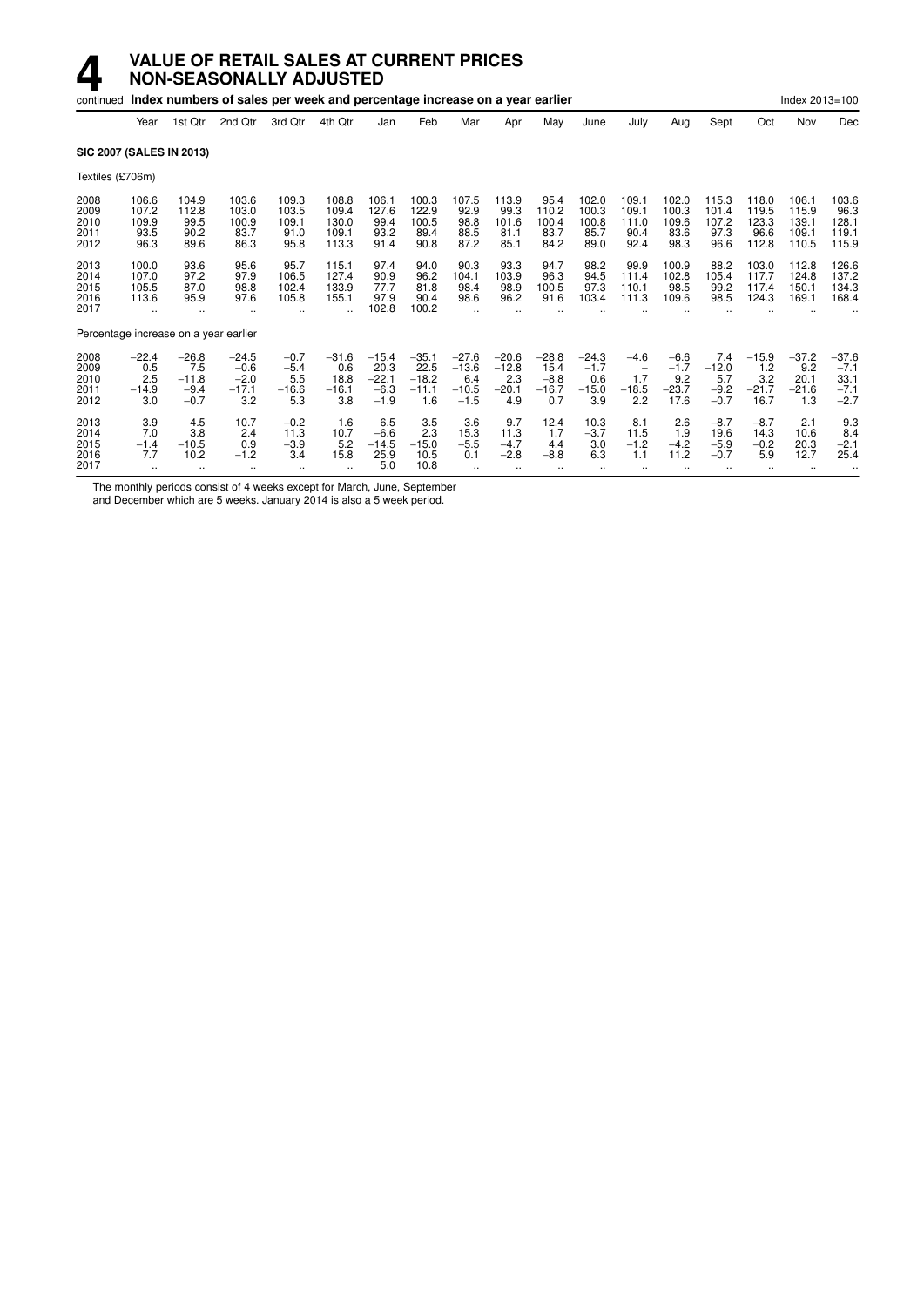**4**

|                                      |                                               |                                                            | continued Index numbers of sales per week and percentage increase on a year earlier |                                                          |                                                          |                                            |                                             |                                                       |                                                          |                                                     |                                                     |                                                  |                                                |                                                          |                                                             | Index 2013=100                                            |                                                                    |
|--------------------------------------|-----------------------------------------------|------------------------------------------------------------|-------------------------------------------------------------------------------------|----------------------------------------------------------|----------------------------------------------------------|--------------------------------------------|---------------------------------------------|-------------------------------------------------------|----------------------------------------------------------|-----------------------------------------------------|-----------------------------------------------------|--------------------------------------------------|------------------------------------------------|----------------------------------------------------------|-------------------------------------------------------------|-----------------------------------------------------------|--------------------------------------------------------------------|
|                                      | Year                                          | 1st Qtr                                                    | 2nd Qtr                                                                             | 3rd Qtr                                                  | 4th Qtr                                                  | Jan                                        | Feb                                         | Mar                                                   | Apr                                                      | May                                                 | June                                                | July                                             | Aug                                            | Sept                                                     | Oct                                                         | Nov                                                       | Dec                                                                |
|                                      | <b>SIC 2007 (SALES IN 2013)</b>               |                                                            |                                                                                     |                                                          |                                                          |                                            |                                             |                                                       |                                                          |                                                     |                                                     |                                                  |                                                |                                                          |                                                             |                                                           |                                                                    |
|                                      | Clothing, All Businesses (£38,631m)           |                                                            |                                                                                     |                                                          |                                                          |                                            |                                             |                                                       |                                                          |                                                     |                                                     |                                                  |                                                |                                                          |                                                             |                                                           |                                                                    |
| 2008<br>2009<br>2010<br>2011<br>2012 | 86.3<br>87.3<br>91.8<br>95.9<br>97.2          | 73.1<br>73.8<br>78.0<br>80.2<br>82.9                       | 82.3<br>82.6<br>87.4<br>92.0<br>90.9                                                | 84.0<br>84.4<br>88.9<br>91.5<br>94.2                     | 106.9<br>108.4<br>112.9<br>119.8<br>120.6                | 70.9<br>73.7<br>76.3<br>79.9<br>81.7       | 72.4<br>69.6<br>75.2<br>77.5<br>78.3        | 76.0<br>77.2<br>81.7<br>82.7<br>87.6                  | 76.6<br>81.4<br>87.6<br>93.9<br>88.1                     | 89.1<br>80.9<br>86.5<br>90.1<br>90.3                | 81.4<br>84.9<br>88.0<br>92.0<br>93.6                | 86.4<br>88.5<br>92.2<br>95.7<br>96.4             | 82.5<br>80.4<br>85.0<br>87.7<br>90.2           | 83.2<br>84.2<br>89.4<br>91.1<br>95.6                     | 88.7<br>91.4<br>96.4<br>98.5<br>100.4                       | 98.4<br>98.2<br>104.1<br>106.8<br>106.6                   | 128.3<br>130.2<br>133.3<br>147.3<br>148.0                          |
| 2013<br>2014<br>2015<br>2016<br>2017 | 100.0<br>104.0<br>107.1<br>103.7<br>ă,        | 83.3<br>85.6<br>90.6<br>86.3                               | 93.9<br>100.3<br>104.8<br>97.3                                                      | 97.8<br>101.6<br>105.2<br>102.0<br>$\ddot{\phantom{a}}$  | 125.0<br>129.9<br>127.7<br>129.4                         | 82.0<br>84.8<br>88.1<br>86.6<br>88.7       | 80.5<br>79.9<br>86.7<br>82.6<br>85.4        | 86.6<br>91.0<br>95.8<br>89.0                          | 88.1<br>96.7<br>101.3<br>92.1                            | 94.1<br>100.0<br>103.1<br>98.3                      | 98.3<br>103.4<br>108.9<br>100.5                     | 99.4<br>104.4<br>107.2<br>107.6                  | 93.2<br>102.5<br>104.2<br>99.9                 | 100.2<br>98.7<br>104.4<br>99.1                           | 101.9<br>104.7<br>106.5<br>109.6                            | 113.6<br>119.8<br>121.4<br>121.3                          | 152.6<br>158.0<br>149.8<br>151.6                                   |
|                                      | Percentage increase on a year earlier         |                                                            |                                                                                     |                                                          |                                                          |                                            |                                             |                                                       |                                                          |                                                     |                                                     |                                                  |                                                |                                                          |                                                             |                                                           |                                                                    |
| 2008<br>2009<br>2010<br>2011<br>2012 | 0.1<br>1.1<br>5.2<br>4.4<br>1.3               | 2.0<br>0.9<br>5.8<br>2.8<br>3.4                            | 0.4<br>5.8<br>5.2<br>$-1.2$                                                         | 0.9<br>0.4<br>5.4<br>2.9<br>3.0                          | $-0.8$<br>1.4<br>4.2<br>6.1<br>0.7                       | 3.7<br>4.0<br>$3.5$<br>$4.7$<br>2.2        | 4.4<br>$-3.9$<br>8.1<br>3.1<br>1.1          | $-0.3$<br>1.6<br>5.9<br>1.1<br>5.9                    | $-8.1$<br>6.4<br>7.6<br>7.2<br>$-6.2$                    | 9.6<br>$-9.2$<br>6.9<br>4.2<br>0.2                  | $-0.9$<br>4.3<br>3.6<br>4.6<br>1.7                  | 1.5<br>2.4<br>4.1<br>3.9<br>0.7                  | 3.6<br>$-2.5$<br>5.6<br>3.2<br>2.9             | $-1.6$<br>1.1<br>6.1<br>1.9<br>5.0                       | 1.1<br>3.0<br>5.5<br>2.2<br>2.0                             | 1.8<br>$-0.2$<br>6.0<br>2.6<br>$-0.2$                     | $-3.3$<br>1.6<br>$\begin{array}{c} 2.3 \\ 10.5 \end{array}$<br>0.5 |
| 2013<br>2014<br>2015<br>2016<br>2017 | 2.9<br>4.0<br>3.0<br>$-3.1$<br>ä.             | 0.5<br>2.7<br>5.9<br>$-4.8$<br>$\mathbf{r}$                | 3.3<br>6.9<br>4.5<br>$-7.2$<br>ä.                                                   | 3.8<br>3.9<br>3.5<br>$-3.1$<br>ä.                        | 3.6<br>3.9<br>$-1.7$<br>1.3<br>$\ddotsc$                 | 0.4<br>3.4<br>3.8<br>$-1.7$<br>2.4         | 2.8<br>$-0.7$<br>8.5<br>$-4.8$<br>3.4       | $-1.0$<br>5.0<br>5.3<br>$-7.1$<br>÷.                  | 9.8<br>4.7<br>$-9.1$                                     | 4.2<br>6.3<br>3.1<br>$-4.7$<br>$\ddot{\phantom{a}}$ | 5.1<br>5.2<br>5.4<br>$-7.7$<br>$\ddot{\phantom{a}}$ | 3.1<br>5.1<br>2.6<br>0.4<br>$\ddot{\phantom{a}}$ | 3.3<br>9.9<br>1.7<br>-4.1                      | 4.7<br>$-1.5$<br>5.8<br>$-5.0$                           | 1.4<br>2.8<br>1.7<br>3.0<br>ä.                              | 6.6<br>5.5<br>1.3<br>$-0.1$<br>Ω.                         | 3.1<br>3.6<br>$-5.2$<br>1.2                                        |
|                                      |                                               |                                                            | Clothing, Large Businesses (£35,140m)                                               |                                                          |                                                          |                                            |                                             |                                                       |                                                          |                                                     |                                                     |                                                  |                                                |                                                          |                                                             |                                                           |                                                                    |
| 2008<br>2009<br>2010<br>2011<br>2012 | 83.6<br>85.2<br>91.1<br>94.8<br>96.6          | 70.6<br>71.3<br>77.1<br>79.0<br>82.3                       | 79.5<br>80.4<br>86.8<br>90.2<br>90.2                                                | 80.6<br>81.3<br>87.6<br>90.1<br>92.6                     | 104.9<br>107.7<br>113.0<br>120.0<br>121.3                | 68.5<br>71.2<br>75.5<br>79.1<br>80.7       | 69.4<br>67.1<br>74.1<br>75.9<br>77.7        | 73.6<br>74.9<br>80.9<br>81.4<br>87.3                  | 73.2<br>79.8<br>86.6<br>92.3<br>87.5                     | 86.9<br>79.0<br>86.1<br>88.3<br>89.5                | 78.6<br>82.0<br>87.5<br>90.1<br>92.8                | 83.5<br>84.7<br>90.5<br>94.6<br>95.4             | 78.9<br>77.2<br>84.0<br>86.2<br>87.8           | 79.7<br>81.8<br>88.1<br>89.5<br>94.2                     | 85.8<br>89.5<br>94.7<br>97.8<br>99.5                        | 97.0<br>97.1<br>104.2<br>106.8<br>107.0                   | 126.6<br>130.6<br>134.6<br>148.4<br>150.0                          |
| 2013<br>2014<br>2015<br>2016<br>2017 | 100.0<br>103.6<br>104.3<br>103.5              | 82.7<br>85.5<br>89.2<br>85.9<br>$\ddotsc$                  | 93.8<br>99.8<br>102.2<br>97.1                                                       | 96.7<br>99.3<br>99.8<br>100.0<br>ä.                      | 126.8<br>131.2<br>126.0<br>131.0                         | 81.1<br>84.7<br>87.2<br>85.8<br>86.0       | 79.5<br>79.8<br>84.9<br>82.4<br>84.7        | 86.5<br>91.0<br>94.1<br>88.7<br>$\ddot{\phantom{a}}$  | 87.5<br>96.5<br>98.8<br>93.1                             | 94.4<br>99.9<br>101.3<br>98.0                       | 98.3<br>102.5<br>105.7<br>99.6                      | 99.1<br>102.4<br>102.1<br>105.7                  | 91.8<br>97.8<br>96.6<br>97.2                   | 98.7<br>98.0<br>100.6<br>97.6                            | 101.5<br>105.5<br>104.2<br>110.4                            | 115.2<br>120.9<br>119.8<br>123.3                          | 156.4<br>160.1<br>148.5<br>153.7                                   |
|                                      | Percentage increase on a year earlier         |                                                            |                                                                                     |                                                          |                                                          |                                            |                                             |                                                       |                                                          |                                                     |                                                     |                                                  |                                                |                                                          |                                                             |                                                           |                                                                    |
| 2008<br>2009<br>2010<br>2011<br>2012 | 1.3<br>1.8<br>7.0<br>4.1<br>1.9               | 3.4<br>1.1<br>8.1<br>2.4<br>4.2                            | 1.4<br>1.1<br>7.9<br>4.0<br>$-0.1$                                                  | 2.4<br>0.8<br>7.8<br>2.9<br>2.8                          | 0.1<br>2.6<br>4.9<br>6.2<br>1.0                          | 5.1<br>3.9<br>6.0<br>4.7<br>2.1            | 5.3<br>$-3.4$<br>10.4<br>2.4<br>2.4         | 1.3<br>1.8<br>8.1<br>0.6<br>7.3                       | $-7.8$<br>8.9<br>8.6<br>6.6<br>$-5.2$                    | 12.0<br>$-9.1$<br>9.0<br>2.7<br>1.3                 | 0.5<br>4.4<br>6.6<br>3.0<br>3.0                     | 3.8<br>1.4<br>6.8<br>4.6<br>0.8                  | 6.0<br>$-2.2$<br>8.8<br>2.7<br>1.8             | $-1.4$<br>2.7<br>7.8<br>1.6<br>5.2                       | 1.7<br>4.3<br>5.9<br>3.3<br>1.7                             | 3.2<br>0.1<br>7.3<br>2.5<br>0.3                           | $-2.4$<br>3.2<br>3.0<br>10.3<br>1.1                                |
| 2013<br>2014<br>2015<br>2016<br>2017 | 3.5<br>3.6<br>0.7<br>$-0.8$<br>ä,             | 0.4<br>3.4<br>4.3<br>$-3.7$                                | 4.0<br>6.4<br>2.4<br>$-5.0$<br>                                                     | 4.4<br>2.7<br>0.5<br>0.1<br>$\ddotsc$                    | 4.6<br>3.5<br>$-4.0$<br>3.9<br>$\ddot{\phantom{a}}$      | 0.5<br>4.4<br>2.9<br>$-1.6$<br>0.2         | 2.3<br>0.4<br>6.5<br>$-3.0$<br>2.8          | $-0.9$<br>5.1<br>3.5<br>$-5.8$                        | 10.3<br>2.4<br>$-5.7$                                    | 5.6<br>5.8<br>1.4<br>$-3.2$                         | 5.9<br>4.2<br>3.2<br>$-5.8$                         | 3.9<br>3.3<br>$-0.3$<br>3.6                      | 4.6<br>6.5<br>$-1.2$<br>0.6                    | 4.8<br>$-0.7$<br>2.6<br>$-3.0$                           | 2.0<br>3.9<br>$-1.2$<br>5.9                                 | 7.6<br>4.9<br>$-0.9$<br>2.9                               | 4.2<br>2.4<br>-7.3<br>3.5                                          |
|                                      | Clothing, Small Businesses (£3,491m)          |                                                            |                                                                                     |                                                          |                                                          |                                            |                                             |                                                       |                                                          |                                                     |                                                     |                                                  |                                                |                                                          |                                                             |                                                           |                                                                    |
| 2008<br>2009<br>2010<br>2011<br>2012 | 113.3<br>108.8<br>99.0<br>106.5<br>103.0      | 99.2<br>98.6<br>87.2<br>92.7<br>88.8                       | 110.3<br>104.9<br>94.1<br>109.8<br>98.2                                             | 118.1<br>115.5<br>102.1<br>105.5<br>110.6                | 126.7<br>116.1<br>112.8<br>117.9<br>114.4                | 94.9<br>99.6<br>84.6<br>88.4<br>91.6       | 102.1<br>94.7<br>86.4<br>93.8<br>84.7       | 101.1<br>100.9<br>89.9<br>95.2<br>89.7                | 109.9<br>98.4<br>98.2<br>110.4<br>94.3                   | 111.7<br>100.4<br>91.3<br>108.1<br>99.0             | 109.6<br>113.8<br>93.1<br>110.7<br>100.8            | 116.2<br>127.0<br>109.4<br>107.2<br>106.6        | 118.7<br>112.7<br>94.9<br>102.7<br>114.9       | 119.3<br>108.5<br>101.9<br>106.5<br>110.3                | 118.1<br>110.3<br>112.8<br>105.0<br>110.1                   | 112.5<br>108.8<br>103.2<br>107.0<br>101.9                 | 145.0<br>126.6<br>120.5<br>136.9<br>127.8                          |
| 2013<br>2014<br>2015<br>2016<br>2017 | 100.0<br>107.8<br>135.1<br>106.1<br>÷.        | 89.8<br>86.5<br>105.4<br>90.3<br>$\ddot{\phantom{1}}$      | 94.7<br>105.2<br>131.0<br>99.1<br>$\ddotsc$                                         | 108.8<br>125.1<br>159.3<br>122.3<br>$\ddot{\phantom{a}}$ | 106.7<br>116.2<br>144.7<br>112.9<br>$\ddot{\phantom{a}}$ | 91.2<br>85.9<br>97.0<br>94.5<br>115.1      | 91.0<br>81.5<br>104.9<br>84.4<br>91.9       | 87.8<br>91.0<br>112.6<br>91.6<br>$\ddot{\phantom{a}}$ | 94.1<br>99.6<br>126.9<br>82.3<br>$\ddot{\phantom{a}}$    | 90.6<br>101.2<br>122.3<br>101.9                     | 98.4<br>112.9<br>141.3<br>110.3                     | 102.4<br>125.1<br>158.7<br>126.9                 | 107.2<br>149.8<br>180.6<br>127.1               | 115.2<br>105.2<br>142.8<br>114.8                         | 105.8<br>96.7<br>128.8<br>102.0                             | 98.0<br>109.8<br>137.8<br>101.6                           | 114.4<br>136.9<br>162.8<br>130.7                                   |
|                                      | Percentage increase on a year earlier         |                                                            |                                                                                     |                                                          |                                                          |                                            |                                             |                                                       |                                                          |                                                     |                                                     |                                                  |                                                |                                                          |                                                             |                                                           |                                                                    |
| 2008<br>2009<br>2010<br>2011<br>2012 | $-8.2$<br>$-4.0$<br>$-9.0$<br>7.5<br>$-3.3$   | $-6.7$<br>$-0.6$<br>$-11.5$<br>6.3<br>$-4.2$               | $-9.0$<br>$-4.9$<br>$-10.3$<br>16.7<br>$-10.5$                                      | $-8.1$<br>$-2.2$<br>$-11.6$<br>3.4<br>4.8                | $-8.1$<br>$-8.4$<br>$-2.9$<br>4.5<br>$-3.0$              | $-5.6$<br>5.0<br>$-15.1$<br>4.5<br>3.6     | $-1.4$<br>$-7.3$<br>$-8.7$<br>8.5<br>$-9.7$ | $-10.8$<br>$-0.2$<br>$-10.9$<br>5.8<br>$-5.7$         | $-10.0$<br>$-10.5$<br>$-0.1$<br>12.4<br>$-14.6$          | $-6.2$<br>$-10.2$<br>$-9.1$<br>18.5<br>$-8.5$       | $-10.2$<br>3.9<br>$-18.3$<br>18.9<br>$-8.9$         | $-12.6$<br>9.4<br>$-13.9$<br>$-1.9$<br>$-0.6$    | $-9.9$<br>$-5.0$<br>$-15.8$<br>8.2<br>11.9     | $-2.5$<br>$-9.0$<br>$-6.1$<br>4.5<br>3.5                 | $-3.2$<br>$-6.6$<br>2.2<br>$-6.9$<br>4.9                    | $-9.2$<br>$-3.3$<br>$-5.2$<br>3.7<br>$-4.8$               | $-10.4$<br>$-12.7$<br>$-4.8$<br>13.6<br>$-6.7$                     |
| 2013<br>2014<br>2015<br>2016<br>2017 | $-2.9$<br>7.8<br>25.3<br>$-21.4$<br>$\ddotsc$ | $1.2$<br>$-3.7$<br>21.9<br>$-14.4$<br>$\ddot{\phantom{1}}$ | $-3.6$<br>11.1<br>24.5<br>$-24.4$<br>$\ddot{\phantom{1}}$                           | $-1.6$<br>14.9<br>27.4<br>$-23.2$<br>$\ddotsc$           | $-6.7$<br>8.9<br>24.5<br>$-22.0$<br>$\ddotsc$            | $-0.4$<br>$-5.8$<br>12.8<br>$-2.6$<br>21.9 | 7.4<br>$-10.4$<br>28.7<br>$-19.5$<br>9.0    | $-2.2$<br>3.7<br>23.7<br>$-18.7$<br>$\ddotsc$         | $-0.2$<br>5.9<br>27.4<br>$-35.1$<br>$\ddot{\phantom{1}}$ | $-8.4$<br>11.6<br>20.9<br>$-16.7$<br>$\ddotsc$      | $-2.4$<br>14.8<br>25.1<br>$-21.9$<br>$\cdot$ .      | $-3.9$<br>22.2<br>26.8<br>$-20.0$<br>$\ldots$    | $-6.7$<br>39.7<br>20.6<br>$-29.6$<br>$\ddotsc$ | 4.5<br>$-8.6$<br>35.7<br>$-19.6$<br>$\ddot{\phantom{1}}$ | $-3.9$<br>$-8.6$<br>33.2<br>$-20.8$<br>$\ddot{\phantom{1}}$ | $-3.8$<br>12.1<br>25.5<br>$-26.3$<br>$\ddot{\phantom{1}}$ | $-10.5$<br>19.7<br>19.0<br>$-19.7$<br>$\cdot$                      |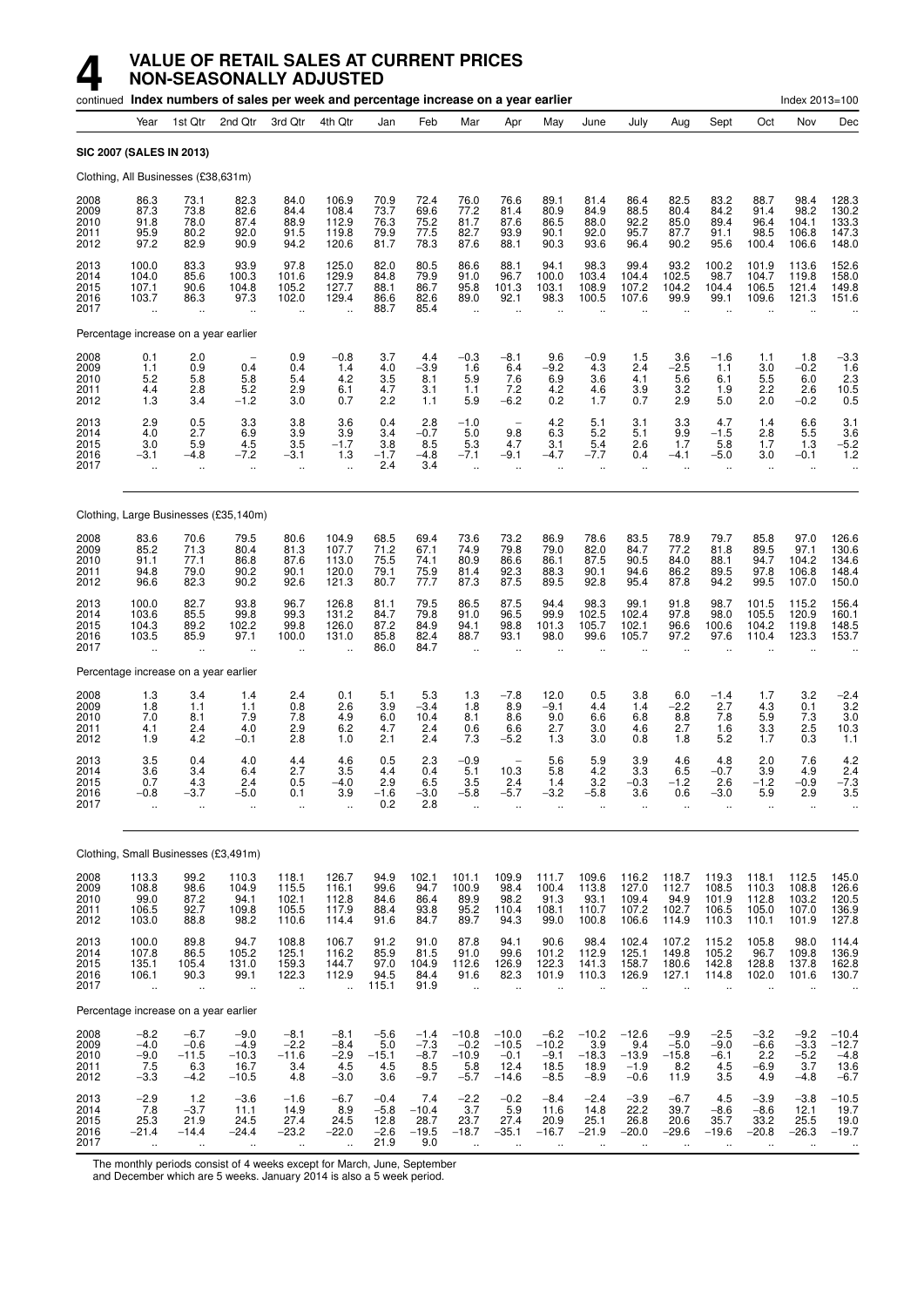**4**

|                                       |                                       |                                      | continued Index numbers of sales per week and percentage increase on a year earlier |                                         |                                               |                                      |                                       |                                      |                                            |                                       |                                      |                                         |                                         |                                         |                                         | Index 2013=100                          |                                           |
|---------------------------------------|---------------------------------------|--------------------------------------|-------------------------------------------------------------------------------------|-----------------------------------------|-----------------------------------------------|--------------------------------------|---------------------------------------|--------------------------------------|--------------------------------------------|---------------------------------------|--------------------------------------|-----------------------------------------|-----------------------------------------|-----------------------------------------|-----------------------------------------|-----------------------------------------|-------------------------------------------|
|                                       | Year                                  | 1st Qtr                              | 2nd Qtr                                                                             | 3rd Qtr                                 | 4th Qtr                                       | Jan                                  | Feb                                   | Mar                                  | Apr                                        | May                                   | June                                 | July                                    | Aug                                     | Sept                                    | Oct                                     | Nov                                     | Dec                                       |
| <b>SIC 2007 (SALES IN 2013)</b>       |                                       |                                      |                                                                                     |                                         |                                               |                                      |                                       |                                      |                                            |                                       |                                      |                                         |                                         |                                         |                                         |                                         |                                           |
|                                       |                                       |                                      | Footwear and Leather Goods (£4,421m)                                                |                                         |                                               |                                      |                                       |                                      |                                            |                                       |                                      |                                         |                                         |                                         |                                         |                                         |                                           |
| 2008<br>2009<br>2010<br>2011<br>2012  | 89.0<br>90.5<br>97.7<br>99.0<br>102.1 | 72.8<br>75.0<br>76.9<br>78.8<br>84.8 | 88.3<br>93.0<br>94.5<br>95.8<br>96.9                                                | 95.0<br>91.9<br>103.0<br>101.0<br>106.2 | 101.1<br>102.0<br>116.5<br>120.4<br>120.6     | 75.9<br>78.2<br>80.3<br>86.3<br>91.4 | 69.6<br>71.9<br>73.1<br>74.2<br>77.1  | 72.1<br>74.9<br>77.2<br>76.5<br>85.7 | 80.8<br>96.7<br>93.8<br>97.6<br>95.8       | 93.3<br>90.5<br>92.4<br>91.5<br>94.8  | 90.2<br>92.2<br>96.6<br>97.9<br>99.3 | 92.4<br>92.1<br>101.3<br>103.7<br>103.3 | 103.3<br>95.1<br>104.1<br>99.6<br>108.1 | 90.4<br>89.1<br>103.3<br>100.1<br>106.9 | 90.2<br>95.3<br>105.9<br>104.5<br>113.5 | 90.6<br>90.9<br>106.1<br>107.7<br>102.9 | 118.3<br>116.2<br>133.4<br>143.1<br>140.6 |
| 2013<br>2014<br>2015<br>2016<br>2017  | 100.0<br>99.5<br>104.3<br>108.8       | 84.3<br>82.2<br>81.3<br>87.1         | 91.1<br>93.8<br>101.6<br>101.8                                                      | 102.4<br>101.9<br>110.5<br>115.1        | 122.2<br>121.4<br>123.8<br>131.1<br>$\ddotsc$ | 95.3<br>85.0<br>89.8<br>93.3<br>94.1 | 83.1<br>75.4<br>77.6<br>76.1<br>81.8  | 76.6<br>84.8<br>77.5<br>90.9         | 90.9<br>92.7<br>98.9<br>97.4               | 89.3<br>88.1<br>96.5<br>102.8         | 92.6<br>99.3<br>108.0<br>104.5       | 95.1<br>98.4<br>104.5<br>119.7          | 106.6<br>114.4<br>121.7<br>123.0        | 105.0<br>94.6<br>106.2<br>105.1         | 106.0<br>104.8<br>106.3<br>112.8        | 105.1<br>107.8<br>113.5<br>122.0        | 148.7<br>145.5<br>145.9<br>153.1          |
| Percentage increase on a year earlier |                                       |                                      |                                                                                     |                                         |                                               |                                      |                                       |                                      |                                            |                                       |                                      |                                         |                                         |                                         |                                         |                                         |                                           |
| 2008<br>2009<br>2010<br>2011<br>2012  | 2.1<br>1.7<br>8.0<br>1.3<br>3.1       | 6.1<br>3.1<br>2.5<br>2.5<br>7.6      | $-1.7$<br>5.4<br>1.5<br>1.5<br>1.1                                                  | 2.7<br>$-3.3$<br>12.0<br>$-1.9$<br>5.1  | 3.6<br>0.9<br>14.3<br>3.3<br>0.2              | 4.5<br>3.1<br>2.7<br>7.5<br>5.9      | 8.3<br>3.4<br>1.6<br>1.6<br>3.9       | 4.8<br>3.9<br>3.1<br>$-1.0$<br>12.0  | $-13.8$<br>19.6<br>$-3.0$<br>4.0<br>$-1.8$ | 6.6<br>$-3.1$<br>2.2<br>$-1.0$<br>3.7 | 2.0<br>2.2<br>4.8<br>1.4<br>1.4      | 1.2<br>$-0.4$<br>10.1<br>2.3<br>$-0.3$  | 7.1<br>$-7.9$<br>9.4<br>$-4.3$<br>8.5   | 0.1<br>$-1.4$<br>15.9<br>$-3.2$<br>6.8  | 0.6<br>5.6<br>11.2<br>$-1.3$<br>8.6     | 6.3<br>0.4<br>16.7<br>1.5<br>$-4.5$     | 4.0<br>$-1.7$<br>14.7<br>7.3<br>$-1.8$    |
| 2013<br>2014<br>2015<br>2016<br>2017  | $-2.1$<br>$-0.5$<br>4.8<br>4.3        | $-0.6$<br>$-2.6$<br>$-1.1$<br>7.1    | $-6.0$<br>3.0<br>8.3<br>0.1                                                         | $-3.5$<br>$-0.6$<br>8.4<br>4.2          | 1.2<br>$-0.6$<br>2.0<br>6.0                   | 4.2<br>$-10.8$<br>5.6<br>3.8<br>0.9  | 7.7<br>$-9.2$<br>2.9<br>$-1.9$<br>7.5 | $-10.6$<br>10.7<br>$-8.6$<br>17.2    | $-5.1$<br>1.9<br>6.7<br>$-1.5$             | $-5.8$<br>$-1.3$<br>9.5<br>6.5        | $-6.8$<br>7.2<br>8.8<br>$-3.2$       | $-7.9$<br>3.5<br>6.2<br>14.5            | $-1.4$<br>7.3<br>6.4<br>1.1             | $-1.8$<br>$-9.9$<br>12.3<br>$-1.0$      | $-6.6$<br>$-1.1$<br>1.4<br>6.0          | 2.1<br>2.6<br>5.3<br>7.5                | 5.8<br>$-2.2$<br>0.3<br>5.0               |

The monthly periods consist of 4 weeks except for March, June, September

and December which are 5 weeks. January 2014 is also a 5 week period.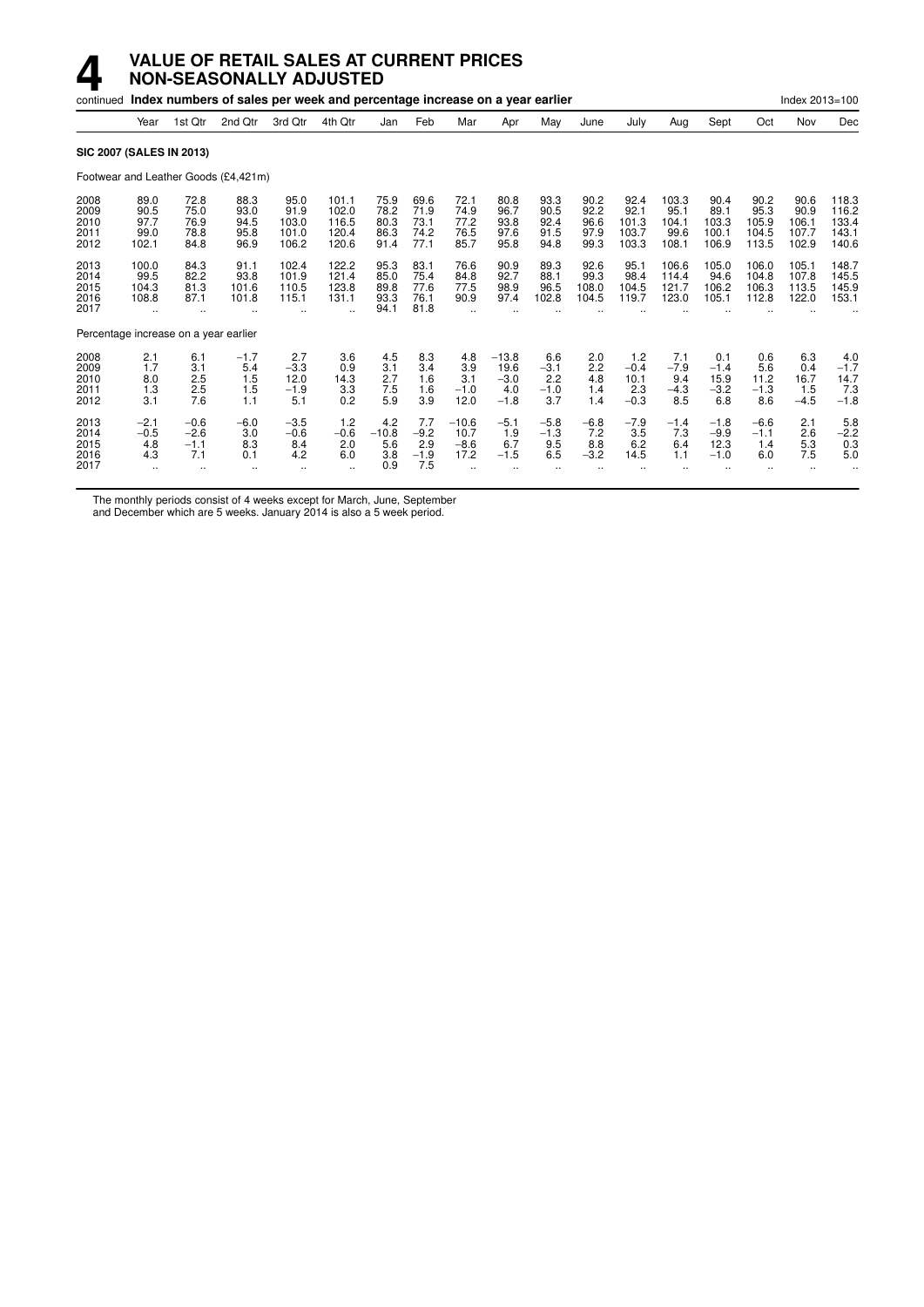**4**

|                                      |                                                          |                                                     |                                                      | continued Index numbers of sales per week and percentage increase on a year earlier |                                                          |                                            |                                                                       |                                                         |                                                         |                                               |                                              |                                                          |                                                |                                                         |                                           | Index 2013=100                              |                                                |
|--------------------------------------|----------------------------------------------------------|-----------------------------------------------------|------------------------------------------------------|-------------------------------------------------------------------------------------|----------------------------------------------------------|--------------------------------------------|-----------------------------------------------------------------------|---------------------------------------------------------|---------------------------------------------------------|-----------------------------------------------|----------------------------------------------|----------------------------------------------------------|------------------------------------------------|---------------------------------------------------------|-------------------------------------------|---------------------------------------------|------------------------------------------------|
|                                      | Year                                                     | 1st Qtr                                             | 2nd Qtr                                              | 3rd Qtr                                                                             | 4th Qtr                                                  | Jan                                        | Feb                                                                   | Mar                                                     | Apr                                                     | May                                           | June                                         | July                                                     | Aug                                            | Sept                                                    | Oct                                       | Nov                                         | Dec                                            |
|                                      | <b>SIC 2007 (SALES IN 2013)</b>                          |                                                     |                                                      |                                                                                     |                                                          |                                            |                                                                       |                                                         |                                                         |                                               |                                              |                                                          |                                                |                                                         |                                           |                                             |                                                |
|                                      |                                                          |                                                     |                                                      | Household Goods Stores, All Businesses (£29,100)                                    |                                                          |                                            |                                                                       |                                                         |                                                         |                                               |                                              |                                                          |                                                |                                                         |                                           |                                             |                                                |
| 2008<br>2009<br>2010<br>2011<br>2012 | 116.8<br>111.0<br>106.6<br>104.2<br>103.2                | 116.0<br>103.5<br>102.1<br>100.0<br>99.6            | 114.4<br>104.8<br>105.0<br>101.8<br>102.5            | 110.8<br>107.6<br>104.1<br>100.6<br>99.1                                            | 126.1<br>128.0<br>115.2<br>114.3<br>111.8                | 121.5<br>111.3<br>98.6<br>105.9<br>103.4   | 110.1<br>98.3<br>100.4<br>95.9<br>94.4                                | 115.2<br>101.5<br>106.2<br>98.5<br>100.7                | 115.1<br>108.0<br>107.4<br>106.4<br>104.7               | 119.2<br>107.0<br>107.2<br>101.8<br>103.4     | 110.0<br>100.5<br>101.4<br>98.0<br>100.0     | 112.1<br>107.2<br>105.6<br>101.9<br>101.6                | 111.9<br>107.9<br>104.2<br>98.9<br>97.2        | 108.9<br>107.6<br>102.9<br>101.0<br>98.7                | 113.6<br>116.4<br>107.4<br>108.5<br>104.0 | 121.0<br>122.9<br>112.0<br>110.0<br>110.7   | 140.3<br>141.4<br>124.1<br>122.2<br>118.9      |
| 2013<br>2014<br>2015<br>2016<br>2017 | 100.0<br>105.6<br>111.2<br>112.3<br>$\mathbf{r}$         | 95.6<br>100.1<br>106.0<br>109.6<br>ä.               | 98.9<br>102.7<br>108.2<br>108.0                      | 96.5<br>102.7<br>109.2<br>106.9<br>$\ddotsc$                                        | 109.0<br>117.2<br>121.3<br>124.6<br>$\ddot{\phantom{a}}$ | 99.1<br>105.0<br>108.1<br>113.7<br>109.1   | 95.5<br>96.9<br>102.8<br>108.9<br>108.4                               | 93.0<br>97.8<br>107.0<br>106.9                          | 98.1<br>105.0<br>110.6<br>109.1                         | 102.7<br>102.3<br>109.7<br>111.5              | 96.4<br>101.2<br>105.2<br>104.3              | 99.0<br>102.6<br>112.4<br>112.0                          | 93.0<br>103.3<br>105.0<br>103.7                | 97.3<br>102.2<br>110.1<br>105.3                         | 102.0<br>112.9<br>116.5<br>119.9          | 104.5<br>116.7<br>124.3<br>130.4            | 118.2<br>121.0<br>122.7<br>123.6               |
|                                      |                                                          | Percentage increase on a year earlier               |                                                      |                                                                                     |                                                          |                                            |                                                                       |                                                         |                                                         |                                               |                                              |                                                          |                                                |                                                         |                                           |                                             |                                                |
| 2008<br>2009<br>2010<br>2011<br>2012 | $-2.1$<br>$-5.0$<br>$-3.9$<br>$-2.3$<br>$-0.9$           | 0.2<br>$-10.7$<br>$-1.4$<br>$-2.0$<br>$-0.4$        | $-0.9$<br>$-8.4$<br>0.2<br>$-3.1$<br>0.7             | $-3.0$<br>$-2.9$<br>$-3.2$<br>$-3.3$<br>$-1.5$                                      | $-4.5$<br>1.5<br>$-10.0$<br>$-0.8$<br>$-2.2$             | 0.5<br>$-8.4$<br>$-11.4$<br>7.4<br>$-2.4$  | $-1.7$<br>$-10.7$<br>2.1<br>$-4.5$<br>$-1.5$                          | 0.6<br>$-11.9$<br>4.6<br>$-7.2$<br>2.2                  | $-2.6$<br>$-6.1$<br>$-0.6$<br>$-0.9$<br>$-1.6$          | 3.3<br>$-10.3$<br>0.2<br>$-5.0$<br>1.6        | $-3.0$<br>$-8.6$<br>0.9<br>$-3.3$<br>2.0     | $-4.0$<br>$-4.3$<br>$-1.5$<br>$-3.5$<br>$-0.3$           | $-1.3$<br>$-3.6$<br>$-3.4$<br>$-5.1$<br>$-1.8$ | $-3.4$<br>$-1.1$<br>$-4.4$<br>$-1.8$<br>$-2.3$          | $-4.6$<br>2.4<br>$-7.7$<br>1.1<br>$-4.2$  | $-4.8$<br>1.5<br>$-8.9$<br>$-1.8$<br>0.6    | $-4.2$<br>0.8<br>$-12.2$<br>$-1.5$<br>$-2.7$   |
| 2013<br>2014<br>2015<br>2016<br>2017 | $-3.1$<br>5.6<br>5.3<br>1.0<br>$\ddotsc$                 | $-4.0$<br>4.7<br>5.9<br>3.4                         | $-3.5$<br>3.9<br>5.4<br>$-0.2$                       | $-2.7$<br>6.4<br>6.4<br>$-2.2$<br>$\ddot{\phantom{a}}$                              | $-2.5$<br>7.5<br>3.5<br>2.7<br>$\ddot{\phantom{a}}$      | $-4.2$<br>6.0<br>3.0<br>5.2<br>$-4.1$      | 1.1<br>1.5<br>6.1<br>5.9<br>$-0.5$                                    | $-7.6$<br>5.1<br>9.4<br>$\ddot{\phantom{1}}$            | $-6.3$<br>7.0<br>5.3<br>$-1.3$                          | $-0.7$<br>$-0.4$<br>7.3<br>1.6                | $-3.6$<br>5.0<br>4.0<br>$-0.9$               | $-2.6$<br>3.7<br>9.5<br>$-0.4$                           | $-4.3$<br>11.1<br>1.6<br>$-1.2$                | $-1.4$<br>5.0<br>7.7<br>$-4.3$                          | $-1.8$<br>10.7<br>3.2<br>2.9              | $-5.6$<br>11.7<br>6.5<br>4.9<br>ä,          | $-0.6$<br>2.4<br>1.4<br>0.8                    |
|                                      |                                                          |                                                     |                                                      | Household Goods Stores, Large Businesses (£20,254m)                                 |                                                          |                                            |                                                                       |                                                         |                                                         |                                               |                                              |                                                          |                                                |                                                         |                                           |                                             |                                                |
| 2008<br>2009<br>2010<br>2011<br>2012 | 117.3<br>111.8<br>109.7<br>106.6<br>104.5                | 117.8<br>104.8<br>105.6<br>104.7<br>100.4           | 114.1<br>107.1<br>105.8<br>104.0<br>101.1            | 108.1<br>106.8<br>104.6<br>100.7<br>99.6                                            | 129.4<br>128.7<br>122.6<br>117.1<br>116.8                | 127.8<br>113.5<br>107.3<br>114.4<br>108.9  | 107.8<br>99.6<br>100.5<br>99.1<br>93.5                                | 115.9<br>102.1<br>108.4<br>101.4<br>98.9                | 115.0<br>112.2<br>107.9<br>113.2<br>103.5               | 121.4<br>109.0<br>108.9<br>101.8<br>101.7     | 107.5<br>101.5<br>101.7<br>98.5<br>98.8      | 109.2<br>104.8<br>104.4<br>101.2<br>99.7                 | 110.9<br>107.4<br>104.9<br>98.2<br>97.5        | 105.0<br>107.7<br>104.5<br>102.3<br>101.2               | 109.6<br>112.4<br>110.3<br>106.8<br>104.3 | 120.7<br>120.6<br>116.0<br>108.6<br>112.5   | 152.1<br>148.1<br>137.6<br>132.1<br>130.2      |
| 2013<br>2014<br>2015<br>2016<br>2017 | 100.0<br>103.8<br>108.3<br>110.0<br>$\ddot{\phantom{a}}$ | 95.1<br>98.2<br>104.1<br>105.0<br>ă,                | 98.1<br>101.2<br>105.7<br>105.5<br>                  | 96.5<br>101.1<br>104.3<br>106.8<br>$\ddot{\phantom{a}}$                             | 110.4<br>115.1<br>119.1<br>122.5<br>$\ddotsc$            | 100.9<br>105.4<br>107.2<br>109.1<br>109.8  | 93.5<br>93.1<br>101.1<br>103.8<br>105.1                               | 91.9<br>95.0<br>104.0<br>102.8<br>÷.                    | 98.5<br>104.6<br>108.5<br>105.7                         | 100.6<br>101.8<br>108.5<br>108.8              | 95.7<br>98.0<br>101.3<br>102.7               | 97.6<br>100.5<br>107.1<br>113.5                          | 93.8<br>102.4<br>101.4<br>102.1                | 97.7<br>100.4<br>104.5<br>105.3                         | 99.6<br>105.1<br>109.2<br>114.8           | 104.7<br>111.6<br>120.8<br>128.3            | 123.5<br>125.7<br>125.8<br>124.2               |
|                                      |                                                          | Percentage increase on a year earlier               |                                                      |                                                                                     |                                                          |                                            |                                                                       |                                                         |                                                         |                                               |                                              |                                                          |                                                |                                                         |                                           |                                             |                                                |
| 2008<br>2009<br>2010<br>2011<br>2012 | $-2.0$<br>$-4.7$<br>$-1.9$<br>$-2.8$<br>$-2.0$           | 4.3<br>$-11.0$<br>0.8<br>$-0.9$<br>$-4.2$           | $-1.4$<br>$-6.1$<br>$-1.2$<br>$-1.7$<br>$-2.8$       | $-4.9$<br>$-1.3$<br>$-2.0$<br>$-3.7$<br>$-1.1$                                      | $-5.3$<br>$-0.5$<br>$-4.7$<br>$-4.5$<br>$-0.2$           | 6.1<br>$-11.2$<br>$-5.5$<br>6.7<br>$-4.8$  | 0.1<br>$-7.6$<br>0.9<br>$-1.4$<br>$-5.7$                              | 4.3<br>$-11.9$<br>6.2<br>$-6.5$<br>$-2.4$               | $-4.8$<br>$-2.4$<br>$-3.9$<br>4.9<br>$-8.5$             | 5.3<br>$-10.2$<br>$-0.1$<br>$-6.5$<br>$-0.1$  | $-3.9$<br>$-5.6$<br>0.2<br>$-3.2$<br>0.3     | $-4.9$<br>$-4.0$<br>$-0.5$<br>$-3.0$<br>$-1.5$           | $-1.3$<br>$-3.1$<br>$-2.3$<br>$-6.4$<br>$-0.8$ | $-7.8$<br>2.6<br>$-3.0$<br>$-2.1$<br>$-1.1$             | -9.3<br>2.6<br>$-1.8$<br>$-3.2$<br>$-2.3$ | $-4.6$<br>$-0.1$<br>$-3.8$<br>$-6.4$<br>3.6 | $-3.2$<br>$-2.6$<br>$-7.1$<br>$-4.0$<br>$-1.5$ |
| 2013<br>2014<br>2015<br>2016<br>2017 | $-4.3$<br>3.8<br>4.4<br>1.5<br>$\ddotsc$                 | $-5.2$<br>3.2<br>6.1<br>0.9<br>$\ddot{\phantom{1}}$ | $-3.1$<br>3.2<br>4.5<br>-0.3<br>$\ddot{\phantom{a}}$ | $-3.2$<br>4.8<br>3.2<br>2.4<br>$\ddotsc$                                            | $-5.5$<br>4.3<br>3.5<br>2.9<br>$\ddot{\phantom{a}}$      | $-7.4$<br>4.5<br>1.7<br>1.8<br>0.6         | $-0.1$<br>$-0.4$<br>8.6<br>2.7<br>1.3                                 | $-7.1$<br>3.4<br>9.5<br>$-1.2$<br>$\ddot{\phantom{a}}$  | $-4.8$<br>6.2<br>3.7<br>$-2.6$<br>$\mathbf{r}$          | $-1.1$<br>1.2<br>6.5<br>0.3<br>$\ddotsc$      | $-3.2$<br>2.5<br>3.4<br>1.3<br>$\ddotsc$     | $-2.1$<br>3.0<br>6.5<br>6.0<br>ä.                        | $-3.8$<br>9.1<br>$-1.0$<br>0.7<br>$\ddotsc$    | $-3.5$<br>2.8<br>4.0<br>0.8<br>$\mathbf{r}$             | $-4.5$<br>5.6<br>3.9<br>5.1<br>ä,         | $-7.0$<br>6.7<br>8.2<br>6.1<br>ä,           | $-5.1$<br>1.8<br>$-1.2$                        |
|                                      |                                                          |                                                     |                                                      | Household Goods Stores, Small Businesses (£8,846m)                                  |                                                          |                                            |                                                                       |                                                         |                                                         |                                               |                                              |                                                          |                                                |                                                         |                                           |                                             |                                                |
| 2008<br>2009<br>2010<br>2011<br>2012 | 115.6<br>109.0<br>99.6<br>98.5<br>100.4                  | 111.8<br>100.6<br>93.9<br>89.2<br>97.9              | 115.1<br>99.6<br>103.2<br>96.7<br>105.6              | 117.0<br>109.5<br>103.0<br>100.5<br>98.0                                            | 118.8<br>126.4<br>98.4<br>107.8<br>100.3                 | 107.0<br>106.3<br>78.8<br>86.4<br>90.6     | 115.5<br>$\begin{array}{c} 95.4 \\ 100.1 \end{array}$<br>88.5<br>96.5 | 113.7<br>100.3<br>101.1<br>91.9<br>104.8                | 115.3<br>98.4<br>106.2<br>91.1<br>107.4                 | 114.2<br>102.5<br>103.2<br>101.8<br>107.3     | 115.8<br>98.3<br>100.7<br>97.0<br>102.8      | 118.7<br>112.6<br>108.4<br>103.6<br>105.9                | 114.3<br>108.9<br>102.5<br>100.5<br>96.4       | 117.8<br>107.4<br>99.2<br>98.0<br>93.0                  | 122.9<br>125.4<br>100.7<br>112.6<br>103.2 | 121.7<br>128.1<br>102.7<br>113.3<br>106.4   | 113.2<br>126.0<br>93.0<br>99.5<br>93.1         |
| 2013<br>2014<br>2015<br>2016<br>2017 | 100.0<br>109.7<br>117.8<br>117.5<br>$\ddotsc$            | 96.8<br>104.5<br>110.4<br>120.1<br>ä,               | 100.7<br>106.2<br>114.0<br>113.8<br>à.               | 96.5<br>106.3<br>120.4<br>106.9<br>ä,                                               | 106.0<br>122.1<br>126.3<br>129.2<br>$\ddotsc$            | 94.9<br>104.1<br>110.2<br>124.2<br>107.3   | 100.1<br>105.6<br>106.5<br>120.5<br>115.8                             | 95.7<br>104.1<br>113.8<br>116.6<br>$\ddot{\phantom{a}}$ | 97.3<br>106.0<br>115.2<br>116.9<br>$\ddot{\phantom{a}}$ | 107.4<br>103.3<br>112.5<br>117.7<br>$\ddotsc$ | 98.2<br>108.6<br>114.2<br>108.1<br>$\ddotsc$ | 102.2<br>107.4<br>124.6<br>108.4<br>$\ddot{\phantom{1}}$ | 91.1<br>105.5<br>113.2<br>107.5                | 96.4<br>106.2<br>122.9<br>105.2<br>$\ddot{\phantom{a}}$ | 107.6<br>130.8<br>133.3<br>131.8          | 104.0<br>128.4<br>132.4<br>135.3            | 106.1<br>110.2<br>115.7<br>122.4               |
|                                      |                                                          | Percentage increase on a year earlier               |                                                      |                                                                                     |                                                          |                                            |                                                                       |                                                         |                                                         |                                               |                                              |                                                          |                                                |                                                         |                                           |                                             |                                                |
| 2008<br>2009<br>2010<br>2011<br>2012 | $-2.5$<br>$-5.7$<br>$-8.6$<br>$-1.1$<br>1.9              | $-8.4$<br>$-10.0$<br>$-6.7$<br>$-5.1$<br>9.8        | 0.1<br>$-13.5$<br>3.6<br>$-6.3$<br>9.2               | 1.4<br>$-6.4$<br>$-5.9$<br>$-2.5$<br>$-2.5$                                         | $-2.4$<br>6.4<br>$-22.2$<br>9.6<br>$-6.9$                | $-12.2$<br>$-0.6$<br>$-25.8$<br>9.7<br>4.8 | $-5.3$<br>$-17.4$<br>5.0<br>$-11.6$<br>9.1                            | $-7.1$<br>$-11.8$<br>0.8<br>$-9.1$<br>14.0              | 2.8<br>$-14.7$<br>8.0<br>$-14.3$<br>17.9                | $-1.2$<br>$-10.3$<br>0.7<br>$-1.4$<br>5.4     | $-1.0$<br>$-15.0$<br>2.4<br>$-3.6$<br>5.9    | $-2.2$<br>$-5.1$<br>$-3.7$<br>$-4.4$<br>2.2              | $-1.5$<br>$-4.7$<br>$-5.9$<br>$-1.9$<br>$-4.0$ | 7.0<br>$-8.8$<br>$-7.6$<br>$-1.2$<br>$-5.2$             | 6.9<br>2.0<br>$-19.7$<br>11.8<br>$-8.4$   | $-5.4$<br>5.2<br>$-19.8$<br>10.2<br>$-6.0$  | $-7.0$<br>11.3<br>$-26.2$<br>7.0<br>$-6.5$     |
| 2013<br>2014<br>2015<br>2016<br>2017 | $-0.4$<br>9.7<br>7.4<br>$-0.2$<br>$\sim$                 | $-1.1$<br>8.0<br>5.6<br>8.8<br>$\mathbf{r}$         | $-4.6$<br>5.4<br>7.4<br>$-0.2$<br>$\mathbf{r}$       | $-1.5$<br>10.2<br>13.3<br>$-11.2$<br>÷.                                             | 5.6<br>15.3<br>3.4<br>2.4                                | 4.7<br>9.7<br>5.8<br>12.8<br>$-13.6$       | 3.7<br>5.5<br>0.9<br>13.1<br>$-3.8$                                   | $-8.7$<br>8.8<br>9.3<br>2.4<br>$\ddotsc$                | $-9.4$<br>8.9<br>8.7<br>1.5<br>$\ldots$                 | $-3.8$<br>9.0<br>4.7<br>$\ddotsc$             | $-4.5$<br>10.7<br>5.1<br>$-5.3$              | $-3.4$<br>5.1<br>16.0<br>$-13.0$                         | $-5.6$<br>15.8<br>7.4<br>$-5.1$                | 3.7<br>10.2<br>15.7<br>$-14.4$                          | 4.3<br>21.5<br>1.9<br>$-1.2$              | $-2.3$<br>23.5<br>3.1<br>2.2<br>$\ddotsc$   | 14.0<br>3.8<br>$\frac{5.1}{5.7}$               |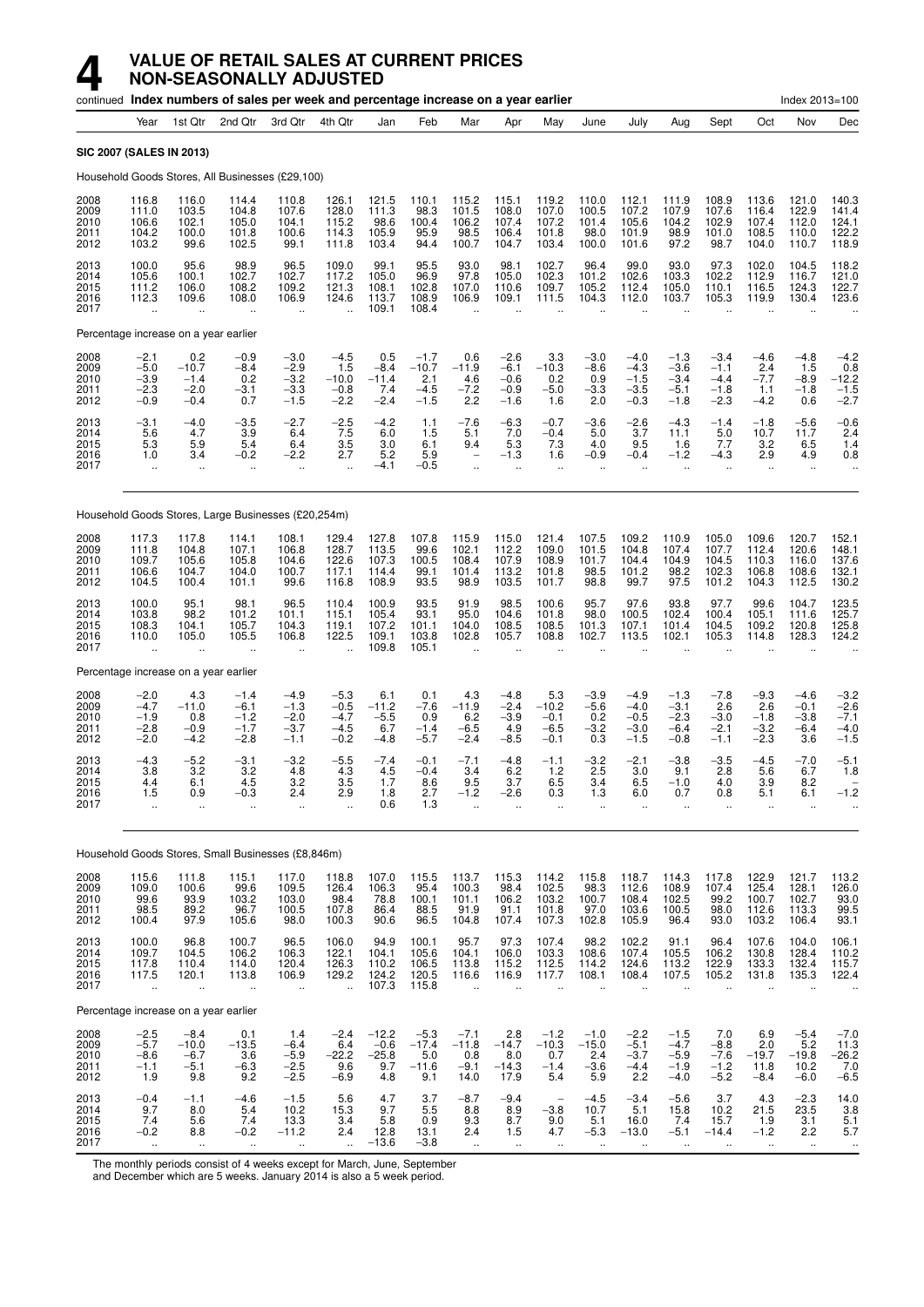**4**

|                                      |                                                          |                                                         | continued Index numbers of sales per week and percentage increase on a year earlier |                                                          |                                                        |                                                                   |                                                     |                                              |                                                          |                                                          |                                                          |                                                          |                                                      |                                                               |                                                | Index 2013=100                                          |                                                  |
|--------------------------------------|----------------------------------------------------------|---------------------------------------------------------|-------------------------------------------------------------------------------------|----------------------------------------------------------|--------------------------------------------------------|-------------------------------------------------------------------|-----------------------------------------------------|----------------------------------------------|----------------------------------------------------------|----------------------------------------------------------|----------------------------------------------------------|----------------------------------------------------------|------------------------------------------------------|---------------------------------------------------------------|------------------------------------------------|---------------------------------------------------------|--------------------------------------------------|
|                                      | Year                                                     | 1st Qtr                                                 | 2nd Qtr                                                                             | 3rd Qtr                                                  | 4th Qtr                                                | Jan                                                               | Feb                                                 | Mar                                          | Apr                                                      | May                                                      | June                                                     | July                                                     | Aug                                                  | Sept                                                          | Oct                                            | Nov                                                     | Dec                                              |
|                                      |                                                          | <b>SIC 2007 (SALES IN 2013)</b>                         |                                                                                     |                                                          |                                                        |                                                                   |                                                     |                                              |                                                          |                                                          |                                                          |                                                          |                                                      |                                                               |                                                |                                                         |                                                  |
|                                      |                                                          | Furniture, Lighting, etc (£11,054m)                     |                                                                                     |                                                          |                                                        |                                                                   |                                                     |                                              |                                                          |                                                          |                                                          |                                                          |                                                      |                                                               |                                                |                                                         |                                                  |
| 2008<br>2009<br>2010<br>2011<br>2012 | 103.3<br>96.5<br>91.6<br>95.0<br>98.8                    | 106.3<br>90.0<br>91.0<br>94.9<br>93.8                   | 102.3<br>88.5<br>87.1<br>87.2<br>99.6                                               | 99.3<br>97.7<br>89.4<br>94.1<br>96.2                     | 105.0<br>109.8<br>98.8<br>103.7<br>105.7               | 104.4<br>95.8<br>84.8<br>96.3<br>93.4                             | 106.4<br>87.1<br>94.6<br>98.0<br>92.5               | 108.0<br>87.6<br>93.1<br>91.4<br>95.2        | 105.6<br>90.0<br>89.2<br>86.2<br>100.9                   | 102.6<br>89.0<br>89.7<br>87.7<br>97.2                    | 99.4<br>86.9<br>83.2<br>87.7<br>100.4                    | 101.2<br>98.9<br>90.9<br>95.5<br>100.9                   | 99.6<br>96.8<br>88.4<br>90.3<br>92.2                 | 97.4<br>97.4<br>89.0<br>96.0<br>95.7                          | 108.8<br>111.6<br>102.2<br>106.0<br>109.0      | 106.9<br>113.5<br>102.2<br>104.1<br>105.6               | 100.4<br>105.4<br>93.3<br>101.6<br>103.1         |
| 2013<br>2014<br>2015<br>2016<br>2017 | 100.0<br>108.5<br>120.3<br>123.8<br>$\ddot{\phantom{a}}$ | 99.6<br>104.5<br>116.9<br>126.8<br>ä.                   | 96.0<br>101.1<br>116.6<br>117.7<br>ä.                                               | 94.8<br>106.5<br>117.8<br>116.4<br>$\ddot{\phantom{1}}$  | 109.5<br>122.1<br>130.1<br>134.2<br>$\ddotsc$          | 100.9<br>106.9<br>116.9<br>131.7<br>120.9                         | 100.3<br>104.2<br>114.4<br>128.0<br>124.1           | 98.0<br>102.4<br>118.9<br>122.1<br>$\ddotsc$ | 93.6<br>102.9<br>118.2<br>126.0                          | 100.5<br>98.6<br>117.0<br>120.3                          | 94.3<br>101.8<br>114.9<br>108.8                          | 101.8<br>109.3<br>127.9<br>117.5                         | 85.5<br>103.0<br>106.8<br>112.7                      | 96.8<br>107.1<br>118.6<br>118.5                               | 107.1<br>126.3<br>130.8<br>133.3               | 107.4<br>122.3<br>131.0<br>136.7                        | 113.2<br>118.5<br>128.8<br>132.9                 |
|                                      |                                                          | Percentage increase on a year earlier                   |                                                                                     |                                                          |                                                        |                                                                   |                                                     |                                              |                                                          |                                                          |                                                          |                                                          |                                                      |                                                               |                                                |                                                         |                                                  |
| 2008<br>2009<br>2010<br>2011<br>2012 | $-1.3$<br>$-6.6$<br>$-5.1$<br>3.7<br>4.0                 | 1.0<br>$-15.4$<br>1.2<br>4.3<br>$-1.1$                  | 1.3<br>-13.5<br>$-1.6$<br>0.2<br>14.2                                               | $-3.2$<br>$-1.6$<br>$-8.4$<br>5.2<br>2.3                 | $-4.4$<br>4.6<br>$-10.0$<br>5.0<br>1.9                 | 3.2<br>$-8.3$<br>$-11.4$<br>13.5<br>$-2.9$                        | 2.3<br>$-18.2$<br>8.7<br>3.6<br>$-5.6$              | $-1.3$<br>$-18.9$<br>6.2<br>$-1.9$<br>4.2    | 5.0<br>$-14.8$<br>$-0.8$<br>$-3.4$<br>17.2               | 0.4<br>$-13.2$<br>0.8<br>$-2.3$<br>10.9                  | $-0.8$<br>$-12.5$<br>$-4.3$<br>5.4<br>14.5               | $-6.3$<br>$-2.3$<br>$-8.1$<br>5.0<br>5.7                 | $-0.7$<br>$-2.8$<br>$-8.6$<br>2.1<br>2.0             | $-2.5$<br>$\overline{\phantom{0}}$<br>$-8.6$<br>7.9<br>$-0.3$ | 2.1<br>2.6<br>-8.4<br>3.7<br>2.8               | $-6.9$<br>6.2<br>$-10.0$<br>1.9<br>1.4                  | $-7.5$<br>5.0<br>$-11.4$<br>8.8<br>1.5           |
| 2013<br>2014<br>2015<br>2016<br>2017 | 1.2<br>8.5<br>10.9<br>2.9                                | 6.1<br>4.9<br>11.8<br>8.5                               | $-3.6$<br>5.3<br>15.3<br>0.9<br>$\ddot{\phantom{a}}$                                | $-1.4$<br>12.3<br>10.6<br>$-1.2$<br>ä.                   | 3.7<br>11.4<br>6.6<br>3.2<br>$\ddot{\phantom{a}}$      | 8.0<br>5.9<br>9.3<br>12.7<br>$-8.2$                               | 8.5<br>3.9<br>9.7<br>11.9<br>$-3.1$                 | 2.9<br>4.5<br>16.1<br>2.7<br>$\ddotsc$       | $-7.2$<br>9.8<br>14.9<br>6.6<br>$\ddotsc$                | 3.4<br>$-1.9$<br>18.7<br>2.8<br>$\ddot{\phantom{a}}$     | $-6.1$<br>7.9<br>12.9<br>-5.3<br>$\ddot{\phantom{a}}$    | 0.9<br>7.4<br>17.0<br>$-8.1$                             | $-7.2$<br>20.4<br>3.7<br>5.5<br>$\ddot{\phantom{a}}$ | 1.1<br>10.7<br>10.8<br>$-0.1$                                 | $-1.7$<br>17.9<br>3.5<br>1.9<br>$\ddotsc$      | 1.7<br>13.9<br>7.1<br>4.4<br>$\ddotsc$                  | 9.8<br>4.7<br>8.7<br>3.2<br>$\ddotsc$            |
|                                      |                                                          |                                                         | Electrical Household Appliances (£6,126m)                                           |                                                          |                                                        |                                                                   |                                                     |                                              |                                                          |                                                          |                                                          |                                                          |                                                      |                                                               |                                                |                                                         |                                                  |
| 2008<br>2009<br>2010<br>2011<br>2012 | 141.5<br>135.7<br>132.3<br>120.1<br>119.4                | 139.9<br>120.8<br>118.3<br>115.5<br>117.5               | 118.6<br>109.5<br>114.2<br>99.7<br>105.1                                            | 125.7<br>126.4<br>126.1<br>112.4<br>109.3                | 181.9<br>186.3<br>170.5<br>152.9<br>145.8              | 164.8<br>143.0<br>125.7<br>144.7<br>143.3                         | 121.5<br>115.2<br>115.3<br>103.2<br>107.6           | 129.6<br>107.5<br>114.8<br>102.1<br>104.8    | 119.6<br>111.9<br>106.5<br>98.7<br>108.2                 | 122.3<br>111.9<br>113.9<br>100.3<br>104.6                | 115.0<br>105.6<br>120.6<br>99.9<br>102.9                 | 120.7<br>122.0<br>123.8<br>102.8<br>110.8                | 131.0<br>125.1<br>123.7<br>110.1<br>105.6            | 125.5<br>130.9<br>129.9<br>121.9<br>111.2                     | 124.3<br>139.6<br>133.2<br>128.2<br>112.7      | 154.0<br>163.4<br>152.2<br>135.3<br>139.0               | 250.2<br>241.9<br>215.0<br>186.8<br>177.8        |
| 2013<br>2014<br>2015<br>2016<br>2017 | 100.0<br>103.6<br>106.6<br>102.4<br>$\ddot{\phantom{a}}$ | 91.8<br>95.6<br>98.0<br>94.3<br>÷.                      | 83.4<br>88.2<br>88.0<br>86.3                                                        | 93.2<br>95.3<br>99.1<br>92.3<br>$\ddot{\phantom{a}}$     | 131.5<br>135.7<br>141.2<br>136.6                       | 105.2<br>112.3<br>111.0<br>109.0<br>113.5                         | 89.4<br>87.1<br>92.9<br>86.5<br>91.7                | 83.1<br>85.9<br>91.8<br>88.9<br>÷.           | 85.8<br>91.1<br>89.3<br>84.7                             | 81.5<br>87.1<br>89.2<br>86.0                             | 83.0<br>86.8<br>86.0<br>87.7                             | 84.5<br>87.5<br>94.7<br>91.2                             | 92.0<br>97.2<br>96.7<br>90.6                         | 101.2<br>100.1<br>104.5<br>94.6                               | 97.4<br>104.8<br>104.8<br>103.0                | 115.2<br>125.3<br>144.8<br>144.0                        | 171.9<br>168.8<br>167.3<br>157.6                 |
|                                      |                                                          | Percentage increase on a year earlier                   |                                                                                     |                                                          |                                                        |                                                                   |                                                     |                                              |                                                          |                                                          |                                                          |                                                          |                                                      |                                                               |                                                |                                                         |                                                  |
| 2008<br>2009<br>2010<br>2011<br>2012 | $-7.0$<br>$-4.1$<br>$-2.5$<br>$-9.2$<br>$-0.6$           | $-4.2$<br>$-13.6$<br>$-2.0$<br>$-2.4$<br>1.7            | $-6.0$<br>$-7.7$<br>4.3<br>$-12.7$<br>5.4                                           | $-8.2$<br>0.5<br>$-0.2$<br>$-10.9$<br>$-2.7$             | $-8.7$<br>2.4<br>$-8.5$<br>$-10.3$<br>$-4.6$           | $-2.2$<br>$-13.3$<br>$-12.1$<br>15.1<br>$-1.0$                    | $-12.2$<br>$-5.1$<br>0.1<br>$-10.6$<br>4.3          | $-3.3$<br>$-17.1$<br>6.8<br>$-11.1$<br>2.6   | $-4.1$<br>$-6.4$<br>$-4.8$<br>$-7.3$<br>9.7              | 0.5<br>$-8.5$<br>1.8<br>$-12.0$<br>4.3                   | $-12.3$<br>$-8.2$<br>14.3<br>$-17.1$<br>3.0              | $-11.9$<br>1.1<br>1.5<br>$-17.0$<br>7.7                  | $-1.2$<br>$-4.5$<br>$-1.1$<br>$-11.0$<br>$-4.1$      | $-10.6$<br>4.3<br>$-0.7$<br>$-6.2$<br>$-8.7$                  | $-18.2$<br>12.3<br>$-4.6$<br>$-3.7$<br>$-12.1$ | $-8.7$<br>6.1<br>$-6.8$<br>$-11.1$<br>2.7               | $-4.4$<br>$-3.3$<br>$-11.1$<br>$-13.1$<br>$-4.8$ |
| 2013<br>2014<br>2015<br>2016<br>2017 | $-16.3$<br>3.6<br>2.9<br>$-3.9$                          | $-21.9$<br>4.2<br>2.5<br>$-3.8$<br>$\ddot{\phantom{a}}$ | $-20.6$<br>5.7<br>$-0.2$<br>$-2.0$<br>$\ddot{\phantom{a}}$                          | $-14.7$<br>2.3<br>4.0<br>$-6.9$                          | $-9.8$<br>3.2<br>4.0<br>$-3.2$<br>$\ddot{\phantom{a}}$ | $-26.6$<br>6.8<br>$-1.2$<br>$-1.7$<br>4.1                         | $-16.9$<br>$-2.6$<br>6.7<br>$-6.9$<br>6.1           | $-20.7$<br>3.3<br>6.9<br>$-3.2$              | $-20.7$<br>6.2<br>$-1.9$<br>$-5.1$                       | $-22.1$<br>6.8<br>2.4<br>$-3.6$                          | $-19.3$<br>4.5<br>$-0.8$<br>1.9                          | $-23.7$<br>3.5<br>8.3<br>$-3.7$                          | $-12.9$<br>5.7<br>$-0.5$<br>$-6.3$                   | $-9.0$<br>$-1.1$<br>4.4<br>$-9.5$                             | $-13.6$<br>7.6<br>0.1<br>$-1.7$                | $-17.1$<br>8.8<br>15.6<br>$-0.6$                        | $-3.4$<br>$-1.8$<br>$-0.9$<br>$-5.8$             |
|                                      |                                                          |                                                         | Hardware, Paints and Glass (£10,766m)                                               |                                                          |                                                        |                                                                   |                                                     |                                              |                                                          |                                                          |                                                          |                                                          |                                                      |                                                               |                                                |                                                         |                                                  |
| 2008<br>2009<br>2010<br>2011<br>2012 | 107.4<br>104.5<br>101.0<br>100.3<br>95.3                 | 105.1<br>100.0<br>99.3<br>93.1<br>93.3                  | 119.1<br>115.1<br>115.1<br>116.9<br>103.3                                           | 107.3<br>103.5<br>103.4<br>98.9<br>94.8                  | 98.2<br>99.5<br>86.1<br>92.2<br>89.9                   | 105.0<br>99.2<br>91.9<br>89.6<br>89.0                             | 101.9<br>92.9<br>92.9<br>86.3<br>86.5               | 107.8<br>106.4<br>110.3<br>101.3<br>102.1    | 117.3<br>121.4<br>123.7<br>130.7<br>105.4                | 129.1<br>119.2<br>118.4<br>116.8<br>108.6                | 112.5<br>106.8<br>105.5<br>105.8<br>97.5                 | 111.5<br>103.7<br>106.6<br>106.5<br>95.9                 | 107.3<br>106.2<br>105.9<br>99.9<br>96.2              | 104.0<br>101.2<br>98.9<br>92.0<br>92.9                        | 104.6<br>103.4<br>93.1<br>97.1<br>91.6         | 103.7<br>100.0<br>89.2<br>94.5<br>94.9                  | 88.6<br>96.0<br>78.0<br>86.4<br>84.6             |
| 2013<br>2014<br>2015<br>2016<br>2017 | 100.0<br>105.1<br>106.6<br>108.8<br>$\ddot{\phantom{a}}$ | 92.9<br>99.9<br>102.3<br>103.5<br>ä,                    | 113.1<br>115.6<br>114.8<br>114.2<br>ä.                                              | 101.9<br>105.2<br>109.1<br>109.0<br>$\ddot{\phantom{a}}$ | 92.0<br>100.0<br>100.1<br>108.5<br>$\ddotsc$           | 91.6<br>100.4<br>100.6<br>100.9<br>97.6                           | 93.2<br>96.8<br>99.6<br>104.8<br>105.9              | 93.6<br>102.1<br>105.8<br>104.6<br>$\ddotsc$ | 112.5<br>118.5<br>118.1<br>108.9<br>$\ddot{\phantom{a}}$ | 119.8<br>117.9<br>117.6<br>121.0<br>$\ddot{\phantom{a}}$ | 108.3<br>111.5<br>109.9<br>112.9<br>$\ddot{\phantom{a}}$ | 107.1<br>106.7<br>110.2<br>122.5<br>$\ddot{\phantom{a}}$ | 102.8<br>109.4<br>110.4<br>105.2                     | 97.2<br>100.6<br>107.1<br>101.2                               | 100.7<br>106.0<br>111.6<br>120.2               | 94.9<br>106.4<br>107.0<br>118.3<br>$\ddot{\phantom{a}}$ | 82.8<br>90.2<br>85.4<br>91.2<br>$\ddotsc$        |
|                                      |                                                          | Percentage increase on a year earlier                   |                                                                                     |                                                          |                                                        |                                                                   |                                                     |                                              |                                                          |                                                          |                                                          |                                                          |                                                      |                                                               |                                                |                                                         |                                                  |
| 2008<br>2009<br>2010<br>2011<br>2012 | 1.3<br>$-2.6$<br>$-3.4$<br>$-0.7$<br>$-4.9$              | 4.5<br>$-4.8$<br>$-0.8$<br>-6.2<br>0.2                  | 0.8<br>$-3.3$<br>$-0.1$<br>1.6<br>$-11.6$                                           | 1.9<br>$-3.6$<br>$-0.1$<br>$-4.4$<br>$-4.1$              | $-1.6$<br>1.3<br>$-13.4$<br>7.1<br>$-2.5$              | 1.9<br>$-5.5$<br>$-7.4$<br>$-2.5$<br>$-0.6$                       | 4.7<br>$-8.8$<br>$\qquad \qquad -$<br>$-7.1$<br>0.2 | 6.5<br>$-1.2$<br>3.6<br>$-8.1$<br>0.8        | $-8.0$<br>3.5<br>$1.9$<br>5.7<br>$-19.4$                 | 8.0<br>$-7.7$<br>$-0.7$<br>$-1.3$<br>$-7.1$              | 2.7<br>$-5.1$<br>$^{-1.3}_{0.3}$<br>$-7.8$               | 5.3<br>$-7.0$<br>2.7<br>$-10.0$                          | $-1.7$<br>$-1.0$<br>$-0.3$<br>$-5.7$<br>$-3.7$       | 2.1<br>$-2.7$<br>$-2.3$<br>$-7.0$<br>1.1                      | 0.9<br>$-1.1$<br>$-9.9$<br>4.3<br>$-5.7$       | $-0.3$<br>$-3.6$<br>$^{-10.8}_{-5.9}$<br>0.4            | $-5.0$<br>8.3<br>$-18.8$<br>10.8<br>-2.1         |
| 2013<br>2014<br>2015<br>2016<br>2017 | 4.9<br>5.1<br>1.4<br>2.1                                 | $-0.4$<br>7.6<br>$^{2.4}_{1.2}$                         | 9.5<br>2.2<br>$-0.7$<br>$-0.6$                                                      | 7.5<br>3.2<br>3.7<br>$-0.1$                              | 2.3<br>8.7<br>0.1<br>8.4                               | 2.9<br>9.6<br>$\begin{array}{c} 0.3 \\ 0.3 \end{array}$<br>$-3.3$ | 7.9<br>3.8<br>$^{2.9}_{5.2}$<br>1.0                 | $-8.3$<br>9.0<br>3.7<br>$-1.2$<br>$\sim$     | 6.6<br>5.4<br>$-0.3$<br>$-7.8$                           | 10.4<br>$-1.6$<br>$-0.3$<br>2.9                          | 11.1<br>2.9<br>$-1.4$<br>2.7                             | 11.7<br>$-0.4$<br>3.3<br>11.1                            | 6.8<br>6.5<br>0.8<br>$-4.6$                          | 4.6<br>3.5<br>6.5<br>$-5.5$                                   | 9.9<br>5.3<br>$\frac{5.3}{7.7}$<br>$\ddotsc$   | $-0.1$<br>12.1<br>0.6<br>10.6<br>$\ddot{\phantom{1}}$   | $-2.0$<br>8.9<br>$-5.4$<br>6.9                   |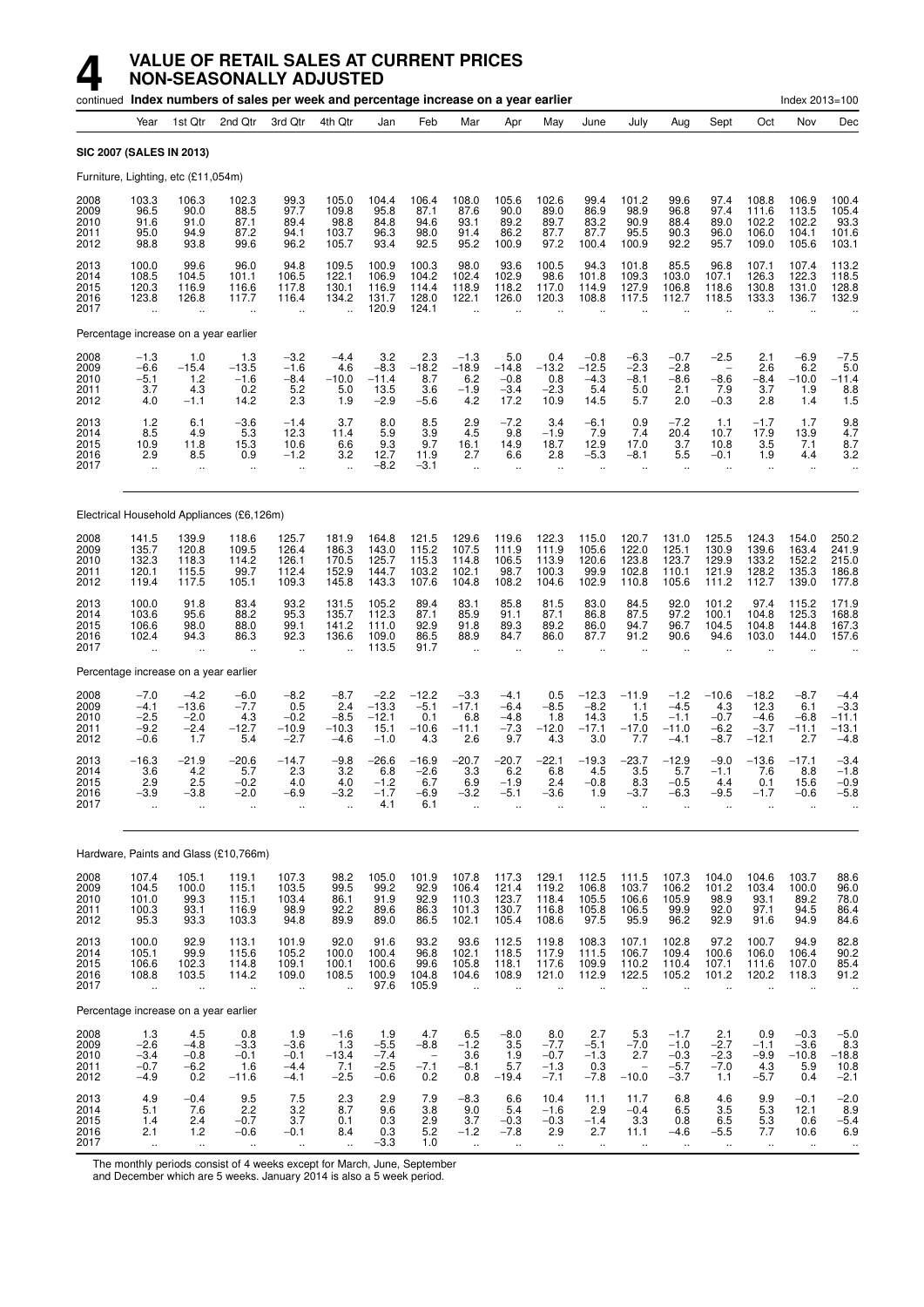**4**

|                                       |                                                    |                                                  | continued Index numbers of sales per week and percentage increase on a year earlier |                                                  |                                                               |                                                  |                                                 |                                                  |                                                  |                                            |                                                         |                                           |                                                  |                                                 |                                                   | Index 2013=100                                 |                                                |
|---------------------------------------|----------------------------------------------------|--------------------------------------------------|-------------------------------------------------------------------------------------|--------------------------------------------------|---------------------------------------------------------------|--------------------------------------------------|-------------------------------------------------|--------------------------------------------------|--------------------------------------------------|--------------------------------------------|---------------------------------------------------------|-------------------------------------------|--------------------------------------------------|-------------------------------------------------|---------------------------------------------------|------------------------------------------------|------------------------------------------------|
|                                       | Year                                               | 1st Qtr                                          | 2nd Qtr                                                                             | 3rd Qtr                                          | 4th Qtr                                                       | Jan                                              | Feb                                             | Mar                                              | Apr                                              | May                                        | June                                                    | July                                      | Aug                                              | Sept                                            | Oct                                               | Nov                                            | Dec                                            |
| <b>SIC 2007 (SALES IN 2013)</b>       |                                                    |                                                  |                                                                                     |                                                  |                                                               |                                                  |                                                 |                                                  |                                                  |                                            |                                                         |                                           |                                                  |                                                 |                                                   |                                                |                                                |
|                                       |                                                    |                                                  | Music and video recordings and equipment (£1,154m)                                  |                                                  |                                                               |                                                  |                                                 |                                                  |                                                  |                                            |                                                         |                                           |                                                  |                                                 |                                                   |                                                |                                                |
| 2008<br>2009<br>2010<br>2011<br>2012  | 203.6<br>178.5<br>166.9<br>143.7<br>133.1          | 183.8<br>174.5<br>147.9<br>130.2<br>118.3        | 163.9<br>140.5<br>134.8<br>112.0<br>108.7                                           | 174.4<br>140.5<br>134.2<br>117.1<br>111.9        | 293.8<br>258.6<br>250.4<br>215.4<br>193.5                     | 207.8<br>204.1<br>149.5<br>145.1<br>119.9        | 162.6<br>166.6<br>146.5<br>126.7<br>117.1       | 176.7<br>157.2<br>147.7<br>121.2<br>118.0        | 160.7<br>135.4<br>134.3<br>115.1<br>114.6        | 169.9<br>138.7<br>133.8<br>105.5<br>108.3  | 161.5<br>145.9<br>136.1<br>114.7<br>104.4               | 174.5<br>139.8<br>139.7<br>115.6<br>112.0 | 172.5<br>138.2<br>134.9<br>112.3<br>109.2        | 175.7<br>143.1<br>129.3<br>122.3<br>113.9       | 187.4<br>159.6<br>153.2<br>134.8<br>125.3         | 242.1<br>211.0<br>204.1<br>176.0<br>155.7      | 420.5<br>375.8<br>365.2<br>311.3<br>278.4      |
| 2013<br>2014<br>2015<br>2016<br>2017  | 100.0<br>92.5<br>91.3<br>86.8<br>$\ddotsc$         | 103.5<br>82.9<br>79.5<br>82.7                    | 75.2<br>74.3<br>74.7<br>73.4                                                        | 78.3<br>81.3<br>81.8<br>72.6                     | 143.0<br>132.5<br>129.4<br>118.6<br>$\ddotsc$                 | 119.1<br>92.0<br>79.3<br>85.9<br>78.8            | 101.8<br>79.9<br>73.0<br>82.5<br>69.9           | 92.4<br>76.1<br>84.8<br>80.2                     | 72.7<br>74.0<br>79.3<br>77.8                     | 75.6<br>71.2<br>74.4<br>73.4               | 76.9<br>76.9<br>71.4<br>69.9                            | 73.4<br>81.2<br>78.6<br>70.4              | 78.5<br>81.7<br>81.2<br>72.9                     | 82.0<br>80.9<br>84.8<br>74.1                    | 90.9<br>92.3<br>87.4<br>78.9                      | 109.6<br>115.3<br>113.8<br>110.6               | 211.5<br>178.4<br>175.5<br>156.7               |
| Percentage increase on a year earlier |                                                    |                                                  |                                                                                     |                                                  |                                                               |                                                  |                                                 |                                                  |                                                  |                                            |                                                         |                                           |                                                  |                                                 |                                                   |                                                |                                                |
| 2008<br>2009<br>2010<br>2011<br>2012  | $-3.6$<br>$-12.3$<br>$-6.5$<br>$-13.9$<br>$-7.4$   | $-6.5$<br>$-5.0$<br>$-15.2$<br>$-12.0$<br>$-9.2$ | $-5.0$<br>$-14.3$<br>$-4.0$<br>$-16.9$<br>$-2.9$                                    | $-6.7$<br>$-19.4$<br>$-4.5$<br>$-12.7$<br>$-4.5$ | 1.6<br>$-12.0$<br>$-3.2$<br>$-14.0$<br>$-10.1$                | $-6.3$<br>$-1.8$<br>$-26.7$<br>$-3.0$<br>$-17.3$ | $-12.9$<br>2.4<br>$-12.0$<br>$-13.6$<br>$-7.6$  | $-4.2$<br>$-11.0$<br>$-6.0$<br>$-18.0$<br>$-2.6$ | $-2.8$<br>$-15.8$<br>$-0.8$<br>$-14.3$<br>$-0.4$ | 0.7<br>$-18.3$<br>$-3.5$<br>$-21.2$<br>2.7 | $-10.8$<br>$-9.7$<br>$-6.7$<br>$-15.7$<br>$-9.0$        | $-9.9$<br>$-19.9$<br>$-17.3$<br>$-3.0$    | $-3.2$<br>$-19.9$<br>$-2.4$<br>$-16.7$<br>$-2.8$ | $-6.7$<br>$-18.6$<br>$-9.6$<br>$-5.4$<br>$-6.9$ | $-10.1$<br>$-14.8$<br>$-4.0$<br>$-12.0$<br>$-7.0$ | 0.4<br>$-12.8$<br>$-3.3$<br>$-13.8$<br>$-11.5$ | 7.2<br>$-10.6$<br>$-2.8$<br>$-14.8$<br>$-10.6$ |
| 2013<br>2014<br>2015<br>2016<br>2017  | $-24.9$<br>$-7.5$<br>$-1.3$<br>$-5.0$<br>$\ddotsc$ | $-12.5$<br>$-19.9$<br>$-4.1$<br>4.0              | $-30.8$<br>$-1.2$<br>0.6<br>$-1.8$                                                  | $-30.0$<br>3.8<br>0.6<br>$-11.2$                 | $-26.1$<br>$-7.4$<br>$-2.3$<br>$-8.4$<br>$\ddot{\phantom{a}}$ | $-0.7$<br>$-22.7$<br>$-13.8$<br>8.3<br>$-8.3$    | $-13.0$<br>$-21.5$<br>$-8.6$<br>12.9<br>$-15.2$ | $-21.8$<br>$-17.6$<br>11.5<br>$-5.4$             | $-36.6$<br>1.8<br>7.0<br>$-1.9$                  | $-30.2$<br>$-5.7$<br>4.4<br>$-1.2$         | $-26.3$<br>$\overline{\phantom{m}}$<br>$-7.3$<br>$-2.1$ | $-34.5$<br>10.6<br>$-3.2$<br>$-10.5$      | $-28.2$<br>4.1<br>$-0.6$<br>$-10.2$              | $-28.0$<br>$-1.3$<br>4.7<br>$-12.6$             | $-27.4$<br>1.6<br>$-5.4$<br>$-9.7$                | $-29.6$<br>5.2<br>$-1.3$<br>$-2.8$             | $-24.0$<br>$-15.7$<br>$-1.6$<br>$-10.7$        |

The monthly periods consist of 4 weeks except for March, June, September

and December which are 5 weeks. January 2014 is also a 5 week period.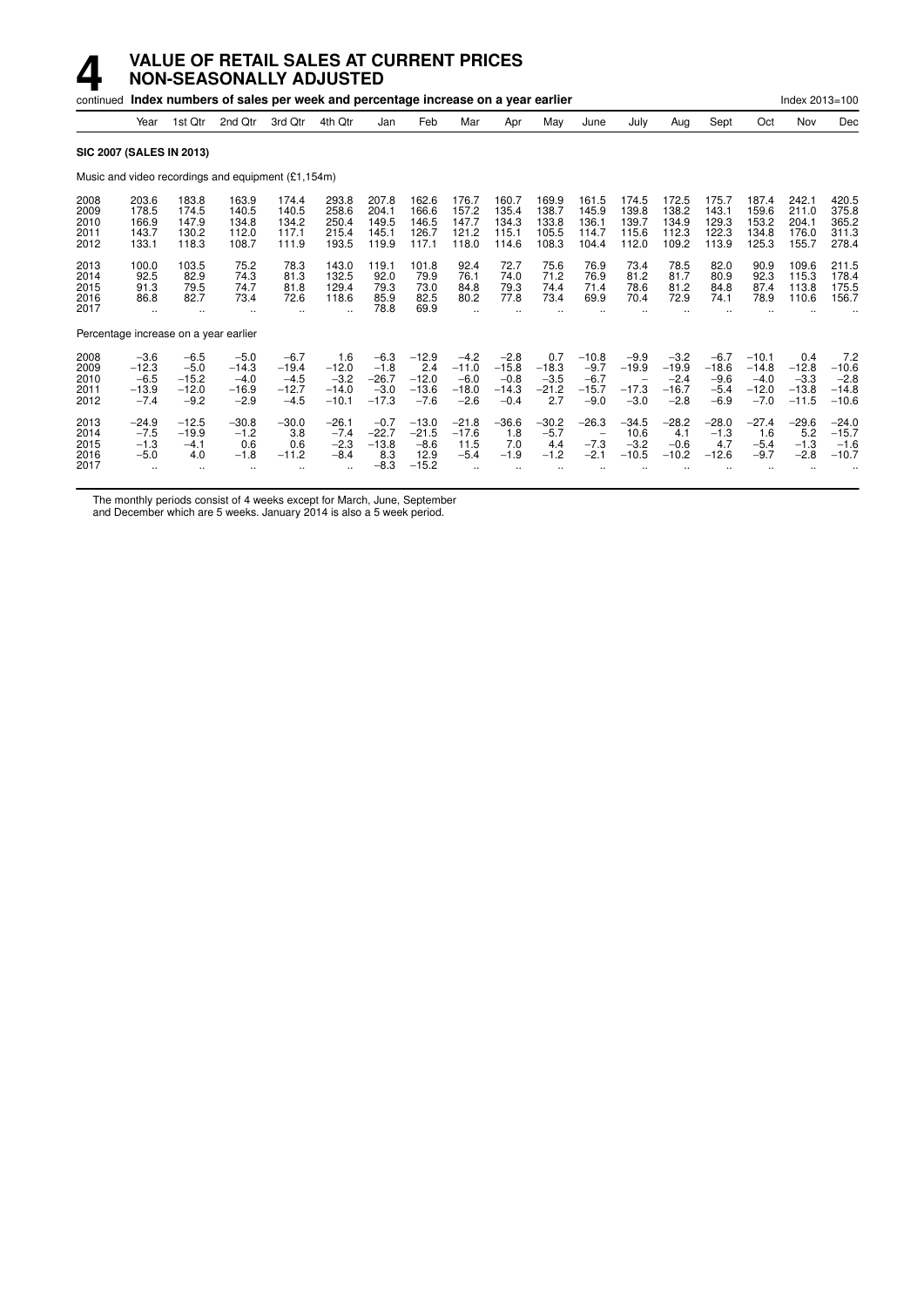**4**

|                                      |                                                           |                                                            | continued Index numbers of sales per week and percentage increase on a year earlier |                                                         |                                                          |                                                                        |                                           |                                                      |                                           |                                           |                                                     |                                            |                                                    |                                               |                                               | Index 2013=100                               |                                                           |
|--------------------------------------|-----------------------------------------------------------|------------------------------------------------------------|-------------------------------------------------------------------------------------|---------------------------------------------------------|----------------------------------------------------------|------------------------------------------------------------------------|-------------------------------------------|------------------------------------------------------|-------------------------------------------|-------------------------------------------|-----------------------------------------------------|--------------------------------------------|----------------------------------------------------|-----------------------------------------------|-----------------------------------------------|----------------------------------------------|-----------------------------------------------------------|
|                                      | Year                                                      | 1st Qtr                                                    | 2nd Qtr                                                                             | 3rd Qtr                                                 | 4th Qtr                                                  | Jan                                                                    | Feb                                       | Mar                                                  | Apr                                       | May                                       | June                                                | July                                       | Aug                                                | Sept                                          | Oct                                           | Nov                                          | Dec                                                       |
|                                      | SIC 2007 (SALES IN 2013)                                  |                                                            |                                                                                     |                                                         |                                                          |                                                                        |                                           |                                                      |                                           |                                           |                                                     |                                            |                                                    |                                               |                                               |                                              |                                                           |
|                                      |                                                           |                                                            | Other Specialised Non-food Stores, All Businesses (£45,181m)                        |                                                         |                                                          |                                                                        |                                           |                                                      |                                           |                                           |                                                     |                                            |                                                    |                                               |                                               |                                              |                                                           |
| 2008<br>2009<br>2010<br>2011<br>2012 | 97.1<br>94.0<br>96.1<br>96.8<br>97.3                      | 87.1<br>82.5<br>81.7<br>86.9<br>86.9                       | 97.1<br>90.8<br>91.5<br>92.7<br>92.0                                                | 94.4<br>91.0<br>94.6<br>91.4<br>94.0                    | 110.5<br>111.8<br>116.5<br>116.1<br>116.3                | 80.6<br>80.1<br>73.8<br>82.8<br>82.3                                   | 89.6<br>80.9<br>83.6<br>86.9<br>84.0      | 91.6<br>85.6<br>86.6<br>90.1<br>92.8                 | 93.7<br>88.7<br>89.5<br>92.2<br>88.7      | 98.7<br>89.6<br>91.6<br>93.2<br>91.0      | 98.5<br>93.3<br>93.1<br>92.8<br>95.4                | 97.5<br>94.4<br>98.2<br>94.0<br>95.6       | 93.6<br>90.8<br>95.4<br>90.5<br>94.6               | 92.4<br>88.2<br>91.1<br>90.2<br>92.1          | 93.6<br>93.1<br>98.1<br>98.2<br>98.1          | 103.9<br>107.3<br>112.2<br>108.7<br>110.5    | 129.2<br>130.5<br>134.6<br>136.3<br>135.4                 |
| 2013<br>2014<br>2015<br>2016<br>2017 | 100.0<br>107.0<br>105.6<br>111.9                          | 85.3<br>93.2<br>94.2<br>95.4                               | 95.6<br>101.8<br>102.4<br>107.5<br>$\ddot{\phantom{a}}$                             | 97.2<br>102.7<br>100.7<br>107.5                         | 122.0<br>131.5<br>124.9<br>137.1                         | 77.6<br>86.7<br>88.3<br>90.0<br>95.2                                   | 87.1<br>93.0<br>95.0<br>94.6<br>106.0     | 89.9<br>99.9<br>98.3<br>100.5                        | 93.4<br>98.4<br>102.4<br>108.4            | 94.7<br>101.8<br>103.5<br>107.1           | 97.9<br>104.6<br>101.5<br>107.2                     | 98.1<br>108.2<br>104.4<br>112.9            | 93.9<br>99.5<br>99.2<br>105.5                      | 99.1<br>100.9<br>98.9<br>104.8                | 102.1<br>109.5<br>108.0<br>118.1              | 114.4<br>123.0<br>118.1<br>127.3             | 144.0<br>156.0<br>143.8<br>160.0                          |
|                                      | Percentage increase on a year earlier                     |                                                            |                                                                                     |                                                         |                                                          |                                                                        |                                           |                                                      |                                           |                                           |                                                     |                                            |                                                    |                                               |                                               |                                              |                                                           |
| 2008<br>2009<br>2010<br>2011<br>2012 | 5.0<br>$-3.1$<br>$^{2.2}_{0.7}$<br>0.5                    | 7.2<br>$-5.3$<br>$-0.9$<br>6.3<br>$\overline{\phantom{0}}$ | 5.9<br>$-6.5$<br>0.9<br>1.3<br>$-0.8$                                               | 6.6<br>-3.6<br>4.0<br>$-3.4$<br>2.8                     | 1.9<br>1.2<br>4.1<br>$-0.4$<br>0.2                       | 6.8<br>$-0.7$<br>$-7.9$<br>12.2<br>$-0.5$                              | 11.3<br>$-9.7$<br>3.4<br>3.9<br>$-3.3$    | 6.0<br>-6.5<br>1.1<br>4.1<br>3.0                     | 5.2<br>$-5.4$<br>0.9<br>2.9<br>$-3.7$     | 7.6<br>$-9.2$<br>$2.2$<br>1.7<br>-2.3     | 5.2<br>$-5.3$<br>$-0.3$<br>$-0.3$<br>2.8            | 8.5<br>$-3.2$<br>3.9<br>$-4.2$<br>1.7      | 5.3<br>$-3.0$<br>5.0<br>$-5.2$<br>4.6              | 6.0<br>$-4.5$<br>3.3<br>$-1.1$<br>2.2         | 3.6<br>$-0.6$<br>5.4<br>0.1<br>-0.1           | 0.8<br>3.3<br>4.5<br>$-3.1$<br>1.7           | 1.6<br>1.0<br>$3.2$<br>$1.2$<br>$-0.7$                    |
| 2013<br>2014<br>2015<br>2016<br>2017 | 2.8<br>7.0<br>$-1.4$<br>6.0<br>$\ddot{\phantom{a}}$       | $-1.9$<br>9.3<br>1.1<br>1.3<br>ä.                          | 3.9<br>6.6<br>0.6<br>5.0<br>ä.                                                      | 3.4<br>5.7<br>$-2.0$<br>6.8<br>$\ddot{\phantom{a}}$     | 5.0<br>7.8<br>-5.0<br>9.7<br>$\ddotsc$                   | $-5.7$<br>11.7<br>1.9<br>1.9<br>5.8                                    | 3.7<br>6.8<br>2.1<br>$-0.4$<br>12.0       | $-3.1$<br>11.1<br>$-1.6$<br>2.2<br>$\ddotsc$         | 5.3<br>5.4<br>4.0<br>5.9<br>$\ldots$      | 4.1<br>7.4<br>1.7<br>3.5<br>$\ddotsc$     | 2.6<br>6.8<br>$-2.9$<br>5.6<br>$\ddot{\phantom{0}}$ | 2.6<br>10.3<br>$-3.5$<br>8.2<br>$\cdot$ .  | $-0.8$<br>6.1<br>$-0.3$<br>6.3<br>$\ddotsc$        | 7.6<br>1.8<br>$-2.0$<br>5.9<br>$\ddotsc$      | 4.1<br>7.2<br>$-1.4$<br>9.4<br>$\ddotsc$      | 3.5<br>7.5<br>-4.0<br>7.8<br>$\ddotsc$       | 6.4<br>8.3<br>$-7.8$<br>11.3                              |
|                                      |                                                           |                                                            | Other Specialised Non-food Stores, Large Businesses (£23,476m)                      |                                                         |                                                          |                                                                        |                                           |                                                      |                                           |                                           |                                                     |                                            |                                                    |                                               |                                               |                                              |                                                           |
| 2008<br>2009<br>2010<br>2011<br>2012 | 90.7<br>88.8<br>92.2<br>95.6<br>96.6                      | 80.3<br>80.8<br>77.8<br>83.1<br>83.2                       | 84.4<br>81.0<br>84.5<br>87.5<br>88.1                                                | 85.2<br>82.0<br>86.9<br>87.9<br>91.5                    | 113.5<br>111.4<br>119.8<br>123.9<br>123.8                | 78.4<br>82.8<br>74.4<br>83.2<br>82.3                                   | 82.1<br>79.7<br>78.6<br>83.1<br>81.0      | 80.8<br>80.2<br>80.0<br>83.0<br>85.6                 | 82.5<br>80.9<br>81.8<br>86.5<br>87.5      | 86.1<br>79.1<br>82.8<br>86.8<br>84.9      | 84.6<br>82.6<br>87.9<br>88.9<br>91.0                | 85.6<br>85.5<br>87.8<br>90.2<br>93.0       | 85.6<br>81.6<br>87.3<br>85.6<br>88.8               | 84.5<br>79.6<br>85.9<br>87.8<br>92.6          | 87.1<br>84.3<br>92.1<br>94.9<br>94.9          | 102.0<br>105.2<br>108.9<br>112.3<br>109.9    | 143.8<br>138.1<br>150.6<br>156.5<br>158.0                 |
| 2013<br>2014<br>2015<br>2016<br>2017 | 100.0<br>108.5<br>112.7<br>114.9                          | 84.3<br>89.8<br>96.2<br>95.1<br>ä.                         | 91.3<br>98.0<br>104.7<br>105.5<br>$\ddot{\phantom{a}}$                              | 94.4<br>103.0<br>107.3<br>108.9<br>$\ddot{\phantom{a}}$ | 130.0<br>144.5<br>142.4<br>150.0<br>$\ddot{\phantom{a}}$ | 82.3<br>87.1<br>92.0<br>93.4<br>102.9                                  | 84.4<br>89.8<br>96.8<br>94.8<br>102.1     | 85.9<br>92.5<br>99.1<br>96.7<br>$\ddot{\phantom{a}}$ | 90.4<br>95.7<br>106.5<br>104.1            | 88.4<br>96.4<br>105.5<br>104.6            | 94.3<br>101.1<br>102.7<br>107.4                     | 94.0<br>104.7<br>109.1<br>110.4            | 91.7<br>99.3<br>105.0<br>107.8                     | 96.9<br>104.7<br>107.8<br>108.6               | 98.6<br>113.1<br>112.2<br>120.5               | 116.4<br>133.1<br>133.6<br>136.3             | 165.9<br>178.6<br>173.7<br>184.5                          |
|                                      | Percentage increase on a year earlier                     |                                                            |                                                                                     |                                                         |                                                          |                                                                        |                                           |                                                      |                                           |                                           |                                                     |                                            |                                                    |                                               |                                               |                                              |                                                           |
| 2008<br>2009<br>2010<br>2011<br>2012 | 4.8<br>$-2.0$<br>3.9<br>3.6<br>1.1                        | 8.0<br>0.7<br>$-3.7$<br>6.8<br>0.1                         | 5.7<br>$-4.0$<br>4.3<br>3.6<br>0.6                                                  | 5.0<br>$-3.7$<br>6.0<br>1.1<br>4.2                      | 2.8<br>$-1.8$<br>7.5<br>3.5<br>$-0.1$                    | 11.3<br>5.6<br>$-10.1$<br>11.9<br>$-1.0$                               | 10.2<br>$-2.9$<br>$-1.5$<br>5.8<br>$-2.5$ | $4.3 - 0.7$<br>-0.3<br>3.8<br>3.1                    | 5.3<br>$-1.9$<br>1.1<br>5.7<br>1.2        | 6.2<br>$-8.1$<br>4.8<br>4.8<br>$-2.2$     | 5.5<br>$-2.4$<br>6.5<br>1.1<br>2.4                  | 6.7<br>$-0.1$<br>2.7<br>2.8<br>3.1         | 4.6<br>$-4.7$<br>7.0<br>$-2.0$<br>3.7              | 3.9<br>$-5.9$<br>8.0<br>2.2<br>5.4            | 3.9<br>$-3.\overline{3}$<br>9.3<br>3.0<br>0.1 | 2.7<br>3.1<br>3.5<br>3.1<br>$-2.1$           | $\frac{2.3}{-3.9}$<br>9.0<br>$\frac{3.9}{0.9}$            |
| 2013<br>2014<br>2015<br>2016<br>2017 | 3.5<br>8.5<br>3.9<br>2.0                                  | 1.4<br>6.5<br>7.1<br>$-1.1$                                | 3.7<br>7.4<br>6.8<br>0.8<br>ä,                                                      | 3.2<br>9.1<br>4.2<br>1.4<br>$\ddot{\phantom{a}}$        | 5.0<br>11.2<br>$-1.4$<br>5.3<br>$\ddot{\phantom{a}}$     | $-0.1$<br>5.9<br>5.6<br>1.6<br>10.1                                    | 4.2<br>6.5<br>7.7<br>$-2.0$<br>7.7        | 0.3<br>7.7<br>7.2<br>$-2.4$                          | 3.3<br>5.9<br>11.2<br>$-2.3$              | 4.0<br>9.1<br>9.4<br>$-0.8$               | 3.6<br>7.2<br>1.5<br>4.6                            | 1.1<br>11.3<br>4.2<br>1.2<br>ä.            | 3.3<br>8.2<br>5.7<br>2.6                           | 4.6<br>8.1<br>2.9<br>0.7                      | 3.8<br>14.7<br>-0.7<br>$7.3\,$<br>ä.          | 5.9<br>14.4<br>0.3<br>2.0<br>ä.              | 5.0<br>7.6<br>$-2.7$<br>6.2                               |
|                                      |                                                           |                                                            | Other Specialised Non-food Stores, Small Businesses (£21,705m)                      |                                                         |                                                          |                                                                        |                                           |                                                      |                                           |                                           |                                                     |                                            |                                                    |                                               |                                               |                                              |                                                           |
| 2008<br>2009<br>2010<br>2011<br>2012 | 104.0<br>99.6<br>100.2<br>98.0<br>98.0                    | 94.4<br>84.2<br>86.0<br>90.9<br>90.9                       | 110.8<br>101.3<br>99.2<br>98.4<br>96.3                                              | 104.3<br>100.6<br>102.9<br>95.3<br>96.6                 | 107.2<br>$112.3$<br>$112.9$<br>107.6<br>108.1            | 83.1<br>77.2<br>73.2<br>82.3<br>82.3                                   | 97.6<br>82.1<br>89.1<br>91.0<br>87.3      | 103.2<br>91.5<br>93.7<br>97.8<br>100.6               | 105.9<br>97.2<br>97.9<br>98.3<br>90.0     | 112.3<br>101.0<br>101.1<br>100.2<br>97.6  | 113.5<br>104.9<br>98.6<br>97.0<br>100.2             | 110.5<br>104.1<br>109.4<br>98.2<br>98.5    | 102.3<br>100.8<br>104.1<br>95.8<br>100.9           | 101.0<br>97.6<br>96.8<br>92.6<br>91.6         | 100.6<br>102.6<br>104.5<br>101.8<br>101.5     | 105.9<br>109.6<br>115.8<br>104.8<br>111.1    | 113.4<br>$\frac{122.2}{117.3}$<br>114.3<br>110.9          |
| 2013<br>2014<br>2015<br>2016<br>2017 | 100.0<br>105.5<br>97.8<br>108.6<br>$\ddot{\phantom{a}}$   | 86.3<br>96.9<br>92.1<br>95.8<br>$\ddot{\phantom{a}}$       | 100.2<br>105.9<br>99.9<br>109.7<br>ä,                                               | 100.2<br>102.4<br>93.4<br>106.0<br>$\ddot{\phantom{1}}$ | 113.4<br>117.5<br>105.9<br>123.1<br>$\ddot{\phantom{a}}$ | 72.5<br>86.1<br>84.3<br>86.2<br>86.8                                   | 90.1<br>96.5<br>93.0<br>94.4<br>110.1     | 94.2<br>107.9<br>97.5<br>104.6                       | 96.7<br>101.4<br>98.0<br>113.1<br>ä.      | 101.7<br>107.5<br>101.4<br>109.8          | 101.7<br>108.3<br>100.3<br>107.0                    | 102.5<br>111.9<br>99.2<br>115.5            | 96.2<br>99.8<br>92.9<br>103.0                      | 101.5<br>96.7<br>89.3<br>100.6                | 106.0<br>105.6<br>103.4<br>115.6              | 112.2<br>112.0<br>101.4<br>117.6             | 120.3<br>131.4<br>111.5<br>133.5                          |
|                                      | Percentage increase on a year earlier                     |                                                            |                                                                                     |                                                         |                                                          |                                                                        |                                           |                                                      |                                           |                                           |                                                     |                                            |                                                    |                                               |                                               |                                              |                                                           |
| 2008<br>2009<br>2010<br>2011<br>2012 | 5.1<br>$-4.2$<br>0.6<br>$-2.2$<br>$-0.1$                  | 6.6<br>$-10.8$<br>2.1<br>5.8<br>$-0.1$                     | 6.2<br>$-8.5$<br>$-2.1$<br>$-0.8$<br>$-2.1$                                         | 8.0<br>$-3.5$<br>2.3<br>$-7.4$<br>1.4                   | 0.9<br>4.8<br>0.6<br>$-4.8$<br>0.5                       | 2.6<br>$-7.0$<br>$-5.\overline{2}$<br>12.5<br>$\overline{\phantom{a}}$ | 12.3<br>$-15.9$<br>8.5<br>2.1<br>$-4.0$   | 7.4<br>$-11.3$<br>2.4<br>4.4<br>2.9                  | 5.1<br>$-8.3$<br>0.7<br>0.4<br>$-8.4$     | 8.7<br>$-10.0$<br>0.1<br>$-1.0$<br>$-2.5$ | 5.0<br>$-7.6$<br>$-6.0$<br>$-1.7$<br>3.3            | 10.1<br>$-5.7$<br>5.0<br>$-10.3$<br>0.4    | 6.0<br>$-1.5$<br>$3.\overline{3}$<br>$-8.1$<br>5.4 | 7.9<br>$-3.3$<br>$-0.9$<br>$-4.3$<br>$-1.1$   | 3.3<br>2.0<br>1.9<br>$-2.6$<br>$-0.3$         | $-1.0$<br>3.5<br>5.7<br>$-9.5$<br>6.0        | $0.6$<br>7.7<br>$-4.0$<br>$-2.6$<br>$-3.0$                |
| 2013<br>2014<br>2015<br>2016<br>2017 | 2.1<br>$\frac{5.5}{-7.3}$<br>11.0<br>$\ddot{\phantom{1}}$ | $-5.1$<br>12.3<br>$-5.0$<br>4.0<br>$\ddot{\phantom{1}}$    | 4.1<br>5.7<br>$-5.7$<br>9.8<br>$\ddotsc$                                            | 3.7<br>2.2<br>$-\overline{8.7}$<br>13.4<br>$\ddotsc$    | 4.9<br>3.6<br>$-9.9$<br>16.2<br>$\ddotsc$                | $-11.9$<br>18.8<br>$-2.1$<br>2.2<br>0.6                                | 3.2<br>7.1<br>$-3.6$<br>1.5<br>16.7       | $-6.4$<br>14.6<br>$-9.7$<br>7.2<br>$\ddotsc$         | 7.4<br>4.8<br>$-3.4$<br>15.4<br>$\ddotsc$ | 4.1<br>5.8<br>$-5.7$<br>8.3<br>$\sim$     | 1.6<br>6.4<br>$-7.3$<br>6.6<br>$\ddotsc$            | 4.1<br>9.2<br>$-11.4$<br>16.5<br>$\ddotsc$ | $-4.7$<br>3.8<br>$-6.9$<br>10.8<br>$\sim$          | 10.8<br>$-4.7$<br>$-7.7$<br>12.7<br>$\ddotsc$ | 4.4<br>$-0.4$<br>$-2.1$<br>11.8<br>$\ddotsc$  | 0.9<br>$-0.1$<br>$-9.5$<br>16.0<br>$\ddotsc$ | $8.5$<br>$9.2$<br>$-15.1$<br>19.8<br>$\ddot{\phantom{1}}$ |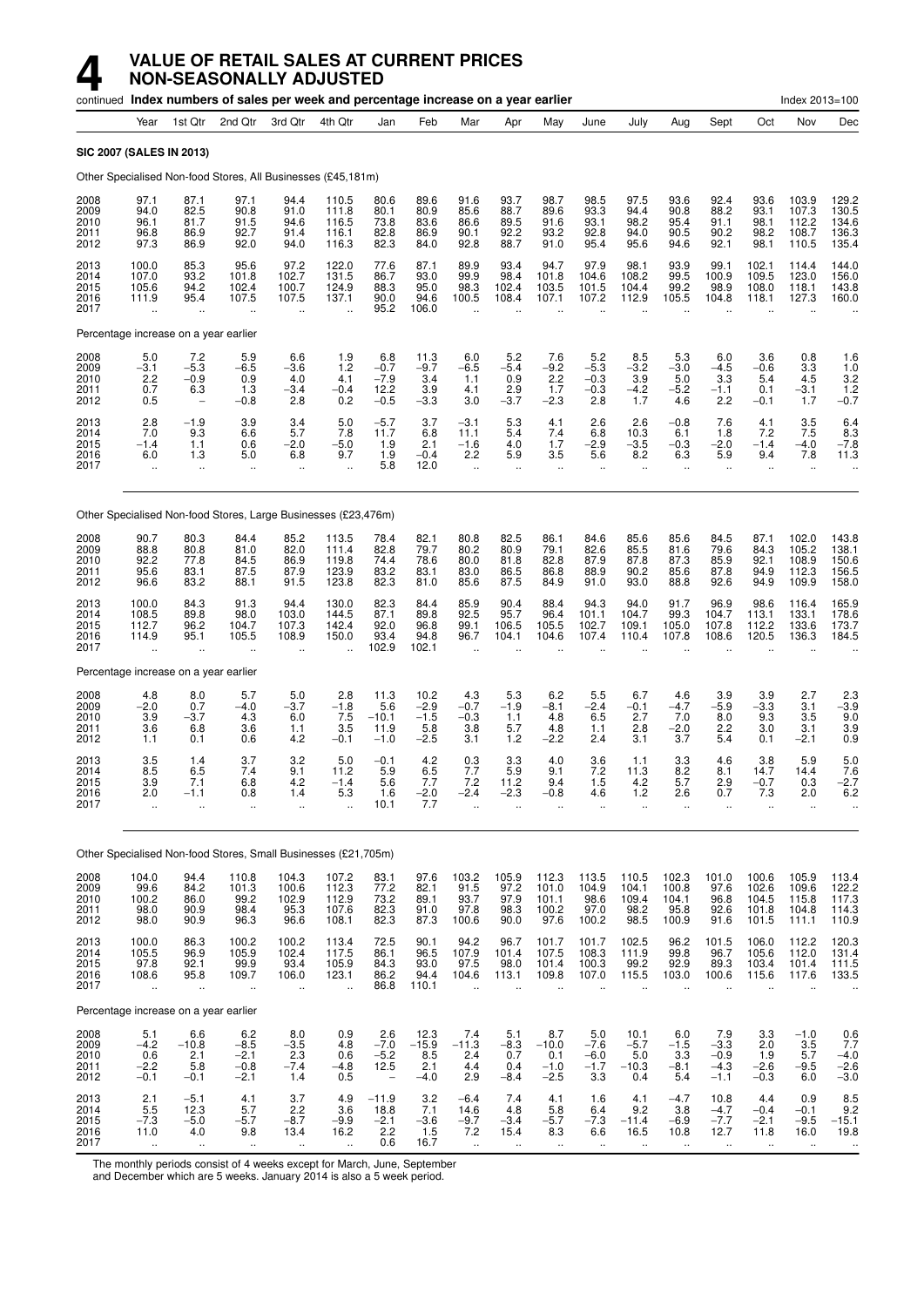**4**

|                                      |                                                                       |                                                             | continued Index numbers of sales per week and percentage increase on a year earlier |                                                       |                                               |                                               |                                              |                                                                       |                                                          |                                                            |                                                      |                                                      |                                                      |                                                      |                                               | Index 2013=100                                       |                                              |
|--------------------------------------|-----------------------------------------------------------------------|-------------------------------------------------------------|-------------------------------------------------------------------------------------|-------------------------------------------------------|-----------------------------------------------|-----------------------------------------------|----------------------------------------------|-----------------------------------------------------------------------|----------------------------------------------------------|------------------------------------------------------------|------------------------------------------------------|------------------------------------------------------|------------------------------------------------------|------------------------------------------------------|-----------------------------------------------|------------------------------------------------------|----------------------------------------------|
|                                      | Year                                                                  | 1st Qtr                                                     | 2nd Qtr                                                                             | 3rd Qtr                                               | 4th Qtr                                       | Jan                                           | Feb                                          | Mar                                                                   | Apr                                                      | May                                                        | June                                                 | July                                                 | Aug                                                  | Sept                                                 | Oct                                           | Nov                                                  | Dec                                          |
|                                      | <b>SIC 2007 (SALES IN 2013)</b>                                       |                                                             |                                                                                     |                                                       |                                               |                                               |                                              |                                                                       |                                                          |                                                            |                                                      |                                                      |                                                      |                                                      |                                               |                                                      |                                              |
|                                      |                                                                       |                                                             | Pharmaceutical, Medical, Cosmetic and Toilet Goods (£4,951m)                        |                                                       |                                               |                                               |                                              |                                                                       |                                                          |                                                            |                                                      |                                                      |                                                      |                                                      |                                               |                                                      |                                              |
| 2008<br>2009<br>2010<br>2011<br>2012 | 88.2<br>81.2<br>85.5<br>89.6<br>91.7                                  | 80.3<br>71.5<br>73.2<br>81.6<br>80.7                        | 85.1<br>76.0<br>78.8<br>84.2<br>86.2                                                | 82.7<br>79.0<br>81.2<br>84.5<br>86.2                  | 105.3<br>98.2<br>108.7<br>108.4<br>113.7      | 77.6<br>68.5<br>67.4<br>79.0<br>76.0          | 81.8<br>72.9<br>76.3<br>80.6<br>80.9         | 81.7<br>72.8<br>75.3<br>84.5<br>84.3                                  | 82.3<br>73.3<br>77.0<br>83.2<br>81.0                     | 85.6<br>72.3<br>78.2<br>83.6<br>86.9                       | 86.9<br>81.2<br>80.7<br>85.4<br>89.9                 | 86.2<br>81.7<br>84.2<br>87.0<br>88.9                 | 83.9<br>79.3<br>82.6<br>83.4<br>88.4                 | 79.0<br>76.6<br>77.7<br>83.3<br>82.2                 | 84.8<br>81.7<br>85.0<br>85.6<br>90.5          | 93.5<br>88.5<br>98.2<br>100.2<br>100.3               | 131.2<br>119.1<br>136.1<br>133.1<br>142.9    |
| 2013<br>2014<br>2015<br>2016<br>2017 | 100.0<br>104.1<br>104.1<br>112.4                                      | 84.6<br>90.1<br>91.2<br>96.4                                | 94.7<br>96.1<br>95.8<br>102.5                                                       | 96.6<br>99.6<br>100.0<br>111.5                        | 124.2<br>131.6<br>129.2<br>139.1              | 79.2<br>85.8<br>88.3<br>93.5<br>101.4         | 85.7<br>91.4<br>91.5<br>98.0<br>107.8        | 87.9<br>93.2<br>93.2<br>97.5                                          | 90.2<br>94.2<br>94.5<br>102.7                            | 93.6<br>93.6<br>95.7<br>102.7                              | 99.2<br>99.7<br>97.1<br>102.2                        | 98.3<br>101.2<br>102.4<br>113.3                      | 95.9<br>98.0<br>99.1<br>114.8                        | 95.7<br>99.6<br>98.9<br>107.5                        | 101.2<br>103.5<br>102.9<br>114.5              | 113.6<br>120.3<br>119.5<br>125.9                     | 151.1<br>163.2<br>158.0<br>169.4             |
|                                      | Percentage increase on a year earlier                                 |                                                             |                                                                                     |                                                       |                                               |                                               |                                              |                                                                       |                                                          |                                                            |                                                      |                                                      |                                                      |                                                      |                                               |                                                      |                                              |
| 2008<br>2009<br>2010<br>2011<br>2012 | 4.8<br>$-8.0$<br>5.3<br>4.9<br>2.3                                    | 9.3<br>$-10.9$<br>2.3<br>11.5<br>$-1.1$                     | 10.4<br>$-10.6$<br>3.6<br>6.9<br>2.5                                                | 0.7<br>$-4.5$<br>2.8<br>4.0<br>2.0                    | 1.2<br>$-6.8$<br>10.8<br>$-0.3$<br>4.9        | 12.1<br>$-11.8$<br>$-1.6$<br>17.2<br>$-3.8$   | 11.1<br>$-10.9$<br>4.6<br>5.6<br>0.5         | 6.6<br>$-10.9$<br>3.4<br>12.2<br>$-0.2$                               | 12.1<br>$-10.9$<br>5.0<br>8.0<br>$-2.6$                  | 11.2<br>$-15.6$<br>8.1<br>7.0<br>3.9                       | 8.5<br>$-6.6$<br>$-0.7$<br>5.9<br>5.3                | 8.3<br>$-5.2$<br>3.0<br>3.3<br>2.2                   | 2.7<br>$-5.4$<br>4.1<br>1.0<br>6.0                   | $-6.6$<br>$-3.1$<br>1.5<br>7.2<br>$-1.3$             | 6.2<br>$-3.7$<br>4.1<br>0.7<br>5.8            | 1.6<br>$-5.3$<br>11.0<br>2.0<br>0.1                  | $-1.4$<br>$-9.2$<br>14.3<br>$-2.2$<br>7.4    |
| 2013<br>2014<br>2015<br>2016<br>2017 | 9.0<br>4.1<br>$\overline{\phantom{a}}$<br>8.0<br>$\ddot{\phantom{a}}$ | 4.8<br>6.5<br>1.2<br>5.8<br>$\ddotsc$                       | 9.8<br>1.5<br>$-0.3$<br>6.9                                                         | 12.0<br>3.1<br>0.5<br>11.5<br>$\ddotsc$               | 9.2<br>6.0<br>$-1.8$<br>7.7                   | 4.2<br>8.4<br>2.9<br>5.9<br>8.4               | 5.9<br>6.6<br>0.1<br>7.1<br>10.0             | 4.3<br>6.0<br>$\overline{\phantom{0}}$<br>4.6<br>$\ddot{\phantom{a}}$ | 11.3<br>4.4<br>0.3<br>8.7<br>$\ddotsc$                   | 7.8<br>$\overline{\phantom{a}}$<br>2.2<br>7.4<br>$\ddotsc$ | 10.3<br>0.5<br>-2.6<br>5.3<br>$\ddotsc$              | 10.6<br>2.9<br>1.2<br>10.7                           | 8.4<br>2.2<br>1.2<br>15.8                            | 16.4<br>4.1<br>$-0.7$<br>8.7<br>$\ddot{\phantom{a}}$ | 11.7<br>2.3<br>$-0.6$<br>11.2                 | 13.2<br>5.9<br>$-0.7$<br>5.4                         | 5.7<br>8.0<br>$-3.1$<br>7.2                  |
|                                      |                                                                       |                                                             | Books, Newspapers and Periodicals (£3,993m)                                         |                                                       |                                               |                                               |                                              |                                                                       |                                                          |                                                            |                                                      |                                                      |                                                      |                                                      |                                               |                                                      |                                              |
| 2008<br>2009<br>2010<br>2011<br>2012 | 110.0<br>117.9<br>107.8<br>110.0<br>106.9                             | 99.8<br>111.0<br>101.7<br>103.8<br>98.1                     | 93.5<br>102.3<br>91.1<br>93.8<br>95.3                                               | 104.8<br>106.1<br>99.7<br>100.0<br>96.9               | 142.6<br>152.3<br>138.7<br>142.4<br>137.4     | 95.7<br>109.4<br>97.5<br>101.4<br>96.0        | 107.2<br>113.4<br>105.0<br>105.9<br>97.2     | 98.1<br>110.2<br>102.5<br>104.1<br>100.4                              | 92.3<br>105.3<br>89.5<br>88.9<br>94.6                    | 89.0<br>99.3<br>90.4<br>93.1<br>93.0                       | 98.1<br>102.3<br>93.1<br>98.3<br>97.8                | 99.3<br>103.0<br>96.5<br>100.2<br>99.0               | 101.8<br>103.7<br>99.0<br>95.7<br>89.3               | 111.5<br>110.5<br>102.8<br>103.3<br>101.4            | 113.4<br>119.4<br>105.6<br>102.5<br>106.0     | 127.5<br>135.3<br>122.9<br>123.5<br>116.2            | 178.2<br>192.3<br>177.9<br>189.5<br>179.6    |
| 2013<br>2014<br>2015<br>2016<br>2017 | 100.0<br>93.9<br>98.2<br>93.3<br>$\ddot{\phantom{a}}$                 | 93.7<br>82.3<br>91.5<br>85.9<br>ä,                          | 85.9<br>80.7<br>83.6<br>79.1                                                        | 90.4<br>89.6<br>93.3<br>82.5<br>$\ddot{\phantom{a}}$  | 130.0<br>123.8<br>124.6<br>125.8              | 89.5<br>77.8<br>88.4<br>85.8<br>78.3          | 95.4<br>84.3<br>92.3<br>89.2<br>81.7         | 95.7<br>85.1<br>93.3<br>83.3<br>$\ddot{\phantom{a}}$                  | 82.8<br>79.2<br>79.2<br>80.1<br>$\ddot{\phantom{a}}$     | 83.9<br>79.1<br>83.2<br>79.3<br>$\ddot{\phantom{a}}$       | 90.2<br>83.1<br>87.6<br>78.0<br>$\ddot{\phantom{a}}$ | 82.7<br>82.5<br>89.7<br>80.0<br>$\ddot{\phantom{a}}$ | 89.5<br>88.1<br>91.0<br>78.0<br>$\ddot{\phantom{1}}$ | 97.4<br>96.6<br>97.9<br>88.2<br>$\ddot{\phantom{a}}$ | 97.9<br>92.8<br>98.7<br>93.0                  | 109.8<br>113.2<br>113.5<br>110.4                     | 171.7<br>157.1<br>154.2<br>164.4             |
|                                      | Percentage increase on a year earlier                                 |                                                             |                                                                                     |                                                       |                                               |                                               |                                              |                                                                       |                                                          |                                                            |                                                      |                                                      |                                                      |                                                      |                                               |                                                      |                                              |
| 2008<br>2009<br>2010<br>2011<br>2012 | $-5.4$<br>7.2<br>$-8.6$<br>2.0<br>$-2.8$                              | $-6.2$<br>11.1<br>$-8.3$<br>2.0<br>$-5.5$                   | $-5.1$<br>9.4<br>$-10.9$<br>2.9<br>1.6                                              | $-2.5$<br>1.3<br>$-6.1$<br>0.3<br>$-3.1$              | $-6.7$<br>6.8<br>$-8.9$<br>2.6<br>$-3.5$      | $-6.9$<br>14.3<br>$-10.9$<br>4.0<br>$-5.3$    | $-1.5$<br>5.8<br>$-7.4$<br>0.8<br>$-8.2$     | $-8.6$<br>12.4<br>$-7.1$<br>1.6<br>$-3.5$                             | $-3.8$<br>14.0<br>$-15.0$<br>$-0.7$<br>6.4               | $-8.7$<br>11.6<br>$-9.0$<br>3.0<br>$-0.1$                  | -3.3<br>4.2<br>$-9.0$<br>5.6<br>$-0.5$               | $-5.2$<br>3.7<br>$-6.3$<br>3.9<br>$-1.2$             | 1.9<br>$-4.6$<br>$-3.3$<br>-6.7                      | $-2.4$<br>$-0.9$<br>$-7.0$<br>0.4<br>$-1.8$          | $-3.9$<br>5.3<br>$-11.5$<br>$-3.0$<br>3.4     | $-3.6$<br>6.1<br>$-9.2$<br>0.5<br>$-5.9$             | $-9.8$<br>7.9<br>$-7.5$<br>6.5<br>$-5.2$     |
| 2013<br>2014<br>2015<br>2016<br>2017 | $-6.5$<br>$-6.1$<br>4.7<br>$-5.0$<br>$\ddot{\phantom{a}}$             | $-4.5$<br>$-12.2$<br>11.2<br>$-6.1$<br>$\ddot{\phantom{a}}$ | $-9.8$<br>-6.1<br>3.7<br>-5.5<br>$\ddot{\phantom{a}}$                               | $-6.7$<br>$-0.9$<br>4.0<br>$-11.5$<br>ä,              | $-5.4$<br>$-4.7$<br>0.6<br>$1.0$<br>$\ddotsc$ | $-6.8$<br>$-13.1$<br>13.6<br>$-2.9$<br>$-8.8$ | $-1.8$<br>$-11.7$<br>9.5<br>$-3.3$<br>$-8.5$ | $-4.7$<br>$-11.1$<br>9.7<br>$-10.8$<br>$\mathbf{r}$                   | $-12.5$<br>$-4.3$<br>-0.1<br>1.2<br>$\ddot{\phantom{a}}$ | $-9.8$<br>$-5.7$<br>5.2<br>$-4.6$<br>$\ddot{\phantom{1}}$  | $-7.8$<br>$-7.8$<br>5.4<br>$-10.9$                   | $-16.5$<br>$-0.2$<br>8.7<br>$-10.8$                  | 0.2<br>-1.5<br>3.2<br>$-14.3$                        | $-3.9$<br>$-0.9$<br>1.4<br>-9.9                      | $-7.6$<br>$-5.2$<br>6.4<br>-5.8<br>ä,         | $-5.5$<br>3.1<br>0.3<br>-2.7<br>$\ddot{\phantom{a}}$ | $-4.4$<br>$-8.5$<br>-1.9<br>6.6              |
|                                      | Floor Coverings (£2,381m)                                             |                                                             |                                                                                     |                                                       |                                               |                                               |                                              |                                                                       |                                                          |                                                            |                                                      |                                                      |                                                      |                                                      |                                               |                                                      |                                              |
| 2008<br>2009<br>2010<br>2011<br>2012 | 102.5<br>105.6<br>87.0<br>67.7<br>87.3                                | 113.5<br>93.9<br>92.1<br>71.5<br>85.4                       | 103.2<br>104.0<br>87.3<br>61.9<br>86.1                                              | 103.2<br>113.5<br>85.2<br>66.8<br>86.0                | 89.2<br>$110.9$<br>83.3<br>70.8<br>91.8       | 102.7<br>79.7<br>86.2<br>75.6<br>80.6         | 110.3<br>84.4<br>93.2<br>67.3<br>84.5        | 126.8<br>112.8<br>96.0<br>71.6<br>90.0                                | 118.8<br>106.1<br>91.2<br>65.4<br>87.5                   | 96.9<br>107.7<br>88.5<br>59.8<br>88.9                      | 95.7<br>99.4<br>83.4<br>60.7<br>82.8                 | 105.2<br>114.5<br>85.4<br>66.0<br>83.6               | 107.6<br>117.0<br>87.3<br>65.8<br>86.6               | 98.0<br>109.8<br>83.4<br>68.3<br>87.5                | 96.4<br>124.1<br>86.7<br>75.4<br>96.2         | 113.0<br>122.5<br>106.0<br>81.4<br>104.8             | 64.4<br>91.0<br>62.4<br>58.6<br>77.9         |
| 2013<br>2014<br>2015<br>2016<br>2017 | 100.0<br>95.0<br>68.5<br>64.1<br>$\ddot{\phantom{1}}$                 | 96.0<br>92.6<br>67.7<br>62.0<br>$\ddotsc$                   | 99.8<br>90.8<br>67.5<br>58.3<br>$\ddotsc$                                           | 100.0<br>97.7<br>70.8<br>65.9<br>$\ddot{\phantom{1}}$ | 104.2<br>99.2<br>68.1<br>70.2<br>$\ddotsc$    | 85.6<br>86.8<br>67.6<br>58.7<br>64.7          | 101.9<br>96.2<br>66.5<br>67.2<br>63.6        | 99.7<br>95.4<br>68.8<br>60.5<br>$\ddotsc$                             | 103.3<br>90.7<br>68.2<br>68.8<br>$\ddotsc$               | 97.8<br>86.9<br>68.5<br>56.7<br>$\ddotsc$                  | 98.5<br>93.9<br>66.2<br>51.2<br>$\cdot$ .            | 99.1<br>95.0<br>68.1<br>65.8<br>$\ddotsc$            | 101.5<br>94.3<br>72.1<br>66.1<br>$\ddotsc$           | 99.6<br>102.6<br>71.9<br>65.8<br>$\ddotsc$           | 107.2<br>106.8<br>77.9<br>74.9                | 119.5<br>118.6<br>81.9<br>89.0<br>$\ddotsc$          | 89.5<br>77.7<br>49.1<br>51.4                 |
|                                      | Percentage increase on a year earlier                                 |                                                             |                                                                                     |                                                       |                                               |                                               |                                              |                                                                       |                                                          |                                                            |                                                      |                                                      |                                                      |                                                      |                                               |                                                      |                                              |
| 2008<br>2009<br>2010<br>2011<br>2012 | $-9.2$<br>3.0<br>$-17.6$<br>$-22.1$<br>28.9                           | 3.4<br>$-17.3$<br>$-1.9$<br>$-22.4$<br>19.5                 | $-2.8$<br>0.8<br>$-16.0$<br>$-29.2$<br>39.2                                         | $-10.6$<br>10.0<br>$-24.9$<br>$-21.6$<br>28.7         | $-25.7$<br>24.3<br>$-24.9$<br>$-15.0$<br>29.7 | 0.5<br>$-22.4$<br>8.2<br>$-12.3$<br>6.7       | 0.1<br>$-23.5$<br>10.3<br>$-27.8$<br>25.6    | 9.7<br>$-11.1$<br>$-14.9$<br>$-25.3$<br>25.6                          | 19.8<br>$-10.7$<br>$-14.0$<br>$-28.3$<br>33.8            | $-8.1$<br>11.1<br>$-17.8$<br>$-32.5$<br>48.7               | $-14.7$<br>3.9<br>$-16.1$<br>$-27.2$<br>36.4         | $-8.1$<br>8.9<br>$-25.4$<br>$-22.7$<br>26.6          | $-4.7$<br>8.8<br>$-25.4$<br>$-24.7$<br>31.7          | $-17.1$<br>12.0<br>$-24.1$<br>$-18.1$<br>28.0        | $-15.8$<br>28.8<br>$-30.2$<br>$-13.0$<br>27.6 | $-20.1$<br>8.4<br>$-13.4$<br>$-23.2$<br>28.8         | $-40.1$<br>41.3<br>$-31.4$<br>$-6.1$<br>32.9 |
| 2013<br>2014<br>2015<br>2016<br>2017 | 14.5<br>$-5.0$<br>$-27.9$<br>$-6.4$<br>$\ddot{\phantom{a}}$           | 12.4<br>$-3.6$<br>$-26.9$<br>$-8.4$<br>$\ddot{\phantom{1}}$ | 15.8<br>$-9.0$<br>$-25.6$<br>$-13.6$<br>$\ldots$                                    | 16.3<br>$-2.3$<br>$-27.5$<br>$-6.9$<br>$\ddotsc$      | 13.5<br>$-4.7$<br>$-31.4$<br>3.2<br>ă,        | 6.1<br>1.5<br>$-22.1$<br>$-13.3$<br>10.3      | 20.6<br>$-5.6$<br>$-30.9$<br>1.0<br>$-5.3$   | 10.8<br>$-4.3$<br>$-27.9$<br>$-12.0$<br>                              | 18.0<br>$-12.2$<br>$-24.8$<br>0.9                        | 10.0<br>$-11.1$<br>$-21.2$<br>$-17.3$                      | 19.0<br>$-4.7$<br>$-29.5$<br>$-22.6$                 | 18.6<br>$-4.1$<br>$-28.4$<br>$-3.3$                  | 17.2<br>$-7.1$<br>$-23.5$<br>$-8.3$                  | 13.8<br>3.0<br>$-29.9$<br>$-8.5$                     | 11.4<br>$-0.4$<br>$-27.0$<br>$-3.8$<br>       | 14.0<br>$-0.7$<br>$-31.0$<br>8.7<br>$\ddotsc$        | 14.9<br>$-13.2$<br>$-36.7$<br>4.6            |

The monthly periods consist of 4 weeks except for March, June, September

and December which are 5 weeks. January 2014 is also a 5 week period.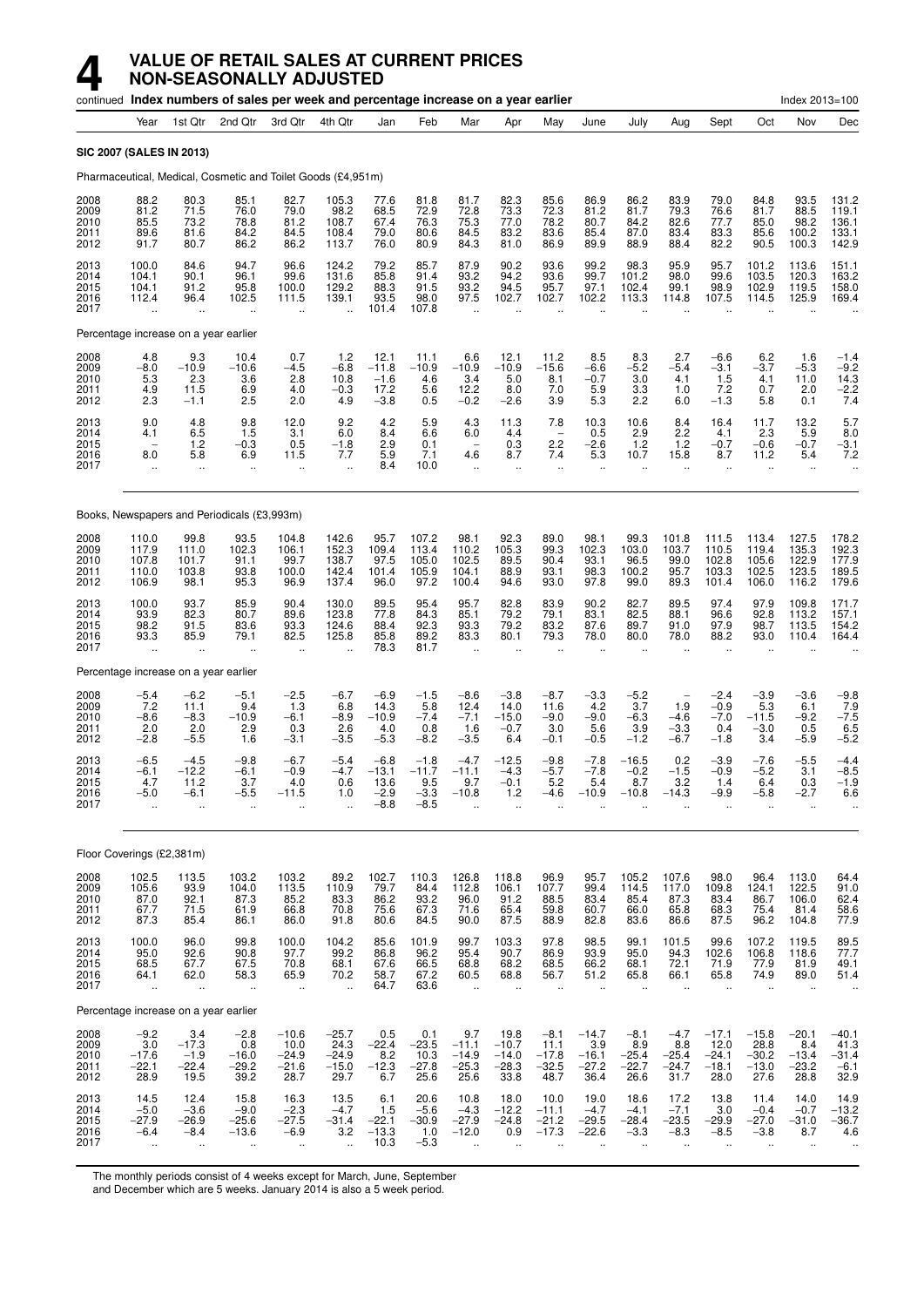**4**

|                                      |                                                    |                                                 | continued Index numbers of sales per week and percentage increase on a year earlier |                                               |                                            |                                               |                                              |                                                   |                                             |                                                |                                                   |                                            |                                               |                                           |                                             | Index 2013=100                                    |                                             |
|--------------------------------------|----------------------------------------------------|-------------------------------------------------|-------------------------------------------------------------------------------------|-----------------------------------------------|--------------------------------------------|-----------------------------------------------|----------------------------------------------|---------------------------------------------------|---------------------------------------------|------------------------------------------------|---------------------------------------------------|--------------------------------------------|-----------------------------------------------|-------------------------------------------|---------------------------------------------|---------------------------------------------------|---------------------------------------------|
|                                      | Year                                               | 1st Qtr                                         | 2nd Qtr                                                                             | 3rd Qtr                                       | 4th Qtr                                    | Jan                                           | Feb                                          | Mar                                               | Apr                                         | May                                            | June                                              | July                                       | Aug                                           | Sept                                      | Oct                                         | Nov                                               | Dec                                         |
| <b>SIC 2007 (SALES IN 2013)</b>      |                                                    |                                                 |                                                                                     |                                               |                                            |                                               |                                              |                                                   |                                             |                                                |                                                   |                                            |                                               |                                           |                                             |                                                   |                                             |
|                                      |                                                    |                                                 | Computers and Telecommunications Equipment (£4,473m)                                |                                               |                                            |                                               |                                              |                                                   |                                             |                                                |                                                   |                                            |                                               |                                           |                                             |                                                   |                                             |
| 2008<br>2009<br>2010<br>2011<br>2012 | 124.6<br>113.4<br>106.0<br>105.9<br>96.0           | 125.7<br>109.1<br>87.0<br>100.9<br>85.7         | 124.1<br>102.3<br>88.3<br>87.3<br>78.8                                              | 119.6<br>109.4<br>102.5<br>89.8<br>90.3       | 128.9<br>132.7<br>146.0<br>145.5<br>129.2  | 121.7<br>112.0<br>81.8<br>108.3<br>99.3       | 133.5<br>102.4<br>87.9<br>103.8<br>80.6      | 123.5<br>112.2<br>90.5<br>92.7<br>79.0            | 130.6<br>106.8<br>86.2<br>85.5<br>87.5      | 125.7<br>99.3<br>87.4<br>88.9<br>76.1          | 117.6<br>101.1<br>90.7<br>87.4<br>74.0            | 123.7<br>125.4<br>99.3<br>87.3<br>90.2     | 115.7<br>103.3<br>105.7<br>85.7<br>78.9       | 119.5<br>101.5<br>102.5<br>95.2<br>99.5   | 122.1<br>111.0<br>107.5<br>110.2<br>103.3   | 128.2<br>137.3<br>141.1<br>144.2<br>126.2         | 134.8<br>146.3<br>180.8<br>174.8<br>152.3   |
| 2013<br>2014<br>2015<br>2016<br>2017 | 100.0<br>102.7<br>115.4<br>127.3                   | 85.3<br>88.2<br>92.0<br>104.5                   | 80.2<br>81.4<br>87.6<br>107.7                                                       | 89.7<br>97.2<br>116.3<br>116.2                | 144.9<br>145.1<br>165.6<br>180.8           | 92.5<br>96.0<br>105.6<br>110.1<br>109.5       | 84.0<br>86.4<br>90.3<br>104.7<br>99.9        | 80.7<br>81.8<br>82.6<br>99.9                      | 89.3<br>90.5<br>94.5<br>123.2               | 80.3<br>80.4<br>85.9<br>101.8                  | 72.7<br>74.9<br>83.3<br>100.0                     | 86.0<br>87.3<br>105.8<br>109.3             | 79.2<br>81.2<br>103.7<br>105.6                | 100.9<br>118.0<br>134.7<br>130.3          | 111.8<br>132.4<br>150.1<br>174.9            | 137.6<br>146.1<br>166.9<br>170.3                  | 177.1<br>154.5<br>176.8<br>193.9            |
|                                      |                                                    | Percentage increase on a year earlier           |                                                                                     |                                               |                                            |                                               |                                              |                                                   |                                             |                                                |                                                   |                                            |                                               |                                           |                                             |                                                   |                                             |
| 2008<br>2009<br>2010<br>2011<br>2012 | $-5.6$<br>$-9.0$<br>$-6.5$<br>$-0.1$<br>$-9.3$     | $-5.0$<br>$-13.2$<br>$-20.2$<br>16.0<br>$-15.1$ | $-2.9$<br>$-17.6$<br>$-13.7$<br>$-1.2$<br>$-9.7$                                    | $-4.8$<br>$-8.6$<br>$-6.3$<br>$-12.3$<br>0.5  | $-9.5$<br>2.9<br>10.0<br>$-0.3$<br>$-11.2$ | $-4.2$<br>$-8.0$<br>$-26.9$<br>32.3<br>$-8.3$ | 2.0<br>$-23.3$<br>$-14.1$<br>18.1<br>$-22.4$ | $-10.2$<br>$-9.1$<br>$-19.3$<br>2.4<br>$-14.8$    | 12.4<br>$-18.3$<br>$-19.3$<br>$-0.9$<br>2.3 | $-8.6$<br>$-21.0$<br>$-11.9$<br>1.7<br>$-14.4$ | $-9.1$<br>$-14.0$<br>$-10.3$<br>$-3.6$<br>$-15.3$ | $-2.9$<br>1.3<br>$-20.8$<br>$-12.0$<br>3.4 | $-8.6$<br>$-10.8$<br>2.3<br>$-18.9$<br>$-7.9$ | $-3.3$<br>$-15.0$<br>1.0<br>$-7.2$<br>4.5 | $-3.0$<br>$-9.1$<br>$-3.2$<br>2.5<br>$-6.2$ | $-10.3$<br>7.0<br>2.8<br>2.2<br>$-12.5$           | $-13.2$<br>8.5<br>23.5<br>$-3.3$<br>$-12.9$ |
| 2013<br>2014<br>2015<br>2016<br>2017 | 4.1<br>2.7<br>12.3<br>10.4<br>$\ddot{\phantom{a}}$ | $-0.5$<br>3.4<br>4.4<br>13.6                    | 1.7<br>1.5<br>7.5<br>23.0                                                           | $-0.7$<br>8.5<br>19.6<br>$\ddot{\phantom{a}}$ | 12.1<br>0.2<br>14.1<br>9.2                 | $-6.9$<br>3.8<br>10.0<br>4.3<br>$-0.6$        | 4.2<br>2.9<br>4.5<br>15.9<br>$-4.6$          | 2.1<br>1.4<br>1.0<br>20.9<br>$\ddot{\phantom{a}}$ | 2.2<br>1.3<br>4.4<br>30.4                   | 5.5<br>0.1<br>6.8<br>18.5                      | $-1.8$<br>3.0<br>11.2<br>20.1                     | $-4.7$<br>1.6<br>21.1<br>3.3               | 0.3<br>2.4<br>27.8<br>1.9                     | 1.5<br>16.9<br>14.2<br>$-3.3$             | 8.2<br>18.4<br>13.4<br>16.5                 | 9.0<br>6.2<br>14.3<br>2.0<br>$\ddot{\phantom{a}}$ | 16.3<br>$-12.8$<br>14.4<br>9.7              |
|                                      |                                                    |                                                 | Other Retail Sale in Specialised Stores NEC (£29,383m)                              |                                               |                                            |                                               |                                              |                                                   |                                             |                                                |                                                   |                                            |                                               |                                           |                                             |                                                   |                                             |
| 2008<br>2009<br>2010<br>2011<br>2012 | 92.2<br>89.0<br>95.5<br>97.1<br>97.9               | 78.5<br>75.5<br>78.8<br>84.6<br>86.7            | 95.0<br>88.8<br>94.6<br>97.3<br>95.0                                                | 90.4<br>86.3<br>95.7<br>93.7<br>96.1          | 105.9<br>105.5<br>112.9<br>113.0<br>113.8  | 71.0<br>73.3<br>69.4<br>77.6<br>79.1          | 80.1<br>74.2<br>80.5<br>84.4<br>83.3         | 84.6<br>78.2<br>84.9<br>90.3<br>95.5              | 88.2<br>84.9<br>92.0<br>97.3<br>89.5        | 98.2<br>88.3<br>95.0<br>98.2<br>93.9           | 97.8<br>92.5<br>96.3<br>96.7<br>100.3             | 94.6<br>89.1<br>101.6<br>97.7<br>98.1      | 89.7<br>87.0<br>96.2<br>93.7<br>99.4          | 87.5<br>83.4<br>90.7<br>90.5<br>91.8      | 87.9<br>86.2<br>98.8<br>99.8<br>97.7        | 98.0<br>100.9<br>109.2<br>104.9<br>109.5          | 126.6<br>124.8<br>127.3<br>130.0<br>130.2   |
| 2013<br>2014<br>2015<br>2016<br>2017 | 100.0<br>111.0<br>108.3<br>115.8                   | 83.3<br>96.0<br>97.6<br>97.9                    | 99.0<br>109.6<br>111.2<br>116.2                                                     | 99.1<br>106.2<br>101.8<br>112.2               | 118.5<br>133.1<br>122.6<br>137.0           | 72.8<br>86.6<br>87.4<br>89.4<br>96.7          | 85.5<br>95.3<br>98.9<br>95.4<br>113.3        | 90.0<br>106.2<br>104.7<br>106.7                   | 95.3<br>103.6<br>110.8<br>114.2             | 98.4<br>110.7<br>113.1<br>116.5                | 102.5<br>113.7<br>109.8<br>117.6                  | 101.9<br>117.1<br>109.4<br>121.6           | 95.7<br>104.6<br>101.8<br>110.8               | 99.6<br>98.9<br>95.8<br>105.8             | 101.0<br>109.5<br>106.1<br>117.0            | 111.2<br>121.6<br>114.0<br>126.4                  | 138.5<br>161.1<br>142.7<br>161.5            |
|                                      |                                                    | Percentage increase on a year earlier           |                                                                                     |                                               |                                            |                                               |                                              |                                                   |                                             |                                                |                                                   |                                            |                                               |                                           |                                             |                                                   |                                             |
| 2008<br>2009<br>2010<br>2011<br>2012 | 11.1<br>$-3.4$<br>7.3<br>1.7<br>0.8                | 13.7<br>$-3.8$<br>4.4<br>7.3<br>2.5             | 9.9<br>$-6.5$<br>6.4<br>2.9<br>$-2.4$                                               | 14.1<br>$-4.5$<br>11.0<br>$-2.2$<br>2.6       | 9.2<br>$-0.3$<br>7.0<br>0.7                | 13.1<br>3.1<br>$-5.2$<br>11.7<br>1.9          | 18.3<br>$-7.3$<br>8.5<br>4.8<br>$-1.3$       | 12.8<br>$-7.6$<br>8.6<br>6.3<br>5.8               | 2.8<br>$-3.8$<br>8.4<br>5.7<br>$-8.0$       | 15.1<br>$-10.1$<br>7.6<br>3.4<br>$-4.4$        | 11.3<br>$-5.5$<br>4.2<br>0.4<br>3.7               | 15.5<br>$-5.8$<br>14.0<br>$-3.9$<br>0.5    | 11.2<br>$-3.0$<br>10.6<br>$-2.6$<br>6.1       | 15.2<br>$-4.7$<br>8.7<br>$-0.2$<br>1.4    | 8.4<br>$-1.9$<br>14.6<br>1.0<br>$-2.1$      | 6.8<br>3.0<br>8.2<br>$-3.9$<br>4.4                | 11.1<br>$-1.4$<br>2.0<br>2.1<br>0.2         |
| 2013<br>2014<br>2015<br>2016<br>2017 | 2.2<br>11.0<br>$-2.4$<br>7.0                       | $-3.9$<br>15.2<br>1.6<br>0.3                    | 4.2<br>10.8<br>1.4<br>4.6<br>$\ddot{\phantom{a}}$                                   | 3.2<br>7.2<br>$-4.2$<br>10.2<br>τ.            | 4.2<br>12.3<br>$-7.9$<br>11.7              | $-7.9$<br>18.9<br>0.9<br>2.3<br>8.1           | 2.7<br>11.4<br>3.9<br>$-3.5$<br>18.7         | $-5.7$<br>17.9<br>$-1.4$<br>1.9                   | 6.5<br>8.8<br>7.0<br>3.0                    | 4.7<br>12.5<br>2.2<br>3.0                      | 2.2<br>10.9<br>-3.4<br>7.1                        | 3.9<br>14.8<br>$-6.5$<br>11.2              | $-3.7$<br>9.3<br>-2.6<br>8.8                  | 8.5<br>$-0.7$<br>$-3.2$<br>10.5           | 3.4<br>8.4<br>-3.1<br>10.3                  | 1.5<br>9.4<br>$-6.2$<br>10.8                      | 6.4<br>16.4<br>$-11.4$<br>13.2              |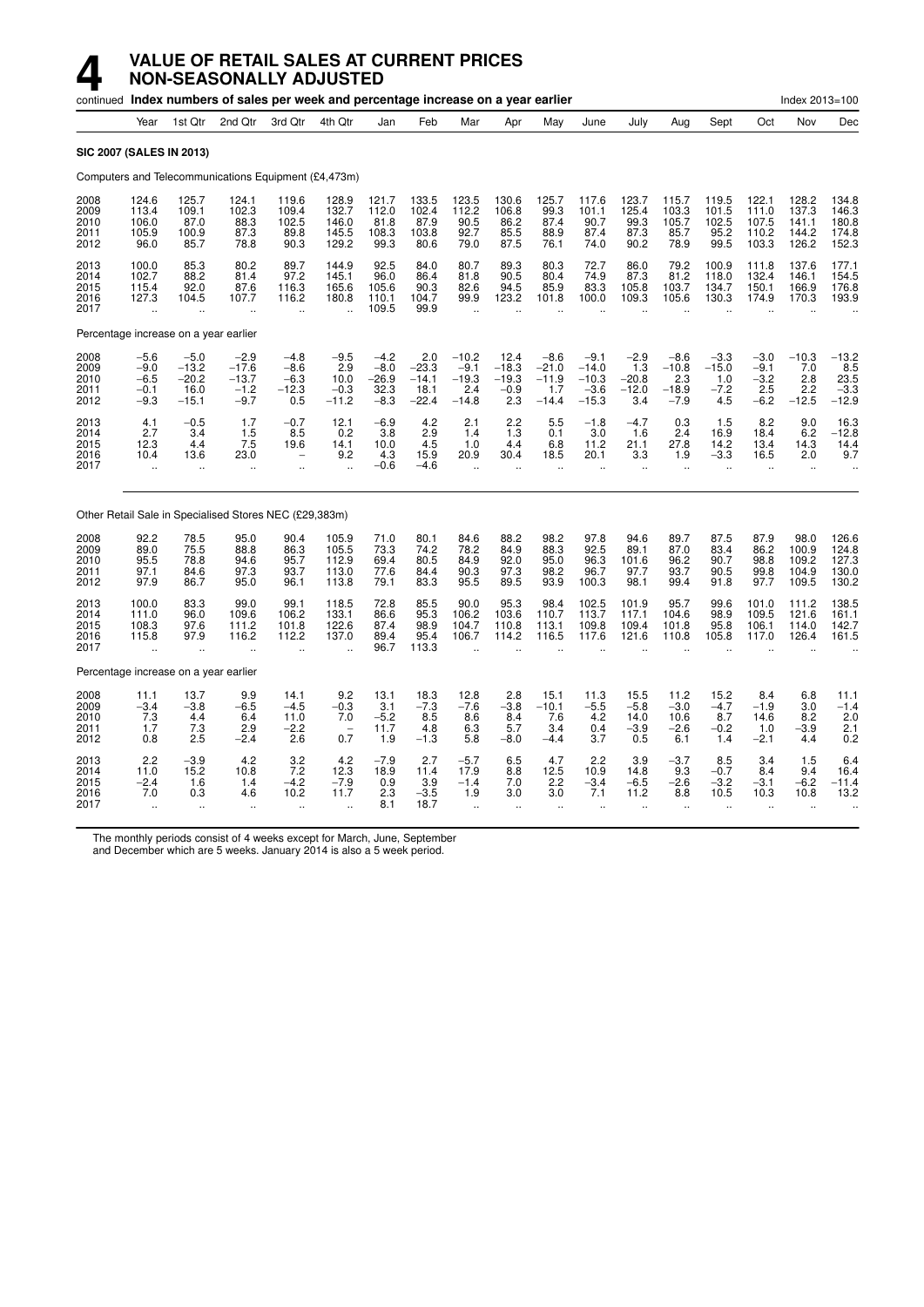**4**

|                                      |                                                          |                                                      | continued Index numbers of sales per week and percentage increase on a year earlier |                                                         |                                                     |                                          |                                          |                                                         |                                                        |                                              |                                                       |                                                         |                                                       |                                                     |                                                        | Index 2013=100                                      |                                              |
|--------------------------------------|----------------------------------------------------------|------------------------------------------------------|-------------------------------------------------------------------------------------|---------------------------------------------------------|-----------------------------------------------------|------------------------------------------|------------------------------------------|---------------------------------------------------------|--------------------------------------------------------|----------------------------------------------|-------------------------------------------------------|---------------------------------------------------------|-------------------------------------------------------|-----------------------------------------------------|--------------------------------------------------------|-----------------------------------------------------|----------------------------------------------|
|                                      | Year                                                     | 1st Qtr                                              | 2nd Qtr                                                                             | 3rd Qtr                                                 | 4th Qtr                                             | Jan                                      | Feb                                      | Mar                                                     | Apr                                                    | May                                          | June                                                  | July                                                    | Aug                                                   | Sept                                                | Oct                                                    | Nov                                                 | Dec                                          |
|                                      | SIC 2007 (SALES IN 2013)                                 |                                                      |                                                                                     |                                                         |                                                     |                                          |                                          |                                                         |                                                        |                                              |                                                       |                                                         |                                                       |                                                     |                                                        |                                                     |                                              |
|                                      |                                                          |                                                      | Non-store Retail, All Businesses (£23,409m)                                         |                                                         |                                                     |                                          |                                          |                                                         |                                                        |                                              |                                                       |                                                         |                                                       |                                                     |                                                        |                                                     |                                              |
| 2008<br>2009<br>2010<br>2011<br>2012 | 57.7<br>61.5<br>68.0<br>78.1<br>85.6                     | 53.9<br>54.4<br>61.2<br>70.1<br>77.2                 | 54.0<br>55.0<br>60.8<br>70.8<br>77.8                                                | 52.4<br>59.2<br>64.8<br>72.9<br>78.2                    | 70.6<br>77.1<br>85.1<br>98.6<br>109.2               | 52.0<br>54.0<br>58.3<br>68.6<br>74.8     | 56.8<br>52.8<br>61.8<br>71.4<br>77.0     | 53.5<br>56.0<br>63.1<br>70.3<br>79.4                    | 55.6<br>55.6<br>61.8<br>68.7<br>77.3                   | 53.1<br>54.5<br>61.2<br>70.9<br>79.5         | 53.4<br>55.0<br>59.6<br>72.2<br>76.8                  | 51.3<br>57.4<br>63.8<br>71.8<br>80.7                    | 50.9<br>57.9<br>64.6<br>72.0<br>73.5                  | 54.6<br>61.8<br>65.9<br>74.4<br>79.9                | 61.3<br>68.0<br>74.3<br>82.8<br>90.4                   | 76.5<br>84.8<br>89.0<br>105.8<br>111.8              | 73.4<br>78.2<br>90.6<br>105.5<br>122.2       |
| 2013<br>2014<br>2015<br>2016<br>2017 | 100.0<br>111.4<br>121.6<br>142.0<br>$\ddotsc$            | 89.6<br>99.5<br>110.9<br>117.8                       | 91.6<br>106.1<br>113.8<br>127.5                                                     | 93.6<br>101.1<br>112.8<br>130.8                         | 125.3<br>139.8<br>149.0<br>192.1                    | 84.6<br>91.0<br>109.4<br>118.6<br>141.8  | 90.3<br>106.0<br>109.3<br>116.4<br>146.2 | 92.9<br>102.9<br>113.4<br>118.2                         | 88.8<br>104.5<br>113.8<br>125.7                        | 91.6<br>107.2<br>109.8<br>129.3              | 93.8<br>106.5<br>117.0<br>127.6                       | 94.0<br>102.1<br>116.7<br>126.5                         | 93.9<br>96.4<br>105.2<br>124.9                        | 93.0<br>104.0<br>115.7<br>138.9                     | 103.5<br>114.6<br>126.7<br>157.5                       | 129.4<br>149.5<br>167.1<br>214.1                    | 139.4<br>152.3<br>152.2<br>202.3             |
|                                      |                                                          | Percentage increase on a year earlier                |                                                                                     |                                                         |                                                     |                                          |                                          |                                                         |                                                        |                                              |                                                       |                                                         |                                                       |                                                     |                                                        |                                                     |                                              |
| 2008<br>2009<br>2010<br>2011<br>2012 | 6.7<br>6.6<br>10.6<br>14.9<br>9.6                        | 9.2<br>0.9<br>12.5<br>14.5<br>10.2                   | 6.5<br>1.9<br>10.4<br>16.4<br>10.0                                                  | 4.9<br>13.0<br>9.4<br>12.4<br>7.3                       | 6.9<br>9.2<br>10.4<br>15.9<br>10.7                  | 12.2<br>3.9<br>7.8<br>17.7<br>9.1        | 12.7<br>$-7.1$<br>17.1<br>15.6<br>7.8    | 5.1<br>4.7<br>12.7<br>11.4<br>13.0                      | 9.8<br>$-0.1$<br>11.1<br>11.2<br>12.5                  | 4.3<br>2.7<br>12.2<br>15.9<br>12.1           | 5.5<br>2.9<br>8.4<br>21.1<br>6.4                      | 1.0<br>11.9<br>11.2<br>12.5<br>12.5                     | 5.2<br>13.7<br>11.5<br>11.5<br>2.1                    | 7.8<br>13.2<br>6.6<br>13.0<br>7.4                   | 5.5<br>10.9<br>9.2<br>11.5<br>9.2                      | 5.1<br>10.8<br>4.9<br>18.9<br>5.6                   | 9.5<br>6.6<br>15.8<br>16.4<br>15.8           |
| 2013<br>2014<br>2015<br>2016<br>2017 | 16.8<br>11.4<br>9.2<br>16.8<br>$\ddot{\phantom{a}}$      | 15.9<br>11.1<br>11.4<br>6.2<br>$\ddotsc$             | 17.7<br>15.9<br>7.2<br>12.1<br>$\ddot{\phantom{a}}$                                 | 19.7<br>8.0<br>11.6<br>15.9<br>$\ddot{\phantom{a}}$     | 14.7<br>11.6<br>6.5<br>29.0<br>$\ddot{\phantom{1}}$ | 13.2<br>7.6<br>20.2<br>8.4<br>19.6       | 17.3<br>17.3<br>3.1<br>6.5<br>25.6       | 17.0<br>10.7<br>10.2<br>4.3<br>$\ddot{\phantom{1}}$     | 14.8<br>17.7<br>8.9<br>10.5<br>$\ddot{\phantom{a}}$    | 15.1<br>17.1<br>2.4<br>17.8                  | 22.0<br>13.6<br>9.8<br>9.1<br>ä.                      | 16.4<br>8.7<br>14.3<br>8.4<br>ä.                        | 27.7<br>2.7<br>9.2<br>18.6<br>$\ddotsc$               | 16.4<br>11.8<br>11.2<br>20.0                        | 14.4<br>10.8<br>10.6<br>24.3<br>ä.                     | 15.8<br>15.5<br>11.8<br>28.1<br>ä.                  | 14.2<br>9.2<br>32.9                          |
|                                      |                                                          |                                                      | Non-store Retail, Large Businesses (£14,543m)                                       |                                                         |                                                     |                                          |                                          |                                                         |                                                        |                                              |                                                       |                                                         |                                                       |                                                     |                                                        |                                                     |                                              |
| 2008<br>2009<br>2010<br>2011<br>2012 | 58.0<br>62.3<br>66.2<br>75.5<br>86.2                     | 54.9<br>57.4<br>59.4<br>67.9<br>74.3                 | 53.3<br>55.3<br>57.0<br>66.7<br>74.9                                                | 53.1<br>56.6<br>60.8<br>67.6<br>77.1                    | 70.7<br>79.7<br>87.5<br>99.5<br>118.4               | 55.0<br>57.0<br>58.9<br>67.1<br>73.1     | 56.3<br>56.1<br>59.2<br>69.5<br>75.4     | 53.7<br>58.7<br>60.1<br>67.2<br>74.3                    | 55.9<br>56.5<br>57.2<br>66.0<br>74.7                   | 52.3<br>54.8<br>57.6<br>66.7<br>74.6         | 52.1<br>54.7<br>56.5<br>67.4<br>75.2                  | 52.4<br>55.1<br>58.6<br>66.0<br>78.7                    | 51.5<br>55.5<br>60.0<br>66.0<br>71.2                  | 55.0<br>58.7<br>63.1<br>70.3<br>80.5                | 61.9<br>68.8<br>73.6<br>78.7<br>92.9                   | 76.0<br>86.9<br>92.5<br>104.8<br>121.4              | 73.5<br>82.7<br>94.5<br>111.9<br>136.4       |
| 2013<br>2014<br>2015<br>2016<br>2017 | 100.0<br>109.6<br>128.1<br>149.2<br>$\ddot{\phantom{1}}$ | 86.9<br>99.5<br>113.8<br>128.2<br>$\mathbf{r}$       | 88.5<br>98.4<br>118.8<br>136.6<br>Ω,                                                | 94.6<br>98.4<br>116.9<br>137.3<br>÷.                    | 130.0<br>143.0<br>162.7<br>194.7<br>$\ddotsc$       | 83.6<br>96.3<br>114.4<br>131.9<br>143.1  | 88.2<br>102.4<br>115.5<br>126.1<br>140.9 | 88.4<br>100.3<br>112.0<br>127.0<br>$\ddot{\phantom{a}}$ | 86.0<br>97.5<br>118.8<br>135.4<br>$\ddot{\phantom{a}}$ | 88.0<br>97.7<br>115.3<br>138.9               | 90.8<br>99.6<br>121.4<br>135.7                        | 94.6<br>97.1<br>119.1<br>138.4                          | 93.2<br>94.1<br>110.1<br>134.9                        | 95.7<br>102.8<br>120.6<br>138.4                     | 104.6<br>112.6<br>133.4<br>157.3                       | 133.7<br>153.2<br>179.9<br>210.2                    | 147.4<br>159.1<br>172.5<br>212.4             |
|                                      |                                                          | Percentage increase on a year earlier                |                                                                                     |                                                         |                                                     |                                          |                                          |                                                         |                                                        |                                              |                                                       |                                                         |                                                       |                                                     |                                                        |                                                     |                                              |
| 2008<br>2009<br>2010<br>2011<br>2012 | $^{2.9}_{7.4}$<br>6.3<br>14.0<br>14.2                    | $6.6$<br>4.5<br>3.5<br>14.3<br>9.4                   | 4.5<br>3.8<br>3.1<br>17.0<br>12.2                                                   | 2.0<br>6.5<br>7.4<br>11.3<br>14.0                       | $-0.1$<br>12.8<br>9.7<br>13.8<br>19.0               | 13.1<br>3.8<br>3.2<br>14.0<br>8.9        | 6.5<br>$-0.4$<br>5.4<br>17.6<br>8.5      | 1.9<br>9.3<br>2.3<br>11.9<br>10.6                       | 7.8<br>1.1<br>1.2<br>15.4<br>13.2                      | 2.4<br>4.9<br>5.0<br>15.8<br>11.9            | 3.4<br>5.1<br>3.2<br>19.3<br>11.5                     | 0.4<br>5.0<br>6.5<br>12.5<br>19.3                       | $2.5$<br>7.7<br>8.2<br>10.1<br>7.9                    | 3.0<br>6.8<br>7.4<br>11.4<br>14.5                   | 1.5<br>11.2<br>7.0<br>7.0<br>18.0                      | -3.2<br>14.3<br>6.4<br>13.3<br>15.8                 | $1.6$<br>12.5<br>14.3<br>18.4<br>22.0        |
| 2013<br>2014<br>2015<br>2016<br>2017 | 16.1<br>9.6<br>16.8<br>16.5<br>$\ddotsc$                 | 16.9<br>14.5<br>14.4<br>12.7                         | 18.2<br>11.2<br>20.7<br>15.0<br>ä.                                                  | 22.7<br>4.0<br>18.9<br>17.4<br>÷.                       | 9.8<br>10.0<br>13.8<br>19.7<br>$\ddotsc$            | 14.4<br>15.2<br>18.7<br>15.3<br>8.5      | 16.9<br>16.1<br>12.7<br>9.2<br>11.7      | 18.9<br>13.4<br>11.7<br>13.4                            | 15.2<br>13.3<br>21.9<br>13.9                           | 17.9<br>11.0<br>18.1<br>20.4                 | 20.9<br>9.6<br>21.9<br>11.8                           | 20.2<br>2.7<br>22.6<br>16.2                             | 30.8<br>1.0<br>17.1<br>22.5                           | 18.9<br>7.4<br>17.3<br>14.8                         | 12.6<br>7.6<br>18.4<br>18.0                            | 10.1<br>14.6<br>17.5<br>16.8                        | 8.1<br>7.9<br>8.4<br>23.1                    |
|                                      |                                                          |                                                      | Non-store Retail, Small Businesses (£8,867m)                                        |                                                         |                                                     |                                          |                                          |                                                         |                                                        |                                              |                                                       |                                                         |                                                       |                                                     |                                                        |                                                     |                                              |
| 2008<br>2009<br>2010<br>2011<br>2012 | 57.2<br>60.1<br>71.0<br>82.4<br>84.7                     | 52.2<br>49.5<br>64.2<br>73.7<br>82.1                 | 55.1<br>54.6<br>66.9<br>77.3<br>82.7                                                | 51.3<br>63.6<br>71.5<br>81.4<br>80.0                    | 70.5<br>72.8<br>81.2<br>97.2<br>94.1                | 47.1<br>49.1<br>57.2<br>70.9<br>77.5     | 57.7<br>47.4<br>66.2<br>74.5<br>79.6     | 53.0<br>51.5<br>68.1<br>75.3<br>87.7                    | 55.2<br>54.1<br>69.3<br>73.2<br>81.6                   | 54.3<br>54.0<br>67.1<br>77.8<br>87.5         | 55.7<br>55.4<br>64.8<br>80.2<br>79.6                  | 49.4<br>$61.2$<br>$72.3$<br>81.3<br>84.0                | 50.0<br>62.0<br>72.1<br>81.9<br>77.3                  | 53.9<br>66.8<br>70.4<br>81.2<br>79.0                | 60.4<br>66.7<br>75.3<br>89.5<br>86.4                   | 77.4<br>81.4<br>83.3<br>107.5<br>96.1               | 73.2<br>70.9<br>84.3<br>95.0<br>98.7         |
| 2013<br>2014<br>2015<br>2016<br>2017 | 100.0<br>114.4<br>111.0<br>130.3<br>u,                   | 94.0<br>99.6<br>106.2<br>100.7<br>à.                 | 96.6<br>118.8<br>105.6<br>112.7<br>à.                                               | 91.9<br>105.5<br>106.0<br>120.0<br>$\ddot{\phantom{1}}$ | 117.5<br>134.6<br>126.3<br>187.8<br>÷.              | 86.3<br>82.4<br>101.3<br>96.8<br>139.7   | 93.8<br>111.8<br>99.2<br>100.5<br>154.9  | 100.3<br>107.1<br>115.6<br>103.8<br>$\ddotsc$           | 93.3<br>116.0<br>105.5<br>109.9                        | 97.4<br>122.9<br>100.6<br>113.5              | 98.6<br>117.9<br>109.7<br>114.2                       | 92.9<br>110.2<br>112.8<br>107.1<br>$\ddot{\phantom{a}}$ | 95.1<br>100.2<br>97.2<br>108.4                        | 88.6<br>106.1<br>107.7<br>139.5                     | 101.6<br>117.9<br>115.8<br>157.7                       | 122.4<br>143.4<br>146.2<br>220.5                    | 126.3<br>141.0<br>118.8<br>185.7             |
|                                      |                                                          | Percentage increase on a year earlier                |                                                                                     |                                                         |                                                     |                                          |                                          |                                                         |                                                        |                                              |                                                       |                                                         |                                                       |                                                     |                                                        |                                                     |                                              |
| 2008<br>2009<br>2010<br>2011<br>2012 | 13.9<br>5.1<br>18.0<br>16.1<br>2.8                       | 14.1<br>$-5.3$<br>29.6<br>14.9<br>11.4               | 9.7<br>$-1.0$<br>22.6<br>15.6<br>6.9                                                | 10.3<br>24.0<br>12.4<br>13.9<br>$-1.7$                  | 20.8<br>3.3<br>11.5<br>19.6<br>$-3.2$               | 10.4<br>4.2<br>16.6<br>23.9<br>9.4       | 24.5<br>$-17.8$<br>39.6<br>12.6<br>6.9   | 10.8<br>$-2.9$<br>32.3<br>10.6<br>16.4                  | 13.2<br>$-2.1$<br>$^{28.2}_{5.6}$<br>11.5              | 7.4<br>$-0.7$<br>24.3<br>16.0<br>12.5        | 8.9<br>$-0.5$<br>16.9<br>23.8<br>$-0.8$               | 2.1<br>24.0<br>18.1<br>12.5<br>3.4                      | 10.3<br>24.0<br>16.3<br>13.6<br>$-5.5$                | 17.1<br>24.1<br>5.4<br>15.2<br>$-2.7$               | 12.9<br>10.6<br>12.9<br>18.8<br>$-3.5$                 | 22.1<br>5.2<br>2.4<br>29.0<br>$-10.6$               | 25.5<br>$-3.1$<br>18.9<br>$\frac{12.8}{3.9}$ |
| 2013<br>2014<br>2015<br>2016<br>2017 | 18.0<br>14.4<br>$\frac{-2.9}{17.3}$<br>$\ldots$          | 14.5<br>6.0<br>6.6<br>$-5.2$<br>$\ddot{\phantom{1}}$ | 16.8<br>23.0<br>$-11.1$<br>6.7<br>$\ddotsc$                                         | 14.9<br>14.8<br>0.5<br>13.2<br>$\ddotsc$                | 24.9<br>14.6<br>$-6.1$<br>48.6<br>$\ddotsc$         | 11.3<br>$-4.6$<br>23.1<br>$-4.5$<br>44.3 | 17.8<br>19.2<br>$-11.3$<br>1.3<br>54.1   | 14.3<br>6.8<br>8.0<br>$-10.2$<br>$\ddot{\phantom{1}}$   | 14.2<br>24.3<br>$-9.0$<br>4.1<br>$\ddot{\phantom{1}}$  | 11.3<br>26.1<br>$-18.1$<br>12.8<br>$\ddotsc$ | 23.8<br>19.6<br>$-7.0$<br>4.2<br>$\ddot{\phantom{1}}$ | 10.5<br>18.6<br>2.3<br>$-5.0$<br>$\ddot{\phantom{1}}$   | 23.0<br>5.4<br>$-3.0$<br>11.6<br>$\ddot{\phantom{1}}$ | 12.2<br>19.7<br>1.5<br>29.6<br>$\ddot{\phantom{1}}$ | 17.6<br>16.0<br>$-1.7$<br>36.2<br>$\ddot{\phantom{1}}$ | 27.5<br>17.1<br>2.0<br>50.8<br>$\ddot{\phantom{1}}$ | 27.9<br>11.6<br>$-15.7$<br>56.2<br>$\cdot$   |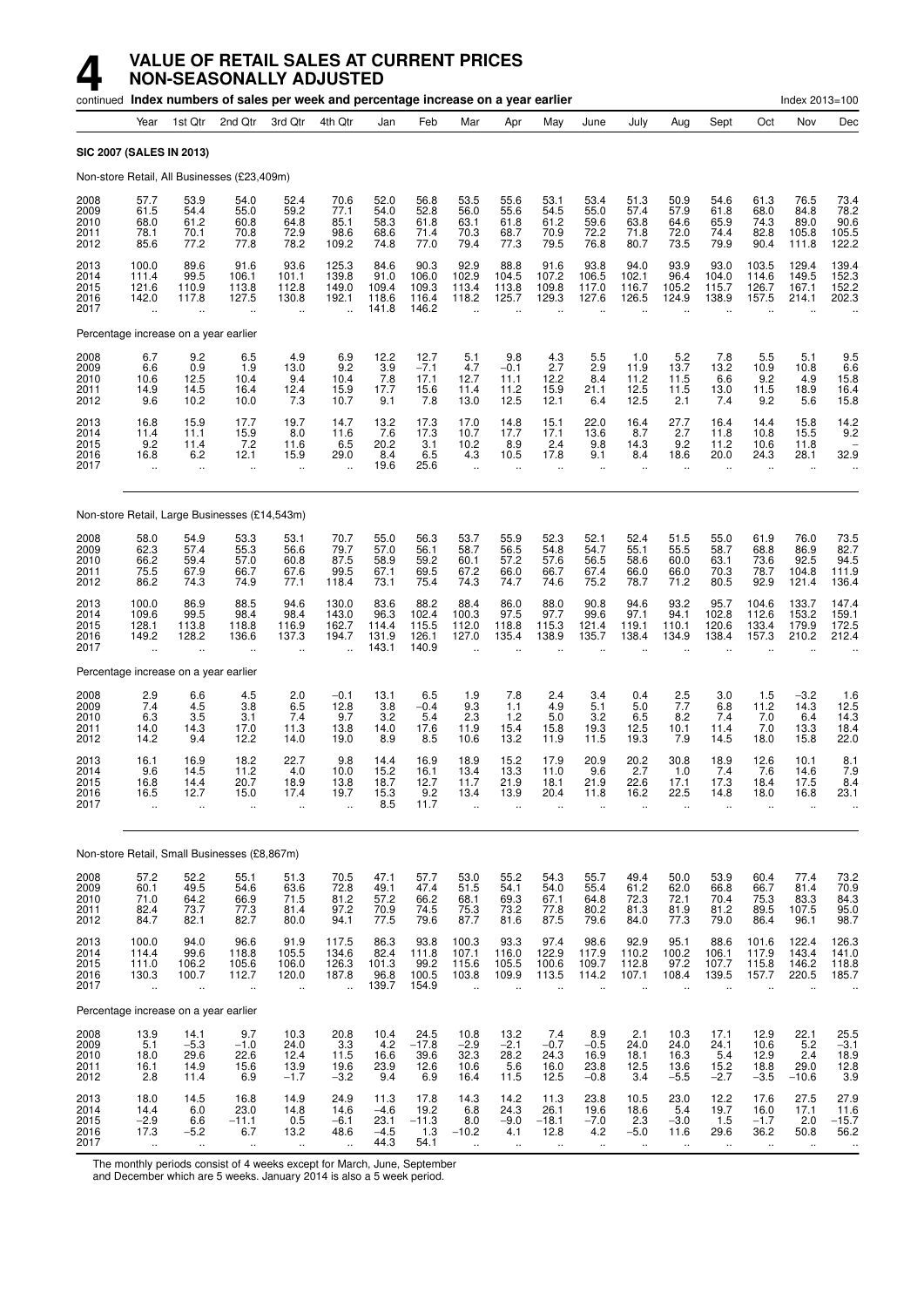### **VALUE OF RETAIL SALES AT CURRENT PRICES NON-SEASONALLY ADJUSTED**

**4**

|                                       |                                                           |                                                            | continued Index numbers of sales per week and percentage increase on a year earlier |                                                       |                                                     |                                          |                                            |                                                             |                                                          |                                                           |                                                           |                                                              |                                                           |                                                           |                                                            | Index 2013=100                                           |                                         |
|---------------------------------------|-----------------------------------------------------------|------------------------------------------------------------|-------------------------------------------------------------------------------------|-------------------------------------------------------|-----------------------------------------------------|------------------------------------------|--------------------------------------------|-------------------------------------------------------------|----------------------------------------------------------|-----------------------------------------------------------|-----------------------------------------------------------|--------------------------------------------------------------|-----------------------------------------------------------|-----------------------------------------------------------|------------------------------------------------------------|----------------------------------------------------------|-----------------------------------------|
|                                       | Year                                                      | 1st Qtr                                                    | 2nd Qtr                                                                             | 3rd Qtr                                               | 4th Qtr                                             | Jan                                      | Feb                                        | Mar                                                         | Apr                                                      | May                                                       | June                                                      | July                                                         | Aug                                                       | Sept                                                      | Oct                                                        | Nov                                                      | Dec                                     |
| <b>SIC 2007 (SALES IN 2013)</b>       |                                                           |                                                            |                                                                                     |                                                       |                                                     |                                          |                                            |                                                             |                                                          |                                                           |                                                           |                                                              |                                                           |                                                           |                                                            |                                                          |                                         |
| Mail Order (£20,276m)                 |                                                           |                                                            |                                                                                     |                                                       |                                                     |                                          |                                            |                                                             |                                                          |                                                           |                                                           |                                                              |                                                           |                                                           |                                                            |                                                          |                                         |
| 2008<br>2009<br>2010<br>2011<br>2012  | 53.7<br>56.9<br>64.3<br>75.6<br>85.2                      | 50.9<br>52.7<br>57.9<br>66.9<br>76.6                       | 49.6<br>50.6<br>55.9<br>66.3<br>76.0                                                | 49.0<br>52.4<br>60.4<br>70.6<br>77.3                  | 65.3<br>71.8<br>83.0<br>98.4<br>110.9               | 50.9<br>53.0<br>56.0<br>67.2<br>75.8     | 52.6<br>50.8<br>58.3<br>66.8<br>74.9       | 49.6<br>54.1<br>59.1<br>66.9<br>78.6                        | 51.7<br>51.6<br>57.3<br>64.7<br>76.6                     | 48.3<br>50.6<br>56.1<br>66.8<br>76.7                      | 49.0<br>50.0<br>54.7<br>67.3<br>75.1                      | 48.3<br>51.3<br>57.7<br>68.5<br>79.4                         | 47.8<br>51.0<br>60.2<br>69.9<br>72.1                      | 50.5<br>54.5<br>62.6<br>72.7<br>79.7                      | 56.8<br>63.0<br>71.1<br>79.4<br>88.4                       | 69.9<br>78.2<br>86.1<br>106.4<br>112.8                   | 68.5<br>73.7<br>90.1<br>107.2<br>127.4  |
| 2013<br>2014<br>2015<br>2016<br>2017  | 100.0<br>115.5<br>129.0<br>151.8<br>ă,                    | 90.0<br>102.2<br>117.2<br>125.2<br>ä,                      | 89.7<br>108.4<br>119.4<br>134.3<br>$\ddot{\phantom{a}}$                             | 91.9<br>104.4<br>119.5<br>139.7<br>ä.                 | 128.4<br>148.0<br>159.9<br>207.9                    | 87.1<br>94.3<br>118.0<br>128.2<br>153.3  | 89.3<br>106.1<br>112.8<br>121.5<br>158.1   | 92.9<br>106.8<br>120.0<br>125.8                             | 88.8<br>107.6<br>120.2<br>132.6                          | 89.7<br>110.2<br>115.8<br>136.9                           | 90.3<br>107.5<br>121.7<br>133.5                           | 90.4<br>103.3<br>122.1<br>133.6                              | 92.4<br>100.7<br>112.3<br>134.2                           | 92.6<br>108.1<br>123.2<br>149.0                           | 104.5<br>119.0<br>133.9<br>168.6                           | 132.1<br>158.5<br>180.0<br>232.1                         | 144.6<br>162.8<br>164.7<br>219.9        |
| Percentage increase on a year earlier |                                                           |                                                            |                                                                                     |                                                       |                                                     |                                          |                                            |                                                             |                                                          |                                                           |                                                           |                                                              |                                                           |                                                           |                                                            |                                                          |                                         |
| 2008<br>2009<br>2010<br>2011<br>2012  | 4.7<br>6.0<br>13.0<br>17.5<br>12.8                        | 11.7<br>3.6<br>9.8<br>15.6<br>14.4                         | 5.5<br>2.0<br>10.4<br>18.6<br>14.6                                                  | 3.0<br>7.0<br>15.1<br>16.9<br>9.5                     | 0.8<br>9.9<br>15.6<br>18.5<br>12.7                  | 17.7<br>4.1<br>5.6<br>19.9<br>12.8       | 14.1<br>$-3.4$<br>14.9<br>14.6<br>12.1     | 5.5<br>9.1<br>9.3<br>13.1<br>17.6                           | 10.5<br>$-0.3$<br>11.2<br>12.9<br>18.3                   | 1.5<br>4.6<br>10.9<br>19.0<br>14.8                        | 4.8<br>1.9<br>9.4<br>23.1<br>11.7                         | 0.6<br>6.1<br>12.5<br>18.8<br>15.9                           | 3.2<br>6.8<br>18.1<br>16.1<br>3.1                         | 4.6<br>7.8<br>14.9<br>16.1<br>9.6                         | 1.4<br>10.9<br>12.8<br>11.7<br>11.2                        | $-2.5$<br>11.9<br>10.2<br>23.6<br>6.0                    | 3.2<br>7.7<br>22.3<br>19.0<br>18.8      |
| 2013<br>2014<br>2015<br>2016<br>2017  | 17.4<br>15.5<br>11.7<br>17.7                              | 17.5<br>13.5<br>14.7<br>6.9                                | 17.9<br>20.8<br>10.2<br>12.4<br>$\ddot{\phantom{a}}$                                | 18.9<br>13.6<br>14.5<br>16.9<br>ă,                    | 15.8<br>15.2<br>8.1<br>30.0<br>$\ddot{\phantom{a}}$ | 15.0<br>8.3<br>25.1<br>8.7<br>19.6       | 19.2<br>18.8<br>$6.3$<br>7.7<br>30.1       | 18.1<br>15.0<br>12.4<br>4.8<br>$\ddotsc$                    | 16.0<br>21.1<br>11.7<br>10.3<br>$\ddot{\phantom{a}}$     | 17.1<br>22.8<br>5.1<br>18.2<br>$\ddot{\phantom{a}}$       | 20.1<br>19.1<br>13.2<br>9.7<br>$\ddot{\phantom{a}}$       | 13.9<br>14.3<br>18.2<br>9.4<br>$\ddot{\phantom{a}}$          | 28.2<br>9.0<br>11.5<br>19.5                               | 16.2<br>16.7<br>14.0<br>21.0                              | 18.3<br>13.9<br>12.5<br>25.9<br>$\ddot{\phantom{a}}$       | 17.1<br>20.0<br>13.6<br>29.0<br>÷.                       | 13.5<br>12.5<br>$\frac{1.2}{33.6}$      |
| Other Non-store Retail (£3,134m)      |                                                           |                                                            |                                                                                     |                                                       |                                                     |                                          |                                            |                                                             |                                                          |                                                           |                                                           |                                                              |                                                           |                                                           |                                                            |                                                          |                                         |
| 2008<br>2009<br>2010<br>2011<br>2012  | 83.6<br>90.9<br>91.7<br>94.4<br>88.3                      | 73.3<br>65.1<br>82.5<br>90.6<br>81.4                       | 82.2<br>83.5<br>92.1<br>99.3<br>89.3                                                | 74.7<br>103.4<br>93.8<br>87.8<br>84.3                 | 105.0<br>111.5<br>98.5<br>99.9<br>98.3              | 58.9<br>60.6<br>72.9<br>77.7<br>68.4     | 84.6<br>65.8<br>84.2<br>101.1<br>90.6      | 78.7<br>68.3<br>88.9<br>92.5<br>84.3                        | 81.0<br>81.7<br>90.7<br>94.5<br>82.3                     | 83.8<br>80.0<br>94.1<br>97.8<br>98.1                      | 81.9<br>87.6<br>91.7<br>104.2<br>87.8                     | 70.4<br>96.9<br>103.5<br>93.0<br>89.4                        | 71.5<br>102.9<br>92.7<br>85.8<br>82.9                     | 80.6<br>108.9<br>86.9<br>85.4<br>81.4                     | 90.2<br>100.2<br>94.9<br>104.8<br>103.9                    | 119.6<br>127.8<br>107.8<br>102.0<br>105.2                | 105.1<br>107.4<br>93.8<br>94.3<br>88.3  |
| 2013<br>2014<br>2015<br>2016<br>2017  | 100.0<br>85.2<br>73.7<br>79.0                             | 86.7<br>82.6<br>70.3<br>69.7<br>ä,                         | 103.7<br>91.6<br>77.2<br>83.7                                                       | 104.7<br>79.9<br>69.4<br>72.6<br>$\ddot{\phantom{a}}$ | 104.9<br>86.8<br>78.0<br>89.9                       | 68.8<br>69.6<br>53.8<br>56.3<br>67.5     | 96.8<br>105.2<br>86.5<br>83.7<br>69.5      | 92.8<br>77.4<br>70.6<br>69.3<br>$\sim$                      | 88.4<br>84.3<br>72.3<br>80.9                             | 103.4<br>88.1<br>70.6<br>79.9                             | 116.3<br>100.3<br>86.4<br>89.0                            | 116.9<br>93.9<br>81.5<br>80.6                                | 103.5<br>68.6<br>59.5<br>64.3                             | 95.7<br>77.8<br>67.6<br>72.9                              | 96.9<br>85.8<br>80.3<br>85.2                               | 112.0<br>91.3<br>84.2<br>97.2                            | 105.7<br>84.2<br>71.3<br>87.9           |
| Percentage increase on a year earlier |                                                           |                                                            |                                                                                     |                                                       |                                                     |                                          |                                            |                                                             |                                                          |                                                           |                                                           |                                                              |                                                           |                                                           |                                                            |                                                          |                                         |
| 2008<br>2009<br>2010<br>2011<br>2012  | 16.1<br>8.7<br>1.0<br>2.9<br>$-6.4$                       | $-0.6$<br>$-11.1$<br>26.7<br>9.7<br>$-10.2$                | 10.3<br>1.5<br>10.4<br>7.8<br>$-10.1$                                               | 14.1<br>38.5<br>$-9.2$<br>$-6.4$<br>$-4.0$            | 41.5<br>6.2<br>$-11.7$<br>1.5<br>$-1.6$             | $-11.1$<br>2.8<br>20.4<br>6.5<br>$-11.9$ | 7.7<br>$-22.2$<br>28.0<br>20.1<br>$-10.4$  | 3.6<br>$-13.2$<br>30.2<br>4.1<br>$-8.9$                     | 7.1<br>0.8<br>11.0<br>4.2<br>$-12.9$                     | 16.2<br>$-4.5$<br>17.6<br>3.9<br>0.3                      | 8.2<br>6.9<br>4.6<br>13.7<br>$-15.8$                      | 2.6<br>37.7<br>6.8<br>$-10.2$<br>$-3.8$                      | 15.1<br>43.9<br>$-9.9$<br>$-7.5$<br>$-3.3$                | 23.1<br>35.2<br>$-20.2$<br>$-1.8$<br>$-4.7$               | 25.8<br>11.1<br>$-5.4$<br>10.5<br>$-0.8$                   | 49.4<br>6.9<br>$-15.7$<br>$-5.4$<br>3.1                  | 47.0<br>2.2<br>$-12.6$<br>0.5<br>$-6.4$ |
| 2013<br>2014<br>2015<br>2016<br>2017  | 13.2<br>$-14.8$<br>$-13.4$<br>7.1<br>$\ddot{\phantom{a}}$ | 6.5<br>$-4.7$<br>$-14.8$<br>$-0.9$<br>$\ddot{\phantom{a}}$ | 16.2<br>$-11.7$<br>$-15.7$<br>8.4<br>$\ddot{\phantom{a}}$                           | 24.1<br>$-23.6$<br>$-13.2$<br>4.7<br>$\mathbf{r}$     | 6.8<br>$-17.2$<br>$-10.1$<br>15.2                   | 0.5<br>1.2<br>$-22.7$<br>4.5<br>20.0     | 6.9<br>8.6<br>$-17.8$<br>$-3.3$<br>$-17.0$ | 10.1<br>$-16.6$<br>$-8.7$<br>$-1.8$<br>$\ddot{\phantom{a}}$ | 7.4<br>$-4.7$<br>$-14.2$<br>11.9<br>$\ddot{\phantom{a}}$ | 5.4<br>$-14.8$<br>$-19.9$<br>13.1<br>$\ddot{\phantom{a}}$ | 32.5<br>$-13.8$<br>$-13.9$<br>3.0<br>$\ddot{\phantom{a}}$ | 30.8<br>$-19.7$<br>$-13.2$<br>$-1.0$<br>$\ddot{\phantom{a}}$ | 24.8<br>$-33.8$<br>$-13.2$<br>8.1<br>$\ddot{\phantom{a}}$ | 17.6<br>$-18.7$<br>$-13.1$<br>7.8<br>$\ddot{\phantom{a}}$ | $-6.7$<br>$-11.5$<br>$-6.5$<br>6.1<br>$\ddot{\phantom{a}}$ | 6.5<br>$-18.5$<br>$-7.7$<br>15.4<br>$\ddot{\phantom{a}}$ | 19.8<br>$-20.4$<br>$-15.2$<br>23.2      |

The monthly periods consist of 4 weeks except for March, June, September and December which are 5 weeks. January 2014 is also a 5 week period.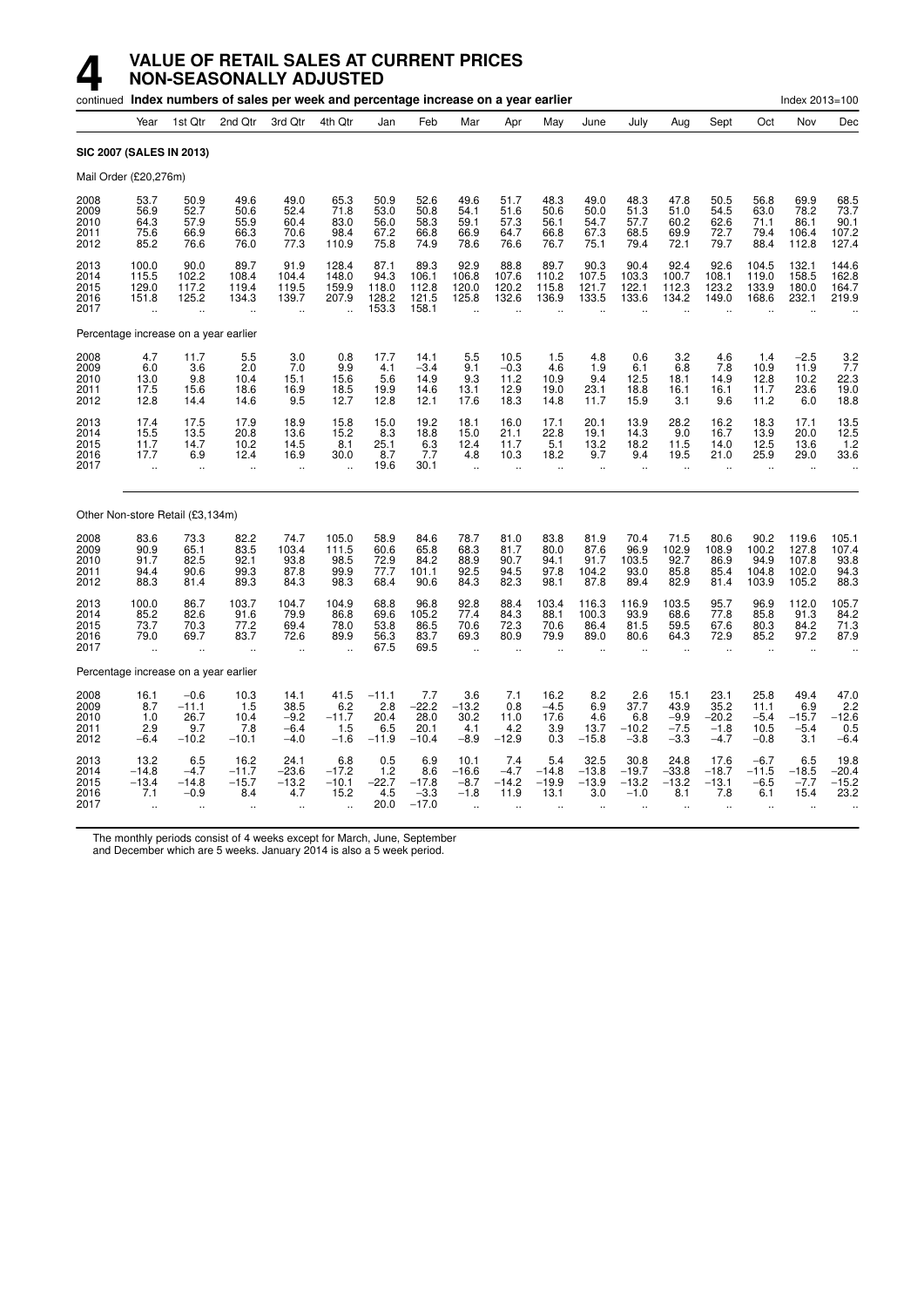### **VALUE OF RETAIL SALES AT CURRENT PRICES NON-SEASONALLY ADJUSTED**

**4**

|                                       |                                        |                                       | continued Index numbers of sales per week and percentage increase on a year earlier |                                          |                                        |                                           |                                               |                                        |                                           |                                           |                                          |                                          |                                         |                                         |                                        | Index 2013=100                         |                                          |
|---------------------------------------|----------------------------------------|---------------------------------------|-------------------------------------------------------------------------------------|------------------------------------------|----------------------------------------|-------------------------------------------|-----------------------------------------------|----------------------------------------|-------------------------------------------|-------------------------------------------|------------------------------------------|------------------------------------------|-----------------------------------------|-----------------------------------------|----------------------------------------|----------------------------------------|------------------------------------------|
|                                       | Year                                   | 1st Qtr                               | 2nd Qtr                                                                             | 3rd Qtr                                  | 4th Qtr                                | Jan                                       | Feb                                           | Mar                                    | Apr                                       | May                                       | June                                     | July                                     | Aug                                     | Sept                                    | Oct                                    | Nov                                    | Dec                                      |
| <b>SIC 2007 (SALES IN 2013)</b>       |                                        |                                       |                                                                                     |                                          |                                        |                                           |                                               |                                        |                                           |                                           |                                          |                                          |                                         |                                         |                                        |                                        |                                          |
|                                       |                                        |                                       | Automotive Fuel, All Businesses (£39,052m)                                          |                                          |                                        |                                           |                                               |                                        |                                           |                                           |                                          |                                          |                                         |                                         |                                        |                                        |                                          |
| 2008<br>2009<br>2010<br>2011<br>2012  | 90.7<br>82.9<br>86.8<br>103.4<br>103.2 | 87.4<br>75.9<br>80.6<br>97.5<br>107.0 | 97.4<br>83.7<br>90.5<br>105.6<br>101.8                                              | 97.9<br>87.1<br>88.2<br>104.8<br>104.2   | 80.4<br>85.1<br>87.8<br>105.8<br>99.8  | 83.6<br>73.2<br>73.8<br>91.4<br>99.5      | 88.1<br>75.6<br>81.2<br>98.1<br>104.3         | 90.5<br>78.3<br>85.6<br>101.8<br>115.0 | 96.4<br>79.2<br>90.6<br>105.1<br>102.0    | 95.1<br>82.1<br>92.3<br>106.9<br>105.8    | 100.1<br>88.6<br>89.0<br>104.9<br>98.3   | 102.9<br>86.4<br>91.2<br>106.7<br>102.9  | 94.2<br>86.2<br>87.0<br>103.3<br>102.3  | 96.9<br>88.3<br>86.6<br>104.5<br>106.7  | 89.4<br>89.9<br>90.2<br>106.0<br>103.1 | 82.7<br>86.7<br>92.7<br>109.8<br>101.0 | 71.3<br>79.9<br>82.1<br>102.5<br>96.2    |
| 2013<br>2014<br>2015<br>2016<br>2017  | 100.0<br>96.3<br>90.6<br>94.3          | 98.7<br>95.4<br>86.7<br>86.3          | 101.9<br>98.9<br>93.4<br>94.6                                                       | 103.9<br>98.3<br>91.8<br>97.4            | 95.6<br>92.7<br>90.4<br>98.9           | 89.5<br>87.3<br>85.6<br>85.8<br>93.2      | 100.7<br>94.9<br>85.0<br>84.8<br>99.7         | 104.4<br>103.9<br>88.9<br>88.1         | 101.6<br>97.0<br>91.4<br>92.9             | 102.6<br>98.1<br>92.9<br>96.4             | 101.4<br>101.1<br>95.5<br>94.6           | 106.3<br>101.6<br>93.8<br>99.0           | 103.2<br>97.4<br>90.2<br>96.3           | 102.5<br>96.2<br>91.5<br>96.9           | 96.7<br>94.7<br>91.4<br>100.4          | 96.9<br>94.9<br>93.5<br>101.8          | 93.6<br>89.4<br>87.0<br>95.3             |
| Percentage increase on a year earlier |                                        |                                       |                                                                                     |                                          |                                        |                                           |                                               |                                        |                                           |                                           |                                          |                                          |                                         |                                         |                                        |                                        |                                          |
| 2008<br>2009<br>2010<br>2011<br>2012  | 9.8<br>$-8.6$<br>4.7<br>19.2<br>$-0.2$ | 16.0<br>$-13.1$<br>6.3<br>20.9<br>9.7 | 15.9<br>$-14.1$<br>8.1<br>16.7<br>$-3.6$                                            | 16.3<br>$-11.1$<br>1.3<br>18.9<br>$-0.6$ | $-7.6$<br>5.8<br>3.3<br>20.5<br>$-5.7$ | 17.7<br>$-12.5$<br>0.8<br>23.8<br>8.9     | 19.9<br>$-14.3$<br>7.5<br>20.7<br>6.4         | 12.8<br>$-13.5$<br>9.4<br>18.9<br>12.9 | 15.5<br>$-17.9$<br>14.5<br>16.0<br>$-2.9$ | 13.9<br>$-13.6$<br>12.4<br>15.8<br>$-1.0$ | 17.9<br>$-11.5$<br>0.4<br>17.8<br>$-6.3$ | 20.9<br>$-16.0$<br>5.6<br>17.0<br>$-3.6$ | 14.1<br>$-8.5$<br>1.0<br>18.7<br>$-1.0$ | 14.5<br>$-8.9$<br>$-1.9$<br>20.7<br>2.1 | 5.7<br>0.5<br>0.3<br>17.6<br>$-2.7$    | $-7.3$<br>4.8<br>6.9<br>18.5<br>$-8.0$ | $-18.2$<br>12.1<br>2.8<br>24.8<br>$-6.1$ |
| 2013<br>2014<br>2015<br>2016<br>2017  | $-3.1$<br>$-3.7$<br>$-5.9$<br>4.1      | $-7.7$<br>$-3.4$<br>$-9.1$<br>$-0.4$  | 0.1<br>$-2.9$<br>$-5.5$<br>1.3                                                      | $-0.3$<br>$-5.4$<br>$-6.6$<br>6.1        | $-4.2$<br>$-3.0$<br>$-2.5$<br>9.4      | $-10.0$<br>$-2.5$<br>$-1.9$<br>0.3<br>8.7 | $-3.5$<br>$-5.7$<br>$-10.4$<br>$-0.3$<br>17.7 | $-9.2$<br>$-0.5$<br>$-14.4$<br>$-1.0$  | $-0.5$<br>$-4.5$<br>$-5.8$<br>1.7         | $-3.0$<br>$-4.4$<br>$-5.3$<br>3.8         | 3.2<br>$-0.4$<br>$-5.5$<br>$-1.0$        | 3.3<br>$-4.4$<br>$-7.7$<br>5.6           | 0.9<br>$-5.6$<br>$-7.4$<br>6.8          | $-3.9$<br>$-6.1$<br>$-4.9$<br>5.9       | $-6.2$<br>$-2.1$<br>$-3.4$<br>9.8      | $-4.1$<br>$-2.1$<br>$-1.4$<br>8.8      | $-2.7$<br>$-4.5$<br>$-2.6$<br>9.5        |

The monthly periods consist of 4 weeks except for March, June, September

and December which are 5 weeks. January 2014 is also a 5 week period.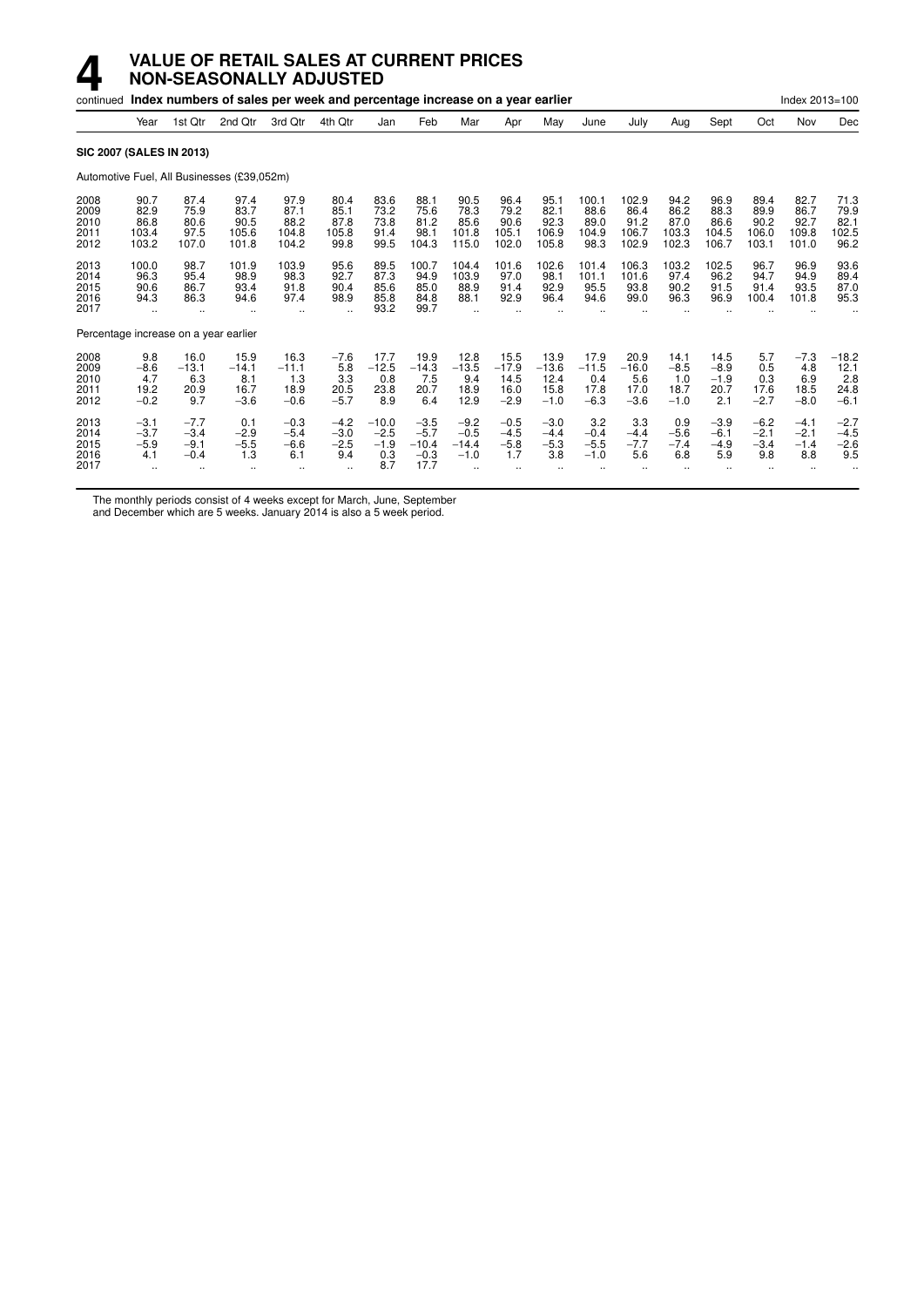#### **5 VALUE OF RETAIL SALES BY COMMODITY AT CURRENT PRICES NON-SEASONALLY ADJUSTED**

|                                                                                                                                                                                                                                                                                                                                                                                                                                                                                                                                                                                    |                                                      |                                                      |                                                    |                                                      | 11111172211111                                      |
|------------------------------------------------------------------------------------------------------------------------------------------------------------------------------------------------------------------------------------------------------------------------------------------------------------------------------------------------------------------------------------------------------------------------------------------------------------------------------------------------------------------------------------------------------------------------------------|------------------------------------------------------|------------------------------------------------------|----------------------------------------------------|------------------------------------------------------|-----------------------------------------------------|
|                                                                                                                                                                                                                                                                                                                                                                                                                                                                                                                                                                                    | Total<br>excluding<br>fuel                           | Food,<br>drink and<br>tobacco <sup>1</sup>           | Clothing<br>and<br>footwear                        | Household<br>goods <sup>1</sup>                      | Other<br>non-<br>food <sup>1</sup>                  |
| Average weekly sales<br>in 2013 (£millions)                                                                                                                                                                                                                                                                                                                                                                                                                                                                                                                                        | 6 1 7 4                                              | 2641                                                 | 1 0 6 2                                            | 1 100                                                | 1 371                                               |
| Index numbers of sales per week                                                                                                                                                                                                                                                                                                                                                                                                                                                                                                                                                    |                                                      |                                                      |                                                    |                                                      |                                                     |
| 2009<br>2010<br>2011<br>2012<br>2013                                                                                                                                                                                                                                                                                                                                                                                                                                                                                                                                               | <b>J43S</b><br>88.9<br>91.1<br>94.3<br>96.8<br>100.0 | <b>EAWN</b><br>89.5<br>90.5<br>94.0<br>96.8<br>100.0 | EAWO<br>82.1<br>88.2<br>93.0<br>95.6<br>100.0      | <b>EAWP</b><br>98.0<br>97.7<br>94.8<br>97.7<br>100.0 | EAWQ<br>85.4<br>89.0<br>$95.5$<br>$97.0$<br>$100.0$ |
| 2014<br>2015<br>2016                                                                                                                                                                                                                                                                                                                                                                                                                                                                                                                                                               | 103.8<br>105.7<br>109.3                              | 98.3<br>98.2<br>100.4                                | 104.1<br>109.0<br>111.3                            | 108.7<br>113.6<br>118.3                              | 110.3<br>111.4<br>117.6                             |
| 2014 Q1<br>$\begin{array}{c} \stackrel{\frown}{\phantom{}_{\check{}}}\stackrel{\frown}{\phantom{}_{\check{}}}\stackrel{\frown}{\phantom{}_{\check{}}}\stackrel{\frown}{\phantom{}_{\check{}}}\stackrel{\frown}{\phantom{}_{\check{}}}\stackrel{\frown}{\phantom{}_{\check{}}}\stackrel{\frown}{\phantom{}_{\check{}}}\stackrel{\frown}{\phantom{}_{\check{}}}\stackrel{\frown}{\phantom{}_{\check{}}}\stackrel{\frown}{\phantom{}_{\check{}}}\stackrel{\frown}{\phantom{}_{\check{}}}\stackrel{\frown}{\phantom{}_{\check{}}}\stackrel{\frown}{\phantom{}_{\check{}}}\stackrel{\f$ | 94.2<br>101.5<br>100.2<br>120.1                      | 95.3<br>99.1<br>95.9<br>103.1                        | 85.3<br>102.8<br>101.6<br>128.1                    | 99.6<br>100.0<br>103.8<br>132.2                      | 94.5<br>106.3<br>104.6<br>137.0                     |
| 2015 Q1<br>$\overline{Q}2$<br>Q3<br>Q4                                                                                                                                                                                                                                                                                                                                                                                                                                                                                                                                             | 97.4<br>102.8<br>102.3<br>120.3                      | 95.3<br>98.0<br>96.0<br>103.3                        | 90.9<br>107.8<br>107.5<br>129.9                    | 107.6<br>104.5<br>108.8<br>133.6                     | 98.5<br>106.7<br>105.4<br>135.2                     |
| 2016 Q1<br>$_{\rm Q3}^{\rm Q2}$<br>Q4                                                                                                                                                                                                                                                                                                                                                                                                                                                                                                                                              | 98.7<br>104.6<br>105.7<br>128.2                      | 95.7<br>99.3<br>99.1<br>107.7                        | 90.9<br>106.0<br>109.7<br>138.7                    | 111.4<br>107.1<br>110.7<br>144.1                     | 100.4<br>111.8<br>111.3<br>146.9                    |
| 2014 Mar<br>Apr<br>May<br>Jun                                                                                                                                                                                                                                                                                                                                                                                                                                                                                                                                                      | 96.7<br>101.0<br>100.9<br>102.3                      | 95.1<br>100.3<br>98.2<br>98.8                        | 91.2<br>99.7<br>102.2<br>105.8                     | 95.5<br>101.7<br>100.0<br>98.8                       | 105.0<br>102.9<br>106.0<br>109.3                    |
| Jul<br>Aug<br>Sep<br>Oct<br>Nov<br>Dec                                                                                                                                                                                                                                                                                                                                                                                                                                                                                                                                             | 102.3<br>99.5<br>99.1<br>104.9<br>117.0<br>134.7     | 98.3<br>95.3<br>94.5<br>96.8<br>100.4<br>110.2       | 104.3<br>103.5<br>97.9<br>106.3<br>122.5<br>150.1  | 100.9<br>103.1<br>106.7<br>116.5<br>135.7<br>141.9   | 109.8<br>101.4<br>103.0<br>110.1<br>130.0<br>164.3  |
| 2015 Jan<br>Feb<br>Mar<br>Apr<br>May<br>Jun                                                                                                                                                                                                                                                                                                                                                                                                                                                                                                                                        | 94.9<br>95.9<br>100.7<br>100.8<br>103.2<br>104.0     | 91.2<br>95.3<br>98.6<br>95.0<br>99.4<br>99.2         | 89.1<br>86.9<br>95.5<br>104.5<br>105.9<br>111.9    | 112.7<br>103.5<br>106.8<br>105.7<br>104.0<br>104.0   | 92.3<br>97.8<br>103.9<br>105.2<br>107.6<br>107.3    |
| Jul<br>Aug<br>Sep<br>Oct<br>Nov<br>Dec                                                                                                                                                                                                                                                                                                                                                                                                                                                                                                                                             | 104.3<br>100.2<br>102.4<br>105.9<br>118.7<br>133.2   | 97.6<br>94.3<br>96.2<br>95.9<br>100.4<br>111.5       | 109.8<br>105.7<br>106.9<br>110.9<br>128.9<br>146.0 | 109.4<br>104.7<br>111.5<br>117.9<br>139.6<br>141.3   | 109.1<br>103.8<br>103.6<br>111.6<br>129.6<br>158.6  |
| 2016 Jan<br>Feb<br>Mar<br>Apr<br>May<br>Jun                                                                                                                                                                                                                                                                                                                                                                                                                                                                                                                                        | 97.2<br>97.5<br>100.9<br>102.8<br>106.0<br>104.9     | 91.7<br>95.8<br>98.7<br>97.3<br>100.6<br>99.9        | 91.7<br>86.3<br>94.0<br>99.5<br>108.4<br>109.2     | 118.8<br>109.3<br>107.1<br>108.7<br>107.8<br>105.2   | 94.8<br>99.7<br>105.5<br>111.2<br>113.4<br>111.1    |
| Jul<br>Aug<br>Sep<br>Oct<br>Nov<br>Dec                                                                                                                                                                                                                                                                                                                                                                                                                                                                                                                                             | 107.9<br>104.3<br>105.0<br>112.4<br>125.8<br>142.7   | 100.3<br>99.2<br>98.0<br>100.1<br>104.3<br>116.4     | 113.8<br>107.6<br>108.2<br>118.5<br>138.4<br>155.2 | 110.6<br>106.6<br>113.9<br>126.0<br>149.8<br>154.0   | 115.9<br>109.8<br>108.8<br>120.6<br>138.5<br>174.6  |
| 2017 Jan<br>Feb                                                                                                                                                                                                                                                                                                                                                                                                                                                                                                                                                                    | 98.9<br>102.1                                        | 91.6<br>97.5                                         | 94.3<br>93.3                                       | 121.6<br>114.4                                       | 98.5<br>107.8                                       |

Estimates in this table have been produced by combining a breakdown of commodity sales from 31 large retailers with total sales from other retailers.

1 The Food, drink and tobacco category, Household goods category and Other non-food category include revisions to the commodity classifications provided by respondents.

The monthly periods consist of 4 weeks except for March, June, September and December which are 5 weeks. January 2014 is also a 5 week period.

Historical data have been revised due to classification changes introduced from the January 2010 release due to the removal of repair from the classification.

 $Index 2013 - 100$ 

The quarterly indices are the weighted averages of the monthly indices for the months within the quarter, the weights being the number of weeks in each monthly period.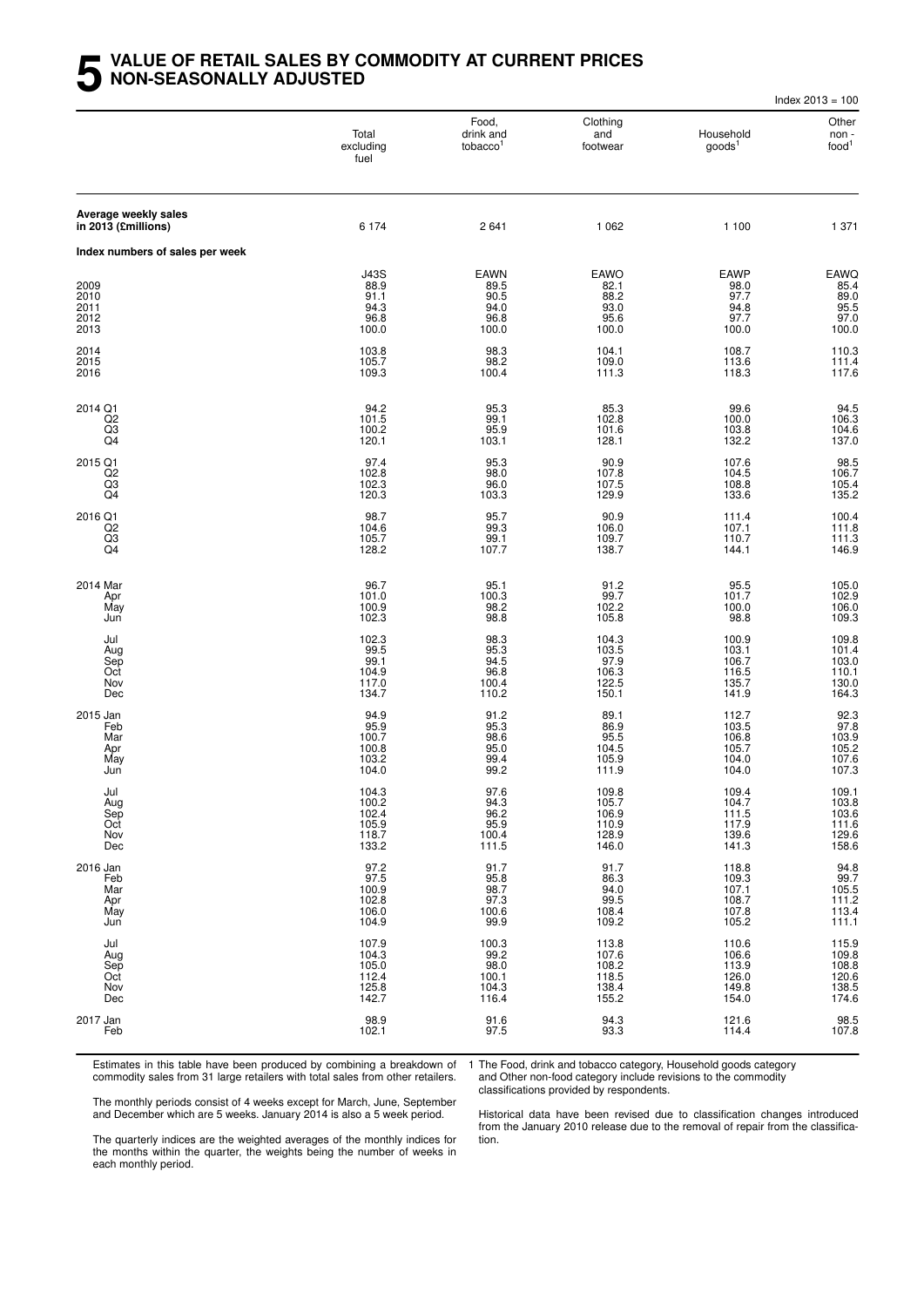### **5** VALUE OF RETAIL SALES BY COMMODITY AT CURRENT PRICES<br>MON-SEASONALLY ADJUSTED<br>continued **NON-SEASONALLY ADJUSTED**

continued

|                                             | Total<br>excluding<br>fuel                                                   | Food<br>drink and<br>tobacco                                 | Clothing<br>and<br>footwear                                               | Household<br>goods                                                        | Other<br>non-<br>food                                                        |
|---------------------------------------------|------------------------------------------------------------------------------|--------------------------------------------------------------|---------------------------------------------------------------------------|---------------------------------------------------------------------------|------------------------------------------------------------------------------|
|                                             | Percentage change latest 3 months on same 3 months a year ago                |                                                              |                                                                           |                                                                           |                                                                              |
| 2014 Apr<br>May<br>Jun                      | J45J<br>5.3<br>5.3<br>5.6                                                    | HN5T<br>1.0<br>$-0.7$<br>0.3                                 | HN5U<br>6.2<br>8.0<br>8.1                                                 | HN5V<br>7.1<br>7.4<br>8.2                                                 | HN5W<br>$12.1$<br>$14.0$<br>12.3                                             |
| Jul<br>Aug<br>Sep<br>Oct<br>Nov<br>Dec      | 3.8<br>3.7<br>$\frac{2.8}{3.2}$<br>4.0<br>3.8                                | $-2.8$<br>$-3.3$<br>$-3.7$<br>$-2.9$<br>$-2.4$<br>$-3.1$     | 6.1<br>6.4<br>$\frac{3.3}{2.9}$<br>2.5<br>4.0                             | 7.4<br>9.0<br>10.1<br>11.6<br>13.2<br>10.2                                | $12.5$<br>11.7<br>$\begin{array}{c} 9.8 \\ 8.8 \end{array}$<br>9.6<br>10.0   |
| 2015 Jan<br>Feb<br>Mar<br>Apr<br>May<br>Jun | 4.9<br>$3.4$<br>$3.5$<br>2.2<br>$^{2.2}_{1.2}$                               | $-2.5$<br>$-2.7$<br>-<br>$-1.1$<br>0.1<br>$-1.1$             | 7.2<br>$6.5$<br>$6.5$<br>5.4<br>4.4<br>4.9                                | 9.8<br>6.1<br>8.1<br>7.3<br>$6.9$<br>$4.5$                                | 11.6<br>$\frac{9.9}{4.2}$<br>2.1<br>$0.7 \\ 0.4$                             |
| Jul<br>Aug<br>Sep<br>Oct<br>Nov<br>Dec      | $\frac{1.9}{1.5}$<br>2.1<br>$\begin{array}{c} 1.8 \\ 2.0 \end{array}$<br>0.2 | 0.3<br>$-0.4$<br>0.1<br>0.1<br>0.4<br>0.2                    | 5.0<br>4.5<br>5.8<br>$\begin{array}{c} 5.5 \\ 6.4 \end{array}$<br>1.4     | $\frac{5.9}{5.1}$<br>4.8<br>2.6<br>3.0<br>1.1                             | $-0.5$<br>$-0.2$<br>0.7<br>$\begin{array}{c} 1.4 \\ 0.5 \\ -1.3 \end{array}$ |
| 2016 Jan<br>Feb<br>Mar<br>Apr<br>May<br>Jun | 0.5<br>0.5<br>$\frac{1.3}{1.2}$<br>1.6<br>1.8                                | 0.6<br>0.8<br>0.4<br>1.0<br>$1.2$<br>1.4                     | 1.0<br>$-0.9$<br>$\overline{\phantom{a}}$<br>$-2.5$<br>$-1.4$<br>$-1.7$   | 2.2<br>2.8<br>$\frac{3.5}{2.7}$<br>2.1<br>2.4                             | $^{-1.2}_{-0.7}$<br>$\frac{2.0}{3.0}$<br>4.0<br>4.8                          |
| Jul<br>Aug<br>Sep<br>Oct<br>Nov<br>Dec      | 2.2<br>$\frac{2.6}{3.3}$<br>4.1<br>$^{4.8}_{6.5}$                            | $1.5$<br>2.7<br>$\overline{3.2}$<br>3.6<br>$\frac{3.3}{4.3}$ | 0.9<br>0.7<br>2.1<br>3.1<br>5.0<br>6.8                                    | 1.9<br>$1.3$<br>$1.7$<br>3.6<br>5.4<br>7.9                                | 4.9<br>5.0<br>5.6<br>6.2<br>$6.6$<br>$8.6$                                   |
| 2017 Jan<br>Feb                             | $\frac{5.4}{5.0}$                                                            | $\frac{3.0}{2.4}$                                            | $\frac{5.8}{5.9}$                                                         | $6.6$<br>5.9                                                              | 7.78.1                                                                       |
|                                             | Percentage change latest month on same month a year ago                      |                                                              |                                                                           |                                                                           |                                                                              |
| 2014 Apr<br>May<br>Jun                      | J3L2<br>9.1<br>4.1<br>4.2                                                    | HN5X<br>5.6<br>$-2.1$<br>$-1.9$                              | HN5Y<br>11.6<br>8.0<br>5.8                                                | HN <sub>5</sub> Z<br>10.8<br>$^{6.8}_{7.2}$                               | <b>HN62</b><br>$12.5$<br>$11.7$<br>$12.6$                                    |
| Jul<br>Aug<br>Sep<br>Oct<br>Nov<br>Dec      | 2.9<br>3.9<br>$1.8$<br>$4.3$<br>$6.2$<br>$1.9$                               | $-4.7$<br>$-3.8$<br>$-2.8$<br>$-2.1$<br>$-2.2$<br>$-4.5$     | 4.6<br>9.1<br>$-2.2$<br>3.3<br>7.0<br>2.4                                 | 8.3<br>12.0<br>10.1<br>$\begin{array}{c} 13.1 \\ 16.4 \\ 4.2 \end{array}$ | 13.2<br>9.1<br>$7.5$<br>9.9<br>11.5<br>9.1                                   |
| 2015 Jan<br>Feb<br>Mar<br>Apr<br>May<br>Jun | $3.2$<br>$2.2$<br>$4.2$<br>$-0.2$<br>$2.2$<br>1.7                            | $-2.4$<br>$-2.7$<br>$3.7$<br>$-5.3$<br>$1.2$<br>0.4          | $7.7$<br>$7.0$<br>$4.7$<br>$4.8$<br>$3.7$<br>$5.8$                        | 7.8<br>5.1<br>11.8<br>4.0<br>4.0<br>5.3                                   | 7.1<br>$6.6$<br>-1.0<br>-1.0<br>-1.5<br>-1.8                                 |
| Jul<br>Aug<br>Sep<br>Oct<br>Nov<br>Dec      | 2.0<br>$\begin{array}{c} 0.8 \\ 3.3 \end{array}$<br>1.0<br>$1.5 - 1.1$       | $-0.7$<br>$-1.1$<br>1.7<br>$-0.9$<br>$1.\overline{2}$        | $\begin{array}{c} 5.3 \\ 2.2 \\ 9.3 \\ 4.3 \\ 5.2 \\ -2.8 \end{array}$    | 8.4<br>1.5<br>$\frac{4.6}{1.2}$<br>2.9<br>$-0.4$                          | $-0.7$<br>2.3<br>0.6<br>0.4<br>1.4<br>-0.3<br>-3.5                           |
| 2016 Jan<br>Feb<br>Mar<br>Apr<br>May<br>Jun | $^{2.4}_{1.7}$<br>$\begin{array}{c} 0.2 \\ 2.0 \\ 2.8 \end{array}$<br>0.8    | $0.6 \\ 0.5$<br>$0.1$<br>2.5<br>1.2<br>0.7                   | $\frac{3.0}{-0.7}$<br>$-1.6$<br>$-4.8$<br>2.3<br>$-2.4$                   | $\frac{5.4}{5.7}$<br>$0.3$<br>$2.9$<br>$3.7$<br>1.1                       | 2.6<br>2.0<br>1.5<br>5.8<br>5.4<br>3.5                                       |
| Jul<br>Aug<br>Sep<br>Oct<br>Nov<br>Dec      | 3.4<br>4.1<br>$^{2.5}_{6.2}$<br>6.0<br>7.1                                   | 2.8<br>5.2<br>5.8<br>4.3<br>4.5                              | $3.7$<br>$1.7$<br>1.1<br>$\begin{array}{c} 6.9 \\ 7.3 \\ 6.3 \end{array}$ | $1.2$<br>1.8<br>2.1<br>6.8<br>$7.3$<br>9.0                                | 6.2<br>5.8<br>5.0<br>8.1<br>6.9<br>10.1                                      |
| 2017 Jan<br>Feb                             | $\frac{1.8}{4.7}$                                                            | $-0.1$<br>1.8                                                | $^{2.7}_{8.2}$                                                            | 2.4<br>4.6                                                                | $\begin{array}{c} 3.9 \\ 8.1 \end{array}$                                    |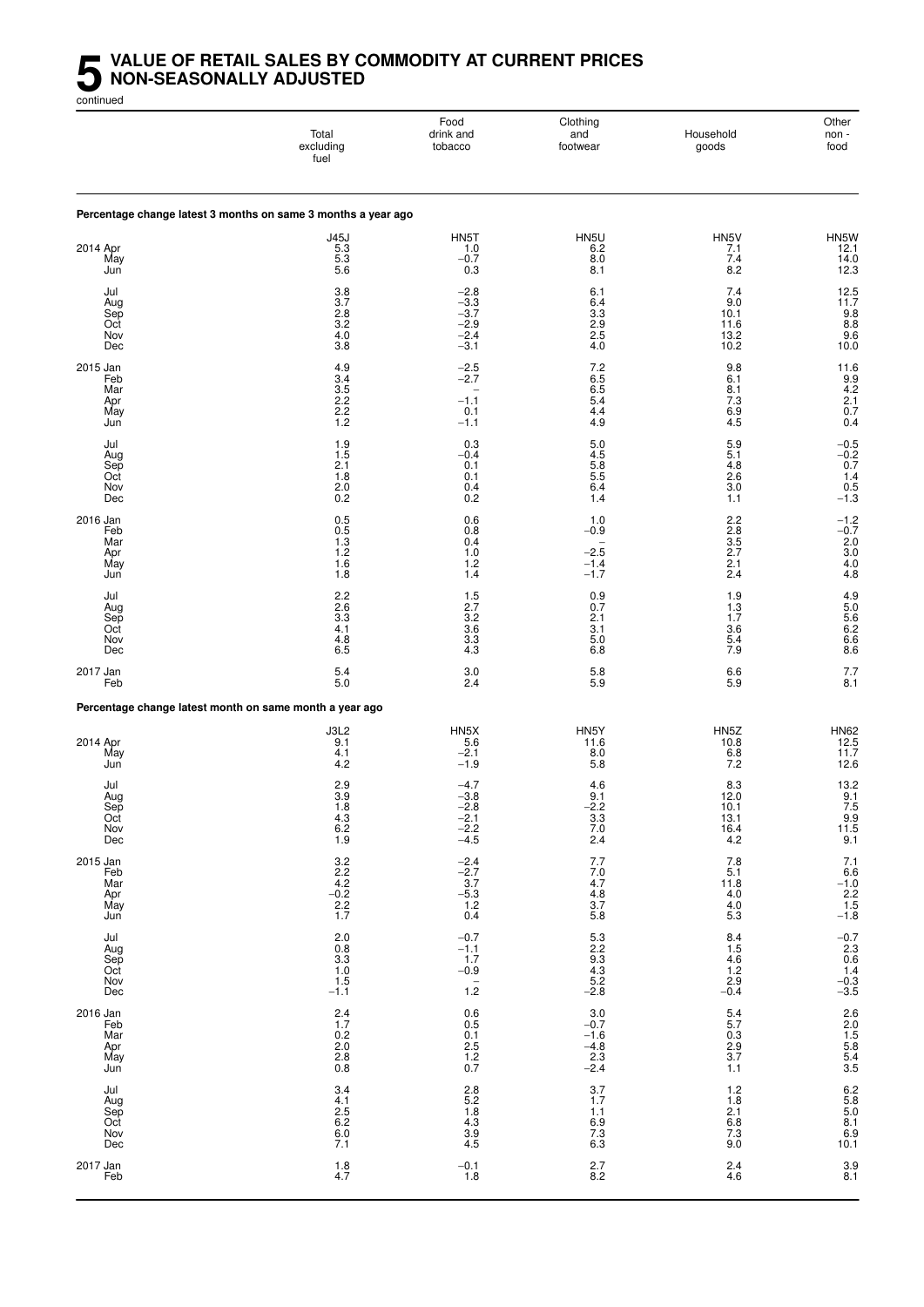### **6** YEAR TO DATE VALUE OF RETAIL SALES AT CURRENT PRICES<br>
Index numbers of sales per week and percentage change on a vear earlier **NON-SEASONALLY ADJUSTED**

**Index numbers of sales per week and percentage change on a year earlier Index 2013 and Expansion Constant Chang 2013=100** 

|                                                                                                                                                                                                                                                                                                                                                                     |                                                  | ALL BUSINESSES                                |                                                                                         | SMALL BUSINESSES <sup>1</sup>                                          |                    | LARGE BUSINESSES <sup>2</sup>                                                 |
|---------------------------------------------------------------------------------------------------------------------------------------------------------------------------------------------------------------------------------------------------------------------------------------------------------------------------------------------------------------------|--------------------------------------------------|-----------------------------------------------|-----------------------------------------------------------------------------------------|------------------------------------------------------------------------|--------------------|-------------------------------------------------------------------------------|
|                                                                                                                                                                                                                                                                                                                                                                     | <b>INDEX</b>                                     | % CHANGE                                      | <b>INDEX</b>                                                                            | % CHANGE                                                               | <b>INDEX</b>       | % CHANGE                                                                      |
| <b>CURRENT YEAR UP TO FEBRUARY 2017</b>                                                                                                                                                                                                                                                                                                                             |                                                  |                                               |                                                                                         |                                                                        |                    |                                                                               |
| ALL RETAILING INCLUDING AUTOMOTIVE FUEL <sup>4</sup>                                                                                                                                                                                                                                                                                                                | 100.1                                            | 4.2                                           | 102.6                                                                                   | 6.9                                                                    | 99.4               | 3.5                                                                           |
| ALL RETAILING EXCLUDING AUTOMOTIVE FUEL <sup>4</sup>                                                                                                                                                                                                                                                                                                                | 100.5                                            | 3.3                                           | 104.8                                                                                   | 7.0                                                                    | 99.4               | 2.3                                                                           |
| PREDOMINANTLY FOOD STORES                                                                                                                                                                                                                                                                                                                                           | 96.8                                             | 0.4                                           | 94.9                                                                                    | $-4.8$                                                                 | 97.1               | 1.3                                                                           |
| Non-specialised stores with food beverages and tobacco predominating<br>Specialist food stores<br>Retail sale of alcoholic drinks, other beverages and tobacco                                                                                                                                                                                                      | 97.4<br>85.7<br>98.6                             | 1.0<br>$-8.1$<br>$-4.4$                       | 100.8<br>$\ddotsc$                                                                      | $-1.5$<br>$\ddotsc$<br>$\ddotsc$                                       | 97.1<br>$\ddotsc$  | 1.3<br>$\sim$<br>$\cdot\cdot$                                                 |
| PREDOMINANTLY NON-FOOD STORES                                                                                                                                                                                                                                                                                                                                       | 97.4                                             | 2.4                                           | 100.1                                                                                   | 3.3                                                                    | 96.4               | 2.1                                                                           |
| Non-specialised stores                                                                                                                                                                                                                                                                                                                                              | 96.2                                             | $-2.6$                                        | 84.3                                                                                    | $-0.7$                                                                 | 97.2               | $-2.7$                                                                        |
| Textile, clothing & footwear stores<br>Retail sale of textiles<br>Retail sale of clothing<br>Retail sale of footwear & leather goods                                                                                                                                                                                                                                | 87.4<br>101.5<br>87.0<br>88.0                    | 3.1<br>7.8<br>2.9<br>3.9                      | 94.3<br>103.5<br>$\ddot{\phantom{a}}$                                                   | 9.6<br>15.8<br>$\ldots$                                                | 86.4<br>85.4       | 2.2<br>1.5<br>$\ldots$                                                        |
| Household goods stores<br>Retail sale of furniture, lighting & household articles<br>Retail sale of electrical household appliances, radio & television goods<br>Retail sale of hardware, paints & glass<br>Retail sale of audio and video recording and equipment                                                                                                  | 108.7<br>122.5<br>102.6<br>101.7<br>74.4         | $-2.3$<br>$-5.7$<br>5.0<br>$-1.1$<br>$-11.7$  | 111.6<br>$\sim$<br>$\ddot{\phantom{a}}$<br>$\ddot{\phantom{a}}$<br>$\ddot{\phantom{a}}$ | -8.8<br>$\ddot{\phantom{a}}$<br>$\ddot{\phantom{a}}$                   | 107.5              | 0.9<br>$\ldots$<br>$\ldots$<br>$\ldots$<br>$\cdot\cdot$                       |
| Other non-food stores<br>Retail sale of pharmaceutical, medical, cosmetic & toilet goods <sup>3</sup><br>Retail sale of books, newspapers & stationery<br>Retail sale of floor coverings<br>Retail sale of computers and telecomms<br>Other retail sale in specialised stores not elsewhere classified<br>including: jewellery; sports goods; and second-hand goods | 100.6<br>104.6<br>80.0<br>64.2<br>104.7<br>105.0 | 9.0<br>9.2<br>$-8.6$<br>2.0<br>$-2.5$<br>13.6 | 98.4<br>$\sim$<br>$\ddot{\phantom{1}}$<br>$\ddotsc$                                     | 9.0<br>$\ddot{\phantom{1}}$<br>$\ddot{\phantom{a}}$<br>Ω.<br>$\ddotsc$ | 102.5<br>$\ddotsc$ | 8.9<br>$\ddotsc$<br>$\ddotsc$<br>$\ldots$<br>$\ddot{\phantom{1}}$<br>$\ldots$ |
| <b>NON-STORE RETAIL</b><br>Retail sale via mail order houses<br>Non-store retail excluding mail order                                                                                                                                                                                                                                                               | 144.0<br>155.7<br>68.5                           | 22.6<br>24.7<br>$-2.1$                        | 147.3<br>$\mathbf{r}$                                                                   | 49.3<br>$\ddot{\phantom{a}}$<br>$\ddot{\phantom{1}}$                   | 142.0              | 10.1<br>$\ddotsc$<br>$\ldots$                                                 |
| PREDOMINANTLY AUTOMOTIVE FUEL <sup>4</sup>                                                                                                                                                                                                                                                                                                                          | 96.5                                             | 13.1                                          | $\sim$                                                                                  | $\ddot{\phantom{a}}$                                                   |                    | $\ddotsc$                                                                     |

1 Small retailers are those with less than 100 employment

2 Large retailers are those with greater than 99 employment

3 National Health Service receipts are excluded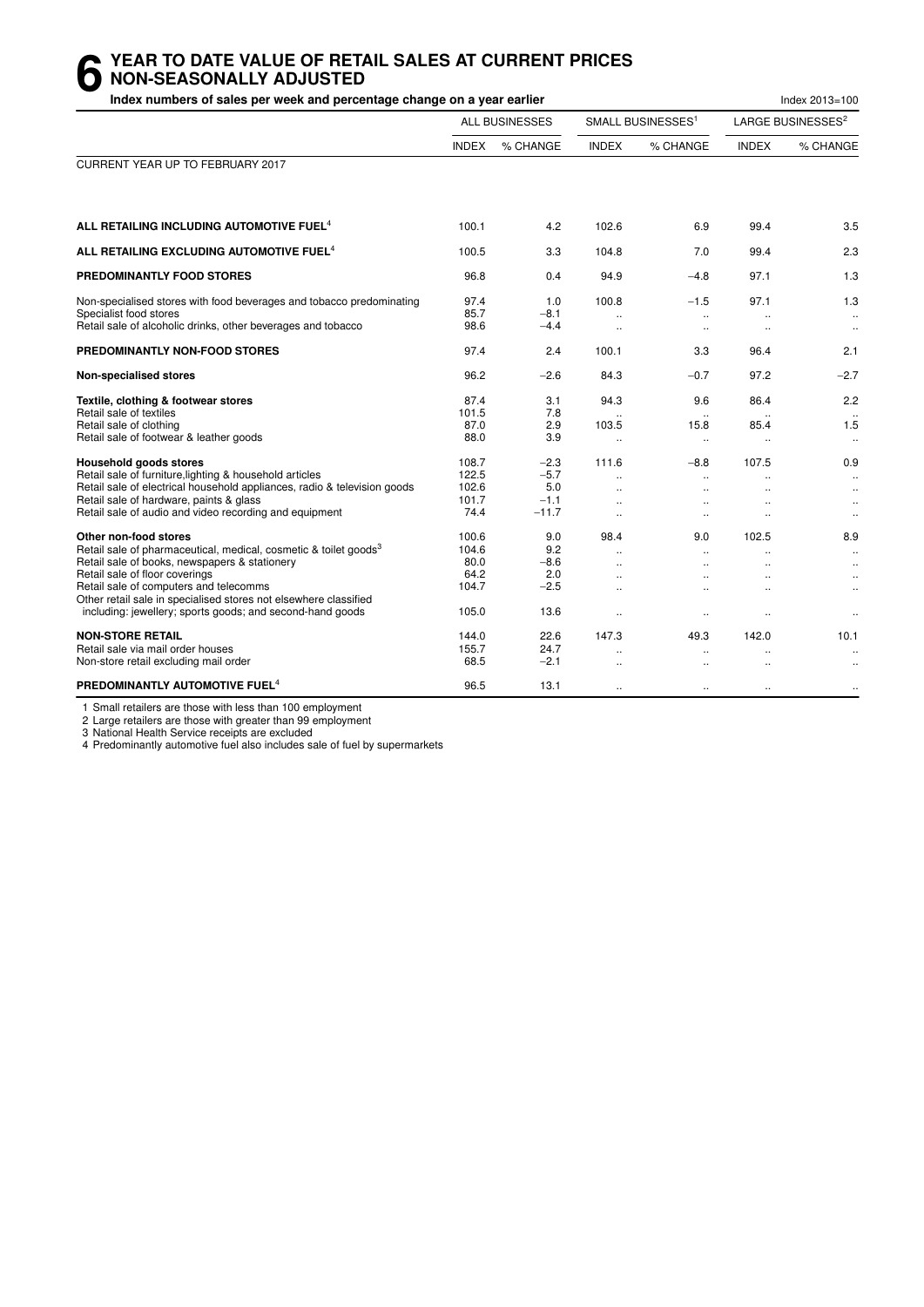### **CPSAVALUE OF RETAIL SALES AT CURRENT PRICES SEASONALLY ADJUSTED**

Index 2013=100

#### Predominantly non-food stores

|                                             |                                                                                                | All                                                                                                                    |                                                                                                                        |                                                                                     |                                                          |                                                                                                                                   |                                                                                        |                                                                          |                                                       |                                                                                     |
|---------------------------------------------|------------------------------------------------------------------------------------------------|------------------------------------------------------------------------------------------------------------------------|------------------------------------------------------------------------------------------------------------------------|-------------------------------------------------------------------------------------|----------------------------------------------------------|-----------------------------------------------------------------------------------------------------------------------------------|----------------------------------------------------------------------------------------|--------------------------------------------------------------------------|-------------------------------------------------------|-------------------------------------------------------------------------------------|
|                                             | All<br>retailing<br>including<br>automotive<br>fuel <sup>1</sup>                               | retailing<br>excluding<br>automotive<br>fuel <sup>1</sup>                                                              | Predominantly<br>food stores                                                                                           | Total                                                                               | Non-<br>specialised<br>stores                            | Textile,<br>clothing and<br>footwear<br>stores                                                                                    | Household<br>goods<br>stores                                                           | Other<br>stores                                                          | Non-store<br>retailing                                | Predominantly<br>automotive<br>fuel <sup>1</sup>                                    |
|                                             | <b>AGG 21</b>                                                                                  | AGG 21X                                                                                                                | AGG 1                                                                                                                  | AGG 12                                                                              | 47.19                                                    | AGG 5                                                                                                                             | AGG 7                                                                                  | AGG 13                                                                   | AGG 14                                                | 47.30                                                                               |
|                                             | Index numbers of sales per week                                                                |                                                                                                                        |                                                                                                                        |                                                                                     |                                                          |                                                                                                                                   |                                                                                        |                                                                          |                                                       |                                                                                     |
| 2014 Apr<br>May<br>Jun                      | <b>J5C4</b><br>103.3<br>103.1<br>103.9                                                         | J468<br>103.9<br>103.9<br>104.6                                                                                        | <b>EAQW</b><br>102.4<br>101.1<br>101.6                                                                                 | EAQY<br>104.2<br>104.9<br>106.2                                                     | <b>EAQX</b><br>106.0<br>106.3<br>106.4                   | <b>EARA</b><br>104.0<br>104.4<br>104.6                                                                                            | EARB<br>102.5<br>102.5<br>106.2                                                        | EAQZ<br>104.1<br>106.0<br>107.7                                          | J5BI<br>112.2<br>115.4<br>113.2                       | JO <sub>2</sub> G<br>98.0<br>96.4<br>97.9                                           |
| Jul<br>Aug<br>Sep<br>Oct<br>Nov<br>Dec      | 103.5<br>103.8<br>102.9<br>103.7<br>104.6<br>105.2                                             | 104.2<br>104.6<br>103.9<br>104.9<br>105.9<br>106.5                                                                     | 101.3<br>100.9<br>101.0<br>101.7<br>102.2<br>101.6                                                                     | 105.9<br>107.4<br>105.2<br>106.8<br>108.1<br>109.8                                  | 105.5<br>108.1<br>106.7<br>107.7<br>108.5<br>105.5       | 104.4<br>106.4<br>103.0<br>103.4<br>105.1<br>107.1                                                                                | 104.3<br>108.3<br>105.8<br>108.8<br>108.7<br>108.2                                     | 108.6<br>107.3<br>105.9<br>108.3<br>110.3<br>116.4                       | 112.3<br>111.0<br>114.0<br>113.1<br>115.4<br>117.1    | 97.4<br>96.9<br>94.7<br>93.5<br>94.3<br>94.3                                        |
| 2015 Jan<br>Feb<br>Mar<br>Apr<br>May<br>Jun | 104.0<br>103.5<br>103.9<br>104.3<br>104.5<br>104.9                                             | 105.2<br>105.4<br>105.9<br>106.1<br>106.1<br>106.5                                                                     | 101.5<br>100.6<br>101.2<br>100.8<br>101.8<br>101.6                                                                     | 107.0<br>108.2<br>108.2<br>109.0<br>108.5<br>108.7                                  | 109.0<br>110.1<br>109.2<br>109.4<br>108.8<br>109.9       | 105.2<br>106.6<br>108.3<br>109.1<br>108.1<br>110.3                                                                                | 108.3<br>108.6<br>111.0<br>111.6<br>110.4<br>110.5                                     | 106.7<br>108.3<br>105.6<br>107.2<br>107.5<br>105.0                       | 117.7<br>118.0<br>120.6<br>121.1<br>118.4<br>124.3    | 93.7<br>88.4<br>87.4<br>90.0<br>91.3<br>92.2                                        |
| Jul<br>Aug<br>Sep<br>Oct<br>Nov<br>Dec      | 104.8<br>103.8<br>105.5<br>104.2<br>105.3<br>104.2                                             | 106.6<br>105.6<br>107.3<br>105.9<br>106.9<br>105.7                                                                     | 100.7<br>100.1<br>102.6<br>100.8<br>101.4<br>102.1                                                                     | 108.9<br>108.4<br>109.3<br>108.1<br>109.2<br>106.4                                  | 111.6<br>110.3<br>111.1<br>111.3<br>113.1<br>112.0       | 107.3<br>109.2<br>108.5<br>105.3<br>106.8<br>102.2                                                                                | 114.3<br>110.0<br>114.3<br>112.2<br>114.6<br>110.6                                     | 105.1<br>105.2<br>105.7<br>106.2<br>105.6<br>104.2                       | 129.5<br>123.3<br>125.1<br>124.8<br>127.0<br>124.6    | 89.7<br>88.9<br>90.7<br>90.3<br>92.2<br>91.2                                        |
| 2016 Jan<br>Feb<br>Mar<br>Apr<br>May<br>Jun | 106.5<br>105.2<br>104.7<br>105.8<br>107.0<br>106.2                                             | 108.1<br>107.2<br>106.8<br>107.6<br>108.8<br>107.8                                                                     | 102.7<br>102.3<br>102.4<br>101.5<br>102.8<br>102.2                                                                     | 110.5<br>109.1<br>107.7<br>110.1<br>110.5<br>108.7                                  | 118.1<br>115.1<br>113.7<br>115.3<br>116.3<br>113.4       | 104.5<br>102.5<br>101.3<br>102.4<br>103.9<br>102.6                                                                                | 113.9<br>114.2<br>110.8<br>110.5<br>113.0<br>108.9                                     | 109.3<br>108.2<br>108.0<br>113.9<br>111.6<br>111.4                       | 128.3<br>126.8<br>128.9<br>131.3<br>136.7<br>137.9    | 93.2<br>88.5<br>87.3<br>91.1<br>92.4<br>92.8                                        |
| Jul<br>Aug<br>Sep<br>Oct<br>Nov<br>Dec      | 108.6<br>108.5<br>108.7<br>111.2<br>111.6<br>109.7                                             | 110.3<br>110.1<br>110.2<br>112.6<br>113.1<br>111.1                                                                     | 103.3<br>104.0<br>103.7<br>104.7<br>104.4<br>103.5                                                                     | 112.7<br>110.5<br>110.6<br>113.9<br>114.3<br>111.6                                  | 116.6<br>117.4<br>118.3<br>116.9<br>117.6<br>116.6       | 109.1<br>105.2<br>103.8<br>108.8<br>107.5<br>103.4                                                                                | 113.4<br>108.9<br>109.5<br>115.8<br>120.1<br>111.2                                     | 113.2<br>112.0<br>112.8<br>115.8<br>115.0<br>116.6                       | 140.1<br>146.5<br>149.7<br>154.5<br>161.6<br>156.4    | 94.7<br>95.2<br>96.0<br>99.4<br>98.8<br>98.5                                        |
| 2017 Jan<br>Feb                             | 109.7<br>111.9                                                                                 | 110.9<br>112.8                                                                                                         | 103.3<br>103.9                                                                                                         | 111.6<br>114.1                                                                      | 113.9<br>114.3                                           | 106.6<br>107.2                                                                                                                    | 109.0<br>113.9                                                                         | 116.5<br>120.8                                                           | 155.4<br>161.6                                        | 99.8<br>104.6                                                                       |
|                                             | <b>Revision to index numbers</b>                                                               |                                                                                                                        |                                                                                                                        |                                                                                     |                                                          |                                                                                                                                   |                                                                                        |                                                                          |                                                       |                                                                                     |
| 2014 Apr<br>May<br>Jun                      |                                                                                                |                                                                                                                        |                                                                                                                        | 0.1<br>$\qquad \qquad -$                                                            | $0.2 \\ 0.2$<br>0.2                                      |                                                                                                                                   | $-0.1$                                                                                 | 0.1<br>$-0.1$                                                            | $-0.2$<br>$-0.1$                                      | $-0.1$<br>$-0.1$<br>$-0.2$                                                          |
| Jul<br>Aug<br>Sep<br>Oct<br>Nov<br>Dec      | 0.1<br>0.1<br>0.1<br>$\sim$<br>$-0.1$                                                          | $\qquad \qquad -$<br>0.1<br>0.1<br>$\sim$ $-$<br>$-0.2$                                                                | $\overline{\phantom{0}}$<br>$\qquad \qquad -$<br>0.1<br>$\overline{\phantom{a}}$<br>$\overline{\phantom{a}}$           | 0.1<br>0.1<br>$\overline{\phantom{0}}$<br>0.1<br>$-0.5$                             | 0.1<br>-0.1<br>$-0.1$<br>$-0.2$<br>$-1.0$                | 0.1<br>0.1<br>$\overline{\phantom{a}}$<br>$\overline{\phantom{0}}$<br>$\qquad \qquad -$                                           | 0.1<br>0.1<br>0.2<br>$-0.1$                                                            | $-0.2$<br>0.1<br>0.1<br>0.1<br>0.1<br>$-0.6$                             | $-0.1$<br>0.1<br>0.1<br>0.1<br>0.1<br>0.2             | 0.1<br>0.1<br>0.1<br>0.2                                                            |
| 2015 Jan<br>Feb<br>Mar<br>Apr<br>May<br>Jun | 0.3<br>$-0.2$<br>0.1<br>$\overline{\phantom{a}}$<br>$\overline{a}$<br>$\overline{\phantom{a}}$ | 0.2<br>$-0.1$<br>0.1<br>$\overline{\phantom{a}}$<br>$\overline{\phantom{a}}$<br>$\bar{a}$                              | $\hspace{0.1mm}-\hspace{0.1mm}$<br>$-0.1$<br>$-0.1$<br>$\qquad \qquad -$<br>$\overline{\phantom{0}}$<br>$\overline{a}$ | 0.5<br>$-0.2$<br>0.1<br>$\sim$ $-$<br>$\equiv$<br>0.1                               | 1.2<br>0.5<br>0.3<br>0.3<br>0.2<br>0.3                   | $\overline{\phantom{m}}$<br>$-0.2$<br>$\qquad \qquad -$<br>$\overline{a}$<br>$\overline{\phantom{a}}$<br>$\overline{\phantom{a}}$ | 0.2<br>$-0.6$<br>$-0.1$<br>$\bar{\mathbb{I}}$                                          | 0.9<br>$-0.3$<br>$\overline{\phantom{0}}$<br>0.2<br>$\frac{1}{2}$        | 0.1<br>$-0.2$<br>$-0.2$<br>$-0.4$<br>$-0.2$<br>$-0.2$ | 0.4<br>$-0.6$<br>0.1<br>$-0.2$<br>$-0.1$<br>$-0.2$                                  |
| Jul<br>Aug<br>Sep<br>Oct<br>Nov<br>Dec      | $\overline{\phantom{m}}$<br>$\overline{\phantom{a}}$<br>0.1<br>0.1<br>$-0.1$                   | $\bar{z}$<br>$\overline{\phantom{a}}$<br>0.1<br>0.1<br>$-0.2$                                                          | $\bar{a}$<br>$\overline{\phantom{a}}$<br>0.1<br>$\overline{\phantom{a}}$<br>$\overline{\phantom{a}}$                   | $\hspace{0.1mm}-\hspace{0.1mm}$<br>0.1<br>0.1<br>$\overline{\phantom{a}}$<br>$-0.5$ | 0.1<br>$-0.1$<br>$-0.2$<br>$-0.4$<br>$-1.3$              | $\hspace{0.1mm}-\hspace{0.1mm}$<br>$-0.1$<br>0.1<br>$-$<br>0.1<br>$\overline{\phantom{0}}$                                        | $\overline{\phantom{a}}$<br>0.1<br>0.1<br>0.2<br>0.3<br>$-0.2$                         | $-0.2$<br>$\sim$ $-$<br>0.2<br>0.1<br>0.1<br>$-0.6$                      | $-0.2$<br>0.1<br>0.1<br>0.3<br>0.4<br>0.5             | $-0.1$<br>$\overline{\phantom{a}}$<br>$\overline{\phantom{a}}$<br>0.1<br>0.2<br>0.3 |
| 2016 Jan<br>Feb<br>Mar<br>Apr<br>May<br>Jun | 0.4<br>$-0.3$<br>0.1<br>$\equiv$                                                               | 0.4<br>$-0.3$<br>$\bar{a}$<br>$\overline{\phantom{0}}$<br>$\overline{\phantom{0}}$                                     | $\hspace{0.1mm}-\hspace{0.1mm}$<br>$-0.2$<br>$\bar{a}$<br>$\overline{\phantom{0}}$                                     | 0.8<br>$-0.3$<br>0.1<br>0.1<br>$\frac{1}{2}$                                        | 2.0<br>0.6<br>0.4<br>0.3<br>0.2<br>0.2                   | $\hspace{0.1mm}-\hspace{0.1mm}$<br>$-0.3$<br>$\bar{a}$<br>$\qquad \qquad -$<br>$\overline{\phantom{0}}$                           | 0.4<br>$-0.9$<br>0.1<br>$-0.1$<br>$\overline{\phantom{0}}$<br>$\overline{\phantom{a}}$ | 1.4<br>$-0.5$<br>$-0.1$<br>0.1<br>$\sim$ $-$<br>$\overline{\phantom{a}}$ | 0.2<br>$-1.2$<br>$-0.3$<br>$-0.5$<br>$-0.2$<br>$-0.2$ | 0.7<br>$-0.8$<br>0.1<br>$-0.2$<br>$-0.1$<br>$-0.2$                                  |
| Jul<br>Aug<br>Sep<br>Oct<br>Nov<br>Dec      | $\overline{\phantom{m}}$<br>$\overline{\phantom{a}}$<br>$\qquad \qquad -$<br>0.1<br>0.1        | $\overline{\phantom{a}}$<br>$\overline{\phantom{a}}$<br>$-0.1$<br>0.1<br>$\overline{\phantom{0}}$<br>$\qquad \qquad -$ | $\overline{\phantom{a}}$<br>$\bar{a}$<br>0.2<br>0.5<br>0.1                                                             | $\overline{\phantom{a}}$<br>$\overline{a}$<br>$-0.1$<br>$-0.1$<br>$-0.3$<br>$-0.3$  | $\sim$<br>$-0.1$<br>$-0.2$<br>$-0.4$<br>$-0.7$<br>$-1.7$ | $\hspace{0.1mm}-\hspace{0.1mm}$<br>$\overline{\phantom{a}}$<br>$-0.3$<br>$-0.2$<br>0.1<br>$-0.1$                                  | 0.2<br>$\sim$<br>0.1<br>0.1<br>$-0.7$<br>$-0.5$                                        | $\hspace{0.1cm} -$<br>$-0.1$<br>0.1<br>0.2<br>$\sim$<br>0.7              | $-0.3$<br>$-0.1$<br>0.2<br>0.4<br>$-0.7$<br>1.3       | $\overline{\phantom{a}}$<br>$\frac{1}{2}$<br>0.1<br>0.3<br>$\overline{\phantom{0}}$ |
| 2017 Jan                                    |                                                                                                | $\overline{\phantom{0}}$                                                                                               | 0.5                                                                                                                    | $-1.5$                                                                              | $-5.8$                                                   | 0.6                                                                                                                               | $-2.4$                                                                                 | $-0.2$                                                                   | 6.3                                                   | 0.2                                                                                 |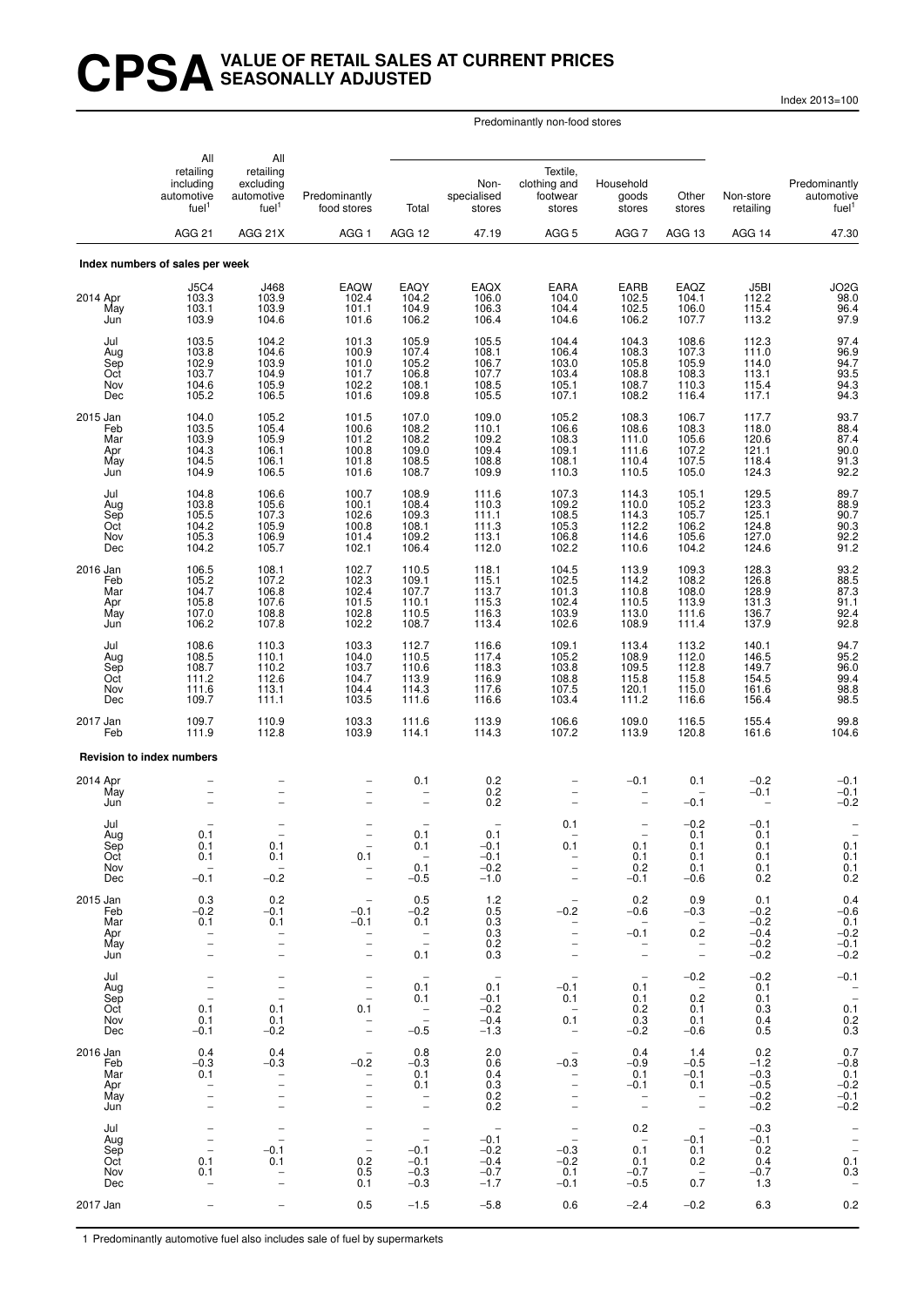# **CPSA1 RETAIL SALES INDEX: VALUE SEASONALLY ADJUSTED PERCENTAGE CHANGE ON SAME MONTH A YEAR EARLIER**

#### Predominantly non-food stores

|                                             | All                                                                                            | All                                                                                                                                             |                                                                                                                                          |                                                                                                                               |                                                                                                   |                                                                                                                            |                                                                                            |                                                                                                                                             |                                                                                               |                                                                                                             |
|---------------------------------------------|------------------------------------------------------------------------------------------------|-------------------------------------------------------------------------------------------------------------------------------------------------|------------------------------------------------------------------------------------------------------------------------------------------|-------------------------------------------------------------------------------------------------------------------------------|---------------------------------------------------------------------------------------------------|----------------------------------------------------------------------------------------------------------------------------|--------------------------------------------------------------------------------------------|---------------------------------------------------------------------------------------------------------------------------------------------|-----------------------------------------------------------------------------------------------|-------------------------------------------------------------------------------------------------------------|
|                                             | retailing<br>including<br>automotive<br>fuel <sup>1</sup>                                      | retailing<br>excluding<br>automotive<br>fuel <sup>1</sup>                                                                                       | Predominantly<br>food stores                                                                                                             | Total                                                                                                                         | Non-<br>specialised<br>stores                                                                     | Textile,<br>clothing and<br>footwear<br>stores                                                                             | Household<br>goods<br>stores                                                               | Other<br>stores                                                                                                                             | Non-store<br>retailing                                                                        | Predominantly<br>automotive<br>fuel <sup>1</sup>                                                            |
|                                             | AGG <sub>21</sub>                                                                              | AGG 21X                                                                                                                                         | AGG <sub>1</sub>                                                                                                                         | AGG 12                                                                                                                        | 47.19                                                                                             | AGG <sub>5</sub>                                                                                                           | AGG 7                                                                                      | AGG 13                                                                                                                                      | AGG 14                                                                                        | 47.30                                                                                                       |
|                                             | Percentage change on same month a year earlier                                                 |                                                                                                                                                 |                                                                                                                                          |                                                                                                                               |                                                                                                   |                                                                                                                            |                                                                                            |                                                                                                                                             |                                                                                               |                                                                                                             |
| 2014 Apr<br>May<br>Jun                      | J5BS<br>6.4<br>3.2<br>3.8                                                                      | J3MK<br>7.3<br>4.1<br>4.3                                                                                                                       | IDIF<br>6.7<br>1.1<br>1.7                                                                                                                | <b>IDIG</b><br>5.8<br>5.3<br>5.4                                                                                              | IDIE<br>8.4<br>$\frac{7.7}{3.7}$                                                                  | <b>IDIK</b><br>6.8<br>5.2<br>4.8                                                                                           | <b>IDIL</b><br>3.6<br>$-0.1$<br>5.0                                                        | <b>IDIH</b><br>4.6<br>$\frac{7.4}{7.3}$                                                                                                     | <b>J5B2</b><br>21.3<br>16.5<br>13.6                                                           | $JO3E$<br>$-0.7$<br>$-4.3$<br>$-0.5$                                                                        |
| Jul<br>Aug<br>Sep<br>Oct<br>Nov<br>Dec      | 2.2<br>3.0<br>1.0<br>3.7<br>4.9<br>2.1                                                         | 3.0<br>4.0<br>1.9<br>4.3<br>5.8<br>3.0                                                                                                          | $-1.2$<br>$\overline{\phantom{a}}$<br>0.1<br>1.5<br>2.0<br>$-0.6$                                                                        | 6.3<br>8.1<br>2.0<br>6.1<br>8.3<br>5.3                                                                                        | $6.3$<br>$7.6$<br>5.7<br>5.7<br>11.4<br>$-0.1$                                                    | 5.1<br>8.6<br>$-1.9$<br>$^{2.9}_{4.7}$<br>2.9                                                                              | 3.8<br>11.6<br>5.3<br>10.4<br>11.2<br>3.8                                                  | $\frac{9.3}{5.9}$<br>1.6<br>6.7<br>8.1<br>12.0                                                                                              | 9.9<br>4.1<br>11.7<br>11.0<br>13.9<br>10.9                                                    | $-4.5$<br>$-5.6$<br>$-6.3$<br>$-2.0$<br>$-3.0$<br>$-5.5$                                                    |
| 2015 Jan<br>Feb<br>Mar<br>Apr<br>May<br>Jun | 3.0<br>1.5<br>1.0<br>1.0<br>1.4<br>1.0                                                         | 3.6<br>2.8<br>2.6<br>2.1<br>2.1<br>1.8                                                                                                          | 1.2<br>$-0.4$<br>0.6<br>$-1.6$<br>0.7<br>$-0.1$                                                                                          | 3.6<br>5.7<br>$\frac{3.0}{4.7}$<br>3.5<br>2.3                                                                                 | 4.6<br>$6.8\,$<br>$\frac{3.2}{3.2}$<br>$2.4\,$<br>3.2                                             | 3.9<br>8.2<br>3.9<br>4.8<br>3.6<br>5.5                                                                                     | 2.7<br>5.3<br>$6.9$<br>$8.9$<br>7.7<br>4.1                                                 | 3.4<br>2.9<br>$^{-0.5}_{2.9}$<br>1.4<br>$-2.5$                                                                                              | 19.4<br>4.9<br>11.5<br>8.0<br>2.6<br>9.9                                                      | $-2.7$<br>$-9.7$<br>$-12.3$<br>$-8.2$<br>$-5.3$<br>$-5.8$                                                   |
| Jul<br>Aug<br>Sep<br>Oct<br>Nov<br>Dec      | 1.3<br>2.6<br>0.6<br>0.6<br>$-1.0$                                                             | 2.3<br>0.9<br>3.3<br>1.0<br>0.9<br>$-0.7$                                                                                                       | $-0.5$<br>$-0.8$<br>1.6<br>$-0.9$<br>$-0.8$<br>0.5                                                                                       | 2.8<br>0.9<br>3.9<br>1.2<br>1.0<br>-3.1                                                                                       | 5.8<br>2.0<br>4.1<br>3.4<br>4.2<br>6.1                                                            | 2.8<br>2.7<br>5.4<br>1.8<br>1.5<br>$-4.6$                                                                                  | 9.6<br>1.6<br>8.1<br>3.1<br>5.4<br>2.2                                                     | $-3.2$<br>$-1.9$<br>$-0.2$<br>$-1.9$<br>$-4.3$<br>$-10.5$                                                                                   | 15.3<br>11.1<br>9.7<br>10.4<br>10.0<br>6.5                                                    | $-7.8$<br>$-8.2$<br>$-4.2$<br>$-3.4$<br>$^{-2.3}_{-3.3}$                                                    |
| 2016 Jan<br>Feb<br>Mar<br>Apr<br>May<br>Jun | 2.5<br>1.6<br>0.8<br>1.4<br>2.4<br>1.2                                                         | 2.8<br>1.8<br>0.9<br>1.4<br>2.6<br>1.2                                                                                                          | 1.2<br>1.7<br>1.2<br>0.6<br>1.0<br>0.7                                                                                                   | 3.3<br>0.8<br>$-0.4$<br>0.9<br>1.8<br>0.1                                                                                     | 8.3<br>4.5<br>4.1<br>5.4<br>6.9<br>3.2                                                            | $-0.7$<br>$-3.8$<br>$-6.5$<br>$-6.1$<br>$-3.9$<br>$-7.0$                                                                   | 5.2<br>5.2<br>$-0.2$<br>$-1.0$<br>2.4<br>$-1.5$                                            | 2.4<br>$-0.1$<br>2.3<br>$6.2$<br>$3.8$<br>6.1                                                                                               | 9.0<br>7.5<br>6.9<br>8.4<br>15.4<br>10.9                                                      | $-0.6$<br>0.1<br>$-0.1$<br>$1.2$<br>$1.2$<br>0.6                                                            |
| Jul<br>Aug<br>Sep<br>Oct<br>Nov<br>Dec      | 3.7<br>4.5<br>3.0<br>6.6<br>6.0<br>5.4                                                         | $3.5\,$<br>4.2<br>2.7<br>6.3<br>5.9<br>5.1                                                                                                      | 2.5<br>3.9<br>1.1<br>3.9<br>3.0<br>1.4                                                                                                   | 3.5<br>1.9<br>1.2<br>5.4<br>4.7<br>4.9                                                                                        | $4.5\,$<br>6.5<br>$6.5$<br>$5.0$<br>4.0<br>4.2                                                    | 1.7<br>$-3.7$<br>$-4.4$<br>3.3<br>0.7<br>$1.2$                                                                             | $-0.8$<br>$-1.0$<br>$-4.2$<br>$3.2\,$<br>4.8<br>0.5                                        | 7.6<br>6.5<br>$6.8$<br>$9.0$<br>8.9<br>11.9                                                                                                 | 8.2<br>18.8<br>19.7<br>23.8<br>27.3<br>25.5                                                   | $5.6$<br>$7.1$<br>$5.8$<br>$10.1$<br>$7.2$<br>8.0                                                           |
| 2017 Jan<br>Feb                             | 3.0<br>6.4                                                                                     | 2.5<br>5.2                                                                                                                                      | 0.6<br>1.6                                                                                                                               | 1.0<br>4.6                                                                                                                    | $-3.5$<br>$-0.7$                                                                                  | 2.1<br>4.6                                                                                                                 | $-4.3$<br>$-0.3$                                                                           | 6.6<br>11.7                                                                                                                                 | 21.2<br>27.4                                                                                  | 7.1<br>18.2                                                                                                 |
|                                             |                                                                                                |                                                                                                                                                 | Revision to percentage change on same month a year earlier                                                                               |                                                                                                                               |                                                                                                   |                                                                                                                            |                                                                                            |                                                                                                                                             |                                                                                               |                                                                                                             |
| 2014 Apr<br>May<br>Jun                      |                                                                                                | $\overline{\phantom{0}}$                                                                                                                        | -                                                                                                                                        | $\overline{\phantom{0}}$<br>-                                                                                                 | 0.1<br>0.1                                                                                        |                                                                                                                            |                                                                                            | $\overline{\phantom{0}}$<br>$\overline{\phantom{m}}$<br>$\overline{a}$                                                                      | $-0.1$<br>$-0.1$                                                                              |                                                                                                             |
| Jul<br>Aug<br>Sep<br>Oct<br>Nov<br>Dec      | $\overline{\phantom{0}}$<br>-<br>$\overline{\phantom{0}}$<br>$\overline{\phantom{0}}$          | ۳<br>$\qquad \qquad -$<br>$\qquad \qquad -$                                                                                                     | $\overline{a}$<br>$\overline{\phantom{a}}$<br>$-0.1$<br>$\overline{\phantom{a}}$                                                         | $-0.1$<br>۰<br>$\overline{\phantom{a}}$<br>$\overline{\phantom{a}}$<br>$\overline{\phantom{a}}$<br>$-0.1$                     | $-0.1$<br>$-0.2$<br>$-0.2$                                                                        | $\overline{a}$<br>0.1<br>$\overline{\phantom{0}}$                                                                          | 0.1<br>0.1<br>0.1<br>0.1<br>$\overline{\phantom{m}}$                                       | $\overline{\phantom{0}}$<br>$\hspace{0.1mm}-\hspace{0.1mm}$<br>0.1<br>$-0.3$                                                                | $\overline{\phantom{0}}$<br>0.1<br>0.1<br>0.2<br>0.2                                          | $-0.1$<br>$\bar{a}$<br>0.1                                                                                  |
| 2015 Jan<br>Feb<br>Mar<br>Apr<br>May<br>Jun | 0.1<br>$-0.1$<br>-<br>$\overline{\phantom{0}}$<br>$\qquad \qquad -$                            | 0.1<br>$-0.1$<br>0.1<br>$\hspace{1.0cm} - \hspace{1.0cm}$<br>$\qquad \qquad -$<br>$\qquad \qquad -$                                             | $\overline{\phantom{0}}$<br>$\overline{\phantom{m}}$<br>$\overline{\phantom{0}}$<br>$\qquad \qquad -$<br>$\overline{\phantom{m}}$        | 0.2<br>$-0.1$<br>$\overline{\phantom{a}}$<br>$\overline{\phantom{0}}$<br>$\overline{\phantom{0}}$<br>$\overline{\phantom{a}}$ | 0.5<br>0.2<br>0.1<br>$\overline{\phantom{a}}$<br>$\overline{\phantom{a}}$                         | $\overline{\phantom{a}}$<br>$-0.1$<br>$\qquad \qquad -$<br>$\qquad \qquad -$<br>$\qquad \qquad -$                          | 0.1<br>$-0.2$<br>$\overline{\phantom{m}}$<br>0.1<br>$\qquad \qquad -$<br>$\qquad \qquad -$ | 0.3<br>$-0.2$<br>$\overline{\phantom{a}}$<br>$\qquad \qquad -$<br>$\qquad \qquad -$<br>$\qquad \qquad -$                                    | 0.1<br>$-0.5$<br>$-0.1$<br>$-0.1$<br>$\overline{\phantom{a}}$<br>$\overline{\phantom{a}}$     | 0.2<br>$-0.2$<br>$\overline{\phantom{a}}$<br>$-0.1$<br>$\overline{\phantom{a}}$<br>$\overline{\phantom{a}}$ |
| Jul<br>Aug<br>Sep<br>Oct<br>Nov<br>Dec      | $\overline{\phantom{0}}$<br>$\qquad \qquad -$<br>0.1<br>$\qquad \qquad -$<br>$\qquad \qquad -$ | $\overline{\phantom{0}}$<br>$\qquad \qquad -$<br>$\qquad \qquad -$<br>$\overline{\phantom{a}}$<br>$\overline{\phantom{a}}$<br>$\qquad \qquad -$ | $\overline{\phantom{0}}$<br>$\qquad \qquad -$<br>$\qquad \qquad -$<br>$\overline{\phantom{0}}$<br>$\qquad \qquad -$<br>$\qquad \qquad -$ | $\bar{a}$<br>$\overline{\phantom{a}}$<br>$-0.1$<br>$\overline{\phantom{a}}$<br>$-0.1$                                         | $\overline{\phantom{a}}$<br>$-0.1$<br>$\sim$<br>$-0.1$<br>$-0.2$<br>$-0.3$                        | $\bar{a}$<br>0.1<br>$\overline{\phantom{0}}$<br>$\overline{\phantom{0}}$<br>$\qquad \qquad -$                              | $\overline{\phantom{a}}$<br>$\overline{\phantom{a}}$<br>0.1<br>$-0.1$                      | $\qquad \qquad -$<br>$\overline{\phantom{a}}$<br>$\overline{\phantom{a}}$<br>$\overline{\phantom{a}}$<br>$\overline{\phantom{a}}$<br>$-0.1$ | $-0.1$<br>$\bar{z}$<br>0.2<br>0.2<br>0.4                                                      | $\bar{a}$<br>$\frac{1}{2}$<br>0.1                                                                           |
| 2016 Jan<br>Feb<br>Mar<br>Apr<br>May<br>Jun | 0.2<br>$-0.1$<br>-<br>$\overline{\phantom{0}}$<br>$\overline{\phantom{0}}$                     | 0.1<br>$-0.1$<br>$\frac{-}{-}$<br>$\overline{\phantom{a}}$<br>$-0.1$                                                                            | $\overline{\phantom{a}}$<br>$-0.1$<br>0.1<br>$\qquad \qquad -$<br>$\qquad \qquad -$<br>$\qquad \qquad -$                                 | 0.3<br>$-0.1$<br>$\sim$<br>$-0.1$<br>$\overline{\phantom{a}}$<br>$\overline{\phantom{a}}$                                     | 0.6<br>0.1<br>$\overline{\phantom{a}}$<br>$\overline{\phantom{a}}$<br>$\qquad \qquad -$<br>$-0.1$ | $\qquad \qquad -$<br>$\overline{\phantom{a}}$<br>$\overline{\phantom{0}}$<br>$\overline{\phantom{0}}$<br>$\qquad \qquad -$ | 0.1<br>$-0.2$<br>$\overline{\phantom{a}}$<br>0.1<br>$\hspace{0.1mm}-\hspace{0.1mm}$        | 0.4<br>$-0.2$<br>$-0.1$<br>$-0.1$<br>$\overline{\phantom{a}}$<br>$\qquad \qquad -$                                                          | 0.1<br>$-0.8$<br>$-0.1$<br>$-0.1$<br>$\sim$<br>$-0.1$                                         | 0.2<br>$-0.3$<br>$-0.\overline{1}$<br>$\overline{\phantom{a}}$<br>$\overline{\phantom{m}}$                  |
| Jul<br>Aug<br>Sep<br>Oct<br>Nov<br>Dec      | $\overline{\phantom{a}}$<br>$\equiv$<br>$-0.1$<br>$-0.1$<br>0.1<br>0.2                         | $\sim$<br>$-0.1$<br>$-0.1$<br>$\overline{\phantom{0}}$<br>0.1<br>0.2                                                                            | $\qquad \qquad -$<br>$\overline{\phantom{m}}$<br>$\equiv$<br>0.1<br>0.6<br>0.1                                                           | $-$<br>$-0.1$<br>$-0.2$<br>$-0.1$<br>$-0.2$<br>0.3                                                                            | $\overline{\phantom{0}}$<br>$-0.1$<br>$-0.1$<br>$-0.2$<br>$-0.2$<br>$-0.1$                        | $\overline{\phantom{a}}$<br>$\!-$<br>$-0.5$<br>$-0.3$<br>Ĥ<br>$\qquad \qquad -$                                            | 0.1<br>$\bar{\mathbb{I}}$<br>$-0.1$<br>$-0.9$<br>$-0.3$                                    | $\qquad \qquad -$<br>$\overline{\phantom{a}}$<br>$\overline{\phantom{a}}$<br>$\overline{\phantom{a}}$<br>$-0.1$<br>1.3                      | $\hspace{0.1mm}-\hspace{0.1mm}$<br>$-0.2$<br>0.1<br>$\overline{\phantom{0}}$<br>$-0.9$<br>0.5 | 0.1<br>$\bar{a}$<br>0.1<br>0.1<br>$-0.4$                                                                    |
| 2017 Jan                                    | $-0.4$                                                                                         | $-0.4$                                                                                                                                          | 0.5                                                                                                                                      | $-2.1$                                                                                                                        | $-6.6$                                                                                            | 0.7                                                                                                                        | $-2.4$                                                                                     | $-1.5$                                                                                                                                      | 4.7                                                                                           | $-0.6$                                                                                                      |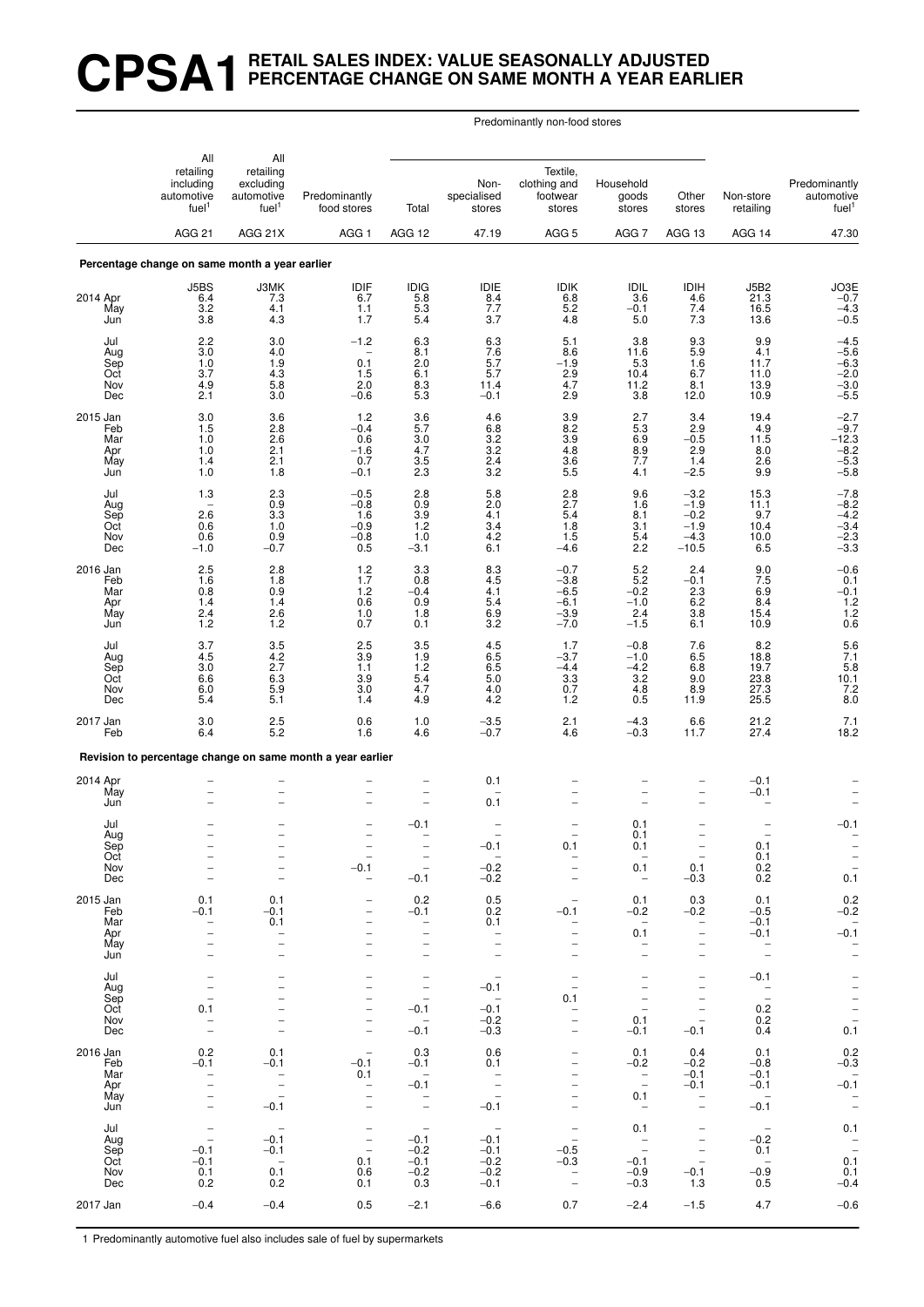### **CPSA2 RETAIL SALES INDEX: VALUE SEASONALLY ADJUSTED PERCENTAGE CHANGE 3 MONTHS ON SAME PERIOD A YEAR EARLIER**

#### Predominantly non-food stores

|                                             | All                                                                                                          | All                                                                                                                            |                                                                                                                                                               |                                                                                                                                   |                                                                |                                                                                                                                   |                                                                                                                               |                                                                                                                                          |                                                                                                      |                                                                                        |
|---------------------------------------------|--------------------------------------------------------------------------------------------------------------|--------------------------------------------------------------------------------------------------------------------------------|---------------------------------------------------------------------------------------------------------------------------------------------------------------|-----------------------------------------------------------------------------------------------------------------------------------|----------------------------------------------------------------|-----------------------------------------------------------------------------------------------------------------------------------|-------------------------------------------------------------------------------------------------------------------------------|------------------------------------------------------------------------------------------------------------------------------------------|------------------------------------------------------------------------------------------------------|----------------------------------------------------------------------------------------|
|                                             | retailing<br>including<br>automotive<br>fuel <sup>1</sup>                                                    | retailing<br>excluding<br>automotive<br>fuel <sup>1</sup>                                                                      | Predominantly<br>food stores                                                                                                                                  | Total                                                                                                                             | Non-<br>specialised<br>stores                                  | Textile,<br>clothing and<br>footwear<br>stores                                                                                    | Household<br>goods<br>stores                                                                                                  | Other<br>stores                                                                                                                          | Non-store<br>retailing                                                                               | Predominantly<br>automotive<br>fuel <sup>1</sup>                                       |
|                                             | AGG <sub>21</sub>                                                                                            | AGG 21X                                                                                                                        | AGG <sub>1</sub>                                                                                                                                              | AGG 12                                                                                                                            | 47.19                                                          | AGG <sub>5</sub>                                                                                                                  | AGG 7                                                                                                                         | AGG 13                                                                                                                                   | AGG 14                                                                                               | 47.30                                                                                  |
|                                             |                                                                                                              |                                                                                                                                | Percentage change 3 months on same period a year earlier                                                                                                      |                                                                                                                                   |                                                                |                                                                                                                                   |                                                                                                                               |                                                                                                                                          |                                                                                                      |                                                                                        |
| 2014 Apr<br>May<br>Jun                      | J5BY<br>4.4<br>4.4<br>4.4                                                                                    | $5.3$<br>5.3<br>5.1                                                                                                            | <b>IEAU</b><br>$3.2\,$<br>2.5<br>3.0                                                                                                                          | <b>IEAX</b><br>6.0<br>$6.8\,$<br>5.5                                                                                              | <b>IEAR</b><br>7.4<br>$\substack{8.3 \\ 6.3}$                  | <b>IEBJ</b><br>4.8<br>6.8<br>5.5                                                                                                  | <b>IEBM</b><br>4.1<br>4.0<br>3.0                                                                                              | <b>IEBA</b><br>$\frac{1}{7.5}$<br>$7.5$<br>6.5                                                                                           | J5BA<br>15.2<br>14.3<br>16.8                                                                         | $JO6B - 3.1$<br>$-2.8$<br>$-1.8$                                                       |
| Jul<br>Aug<br>Sep<br>Oct<br>Nov<br>Dec      | 3.1<br>3.0<br>2.0<br>2.4<br>3.0<br>3.4                                                                       | 3.8<br>3.8<br>2.9<br>$3.3\,$<br>$\frac{3.8}{4.2}$                                                                              | 0.6<br>0.3<br>$-0.3$<br>0.5<br>1.1<br>0.9                                                                                                                     | 5.7<br>6.5<br>5.2<br>5.1<br>5.2<br>6.4                                                                                            | 5.7<br>5.7<br>6.5<br>$6.3\,$<br>7.4<br>5.1                     | 5.0<br>6.1<br>3.3<br>2.7<br>$\frac{1.5}{3.5}$                                                                                     | 3.0<br>6.6<br>6.7<br>8.7<br>8.6<br>8.0                                                                                        | $7.9$<br>$7.5$<br>5.2<br>$\frac{4.5}{5.1}$<br>9.2                                                                                        | 13.3<br>9.4<br>8.7<br>9.1<br>12.2<br>11.9                                                            | $-2.9$<br>$-3.3$<br>$-5.5$<br>$-4.8$<br>$-4.0$<br>$-3.7$                               |
| 2015 Jan<br>Feb<br>Mar<br>Apr<br>May<br>Jun | $\frac{3.2}{2.3}$<br>1.8<br>1.2<br>1.1<br>1.1                                                                | 4.0<br>3.2<br>$3.0\,$<br>$\frac{2.5}{2.3}$<br>2.0                                                                              | 0.8<br>0.1<br>0.5<br>$-0.4$<br>$-0.1$<br>$-0.3$                                                                                                               | 5.6<br>4.9<br>$4.0$<br>4.3<br>3.7<br>3.4                                                                                          | 4.6<br>$3.\overline{5}$<br>4.7<br>4.3<br>2.9<br>3.0            | 3.8<br>4.8<br>$5.2\,$<br>5.5<br>4.1<br>4.7                                                                                        | 5.4<br>3.8<br>$5.0\,$<br>7.0<br>7.7<br>6.6                                                                                    | $8.2$<br>$6.6$<br>1.9<br>1.6<br>1.1<br>0.3                                                                                               | 14.6<br>11.9<br>12.2<br>8.4<br>7.6<br>7.0                                                            | $-3.8$<br>$-5.8$<br>$-8.5$<br>$-10.2$<br>$-8.9$<br>$-6.4$                              |
| Jul<br>Aug<br>Sep<br>Oct<br>Nov<br>Dec      | 1.2<br>0.8<br>1.4<br>$1.2$<br>1.3<br>$\overline{a}$                                                          | 2.1<br>1.7<br>2.3<br>1.9<br>1.9<br>0.3                                                                                         | $\overline{\phantom{a}}$<br>$-0.4$<br>0.2<br>0.1<br>0.1<br>$-0.3$                                                                                             | 2.8<br>2.0<br>$\frac{2.7}{2.2}$<br>2.2<br>$-0.5$                                                                                  | 3.8<br>$3.6\,$<br>4.0<br>3.2<br>$\frac{3.9}{4.7}$              | 4.1<br>3.8<br>3.7<br>3.4<br>3.1<br>$-0.8$                                                                                         | 6.9<br>$5.0\,$<br>$6.5$<br>$4.5$<br>5.7<br>3.5                                                                                | $-1.5$<br>$-2.5$<br>$-1.7$<br>$-1.3$<br>$-2.0$<br>$-6.0$                                                                                 | 9.3<br>11.9<br>11.8<br>10.3<br>10.0<br>8.7                                                           | $-6.3$<br>$-7.2$<br>$-6.6$<br>$-5.2$<br>$-3.4$<br>$-3.0$                               |
| 2016 Jan<br>Feb<br>Mar<br>Apr<br>May<br>Jun | 0.6<br>0.9<br>1.6<br>1.2<br>1.5<br>1.6                                                                       | 0.8<br>1.1<br>1.7<br>1.3<br>1.6<br>1.7                                                                                         | 0.3<br>1.1<br>1.3<br>1.2<br>0.9<br>0.8                                                                                                                        | 0.1<br>1.1<br>0.4<br>0.7<br>0.9                                                                                                   | $6.2$<br>$6.3$<br>$5.5$<br>$\frac{4.6}{5.3}$<br>5.0            | $-1.5$<br>$-3.2$<br>$-3.9$<br>$-5.6$<br>$-5.6$<br>$-5.8$                                                                          | 4.1<br>4.0<br>3.1<br>1.2<br>0.3<br>$-0.1$                                                                                     | $-4.8$<br>$-3.5$<br>1.6<br>2.8<br>4.0<br>5.4                                                                                             | 8.3<br>7.6<br>7.7<br>7.5<br>9.9<br>11.5                                                              | $-2.2$<br>$-1.4$<br>$-0.2$<br>0.4<br>0.7<br>1.0                                        |
| Jul<br>Aug<br>Sep<br>Oct<br>Nov<br>Dec      | 2.3<br>3.0<br>3.7<br>4.6<br>5.0<br>5.9                                                                       | 2.3<br>2.9<br>3.4<br>4.3<br>4.8<br>5.7                                                                                         | 1.3<br>2.2<br>$2.4\,$<br>$^{2.8}_{2.5}$<br>2.6                                                                                                                | 1.7<br>1.7<br>2.1<br>2.7<br>3.5<br>5.0                                                                                            | 4.7<br>4.6<br>5.9<br>6.0<br>5.3<br>4.4                         | $-3.4$<br>$-3.4$<br>$-2.3$<br>$-1.9$<br>$-0.5$<br>1.7                                                                             | $-0.1$<br>$-1.1$<br>$-2.2$<br>$-1.0$<br>0.8<br>2.7                                                                            | 5.8<br>6.7<br>7.0<br>7.4<br>8.1<br>10.1                                                                                                  | 11.4<br>12.5<br>15.8<br>20.7<br>23.3<br>25.5                                                         | 2.3<br>4.1<br>6.7<br>5<br>7.5<br>7.5<br>8.4                                            |
| 2017 Jan<br>Feb                             | 4.8<br>4.9                                                                                                   | 4.5<br>4.3                                                                                                                     | 1.6<br>1.2                                                                                                                                                    | 3.6<br>3.6                                                                                                                        | 1.7<br>0.2                                                     | 1.3<br>2.5                                                                                                                        | 0.4<br>$-1.2$                                                                                                                 | 9.3<br>10.2                                                                                                                              | 24.7<br>24.7                                                                                         | 7.4<br>10.7                                                                            |
|                                             |                                                                                                              |                                                                                                                                | Revision to percentage change 3 months on same period a year earlier                                                                                          |                                                                                                                                   |                                                                |                                                                                                                                   |                                                                                                                               |                                                                                                                                          |                                                                                                      |                                                                                        |
| 2014 Apr<br>May<br>Jun                      |                                                                                                              | $-0.1$                                                                                                                         | $\overline{\phantom{0}}$                                                                                                                                      | 0.1                                                                                                                               | 0.1                                                            | $-0.1$                                                                                                                            | $-0.1$                                                                                                                        | $\overline{\phantom{0}}$                                                                                                                 | $-0.1$                                                                                               | $-0.1$<br>$-0.1$                                                                       |
| Jul<br>Aug<br>Sep<br>Oct<br>Nov<br>Dec      | $\overline{\phantom{0}}$<br>$\overline{\phantom{0}}$<br>$\overline{\phantom{0}}$                             | $\overline{a}$<br>$\overline{\phantom{0}}$<br>$-0.1$                                                                           | $\overline{a}$<br>$\overline{\phantom{0}}$<br>$\qquad \qquad -$                                                                                               | 0.1<br>$\overline{\phantom{a}}$<br>$\overline{\phantom{a}}$<br>$-0.1$                                                             | $-0.1$<br>$-0.1$                                               | $\overline{\phantom{0}}$<br>$\overline{\phantom{a}}$<br>$\overline{\phantom{a}}$<br>0.1                                           | $\overline{\phantom{a}}$                                                                                                      | $\qquad \qquad -$<br>0.1<br>$\overline{\phantom{0}}$<br>$-0.1$                                                                           | $-0.1$<br>0.1<br>0.1<br>0.2                                                                          | $\qquad \qquad -$<br>$\bar{a}$                                                         |
| 2015 Jan<br>Feb<br>Mar<br>Apr<br>May<br>Jun | $\qquad \qquad -$<br>$\overline{\phantom{0}}$<br>$\overline{\phantom{0}}$                                    | $-0.1$<br>$\qquad \qquad -$<br>$\qquad \qquad -$<br>$\qquad \qquad -$<br>$\qquad \qquad -$                                     | $\overline{\phantom{0}}$<br>$\overline{\phantom{m}}$<br>$\qquad \qquad -$<br>$\overline{\phantom{0}}$<br>$\overline{\phantom{0}}$<br>$\overline{\phantom{a}}$ | $\qquad \qquad -$<br>$\qquad \qquad -$<br>$\overline{\phantom{m}}$<br>$\overline{\phantom{a}}$<br>0.1<br>$\overline{\phantom{m}}$ | $-0.1$<br>0.1<br>0.2<br>0.1<br>$\overline{\phantom{a}}$<br>0.1 | $\overline{\phantom{a}}$<br>$-0.1$<br>$\overline{\phantom{a}}$<br>$\overline{a}$<br>$\qquad \qquad -$<br>$\overline{\phantom{0}}$ | $\overline{\phantom{a}}$<br>$-0.1$<br>$-$<br>$-0.1$<br>$\overline{\phantom{a}}$<br>$\overline{\phantom{0}}$                   | $\qquad \qquad -$<br>$-0.2$<br>$\overline{\phantom{a}}$<br>$\qquad \qquad -$<br>$\qquad \qquad -$<br>$\overline{\phantom{a}}$            | 0.1<br>$-0.1$<br>$-0.2$<br>$-0.2$<br>$-0.1$<br>$-0.1$                                                | 0.1<br>0.1<br>$\overline{\phantom{m}}$<br>$-0.1$<br>$\overline{\phantom{a}}$<br>$-0.1$ |
| Jul<br>Aug<br>Sep<br>Oct<br>Nov<br>Dec      | $\qquad \qquad -$<br>$\overline{\phantom{0}}$<br>0.1<br>$\overline{\phantom{a}}$<br>$\overline{\phantom{a}}$ | $\qquad \qquad -$<br>$\overline{\phantom{0}}$<br>$\overline{\phantom{0}}$<br>$\overline{a}$<br>0.1<br>$\overline{\phantom{a}}$ | $\qquad \qquad -$<br>$\qquad \qquad -$<br>$\overline{\phantom{0}}$<br>$\qquad \qquad -$<br>$\qquad \qquad -$<br>$\overline{\phantom{0}}$                      | $\overline{\phantom{a}}$<br>$\sim$<br>0.1<br>$\overline{\phantom{a}}$<br>$\overline{\phantom{m}}$<br>$\overline{\phantom{a}}$     | 0.1<br>$\overline{\phantom{a}}$<br>$-0.1$<br>$-0.1$<br>$-0.2$  | $\overline{\phantom{a}}$<br>$\qquad \qquad -$<br>$\overline{\phantom{0}}$<br>$\qquad \qquad -$<br>$\qquad \qquad -$               | $\qquad \qquad -$<br>$\bar{\phantom{a}}$                                                                                      | $\qquad \qquad -$<br>$\overline{\phantom{a}}$<br>$\qquad \qquad -$<br>$\qquad \qquad -$<br>$\qquad \qquad -$<br>$\overline{\phantom{a}}$ | $-0.1$<br>$-0.1$<br>$\sim$<br>0.1<br>0.2                                                             | $\overline{\phantom{a}}$<br>$\frac{1}{2}$<br>$\overline{\phantom{a}}$<br>0.1           |
| 2016 Jan<br>Feb<br>Mar<br>Apr<br>May<br>Jun | 0.1<br>$\qquad \qquad -$<br>$-0.1$<br>$\overline{a}$                                                         | $\overline{\phantom{a}}$<br>$\overline{\phantom{0}}$<br>$-0.1$<br>$\qquad \qquad -$<br>$\overline{a}$                          | $\overline{\phantom{m}}$<br>$\overline{\phantom{a}}$<br>$\overline{\phantom{0}}$<br>$\overline{\phantom{0}}$<br>$\qquad \qquad -$<br>$\qquad \qquad -$        | 0.1<br>$\overline{\phantom{a}}$<br>0.1<br>$\overline{\phantom{a}}$<br>$\qquad \qquad -$<br>$\overline{a}$                         | $\sim$ $-$<br>0.1<br>0.2<br>$\sim$<br>$-0.1$<br>$\sim$ $-$     | $\overline{\phantom{a}}$<br>$-0.1$<br>$-0.1$<br>$\bar{a}$                                                                         | $\overline{\phantom{a}}$<br>$-0.1$<br>$\overline{\phantom{a}}$<br>$\overline{\phantom{m}}$<br>$\overline{\phantom{a}}$<br>0.1 | 0.1<br>0.1<br>0.1<br>$-0.1$<br>$\bar{\mathbb{I}}$                                                                                        | 0.2<br>$\overline{\phantom{0}}$<br>$-0.3$<br>$-0.3$<br>$-0.1$<br>$-0.1$                              | 0.1<br>0.1<br>$\overline{\phantom{a}}$<br>$-0.1$<br>$\bar{\Box}$                       |
| Jul<br>Aug<br>Sep<br>Oct<br>Nov<br>Dec      | $\overline{\phantom{0}}$                                                                                     | $\overline{\phantom{0}}$<br>$\qquad \qquad -$<br>$\bar{a}$<br>0.1                                                              | $\overline{\phantom{0}}$<br>$\qquad \qquad -$<br>$\bar{a}$<br>0.2<br>0.2                                                                                      | $\bar{\mathbb{I}}$<br>$-0.1$<br>$-0.1$<br>$-0.2$<br>$\sim$                                                                        | $-0.1$<br>$-0.1$<br>$-0.1$<br>$-0.2$<br>$-0.1$<br>$-0.1$       | $\overline{\mathbb{Z}}$<br>$-0.2$<br>$-0.3$<br>$-0.3$<br>$-0.1$                                                                   | 0.1<br>0.1<br>$-$<br>$-0.1$<br>$-0.4$<br>$-0.4$                                                                               | $\overline{\phantom{a}}$<br>$\overline{\phantom{a}}$<br>$\overline{\phantom{a}}$<br>$\overline{\phantom{m}}$<br>$-0.1$<br>0.5            | $\overline{\phantom{a}}$<br>$\overline{\phantom{a}}$<br>$\overline{\phantom{a}}$<br>$-0.3$<br>$-0.1$ | $\frac{1}{1}$<br>$-0.1$                                                                |
| 2017 Jan                                    | $-0.1$                                                                                                       | $-0.1$                                                                                                                         | 0.3                                                                                                                                                           | $-0.6$                                                                                                                            | $-2.2$                                                         | 0.2                                                                                                                               | $-1.1$                                                                                                                        | $\overline{\phantom{a}}$                                                                                                                 | 1.4                                                                                                  | $-0.4$                                                                                 |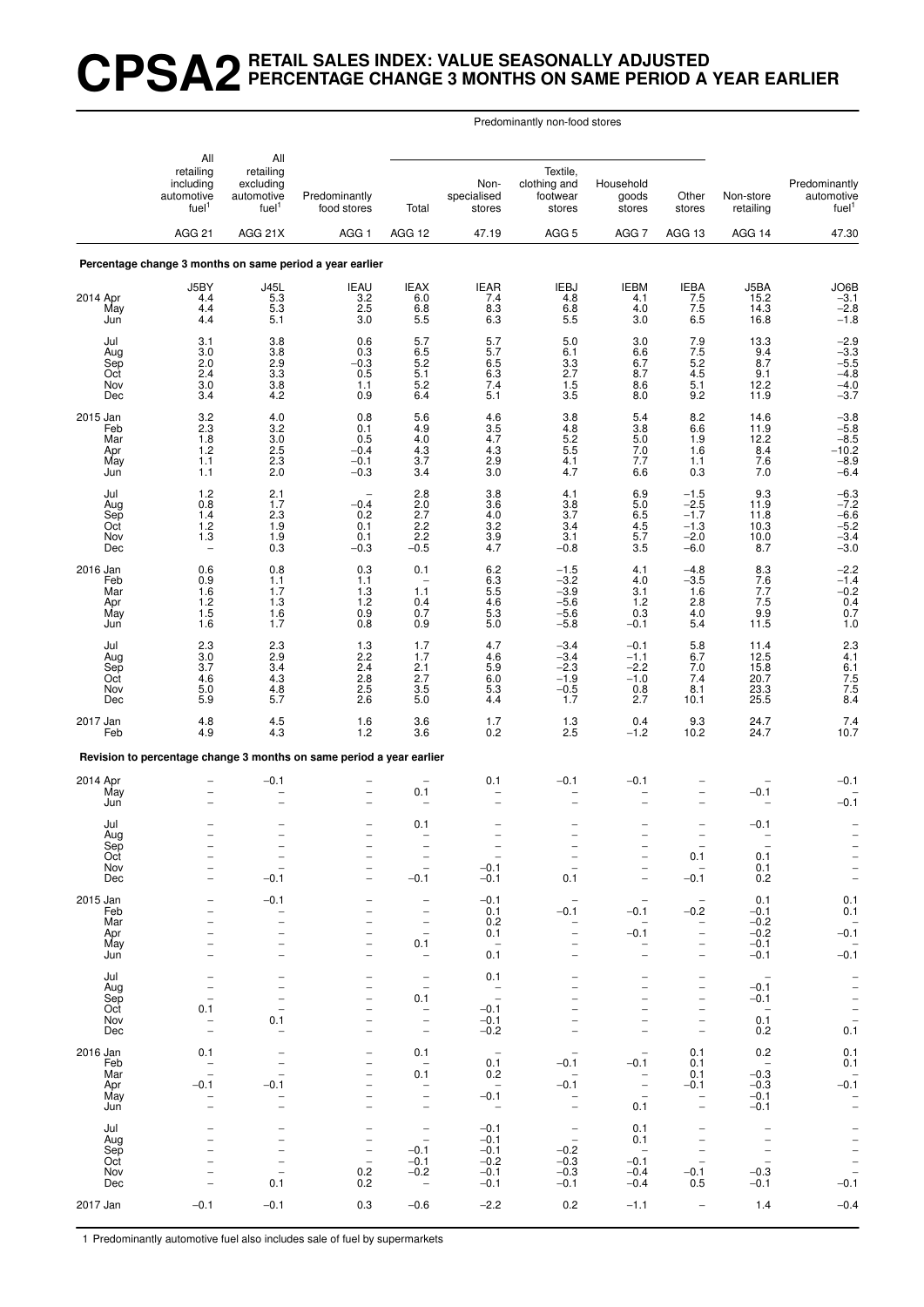### **CPSA3 RETAIL SALES INDEX: VALUE SEASONALLY ADJUSTED PERCENTAGE CHANGE ON PREVIOUS MONTH**

#### Predominantly non-food stores

|                                             | All                                                                                               | All                                                                                        |                                                                                    |                                                                                                                                  |                                                                         |                                                                           |                                                                                               |                                                                      |                                                                                              |                                                        |
|---------------------------------------------|---------------------------------------------------------------------------------------------------|--------------------------------------------------------------------------------------------|------------------------------------------------------------------------------------|----------------------------------------------------------------------------------------------------------------------------------|-------------------------------------------------------------------------|---------------------------------------------------------------------------|-----------------------------------------------------------------------------------------------|----------------------------------------------------------------------|----------------------------------------------------------------------------------------------|--------------------------------------------------------|
|                                             | retailing<br>including<br>automotive<br>fuel <sup>1</sup>                                         | retailing<br>excluding<br>automotive<br>fuel <sup>1</sup>                                  | Predominantly<br>food stores                                                       | Total                                                                                                                            | Non-<br>specialised<br>stores                                           | Textile,<br>clothing and<br>footwear<br>stores                            | Household<br>goods<br>stores                                                                  | Other<br>stores                                                      | Non-store<br>retailing                                                                       | Predominantly<br>automotive<br>fuel <sup>1</sup>       |
|                                             | AGG <sub>21</sub>                                                                                 | AGG 21X                                                                                    | AGG 1                                                                              | AGG 12                                                                                                                           | 47.19                                                                   | AGG <sub>5</sub>                                                          | AGG 7                                                                                         | AGG 13                                                               | AGG 14                                                                                       | 47.30                                                  |
|                                             | Percentage change on previous month                                                               |                                                                                            |                                                                                    |                                                                                                                                  |                                                                         |                                                                           |                                                                                               |                                                                      |                                                                                              |                                                        |
| 2014 Apr<br>May<br>Jun                      | J5BT<br>0.5<br>$-0.2$<br>0.8                                                                      | J45X<br>0.7<br>$-0.1$<br>0.7                                                               | <b>IEAS</b><br>1.8<br>$-1.3$<br>0.5                                                | <b>IEAV</b><br>$-0.9$<br>0.7<br>1.3                                                                                              | <b>IEAP</b><br>0.1<br>0.3<br>0.1                                        | <b>IEBH</b><br>$-0.2$<br>0.4<br>0.1                                       | <b>IEBK</b><br>$-1.3$<br>3.6                                                                  | <b>IEAY</b><br>$-1.8$<br>1.8<br>1.6                                  | J5B3<br>3.7<br>2.9<br>$-1.9$                                                                 | <b>JO69</b><br>$-1.6$<br>$-1.6$<br>1.6                 |
| Jul<br>Aug<br>Sep<br>Oct<br>Nov<br>Dec      | $-0.4$<br>0.3<br>$-0.9$<br>0.8<br>0.9<br>0.5                                                      | $-0.4$<br>0.4<br>$-0.7$<br>1.0<br>0.9<br>0.6                                               | $-0.4$<br>$-0.3$<br>0.1<br>0.7<br>0.5<br>$-0.6$                                    | $-0.3$<br>1.4<br>$-2.0$<br>1.6<br>$1.2$<br>1.6                                                                                   | $-0.8$<br>2.4<br>$-1.3$<br>0.9<br>0.8<br>$-2.8$                         | $-0.2$<br>1.9<br>$-3.1$<br>0.4<br>1.6<br>1.9                              | $-1.7$<br>3.8<br>$-2.3$<br>2.8<br>$-0.5$                                                      | 0.8<br>$-1.2$<br>$-1.3$<br>$^{2.3}_{1.9}$<br>5.5                     | $-0.7$<br>$-1.2$<br>2.7<br>$-0.8$<br>2.0<br>1.4                                              | $-0.6$<br>$-0.5$<br>$-2.3$<br>$-1.\overline{2}$<br>0.9 |
| 2015 Jan<br>Feb<br>Mar<br>Apr<br>May<br>Jun | $-1.2$<br>$-0.4$<br>0.3<br>0.5<br>0.1<br>0.4                                                      | $-1.2$<br>0.1<br>0.5<br>0.2<br>0.4                                                         | $-0.1$<br>$-0.9$<br>0.6<br>$-0.4$<br>0.9<br>$-0.2$                                 | $-2.6$<br>1.1<br>$\qquad \qquad -$<br>0.8<br>$-0.5$<br>0.1                                                                       | 3.4<br>1.0<br>$-0.8$<br>0.1<br>$-0.5$<br>0.9                            | $-1.8$<br>1.4<br>1.6<br>0.7<br>$-0.9$<br>2.0                              | 0.1<br>0.3<br>2.2<br>0.5<br>$-1.1$<br>0.1                                                     | $-8.3$<br>1.5<br>$-2.5$<br>1.5<br>0.3<br>$-2.3$                      | 0.5<br>0.3<br>2.2<br>0.4<br>$-2.2$<br>5.0                                                    | $-0.6$<br>$-5.7$<br>$-1.2$<br>$3.0$<br>$1.5$<br>1.0    |
| Jul<br>Aug<br>Sep<br>Oct<br>Nov<br>Dec      | $-0.2$<br>$-0.9$<br>1.7<br>$-1.2$<br>1.0<br>$-1.1$                                                | 0.1<br>$-0.9$<br>1.6<br>$-1.3$<br>0.9<br>$-1.1$                                            | $-0.8$<br>$-0.6$<br>2.5<br>$-1.7$<br>0.6<br>0.7                                    | 0.2<br>$-0.5$<br>0.9<br>$-1.1$<br>1.0<br>$-2.6$                                                                                  | 1.6<br>$^{-1.2}_{0.7}$<br>0.2<br>1.6<br>$-1.0$                          | $-2.7$<br>1.8<br>$-0.6$<br>$-3.0$<br>1.4<br>$-4.3$                        | 3.4<br>$-3.8$<br>3.9<br>$-1.9$<br>2.2<br>$-3.5$                                               | 0.1<br>0.1<br>0.4<br>0.5<br>$-0.6$<br>$-1.3$                         | 4.2<br>$-4.8$<br>1.5<br>$-0.2$<br>1.7<br>$-1.9$                                              | $-2.7$<br>$^{-0.9}_{2.1}$<br>$-0.5$<br>2.1<br>$-1.0$   |
| 2016 Jan<br>Feb<br>Mar<br>Apr<br>May<br>Jun | 2.3<br>$-1.3$<br>$-0.5$<br>1.1<br>1.1<br>$-0.8$                                                   | 2.3<br>$-0.9$<br>$-0.4$<br>0.8<br>1.1<br>$-0.9$                                            | 0.6<br>$-0.3$<br>0.1<br>$-0.9$<br>1.3<br>$-0.5$                                    | 3.9<br>$-1.3$<br>$-1.3$<br>2.2<br>0.4<br>$-1.6$                                                                                  | 5.5<br>$-2.5$<br>$-1.2$<br>1.4<br>0.9<br>$-2.5$                         | 2.2<br>$-1.9$<br>$-1.2$<br>1.1<br>1.5<br>$-1.2$                           | 2.9<br>0.3<br>$-3.0$<br>$-0.3$<br>2.3<br>$-3.6$                                               | 4.9<br>$-1.0$<br>$-0.2$<br>5.4<br>$-2.0$<br>$-0.1$                   | 3.0<br>$-1.1$<br>1.6<br>1.9<br>4.1<br>0.9                                                    | $^{2.2}_{-5.0}$<br>$-1.4$<br>4.4<br>1.4<br>0.4         |
| Jul<br>Aug<br>Sep<br>Oct<br>Nov<br>Dec      | 2.3<br>$-0.1$<br>0.2<br>2.3<br>0.4<br>$-1.7$                                                      | 2.3<br>$-0.2$<br>0.1<br>2.2<br>0.5<br>$-1.8$                                               | 1.0<br>0.7<br>$-0.3$<br>1.0<br>$-0.3$<br>$-0.9$                                    | 3.7<br>$-2.0$<br>0.1<br>3.0<br>0.3<br>$-2.3$                                                                                     | 2.9<br>0.7<br>0.8<br>$-1.2$<br>0.6<br>$-0.8$                            | 6.3<br>$-3.6$<br>$-1.3$<br>4.9<br>$-1.2$<br>$-3.8$                        | 4.1<br>$-3.9$<br>0.5<br>5.8<br>3.7<br>$-7.4$                                                  | 1.5<br>$-1.0$<br>0.7<br>2.6<br>$-0.6$<br>1.4                         | 1.6<br>4.5<br>2.2<br>3.3<br>4.6<br>$-3.2$                                                    | 2.1<br>$0.5$<br>$0.8$<br>$3.5$<br>$-0.6$<br>$-0.3$     |
| 2017 Jan<br>Feb                             | 2.0                                                                                               | $-0.2$<br>1.7                                                                              | $-0.2$<br>0.6                                                                      | $-0.1$<br>2.3                                                                                                                    | $-2.4$<br>0.3                                                           | 3.1<br>0.5                                                                | $-2.0$<br>4.5                                                                                 | $-0.1$<br>3.8                                                        | $-0.6$<br>4.0                                                                                | 1.3<br>4.8                                             |
|                                             | Revision to percentage change on previous month                                                   |                                                                                            |                                                                                    |                                                                                                                                  |                                                                         |                                                                           |                                                                                               |                                                                      |                                                                                              |                                                        |
| 2014 Apr<br>May<br>Jun                      | $\overline{\phantom{0}}$                                                                          | $-0.1$                                                                                     | 0.1                                                                                | $\overline{a}$<br>$\qquad \qquad -$<br>$\overline{\phantom{0}}$                                                                  | $-0.1$                                                                  | $\overline{a}$<br>$\overline{\phantom{0}}$                                | $-0.1$<br>0.1<br>0.1                                                                          | 0.2<br>$-0.1$<br>$-0.1$                                              | $-0.2$<br>0.1<br>0.1                                                                         | $-0.2$<br>$-0.1$                                       |
| Jul<br>Aug<br>Sep<br>Oct<br>Nov<br>Dec      | 0.1<br>$-0.1$<br>$-0.2$                                                                           | $-0.1$<br>0.1<br>0.1<br>$-0.1$<br>$-0.2$                                                   | $\overline{\phantom{a}}$<br>0.1<br>0.1<br>$-0.1$<br>$\overline{\phantom{a}}$       | $-0.1$<br>0.1<br>0.1<br>$\overline{\phantom{a}}$<br>$-0.4$                                                                       | $-0.2$<br>0.1<br>$-0.2$<br>$-0.1$<br>$-0.1$<br>$-0.8$                   | $-0.1$<br>- 0.2<br>$-0.1$<br>$\sim$<br>$-0.1$                             | $\overline{\phantom{0}}$<br>0.1<br>$-0.1$<br>0.2<br>$-0.3$                                    | $-0.1$<br>0.2<br>0.1<br>$\bar{\Box}$<br>$-0.7$                       | 0.2<br>$\overline{\phantom{0}}$<br>$-0.1$                                                    | 0.2<br>0.1<br>$\overline{0.1}$                         |
| 2015 Jan<br>Feb<br>Mar<br>Apr<br>May<br>Jun | 0.4<br>$-0.4$<br>0.2<br>$\overline{\phantom{0}}$<br>$\overline{\phantom{0}}$<br>$\equiv$          | 0.4<br>$-0.4$<br>0.2<br>$\frac{1}{2}$                                                      | $\hspace{0.1mm}-\hspace{0.1mm}$<br>$-0.1$<br>$\hspace{0.1mm}$<br>0.1<br>$\bar{a}$  | 0.8<br>$-0.7$<br>0.2<br>$\overline{\phantom{0}}$<br>$-0.1$<br>$\overline{\phantom{0}}$                                           | 2.2<br>$-0.7$<br>$-0.1$<br>$-0.1$<br>$-0.1$<br>$\overline{\phantom{0}}$ | $\hspace{0.1mm}-\hspace{0.1mm}$<br>$-0.1$<br>0.1<br>$\frac{1}{2}$         | 0.3<br>$-0.7$<br>0.5<br>$-0.1$<br>0.1<br>$\overline{\phantom{a}}$                             | 1.3<br>$-1.2$<br>0.3<br>0.1<br>$-0.1$<br>$\overline{\phantom{a}}$    | $-0.1$<br>$-0.2$<br>$\sim$<br>$-0.2$<br>0.2                                                  | 0.3<br>$-1.1$<br>0.7<br>$-0.3$<br>0.1<br>$-0.1$        |
| Jul<br>Aug<br>Sep<br>Oct<br>Nov<br>Dec      | $\hspace{0.1mm}-\hspace{0.1mm}$<br>0.1<br>0.1<br>0.1<br>$-$<br>$-0.2$                             | $\hspace{0.1mm}-\hspace{0.1mm}$<br>0.1<br>$\frac{1}{2}$<br>$-0.3$                          | $\overline{\phantom{a}}$<br>$\bar{z}$<br>0.2<br>$-0.2$<br>$\overline{\phantom{a}}$ | $-0.1$<br>$\sim$<br>0.1<br>$-0.1$<br>$\sim$ $-$<br>$-0.5$                                                                        | $-0.2$<br>$\sim$<br>$-0.1$<br>$-0.2$<br>$-0.2$<br>$-0.8$                | $\bar{\mathbb{Z}}$<br>0.2<br>$-0.2$<br>0.1<br>$-0.1$                      | $\overline{\phantom{a}}$<br>$\hspace{0.1mm}-\hspace{0.1mm}$<br>0.1<br>$\sim$<br>0.2<br>$-0.4$ | $-0.1$<br>0.2<br>0.1<br>$\frac{1}{2}$<br>$-0.7$                      | $\hspace{0.1mm}-\hspace{0.1mm}$<br>0.2<br>0.1<br>0.1<br>0.1<br>0.1                           | 0.2<br>0.1<br>0.1<br>$0.\overline{1}$<br>0.3           |
| 2016 Jan<br>Feb<br>Mar<br>Apr<br>May<br>Jun | 0.6<br>$-0.8$<br>0.3<br>$\overline{\phantom{a}}$<br>$\overline{\phantom{0}}$<br>$\qquad \qquad -$ | 0.6<br>$-0.7$<br>0.3<br>$\bar{\Box}$<br>$\overline{\phantom{a}}$                           | $\overline{a}$<br>$-0.1$<br>0.2<br>$\bar{a}$<br>$\overline{\phantom{a}}$           | 1.4<br>$-1.0$<br>0.3<br>$\frac{1}{2}$<br>0.1                                                                                     | 3.0<br>$-1.1$<br>$-0.2$<br>$-0.1$<br>$-0.1$<br>$\overline{\phantom{0}}$ | $-0.1$<br>$-0.2$<br>0.2<br>$\bar{\mathbb{I}}$<br>$\overline{\phantom{a}}$ | 0.4<br>$-1.1$<br>0.8<br>$-0.1$<br>0.1<br>0.1                                                  | 2.0<br>$-1.7$<br>0.4<br>0.1<br>$-0.1$<br>$\overline{\phantom{a}}$    | $-0.2$<br>$-1.0$<br>0.7<br>$-0.1$<br>0.3<br>$\overline{\phantom{0}}$                         | 0.4<br>$-1.6$<br>$1.0 - 0.4$<br>0.1<br>$-0.1$          |
| Jul<br>Aug<br>Sep<br>Oct<br>Nov<br>Dec      | -<br>$\overline{\phantom{a}}$<br>$\overline{\phantom{0}}$<br>0.1<br>$-0.1$                        | $\qquad \qquad -$<br>$\overline{\phantom{a}}$<br>$-0.1$<br>0.2<br>$\overline{\phantom{0}}$ | $\qquad \qquad -$<br>$\bar{z}$<br>0.2<br>0.3<br>$-0.4$                             | $\overline{\phantom{a}}$<br>$\overline{\phantom{a}}$<br>$-0.1$<br>$\overline{\phantom{0}}$<br>$-0.2$<br>$\overline{\phantom{a}}$ | $-0.2$<br>$\sim$<br>$-0.1$<br>$-0.2$<br>$-0.3$<br>$-0.8$                | $\overline{\phantom{a}}$<br>$\pm$<br>$-0.3$<br>0.2<br>0.3<br>$-0.1$       | 0.1<br>$-0.1$<br>$\frac{1}{2}$<br>$-0.7$<br>0.2                                               | $-0.1$<br>$\sim$<br>0.1<br>$\overline{\phantom{a}}$<br>$-0.1$<br>0.6 | $\overline{\phantom{a}}$<br>$\hspace{0.1mm}-\hspace{0.1mm}$<br>0.2<br>0.2<br>$-0.7$<br>$1.2$ | 0.2<br>$\bar{\mathbb{Z}}$<br>0.1<br>0.1<br>$-0.2$      |
| 2017 Jan                                    |                                                                                                   | $\overline{a}$                                                                             | 0.4                                                                                | $-1.2$                                                                                                                           | $-3.6$                                                                  | 0.7                                                                       | $-1.8$                                                                                        | $-0.7$                                                               | 3.3                                                                                          | 0.2                                                    |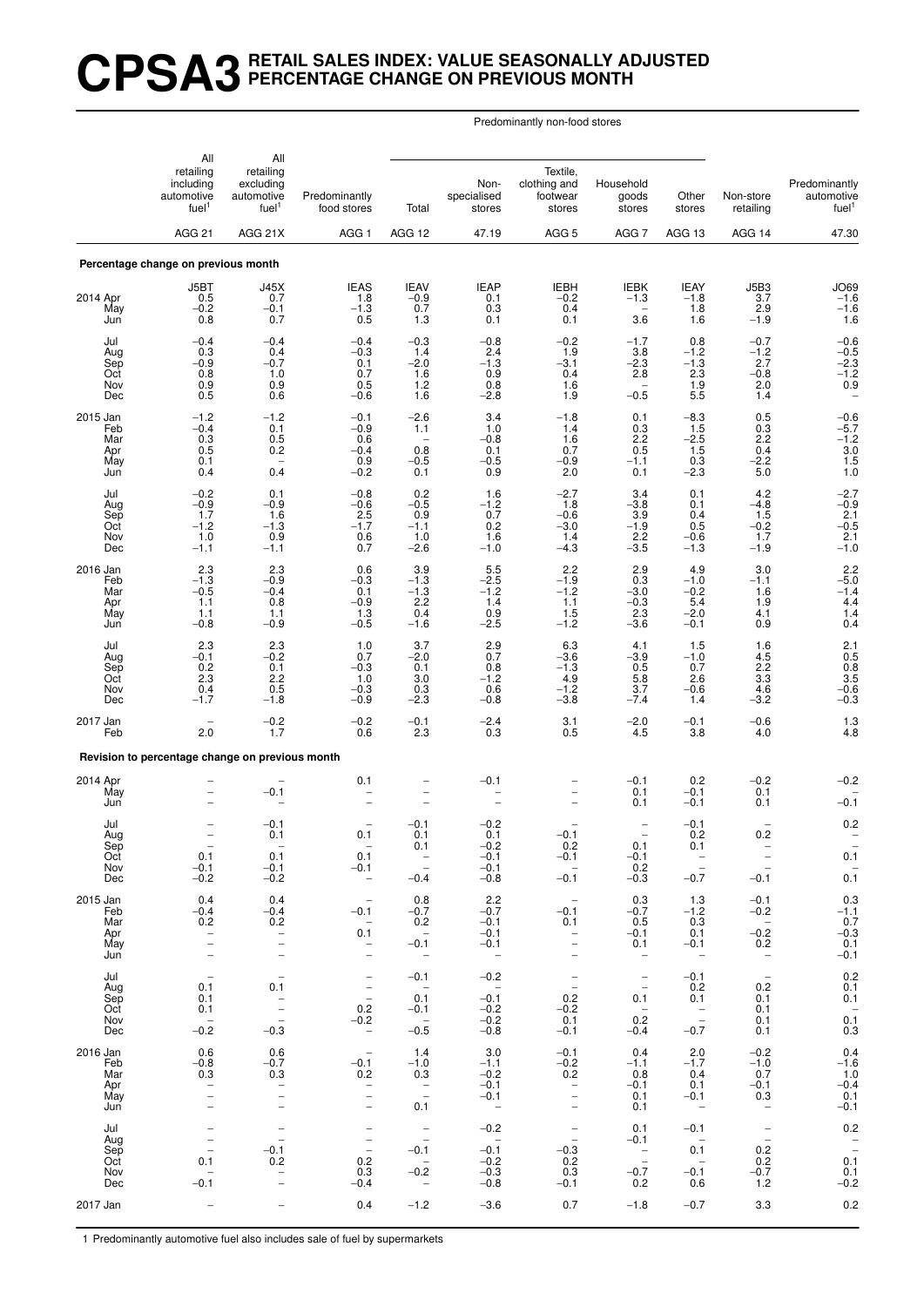### **CPSA4 RETAIL SALES INDEX: VALUE SEASONALLY ADJUSTED PERCENTAGE CHANGE 3 MONTHS ON PREVIOUS 3 MONTHS**

#### Predominantly non-food stores

|                                             | All                                                                                            | All                                                                                                         |                                                                                                                                                 |                                                                                                      |                                                                 |                                                                                                  |                                                                             |                                                                                        |                                                             |                                                           |
|---------------------------------------------|------------------------------------------------------------------------------------------------|-------------------------------------------------------------------------------------------------------------|-------------------------------------------------------------------------------------------------------------------------------------------------|------------------------------------------------------------------------------------------------------|-----------------------------------------------------------------|--------------------------------------------------------------------------------------------------|-----------------------------------------------------------------------------|----------------------------------------------------------------------------------------|-------------------------------------------------------------|-----------------------------------------------------------|
|                                             | retailing<br>including<br>automotive<br>fuel <sup>1</sup>                                      | retailing<br>excluding<br>automotive<br>fuel <sup>1</sup>                                                   | Predominantly<br>food stores                                                                                                                    | Total                                                                                                | Non-<br>specialised<br>stores                                   | Textile,<br>clothing and<br>footwear<br>stores                                                   | Household<br>goods<br>stores                                                | Other<br>stores                                                                        | Non-store<br>retailing                                      | Predominantly<br>automotive<br>fuel <sup>1</sup>          |
|                                             | AGG <sub>21</sub>                                                                              | AGG 21X                                                                                                     | AGG <sub>1</sub>                                                                                                                                | AGG 12                                                                                               | 47.19                                                           | AGG <sub>5</sub>                                                                                 | AGG 7                                                                       | AGG 13                                                                                 | AGG 14                                                      | 47.30                                                     |
|                                             | Percentage change 3 months on previous 3 months                                                |                                                                                                             |                                                                                                                                                 |                                                                                                      |                                                                 |                                                                                                  |                                                                             |                                                                                        |                                                             |                                                           |
| 2014 Apr<br>May<br>Jun                      | J5BX<br>1.3<br>1.0<br>1.5                                                                      | <b>J45K</b><br>1.4<br>1.1<br>1.7                                                                            | <b>IEAT</b><br>0.4<br>0.1<br>1.1                                                                                                                | <b>IEAW</b><br>1.3<br>1.3<br>1.5                                                                     | <b>IEAQ</b><br>2.2<br>$1.6$<br>$1.7$                            | <b>IEBI</b><br>0.4<br>2.7<br>2.8                                                                 | <b>IEBL</b><br>0.4<br>$-1.3$<br>$-0.3$                                      | <b>IEAZ</b><br>2.0<br>1.4<br>1.2                                                       | <b>J5B9</b><br>8.7<br>$^{6.3}_{7.2}$                        | JO6A<br>0.8<br>$\substack{0.1 \\ -0.5}$                   |
| Jul<br>Aug<br>Sep<br>Oct<br>Nov<br>Dec      | 0.8<br>0.6<br>$-0.1$<br>$-0.1$<br>$-0.1$<br>$1.2$                                              | 1.0<br>0.8<br>$\overline{\phantom{a}}$<br>0.2<br>0.3<br>1.6                                                 | $\qquad \qquad -$<br>$\overline{\phantom{0}}$<br>$-0.6$<br>$-0.1$<br>0.3<br>0.8                                                                 | 1.7<br>1.7<br>0.8<br>0.6<br>0.1<br>2.2                                                               | 1.0<br>0.6<br>0.5<br>1.2<br>0.9<br>0.3                          | 2.0<br>0.8<br>0.1<br>$-0.3$<br>$-1.2$<br>0.9                                                     | 1.2<br>3.2<br>2.1<br>$^{2.9}_{1.3}$<br>2.3                                  | 2.1<br>$\overline{2}.\overline{3}$<br>1.0<br>$-0.4$<br>0.1<br>4.5                      | 2.6<br>0.5<br>$-0.9$<br>$-0.7$<br>1.7<br>2.5                | $^{-1.3}_{-0.7}$<br>$-1.4$<br>$-2.4$<br>$-3.3$<br>$-2.2$  |
| 2015 Jan<br>Feb<br>Mar<br>Apr<br>May<br>Jun | $1.2$<br>0.6<br>$-0.7$<br>$-0.7$<br>$-0.1$<br>0.8                                              | 1.4<br>0.9<br>$-0.3$<br>$-0.1$<br>0.2<br>0.7                                                                | 0.6<br>$-0.3$<br>$-0.7$<br>$-0.8$<br>0.3                                                                                                        | 2.0<br>1.8<br>$-0.5$<br>0.1<br>0.8                                                                   | 0.1<br>0.4<br>$^{2.2}_{1.9}$<br>1.1<br>$\overline{\phantom{a}}$ | 1.7<br>2.5<br>1.4<br>2.0<br>2.0<br>2.3                                                           | 0.9<br>0.7<br>0.8<br>1.9<br>2.4<br>1.3                                      | 4.2<br>2.7<br>$-4.7$<br>$-4.1$<br>$-3.8$<br>$-0.3$                                     | 3.5<br>3.0<br>3.1<br>2.8<br>2.2<br>2.2                      | $-0.9$<br>$-2.0$<br>$-4.7$<br>$-6.0$<br>$-3.2$<br>1.8     |
| Jul<br>Aug<br>Sep<br>Oct<br>Nov<br>Dec      | 0.8<br>0.3<br>0.1<br>$-0.1$<br>0.5<br>$-0.2$                                                   | 0.6<br>0.2<br>0.3<br>$\qquad \qquad -$<br>0.5<br>$-0.4$                                                     | 0.4<br>$-0.4$<br>$-0.1$<br>$-0.1$<br>0.8<br>0.2                                                                                                 | 0.2<br>0.1<br>0.1<br>$\qquad \qquad -$<br>0.3<br>$-1.0$                                              | 0.5<br>1.3<br>1.5<br>0.7<br>1.1<br>1.0                          | 0.7<br>0.5<br>$-0.8$<br>$-0.9$<br>$-1.9$<br>$-3.5$                                               | 1.1<br>0.5<br>2.0<br>0.6<br>2.0<br>$-0.6$                                   | $-1.0$<br>$-1.4$<br>$-1.0$<br>$-0.1$<br>0.6<br>$-0.1$                                  | 3.4<br>4.6<br>3.6<br>0.3<br>$-0.4$                          | $3.0$<br>$1.2$<br>$-1.6$<br>$-1.3$<br>0.7<br>1.5          |
| 2016 Jan<br>Feb<br>Mar<br>Apr<br>May<br>Jun | 0.6<br>0.2<br>0.8<br>0.5<br>0.9                                                                | 0.4<br>0.2<br>1.1<br>0.3<br>0.7<br>0.7                                                                      | 0.8<br>0.7<br>1.0<br>$\overline{\phantom{0}}$<br>$-0.1$<br>$-0.3$                                                                               | $-0.1$<br>$-0.4$<br>1.1<br>0.3<br>0.7<br>0.6                                                         | 3.0<br>2.7<br>3.0<br>0.4<br>0.2<br>$-0.5$                       | $-3.2$<br>$-3.8$<br>$-1.8$<br>$-2.2$<br>$-0.5$<br>0.3                                            | 0.4<br>$-0.9$<br>0.4<br>$-1.0$<br>$-1.2$<br>$-1.9$                          | 0.5<br>1.1<br>3.1<br>$\frac{3.5}{3.7}$<br>3.5                                          | 1.6<br>0.7<br>2.1<br>2.0<br>4.4<br>5.8                      | $^{2.3}_{-0.1}$<br>$-1.9$<br>$-3.6$<br>$-1.0$<br>3.0      |
| Jul<br>Aug<br>Sep<br>Oct<br>Nov<br>Dec      | 1.9<br>1.8<br>2.1<br>2.0<br>2.5<br>2.0                                                         | 1.6<br>1.5<br>2.0<br>1.9<br>2.3<br>1.8                                                                      | 0.6<br>0.8<br>1.5<br>1.4<br>1.1<br>0.5                                                                                                          | 1.5<br>1.1<br>1.4<br>1.0<br>2.1<br>1.8                                                               | 0.6<br>0.6<br>$^{2.3}_{2.0}$<br>1.8<br>$-0.4$                   | 2.9<br>2.9<br>$^{2.8}_{0.7}$<br>1.0<br>0.5                                                       | $-0.2$<br>$-1.0$<br>$-0.1$<br>$-0.3$<br>4.0<br>4.4                          | 1.9<br>1.1<br>0.4<br>1.3<br>2.0<br>2.8                                                 | 7.1<br>7.0<br>7.5<br>8.6<br>9.6<br>8.0                      | $\frac{5.0}{4.5}$<br>$\frac{3.5}{3.8}$<br>4.0<br>3.7      |
| 2017 Jan<br>Feb                             | 0.8<br>0.1                                                                                     | 0.7<br>$-0.2$                                                                                               | $-0.4$<br>$-0.6$                                                                                                                                | 0.8<br>$-0.3$                                                                                        | $-1.3$<br>$-2.2$                                                | $-0.1$<br>$-0.8$                                                                                 | 1.8<br>$-2.9$                                                               | 2.3<br>3.0                                                                             | 5.0<br>1.9                                                  | 2.2<br>2.9                                                |
|                                             |                                                                                                |                                                                                                             | Revision to percentage change 3 months on previous 3 months                                                                                     |                                                                                                      |                                                                 |                                                                                                  |                                                                             |                                                                                        |                                                             |                                                           |
| 2014 Apr<br>May<br>Jun                      | $-0.1$                                                                                         |                                                                                                             | $\overline{\phantom{a}}$<br>0.1                                                                                                                 | $\overline{\phantom{0}}$<br>-<br>$\overline{a}$                                                      | 0.3<br>0.2<br>$-0.2$                                            | 0.1                                                                                              | $-0.2$<br>$\overline{\phantom{a}}$                                          | $-0.2$<br>$-0.2$                                                                       | 0.1<br>$-0.2$<br>$-0.2$                                     | $-0.2$<br>$-0.2$                                          |
| Jul<br>Aug<br>Sep<br>Oct<br>Nov<br>Dec      | $-0.1$<br>0.1<br>$\hspace{0.1mm}-\hspace{0.1mm}$                                               | $\overline{\phantom{a}}$<br>0.1<br>$\overline{\phantom{a}}$<br>$\overline{\phantom{a}}$                     | $\overline{\phantom{0}}$<br>$\overline{\phantom{a}}$<br>0.1<br>$\overline{\phantom{a}}$<br>0.1                                                  | $\overline{\phantom{0}}$<br>$-0.1$<br>$\overline{\phantom{a}}$<br>$\overline{\phantom{a}}$<br>$-0.1$ | $-0.1$<br>$-0.1$<br>$-0.2$<br>$-0.2$<br>$-0.2$<br>$-0.5$        | 0.1<br>$\overline{\phantom{a}}$<br>L.<br>0.1<br>$\hspace{0.1mm}-\hspace{0.1mm}$                  | 0.1<br>0.1<br>0.1<br>0.1<br>0.1<br>$\overline{\phantom{a}}$                 | $-0.1$<br>$-0.1$<br>0.1<br>0.1<br>$-0.2$                                               | $-0.1$<br>0.1<br>0.2<br>0.1<br>0.1                          | $-0.1$<br>0.1<br>0.1<br>0.2<br>0.1                        |
| 2015 Jan<br>Feb<br>Mar<br>Apr<br>May<br>Jun | $\sim$<br>$-0.1$<br>0.1<br>$-0.1$<br>$\bar{a}$                                                 | $-0.1$<br>$-0.1$<br>0.1<br>$\overline{\phantom{a}}$<br>$\overline{\phantom{0}}$<br>$\overline{\phantom{a}}$ | $\overline{\phantom{a}}$<br>$\equiv$<br>$-0.1$<br>$\bar{a}$<br>0.1                                                                              | $\hspace{0.1mm}-\hspace{0.1mm}$<br>$-0.1$<br>0.3<br>$\overline{\phantom{0}}$<br>0.1<br>$-0.1$        | $\sim$ $-$<br>0.2<br>1.1<br>0.4<br>0.2<br>$-0.3$                | $\hspace{0.1mm}-\hspace{0.1mm}$<br>$-0.1$<br>$-0.1$<br>$-0.1$<br>$\overline{\phantom{a}}$<br>0.1 | $\hspace{0.1mm}-\hspace{0.1mm}$<br>$-0.3$<br>$-0.2$<br>$-0.3$<br>0.1<br>0.1 | $\sim$<br>$-0.2$<br>0.3<br>$-0.1$<br>0.1<br>$-0.2$                                     | $\bar{\mathbb{Z}}$<br>$-0.2$<br>$-0.2$<br>$-0.2$<br>$-0.1$  | 0.2<br>$-0.\overline{1}$<br>$-0.5$<br>$-0.1$<br>$-0.2$    |
| Jul<br>Aug<br>Sep<br>Oct<br>Nov<br>Dec      | $\overline{\phantom{a}}$<br>$\overline{\phantom{a}}$<br>0.1<br>0.1<br>$\overline{\phantom{a}}$ | $\frac{1}{2}$<br>0.1<br>0.1<br>$-0.1$                                                                       | $\overline{\phantom{0}}$<br>$\qquad \qquad -$<br>$\overline{\phantom{0}}$<br>$\overline{\phantom{0}}$<br>$\qquad \qquad -$<br>$\qquad \qquad -$ | $\overline{\phantom{a}}$<br>$-0.1$<br>0.1<br>0.1<br>$-0.2$                                           | $-0.2$<br>$-0.1$<br>$-0.2$<br>$-0.3$<br>$-0.4$<br>$-0.7$        | 0.1<br>$-$<br>0.1<br>$\sim$<br>0.1<br>$\overline{\phantom{0}}$                                   | 0.2<br>0.1<br>0.1<br>0.1<br>0.2<br>$\sim$ $-$                               | $\overline{\phantom{m}}$<br>$\overline{\phantom{a}}$<br>$\sim$<br>0.2<br>0.1<br>$-0.2$ | $\overline{\phantom{a}}$<br>0.1<br>0.2<br>0.3<br>0.3<br>0.3 | 0.1<br>0.1<br>$0.1 \\ 0.2$<br>0.2                         |
| 2016 Jan<br>Feb<br>Mar<br>Apr<br>May<br>Jun | $\qquad \qquad -$<br>$\frac{1}{2}$<br>$-0.1$<br>$\overline{a}$                                 | $-0.1$<br>$\sim$<br>$-0.2$<br>0.1<br>$\hspace{0.1mm}-\hspace{0.1mm}$                                        | $\overline{\phantom{a}}$<br>$\overline{\phantom{m}}$<br>$\overline{\phantom{a}}$<br>$-0.1$<br>0.1<br>$\overline{\phantom{a}}$                   | $\hspace{0.1mm}-\hspace{0.1mm}$<br>$-0.1$<br>0.4<br>$-0.1$<br>$\sim$<br>$-0.2$                       | $-$<br>0.4<br>1.5<br>0.4<br>0.1<br>$-0.6$                       | $\hspace{0.1mm}-\hspace{0.1mm}$<br>$-0.2$<br>$-0.1$<br>$-0.1$<br>0.1<br>0.1                      | $\hspace{0.1cm} -$<br>$-0.4$<br>$-0.2$<br>$-0.4$<br>0.2<br>0.1              | 0.1<br>$-0.1$<br>0.5<br>$-0.3$<br>$\sim$<br>$-0.2$                                     | 0.2<br>$-0.2$<br>$-0.7$<br>$-0.8$<br>$-0.2$<br>0.1          | 0.4<br>$\sim$ $-$<br>$-0.2$<br>$-0.8$<br>$-0.1$<br>$-0.2$ |
| Jul<br>Aug<br>Sep<br>Oct<br>Nov<br>Dec      | 0.1<br>$\bar{a}$<br>$\qquad \qquad -$<br>$\qquad \qquad -$<br>0.1                              | 0.1<br>$\bar{z}$<br>0.1<br>$\overline{\phantom{a}}$<br>0.1                                                  | $\overline{\phantom{a}}$<br>$\overline{\phantom{a}}$<br>$\overline{\phantom{a}}$<br>0.1<br>0.2<br>0.3                                           | 0.1<br>$\sim$ $-$<br>$-0.1$<br>$-0.1$<br>$-0.1$<br>$-0.1$                                            | $-0.2$<br>$-0.1$<br>$-0.3$<br>$-0.3$<br>$-0.4$<br>$-0.7$        | $\mathcal{L}=\mathcal{L}$<br>$\overline{a}$<br>$-0.2$<br>$-0.2$<br>$-0.2$<br>0.1                 | 0.3<br>0.1<br>0.1<br>$\sim$<br>$-0.2$<br>$-0.4$                             | 0.1<br>$-0.1$<br>$\overline{\phantom{0}}$<br>0.1<br>0.1<br>0.2                         | 0.3<br>0.1<br>0.1<br>0.2<br>0.1<br>0.3                      | 0.2<br>$-0.1$<br>0.2<br>$0.2 \\ 0.2$<br>0.1               |
| 2017 Jan                                    |                                                                                                |                                                                                                             | 0.2                                                                                                                                             | $-0.5$                                                                                               | $-2.1$                                                          | 0.4                                                                                              | $-1.1$                                                                      | 0.1                                                                                    | 1.4                                                         |                                                           |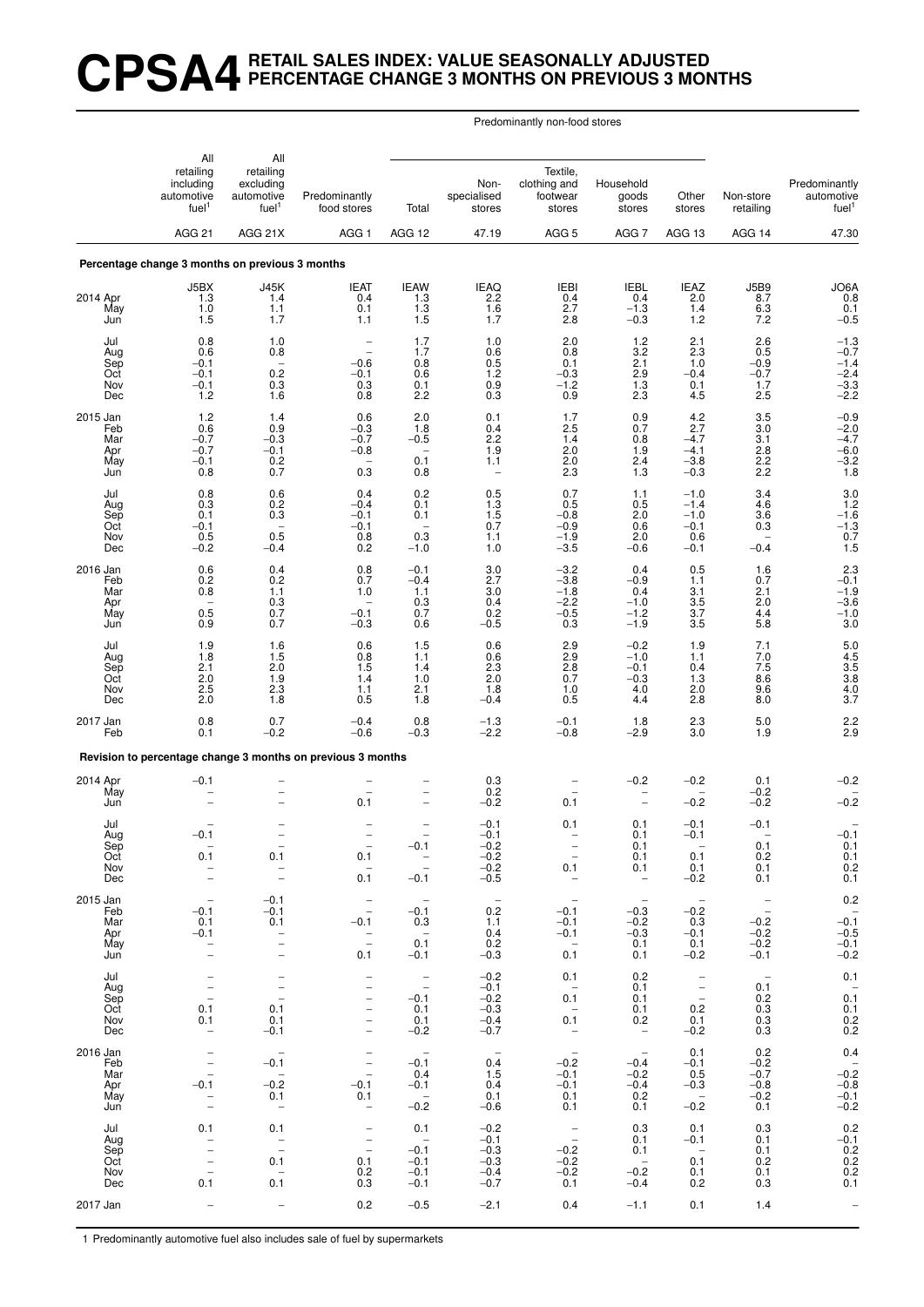### **KPSACHAINED VOLUME OF RETAIL SALES SEASONALLY ADJUSTED**

Index 2013=100

#### Predominantly non-food stores

|                                               | All                                                                                                                                | All                                                                             |                                                                                                                                  |                                                                                  |                                                           |                                                                                                                                                 |                                                                                                                  |                                                                      |                                                                  |                                                                            |
|-----------------------------------------------|------------------------------------------------------------------------------------------------------------------------------------|---------------------------------------------------------------------------------|----------------------------------------------------------------------------------------------------------------------------------|----------------------------------------------------------------------------------|-----------------------------------------------------------|-------------------------------------------------------------------------------------------------------------------------------------------------|------------------------------------------------------------------------------------------------------------------|----------------------------------------------------------------------|------------------------------------------------------------------|----------------------------------------------------------------------------|
|                                               | retailing<br>including<br>automotive<br>fuel <sup>1</sup>                                                                          | retailing<br>excluding<br>automotive<br>fuel <sup>1</sup>                       | Predominantly<br>food stores                                                                                                     | Total                                                                            | Non-<br>specialised<br>stores                             | Textile,<br>clothing and<br>footwear<br>stores                                                                                                  | Household<br>goods<br>stores                                                                                     | Other<br>stores                                                      | Non-store<br>retailing                                           | Predominantly<br>automotive<br>fuel <sup>1</sup>                           |
|                                               | <b>AGG 21</b>                                                                                                                      | AGG 21X                                                                         | AGG <sub>1</sub>                                                                                                                 | AGG 12                                                                           | 47.19                                                     | AGG <sub>5</sub>                                                                                                                                | AGG <sub>7</sub>                                                                                                 | AGG 13                                                               | AGG 14                                                           | 47.30                                                                      |
|                                               | Index numbers of sales per week                                                                                                    |                                                                                 |                                                                                                                                  |                                                                                  |                                                           |                                                                                                                                                 |                                                                                                                  |                                                                      |                                                                  |                                                                            |
| 2014 Apr<br>May<br>Jun                        | J5EK<br>104.0<br>103.5<br>104.2                                                                                                    | J467<br>104.2<br>103.9<br>104.3                                                 | <b>EAPT</b><br>102.6<br>100.8<br>101.1                                                                                           | <b>EAPV</b><br>104.5<br>105.2<br>106.3                                           | EAPU<br>106.1<br>106.5<br>106.5                           | <b>EAPX</b><br>103.6<br>104.3<br>103.1                                                                                                          | EAPY<br>103.1<br>102.6<br>106.8                                                                                  | <b>EAPW</b><br>105.2<br>107.0<br>108.9                               | J5DZ<br>113.0<br>115.7<br>112.9                                  | JO5A<br>101.5<br>$99.9$<br>102.5                                           |
| Jul<br>Aug<br>Sep<br>Oct<br><b>Nov</b><br>Dec | 104.0<br>104.5<br>103.7<br>105.0<br>106.3<br>107.3                                                                                 | 104.3<br>104.8<br>104.2<br>105.5<br>106.8<br>107.5                              | 101.2<br>100.7<br>100.8<br>101.7<br>102.7<br>102.3                                                                               | 106.4<br>108.0<br>106.1<br>108.2<br>109.6<br>111.1                               | 106.1<br>108.7<br>107.6<br>109.1<br>110.2<br>106.7        | 104.0<br>106.1<br>102.8<br>103.7<br>105.4<br>106.9                                                                                              | 105.2<br>109.3<br>107.1<br>110.8<br>111.3<br>110.4                                                               | 109.7<br>108.5<br>107.5<br>110.3<br>112.2<br>118.7                   | 111.5<br>111.0<br>114.3<br>113.5<br>115.8<br>118.2               | 101.3<br>101.5<br>99.7<br>100.5<br>101.7<br>105.0                          |
| 2015 Jan<br>Feb<br>Mar<br>Apr<br>May<br>Jun   | 107.3<br>106.9<br>107.4<br>108.1<br>107.8<br>108.4                                                                                 | 106.8<br>107.1<br>107.7<br>108.4<br>108.1<br>108.5                              | 102.6<br>102.0<br>102.4<br>102.5<br>103.2<br>103.0                                                                               | 108.8<br>110.1<br>110.6<br>111.7<br>110.9<br>111.0                               | 110.8<br>112.4<br>111.6<br>112.0<br>111.4<br>112.4        | 105.0<br>106.3<br>108.8<br>110.1<br>108.3<br>110.4                                                                                              | 111.3<br>112.2<br>114.9<br>115.6<br>114.3<br>114.5                                                               | 109.4<br>110.8<br>108.8<br>110.6<br>110.8<br>108.5                   | 121.1<br>120.4<br>124.1<br>124.9<br>121.4<br>128.1               | 111.3<br>105.5<br>104.4<br>105.6<br>105.7<br>107.6                         |
| Jul<br>Aug<br>Sep<br>Oct<br>Nov<br>Dec        | 108.4<br>107.9<br>110.2<br>109.2<br>110.6<br>109.8                                                                                 | 108.7<br>108.0<br>110.1<br>108.8<br>110.1<br>109.3                              | 102.7<br>102.0<br>104.6<br>103.4<br>104.2<br>105.3                                                                               | 111.3<br>111.1<br>112.6<br>111.2<br>112.8<br>110.3                               | 114.5<br>113.2<br>114.6<br>114.7<br>117.1<br>116.4        | 106.0<br>109.2<br>109.5<br>105.7<br>107.6<br>103.2                                                                                              | 119.3<br>114.2<br>119.2<br>117.1<br>120.1<br>116.6                                                               | 109.3<br>109.5<br>110.1<br>110.5<br>110.4<br>109.1                   | 131.3<br>127.3<br>129.6<br>128.9<br>131.4<br>129.4               | 105.2<br>106.5<br>111.0<br>111.9<br>114.0<br>113.8                         |
| 2016 Jan<br>Feb<br>Mar<br>Apr<br>May<br>Jun   | 112.6<br>111.4<br>111.2<br>112.4<br>113.7<br>112.5                                                                                 | 111.9<br>111.1<br>110.9<br>112.1<br>113.4<br>112.4                              | 106.2<br>106.0<br>106.1<br>105.7<br>106.8<br>106.5                                                                               | 114.2<br>113.0<br>112.0<br>114.7<br>115.3<br>113.3                               | 122.2<br>120.0<br>118.6<br>120.3<br>121.7<br>118.4        | 104.7<br>102.9<br>101.9<br>103.1<br>105.3<br>103.8                                                                                              | 119.4<br>120.5<br>116.7<br>117.2<br>119.8<br>116.0                                                               | 114.9<br>113.2<br>114.5<br>120.7<br>117.8<br>117.4                   | 133.8<br>132.1<br>134.6<br>$\frac{137.1}{143.2}$<br>144.2        | 118.6<br>113.4<br>114.3<br>115.0<br>115.9<br>113.8                         |
| Jul<br>Aug<br>Sep<br>Oct<br>Nov<br>Dec        | 114.6<br>114.9<br>114.7<br>117.2<br>116.9<br>114.4                                                                                 | 114.4<br>114.7<br>114.6<br>117.2<br>117.2<br>114.7                              | 107.4<br>108.2<br>107.8<br>109.0<br>108.4<br>106.8                                                                               | 116.9<br>115.2<br>114.8<br>118.3<br>118.0<br>115.2                               | 121.8<br>$\frac{122.9}{123.6}$<br>121.7<br>122.2<br>121.0 | 108.8<br>106.5<br>104.2<br>109.8<br>107.5<br>103.6                                                                                              | 119.9<br>115.3<br>116.1<br>121.2<br>126.5<br>116.8                                                               | 119.5<br>118.3<br>118.4<br>122.4<br>120.0<br>121.6                   | 144.0<br>153.5<br>156.7<br>162.3<br>168.9<br>161.5               | 116.0<br>116.9<br>115.8<br>117.5<br>114.5<br>112.5                         |
| 2017 Jan<br>Feb                               | 113.8<br>115.5                                                                                                                     | 114.3<br>115.7                                                                  | 106.5<br>106.7                                                                                                                   | 114.9<br>116.9                                                                   | 117.4<br>117.8                                            | 106.4<br>107.5                                                                                                                                  | 114.0<br>118.2                                                                                                   | 122.0<br>124.6                                                       | 160.1<br>166.4                                                   | 110.0<br>113.2                                                             |
|                                               | Revision to index numbers                                                                                                          |                                                                                 |                                                                                                                                  |                                                                                  |                                                           |                                                                                                                                                 |                                                                                                                  |                                                                      |                                                                  |                                                                            |
| 2014 Apr<br>May<br>Jun                        | 0.1                                                                                                                                | $\overline{\phantom{0}}$                                                        |                                                                                                                                  | 0.1<br>0.1                                                                       | 0.2<br>0.1<br>0.2                                         |                                                                                                                                                 | 0.1                                                                                                              | 0.1                                                                  | $-0.2$                                                           | $-0.1$                                                                     |
| Jul<br>Aug<br>Sep<br>Oct<br>Nov<br>Dec        | $\overline{\phantom{a}}$<br>$\overline{\phantom{a}}$                                                                               | $\overline{\phantom{a}}$<br>$\overline{\phantom{a}}$<br>$-0.1$                  | $\overline{\phantom{0}}$<br>0.1<br>0.1<br>0.1                                                                                    | $\overline{\phantom{0}}$<br>0.1<br>$\sim$ $-$<br>$\sim$<br>$-0.4$                | 0.1<br>$-0.1$<br>$-0.1$<br>$-0.2$<br>$-0.4$<br>$-0.7$     | $-0.1$<br>$\overline{\phantom{a}}$<br>0.1<br>$\hspace{0.1mm}-\hspace{0.1mm}$                                                                    | 0.1<br>0.1<br>0.1<br>$\hspace{0.1mm}-\hspace{0.1mm}$                                                             | $-0.1$<br>0.1<br>$\sim$<br>0.1<br>$-0.5$                             | $-0.1$<br>0.1<br>$-0.1$<br>0.1                                   | 0.1<br>$\frac{1}{2}$<br>0.1                                                |
| 2015 Jan<br>Feb<br>Mar<br>Apr<br>May<br>Jun   | 0.2<br>$-0.1$<br>$\overline{\phantom{a}}$<br>$\overline{\phantom{0}}$<br>$\overline{\phantom{0}}$                                  | 0.3<br>$-0.1$<br>$\overline{\phantom{a}}$<br>0.1<br>0.1<br>$\sim$               | $-0.1$<br>$-0.1$<br>$\overline{\phantom{a}}$<br>$\overline{\phantom{a}}$<br>$\overline{\phantom{a}}$<br>$\overline{\phantom{a}}$ | 0.6<br>$-0.2$<br>0.1<br>0.1<br>0.1<br>$\overline{\phantom{0}}$                   | 1.2<br>0.5<br>0.3<br>0.2<br>0.2<br>0.1                    | $\overline{\phantom{a}}$<br>$-0.3$<br>$\hspace{0.1mm}-\hspace{0.1mm}$<br>$\overline{a}$<br>$\overline{\phantom{0}}$<br>$\overline{\phantom{a}}$ | $-0.1$<br>$-0.3$<br>$\overline{\phantom{a}}$<br>$\overline{\phantom{0}}$<br>$\overline{\phantom{0}}$<br>$\equiv$ | 1.1<br>$-0.7$<br>0.1<br>0.1<br>$\sim$<br>$\sim$                      | $\sim$<br>$\overline{a}$<br>$-0.2$<br>$-0.3$<br>$\sim$<br>$-0.1$ | $-0.1$<br>$-0.2$<br>$-0.1$<br>$-0.1$<br>$-0.1$<br>$\overline{\phantom{a}}$ |
| Jul<br>Aug<br>Sep<br>Oct<br>Nov<br>Dec        | $\overline{\phantom{a}}$<br>$\overline{\phantom{0}}$<br>$\overline{\phantom{a}}$<br>$\overline{\phantom{a}}$<br>$\equiv$<br>$-0.1$ | $-0.1$<br>$\overline{\phantom{a}}$<br>$\bar{ }$<br>$\bar{\mathbb{I}}$<br>$-0.2$ | $\bar{\mathbb{I}}$<br>$-0.1$<br>0.1<br>$\overline{\phantom{a}}$<br>0.1                                                           | $-0.1$<br>$\sim$ $-$<br>$\overline{\phantom{a}}$<br>$\bar{\mathbb{Z}}$<br>$-0.4$ | $-0.1$<br>$-0.1$<br>$-0.3$<br>$-0.5$<br>$-1.1$            | $-0.1$<br>$-0.1$<br>0.1<br>0.1<br>0.1<br>$\sim$ $-$                                                                                             | $\bar{\mathbb{I}}$<br>0.2<br>0.1<br>0.2<br>$-0.1$                                                                | $-0.1$<br>$-0.1$<br>0.1<br>$\mathbb{Z}$<br>$-0.4$                    | $-0.2$<br>$-0.1$<br>$\sim$ $-$<br>0.2<br>$\sim$<br>0.3           | 0.1<br>$\overline{\phantom{a}}$<br>$\frac{1}{2}$<br>0.1                    |
| 2016 Jan<br>Feb<br>Mar<br>Apr<br>May<br>Jun   | 0.3<br>$-0.2$<br>$\bar{z}$<br>0.1<br>$\hspace{0.1mm}-\hspace{0.1mm}$                                                               | 0.4<br>$-0.3$<br>0.1<br>$\sim$ $-$<br>0.1<br>$\sim$                             | $-0.1$<br>$-0.1$<br>0.1<br>0.1<br>$\overline{\phantom{a}}$<br>$\overline{\phantom{a}}$                                           | 0.9<br>$-0.3$<br>0.1<br>0.1<br>0.1<br>0.1                                        | 1.9<br>0.7<br>0.4<br>0.3<br>0.2<br>0.1                    | $\overline{a}$<br>$-0.4$<br>0.1<br>$\hspace{0.1mm}-\hspace{0.1mm}$<br>$\overline{\phantom{a}}$<br>$\overline{a}$                                | $\sim$<br>$-0.5$<br>$\sim$ $-$<br>$\overline{\phantom{a}}$<br>$\overline{\phantom{a}}$<br>0.1                    | 1.7<br>$-1.0$<br>0.2<br>0.1<br>$\overline{\phantom{a}}$              | 0.2<br>$-0.5$<br>$-0.2$<br>$-0.4$<br>$\sim$ $-$<br>$-0.1$        | $-0.3$<br>$-0.3$<br>$\frac{1}{2}$<br>0.1                                   |
| Jul<br>Aug<br>Sep<br>Oct<br>Nov<br>Dec        | $-$<br>$-0.1$<br>$-0.1$                                                                                                            | $\overline{a}$<br>$-0.1$<br>$\frac{1}{2}$<br>0.1                                | $\overline{\phantom{a}}$<br>$\equiv$<br>$\frac{1}{2}$<br>0.1<br>0.6<br>0.1                                                       | $\sim$ $-$<br>$\sim$ $-$<br>$-0.2$<br>$-0.1$<br>$-0.4$<br>$-0.2$                 | $\sim$<br>$-0.1$<br>$-0.3$<br>$-0.5$<br>$-0.8$<br>$-1.4$  | $-0.1$<br>$-0.1$<br>$-0.5$<br>$-0.2$<br>0.1<br>$-0.1$                                                                                           | 0.1<br>$\sim$<br>0.1<br>$\sim$<br>$-0.9$<br>$-0.6$                                                               | $\overline{\phantom{0}}$<br>$-0.1$<br>$-0.1$<br>0.1<br>$-0.1$<br>0.8 | $-0.2$<br>$-0.2$<br>0.1<br>0.2<br>$-1.5$<br>0.7                  | 0.1<br>0.1<br>0.1<br>0.1<br>0.1<br>$-0.3$                                  |
| 2017 Jan                                      | $-0.2$                                                                                                                             | $-0.1$                                                                          | 0.4                                                                                                                              | $-1.6$                                                                           | $-6.1$                                                    | 0.7                                                                                                                                             | $-2.8$                                                                                                           | $-0.2$                                                               | 6.0                                                              | $-1.1$                                                                     |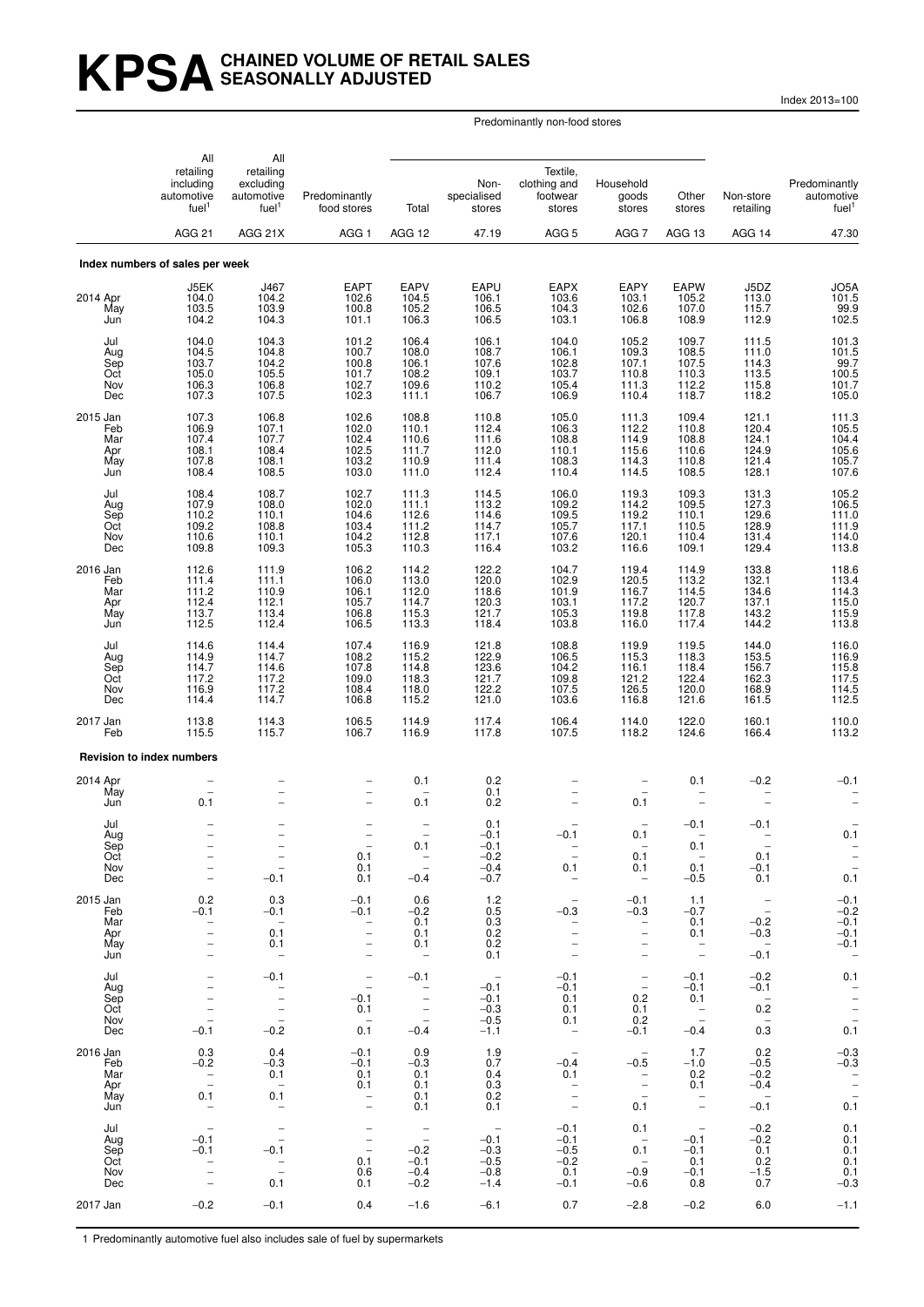# **KPSA1 RETAIL SALES INDEX: VOLUME SEASONALLY ADJUSTED PERCENTAGE CHANGE ON SAME MONTH A YEAR EARLIER**

#### Predominantly non-food stores

|                                             | All                                                                                                                                         | All                                                                                                                                             |                                                                                                                                   |                                                                                                      |                                                                                                          |                                                                                                                                                    |                                                                                                                 |                                                                                                                               |                                                                                                                                    |                                                                                                             |
|---------------------------------------------|---------------------------------------------------------------------------------------------------------------------------------------------|-------------------------------------------------------------------------------------------------------------------------------------------------|-----------------------------------------------------------------------------------------------------------------------------------|------------------------------------------------------------------------------------------------------|----------------------------------------------------------------------------------------------------------|----------------------------------------------------------------------------------------------------------------------------------------------------|-----------------------------------------------------------------------------------------------------------------|-------------------------------------------------------------------------------------------------------------------------------|------------------------------------------------------------------------------------------------------------------------------------|-------------------------------------------------------------------------------------------------------------|
|                                             | retailing<br>including<br>automotive<br>fuel <sup>1</sup>                                                                                   | retailing<br>excluding<br>automotive<br>fuel <sup>1</sup>                                                                                       | Predominantly<br>food stores                                                                                                      | Total                                                                                                | Non-<br>specialised<br>stores                                                                            | Textile,<br>clothing and<br>footwear<br>stores                                                                                                     | Household<br>goods<br>stores                                                                                    | Other<br>stores                                                                                                               | Non-store<br>retailing                                                                                                             | Predominantly<br>automotive<br>fuel <sup>1</sup>                                                            |
|                                             | AGG <sub>21</sub>                                                                                                                           | AGG 21X                                                                                                                                         | AGG <sub>1</sub>                                                                                                                  | AGG 12                                                                                               | 47.19                                                                                                    | AGG <sub>5</sub>                                                                                                                                   | AGG <sub>7</sub>                                                                                                | AGG 13                                                                                                                        | AGG 14                                                                                                                             | 47.30                                                                                                       |
|                                             | Percentage change on same month a year earlier                                                                                              |                                                                                                                                                 |                                                                                                                                   |                                                                                                      |                                                                                                          |                                                                                                                                                    |                                                                                                                 |                                                                                                                               |                                                                                                                                    |                                                                                                             |
| 2014 Apr<br>May<br>Jun                      | J5EB<br>6.7<br>3.5<br>3.6                                                                                                                   | <b>J45U</b><br>7.1<br>$\frac{4.2}{3.7}$                                                                                                         | <b>IDOB</b><br>6.2<br>0.8<br>1.0                                                                                                  | <b>IDOC</b><br>5.8<br>5.8<br>5.1                                                                     | <b>IDOA</b><br>8.3<br>7.9<br>3.6                                                                         | <b>IDOG</b><br>5.7<br>5.2<br>3.0                                                                                                                   | <b>IDOH</b><br>3.7<br>4.8                                                                                       | <b>IDOD</b><br>5.8<br>8.8<br>8.4                                                                                              | J5DK<br>21.5<br>16.4<br>12.5                                                                                                       | JO4C<br>3.4<br>$\frac{-2.3}{2.4}$                                                                           |
| Jul<br>Aug<br>Sep<br>Oct<br>Nov<br>Dec      | $\frac{2.6}{3.8}$<br>2.2<br>5.0<br>6.7<br>4.6                                                                                               | $\frac{3.2}{4.3}$<br>2.5<br>5.3<br>7.1<br>4.5                                                                                                   | $-1.4$<br>0.2<br>0.6<br>2.1<br>3.2<br>0.9                                                                                         | 6.9 8.7<br>2.9<br>7.4<br>9.7<br>7.0                                                                  | $6.6 \\ 8.2$<br>6.7<br>7.0<br>13.6<br>1.4                                                                | 5.3<br>8.5<br>$-2.1$<br>3.4<br>5.1<br>3.9                                                                                                          | 3.9<br>12.7<br>6.5<br>12.4<br>13.5<br>6.7                                                                       | $^{10.7}_{6.9}$<br>3.2<br>$8.5$<br>$9.3$<br>13.7                                                                              | 8.8<br>$3.\overline{3}$<br>12.4<br>11.9<br>16.2<br>11.9                                                                            | $-1.7$<br>$-0.3$<br>$-0.7$<br>$2.6$<br>$2.9$<br>$4.9$                                                       |
| 2015 Jan<br>Feb<br>Mar<br>Apr<br>May<br>Jun | 6.2<br>5.0<br>4.5<br>4.0<br>4.2<br>4.1                                                                                                      | 5.3<br>4.8<br>5.0<br>3.9<br>4.0<br>4.0                                                                                                          | 3.0<br>1.6<br>3.4<br>$-0.1$<br>2.4<br>1.8                                                                                         | $5.0\,$<br>7.4<br>4.9<br>6.9<br>$5.3$<br>4.5                                                         | 6.2<br>9.1<br>5.4<br>5.5<br>4.5<br>5.6                                                                   | 3.5<br>7.8<br>4.4<br>6.3<br>3.8<br>7.1                                                                                                             | 5.2<br>8.9<br>10.3<br>12.1<br>11.4<br>7.2                                                                       | 5.6<br>4.9<br>1.6<br>5.1<br>3.5<br>$-0.4$                                                                                     | 22.5<br>7.6<br>14.5<br>10.5<br>5.0<br>13.5                                                                                         | 13.9<br>7.1<br>$0.4 \\ 4.0$<br>5.9<br>5.0                                                                   |
| Jul<br>Aug<br>Sep<br>Oct<br>Nov<br>Dec      | 4.2<br>3.3<br>6.3<br>4.0<br>4.0<br>2.4                                                                                                      | 4.2<br>3.1<br>5.7<br>3.1<br>3.1<br>$\overline{1.7}$                                                                                             | 1.5<br>1.2<br>3.8<br>1.7<br>1.5<br>2.9                                                                                            | 4.6<br>$^{2.9}_{6.1}$<br>2.8<br>2.9<br>$-0.\dot{8}$                                                  | 8.0<br>4.1<br>6.5<br>5.1<br>6.2<br>9.1                                                                   | 2.0<br>2.9<br>6.5<br>1.9<br>2.1<br>$-3.5$                                                                                                          | 13.4<br>4.5<br>11.2<br>5.7<br>7.9<br>5.6                                                                        | $-0.4$<br>0.9<br>2.4<br>0.2<br>$-1.5$<br>$-8.1$                                                                               | 17.8<br>14.8<br>13.3<br>13.5<br>13.5<br>9.5                                                                                        | 3.8<br>$\frac{5.0}{11.4}$<br>11.4<br>$^{12.1}_{8.4}$                                                        |
| 2016 Jan<br>Feb<br>Mar<br>Apr<br>May<br>Jun | 5.0<br>4.2<br>3.6<br>4.0<br>5.4<br>3.8                                                                                                      | 4.8<br>3.8<br>2.9<br>3.5<br>4.9<br>3.5                                                                                                          | 3.6<br>4.0<br>3.5<br>3.1<br>3.5<br>3.4                                                                                            | 5.0<br>2.6<br>$1.3$<br>$^{2.7}_{4.0}$<br>2.0                                                         | 10.3<br>6.8<br>$6.2\,$<br>7.4<br>9.3<br>5.3                                                              | $-0.3$<br>$-3.2$<br>$-6.4$<br>$-6.3$<br>$-2.8$<br>$-6.0$                                                                                           | 7.2<br>7.4<br>1.6<br>1.4<br>4.8<br>1.3                                                                          | 5.0<br>2.2<br>5.2<br>9.1<br>6.4<br>8.2                                                                                        | 10.4<br>9.8<br>8.4<br>9.8<br>17.9<br>12.6                                                                                          | 6.6<br>7.5<br>9.4<br>$8.9$<br>$9.6$<br>5.7                                                                  |
| Jul<br>Aug<br>Sep<br>Oct<br>Nov<br>Dec      | 5.7<br>6.6<br>4.1<br>7.3<br>5.8<br>4.2                                                                                                      | 5.2<br>6.2<br>4.0<br>7.6<br>6.4<br>4.9                                                                                                          | 4.6<br>6.1<br>3.0<br>5.4<br>4.0<br>1.5                                                                                            | 5.0<br>3.7<br>1.9<br>6.4<br>4.6<br>4.5                                                               | 6.3<br>8.6<br>$7.9$<br>6.1<br>4.4<br>3.9                                                                 | 2.6<br>$-2.4$<br>$-4.8$<br>3.9<br>0.4                                                                                                              | 0.5<br>1.0<br>$-2.6$<br>3.6<br>$5.3$<br>0.2                                                                     | 9.3<br>8.1<br>7.6<br>10.7<br>8.6<br>11.5                                                                                      | 9.6<br>20.6<br>20.9<br>26.0<br>28.6<br>24.8                                                                                        | 10.3<br>$9.8$<br>$4.3$<br>$5.0$<br>0.4<br>$-1.2$                                                            |
| 2017 Jan<br>Feb                             | 1.0<br>3.7                                                                                                                                  | 2.1<br>4.1                                                                                                                                      | 0.3<br>0.6                                                                                                                        | 0.6<br>3.5                                                                                           | $-3.9$<br>$-1.9$                                                                                         | 1.6<br>4.5                                                                                                                                         | $-4.5$<br>$-1.9$                                                                                                | 6.2<br>10.0                                                                                                                   | 19.7<br>26.0                                                                                                                       | $-7.2$<br>$-0.1$                                                                                            |
|                                             |                                                                                                                                             |                                                                                                                                                 | Revision to percentage change on same month a year earlier                                                                        |                                                                                                      |                                                                                                          |                                                                                                                                                    |                                                                                                                 |                                                                                                                               |                                                                                                                                    |                                                                                                             |
| 2014 Apr<br>May<br>Jun                      |                                                                                                                                             | $\overline{\phantom{0}}$                                                                                                                        | 0.1<br>$\overline{\phantom{0}}$                                                                                                   | 0.1<br>$\overline{\phantom{0}}$                                                                      | 0.1                                                                                                      | $\overline{\phantom{0}}$                                                                                                                           |                                                                                                                 | $\qquad \qquad -$<br>$\qquad \qquad -$                                                                                        | $-0.1$                                                                                                                             |                                                                                                             |
| Jul<br>Aug<br>Sep<br>Oct<br>Nov<br>Dec      | $\overline{\phantom{0}}$<br>-<br>-<br>$\overline{\phantom{0}}$                                                                              | L.<br>$\qquad \qquad -$<br>$\qquad \qquad -$<br>$-0.1$                                                                                          | L.<br>$\qquad \qquad -$                                                                                                           | $\overline{\phantom{0}}$<br>$\overline{\phantom{a}}$<br>$\overline{\phantom{a}}$<br>$-0.1$           | $-0.1$<br>$-0.1$<br>$-0.3$                                                                               | $\overline{\phantom{0}}$<br>0.1<br>$\qquad \qquad -$<br>$\qquad \qquad -$                                                                          | $\overline{\phantom{m}}$<br>$-0.1$                                                                              | $\qquad \qquad -$<br>0.1<br>$\overline{\phantom{0}}$<br>$-0.2$                                                                | $-0.1$<br>$\overline{\phantom{a}}$<br>$\overline{\phantom{a}}$<br>0.1                                                              | 0.1<br>0.1<br>0.1<br>$\overline{\phantom{a}}$<br>$\overline{\phantom{m}}$                                   |
| 2015 Jan<br>Feb<br>Mar<br>Apr<br>May<br>Jun | $\overline{\phantom{0}}$<br>$-0.1$<br>0.1<br>0.1                                                                                            | $\qquad \qquad -$<br>$\equiv$<br>0.1<br>$\hspace{1.0cm} - \hspace{1.0cm}$<br>$\overline{\phantom{0}}$<br>$\qquad \qquad -$                      | $\overline{\phantom{a}}$<br>$-0.1$<br>$\overline{\phantom{a}}$<br>0.1<br>$\overline{\phantom{a}}$<br>$\qquad \qquad -$            | 0.2<br>$\bar{z}$<br>$\overline{\phantom{a}}$<br>$\overline{\phantom{a}}$<br>$\overline{\phantom{a}}$ | 0.5<br>0.2<br>$\overline{\phantom{m}}$<br>$\overline{\phantom{a}}$<br>$\overline{\phantom{a}}$           | $\overline{\phantom{a}}$<br>$-0.1$<br>$\qquad \qquad -$<br>$\overline{\phantom{0}}$<br>-<br>$\qquad \qquad -$                                      | $\overline{\phantom{m}}$<br>$-0.1$<br>$\overline{\phantom{a}}$<br>$\qquad \qquad -$<br>$\overline{\phantom{m}}$ | 0.3<br>$-0.2$<br>0.1<br>$\overline{\phantom{a}}$<br>$\qquad \qquad -$<br>$\overline{\phantom{m}}$                             | 0.1<br>$-0.3$<br>$\overline{a}$<br>$-0.1$<br>$\overline{\phantom{a}}$<br>$\overline{\phantom{a}}$                                  | $\overline{\phantom{a}}$<br>$-0.1$<br>$\frac{1}{2}$<br>$\overline{\phantom{0}}$<br>$\overline{\phantom{0}}$ |
| Jul<br>Aug<br>Sep<br>Oct<br>Nov<br>Dec      | $\qquad \qquad -$<br>$\overline{a}$<br>$-0.1$<br>$\overline{\phantom{a}}$                                                                   | $\qquad \qquad -$<br>$\overline{\phantom{a}}$<br>$\qquad \qquad -$<br>$\overline{\phantom{0}}$<br>$\overline{\phantom{0}}$<br>$\qquad \qquad -$ | $\qquad \qquad -$<br>$\qquad \qquad -$<br>$\qquad \qquad -$<br>$\qquad \qquad -$<br>$\qquad \qquad -$<br>-                        | $-0.1$<br>$-$<br>$-0.1$<br>$\sim$<br>$-0.1$<br>$-0.1$                                                | 0.1<br>$\bar{a}$<br>$-0.1$<br>$-0.1$<br>$-0.3$                                                           | $\bar{\mathbb{I}}$<br>0.1<br>0.1<br>$\overline{\phantom{a}}$<br>$\overline{\phantom{a}}$                                                           | $\overline{\phantom{m}}$<br>$\overline{\phantom{a}}$<br>$\equiv$<br>0.1<br>$-0.1$                               | $\overline{\phantom{a}}$<br>$-0.1$<br>$\overline{\phantom{a}}$<br>$\overline{\phantom{a}}$<br>$\overline{\phantom{a}}$        | 0.1<br>$\overline{\phantom{m}}$<br>$\equiv$<br>0.1<br>0.2                                                                          | $\frac{1}{2}$<br>$\overline{\phantom{0}}$<br>$\frac{1}{2}$<br>$\qquad \qquad -$                             |
| 2016 Jan<br>Feb<br>Mar<br>Apr<br>May<br>Jun | 0.1<br>$-0.1$<br>$\overline{\phantom{0}}$<br>$\overbrace{\phantom{1232211}}$<br>$\overbrace{\phantom{1232211}}$<br>$\overline{\phantom{0}}$ | 0.1<br>$-0.1$<br>$\overline{\phantom{a}}$<br>$\equiv$<br>$\qquad \qquad -$                                                                      | $\qquad \qquad -$<br>$\qquad \qquad -$<br>$\qquad \qquad -$<br>$\qquad \qquad -$<br>$\overline{\phantom{0}}$<br>$\qquad \qquad -$ | 0.2<br>$-0.1$<br>$\bar{\mathbb{I}}$<br>$\overline{\phantom{a}}$<br>$\overline{\phantom{a}}$          | 0.5<br>0.2<br>$-0.1$<br>$\overline{\phantom{a}}$<br>$\overline{\phantom{a}}$<br>$\overline{\phantom{a}}$ | $\overline{\phantom{a}}$<br>$-0.1$<br>$\overline{\phantom{a}}$<br>$\overline{\phantom{0}}$<br>$\overline{\phantom{0}}$<br>$\overline{\phantom{a}}$ | $\overline{\phantom{m}}$<br>$-0.1$<br>0.1<br>$\overline{\phantom{a}}$<br>$\overline{\phantom{m}}$               | 0.5<br>$-0.2$<br>$\overline{\phantom{a}}$<br>$\overline{\phantom{a}}$<br>$\overline{\phantom{a}}$<br>$\overline{\phantom{a}}$ | $\overline{\phantom{a}}$<br>$-0.4$<br>$-0.1$<br>$\overline{\phantom{a}}$<br>$\qquad \qquad -$<br>$\hspace{1.0cm} - \hspace{1.0cm}$ | $-0.1$<br>$-0.1$<br>$\bar{z}$<br>$\overline{\phantom{0}}$<br>$\qquad \qquad -$                              |
| Jul<br>Aug<br>Sep<br>Oct<br>Nov<br>Dec      | $\overline{\phantom{a}}$<br>$\overline{\phantom{0}}$<br>$-0.1$<br>$\overline{\phantom{a}}$<br>0.1                                           | $\overline{\phantom{a}}$<br>$\overline{\phantom{a}}$<br>$-0.1$<br>$-0.1$<br>$\sim$<br>0.2                                                       | -<br>$\bar{a}$<br>$\overline{\phantom{a}}$<br>0.5<br>0.1                                                                          | 0.1<br>$\overline{\phantom{a}}$<br>$-0.3$<br>$-0.1$<br>$-0.3$<br>0.3                                 | $-0.1$<br>$\sim$<br>$-0.1$<br>$-0.2$<br>$-0.2$<br>$-0.2$                                                 | $\overline{\phantom{a}}$<br>$\overline{\phantom{a}}$<br>$-0.5$<br>$-0.3$<br>$\sim$<br>$-0.1$                                                       | 0.1<br>$\overline{\phantom{a}}$<br>$-0.1$<br>$\sim$<br>$-1.0$<br>$-0.4$                                         | $\overline{\phantom{a}}$<br>$\overline{\phantom{a}}$<br>$-0.1$<br>$\sim$<br>$-0.2$<br>1.2                                     | $-0.1$<br>$\bar{a}$<br>$\overline{\phantom{a}}$<br>$-1.1$<br>0.2                                                                   | 0.1<br>0.1<br>0.1<br>0.1<br>$-0.5$                                                                          |
| 2017 Jan                                    | $-0.5$                                                                                                                                      | $-0.5$                                                                                                                                          | 0.5                                                                                                                               | $-2.2$                                                                                               | $-6.6$                                                                                                   | 0.7                                                                                                                                                | $-2.3$                                                                                                          | $-1.8$                                                                                                                        | 4.3                                                                                                                                | $-0.7$                                                                                                      |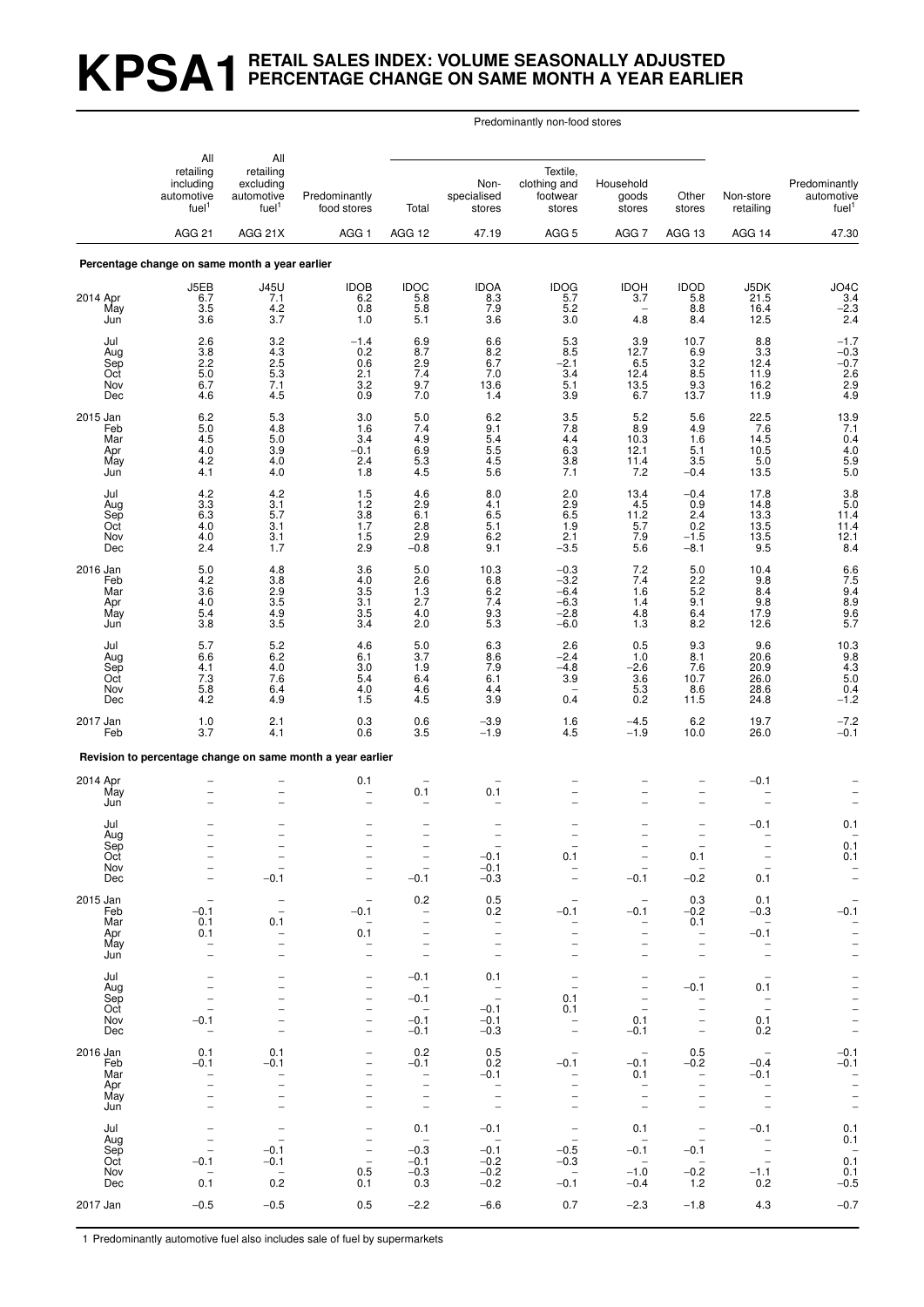### **KPSA2 RETAIL SALES INDEX: VOLUME SEASONALLY ADJUSTED PERCENTAGE CHANGE 3 MONTHS ON SAME PERIOD A YEAR EARLIER**

#### Predominantly non-food stores

|                                             | All                                                                                     | All                                                                                                                                      |                                                                                                                                                 |                                                                                                                                          |                                                                                           |                                                                                                                         |                                                                                                                                  |                                                                                                                                          |                                                                                                      |                                                                                                       |
|---------------------------------------------|-----------------------------------------------------------------------------------------|------------------------------------------------------------------------------------------------------------------------------------------|-------------------------------------------------------------------------------------------------------------------------------------------------|------------------------------------------------------------------------------------------------------------------------------------------|-------------------------------------------------------------------------------------------|-------------------------------------------------------------------------------------------------------------------------|----------------------------------------------------------------------------------------------------------------------------------|------------------------------------------------------------------------------------------------------------------------------------------|------------------------------------------------------------------------------------------------------|-------------------------------------------------------------------------------------------------------|
|                                             | retailing<br>including<br>automotive<br>fuel <sup>1</sup>                               | retailing<br>excluding<br>automotive<br>fuel <sup>1</sup>                                                                                | Predominantly<br>food stores                                                                                                                    | Total                                                                                                                                    | Non-<br>specialised<br>stores                                                             | Textile,<br>clothing and<br>footwear<br>stores                                                                          | Household<br>goods<br>stores                                                                                                     | Other<br>stores                                                                                                                          | Non-store<br>retailing                                                                               | Predominantly<br>automotive<br>fuel <sup>1</sup>                                                      |
|                                             | AGG <sub>21</sub>                                                                       | AGG 21X                                                                                                                                  | AGG <sub>1</sub>                                                                                                                                | AGG 12                                                                                                                                   | 47.19                                                                                     | AGG <sub>5</sub>                                                                                                        | AGG <sub>7</sub>                                                                                                                 | AGG 13                                                                                                                                   | AGG 14                                                                                               | 47.30                                                                                                 |
|                                             |                                                                                         |                                                                                                                                          | Percentage change 3 months on same period a year earlier                                                                                        |                                                                                                                                          |                                                                                           |                                                                                                                         |                                                                                                                                  |                                                                                                                                          |                                                                                                      |                                                                                                       |
| 2014 Apr<br>May<br>Jun                      | J5EH<br>4.5<br>4.6<br>4.5                                                               | <b>J45S</b><br>4.8<br>5.0<br>4.9                                                                                                         | <b>IEFB</b><br>1.7<br>1.4<br>2.5                                                                                                                | <b>IEFE</b><br>6.3<br>7.1<br>5.5                                                                                                         | <b>IEEY</b><br>7.3<br>$_{6.3}^{8.3}$                                                      | <b>IEFQ</b><br>4.3<br>$6.3$<br>4.5                                                                                      | <b>IEFT</b><br>4.5<br>4.4<br>3.0                                                                                                 | <b>IEFH</b><br>8.7<br>$\frac{8.8}{7.7}$                                                                                                  | J5DS<br>15.5<br>14.7<br>16.4                                                                         | JO6E<br>$2.2$<br>1.6<br>1.2                                                                           |
| Jul<br>Aug<br>Sep<br>Oct<br>Nov<br>Dec      | $\frac{3.3}{3.4}$<br>2.8<br>3.5<br>4.4<br>5.3                                           | 3.7<br>3.7<br>3.3<br>3.9<br>4.8<br>5.5                                                                                                   | 0.2<br>$-0.1$<br>0.9<br>1.8<br>2.0                                                                                                              | $\begin{array}{c} 5.9 \\ 6.8 \end{array}$<br>5.9<br>6.1<br>6.4<br>7.9                                                                    | $\frac{5.8}{5.9}$<br>7.1<br>7.2<br>$8.\overline{8}$<br>6.7                                | 4.4<br>5.4<br>3.3<br>2.7<br>1.7<br>4.1                                                                                  | 3.0<br>6.9<br>7.5<br>10.2<br>10.4<br>10.5                                                                                        | 9.2<br>8.6<br>6.6<br>$\begin{array}{c} 5.9 \\ 6.7 \end{array}$<br>10.8                                                                   | 12.6<br>8.4<br>8.4<br>9.4<br>13.4<br>13.2                                                            | $^{-0.3}_{0.3}$<br>$-0.9$<br>$0.4$<br>$1.4$<br>3.6                                                    |
| 2015 Jan<br>Feb<br>Mar<br>Apr<br>May<br>Jun | 5.7<br>5.3<br>5.2<br>4.5<br>4.2<br>4.1                                                  | 5.6<br>4.9<br>5.1<br>4.6<br>4.3<br>4.0                                                                                                   | 2.3<br>1.8<br>2.7<br>1.7<br>2.0<br>1.4                                                                                                          | 7.1<br>6.5<br>5.7<br>6.3<br>$\frac{5.6}{5.5}$                                                                                            | $6.3$<br>$5.2$<br>$6.8\,$<br>6.6<br>$\frac{5.2}{5.3}$                                     | 4.1<br>4.9<br>5.1<br>6.0<br>4.8<br>5.8                                                                                  | 8.0<br>6.8<br>8.2<br>10.4<br>11.2<br>10.0                                                                                        | 9.9<br>8.5<br>$\frac{3.9}{3.7}$<br>$\frac{3.3}{2.5}$                                                                                     | 16.6<br>14.0<br>15.1<br>11.1<br>10.2<br>9.9                                                          | 7.1<br>$8.4$<br>$6.7$<br>$3.5$<br>3.1<br>5.0                                                          |
| Jul<br>Aug<br>Sep<br>Oct<br>Nov<br>Dec      | 4.2<br>3.9<br>4.7<br>4.6<br>4.9<br>3.4                                                  | 4.1<br>3.8<br>4.4<br>4.1<br>4.1<br>2.6                                                                                                   | 1.9<br>1.5<br>$2.\overline{3}$<br>2.4<br>2.4<br>2.1                                                                                             | 4.8<br>4.0<br>4.7<br>4.1<br>4.1<br>1.4                                                                                                   | 6.0<br>$\frac{5.9}{6.2}$<br>5.3<br>6.0<br>7.0                                             | 4.5<br>4.2<br>4.0<br>3.9<br>3.7<br>$-0.1$                                                                               | 10.4<br>8.2<br>9.8<br>7.4<br>8.5<br>6.4                                                                                          | 0.8<br>1.1<br>1.3<br>0.5<br>$-3.\overline{6}$                                                                                            | 12.1<br>15.2<br>15.1<br>13.8<br>13.4<br>11.9                                                         | 4.9<br>$\frac{4.6}{7.1}$<br>$9.4$<br>$11.6$<br>$10.4$                                                 |
| 2016 Jan<br>Feb<br>Mar<br>Apr<br>May<br>Jun | 3.7<br>3.8<br>4.2<br>3.9<br>4.3<br>4.4                                                  | 3.1<br>3.3<br>3.8<br>3.4<br>3.7<br>3.9                                                                                                   | 2.7<br>3.4<br>3.7<br>3.5<br>3.4<br>3.3                                                                                                          | 2.1<br>2.0<br>2.8<br>2.1<br>2.6<br>2.8                                                                                                   | 8.6<br>8.7<br>7.6<br>$6.8\,$<br>7.5<br>7.2                                                | $-0.8$<br>$-2.4$<br>$-3.6$<br>$-5.4$<br>$-5.3$<br>$-5.1$                                                                | 6.8<br>6.7<br>5.1<br>3.3<br>2.5<br>2.4                                                                                           | $-2.3$<br>$-1.1$<br>$\begin{array}{c} 4.2 \\ 5.5 \\ 6.8 \end{array}$<br>7.9                                                              | 11.0<br>9.9<br>9.4<br>9.3<br>11.7<br>13.3                                                            | $\frac{8.9}{7.6}$<br>$7.9$<br>$8.7$<br>$9.3$<br>$7.9$                                                 |
| Jul<br>Aug<br>Sep<br>Oct<br>Nov<br>Dec      | 4.9<br>5.2<br>5.3<br>5.8<br>5.6<br>5.6                                                  | 4.5<br>4.9<br>5.0<br>5.8<br>5.9<br>6.2                                                                                                   | 3.8<br>4.6<br>4.4<br>4.7<br>4.0<br>3.5                                                                                                          | 3.5<br>3.4<br>3.4<br>3.8<br>4.1<br>5.1                                                                                                   | 6.8<br>6.6<br>7.6<br>7.6<br>6.3<br>4.7                                                    | $-2.4$<br>$-2.3$<br>$-1.8$<br>$-1.\overline{5}$<br>$-0.7$<br>1.4                                                        | 2.1<br>0.9<br>$-0.6$<br>0.4<br>1.7<br>2.8                                                                                        | 8.0<br>8.5<br>8.38.7<br>8.9<br>10.4                                                                                                      | 13.2<br>14.1<br>17.3<br>22.4<br>24.8<br>26.3                                                         | 8.3<br>8.3<br>7.8<br>6.1<br>$\frac{3.3}{1.2}$                                                         |
| 2017 Jan<br>Feb                             | 3.7<br>3.1                                                                              | 4.5<br>3.8                                                                                                                               | 1.9<br>0.8                                                                                                                                      | 3.3<br>2.9                                                                                                                               | 1.6<br>$-0.3$                                                                             | 0.6<br>2.0                                                                                                              | 0.3<br>$-1.9$                                                                                                                    | 8.9<br>9.4                                                                                                                               | 24.4<br>23.6                                                                                         | $^{-2.6}_{-2.8}$                                                                                      |
|                                             |                                                                                         |                                                                                                                                          | Revision to percentage change 3 months on same period a year earlier                                                                            |                                                                                                                                          |                                                                                           |                                                                                                                         |                                                                                                                                  |                                                                                                                                          |                                                                                                      |                                                                                                       |
| 2014 Apr<br>May<br>Jun                      |                                                                                         | $\overline{\phantom{a}}$                                                                                                                 |                                                                                                                                                 | -<br>$\overline{a}$<br>$\overline{a}$                                                                                                    |                                                                                           |                                                                                                                         | $-0.1$                                                                                                                           | 0.1                                                                                                                                      | $-0.1$                                                                                               |                                                                                                       |
| Jul<br>Aug<br>Sep<br>Oct<br>Nov<br>Dec      | -<br>$\overline{\phantom{0}}$<br>$-0.1$                                                 | $\overline{a}$<br>$\overline{\phantom{0}}$<br>$\overline{\phantom{0}}$<br>$-0.1$                                                         | $\overline{\phantom{0}}$<br>$\overline{\phantom{0}}$<br>$\overline{\phantom{0}}$                                                                | $\overline{\phantom{0}}$<br>$\qquad \qquad -$<br>$\overline{\phantom{a}}$<br>$-0.1$                                                      | $-0.1$<br>$-0.1$<br>$-0.1$<br>$-0.2$                                                      | $\overline{\phantom{0}}$                                                                                                | $\qquad \qquad -$<br>$\qquad \qquad -$                                                                                           | $\qquad \qquad -$<br>$\overline{\phantom{a}}$<br>$\overline{\phantom{a}}$<br>$-0.1$                                                      | $-0.1$<br>0.1<br>$\hspace{0.1mm}-\hspace{0.1mm}$<br>0.1                                              | $\overline{\phantom{a}}$<br>$\bar{a}$                                                                 |
| 2015 Jan<br>Feb<br>Mar<br>Apr<br>May<br>Jun | $\overline{\phantom{0}}$                                                                | $\overline{a}$<br>$\overline{\phantom{0}}$<br>$\overline{\phantom{0}}$<br>$\overline{\phantom{0}}$<br>$\overline{\phantom{0}}$           | $\overline{\phantom{0}}$<br>$\qquad \qquad -$<br>$\qquad \qquad -$<br>$\overline{\phantom{0}}$<br>$\overline{\phantom{0}}$                      | $\overline{\phantom{0}}$<br>$\bar{\phantom{a}}$<br>$\overline{\phantom{0}}$<br>-<br>$\overline{\phantom{0}}$<br>$\overline{\phantom{a}}$ | $-0.1$<br>0.1<br>0.2<br>0.1<br>$\overline{\phantom{a}}$<br>0.1                            | $-0.1$<br>$\overline{\phantom{0}}$<br>$\qquad \qquad -$                                                                 | $\overline{\phantom{0}}$<br>$\qquad \qquad -$                                                                                    | $\hspace{0.1mm}-\hspace{0.1mm}$<br>$-0.2$<br>$-0.1$<br>$\overline{\phantom{a}}$<br>0.1<br>$\overline{\phantom{a}}$                       | 0.1<br>$-0.1$<br>$-0.1$<br>$-0.1$<br>$\overline{\phantom{0}}$<br>$-0.1$                              | $\frac{1}{1}$<br>$\qquad \qquad -$<br>$\overline{\phantom{a}}$<br>0.1                                 |
| Jul<br>Aug<br>Sep<br>Oct<br>Nov<br>Dec      | 0.1<br>$\overline{\phantom{0}}$<br>$\overline{\phantom{0}}$<br>$\overline{\phantom{0}}$ | $\overline{a}$<br>$\overline{\phantom{0}}$<br>$\overline{\phantom{0}}$<br>$\overline{\phantom{0}}$<br>$\overline{\phantom{0}}$           | $\overline{a}$<br>$\qquad \qquad -$<br>$\overline{\phantom{0}}$<br>$\qquad \qquad -$<br>$\overline{\phantom{0}}$<br>$\qquad \qquad -$           | $\overline{\phantom{0}}$<br>$\qquad \qquad -$<br>$\overline{\phantom{a}}$<br>$\overline{\phantom{a}}$<br>$\qquad \qquad -$<br>$-0.1$     | $\overline{\phantom{a}}$<br>0.1<br>$\overline{\phantom{a}}$<br>$-0.1$<br>$-0.1$<br>$-0.1$ | $\qquad \qquad -$<br>$\overline{a}$<br>$\overline{\phantom{0}}$<br>$\qquad \qquad -$<br>$\overline{\phantom{0}}$<br>0.1 | $\qquad \qquad -$<br>$\qquad \qquad -$<br>$\qquad \qquad -$<br>0.1                                                               | $\overline{\phantom{a}}$<br>$\overline{\phantom{a}}$<br>$\qquad \qquad -$<br>$\qquad \qquad -$<br>$\qquad \qquad -$<br>$\qquad \qquad -$ | $-0.1$<br>$\qquad \qquad -$<br>$\overline{\phantom{0}}$<br>0.1                                       | $\overline{\phantom{m}}$<br>$\qquad \qquad -$<br>$\frac{-}{-}$                                        |
| 2016 Jan<br>Feb<br>Mar<br>Apr<br>May<br>Jun | $\overline{\phantom{0}}$<br>$\overline{\phantom{0}}$<br>-<br>$\overline{\phantom{0}}$   | $\qquad \qquad -$<br>$\overline{\phantom{0}}$<br>0.1<br>$\overline{\phantom{0}}$<br>$\overline{\phantom{0}}$<br>$\overline{\phantom{0}}$ | $\qquad \qquad -$<br>$\qquad \qquad -$<br>$\qquad \qquad -$<br>$\overline{\phantom{0}}$<br>$\overline{\phantom{0}}$<br>$\overline{\phantom{a}}$ | $\qquad \qquad -$<br>$\overline{\phantom{a}}$<br>$\overline{\phantom{a}}$<br>$\overline{\phantom{a}}$<br>0.1<br>$\overline{\phantom{a}}$ | $\overline{\phantom{0}}$<br>0.1<br>0.2<br>0.1<br>$-0.1$<br>$\overline{\phantom{0}}$       | $\overline{\phantom{a}}$<br>$\!-$<br>$-0.1$<br>-<br>$\overline{\phantom{0}}$<br>$\overline{\phantom{0}}$                | $\bar{\phantom{a}}$<br>$\qquad \qquad -$<br>$\qquad \qquad -$<br>$\qquad \qquad -$<br>$\overline{\phantom{0}}$                   | 0.1<br>0.1<br>0.1<br>$\overline{\phantom{a}}$<br>$\qquad \qquad -$<br>$\overline{\phantom{a}}$                                           | 0.1<br>$\overline{\phantom{0}}$<br>$-0.2$<br>$-0.1$<br>$\overline{\phantom{a}}$<br>$\qquad \qquad -$ | $-$<br>$-0.\overline{1}$<br>$\overline{\phantom{a}}$<br>$\qquad \qquad -$<br>$\overline{\phantom{a}}$ |
| Jul<br>Aug<br>Sep<br>Oct<br>Nov<br>Dec      | $\overline{\phantom{a}}$<br>$-0.1$<br>$-0.1$                                            | $\overline{\phantom{0}}$<br>$\frac{1}{2}$<br>$-0.1$<br>$\overline{\phantom{0}}$<br>$\qquad \qquad -$<br>$\overline{\phantom{0}}$         | $\overline{\phantom{0}}$<br>$\overline{\phantom{a}}$<br>$\overline{\phantom{a}}$<br>0.1<br>0.1<br>0.2                                           | $\bar{\mathbb{Z}}$<br>$-0.1$<br>$-0.2$<br>$-0.2$<br>$\overline{\phantom{a}}$                                                             | $-0.1$<br>$-0.1$<br>$-0.1$<br>$-0.1$<br>$-0.1$<br>$-0.2$                                  | $\bar{\Box}$<br>$-0.2$<br>$-0.3$<br>$-0.3$<br>$-0.1$                                                                    | $\overline{\phantom{0}}$<br>$\overline{\phantom{a}}$<br>$\overline{\phantom{a}}$<br>$\overline{\phantom{a}}$<br>$-0.4$<br>$-0.5$ | 0.1<br>$\overline{\phantom{a}}$<br>$\overline{\phantom{a}}$<br>$-0.1$<br>$-0.1$<br>0.5                                                   | $\overline{\phantom{0}}$<br>$\overline{\phantom{0}}$<br>$-0.4$<br>$-0.3$                             | $\bar{a}$<br>0.1<br>0.1<br>$-0.1$                                                                     |
| 2017 Jan                                    | $-0.1$                                                                                  | $-0.1$                                                                                                                                   | 0.4                                                                                                                                             | $-0.7$                                                                                                                                   | $-2.2$                                                                                    | 0.2                                                                                                                     | $-1.2$                                                                                                                           | $-0.2$                                                                                                                                   | 1.1                                                                                                  | $-0.4$                                                                                                |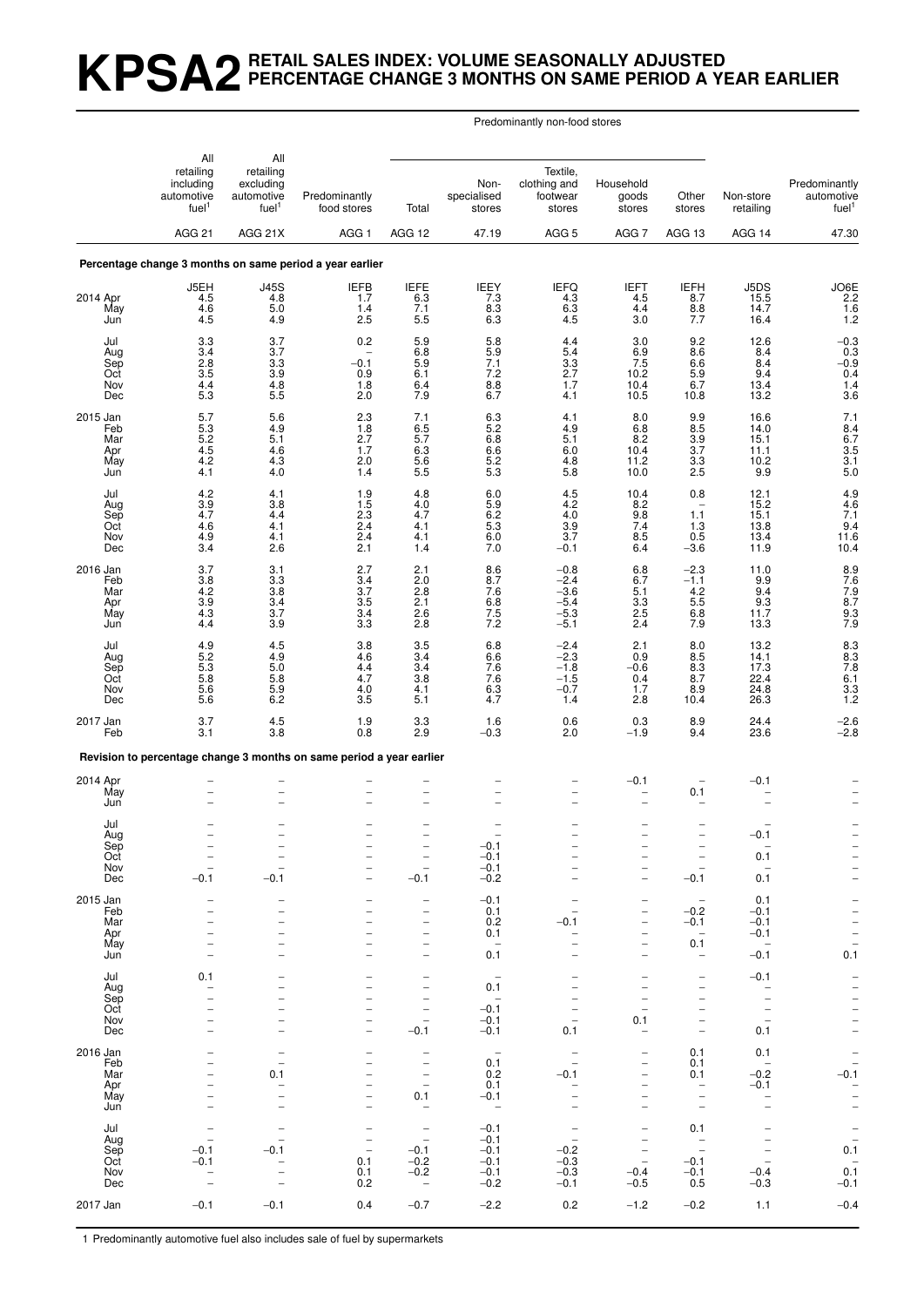### **KPSA3 RETAIL SALES INDEX: VOLUME SEASONALLY ADJUSTED PERCENTAGE CHANGE ON PREVIOUS MONTH**

#### Predominantly non-food stores

|                                             | All<br>retailing<br>including<br>automotive<br>fuel <sup>1</sup>                                         | All<br>retailing<br>excluding<br>automotive<br>fuel <sup>1</sup>                                                           | Predominantly<br>food stores                                                                                 | Total                                                                        | Non-<br>specialised<br>stores                            | Textile,<br>clothing and<br>footwear<br>stores                                                   | Household<br>goods<br>stores                                             | Other<br>stores                                                          | Non-store<br>retailing                                         | Predominantly<br>automotive<br>fuel <sup>1</sup>                  |
|---------------------------------------------|----------------------------------------------------------------------------------------------------------|----------------------------------------------------------------------------------------------------------------------------|--------------------------------------------------------------------------------------------------------------|------------------------------------------------------------------------------|----------------------------------------------------------|--------------------------------------------------------------------------------------------------|--------------------------------------------------------------------------|--------------------------------------------------------------------------|----------------------------------------------------------------|-------------------------------------------------------------------|
|                                             | AGG <sub>21</sub>                                                                                        | AGG 21X                                                                                                                    | AGG 1                                                                                                        | AGG 12                                                                       | 47.19                                                    | AGG <sub>5</sub>                                                                                 | AGG 7                                                                    | AGG 13                                                                   | AGG 14                                                         | 47.30                                                             |
|                                             | Percentage change on previous month                                                                      |                                                                                                                            |                                                                                                              |                                                                              |                                                          |                                                                                                  |                                                                          |                                                                          |                                                                |                                                                   |
| 2014 Apr<br>May<br>Jun                      | J5EC<br>1.1<br>$-0.4$<br>0.6                                                                             | <b>J45W</b><br>1.6<br>$-0.3$<br>0.4                                                                                        | <b>IEEZ</b><br>$3.6\,$<br>$-1.8$<br>0.3                                                                      | <b>IEFC</b><br>$-0.9$<br>0.7<br>1.0                                          | <b>IEEW</b><br>0.3<br>0.4<br>$\overline{\phantom{0}}$    | <b>IEFO</b><br>$-0.6$<br>0.8<br>$-1.2$                                                           | <b>IEFR</b><br>$-1.0$<br>$-0.5$<br>4.1                                   | <b>IEFF</b><br>$-1.8$<br>1.7<br>1.8                                      | J5DL<br>4.2<br>2.4<br>$-2.4$                                   | JO6C<br>$-2.4$<br>$^{-1.6}_{2.6}$                                 |
| Jul<br>Aug<br>Sep<br>Oct<br>Nov<br>Dec      | $-0.1$<br>0.4<br>$-0.7$<br>1.2<br>$1.2$<br>0.9                                                           | 0.5<br>$-0.6$<br>1.3<br>$1.2$<br>0.7                                                                                       | $-0.4$<br>0.1<br>0.8<br>1.0<br>$-0.4$                                                                        | 0.1<br>1.5<br>$-1.8$<br>2.0<br>1.3<br>1.4                                    | $-0.3$<br>2.4<br>$-1.0$<br>1.4<br>1.1<br>$-3.2$          | 0.9<br>2.0<br>-3.1<br>0.9<br>1.6<br>1.5                                                          | $-1.5$<br>3.9<br>$-2.0$<br>3.4<br>0.5<br>$-0.9$                          | 0.8<br>$-1.1$<br>$-0.9$<br>$^{2.6}_{1.7}$<br>5.8                         | $-1.2$<br>$-0.5$<br>3.1<br>$-0.7$<br>2.0<br>2.1                | $-1.2$<br>0.2<br>-1.8<br>$0.8$<br>1.2<br>3.2                      |
| 2015 Jan<br>Feb<br>Mar<br>Apr<br>May<br>Jun | $-0.4$<br>0.5<br>0.6<br>$-0.2$<br>0.6                                                                    | $-0.7$<br>0.3<br>0.6<br>0.6<br>$-0.3$<br>0.4                                                                               | 0.3<br>$-0.5$<br>0.4<br>0.1<br>0.7<br>$-0.2$                                                                 | $-2.1$<br>$1.2$<br>0.5<br>1.0<br>$-0.8$<br>0.2                               | 3.9<br>1.4<br>$-0.7$<br>0.4<br>$-0.6$<br>1.0             | $-1.8$<br>1.2<br>2.4<br>1.2<br>$-1.6$<br>1.9                                                     | 0.9<br>0.8<br>2.4<br>0.6<br>$-1.1$<br>0.2                                | $-7.8$<br>1.2<br>$-1.8$<br>1.6<br>0.2<br>$-2.0$                          | 2.4<br>$-0.6$<br>3.1<br>0.6<br>$-2.7$<br>5.5                   | 6.0<br>$-5.2$<br>$-1.0$<br>1.1<br>0.1<br>1.8                      |
| Jul<br>Aug<br>Sep<br>Oct<br>Nov<br>Dec      | $-0.1$<br>$-0.5$<br>2.2<br>$-0.9$<br>1.3<br>$-0.7$                                                       | 0.2<br>$-0.7$<br>1.9<br>$-1.2$<br>1.2<br>$-0.7$                                                                            | $-0.3$<br>$-0.6$<br>2.6<br>$-1.2$<br>0.7<br>1.0                                                              | 0.3<br>$-0.2$<br>1.4<br>$-1.2$<br>1.5<br>$-2.3$                              | 1.9<br>$-1.2$<br>1.2<br>0.1<br>2.1<br>$-0.6$             | $-4.0$<br>3.0<br>0.3<br>$-3.5$<br>1.8<br>$-4.1$                                                  | 4.2<br>$-4.2$<br>4.3<br>$-1.8$<br>2.6<br>$-2.9$                          | 0.7<br>$0.2 \\ 0.5$<br>0.4<br>$-0.1$<br>$-1.3$                           | 2.5<br>$-3.0$<br>1.8<br>$-0.6$<br>2.0<br>$-1.5$                | $-2.3$<br>1.3<br>4.2<br>0.9<br>$1.9 - 0.2$                        |
| 2016 Jan<br>Feb<br>Mar<br>Apr<br>May<br>Jun | 2.6<br>$-1.1$<br>$-0.1$<br>1.1<br>1.1<br>$-1.0$                                                          | 2.4<br>$-0.7$<br>$-0.2$<br>1.1<br>1.1<br>$-0.9$                                                                            | 0.9<br>$-0.2$<br>$-0.4$<br>1.1<br>$-0.3$                                                                     | 3.6<br>$-1.1$<br>$-0.9$<br>2.4<br>0.5<br>$-1.7$                              | 5.0<br>$-1.8$<br>$-1.2$<br>1.5<br>1.2<br>$-2.7$          | 1.5<br>$-1.8$<br>$-1.0$<br>1.2<br>2.1<br>$-1.4$                                                  | 2.4<br>1.0<br>$-3.2$<br>0.4<br>2.2<br>$-3.2$                             | 5.3<br>$-1.4$<br>1.1<br>5.4<br>$-2.3$<br>$-0.4$                          | $3.3\,$<br>$-1.2$<br>1.9<br>1.8<br>4.5<br>0.7                  | $4.2 - 4.4$<br>$0.8$<br>0.7<br>0.8<br>$-1.9$                      |
| Jul<br>Aug<br>Sep<br>Oct<br>Nov<br>Dec      | 1.8<br>0.3<br>$-0.2$<br>2.2<br>$-0.2$<br>$-2.1$                                                          | 1.8<br>0.3<br>$-0.1$<br>2.3<br>0.1<br>$-2.2$                                                                               | 0.8<br>0.8<br>$-0.4$<br>1.1<br>$-0.6$<br>$-1.4$                                                              | 3.2<br>$-1.5$<br>$-0.3$<br>3.1<br>$-0.2$<br>$-2.4$                           | 2.9<br>0.9<br>0.6<br>$-1.5$<br>0.4<br>$-1.0$             | 4.8<br>$-2.1$<br>$-2.2$<br>5.4<br>$-2.1$<br>$-3.7$                                               | 3.4<br>$-3.8$<br>0.6<br>4.4<br>4.4<br>$-7.6$                             | 1.8<br>$-1.0$<br>0.1<br>3.4<br>$-2.0$<br>1.3                             | $-0.2$<br>6.7<br>2.1<br>3.6<br>4.1<br>$-4.4$                   | 1.9<br>0.8<br>$-1.0$<br>1.5<br>$-2.6$<br>$-1.7$                   |
| 2017 Jan<br>Feb                             | $-0.5$<br>1.4                                                                                            | $-0.3$<br>1.3                                                                                                              | $-0.3$<br>0.1                                                                                                | $-0.3$<br>1.8                                                                | $-2.9$<br>0.3                                            | 2.7<br>1.0                                                                                       | $-2.4$<br>3.7                                                            | 0.3<br>2.2                                                               | $-0.9$<br>4.0                                                  | $^{-2.2}_{2.9}$                                                   |
|                                             | Revision to percentage change on previous month                                                          |                                                                                                                            |                                                                                                              |                                                                              |                                                          |                                                                                                  |                                                                          |                                                                          |                                                                |                                                                   |
| 2014 Apr<br>May<br>Jun                      | $\overline{a}$                                                                                           | $\overline{\phantom{a}}$                                                                                                   | $\qquad \qquad -$                                                                                            | $\overline{\phantom{0}}$<br>$\qquad \qquad -$                                |                                                          | 0.1                                                                                              | $\qquad \qquad -$<br>0.1                                                 | $-0.1$                                                                   | $-0.1$<br>0.2                                                  | 0.1                                                               |
| Jul<br>Aug<br>Sep<br>Oct<br>Nov<br>Dec      | $\bar{\mathbb{I}}$<br>$-0.1$                                                                             | $\bar{a}$<br>$-0.1$                                                                                                        | $\overline{\phantom{0}}$<br>$\overline{\phantom{0}}$<br>$\overline{\phantom{a}}$<br>$\overline{\phantom{a}}$ | $-0.1$<br>$-0.1$<br>$\sim$<br>$-0.3$                                         | $-0.2$<br>$-0.1$<br>$-0.1$<br>$-0.3$                     | 0.1<br>$-0.2$<br>0.2<br>$\sim$<br>0.1<br>$-0.1$                                                  | $\overline{\phantom{0}}$<br>$\qquad \qquad -$<br>$\sim$<br>0.1<br>$-0.2$ | $-0.1$<br>0.1<br>0.1<br>$\sim$ $-$<br>0.1<br>$-0.5$                      | 0.1<br>0.1<br>$-0.1$<br>0.2                                    | $\frac{1}{2}$<br>0.1                                              |
| 2015 Jan<br>Feb<br>Mar<br>Apr<br>May<br>Jun | 0.3<br>$-0.4$<br>0.2<br>$\overline{\phantom{0}}$<br>$\overline{\phantom{a}}$<br>$\overline{\phantom{a}}$ | 0.3<br>$-0.3$<br>0.1<br>$\overline{\phantom{a}}$<br>$\overline{\phantom{0}}$<br>$\overline{\phantom{0}}$                   | $-0.1$<br>0.1<br>0.1<br>$\overline{\phantom{a}}$<br>$\overline{\phantom{a}}$<br>$\qquad \qquad -$            | 0.8<br>$-0.8$<br>0.4<br>$-0.1$<br>$-0.1$<br>$\hspace{0.1mm}-\hspace{0.1mm}$  | 1.9<br>$-0.7$<br>$-0.2$<br>$\sim$<br>$-0.1$              | $\overline{a}$<br>$-0.2$<br>0.3<br>$\frac{1}{2}$                                                 | $\sim$ $-$<br>$-0.2$<br>0.3<br>$\overline{\phantom{a}}$<br>0.1           | 1.3<br>$-1.8$<br>0.7<br>$\hspace{0.1mm}-\hspace{0.1mm}$<br>$\frac{1}{2}$ | $-0.1$<br>$\sim$<br>$-0.2$<br>$-0.1$<br>0.3<br>$-0.1$          | $-0.2$<br>$0.\overline{1}$<br>$\frac{1}{2}$                       |
| Jul<br>Aug<br>Sep<br>Oct<br>Nov<br>Dec      | $-0.1$<br>$\overline{\phantom{a}}$<br>0.1<br>$\sim$<br>$-0.1$                                            | $\qquad \qquad -$<br>$\frac{1}{2}$<br>$-0.1$                                                                               | $\hspace{0.1mm}-\hspace{0.1mm}$<br>0.1<br>$\overline{\phantom{0}}$<br>0.1<br>$-0.1$<br>$\hspace{0.1cm} -$    | $\overline{\phantom{a}}$<br>0.1<br>$\overline{\phantom{0}}$<br>0.1<br>$-0.4$ | $-0.1$<br>$-0.1$<br>$-0.1$<br>$-0.1$<br>$-0.2$<br>$-0.5$ | $\hspace{0.1cm} -$<br>$-0.1$<br>0.2<br>$\overline{\phantom{a}}$<br>$-0.1$                        | $-$<br>0.1<br>$\sim$ $-$<br>$-0.1$<br>0.1<br>$-0.2$                      | $-0.1$<br>0.1<br>0.1<br>$-0.1$<br>$\sim$<br>$-0.5$                       | $\overline{\phantom{a}}$<br>0.1<br>0.1<br>0.1<br>$-0.1$<br>0.3 | $\frac{1}{2}$<br>0.1<br>$0.\overline{1}$                          |
| 2016 Jan<br>Feb<br>Mar<br>Apr<br>May<br>Jun | 0.4<br>$-0.4$<br>0.3<br>$\overline{\phantom{a}}$<br>$\overline{\phantom{0}}$<br>$\overline{\phantom{a}}$ | 0.5<br>$-0.5$<br>0.3<br>$\frac{1}{\sqrt{2}}$<br>$\overline{\phantom{a}}$                                                   | $-0.2$<br>$-$<br>0.1<br>$\bar{a}$<br>$\overline{\phantom{a}}$                                                | 1.2<br>$-1.1$<br>0.4<br>$\bar{\mathbb{I}}$<br>$\overline{\phantom{a}}$       | 2.7<br>$-1.0$<br>$-0.3$<br>$\sim$<br>$-0.1$<br>$\sim$    | $\sim$<br>$-0.4$<br>0.4<br>$-0.1$<br>$\hspace{0.1mm}-\hspace{0.1mm}$<br>$\overline{\phantom{a}}$ | 0.1<br>$-0.3$<br>0.4<br>$\overline{\phantom{0}}$<br>$-0.1$<br>0.1        | 1.9<br>$-2.2$<br>0.9<br>$\frac{1}{2}$<br>$-0.1$                          | $-0.2$<br>$-0.5$<br>0.2<br>$-0.1$<br>0.3<br>$-0.1$             | $-0.4$<br>$-0.1$<br>0.3<br>$\bar{a}$<br>$\overline{\phantom{a}}$  |
| Jul<br>Aug<br>Sep<br>Oct<br>Nov<br>Dec      | $\overline{\phantom{0}}$<br>$\overline{\phantom{a}}$<br>$\overline{\phantom{0}}$<br>0.1                  | $\qquad \qquad -$<br>$\qquad \qquad -$<br>$\overline{\phantom{a}}$<br>0.1<br>$\qquad \qquad -$<br>$\overline{\phantom{0}}$ | $\overline{\phantom{a}}$<br>$\bar{\mathbb{I}}$<br>0.1<br>0.4<br>$-0.3$                                       | $\sim$<br>$-0.1$<br>$-0.1$<br>0.1<br>$-0.2$<br>0.1                           | $-0.1$<br>$-0.1$<br>$-0.1$<br>$-0.1$<br>$-0.2$<br>$-0.5$ | $-0.1$<br>$-0.1$<br>$-0.3$<br>0.3<br>0.2<br>$-0.2$                                               | 0.1<br>$-0.1$<br>$\sim$<br>$-0.1$<br>$-0.7$<br>0.3                       | $-$<br>$-0.1$<br>$\sim$ $-$<br>0.2<br>$-0.2$<br>0.8                      | $-0.1$<br>0.1<br>0.2<br>0.1<br>$-1.0$<br>1.2                   | $\overline{\phantom{a}}$<br>$\bar{z}$<br>0.1<br>$-0.\overline{3}$ |
| 2017 Jan                                    | $-0.2$                                                                                                   | $-0.1$                                                                                                                     | 0.2                                                                                                          | $-1.3$                                                                       | $-3.8$                                                   | 0.8                                                                                              | $-1.8$                                                                   | $-0.9$                                                                   | 3.2                                                            | $-0.7$                                                            |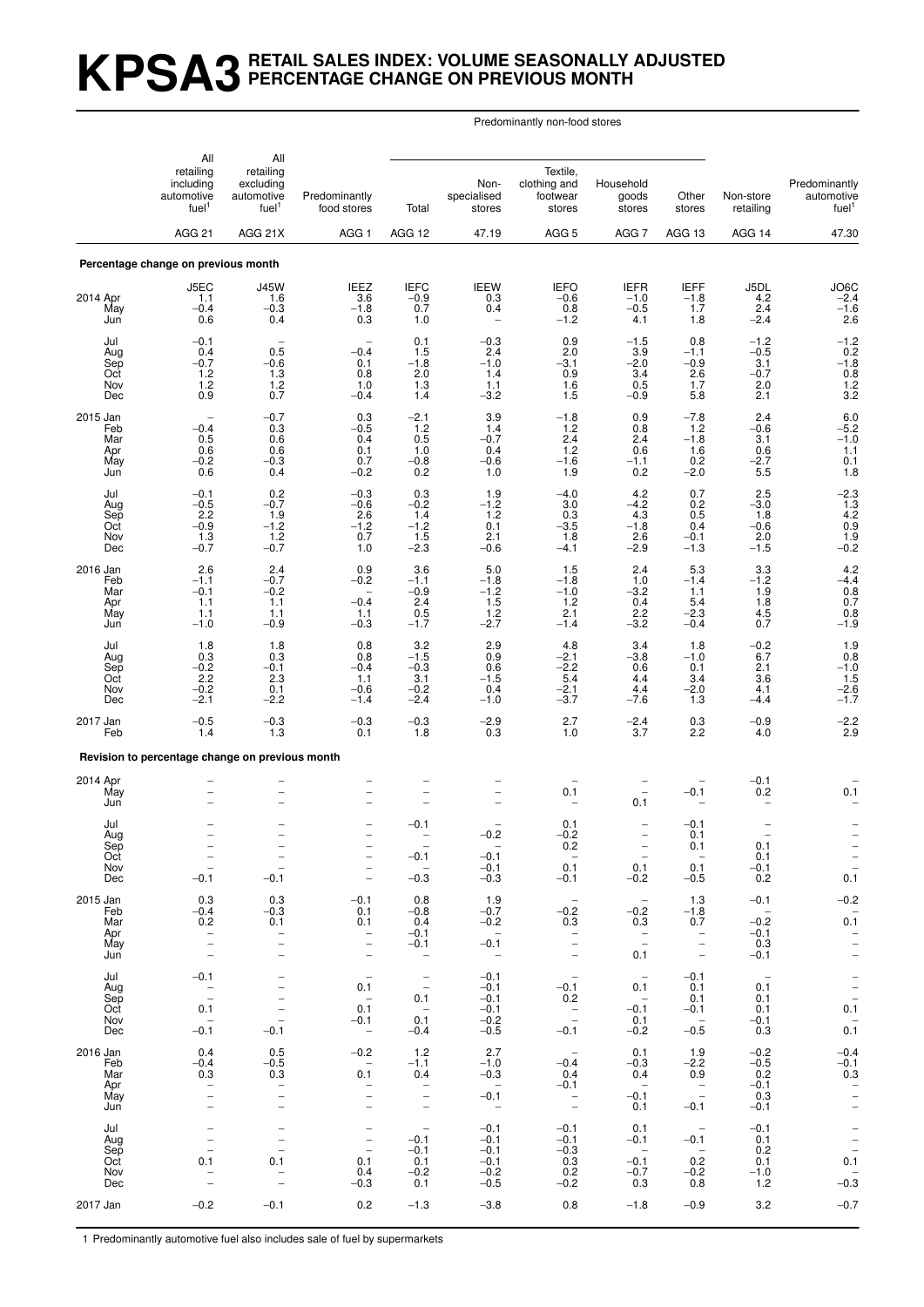### **KPSA4 RETAIL SALES INDEX: VOLUME SEASONALLY ADJUSTED PERCENTAGE CHANGE 3 MONTHS ON PREVIOUS 3 MONTHS**

#### Predominantly non-food stores

|                                             | All                                                                                            | All                                                                         |                                                                                                                                      |                                                        |                                                                |                                                                                                  |                                                                       |                                                                          |                                                                                                  |                                                                                        |
|---------------------------------------------|------------------------------------------------------------------------------------------------|-----------------------------------------------------------------------------|--------------------------------------------------------------------------------------------------------------------------------------|--------------------------------------------------------|----------------------------------------------------------------|--------------------------------------------------------------------------------------------------|-----------------------------------------------------------------------|--------------------------------------------------------------------------|--------------------------------------------------------------------------------------------------|----------------------------------------------------------------------------------------|
|                                             | retailing<br>including<br>automotive<br>fuel <sup>1</sup>                                      | retailing<br>excluding<br>automotive<br>fuel <sup>1</sup>                   | Predominantly<br>food stores                                                                                                         | Total                                                  | Non-<br>specialised<br>stores                                  | Textile,<br>clothing and<br>footwear<br>stores                                                   | Household<br>goods<br>stores                                          | Other<br>stores                                                          | Non-store<br>retailing                                                                           | Predominantly<br>automotive<br>fuel <sup>1</sup>                                       |
|                                             | AGG <sub>21</sub>                                                                              | AGG 21X                                                                     | AGG 1                                                                                                                                | AGG 12                                                 | 47.19                                                          | AGG <sub>5</sub>                                                                                 | AGG 7                                                                 | AGG 13                                                                   | AGG 14                                                                                           | 47.30                                                                                  |
|                                             | Percentage change 3 months on previous 3 months                                                |                                                                             |                                                                                                                                      |                                                        |                                                                |                                                                                                  |                                                                       |                                                                          |                                                                                                  |                                                                                        |
| 2014 Apr<br>May<br>Jun                      | J5EG<br>1.7<br>1.6<br>2.0                                                                      | <b>J45R</b><br>1.6<br>1.4<br>2.1                                            | <b>IEFA</b><br>0.4<br>0.3<br>1.9                                                                                                     | <b>IEFD</b><br>1.5<br>1.6<br>1.4                       | <b>IEEX</b><br>$\overline{2.5}$<br>1.8<br>1.8                  | <b>IEFP</b><br>0.6<br>2.8<br>2.0                                                                 | <b>IEFS</b><br>0.8<br>$-0.8$<br>$-0.1$                                | <b>IEFG</b><br>2.3<br>1.9<br>1.7                                         | J5DR<br>9.2<br>6.7<br>7.3                                                                        | JO6D<br>2.7<br>$\frac{3.3}{1.2}$                                                       |
| Jul<br>Aug<br>Sep<br>Oct<br>Nov<br>Dec      | 1.0<br>0.8<br>0.1<br>0.4<br>0.7<br>2.1                                                         | 1.2<br>0.9<br>0.2<br>0.6<br>0.9<br>2.2                                      | 0.5<br>0.3<br>$-0.6$<br>0.6<br>1.3                                                                                                   | 1.7<br>1.7<br>1.3<br>1.2<br>0.9<br>2.8                 | 1.2<br>0.9<br>1.0<br>1.9<br>1.7<br>1.0                         | 1.4<br>0.3<br>0.5<br>0.3<br>$-0.4$<br>1.2                                                        | 1.4<br>3.6<br>2.7<br>3.7<br>2.3<br>3.3                                | $^{2.4}_{2.4}$<br>1.2<br>0.1<br>0.7<br>5.2                               | 2.1<br>$-0.2$<br>$-1.2$<br>$-0.2$<br>2.4<br>3.2                                                  | $-0.2$<br>$-0.2$<br>$-0.7$<br>$-0.8$<br>$-1.2$<br>1.9                                  |
| 2015 Jan<br>Feb<br>Mar<br>Apr<br>May<br>Jun | 2.5<br>2.1<br>0.9<br>0.5<br>0.5<br>0.9                                                         | 2.2<br>1.6<br>0.5<br>0.6<br>0.8<br>1.0                                      | 1.4<br>0.6<br>0.1<br>$-0.2$<br>0.4<br>0.5                                                                                            | 2.5<br>2.1<br>0.1<br>0.7<br>0.8<br>1.2                 | 0.6<br>0.8<br>$\frac{2.9}{2.7}$<br>1.8<br>0.3                  | 1.7<br>2.2<br>1.3<br>2.4<br>2.7<br>2.6                                                           | 1.9<br>1.6<br>2.0<br>3.0<br>3.3<br>1.6                                | 4.8<br>3.3<br>$-3.9$<br>$-3.4$<br>$-3.0$<br>0.2                          | 4.7<br>4.6<br>5.2<br>4.1<br>3.1<br>2.5                                                           | $5.4$<br>$6.5$<br>$\frac{4.1}{-0.8}$<br>$-1.8$<br>$-0.4$                               |
| Jul<br>Aug<br>Sep<br>Oct<br>Nov<br>Dec      | 0.7<br>0.5<br>0.7<br>0.9<br>1.6<br>0.9                                                         | 0.7<br>0.4<br>0.7<br>0.6<br>1.2<br>0.3                                      | 0.6<br>$-0.1$<br>0.3<br>0.5<br>1.5<br>1.1                                                                                            | 0.3<br>0.1<br>0.5<br>0.5<br>1.0<br>$-0.4$              | 0.7<br>1.5<br>1.9<br>1.3<br>1.8<br>1.7                         | $\overline{\phantom{0}}$<br>$-0.3$<br>$-1.2$<br>$-0.2$<br>$-0.9$<br>$-2.8$                       | 1.4<br>0.8<br>2.5<br>1.0<br>2.5<br>0.1                                | $-0.4$<br>$-0.8$<br>$-0.2$<br>0.5<br>1.1<br>0.3                          | 3.1<br>4.3<br>3.5<br>1.3<br>0.8<br>0.3                                                           | 1.1<br>$\begin{array}{c} 1.3 \\ 1.3 \\ 3.4 \end{array}$<br>5.4<br>5.1                  |
| 2016 Jan<br>Feb<br>Mar<br>Apr<br>May<br>Jun | 1.6<br>1.1<br>1.7<br>0.7<br>1.1<br>1.0                                                         | 1.2<br>0.9<br>1.7<br>0.9<br>1.2<br>1.2                                      | 1.7<br>1.6<br>1.7<br>0.7<br>0.4<br>0.2                                                                                               | 0.5<br>0.1<br>1.5<br>0.8<br>1.4<br>1.2                 | 3.7<br>3.4<br>$3.5\,$<br>1.0<br>0.6<br>$-0.1$                  | $-3.0$<br>$-3.8$<br>$-2.1$<br>$-2.3$<br>$-0.2$<br>1.0                                            | 1.3<br>$-0.1$<br>0.8<br>$-0.4$<br>$-0.7$<br>$-1.0$                    | 1.1<br>1.6<br>3.9<br>$^{4.2}_{4.7}$<br>3.8                               | 2.1<br>1.3<br>2.9<br>2.5<br>4.9<br>6.1                                                           | $\frac{5.0}{2.6}$<br>$\overline{1.8}$<br>$-1.0$<br>$-0.1$<br>$-0.5$                    |
| Jul<br>Aug<br>Sep<br>Oct<br>Nov<br>Dec      | 1.7<br>1.4<br>1.7<br>1.8<br>2.0<br>1.1                                                         | 1.8<br>1.5<br>1.7<br>1.9<br>2.2<br>1.5                                      | 0.9<br>1.0<br>1.3<br>1.3<br>1.0<br>0.2                                                                                               | 1.7<br>1.0<br>1.0<br>0.8<br>1.6<br>1.3                 | 0.8<br>0.6<br>2.4<br>1.9<br>1.4<br>$-1.0$                      | 3.2<br>2.8<br>2.2<br>0.8<br>0.7<br>0.4                                                           | 0.3<br>$-0.7$<br>$-0.4$<br>$-0.8$<br>3.3<br>3.5                       | 1.9<br>0.8<br>$^{0.2}_{1.2}$<br>$1.\overline{5}$<br>2.2                  | 6.9<br>6.5<br>7.1<br>9.5<br>10.3<br>8.1                                                          | $0.8$<br>$0.3$<br>$1.2$<br>$1.3$<br>$0.4$<br>$-1.3$                                    |
| 2017 Jan<br>Feb                             | $-0.5$<br>$-1.4$                                                                               | $-0.1$<br>$-1.1$                                                            | $-1.0$<br>$-1.5$                                                                                                                     | $-1.1$                                                 | $-2.1$<br>$-3.0$                                               | $-0.9$<br>$-1.2$                                                                                 | 1.3<br>$-3.7$                                                         | 1.3<br>2.1                                                               | 3.8<br>0.2                                                                                       | $-3.7$<br>$-3.4$                                                                       |
|                                             |                                                                                                |                                                                             | Revision to percentage change 3 months on previous 3 months                                                                          |                                                        |                                                                |                                                                                                  |                                                                       |                                                                          |                                                                                                  |                                                                                        |
| 2014 Apr<br>May<br>Jun                      |                                                                                                |                                                                             | 0.1                                                                                                                                  | $-0.1$<br>$\overline{\phantom{0}}$<br>$-0.1$           | 0.3<br>$-0.3$                                                  | $-0.1$<br>0.1                                                                                    | $\overline{\phantom{0}}$                                              | $-0.4$<br>$-0.1$<br>$-0.1$                                               | $-0.2$<br>$-0.1$                                                                                 | $-0.1$                                                                                 |
| Jul<br>Aug<br>Sep<br>Oct<br>Nov<br>Dec      | $-0.1$<br>÷,<br>$\qquad \qquad -$<br>$-0.1$                                                    | $-0.1$<br>$\overline{\phantom{0}}$<br>$\overline{\phantom{a}}$              | $\overline{a}$<br>$\overline{\phantom{0}}$<br>$\overline{\phantom{0}}$<br>$\overline{a}$                                             | $\overline{\phantom{0}}$<br>$-0.1$<br>$\sim$<br>$-0.1$ | $-0.2$<br>$-0.1$<br>$-0.2$<br>$-0.2$<br>$-0.3$<br>$-0.3$       | $\overline{\phantom{0}}$<br>0.1<br>$\hspace{0.1mm}-\hspace{0.1mm}$                               | 0.1<br>$\overline{\phantom{a}}$<br>$\overline{\phantom{a}}$<br>$-0.1$ | 0.1<br>$-0.1$<br>0.1<br>0.1<br>$-0.1$                                    | $-0.1$<br>0.1<br>0.1<br>0.1                                                                      | 0.1<br>0.1<br>$\overline{0.1}$                                                         |
| 2015 Jan<br>Feb<br>Mar<br>Apr<br>May<br>Jun | $\overline{\phantom{a}}$<br>$-0.1$<br>0.1<br>$\qquad \qquad -$<br>$\overline{\phantom{0}}$     | 0.1<br>$-0.1$<br>0.1<br>$-0.1$<br>$\bar{z}$                                 | $\overline{\phantom{a}}$<br>$-0.1$<br>$-0.1$<br>$\overline{\phantom{a}}$<br>0.1<br>$\overline{\phantom{a}}$                          | 0.1<br>$\sim$<br>0.3<br>$-0.1$<br>$\sim$<br>$-0.1$     | 0.1<br>0.5<br>1.1<br>0.4<br>$\overline{\phantom{a}}$<br>$-0.5$ | $\overline{\phantom{a}}$<br>$-0.1$<br>$-0.1$<br>$-0.1$<br>0.1<br>$\hspace{0.1mm}-\hspace{0.1mm}$ | $\overline{\phantom{0}}$<br>$-0.1$<br>$-0.1$<br>$-0.1$<br>0.1<br>0.1  | 0.2<br>$-0.1$<br>0.3<br>$-0.3$<br>0.1<br>$-0.1$                          | $\hspace{0.1mm}-\hspace{0.1mm}$<br>0.1<br>$-0.1$<br>$-0.2$<br>$-0.2$<br>$\overline{\phantom{a}}$ | $-0.\overline{1}$<br>$-0.2$<br>$-0.1$<br>$0.\overline{1}$                              |
| Jul<br>Aug<br>Sep<br>Oct<br>Nov<br>Dec      | $\bar{a}$<br>$-0.1$<br>$\overline{\phantom{0}}$<br>$\overline{\phantom{0}}$<br>$\equiv$        | 0.1<br>$\bar{a}$<br>$\bar{a}$<br>$-0.1$                                     | $\overline{\phantom{0}}$<br>$\qquad \qquad -$<br>$\qquad \qquad -$<br>$\overline{\phantom{0}}$<br>$\qquad \qquad -$<br>$\frac{1}{2}$ | 0.1<br>$-0.1$<br>$-0.1$<br>$-0.1$<br>$\sim$<br>$-0.2$  | $-0.2$<br>$-0.2$<br>$-0.3$<br>$-0.3$<br>$-0.4$<br>$-0.5$       | 0.1<br>$\frac{1}{2}$<br>0.1<br>$\overline{\phantom{m}}$                                          | 0.1<br>$\overline{\phantom{a}}$<br>0.1<br>0.1<br>$-0.1$               | 0.2<br>$-0.1$<br>$-0.1$<br>$\frac{1}{2}$<br>$-0.1$                       | 0.1<br>$\sim$<br>0.1<br>0.1<br>0.1<br>0.2                                                        | 0.1<br>0.1<br>$\frac{-}{0.1}$<br>0.1                                                   |
| 2016 Jan<br>Feb<br>Mar<br>Apr<br>May<br>Jun | $\bar{a}$<br>0.1<br>$\overline{\phantom{a}}$<br>0.1<br>$\overline{\phantom{a}}$                | 0.1<br>$\sim$<br>0.1<br>$-0.1$<br>$\overline{\phantom{a}}$<br>$\frac{1}{2}$ | $\hspace{0.1mm}-\hspace{0.1mm}$<br>$-0.1$<br>$-0.1$<br>$\overline{\phantom{a}}$<br>0.1<br>$\hspace{0.1mm}-\hspace{0.1mm}$            | 0.1<br>0.1<br>0.4<br>$-0.1$<br>0.1<br>$-0.1$           | 0.2<br>0.6<br>1.4<br>0.4<br>$-0.2$<br>$-0.6$                   | $\hspace{0.1mm}-\hspace{0.1mm}$<br>$-0.2$<br>$-0.1$<br>$-0.1$<br>0.2<br>0.1                      | $-0.1$<br>$-0.2$<br>$-0.1$<br>$-0.1$<br>0.2<br>0.1                    | 0.3<br>$\sim$ $-$<br>0.4<br>$-0.5$<br>$\overline{\phantom{0}}$<br>$-0.2$ | 0.1<br>$\sim$<br>$-0.3$<br>$-0.4$<br>$-0.2$<br>0.1                                               | $\hspace{0.1mm}-\hspace{0.1mm}$<br>$-0.2$<br>$\substack{ -0.2 \\ -0.1 }$<br>0.1<br>0.1 |
| Jul<br>Aug<br>Sep<br>Oct<br>Nov<br>Dec      | 0.1<br>$\qquad \qquad -$<br>$\qquad \qquad -$<br>$\qquad \qquad -$<br>$\overline{\phantom{0}}$ | 0.1<br>$-0.1$<br>$-0.1$<br>$\overline{\phantom{a}}$<br>$\bar{a}$<br>0.1     | $\hspace{0.1mm}-\hspace{0.1mm}$<br>$-0.1$<br>$-0.1$<br>$\overline{\phantom{0}}$<br>0.2<br>0.2                                        | 0.1<br>$-0.1$<br>$-0.2$<br>$-0.2$<br>$-0.2$<br>$-0.1$  | $-0.2$<br>$-0.2$<br>$-0.2$<br>$-0.4$<br>$-0.5$<br>$-0.6$       | 0.1<br>$-0.1$<br>$-0.2$<br>$-0.2$<br>$-0.2$<br>0.2                                               | 0.2<br>$\overline{\phantom{a}}$<br>$-0.1$<br>$-0.3$<br>$-0.5$         | 0.2<br>$-0.1$<br>$-0.1$<br>$-0.1$<br>$\overline{a}$<br>0.3               | 0.3<br>$\equiv$<br>$\overline{\phantom{a}}$<br>0.1<br>$-0.2$<br>$\hspace{0.1mm}-\hspace{0.1mm}$  | 0.1<br>$0.\overline{1}$<br>$\overline{\mathbb{Z}}$<br>$-0.1$                           |
| 2017 Jan                                    | $-0.1$                                                                                         | $\qquad \qquad -$                                                           | 0.3                                                                                                                                  | $-0.4$                                                 | $-1.9$                                                         | 0.5                                                                                              | $-1.2$                                                                | 0.2                                                                      | 1.1                                                                                              | $-0.4$                                                                                 |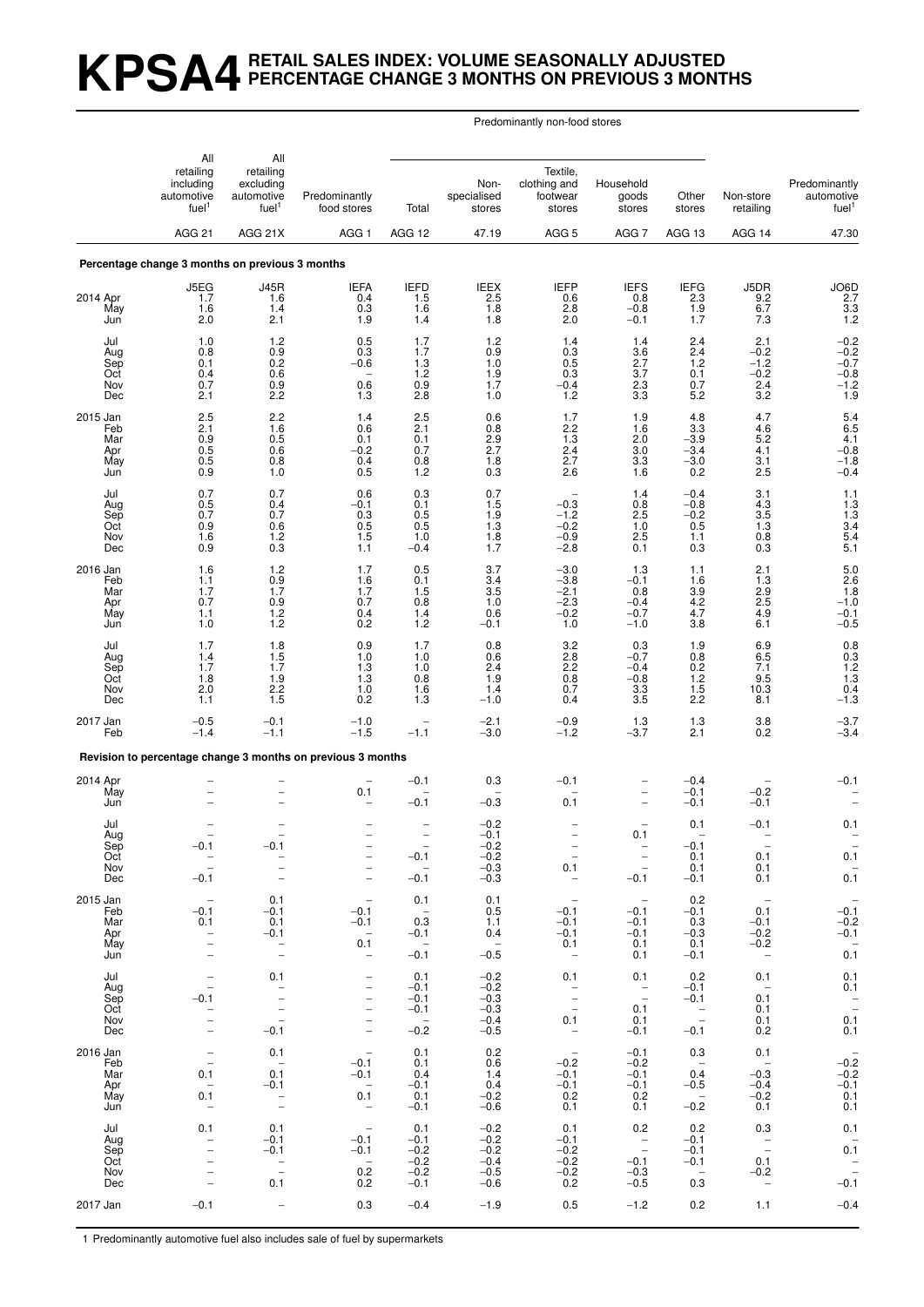### **ISCPNSAVALUE OF INTERNET SALES AT CURRENT PRICES NON-SEASONALLY ADJUSTED**

Index 2013=100

|                                             | All                                                |                                                    |                                                        |                                                    |                                                       |                                                                |                                                                                                |                                                                                          |
|---------------------------------------------|----------------------------------------------------|----------------------------------------------------|--------------------------------------------------------|----------------------------------------------------|-------------------------------------------------------|----------------------------------------------------------------|------------------------------------------------------------------------------------------------|------------------------------------------------------------------------------------------|
|                                             | retailing<br>excluding<br>automotive<br>fuel       | Predominantly<br>food stores                       | Total                                                  | Non-<br>specialised<br>stores                      | Textile,<br>clothing and<br>footwear<br>stores        | Household<br>goods<br>stores                                   | Other<br>stores                                                                                | Non-store<br>retailing                                                                   |
|                                             | AGG 21X                                            | AGG <sub>1</sub>                                   | AGG 12                                                 | 47.19                                              | AGG <sub>5</sub>                                      | AGG 7                                                          | AGG 13                                                                                         | AGG 14                                                                                   |
|                                             | Index numbers of sales per week                    |                                                    |                                                        |                                                    |                                                       |                                                                |                                                                                                |                                                                                          |
| 2014 Apr<br>May<br>Jun                      | KP5W<br>102.8<br>105.8<br>104.7                    | KP5S<br>108.6<br>111.6<br>111.6                    | KP5T<br>96.7<br>98.1<br>100.8                          | KP <sub>5</sub> R<br>100.6<br>94.2<br>101.9        | KP <sub>5</sub> X<br>99.3<br>111.7<br>109.9           | KP5Y<br>102.2<br>98.9<br>96.8                                  | KP5U<br>87.7<br>83.7<br>90.5                                                                   | KP5V<br>105.8<br>110.1<br>105.5                                                          |
| Jul<br>Aug<br>Sep<br>Oct<br>Nov<br>Dec      | 104.3<br>101.8<br>103.8<br>115.4<br>153.9<br>165.9 | 107.0<br>99.9<br>111.4<br>115.3<br>124.3<br>124.8  | 102.5<br>98.9<br>100.5<br>112.6<br>152.8<br>174.1      | 98.0<br>94.2<br>92.3<br>106.8<br>175.3<br>196.4    | 111.8<br>111.4<br>114.8<br>120.9<br>151.1<br>183.6    | 105.6<br>105.0<br>105.1<br>120.2<br>140.0<br>157.7             | 92.9<br>84.1<br>87.1<br>103.2<br>143.1<br>152.1                                                | 104.8<br>104.8<br>103.9<br>117.6<br>164.2<br>172.7                                       |
| 2015 Jan<br>Feb<br>Mar<br>Apr<br>May<br>Jun | 116.7<br>107.4<br>113.1<br>117.6<br>115.8<br>119.2 | 119.0<br>121.6<br>125.3<br>118.0<br>124.5<br>126.4 | 112.1<br>95.7<br>103.7<br>107.1<br>105.9<br>110.8      | 111.0<br>89.5<br>$99.5$<br>104.4<br>105.2<br>117.3 | 120.0<br>94.9<br>110.9<br>115.1<br>113.7<br>128.7     | 135.3<br>115.6<br>117.0<br>123.4<br>121.0<br>116.5             | 92.2<br>92.3<br>92.1<br>91.8<br>89.5<br>80.8                                                   | 119.7<br>112.1<br>116.6<br>125.7<br>120.7<br>123.5                                       |
| Jul<br>Aug<br>Sep<br>Oct<br>Nov<br>Dec      | 118.0<br>110.7<br>118.7<br>128.8<br>176.9<br>179.9 | 121.6<br>118.3<br>125.0<br>125.1<br>137.9<br>138.5 | 108.4<br>106.0<br>112.6<br>127.4<br>183.2<br>198.8     | 109.5<br>100.7<br>110.2<br>128.6<br>221.0<br>252.5 | 118.5<br>125.6<br>125.1<br>139.9<br>179.6<br>202.3    | 127.7<br>117.8<br>134.2<br>143.1<br>212.6<br>213.2             | 85.9<br>$80.3$<br>$89.0$<br>103.5<br>143.9<br>144.9                                            | 124.4<br>111.9<br>121.5<br>131.1<br>184.4<br>178.4                                       |
| 2016 Jan<br>Feb<br>Mar<br>Apr<br>May<br>Jun | 132.8<br>120.7<br>126.2<br>132.5<br>138.2<br>139.6 | 132.9<br>132.1<br>132.2<br>132.1<br>145.9<br>143.3 | 127.4<br>108.8<br>115.6<br>124.3<br>123.7<br>130.0     | 140.2<br>111.4<br>119.5<br>127.6<br>133.5<br>137.8 | 131.9<br>107.0<br>114.0<br>119.9<br>128.0<br>127.7    | 185.6<br>161.7<br>168.5<br>175.1<br>173.4<br>174.8             | 84.6<br>84.4<br>89.9<br>$\substack{103.7 \\ 87.5}$<br>106.0                                    | 137.1<br>126.5<br>132.5<br>139.0<br>147.2<br>146.0                                       |
| Jul<br>Aug<br>Sep<br>Oct<br>Nov<br>Dec      | 139.1<br>136.7<br>148.5<br>166.7<br>222.5<br>233.5 | 138.2<br>131.1<br>142.8<br>154.0<br>170.8<br>175.5 | 131.0<br>126.6<br>131.1<br>156.1<br>216.9<br>230.5     | 133.0<br>118.7<br>132.0<br>152.6<br>255.8<br>288.7 | 129.6<br>121.6<br>122.5<br>150.2<br>198.6<br>213.5    | 183.0<br>188.8<br>184.0<br>215.9<br>286.0<br>248.4             | 106.8<br>110.2<br>116.6<br>138.5<br>177.0<br>197.5                                             | 145.7<br>146.5<br>164.0<br>179.1<br>243.5<br>254.4                                       |
| 2017 Jan<br>Feb                             | 150.3<br>144.6                                     | 151.9<br>148.3                                     | 147.7<br>125.7                                         | 167.9<br>122.8                                     | 147.2<br>120.4                                        | 213.6<br>200.3                                                 | 101.8<br>99.8                                                                                  | 151.9<br>158.3                                                                           |
| <b>Revision to index numbers</b>            |                                                    |                                                    |                                                        |                                                    |                                                       |                                                                |                                                                                                |                                                                                          |
| 2014 Apr<br>May<br>Jun                      | $\overline{\phantom{0}}$<br>$\qquad \qquad -$      | $\qquad \qquad -$                                  | $\overline{\phantom{0}}$<br>$\overline{\phantom{m}}$   | $\overline{\phantom{m}}$                           |                                                       | -<br>$\overline{\phantom{0}}$<br>$\overline{\phantom{0}}$      | $\qquad \qquad -$<br>$\overline{\phantom{0}}$                                                  |                                                                                          |
| Jul<br>Aug<br>Sep<br>Oct<br>Nov<br>Dec      | $\overline{a}$                                     | $\overline{\phantom{0}}$                           | $\overline{\phantom{a}}$                               | $\overline{\phantom{a}}$                           | $\qquad \qquad -$                                     | $\overline{\phantom{0}}$<br>$\overline{\phantom{0}}$<br>-<br>- | $\qquad \qquad -$                                                                              | $\overline{a}$<br>$\overline{\phantom{0}}$<br>$\overline{a}$<br>$\overline{\phantom{0}}$ |
| 2015 Jan<br>Feb<br>Mar<br>Apr<br>May<br>Jun |                                                    |                                                    |                                                        |                                                    |                                                       | $\overline{\phantom{0}}$                                       |                                                                                                | $\overline{a}$<br>-<br>i,<br>-<br>$\overline{\phantom{0}}$                               |
| Jul<br>Aug<br>Sep<br>Oct<br>Nov<br>Dec      |                                                    |                                                    |                                                        |                                                    |                                                       |                                                                |                                                                                                | <sup>-</sup><br>$\overline{\phantom{a}}$<br>$\frac{1}{1}$                                |
| 2016 Jan<br>Feb<br>Mar<br>Apr<br>May<br>Jun | $-0.1$<br>$-0.1$                                   |                                                    | $\overline{\phantom{0}}$<br>$-0.1$<br>$-0.1$<br>$-0.1$ |                                                    | $-0.1$<br>$-0.2$<br>$-0.3$<br>$-0.2$<br>$-0.2$        | 0.1<br>0.1<br>0.1<br>0.1                                       | $\overline{\phantom{0}}$<br>0.1<br>0.1<br>$\overline{\phantom{0}}$<br>$\overline{\phantom{0}}$ | -<br>$\overline{\phantom{0}}$<br>-<br>$\frac{1}{1}$<br>$\overline{\phantom{0}}$          |
| Jul<br>Aug<br>Sep<br>Oct<br>Nov<br>Dec      | $-0.1$<br>$-0.1$<br>0.2<br>$-0.8$<br>1.7           | $\overline{a}$<br>$-0.4$                           | $-0.1$<br>$-0.4$<br>0.7<br>0.6                         | 0.1                                                | $-0.4$<br>$-0.1$<br>$-0.9$<br>$-0.1$<br>0.5<br>$-1.0$ | $-0.5$<br>$-0.8$<br>0.1<br>0.2<br>1.7                          | 0.2<br>$\qquad \qquad -$<br>0.1<br>0.2<br>2.0<br>2.7                                           | $\bar{a}$<br>0.1<br>0.5<br>$-2.1$<br>$\overline{3.3}$                                    |
| 2017 Jan                                    | 5.3                                                | 2.0                                                | 4.4                                                    | $-0.3$                                             | 3.9                                                   | 7.1                                                            | 7.9                                                                                            | 7.0                                                                                      |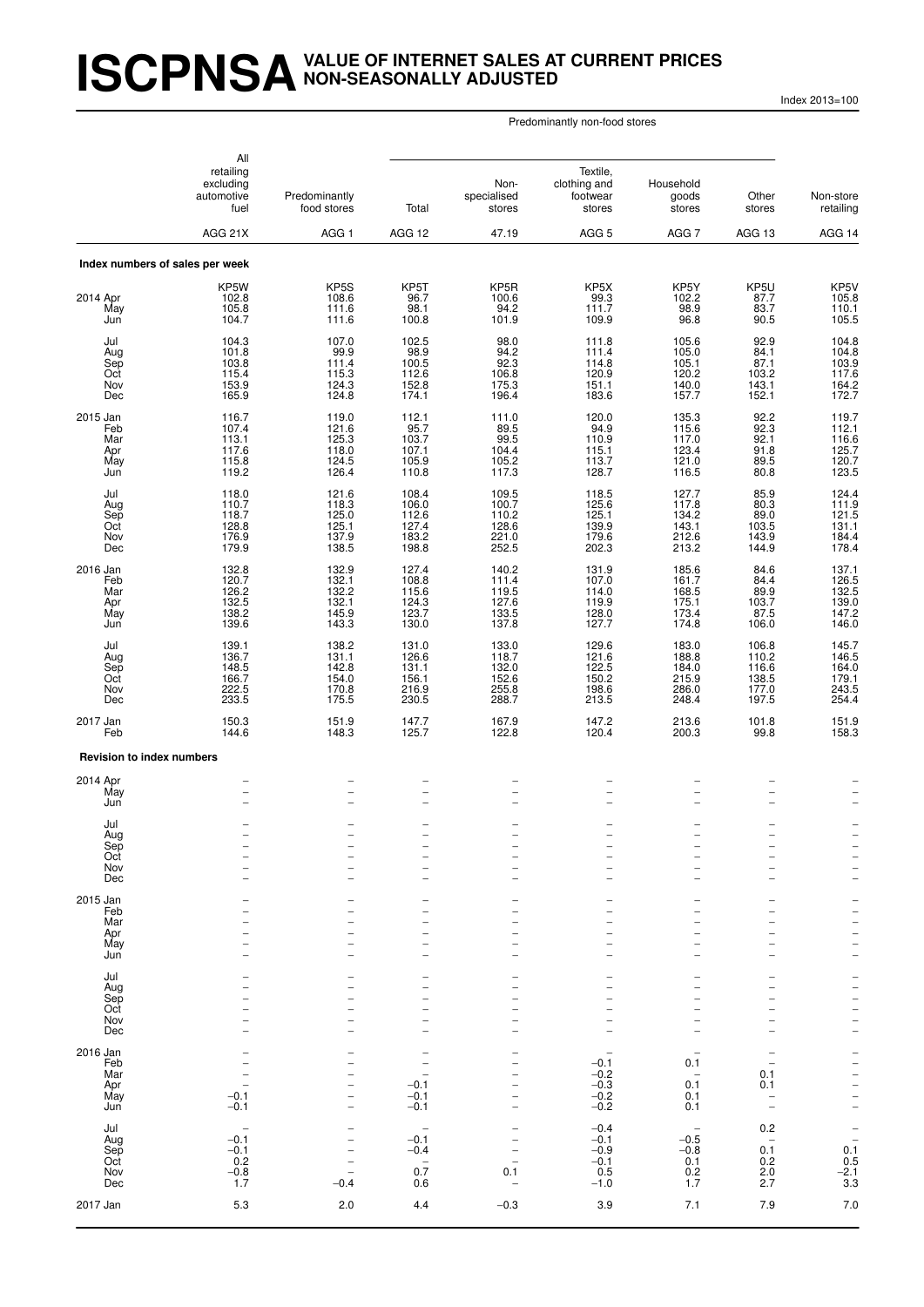# **ISCPNSA1INTERNET SALES: VALUE NON-SEASONALLY ADJUSTED PERCENTAGE CHANGE ON SAME MONTH A YEAR EARLIER**

|                                             | All<br>retailing<br>excluding<br>automotive<br>fuel        | Predominantly<br>food stores                         | Total                                                                | Non-<br>specialised<br>stores                | Textile,<br>clothing and<br>footwear<br>stores        | Household<br>goods<br>stores                                                                                | Other<br>stores                                         | Non-store<br>retailing                                                                     |
|---------------------------------------------|------------------------------------------------------------|------------------------------------------------------|----------------------------------------------------------------------|----------------------------------------------|-------------------------------------------------------|-------------------------------------------------------------------------------------------------------------|---------------------------------------------------------|--------------------------------------------------------------------------------------------|
|                                             | AGG 21X                                                    | AGG <sub>1</sub>                                     | AGG 12                                                               | 47.19                                        | AGG <sub>5</sub>                                      | AGG 7                                                                                                       | AGG 13                                                  | AGG 14                                                                                     |
|                                             | Percentage change on same month a year earlier             |                                                      |                                                                      |                                              |                                                       |                                                                                                             |                                                         |                                                                                            |
| 2014 Apr<br>May<br>Jun                      | KP3T<br>15.0<br>16.6<br>15.0                               | KP3P<br>14.9<br>13.1<br>14.6                         | KP3Q<br>8.8<br>9.6<br>12.2                                           | KP3O<br>31.0<br>24.1<br>8.0                  | KP3U<br>11.6<br>22.8<br>22.1                          | KP3V<br>1.8<br>5.3<br>7.1                                                                                   | KP3R<br>$-5.6$<br>$-13.2$<br>5.4                        | KP3S<br>19.9<br>23.3<br>17.2                                                               |
| Jul<br>Aug<br>Sep<br>Oct<br>Nov<br>Dec      | 14.8<br>13.7<br>10.1<br>12.0<br>19.7<br>11.1               | 11.4<br>13.3<br>14.2<br>12.4<br>12.5<br>5.3          | 13.0<br>14.4<br>5.2<br>8.4<br>18.2<br>8.6                            | 16.1<br>19.8<br>4.6<br>1.8<br>19.5<br>$-3.5$ | 20.8<br>34.0<br>14.3<br>16.9<br>20.3<br>20.4          | 17.1<br>14.9<br>11.0<br>27.5<br>25.8<br>17.5                                                                | $-0.6$<br>$-11.0$<br>$-8.9$<br>$-4.5$<br>11.5<br>2.7    | 17.5<br>13.3<br>12.7<br>$\frac{14.8}{22.7}$<br>14.7                                        |
| 2015 Jan<br>Feb<br>Mar<br>Apr<br>May<br>Jun | 19.3<br>11.4<br>12.5<br>14.3<br>9.4<br>13.9                | 16.6<br>9.6<br>13.1<br>8.7<br>11.5<br>13.3           | 10.6<br>13.3<br>10.0<br>10.8<br>7.9<br>9.9                           | 11.5<br>9.2<br>12.5<br>3.7<br>11.6<br>15.0   | 13.9<br>8.9<br>7.9<br>16.0<br>1.8<br>17.1             | 14.6<br>55.2<br>27.0<br>20.7<br>22.3<br>20.3                                                                | 2.3<br>$\overline{5.3}$<br>3.1<br>4.6<br>6.9<br>$-10.7$ | 27.7<br>10.8<br>$\frac{14.1}{18.7}$<br>9.7<br>17.0                                         |
| Jul<br>Aug<br>Sep<br>Oct<br>Nov<br>Dec      | 13.2<br>$8.7$<br>14.4<br>11.6<br>14.9<br>8.4               | 13.7<br>18.4<br>12.2<br>8.5<br>10.9<br>11.0          | 5.8<br>7.2<br>12.1<br>13.1<br>19.9<br>14.2                           | 11.8<br>6.9<br>19.4<br>20.3<br>26.1<br>28.6  | 6.0<br>$^{12.7}_{9.0}$<br>15.6<br>18.9<br>10.2        | 20.9<br>12.2<br>27.7<br>19.0<br>51.9<br>35.2                                                                | $-7.5$<br>$-4.5$<br>2.2<br>0.3<br>0.6<br>$-4.8$         | 18.7<br>$6.8$<br>17.0<br>$\frac{11.4}{12.3}$<br>3.3                                        |
| 2016 Jan<br>Feb<br>Mar<br>Apr<br>May<br>Jun | 13.8<br>12.4<br>11.5<br>12.7<br>19.4<br>17.1               | 11.7<br>8.6<br>5.5<br>11.9<br>17.2<br>13.4           | 13.7<br>13.7<br>11.4<br>16.1<br>16.9<br>17.3                         | 26.3<br>24.5<br>20.1<br>22.3<br>26.9<br>17.5 | 9.9<br>12.7<br>2.9<br>4.2<br>12.5<br>$-0.7$           | 37.1<br>39.8<br>44.1<br>41.9<br>43.3<br>50.0                                                                | $-8.3$<br>$-8.5$<br>$-2.4$<br>$13.0 - 2.2$<br>31.3      | 14.5<br>12.8<br>13.7<br>10.6<br>21.9<br>18.2                                               |
| Jul<br>Aug<br>Sep<br>Oct<br>Nov<br>Dec      | 17.9<br>$23.\bar{5}$<br>25.1<br>29.4<br>25.8<br>29.8       | 13.6<br>10.9<br>14.2<br>23.1<br>23.9<br>26.7         | 20.8<br>19.4<br>16.4<br>22.5<br>18.4<br>16.0                         | 21.4<br>17.8<br>19.8<br>18.7<br>15.7<br>14.3 | 9.4<br>$-3.2$<br>$-2.0$<br>7.4<br>10.6<br>5.5         | 43.3<br>60.2<br>37.0<br>50.8<br>34.5<br>16.5                                                                | 24.4<br>37.2<br>31.0<br>33.7<br>23.0<br>36.3            | 17.2<br>30.9<br>35.0<br>36.6<br>32.0<br>42.6                                               |
| 2017 Jan<br>Feb                             | 13.2<br>19.8                                               | 14.3<br>12.3                                         | 15.9<br>15.5                                                         | 19.8<br>10.3                                 | 11.6<br>12.6                                          | 15.1<br>23.9                                                                                                | 20.3<br>18.2                                            | 10.8<br>25.1                                                                               |
|                                             | Revision to percentage change on same month a year earlier |                                                      |                                                                      |                                              |                                                       |                                                                                                             |                                                         |                                                                                            |
| 2014 Apr                                    |                                                            |                                                      | $\overline{\phantom{0}}$                                             |                                              |                                                       | $\overline{\phantom{0}}$                                                                                    |                                                         |                                                                                            |
| May<br>Jun                                  |                                                            |                                                      | $\qquad \qquad -$                                                    | $\overline{\phantom{0}}$                     |                                                       | $\overline{\phantom{0}}$<br>$\overline{a}$                                                                  | -                                                       |                                                                                            |
| Jul<br>Aug<br>Sep<br>Oct<br>Nov<br>Dec      |                                                            | $\overline{\phantom{0}}$<br>$\overline{\phantom{0}}$ | -<br>$\overline{\phantom{0}}$<br>-                                   | -<br>$\overline{\phantom{0}}$<br>-           | $\overline{\phantom{a}}$                              | $\overline{\phantom{0}}$<br>$\overline{\phantom{a}}$<br>L.                                                  | $\overline{\phantom{a}}$                                | $\overline{a}$<br>$\overline{\phantom{0}}$                                                 |
| 2015 Jan                                    |                                                            |                                                      |                                                                      |                                              |                                                       |                                                                                                             |                                                         | -                                                                                          |
| Feb<br>Mar<br>Apr<br>May<br>Jun             |                                                            |                                                      | -                                                                    |                                              |                                                       | $\overline{a}$<br>$\overline{\phantom{0}}$<br>$\overline{\phantom{0}}$<br>$\overline{a}$                    | $\overline{a}$                                          | $\frac{1}{2}$<br>-<br>$\frac{1}{2}$                                                        |
| Jul<br>Aug<br>Sep<br>Oct                    |                                                            |                                                      | -                                                                    |                                              |                                                       | $\overline{\phantom{0}}$<br>$\overline{\phantom{0}}$<br>$\overline{\phantom{0}}$                            |                                                         | $     -$                                                                                   |
| Nov<br>Dec                                  |                                                            |                                                      |                                                                      | -                                            |                                                       | $\overline{\phantom{0}}$                                                                                    |                                                         |                                                                                            |
| 2016 Jan<br>Feb<br>Mar<br>Apr<br>May<br>Jun |                                                            |                                                      | $-0.1$<br>$-0.1$<br>$\qquad \qquad -$<br>$\frac{1}{2}$<br>$-0.1$     | $\overline{\phantom{0}}$<br>-                | $-0.2$<br>$-0.1$<br>$-0.2$<br>$-0.2$<br>$-0.1$        | $\qquad \qquad -$<br>0.1<br>-<br>$\overline{a}$<br>$\overline{\phantom{0}}$                                 | 0.1<br>0.1<br>0.1<br>0.1<br>0.1                         | -<br>$\overline{\phantom{0}}$<br>$\frac{1}{1}$<br><sup>-</sup><br>$\overline{\phantom{0}}$ |
| Jul<br>Aug<br>Sep<br>Oct<br>Nov<br>Dec      | $-0.1$<br>$-0.1$<br>0.1<br>$-0.4$<br>1.0                   | $\qquad \qquad -$<br>$-0.3$                          | $-0.1$<br>$-0.1$<br>$-0.3$<br>$\overline{\phantom{a}}$<br>0.4<br>0.3 | $\overline{\phantom{0}}$<br>$\overline{a}$   | $-0.3$<br>$-0.1$<br>$-0.7$<br>$-0.1$<br>0.3<br>$-0.5$ | $\overline{\phantom{0}}$<br>$-0.5$<br>$-0.6$<br>$\overline{\phantom{0}}$<br>$\overline{\phantom{a}}$<br>0.8 | 0.3<br>0.1<br>0.1<br>0.2<br>1.4<br>1.9                  | $\frac{1}{0.1}$<br>$0.3 - 1.2 - 1.8$                                                       |
| 2017 Jan                                    | 4.0                                                        | 1.6                                                  | 3.5                                                                  | $-0.2$                                       | 3.0                                                   | 3.8                                                                                                         | 9.2                                                     | 5.1                                                                                        |
|                                             |                                                            |                                                      |                                                                      |                                              |                                                       |                                                                                                             |                                                         |                                                                                            |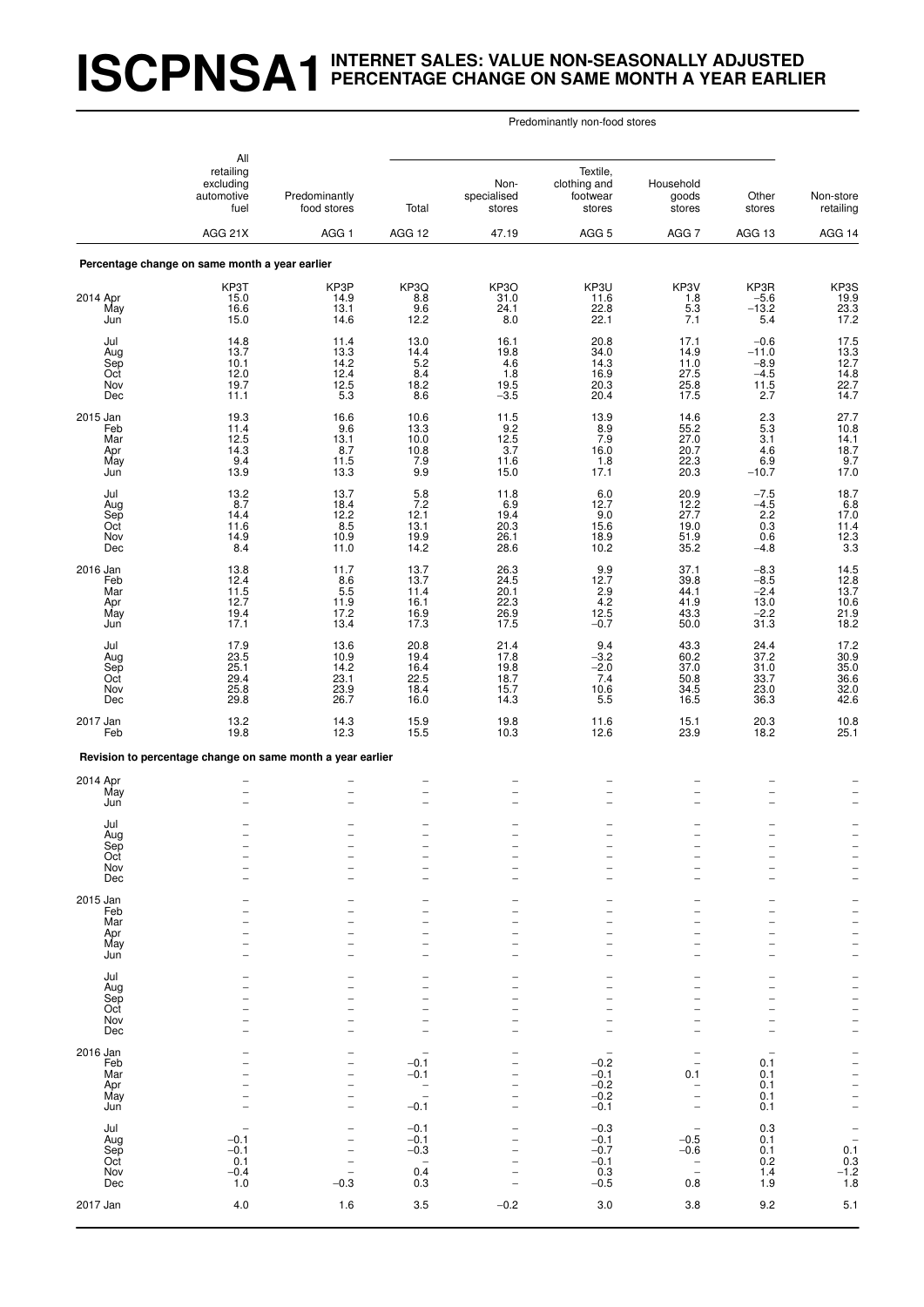### **ISCPNSA2INTERNET SALES: VALUE NON-SEASONALLY ADJUSTED AVERAGE WEEKLY INTERNET SALES IN POUNDS MILLION**

|                                             | All<br>retailing<br>excluding<br>automotive<br>fuel         | Predominantly<br>food stores                                           | Total                                                                | Non-<br>specialised<br>stores                  | Textile,<br>clothing and<br>footwear<br>stores        | Household<br>goods<br>stores                                                  | Other<br>stores                                                    | Non-store<br>retailing                                                   |
|---------------------------------------------|-------------------------------------------------------------|------------------------------------------------------------------------|----------------------------------------------------------------------|------------------------------------------------|-------------------------------------------------------|-------------------------------------------------------------------------------|--------------------------------------------------------------------|--------------------------------------------------------------------------|
|                                             | AGG 21X                                                     | AGG <sub>1</sub>                                                       | AGG 12                                                               | 47.19                                          | AGG <sub>5</sub>                                      | AGG <sub>7</sub>                                                              | AGG 13                                                             | AGG 14                                                                   |
|                                             | Average weekly Internet sales in pounds million             |                                                                        |                                                                      |                                                |                                                       |                                                                               |                                                                    |                                                                          |
| 2014 Apr<br>May<br>Jun                      | JE <sub>2</sub> J<br>661.5<br>680.8<br>673.4                | KQ7F<br>106.2<br>109.1<br>109.1                                        | KQ7G<br>231.7<br>235.2<br>241.7                                      | KQ7E<br>54.5<br>51.0<br>55.2                   | KQ7J<br>84.9<br>95.5<br>93.9                          | KQ7K<br>32.5<br>31.4<br>30.8                                                  | KQ7H<br>59.9<br>57.2<br>61.8                                       | KQ7I<br>323.5<br>336.5<br>322.5                                          |
| Jul<br>Aug<br>Sep<br>Oct<br>Nov<br>Dec      | 670.6<br>655.0<br>667.5<br>742.2<br>989.9<br>1 0 6 7.4      | 104.6<br>97.7<br>108.9<br>112.7<br>121.6<br>122.0                      | 245.6<br>237.1<br>241.0<br>270.0<br>366.4<br>417.3                   | 53.0<br>51.0<br>50.0<br>57.9<br>94.9<br>106.4  | 95.6<br>95.3<br>98.1<br>103.4<br>129.2<br>156.9       | 33.6<br>33.4<br>33.4<br>38.2<br>44.5<br>50.1                                  | 63.5<br>57.4<br>59.5<br>70.5<br>97.8<br>103.9                      | 320.3<br>320.2<br>317.6<br>359.5<br>501.9<br>528.0                       |
| 2015 Jan<br>Feb<br>Mar<br>Apr<br>May<br>Jun | 750.9<br>691.0<br>727.7<br>756.3<br>744.6<br>766.8          | 116.4<br>118.9<br>122.5<br>115.4<br>121.7<br>123.6                     | 268.7<br>229.4<br>248.7<br>256.8<br>253.8<br>265.7                   | 60.1<br>48.4<br>53.9<br>56.5<br>57.0<br>63.5   | 102.6<br>81.1<br>94.8<br>98.4<br>97.2<br>110.0        | 43.0<br>36.7<br>37.2<br>39.2<br>38.4<br>37.0                                  | 63.0<br>63.1<br>62.9<br>62.7<br>61.2<br>55.2                       | 365.8<br>342.7<br>356.4<br>384.1<br>369.1<br>377.5                       |
| Jul<br>Aug<br>Sep<br>Oct<br>Nov<br>Dec      | 758.9<br>711.9<br>763.7<br>828.4<br>1 137.7<br>1 157.2      | 118.9<br>115.7<br>122.2<br>122.4<br>134.8<br>135.4                     | 259.9<br>254.2<br>270.0<br>305.4<br>439.2<br>476.5                   | 59.3<br>54.5<br>59.7<br>69.6<br>119.7<br>136.8 | 101.3<br>107.4<br>106.9<br>119.6<br>153.6<br>173.0    | 40.6<br>37.5<br>$42.\bar{7}$<br>45.5<br>67.6<br>67.8                          | 58.7<br>54.9<br>60.8<br>70.7<br>98.3<br>99.0                       | 380.2<br>342.1<br>371.5<br>400.6<br>563.7<br>545.3                       |
| 2016 Jan<br>Feb<br>Mar<br>Apr<br>May<br>Jun | 854.4<br>776.5<br>811.5<br>852.0<br>889.1<br>898.2          | 130.0<br>129.1<br>129.2<br>129.1<br>142.7<br>140.2                     | 305.5<br>260.8<br>277.2<br>298.1<br>296.6<br>311.8                   | 75.9<br>60.3<br>64.7<br>69.1<br>72.3<br>74.6   | 112.8<br>91.4<br>97.5<br>102.5<br>109.4<br>109.2      | 59.0<br>51.4<br>53.6<br>55.6<br>55.1<br>55.5                                  | 57.8<br>57.7<br>61.4<br>70.8<br>59.8<br>72.4                       | 419.0<br>386.6<br>405.1<br>424.8<br>449.9<br>446.3                       |
| Jul<br>Aug<br>Sep<br>Oct<br>Nov<br>Dec      | 894.5<br>879.4<br>955.3<br>1 072.2<br>1 431.3<br>1 501.9    | 135.1<br>128.2<br>139.6<br>150.6<br>167.0<br>171.6                     | 314.0<br>303.5<br>314.3<br>374.2<br>520.1<br>552.7                   | 72.0<br>64.3<br>71.5<br>82.6<br>138.5<br>156.4 | 110.8<br>103.9<br>104.7<br>128.4<br>169.8<br>182.5    | 58.2<br>60.0<br>58.5<br>68.6<br>90.9<br>79.0                                  | 73.0<br>75.3<br>79.6<br>94.6<br>120.9<br>134.9                     | 445.4<br>447.7<br>$\frac{501.4}{547.4}$<br>744.2<br>777.6                |
| 2017 Jan<br>Feb                             | 966.9<br>930.2                                              | 148.6<br>145.1                                                         | 354.2<br>301.3                                                       | 91.0<br>66.5                                   | 125.8<br>102.9                                        | 67.9<br>63.7                                                                  | 69.5<br>68.2                                                       | 464.2<br>483.8                                                           |
|                                             | Revision to average weekly Internet sales in pounds million |                                                                        |                                                                      |                                                |                                                       |                                                                               |                                                                    |                                                                          |
| 2014 Apr<br>May<br>Jun                      | $\overline{\phantom{0}}$<br>$\overline{\phantom{0}}$        | $\overline{a}$<br>$\overline{\phantom{0}}$<br>$\overline{\phantom{0}}$ | $\equiv$<br>$\overline{\phantom{0}}$                                 | $\overline{a}$<br>$\overline{\phantom{0}}$     |                                                       | $\overline{a}$<br>$\overline{\phantom{0}}$                                    | $\overline{\phantom{a}}$<br>$\overline{\phantom{0}}$               |                                                                          |
| Jul<br>Aug<br>Sep<br>Oct<br>Nov<br>Dec      | $\overline{\phantom{0}}$                                    | $\overline{\phantom{0}}$                                               | $\overline{\phantom{0}}$                                             | $\overline{\phantom{0}}$                       |                                                       | $\overline{\phantom{0}}$<br>L.<br>$\overline{\phantom{0}}$                    | $\overline{\phantom{0}}$                                           | $\overline{\phantom{0}}$<br>-<br>$\overline{\phantom{0}}$                |
| 2015 Jan<br>Feb<br>Mar<br>Apr<br>May<br>Jun |                                                             |                                                                        |                                                                      |                                                |                                                       | $\overline{\phantom{0}}$<br>$\overline{\phantom{0}}$<br>-                     |                                                                    | ニニーニー                                                                    |
| Jul<br>Aug<br>Sep<br>Oct<br>Nov<br>Dec      |                                                             |                                                                        |                                                                      |                                                |                                                       | -<br>-<br>-                                                                   |                                                                    | $\bar{a}$<br>$\frac{1}{2}$<br>$\overline{a}$                             |
| 2016 Jan<br>Feb<br>Mar<br>Apr<br>May<br>Jun | $-0.1$<br>$-0.1$<br>$-0.2$<br>$-0.2$<br>$-0.1$              | $\overline{a}$                                                         | $-0.1$<br>$-0.2$<br>$-0.2$<br>$-0.1$                                 |                                                | $-0.2$<br>$-0.1$<br>$-0.3$<br>$-0.2$<br>$-0.1$        | $\overline{\phantom{0}}$<br>0.1<br>$\overline{\phantom{0}}$<br>$\overline{a}$ | 0.1<br>0.1<br>$\overline{\phantom{0}}$<br>0.1<br>$\qquad \qquad -$ | -<br>÷<br>$\bar{a}$<br>$\frac{1}{2}$                                     |
| Jul<br>Aug<br>Sep<br>Oct<br>Nov<br>Dec      | $-0.2$<br>$-0.3$<br>$-0.7$<br>1.4<br>$-4.8$<br>11.3         | $\overline{\phantom{0}}$<br>$-0.4$                                     | $-0.1$<br>$-0.3$<br>$-1.0$<br>$\overline{\phantom{a}}$<br>1.8<br>1.5 | 0.1                                            | $-0.3$<br>$-0.2$<br>$-0.8$<br>$-0.1$<br>0.4<br>$-0.9$ | $-0.2$<br>$-0.2$<br>$\bar{a}$<br>0.6                                          | 0.2<br>0.1<br>$\qquad \qquad -$<br>0.2<br>1.3<br>1.9               | $-$<br>$0.\overline{3}$<br>$1.\overline{3}$<br>$-6.\overline{6}$<br>10.1 |
| 2017 Jan                                    | 34.0                                                        | 2.1                                                                    | 10.8                                                                 | $-0.1$                                         | 3.3                                                   | 2.3                                                                           | 5.3                                                                | 21.3                                                                     |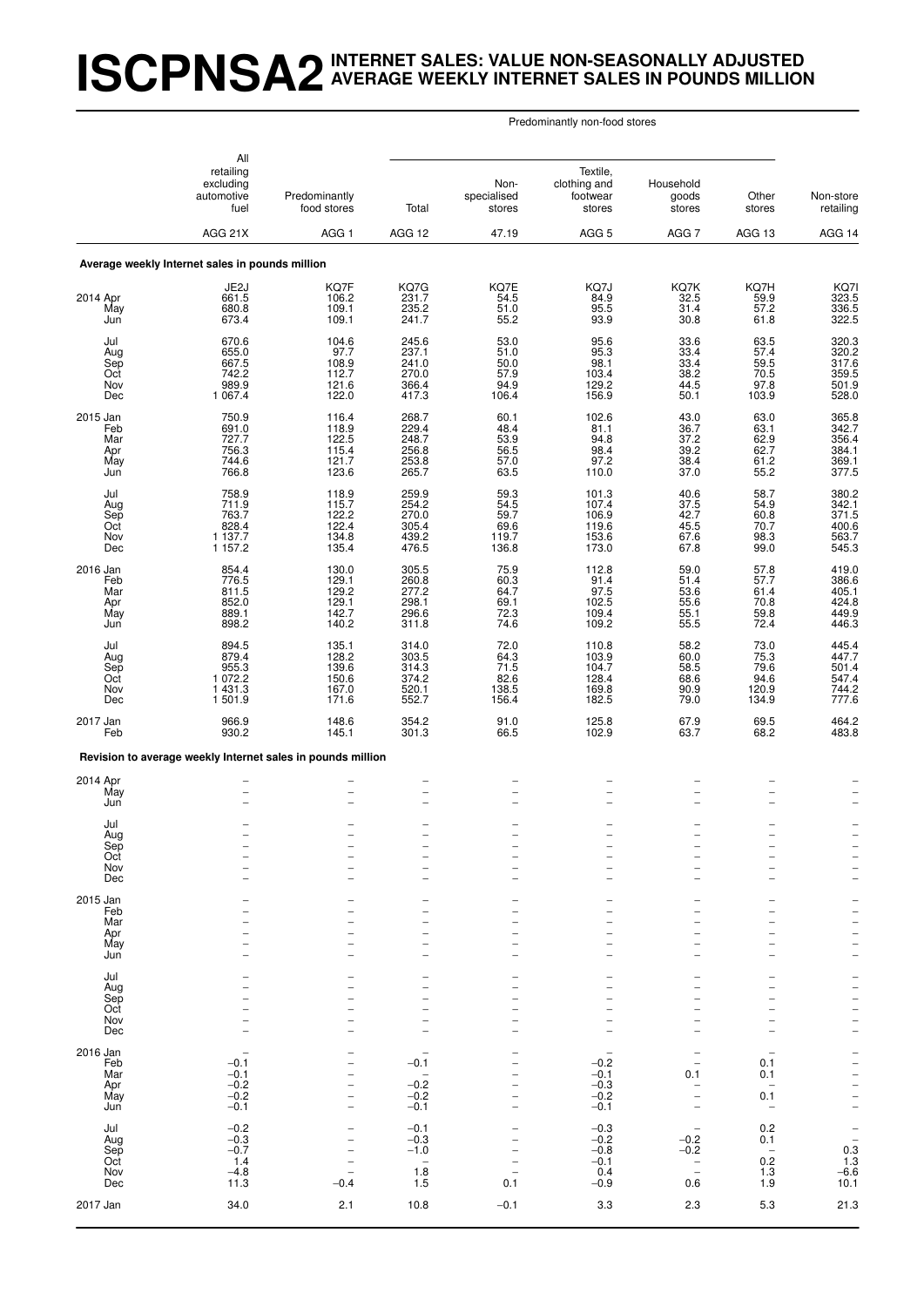### **ISCPNSA3INTERNET SALES: VALUE NON-SEASONALLY ADJUSTED INTERNET SALES AS A PROPORTION OF ALL RETAILING**

|                                             | All<br>retailing                                            |                                                                  |                                               |                                                                            | Textile,                                                  |                                                                                  |                                                                            |                                                                                |
|---------------------------------------------|-------------------------------------------------------------|------------------------------------------------------------------|-----------------------------------------------|----------------------------------------------------------------------------|-----------------------------------------------------------|----------------------------------------------------------------------------------|----------------------------------------------------------------------------|--------------------------------------------------------------------------------|
|                                             | excluding<br>automotive<br>fuel                             | Predominantly<br>food stores                                     | Total                                         | Non-<br>specialised<br>stores                                              | clothing and<br>footwear<br>stores                        | Household<br>goods<br>stores                                                     | Other<br>stores                                                            | Non-store<br>retailing                                                         |
|                                             | AGG 21X                                                     | AGG <sub>1</sub>                                                 | AGG 12                                        | 47.19                                                                      | AGG <sub>5</sub>                                          | AGG 7                                                                            | AGG 13                                                                     | AGG 14                                                                         |
|                                             | Internet sales as a proportion of all retailing             |                                                                  |                                               |                                                                            |                                                           |                                                                                  |                                                                            |                                                                                |
| 2014 Apr<br>May<br>Jun                      | J4MC<br>10.6<br>10.9<br>10.7                                | <b>KQ77</b><br>$\frac{3.6}{3.7}$<br>3.7                          | <b>KQ78</b><br>$8.3$<br>$8.3$<br>8.3          | <b>KQ76</b><br>10.0<br>$\frac{9.3}{9.8}$                                   | KQ7B<br>10.5<br>11.5<br>10.9                              | KQ7C<br>$\frac{5.5}{5.5}$                                                        | <b>KQ79</b><br>$7.0$<br>6.5<br>6.8                                         | KQ7A<br>68.8<br>69.7<br>67.3                                                   |
| Jul<br>Aug<br>Sep<br>Oct<br>Nov<br>Dec      | 10.6<br>10.7<br>10.9<br>11.5<br>$13.\overline{7}$<br>12.8   | $\frac{3.6}{3.4}$<br>$3.9$<br>$3.9$<br>4.0<br>3.7                | 8.3<br>8.3<br>8.5<br>8.8<br>10.5<br>9.7       | 9.5<br>9.2<br>9.1<br>9.6<br>12.2<br>11.2                                   | 10.9<br>10.9<br>11.9<br>11.7<br>12.9<br>11.9              | 5.8<br>$5.\overline{8}$<br>5.8<br>6.0<br>6.8<br>7.4                              | 6.8<br>6.6<br>6.8<br>7.4<br>9.1<br>7.7                                     | 69.7<br>73.8<br>67.8<br>69.7<br>74.6<br>77.0                                   |
| 2015 Jan<br>Feb<br>Mar<br>Apr<br>May<br>Jun | 12.8<br>11.7<br>11.7<br>12.2<br>11.7<br>11.9                | 4.3<br>$4.3$<br>$4.2$<br>$4.1$<br>4.1<br>4.2                     | 10.1<br>8.7<br>8.9<br>8.8<br>8.6<br>9.0       | 11.2<br>$\begin{array}{c} 9.3 \\ 10.0 \end{array}$<br>10.3<br>10.1<br>11.0 | 13.8<br>$11.2$<br>12.0<br>11.6<br>11.3<br>12.0            | 7.1<br>6.4<br>6.2<br>6.3<br>6.3<br>6.3                                           | 8.2<br>7.6<br>7.4<br>7.0<br>6.8<br>6.3                                     | 74.2<br>69.7<br>69.8<br>75.0<br>74.7<br>71.7                                   |
| Jul<br>Aug<br>Sep<br>Oct<br>Nov<br>Dec      | 11.8<br>11.5<br>12.1<br>12.7<br>15.5<br>14.1                | 4.1<br>4.1<br>$4.3\,$<br>$\frac{4.3}{4.5}$<br>4.0                | 8.6<br>8.7<br>9.2<br>9.8<br>12.4<br>11.4      | 10.1<br>9.6<br>10.4<br>$11.3$<br>$14.7$<br>13.8                            | 11.3<br>$\frac{12.0}{12.2}$<br>13.3<br>15.1<br>13.8       | 6.5<br>6.4<br>6.9<br>7.0<br>9.7<br>9.9                                           | 6.5<br>6.4<br>7.1<br>$7.5$<br>9.6<br>7.9                                   | 72.4<br>72.2<br>71.3<br>70.2<br>74.9<br>79.6                                   |
| 2016 Jan<br>Feb<br>Mar<br>Apr<br>May<br>Jun | $14.2$<br>12.9<br>13.0<br>13.4<br>13.6<br>13.9              | $\substack{4.8 \\ 4.6}$<br>4.4<br>4.5<br>$4.\overline{8}$<br>4.8 | 11.2<br>9.8<br>10.0<br>10.2<br>9.9<br>10.5    | $13.1$<br>11.1<br>11.5<br>12.0<br>11.9<br>12.6                             | 15.3<br>13.2<br>13.0<br>13.1<br>13.2<br>12.9              | 9.3<br>8.4<br>8.9<br>9.1<br>8.8<br>9.5                                           | 7.4<br>7.0<br>7.0<br>7.5<br>6.4<br>7.8                                     | 78.5<br>73.8<br>76.1<br>75.1<br>77.3<br>77.7                                   |
| Jul<br>Aug<br>Sep<br>Oct<br>Nov<br>Dec      | 13.4<br>13.7<br>14.7<br>15.4<br>18.4<br>17.0                | $4.6\,$<br>4.4<br>4.8<br>5.1<br>5.4<br>4.9                       | 10.0<br>10.2<br>10.7<br>11.5<br>14.0<br>12.5  | 11.7<br>10.6<br>11.7<br>12.9<br>16.5<br>14.6                               | 12.1<br>12.1<br>12.5<br>$13.\overline{8}$<br>16.5<br>14.3 | 9.3<br>10.3<br>9.9<br>10.2<br>12.5<br>11.4                                       | 7.4<br>$\begin{array}{c} 8.2 \\ 8.7 \end{array}$<br>9.2<br>$^{10.9}_{9.7}$ | 78.2<br>79.6<br>80.2<br>77.2<br>77.2<br>85.4                                   |
| 2017 Jan<br>Feb                             | 15.8<br>14.8                                                | $5.5\,$<br>5.1                                                   | 12.9<br>10.8                                  | 16.3<br>12.4                                                               | 16.7<br>14.3                                              | 11.1<br>10.5                                                                     | 8.4<br>7.4                                                                 | 72.7<br>73.5                                                                   |
|                                             | Revision to Internet sales as a proportion of all retailing |                                                                  |                                               |                                                                            |                                                           |                                                                                  |                                                                            |                                                                                |
| 2014 Apr<br>May<br>Jun                      | $\overline{\phantom{0}}$                                    | $\overline{\phantom{0}}$<br>$\overline{\phantom{a}}$             | $\qquad \qquad -$<br>$\overline{\phantom{0}}$ | $\overline{\phantom{0}}$<br>$\overline{\phantom{0}}$                       |                                                           | $\overline{\phantom{0}}$<br>$\overline{\phantom{0}}$<br>$\overline{\phantom{0}}$ | $\overline{\phantom{0}}$<br>$\overline{\phantom{0}}$                       |                                                                                |
| Jul<br>Aug<br>Sep<br>Oct<br>Nov<br>Dec      | $\overline{\phantom{0}}$                                    | ۳                                                                | $\overline{\phantom{0}}$                      |                                                                            | $\overline{\phantom{0}}$                                  | $\overline{\phantom{0}}$<br>-<br>$\overline{\phantom{0}}$                        | $\overline{\phantom{0}}$                                                   |                                                                                |
| 2015 Jan<br>Feb<br>Mar<br>Apr<br>May<br>Jun |                                                             |                                                                  | -                                             |                                                                            |                                                           | $\overline{a}$<br>$\overline{\phantom{0}}$<br>$\overline{a}$                     |                                                                            | $\overline{\phantom{0}}$<br>$\overline{\phantom{0}}$                           |
| Jul<br>Aug<br>Sep<br>Oct<br>Nov<br>Dec      |                                                             |                                                                  | ÷,                                            |                                                                            |                                                           | -<br>-<br>$\overline{\phantom{0}}$<br>$\overline{\phantom{0}}$                   | $\overline{a}$                                                             | $\overline{\phantom{0}}$<br>$\overline{\phantom{0}}$                           |
| 2016 Jan<br>Feb<br>Mar<br>Apr<br>May<br>Jun |                                                             |                                                                  | ÷,                                            | $\overline{\phantom{0}}$                                                   | $-0.1$<br>$-0.1$                                          | $\overline{\phantom{0}}$<br>$\overline{\phantom{0}}$                             | $\overline{a}$                                                             | $\overline{\phantom{0}}$<br>$\overline{\phantom{0}}$<br>-<br>$\qquad \qquad -$ |
| Jul<br>Aug<br>Sep<br>Oct<br>Nov<br>Dec      | $-0.1$<br>0.1                                               | $\overline{\phantom{0}}$<br>$-0.1$                               | $\overline{\phantom{a}}$<br>0.1               |                                                                            |                                                           | $-0.1$<br>$-0.1$<br>0.2<br>0.1                                                   | 0.1<br>$\overline{\phantom{0}}$                                            | $\frac{1}{2}$<br>0.2<br>0.1<br>1.1                                             |
| 2017 Jan                                    | 0.6                                                         | 0.1                                                              | 0.7                                           | 1.1                                                                        | 0.3                                                       | 0.6                                                                              | 0.8                                                                        | $0.7\,$                                                                        |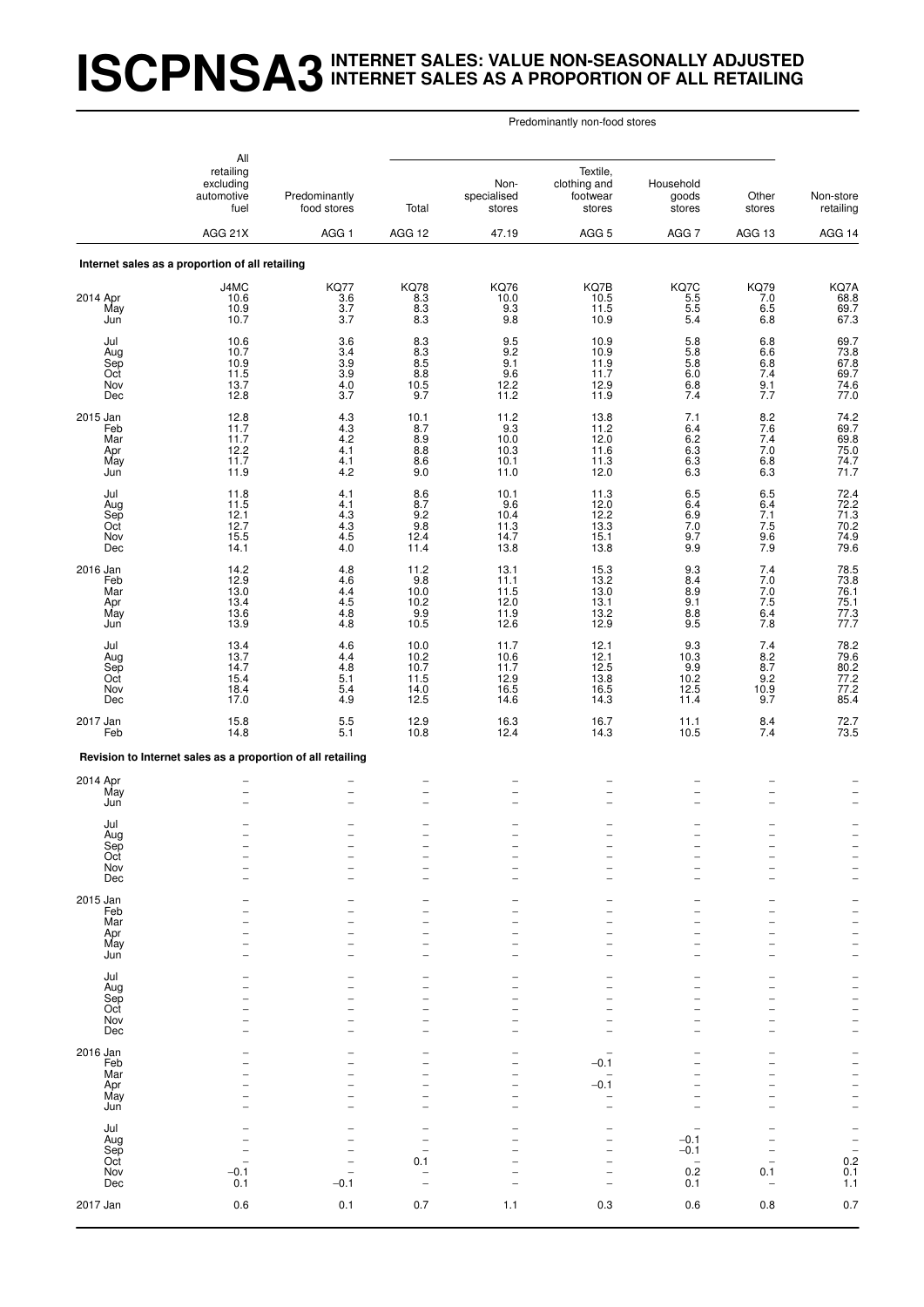### **ISCPSAVALUE OF INTERNET SALES AT CURRENT PRICES SEASONALLY ADJUSTED**

Index 2013=100

|                                             | All<br>retailing<br>excluding<br>automotive<br>fuel                        | Predominantly<br>food stores                                     | Total                                                          | Non-<br>specialised<br>stores                        | Textile,<br>clothing and<br>footwear<br>stores            | Household<br>goods<br>stores                                               | Other<br>stores                                    | Non-store<br>retailing                                                   |
|---------------------------------------------|----------------------------------------------------------------------------|------------------------------------------------------------------|----------------------------------------------------------------|------------------------------------------------------|-----------------------------------------------------------|----------------------------------------------------------------------------|----------------------------------------------------|--------------------------------------------------------------------------|
|                                             | AGG 21X                                                                    | AGG <sub>1</sub>                                                 | AGG 12                                                         | 47.19                                                | AGG <sub>5</sub>                                          | AGG 7                                                                      | AGG 13                                             | AGG 14                                                                   |
|                                             | Index numbers of sales per week                                            |                                                                  |                                                                |                                                      |                                                           |                                                                            |                                                    |                                                                          |
| 2014 Apr<br>May<br>Jun                      | KPC4<br>111.9<br>114.1<br>114.1                                            | KPB8<br>111.1<br>110.7<br>112.3                                  | KPB9<br>107.2<br>109.1<br>111.4                                | KPB7<br>114.7<br>109.5<br>110.4                      | KPC5<br>110.3<br>120.8<br>120.4                           | KPC6<br>105.4<br>107.4<br>110.3                                            | KPC <sub>2</sub><br>98.2<br>94.9<br>101.3          | KPC3<br>115.7<br>119.2<br>116.7                                          |
| Jul<br>Aug<br>Sep<br>Oct<br>Nov<br>Dec      | 115.2<br>116.9<br>113.7<br>115.7<br>119.2<br>117.7                         | 113.0<br>113.3<br>115.8<br>115.0<br>115.7<br>108.8               | 112.5<br>116.4<br>111.3<br>112.0<br>115.4<br>116.5             | 113.8<br>122.8<br>111.0<br>112.8<br>119.9<br>114.1   | 120.7<br>$\frac{129.5}{125.5}$<br>117.5<br>119.7<br>124.9 | 113.8<br>119.0<br>112.1<br>124.2<br>115.7<br>119.1                         | 100.5<br>93.7<br>93.3<br>98.7<br>106.1<br>106.7    | 117.9<br>118.5<br>114.9<br>$\frac{118.8}{123.4}$<br>121.5                |
| 2015 Jan<br>Feb<br>Mar<br>Apr<br>May<br>Jun | 123.2<br>120.7<br>123.2<br>127.0<br>123.9<br>129.1                         | 120.3<br>120.5<br>122.8<br>119.1<br>120.9<br>125.1               | 114.4<br>117.1<br>118.5<br>119.1<br>118.6<br>123.2             | 112.6<br>118.6<br>122.0<br>121.3<br>124.1<br>130.4   | 121.7<br>119.8<br>123.3<br>128.9<br>123.0<br>140.1        | 123.3<br>124.5<br>128.6<br>126.0<br>129.7<br>131.3                         | 102.7<br>109.0<br>105.1<br>101.8<br>103.7<br>92.7  | 131.0<br>123.5<br>126.9<br>135.7<br>129.0<br>135.0                       |
| Jul<br>Aug<br>Sep<br>Oct<br>Nov<br>Dec      | 129.1<br>127.1<br>129.9<br>129.2<br>136.2<br>130.7                         | 126.1<br>131.8<br>128.5<br>123.6<br>126.9<br>139.0               | 119.9<br>125.7<br>125.8<br>127.2<br>137.7<br>132.3             | 129.9<br>134.2<br>135.8<br>138.2<br>148.7<br>147.0   | 128.3<br>144.0<br>137.9<br>136.6<br>139.8<br>138.2        | 136.2<br>134.6<br>143.0<br>146.4<br>184.0<br>171.7                         | 93.8<br>91.8<br>94.9<br>97.8<br>104.9<br>94.9      | 137.3<br>126.7<br>133.6<br>132.6<br>137.9<br>126.7                       |
| 2016 Jan<br>Feb<br>Mar<br>Apr<br>May<br>Jun | 140.7<br>137.3<br>138.8<br>144.4<br>148.5<br>152.0                         | 134.4<br>132.7<br>129.9<br>136.0<br>143.3<br>143.4               | 130.3<br>133.7<br>133.0<br>138.9<br>137.7<br>144.2             | 143.3<br>148.9<br>146.8<br>148.3<br>155.6<br>152.3   | 134.5<br>135.5<br>128.5<br>134.3<br>138.6<br>138.4        | 168.9<br>171.1<br>180.9<br>180.6<br>181.9<br>191.4                         | 96.8<br>102.0<br>105.2<br>117.9<br>101.9<br>122.9  | $150.9$<br>$141.6$<br>146.3<br>151.4<br>158.6<br>160.9                   |
| Jul<br>Aug<br>Sep<br>Oct<br>Nov<br>Dec      | 151.5<br>158.6<br>163.9<br>168.6<br>171.8<br>168.5                         | 145.3<br>147.9<br>148.6<br>154.2<br>158.7<br>160.5               | 144.6<br>149.8<br>147.1<br>155.5<br>162.9<br>153.4             | 156.5<br>156.9<br>161.6<br>162.9<br>167.6<br>166.3   | 140.5<br>139.7<br>136.0<br>147.1<br>152.5<br>146.6        | 190.9<br>212.3<br>195.9<br>216.1<br>250.0<br>206.4                         | 118.9<br>127.6<br>126.7<br>132.0<br>131.7<br>126.8 | 158.8<br>168.9<br>182.1<br>183.4<br>183.0<br>182.8                       |
| 2017 Jan<br>Feb                             | 160.4<br>165.7                                                             | 155.1<br>151.3                                                   | 152.1<br>154.4                                                 | 170.8<br>164.4                                       | 151.3<br>152.5                                            | 195.8<br>210.6                                                             | 117.8<br>122.6                                     | 168.6<br>179.2                                                           |
| <b>Revision to index numbers</b>            |                                                                            |                                                                  |                                                                |                                                      |                                                           |                                                                            |                                                    |                                                                          |
| 2014 Apr<br>May<br>Jun                      | $-0.1$<br>$-0.1$                                                           | 0.1<br>0.1<br>0.1                                                | 0.1                                                            | 0.1<br>0.1<br>0.1                                    | $-0.1$<br>0.2<br>$-0.1$                                   | $-0.1$<br>$-0.1$                                                           | $0.1 \\ 0.2$<br>0.1                                | $-0.4$<br>$-0.2$<br>$-0.2$                                               |
| Jul<br>Aug<br>Sep<br>Oct<br>Nov<br>Dec      | $\overline{\phantom{m}}$<br>0.1<br>0.1<br>0.1<br>0.1                       | $-0.1$<br>$-0.1$<br>$-0.2$<br>$-0.4$                             | 0.1<br>0.1<br>0.2<br>0.1<br>$-0.1$<br>$\overline{\phantom{a}}$ | 0.1<br>0.1<br>$\bar{\mathbb{I}}$<br>$-0.6$<br>$-0.3$ | $-0.1$<br>0.2<br>$\overline{\phantom{a}}$<br>0.1<br>0.3   | 0.5<br>0.4<br>0.2<br>0.4<br>0.3<br>$-0.1$                                  | 0.1<br>0.1<br>0.3<br>$\sim$<br>$-0.3$<br>$-0.1$    | $-0.3$<br>$\overline{\phantom{0}}$<br>0.1<br>$0.2$<br>$0.5$<br>$0.3$     |
| 2015 Jan<br>Feb<br>Mar<br>Apr<br>May<br>Jun | $\overline{\phantom{0}}$<br>$-0.1$<br>$-0.2$<br>$-0.2$<br>$-0.1$<br>$-0.1$ | $-0.4$<br>1.0<br>$-0.2$<br>0.2<br>0.2<br>0.1                     | $-0.8$<br>0.2<br>0.1<br>$\sim$ $-$<br>0.1<br>$\sim$            | $-0.3$<br>1.0<br>0.2<br>0.1<br>0.1<br>0.2            | $-0.3$<br>$-0.4$<br>0.1<br>$-0.1$<br>0.2<br>$-0.2$        | $-1.1$<br>$-1.0$<br>$-0.3$<br>$-0.3$<br>$-0.2$<br>0.1                      | $-1.7$<br>0.7<br>0.2<br>0.3<br>0.3<br>0.1          | 0.7<br>$-0.7$<br>$-0.5$<br>$-0.5$<br>$-0.3$<br>$-0.2$                    |
| Jul<br>Aug<br>Sep<br>Oct<br>Nov<br>Dec      | $-0.1$<br>0.1<br>0.1<br>0.1<br>0.3<br>0.1                                  | $\overline{a}$<br>$-0.1$<br>$-0.1$<br>$-0.1$<br>$-0.2$<br>$-0.6$ | 0.2<br>0.1<br>0.2<br>0.1<br>$-0.2$<br>0.1                      | 0.2<br>0.2<br>$\sim$<br>$-0.1$<br>$-1.0$<br>$-0.6$   | $-0.3$<br>0.3<br>0.1<br>0.1<br>0.6                        | 0.7<br>0.6<br>0.3<br>0.6<br>0.6<br>$-0.2$                                  | 0.2<br>0.1<br>0.3<br>$\sim$<br>$-0.4$<br>0.1       | $-0.3$<br>0.1<br>0.2<br>$\begin{array}{c} 0.3 \\ 0.9 \\ 0.3 \end{array}$ |
| 2016 Jan<br>Feb<br>Mar<br>Apr<br>May<br>Jun | $-0.2$<br>$\sim$<br>$-0.4$<br>$-0.3$<br>$-0.2$<br>$-0.1$                   | $-0.9$<br>2.0<br>$-0.2$<br>$0.3 \\ 0.2$<br>0.1                   | $-1.1$<br>0.2<br>0.1<br>$-0.1$<br>0.1<br>$\overline{a}$        | $-0.8$<br>2.2<br>0.2<br>0.1<br>0.1<br>0.2            | $-0.5$<br>$-1.0$<br>$-0.1$<br>$-0.4$<br>$\sim$<br>$-0.5$  | $-1.5$<br>$-1.8$<br>$-0.4$<br>$-0.3$<br>$-0.2$<br>$\overline{\phantom{a}}$ | $-1.8$<br>1.2<br>0.4<br>0.4<br>0.3<br>0.3          | 0.7<br>$-0.9$<br>$-0.7$<br>$-0.7$<br>$-0.5$<br>$-0.3$                    |
| Jul<br>Aug<br>Sep<br>Oct<br>Nov<br>Dec      | $-0.1$<br>0.1<br>0.1<br>0.4<br>$\frac{-}{1.5}$                             | $\sim$<br>$-0.1$<br>$-0.2$<br>$-0.1$<br>$-0.4$<br>$-1.2$         | 0.2<br>$\sim$<br>$-0.1$<br>0.1<br>0.5<br>0.6                   | 0.2<br>0.1<br>0.1<br>$-0.2$<br>$-1.2$<br>$-1.0$      | $-0.4$<br>$-0.3$<br>$-0.6$<br>$\sim$<br>0.6<br>0.1        | 1.0<br>0.2<br>$-0.4$<br>1.0<br>1.5<br>1.5                                  | 0.5<br>$0.2 \\ 0.5$<br>0.1<br>1.2<br>1.9           | $-0.3$<br>0.2<br>0.5<br>0.8<br>0.8<br>-0.2<br>2.9                        |
| 2017 Jan                                    | 5.3                                                                        | 0.8                                                              | 3.2                                                            | $-1.6$                                               | 3.2                                                       | 5.2                                                                        | 6.1                                                | 8.4                                                                      |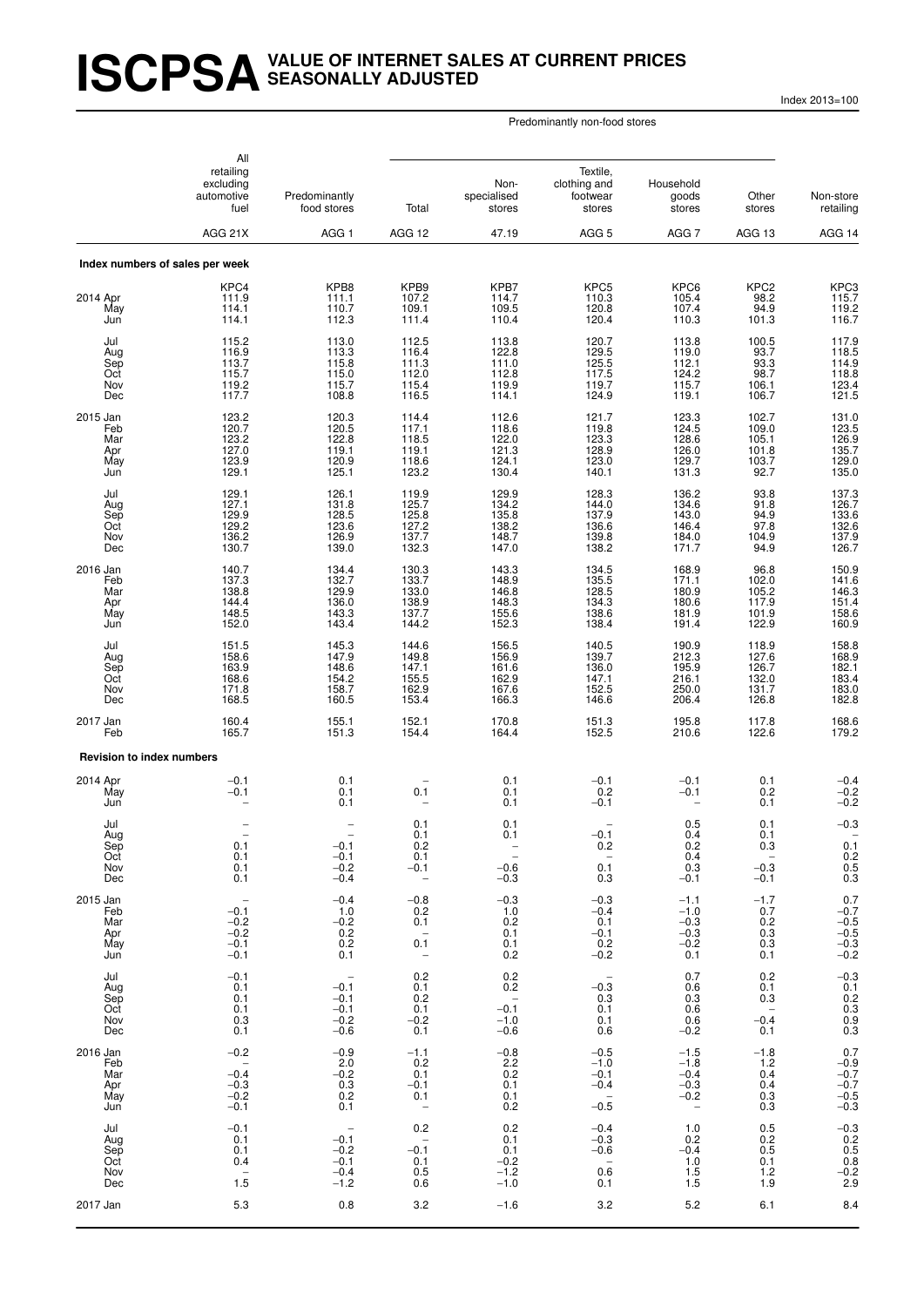## **ISCPSA1INTERNET SALES: VALUE SEASONALLY ADJUSTED PERCENTAGE CHANGE ON SAME MONTH A YEAR EARLIER**

|                                             | All                                                                      |                                                                                                            |                                                                                                                                                 |                                                                                                                        |                                                          |                                                                                    |                                                                                                                 |                                                                                        |
|---------------------------------------------|--------------------------------------------------------------------------|------------------------------------------------------------------------------------------------------------|-------------------------------------------------------------------------------------------------------------------------------------------------|------------------------------------------------------------------------------------------------------------------------|----------------------------------------------------------|------------------------------------------------------------------------------------|-----------------------------------------------------------------------------------------------------------------|----------------------------------------------------------------------------------------|
|                                             | retailing<br>excluding<br>automotive<br>fuel                             | Predominantly<br>food stores                                                                               | Total                                                                                                                                           | Non-<br>specialised<br>stores                                                                                          | Textile,<br>clothing and<br>footwear<br>stores           | Household<br>goods<br>stores                                                       | Other<br>stores                                                                                                 | Non-store<br>retailing                                                                 |
|                                             | AGG 21X                                                                  | AGG <sub>1</sub>                                                                                           | AGG 12                                                                                                                                          | 47.19                                                                                                                  | AGG <sub>5</sub>                                         | AGG 7                                                                              | AGG 13                                                                                                          | AGG 14                                                                                 |
|                                             | Percentage change on same month a year earlier                           |                                                                                                            |                                                                                                                                                 |                                                                                                                        |                                                          |                                                                                    |                                                                                                                 |                                                                                        |
| 2014 Apr<br>May<br>Jun                      | KP8H<br>14.4<br>16.4<br>14.6                                             | KP8D<br>15.6<br>12.7<br>14.5                                                                               | KP8E<br>7.8<br>9.4<br>11.7                                                                                                                      | KP8C<br>29.0<br>22.0<br>6.6                                                                                            | KP8I<br>12.3<br>22.7<br>20.8                             | KP8J<br>0.6<br>4.9<br>6.5                                                          | KP8F<br>$-8.0$<br>$-12.1$<br>6.9                                                                                | KP8G<br>19.4<br>23.2<br>16.9                                                           |
| Jul<br>Aug<br>Sep<br>Oct<br>Nov<br>Dec      | 14.2<br>14.5<br>10.3<br>12.3<br>18.1<br>12.1                             | 11.2<br>13.2<br>13.6<br>11.8<br>11.4<br>5.4                                                                | 12.8<br>15.0<br>5.7<br>8.3<br>15.6<br>10.8                                                                                                      | 14.2<br>18.1<br>4.2<br>1.0<br>15.4<br>$-4.6$                                                                           | 21.1<br>34.8<br>15.2<br>17.9<br>17.8<br>19.8             | 17.0<br>15.5<br>12.0<br>28.3<br>28.7<br>19.7                                       | $-0.6$<br>$-10.5$<br>$-8.6$<br>$-5.6$<br>7.5<br>9.5                                                             | 16.3<br>14.6<br>12.9<br>15.7<br>22.1<br>15.3                                           |
| 2015 Jan<br>Feb<br>Mar<br>Apr<br>May<br>Jun | 19.6<br>11.6<br>12.6<br>13.5<br>8.5<br>13.2                              | 15.0<br>8.6<br>11.4<br>7.2<br>9.1<br>11.4                                                                  | 11.2<br>13.5<br>11.5<br>11.1<br>8.7<br>10.6                                                                                                     | 12.7<br>11.6<br>15.1<br>5.7<br>13.4<br>18.0                                                                            | 15.2<br>9.9<br>9.8<br>16.8<br>1.8<br>16.3                | 14.5<br>51.7<br>26.7<br>19.6<br>20.7<br>19.0                                       | 2.9<br>$\frac{5.5}{3.7}$<br>3.6<br>9.2<br>$-8.5$                                                                | 27.8<br>11.3<br>13.9<br>17.2<br>8.2<br>15.6                                            |
| Jul<br>Aug<br>Sep<br>Oct<br>Nov<br>Dec      | 12.1<br>8.7<br>14.3<br>11.7<br>14.2<br>11.0                              | 11.5<br>16.4<br>11.0<br>$7.5$<br>9.7<br>27.8                                                               | 6.6<br>8.0<br>13.1<br>13.6<br>19.4<br>13.5                                                                                                      | 14.1<br>9.3<br>22.3<br>22.6<br>24.0<br>28.8                                                                            | $6.3$<br>11.2<br>9.9<br>16.2<br>16.8<br>10.7             | 19.6<br>13.1<br>27.6<br>17.9<br>59.0<br>44.2                                       | $-6.7$<br>$-2.0$<br>1.7<br>$-0.9$<br>$-1.1$<br>$-11.1$                                                          | 16.4<br>$\begin{array}{c} 6.9 \\ 16.3 \end{array}$<br>$\frac{11.6}{11.7}$<br>4.3       |
| 2016 Jan<br>Feb<br>Mar<br>Apr<br>May<br>Jun | 14.2<br>13.8<br>12.7<br>13.7<br>19.9<br>17.8                             | 11.7<br>10.1<br>5.8<br>14.1<br>18.6<br>14.6                                                                | 13.9<br>14.2<br>12.2<br>16.7<br>16.1<br>17.0                                                                                                    | 27.2<br>25.5<br>20.3<br>22.3<br>25.4<br>16.8                                                                           | 10.6<br>13.2<br>4.3<br>4.2<br>12.7<br>$-1.2$             | 37.0<br>37.4<br>40.7<br>43.3<br>40.2<br>45.8                                       | $-5.7$<br>$-6.4$<br>0.1<br>15.9<br>$-1.7$<br>32.5                                                               | 15.2<br>14.6<br>15.2<br>11.6<br>23.0<br>19.2                                           |
| Jul<br>Aug<br>Sep<br>Oct<br>Nov<br>Dec      | 17.3<br>24.8<br>26.2<br>30.5<br>26.2<br>28.9                             | 15.3<br>12.2<br>15.6<br>24.7<br>25.1<br>15.5                                                               | 20.6<br>19.2<br>16.9<br>22.2<br>18.3<br>15.9                                                                                                    | 20.5<br>16.9<br>19.0<br>17.8<br>12.7<br>13.2                                                                           | 9.5<br>$-3.0$<br>$-1.4$<br>7.7<br>9.1<br>6.1             | 40.2<br>57.8<br>37.0<br>47.6<br>35.9<br>20.2                                       | 26.8<br>39.0<br>33.5<br>35.0<br>25.5<br>33.7                                                                    | 15.6<br>33.3<br>36.3<br>38.4<br>32.8<br>44.3                                           |
| 2017 Jan<br>Feb                             | 14.0<br>20.7                                                             | 15.4<br>14.0                                                                                               | 16.7<br>15.5                                                                                                                                    | 19.3<br>10.4                                                                                                           | 12.5<br>12.5                                             | 15.9<br>23.1                                                                       | 21.7<br>20.2                                                                                                    | 11.7<br>26.6                                                                           |
|                                             | Revision to percentage change on same month a year earlier               |                                                                                                            |                                                                                                                                                 |                                                                                                                        |                                                          |                                                                                    |                                                                                                                 |                                                                                        |
| 2014 Apr<br>May<br>Jun                      | $-0.1$                                                                   | 0.1<br>0.1<br>$\overline{\phantom{0}}$                                                                     | $\overline{\phantom{a}}$                                                                                                                        | $\overline{\phantom{0}}$                                                                                               | 0.1<br>$-0.1$                                            | 0.1                                                                                | 0.1<br>0.1<br>0.1                                                                                               | $-0.1$<br>$-0.1$                                                                       |
| Jul<br>Aug<br>Sep<br>Oct<br>Nov<br>Dec      | 0.1<br>$\sim$<br>0.1<br>$\overline{\phantom{0}}$                         | $\overline{\phantom{0}}$<br>$\sim$ $-$<br>$-0.1$<br>$-0.1$                                                 | 0.1<br>0.1<br>$\overline{\phantom{0}}$<br>$-0.1$<br>$\overline{\phantom{m}}$                                                                    | $-0.1$<br>$-0.2$<br>$-0.1$                                                                                             | 0.1<br>$\sim$ $-$<br>$\overline{\phantom{0}}$<br>0.2     | 0.1<br>0.2<br>0.1<br>0.1<br>0.1<br>$\overline{\phantom{a}}$                        | 0.1<br>0.1<br>$\sim$<br>$-0.2$<br>0.1                                                                           | 0.2<br>0.1<br>0.2<br>0.1                                                               |
| 2015 Jan<br>Feb<br>Mar<br>Apr<br>May<br>Jun | $-0.1$<br>$-0.1$<br>$-0.1$<br>$-0.1$<br>$\overline{\phantom{a}}$         | $-0.3$<br>0.5<br>$\overline{\phantom{a}}$<br>$\overline{\phantom{0}}$<br>$\overline{\phantom{a}}$<br>0.1   | $-0.2$<br>0.1<br>0.1<br>$\overline{\phantom{a}}$<br>$\overline{\phantom{a}}$<br>$\overline{\phantom{a}}$                                        | $-0.3$<br>0.6<br>$\overline{\phantom{a}}$<br>$\overline{\phantom{a}}$<br>$\qquad \qquad -$<br>$\overline{\phantom{a}}$ | $-0.1$<br>$-0.2$<br>0.1<br>$\bar{\mathbb{I}}$<br>$-0.1$  | $-0.3$<br>$-0.1$<br>$-0.1$<br>$-0.1$<br>$-0.1$<br>$\overline{\phantom{a}}$         | $-0.6$<br>0.3<br>0.1<br>$\overline{\phantom{a}}$<br>$\overbrace{\phantom{1232211}}$<br>$\overline{\phantom{0}}$ | $\hspace{0.1cm} -$<br>$-0.2$<br>$-0.1$<br>$-0.2$<br>$-0.1$<br>$\overline{\phantom{a}}$ |
| Jul<br>Aug<br>Sep<br>Oct<br>Nov<br>Dec      | $\overline{a}$<br>0.1<br>$\overline{\phantom{0}}$<br>0.1<br>$\sim$       | $-0.1$<br>$\overline{\phantom{0}}$<br>$\overline{\phantom{0}}$<br>$\qquad \qquad -$<br>$\bar{a}$<br>$-0.1$ | 0.1<br>$\overline{\phantom{a}}$<br>$\overline{\phantom{a}}$<br>$\overline{\phantom{a}}$<br>$\overline{\phantom{a}}$<br>$\overline{\phantom{a}}$ | $\overline{\phantom{a}}$<br>0.1<br>$\overline{a}$<br>$-0.2$<br>$-0.3$                                                  | $-0.1$<br>0.1<br>$\overline{\phantom{a}}$<br>0.3         | 0.1<br>0.1<br>$\overline{\phantom{a}}$<br>0.2<br>0.1<br>$\overline{\phantom{a}}$   | $\bar{a}$<br>$\bar{a}$<br>$\bar{ }$<br>0.1                                                                      | $-0.1$<br>0.1<br>0.1<br>$0.\overline{3}$<br>0.1                                        |
| 2016 Jan<br>Feb<br>Mar<br>Apr<br>May<br>Jun | $-0.2$<br>0.1<br>$-0.1$<br>$-0.1$<br>$\bar{a}$                           | $-0.4$<br>0.7<br>$\overline{a}$<br>0.1<br>$\overline{\phantom{a}}$                                         | $-0.1$<br>0.1<br>$\bar{a}$<br>$-0.1$<br>$\sim$                                                                                                  | $-0.4$<br>0.8<br>$\overline{\phantom{a}}$<br>$\frac{1}{2}$<br>$\overline{\phantom{a}}$<br>$\overline{\phantom{a}}$     | $-0.1$<br>$-0.3$<br>$-0.1$<br>$-0.2$<br>$-0.2$<br>$-0.2$ | $\hspace{0.1mm}-\hspace{0.1mm}$<br>$-0.4$<br>$\bar{a}$<br>$\overline{\phantom{a}}$ | $-0.2$<br>0.5<br>0.2<br>0.2<br>0.1<br>0.2                                                                       | $-0.1$<br>$-0.2$<br>$-0.1$<br>$\overline{\phantom{a}}$<br>$\bar{\mathbb{I}}$           |
| Jul<br>Aug<br>Sep<br>Oct<br>Nov<br>Dec      | $\hspace{0.1mm}-\hspace{0.1mm}$<br>0.1<br>$\sim$<br>0.2<br>$-0.3$<br>1.0 | $\overline{\phantom{a}}$<br>$-0.1$<br>$-0.1$<br>$-0.1$<br>$-0.3$                                           | $-0.1$<br>$\sim$<br>$-0.3$<br>$\sim$<br>0.5<br>0.4                                                                                              | $\overline{\phantom{a}}$<br>$-0.1$<br>$\sim$<br>$-0.1$<br>$-0.1$<br>$-0.1$                                             | $-0.3$<br>$-0.1$<br>$-0.7$<br>$\sim$<br>0.3<br>$-0.3$    | 0.1<br>$-0.5$<br>$-0.6$<br>0.1<br>0.4<br>1.0                                       | 0.3<br>0.2<br>$\overline{\phantom{a}}$<br>0.1<br>1.5<br>2.0                                                     | $\hspace{0.1mm}-\hspace{0.1mm}$<br>0.1<br>$0.2$<br>$0.4$<br>$-0.9$<br>1.9              |
| 2017 Jan                                    | 3.9                                                                      | 1.3                                                                                                        | 3.4                                                                                                                                             | $-0.4$                                                                                                                 | 2.8                                                      | 4.1                                                                                | 8.4                                                                                                             | 5.0                                                                                    |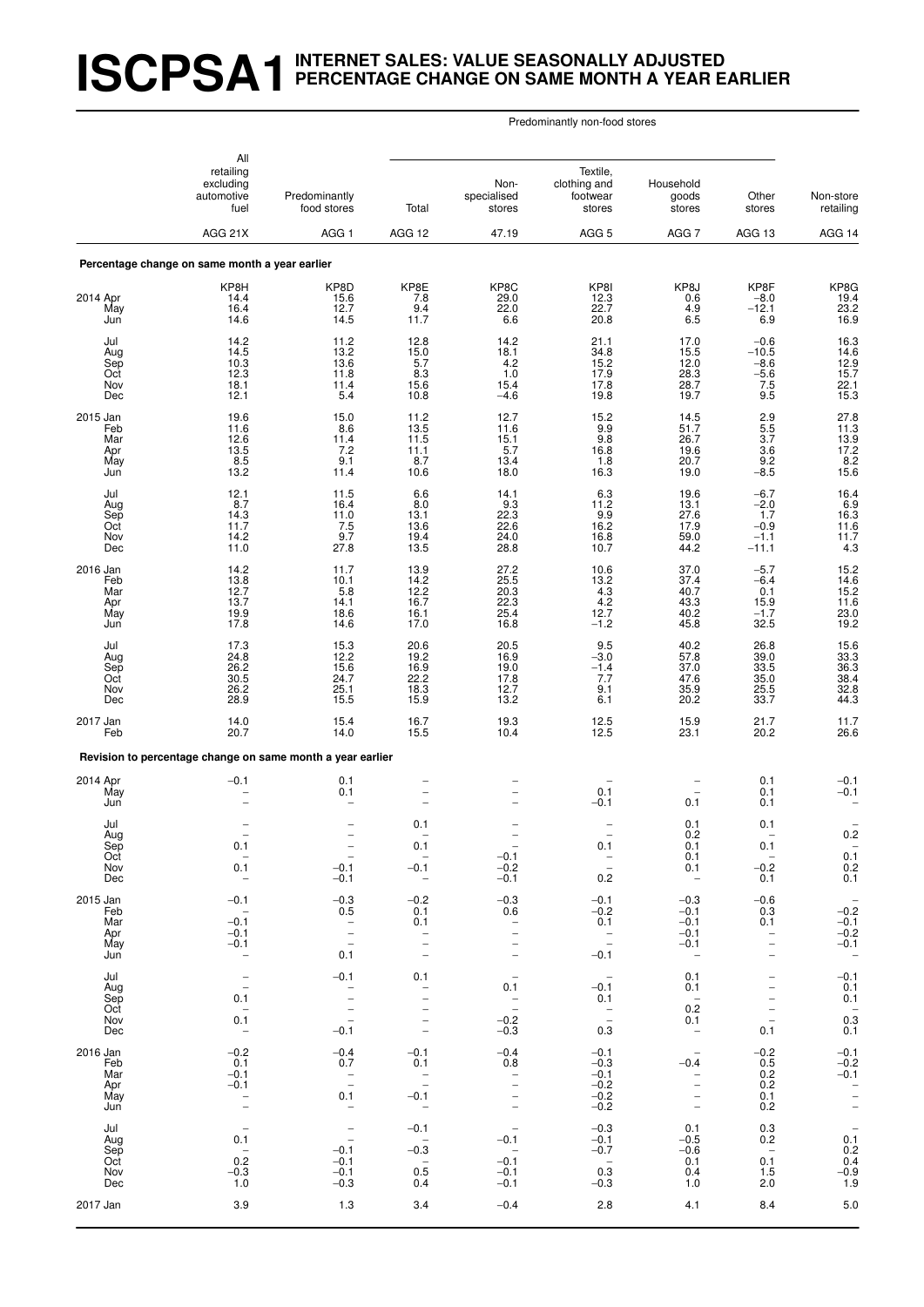### **ISCPSA3INTERNET SALES: VALUE SEASONALLY ADJUSTED INTERNET SALES AS A PROPORTION OF ALL RETAILING**

|                                             | All                                                            |                                                                |                                                                                                                        |                                                                            |                                                                                 |                                                                                                            |                                                                                                       |                                                                             |
|---------------------------------------------|----------------------------------------------------------------|----------------------------------------------------------------|------------------------------------------------------------------------------------------------------------------------|----------------------------------------------------------------------------|---------------------------------------------------------------------------------|------------------------------------------------------------------------------------------------------------|-------------------------------------------------------------------------------------------------------|-----------------------------------------------------------------------------|
|                                             | retailing<br>excluding<br>automotive<br>fuel                   | Predominantly<br>food stores                                   | Total                                                                                                                  | Non-<br>specialised<br>stores                                              | Textile,<br>clothing and<br>footwear<br>stores                                  | Household<br>goods<br>stores                                                                               | Other<br>stores                                                                                       | Non-store<br>retailing                                                      |
|                                             | AGG 21X                                                        | AGG <sub>1</sub>                                               | AGG 12                                                                                                                 | 47.19                                                                      | AGG <sub>5</sub>                                                                | AGG 7                                                                                                      | AGG 13                                                                                                | AGG 14                                                                      |
|                                             | Internet sales as a proportion of all retailing                |                                                                |                                                                                                                        |                                                                            |                                                                                 |                                                                                                            |                                                                                                       |                                                                             |
| 2014 Apr<br>May<br>Jun                      | MS6Y<br>11.2<br>11.4<br>11.4                                   | <b>MS72</b><br>3.7<br>$\frac{3.7}{3.7}$                        | <b>MS73</b><br>8.7<br>8.8<br>8.9                                                                                       | MS6Z<br>$\begin{array}{c} 10.3 \\ 9.8 \\ 9.9 \end{array}$                  | <b>MS76</b><br>10.8<br>$11.8$<br>11.7                                           | <b>MS77</b><br>5.8<br>6.0<br>5.9                                                                           | <b>MS74</b><br>7.4<br>7.0<br>7.4                                                                      | <b>MS75</b><br>70.1<br>70.1<br>70.0                                         |
| Jul<br>Aug<br>Sep<br>Oct<br>Nov<br>Dec      | 11.5<br>11.6<br>11.4<br>11.5<br>11.7<br>11.5                   | 3.8<br>3.9<br>3.8<br>3.8<br>3.6                                | 9.0<br>9.2<br>8.9<br>8.9<br>9.0<br>9.0                                                                                 | 10.3<br>10.8<br>$\begin{array}{c} 9.9 \\ 10.0 \end{array}$<br>10.5<br>10.3 | 11.8<br>12.4<br>12.4<br>11.5<br>$11.\overline{6}$<br>11.8                       | 6.2<br>6.2<br>6.0<br>6.5<br>6.0<br>6.3                                                                     | 7.3<br>6.9<br>$6.9$<br>7.2<br>7.6<br>7.2                                                              | 71.3<br>72.5<br>68.5<br>71.3<br>72.6<br>70.5                                |
| 2015 Jan<br>Feb<br>Mar<br>Apr<br>May<br>Jun | 12.2<br>11.9<br>12.1<br>12.5<br>12.2<br>12.6                   | 4.0<br>4.1<br>4.1<br>4.0<br>4.0<br>4.2                         | 9.0<br>9.1<br>9.3<br>9.2<br>9.2<br>9.6                                                                                 | 9.8<br>10.3<br>10.6<br>10.6<br>10.9<br>11.3                                | 11.8<br>11.4<br>11.6<br>12.0<br>11.6<br>12.9                                    | 6.5<br>6.5<br>6.6<br>6.4<br>6.7<br>6.7                                                                     | 7.6<br>7.9<br>7.8<br>7.5<br>7.6<br>6.9                                                                | 75.6<br>71.1<br>71.4<br>76.1<br>73.9<br>73.7                                |
| Jul<br>Aug<br>Sep<br>Oct<br>Nov<br>Dec      | 12.6<br>12.5<br>$12.\overline{6}$<br>12.7<br>13.3<br>12.9      | $4.2$<br>$4.2$<br>$4.2$<br>$4.2$<br>$4.6$                      | 9.3<br>$\frac{9.8}{9.7}$<br>9.9<br>10.7<br>10.5                                                                        | 11.1<br>11.6<br>11.6<br>11.8<br>12.5<br>12.5                               | 12.1<br>13.4<br>12.9<br>$\begin{array}{c} 13.2 \\ 13.3 \\ 13.7 \end{array}$     | 6.8<br>6.9<br>7.1<br>7.4<br>9.1<br>8.8                                                                     | 7.0<br>6.9<br>7.1<br>7.2<br>7.8<br>7.2                                                                | 72.0<br>69.8<br>72.5<br>72.1<br>73.7<br>69.1                                |
| 2016 Jan<br>Feb<br>Mar<br>Apr<br>May<br>Jun | 13.6<br>13.3<br>13.5<br>14.0<br>14.2<br>14.7                   | 4.4<br>4.4<br>4.3<br>4.5<br>4.7<br>4.8                         | 10.0<br>10.4<br>10.4<br>10.7<br>10.5<br>11.2                                                                           | 11.5<br>$12.\overline{3}$<br>12.3<br>12.2<br>12.7<br>12.8                  | $13.1$<br>$13.4$<br>$\begin{array}{c} 12.9 \\ 13.3 \\ 13.6 \end{array}$<br>13.7 | 8.4<br>8.5<br>9.3<br>9.3<br>9.1<br>10.0                                                                    | 7.0<br>7.4<br>7.7<br>8.1<br>7.2<br>8.7                                                                | 79.9<br>75.8<br>77.0<br>78.3<br>78.8<br>79.2                                |
| Jul<br>Aug<br>Sep<br>Oct<br>Nov<br>Dec      | 14.3<br>15.0<br>15.5<br>15.6<br>15.8<br>15.8                   | $4.8\,$<br>4.8<br>4.9<br>$5.\overline{0}$<br>$\frac{5.2}{5.3}$ | 10.8<br>11.4<br>11.2<br>11.5<br>12.0<br>11.6                                                                           | 12.8<br>12.7<br>13.0<br>13.3<br>13.6<br>13.6                               | 13.1<br>$\begin{array}{c} 13.5 \\ 13.3 \\ 13.7 \end{array}$<br>14.4<br>14.4     | 9.6<br>11.1<br>10.2<br>10.6<br>11.8<br>10.5                                                                | 8.3<br>9.0<br>8.8<br>9.0<br>9.0<br>8.5                                                                | 76.9<br>78.3<br>82.6<br>80.6<br>76.9<br>79.4                                |
| 2017 Jan<br>Feb                             | 15.1<br>15.3                                                   | 5.1<br>4.9                                                     | 11.5<br>11.4                                                                                                           | 14.3<br>13.7                                                               | 14.4<br>14.5                                                                    | 10.2<br>10.5                                                                                               | 8.0<br>8.0                                                                                            | 73.7<br>75.3                                                                |
|                                             | Revision to Internet sales as a proportion of all retailing    |                                                                |                                                                                                                        |                                                                            |                                                                                 |                                                                                                            |                                                                                                       |                                                                             |
| 2014 Apr<br>May<br>Jun                      | $-0.1$                                                         | $\overline{\phantom{a}}$                                       | $\overline{\phantom{0}}$                                                                                               | $\overline{\phantom{0}}$                                                   | 0.1                                                                             | $\overline{\phantom{0}}$<br>$\overline{a}$<br>$\overline{\phantom{0}}$                                     | $\overline{a}$<br>$\overline{\phantom{a}}$                                                            | $-0.1$<br>$-0.1$                                                            |
| Jul<br>Aug<br>Sep<br>Oct<br>Nov<br>Dec      |                                                                | $\overline{\phantom{0}}$                                       | $\overline{\phantom{0}}$<br>0.1<br>$\overline{\phantom{a}}$<br>0.1                                                     | $\overline{\phantom{0}}$<br>$\overline{\phantom{0}}$<br>0.1                |                                                                                 | $\overline{\phantom{0}}$<br>$\overline{\phantom{0}}$                                                       | ۳                                                                                                     | $-0.1$<br>$-0.1$<br>$0.1$<br>$0.2$<br>$0.1$                                 |
| 2015 Jan<br>Feb<br>Mar<br>Apr<br>May<br>Jun |                                                                | 0.1                                                            | $-0.1$<br>$\qquad \qquad -$<br>0.1<br>$\overline{\phantom{m}}$<br>$\overline{\phantom{0}}$<br>$\overline{\phantom{0}}$ | $-0.2$<br>0.1<br>$\qquad \qquad -$                                         | 0.1                                                                             | $\overline{\phantom{0}}$<br>$\overline{\phantom{0}}$                                                       | $-0.2$<br>0.1<br>$\overline{\phantom{0}}$<br>$\overline{\phantom{0}}$                                 | $0.4 - 0.2 - 0.3$<br>$-0.\overline{1}$<br>$\overline{\phantom{a}}$          |
| Jul<br>Aug<br>Sep<br>Oct<br>Nov<br>Dec      | 0.1<br>0.1                                                     |                                                                | $\overline{\phantom{a}}$<br>$\overline{\phantom{0}}$<br>$\overline{\phantom{0}}$<br>0.1                                | 0.1                                                                        | $-0.1$                                                                          | 0.1<br>-<br>$\overline{\phantom{0}}$<br>$\overline{\phantom{0}}$                                           | $\overline{a}$<br>0.1<br>$\bar{a}$<br>0.1                                                             | $-0.1$<br>$-$<br>$-$<br>$-$<br>$0.\overline{2}$<br>$\overline{\phantom{a}}$ |
| 2016 Jan<br>Feb<br>Mar<br>Apr<br>May<br>Jun | $\overline{\phantom{0}}$<br>$\overline{\phantom{0}}$<br>$-0.1$ | $-0.1$<br>0.1<br>$\bar{a}$<br>$\frac{1}{2}$<br>0.1             | $-0.1$<br>0.1<br>$\overline{a}$                                                                                        | $-0.3$<br>0.1<br>$\overline{\phantom{a}}$<br>$-0.1$<br>$\bar{a}$           | $-0.1$<br>$-0.1$<br>$-0.1$                                                      | -0.1<br>$\overline{\phantom{0}}$<br>$\overline{\phantom{0}}$<br>$\overline{a}$<br>$-0.1$<br>$\overline{a}$ | $-0.2$<br>0.1<br>0.1<br>$\bar{z}$<br>0.1                                                              | $0.3$<br>$0.2$<br>$-0.2$<br>$-0.1$<br>$-0.1$<br>$\overline{\phantom{a}}$    |
| Jul<br>Aug<br>Sep<br>Oct<br>Nov<br>Dec      | $\qquad \qquad -$<br>0.1                                       |                                                                | $\overline{a}$<br>$\overline{\phantom{a}}$<br>$\overline{\phantom{0}}$<br>0.1                                          | $\overline{\phantom{0}}$<br>0.1<br>$\overline{\phantom{a}}$<br>0.1         |                                                                                 | 0.1<br>$\bar{a}$<br>$\overline{\phantom{a}}$<br>0.1<br>0.1                                                 | 0.1<br>0.1<br>$\overline{\phantom{0}}$<br>$\overline{\phantom{a}}$<br>0.1<br>$\overline{\phantom{a}}$ | $\begin{array}{c} -0.1 \\ 0.2 \\ 0.1 \\ 0.2 \\ 0.2 \\ 0.6 \end{array}$      |
| 2017 Jan                                    | 0.5                                                            |                                                                | 0.4                                                                                                                    | 0.6                                                                        | 0.2                                                                             | 0.5                                                                                                        | 0.5                                                                                                   | 0.8                                                                         |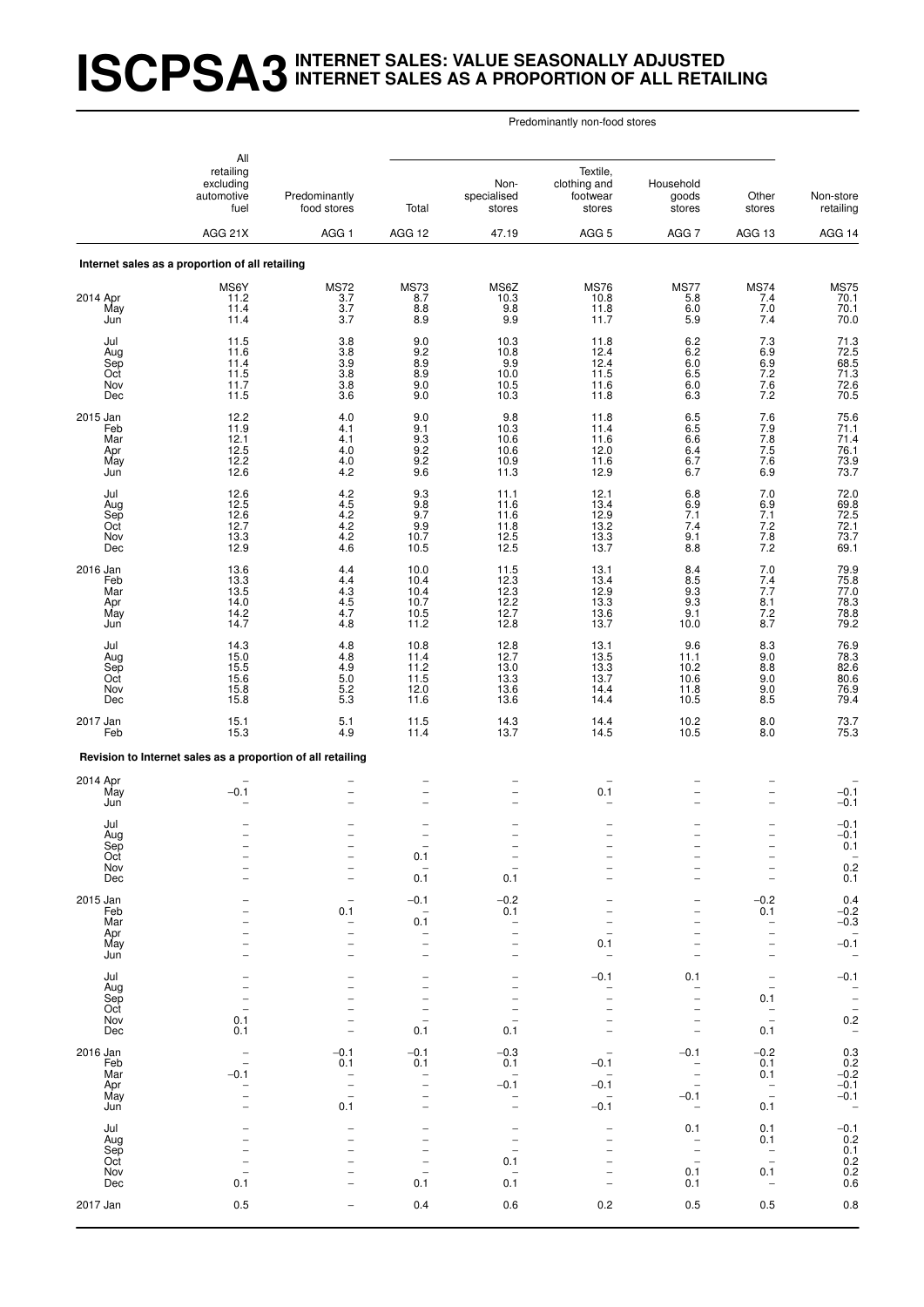### **ISCPSA2INTERNET SALES INDEX: VALUE SEASONALLY ADJUSTED PERCENTAGE CHANGE ON PREVIOUS MONTH**

|                                             |                                                                  |                                                  |                                                           |                                                      | Predominantly non-food stores                           |                                                        |                                                     |                                                                            |
|---------------------------------------------|------------------------------------------------------------------|--------------------------------------------------|-----------------------------------------------------------|------------------------------------------------------|---------------------------------------------------------|--------------------------------------------------------|-----------------------------------------------------|----------------------------------------------------------------------------|
|                                             | All<br>retailing<br>excluding<br>automotive<br>fuel <sup>1</sup> | Predominantly<br>food stores                     | Total                                                     | Non-<br>specialised<br>stores                        | Textile,<br>clothing<br>and<br>footwear<br>stores       | Household<br>goods<br>stores                           | Other<br>stores                                     | Non store<br>retailing                                                     |
|                                             | AGG 21X                                                          | AGG <sub>1</sub>                                 | AGG 12                                                    | 47.19                                                | AGG <sub>5</sub>                                        | AGG 7                                                  | AGG 13                                              | AGG 14                                                                     |
| 2011 Mar<br>Apr<br>May<br>Jun               | KP8P<br>0.7<br>0.1<br>$\frac{0.9}{3.9}$                          | KP8L<br>0.6<br>8.4<br>$-10.3$<br>8.4             | KP8M<br>4.6<br>$-3.4$<br>1.5<br>1.1                       | KP8K<br>12.8<br>$-4.7$<br>$\frac{9.2}{4.3}$          | KP8Q<br>2.1<br>3.7<br>1.9<br>$-0.3$                     | KP8R<br>$-1.0$<br>$-3.9$<br>$-9.3$<br>7.9              | KP8N<br>5.8<br>$-8.4$<br>2.3<br>$-2.0$              | KP8O<br>-2.9<br>0.5<br>$\frac{4.9}{5.0}$                                   |
| Jul<br>Aug<br>Sep<br>Oct<br>Nov<br>Dec      | 1.3<br>1.8<br>2.9<br>$-0.6$<br>5.3<br>$-1.6$                     | $^{-2.5}_{0.4}$<br>3.5<br>2.1<br>5.2<br>$-3.6$   | $1.2 - 1.7$<br>2.8<br>$-0.4$<br>$-3.3$<br>1.9             | $-2.4$<br>1.1<br>2.7<br>$-1.6$<br>$-1.6$<br>5.4      | 5.4<br>$-0.4$<br>6.8<br>$-0.3$<br>$-1.7$<br>5.2         | 5.2<br>$-5.8$<br>$-0.9$<br>$-4.0$<br>$-3.0$<br>3.3     | $^{-2.6}_{-2.4}$<br>0.6<br>1.8<br>$-6.1$<br>$-4.5$  | $2.7$<br>5.4<br>$2.8 - 1.5 - 1.5$<br>$-3.5$                                |
| 2012 Jan<br>Feb<br>Mar<br>Apr<br>May<br>Jun | 1.5<br>2.5<br>$-0.5$<br>2.7<br>3.3<br>$-4.4$                     | $-0.6$<br>14.2<br>$-6.4$<br>6.2<br>2.4<br>$-8.7$ | 6.0<br>1.1<br>$-0.3$<br>3.7<br>6.6<br>$-6.8$              | 0.5<br>$-2.3$<br>6.3<br>5.0<br>0.9<br>1.9            | $-1.1$<br>1.2<br>4.1<br>$-3.7$<br>3.9<br>$-4.0$         | 30.8<br>1.8<br>$-3.6$<br>5.8<br>$-1.8$<br>$-7.9$       | 6.3<br>2.6<br>$-7.4$<br>10.9<br>18.1<br>$-13.7$     | $-1.4$<br>0.1<br>$1.4$<br>0.7<br>0.9<br>$-0.7$                             |
| Jul<br>Aug<br>Sep<br>Oct<br>Nov<br>Dec      | 4.1<br>-5.3<br>4.8<br>$-0.7$<br>$0.2$<br>$8.2$                   | 8.7<br>$-1.8$<br>$-0.3$<br>0.9<br>3.1<br>$-0.9$  | 6.0<br>$-2.5$<br>$-0.4$<br>$-1.2$<br>$-3.7$<br>11.3       | 3.5<br>2.1<br>$-1.7$<br>2.0<br>10.0                  | 13.5<br>$-3.3$<br>$-0.3$<br>6.6<br>$-17.3$<br>28.8      | $-0.4$<br>$-5.2$<br>5.6<br>$-3.3$<br>0.8<br>$-7.0$     | 2.9<br>$-1.6$<br>$-5.1$<br>$-9.2$<br>9.1<br>2.7     | 0.9<br>$-8.9$<br>11.6<br>$-0.8$<br>$^{2.4}_{9.0}$                          |
| 2013 Jan<br>Feb<br>Mar<br>Apr<br>May<br>Jun | $-2.1$<br>3.3<br>4.3<br>$^{-2.0}_{0.3}$<br>1.5                   | 7.0<br>$-2.1$<br>1.3<br>$-1.9$<br>2.2<br>$-0.2$  | $-6.5$<br>5.1<br>6.4<br>$-0.8$<br>0.3                     | 3.3<br>$-4.4$<br>$-0.5$<br>1.3<br>1.0<br>15.4        | $-11.9$<br>4.8<br>10.3<br>$-5.8$<br>0.2<br>1.2          | $-4.8$<br>4.0<br>17.0<br>$-6.2$<br>$-2.2$<br>1.2       | $-7.4$<br>14.1<br>1.7<br>7.2<br>1.1<br>$-12.2$      | $-1.4$<br>3.7<br>3.7<br>$-3.0$<br>$-0.2$<br>$3.2$                          |
| Jul<br>Aug<br>Sep<br>Oct<br>Nov<br>Dec      | 1.3<br>1.3<br>1.0<br>$-0.1$<br>$-1.9$<br>4.0                     | 3.6<br>$-1.6$<br>1.9<br>0.9<br>1.0<br>$-0.6$     | 1.5<br>4.0<br>$-1.8$<br>$-3.5$<br>5.4                     | $-3.8$<br>4.3<br>2.5<br>4.8<br>$-6.9$<br>15.2        | $-3.6$<br>13.4<br>$-8.5$<br>2.0<br>2.6                  | $-6.2$<br>5.9<br>$-2.8$<br>$-3.3$<br>$-7.1$<br>10.7    | 6.6<br>3.5<br>$^{-2.5}_{-2.5}$<br>$-5.5$<br>$-1.3$  | 1.6<br>2.0<br>$^{-1.6}_{0.9}$<br>$-1.6$<br>4.4                             |
| 2014 Jan<br>Feb<br>Mar<br>Apr<br>May<br>Jun | $-1.9$<br>4.9<br>1.2<br>2.3<br>2.0<br>$-0.1$                     | 1.3<br>6.1<br>$-0.6$<br>0.7<br>$-0.3$<br>1.5     | $-2.1$<br>0.3<br>3.0<br>0.8<br>1.8<br>2.1                 | $-16.5$<br>6.4<br>$-0.4$<br>8.3<br>$-4.5$<br>0.9     | 1.3<br>3.2<br>3.1<br>$-1.7$<br>9.5<br>$-0.3$            | 8.2<br>$-23.8$<br>23.7<br>3.8<br>1.9<br>2.7            | 2.3<br>3.5<br>$-1.9$<br>$-3.1$<br>$-3.3$<br>6.7     | $-2.8$<br>8.2<br>0.4<br>3.9<br>3.0<br>$-2.1$                               |
| Jul<br>Aug<br>Sep<br>Oct<br>Nov<br>Dec      | 0.9<br>1.5<br>$-2.8$<br>1.7<br>3.1<br>$-1.3$                     | 0.6<br>0.2<br>2.2<br>$-0.7$<br>0.6<br>$-6.0$     | 1.0<br>3.5<br>-4.4<br>0.6<br>3.0<br>1.0                   | 3.1<br>7.9<br>-9.6<br>1.6<br>6.3<br>$-4.9$           | 0.2<br>7.3<br>-3.1<br>$-6.3$<br>1.8<br>4.3              | 3.1<br>4.6<br>$-5.8$<br>10.9<br>$-6.9$<br>2.9          | $-0.8$<br>$-6.8$<br>$-0.4$<br>5.8<br>7.6<br>0.5     | 1.0<br>0.5<br>$-3.0$<br>3.3<br>$3.9 - 1.5$                                 |
| 2015 Jan<br>Feb<br>Mar<br>Apr<br>May<br>Jun | 4.6<br>$-2.1$<br>2.1<br>3.1<br>$-2.4$<br>4.2                     | 10.5<br>0.2<br>1.9<br>$-3.0$<br>1.5<br>3.5       | $-1.8$<br>$2.\overline{3}$<br>1.2<br>0.5<br>$-0.4$<br>3.9 | $-1.3$<br>5.4<br>2.8<br>$-0.6$<br>2.4<br>5.0         | $-2.6$<br>$-1.5$<br>$\frac{2.9}{4.5}$<br>$-4.6$<br>13.9 | 3.5<br>1.0<br>3.3<br>$-2.0$<br>$\overline{2.9}$<br>1.2 | $-3.8$<br>6.1<br>$-3.5$<br>$-3.2$<br>1.9<br>$-10.6$ | $78 - 57$<br>$2.8$<br>$6.9$<br>$-5.0$<br>4.6                               |
| Jul<br>Aug<br>Sep<br>Oct<br>Nov<br>Dec      | $\qquad \qquad -$<br>$-1.5$<br>2.2<br>$-0.6$<br>5.4<br>$-4.0$    | 0.8<br>4.6<br>$-2.5$<br>$-3.8$<br>2.6<br>9.5     | $-2.7$<br>4.9<br>0.1<br>1.1<br>8.3<br>$-4.0$              | $-0.4$<br>3.3<br>$1.2$<br>1.8<br>7.6<br>$-1.2$       | $-8.4$<br>12.3<br>$-4.3$<br>$-0.9$<br>2.3<br>$-1.1$     | 3.7<br>$-1.2$<br>6.2<br>2.4<br>25.6<br>$-6.7$          | 1.1<br>$-2.1$<br>3.3<br>3.1<br>7.3<br>$-9.6$        | $\begin{array}{c} 1.8 \\ -7.7 \\ 5.4 \\ -0.8 \end{array}$<br>4.0<br>$-8.1$ |
| 2016 Jan<br>Feb<br>Mar<br>Apr<br>May<br>Jun | 7.7<br>$-2.4$<br>1.1<br>4.0<br>2.8<br>2.4                        | $-3.3$<br>$-1.3$<br>$-2.1$<br>4.6<br>5.4<br>0.1  | $-1.5$<br>2.6<br>$-0.6$<br>4.5<br>$-0.9$<br>4.7           | $\frac{-2.5}{3.9}$<br>$-1.4$<br>1.0<br>5.0<br>$-2.2$ | $-2.7$<br>0.8<br>-5.2<br>4.5<br>3.2<br>$-0.1$           | $-1.6$<br>1.3<br>5.8<br>$-0.2$<br>0.7<br>5.2           | 2.0<br>5.4<br>3.1<br>12.1<br>$-13.6$<br>20.6        | $19.1 - 6.2$<br>$3.3 - 3.3$<br>$3.5 - 4.8$<br>$1.4$                        |
| Jul<br>Aug<br>Sep<br>Oct<br>Nov<br>Dec      | $-0.4$<br>4.7<br>3.4<br>2.8<br>1.9<br>$-2.0$                     | 1.3<br>1.7<br>0.5<br>3.8<br>2.9<br>1.1           | 0.3<br>3.6<br>$-1.8$<br>5.7<br>4.7<br>$-5.8$              | 2.8<br>0.3<br>2.9<br>0.8<br>2.9<br>$-0.7$            | 1.5<br>$-0.6$<br>$-2.6$<br>8.1<br>3.6<br>$-3.8$         | $-0.3$<br>11.3<br>$-7.7$<br>10.3<br>15.7<br>$-17.4$    | $-3.3$<br>7.4<br>$-0.8$<br>$4.2 - 0.2$<br>$-3.7$    | $-1.3$<br>6.4<br>7.8<br>0.7<br>$-0.2$<br>$-0.1$                            |
| 2017 Jan<br>Feb                             | $-4.8$<br>3.3                                                    | $-3.4$<br>$-2.5$                                 | $-0.9$<br>1.5                                             | 2.7<br>$-3.7$                                        | 3.2<br>0.8                                              | $-5.2$<br>7.6                                          | $-7.1$<br>4.1                                       | $-7.8$<br>6.3                                                              |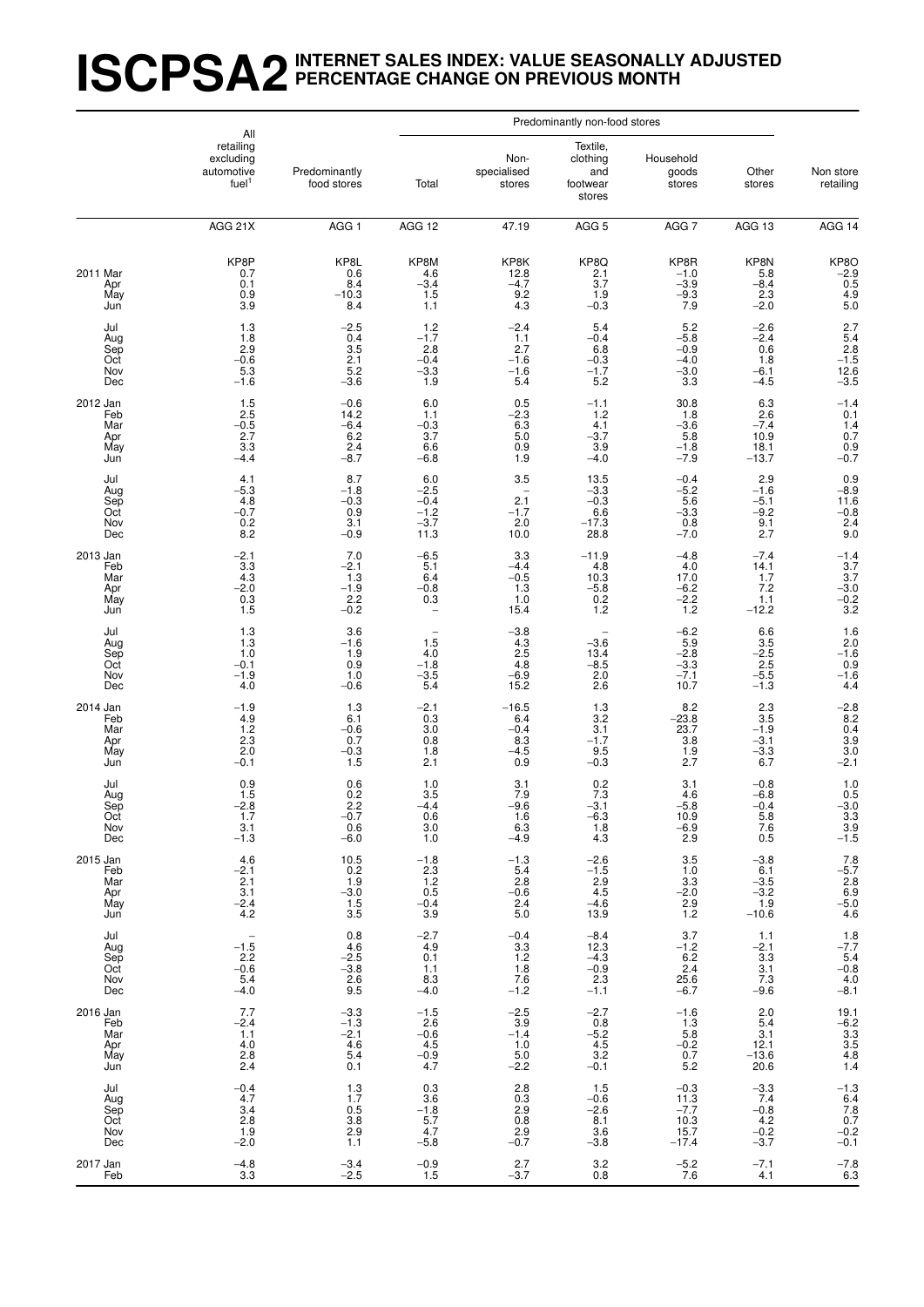# **INTERNETINTERNET RETAIL SALES (Non-seasonally adjusted)**

|            |                    | Average               | Internet           |  |
|------------|--------------------|-----------------------|--------------------|--|
|            | Average            | weekly                | sales as a         |  |
|            | weekly             | value for<br>Internet | percentage         |  |
|            | value for<br>all   | retail                | of total<br>retail |  |
|            | retailing          | sales                 | sales              |  |
|            | (£ million)        | (£ million)           | (% )               |  |
|            |                    |                       |                    |  |
|            |                    |                       |                    |  |
|            | JE4W               | JE2J                  | J4MC               |  |
| 2012 Feb   | 5 366.3            | 491.0                 | 9.1                |  |
| Mar        | 5 660.4            | 499.1                 | 8.8                |  |
| Apr        | 5 704.1            | 505.1                 | 8.9                |  |
| May        | 5786.1<br>5 845.0  | 527.5                 | 9.1<br>8.5         |  |
| Jun        |                    | 496.0                 |                    |  |
| Jul        | 5 877.5            | 530.1                 | 9.0                |  |
| Aug        | 5 7 2 7.8          | 473.3                 | 8.3                |  |
| Sep        | 5778.8             | 516.3                 | 8.9                |  |
| Oct        | 6 000.5            | 562.5                 | 9.4                |  |
| Nov        | 6 555.3            | 703.9                 | 10.7               |  |
| Dec        | 7793.9             | 846.2                 | 10.9               |  |
| 2013 Jan   | 5 4 0 5.5          | 566.9                 | 10.5               |  |
| Feb        | 5 5 6 5.1          | 554.2                 | 10.0               |  |
| Mar        | 5776.3             | 592.8                 | 10.3               |  |
| Apr        | 5 7 2 0.4          | 575.2                 | 10.1               |  |
| May        | 5 985.4            | 584.0                 | 9.8                |  |
| Jun        | 6 0 64.4           | 585.8                 | 9.7                |  |
|            |                    |                       |                    |  |
| Jul        | 6 138.4            | 584.0                 | 9.5                |  |
| Aug        | 5911.2             | 576.2                 | 9.7                |  |
| Sep        | 6 0 1 1 . 3        | 606.2                 | 10.1               |  |
| Oct        | 6 209.1            | 662.6                 | 10.7               |  |
| Nov        | 6 806.7            | 827.0                 | 12.1               |  |
| Dec        | 8 1 6 5.4          | 960.4                 | 11.8               |  |
| 2014 Jan   | 5 680.1            | 629.4                 | 11.1               |  |
| Feb        | 5 789.4            | 620.2                 | 10.7               |  |
| Mar        | 5 969.9            | 646.7                 | 10.8               |  |
| Apr        | 6 2 38.4           | 661.5                 | 10.6               |  |
| May        | 6 232.7            | 680.8                 | 10.9               |  |
| Jun        | 6317.0             | 673.4                 | 10.7               |  |
|            |                    |                       |                    |  |
| Jul        | 6318.3             | 670.6                 | 10.6               |  |
| Aug<br>Sep | 6 141.8<br>6 121.8 | 655.0<br>667.5        | 10.7<br>10.9       |  |
| Oct        | 6 474.8            | 742.2                 | 11.5               |  |
| Nov        | 7 2 2 6.8          | 989.9                 | 13.7               |  |
| Dec        | 8 3 1 8 . 2        | 1 0 6 7.4             | 12.8               |  |
|            |                    |                       |                    |  |
| 2015 Jan   | 5 861.5            | 750.9                 | 12.8               |  |
| Feb        | 5919.2             | 691.0                 | 11.7               |  |
| Mar        | 6 219.3            | 727.7                 | 11.7               |  |
| Apr        | 6 2 2 3.6          | 756.3                 | 12.2               |  |
| May        | 6 3 6 9 . 6        | 744.6                 | 11.7               |  |
| Jun        | 6 422.7            | 766.8                 | 11.9               |  |
| Jul        | 6 4 4 2.4          | 758.9                 | 11.8               |  |
| Aug        | 6 189.0            | 711.9                 | 11.5               |  |
| Sep        | 6 3 23.2           | 763.7                 | 12.1               |  |
| Oct        | 6 538.7            | 828.4                 | 12.7               |  |
| Nov        | 7 3 3 1 . 9        | 1 137.7               | 15.5               |  |
| Dec        | 8 2 2 3 . 3        | 1 157.2               | 14.1               |  |
|            |                    |                       |                    |  |
| 2016 Jan   | 6 003.6            | 854.4                 | 14.2               |  |
| Feb        | 6 017.3            | 776.5                 | 12.9               |  |
| Mar        | 6 2 3 1 . 0        | 811.5                 | 13.0               |  |
| Apr        | 6 348.5<br>6547.8  | 852.0<br>889.1        | 13.4<br>13.6       |  |
| May<br>Jun | 6 477.3            | 898.2                 | 13.9               |  |
|            |                    |                       |                    |  |
| Jul        | 6 6 6 4 . 3        | 894.5                 | 13.4               |  |
| Aug        | 6 4 4 0.3          | 879.4                 | 13.7               |  |
| Sep        | 6480.6             | 955.3                 | 14.7               |  |
| Oct        | 6941.9             | 1 072.2               | 15.4               |  |
| Nov        | 7770.3             | 1 4 3 1 . 3           | 18.4               |  |
| Dec        | 8810.9             | 1 501.9               | 17.0               |  |
| 2017 Jan   | 6 109.3            | 966.9                 | 15.8               |  |
| Feb        | 6 302.9            | 930.2                 | 14.8               |  |
|            |                    |                       |                    |  |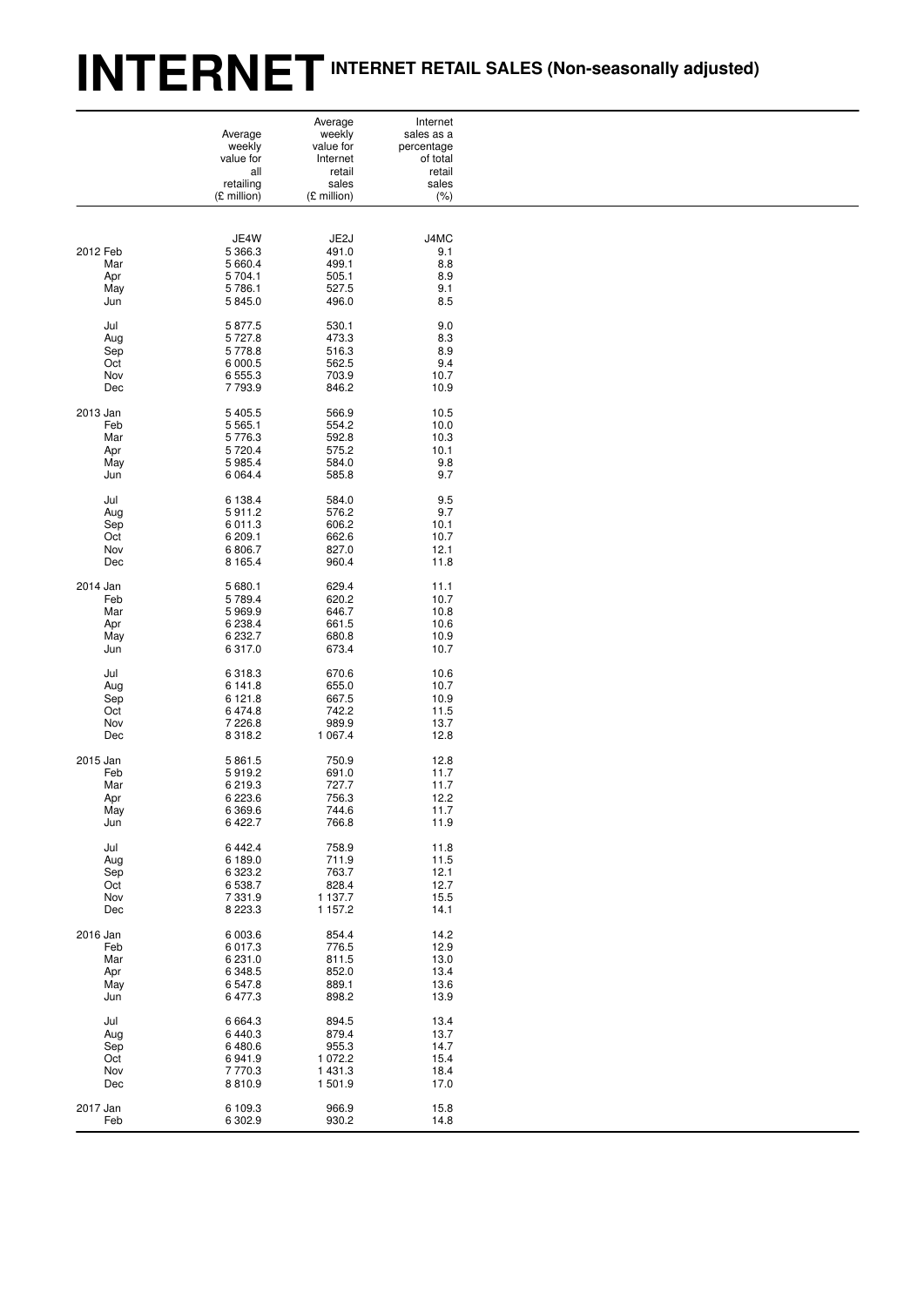### **IDEF** MPLIED PRICE DEFLATOR **Non-seasonally adjusted index**

2013=100

|                                             |                                                           | Predominantly non-food stores<br>All<br>All               |                                                    |                                                  |                                                  |                                                   |                                                     |                                                   |                                                     |                                                          |
|---------------------------------------------|-----------------------------------------------------------|-----------------------------------------------------------|----------------------------------------------------|--------------------------------------------------|--------------------------------------------------|---------------------------------------------------|-----------------------------------------------------|---------------------------------------------------|-----------------------------------------------------|----------------------------------------------------------|
|                                             | retailing<br>including<br>automotive<br>fuel <sup>1</sup> | retailing<br>excluding<br>automotive<br>fuel <sup>1</sup> | Predominantly<br>food stores                       | Total                                            | Non-<br>specialised<br>stores                    | Textile,<br>clothing<br>and<br>footwear<br>stores | Household<br>goods<br>stores                        | Other<br>stores                                   | Non store<br>retailing                              | Predominantly<br>automotive<br>fuel <sup>1</sup>         |
|                                             | AGG <sub>21</sub>                                         | AGG 21X                                                   | AGG <sub>1</sub>                                   | AGG 12                                           | 47.19                                            | AGG <sub>5</sub>                                  | AGG <sub>7</sub>                                    | AGG 13                                            | AGG 14                                              | 47.30                                                    |
| 2011 Mar<br>Apr<br>May<br>Jun               | N3DK<br>96.0<br>96.7<br>97.3<br>97.1                      | N3DL<br>95.8<br>96.4<br>96.9<br>96.6                      | N3DM<br>92.1<br>93.0<br>93.6<br>94.3               | N3DN<br>99.1<br>99.4<br>99.6<br>98.8             | N3DO<br>98.9<br>98.6<br>99.0<br>98.5             | N3DP<br>96.6<br>97.6<br>98.0<br>96.6              | N3DQ<br>101.0<br>100.9<br>100.9<br>100.7            | N3DR<br>100.3<br>100.4<br>100.6<br>100.0          | N3DS<br>99.2<br>99.9<br>99.6<br>98.8                | N3DT<br>97.7<br>$99.3$<br>$100.5$<br>$99.9$              |
| Jul<br>Aug<br>Sep<br>Oct<br>Nov<br>Dec      | 96.6<br>97.3<br>98.3<br>98.1<br>98.3<br>97.8              | 96.2<br>96.9<br>98.1<br>97.8<br>98.1<br>97.8              | 94.5<br>94.6<br>95.2<br>94.6<br>94.9<br>95.3       | 97.5<br>98.9<br>100.6<br>100.8<br>101.1<br>100.2 | 97.7<br>98.6<br>100.0<br>100.0<br>100.3<br>99.9  | 93.9<br>96.5<br>100.1<br>100.6<br>101.6<br>99.6   | 99.6<br>100.1<br>100.8<br>100.7<br>100.8<br>100.1   | 99.7<br>100.8<br>101.6<br>101.8<br>101.3<br>101.1 | 98.2<br>98.4<br>99.7<br>100.2<br>100.1<br>99.6      | 99.3<br>99.9<br>99.7<br>99.5<br>99.2<br>98.7             |
| 2012 Jan<br>Feb<br>Mar<br>Apr<br>May<br>Jun | 97.2<br>98.6<br>99.2<br>99.3<br>99.0<br>97.8              | 96.9<br>98.3<br>98.7<br>98.7<br>98.6<br>97.7              | 95.4<br>96.5<br>96.3<br>96.5<br>96.6<br>96.1       | 98.3<br>99.9<br>101.0<br>100.6<br>100.6<br>99.1  | 98.9<br>100.3<br>100.7<br>100.2<br>100.0<br>98.8 | 95.5<br>98.0<br>99.8<br>99.7<br>99.7<br>96.3      | 99.5<br>100.7<br>102.4<br>101.3<br>101.6<br>101.5   | 99.9<br>101.1<br>101.4<br>101.3<br>101.1<br>100.4 | 98.4<br>100.0<br>100.5<br>100.5<br>100.0<br>98.6    | 99.1<br>100.4<br>$102.5$<br>$104.5$<br>$101.5$<br>$98.5$ |
| Jul<br>Aug<br>Sep<br>Oct<br>Nov<br>Dec      | 97.2<br>98.1<br>99.5<br>99.5<br>99.5<br>99.4              | 97.1<br>97.9<br>99.0<br>99.3<br>99.4<br>99.4              | 96.2<br>96.7<br>97.1<br>97.4<br>98.0<br>98.4       | 97.8<br>98.9<br>100.8<br>101.0<br>100.9<br>100.7 | 98.2<br>99.0<br>100.3<br>100.3<br>100.6<br>100.6 | 94.3<br>96.5<br>100.1<br>101.1<br>101.7<br>100.8  | 100.3<br>100.7<br>101.6<br>101.2<br>100.5<br>100.6  | 99.5<br>100.1<br>101.0<br>101.1<br>100.5<br>100.7 | 97.9<br>98.5<br>100.1<br>100.3<br>100.0<br>100.1    | 97.7<br>100.1<br>102.7<br>102.1<br>100.4<br>98.8         |
| 2013 Jan<br>Feb<br>Mar<br>Apr<br>May<br>Jun | 98.8<br>99.9<br>100.3<br>100.1<br>100.1<br>99.6           | 98.6<br>99.6<br>100.0<br>99.9<br>100.1<br>99.6            | 99.0<br>99.7<br>99.3<br>99.9<br>100.1<br>99.6      | 98.3<br>99.5<br>100.5<br>100.0<br>100.3<br>99.7  | 98.9<br>99.9<br>100.5<br>100.0<br>100.0<br>99.6  | 96.2<br>98.1<br>99.9<br>99.8<br>100.6<br>99.2     | 99.0<br>100.4<br>101.2<br>99.7<br>100.0<br>99.9     | 99.2<br>100.1<br>100.6<br>100.3<br>100.3<br>100.0 | 98.7<br>99.9<br>101.0<br>100.2<br>100.1<br>99.4     | 98.7<br>101.5<br>102.9<br>101.3<br>99.0<br>99.7          |
| Jul<br>Aug<br>Sep<br>Oct<br>Nov<br>Dec      | 99.1<br>99.9<br>100.6<br>100.5<br>100.4<br>100.5          | 98.9<br>99.6<br>100.6<br>100.8<br>100.6<br>100.6          | 99.7<br>100.1<br>100.5<br>100.7<br>100.6<br>100.5  | 98.1<br>99.1<br>100.6<br>100.9<br>100.9<br>100.9 | 98.5<br>99.5<br>100.4<br>100.4<br>100.7<br>100.7 | 96.6<br>98.2<br>101.4<br>102.1<br>102.8<br>102.2  | 98.7<br>99.9<br>100.3<br>99.9<br>99.8<br>100.7      | 99.1<br>99.6<br>100.2<br>100.6<br>99.8<br>99.9    | 98.4<br>98.7<br>100.1<br>100.9<br>100.9<br>100.6    | 100.2<br>101.6<br>101.3<br>98.4<br>97.2<br>97.6          |
| 2014 Jan<br>Feb<br>Mar<br>Apr<br>May<br>Jun | 99.2<br>99.9<br>100.2<br>99.8<br>99.7<br>99.8             | 99.6<br>100.3<br>100.6<br>100.2<br>100.1<br>100.2         | 100.9<br>101.3<br>101.1<br>100.8<br>100.3<br>100.4 | 98.3<br>99.3<br>100.2<br>99.7<br>99.8<br>100.0   | 98.9<br>100.0<br>100.6<br>99.9<br>99.9<br>99.7   | 97.5<br>98.6<br>100.1<br>100.7<br>100.6<br>101.0  | 98.1<br>100.4<br>100.6<br>99.2<br>99.9<br>100.0     | 98.6<br>98.8<br>99.8<br>99.1<br>99.3<br>99.1      | $98.5$<br>100.0<br>100.6<br>100.2<br>100.3<br>100.1 | 97.3<br>96.7<br>96.7<br>96.5<br>96.7<br>97.0             |
| Jul<br>Aug<br>Sep<br>UCI<br>Nov<br>Dec      | 98.6<br>99.0<br>99.4<br>99.2<br>98.7<br>98.4              | 98.6<br>99.4<br>99.8<br>99.9<br>99.4<br>99.3              | 99.8<br>100.0<br>100.1<br>100.2<br>99.5<br>99.6    | 97.6<br>98.6<br>99.7<br>99.5<br>99.4<br>99.2     | 98.2<br>98.9<br>99.5<br>99.2<br>98.9<br>98.8     | 96.3<br>98.4<br>101.4<br>101.6<br>102.2<br>101.4  | 98.4<br>98.9<br>99.1<br>97.9<br>97.4<br>98.0        | 98.1<br>98.7<br>98.5<br>98.8<br>98.6<br>98.2      | 98.5<br>99.3<br>99.7<br>100.1<br>99.3<br>99.2       | 97.5<br>96.2<br>95.6<br>93.9<br>92.0<br>87.9             |
| 2015 Jan<br>Feb<br>Mar<br>Apr<br>May<br>Jun | 96.1<br>96.4<br>97.0<br>96.7<br>97.1<br>96.9              | 97.9<br>98.4<br>98.5<br>98.1<br>98.3<br>98.1              | 99.1<br>99.1<br>98.8<br>98.5<br>98.6<br>98.5       | 97.0<br>97.9<br>98.3<br>97.9<br>98.1<br>97.9     | 97.3<br>97.9<br>98.2<br>97.8<br>97.7<br>97.5     | 98.0<br>99.2<br>99.3<br>99.6<br>100.1<br>99.7     | 95.7<br>$\frac{97.2}{97.7}$<br>96.8<br>96.8<br>97.3 | 96.7<br>97.1<br>97.8<br>97.1<br>97.2<br>96.9      | 96.9<br>97.2<br>97.7<br>97.4<br>97.3<br>96.9        | 82.2<br>81.3<br>83.9<br>85.3<br>86.7<br>87.4             |
| Jul<br>Aug<br>Sep<br>Oct<br>Nov<br>Dec      | 95.7<br>95.7<br>95.8<br>95.9<br>95.6<br>95.3              | 96.8<br>97.3<br>97.6<br>97.8<br>97.3<br>96.9              | 97.8<br>97.9<br>97.9<br>97.6<br>97.2<br>96.8       | 95.9<br>96.8<br>97.4<br>97.9<br>97.4<br>97.0     | 96.2<br>96.9<br>97.2<br>97.6<br>97.1<br>96.6     | 96.8<br>98.1<br>100.3<br>101.6<br>101.6<br>100.5  | 95.1<br>96.2<br>96.4<br>95.6<br>94.9<br>94.7        | 95.7<br>96.1<br>95.8<br>96.5<br>95.5<br>95.5      | 96.0<br>96.2<br>96.7<br>97.5<br>97.4<br>96.9        | 86.9<br>84.4<br>82.0<br>81.4<br>80.5<br>78.3             |
| 2016 Jan<br>Feb<br>Mar<br>Apr<br>May<br>Jun | 93.7<br>94.0<br>94.1<br>94.2<br>94.3<br>94.5              | 96.0<br>96.5<br>96.6<br>96.1<br>96.0<br>96.0              | 96.7<br>96.8<br>96.5<br>96.4<br>96.2<br>96.0       | 95.3<br>96.2<br>96.7<br>96.1<br>96.3<br>96.1     | 95.6<br>95.9<br>96.3<br>95.8<br>95.7<br>95.5     | 97.8<br>98.7<br>99.7<br>99.3<br>99.1<br>98.6      | 93.7<br>95.1<br>95.9<br>94.8<br>94.7<br>94.6        | 94.5<br>95.2<br>95.3<br>94.5<br>95.1<br>95.4      | 95.5<br>95.4<br>95.9<br>95.3<br>95.2<br>95.4        | 76.4<br>75.6<br>76.5<br>79.0<br>81.0<br>82.8             |
| Jul<br>Aug<br>Sep<br>Oct<br>Nov<br>Dec      | 93.8<br>94.0<br>94.9<br>95.2<br>95.8<br>96.2              | 95.1<br>95.5<br>96.4<br>96.5<br>96.8<br>97.1              | 95.6<br>95.9<br>96.2<br>96.1<br>96.2<br>96.5       | 94.6<br>95.3<br>96.7<br>96.9<br>97.3<br>97.4     | 94.5<br>95.0<br>96.0<br>96.6<br>96.8<br>96.8     | 95.8<br>96.7<br>100.6<br>101.0<br>102.3<br>101.5  | 93.8<br>94.4<br>94.8<br>95.0<br>94.4<br>95.1        | 94.3<br>94.8<br>94.8<br>94.6<br>95.5<br>95.6      | 94.7<br>94.8<br>95.9<br>96.5<br>97.1<br>97.4        | 83.3<br>82.2<br>83.2<br>85.0<br>86.3<br>85.9             |
| 2017 Jan<br>Feb                             | 95.4<br>96.6                                              | 96.3<br>97.5                                              | 97.0<br>97.7                                       | 95.8<br>97.4                                     | 96.1<br>97.0                                     | 97.9<br>99.2                                      | 94.0<br>96.4                                        | 95.3<br>97.0                                      | 95.8<br>97.1                                        | 88.7<br>89.7                                             |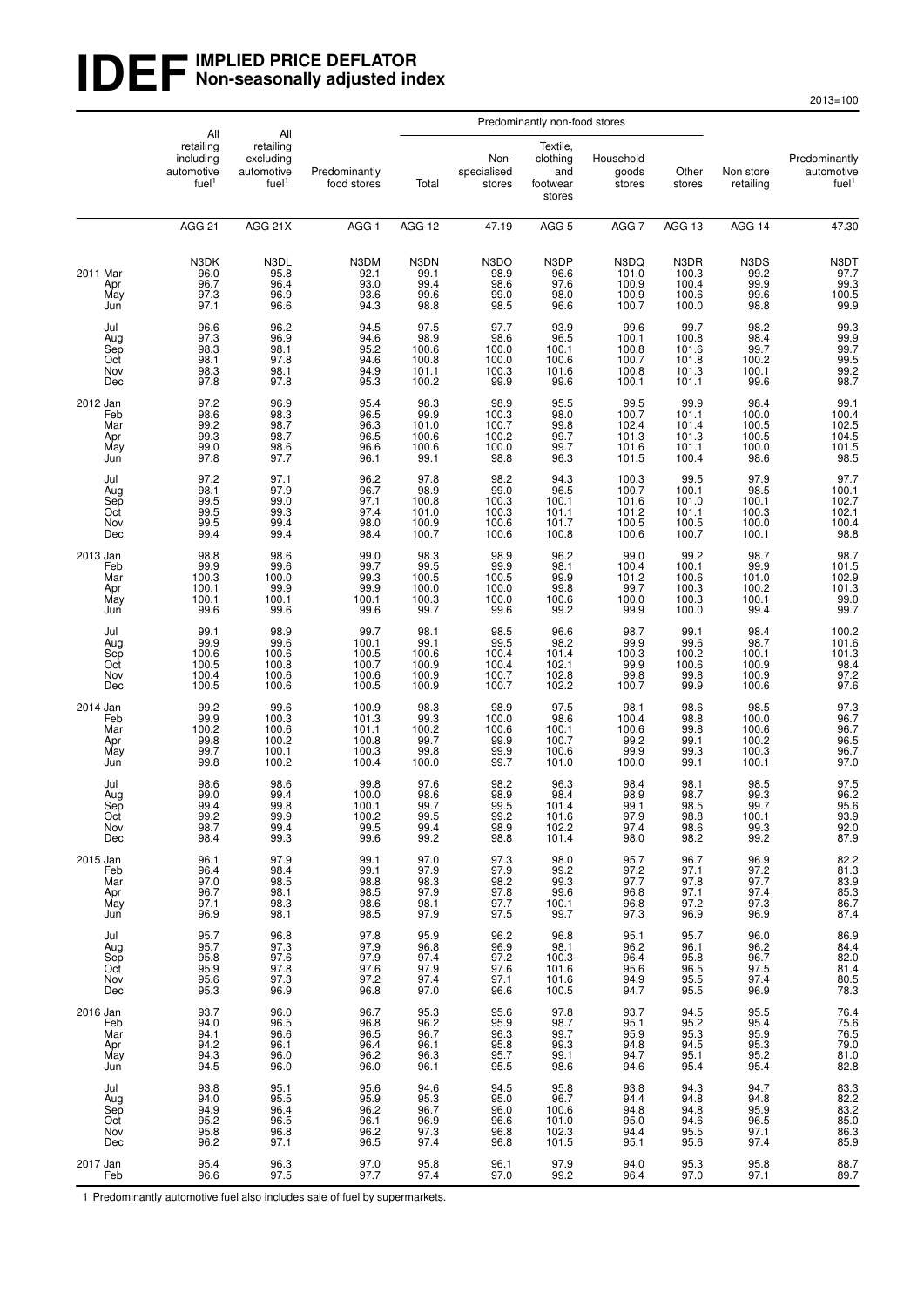### **ID1** WPLIED PRICE DEFLATOR<br>
Year on year percentage ch **Year on year percentage change**

|                                             | All                                                                 | All                                                       |                                                                     |                                                          |                                                                 | Predominantly non-food stores                         |                                                                     |                                                                                |                                                                     |                                                                      |
|---------------------------------------------|---------------------------------------------------------------------|-----------------------------------------------------------|---------------------------------------------------------------------|----------------------------------------------------------|-----------------------------------------------------------------|-------------------------------------------------------|---------------------------------------------------------------------|--------------------------------------------------------------------------------|---------------------------------------------------------------------|----------------------------------------------------------------------|
|                                             | retailing<br>including<br>automotive<br>fuel <sup>1</sup>           | retailing<br>excluding<br>automotive<br>fuel <sup>1</sup> | Predominantly<br>food stores                                        | Total                                                    | Non-<br>specialised<br>stores                                   | Textile,<br>clothing<br>and<br>footwear<br>stores     | Household<br>goods<br>stores                                        | Other<br>stores                                                                | Non store<br>retailing                                              | Predominantly<br>automotive<br>fuel <sup>1</sup>                     |
|                                             | <b>AGG 21</b>                                                       | AGG 21X                                                   | AGG <sub>1</sub>                                                    | AGG 12                                                   | 47.19                                                           | AGG <sub>5</sub>                                      | AGG <sub>7</sub>                                                    | AGG 13                                                                         | AGG 14                                                              | 47.30                                                                |
| 2011 Mar<br>Apr<br>May<br>Jun               | J5HW<br>4.6<br>4.5<br>5.0<br>5.2                                    | J3VA<br>3.4<br>3.6<br>3.9<br>4.0                          | A4VJ<br>4.5<br>5.0<br>5.9<br>6.5                                    | A4VK<br>2.4<br>2.3<br>2.3<br>1.8                         | A4VL<br>3.1<br>2.8<br>2.9<br>2.4                                | A4VM<br>2.8<br>1.9<br>2.0<br>2.3                      | A4VN<br>2.5<br>3.0<br>2.5<br>1.8                                    | A4VO<br>1.8<br>2.0<br>1.9<br>1.1                                               | J5HU<br>2.4<br>2.7<br>$^{2.4}_{1.7}$                                | J3UX<br>15.3<br>$12.4$<br>$13.4$<br>$14.8$                           |
| Jul<br>Aug<br>Sep<br>Oct<br>Nov<br>Dec      | 5.7<br>5.9<br>5.8<br>5.4<br>4.7<br>3.8                              | 4.5<br>4.6<br>$\frac{4.3}{4.2}$<br>3.6<br>2.9             | 6.4<br>6.3<br>6.5<br>5.3<br>4.9<br>4.4                              | 2.9<br>3.1<br>$2.6$<br>$3.2$<br>$2.6$<br>1.8             | 3.1<br>3.2<br>2.8<br>$\frac{3.2}{2.7}$<br>1.7                   | 3.6<br>4.2<br>2.6<br>3.7<br>2.9<br>1.9                | $^{2.5}_{2.2}$<br>1.9<br>3.0<br>1.9<br>0.9                          | 2.4<br>2.8<br>$2.8$<br>$2.9$<br>$2.9$<br>2.1                                   | 2.5<br>2.0<br>2.0<br>2.8<br>2.1<br>0.8                              | 14.7<br>16.6<br>17.3<br>15.0<br>12.8<br>9.2                          |
| 2012 Jan<br>Feb<br>Mar<br>Apr<br>May<br>Jun | 3.1<br>3.1<br>$\frac{3.3}{2.7}$<br>1.8<br>0.8                       | 2.7<br>2.8<br>3.1<br>2.4<br>1.9<br>1.1                    | 3.6<br>4.1<br>4.6<br>3.7<br>3.0<br>2.1                              | 2.0<br>1.7<br>1.8<br>$1.\overline{2}$<br>1.0<br>0.3      | 1.7<br>1.9<br>1.8<br>1.6<br>1.0<br>0.3                          | 2.9<br>2.3<br>3.1<br>2.2<br>1.7<br>$-0.3$             | 1.3<br>1.4<br>1.4<br>0.3<br>0.7<br>0.8                              | 1.9<br>1.3<br>1.0<br>$0.\overline{9}$<br>0.5<br>0.4                            | 1.2<br>1.3<br>1.4<br>0.8<br>0.4<br>$-0.2$                           | 5.3<br>5.3<br>4.9<br>5.3<br>1.0<br>$-1.4$                            |
| Jul<br>Aug<br>Sep<br>Oct<br>Nov<br>Dec      | 0.7<br>$0.8$<br>1.2<br>1.5<br>1.3<br>1.8                            | 1.0<br>1.0<br>1.1<br>1.4<br>1.3<br>1.7                    | 1.9<br>2.2<br>2.1<br>2.9<br>3.2<br>3.2                              | 0.3<br>0.2<br>0.1<br>$-0.2$<br>0.4                       | 0.5<br>0.4<br>0.5<br>0.2<br>0.3<br>0.7                          | 0.5<br>0.1<br>0.5<br>1.1                              | 0.7<br>0.5<br>0.9<br>0.4<br>$-0.3$<br>0.5                           | $-0.2$<br>$-0.6$<br>$-0.4$<br>$-0.6$<br>$-0.8$<br>$-0.4$                       | $-0.2$<br>0.1<br>0.4<br>0.1<br>$-0.2$<br>0.4                        | $-1.6$<br>0.2<br>2.9<br>2.6<br>2.6<br>1.2<br>0.1                     |
| 2013 Jan<br>Feb<br>Mar<br>Apr<br>May<br>Jun | 1.6<br>1.3<br>1.2<br>0.8<br>1.1<br>1.8                              | 1.8<br>1.4<br>1.3<br>1.3<br>1.5<br>1.9                    | 3.9<br>3.4<br>3.1<br>3.5<br>3.6<br>3.5                              | $-0.2$<br>$-0.4$<br>$-0.5$<br>$-0.7$<br>$-0.3$<br>0.6    | $-0.2$<br>$-0.3$<br>$-0.3$<br>0.7                               | 0.7<br>$\qquad \qquad -$<br>$0.2\,$<br>1.0<br>3.0     | $-0.6$<br>$-0.4$<br>$-1.2$<br>$-1.6$<br>$-1.6$<br>$-1.6$            | $-0.7$<br>$-0.9$<br>$-0.8$<br>$-0.9$<br>$-0.8$<br>$-0.4$                       | $0.3 - 0.1$<br>0.5<br>$-0.4$<br>0.1<br>0.7                          | $-0.4$<br>1.0<br>$-3.2$<br>$-2.5$<br>1.2                             |
| Jul<br>Aug<br>Sep<br>Oct<br>Nov<br>Dec      | 2.0<br>1.7<br>1.2<br>1.0<br>0.8<br>1.0                              | 1.9<br>1.8<br>1.5<br>1.6<br>1.3<br>1.2                    | 3.7<br>3.6<br>3.5<br>3.4<br>2.7<br>2.2                              | 0.3<br>0.3<br>$-0.1$<br>$-0.1$<br>0.2                    | 0.3<br>0.5<br>0.1<br>0.2<br>0.1<br>$\overline{\phantom{a}}$     | 2.4<br>1.7<br>1.3<br>1.1<br>1.1<br>1.4                | $-1.6$<br>$-0.8$<br>$-1.3$<br>$-1.2$<br>$-0.8$<br>0.1               | $-0.4$<br>$-0.6$<br>$-0.8$<br>$-0.5$<br>$-0.8$<br>$-0.7$                       | 0.4<br>0.2<br>0.4<br>0.9<br>0.6                                     | 2.5<br>$1.4 - 1.3 - 3.7$<br>$-3.2$<br>$-1.1$                         |
| 2014 Jan<br>Feb<br>Mar<br>Apr<br>May<br>Jun | 0.6<br>0.1<br>$-0.2$<br>$-0.2$<br>$-0.3$<br>0.2                     | 0.8<br>0.7<br>0.7<br>0.3<br>$-0.1$<br>0.6                 | 1.8<br>1.6<br>1.8<br>0.8<br>0.3<br>0.8                              | $-0.2$<br>$-0.3$<br>$-0.2$<br>$-0.4$<br>0.3              | -<br>$\overline{\phantom{a}}$<br>0.1<br>$-0.1$<br>$-0.2$<br>0.2 | 1.3<br>0.7<br>0.2<br>1.0<br>$-0.1$<br>1.9             | $-0.8$<br>$-0.6$<br>$-0.4$<br>$-0.1$<br>0.2                         | $-0.6$<br>$-1.2$<br>$-0.8$<br>$-1.2$<br>$-1.1$<br>$-0.9$                       | $-0.2$<br>0.1<br>$-0.4$<br>0.2<br>0.8                               | $-1.5$<br>$-4.7$<br>$-6.1$<br>$-4.6$<br>$-2.3$<br>$-2.7$             |
| Jul<br>Aug<br>Sep<br>Oct<br>Nov<br>Dec      | $-0.6$<br>$-0.9$<br>$-1.2$<br>$-1.3$<br>$-1.6$<br>$-2.0$            | $-0.3$<br>$-0.3$<br>$-0.7$<br>$-0.9$<br>$-1.2$<br>$-1.3$  | $-0.2$<br>$-0.5$<br>$-0.5$<br>$-1.1$<br>$-1.0$                      | $-0.6$<br>$-0.5$<br>$-1.0$<br>$-1.3$<br>$-1.4$<br>$-1.6$ | $-0.3$<br>$-0.6$<br>$-0.9$<br>$-1.2$<br>$-1.8$<br>$-1.8$        | $-0.4$<br>0.1<br>$-0.1$<br>$-0.4$<br>$-0.6$<br>$-0.7$ | $-0.3$<br>$-0.9$<br>$-1.2$<br>$-2.0$<br>$-2.4$<br>$-2.7$            | $-1.0$<br>$-0.8$<br>$-1.7$<br>$-1.8$<br>$-1.2$<br>$-1.7$                       | 0.1<br>0.5<br>$-0.4$<br>$-0.8$<br>$-1.5$<br>$-1.5$                  | $-2.6$<br>$-5.3$<br>$-5.6$<br>$-4.5$<br>$-5.\overline{5}$<br>$-10.0$ |
| 2015 Jan<br>Feb<br>Mar<br>Apr<br>May<br>Jun | $-3.2$<br>$-3.5$<br>$-3.3$<br>$-3.\overline{2}$<br>$-2.8$<br>$-2.9$ | $-1.6$<br>$-2.0$<br>$-2.1$<br>$-2.1$<br>$-1.8$<br>$-2.0$  | $-1.8$<br>$-2.2$<br>$-2.2$<br>$-2.2$<br>$-1.7$<br>$-1.8$            | $-1.3$<br>$-1.5$<br>$-1.9$<br>$-1.9$<br>$-1.8$<br>$-2.0$ | $-1.5$<br>$-2.1$<br>$-2.2$<br>$-2.1$<br>$-2.1$<br>$-2.2$        | 0.5<br>0.6<br>$-0.8$<br>$-1.0$<br>$-0.4$<br>$-1.3$    | $-2.5$<br>$-3.3$<br>$-2.9$<br>$-2.6$<br>$-3.1$<br>$-2.7$            | $-1.9$<br>$-1.8$<br>$-1.9$<br>$-2.1$<br>$-2.0$<br>$-2.2$                       | $-1.6$<br>$-2.8$<br>$-2.9$<br>$-2.8$<br>$-3.0$<br>$-3.2$            | $-15.5$<br>$-15.9$<br>$-13.1 - 11.7$<br>$-10.4$<br>$-10.0$           |
| Jul<br>Aug<br>Sep<br>Oct<br>Nov<br>Dec      | $-2.9$<br>$-3.2$<br>$-3.5$<br>$-3.3$<br>$-3.2$<br>$-3.2$            | $-1.9$<br>$-2.1$<br>$-2.2$<br>$-2.1$<br>$-2.1$<br>$-2.4$  | $-2.1$<br>$-2.1$<br>$-2.1$<br>$-2.5$<br>-2.2<br>$-2.7$              | $-1.6$<br>$-1.9$<br>$-2.1$<br>$-1.6$<br>$-2.0$<br>$-2.2$ | $-2.0$<br>$-2.1$<br>$-2.2$<br>$-1.6$<br>$-1.8$<br>$-2.3$        | 0.7<br>$-0.3$<br>$-1.1$<br>$-0.1$<br>$-0.6$<br>$-0.9$ | $-3.3$<br>$-2.8$<br>$-\overline{2.7}$<br>$-2.5$<br>$-2.6$<br>$-3.4$ | $-2.4$<br>$-2.7$<br>$-2.8$<br>$-2.4$<br>$-3.1$<br>$-2.7$                       | $-2.5$<br>$-3.0$<br>$-3.0$<br>$-2.5$<br>$-1.9$<br>$-2.3$            | $-10.9$<br>$-12.3$<br>$-14.3$<br>$-13.4$<br>$-12.4$<br>$-10.9$       |
| 2016 Jan<br>Feb<br>Mar<br>Apr<br>May<br>Jun | $-2.5$<br>$-2.5$<br>$-2.8$<br>$-2.7$<br>$-2.7$<br>$-2.5$            | $-2.0$<br>$-1.9$<br>$-2.0$<br>$-2.0$<br>$-2.2$<br>$-2.2$  | $-2.4$<br>$-\overline{2.2}$<br>$-2.5$<br>$-2.2$<br>$-2.5$<br>$-2.6$ | $-1.6$<br>$-1.7$<br>$-1.5$<br>$-1.8$<br>$-1.9$<br>$-1.9$ | $-1.8$<br>$-2.1$<br>$-2.0$<br>$-2.0$<br>$-2.1$<br>$-2.0$        | $-0.3$<br>$-0.5$<br>0.4<br>$-0.4$<br>$-1.0$<br>$-1.2$ | $-2.1$<br>$-\overline{2.1}$<br>$-1.8$<br>$-2.0$<br>$-2.1$<br>$-2.7$ | $-2.3$<br>$-2.0$<br>$-2.6$<br>$-2.6$<br>$-2.2$<br>$-1.7$                       | $-1.5$<br>$-1.9$<br>$-1.8$<br>$-2.2$<br>$-\overline{2.2}$<br>$-1.7$ | $-7.1$<br>$-7.0$<br>$-8.9$<br>$-7.3$<br>$-6.5$<br>$-5.3$             |
| Jul<br>Aug<br>Sep<br>Oct<br>Nov<br>Dec      | $-2.0$<br>$-1.9$<br>$-1.1$<br>$-0.7$<br>0.2<br>0.9                  | $-1.7$<br>$-1.8$<br>$-1.3$<br>$-1.3$<br>$-0.5$<br>0.1     | $-2.1$<br>$-2.0$<br>$-1.8$<br>$-1.5$<br>$-1.1$<br>$-0.3$            | $-1.4$<br>$-1.6$<br>$-0.9$<br>$-1.1$<br>$-0.1$<br>0.4    | $-1.8$<br>$-1.9$<br>$-1.3$<br>$-1.0$<br>$-0.3$<br>0.2           | $-1.1$<br>$-1.4$<br>0.4<br>$-0.6$<br>0.6<br>1.0       | $-1.5$<br>$-1.8$<br>$-1.7$<br>$-0.6$<br>$-0.6$<br>0.4               | $-1.4$<br>$-1.4$<br>$-1.0$<br>$-1.9$<br>$\hspace{0.1mm}-\hspace{0.1mm}$<br>0.2 | $-1.3$<br>$-1.6$<br>$-0.9$<br>$-1.1$<br>$-0.3$<br>0.5               | $-4.1$<br>$-2.5$<br>$1.4$<br>$4.5$<br>$7.1$<br>9.7                   |
| 2017 Jan<br>Feb                             | 1.9<br>2.8                                                          | 0.3<br>1.1                                                | 0.2<br>0.9                                                          | 0.4<br>$1.2$                                             | 0.5<br>1.2                                                      | 0.2<br>0.4                                            | 0.2<br>1.3                                                          | 0.7<br>1.8                                                                     | 0.4<br>1.8                                                          | 16.1<br>18.7                                                         |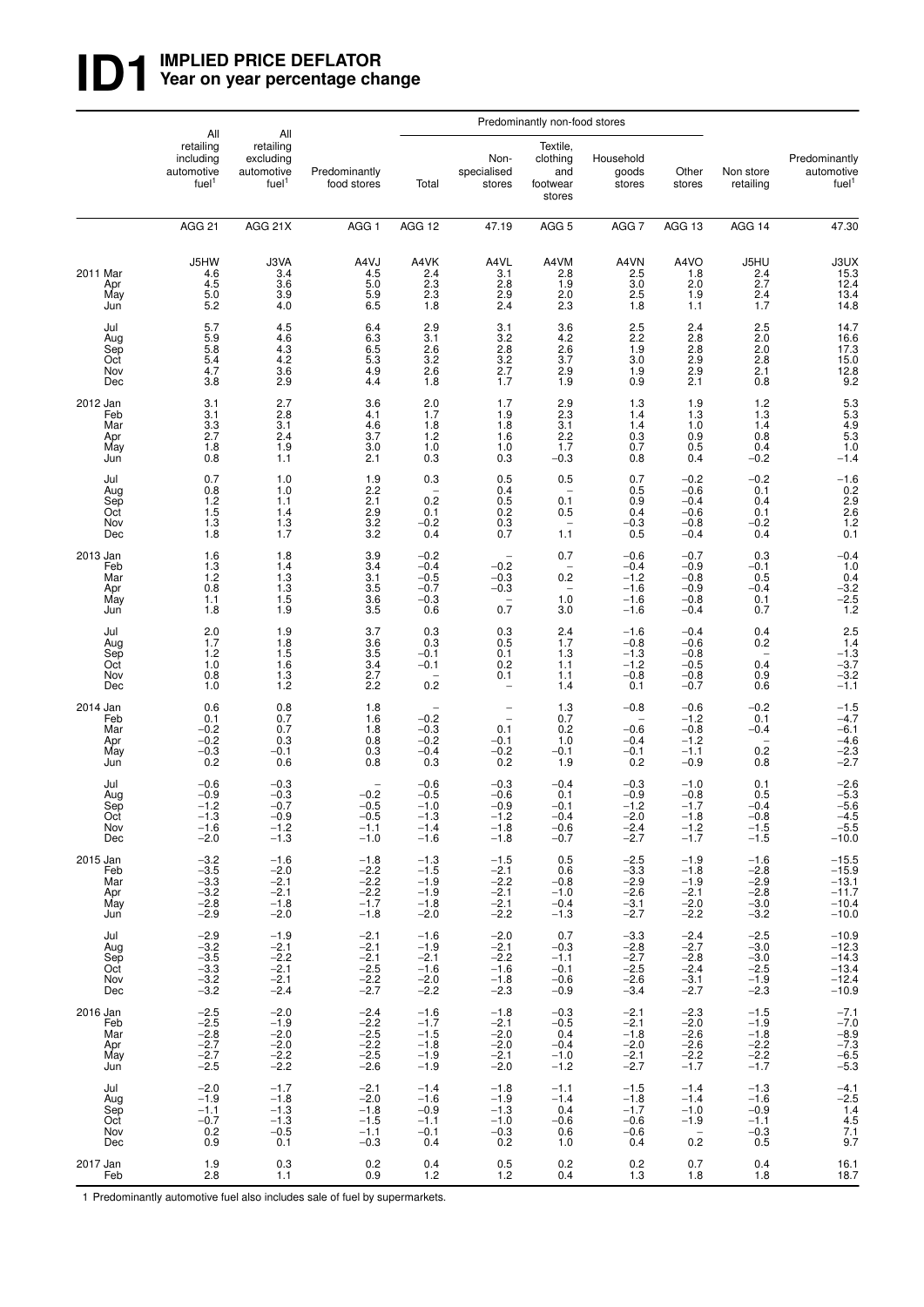## **ID2IMPLIED PRICE DEFLATOR Month on month percentage change**

|                                               | All                                                                            |                                                                   |                                                                                |                                                              |                                                                      | Predominantly non-food stores                                         |                                                                                |                                                                      |                                                    |                                                          |
|-----------------------------------------------|--------------------------------------------------------------------------------|-------------------------------------------------------------------|--------------------------------------------------------------------------------|--------------------------------------------------------------|----------------------------------------------------------------------|-----------------------------------------------------------------------|--------------------------------------------------------------------------------|----------------------------------------------------------------------|----------------------------------------------------|----------------------------------------------------------|
|                                               | retailing<br>including<br>automotive<br>fuel <sup>1</sup><br>AGG <sub>21</sub> | All<br>retailing<br>excluding<br>automotive<br>fuel <sup>1</sup>  | Predominantly<br>food stores                                                   | Total                                                        | Non-<br>specialised<br>stores                                        | Textile,<br>clothing<br>and<br>footwear<br>stores                     | Household<br>goods<br>stores                                                   | Other<br>stores                                                      | Non store<br>retailing                             | Predominantly<br>automotive<br>fuel <sup>1</sup>         |
|                                               |                                                                                | AGG 21X                                                           | AGG <sub>1</sub>                                                               | AGG 12                                                       | 47.19                                                                | AGG <sub>5</sub>                                                      | AGG7                                                                           | AGG 13                                                               | AGG 14                                             | 47.30                                                    |
| 2011 Mar<br>Apr<br>May<br>Jun                 | J5HV<br>0.4<br>0.7<br>0.6<br>$-0.2$                                            | <b>J3TU</b><br>0.2<br>0.6<br>0.4<br>$-0.1$                        | A4RT<br>$-0.6$<br>1.0<br>0.7<br>0.5                                            | A4RU<br>0.9<br>0.2<br>$0.2 - 0.7$                            | A4RV<br>0.6<br>$-0.2$<br>0.3<br>$-0.4$                               | A4RW<br>0.9<br>0.9<br>0.5<br>$-1.5$                                   | A4RX<br>1.6<br>$-0.1$<br>$-0.1$<br>$-0.1$                                      | A4RY<br>0.6<br>0.2<br>$-0.6$                                         | J5HT<br>0.5<br>0.7<br>$-0.2$<br>$-0.8$             | J3TJ<br>2.5<br>1.7<br>1.2<br>$-0.6$                      |
| Jul<br>Aug<br>Sep<br>Oct<br>Nov<br>Dec        | $-0.5$<br>0.8<br>1.0<br>$-0.2$<br>0.1<br>$-0.5$                                | $-0.6$<br>0.8<br>1.1<br>$-0.1$<br>0.2<br>$-0.3$                   | 0.3<br>0.1<br>0.5<br>$-0.6$<br>0.4<br>0.4                                      | $-1.3$<br>1.5<br>1.6<br>0.3<br>0.3<br>$-0.8$                 | $-0.9$<br>0.9<br>1.4<br>0.1<br>0.3<br>$-0.4$                         | $-2.9$<br>3.0<br>3.6<br>0.5<br>1.1<br>$-2.0$                          | $-1.1$<br>0.5<br>$0.7\,$<br>0.1<br>$-0.7$                                      | $-0.2$<br>1.0<br>0.7<br>0.3<br>$-0.4$<br>$-0.3$                      | $-0.7$<br>0.3<br>1.3<br>0.5<br>$-0.2$<br>$-0.5$    | $^{-0.6}_{0.6}$<br>$-0.1$<br>$-0.2$<br>$-0.4$<br>$-0.6$  |
| 2012 Jan<br>Feb<br>Mar<br>Apr<br>May<br>Jun   | $-0.6$<br>1.4<br>0.6<br>0.2<br>$-0.3$<br>$-1.2$                                | $-0.8$<br>1.4<br>0.4<br>$-0.1$<br>$-0.9$                          | 0.1<br>1.1<br>$-0.1$<br>0.2<br>0.1<br>$-0.4$                                   | $-1.9$<br>1.6<br>1.0<br>$-0.4$<br>-<br>$-1.5$                | $-1.0$<br>1.3<br>0.5<br>$-0.4$<br>$-0.2$<br>$-1.2$                   | $-4.0$<br>2.5<br>1.7<br>$\qquad \qquad -$<br>$\overline{a}$<br>$-3.4$ | $-0.6$<br>1.3<br>1.6<br>$-1.2$<br>0.3<br>$\qquad \qquad -$                     | $-1.1$<br>1.2<br>0.3<br>$-0.1$<br>$-0.2$<br>$-0.7$                   | $-1.3$<br>1.7<br>0.5<br>$-0.6$<br>$-1.4$           | $0.5$<br>$1.3$<br>$2.1$<br>$2.0$<br>$-2.9$<br>$-3.0$     |
| Jul<br>Aug<br>Sep<br>Oct<br>Nov<br>Dec        | $-0.7$<br>1.0<br>1.3<br>0.1<br>$-0.1$                                          | $-0.6$<br>0.8<br>1.2<br>0.2<br>0.2                                | 0.1<br>0.4<br>0.5<br>0.2<br>0.6<br>0.4                                         | $-1.3$<br>1.1<br>1.8<br>0.2<br>$-0.1$<br>$-0.2$              | $-0.7$<br>0.8<br>1.4<br>$-0.1$<br>0.4<br>$\qquad \qquad -$           | $-2.1$<br>2.4<br>3.7<br>1.0<br>0.6<br>$-1.0$                          | $-1.2$<br>0.3<br>1.0<br>$-0.5$<br>$-0.6$<br>0.1                                | $-0.8$<br>0.6<br>0.9<br>0.1<br>$-0.6$<br>$\qquad \qquad -$           | $-0.6$<br>0.6<br>1.6<br>0.2<br>$-0.4$<br>0.1       | $-0.8$<br>2.5<br>2.6<br>-0.5<br>-1.7<br>-1.7             |
| 2013 Jan<br>Feb<br>Mar<br>Apr<br>May<br>Jun   | $-0.8$<br>1.2<br>0.5<br>$-0.2$<br>$-0.4$                                       | $-0.8$<br>1.0<br>0.3<br>$\overline{\phantom{a}}$<br>0.2<br>$-0.6$ | 0.8<br>0.5<br>$-0.3$<br>0.6<br>0.1<br>$-0.5$                                   | $-2.5$<br>$1.\overline{3}$<br>0.9<br>$-0.5$<br>0.4<br>$-0.6$ | $-1.7$<br>1.0<br>0.5<br>$-0.5$<br>0.1<br>$-0.5$                      | $-4.4$<br>1.8<br>1.9<br>$-0.2$<br>1.0<br>$-1.5$                       | $-1.7$<br>1.5<br>0.8<br>$-1.5$<br>0.3<br>$-0.1$                                | $-1.4$<br>0.9<br>0.4<br>$-0.2$<br>$-0.4$                             | $-1.3$<br>1.2<br>1.1<br>$-0.8$<br>$-0.1$<br>$-0.8$ | 2.8<br>$1.4 - 1.7 - 2.1 - 2.1$<br>0.7                    |
| Jul<br>Aug<br>Sep<br>Oct<br>Nov<br>Dec        | $-0.5$<br>0.8<br>0.8<br>$-0.1$<br>$-0.1$<br>0.1                                | $-0.6$<br>0.7<br>0.9<br>0.2<br>$-0.1$<br>$-0.1$                   | 0.2<br>0.4<br>0.4<br>0.1<br>$\overline{\phantom{a}}$                           | $-1.5$<br>1.1<br>1.5<br>0.3<br>$\overline{a}$                | $-1.0$<br>1.0<br>1.0<br>0.3<br>$-0.1$                                | $-2.6$<br>1.7<br>3.3<br>0.7<br>0.6<br>$-0.7$                          | $-1.2$<br>$\begin{array}{c} 1.2 \\ 0.5 \end{array}$<br>$-0.4$<br>$-0.2$<br>0.9 | $-0.9$<br>0.5<br>0.6<br>0.4<br>$-0.8$<br>0.1                         | $-0.9$<br>0.4<br>1.5<br>0.6<br>$-0.2$              | 0.4<br>$1.4 - 0.2 - 2.9$<br>$-1.1$<br>0.4                |
| 2014 Jan<br>Feb<br>Mar<br>Apr<br>May<br>Jun   | $-1.1$<br>0.6<br>0.2<br>$-0.3$<br>$-0.1$<br>0.1                                | $-1.1$<br>0.8<br>0.3<br>$-0.4$<br>$-0.1$<br>0.1                   | 0.4<br>0.3<br>$-0.1$<br>$-0.4$<br>$-0.4$                                       | $-2.6$<br>1.1<br>0.8<br>$-0.4$<br>0.1<br>0.1                 | $-1.7$<br>1.1<br>0.6<br>$-0.7$<br>$\overline{\phantom{a}}$<br>$-0.2$ | $-4.5$<br>1.2<br>1.4<br>0.6<br>$-0.1$<br>0.5                          | $^{-2.6}_{-2.3}$<br>0.2<br>$-1.3$<br>0.6<br>0.2                                | $-1.3$<br>0.3<br>0.8<br>$-0.6$<br>0.1<br>$-0.1$                      | $-2.1$<br>1.5<br>0.6<br>$-0.4$<br>0.1<br>$-0.1$    | $-0.4$<br>$-0.5$<br>$-0.1$<br>$-0.1$<br>$0.3$<br>$0.2$   |
| Jul<br>Aug<br>Sep<br><b>OCI</b><br>Nov<br>Dec | $-1.3$<br>0.5<br>0.4<br>$-0.2$<br>$-0.5$<br>$-0.3$                             | $-1.5$<br>0.7<br>0.5<br>$-0.4$<br>$-0.1$                          | $-0.5$<br>0.2<br>0.1<br>0.1<br>$-0.6$<br>$\overline{\phantom{m}}$              | $-2.4$<br>1.1<br>1.0<br>$-0.1$<br>$-0.1$<br>$-0.2$           | $-1.5$<br>0.7<br>0.6<br>$-0.3$<br>$-0.3$<br>$-0.1$                   | $-4.8$<br>2.2<br>3.1<br>0.3<br>0.5<br>$-0.8$                          | $-1.7$<br>0.5<br>0.2<br>$-1.1$<br>$-0.5$<br>0.6                                | $-1.0$<br>0.7<br>$-0.3$<br>U.3<br>$-0.2$<br>$-0.5$                   | $-1.7$<br>0.8<br>0.5<br>- 0.3<br>$-0.7$<br>$-0.1$  | $0.5 - 1.4$<br>$-0.5$<br>$-1.8$<br>$-2.2$<br>$-4.3$      |
| 2015 Jan<br>Feb<br>Mar<br>Apr<br>May<br>Jun   | $-2.3$<br>0.3<br>0.5<br>$-0.2$<br>0.3<br>$-0.1$                                | $-1.4$<br>0.4<br>0.2<br>$-0.4$<br>0.1<br>$-0.1$                   | $-0.4$<br>$-0.1$<br>$-0.2$<br>$-0.3$<br>0.1<br>$-0.1$                          | $-2.3$<br>0.9<br>0.4<br>$-0.4$<br>0.2<br>$-0.1$              | $-1.5$<br>0.5<br>0.4<br>$-0.5$<br>$-$<br>$-0.3$                      | $-3.4$<br>1.3<br>$\overline{\phantom{0}}$<br>0.4<br>0.5<br>$-0.4$     | $-2.4$<br>1.5<br>0.6<br>$-1.0$<br>0.1<br>0.6                                   | $-1.4$<br>0.4<br>0.8<br>$-0.8$<br>0.2<br>$-0.3$                      | $-2.3$<br>0.3<br>0.4<br>$-0.2$<br>$-0.1$<br>$-0.4$ | $-6.5$<br>$-1.0$<br>$3.2$<br>$1.5$<br>$1.8$<br>0.7       |
| Jul<br>Aug<br>Sep<br>Oct<br>Nov<br>Dec        | $-1.3$<br>0.2<br>$\overline{\phantom{0}}$<br>0.1<br>$-0.3$<br>$-0.4$           | $-1.4$<br>0.5<br>0.4<br>0.1<br>$-0.4$<br>$-0.4$                   | $-0.8$<br>0.2<br>0.1<br>$-0.4$<br>$-0.3$<br>$-0.5$                             | $-2.0$<br>0.9<br>0.7<br>0.4<br>$-0.5$<br>$-0.4$              | $-1.3$<br>0.7<br>0.4<br>0.4<br>$-0.5$<br>$-0.6$                      | $-2.9$<br>1.3<br>2.2<br>1.4<br>$\sim$ $-$<br>$-1.1$                   | $-2.3$<br>1.1<br>0.3<br>$-0.9$<br>$-0.7$<br>$-0.3$                             | $-1.3$<br>0.5<br>$-0.3$<br>0.7<br>$-1.0$<br>$\overline{\phantom{0}}$ | $-0.9$<br>0.3<br>0.5<br>0.8<br>$-0.1$<br>$-0.5$    | $-0.6$<br>$-2.9$<br>$-2.7$<br>$-0.8$<br>$-1.1$<br>$-2.7$ |
| 2016 Jan<br>Feb<br>Mar<br>Apr<br>May<br>Jun   | $-1.7$<br>0.3<br>0.2<br>$-0.1$<br>0.3<br>0.2                                   | $-1.0$<br>0.4<br>0.1<br>$-0.4$<br>$\sim$<br>$-0.1$                | $\hspace{0.1mm}-\hspace{0.1mm}$<br>0.1<br>$-0.4$<br>$-0.1$<br>$-0.2$<br>$-0.2$ | $-1.7$<br>0.9<br>0.6<br>$-0.7$<br>0.2<br>$-0.1$              | $-1.0$<br>0.3<br>0.5<br>$-0.5$<br>$-0.2$<br>$-0.2$                   | $-2.8$<br>1.1<br>0.9<br>$-0.4$<br>$-0.2$<br>$-0.5$                    | $-1.0$<br>1.5<br>0.9<br>$-1.2$<br>$-0.1$<br>$\hspace{0.1mm}-\hspace{0.1mm}$    | $-1.0$<br>0.7<br>0.1<br>$-0.8$<br>0.6<br>0.2                         | $-1.5$<br>$-0.1$<br>0.5<br>$-0.6$<br>$-0.1$<br>0.2 | $-2.5$<br>$-1.0$<br>$1.2$<br>$3.3$<br>$2.6$<br>2.1       |
| Jul<br>Aug<br>Sep<br>Oct<br>Nov<br>Dec        | $-0.8$<br>0.3<br>0.9<br>0.4<br>0.6<br>0.3                                      | $-0.9$<br>0.5<br>0.9<br>0.1<br>0.4<br>0.2                         | $-0.3$<br>0.3<br>0.2<br>$-0.1$<br>0.2<br>0.3                                   | $-1.5$<br>0.7<br>1.4<br>0.2<br>0.5<br>0.1                    | $-1.0$<br>0.5<br>1.1<br>0.7<br>0.2<br>$-0.1$                         | $-2.8$<br>0.9<br>4.1<br>0.3<br>1.2<br>$-0.7$                          | $-1.0$<br>0.7<br>0.4<br>0.2<br>$-0.7$<br>0.8                                   | $-1.0$<br>0.5<br>$\sim$<br>$-0.1$<br>0.9<br>0.2                      | $-0.6$<br>$\sim$<br>1.3<br>0.6<br>0.6<br>0.3       | $-1.3$<br>$\frac{1.1}{2.2}$<br>1.4<br>$-0.4$             |
| 2017 Jan<br>Feb                               | $-0.7$<br>1.2                                                                  | $-0.8$<br>1.2                                                     | 0.5<br>0.7                                                                     | $-1.7$<br>1.6                                                | $-0.7$<br>0.9                                                        | $-3.5$<br>1.3                                                         | $-1.2$<br>2.6                                                                  | $-0.4$<br>1.8                                                        | $-1.6$<br>1.4                                      | $3.3$<br>$1.2$                                           |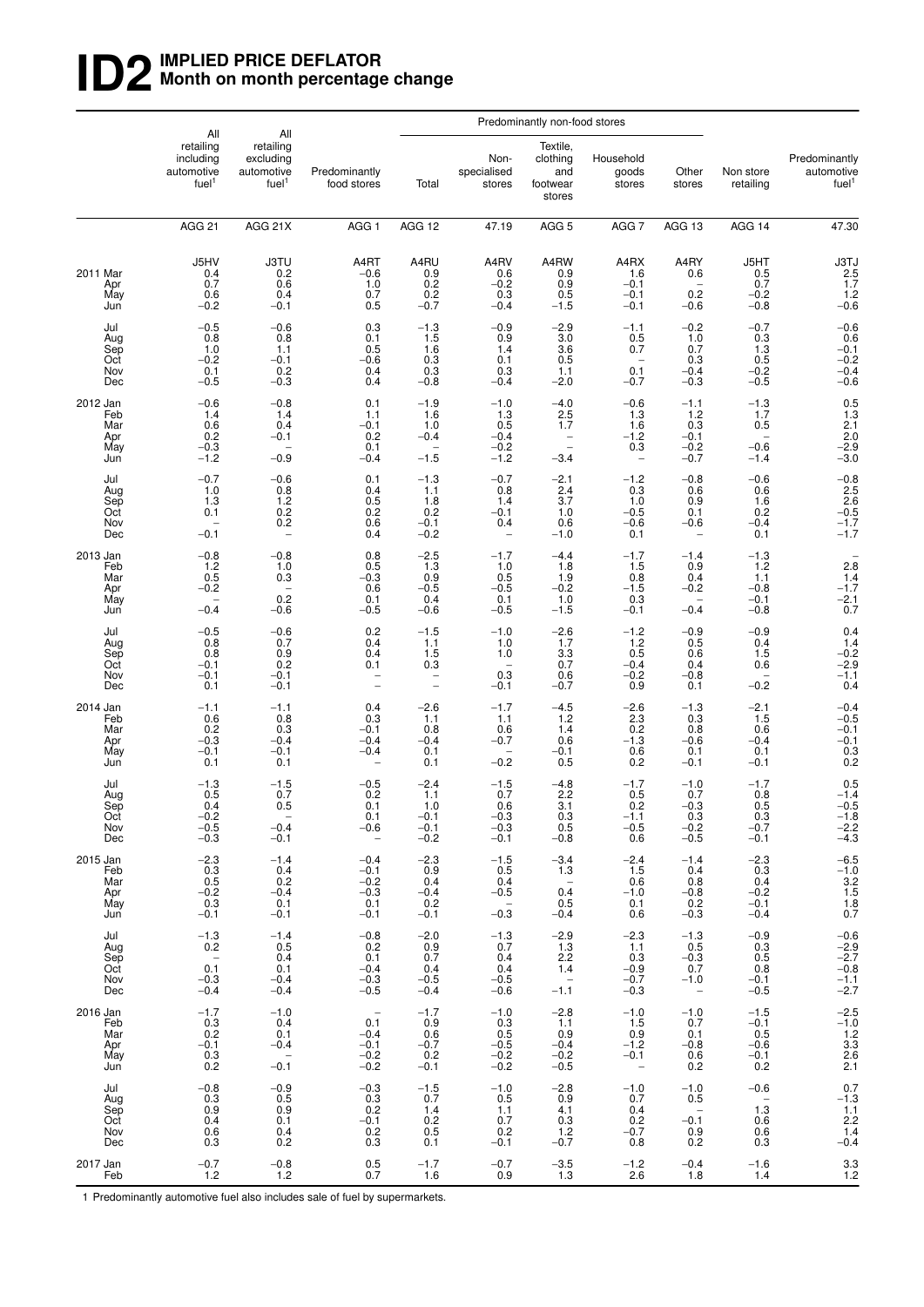### **R1** CHAINED VOLUME OF RETAIL SALES **SEASONALLY ADJUSTED**

Index 2013=100

|                                        | All                                                                              | All                                                            |                                                                    |                                                      | Predominantly non-food stores                       |                                                             |                                                      |                                               |                                                      |                                                  |
|----------------------------------------|----------------------------------------------------------------------------------|----------------------------------------------------------------|--------------------------------------------------------------------|------------------------------------------------------|-----------------------------------------------------|-------------------------------------------------------------|------------------------------------------------------|-----------------------------------------------|------------------------------------------------------|--------------------------------------------------|
|                                        | retailing<br>including<br>automotive<br>fuel <sup>1</sup>                        | retailing<br>excluding<br>automotive<br>fuel <sup>1</sup>      | Predominantly<br>food stores                                       | Total                                                | Non-<br>specialised<br>stores                       | Textile,<br>clothing and<br>footwear<br>stores              | Household<br>goods<br>stores                         | Other<br>stores                               | Non-store<br>retailing                               | Predominantly<br>automotive<br>fuel <sup>1</sup> |
|                                        | AGG <sub>21</sub>                                                                | AGG 21X                                                        | AGG <sub>1</sub>                                                   | AGG 12                                               | 47.19                                               | AGG <sub>5</sub>                                            | AGG <sub>7</sub>                                     | AGG 13                                        | AGG 14                                               | 47.30                                            |
|                                        | Revisions to index numbers                                                       |                                                                |                                                                    |                                                      |                                                     |                                                             |                                                      |                                               |                                                      |                                                  |
| 2009<br>2010                           | 0.1<br>$\overline{\phantom{0}}$                                                  |                                                                | $\overline{a}$                                                     | -                                                    |                                                     | $-0.1$                                                      |                                                      |                                               |                                                      |                                                  |
| 2011<br>2012                           | $\overline{a}$<br>$\overline{\phantom{0}}$                                       | $\overline{\phantom{0}}$<br>L.                                 | $\overline{\phantom{0}}$<br>$\equiv$                               | $\overline{a}$<br>$\overline{\phantom{0}}$           | $\overline{\phantom{0}}$                            | $\overline{a}$<br>$\overline{\phantom{a}}$                  |                                                      | $\qquad \qquad -$<br>$\overline{\phantom{0}}$ | $\overline{\phantom{0}}$<br>$\overline{\phantom{0}}$ |                                                  |
| 2013                                   | $\overline{\phantom{0}}$                                                         | $\overline{\phantom{0}}$                                       | $\overline{\phantom{0}}$                                           | $\overline{\phantom{0}}$                             | $\overline{\phantom{0}}$                            | $\overline{\phantom{0}}$                                    |                                                      | $\qquad \qquad -$                             |                                                      |                                                  |
| 2014<br>2015                           | $\overline{\phantom{0}}$<br>$\overline{\phantom{0}}$                             |                                                                | $\overline{\phantom{0}}$<br>$\overline{a}$                         | -<br>$\overline{\phantom{0}}$                        | 0.1<br>$\overline{a}$                               | $\overline{\phantom{m}}$                                    |                                                      | $\overline{\phantom{0}}$                      | $\overline{a}$                                       |                                                  |
| 2016                                   | $\overline{\phantom{0}}$                                                         | 0.1                                                            | $\equiv$                                                           | $\overline{\phantom{0}}$                             | $\overline{\phantom{0}}$                            | $-0.1$                                                      | $-0.1$                                               | 0.1                                           | $-0.1$                                               |                                                  |
| 2014 Q1<br>Q <sub>2</sub>              | 0.1<br>-                                                                         | 0.1<br>$\overline{a}$                                          | $\qquad \qquad -$<br>$\overline{\phantom{a}}$                      | 0.1<br>$\qquad \qquad -$                             | 0.4<br>0.2                                          | $-0.1$<br>$\qquad \qquad -$                                 | $-0.1$<br>$\overline{\phantom{0}}$                   | 0.1<br>$\overline{\phantom{a}}$               | $\overline{\phantom{m}}$<br>$-0.1$                   | $-0.1$                                           |
| Q3<br>Q <sub>4</sub>                   | $\overline{\phantom{0}}$<br>$\overline{\phantom{0}}$                             | $\overline{\phantom{0}}$<br>$\overline{\phantom{0}}$           | $\qquad \qquad -$<br>$\overline{\phantom{0}}$                      | $\overline{\phantom{a}}$<br>$-0.1$                   | $\overline{\phantom{0}}$<br>$-0.5$                  | 0.1                                                         | $\overline{\phantom{0}}$<br>$\overline{a}$           | $-0.2$                                        | $-0.1$<br>$\qquad \qquad -$                          | 0.1                                              |
| 2015 Q1                                | -                                                                                |                                                                | $-0.1$                                                             | 0.2                                                  | 0.7<br>0.2                                          | $\qquad \qquad -$                                           | $-0.1$                                               | 0.1                                           | $\overline{\phantom{0}}$                             | $-0.1$                                           |
| Q <sub>2</sub><br>Q3<br>Q <sub>4</sub> | $\overline{\phantom{0}}$<br>$\overline{\phantom{0}}$<br>$\overline{\phantom{0}}$ | $\overline{\phantom{0}}$<br>$\overline{\phantom{0}}$<br>$-0.1$ | $\qquad \qquad -$<br>$\qquad \qquad -$<br>$\overline{\phantom{0}}$ | 0.1<br>$\overline{\phantom{a}}$<br>$-0.2$            | $-0.1$<br>$-0.7$                                    | $\qquad \qquad -$<br>$\qquad \qquad -$<br>0.1               | 0.1<br>$\overline{\phantom{m}}$                      | 0.1<br>$\overline{\phantom{a}}$<br>$-0.2$     | $-0.1$<br>$-0.1$<br>0.2                              | 0.1                                              |
| 2016 Q1                                | $\overline{\phantom{0}}$                                                         | 0.1                                                            | $-0.1$                                                             | 0.2                                                  | 0.9                                                 | $-0.1$                                                      | $-0.1$                                               | 0.3                                           | $-0.2$                                               | $-0.2$                                           |
| Q <sub>2</sub><br>Q3                   | $\overline{a}$<br>$-0.1$                                                         | $\overline{\phantom{a}}$                                       | $\overline{\phantom{a}}$<br>$\overline{\phantom{a}}$               | $\overline{\phantom{a}}$<br>$-0.1$                   | 0.2<br>$-0.2$                                       | $\overline{\phantom{a}}$<br>$-0.3$                          | $\overline{\phantom{a}}$<br>$\overline{\phantom{m}}$ | $\overline{\phantom{a}}$<br>$-0.1$            | $-0.1$<br>$-0.1$                                     | 0.1                                              |
| Q4                                     | 0.1                                                                              | $\qquad \qquad -$                                              | 0.3                                                                | $-0.2$                                               | $-0.9$                                              | $-0.1$                                                      | $-0.5$                                               | 0.2                                           |                                                      |                                                  |
| 2014 Feb<br>Mar                        | $-0.1$                                                                           | $-0.1$<br>0.1                                                  | $\qquad \qquad -$<br>$\overline{a}$                                | $-0.2$<br>0.1                                        | 0.3<br>0.2                                          | $-0.2$<br>$\qquad \qquad -$                                 | $-0.1$                                               | $-0.5$<br>$\qquad \qquad -$                   | 0.3<br>$-0.1$                                        | $-0.1$                                           |
| Apr<br>May                             | $\overline{\phantom{0}}$<br>$\overline{\phantom{0}}$                             | $\overline{\phantom{a}}$<br>$\overline{\phantom{a}}$           | $\qquad \qquad -$<br>$\qquad \qquad -$                             | 0.1<br>$\overline{\phantom{a}}$                      | 0.2<br>0.1                                          | $\qquad \qquad -$<br>$\qquad \qquad -$                      | $\overline{\phantom{a}}$<br>$\overline{\phantom{0}}$ | 0.1                                           | $-0.2$<br>$\qquad \qquad -$                          | $-0.1$                                           |
| Jun<br>Jul                             | 0.1                                                                              | $\overline{\phantom{0}}$                                       | $\overline{\phantom{0}}$                                           | 0.1                                                  | 0.2<br>0.1                                          | $\overline{\phantom{0}}$                                    | 0.1<br>$\overline{\phantom{0}}$                      | $\qquad \qquad -$<br>$-0.1$                   | $\overline{\phantom{0}}$<br>$-0.1$                   | $\overline{\phantom{a}}$                         |
| Aug<br>Sep                             | $\overline{a}$                                                                   | $\overline{\phantom{0}}$<br>L.                                 | $\overline{a}$<br>$\overline{a}$<br>$\overline{\phantom{0}}$       | $\qquad \qquad -$<br>$\overline{\phantom{0}}$<br>0.1 | $-0.1$<br>$-0.1$                                    | $-0.1$<br>$\overline{\phantom{m}}$                          | 0.1<br>$\overline{\phantom{a}}$                      | $\overline{\phantom{0}}$<br>0.1               | $\qquad \qquad -$<br>$\equiv$                        | 0.1<br>$\overline{\phantom{a}}$                  |
| Oct<br>Nov                             | $\overline{\phantom{0}}$<br>$\overline{\phantom{0}}$                             | $\overline{\phantom{a}}$<br>$\overline{\phantom{0}}$           | 0.1<br>0.1                                                         | $\qquad \qquad -$<br>$\overline{\phantom{0}}$        | $-0.2$<br>$-0.4$                                    | $\overline{\phantom{0}}$<br>0.1                             | 0.1<br>0.1                                           | $\overline{\phantom{a}}$<br>0.1               | 0.1<br>$-0.1$                                        | $\overline{\phantom{a}}$                         |
| Dec<br>2015 Jan                        | $\overline{\phantom{0}}$<br>0.2                                                  | $-0.1$<br>0.3                                                  | 0.1<br>$-0.1$                                                      | $-0.4$<br>0.6                                        | $-0.7$<br>1.2                                       | $\overline{\phantom{0}}$<br>$\overline{\phantom{a}}$        | $\overline{\phantom{m}}$<br>$-0.1$                   | $-0.5$<br>1.1                                 | 0.1<br>$\qquad \qquad -$                             | 0.1<br>$-0.1$                                    |
| Feb<br>Mar                             | $-0.1$<br>$\overline{\phantom{0}}$                                               | $-0.1$                                                         | $-0.1$<br>$\overline{\phantom{0}}$                                 | $-0.2$<br>0.1                                        | 0.5<br>0.3                                          | $-0.3$<br>$\overline{\phantom{a}}$                          | $-0.3$<br>$\overline{\phantom{a}}$                   | $-0.7$<br>0.1                                 | $\equiv$<br>$-0.2$                                   | $-0.2$<br>$-0.1$                                 |
| Apr<br>May                             | $\overline{\phantom{0}}$<br>$\overline{\phantom{0}}$                             | 0.1<br>0.1                                                     | $\overline{\phantom{0}}$<br>$\qquad \qquad -$                      | 0.1<br>0.1                                           | 0.2<br>0.2                                          | $\overline{a}$<br>$\overline{\phantom{0}}$                  | -<br>$\overline{\phantom{0}}$                        | 0.1                                           | $-0.3$<br>$\overline{\phantom{0}}$                   | $-0.1$<br>$-0.1$                                 |
| Jun<br>Jul                             | $\overline{\phantom{0}}$                                                         | $\overline{\phantom{a}}$<br>$-0.1$                             | $\overline{\phantom{0}}$<br>$\overline{\phantom{0}}$               | $\overline{\phantom{a}}$<br>$-0.1$                   | 0.1<br>$\overline{\phantom{a}}$                     | $\overline{\phantom{0}}$<br>$-0.1$                          | $\overline{\phantom{0}}$<br>$\overline{\phantom{0}}$ | $\qquad \qquad -$<br>$-0.1$                   | $-0.1$<br>$-0.2$                                     | 0.1                                              |
| Aug<br>Sep                             | $\overline{\phantom{0}}$<br>$\overline{\phantom{0}}$                             | $\overline{\phantom{0}}$                                       | $\overline{\phantom{0}}$<br>$-0.1$                                 | -<br>$\overline{\phantom{0}}$                        | $-0.1$<br>$-0.1$                                    | $-0.1$<br>0.1                                               | $\overline{\phantom{0}}$<br>0.2                      | $-0.1$<br>0.1                                 | $-0.1$<br>$\overline{\phantom{m}}$                   |                                                  |
| Oct<br>Nov                             | $-$                                                                              | $\hspace{0.1mm}-\hspace{0.1mm}$                                | 0.1<br>$\qquad \qquad -$                                           |                                                      | $-0.3$<br>$-0.5$                                    | 0.1<br>0.1                                                  | 0.1<br>0.2                                           | $\overline{\phantom{a}}$                      | 0.2                                                  | $\overline{\phantom{a}}$                         |
| Dec<br>2016 Jan                        | $-0.1$<br>0.3                                                                    | $-0.2$<br>0.4                                                  | 0.1                                                                | $-0.4$                                               | $-1.1$                                              | $\hspace{0.1mm}-\hspace{0.1mm}$<br>$\overline{\phantom{a}}$ | $-0.1$<br>$\sim$                                     | $-0.4$                                        | 0.3<br>0.2                                           | $0.1\,$<br>$-0.3$                                |
| Feb<br>Mar                             | $-0.2$                                                                           | $-0.3$<br>0.1                                                  | $-0.1$<br>$-0.1$<br>0.1                                            | 0.9<br>$-0.3$<br>0.1                                 | 1.9<br>0.7<br>0.4                                   | $-0.4$<br>0.1                                               | $-0.5$<br>$\overline{\phantom{a}}$                   | 1.7<br>$-1.0$<br>0.2                          | $-0.5$<br>$-0.2$                                     | $-0.3$                                           |
| Apr<br>May                             | $\bar{\mathbb{I}}$<br>0.1                                                        | $\overline{a}$<br>0.1                                          | 0.1<br>$\qquad \qquad -$                                           | 0.1<br>0.1                                           | $0.3 \ 0.2$                                         | $\frac{1}{\pi}$                                             | $\bar{\mathbb{I}}$                                   | 0.1<br>$\overline{\phantom{a}}$               | $-0.4$<br>$\sim$                                     | $\frac{1}{2}$                                    |
| Jun<br>Jul                             | $\overline{\phantom{a}}$                                                         | $\hspace{0.1mm}-\hspace{0.1mm}$                                | $\overline{\phantom{a}}$                                           | 0.1                                                  | 0.1                                                 | $\overline{\phantom{a}}$                                    | 0.1<br>0.1                                           | $\overline{\phantom{a}}$                      | $-0.1$<br>$-0.2$                                     | 0.1<br>0.1                                       |
| Aug<br>Sep                             | $\overline{\phantom{a}}$<br>$-0.1$<br>$-0.1$                                     | $\overline{\phantom{a}}$<br>$\overline{\phantom{a}}$<br>$-0.1$ | $\overline{\phantom{a}}$<br>$\bar{a}$                              | $\overline{\mathbb{Z}}$<br>$-0.2$                    | $\hspace{0.1mm}-\hspace{0.1mm}$<br>$-0.1$<br>$-0.3$ | $-0.1$<br>$-0.1$<br>$-0.5$                                  | $\sim$<br>0.1                                        | $\sim$ $-$<br>$-0.1$<br>$-0.1$                | $-0.2$<br>0.1                                        | 0.1<br>0.1                                       |
| Oct<br>Nov                             | $\frac{1}{2}$                                                                    | $\bar{\mathbb{I}}$                                             | 0.1<br>0.6                                                         | $-0.1$<br>$-0.4$                                     | $-0.5$<br>$-0.8$                                    | $-0.2$<br>0.1                                               | $\sim$<br>$-0.9$                                     | 0.1<br>$-0.1$                                 | 0.2<br>$-1.5$                                        | 0.1<br>0.1                                       |
| Dec                                    |                                                                                  | 0.1                                                            | 0.1                                                                | $-0.2$                                               | $-1.4$                                              | $-0.1$                                                      | $-0.6$                                               | 0.8                                           | 0.7                                                  | $-0.3$                                           |
| 2017 Jan                               | $-0.2$                                                                           | $-0.1$                                                         | 0.4                                                                | $-1.6$                                               | $-6.1$                                              | 0.7                                                         | $-2.8$                                               | $-0.2$                                        | 6.0                                                  | $-1.1$                                           |